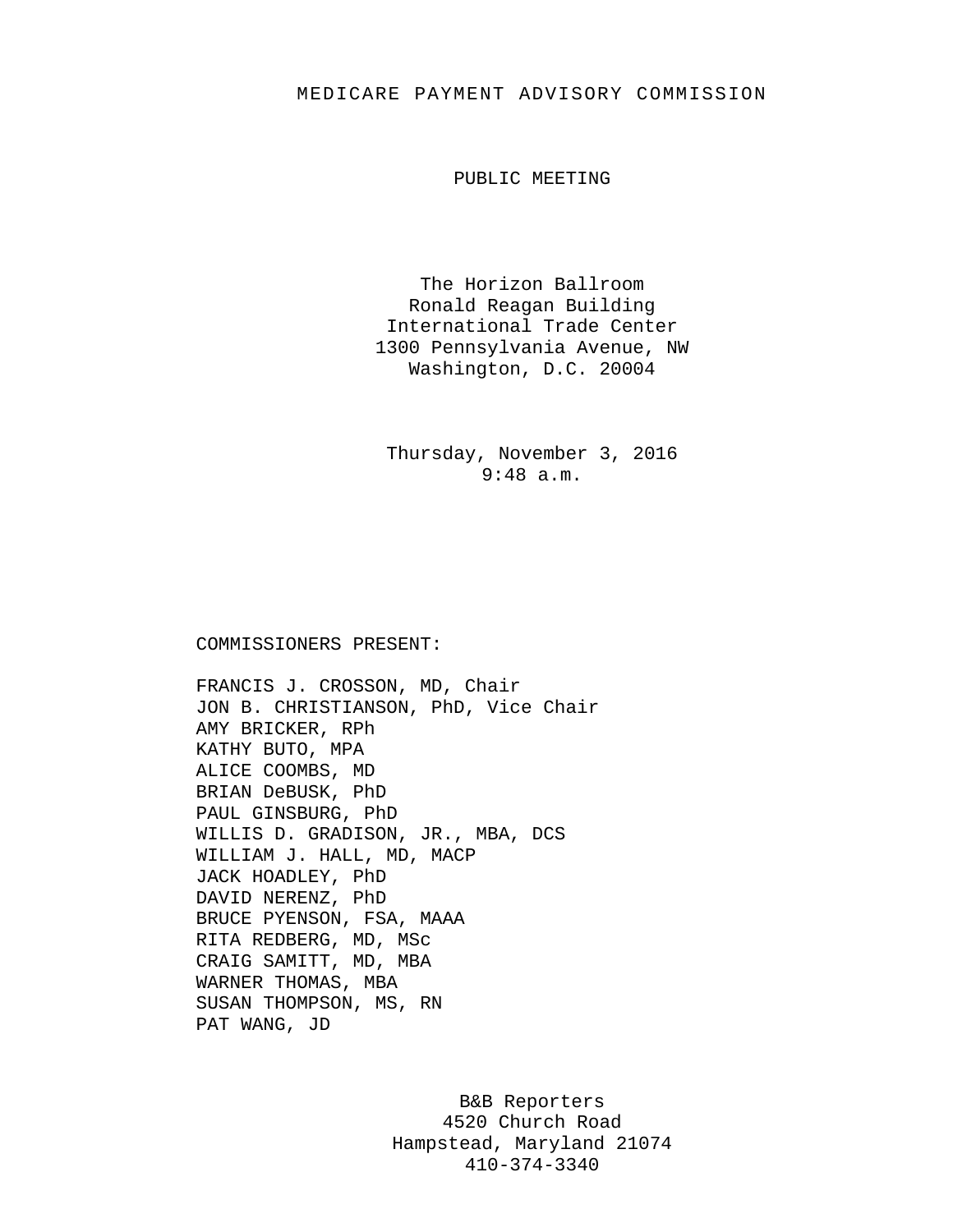## AGENDA PAGE

| Provider consolidation: The role of Medicare policy                                                                          |
|------------------------------------------------------------------------------------------------------------------------------|
| Stand-alone emergency departments                                                                                            |
|                                                                                                                              |
| Payments from drug and device manufacturers to<br>physicians and teaching hospitals, 2015<br>- Ariel Winter, Amy Phillips125 |
| Determining benchmarks and beneficiary premiums<br>under a premium support system for Medicare                               |
| Medicare outlier payments and hospital charging<br>practices                                                                 |
|                                                                                                                              |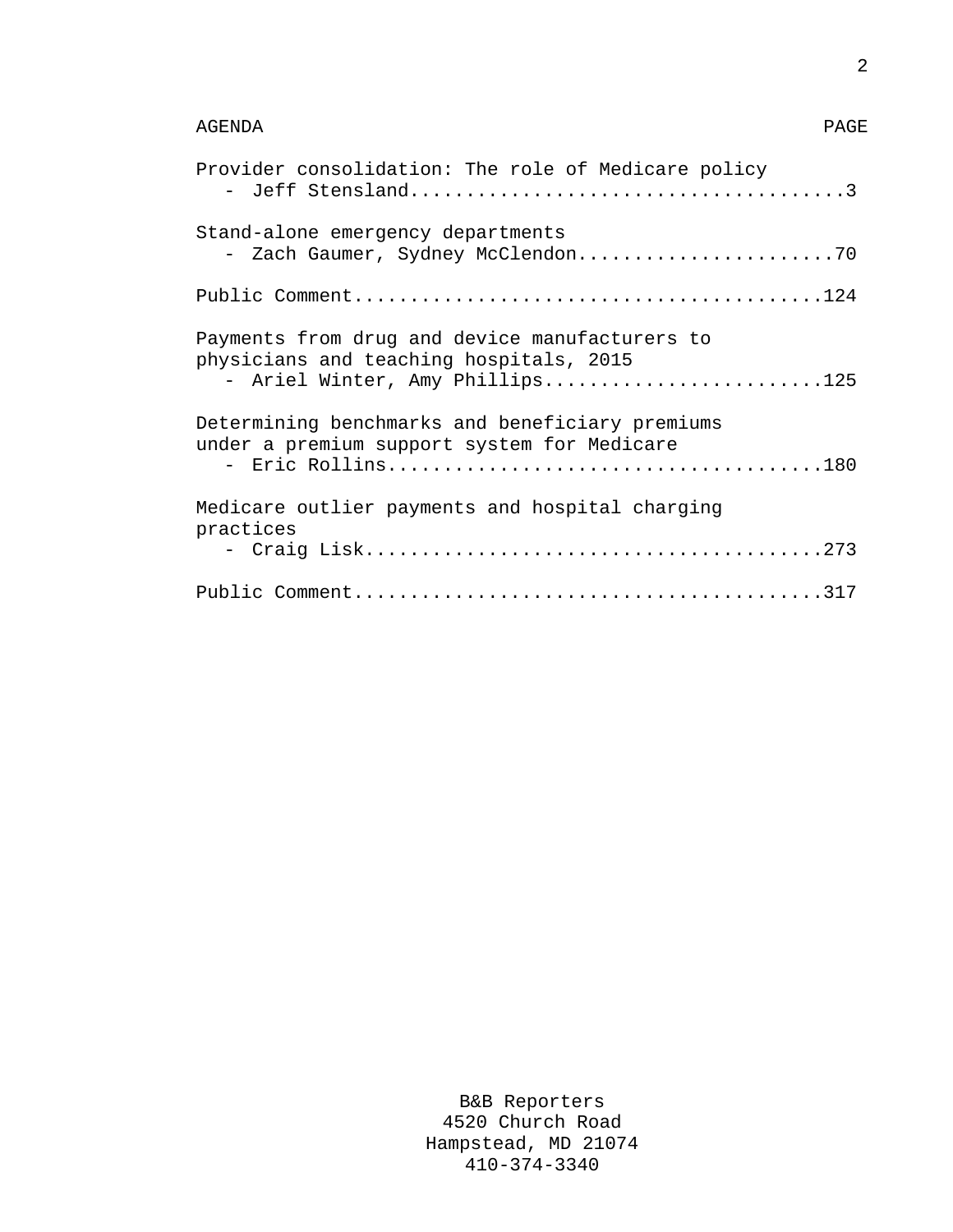1 P R O C E E D I N G S 2  $[9:48$  a.m.] 3 DR. CROSSON: Okay. Good morning. For our first 4 session, we're going to have a discussion about provider 5 consolidation from the perspective of its effect on our 6 directions for Medicare policy. Jeff, lead us off. 7 DR. STENSLAND: All right. Today I'm going to 8 discuss the literature that we've seen on consolidation, 9 and before I start, I want to thank Sydney McClendon for 10 her work on this project. 11 The first type of consolidation is horizontal 12 consolidation, where hospitals consolidate into systems and 13 physicians consolidate into larger groups. Last month, 14 Kate talked about physician groups, so today I'll talk 15 about hospitals consolidating into systems. 16 The second is the purchase of physician practices 17 by hospitals. 18 The third is the merging of providers into an 19 organization that accepts insurance risk, and this can 20 occur when provider groups take on insurance risk through 21 ACOs. It can also happen when insurers purchase physician 22 practices. And both these two things have been happening.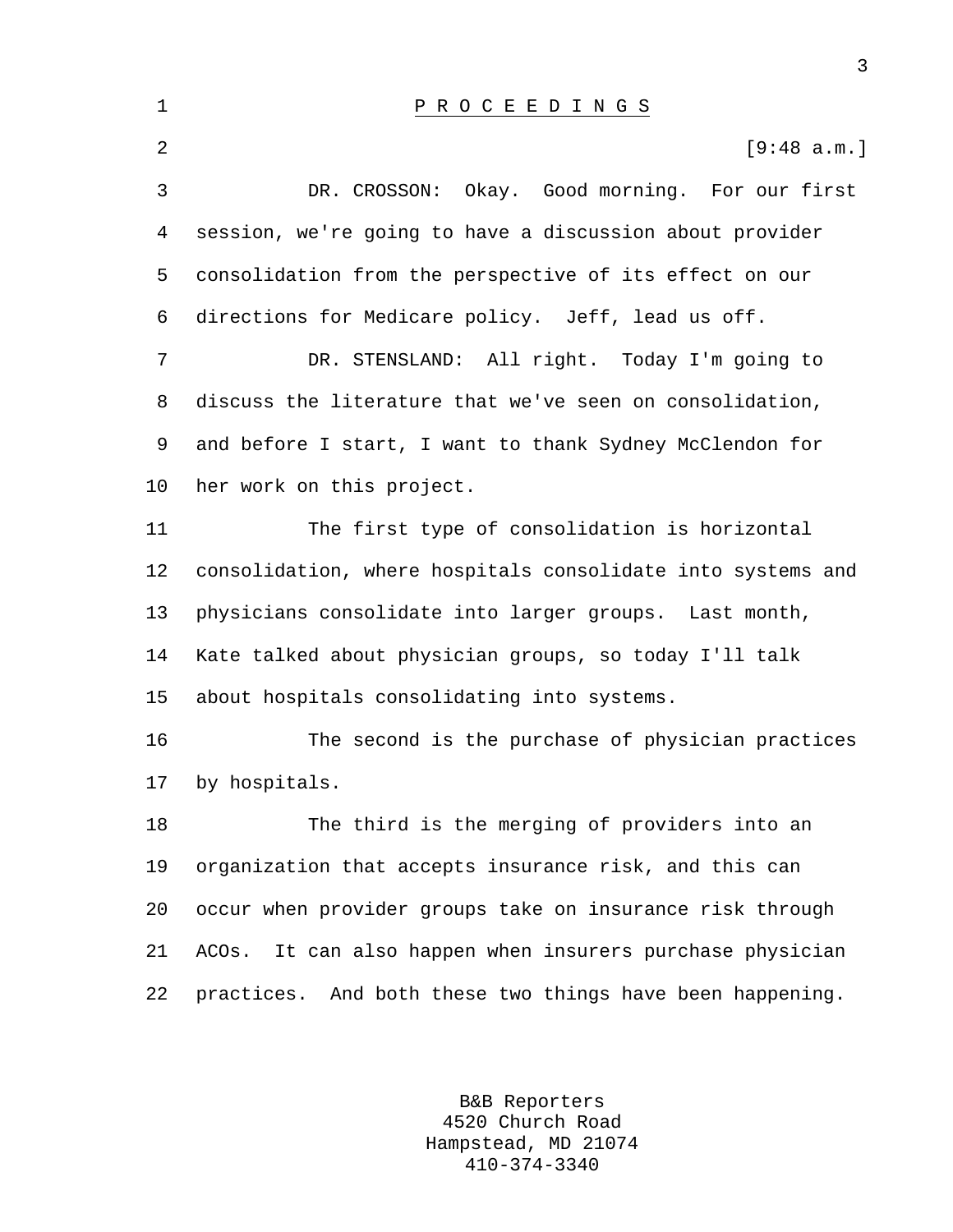1 As we go through this presentation, I will 2 discuss how each of these types of consolidation in the 3 health care industry are linked to Medicare policy. I will 4 also point out how they are linked with other presentations 5 you're going to hear today and tomorrow.

6 First, we'll discuss hospital consolidation. And 7 as we stated in your paper, hospitals generally have 8 significant market power. In about a third of markets, a 9 single system has more than 50 percent of all discharges. 10 In many small metro areas, there is only one hospital 11 system. And there's no expectation that the FTC is going 12 to materially unwind consolidated systems. Therefore, 13 hospital market power is expected to be retained and 14 possibly grow. So market power is simply part of our 15 health care environment, and that has important 16 implications for Medicare policy.

17 The literature cited in your mailing materials 18 presents strong evidence that market power leads to higher 19 commercial rates, and there's not any clear evidence that 20 the higher costs are justified by higher quality.

21 On average, when we look at prices we see two 22 things. First, the rates commercial payers pay hospitals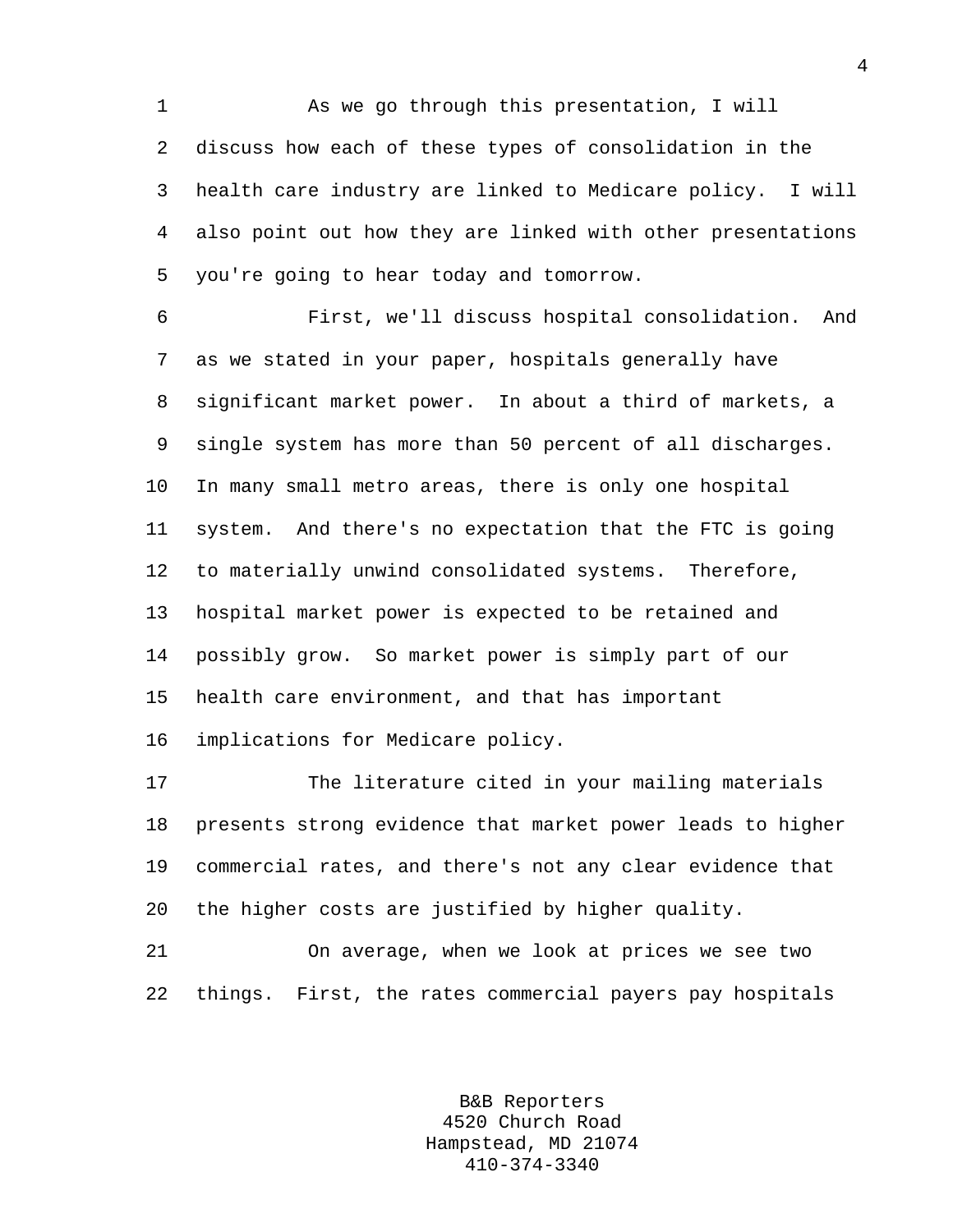1 vary wildly from market to market and hospital to hospital. 2 As we showed in your mailing materials, a high-cost 3 hospital may have a negotiated rate for a head CT that's 4 five times the rate at a low-cost hospital. What this 5 suggests is that the markets are not working to bring 6 prices down to a consistent level.

7 On average, we see commercial rates are about 50 8 percent above cost and well above Medicare. Now, we'll 9 talk about these implications for the Medicare program.

10 So we and others have shown in the past that when 11 nonprofit hospitals have more money, they tend to spend 12 more money. And so higher non-Medicare profits are then 13 often associated with higher costs of care. And the high 14 costs of care mean larger losses on Medicare patients. 15 Now, this creates pressure for Medicare to increase its 16 rates.

17 However, we should note that, despite the losses, 18 hospitals still have an incentive to continue to see 19 Medicare patients, in part because Medicare rates continue 20 to exceed their marginal costs. So there does not appear 21 to be a near-term access problem. But over the long term, 22 this growing gap between the commercial rates and the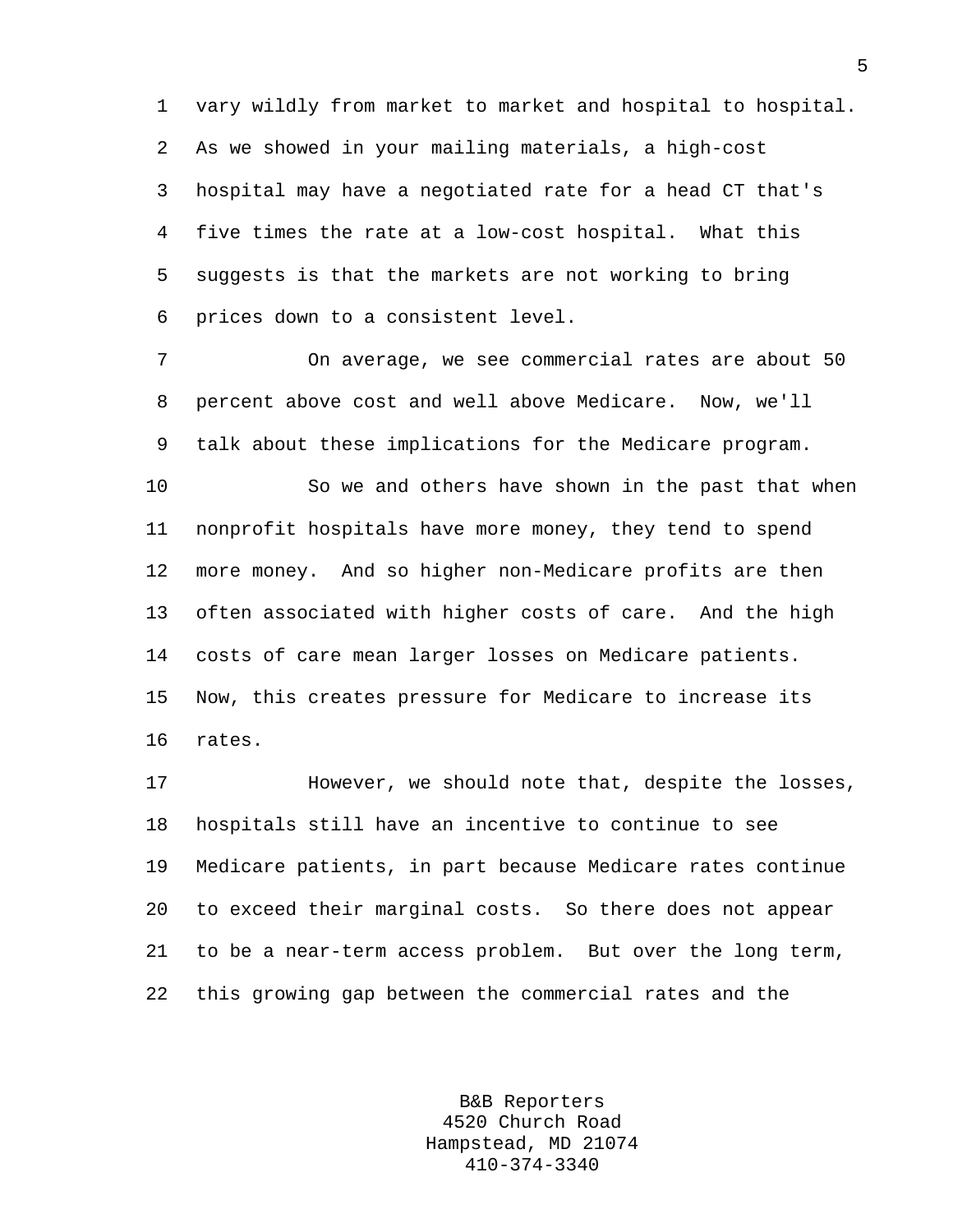1 Medicare rates is troubling.

2 The bottom line is that, at least in the short 3 run, Medicare's administratively set prices partially 4 insulate the taxpayers and the beneficiaries from the 5 market power of hospitals.

6 Now I'll shift to talking about vertical 7 financial integration. Recently, we've seen an increase in 8 hospitals purchasing physician practices. When a hospital 9 buys the practice, it then often starts billing for the 10 services as a hospital outpatient service. This means that 11 the program and the beneficiary will receive two bills. 12 Instead of just getting a physician bill, they'll get a 13 physician bill and a second bill for the hospital facility 14 fee. The result is Medicare spending goes up.

15 In the commercial world, some hospitals are also 16 paid facility fees for physician services. On average, 17 this increases costs. However, the research by Neprash and 18 Capps cited in your mailing materials suggests that 19 hospitals may also negotiate higher prices for services 20 after they acquire the physician practices.

21 One hope is that maybe once their practices are 22 acquired, there will be better coordination of care and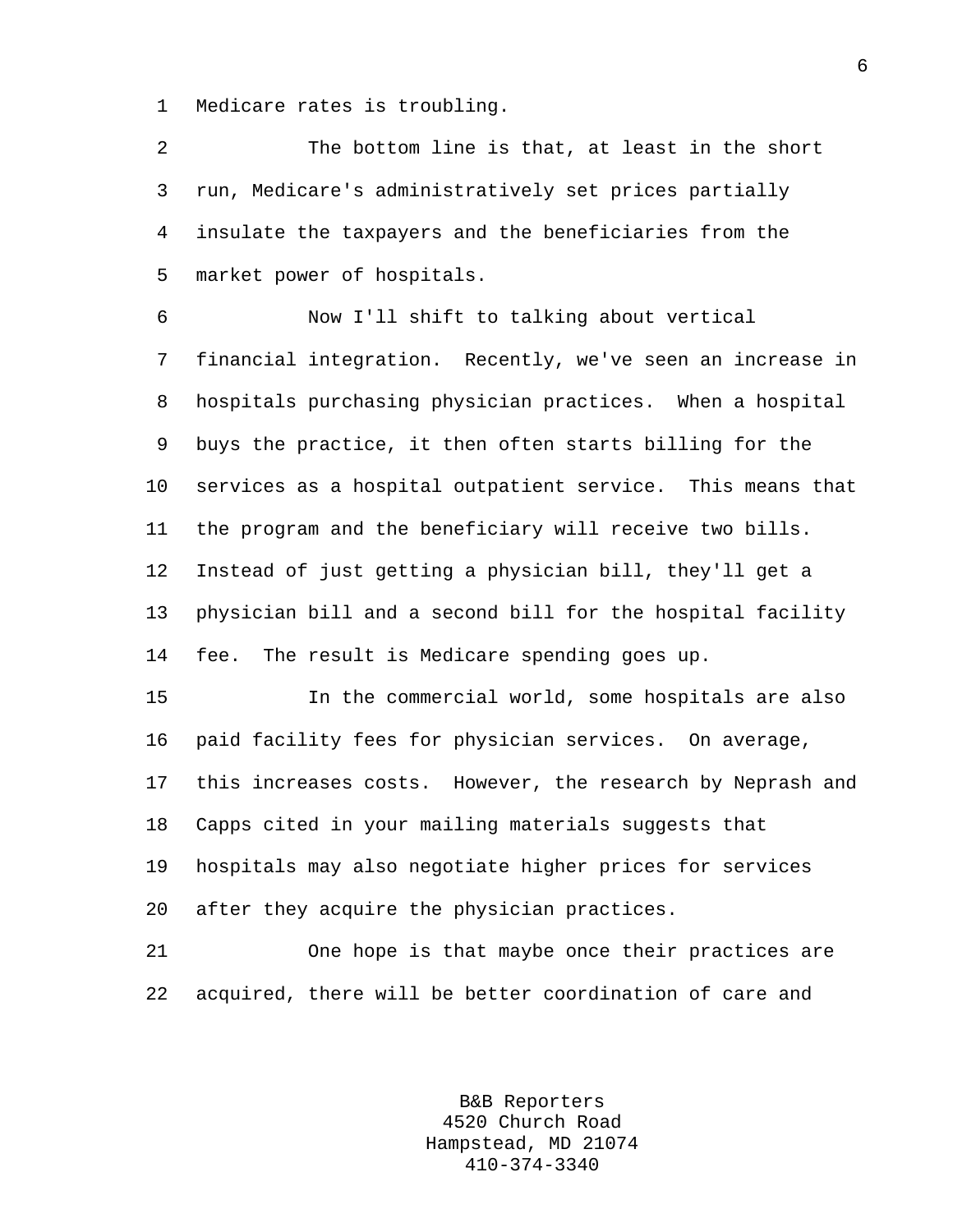1 maybe volume will go down to offset the price increase. 2 But the Neprash article shows that overall outpatient 3 spending goes up, meaning there wasn't a volume offset to 4 the price increase, and there was no volume offset on the 5 inpatient side either to make up for the price increase. 6 So, in net, spending up.

7 In some cases, this vertical integration may 8 generate efficiencies. But the way the Medicare program 9 and the commercial payment worlds are set up, there is an 10 incentive to merge even when there will be no efficiencies 11 gained. In fact, even if some inefficiencies are created 12 by the conversion of physician practices to a hospital 13 outpatient department -- possibly having to meet hospital 14 life safety codes, for example -- hospitals may still 15 convert to obtain the facility fees and the higher private 16 rates. Even in that environment, slightly less efficient 17 care.

18 This slide shows the growth in hospital-based 19 physician services. Hospitals are increasingly billing for 20 E&M services, echocardiology, and nuclear cardiology at the 21 hospital rates.

22 E&M services grew 22 percent in three years

B&B Reporters 4520 Church Road Hampstead, MD 21074 410-374-3340

7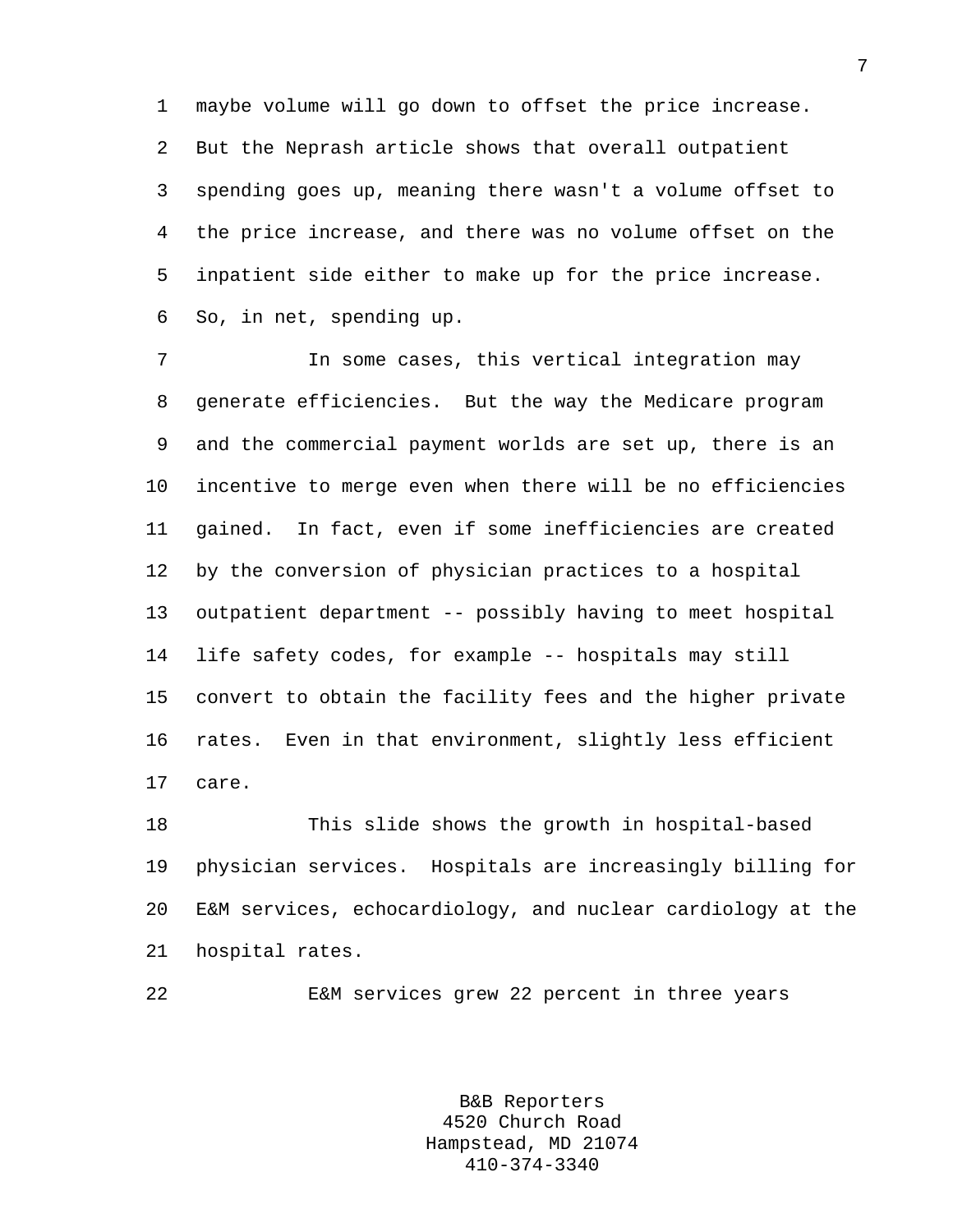1 compared to a decline in physician offices. Echocardiology 2 and nuclear cardiology also shifted to the hospital site of 3 care. So, in general, what we're seeing here is a shift in 4 the location of services to the higher-cost site of care, 5 and the current policy of differential rates across these 6 sites encourages this shift.

7 In 2015, Medicare paid about \$1.6 billion for 8 hospital-based evaluation and management services, above 9 what it would have paid in a physician office. This 10 reflects the hospital facility fee. Similarly, 11 beneficiaries paid an additional \$400 million in cost 12 sharing because they were paying the hospital-based rates 13 rather than the physician office rates.

14 Now, Congress has started to address this issue. 15 Going forward, at some point off-campus hospital outpatient 16 departments will be paid the same rates as freestanding 17 offices. This is part of the Bipartisan Budget Act of 18 2015. However, there are some exceptions to this new 19 policy.

20 First, on-campus practices will continue to be 21 aid the facility fees. In addition, there will be a 22 grandfathering clause where existing practices continue to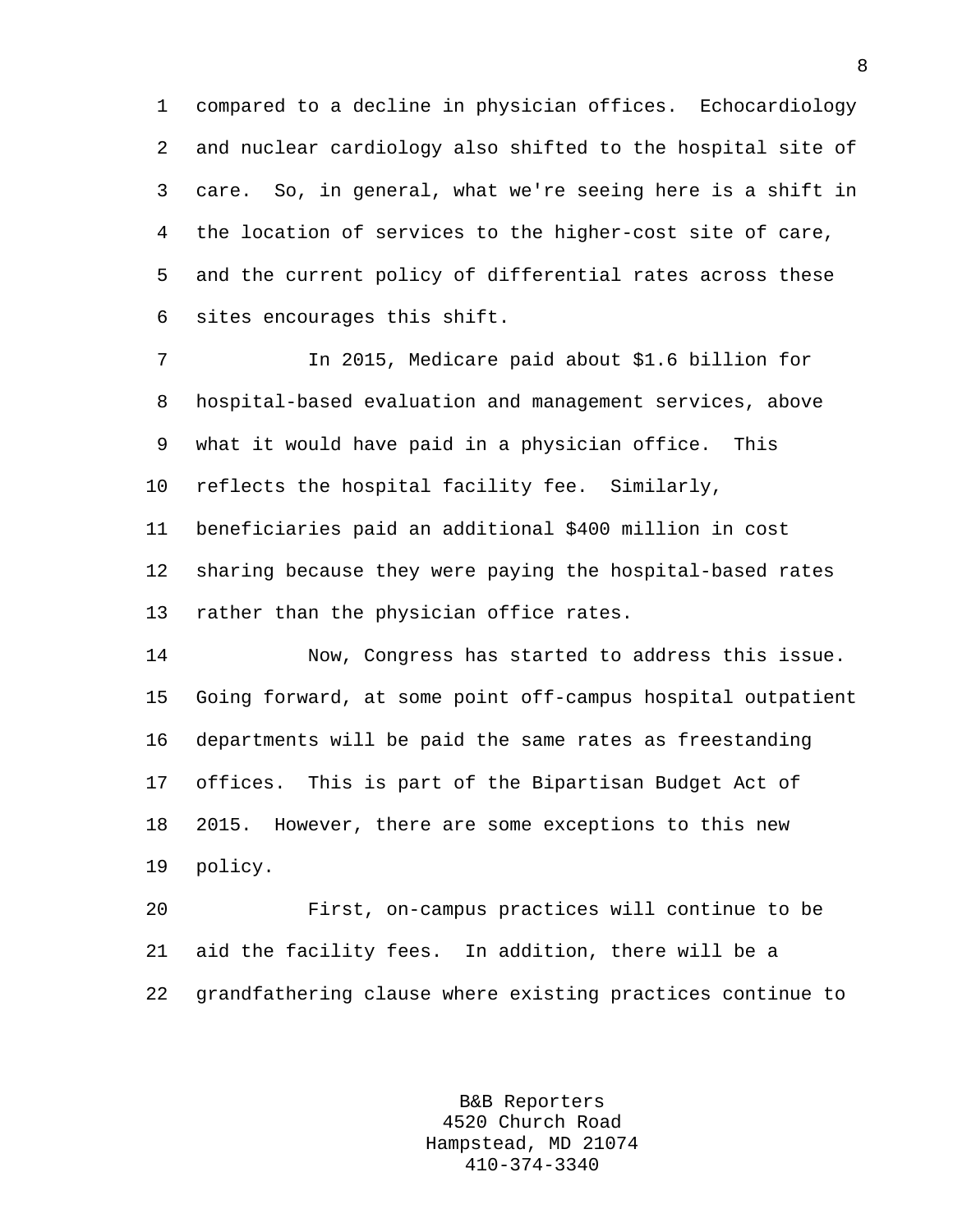1 be paid the facility fees.

2 In addition, facility fees will continue to be 3 paid for all off-campus emergency departments, and Zach 4 will talk about this later this morning.

5 Finally, there is some risk of gaming. Because 6 the hospitals can still obtain facility fees by moving 7 hospitals to the main campus, we could see some of these 8 shifts. The financial incentive is there. There could 9 also be the setting up of mini hospitals, and the mini 10 hospitals would then qualify for the facility fees on 11 outpatient and emergency services.

12 The Commission's recommendation was slightly 13 different than what Congress passed. It would have set up 14 a level E&M price and a level price for many other services 15 across all sites of care. Under that recommendation, 16 payments would not favor the higher-cost way of delivering 17 care.

18 Now we turn to the third type of integration. 19 There have been managed care plans in Medicare for 40 20 years. In many cases the managed care plans are aligned 21 with or own physician practices. The single entity then 22 has responsibility for insurance risk and the provision of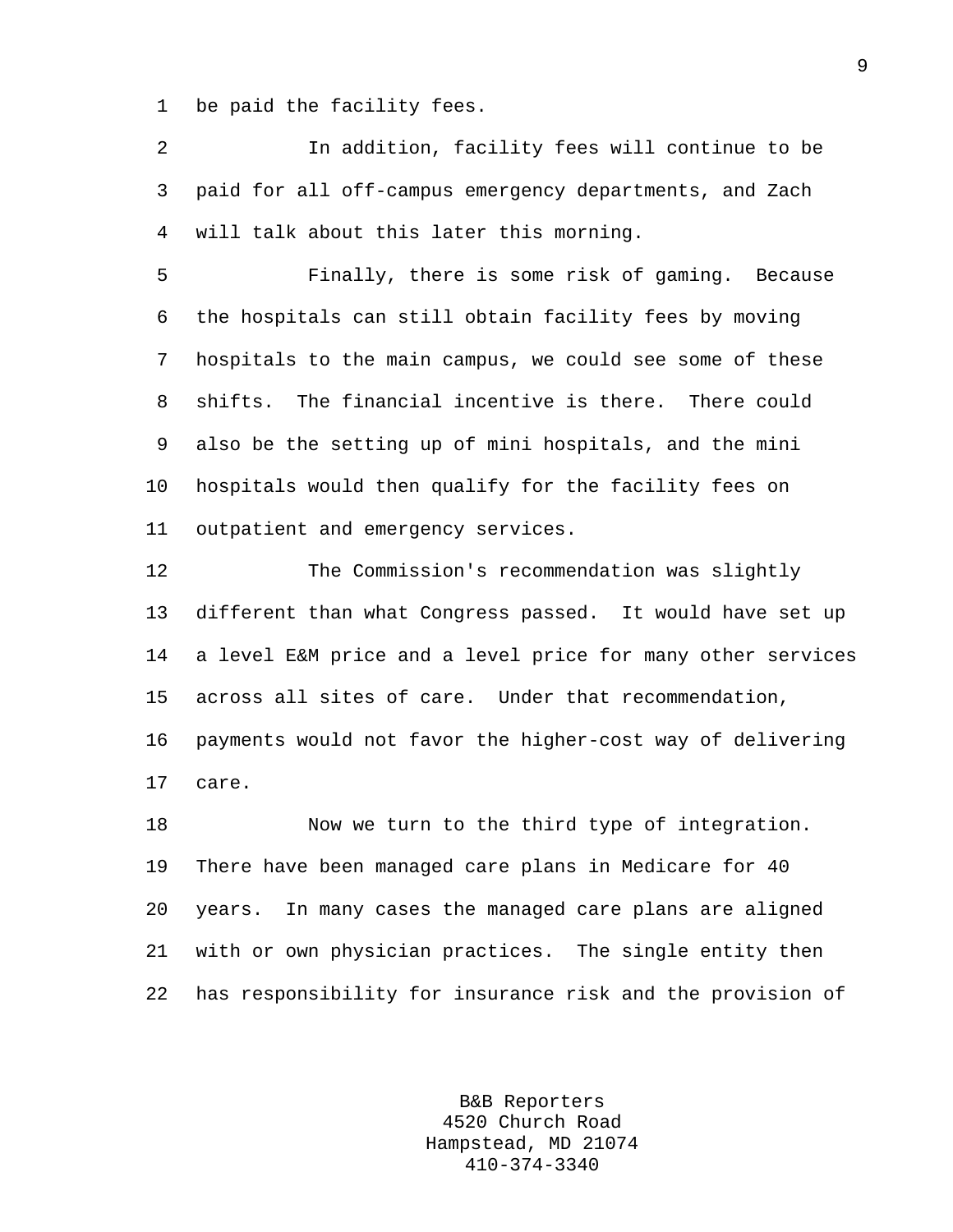1 care. As we discuss in your mailing materials, we see some 2 providers acquiring insurers and some insurers acquiring 3 providers. It is not clear that this model has large 4 enough advantages to always win in the marketplace. In 5 some cases, providers have divested their insurance arms in 6 the past. In other cases, insurers have divested their 7 physician practices.

8 Another option is the accountable care 9 organization, or ACO. There is increasing interest among 10 providers in being rewarded for managing population health. 11 Providers can take responsibility for the health of their 12 patients, and in models with two-sided risk, they can also 13 take responsibility for the annual cost of care.

14 We now look to see how integration of insurance 15 risk and provision of care in MA plans and ACOs has 16 affected outcomes and costs.

17 First, the literature suggests that integrated 18 models do have some small benefits.

19 First, HMOs do tend to provide better -- or 20 perform better on process measures such as mammogram rates. 21 But they are about equal on patient satisfaction.

22 HMOs can reduce use of services, but it is not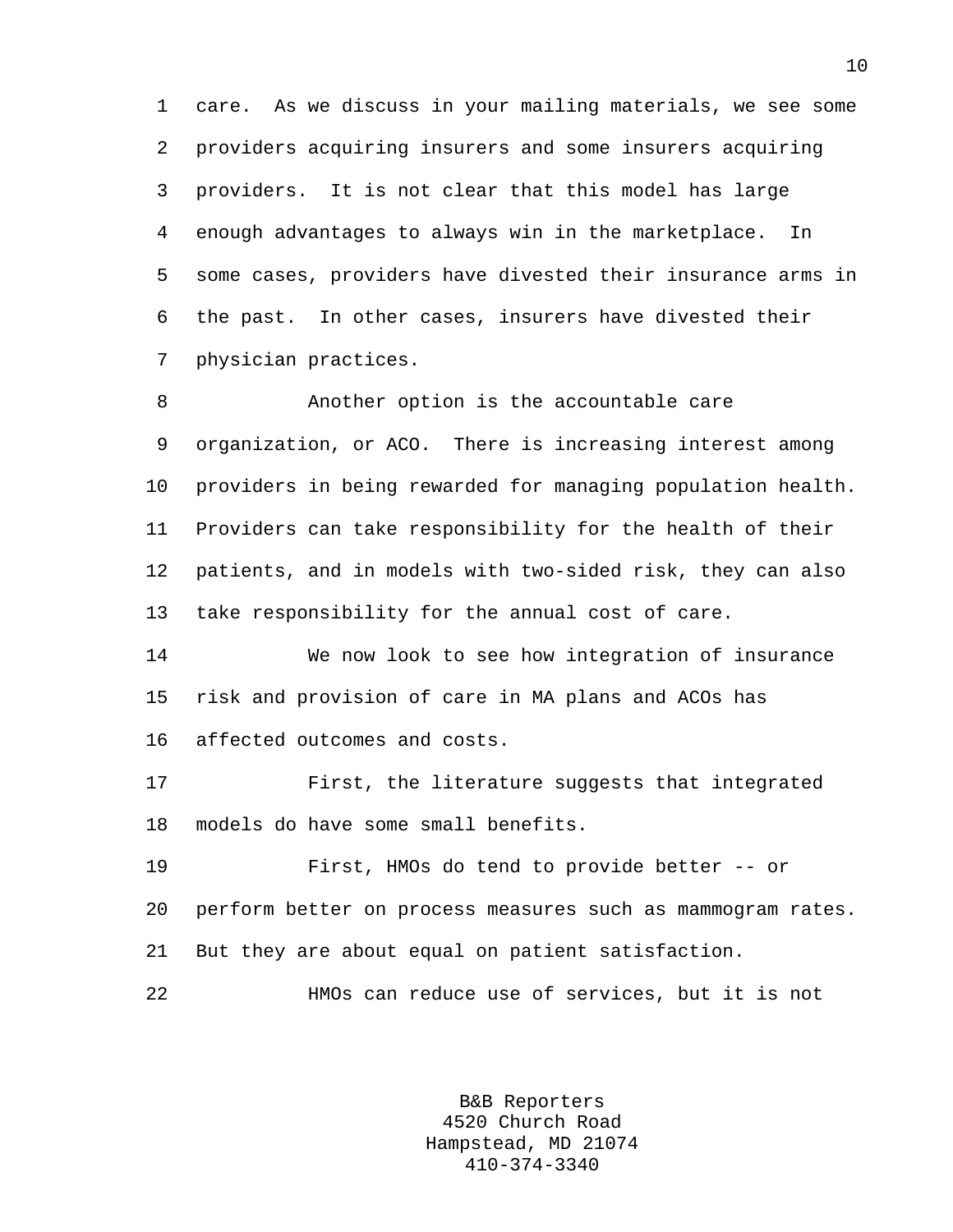1 clear that reduction in the number of services will offset 2 the plan's higher administrative costs on average.

3 Certainly in some high-use markets, like Miami, we've seen 4 that MA plans have been able to reduce the service use by 5 enough so that they can bid below fee-for-service, meaning 6 the reduction in service use was bigger than the extra 7 administrative costs. In low-use markets, we haven't 8 always seen this is the case.

9 In 2016, Medicare paid MA plans on average about 10 5 percent more on a risk-adjusted basis than fee-for-11 service. The 5 percent reflects MA bids, the extra cost of 12 benefits, and the coding differences between MA and fee-13 for-service. So let's walk through this.

14 First, if we just ignored the coding issue and 15 just looked at the cost of the basic A/B benefit and the 16 bids provided by MA plans, we would estimate that the 17 taxpayer paid MA plans 102 percent of fee-for-service costs 18 for the A/B benefit and the extra benefits going to them, 19 or 2 percent more. But as we discussed in the March 20 chapter, last year MA plans also code more extensively than 21 fee-for-service, and this increases the risk score of their 22 patients and increases taxpayer spending. Or past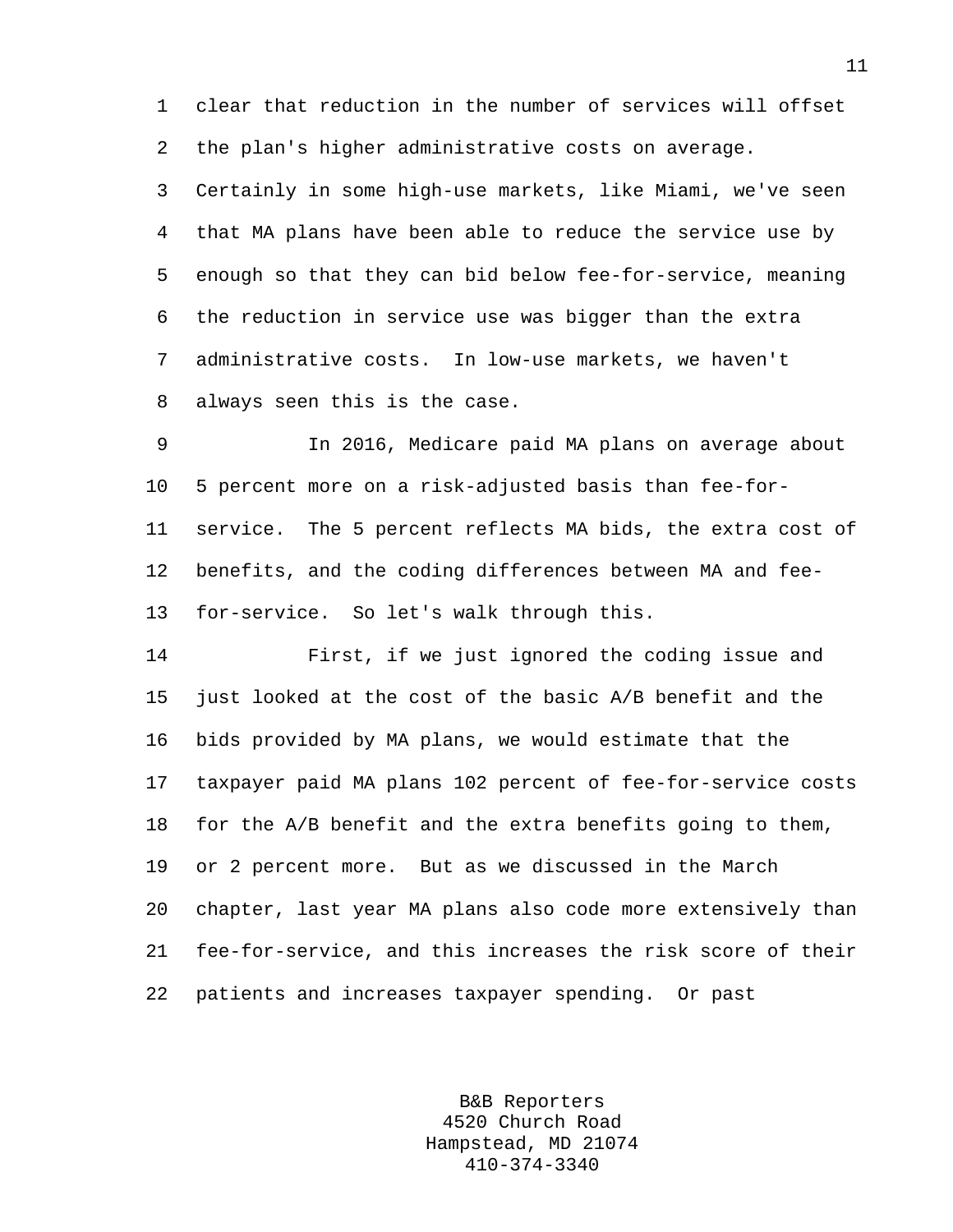1 estimates suggest that this coding increased spending by 2 another 3 percent above fee-for-service. So the net effect 3 is a 5 percent higher payment from the taxpayer for MA care 4 than fee-for-service care. Now, Andy will give you an 5 update on this coding issue tomorrow. And in December, 6 Scott will update the 5 percent figure. It's possible that 7 MA plans have started to become more competitive with fee-8 for-service in 2017 because there have been some changes to 9 bring the benchmarks down a little bit. That might bring 10 the relative cost of MA compared to fee-for-service down in 11 2017, and Scott will update you next month.

12 With respect to ACOs, in general there is 13 evidence that ACOs have been improving their quality 14 metrics, so some positive signs on quality. From a cost 15 standpoint, it has been about breakeven for the taxpayer. 16 And I want to emphasize that when we say the ACO and MA 17 costs for the taxpayer we've presented here are averages, 18 there are some markets where MA plans and ACOs do save 19 taxpayers money. These are often high-use markets.

20 Both the MA plan and the fee-for-service program 21 in general have had some success in reducing costs in these 22 high-use markets and even reducing overall regional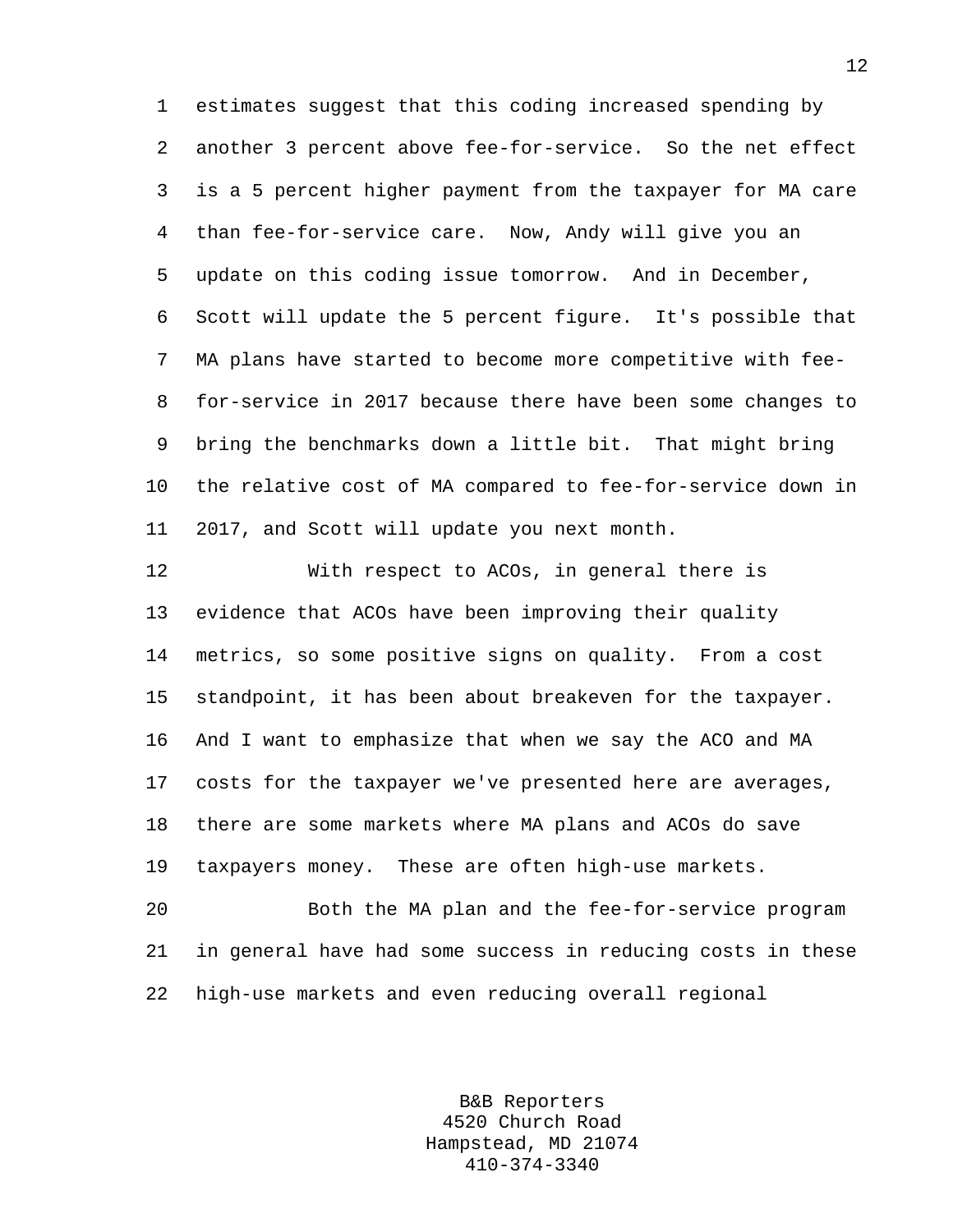1 variation of care. I think you'll remember about ten years 2 ago when Elliot Fisher came here to talk about ACOs, he led 3 off with we have all this reduce regional variation, maybe 4 ACOs could scrunch some of this regional variation. And we 5 have seen some scrunching of that both in the fee-for-6 service program and certainly MA bids are tighter than fee-7 for-service.

8 So the policy question, the key policy question 9 is: Do we pay for the structure or do we pay for outcomes? 10 Now, there's a longstanding interest and widespread 11 interest in improving care coordination, and the 12 expectation is this will lead to higher-quality care and 13 lower costs.

14 However, it is not always clear that the legal 15 and financial integration will lead to true clinical 16 integration or to efficiencies. The research indicates 17 that it's hard, but not impossible, to generate 18 efficiencies from these integrated models. And it may be 19 difficult for us to distinguish which models are really 20 providing value for the beneficiaries.

21 As we said, one thing we could do is level the 22 playing field between the models and just set standards for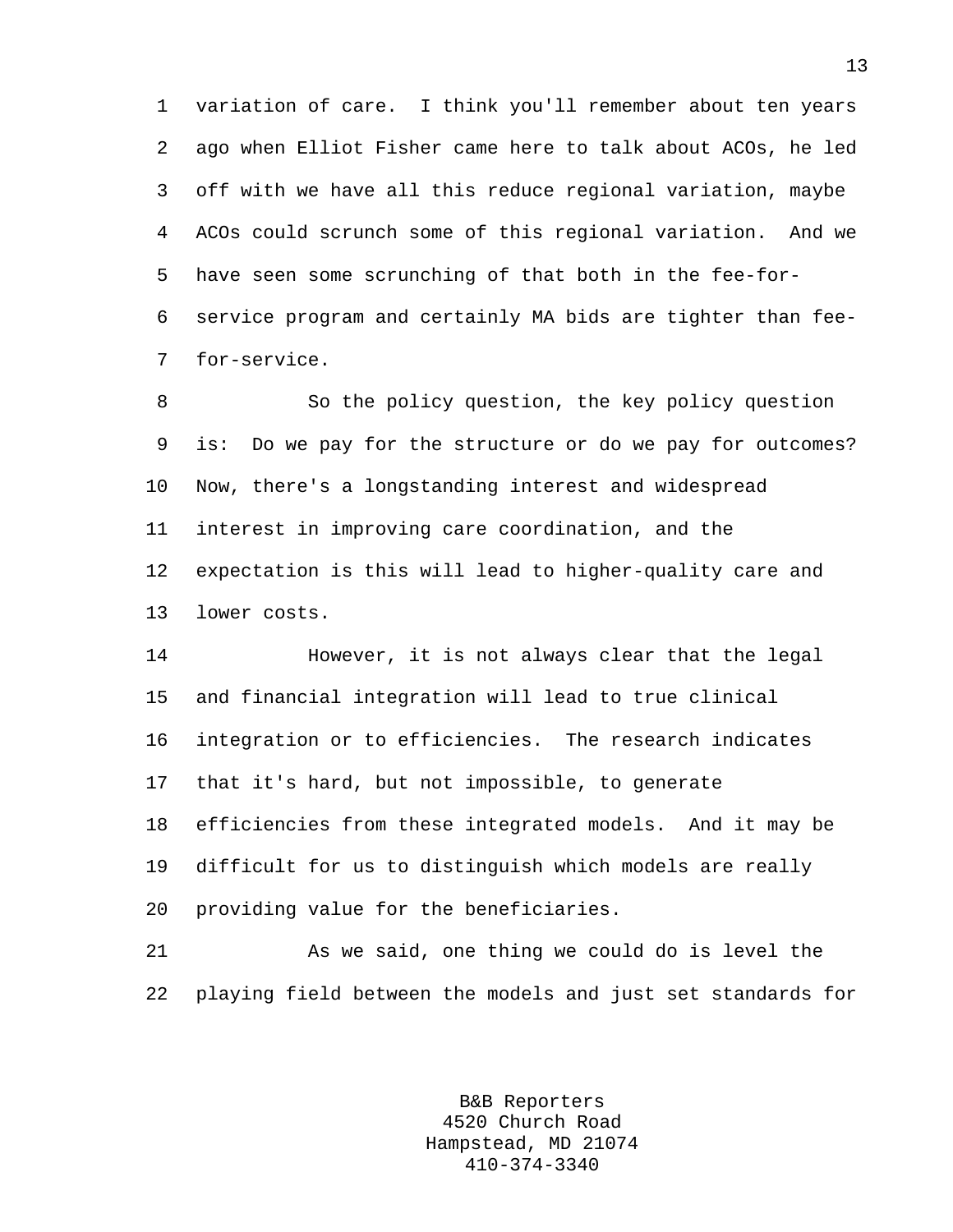1 the outcomes. And then the most efficient model would be 2 able to attract patients and win market share. In essence, 3 we wouldn't have to determine up front what's a good model 4 and what's a bad model or what the criteria for a good 5 model or a bad model is. We could just set a level playing 6 field and let competition illuminate which is the best 7 model.

8 For each of the three types of consolidation, 9 MedPAC has historically had a policy response.

10 Horizontal consolidation can result in higher 11 commercial rates and higher hospital costs. Traditionally, 12 MedPAC has not recommended following the growth in private 13 prices. In fact, update recommendations in the past have 14 been constrained in part to the stated objective of keeping 15 pressure on for hospitals to constrain their costs.

16 With respect to vertical integration, the 17 Commission recommended site-neutral pricing for E&M visits 18 as well as certain other services. Site-neutral would mean 19 a level playing field. Therefore, vertical integration 20 that truly does generate efficiencies would still happen 21 with site-neutral pricing, but integration that is driven 22 purely to capture larger Medicare facility fees or higher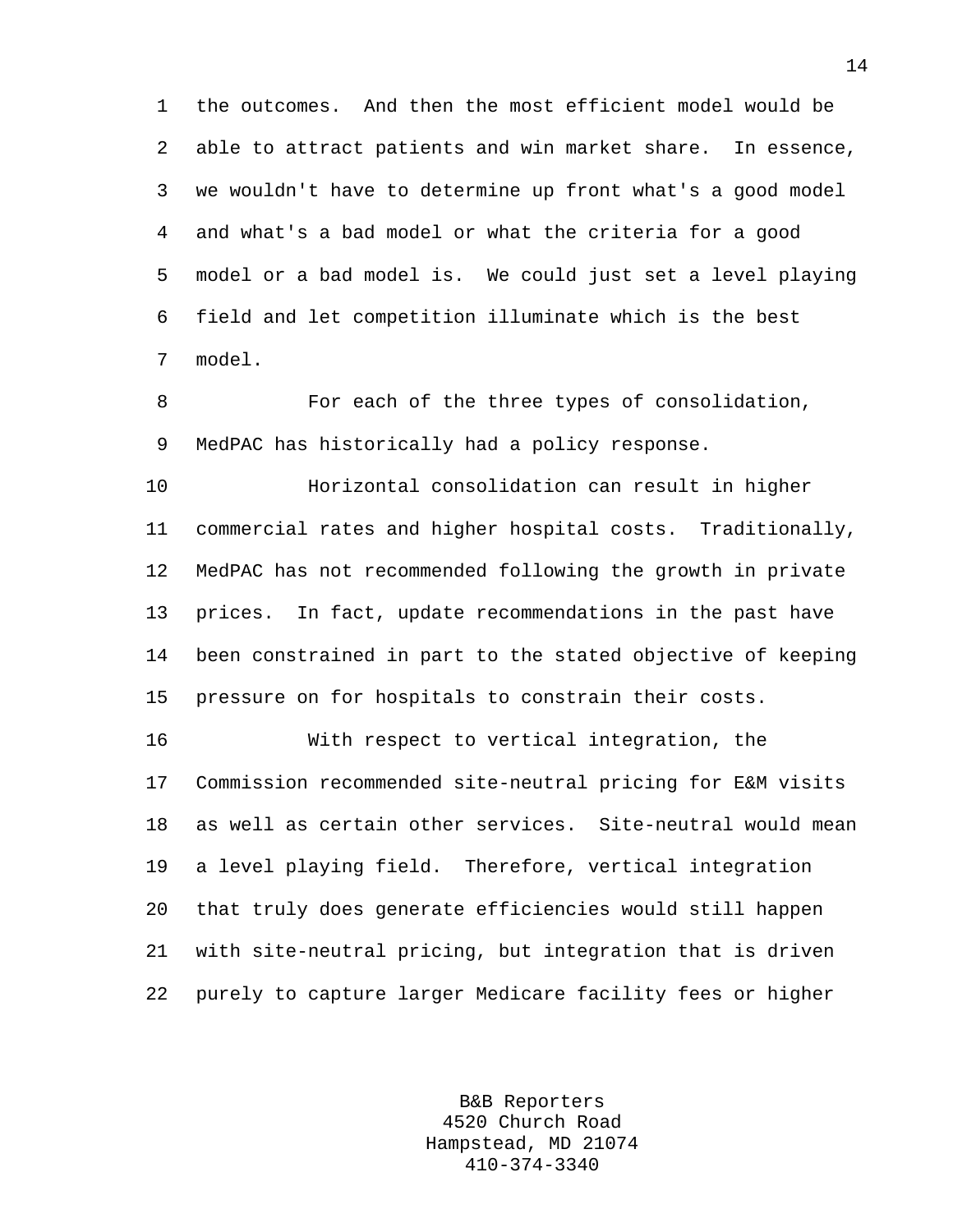1 commercial rates would not. As long as the merged entities 2 are paid -- if we don't have site-neutral pricing and the 3 merged entities are paid more, it will be hard for 4 independent entities to be viable.

5 With respect to insurer and provider 6 consolidation, one approach is to level the playing field 7 between MA and fee-for-service and let the models compete 8 with each other. Later today Eric will discuss how a 9 premium support model could allow competition that would 10 illuminate which is the most efficient model in each 11 market.

12 Now, another consideration I'll just talk about 13 briefly is ACOs. Some may argue that ACOs will be used as 14 an excuse for providers to consolidate and generate market 15 power. As described in your paper, in the St. Luke's case 16 in Idaho, there was an example where providers argued that 17 they needed to merge to improve care and move from volume 18 to value. However, the FTC has clearly stated that anti-19 competitive mergers are not appropriate even in an ACO 20 world. In cases where ACOs are not former for mergers and 21 they're actually competing with each other, they may 22 actually have some positive effects on prices in markets.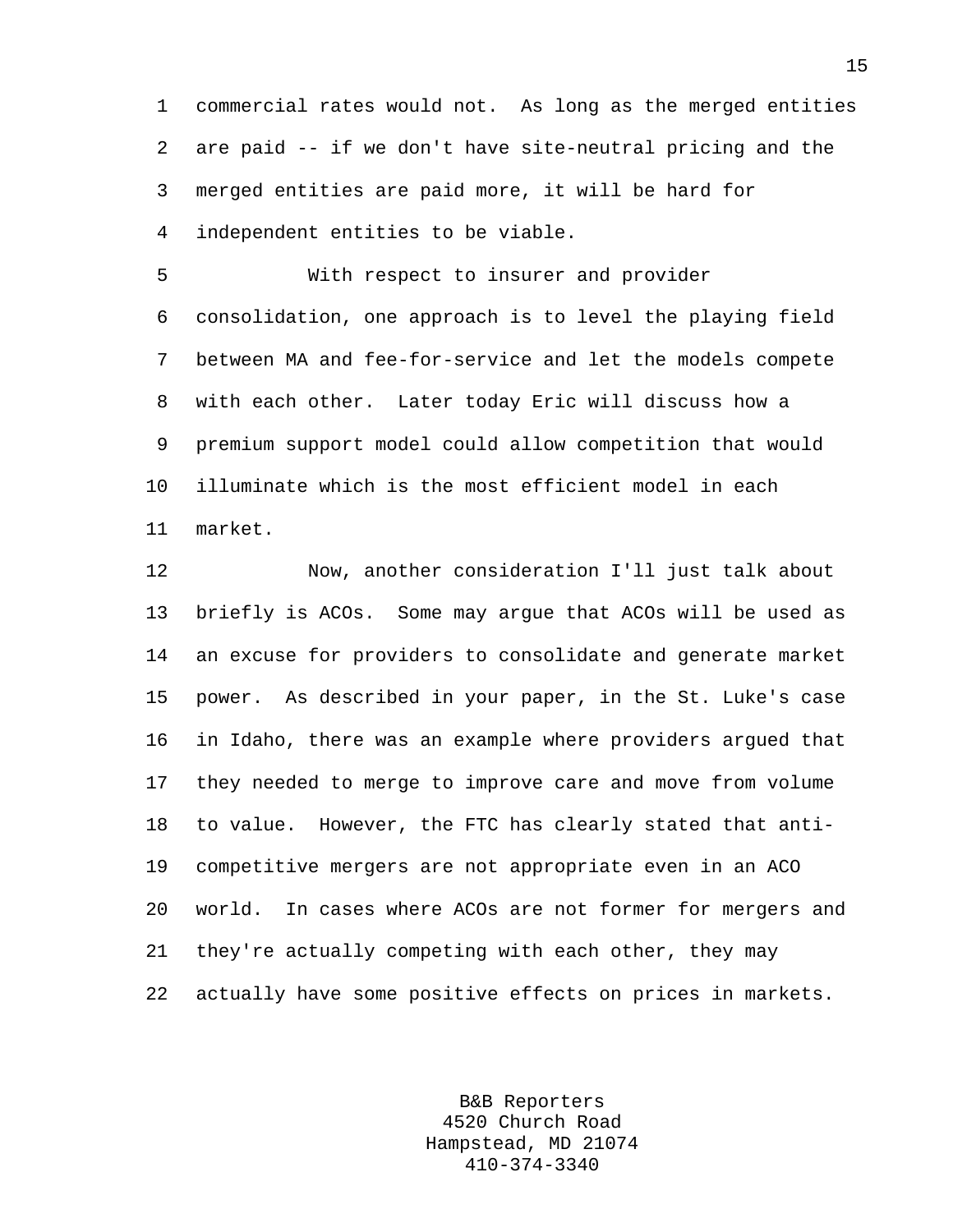1 For example, in Boston there are several ACOs that compete 2 with each other. Physicians in these ACOs have an 3 incentive to refer patients to lower-cost providers in the 4 Boston market. And there is some evidence in the 5 literature that this has led to lower prices paid for these 6 ACO patients, at least in the commercial ACOs. By aligning 7 physician and patient incentives to look for less expensive 8 providers, there may be a greater elasticity of demand 9 where more patients shift to the lower-cost sites of care 10 given any level of consolidation.

11 Now we shift to some possible discussion 12 questions.

13 First, there is the overarching question of how 14 to structure payments in the Medicare program. Should we 15 structure the program to pay for a certain corporate 16 structure or to pay for outcomes?

17 Second, should we continue to work on site-18 neutral payment issues, such as our site-neutral E&M 19 recommendation?

20 Third, should we be moving toward a premium 21 support model that provides equal support for all models? 22 MA or ACO models would gain market share if they actually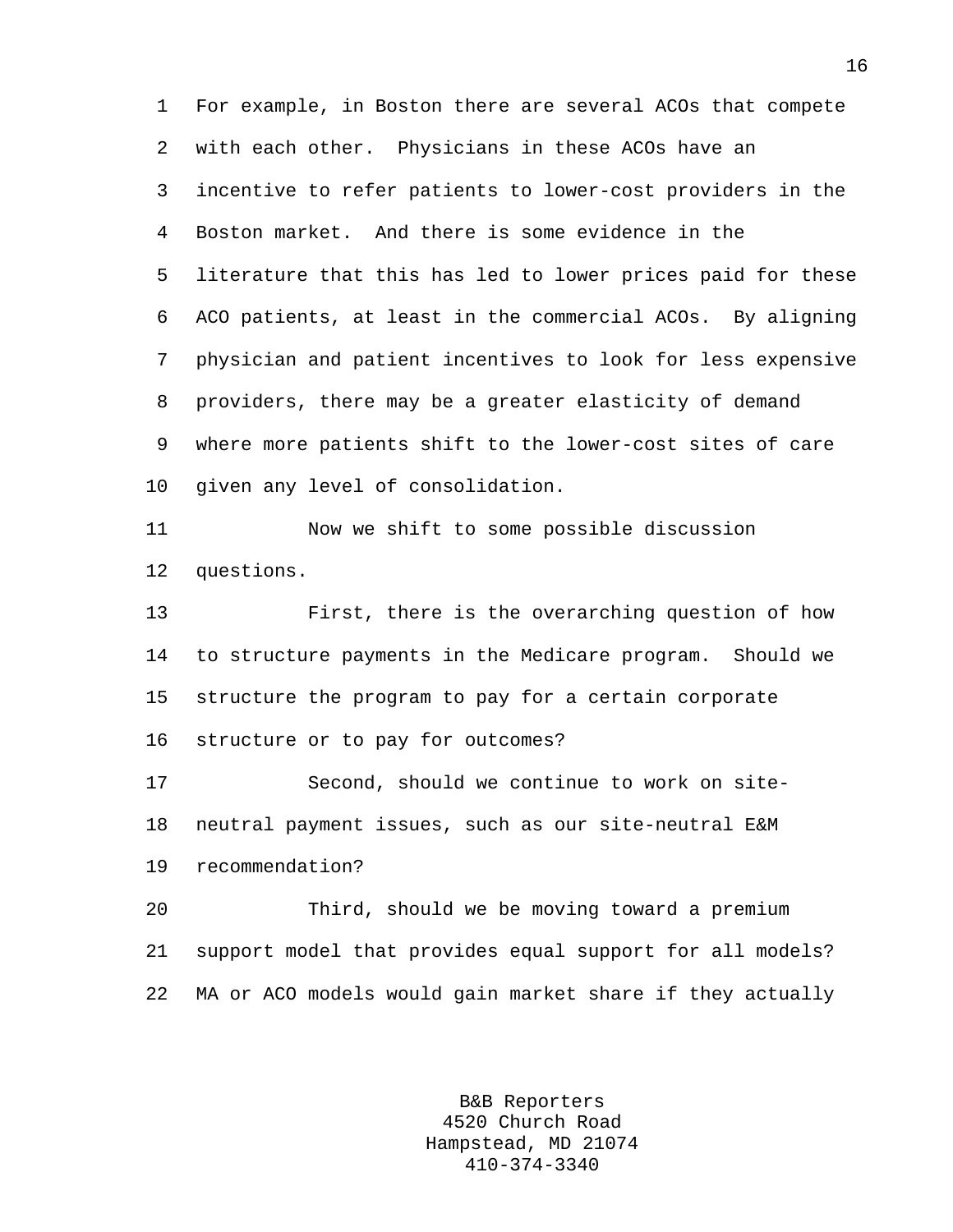1 provide more value to the beneficiary. But they would not 2 gain market share -- or they would not gain higher payments 3 or higher market share just due to having a particular 4 legal structure. This will be discussed in more detail by 5 Eric when he discusses premium support this afternoon. 6 I'll turn it over to your discussion. 7 DR. CROSSON: Thank you, Jeff. 8 We'll take clarifying questions. 9 DR. SAMITT: So when you talk about -- actually, 10 why don't I pass? Then I'll come back. 11 DR. CROSSON: Okay. 12 DR. HOADLEY: So I just wanted to ask you to go 13 back and remind me a little more about what we covered in 14 our site-neutral recommendations in the position. We 15 talked about E&M, and we went further than that on some 16 other areas. And then if there's a way to characterize 17 sort of how much of what we recommended was picked up in 18 congressional action, it seems like it's a pretty small 19 piece by only focusing on the new entity. I wonder if 20 there's a way to characterize sort of how much is done and 21 how much has been done.

> B&B Reporters 4520 Church Road Hampstead, MD 21074 410-374-3340

22 DR. STENSLAND: So we initially said there should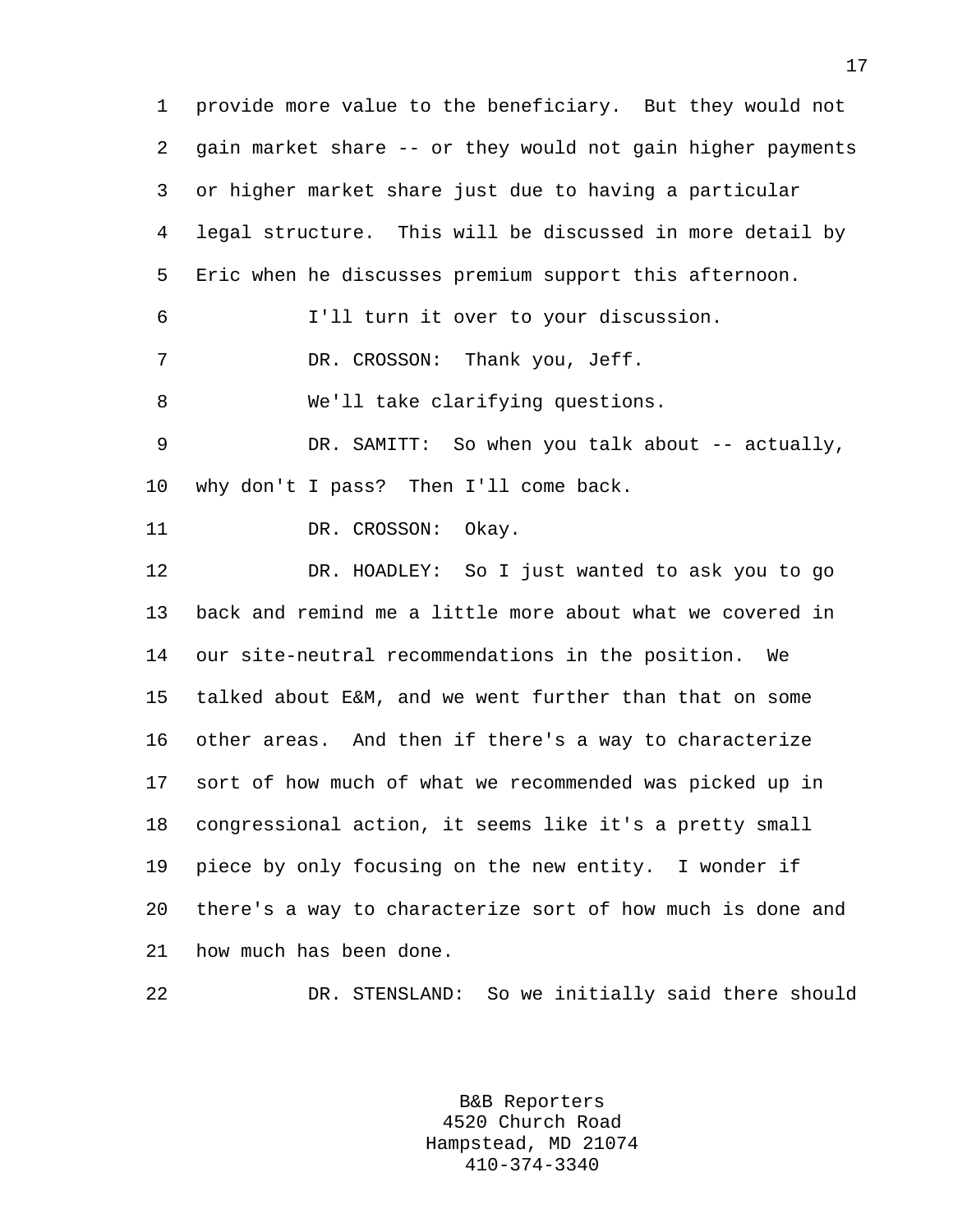1 be a site-neutral payment for E&M visits, the idea being 2 that evaluation and management visit in the physician 3 office is going to be pretty much the same as a management 4 and evaluation visit in a physician office that's owned by 5 the hospital. That was the first recommendation.

6 Then later there was a second recommendation to 7 add in some other services, and these were generally 8 services that were not needed on an emergency basis, like 9 maybe you'd do some echocardiography or something like 10 this. But this would be paid the same in both sites. And 11 our general recommendation was service-based, so for all of 12 these services, we're going to pay the same no matter where 13 it is. So level the playing field, let the volume go to 14 whatever happens to be the most efficient site of care, I 15 think is the general idea.

16 The Congress had a different approach, and they 17 were actually broader on the services. So whatever these 18 services are, you're not going to get the full outpatient 19 department rate if you set up a new off-campus hospital 20 outpatient department. So they're saying the on-campus 21 ones, for everything they still get the hospital outpatient 22 department. The existing hospital outpatient departments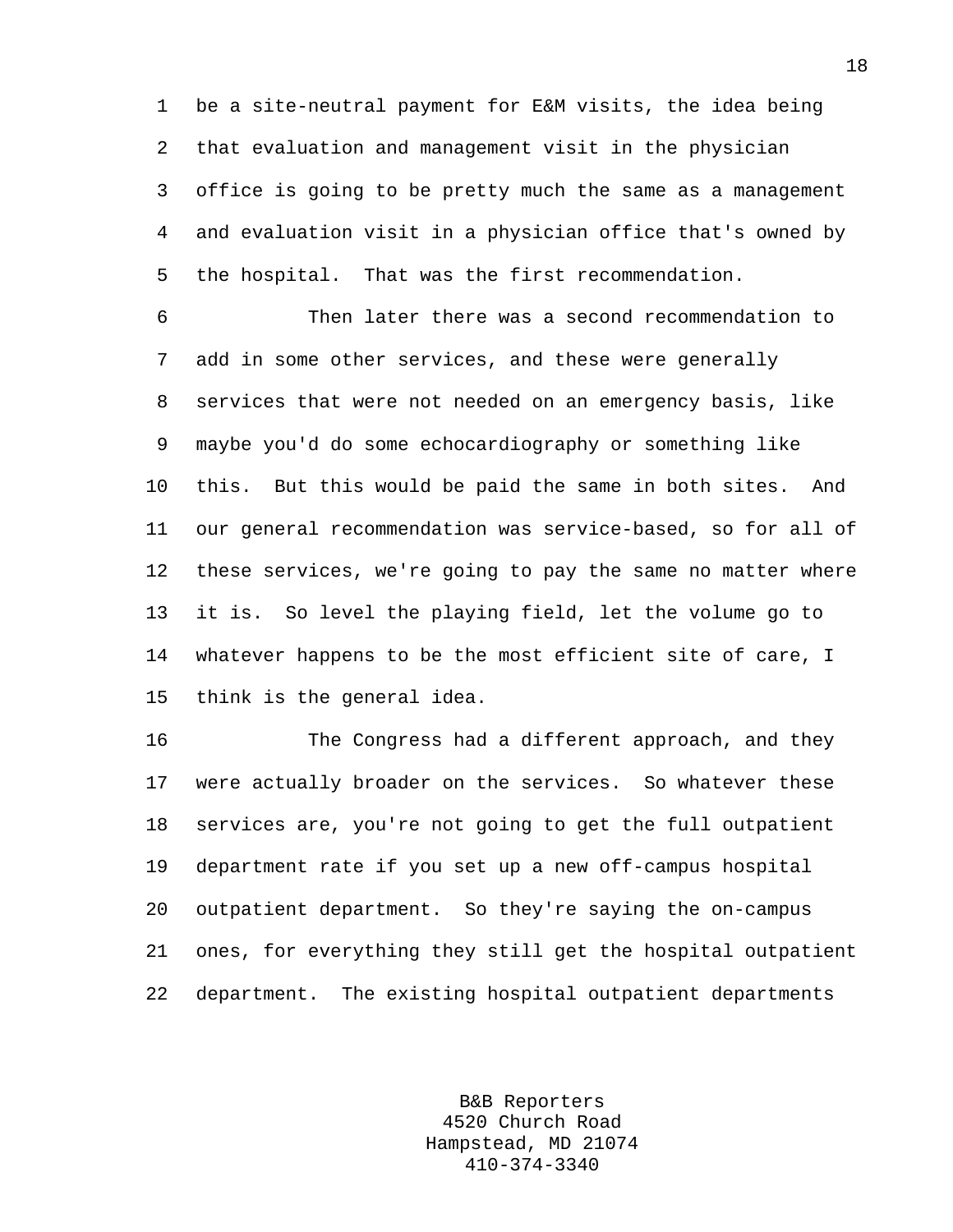1 that are off-campus still get it for everything. But those 2 new ones would face something that would be similar to the 3 physician office. And there was new regulations that came 4 up by CMS this week, so we haven't digested them all, but 5 it's not clear exactly how soon they'll make that 6 transition until you really have site-neutral between the 7 new outpatient departments and the physician offices. 8 DR. HOADLEY: The ones that would be covered on 9 these new off-campus ones would be their full array of 10 services? 11 DR. STENSLAND: Yes. 12 DR. HOADLEY: So that's where it differs also 13 from our recommendation. 14 DR. STENSLAND: Yes, unless there's some 15 exceptions, and maybe if you have an emergency room, you 16 can still get the hospital outpatient departments for a 17 certain number of services. 18 DR. HOADLEY: Okay. 19 DR. STENSLAND: If you set up as a hospital, a 20 mini hospital, you still get the higher. 21 DR. CROSSON: Craig, do you want to come in now? 22 DR. SAMITT: Yeah. Thanks very much.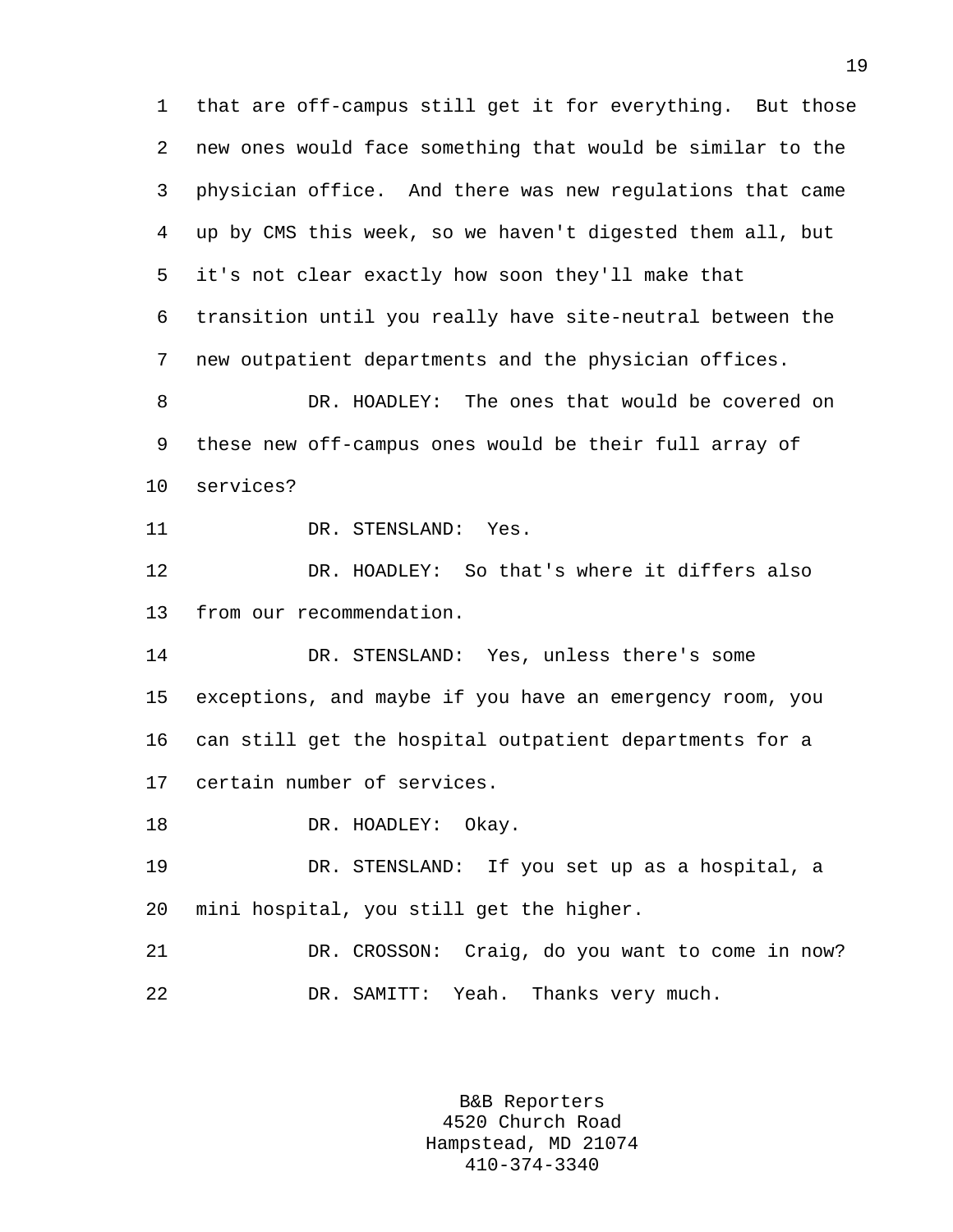1 Jeff, my question is on Slide 9. When you talk 2 about MA plan performance, you paint it with a very broad 3 brush, but the topic of this presentation is about the 4 consolidated or integrated plan provider models. Is there 5 a way for us to actually tease apart MA plan performance of 6 the subset of MA plans that actually are consolidated or 7 integrated to see if the way that you are describing the 8 plan performance translates from that broader pool to that 9 narrow pool of plans?

10 DR. STENSLAND: There was a study by Austin Frakt 11 and Roger Feldman, and one other co-author I don't 12 remember, where they looked at all the different MA plans. 13 And they categorized them into two groups, the MA plans 14 that purely contract out with the providers and the MA 15 plans that own the physician practice or own the hospital, 16 and then they looked at what their bids were and what their 17 performance was in the quality metrics. And their general 18 finding was the performance in the quality metrics was a 19 little bit better and the bids were a little bit higher, so 20 there was kind of the hope that these integrated systems 21 would somehow be able to reduce cost. At least in that one 22 study, they didn't find it.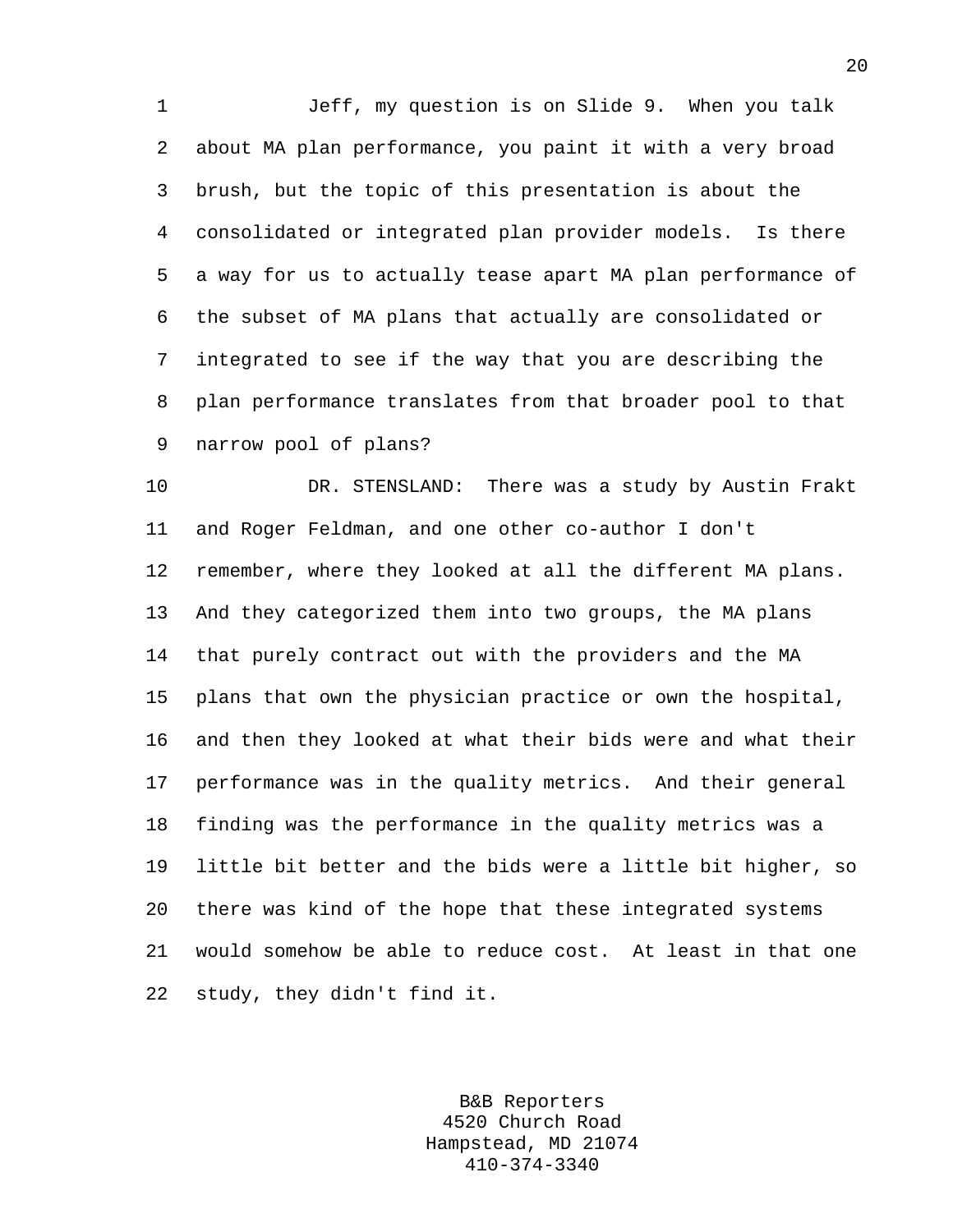1 DR. CROSSON: And, Jeff, roughly, when was that? 2 DR. STENSLAND: I think this is about 2013 or 3 2014. 2013. It's in the --

4 DR. GINSBURG: Their study wouldn't have looked 5 at contracts with integrated organizations. It was with 6 only if the MA insurer owned the provider.

7 DR. CROSSON: Okay. Thank you for that. 8 David.

9 DR. NERENZ: On the bottom of Slide 2 -- thanks, 10 Jeff -- there's a semantic question. You talked about 11 providers taking an insurance risk, and ACOs, you used as 12 an example. I thought in this discussion, there was a 13 distinction that should be made between insurance risk and 14 efficiency risk. At least others have made this 15 distinction where insurance risk really has to do with a 16 large pool of people and the kind of needs that come up 17 from that pool of people, and that's why insurance 18 companies have financial reserves, and they're regulated. 19 Efficiency risk would start with a finite burden 20 of illness or need in a group, and then the risk is about 21 the cost of meeting that need. And it's just different.

22 So the question is, Is that distinction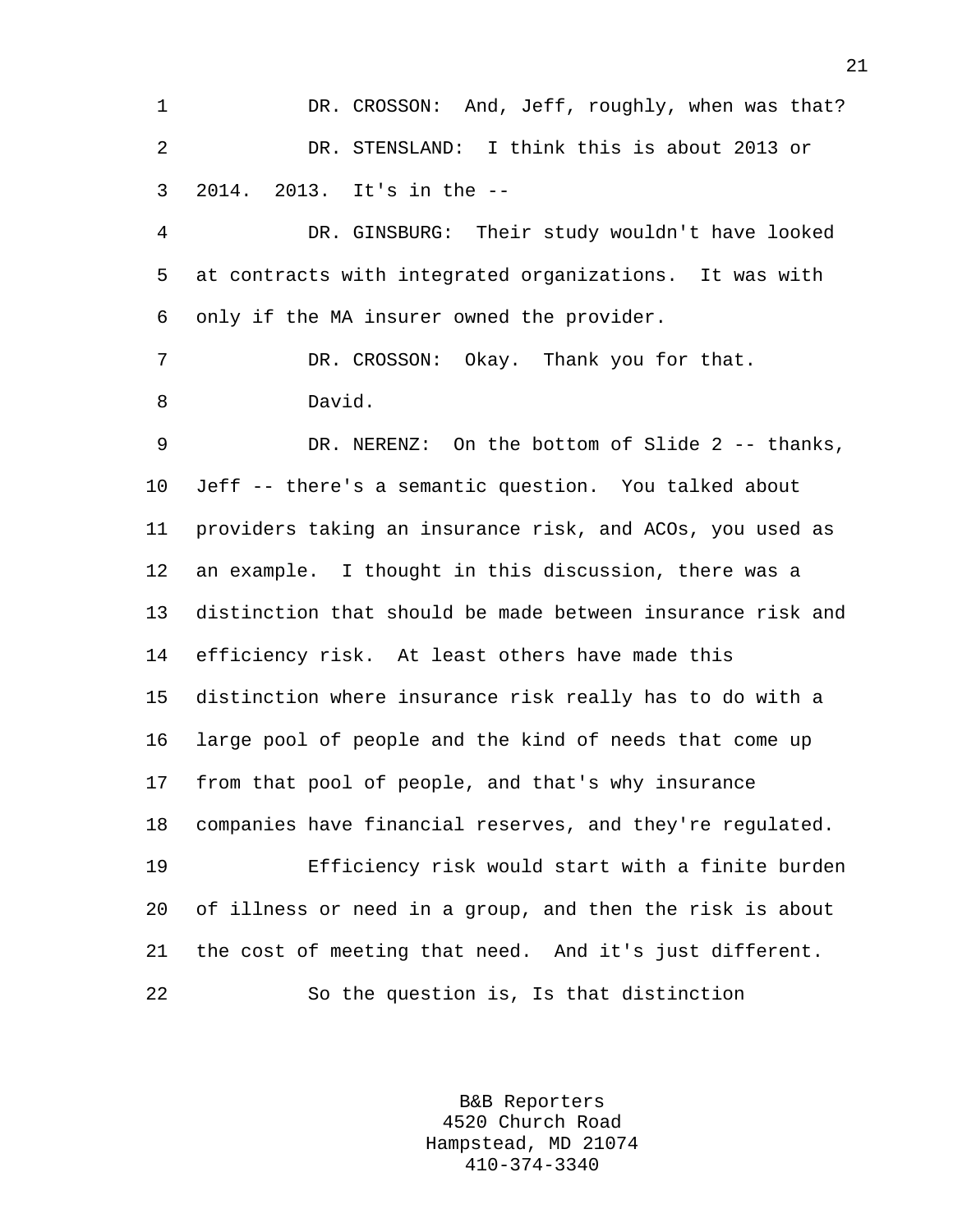1 meaningful for this discussion this morning? I kind of 2 think it is, but maybe it's not. And if it is, are the 3 ACOs really taking on insurance risk, or are they only 4 taking on efficiency risk? And should we use those words 5 that way?

6 DR. STENSLAND: Maybe we should. I don't know 7 how I could operationalize the difference. I think I 8 understand what you're saying in the difference, but when I 9 try to look at the data, if I can try to figure out whether 10 the higher costs or the lower costs are due to inefficiency 11 or due to some random variation in needs of the patient 12 that I would -- you would kind of term as efficient 13 insurance risk, at least on the surface, I can't see how I 14 could use those -- use the data I have and separate it into 15 those two different buckets.

16 DR. NERENZ: Others who have written about this - 17 - I have not myself, so I'm just reflecting things I've 18 read. One of the distinctions, for example, would be the 19 degree of risk adjustment and the frequency of risk 20 adjustment, so that if it's built into the ACO program, for 21 example, presumably variations in the illness burden of the 22 population are already factored out, so that you're not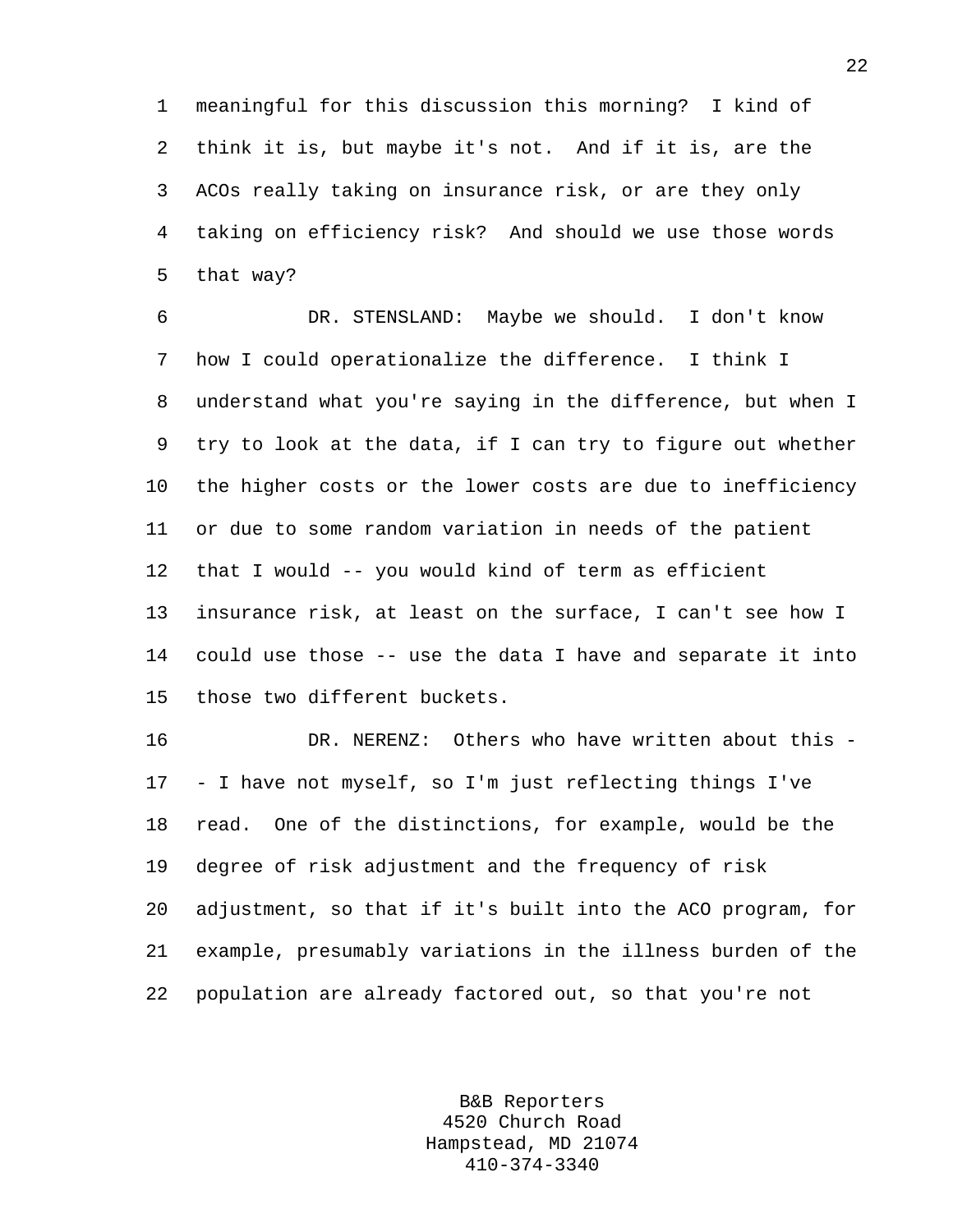1 actually at financial risk for that, that, I guess, to me 2 would be the main distinction.

3 Now, in either case, we're only talking about a 4 tiny fraction of risk, no matter what, whatever words we 5 use, but I just was curious about is -- I would have 6 thought, for example, that as an example of this idea, 7 groups taking broader capitation payment, less risk 8 adjusted would be a pure example of the concept. But I 9 just want to make sure I was understanding the words 10 correctly. 11 DR. CROSSON: Paul, are you on this point or just 12 in queue? 13 DR. GINSBURG: On this point. 14 You know, I think I agree with Jeff as far as -- 15 I think the concept is very meaningful. I've often used -- 16 heard the term "performance risk" versus "insurance risk" - 17 - impossible to separate it quantitatively. 18 But, really, I think what people would like is 19 for providers to be at risk for performance but not for 20 insurance risk. So, in a sense, that's where how much you 21 put into better risk adjustments or probably a lot of other 22 implications of that principle. So I think it's a really

> B&B Reporters 4520 Church Road Hampstead, MD 21074 410-374-3340

23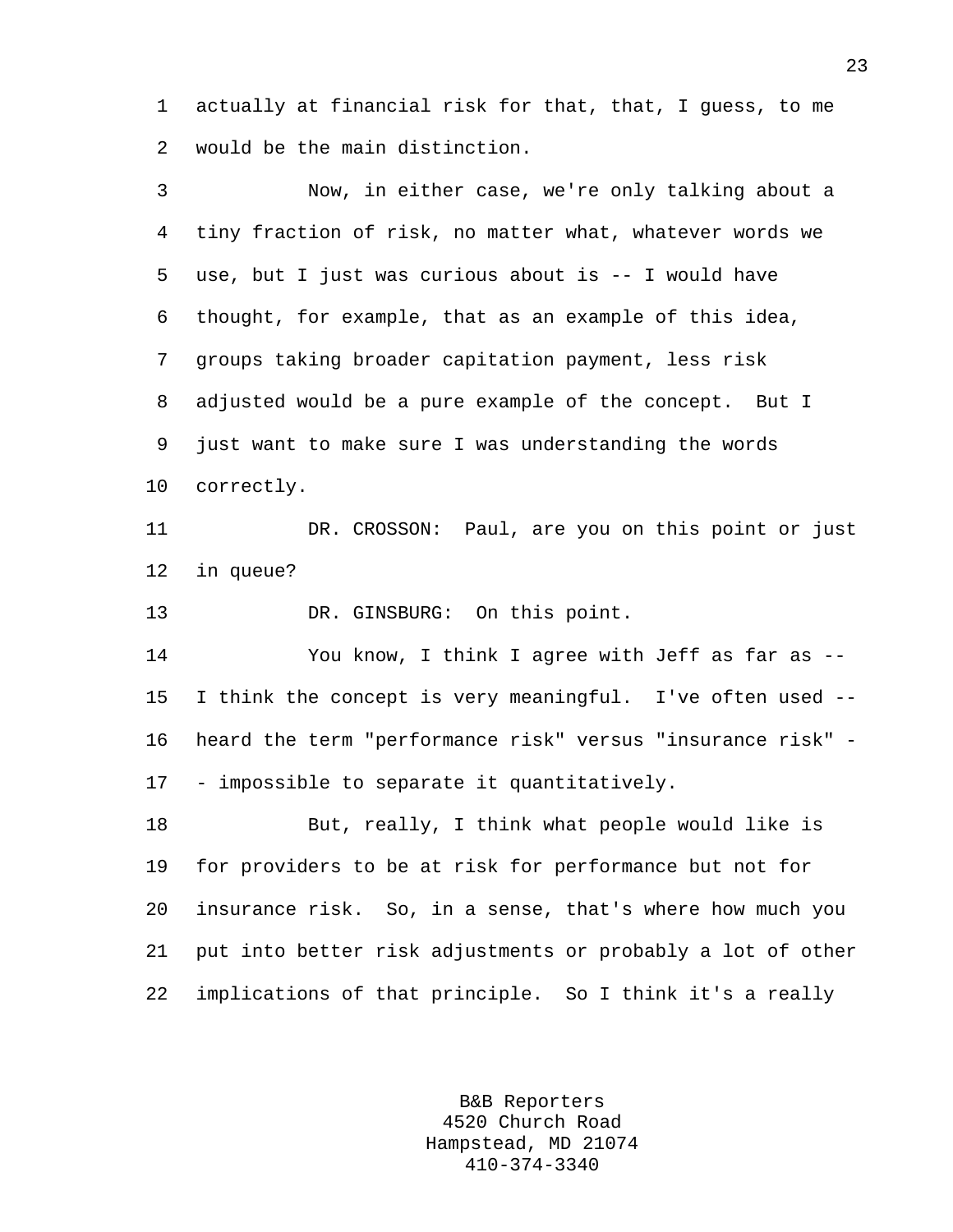1 important principle to think about.

2 DR. CROSSON: Kathy.

3 MS. BUTO: Jeff, do we have any data on volume 4 changes or, I guess, in particular Medicare volume changes 5 for hospital systems that undergo consolidation, kind of 6 before and after? Do we see a volume effect where the 7 volume goes up?

8 I see on Slide 4 that you talk about losses on 9 Medicare admissions, I guess, in relation to commercial 10 rates and the pressure on price, but I didn't see where we 11 think there's a harmful -- as I'm thinking about what's the 12 harm of consolidation, I think about two things. One would 13 be potentially higher prices, and the other would be 14 potentially some sort of additional admissions or 15 additional costs that aren't justified, so anything we have 16 on that.

17 And then my second question is, on the next 18 slide, vertical integration, whether there are any 19 instances where services provided in a physician's office 20 and an outpatient department, where we think there might be 21 justification for a facility fee, or in every case, is it 22 our assessment that those services can be provided site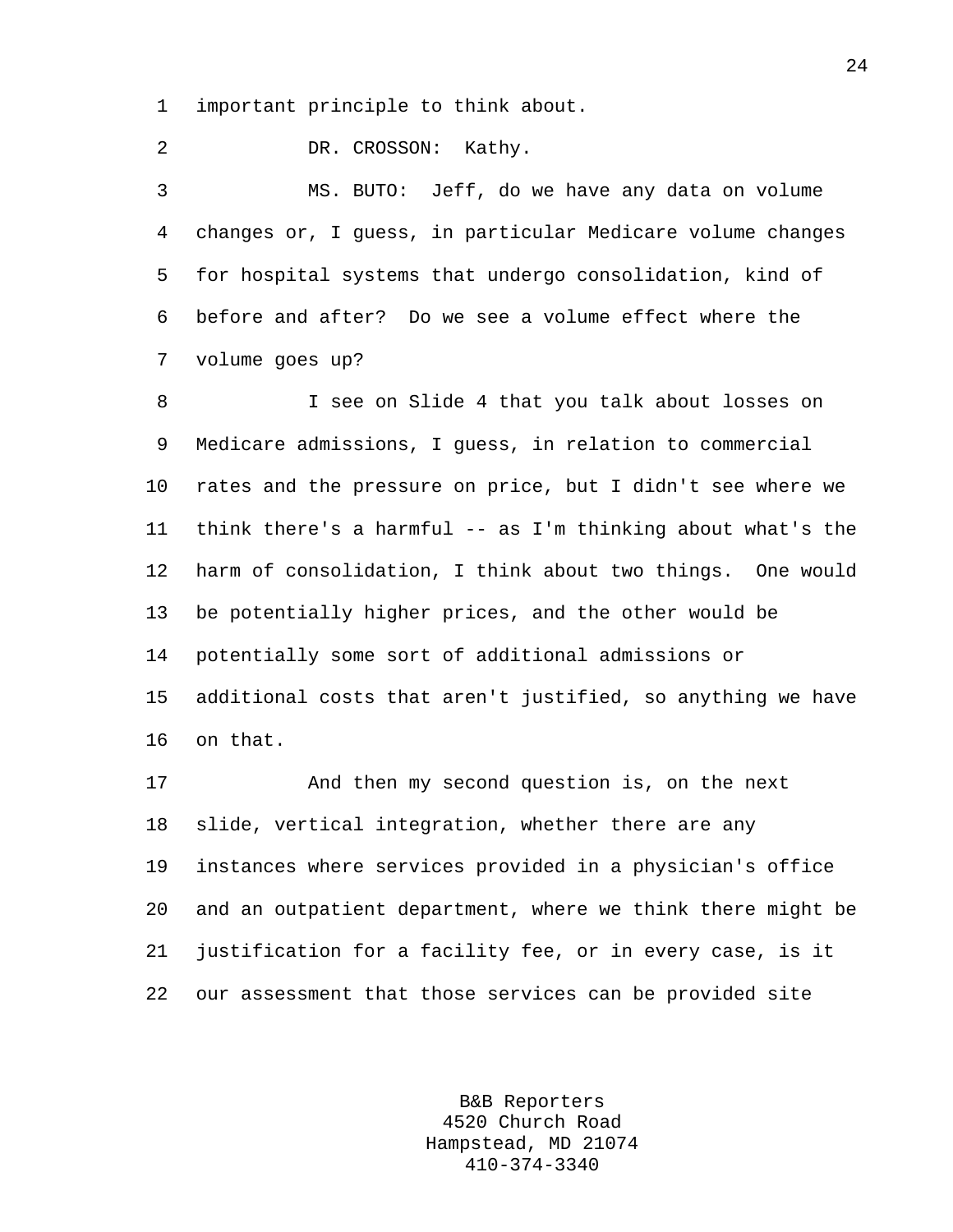1 neutrally and a facility fee is really not justified? I 2 don't know if you've looked at that.

3 DR. STENSLAND: First, on the volume effect, I'm 4 not aware of any data, and I'm not aware of how the 5 incentives would shift materially when they consolidate for 6 the volume. If anything, the incentive for volume of a 7 horizontal integration, it would probably go down to have 8 more cases because you may have less excess capacity.

9 There is some evidence with vertical integration. 10 At least when we did physician ownership of hospitals, we 11 saw volume go up when the physicians own the hospital.

12 With the services, that there might be some 13 justification, and Dan can just jump up and correct me if 14 I'm wrong. But we did say there's certain things that we 15 didn't want to have equal, and there were certain services 16 that were used often for emergency cases. And so we didn't 17 want to have those equal, and some of the idea there was 18 that these hospitals have real emergency standby capacity 19 costs, and so we want to pay for some of those standby 20 emergency capacity costs by having higher fees for those 21 services that might be needed in an emergency. But we 22 wouldn't want to do that, say, for an E&M visit, which we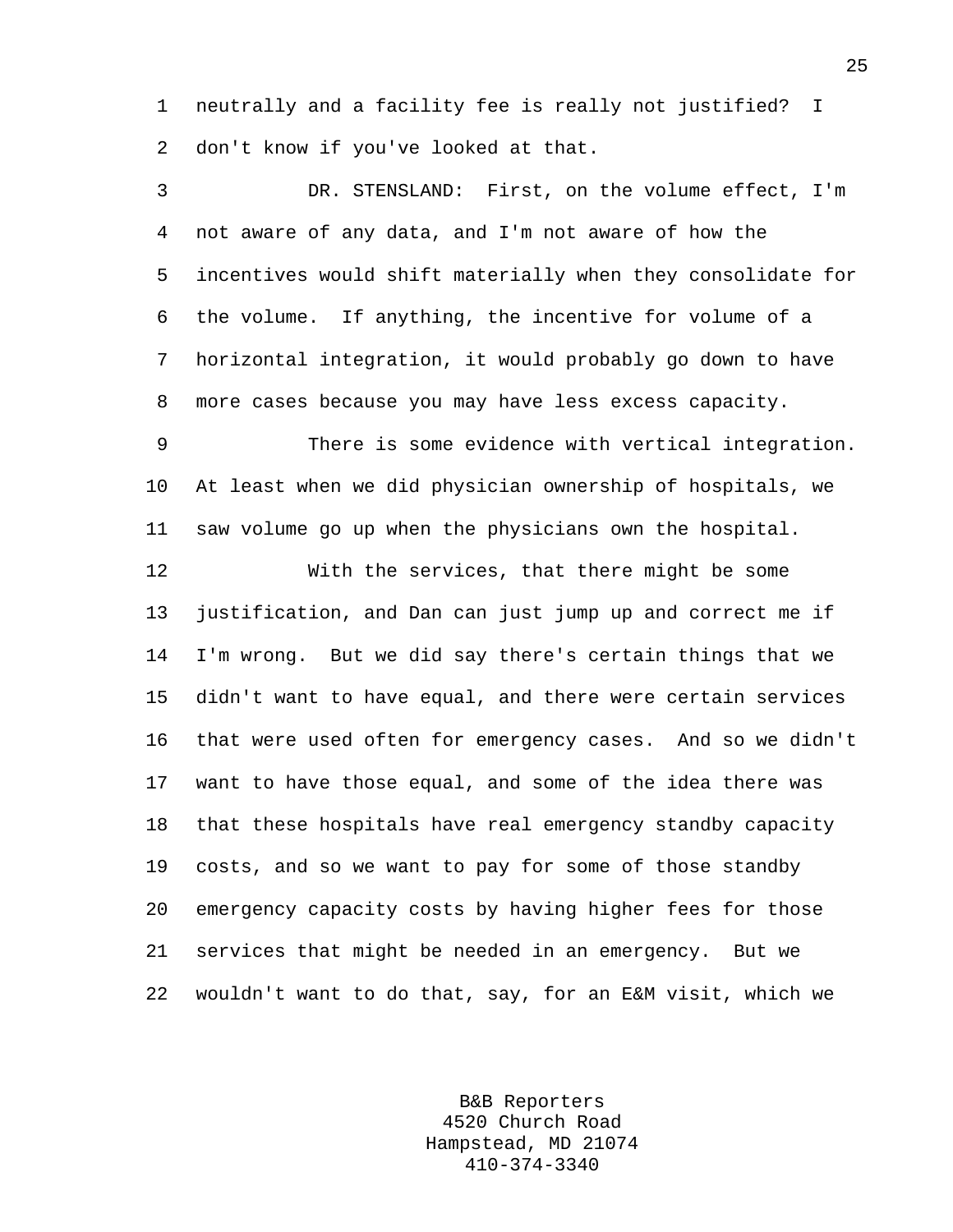1 don't see as --

2 MS. BUTO: So have we specified what those are 3 somewhere in our work? 4 DR. STENSLAND: Yes. There's a -- 5 DR. ZABINSKI: [Off microphone.] [Inaudible.] 6 Also if the hospital had sicker patients, [inaudible.] 7 MS. BUTO: Right. But that would be a specific 8 hospital as opposed to a policy that says -- 9 DR. ZABINSKI: [Off microphone.] Well, as a 10 general rule [inaudible] hospitals on average have a sicker 11 set of patients [inaudible.] 12 DR. STENSLAND: I think he's talking about 13 specific APCs, specific services. If the hospital tends to  $14 - -$ 15 MS. BUTO: To see sicker patients in that 16 category. 17 DR. STENSLAND: Yes. So, for this particular 18 service, if the sick ones tend to go to the hospital and 19 the healthy ones tend to go to the physician office, okay. 20 Then maybe there's a differential in payment. 21 MS. BUTO: Okay. Well, it's helpful, I think, 22 for us to be -- if we have any specificity around that, to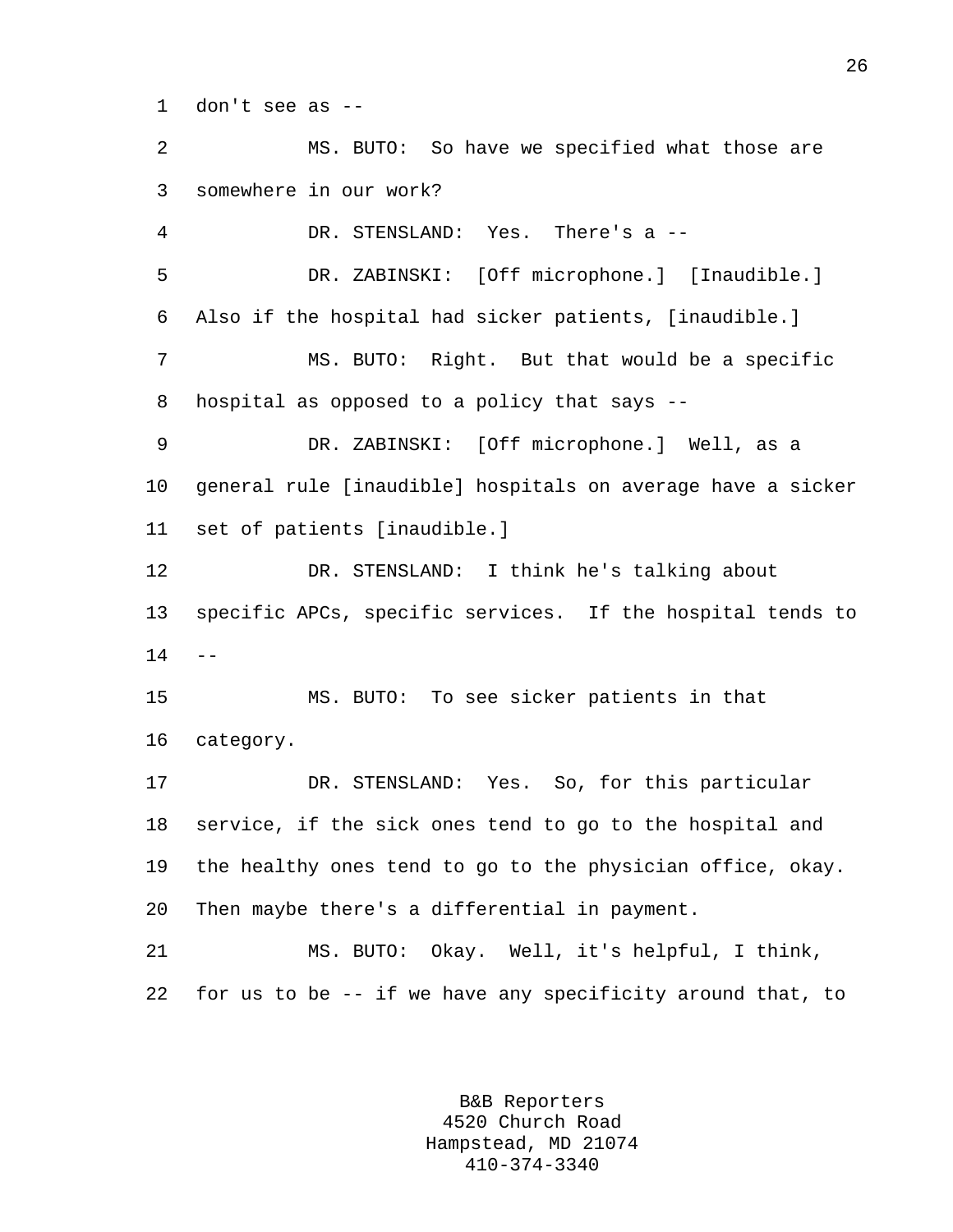1 be clear, because I think the verbiage comes sort of across 2 as if it's provided in the physician office, an OPD, and 3 could be site-neutral, it ought to be, at least the 4 implication.

5 DR. CROSSON: Okay. Rita and then Brian and 6 Warner and Jon and Amy. Go ahead.

7 DR. REDBERG: Thanks for an excellent chapter. 8 I just started thinking a little bit more about 9 facility fees when I was reading this, and sort of 10 following on from what -- can you enlighten me a little 11 more on sort of the history of facility fees and exactly 12 what they are supposed to cover? Because I can't see a 13 difference between a hospital outpatient department doing a 14 lot of these services and a physician office.

15 DR. STENSLAND: So I'll give you my quick review, 16 which probably is not that great, but initially, hospitals 17 were paid on the basis of costs. So you were just -- 18 whatever your costs are, we'll pay you that. And then they 19 move the inpatient side to prospective payment, but the 20 outpatient was still on cost. And then they moved the 21 outpatient to prospective payment. So then they looked at, 22 well, what are the relative costs of these services in the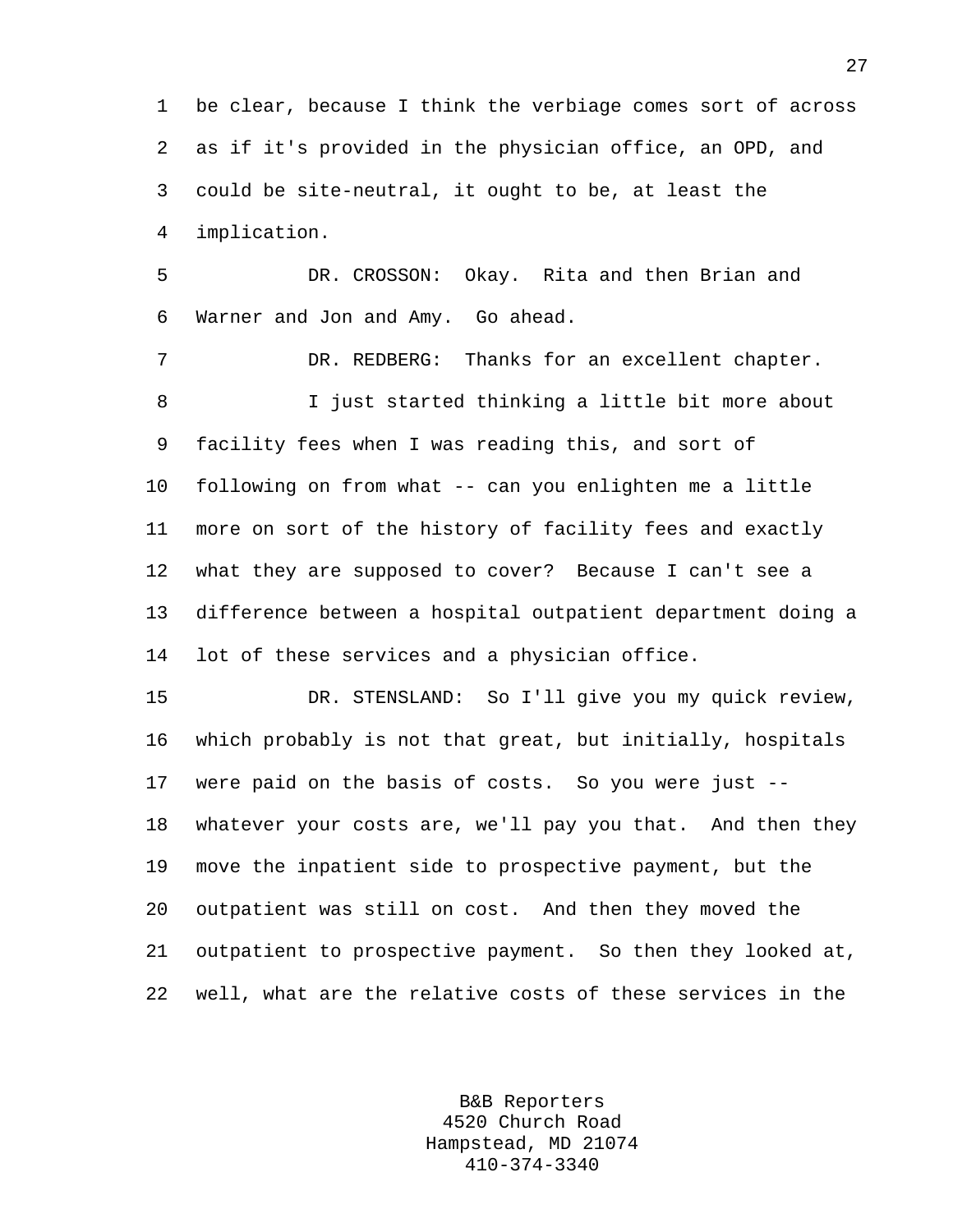1 hospital, and then they set the relative weights based on 2 the estimate cost of those services.

3 So the estimated cost of the services, it must 4 have been amount that hospitals are spending on these 5 things is estimated to be greater on average than what's 6 estimated in the physician office. And I think because we 7 kind of started in that cost-based mentality, I think we 8 kind of moved to that, the payment rates that kind of 9 stemmed from those estimated costs, and then you could 10 almost see this as moving more in a prospective direction 11 of saying now we'll be moving more in a site-neutral 12 direction, where if something can be provided for less cost 13 in a physician office than it can in the hospital, even if 14 the hospital has more cost, we wouldn't necessarily say we 15 want to pay them more, because we don't want to keep the 16 care in the higher-cost site. I don't know if that helps. 17 DR. MILLER: And, Rita, we've run into these 18 conversations all over the place. You guys will remember 19 when we got into the post-acute care world. SNPS are 20 different than IRFs, which are different than -- and all of 21 these things have their own little histories, and so you 22 end up with this situation where you can have the same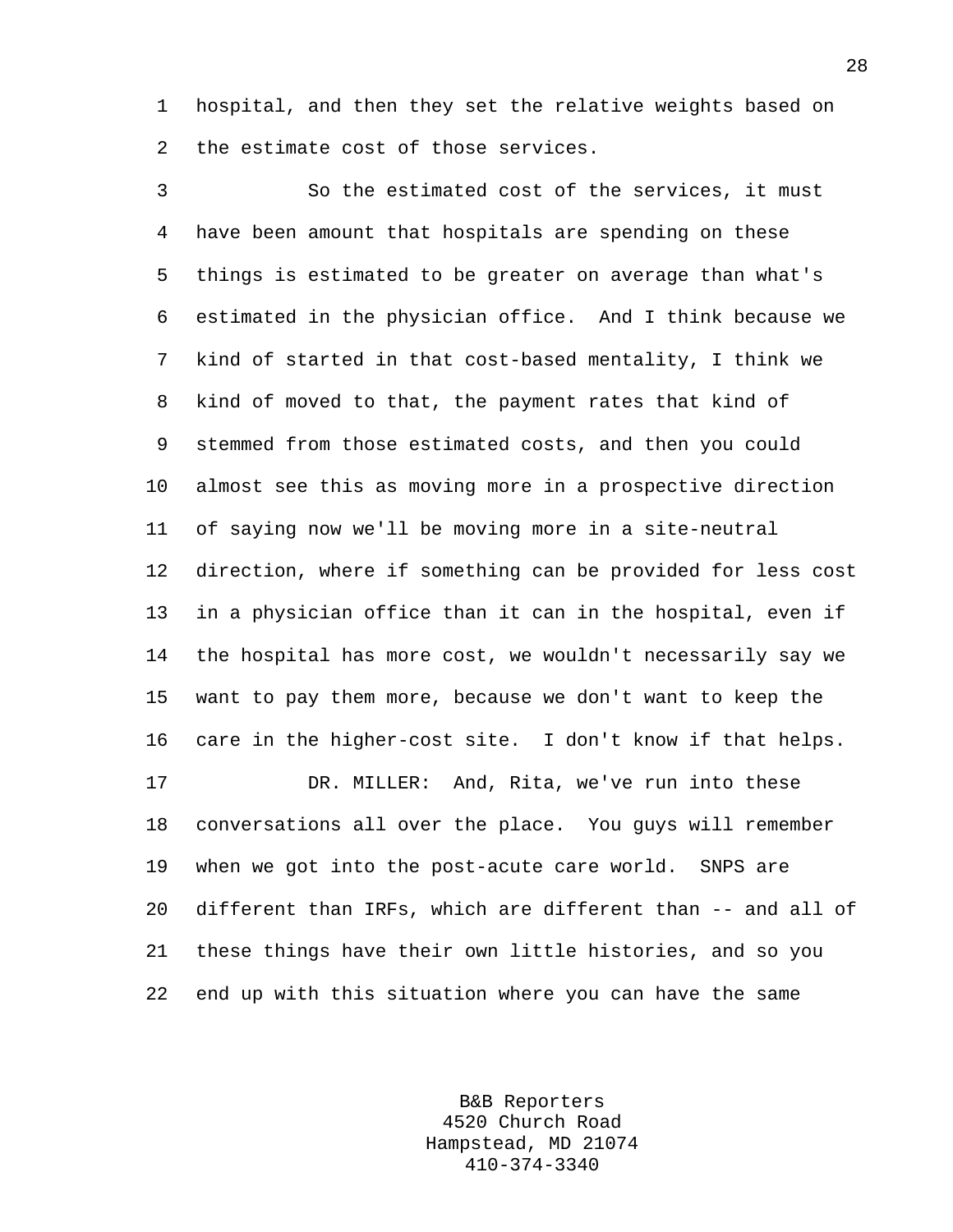1 patient in both settings and be paying very differently.

2 And this is another version of that.

3 DR. REDBERG: Consistently favoring a site-4 neutral sort of structure, I think.

5 DR. MILLER: Well, I think in the last few years 6 in the Commission and to your point, Kathy, we went through 7 the criteria repeatedly and laid it out in the chapter and 8 discussed this, and we can make sure that we come back to 9 all that. But in the last few years, this is a problem 10 that the Commission decided to take on.

11 I mean, for 20 years in Medicare, everybody would 12 point to this problem, and you have to be very thoughtful 13 about how you go about it. I mean, Jeff was pointing out 14 there's certain excess capacity you do want to pay for. 15 The exchange, just to get it on the transcript, between 16 Kathy and Dan is that, systematically, I'm taking the more 17 complicated patients; maybe you want to recognize it, that 18 type of thing. But, really, just in the last few years, 19 we've been taking this on, and part of it was stimulated by 20 an uptick in the purchase of the physician practices, and 21 then clearly, there was -- there may have been other 22 motivations, but there was also that revenue motivation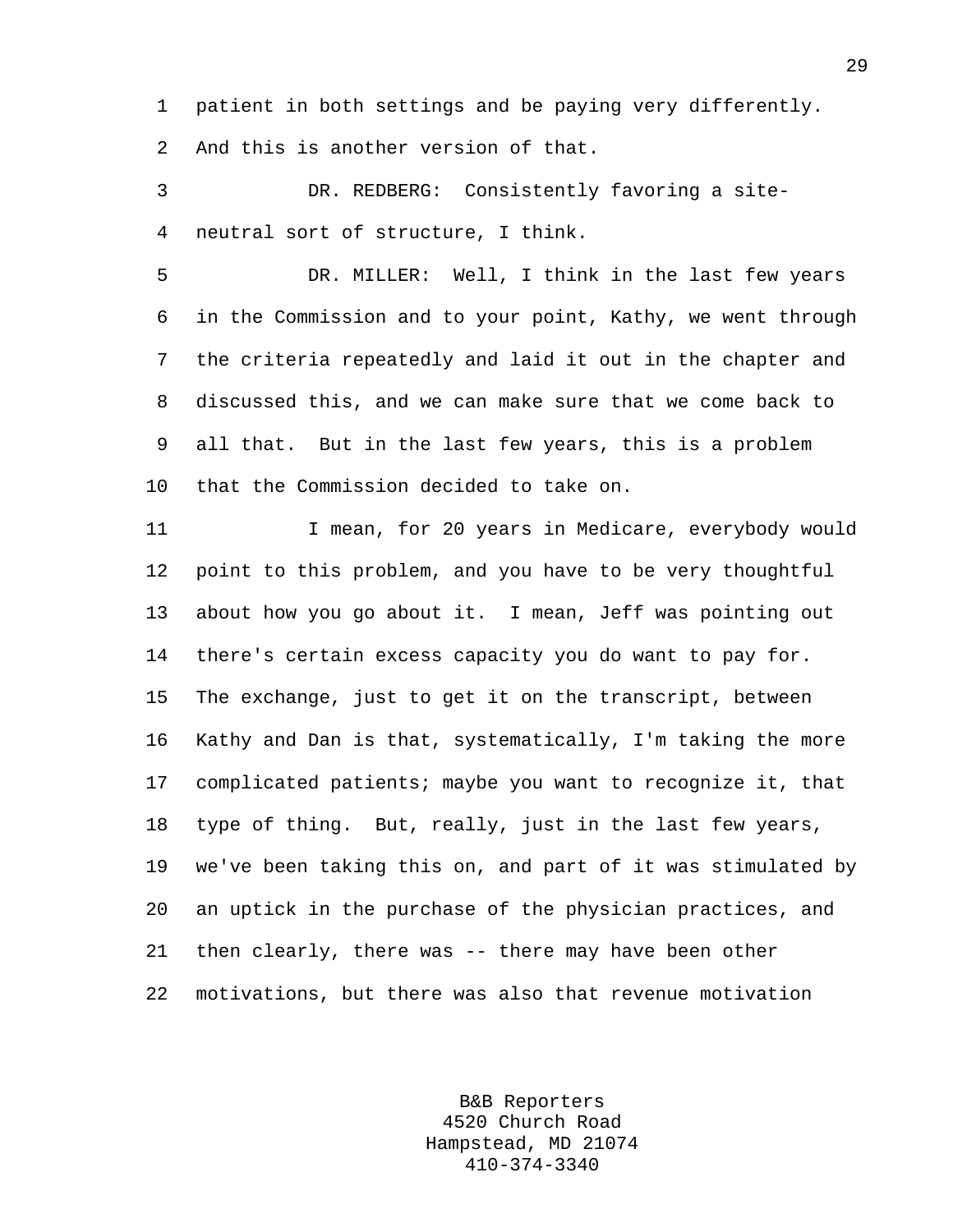1 there. And that kind of drove the issue. The E&M was the 2 first version, and then we've gone from there over the last 3 few years.

4 DR. CROSSON: Okay. We're still on clarifying 5 questions. Let me check. I have Bill Hall, Brian, Warner, 6 Jon, and Pat. Did I miss someone? Paul. 7 DR. GINSBURG: [Speaking off microphone.] 8 DR. CROSSON: Yeah. I had you earlier, but --9 DR. GINSBURG: [Speaking off microphone.] 10 DR. CROSSON: Okay. Bill. 11 DR. HALL: I have a question on Slide 9, if you 12 can put that up just for a second. I'm sorry. Twelve. 13 So the first bullet point there kind of stuck 14 with me: Should we pay for results or corporate structure? 15 There are a lot of unintended side effects of any form of 16 consolidation, particularly if we look at what's happening 17 around the country where large efficient systems start to 18 acquire practices in surrounding areas, including rural 19 areas. There's some hospital closures that did inevitably 20 take place, and presumably, on the positive side, 21 specialists might be available to go to these communities 22 to provide services.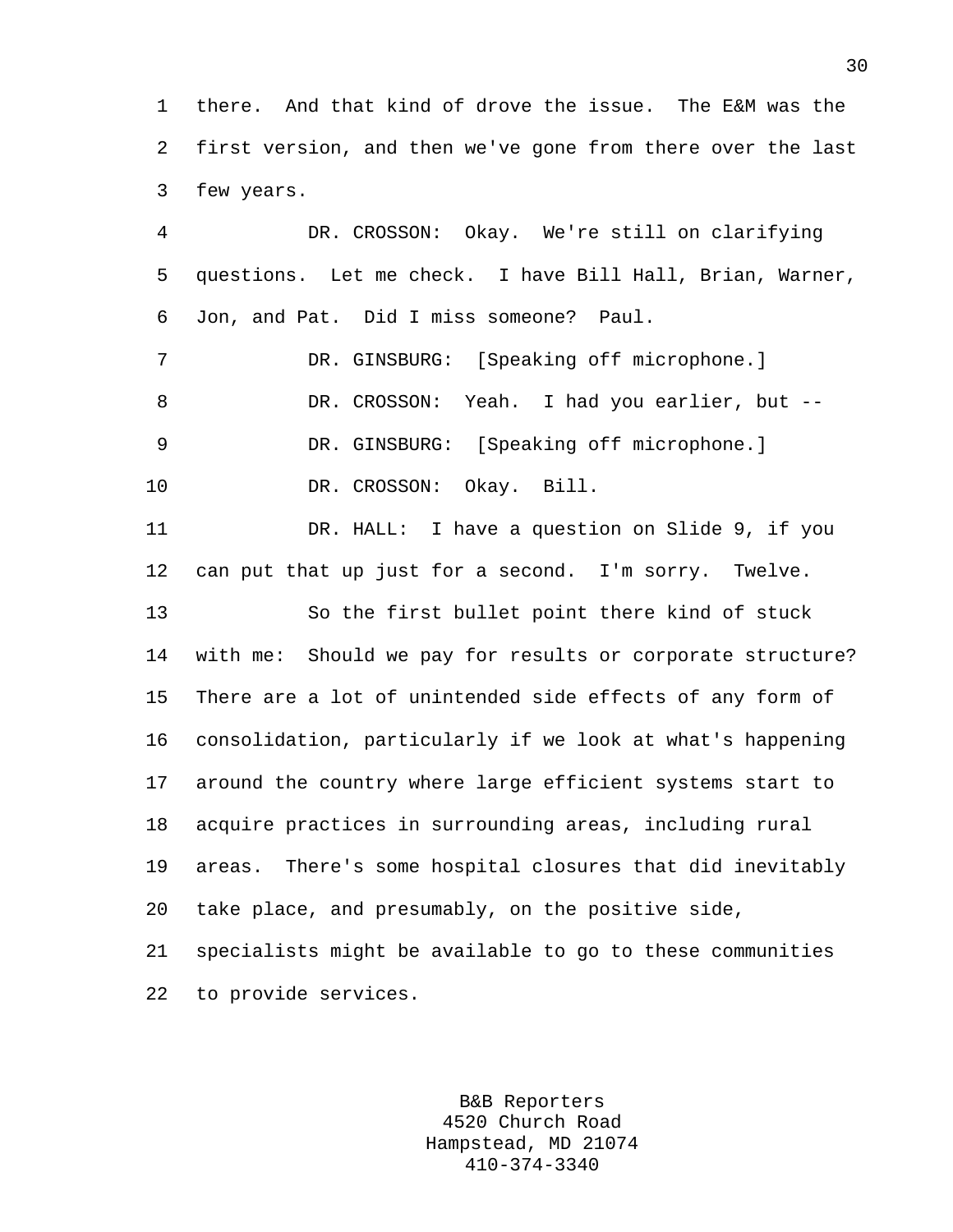1 So I don't know how we work that balance out, but 2 my clarification question is that are there any data 3 anywhere to suggest that the overall health of an older 4 population is either influenced positively or negatively by 5 the degree of consolidation, which is, I guess, the 6 endpoint that we're all seeking?

7 DR. STENSLAND: I think it depends on the type of 8 consolidation. The horizontal hospital consolidation, I 9 think that's really a mixed literature, but a little bit of 10 the literature, if it leans any way, it's kind of leaning 11 toward competition is maybe good for quality. It is better 12 to have three hospitals competing with each other on 13 quality rather than just have one where they don't have to 14 compete, but the evidence there, I think, is very weak in 15 either direction.

16 I think in the vertical integration evidence, at 17 least when you're talking about providers integrating with 18 the insurer, there I think you have some evidence of some 19 possible quality benefits that we've talked about, at least 20 on the process measures, tending to have better performance 21 on process measures for these entities where the insurer 22 and the providers are aligned.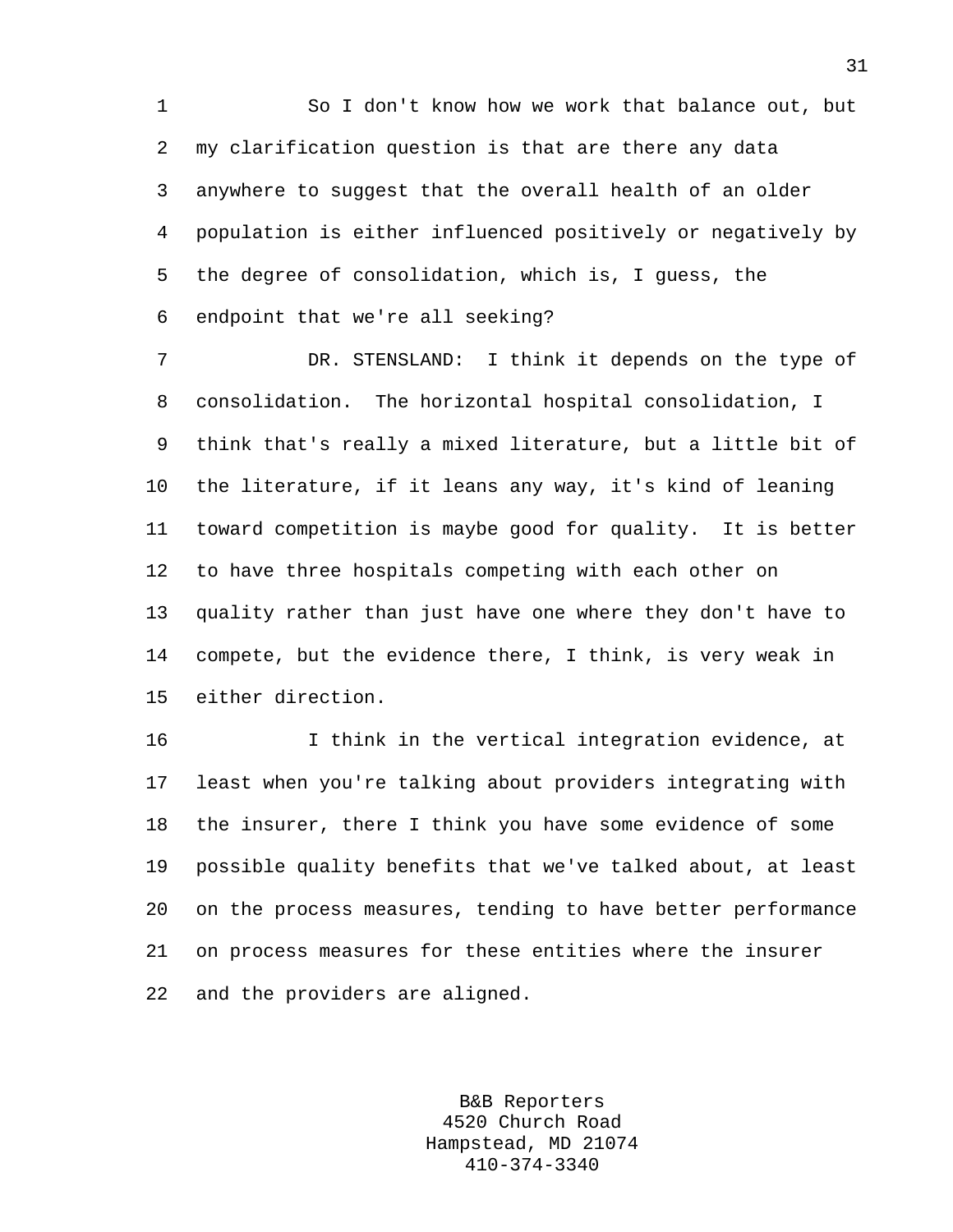1 DR. HALL: So I think this is an area we might 2 want to take a look at. Particularly, on the one hand, 3 we're constantly talking about improving population health 4 in Medicare, and I don't think we know the answers to these 5 questions right now.

6 DR. CROSSON: Brian.

7 DR. DeBUSK: If I can take us back to Chart 4. 8 Your point here, losses on Medicare admissions creating 9 pressure to increase Medicare rates, as that gap occurs 10 between commercial and Medicare rates, I know we have our 11 annual survey, but presumably, an increasing gap would 12 result in access issues. And I know we have our annual 13 survey, but do we have any longer term market-by-market -- 14 is there a systematic way that we could measure when in a 15 given geography that gap becomes problematic and creates 16 access issues, again, particularly long term and 17 particularly in a more focused way? 18 DR. STENSLAND: I think there's a couple things

19 we could look at. The one is we could look at the 20 occupancy in each market, and we tend to do that, to look 21 across the different markets and see is there -- where the 22 occupancy is full and maybe where you have some for-profit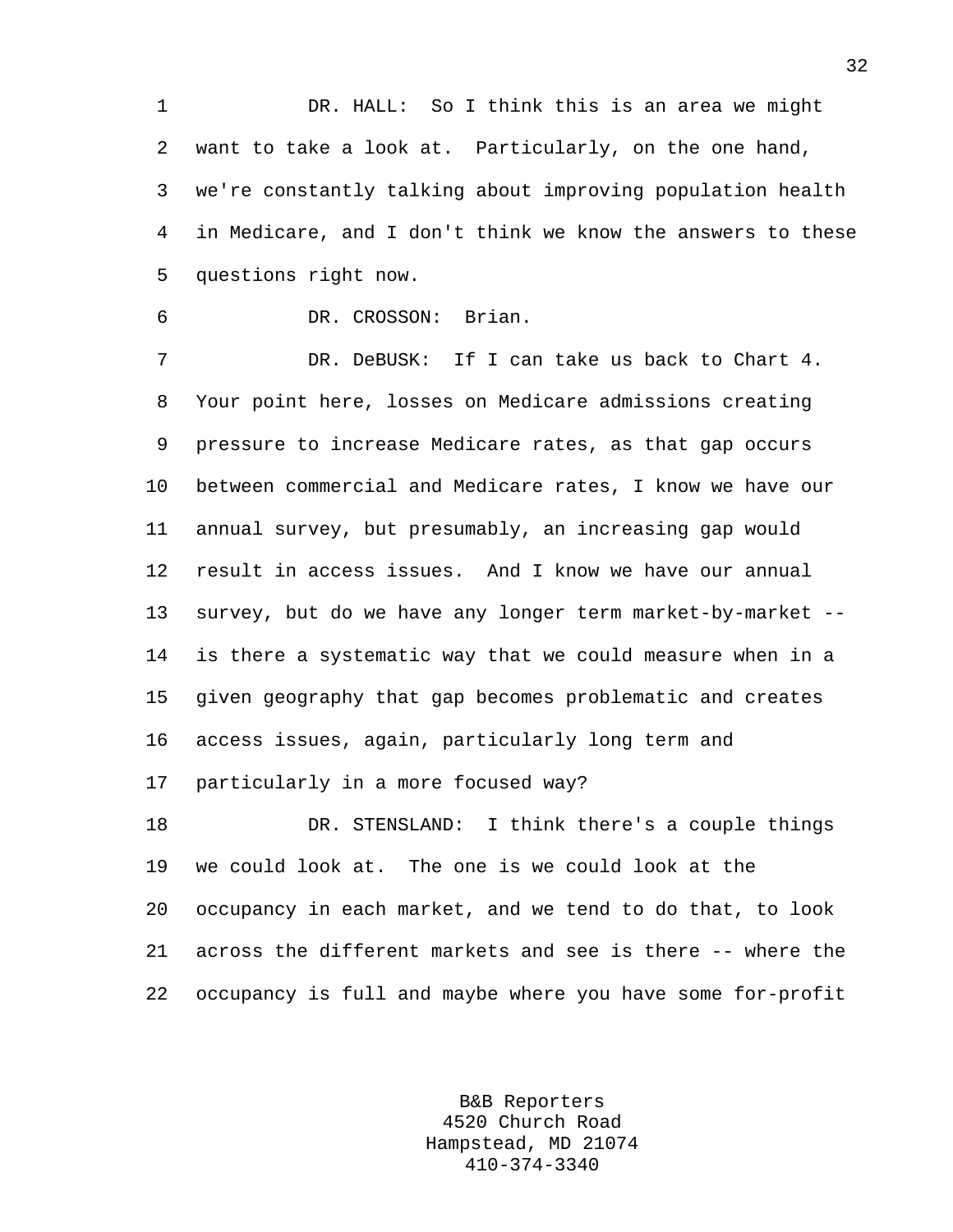1 hospitals that decide not to take Medicare. That would be 2 your two things going together, kind of a two-part test. 3 Is that happening? And we don't really see that happening 4 because we see generally occupancy around 60 percent in 5 most markets. So, in most markets, if you have excess 6 capacity and your marginal revenue is still bigger than 7 your marginal cost, you want to admit people, and so they 8 seem to be getting admitted. And we don't hear of any 9 problems of any hospitals saying, "No, we're not going to 10 take Medicare."

11 There's a few for-profit hospitals that have 12 decided, "Okay. We're just going to focus on non-Medicare 13 patients," some physician-owned hospitals, but they haven't 14 actually done that well financially.

15 So I think looking out there, when we look at the 16 data, occupancy and the incentives, we don't see any near-17 term risk, but as you say, as that gap grows bigger and 18 bigger, it could be concerning.

19 DR. DeBUSK: Would we have a way or do we have a 20 process in place to detect that, to measure that, or is 21 that something that we'll just have to periodically check 22 on?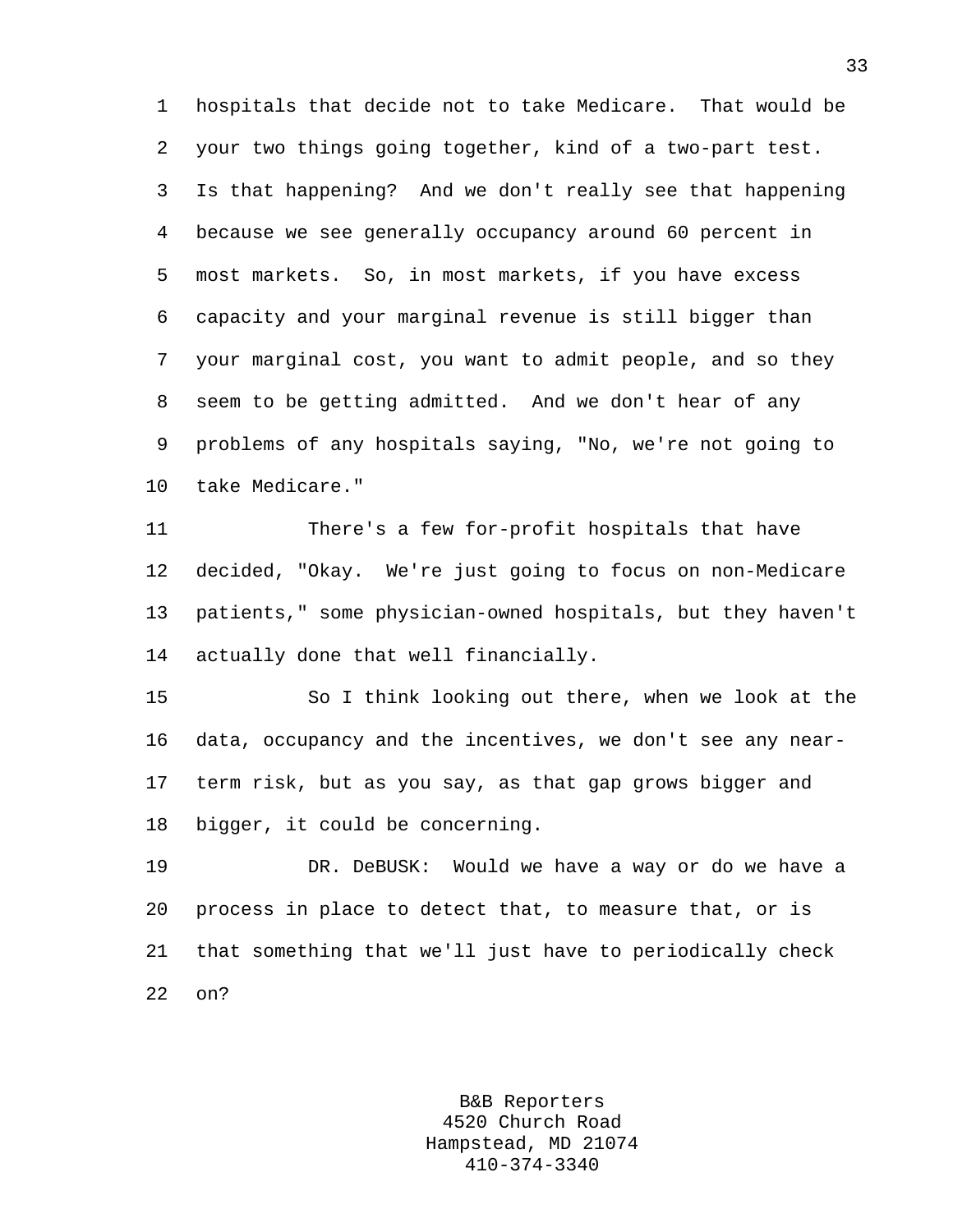1 DR. STENSLAND: I don't know what we would do 2 other than look at is there this excess capacity and do we 3 hear any reports of hospitals not accepting Medicare 4 patients, and we don't really hear of any of that happening 5 at all, except for a few for-profit hospitals -- and 6 they're never the dominant provider in the market -- so 7 that that would come about.

8 DR. MILLER: The only thing I was going to say, 9 you're answering the question directly. From a process 10 point of view, every time we go through the update process, 11 which I don't think you've been through yet -- it seems 12 like you've been here forever, Brian.

13 [Laughter.]

14 DR. DeBUSK: I'm going to take that as a 15 compliment.

16 DR. MILLER: It is a compliment. It was intended 17 entirely as a compliment.

18 I think you're about to hit your first update 19 process, and we do have a situation when we look at 20 finances, we look at access. To the extent that we can, we 21 look at quality. We can look at that, and I think some of 22 the metrics that Jeff was saying there are the kinds of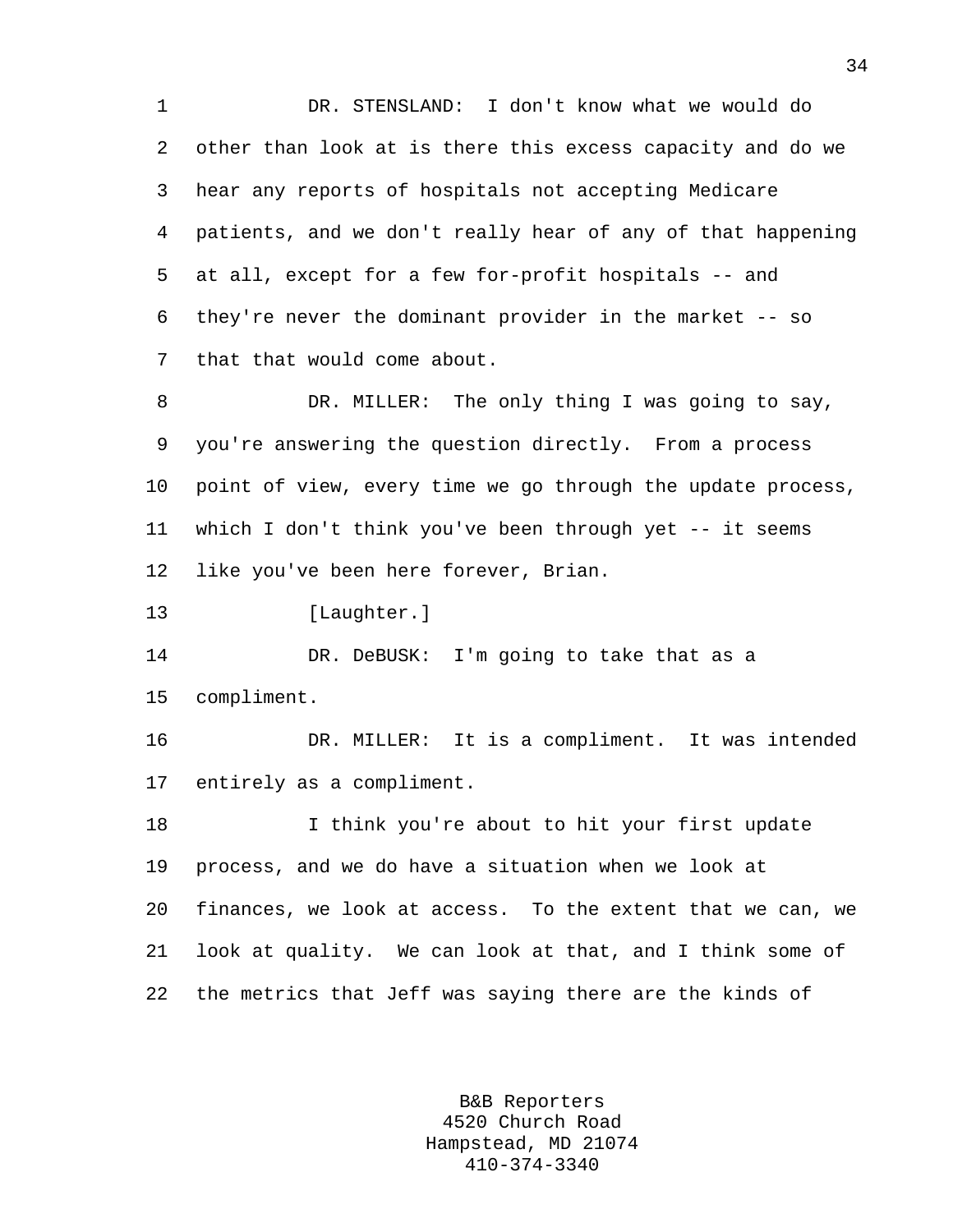1 things that you'll find in that analysis.

2 DR. DeBUSK: I've read that report before, and I 3 see the data presented in an aggregate level. I'm 4 interested, say, at the MSA level, particularly among 5 physicians. When you find a group of physicians that, say, 6 has checked out of the Medicare program, I worry about is 7 there a way -- I don't think we're going to be able to 8 bring them back in with the same amount of money. I think 9 there's some hysteresis there, and I would hate to see that 10 gap create that effect.

11 DR. MILLER: Now, I think that's a somewhat 12 different point, because the conversation you two were 13 having back and forth was very hospital-related. So, on 14 the physician side, we can obviously look at utilization 15 data and kind of break that down geographically, and then 16 we have a survey, a phone survey. But that doesn't break 17 down well by geography because it's very expensive, and 18 it's a phone survey type of thing.

19 And so we have other ways we look at hospitals -- 20 or physicians who are deciding not to take up Medicare or 21 getting out of the program. There's a couple of different 22 metrics that we try and look at. When we come up to that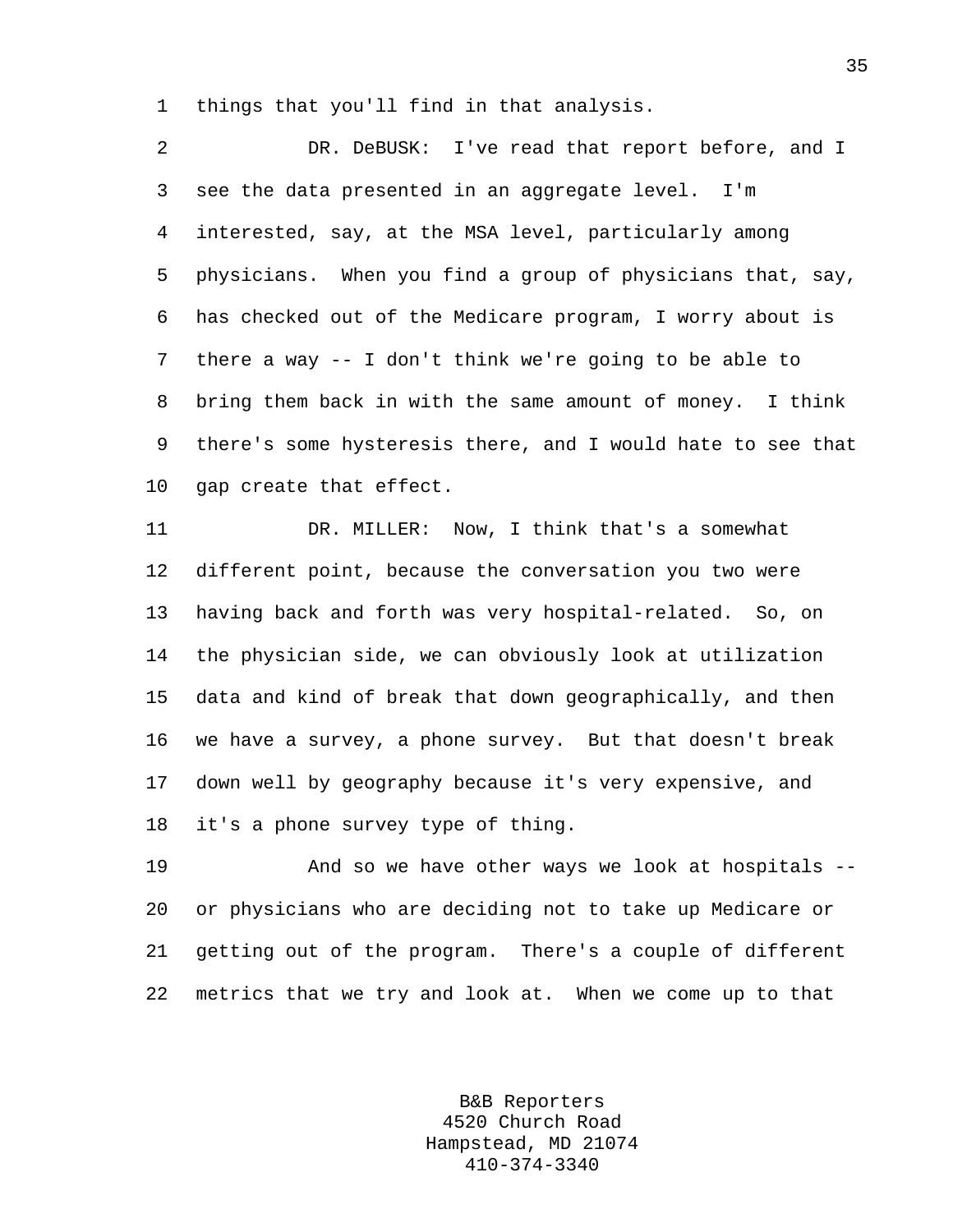1 next month, if you think there's some other places we 2 should be looking, that would be a good time.

3 DR. CROSSON: Yeah, I mean, it's an interesting 4 point, because I remember a few years ago when we were 5 doing the update process and we went through the physician 6 payment recommendation, we had sort of the same discussion. 7 And I remember Glenn sitting here saying, well, okay, so 8 there's not an access problem, but I live in south-central 9 Oregon, and there are no primary care physicians accepting 10 new patients. So that's just one example.

11 So I think there are -- most likely there are 12 pockets around the United States where this comes into 13 play.

14 DR. MILLER: And I don't want to overstate this 15 too much. This is somewhat dates. There was a period when 16 there were a lot of arguments being made that, you know, 17 physicians were exiting the program in a big way, and it 18 was Medicare rates that were driving it. And there was an 19 attempt both by CMS and our efforts to look at markets that 20 were indicated at hot spots for this kind of problem. And 21 most of the analysis that came out -- all of the analysis 22 that came out of it said it was more an issue of access for

> B&B Reporters 4520 Church Road Hampstead, MD 21074 410-374-3340

36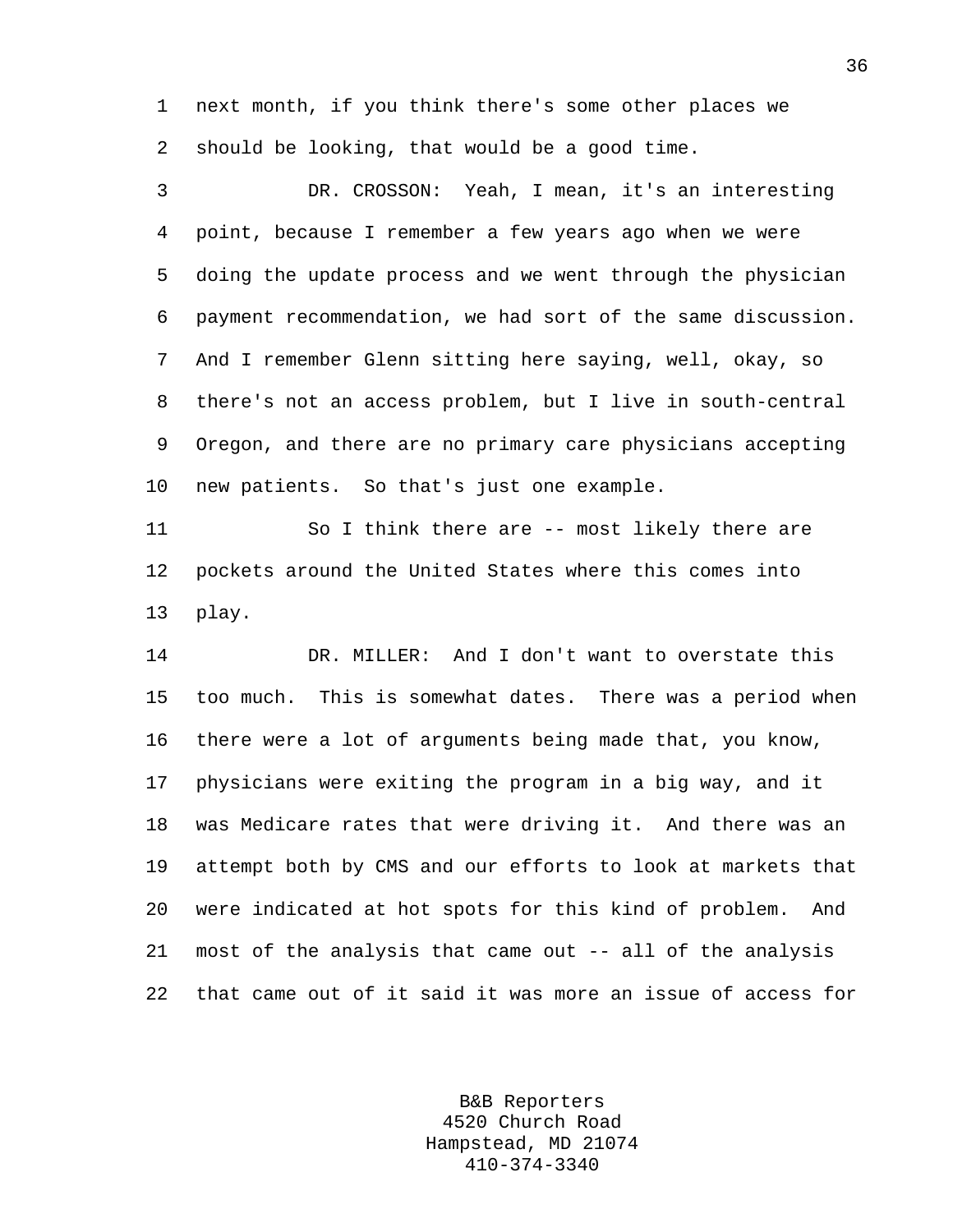1 anybody to get to a physician. So it would be a community 2 that had a rapid increase in population, and the notion was 3 that it wasn't so much that a Medicare person couldn't get 4 a physician, it was anybody.

5 And then also you've seen some phenomena -- and 6 Jack may remember this. There was the discussion about 7 concierge types of activities, and, again, there, to the 8 extent that they do it, they often say I'm not taking 9 anybody's insurance, whether it's Medicare or otherwise.

10 And so the other little fault line I want to put 11 into your thinking is that if there's an access issue, is 12 it an access issue related to Medicare or is it an access 13 issue related more broadly to some other demographic 14 phenomenon? And, again, we'll get into all that next 15 month.

16 MR. THOMAS: So, Jeff, it seems like you're 17 talking a lot about consolidation. Did you look at or can 18 we look at actual integration and clinical integration of 19 services? I mean, you think about models like, you know, 20 Kaiser, and there was a reference to Mayo Clinic in the 21 ratings. But have you looked at -- especially as we look 22 at the bundled payments or as we look at ACOs, that to me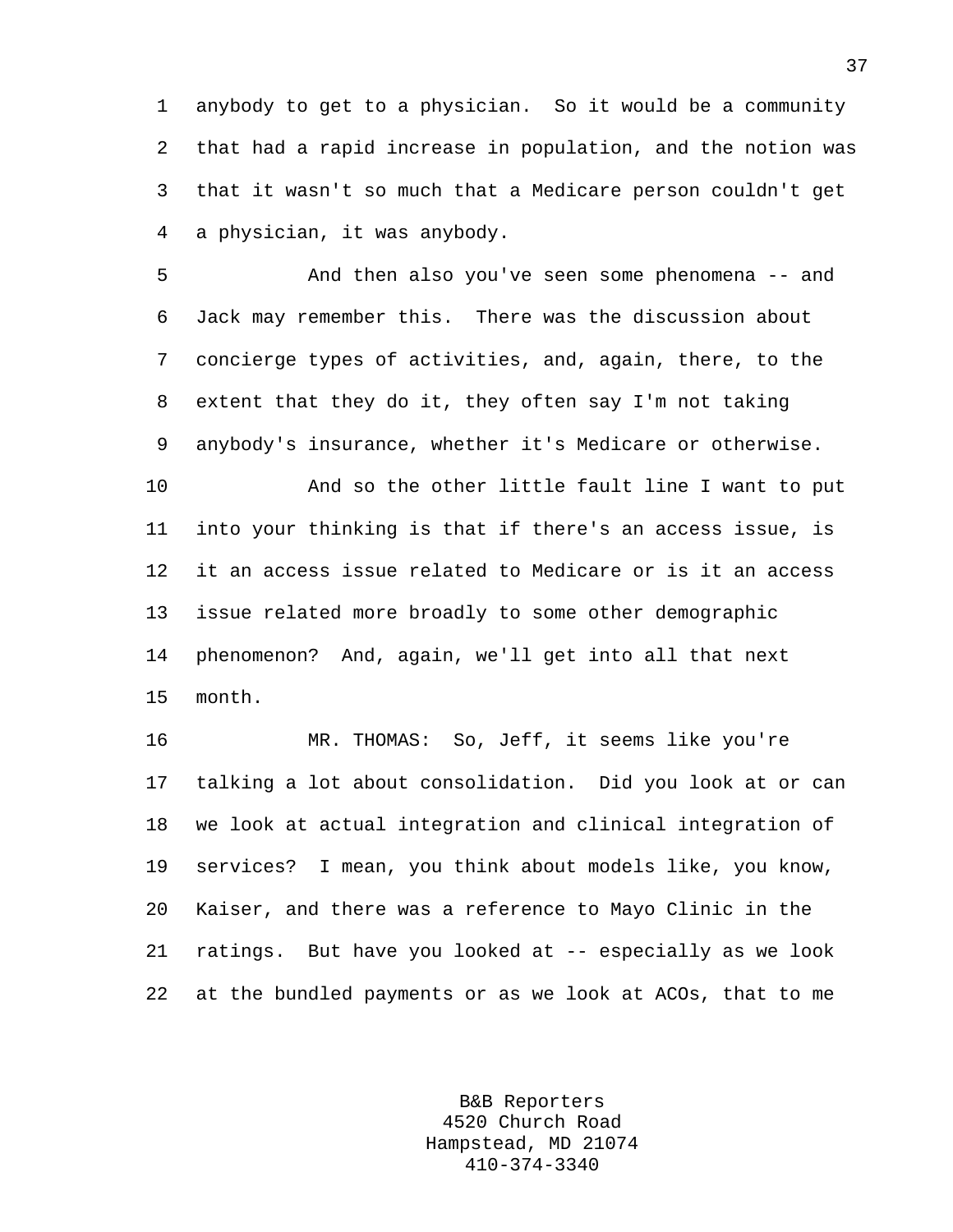1 there's a difference between consolidation and integration 2 of, you know, clinical services and clinical care. Any 3 thoughts about that as it relates to your thinking on 4 consolidation and the differences between those?

5 DR. STENSLAND: My thought is from a researcher 6 perspective or from a CMS perspective, it's very difficult 7 to distinguish from a truly integrated entity where people 8 are really talking to each other and cooperating and 9 improving care and an entity that just looks on the 10 surface, like they taught to the test to make it look like 11 they're doing this, but they really aren't doing it 12 underneath. And I think that is -- that difficulty of 13 distinguishing between truly good integrated entities that 14 are coordinating care and reducing costs and improving 15 quality and integrated entities that say they're doing that 16 but really aren't, it seems almost -- from at least my 17 perspective of trying to dig through the data, almost 18 impossible to distinguish between those two. And that gets 19 to the idea of, well, then let's just level the playing 20 field and say we're going to pay equal amounts across all 21 these different sites or different models. And then if one 22 model actually is more efficient and provides better care,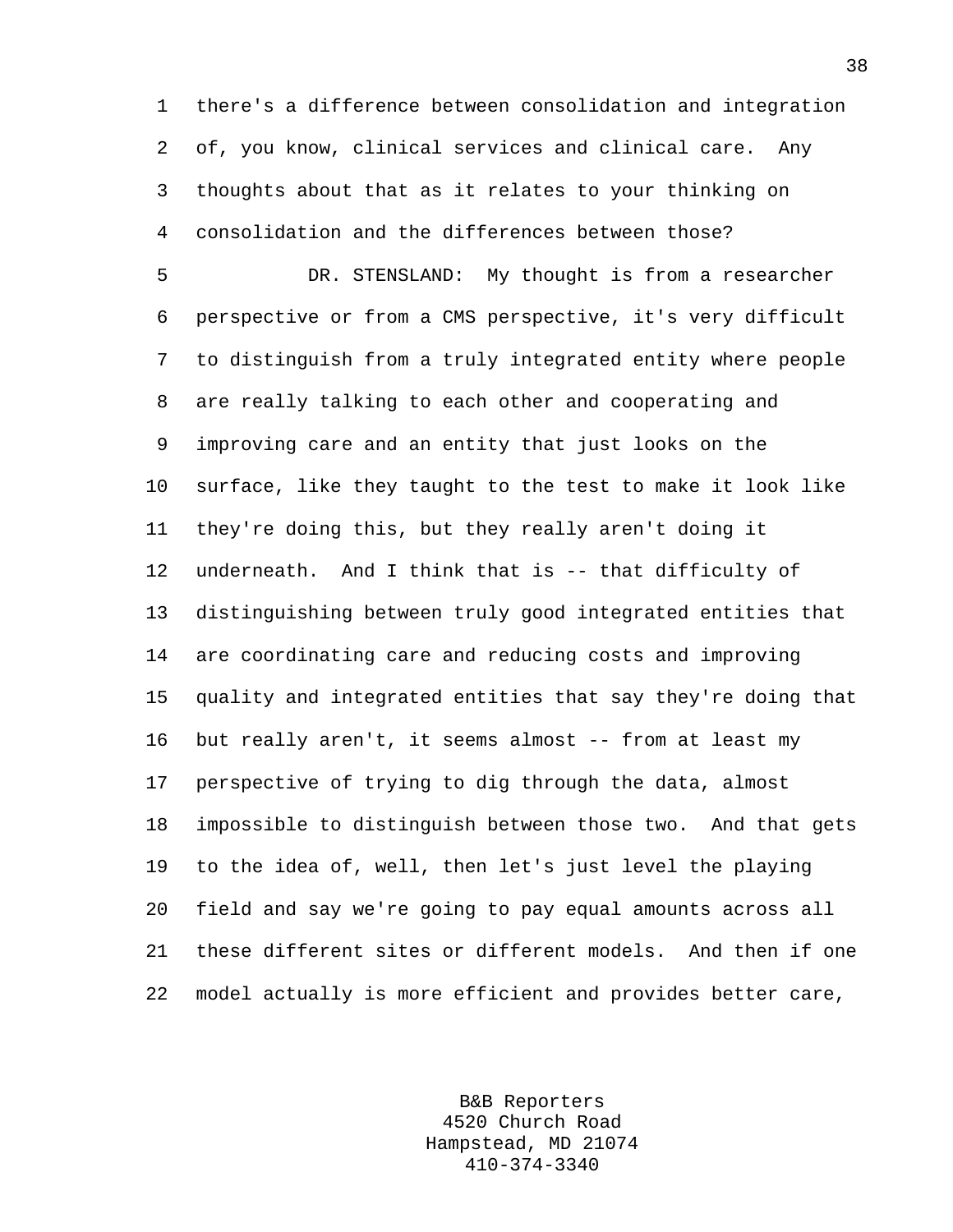1 it will gain market share because its costs are lower, its 2 output is better, the patients will come to it. And so, in 3 a way, it's, I think -- from a researcher standpoint or a 4 CMS standpoint of saying what are the good integrated 5 entities versus the bad integrated entities is probably an 6 impossible question to answer. But I think the good news, 7 it's a question we don't have to answer because we can let 8 the market sort it out.

9 MR. THOMAS: Did you see any types of 10 characteristics like common electronic medical records for 11 the entire continuum or things like that that would lead 12 you to think differently about the types of integration or 13 not that occur in these types of systems?

14

15 DR. STENSLAND: No, I think on the surface it 16 always sounds really good to have everybody integrated on a 17 common electronic medical record, and I think I would like 18 that. And you certainly see high quality scores, like you 19 said, from the Mayo Clinic, fully integrated for, you know, 20 a long time, a hundred-plus years as an integrated group 21 practice, and you see great quality scores there.

22 But some of the literature, when they look at it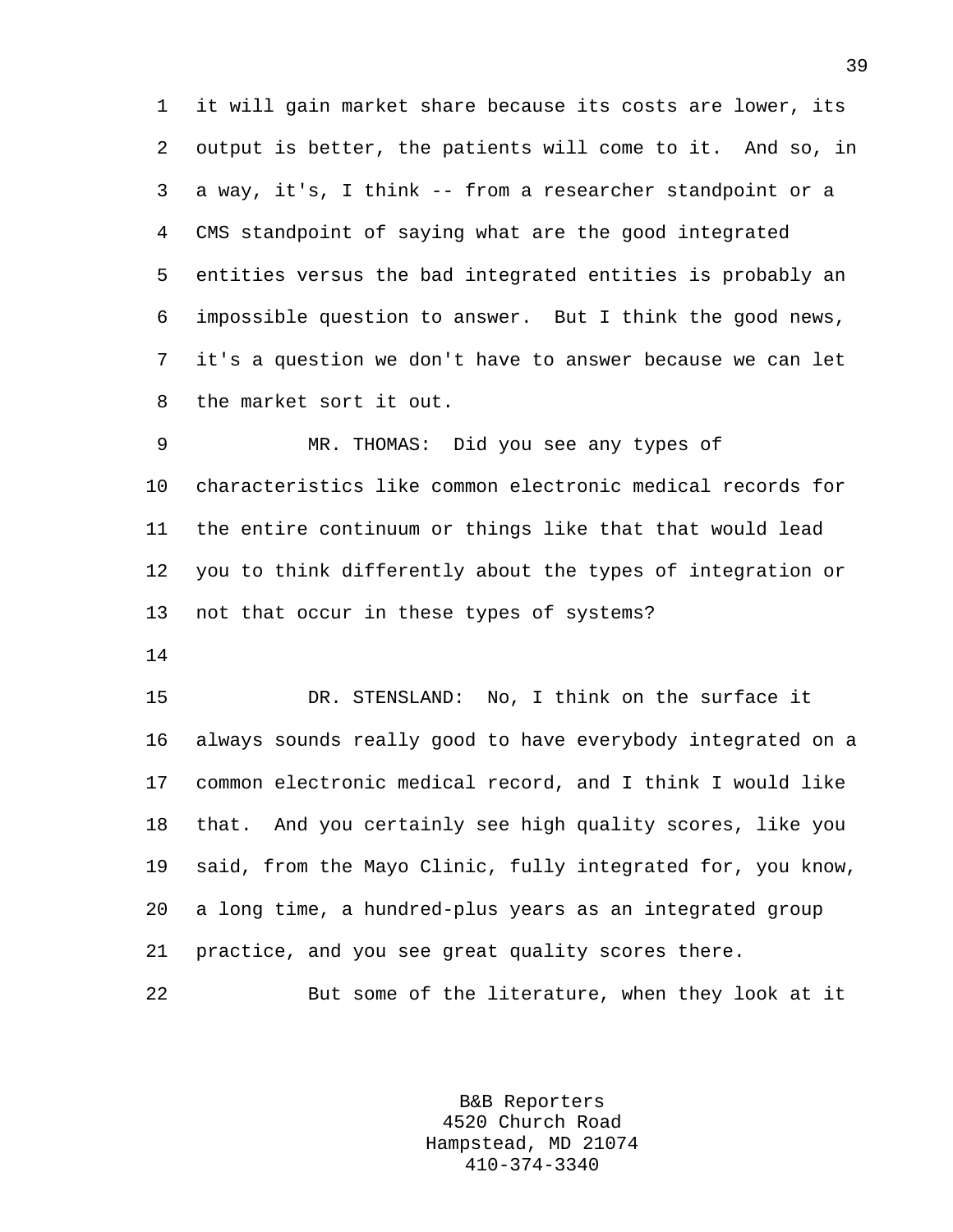1 to say, oh, do these large integrated multi-specialty group 2 practices really have better outcomes than more of the 3 smaller practices? And, you know, when I first started 4 this, I thought, okay, this is what I'm going to find. But 5 then you look at the literature, and it's really not so 6 clear, and some of the researchers, like Larry Casalino, 7 even arguing some of the small practices are doing better 8 than some of the big practices.

9 So the research probably did not come out as I 10 expected it would, and it didn't come out as clear as I had 11 hoped.

12 DR. CHRISTIANSON: I just had a quick question, I 13 think, for you, Jeff, on Slide 11, page 20 in the report. 14 So these are the possible policy responses, and the last 15 one seems to be a little murkier. It kind of falls under 16 the category of other considerations, and the policy 17 response seems to be we should encourage ACOs even more 18 than we have in the past, because they're going to make 19 physicians more price conscious.

20 And then I'm looking back in the paper, and 21 there's a two-step process here, that ACOs are going to 22 seek out and contract with more efficient lower-cost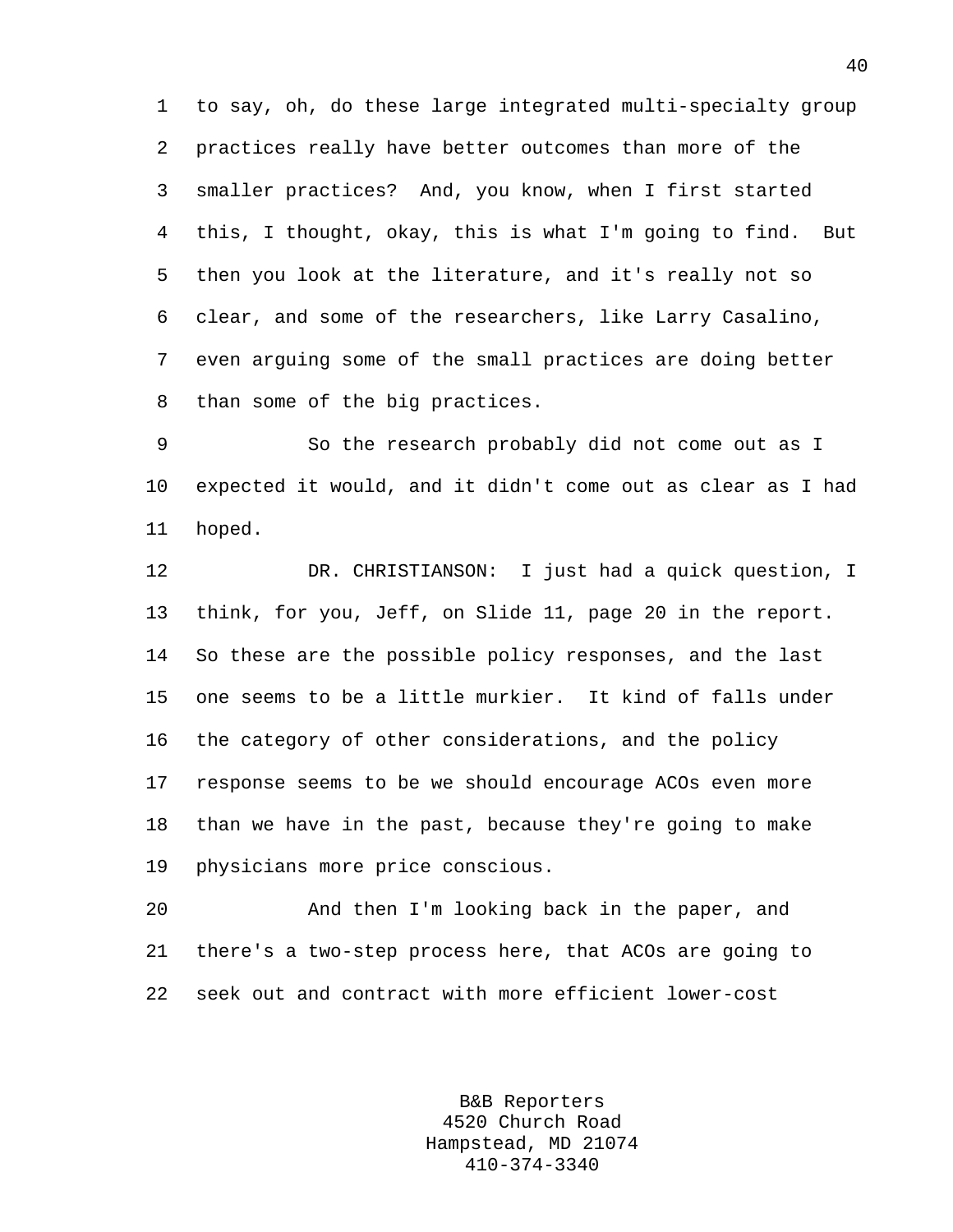1 providers. And then the second part of that is that 2 providers are going to start competing with each other on 3 price in order to be selected by the ACOs to contract with.

4 So the evidence that's provided here is 5 basically, in the paper, the first step of that process for 6 commercial ACOs. And for that one ACO in Boston, the 7 researchers have evaluated a lot, and they find some 8 evidence that that commercial ACO in that location has 9 sought out lower-cost physicians -- not necessarily the 10 second step, which is what we really sort of care about in 11 terms of making physicians more price conscious. So 12 that's, I guess, to be determined.

13 But has anybody in their evaluations of ACOs 14 looked at these issues? Do we have any specific Medicare 15 ACO data on whether this is happening? Because, obviously, 16 this ACO that's being evaluated in Boston has a 17 particularly kind of unique structure in a lot of ways 18 relative to the way Medicare ACOs are structured. So how 19 much evidence is really there on this topic that's really 20 relevant to sort of this policy discussion point? 21 DR. STENSLAND: I think on the price side, really 22 I think all we have in the commercial world that I'm aware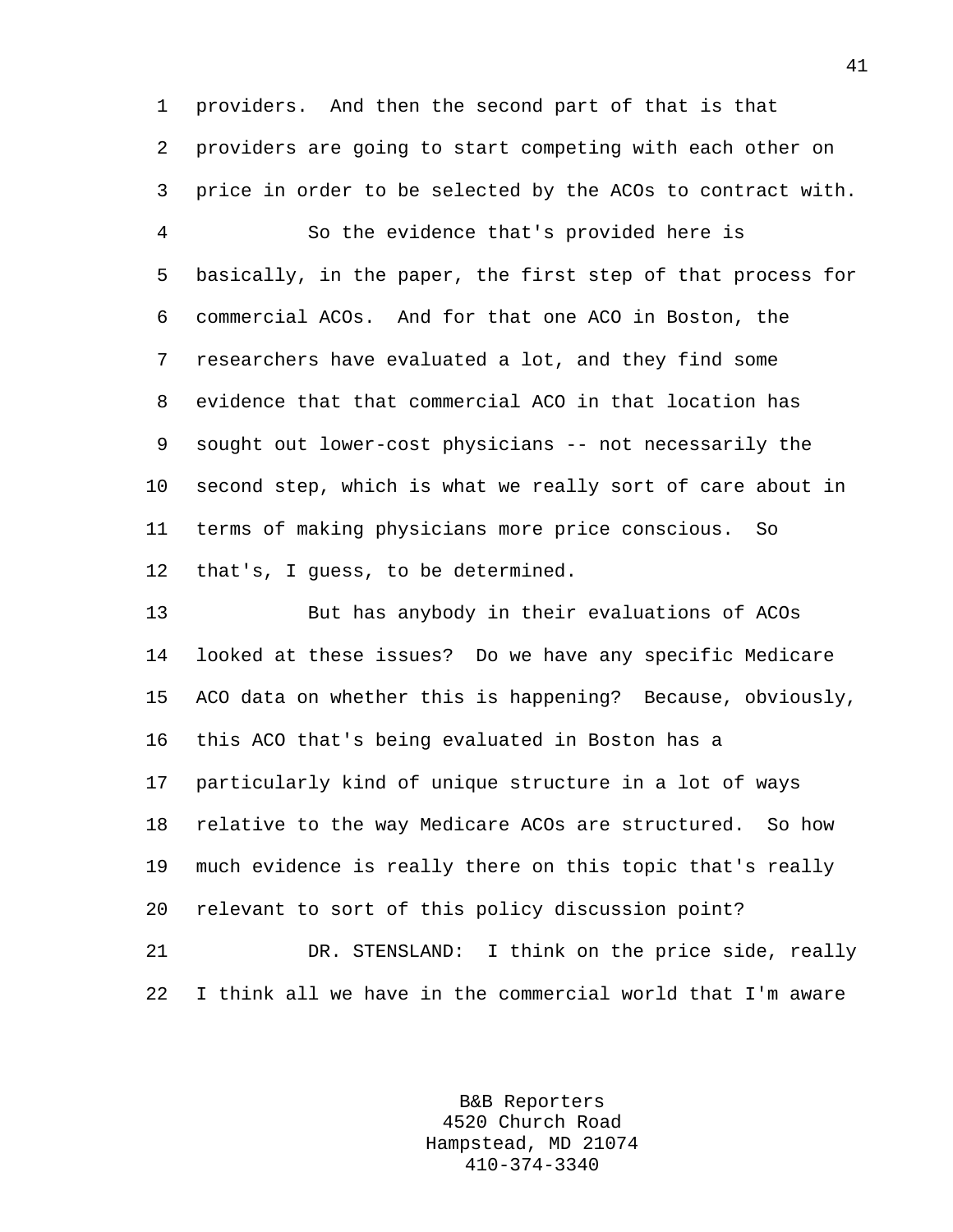1 of is the Boston example of, yes, things are gravitating 2 toward lower price. And it's a unique market because 3 there's so many ACOs.

4 DR. CHRISTIANSON: But not necessarily that we've 5 seen physician responses in that market to compete on price 6 and drive price down.

7 DR. STENSLAND: That's only anecdotal, like 8 people saying, oh, now the doctors don't necessarily want 9 to be so high because then they won't get the volume.

10 DR. CHRISTIANSON: That's Rob Mechanic's work.

11 DR. STENSLAND: I don't remember. You probably 12 know it better than I do. But, yes, his study. I think on 13 the Medicare side it's much more limited because then the 14 price savings is not by going to a lower-price provider but 15 going to a lower-cost site. And I think we do see some 16 movement there, at least people trying to do things like if 17 the post-acute care is more expensive in a SNF than in home 18 health, we're going to try to reduce our SNF days and maybe 19 use home health rather than SNF. Maybe some shifting from 20 some of the higher-cost sites of post-acute care to lower-21 cost sites of post-acute care.

22 DR. CHRISTIANSON: This is a discussion of making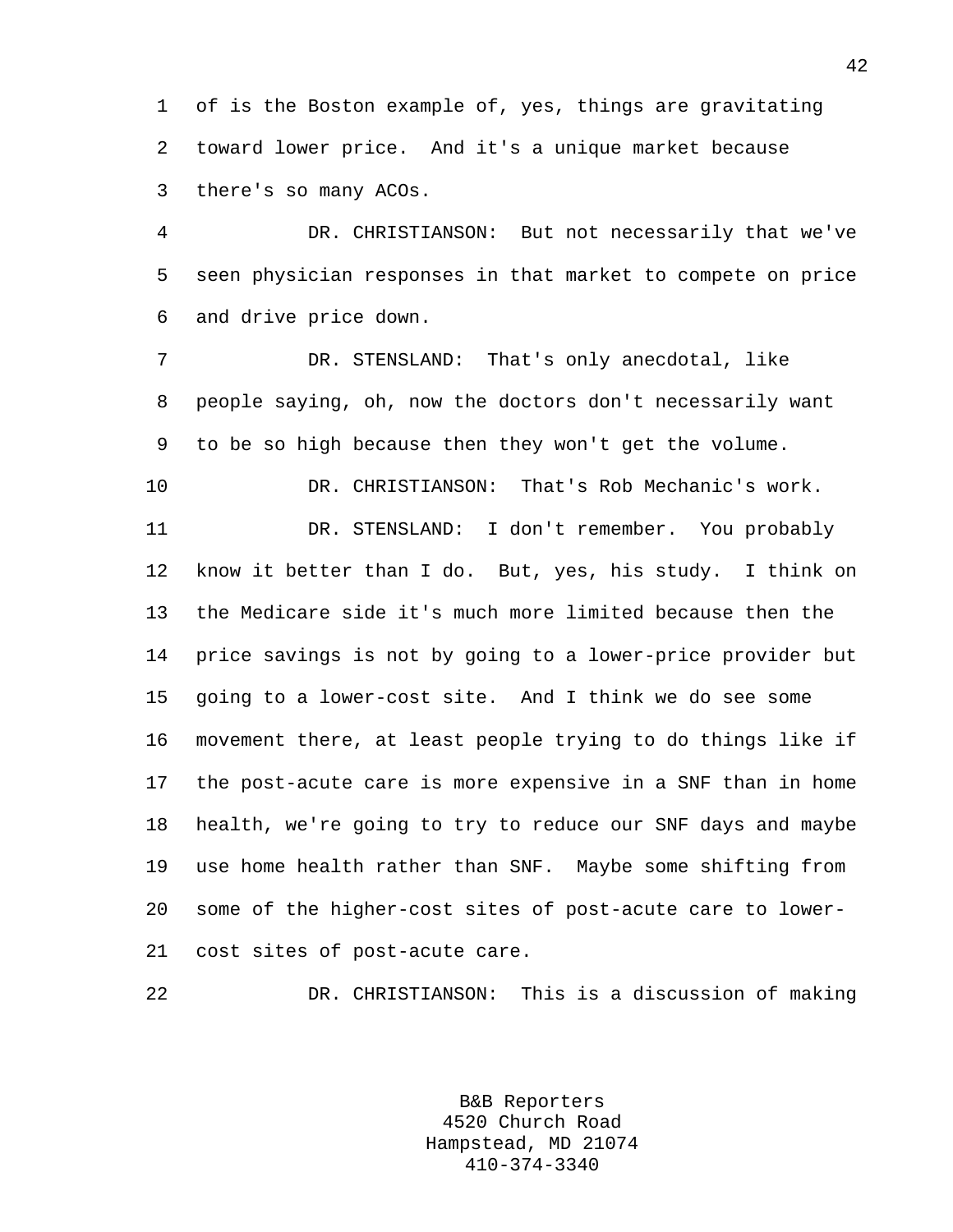1 physicians more price conscious.

2 DR. STENSLAND: Yes, and I think you can get the 3 physicians to be more price conscious in the sense of I'm 4 price conscious about how these different sites of care 5 cost a different amount. And we're certainly seeing that 6 by talking -- at least talking to some physicians saying, 7 okay, now I'm in this ACO, I'm really quite conscious about 8 how much it costs to send my person to an LTCH versus to a 9 SNF.

10 DR. CHRISTIANSON: Which is a little different 11 because in this discussion it's more about physicians being 12 more price conscious relative to their own services that 13 they're providing. It just seems like there's not a lot of 14 firm evidence related to the Medicare program that -- I'm 15 not saying that the story is wrong. It's just that the 16 evidential base is not very strong to support it, maybe not 17 as strong as some of the other policy considerations you're 18 asking us to talk about. Do you think that's accurate or - 19 - because you don't mention anything about Medicare ACOs in 20 this context.

21 DR. STENSLAND: I think I probably didn't write 22 it up as well as I should have, because when I was thinking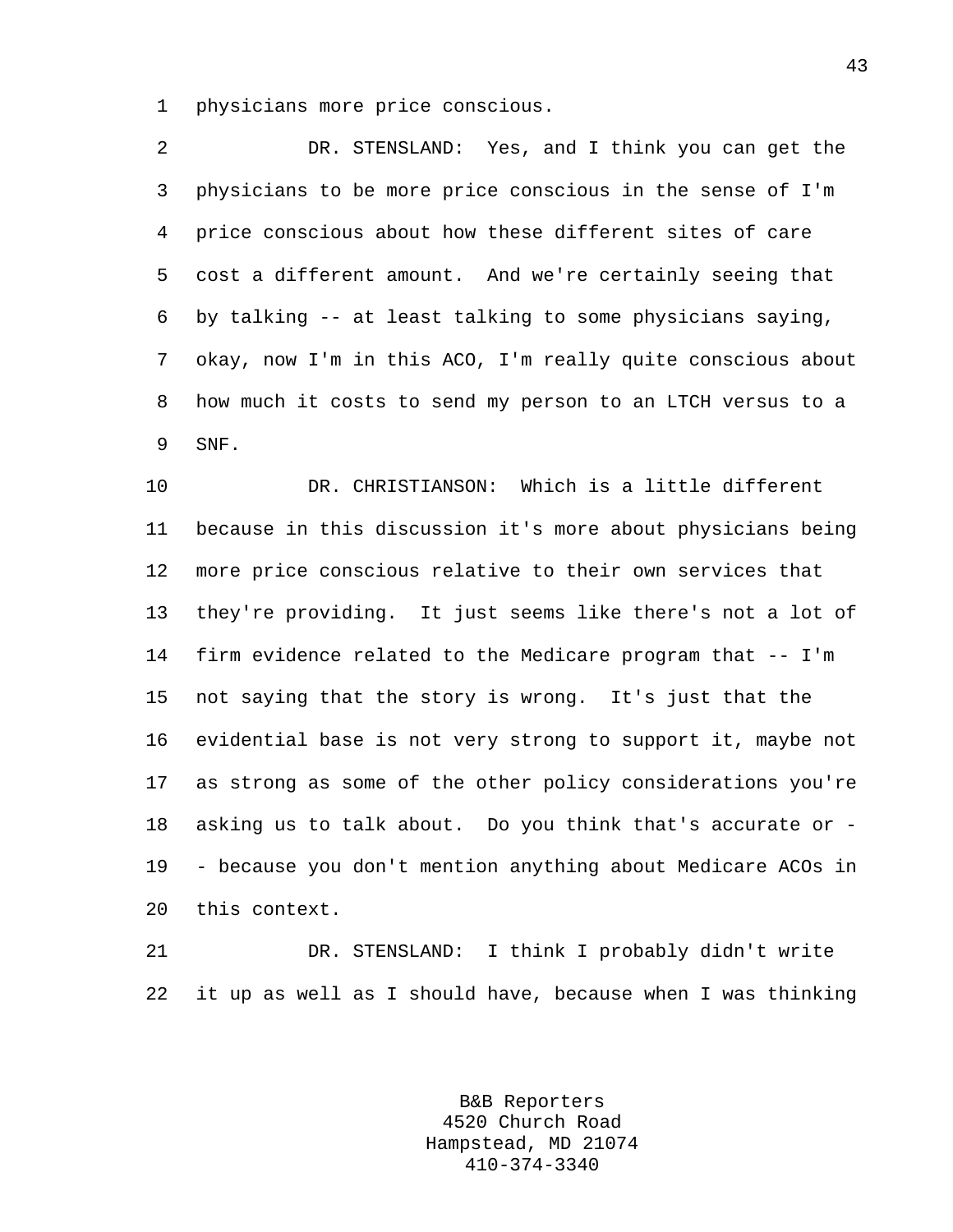1 of being price conscious, I'm thinking of their price 2 conscious of the services that they're recommending, 3 whether they're referring somebody to this service or that 4 service and being price conscious about how much those 5 services cost as opposed to being price conscious about my 6 own prices and how those --

7 DR. CHRISTIANSON: Yeah, those examples are not 8 in the write-up at all, the ones you just provided.

9 MS. WANG: Just a quick question. I think 10 there's a theme, I think, from what I've heard a little 11 bit. Let me ask it a different way, you know, with the 12 caveat that Medicare ACOs are still a work in progress, you 13 know, there's a lot of different reasons for providers to 14 consolidate. And I think what we're discussing is kind of 15 parse what those are and whether [microphone static]. Has 16 anybody looked at it and does it make any sense to look at 17 whether there is any correlation between some of the types 18 of consolidation that you studied and an intent or 19 participation in Medicare ACOs? And is there anything 20 about the nature of the consolidation that, you know, could 21 be informative? I mean, you know, is using participation 22 in an ACO or stating a Medicare ACO indicative that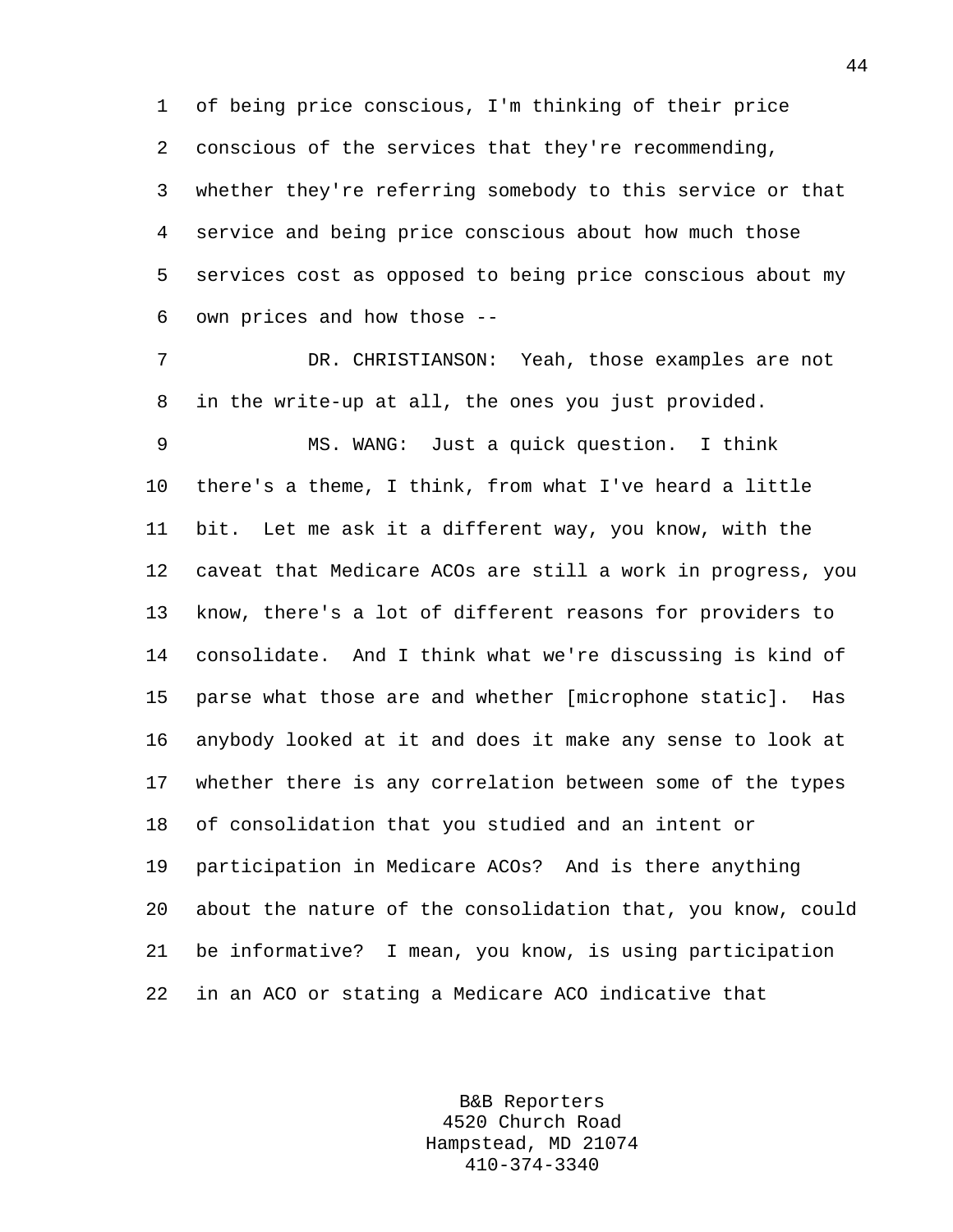1 consolidating providers have an intent at least to move 2 into the direction of coordinating care and so on and so 3 forth, versus, you know, consolidation for other reasons? 4 I mean, does it even make sense to look at it?

5 DR. STENSLAND: I am not aware of anything that's 6 been published. There has been at least one paper 7 presented at meetings, you know, where they're kind of in 8 the process of looking at is there more consolidation in 9 markets with -- is there a correlation between the ACO 10 penetration in a market and the amount of consolidation in 11 the market? And I think they generally aren't finding 12 that. The general idea is there's already, prior to ACOs, 13 some reasons to integrate and consolidate, and the marginal 14 effect of the ACO might not be that great. But that has 15 not been published, and I'm just saying that's a little bit 16 of preliminary data.

17 DR. GINSBURG: As I have been mulling in my mind, 18 my clarifying question has grown bigger, so I'll get him 19 the next round.

20 [Laughter.]

21 DR. CROSSON: Okay. We'll call that a 22 "conditional mulligan" because you might find your first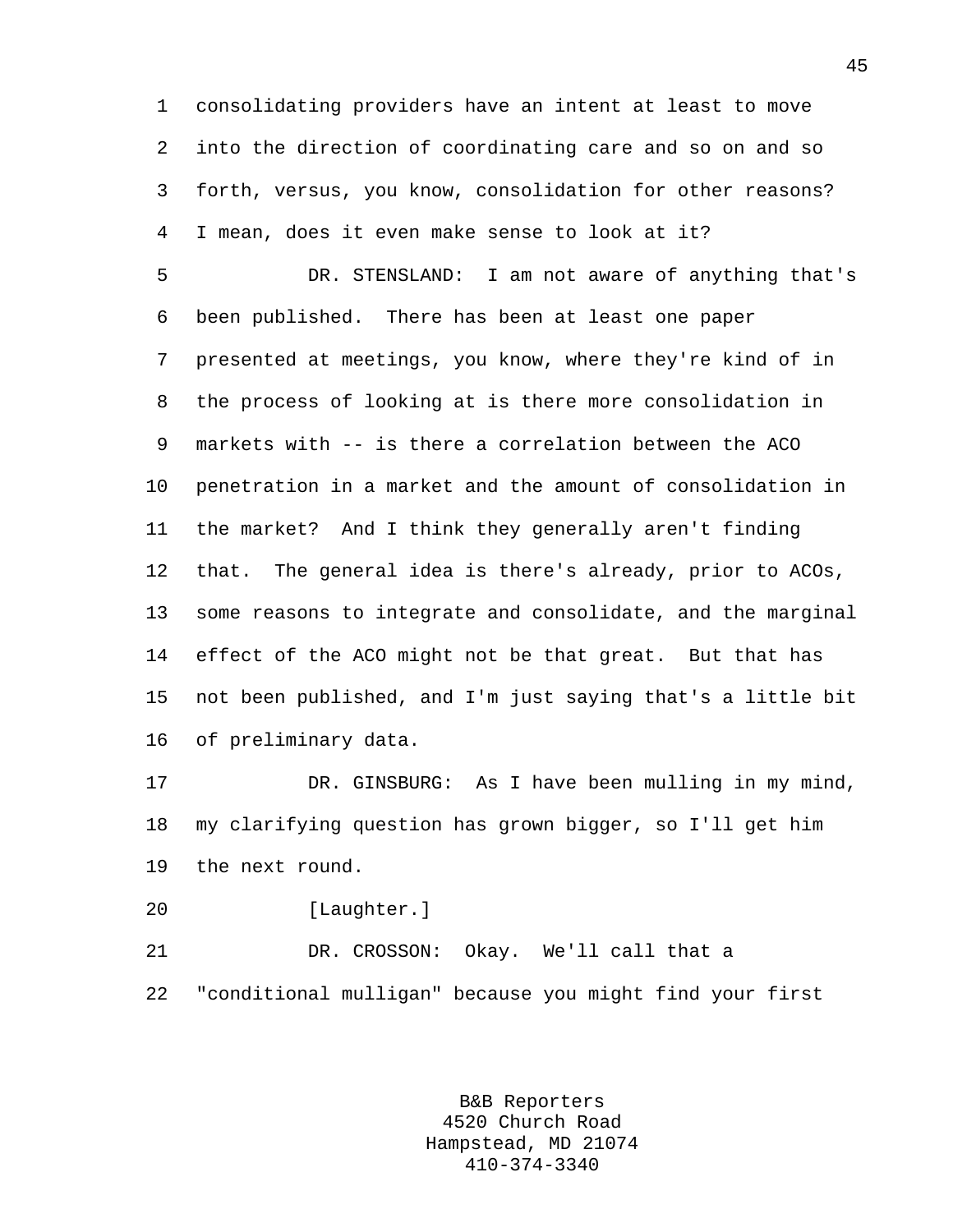1 shot turned out to be better than your second one.

2 Okay. So we are a little bit tight here. We've 3 got about 20-plus minutes to go, and I want to have a good 4 discussion here. But I'm going to ask for conciseness and 5 -- although I think there are a lot of good points to make, 6 if we can focus on emphasis here, "As a consequence of 7 these findings, we should emphasize with respect to 8 Medicare policy or payment the following," if you can do 9 that. And we're going to start with Warner.

10 MR. THOMAS: So a couple of broader comments 11 before I jump into that. I think one of the things that I 12 would like to see us consider as we put together the 13 chapter is to take a little bit of a step back and think 14 about the context of what is driving provider consolidation 15 and to think about consolidation in the industry in a 16 broader context than just in providers.

17 So, for example, you know, what are the inputs 18 that go into the cost structure of providers that are 19 creating pressure for them, such as drug or device pricing? 20 And what type of consolidation is happening in those types 21 of pieces of the industry and/or the areas such as in the 22 GPO and how that drives some of the pricing pressure? That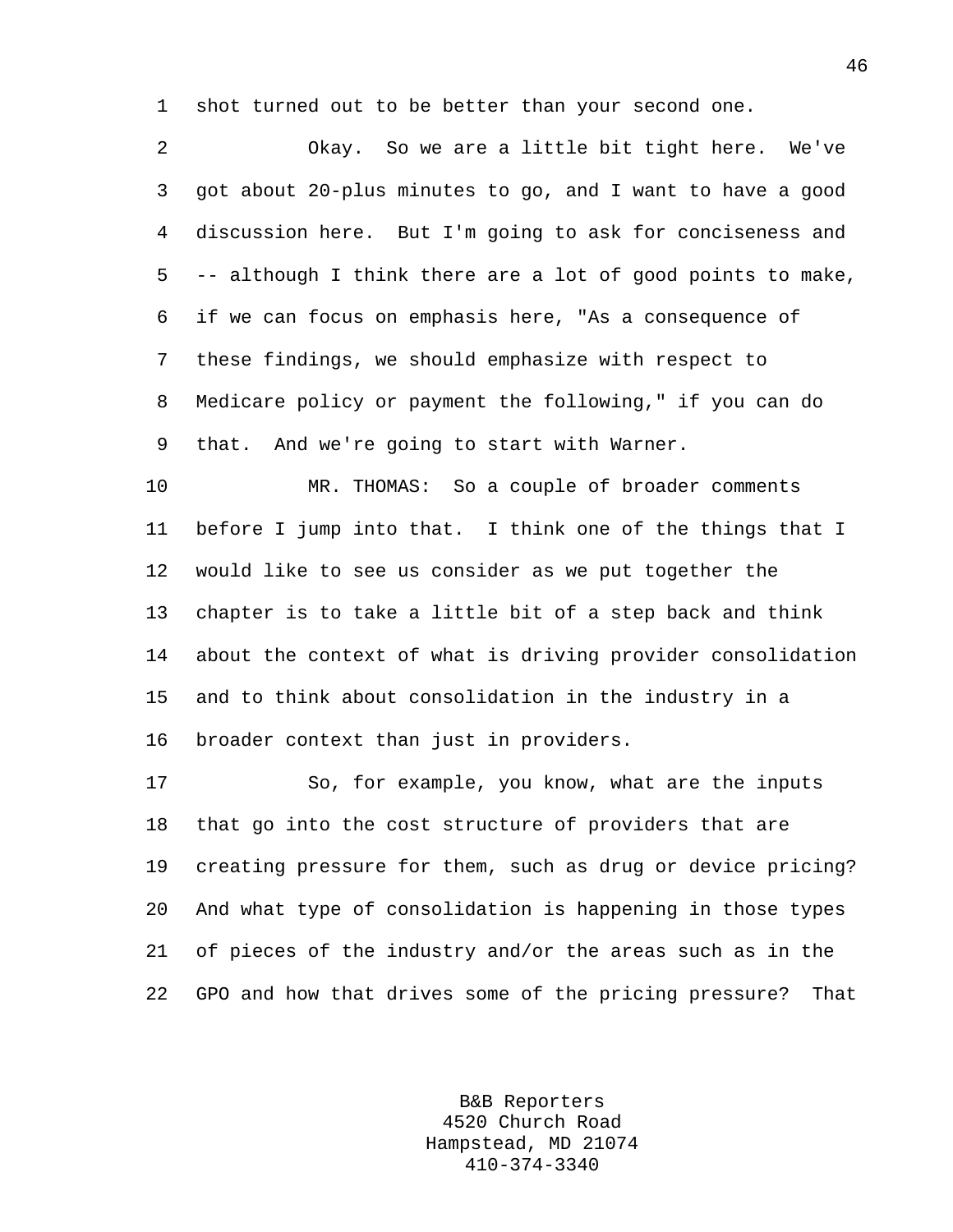1 coupled with the fact that we see, you know, pricing 2 pressures in, you know, Medicare pricing, the reductions in 3 the MA premiums, which then pushes pricing down.

4 So I think all of those factors to me are 5 critical as we think about what is driving this versus just 6 that provider consolidation is happening. I think that we 7 need to understand what the drivers are.

8 Similarly with physicians. I mean, it's not a 9 situation where physicians necessarily want to join 10 hospitals or necessarily want to come together. They're 11 doing it out of the -- because of an industry challenge and 12 because, you know, essentially through Medicare payment 13 policy, ACO development, risk contracts under Medicare 14 Advantage, that's driving more of this integration and 15 consolidation. So I would like to see us think about, as 16 we frame the chapter, that we frame it in the context of 17 what's happening in the industry.

18 A couple other components, and then I'll get to 19 the Medicare payment policy. So I do think that trying to 20 make a bigger distinguish -- or trying to distinguish more 21 between integration and clinical integration versus just 22 consolidation would be important. You know, I think about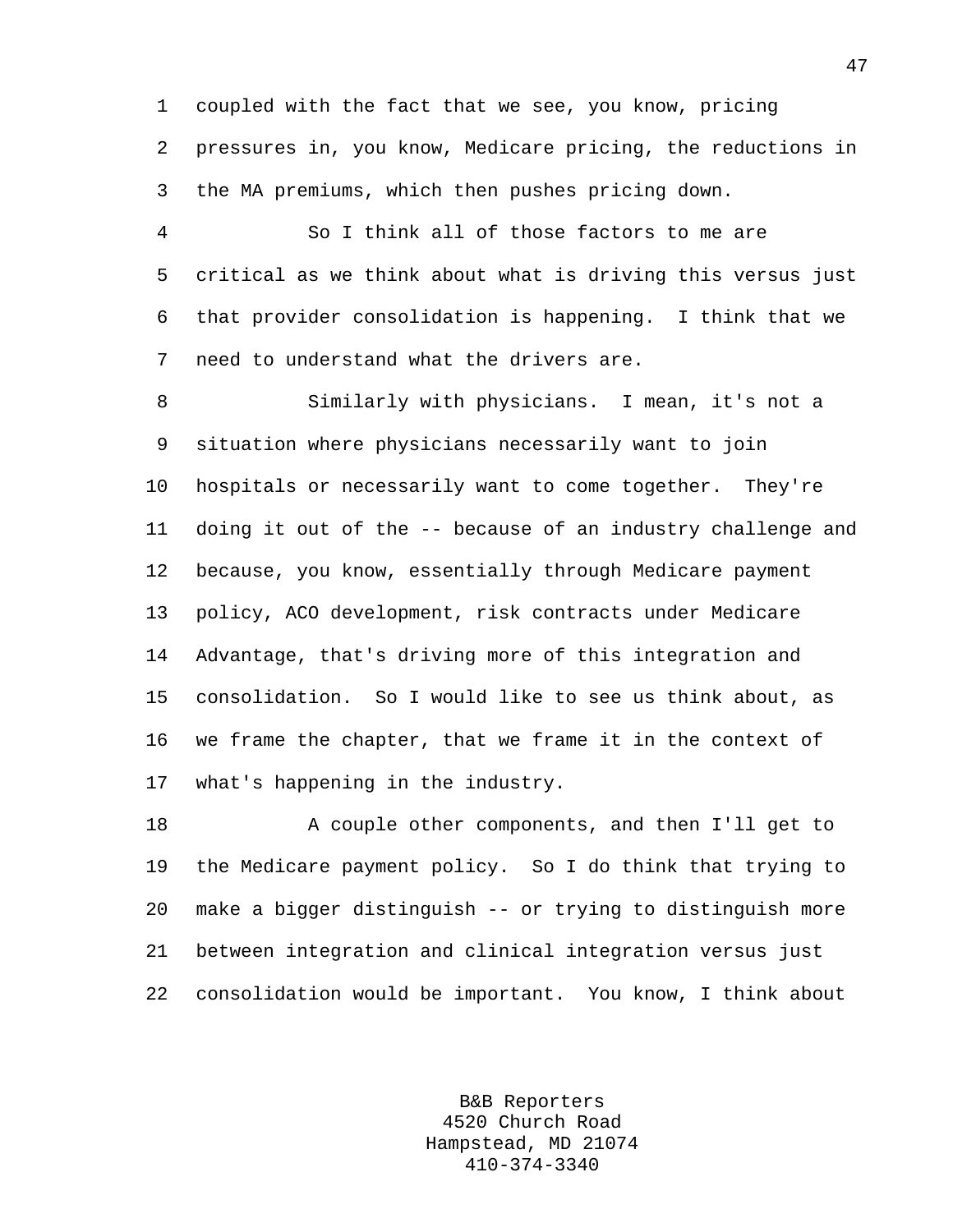1 the work that folks have done in the industry and that I've 2 seen in my experience. We are seeing quality outcomes get 3 better as we move to a common electronic medical record 4 across our entire system or across a large population of 5 physicians. You see reduction in duplication of diagnostic 6 testing because the availability of the information is 7 there for physicians, so they don't repeat a CT study, they 8 don't repeat an MRI or lab testing. So I think those types 9 of components are very important for us to think about, as 10 well as I think when you see a small organization join a 11 large organization, you do see expansion of services in 12 local markets as those larger organizations help them.

13 As it comes to payment policy, I would ask us to 14 think about how we can continue to accelerate changing the 15 incentives and getting away from the fee-for-service model 16 into more of the ACO model and make those policies more 17 robust. Obviously, there's new guidance and rules under 18 MACRA, but I come back to that the ACO regulations are so 19 burdensome that it is very difficult for smaller or mid-20 sized organizations to get into those type of payment 21 models. I think if we really want to see a change in 22 payment models and the way that the payment system is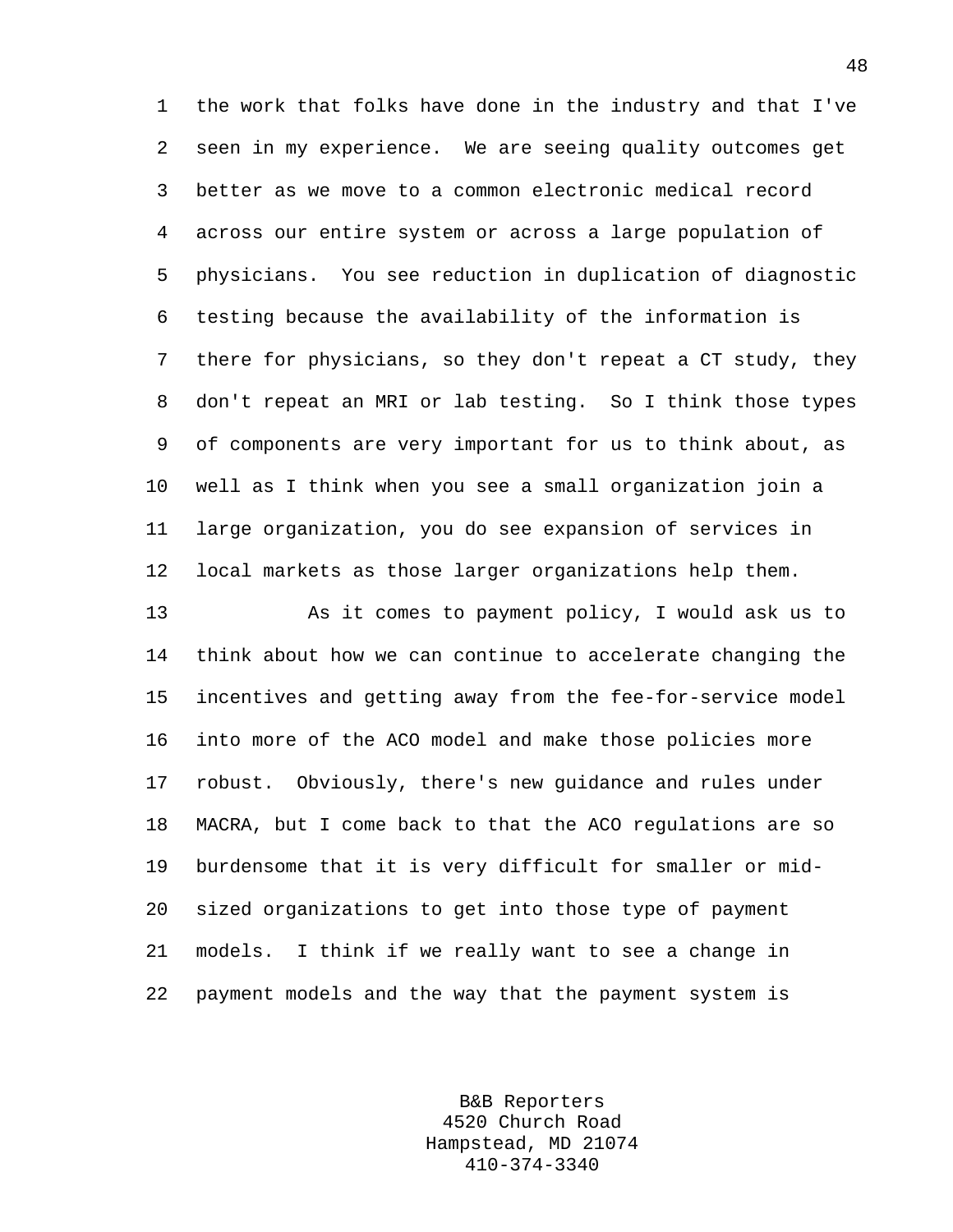1 approached, we have to change the incentive from a fee-for-2 service to more of a global pay model. I think we've heard 3 Craig say this a couple of times.

4 But, you know, certainly it is -- to me, 5 ultimately that's where you're going to see more clinical 6 integration. That's where you're going to see more team 7 orientation creating a better outcome for patients and a 8 reduction in utilization and cost. But to me, until we 9 make those global payment models and those incentives 10 around the ACOs more robust and more attractive, we're just 11 going to be working on the fringes. And I think if we were 12 really going to put a lot of time and energy into this, I 13 would really encourage us to continue to refine and make 14 recommendations in the ACO world and make them more 15 attractive for a broader swatch of physicians and 16 hospitals, and to really incent more larger systems that 17 are consolidated to go into more of the risk payments and 18 the downside models of the ACOs.

19 DR. CROSSON: I think that's very well said. So 20 can I see hands for comments? Okay. We've got a 21 significant number, so we're going to start with Jon and go 22 this way, and conciseness is next to holiness.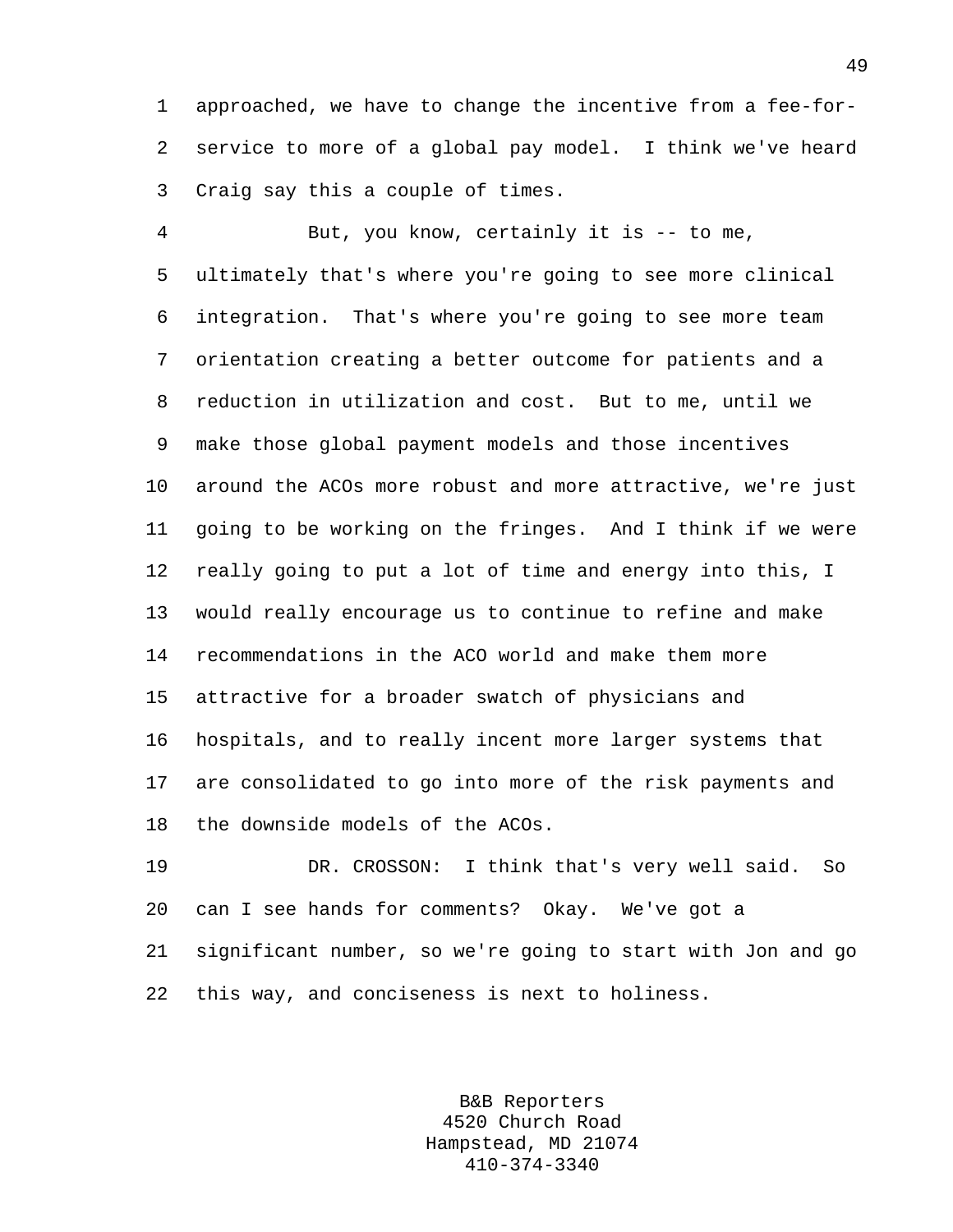1 [Laughter.]

2 DR. CHRISTIANSON: Which I've never been accused 3 of being --

4 DR. CROSSON: Which of those.

5 DR. CHRISTIANSON: Yeah, which of those. Yeah, 6 either one.

7 So, under 11, I think we do continue with our 8 response that we should not follow commercial prices. 9 There's just a whole lot of evidence supporting that as a 10 Commission.

11 11 I think I firmly support the site-neutral 12 pricing, and as a vertical integration response, I think 13 the premium support with a level playing field as the 14 provider insurance integration response, it's less clear to 15 me that we're ready -- should be ready to do that. There's 16 a whole lot of things that go along with premium support, 17 and I'm not sure we go down that road specifically as a 18 response to provider insurance integration.

19 Then I'm still a little confused about what 20 exactly the policy response is on the fourth bullet point, 21 which is, I guess, be more in favor of ACOs because of this 22 possible effect on making physicians more price conscious.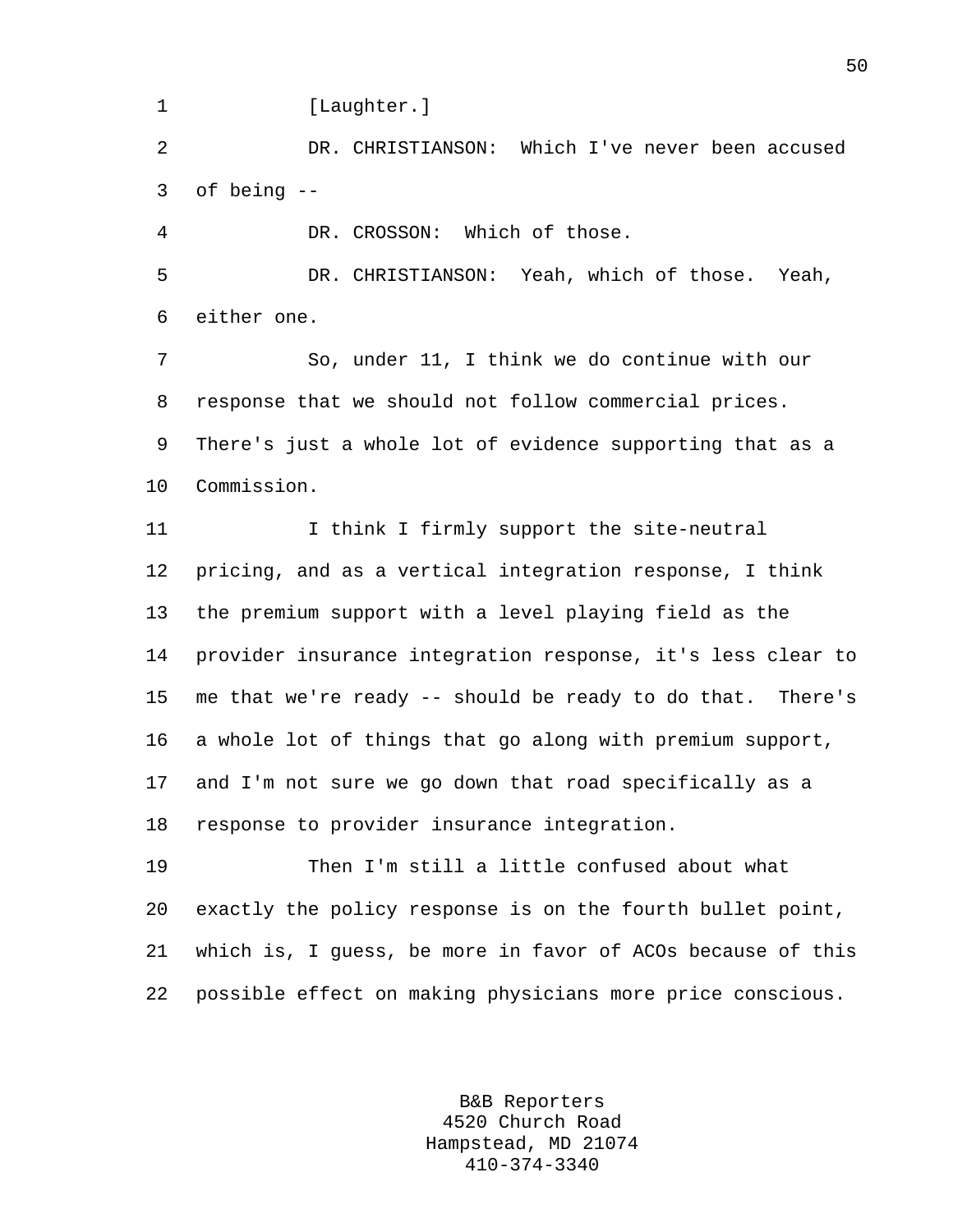1 And then just as a way of finishing my thoughts, 2 I think one of the things that we have to think about at 3 some point is -- and it's hard in Medicare primary -- is 4 our responses may have to -- what we would want to do might 5 vary depending on the overall nature of market 6 consolidation and not just the consolidation in each 7 sector.

8 DR. CROSSON: Okay. David and then moving down. 9 DR. NERENZ: Yeah. This is on the second bullet 10 point on Slide 12. I would say yes, with a couple caveats. 11 I think there is, I'll say, a bare possibility 12 and no more than that, that we could get into some penny-13 wise, pound-foolish sort of problems if there actually are 14 some offsetting efficiencies in truly clinically integrated 15 systems. I know the evidence for that is very meager at 16 the moment, but it's at least plausible.

17 So we could conceivably think about some 18 exceptions to site-neutral rules in situations, for 19 example, where an organization could prove to CMS's 20 satisfaction that the episode-level costs or per-capita 21 costs were actually not higher. But even better yet, I 22 think, would be to move to a two-part choice situation, and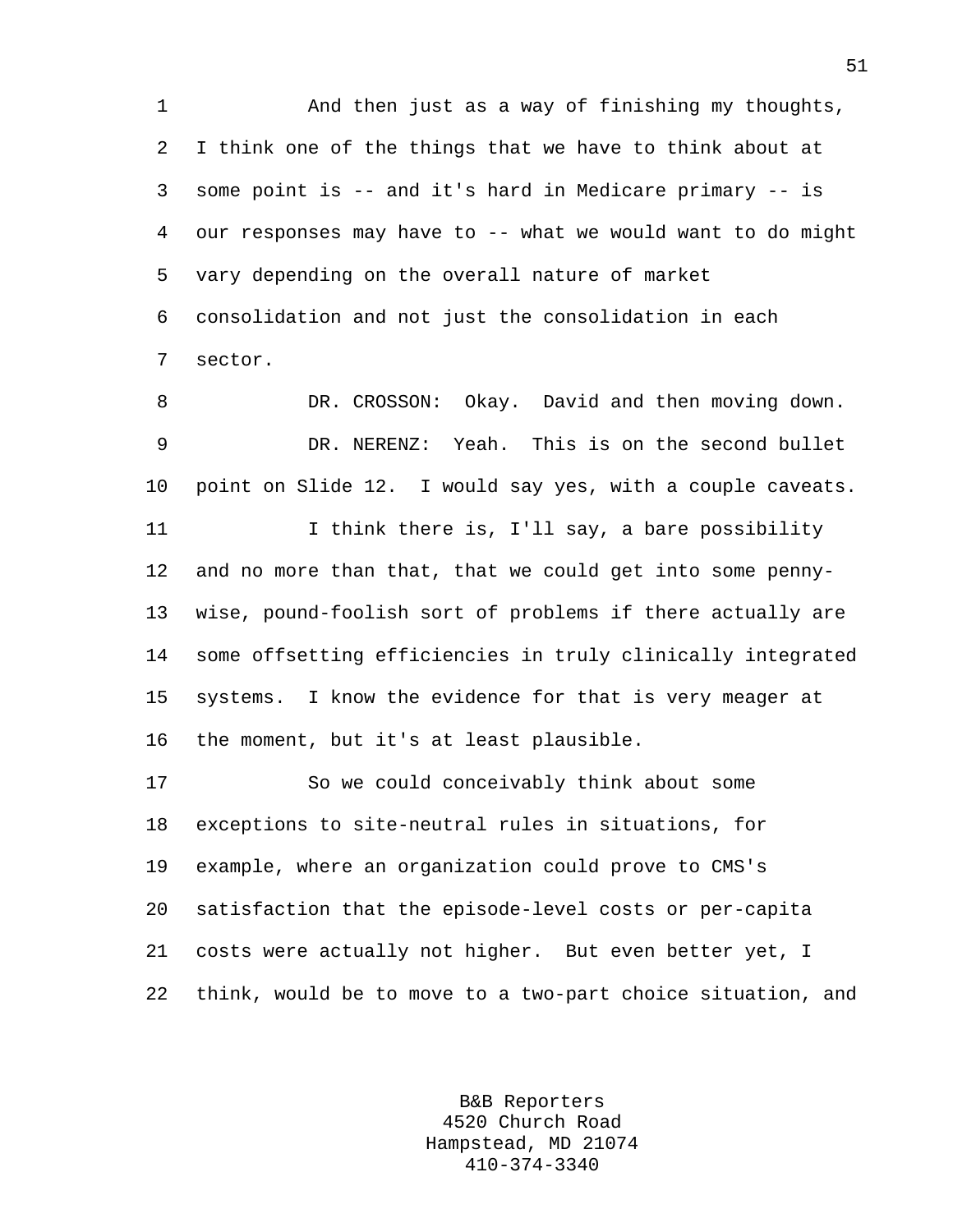1 this, say, could be offered to hospitals, since it's 2 hospitals who mainly are in the up-down side of this HOPD 3 site-neutral issue.

4 So here's the deal. Either you get fee-for-5 service payment, but it's got a site-neutral component, so 6 you're going to get fee schedule payment for the outside 7 clinic -- that's a deal you can take -- or you can take 8 true prospective bundled payment, fixed price for an 9 episode, and you can take that. And if you think you have 10 offsetting efficiencies that you can step up to because 11 you're clinically integrated, maybe you want to take that 12 deal.

13 So I think as a broad policy direction, I would 14 feel that that might not be a bad set of options. Either 15 way, it kind of calls the question: Are there offsetting 16 efficiencies, or are there not?

17 DR. MILLER: Can I just say one thing? In 18 setting the bundle, what price you use to set that bundle 19 would be crucial because, if you just have the site-neutral 20 and a payment in there and then you build it into the 21 bundle, then you haven't necessarily captured the 22 efficiency.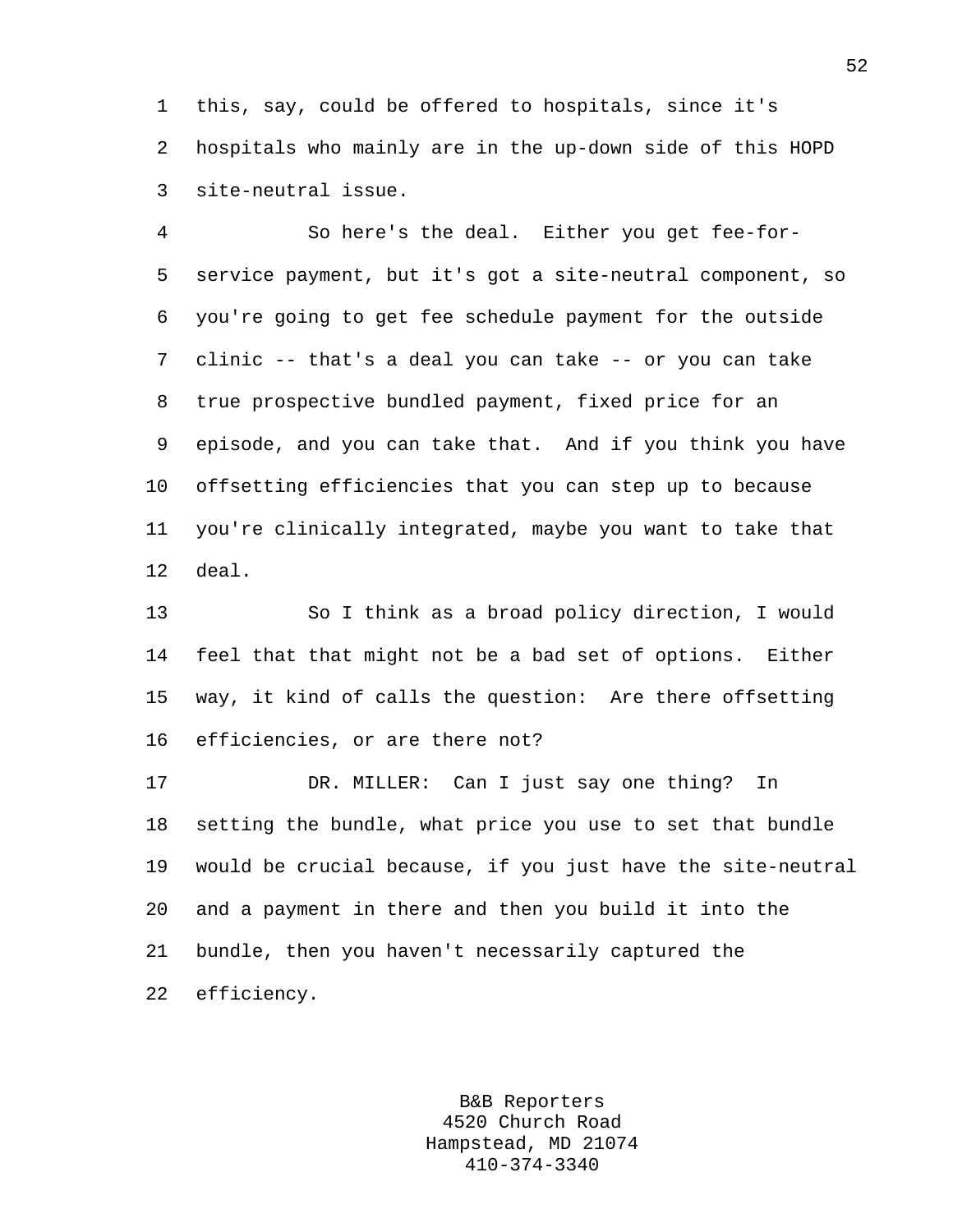1 DR. NERENZ: Yeah. I think in situations where 2 there are a couple options that are really very rare now, I 3 think CMS could be more aggressive in setting the bundled 4 price because if it's set too low for an organization, the 5 organization can make the other choice. So you wouldn't 6 have to necessarily bake in the higher price into the 7 bundle. You could take it down, and that essentially is 8 how you call the question. You say, "You guys think you 9 have offsetting efficiencies? Fine. You should be willing 10 to take this price, because we've taken the higher 11 component out of it," and let's step up and prove it, then. 12 DR. CROSSON: Alice. 13 DR. COOMBS: Thank you. I'll try to be brief. 14 First of all, bullet No. 1, I basically don't 15 think we should follow commercial prices. 16 For the vertical, for No. 2, the site-neutral 17 pricing. I just want to call us back into remembrance of 18 what we did with the ambulatory surgical centers. What we 19 pointed out there was that hospitals did take on sicker 20 patients, patients that ambulatory centers were not willing 21 to take on, and so there were some -- not just typical 22 standby capacity issues. There was improved access to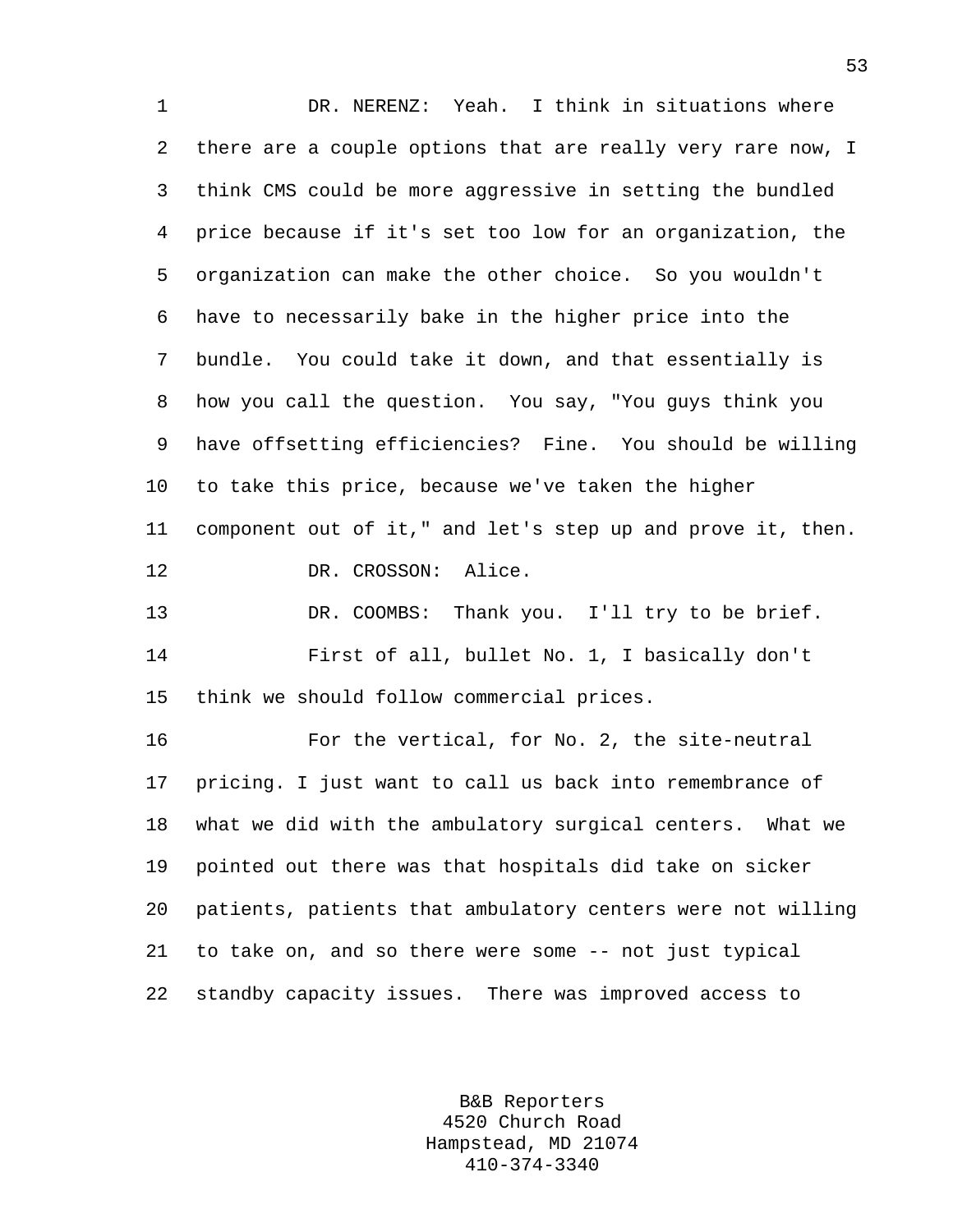1 other supporting services that were really important for 2 what we thought was important. This is very different in 3 that it's physician offices moving directly on campus in 4 that sense, but it might be that in some areas that those 5 physician practices gain access from improved quality by 6 them being on the very campus. I'm not sure that that's 7 the case. I'm not sure we've actually looked at the 8 quality outcomes of what happened when you have vertical 9 integration that allows there to be the direct clinical 10 coordination and ties to an elite situation doesn't result 11 in what kind of outcomes for the panel of patients.

12 I do want to say that we're talking about ACOs as 13 though doctors are just in the ACO or just in a PHO, but in 14 certain parts of the country, there's a physician health 15 organization, whereby physicians who are also in an ACO may 16 be participants in both. And so you might have a small 17 collection of 12 doctors who are formulating an ACO, but 18 they also may be very engaged at a PHO at the local 19 hospital that they admit to. So they're not separate, and 20 so when we think about the fourth bullet about how you make 21 people more price conscious, it might be that physicians, 22 per se, are in an ACO and have a relationship directly with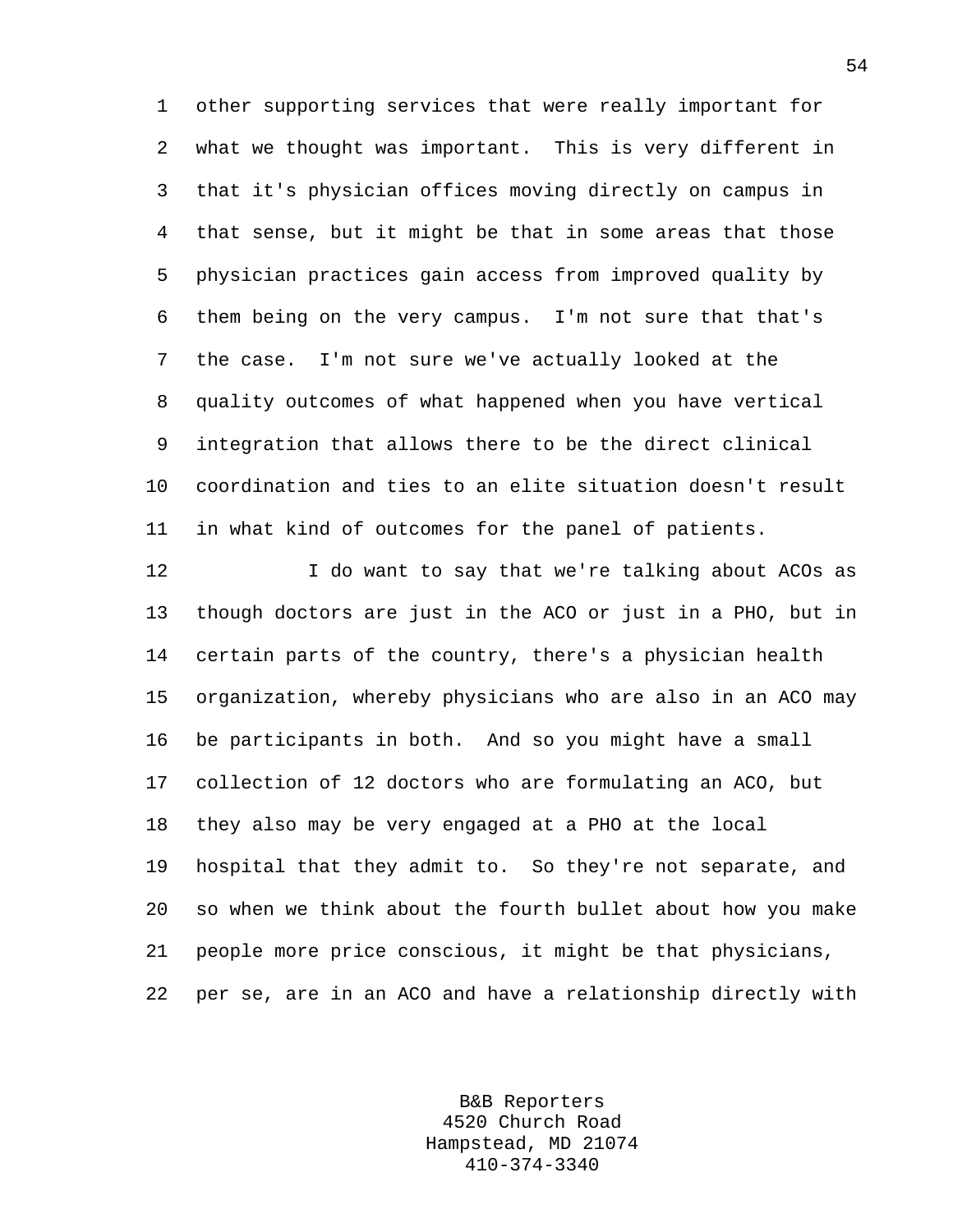1 a PHO, physician hospital organization.

2 The thing that I was thinking about after reading 3 this chapter -- and thank you, Jeff; I think you did a 4 phenomenal job dealing with some very hard areas -- was 5 that is it possible that we can look at, the Secretary -- 6 have the Secretary look at some of the things, culture of 7 excellence with an ACO provider in terms of physician 8 engagement, provider-driven initiatives, look at what is a 9 successful -- what looks like success, and also to look at 10 what looks like poor performance, because I think so many 11 times, we're geared up at MedPAC to take the top five and 12 say this is the poster child for good works.

13 But I think at some point, we have to begin to 14 say let's look at the low performers -- or maybe the 15 Secretary can look at the low performers and say what's a 16 best practice to move these people into a better 17 performance, and I don't think we -- we talked along the 18 lines of looking at the low performance and health care 19 delivery systems, because if we do this, we actually 20 improve the transparency regarding cost and quality, 21 earlier intervention. We can focus on the mid-tier and 22 lower-tier performers. We can move patients into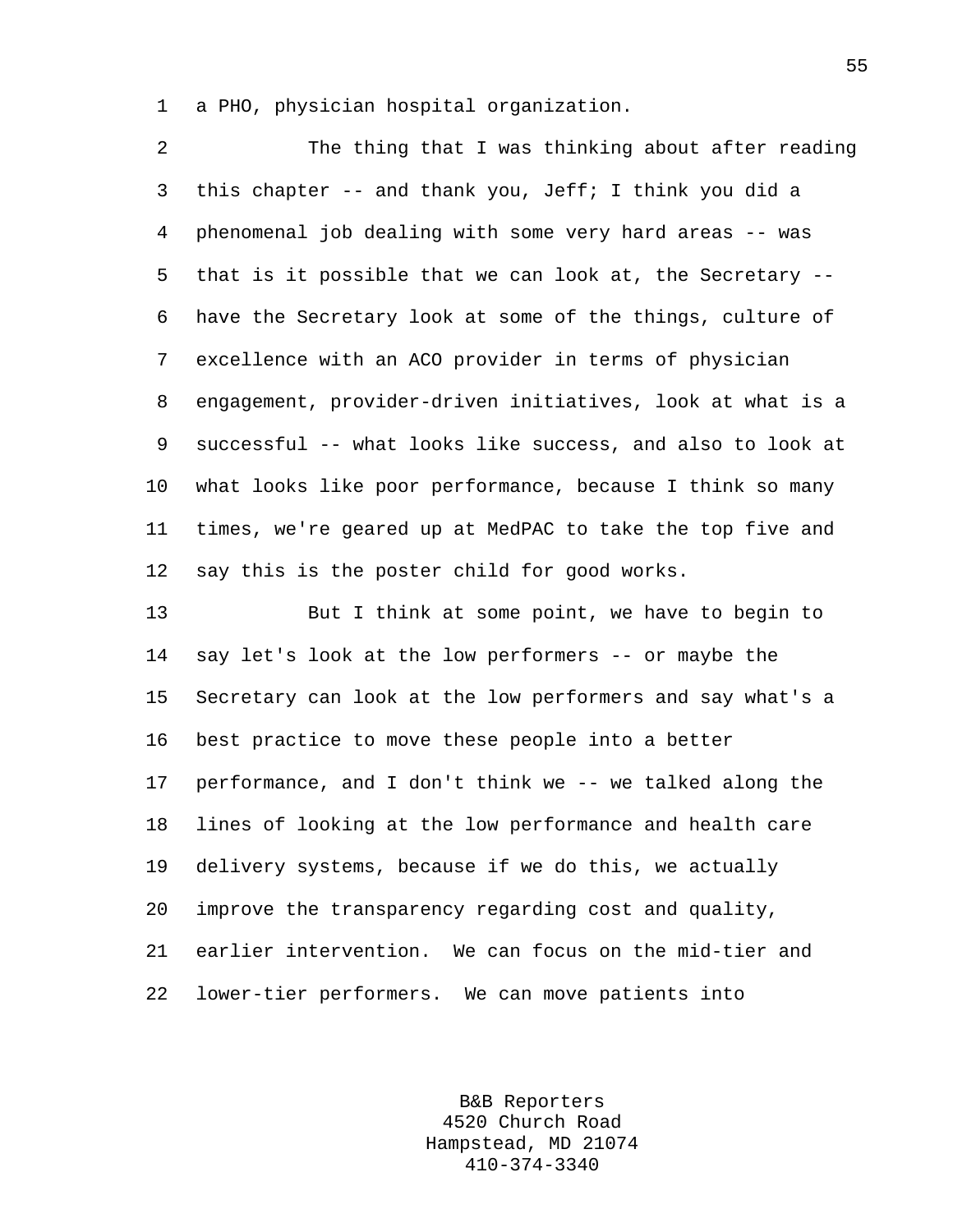1 environments from some optimal care to optimal care, and we 2 can improve cost and efficiency of the general population. 3 And there's some robust health care delivery system, like a 4 few that I don't need to name, but they've actually done 5 that. They've actually looked at the sites where they had 6 poor performance and said, "How can we move this situation 7 to a better" -- and they're very robust health care 8 delivery systems. Some are in the Southwest Corridor, and 9 they've actually looked at how the low performers can move 10 to a better situation. Then is when we really make a 11 difference with the sea of patients that we have.

12 In terms of -- one other factor is the 13 beneficiary cost sharing when you have the facility charge, 14 and I really have a problem with that part of the facility 15 charge, that the beneficiary having to pay that excess, so 16 if we could actually develop some policy around the 17 beneficiary cost-sharing piece of the facility charge. 18 DR. CROSSON: Okay. Moving down, Paul and then 19 Kathy.

20 DR. GINSBURG: Yeah. I do hope the Commission 21 will focus more on the site-neutral payment issue. I think 22 the Medicare current policies have been a major contributor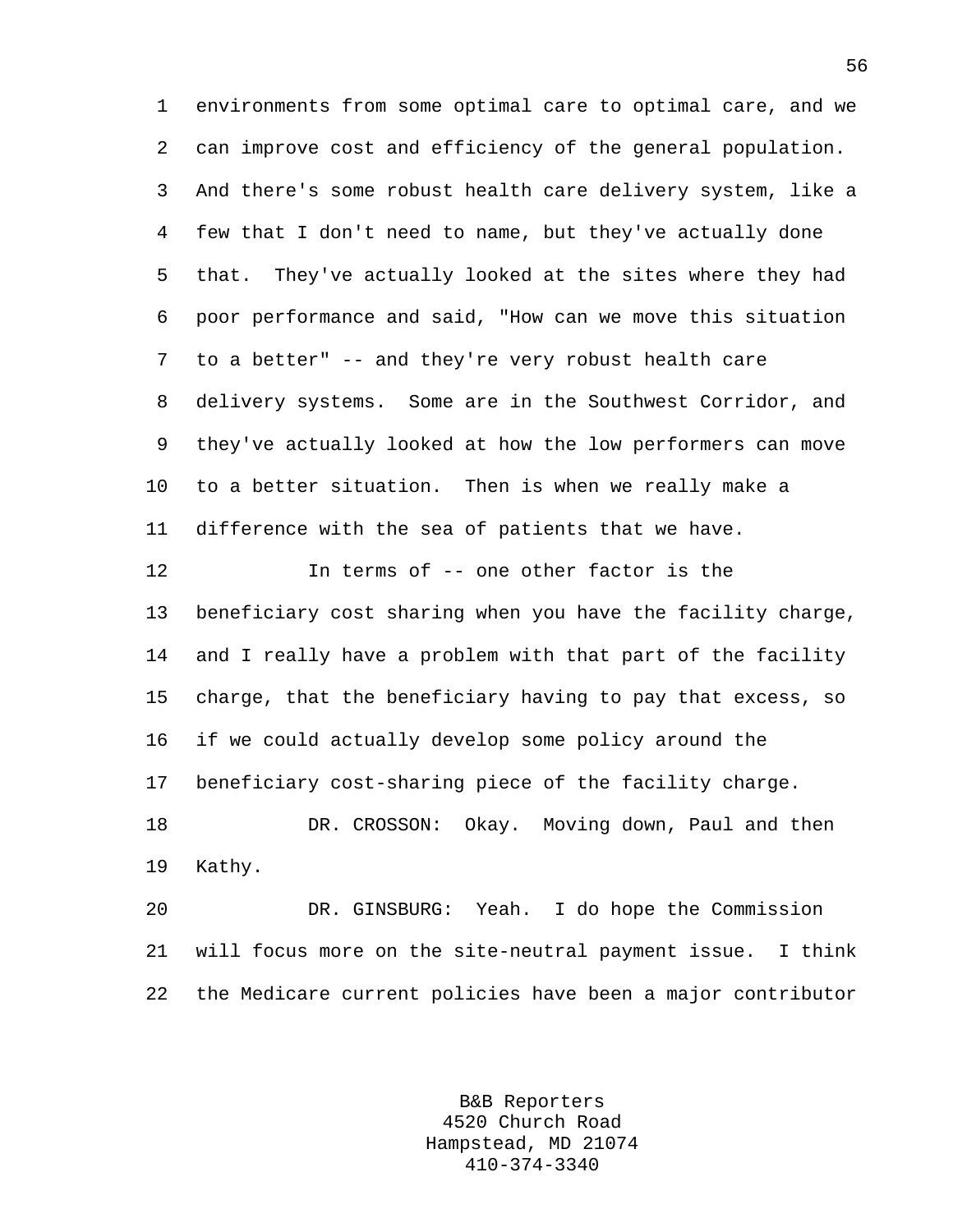1 to the degree to which hospitals are employing physicians, 2 and I think it's a trend that really concerns me.

3 What I often here is that physician productivity 4 falls when they become employed by the hospital, and that 5 when you talk to hospitals about their motivations for 6 employing physicians, a lot of times, it's really about 7 capturing referrals. It's not about providing higher 8 quality care or lower cost.

9 I think Jeff mentioned early on in his 10 presentation echocardiology as one of the examples of a 11 site-neutral issue, and it's a fascinating story how all of 12 a sudden in 2010, cardiologists wanted to be employed by 13 hospitals. Hospitals were pleased to have them. What 14 happened in 2010? It was an update of the Medicare 15 Physician Fee Schedule based on a new survey, which lowered 16 substantially the payment to cardiologists not employed by 17 hospitals, doing it in their own facilities.

18 So, in a sense, which I want to point out, from 19 payment rates based on different data sets, different 20 approaches, I don't know which one is more accurate, but it 21 really says it's not just a matter of a facility charge as 22 something to defray the hospital overhead. There really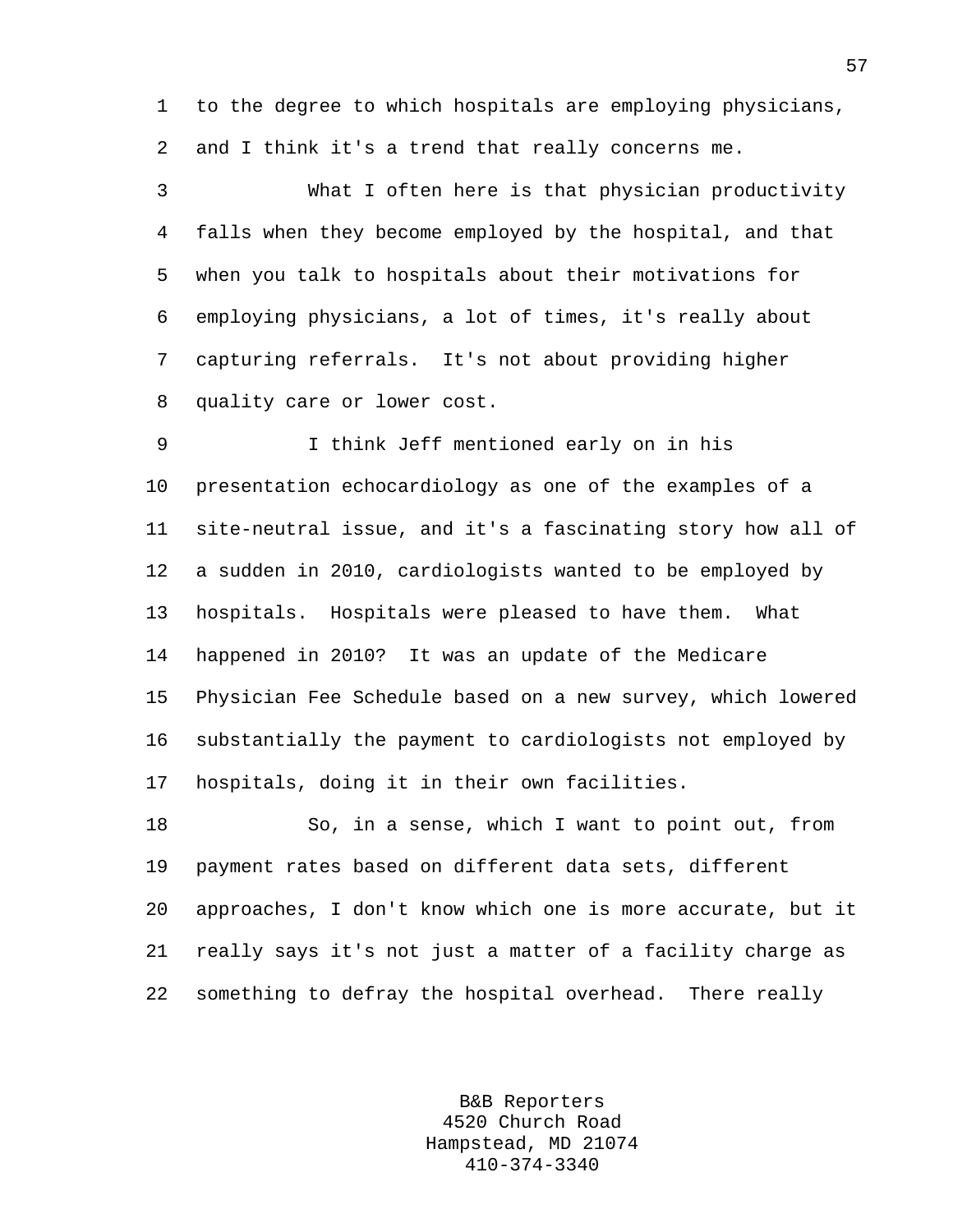1 are a lot of these -- probably a lot of other areas where 2 the cost difference, the payment differences are 3 substantial and are inadvertently motivating how the old 4 delivery system is organized.

5 So I think it's a broad thing. I don't think 6 what Congress did late last year was really that much 7 compared to what the Commission had worked out before in 8 its policy recommendations, and I'd like to see us get back 9 to that.

10 DR. CROSSON: Thank you.

11 Kathy.

12 MS. BUTO: So I want to agree with Warner's 13 opening comments that it would be good for the chapter to 14 cover more about the drivers of consolidation.

15 I would add to the list the complexity of the 16 reporting system, the reward system, and the data system. 17 So, I mean, we can talk about reimbursement, but I think 18 there's a great deal of additional complexity that's 19 driving the desire by physician practices to belong to 20 larger organizations that can take on some of that 21 responsibility. And that's something in our wheelhouse in 22 the sense that every time we talk about a payment system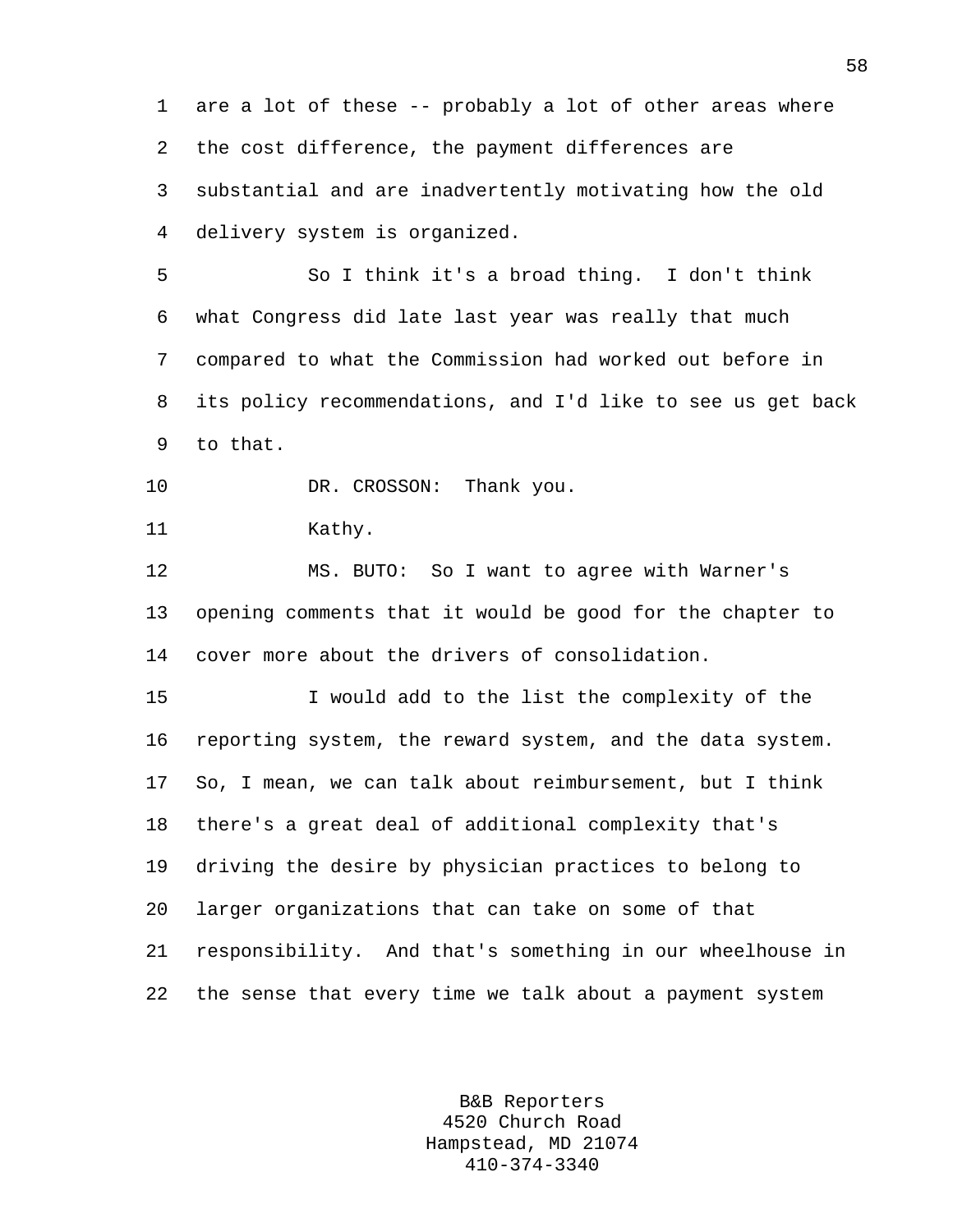1 change and we add some additional reward system or new 2 collection of data, whatever it is, we're adding to that 3 fuel, and I think, again, it's just a matter of our being 4 aware when we talk of some of the implications, unintended 5 implications of what we're talking about.

6 I'd like to see the chapter broadened to our 7 recommendations, and I agree with them for the most part, 8 although I agree with some of the comments on site neutral, 9 one, that we could do more on the one hand, but, two, we 10 should be careful that we're not in an unintended way 11 harming access to emergency or other associated services in 12 such a way that it's detrimental to access. So proceed 13 carefully but thoughtfully in that area. I think it makes 14 a lot of sense.

15 But our recommendations are mostly aimed at 16 mitigating what I guess I'd call bad consolidation or bad 17 integration, and I'd like to see the chapter at least touch 18 on or open up the question of promoting good consolidation. 19 What is it we think is desirable? We've said it in other 20 ways, ACOs, potentially alternative payment models. 21 Bundling, I agree with Dave. There's some opportunities 22 there for efficiencies, better management. What are some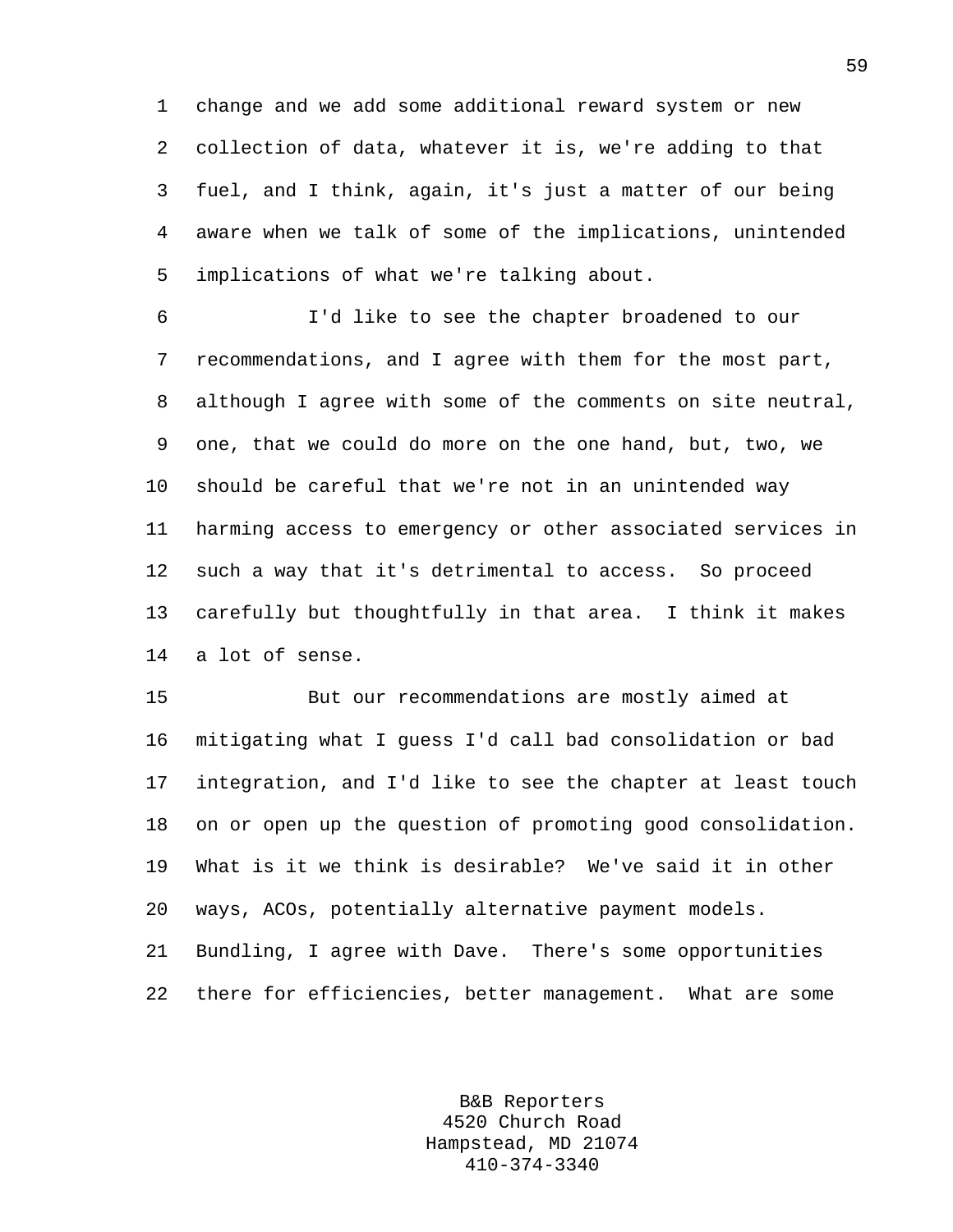1 of the good consolidation that we'd like to see promoted, 2 made easier, not more difficult, not cumbersome, but 3 actually something that can be done, and try to touch on 4 that as well? And just be aware again that our 5 recommendations have at every turn some implication for 6 either driving more consolidation or promoting a greater 7 fragmentation. So just that awareness, I think, would be 8 helpful.

9 DR. CROSSON: Jack.

10 DR. HOADLEY: So I thank you really for this 11 analysis. It really leaves me pretty convinced that 12 consolidation -- we have to think of consolidation as a 13 fact of life at this point in the health system, whether 14 we're talking at the specific provider areas you talked 15 about or some of the other aspects of the broader market 16 level. And I think our goal is to try to address the 17 downstream effects of that.

18 And it is discouraging, I think, that as your 19 literature review shows that market forces are not creating 20 some of the kinds of good results that we might have 21 expected or hoped for.

22 On the specific sort of items here, I think I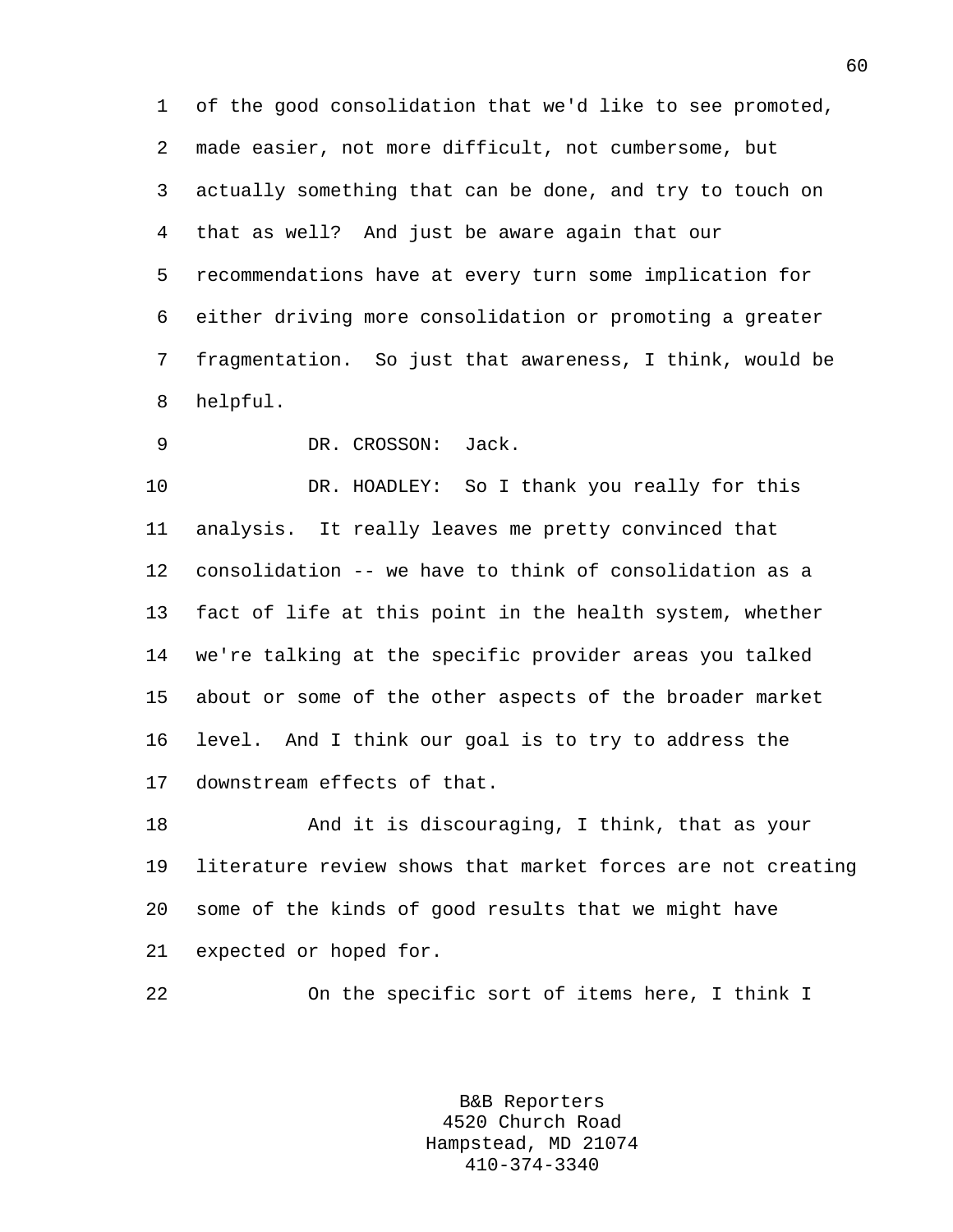1 totally agree with we don't want to follow commercial 2 prices, and as we go into our update discussions next 3 month, I think that's just something that will be important 4 to keep in mind as we think about the Medicare update.

5 I very much want to see us continue to address 6 the site-neutral. We've done it well, I think. In the 7 earlier discussion, it referenced what we've done in trying 8 to identify services where there should not be a negative 9 consequence has been well framed, and I don't know whether 10 in terms of this year's report whether there's a value in 11 kind of just -- as we often do, just referencing our old 12 recommendations, reprinting them, or whether there's 13 actually a case to be made for restating them more 14 affirmatively, reframing them, maybe somehow in the light 15 of what Congress did, which clearly is pretty limited, but 16 something that will call attention, because I think that's 17 -- I think dealing with this issue of site-neutral pricing 18 is pretty important.

19 **I'll** stop at those.

20 DR. CROSSON: Thank you, Jack.

21 Rita.

22 DR. REDBERG: I'll be brief because I think my

B&B Reporters 4520 Church Road Hampstead, MD 21074 410-374-3340

61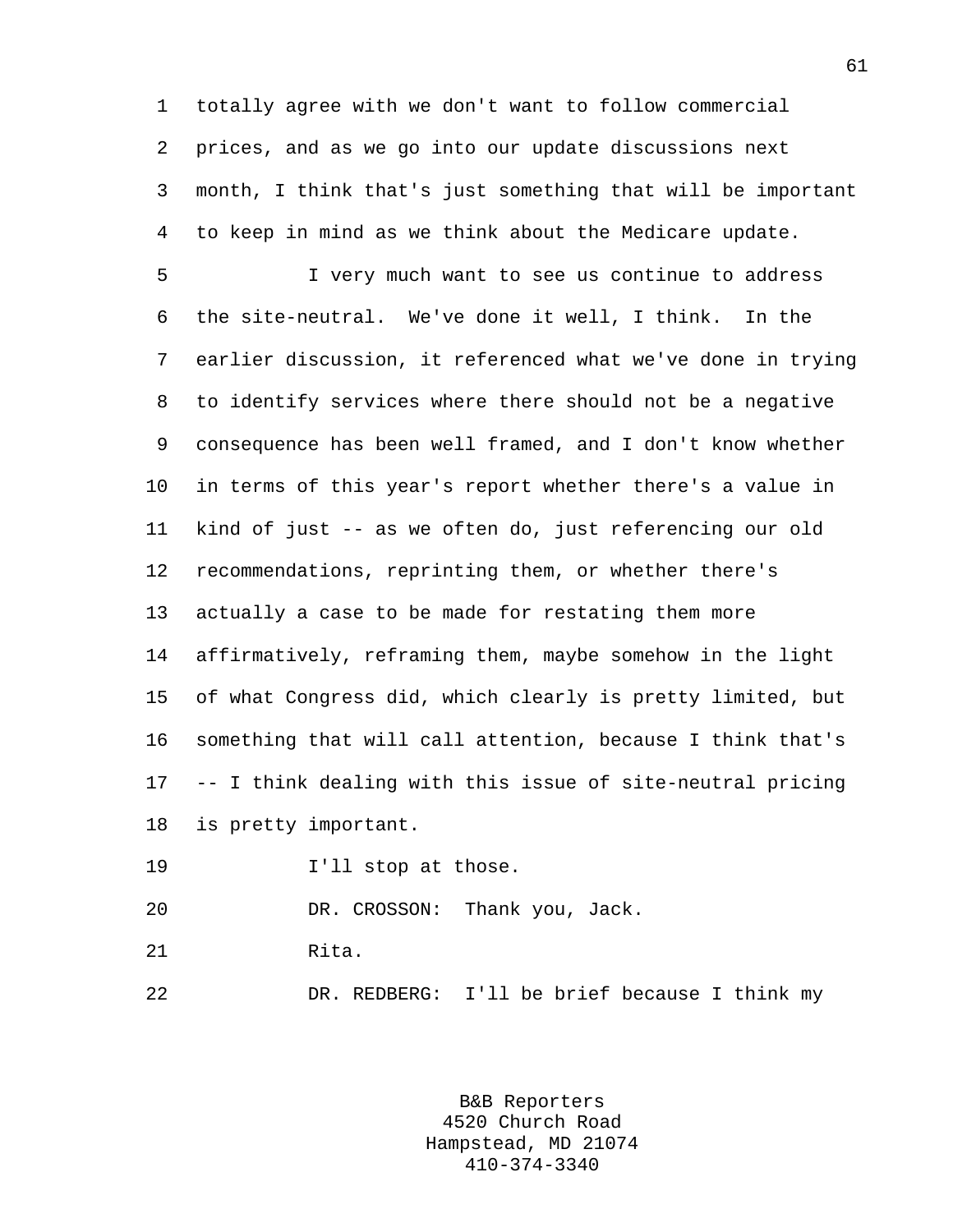1 colleagues have made a lot of good points already.

2 I think, for example, Paul's point and also in 3 the mailing materials, the example of Idaho, I think the 4 reasons for consolidation were not always to improve 5 quality and lower cost. And for that reason, on Slide 10, 6 I think we should be thinking more about paying for 7 outcomes and not so much for structures.

8 So, in terms of our policy responses, I also 9 agree we should not be following commercial prices. I do 10 support site-neutral pricing. As Jon said, I'm not clear 11 on how the premium support plays out.

12 And when we talk about ACOs, I think two-sided 13 risk ACOs, as we have stated before, offer the best 14 possibilities for being consistent with our other goals of 15 paying for outcomes.

16 DR. CROSSON: Thank you, Rita.

17 All right. We'll start down this end here. 18 Brian.

19 DR. DeBUSK: I, too, feel that you shouldn't 20 chase the commercial rates. I think there are a number of 21 issues there, should we choose to go down that route. It 22 does concern me that I think, ultimately, that commercial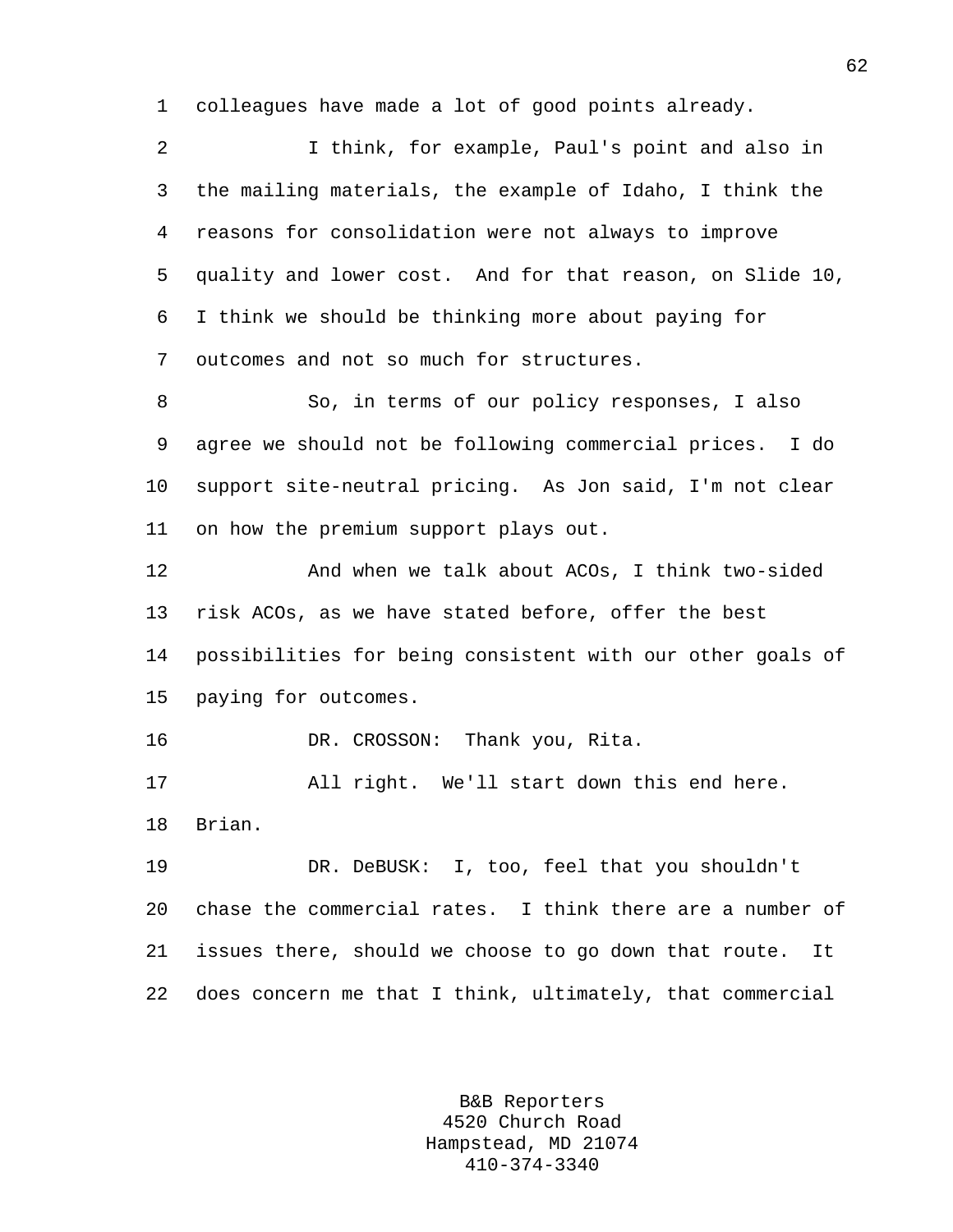1 rate escalation does become a problem, and I'd like to see 2 a systematic way to find those issues when they occur 3 market by market. But I do think their problems become our 4 problems.

5 What I'd also like to do is hope that we can 6 separate the concept of financial integration and clinical 7 integration, and maybe this is just wishful thinking, but 8 not necessarily give financial integration a free pass to 9 collectively bargain and negotiation for payer rates. And 10 I think we can separate those two concepts in how 11 organizations engage payers.

12 And then, finally, I'd like to ask that we really 13 double down on our site-neutral payment policy. I think 14 providing ongoing estimates of what it costs to not 15 implement site-neutral payments would be very powerful 16 because I think that attaches a number to a problem. 17 And I'm concerned about it because it creates a 18 payment issue, but I'm also concerned at how it misdirects 19 the flow of capital. And even if we fix the immediate 20 payment issue, this will misdirect flows of capital that 21 can last for, in some cases, decades. So I think the

22 sooner we engage and the sooner we address this, I think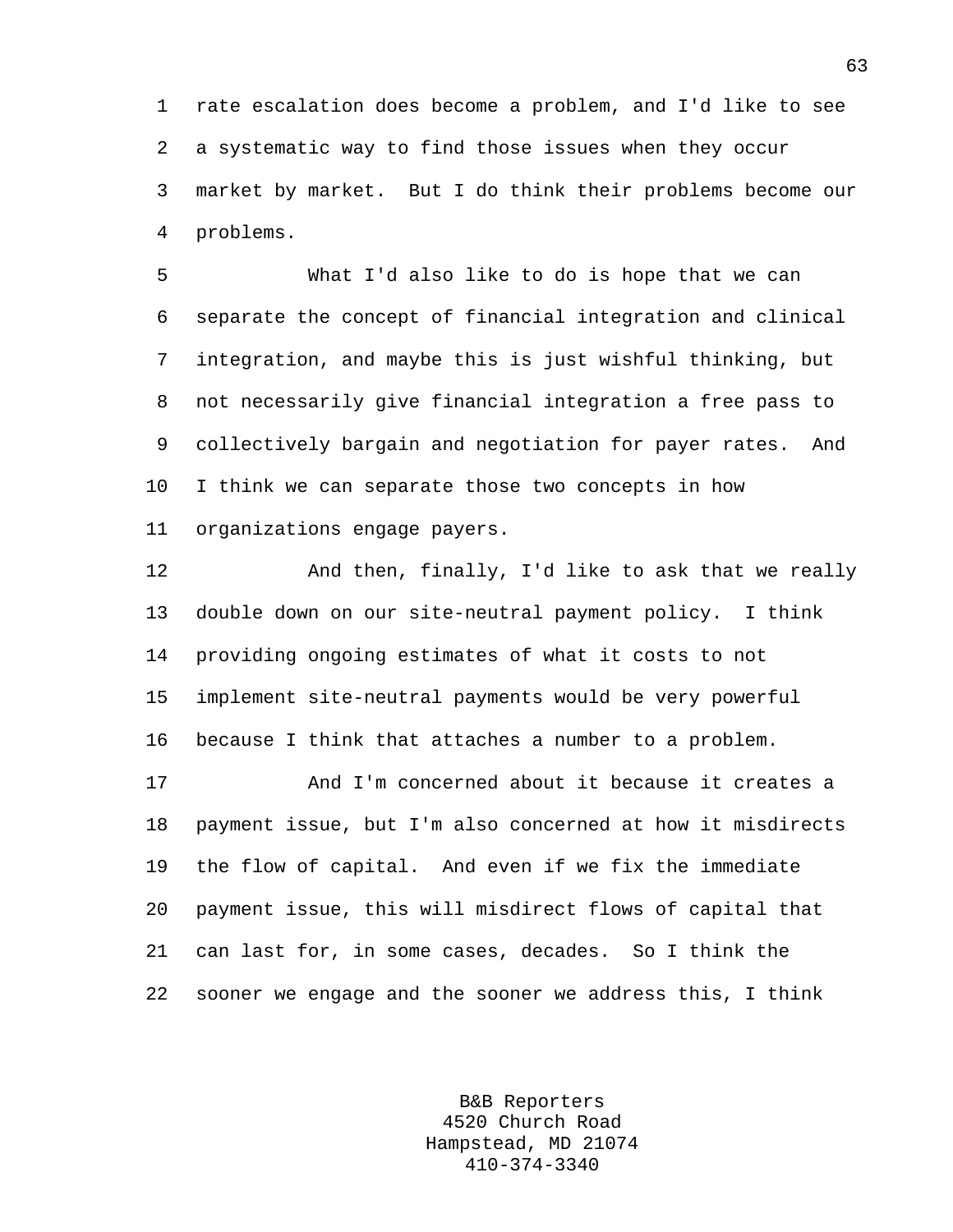1 the shorter the time that we'll have to live with this mis-2 deployment of capital.

3 DR. CROSSON: Craig.

4 DR. SAMITT: So I would echo several of my 5 colleagues' endorsement of each of these responses. 6 Certainly, we should not be following commercial prices. 7 It was very disconcerting for me to read the 8 report about a site-neutral pricing and how the watered-9 down adoption of our prior recommendations really has 10 created a gaming phenomenon. That the most concerning part 11 is that we may be incenting the construction of new 12 hospital capacity or facilities when we feel that actually 13 we should be moving in the exact opposite direction. So we 14 certainly should at least resubmit our prior 15 recommendations and find a way to double down on it. 16 In terms of the provider insurance integration, 17 as you know, this is the world that I've predominantly 18 lived in, and I still believe that we're going to see 19 further development and improvement and results that come 20 from this form of integration. To touch on Kathy's 21 comments about sort of good integration versus bad 22 integration or good consolidation versus bad consolidation,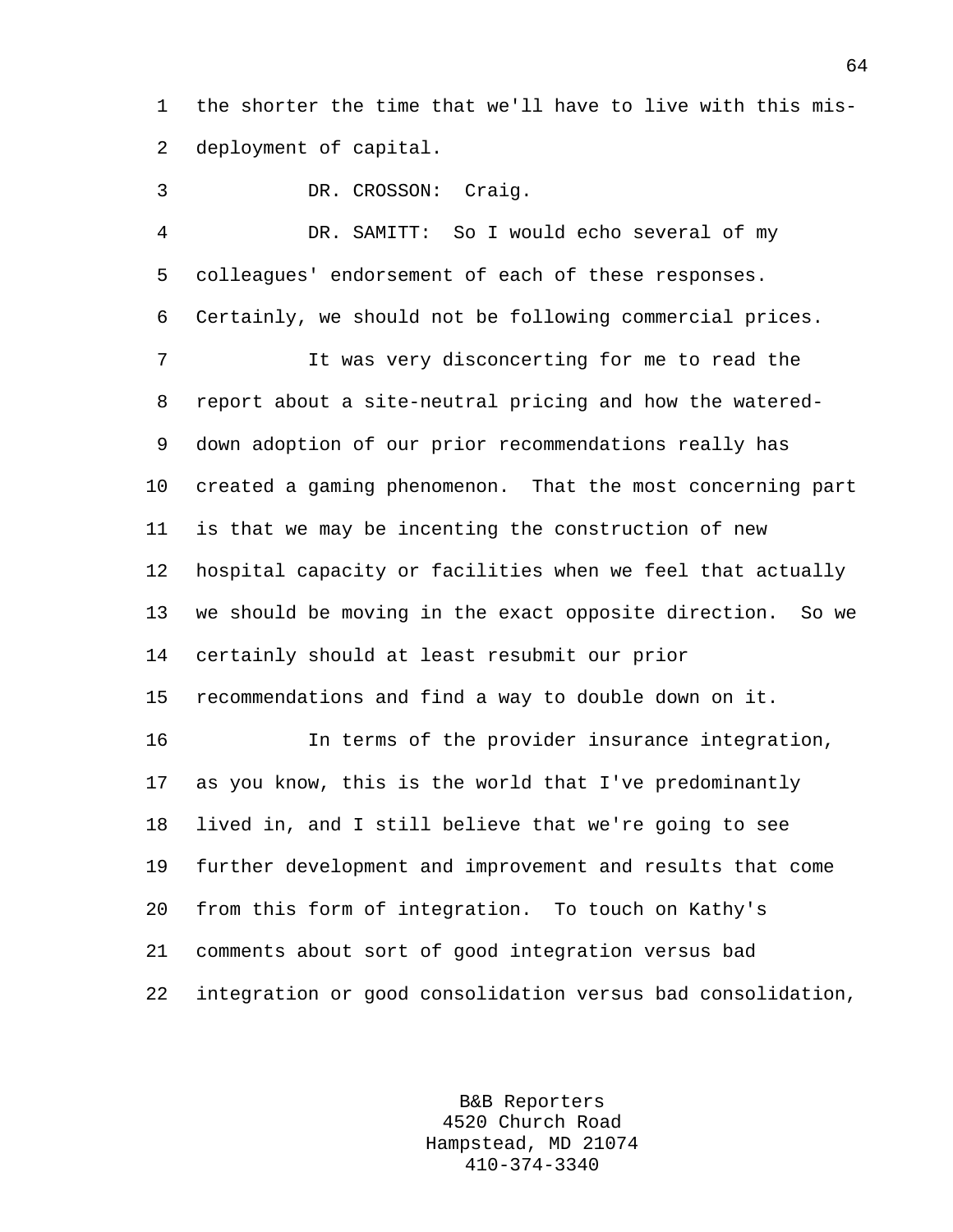1 it feels that we need to go deeper to understand what good 2 consolidation or healthy consolidation looks like, and so I 3 would argue that we should redo that analysis that compares 4 MA performance.

5 And I would say that I'd like to see it in three 6 categories. One are MA plans that pay provider's fee-for-7 service. The second would be MA plans that pay risk-based 8 or global payment to providers, and the third would be 9 integrated, truly integrated plan provider. And I'd be 10 interested in knowing for those three different categories, 11 how does the quality differ, how do the bids differ, which 12 you describe, but even more importantly, how does the 13 encounter data suggest that practice patterns may be 14 different between those three dimensions? And my hope is 15 that what we would see is some of the more consolidated or 16 integrated solutions would truly show a quality improvement 17 in cost reduction.

18 And then, finally, it hasn't been touched on yet 19 is I think one of the unhealthy forms of consolidation has 20 been primary care practice acquisition, and it goes back to 21 our prior discussions about reinforcing primary care. If 22 primary care sort of feels unsafe, financially unstable,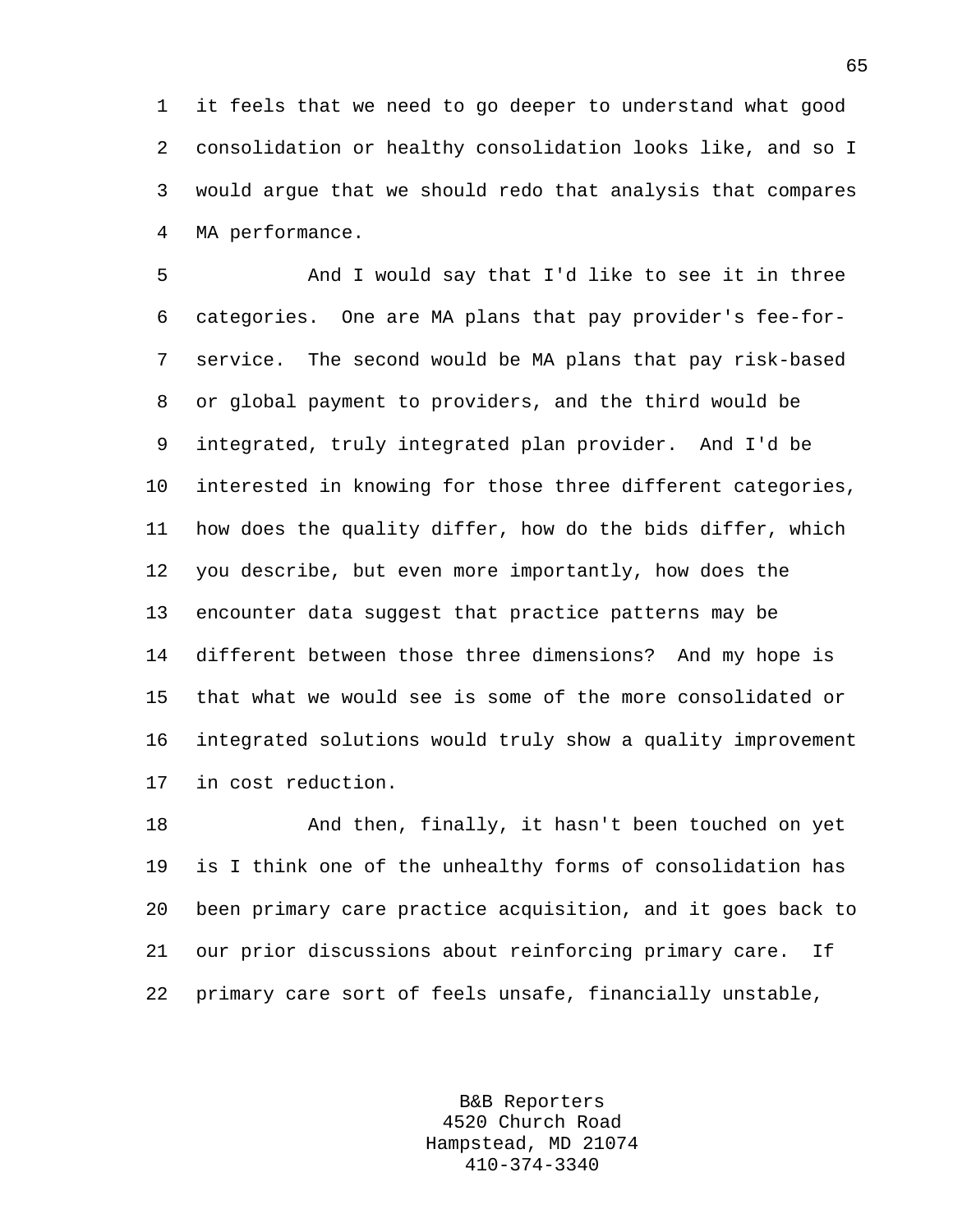1 then primary care will be one of the first groups that 2 actually gets absorbed in this consolidation frenzy, when I 3 think finding a way to assure primary care independence 4 will be very important as we want to shift to population 5 health.

6 So it comes back to our prior recommendations, 7 which we may need to reiterate yet again, about finding a 8 way to allow primary care to not have to be beholden by 9 larger systems in the future.

10 DR. CROSSON: Sue.

11 MS. THOMPSON: I'll be brief. I know we're 12 running over time. Jeff, thank you for the chapter.

13 I want to just underscore the comments made by 14 Warner, agreeing entirely with taking a look at a broader 15 geography around other types of consolidation, additionally 16 around site-neutral payments for reasons already well 17 stated.

18 I also want to just comment on transparency, and 19 obviously it's moving hospitals and other providers to move 20 toward a common denominator. I'm wondering in terms of 21 keeping the focus on that what additional impact a focus on 22 transparency will make, so just want to call out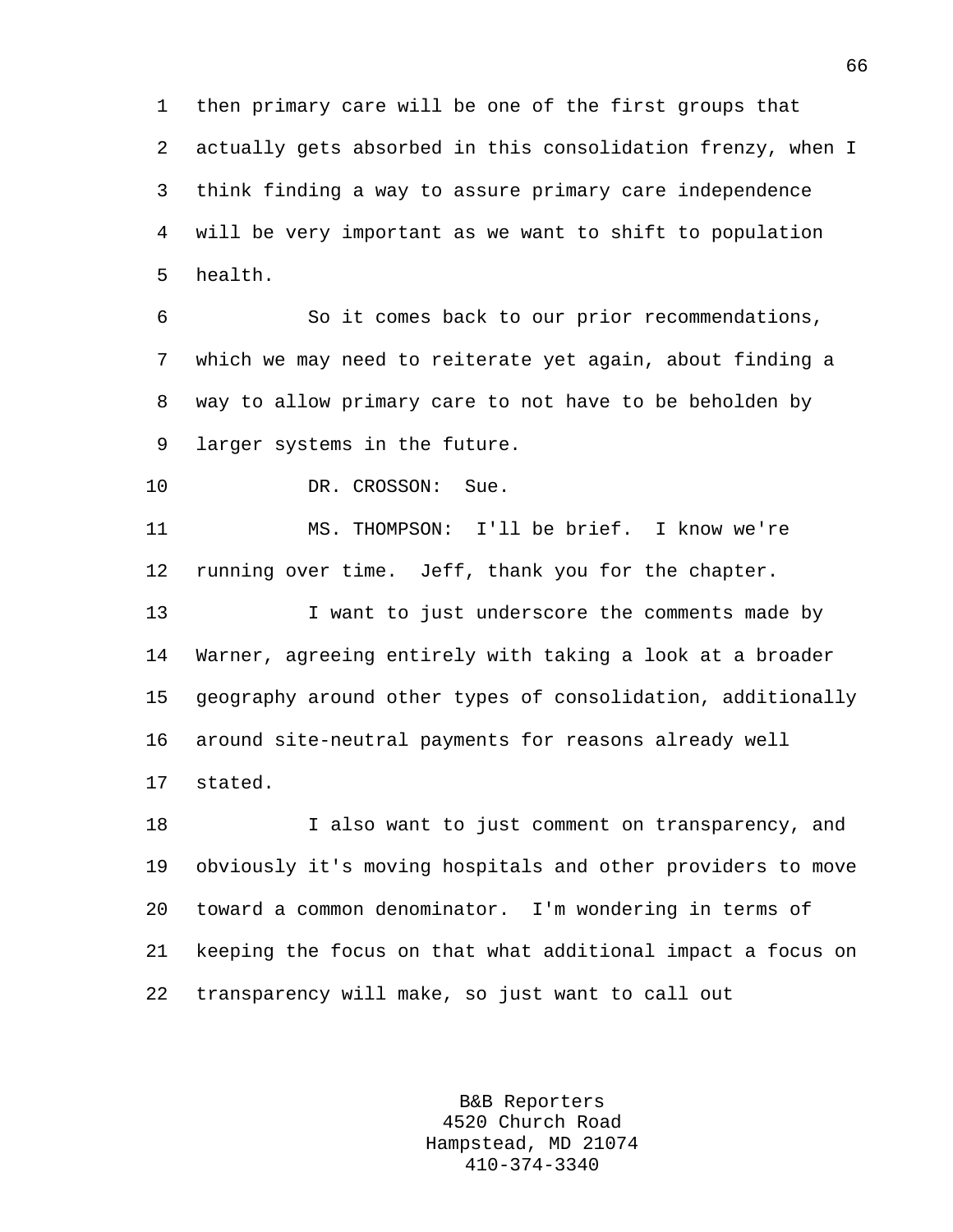1 transparency.

2 Also, in terms of other types of consolidation, I 3 think it would be very, very interesting to take a look at 4 markets especially where the commercial payers have tightly 5 consolidated the impact that's having on providers' ability 6 to negotiate and continue to see the kinds of increases 7 that were reflected in your paper.

8 And last, but not least, in the world of ACOs, it 9 just seems like we could spend a lot of energy trying to 10 understand and support those systems that have integrated 11 vertically for purposes of clinical integration and 12 improving quality and reducing costs and continuing to 13 support the ongoing new policies that we see coming 14 forward, for example, bundled payments, certainly a form of 15 consolidation, but in the context of the Next-Gen contract, 16 the conflicts that are emerging there with new payment 17 systems.

18 So those would be my comments.

19 MR. PYENSON: Yeah, thank you very much, Jeff, 20 for a terrific report. I would echo most of the comments 21 of my fellow Commissioners. There's one point that I'd 22 like to have considered, which is the emergence of --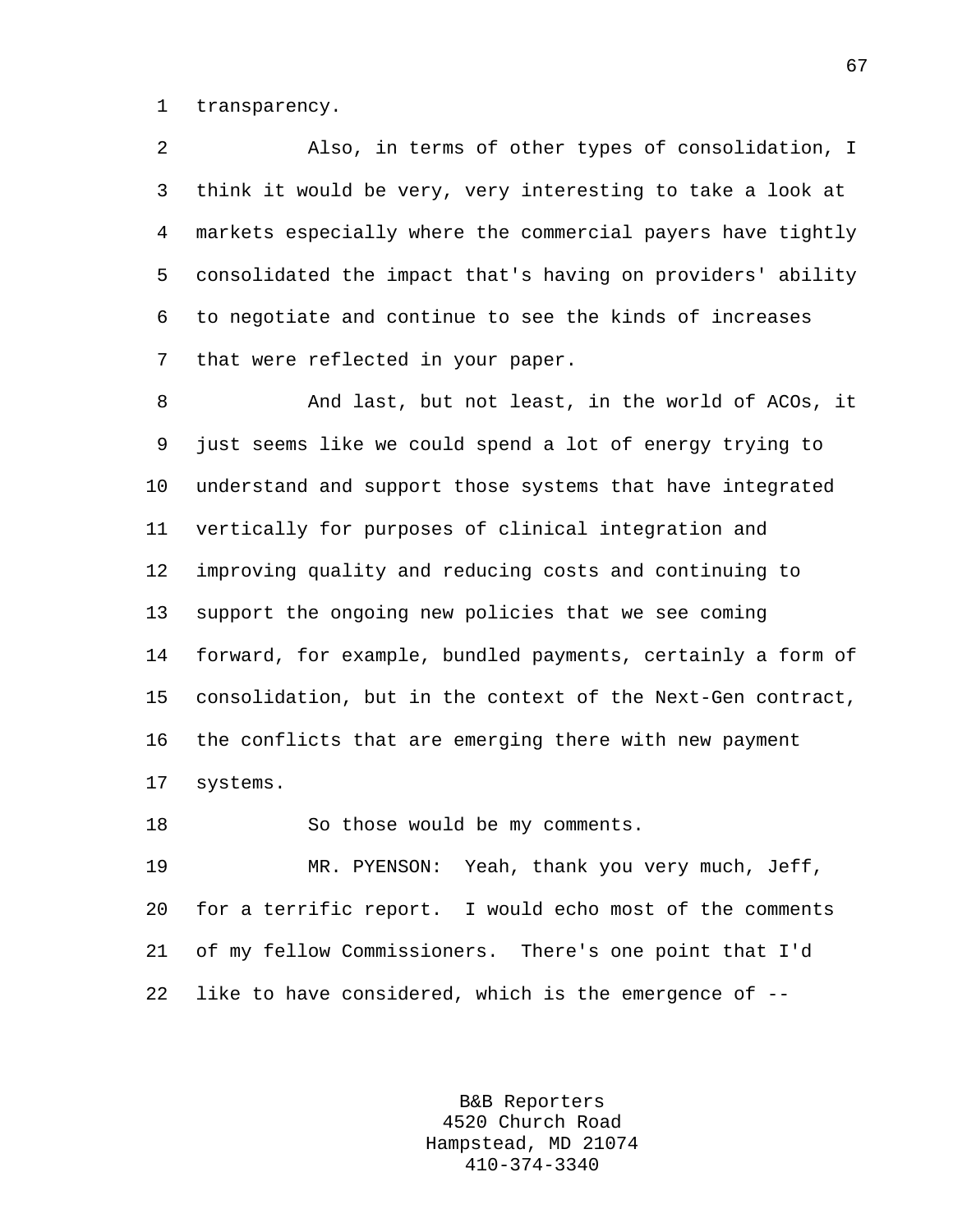1 potential emergence of new systems of care such as 2 telehealth which are not geographically constrained, and 3 the potential for those to contract in different ways with 4 physicians or other organizations that are not beholden to 5 a local market power; and that as we think about the 6 unintended consequences of our recommendations, that we 7 think about that emerging possibility.

8 DR. HALL: I am very much in concurrence with 9 what's been said here, and I just want to make one 10 additional point, if I may, very briefly, that we haven't 11 talked about, and that is that we're kind of in a crisis in 12 terms of providers of health care, I think, that's very 13 ubiquitous, and that is that most providers think that they 14 have no control over the system that's taking place and 15 there's a lot of bewilderment about it.

16 One of my observations after 30 or 40 years in 17 this business is that we are not able to really feel that 18 we are as close to our patients as we once thought we were. 19 At the same time, as has been mentioned, there are other 20 ways of communicating with patients.

21 1 I think that the only way we can take advantage 22 of all of the advances that have come along in medicine,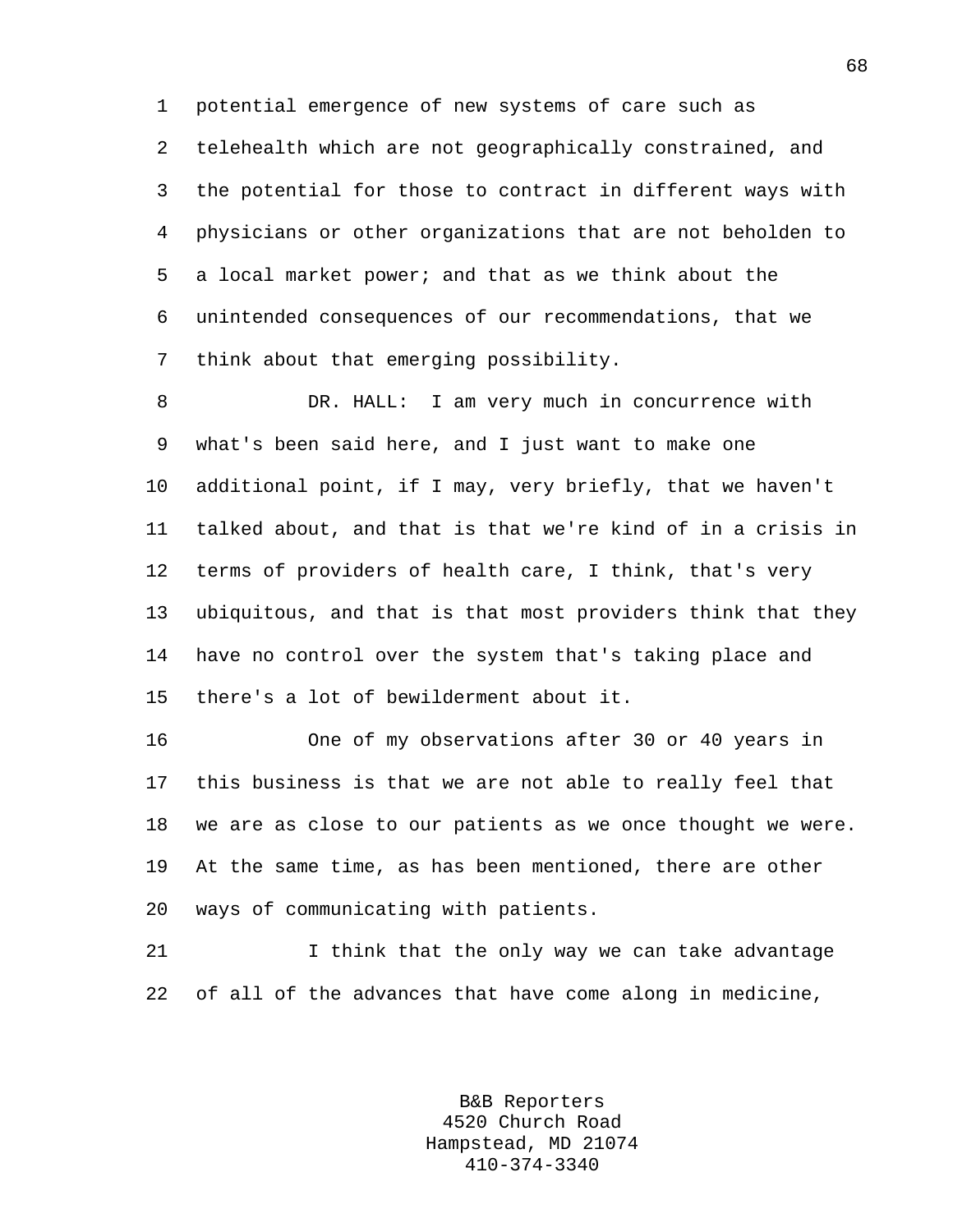1 relieve some of the angst that physicians have, is to have 2 a more integrated system, period. It's the only way we can 3 go, and so I hope that we will track, as we go through 4 this, very carefully a variety of quality indicators, not 5 necessarily physician satisfaction but things that 6 represent more the population health of a community. And I 7 don't think there's any other way of achieving this.

8 An expression that has come into medicine now is 9 that, as providers, we are strangers taking care of 10 strangers, and it's getting worse and worse and worse. And 11 I don't think, unfortunately, that the fee-for-service 12 system can be fixed in a way to improve that.

13 DR. CROSSON: Thank you, Bill. I'd just like to 14 make one point with respect to the last bullet point, and 15 it is duplication, because I think Warner brought this up 16 in the beginning. I heard it from Craig, I heard it from 17 Sue, I just heard it from Bill. And this is personal 18 perspective. To me, an ACO is a delivery system structure, 19 and there's nothing about that structure, honestly, that by 20 itself is going to produce the changes that we're looking 21 for. It's that structure or the best of those structures 22 combined with the appropriate payment that is the secret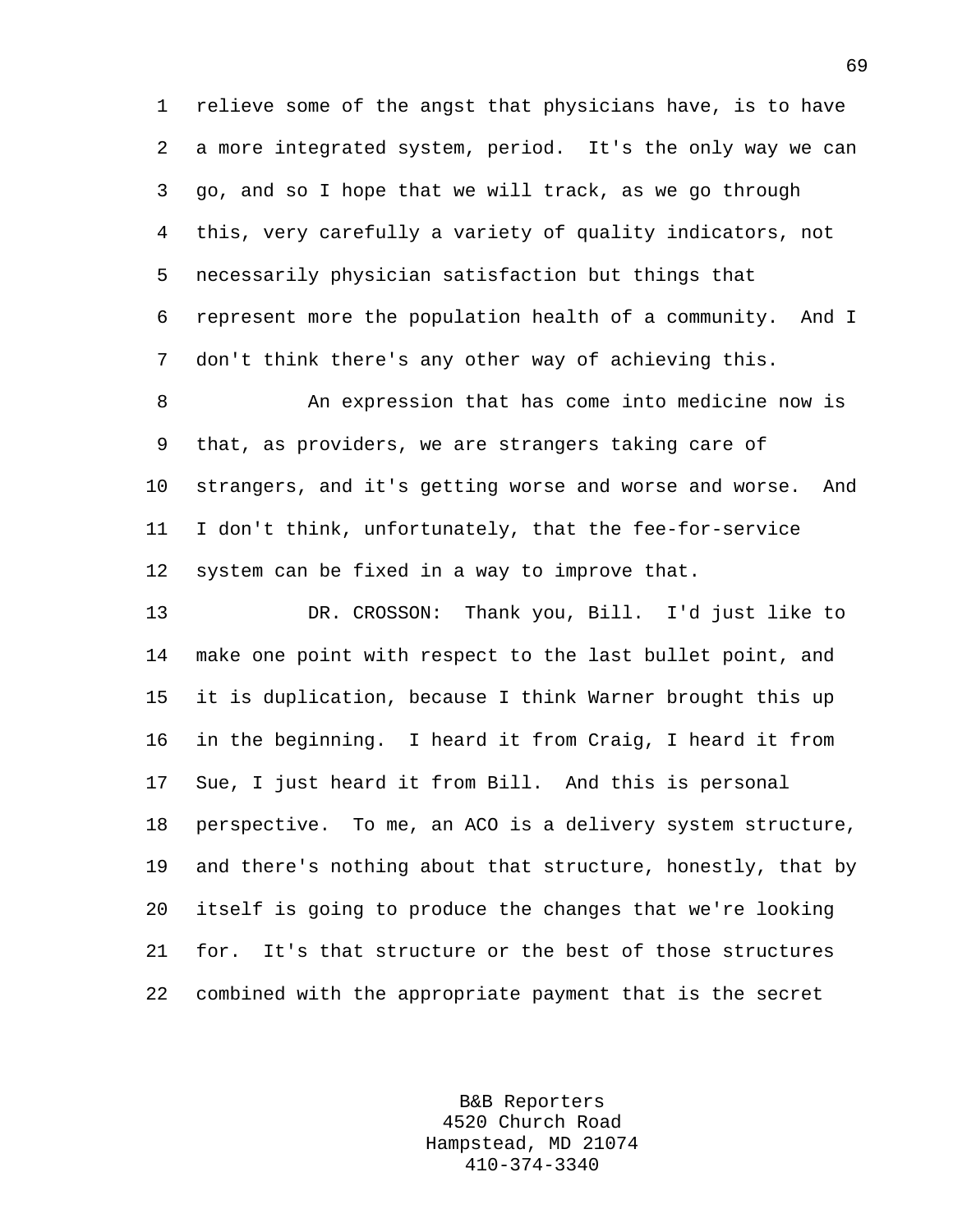1 sauce, if you will. And I think one of the problems we 2 face is that the construction of various ACO-like 3 structures and forms of integration and perhaps even 4 consolidation have raced far ahead of reform of payment. 5 And, you know, my own thought is, you know, 6 whatever we can do, if we believe in this delivery system 7 and payment reform approach to solving our problems, is to 8 accelerate -- in our recommendations at any rate, try to 9 accelerate payment reform. Then I think maybe we'll see 10 some of the changes that we've all hoped for. 11 Thank you very much, Jeff, for excellent work, 12 and we'll move on to the next presentation. 13 **I**Pause. 14 DR. CROSSON: Okay. Now we are going to turn to 15 the topic of stand-alone emergency departments, and Zach 16 and Sydney are going to take us through this deliberation. 17 MR. GAUMER: Okay. Thank you. Good morning. 18 Today we return to the topic of stand-alone 19 emergency departments, a topic we talked about last at our 20 September 2015 meeting. Stand-alone EDs are facilities 21 located off of hospital campuses and may or may not be 22 affiliated with a hospital. Before we dive in, I'd like to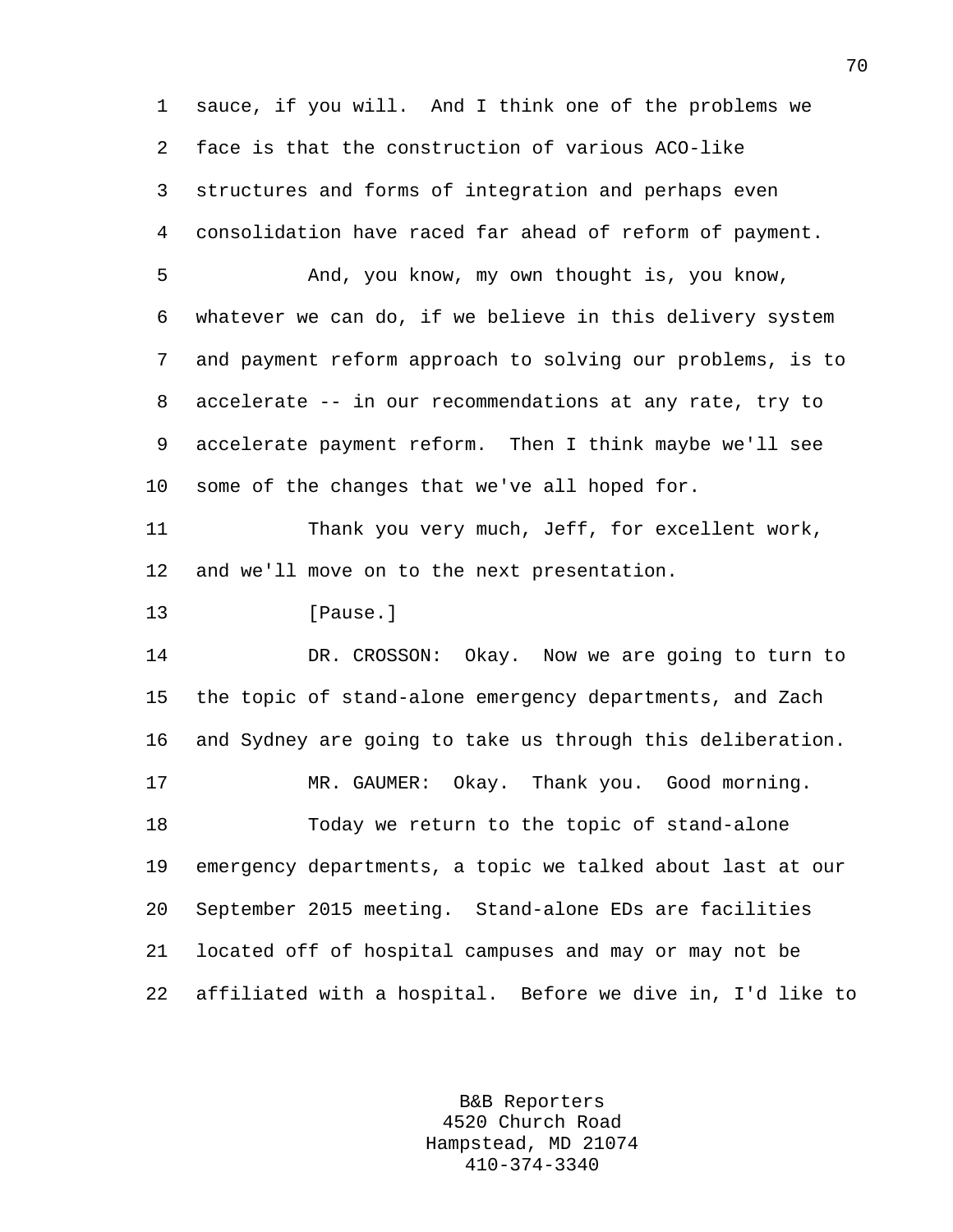1 first thank Jeff Stensland for his work. He's been helping 2 us out all the way along here.

3 We first looked at stand-alone EDs about a year 4 ago, and at that time, we were evaluating whether stand-5 alone EDs could be a possible solution for isolated rural 6 areas with concerns about access to care. In our June 2016 7 report to Congress, the Commission suggested, yes, stand-8 alone EDs might be a solution for these rural areas.

9 The context for today's discussion is a little 10 different. Today we're focused on the urban and suburban 11 versions of these facilities or those in areas that largely 12 do not have access to care concerns.

13 There are a few specific items driving us to 14 revisit stand-alone EDs. In the last year, the number of 15 these facilities has continued to increase. In fact, their 16 growth has been significant enough that the industry has 17 organized a national association. We also have seen a few 18 new academic studies on the subject. In addition, 19 contained within the site-neutral law is a provision that

20 exempts off-campus stand-alone EDs, and we've been talking 21 a little bit about that already today.

22 There are two types of stand-alone EDs, just to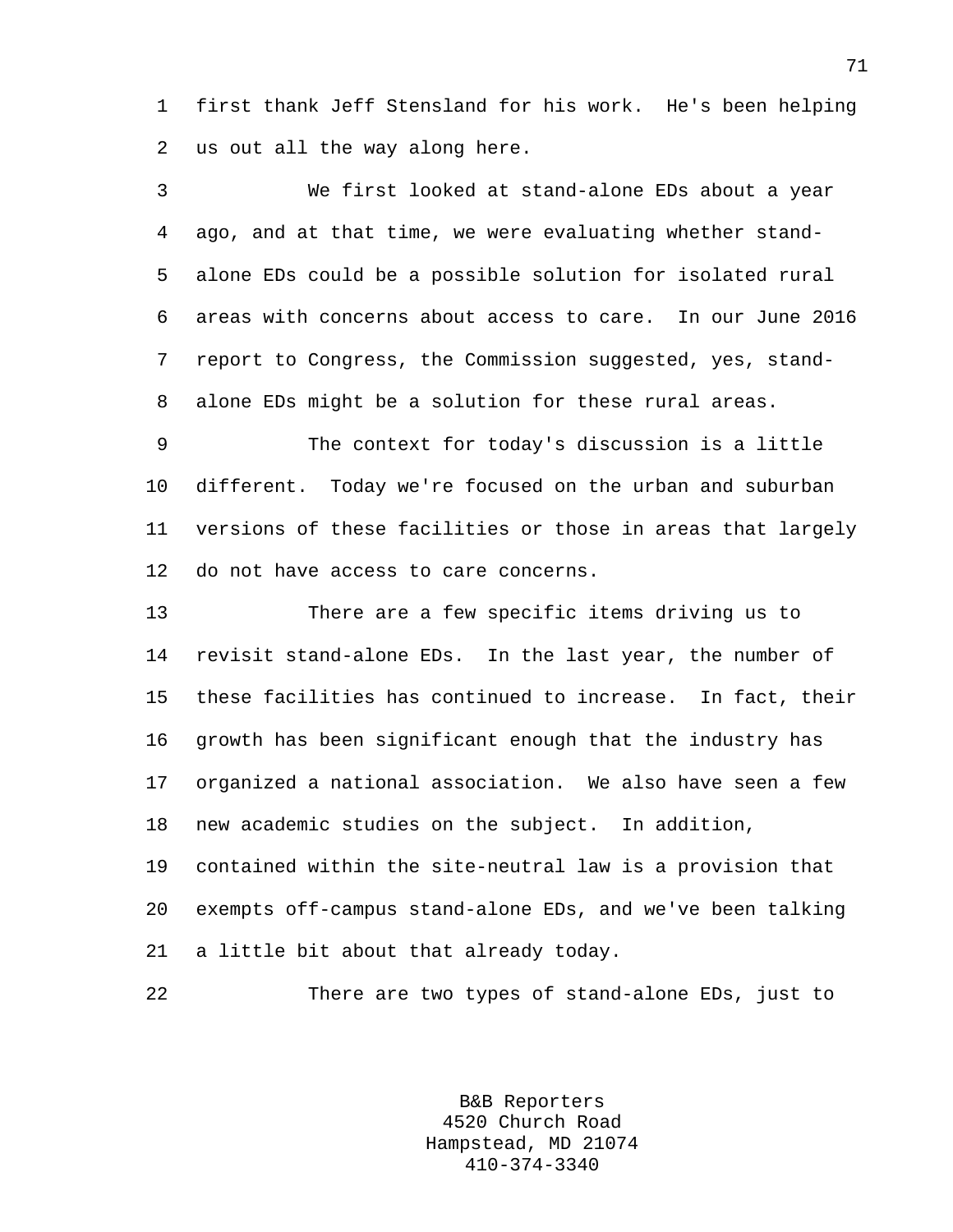1 remind you. The first is off-campus emergency departments, 2 and I'll just refer to these as "off-campus EDs." These 3 facilities are owned and operated by hospitals, and in the 4 fall of 2016 we counted approximately 363 off-campus EDs. 5 These facilities offer a limited set of services amounting 6 to ED, imaging, and lab services. They do not provide 7 trauma care, largely, and they do not have operating rooms, 8 so high-acuity cases get transferred to the affiliated 9 hospital. They also tend to be located 5 to 10 miles from 10 their affiliated hospital, in suburban areas. Off-campus 11 EDs tend to not have many patients arrive by ambulance. 12 However, they range in size, and some of the larger 13 facilities do take some ambulance patients.

14 The important thing to remember here about off-15 campus EDs is that they are permitted to bill Medicare and 16 Medicaid because CMS has deemed provider-based entities, 17 and they bill under both the hospital outpatient system and 18 the physician fee schedule.

19 Payments they receive from private payers are 20 often in-network rates, but some also charge out-of-network 21 rates to some patients.

22 Then there are independent freestanding emergency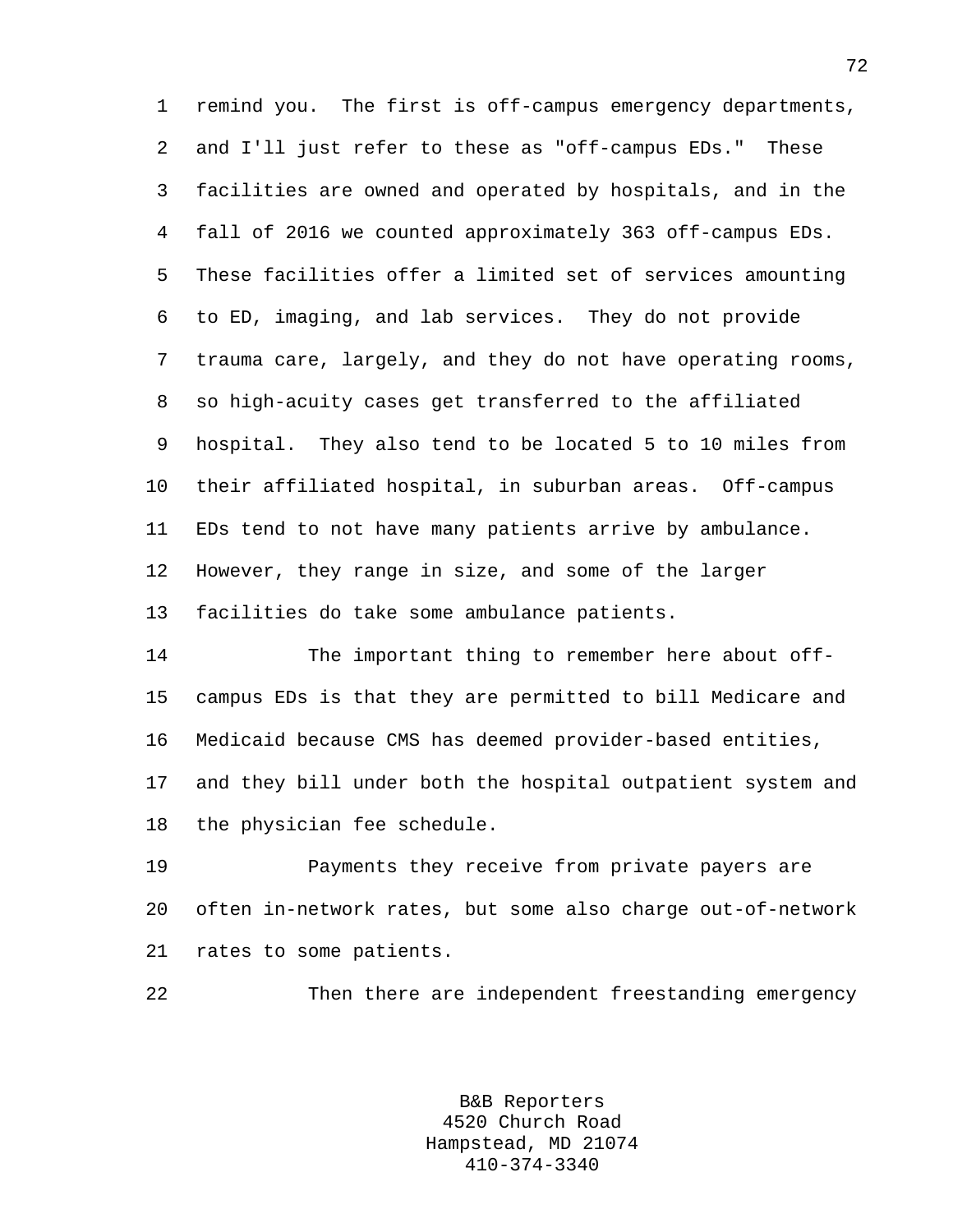1 centers. This is the second type of stand-alone ED. These 2 are not affiliated with a hospital. I will refer to these 3 just as the "independent EDs." There are about 200 4 independent EDs; most of these are in Texas. Similar to 5 off-campus EDs, the independents offer ED services, 6 imaging, and labs, and they take few patients by ambulance. 7 They also tend to locate in urban areas and tend to have 8 low patient volumes per day.

9 Independent EDs differ from off-campus EDs in 10 that they are not deemed provider-based entities and, 11 therefore, cannot bill Medicare.

12 Independent EDs are typically paid out-of-network 13 rates by insurers, which data from Colorado have shown to 14 be at least 10 times higher than payments made to urgent 15 care centers for the same conditions. Anecdotally, we have 16 heard that some insurers have begun negotiating lower 17 payment rates with some independent EDs.

18 As you would expect, the patient payer mix of the 19 independent EDs is heavily dependent on privately insured 20 patients.

21 State law plays a significant role in regulating 22 stand-alone EDs because states control the licensing of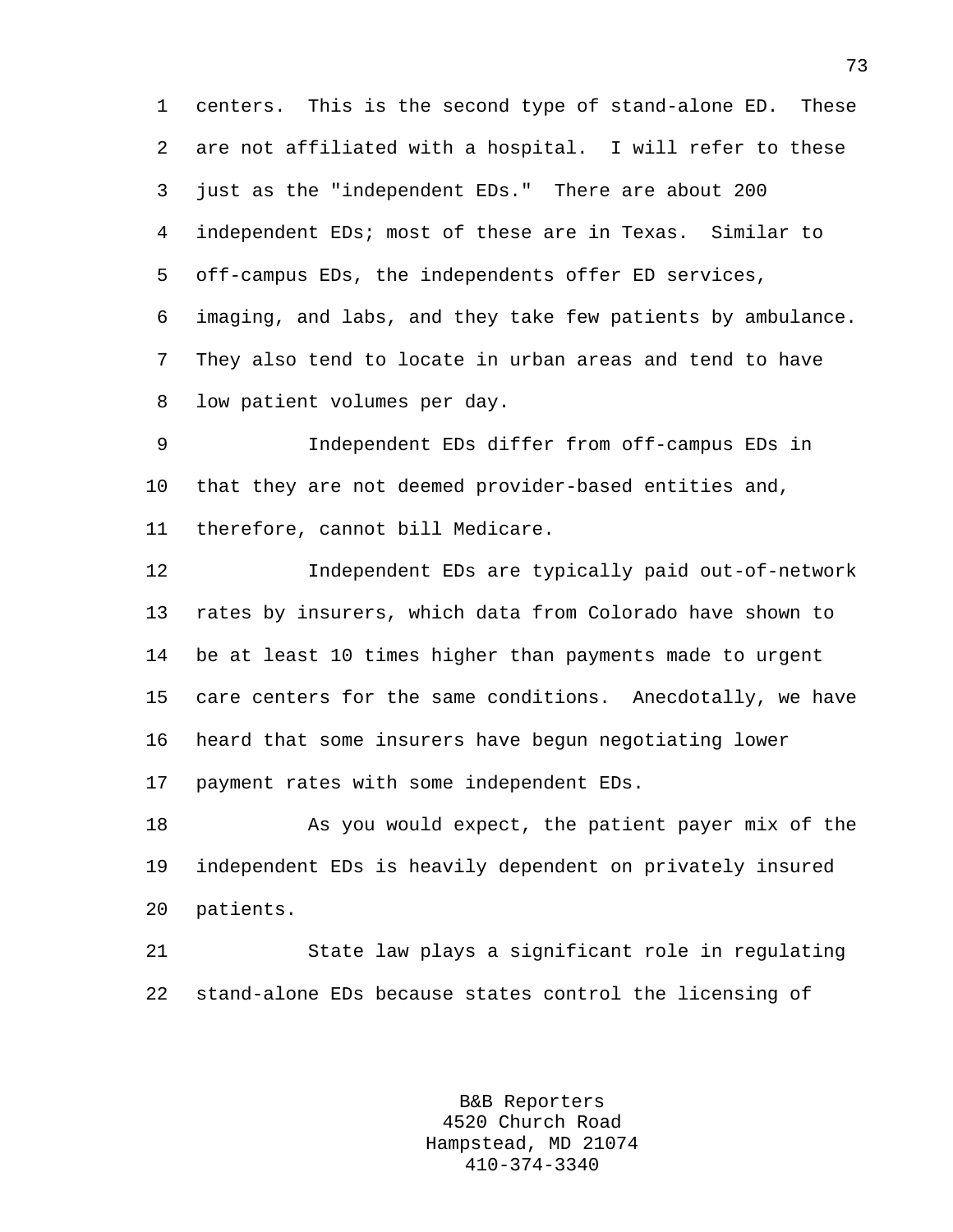1 these facilities. However, the licensure of these 2 facilities is highly variable across states in terms of 3 where they locate, the services they must offer, and the 4 ownership of the facility. For the sake of simplicity, we 5 can summarize this variation by saying that most states 6 permit only the off-campus ED variety. Ohio is a good 7 example of that. A few states permit both types, the 8 independents and the off-campus, and Texas is the best 9 example of that. And only one state, California, prohibits 10 both types of stand-alone EDs.

11 Medicare's regulation of these facilities is 12 largely indirect. In order to bill Medicare, like I said, 13 off-campus EDs must be deemed provider-based, and to gain 14 this status facilities must meet several requirements, 15 including that they are within 35 miles of the affiliated 16 hospital.

17 As a part of the recent site-neutral legislation, 18 off-campus EDs are exempt from the law's prohibition on 19 off-campus facilities billing under the higher-paying 20 hospital outpatient payment system. This includes the ED 21 services and the non-ED services provided in these 22 facilities.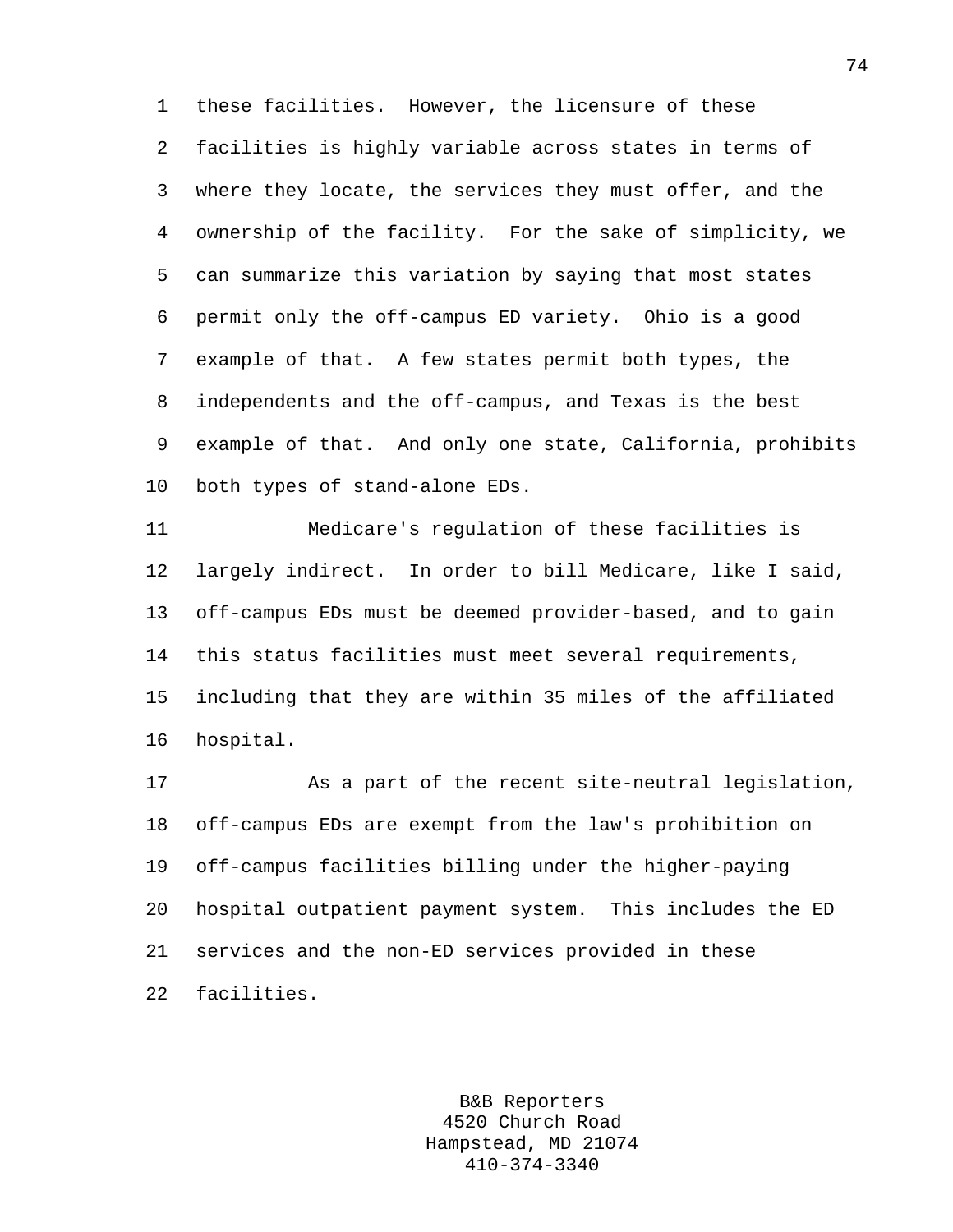1 It is also important to note that CMS does not 2 separately identify claims provided in stand-alone EDs. 3 These claims are subsumed into the claims of the affiliated 4 hospital, making it difficult for us to identify these 5 facilities.

6 MS. McCLENDON: So between 2008 and 2016, the 7 number of off-campus EDs increased by approximately 97 8 percent. During the same period, all of the more than 200 9 independent EDs were developed.

10 We believe more stand-alone EDs are about to 11 begin billing Medicare. Like Zach mentioned earlier, there 12 are currently 363 off-campus EDs. These off-campus EDs can 13 bill Medicare if deemed provider-based, but the 203 14 independent EDs cannot. In the last two years, though, 15 independent EDs have found ways to bill Medicare for ED 16 services, which will likely increase the number of 17 facilities billing Medicare in the coming years.

18 One of the most common ways that independent EDs 19 are trying to bill Medicare is through affiliation with 20 hospitals and hospital systems.

21 There are multiple ways that independent EDs have 22 created these affiliations, the first of which is by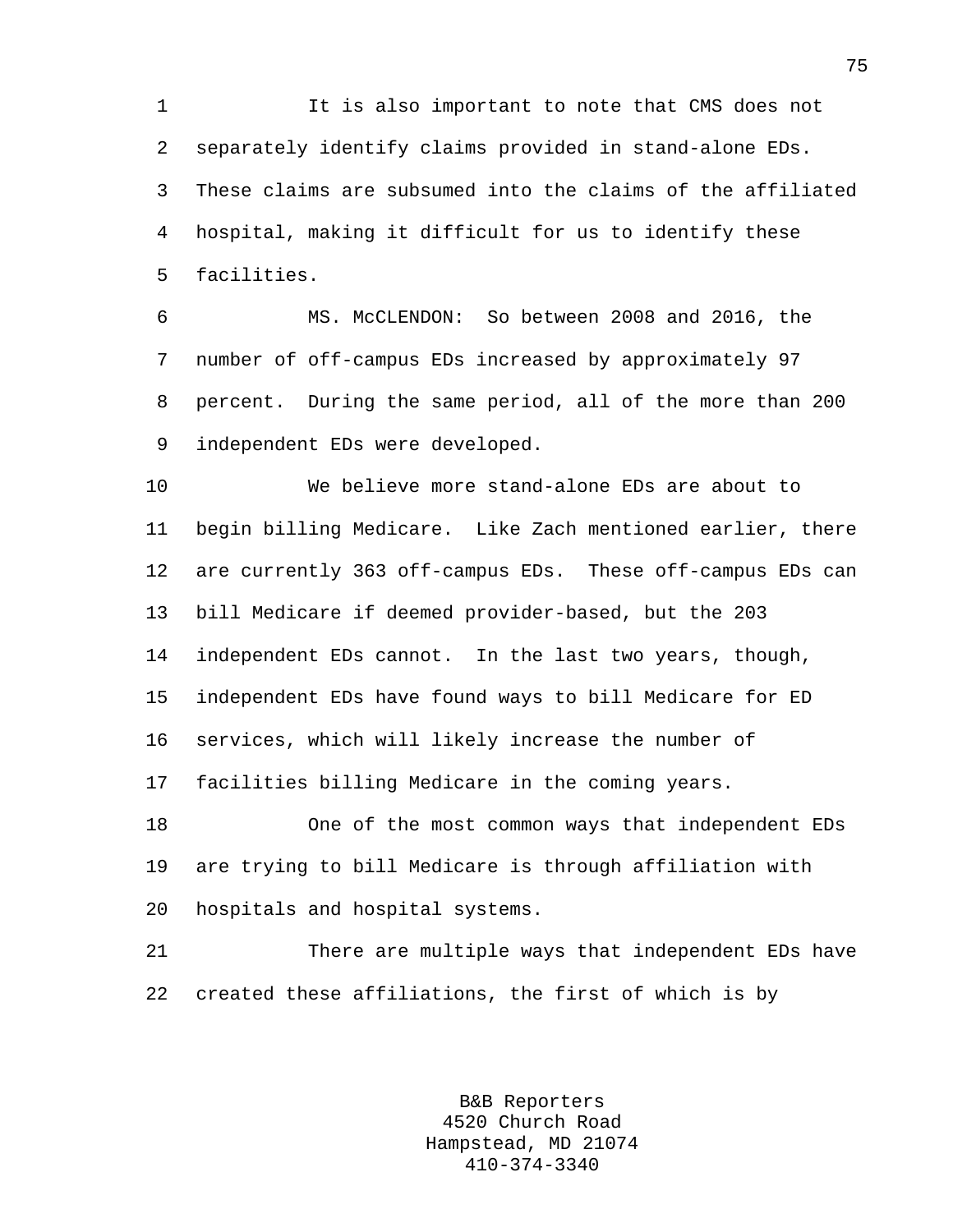1 partnering existing hospitals with existing independent EDs 2 in order to turn these into off-campus EDs.

3 In other instances, hospitals and independent EDs 4 partner by building an entirely new hospital near 5 preexisting independent EDs. The independent EDs then 6 affiliate with the new hospital, turning them into 7 provider-based entities. This has happened in places like 8 Colorado.

9 We have also observed independent ED companies 10 partnering with existing hospitals. This means that when 11 new stand-alone EDs are built, they then become off-campus 12 EDs instead of independent ones, which has happened in 13 states like Arizona and Ohio.

14 In addition to finding ways to affiliate with 15 hospitals, some groups have changed the model of the stand-16 alone ED. One type of these facilities' main focus is ED 17 services and imaging, but they also have inpatient beds, 18 which allows some of them to bill Medicare.

19 In sum, we expect to see more providers billing 20 Medicare for ED services in the coming years.

21 MR. GAUMER: There are at least four reasons 22 stand-alone EDs have grown and may continue to grow. The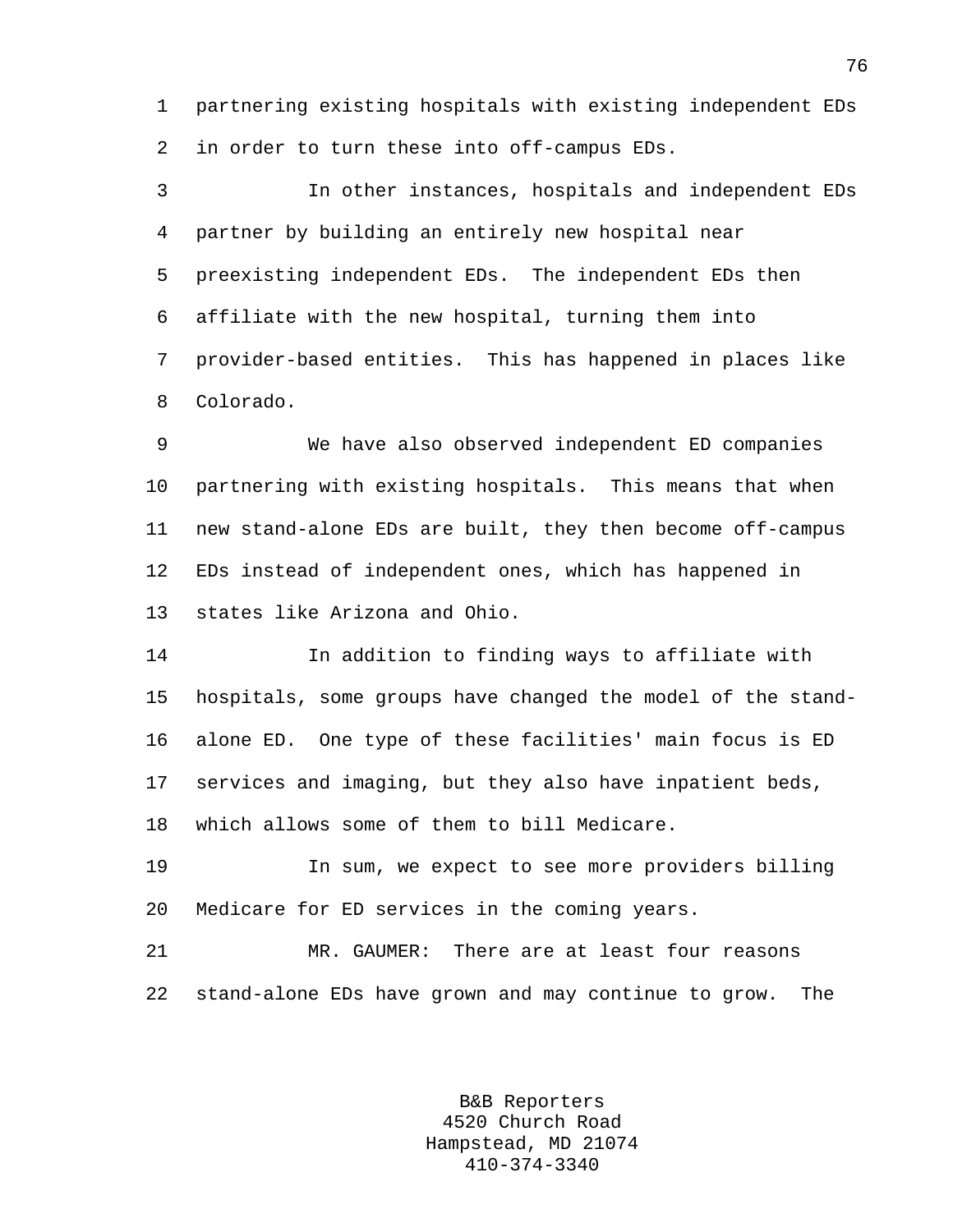1 first couple of these may be quite obvious.

2 First, stand-alone EDs can be used as a mechanism 3 for affiliated hospitals to capture patient market share 4 from their competitors. These facilities are small and 5 they require less capital to develop than a full-sized 6 hospital. Therefore, in a sense, they can be dropped into 7 competitors' service areas on the other side of town. 8 Second, stand-alone EDs can extract higher 9 payment rates from private payer when they bill as an out-10 of-network provider. In effect, stand-alone EDs can charge 11 insurers top dollar when they do not have pricing contracts 12 in place with insurers. For the independent EDs, this 13 appears to be the primary strategy. However, we believe 14 off-campus EDs may also engage in this to some degree. 15 Third, under Medicare and other insurance, 16 providers have the incentive to serve lower-acuity patients 17 in an emergency department setting because payment rates 18 for ED services are higher than at urgent care centers or 19 physician offices. For example, a hospital system will be 20 paid more by the Medicare program when a beneficiary with a 21 relatively low-severity condition is served in one of the 22 system's EDs rather than in their urgent care centers.

> B&B Reporters 4520 Church Road Hampstead, MD 21074 410-374-3340

77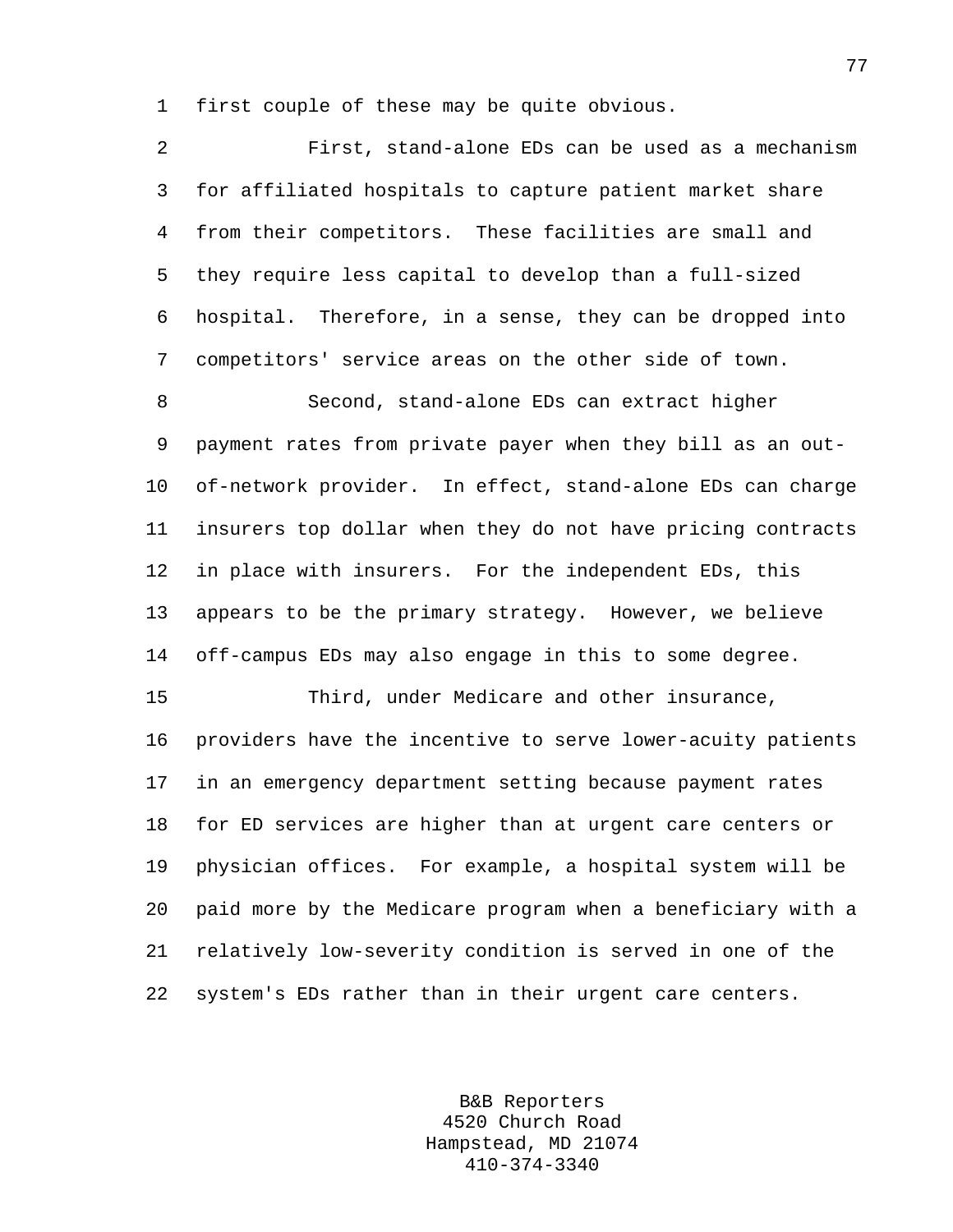1 Now, the most important reason might be the last 2 one. This is the main takeaway from this slide. The new 3 site-neutral law, which prohibits off-campus departments 4 from billing Medicare at higher hospital outpatient payment 5 rates, does not apply to stand-alone EDs. These facilities 6 are specifically exempted within the site-neutral law. You 7 could think of this as a loophole to the site-neutral law. 8 As a result, off-campus EDs can continue to receive higher 9 hospital outpatient payment rates for the ED services they 10 provide. In addition, they can continue to receive higher 11 outpatient rates for the non-ED services provided in their 12 facilities. This means that off-campus EDs can continue to 13 develop and expand ED and non-ED services under the site-14 neutral law.

15 The stand-alone ED industry asserts their aim is 16 to fill the void in the community health care delivery 17 system and offer convenience to patients.

18 What we observe is that a few stand-alone EDs are 19 located in areas that have recently lost a hospital 20 emergency department or are in rural areas. But many 21 stand-alone EDs have opened in urban and suburban areas 22 where they are in close proximity to competitors or in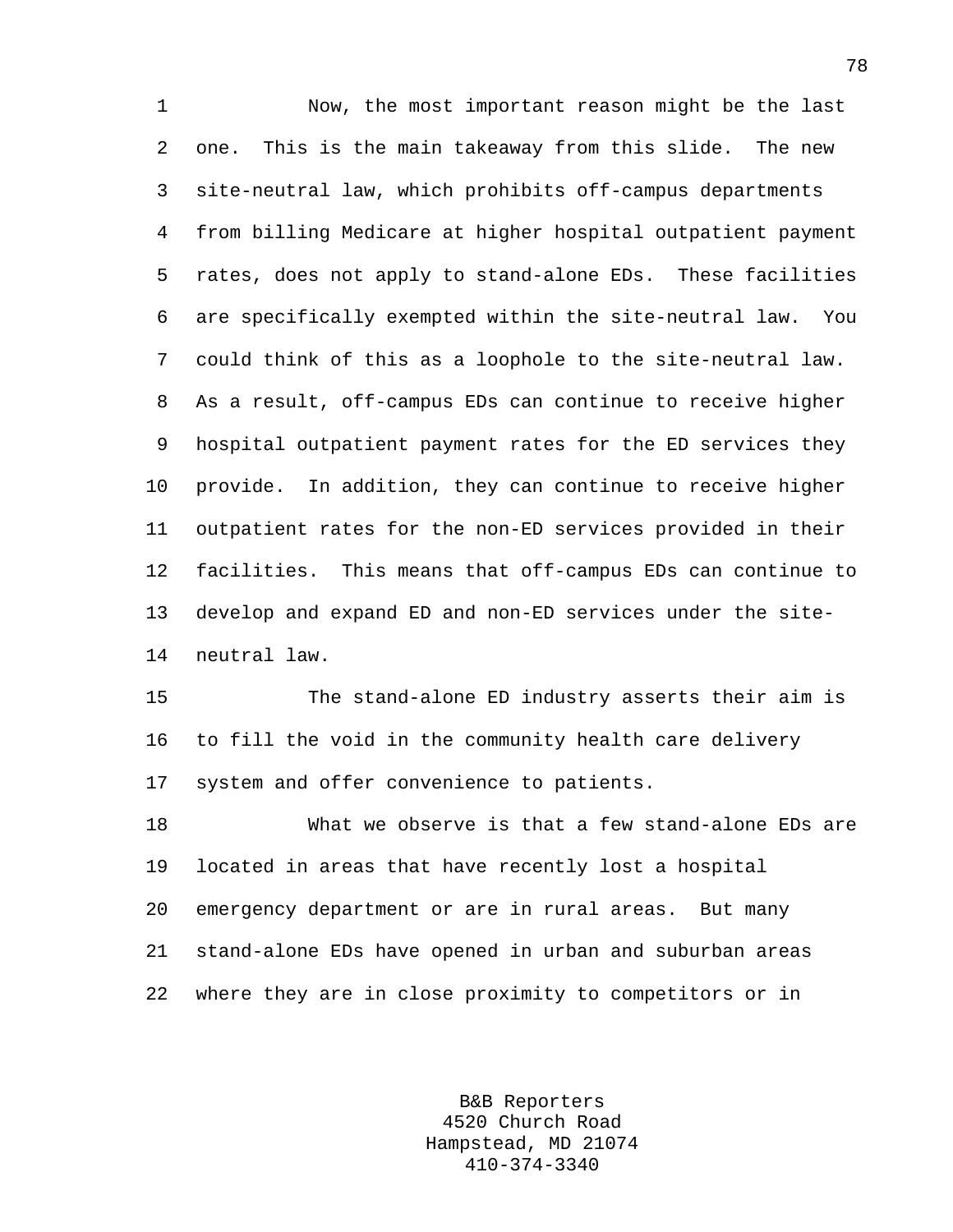1 suburban areas with rapid population growth.

| 2               | Data from a recent academic study, as well as our           |
|-----------------|-------------------------------------------------------------|
| $\mathbf{3}$    | own analysis, demonstrate that stand-alone EDs tend to      |
| $4\overline{ }$ | locate in ZIP codes with disproportionately higher          |
| $5 -$           | household incomes and also in ZIP codes with more privately |
| 6               | insured patients. For example, in Denver and Houston, more  |
| 7               | than 60 percent of stand-alone EDs are located in ZIP codes |
|                 | 8 with incomes above \$90,000 a year.                       |
|                 |                                                             |

9 Recent data from Colorado and Maryland suggest 10 that stand-alone EDs serve lower-acuity patients, similar 11 to urgent care centers and different from hospital 12 emergency departments.

13 In a study comparing the top ten most common 14 conditions of patients served at hospital EDs, stand-alone 15 EDs, and urgent care centers in Colorado, researchers found 16 that seven of the ten most common conditions treated at 17 hospital EDs in Colorado were for life-threatening 18 conditions. At the other end of the spectrum, researchers 19 found that none of the top ten conditions at urgent care 20 centers were for life-threatening conditions. Both of 21 these are in line with what we might assume here. However, 22 at the nine stand-alone EDs which data were available for,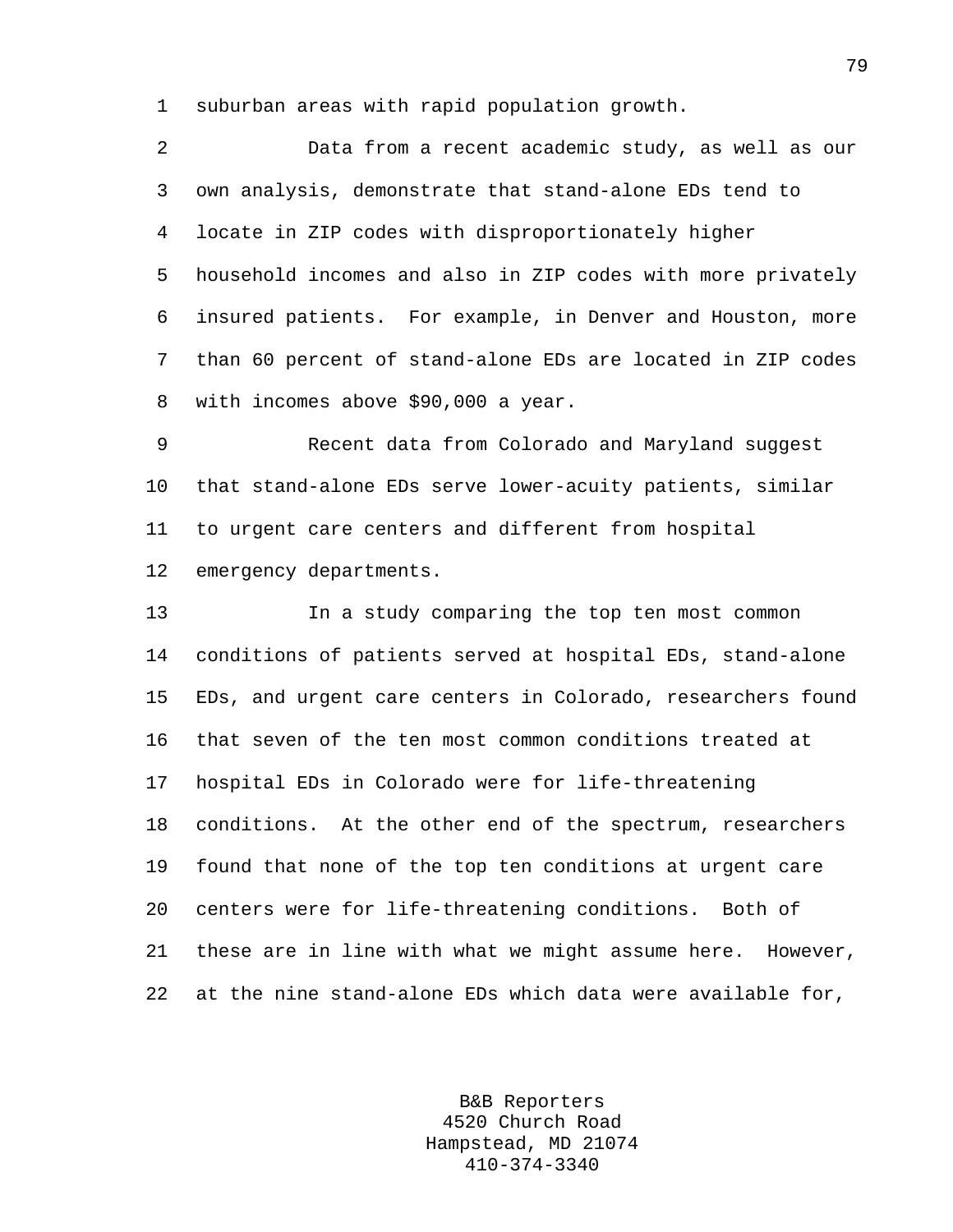1 the researchers found that three of the top ten most common 2 conditions of patients served at stand-alone EDs were for 3 life-threatening conditions. Because only three of the top 4 ten most common conditions at stand-alone EDs were 5 categorized as life-threatening, it suggests patients 6 served at these facilities are generally lower-acuity 7 patients than those served at hospital emergency 8 departments.

9 A separate analysis evaluated the severity level 10 of ED patients served at three stand-alone EDs in Maryland 11 and the nearest three hospital emergency departments. 12 These researchers found that between 46 and 64 percent of 13 the patients served at hospital EDs were classified by the 14 facilities as being in one of the three lowest-severity 15 categories of ED services. By contrast, at the three 16 stand-alone EDs, between 68 and 80 percent of the patients 17 were in one of the three lowest-severity categories for ED 18 services. Therefore, a larger share of patients fell into 19 one of the three lowest-severity ED categories at stand-20 alone emergency departments.

21 We've put together a couple initial ideas to 22 guide your discussion on this topic.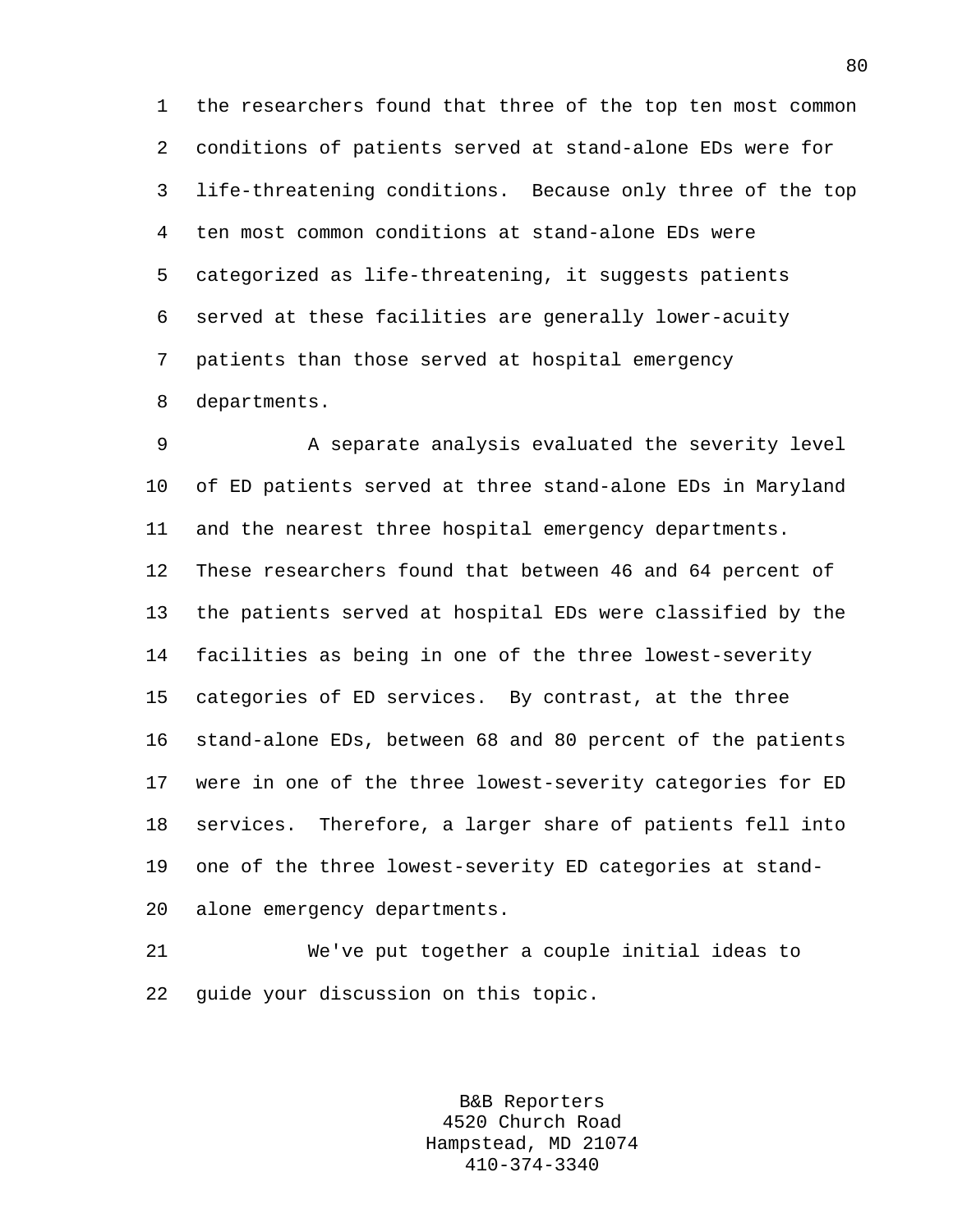1 First, the Commission could consider if CMS could 2 begin tracking off-campus EDs in Medicare claims data. 3 Administrators and researchers now are largely unable to 4 see what services are being conducted in facilities. 5 Second, the Commission could consider examining 6 incentives which encourage providers to serve patients in 7 the emergency department setting. 8 And third, the Commission could consider 9 reexamining the off-campus emergency department exemption 10 included in the site-neutral law. 11 Thanks for your time, and we look forward to your 12 guidance and your questions. 13 DR. CROSSON: Thank you, Zach and Sydney. 14 We'll take clarifying questions. We'll start 15 over here with Amy, Bruce, Bill, Rita, and Jack. 16 DR. BAICKER: I know that States are licensing 17 these facilities, but generally speaking, what designates a 18 facility as an ED versus urgent care? Are there minimum 19 services offered? 20 MR. GAUMER: So it does vary in each State. I 21 think there are some consistent things that kind of have to 22 be there. Capacity to take certain levels of trauma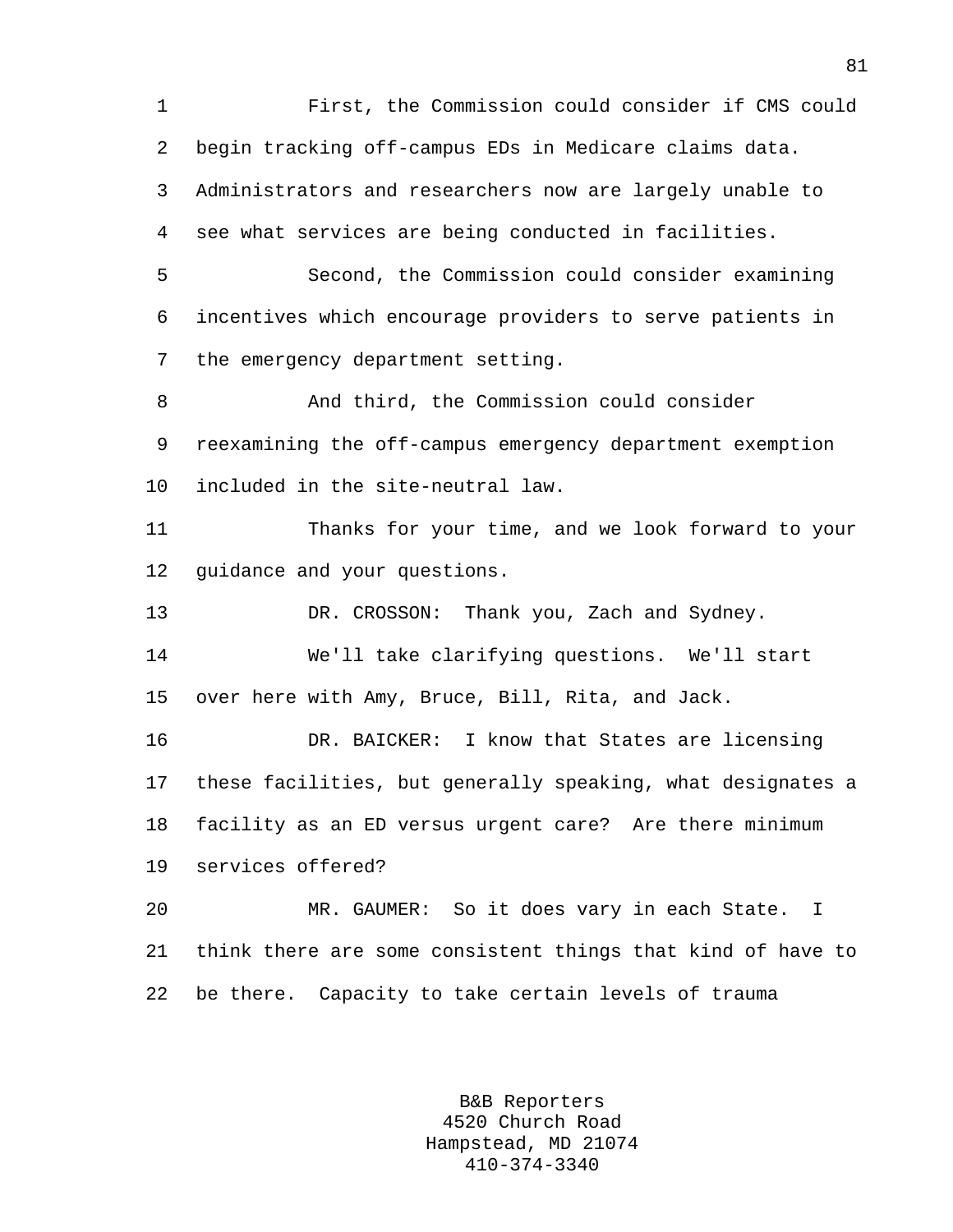1 patients usually are one of the thresholds used by State 2 governments to do this.

3 To designate yourself as an emergency department, 4 often people have to take ambulance visitors, those types 5 of things. Yeah. But it does vary quite a lot from State 6 to State.

7 DR. CROSSON: Okay. Bruce.

8 MR. PYENSON: Just to follow up on Amy's 9 question, I think most States have a certificate of need 10 process that an applicant has to go through. My question 11 is in the regulatory infrastructure. Does the Medicare 12 program have standing within the certificate of need 13 process, or do you think it should?

14 DR. MILLER: It does not, and in a general sense, 15 I mean, to be -- you have to meet EMTALA requirements in 16 order to get Medicare reimbursement, but Medicare doesn't 17 have direct input into certificate of needs, either at a 18 federal or State level.

19 The second part of your question, should it, 20 would be a question for you, not for Zach, although we 21 could ask Sydney and see what she thinks.

22 [Laughter.]

B&B Reporters 4520 Church Road Hampstead, MD 21074 410-374-3340

82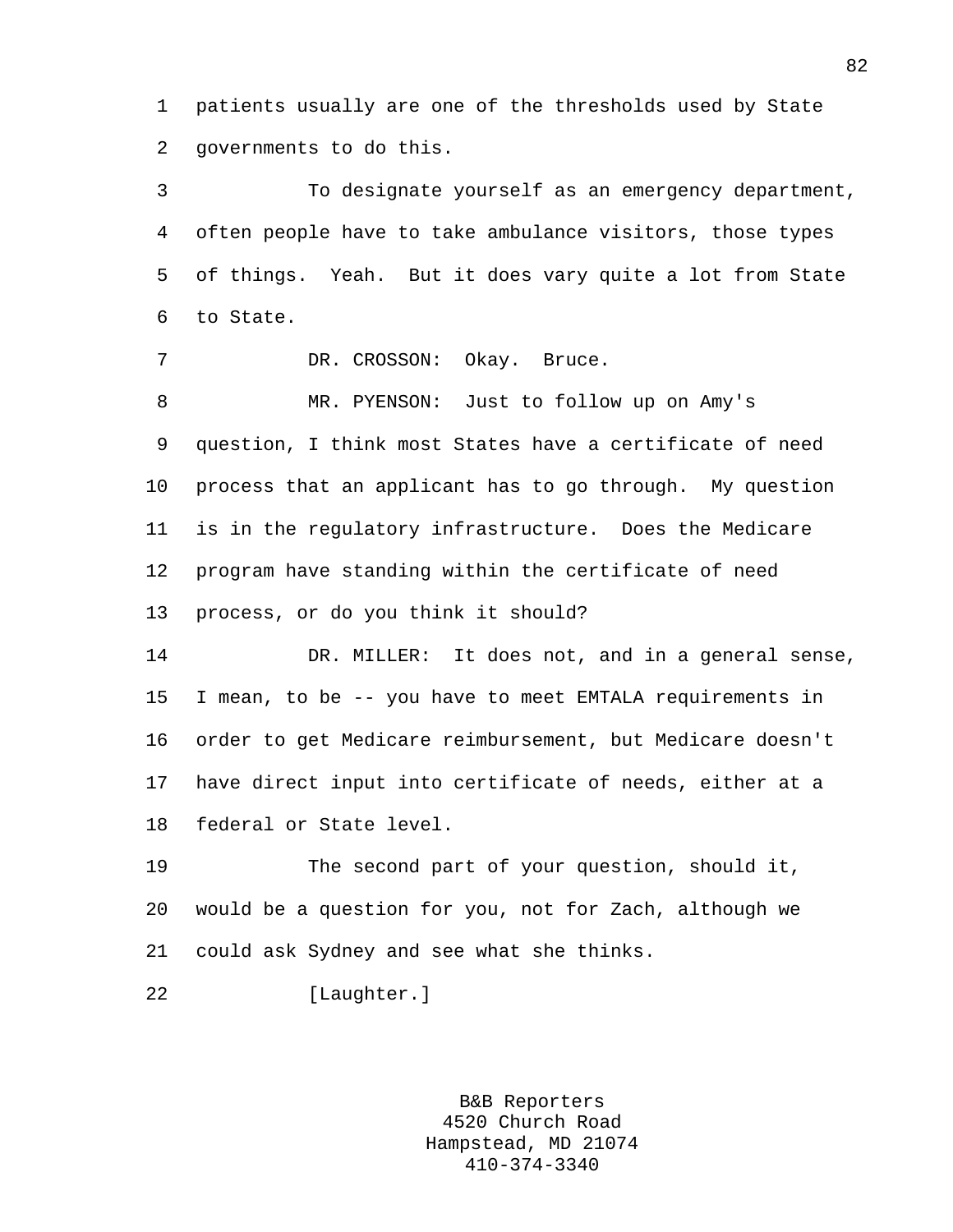1 DR. MILLER: It would be a significant shift in 2 policy in the sense that, generally, the way Medicare works 3 is if you license your doctors, if you license your 4 hospitals, and if you license your emergency rooms at the 5 State level, there's certain conditions of participation, 6 Medicare pays. So it would be a real shift in sort of 7 where supply policy sits. That's mostly at the State 8 level.

9 DR. CROSSON: Yes. On this point, Kathy? 10 MS. BUTO: Just a point of clarification on this, 11 Medicare does certify things like heart transplant 12 facilities, bariatric centers, and so on, so there is a 13 basis. It's tended to be based on not medical necessity so 14 much as a specialized center designed to meet certain 15 clinical needs of beneficiaries. But the way it's done 16 this is to say in order to be covered for services, you 17 need to meet certain criteria. So there is a way that if 18 Medicare wanted to limit the number of these, they could 19 proceed down that route or modify conditions of 20 participation to accommodate any additional out-station 21 facilities. It's a pretty cumbersome process, but there is 22 a way, not through certificate of need, but other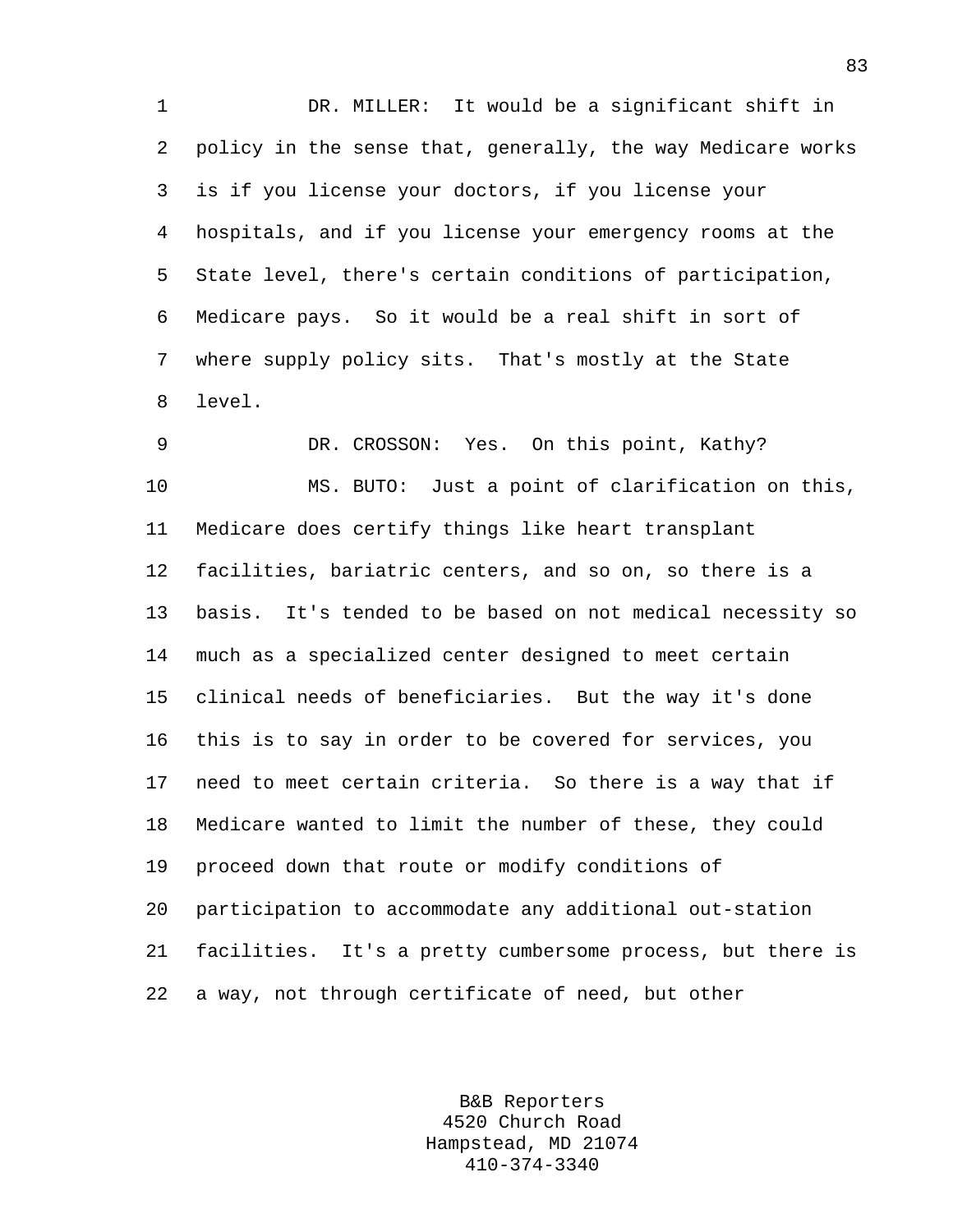1 mechanism.

2 DR. CROSSON: Sue, did you want to come in on 3 this point or just on the list?

4 MS. THOMPSON: I'll wait.

5 DR. CROSSON: Okay. Bill.

6 MR. GRADISON: I'd be interested, as you pursue 7 this issue, if you'd take a look, particularly at Texas, 8 where there are quite a few off-campus EDs, to see what 9 effect, if any, they have had with regard to utilization 10 and particularly waiting times at the normal hospital EDs 11 or urgent care centers, to see what kind of interplay there 12 might be.

13 One other rather specific question -- I know it 14 varies from State to State, but are there States where an 15 independent ED could add three or four beds and then that 16 makes them a hospital? There are a lot of States that 17 don't have CON laws anymore.

18 MR. GAUMER: Yeah. And we've seen some of that. 19 There are some examples. I think we read about one in 20 Kansas the other day where -- I think it was a rural 21 facility that was essentially a stand-alone ED, added a 22 couple of beds, once they established themselves in the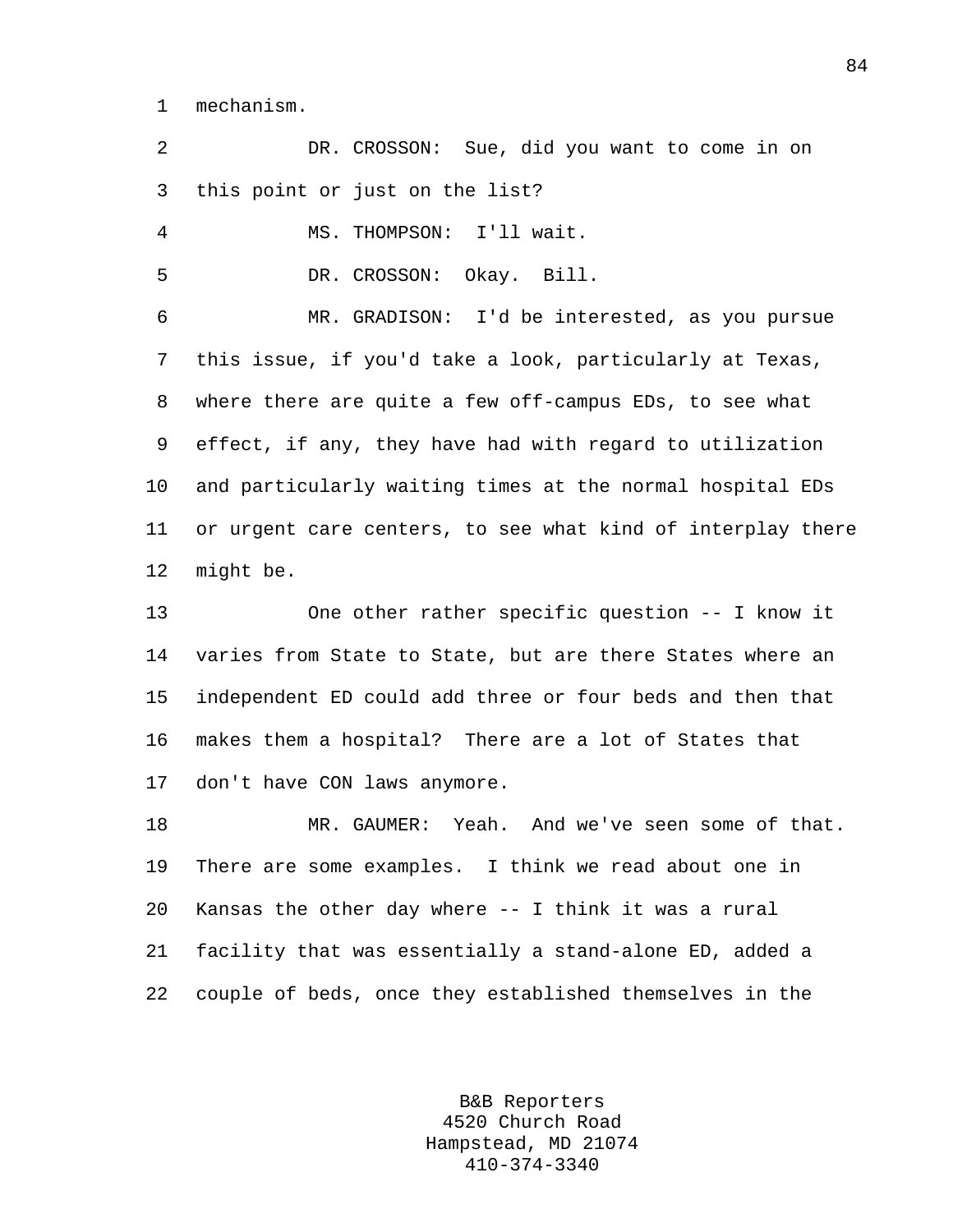1 community, and they were responding to demand in the 2 community.

3 This has happened also in Ohio, I think I read 4 recently, where a small stand-alone ED added four more ED 5 ports, essentially, to their facility. So there is kind of 6 initial setup as a stand-alone ED, and then they become a 7 hospital, small hospital, something Sydney and I have been 8 talking about as micro hospitals that you've maybe read 9 about. 10 MR. GRADISON: I guess the other final question 11 has to do with a 35-mile rule. I understand it applies. I

12 have occasionally had questions about the wisdom of a 35- 13 mile rule on its own if we're talking about telemedicine 14 and trying to break down geographic barriers.

15 I once was working with a children's hospital 16 that was asked to develop a children's facility and run it 17 in a hospital which was in a town just a little over the 18 35-mile rule, and they were told, "You can't do it because 19 you won't get any reimbursement for certain programs."

20 In this instance, I think it might just be 21 interesting to see. This isn't for or against EDs that 22 aren't attached to big hospitals, but I just wonder whether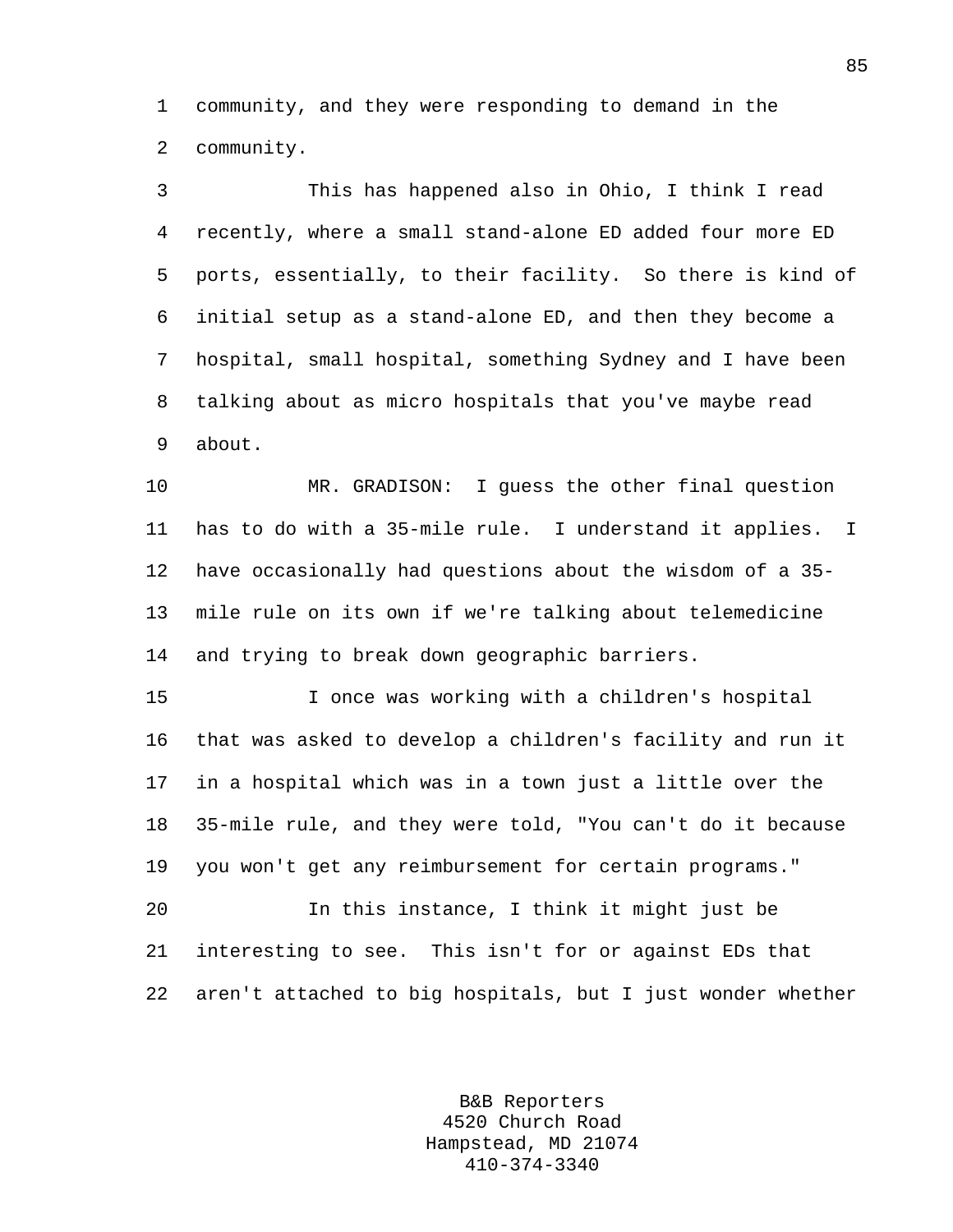1 the -- from the point of view of -- particularly the rural 2 issue, whether the 35-mile rule might be an impediment to 3 substituting facilities like this to hospitals in rural 4 areas which might otherwise close.

5 DR. CROSSON: Yeah. Mark.

6 DR. MILLER: Yeah. I'm going to intervene here 7 for just a second because I think there's also a 8 clarification I want in your minds and in the minds of the 9 public who have may have been listening to us over multiple 10 meetings.

11 So we're talking today about the growth in 12 emergency departments, the relationship to site-neutral 13 payment, and all that stuff that's been happening in front 14 of you, and a concern of growth, particularly as it relates 15 to kind of urban areas or suburban areas, if you want to 16 think about it that way.

17 New thought. Don't forget we had conversations 18 about -- you know, a freestanding emergency room in an 19 isolated rural area may make a lot of sense. It may be 20 hard for an isolated rural area to maintain a hospital, 21 inpatient hospital operation. Admissions are declining, 22 all that data that you guys are well aware of. So there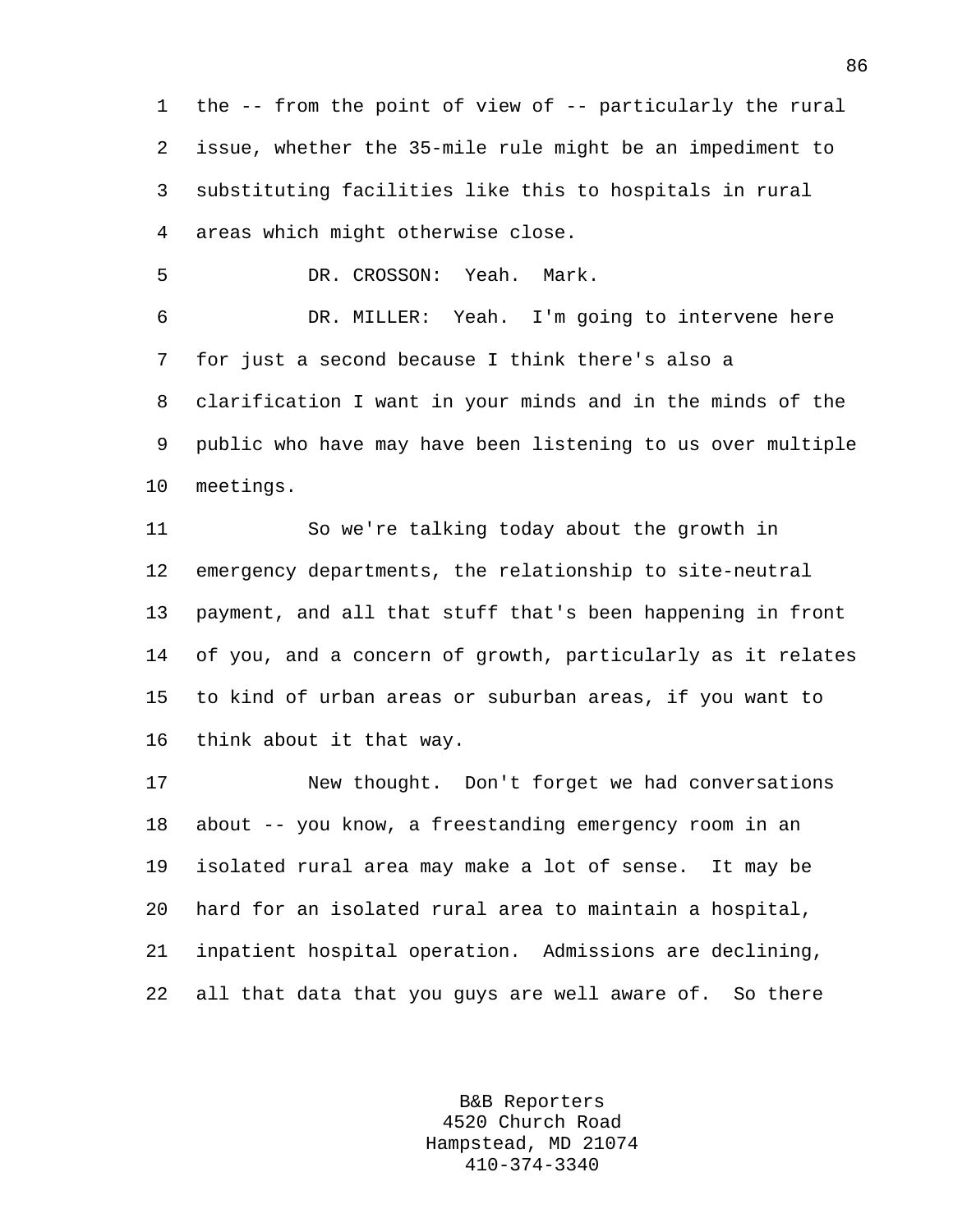1 has been some talk in a separate way around reconfiguring 2 rural subsidies to support rural emergency room, 3 freestanding emergency rooms, and what triggered it is 4 Bill's comment, this sort of question of how isolated you 5 want that, the concern being that if you allowed just 6 anybody to do it, then you get a bunch of freestanding 7 emergency rooms that don't have enough volume to kind of 8 support themselves.

9 But there is something of a distinction in the 10 conversation here between what's going on in a rural and a 11 suburban area versus an urban area. A freestanding 12 emergency room may make a lot of sense in a situation where 13 you can't maintain an inpatient hospital.

14 I just wanted to do that little commercial before 15 we went on.

16 MR. GRADISON: But what I was really getting to 17 was the ability -- I've been in politics. I can project my 18 voice. What I was really getting to was the possibility of 19 a major hospital overseeing, running these things, as part 20 of their operation, which they often can't do because of 21 the 35-mile rule, rather than just having the option in the 22 small town, this hospital, of having to have a whole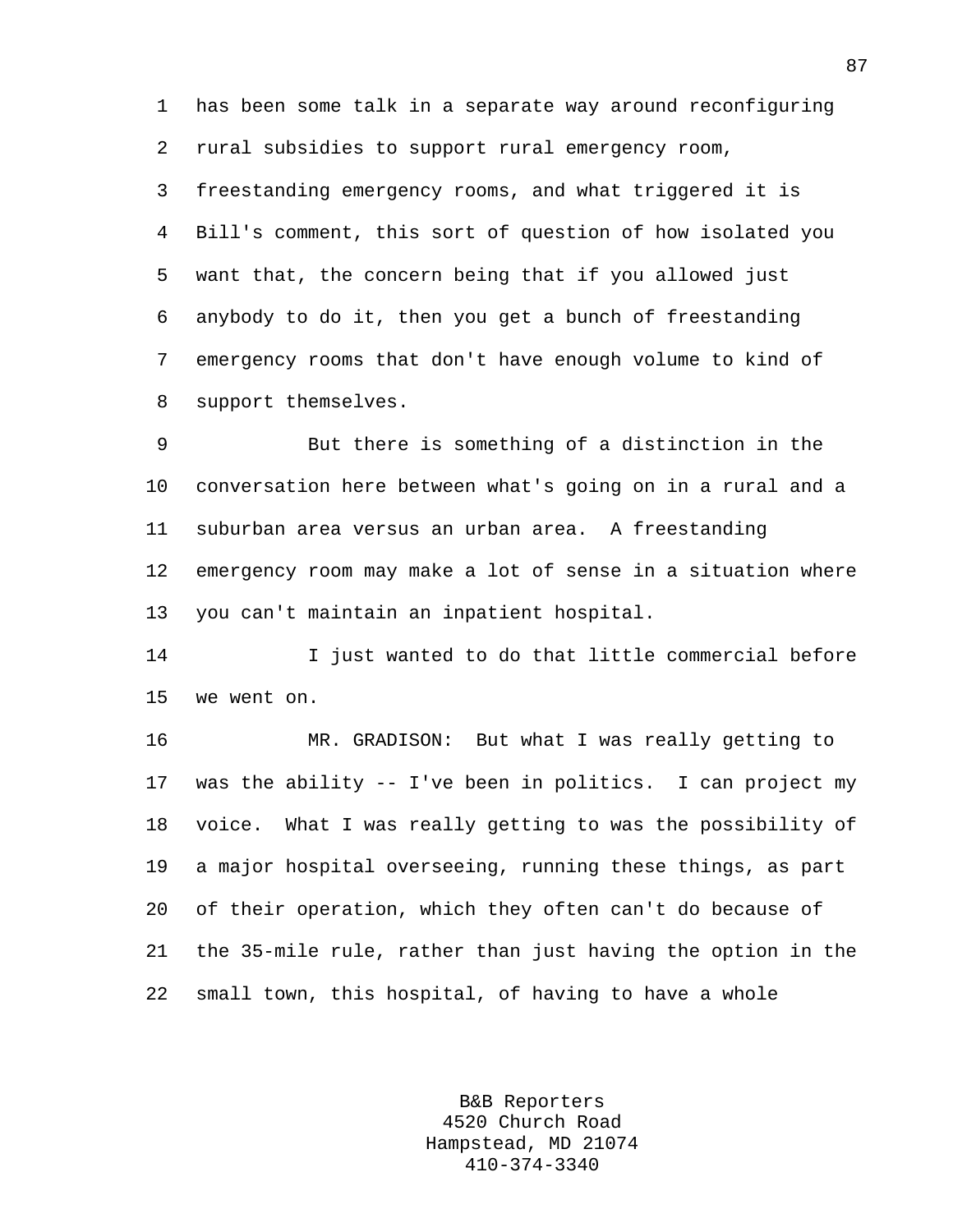1 structure entirely de novo, so to speak.

2 DR. CROSSON: Okay. So I have Rita -- sorry. 3 Did you want --

4 DR. MILLER: No. You should go on. I just want 5 to talk to Jeff for a second.

6 DR. CROSSON: Okay. Rita, Jack, and Sue. Is 7 that right? Rita.

8 DR. REDBERG: Thanks for an excellent chapter on 9 an important topic.

10 Just actually, in your response, I guess, to Amy, 11 it struck me when you were defining the ED law, you said 12 they should have trauma patients, be able to take trauma 13 patients and ambulance visitors, but it seems like most of 14 the new off-campus EDs don't actually take trauma patients 15 or get a lot of patients by ambulance, so that is of 16 concern, I would say.

17 Maybe we're coming back to this in Round 2, but I 18 was curious if you could enlighten us on why there was an 19 exemption in Section 603 of the BBA for off-campus 20 emergencies and non-emergencies.

21 MR. GRADISON: They have a new association. 22 [Laughter.]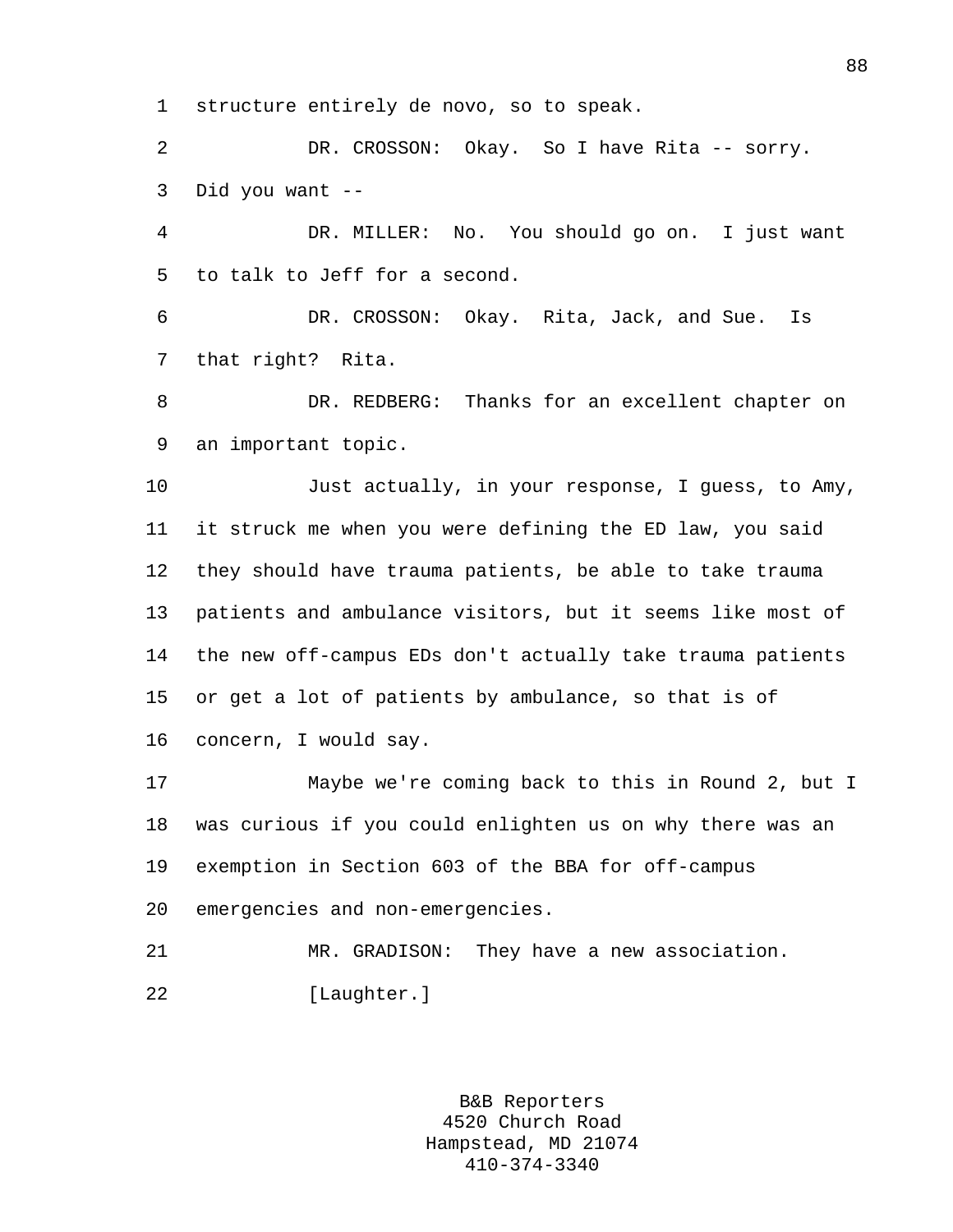1 DR. REDBERG: Just have it now. 2 MR. GAUMER: Well, actually, the exemption has 3 been there. In defining what a dedicated ED is and in 4 defining off campus, this has been out there a little 5 while, and so this didn't happen in just the latest 6 rulemaking process. But why this exists, I can only assume 7 that this is to protect emergency department access in 8 certain areas, but I'm not sure of the original intent. 9 DR. REDBERG: A few more clarifying questions. I 10 would be interested in another time if you have data on 11 sort of use of services at these off-campus services, 12 because they seem to have a lot of imaging services, and I 13 think most -- a lot of EDs now have a lot of CT scans 14 associated. And I'd be interested in the volume because 15 we've seen a big growth in imaging that hasn't correlated 16 with any improvement in outcomes, and it's of concern 17 again. 18 MR. GAUMER: I, too, would love to see the volume 19 in these facilities, but it's not something that we can

20 look at in Medicate data and in most private data because 21 there's no identifier on claims that says that these are 22 happening in an off-campus ED.

> B&B Reporters 4520 Church Road Hampstead, MD 21074 410-374-3340

89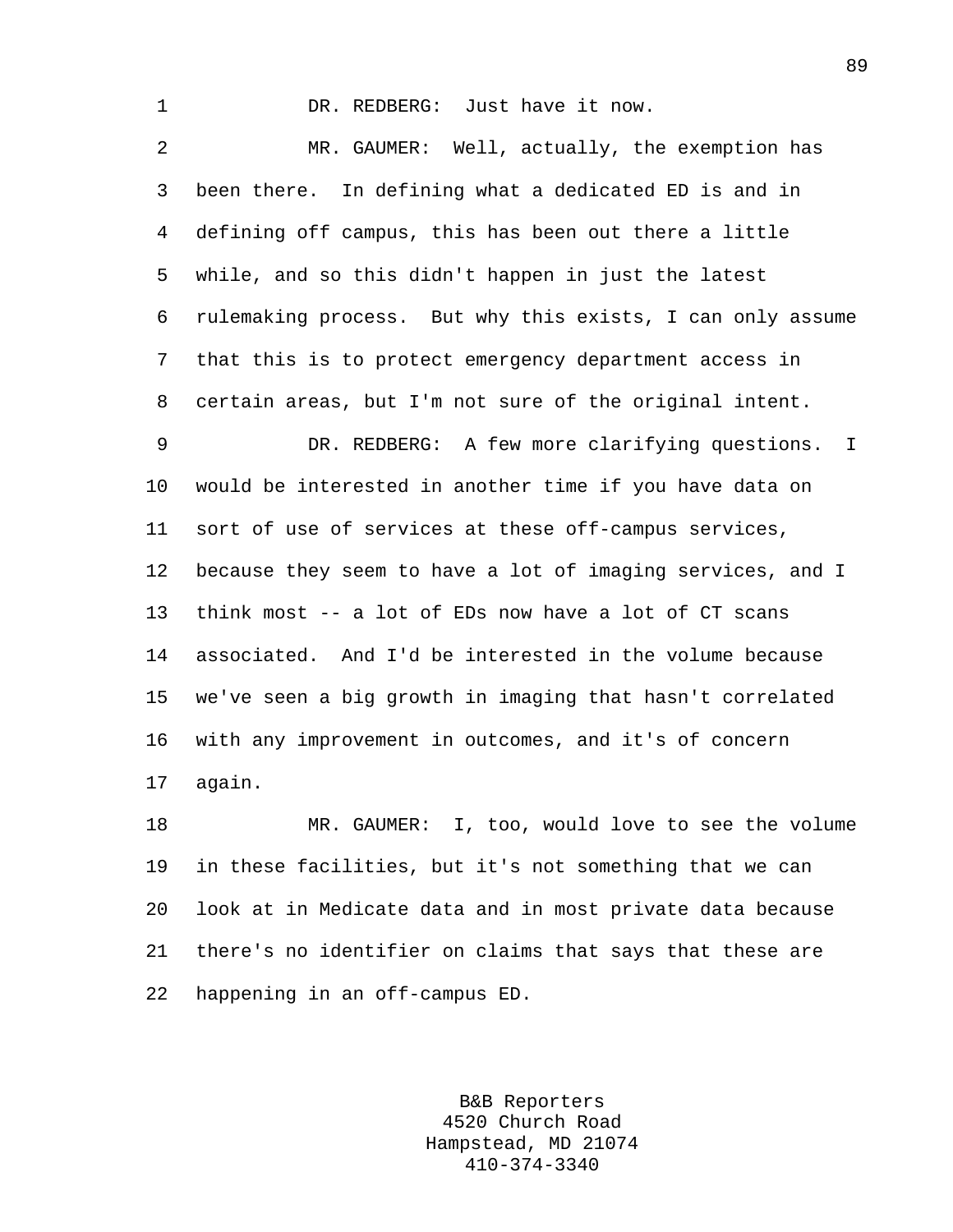1 This is something that we have brought up in the 2 rulemaking process. In our comment letter, we made a point 3 about this, with this recent site-neutral outpatient rule. 4 Just this week, CMS finalized that rule and in doing so 5 said that they weren't going to. They responded directly 6 to us and said, "We're not going to make a modifier on the 7 claim so that we can identify this." They were a little 8 short on their explanation for why.

9 So I guess I can only assume it's to protect 10 access, but I'm not sure.

11 DR. REDBERG: That's very disappointing because 12 it's a lot of data and important data that would be helpful 13 for us to analyze.

14 I also had a question on page 20 of the mailing 15 materials. When you were talking about differences in 16 different MSAs on ED visits, there seemed to be a few like 17 Richmond, Virginia, that dropped in ED visits, and I was 18 wondering in others, in Texas and other places, that 19 increase. Do you have any insight into what was going on, 20 then, that would drive that?

21 MR. GAUMER: So this is referring, I think, the 22 private payer emergency department data, and speaking to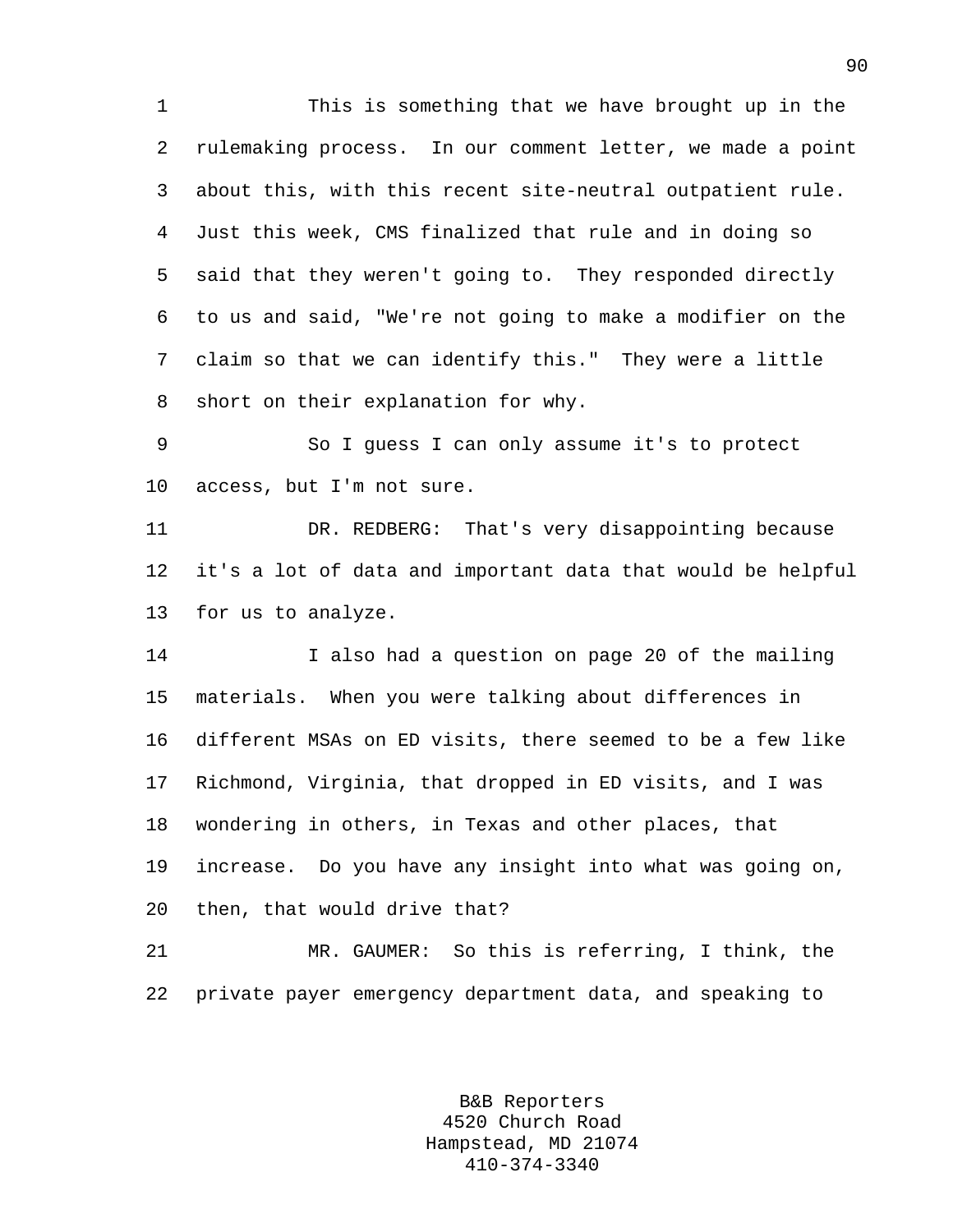1 that -- so we looked at Medicare data, and we looked at 2 private payer data for emergency department visits to try 3 to see if there were any obvious volume changes in markets 4 with and without stand-alone EDs. And there were slight 5 differences between markets with and without freestanding 6 or stand-alone EDs.

7 One of the complexities of this analysis is there 8 is a lot of possible noise about what's causing these 9 trends, and we went into this fully acknowledging that a 10 lot of factors could have influenced emergency department 11 use, up or down.

12 With regard to the private payer emergency 13 department data on page 20, I think, in my mind, there's 14 even more noise on this, and so, in a market where the 15 emergency department visits went down, even where they had 16 stand-alone EDs, I don't have a good explanation. I think 17 that's why we tried to take an aggregated approach.

18 So there were outliers on both sides of things, 19 but in aggregate, the volume was slightly higher -- or the 20 growth in volume was slightly higher in these markets that 21 had stand-alone EDs, so that's also another reason why we 22 chose not to really highlight it in the slides. It's so

> B&B Reporters 4520 Church Road Hampstead, MD 21074 410-374-3340

91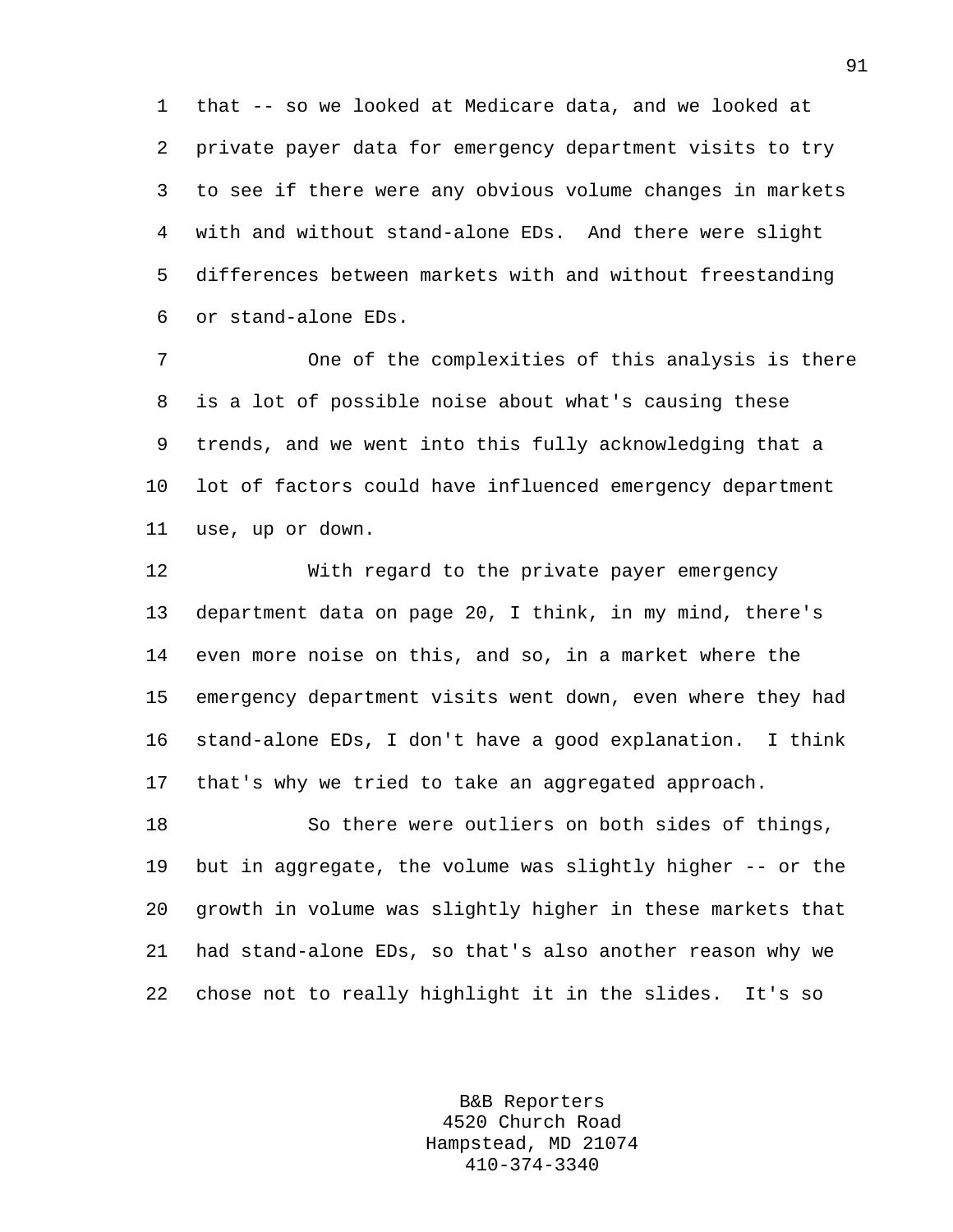1 complicated, and there's so much variation potential.

2 DR. REDBERG: Thanks. That's helpful. 3 My last is just a clarifying comment. I was glad 4 you included Table 6 on the life-threatening conditions, 5 but I would just comment that, as I'm sure everyone here 6 knows, most fevers and viral infections and headaches, 7 which are listed under life threatening are not life-8 threatening conditions. So I wouldn't want to like assume 9 every time someone had a headache, the ED would be the 10 appropriate place to go. And that's a problem. 11 DR. CROSSON: Good. Sue. 12 MS. THOMPSON: Mark, you clearly articulated one 13 of my original concerns around the issue of rural and the 14 discussion that we had in our last session. 15 But my clarifying question, Zach, is the off-16 campus EDs must be located within 35 miles of the hospital 17 that's overseeing, okay, in contrast to, at the last time, 18 critical access hospitals were allowed. They must be 25 19 miles away from the next -- okay. 20 So, as we take the issue of rural and then the 21 issue of these off-campus EDs and thinking about that

22 geography, is there anything about the independent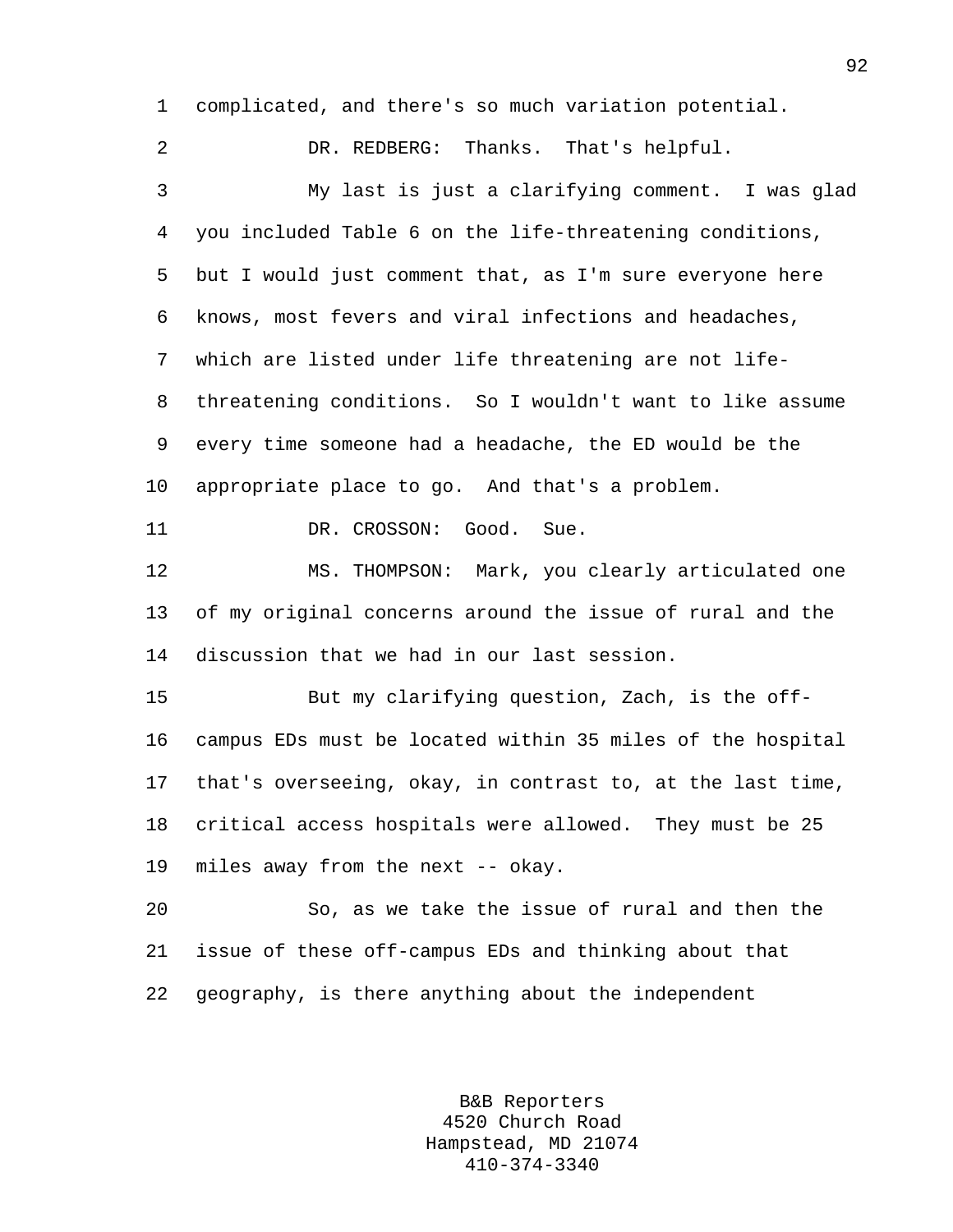1 facilities, any mileage restriction that can't be closer 2 than X number of miles to an existing ED?

3 MR. GAUMER: No. So there's really -- that would 4 be a State decision, and the States that have independent 5 EDs or the freestandings, such as Texas, they don't have 6 zoning restrictions like that, largely.

7 I think we heard anecdotally that in Houston, 8 there are no zoning restrictions, and I think someone said 9 to us it's like the Wild West. They can go out and start 10 these facilities wherever they'd like to, and we have seen 11 that they do open up across the street from a hospital 12 emergency department.

13 So, yeah, there are very few restrictions is the 14 answer.

15 DR. CROSSON: Jon.

16 DR. CHRISTIANSON: Okay. This is really a 17 clarifying question for me. So there are these two kinds 18 of EDs. There's those affiliated with hospitals and those 19 that are independent. So the exemption applies to the ones 20 affiliated with hospitals, and so they're able to build a 21 new emergency department and then have two doors. One 22 door, you come in and you can have a primary care practice

> B&B Reporters 4520 Church Road Hampstead, MD 21074 410-374-3340

93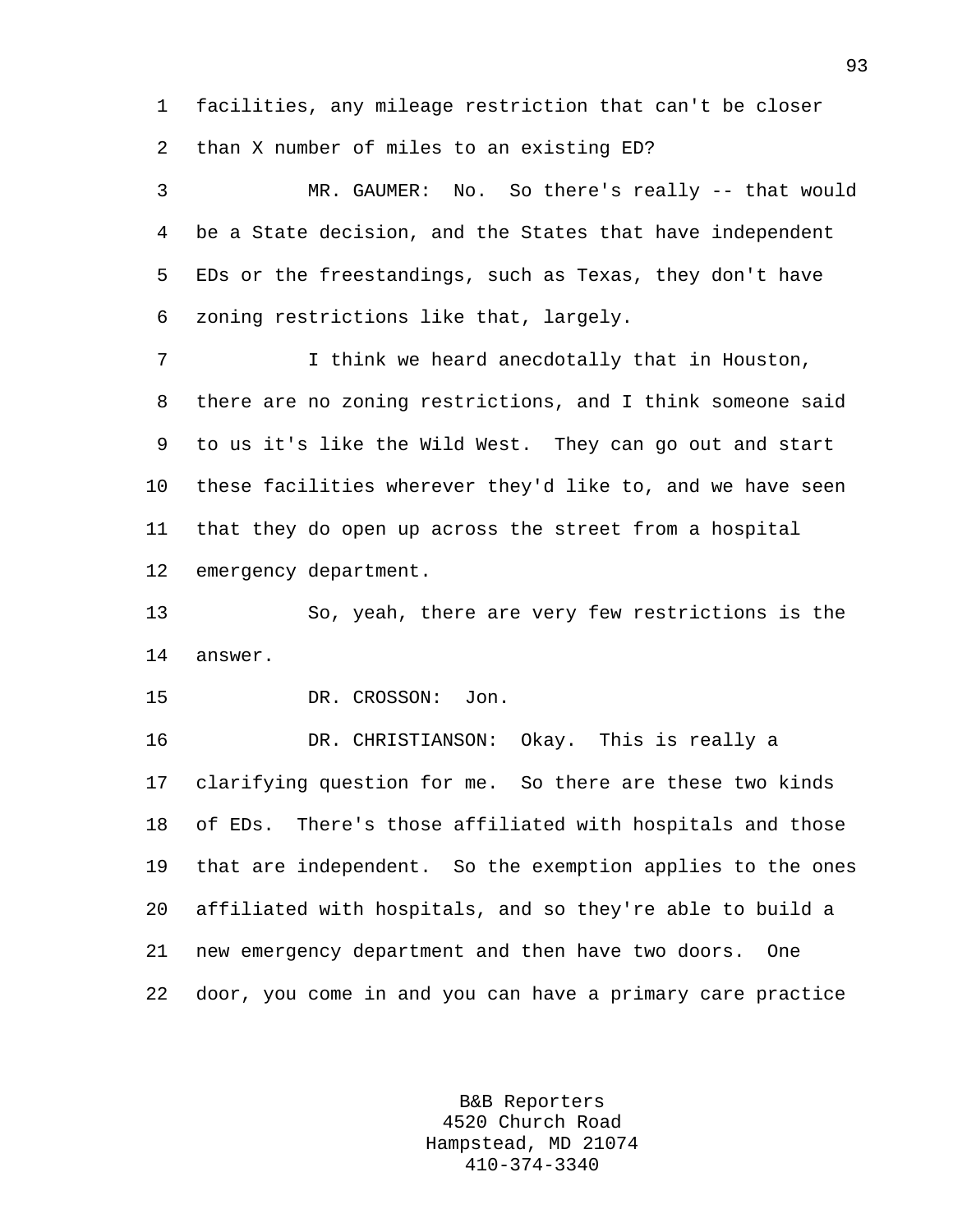1 located there. Another door, you come in; you go to the 2 emergency department. And if you go in the door to the 3 primary care practice, you get the higher hospital billing 4 rate. Is that what the exemption is?

5 MR. GAUMER: What we've seen mostly to date is 6 that the off-campus EDs are emergency departments. The 7 have imaging. They have an imaging department. They have 8 a lab department, and that's largely it. Sometimes they'll 9 have maybe other medical offices in the building, if it's a 10 large variety.

11 DR. CHRISTIANSON: So, if they come into an 12 emergency, freestanding emergency, and it happens to be 13 that the service is primary care that's provided, then it 14 gets billed at the higher rate, or is it --

15 MR. GAUMER: Well, the way this works with the 16 site-neutral exemption is if the stand-alone ED wanted to 17 have or did actually have the medical office building in 18 the walls of the facility and billed with the same billing 19 IDs, then they could use the higher hospital outpatient 20 department rates. But I think largely what we've seen so 21 far is that the medical office part of this is not a 22 central component of this business model, but with the --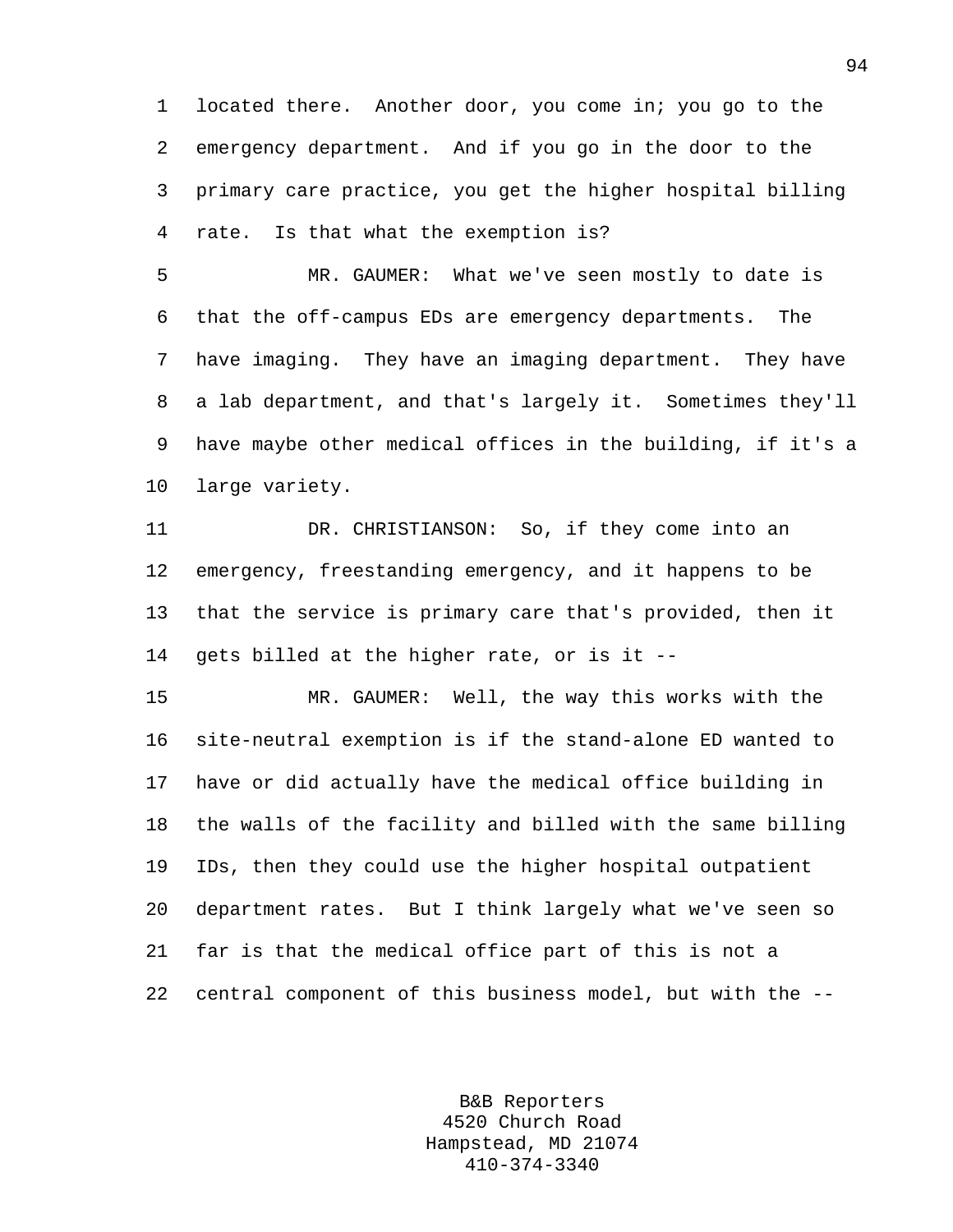1 kind of the final rule set out by CMS this week, which 2 states specifically that the non-emergency department 3 services provided in those facilities can be billed the 4 hospital outpatient department rates, it would make sense  $5$  that  $-$ 

6 DR. CHRISTIANSON: So this is a concern about the 7 future --

8 MR. GAUMER: It's almost a future concern, more 9 than anything.

10 DR. CHRISTIANSON: And another quick question, 11 the ownership of the independent ones, I mean, we've seen 12 some large health plans buy urgent care centers now. Have 13 you seen any ownership by large health plans of these 14 freestanding emergency setups?

15 MR. GAUMER: I have not seen any insurers buying 16 freestanding emergency departments.

17 DR. HOADLEY: A couple of quick, simple 18 questions. One, the exchange you were having with Mark or 19 the point Mark raised about the rural kinds of things where 20 maybe a hospital has converted to an ED, does that get 21 counted in your definition of an off-campus ED? 22 MR. GAUMER: Where the hospital goes out of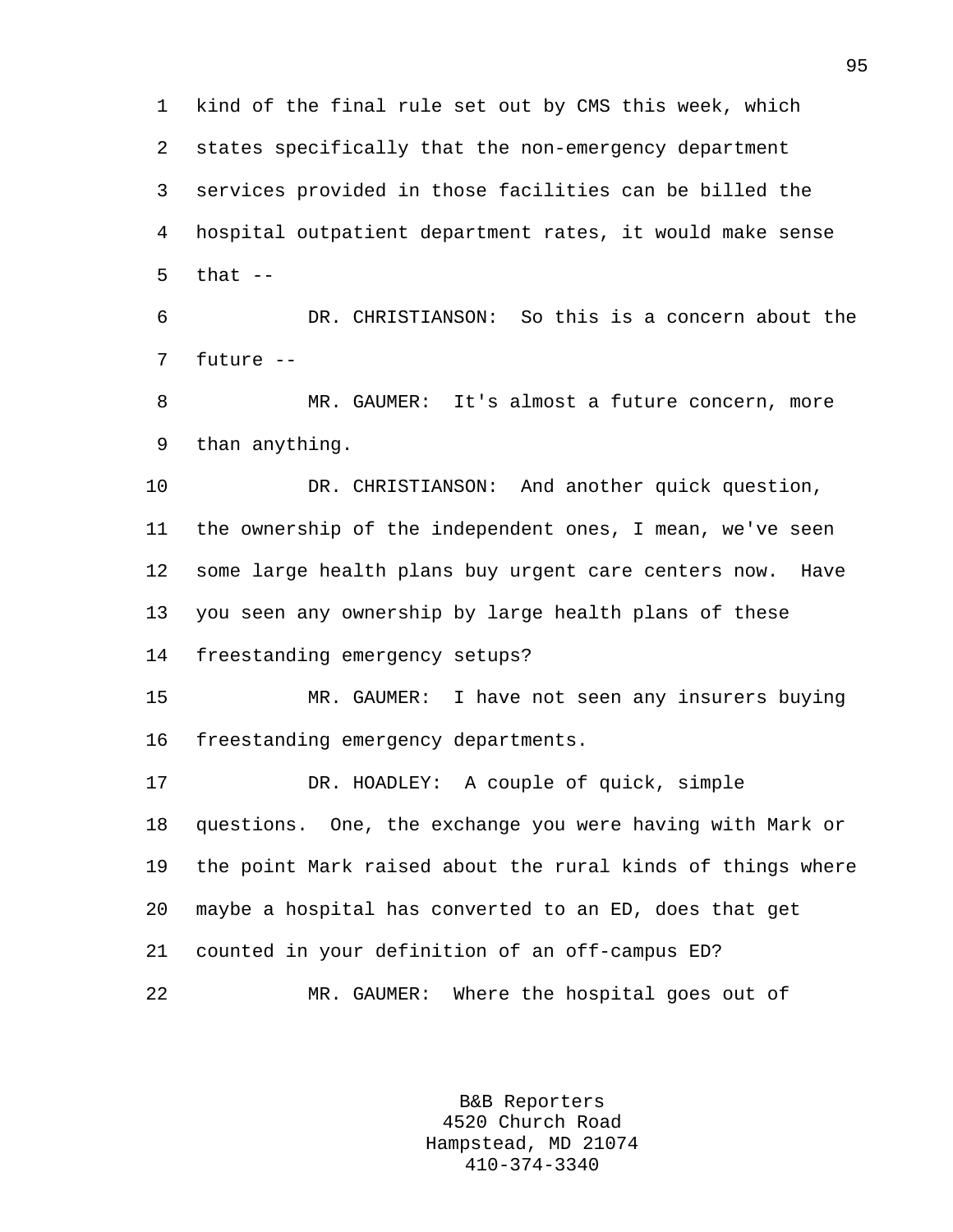1 business and becomes an emergency department? Yeah, that 2 would get picked up in ours. Those are probably the 3 hardest ones to track, but they pop up on our radar as a 4 result of the closure analyses that we do. And that's 5 actually how this began. In our world, we kind of said, 6 "There's a lot of these going on." And so yes.

7 DR. HOADLEY: And when you talked, I think it was 8 on Slide 7, the term "partner," I'm wondering what that 9 really constituted. I assume that's something less than 10 ownership, but how high a bar or how low a bar is it? Can 11 you just write a memorandum of understanding and now we're 12 partnering?

13 MR. GAUMER: So the way I've seen it happen, 14 anyway, is you have a freestanding emergency department 15 company that gets together with a hospital or hospital 16 system and says, "Let's build a new facility," and it will 17 be under the hospital's brand, but the freestanding 18 emergency department company will essentially be a part 19 owner and will do a lot of the work to, you know, implement 20 their model. And, you know, maybe they staff it. Maybe 21 they run it. That's unclear to me. And it may vary. But 22 there is -- it's almost like a joint venture, so partnering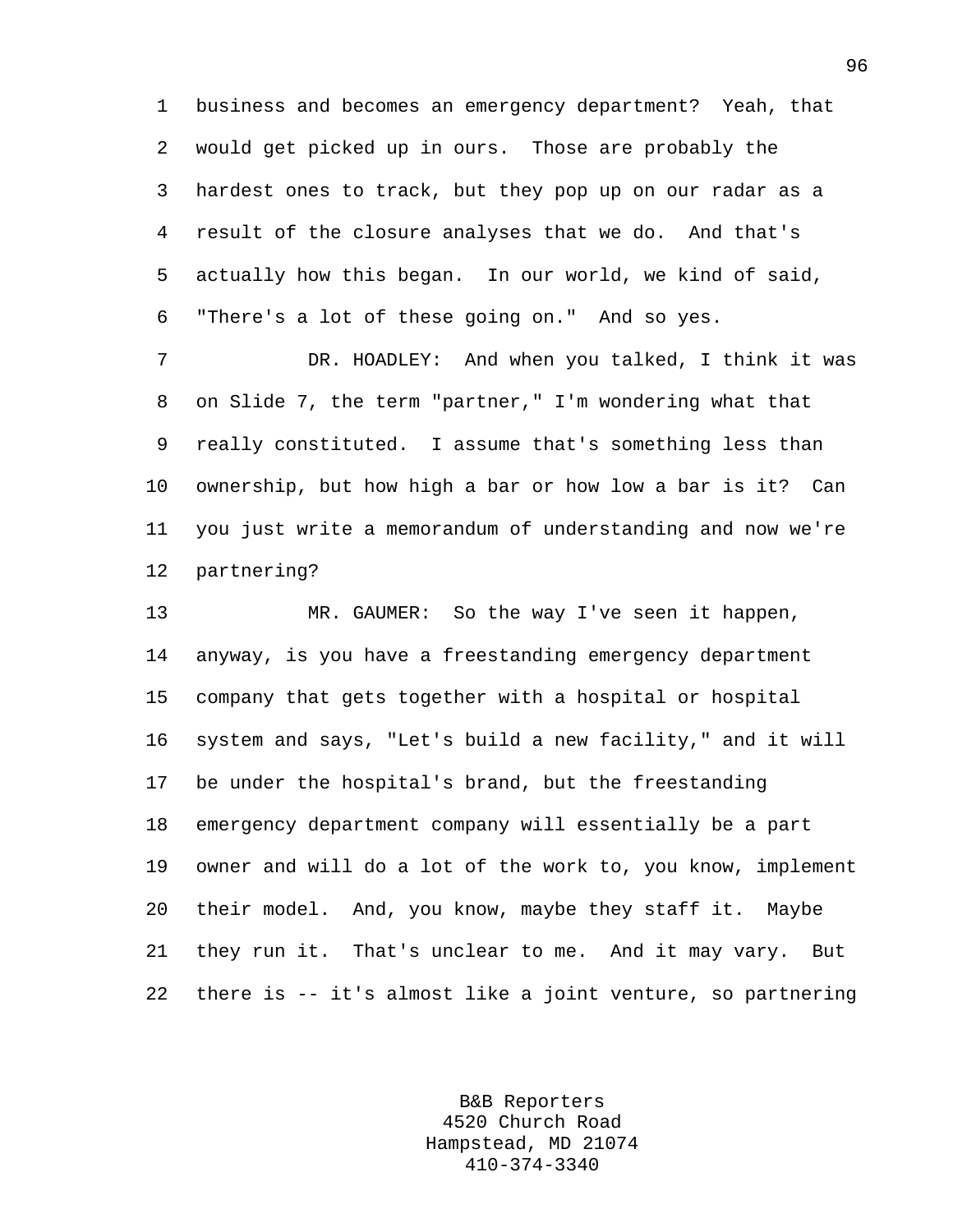1 and joint venture in my mind is kind of the same thing in 2 this regard.

3 DR. HOADLEY: I guess I wonder whether at some 4 point whether partnering could be used in a less connected 5 level than that. That might be something to keep an eye 6 on.

7 Do we have any information on whether Medicare 8 Advantage plans are sort of following the same policies in 9 terms of how they might be paying either the freestanding - 10 - I mean, the off-campus or the independent EDs?

11 MR. GAUMER: That's a really good question. I'm 12 going to look into that and get back to you.

13 DR. HOADLEY: And the last question is: Payment 14 for urgent care centers, is that all paid under physician 15 fee schedule, or is there a facility fee involved for an 16 urgent care center? Or does it simply depend on ownership 17 again?

18 MR. GAUMER: It is complicated, also, and it 19 depends on ownership. And so if there's an urgent care 20 center that's owned by a hospital, they receive both the 21 hospital outpatient and the physician fee schedule rates. 22 And if they are a freestanding urgent care not owned by a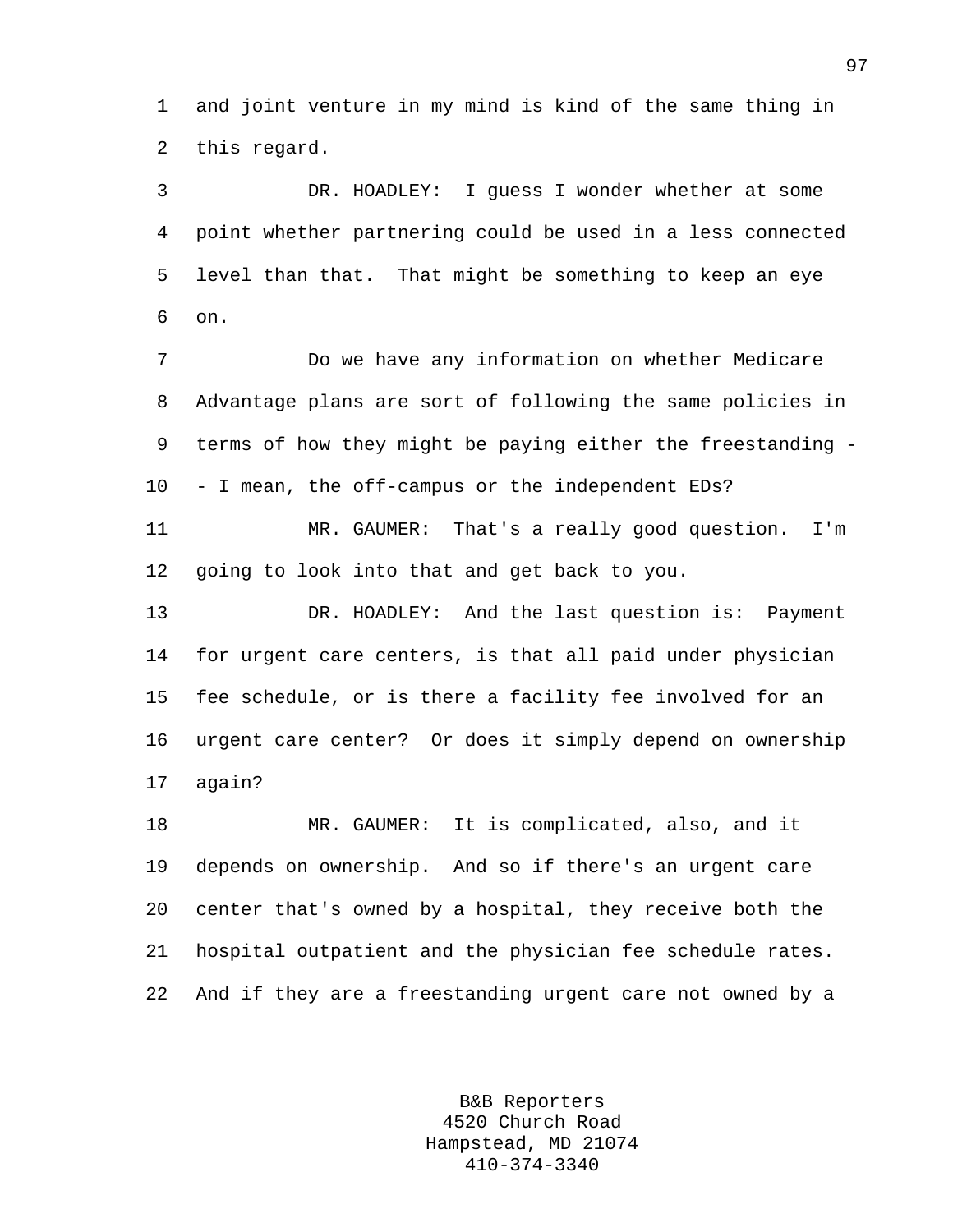1 hospital, then they get the physician fee schedule rates. 2 And I'm going to look at Kate -- who just gave me the 3 thumbs up, so I didn't like to you. Thank you. 4 DR. HOADLEY: Okay. Thank you. 5 DR. MILLER: Yeah, and I think the general 6 thought is we've been thinking of the urgent care stuff as 7 kind of running through the physician side of things. And 8 to the extent that you kind of build one of these and then 9 urgent care people start running through one of these 10 things, then you're going to get that rate shift that you 11 saw, you know, in other circumstances. What he said, which 12 was confirmed by Kate, was correct. 13 DR. CROSSON: Okay. So we're going to -- sorry, 14 Brian. 15 DR. DeBUSK: So knowing that we can't separate

16 out these claims from these off-campus departments, as we 17 develop new quality measures like the potentially 18 preventable emergency department visit, this new business 19 model could completely contaminate that parameter. 20 MR. GAUMER: It would complicate the measure, I 21 think. Yeah, it could. But I would want to ask Ledia

22 about that, too, which you'll get a chance to do.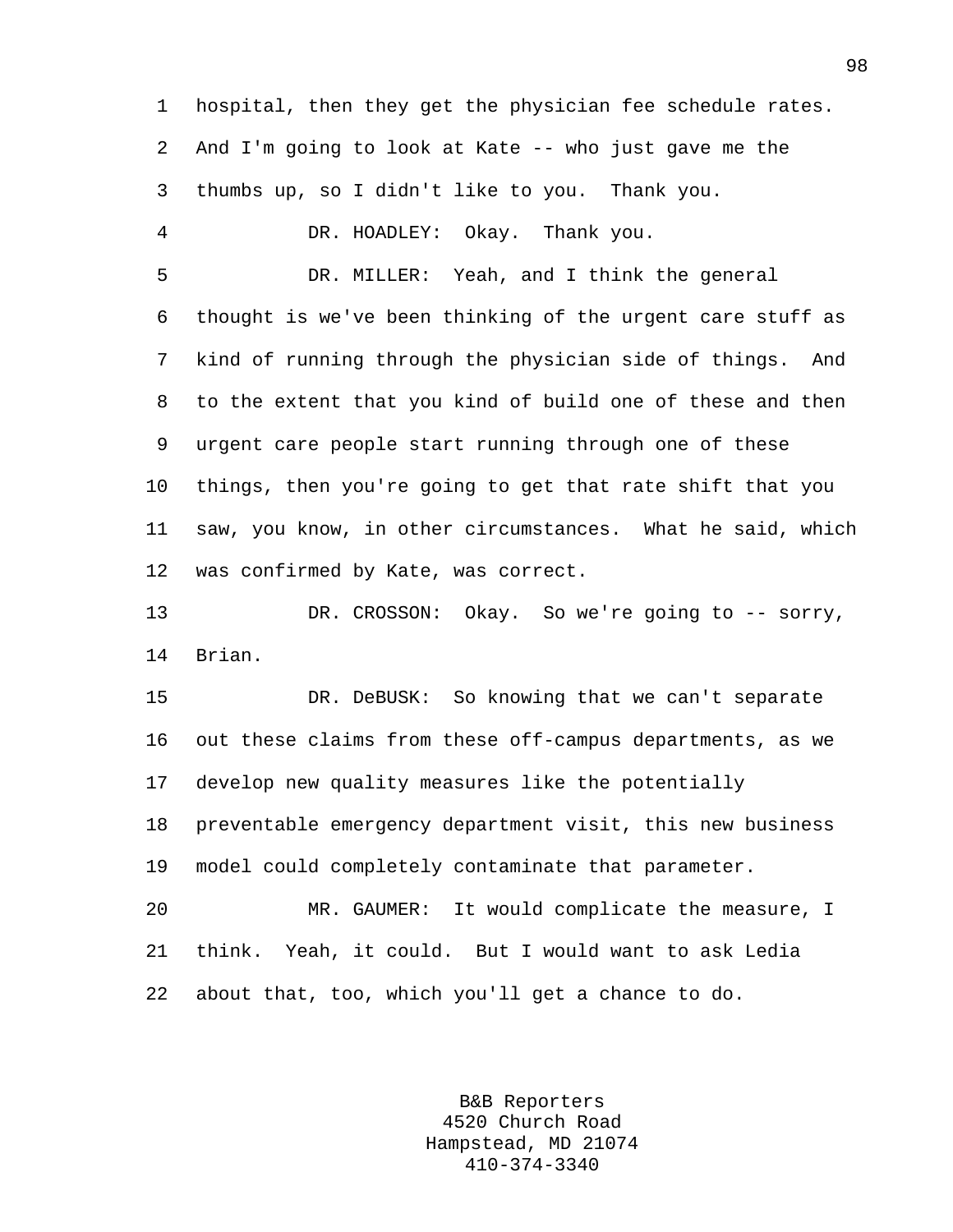1 DR. MILLER: And, remember, I think what we're 2 about to shift to in this second round -- right? We're 3 moving into --

4 DR. CROSSON: Moving into it, yeah. 5 DR. MILLER: I mean, one recommendation you could 6 end up with here is to direct the Secretary to start 7 tracking these claims separately so it isn't such a blind 8 spot.

9 DR. CROSSON: As a matter of fact, let's move to 10 Slide 11. So I'm going to have a general discussion here, 11 and I'm going to ask for hands in a minute. But first I'm 12 going to point out that we're tight again on time.

13 So there are good points to be made here, and 14 please make them. But I would emphasize also the potential 15 -- because I'm thinking about the tenor of the discussion 16 so far, which is generally in support here. So I would 17 also ask you if you want to make a comment and you disagree 18 with either one of these three directions, to make that 19 point. Otherwise, we'll assume -- I'm going to assume 20 general agreement. Okay. So hands for discussion. Okay. 21 Let's start with Jon -- I did it the last time.

22 DR. CHRISTIANSON: Yes.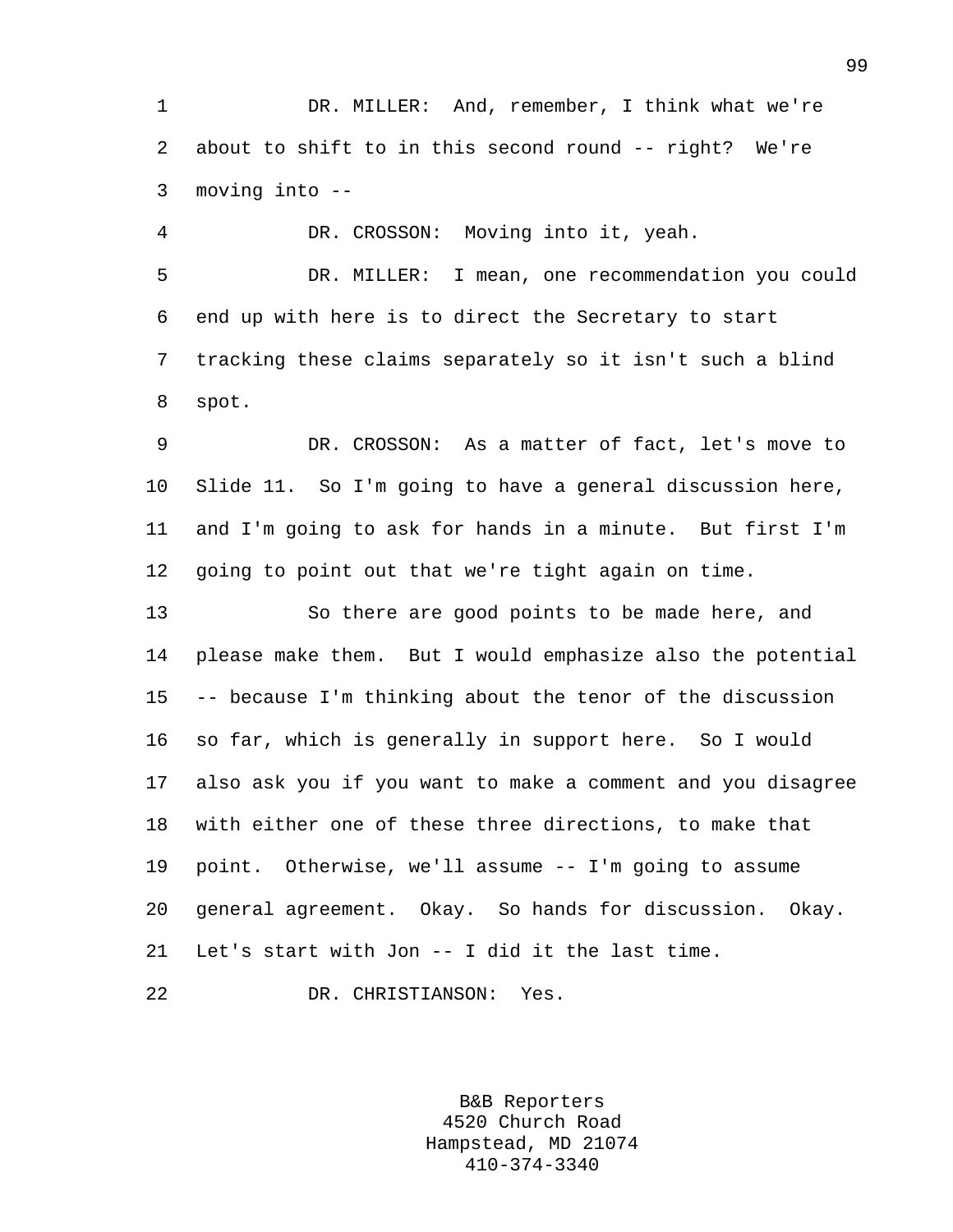1 DR. CROSSON: Start with who? All right. Let's 2 start with Rita.

3 DR. REDBERG: Thank you. So I wanted to talk a 4 little bit about the role of primary care and emergency 5 department visits, because as I was alluding to, I think a 6 lot of these conditions are not clearly emergencies and 7 could be handled with perhaps more or better incentives to 8 keep them in primary care. And, again, I don't imagine we 9 have this data, but I would be interested in how many of 10 the patients who go to the freestanding emergency 11 departments or, whatever, emergency -- off-campus EDs, have 12 talked first to their primary care doctor, because as I 13 said, certainly a lot of these issues could better, for the 14 patient and I think for the overall system, be handled in a 15 primary care office. It's always better to be seeing 16 somebody who knows you and more efficient and less 17 unnecessary testing and less time. Most patients -- at 18 least my patients don't really enjoy going -- a lot of our 19 emergency rooms have waits. There are some sick people 20 there. It's just not that pleasant an experience.

21 And so along that line, I'm just wondering also 22 when we talk about primary care whether, you know, we could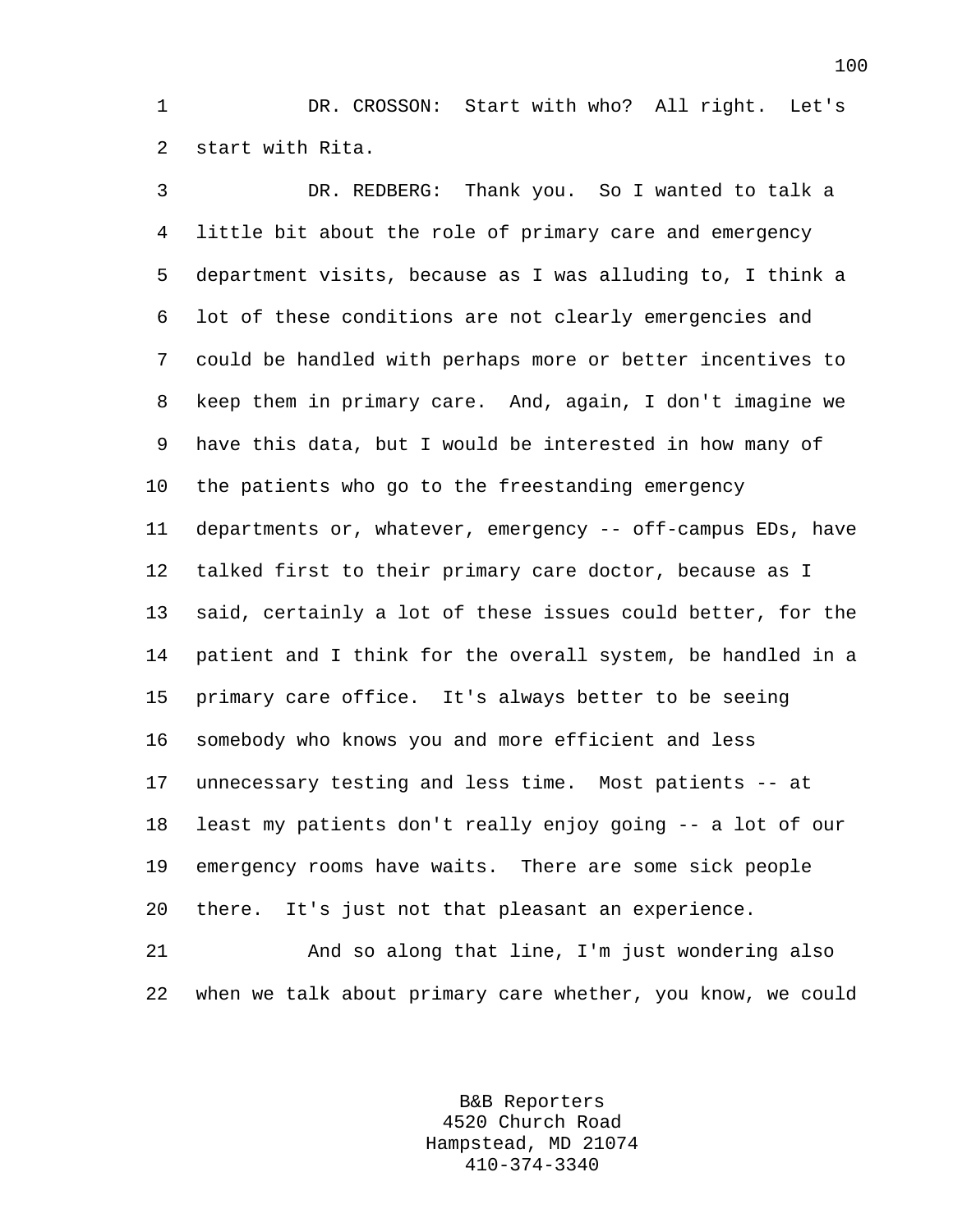1 favor groups that had perhaps incentives to keep those 2 visits, because when I admit some patients, you know, from 3 the emergency room, they say they tried calling their 4 primary care doctor first but nobody was available. They 5 were told -- you know, sometimes there's not capacity for 6 extra visits, and it's a lot simpler to refer someone. And 7 I think if we kind of reoriented the incentives for primary 8 care at the same time we're addressing the emergencies, it 9 would be better overall for beneficiaries and for the 10 program.

11 DR. CROSSON: Thank you. It appears I've done it 12 again and forgot the individuals who had volunteered to 13 begin. Those were Rita and Alice. I'm going to take Alice 14 next.

15 DR. COOMBS: Thank you very much. A couple of 16 things I wanted to address.

17 In my area, a for-profit group came in, took over 18 a bunch of hospitals. One of the hospitals involuted and 19 became an ED, a freestanding ED. So what now happens is 20 that in that ED the capacity to actually take care of true 21 emergencies in that region has become basically attrited 22 and there's a referral process where they refer to other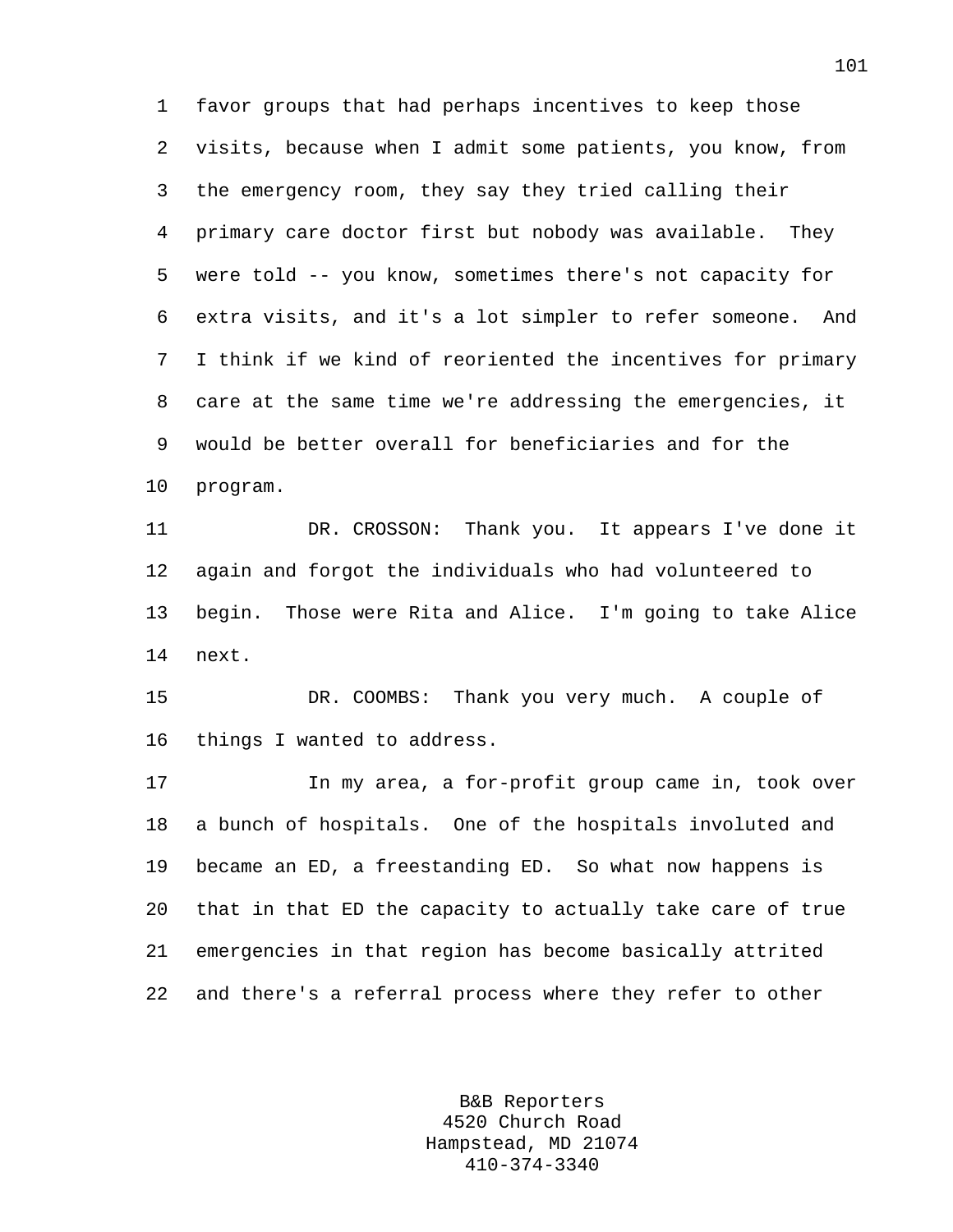1 emergency rooms, even though they formerly were able to 2 take care of those patients.

3 One of the issues I have is what does the 4 workforce look like in those different entities, either the 5 off-campus ED versus the independent EDs, because this is 6 really a concern of mine in terms of even if, say, the 7 independent EDs did want to eventually take care of those 8 Medicare beneficiaries, are they really able to on a 9 workforce basis? So that would be one concern.

10 So I support one, two, and three, and even for 11 three I thought of this, and I thought it was very 12 interesting that, going forward, if even we would consider 13 an exemption -- a revocation of the exemption of the 14 independent EDs, because that's something we could 15 recommend to Congress going forward in terms of this 16 growing trend, just as there was a moratorium on LTCH 17 development at some point in the past because of the 18 development of LTCH in regions that were income-associated 19 and seemed to be more of a business plan kind of 20 arrangement, so that the demographics here kind of speak to 21 a similar type of pattern.

22 For the rural, Sue brought up the rule with the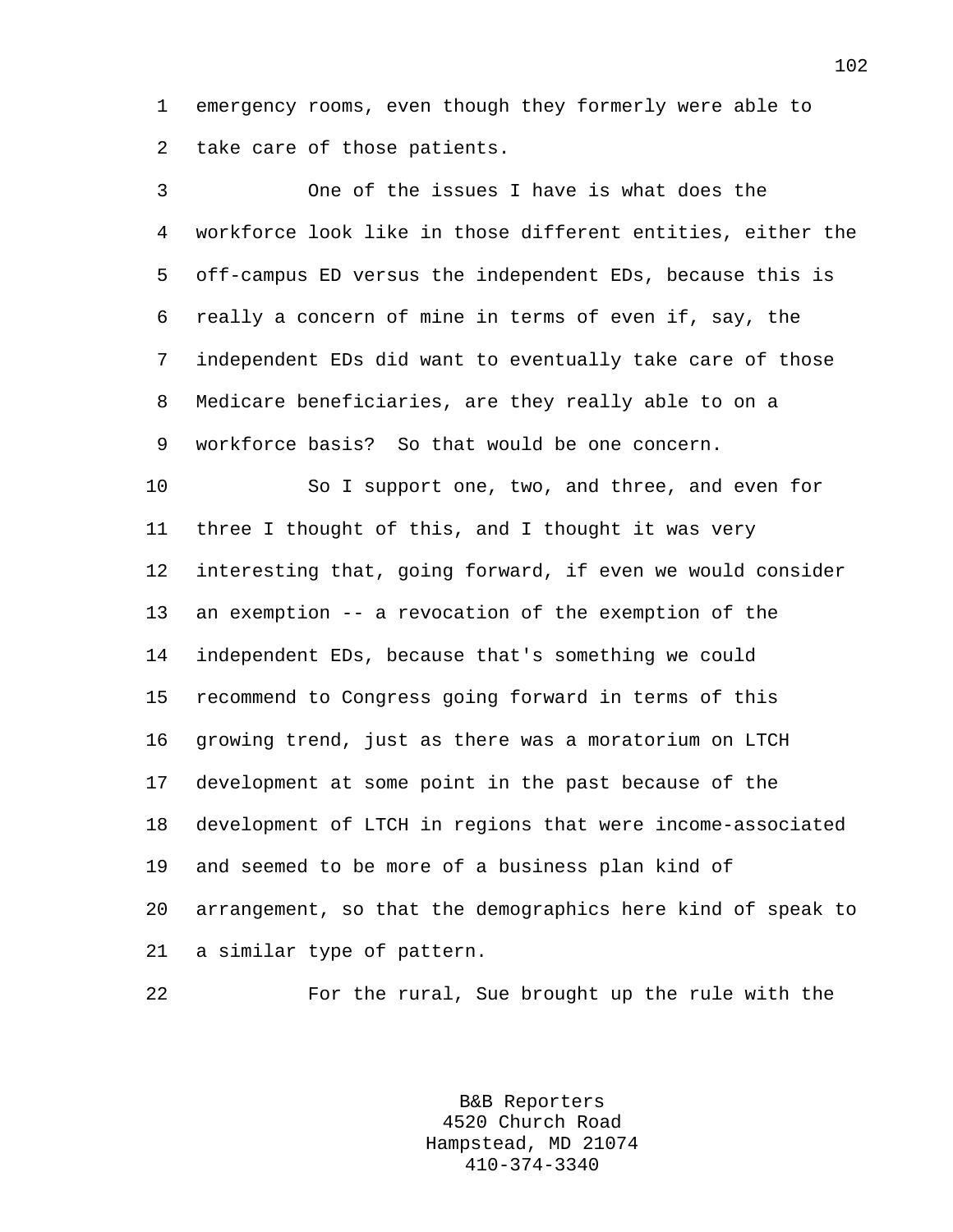1 rurals, and I think that's one issue that we should 2 probably be really squeaky clean on. With the independent 3 EDs developing in close proximity to urban areas, it might 4 be that with those situations, if they said, oh, these are 5 needed, that you might have a different -- an anti-distant 6 kind of requirement in thinking about that.

7 And so the one thing I want to talk about is, you 8 know, the conditions of participation and what that looks 9 like, and the role of all the accrediting agencies with 10 these independent EDs. What role does the Joint Commission 11 play and all of the things that a typical hospital kind of 12 abides by, and how does CMS interface with making sure that 13 those standards are being upheld?

14 And the conditions of need is such a difficult 15 area to get your arms around because of state mandates. 16 Those accrediting agencies might be a secondary window 17 where we could actually ensure proper certification and 18 accreditation.

19 And someone brought up that there are floating 20 EDs, where the ED opens today and tomorrow it closes, I 21 think that presents a problem for Medicare beneficiaries if 22 they were ever to be involved in that system in that they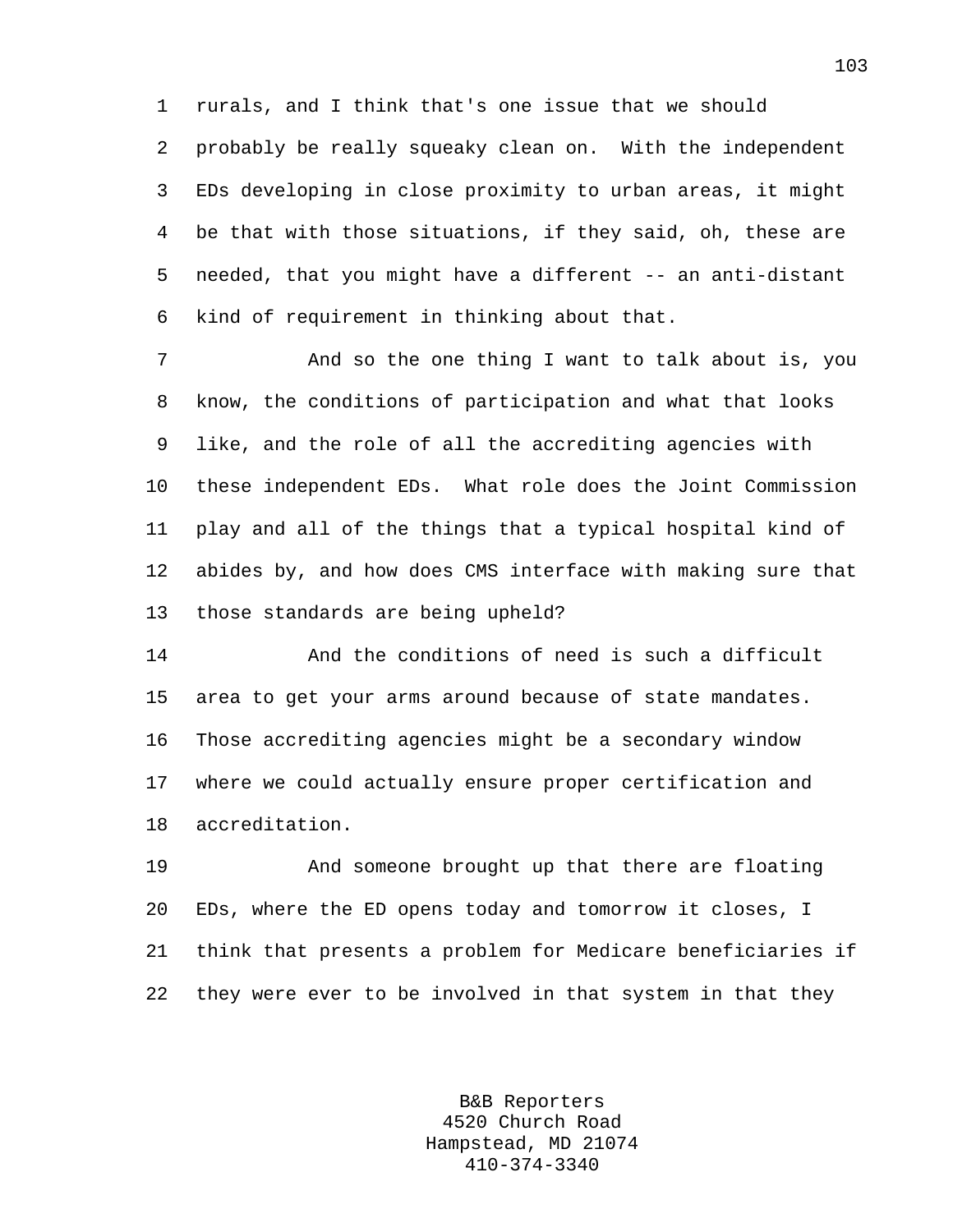1 may come to rely on something that may not have the 2 assurance -- you know, they may say that we can actually 3 open and close as we see fit based on capacity. So that 4 they can be open 24/7 and they have the capacity to be open 5 24/7, but can they actually handle emergency?

6 And I agree with Rita about the diagnosis. All 7 those diagnoses are clearly able to be treated in a doctor 8 setting, but some of them, if they're accompanied by 9 hypotension, a fever with hypotension, acute influenza type 10 syndromes, those are very different kind of natures in 11 terms of the presentation. And that in and of itself 12 speaks to some kind of site neutrality intervention. And 13 so I would be in favor of that arrangement.

14 DR. CROSSON: Yeah, I'd just like to make one 15 point here myself, which is, with respect to the loophole 16 that you referred to and Zach described, I mean, one 17 approach would be to say we should just close that. But 18 then we have, as Mark pointed out, this other set of ideas, 19 which is that we may want to promote the use of hospital-20 affiliated or even independent emergency rooms in certain 21 rural situations. And it might well be that we would find 22 out that in order for those to be financially viable and to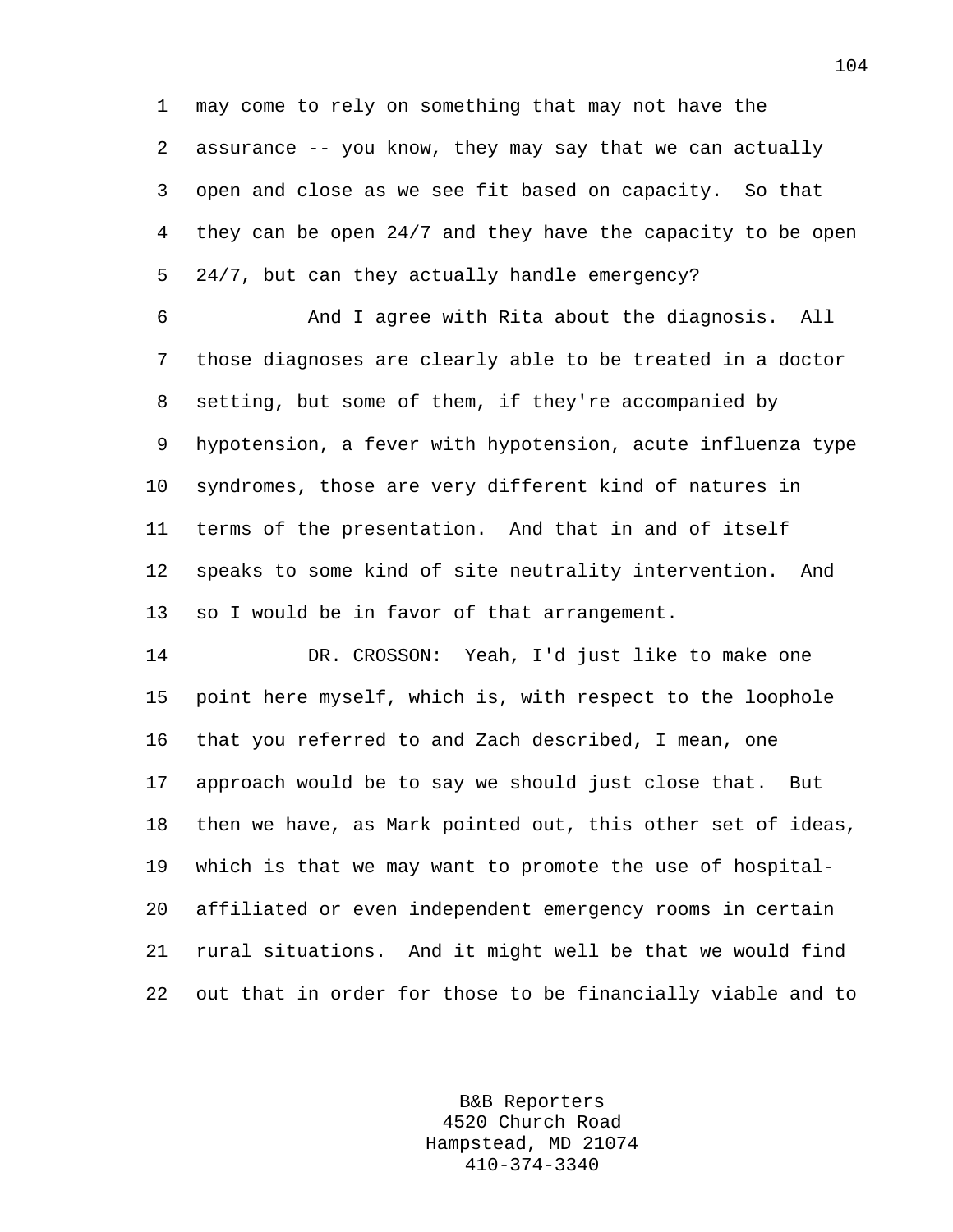1 respect genuine needs for support services, we would have 2 to be paying some additional funds.

3 So I think it may turn out-- 4 DR. COOMBS: I agree with that. I agree that 5 rurals, as its market is alluded to, the discussion we had 6 with rurals, very separate. This discussion with 7 independent EDs, very separate. And so that we can 8 actually put a menu, there's veal marsala and then there's 9 chicken cordon bleu, and this is veal marsala and that's 10 it. 11 DR. CROSSON: Just to be clear, the ERs that 12 serve ham, they're over on this side, those that don't -- 13 [Laughter.] 14 DR. CROSSON: Sorry. On that note, we're moving 15 up this way. 16 DR. GINSBURG: You know, this was a very good 17 presentation, very informative for me. I wasn't familiar 18 with it. Actually, as I started thinking about it, I 19 realized that I'm quite familiar with a situation in Ohio

20 which might be representative of a lot of others where a 21 hospital system acquired a failing low-volume hospital and 22 made a commitment to the community that it would expand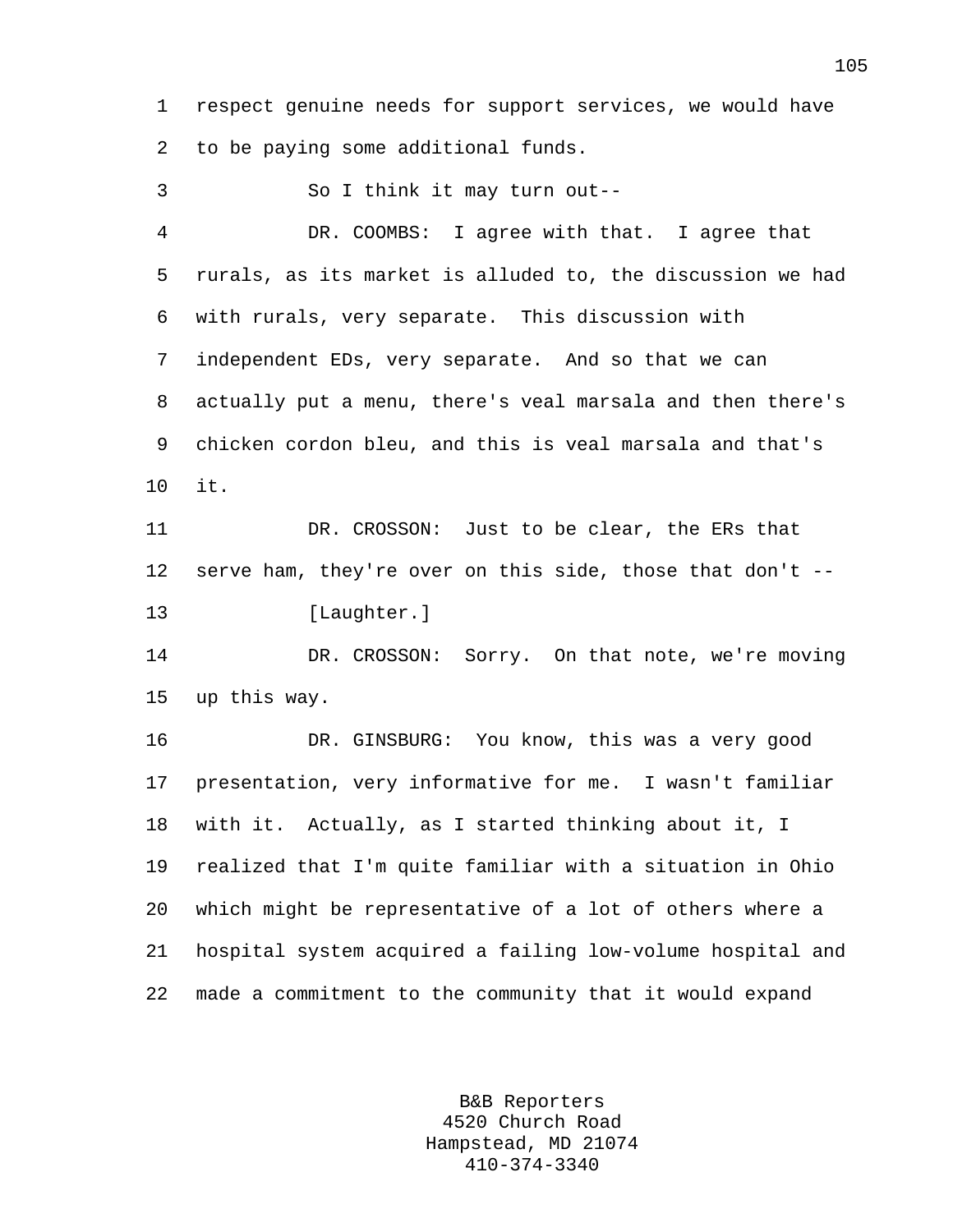1 outpatient services and have an ED. So this, you know, 2 seemed to be something that's probably useful for the 3 community. But let me get to my point.

4 I think what we're grappling with is that we're 5 setting the payment on the basis of the structural 6 characteristics of a provider, and the freestanding EDs are 7 a case where, as we saw the data, most of the services are 8 way below those structural requirements, but the payment is 9 still high.

10 So I started to think about what we could do, and 11 maybe it could be that for Medicare to continue paying in a 12 freestanding ED, it would have to see evidence that the 13 acuity of the patients treated is high enough to be worth 14 the higher rates. So in a sense, the facility could lose 15 its Medicare designation and then just be paid as an urgent 16 care center if too small a proportion of its cases are 17 acute.

18 Another thing which would be more complicated to 19 administer is you could even try to vary the payments.

20 DR. CROSSON: By diagnosis.

21 DR. GINSBURG: By diagnosis or some way. But 22 whatever you want to do, we really need that data that CMS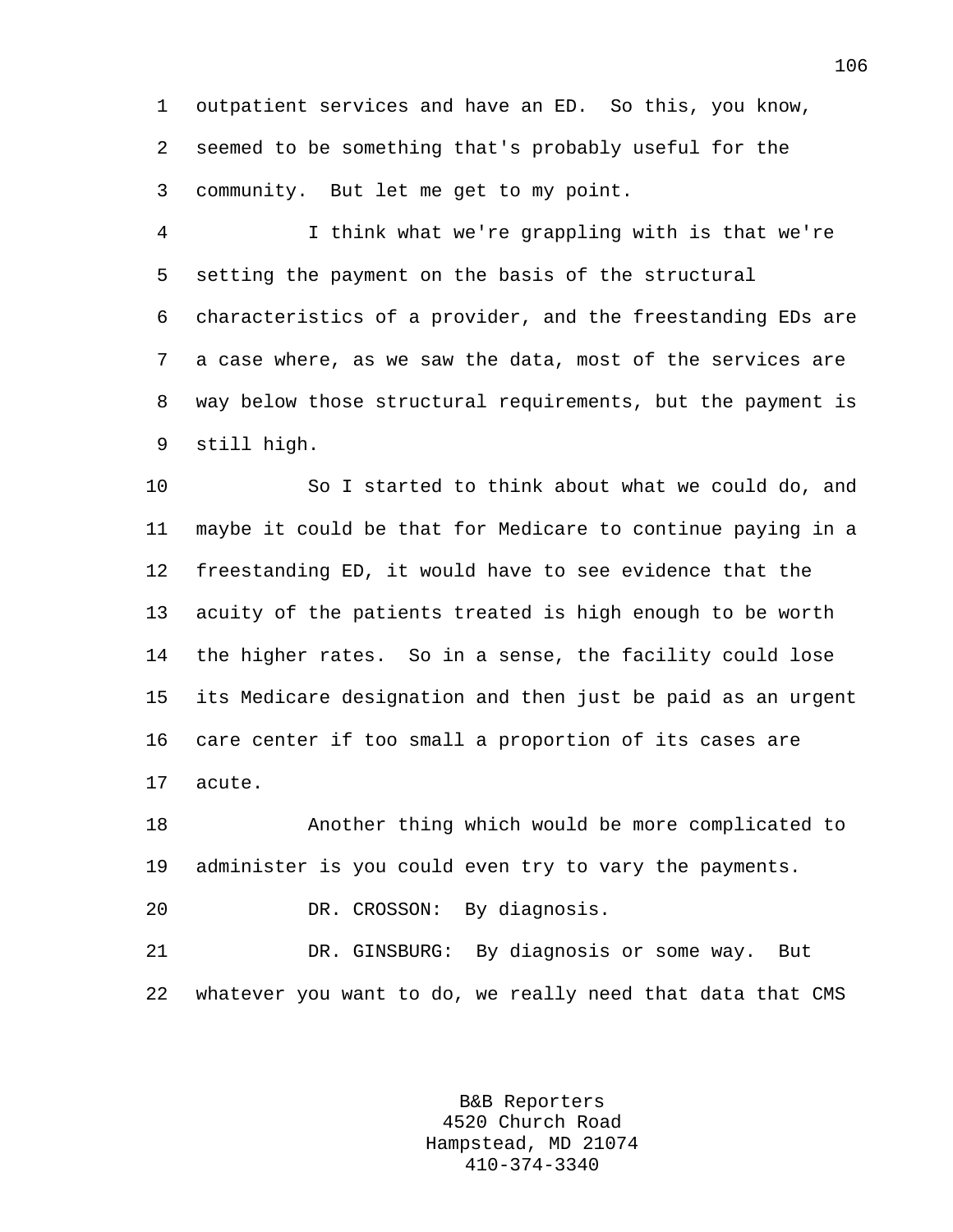1 decided not to collect.

2 DR. CROSSON: Okay. 3 MS. WANG: I agree with all of the 4 recommendations on page 11. I think that there are -- I 5 view this as a continuum. There's primary care, there's 6 urgent care, there's emergency departments. The analysis 7 that is presented here is basically demonstrating that the 8 freestanding emergency departments that you've examined are 9 urgent care centers who are getting paid at a higher rate 10 because of varying state licensure laws. They're not 11 providing the same services, they're not meeting the same 12 life safety codes, but just because they are licensed as 13 something called an ED, they are getting a higher payment 14 rate for something that an urgent care center is treating 15 and getting lower payment rate, and urgent care centers, 16 you know, are also treating things that could be in a 17 primary care setting. So we've got to continuum here of 18 the same conditions being provided in different settings 19 that, because of the different status label, are being paid 20 at different payment rates.

21 I think that Medicare should -- needs to early on 22 sort of have a position on this, and that's why I agree

> B&B Reporters 4520 Church Road Hampstead, MD 21074 410-374-3340

107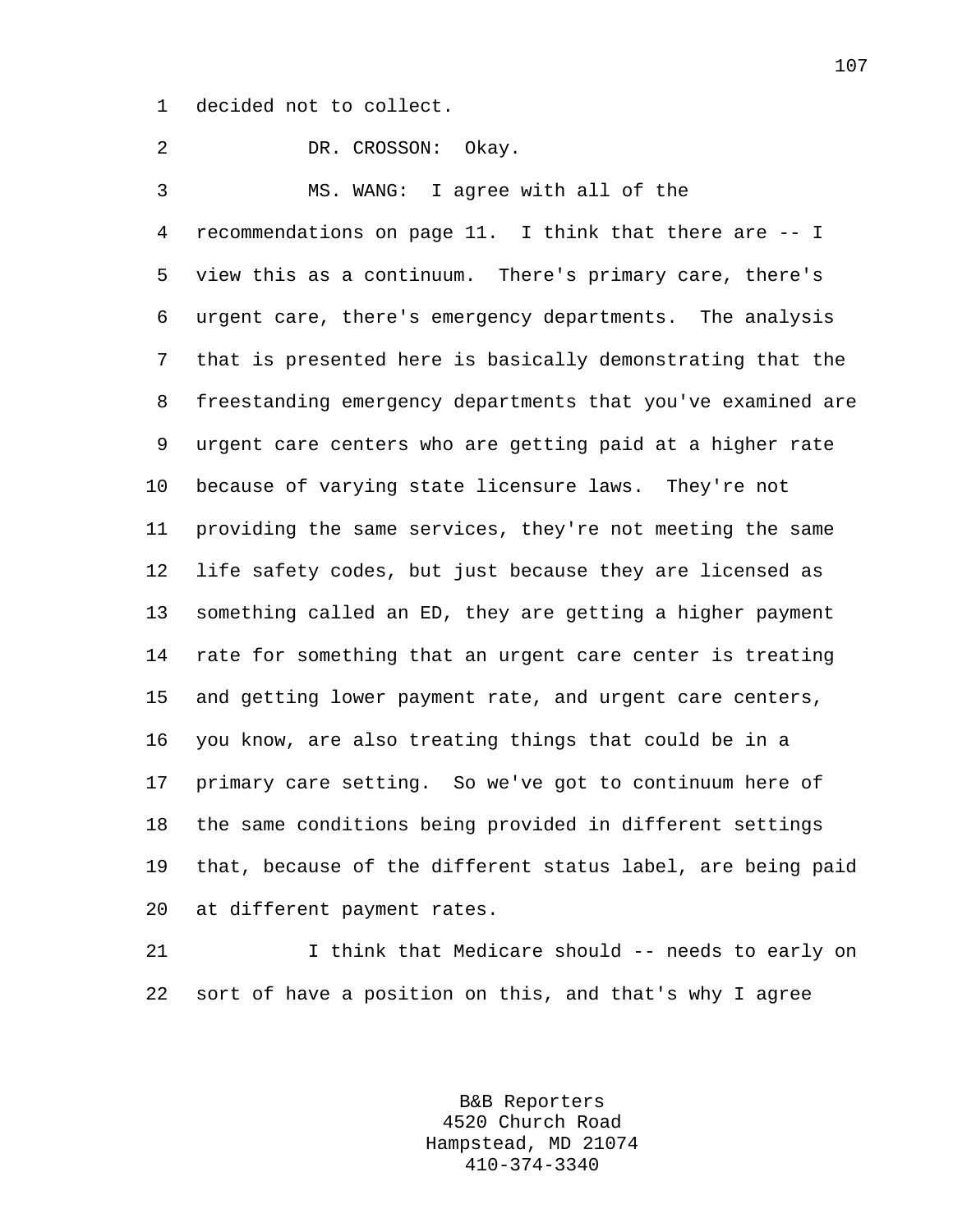1 with all three bullet-point recommendations here. I think 2 that in the issue of the menu, rural access is clearly a 3 situation that needs to be treated as kind of its own -- I 4 think from a policy perspective, people want to see access 5 improved through approaches like this.

6 I think another area is also the hospital 7 closure. There are communities where hospitals do need to 8 close, and the way that you can sort of support the needs 9 of the community and make them okay with taking that costly 10 overcapacity out of the system is by replacing it with a 11 freestanding emergency department.

12 But other than those two circumstances, I think 13 that what you've presented is kind of edge of the wedge 14 dangerous. And so I think that tracking Medicare claims is 15 very implement, and maybe ultimately moving towards -- I 16 mean, the site neutrality doesn't help; if you're licensed 17 as an emergency department, you're an emergency department. 18 I think you're getting paid that way.

19 I think that what I'd like to suggest is that 20 there's some sort of tracking and further analysis and 21 maybe even for a hospital-based off-site emergency room, 22 that there maybe be some critical mass of emergency room --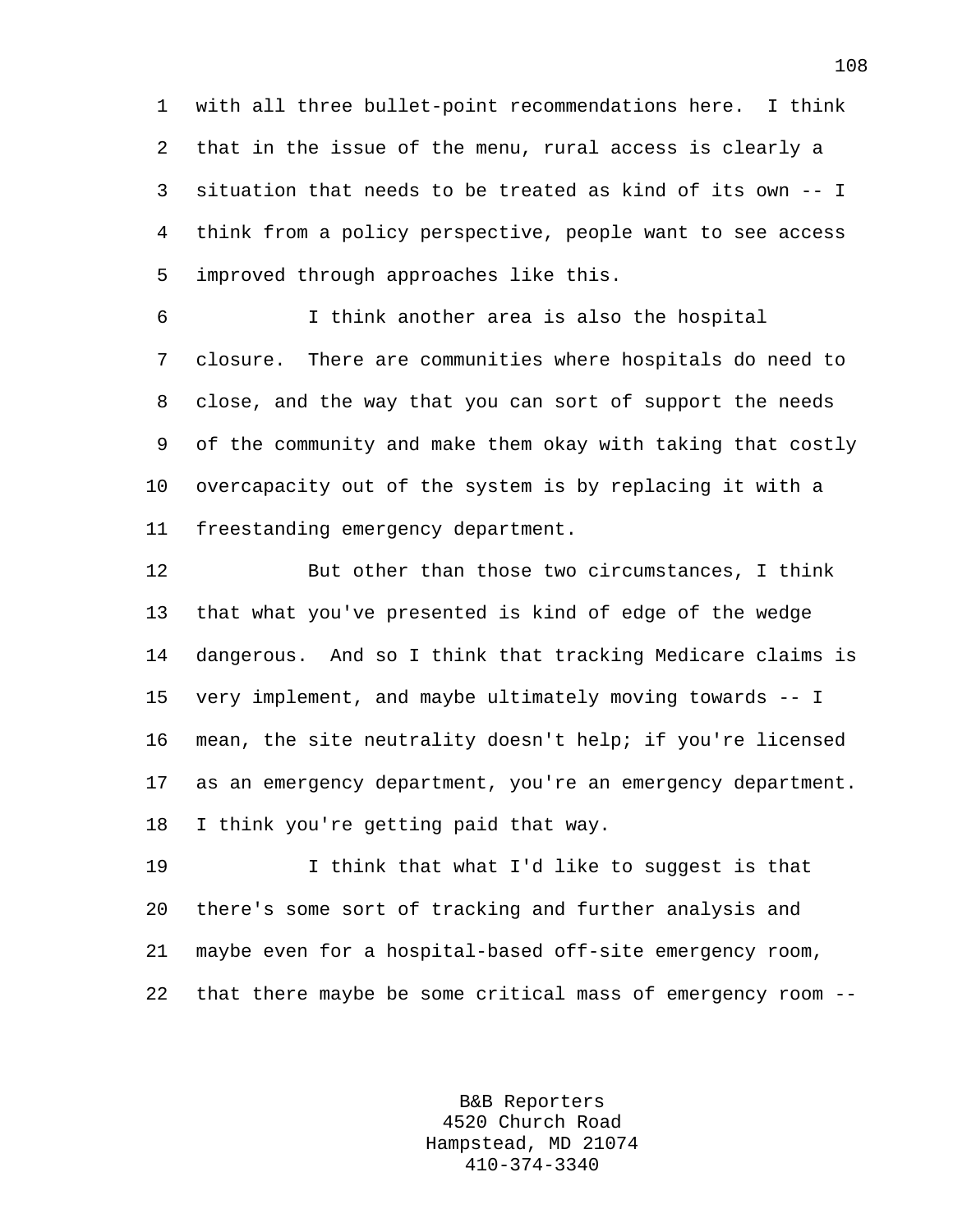1 real emergency department services that are being provided. 2 The table that you compiled shown on page 16 to me would 3 not cut it. I would not view a freestanding, hospital-4 based or otherwise, providing this menu of services as 5 being worthy of being treated as a true emergency 6 department.

7 So, you know, that's a little murkier. That's 8 not a bright-line thing there. But I think that there 9 needs to be some sort of judgment, I guess, about whether 10 something that is off site, that is, you know, really 11 within a hospital infrastructure, particularly, is really 12 more of an urgent care center or is truly an emergency 13 department. You know, it seems that the study group of 14 facilities, the business model as Brian described it, that 15 you've examined here is motivated maybe more on the private 16 payer side, but I think it's very important for Medicare 17 not to -- to be clear about whether it's going to encourage 18 or discourage or try to shape the development of these 19 organizations.

20 DR. CROSSON: Thank you.

21 DR. CHRISTIANSON: Yeah. Just a quick comment on 22 the third bullet point. I think this exemption is clearly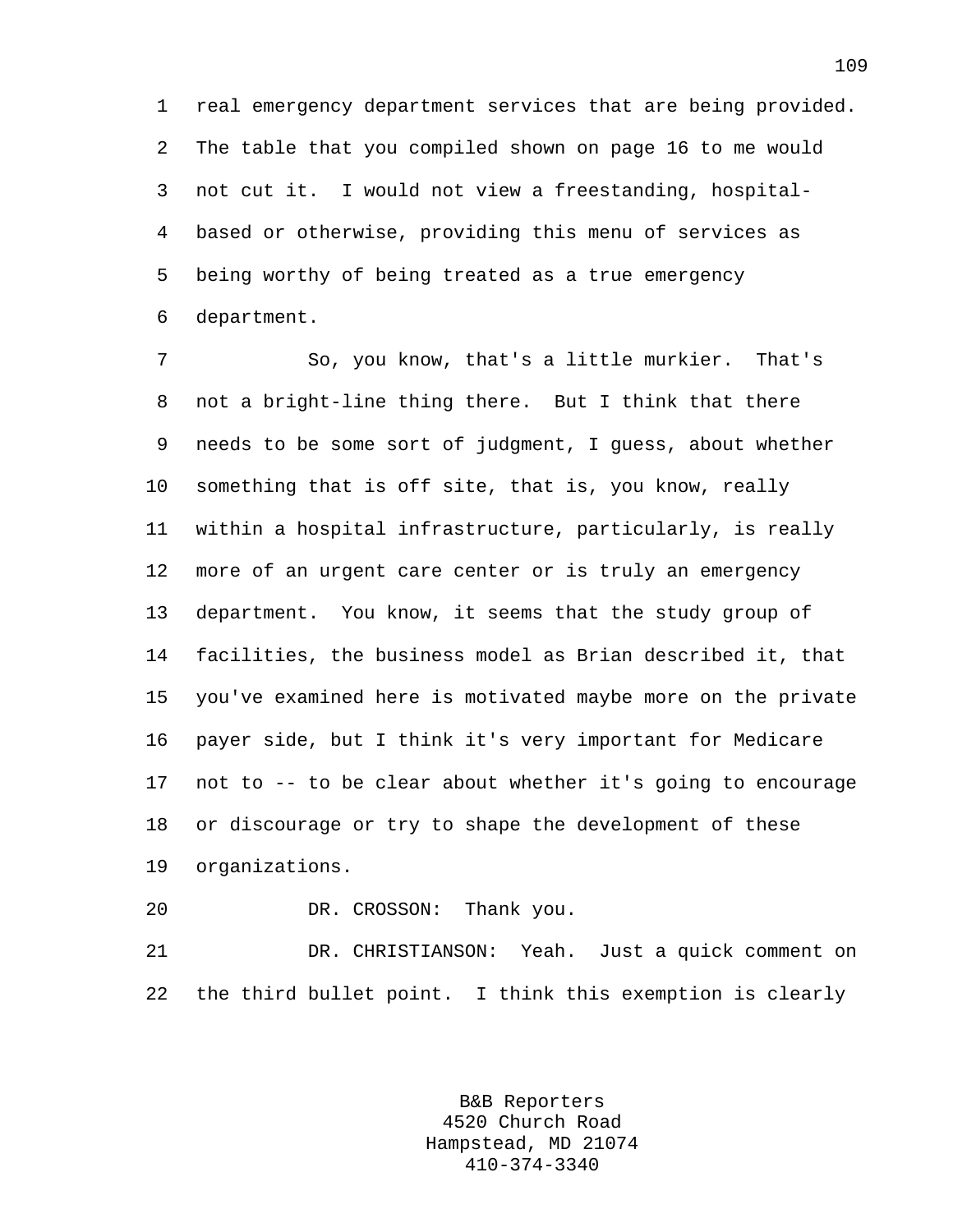1 contrary to our -- or principle is contrary to what we've 2 recommended. It's unfortunate. I would like to see us 3 take a strong position and reexamine on this.

4 DR. CROSSON: Bill.

5 DR. HALL: I agree with Jon that this is sort of 6 the antithesis of what we talked about this morning about 7 the desirability of integration of health care services 8 across a spectrum. They're referring to the freestanding 9 emergency rooms. This would seem to be a curious exemption 10 to that rational approach to integration.

11 On the other hand, they probably do provide a 12 community service, but we don't really know that. But I 13 think a few additional things might be looked at. For 14 example, do we know much about staffing patterns in these 15 freestanding? On any given day, would you see a physician? 16 Would you see an advance practice provider or none of the 17 above? It just makes me very nervous that there don't seem 18 to be any clear regulations in that direction.

19 What I find at least in our community where we do 20 have these things that we call "doc in a box" -- that's 21 sort of the general term for these freestanding programs -- 22 is that if they make a mistake or potentially an error and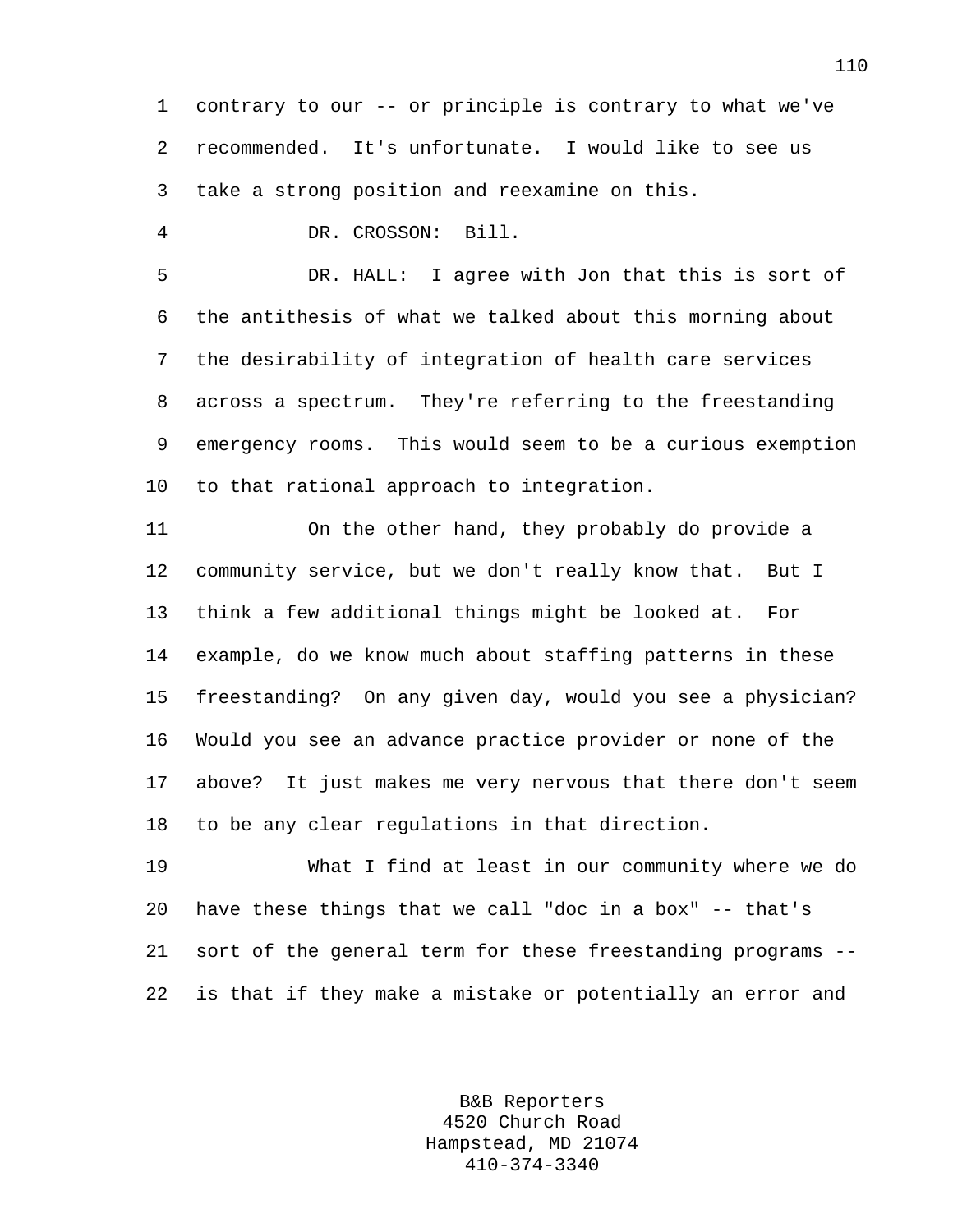1 not recognizing the severity of something, the mechanism 2 for following up on that is completely nonexistent.

3 They're told to go to the emergency room of some hospital. 4 So maybe that's rare or maybe it's common. We 5 don't know. But if it's truly an emergency and that's the 6 sequelae, it probably requires another one or two hours to 7 get to a place that actually can handle an emergency. So I 8 think we need to have some kind of scrutiny of at least 9 manpower and the ability of these institutions, depending 10 on the staffing levels, to refer promptly and properly. 11 That's the definition of emergency medicine.

12 DR. CROSSON: Thank you.

13 Amy.

14 DR. BAICKER: So the clarifying question I asked 15 around really the minimum standards for ED, I, too, found 16 that chapter enlightening, and it had me thinking along the 17 lines of what Paul had suggested around either 18 prospectively these facilities really vetting their role in 19 the community, expecting to care for trauma patients where 20 there is a need or having arrangements with ambulance 21 facilities to understand that they would be a source of 22 care for patients in the community. It obviously seems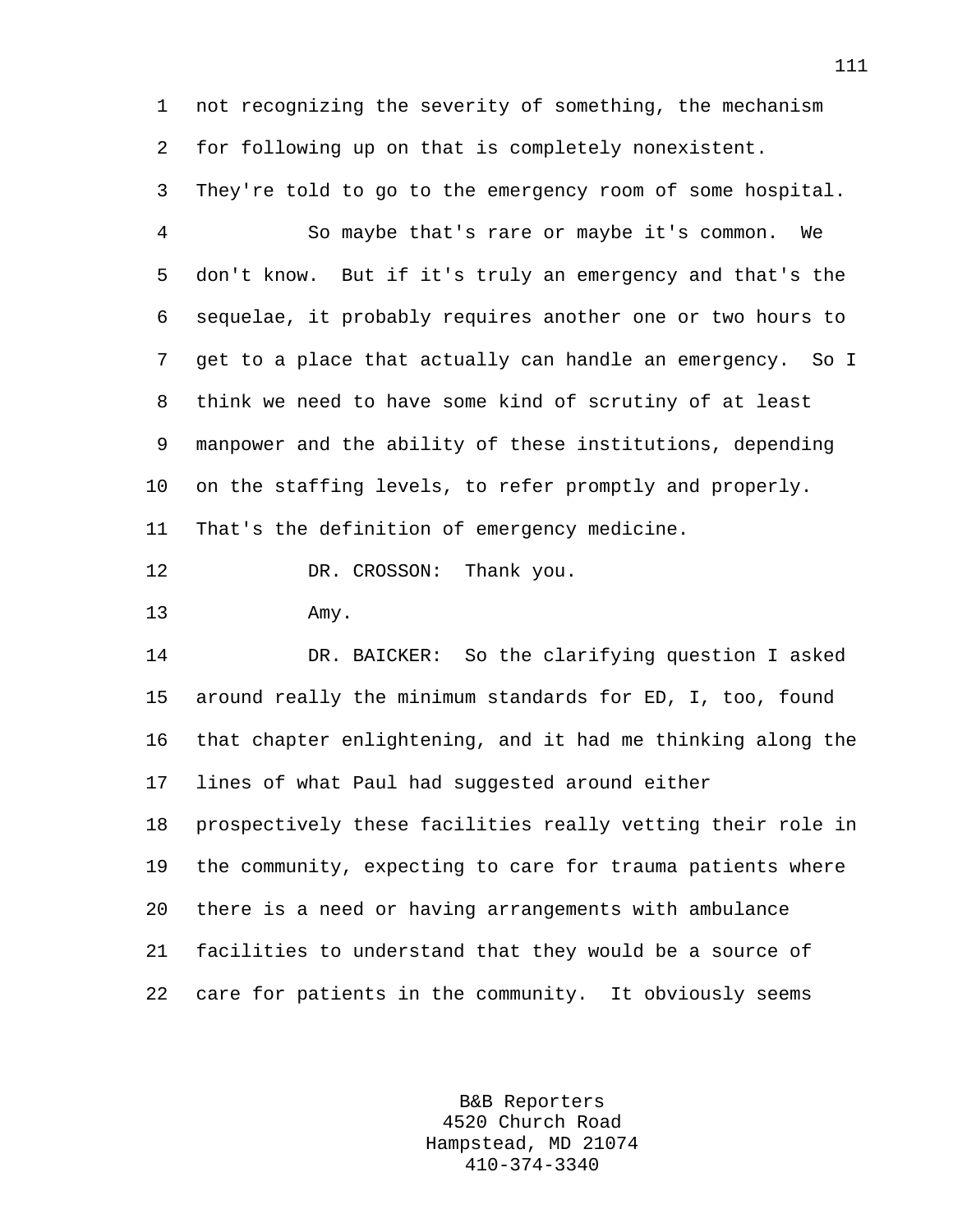1 quite opportunistic, given the laws it's outlined here.

2 I wonder if there is an opportunity for us to 3 look further at urgent care as well as -- you referenced 4 briefly the retail clinic sort of models. I just know from 5 my personal experience, retail, like referenced Minute 6 Clinics in CVS or Walgreens has these, they're actually 7 very unprofitable by themselves.

8 So the fact that you mentioned the urgent care 9 centers, if they're affiliated with the hospital, they're 10 able to get the hospital fee and also then the physician 11 fees, if we could just better understand the role of those 12 entities and what we believe to be the motivating factors 13 for establishing ED versus urgent care versus clinic, these 14 sorts of things would be helpful to further the discussion. 15 DR. CROSSON: Sue.

16 MS. THOMPSON: I'll be quick.

17 1 I really did appreciate this chapter, Zach. 18 Thank you.

19 Additionally, I like the point that -- I'm not 20 sure if it was Jon -- thinking about emergency urgent care 21 -- primary care, emergency urgent care, and now these 22 freestanding in some sort of a continuum, but even in a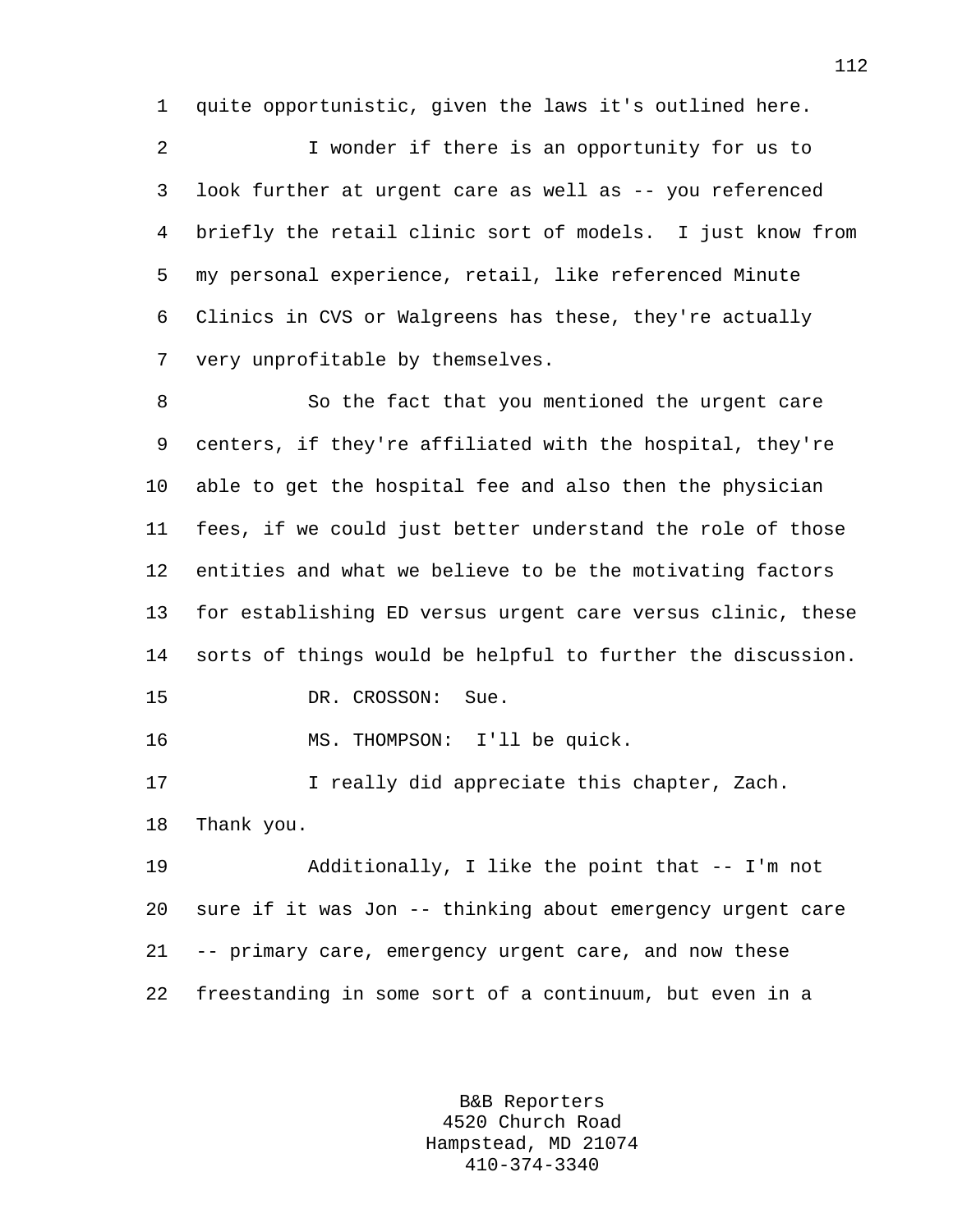1 broader context of how we're working to clinically

2 integrate and trying to understand where do these patients 3 end up and who are they handed off to and who is overseeing 4 the broader care in terms of our Medicare beneficiaries.

5 And then one last comment, as we think about 6 policy here, to be cognizant of the potential for 7 unintended consequences as we think about the issues we 8 have previously raised around rural, so just a last call.

9 DR. CROSSON: Craig.

10 DR. SAMITT: So I'm in support of all three 11 recommendations as well. What I also like about them is it 12 doesn't compromise the establishment of freestanding EDs, 13 where the true need exists. So, if there really is need 14 for a high-acuity ED care in a certain community, I don't 15 think there's anything that's been recommended here that 16 would compromise that, which is why we would allow those to 17 happen. We would want those to happen.

18 I also agree with the notion about the rural 19 exceptions that we need to -- as we have in other 20 circumstances, assure that there's a rural exception in 21 this case.

22 The only one modification and then one question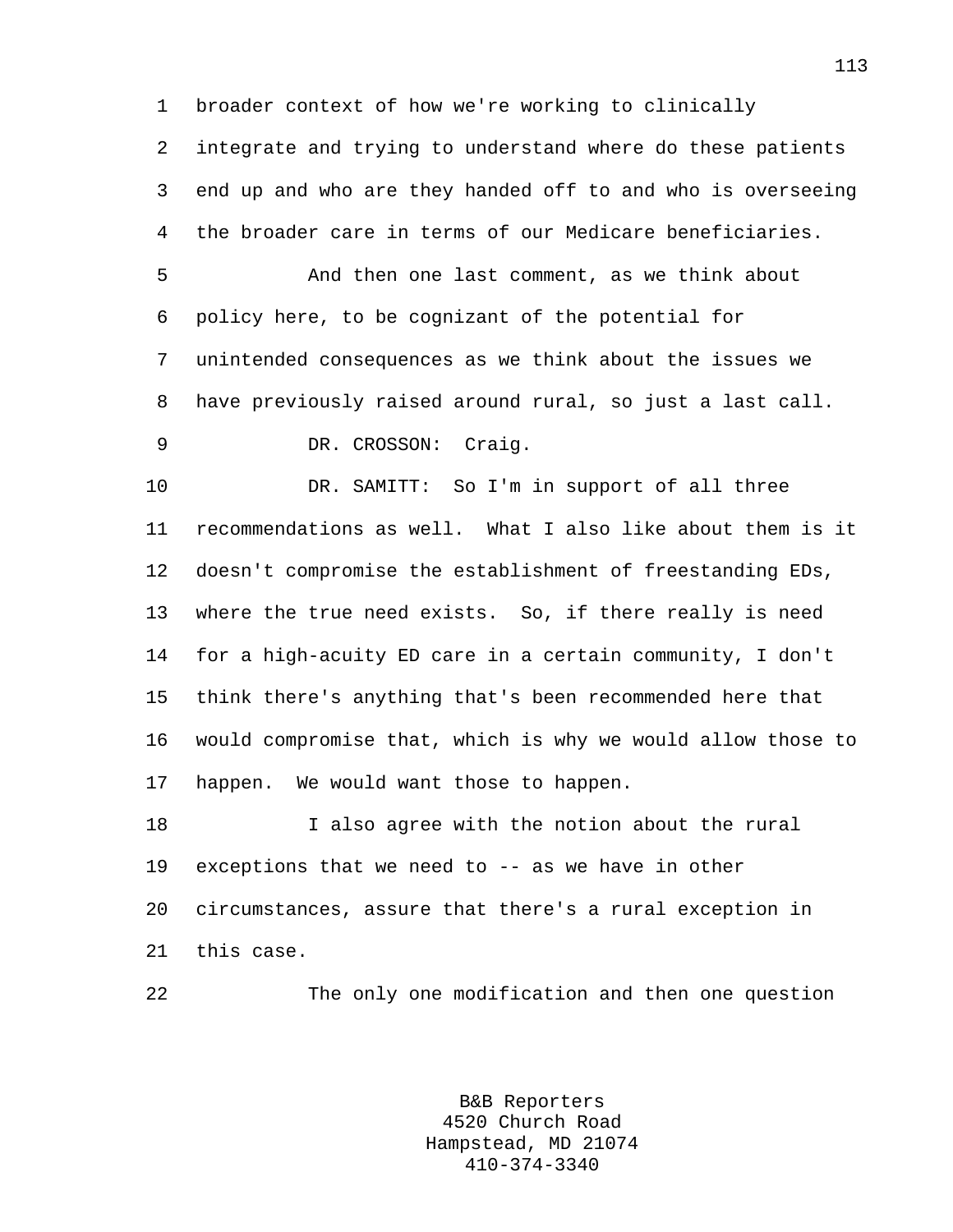1 that I would have pertains to the second one. We talk 2 about examining incentives that may be encouraging 3 providers to serve patients in the ED. I would supplement 4 that by saying should we have incentives for primary care 5 and other providers to preserve care that is lower acuity 6 within their practices or in urgent care settings.

7 So, for example, are the ACO incentives 8 sufficient to encourage ACOs to really keep urgent care and 9 non-emergent care within practices, and should that even be 10 a separate quality variable that is measured with ACOs?

11 And my question is about beneficiaries. So, if 12 I'm a beneficiary -- and let me take a diagnosis. I simply 13 have pharyngitis. I have a sore throat. Is there 14 differential implications to me if I go to my primary care 15 doctor, an urgent care facility, or a freestanding ED? And 16 I'd love to understand as well to see, because beyond just 17 provider incentives, if it's otherwise neutral to me as a 18 beneficiary, then I may just go to the freestanding ED that 19 may be right next door. But the question is, Is that the 20 right incentive that we should have?

21 MR. GAUMER: So I can answer that in part here. 22 If the patient goes to any of those facilities -- the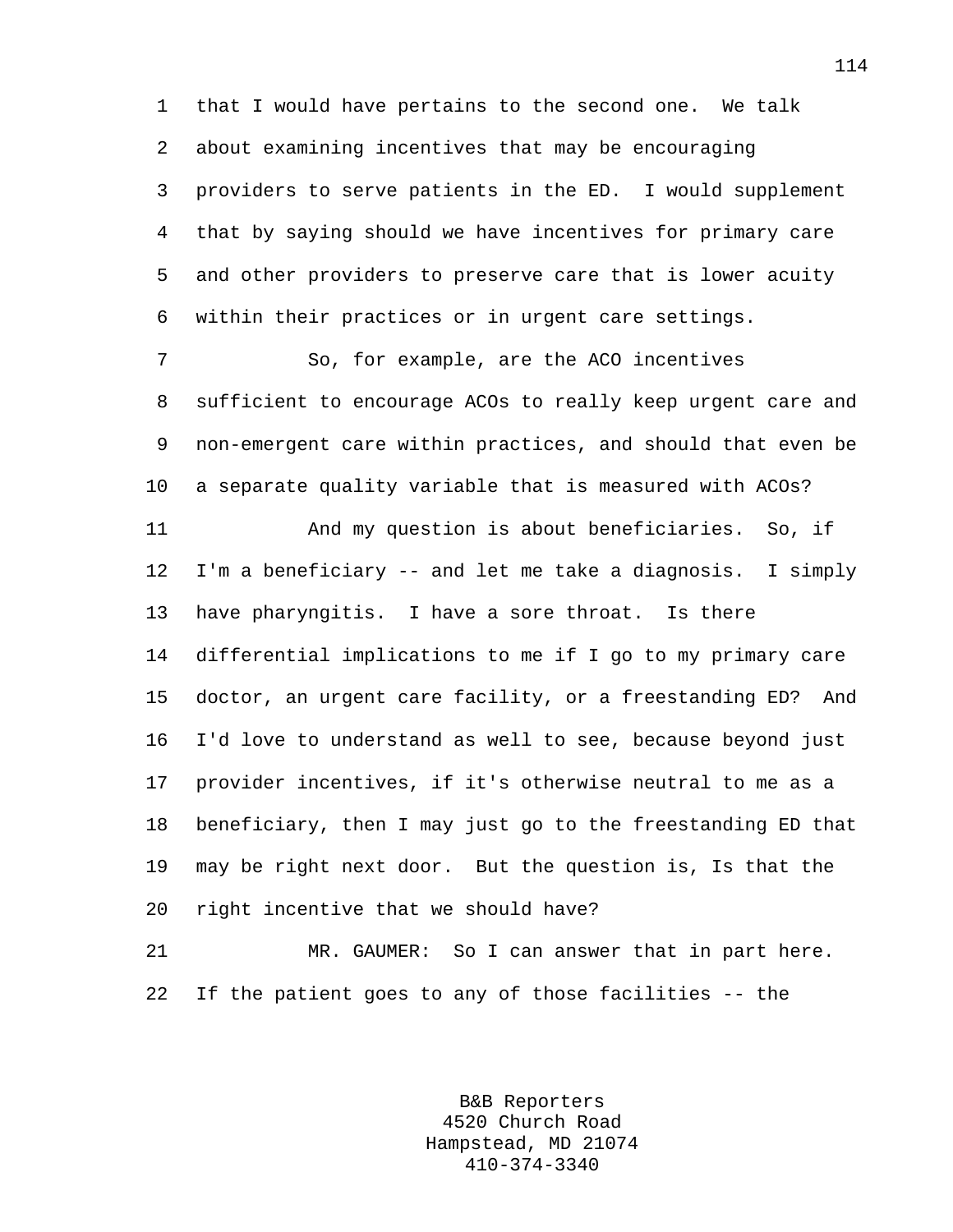1 physician's office, the urgent care, or the ED of any type 2 -- it's 20 percent copay or thereabouts. So, if the 3 payment in the ED is higher, that 20 percent results in a 4 larger out-of-pocket expense. 5 DR. SAMITT: Unless I have Medigap. 6 MR. GAUMER: Unless you have Medigap. 7 DR. MILLER: And that's the big deal is that if 8 there was a signal there, "Gosh, did you know that the 20 9 percent in this setting was higher than that setting?" with 10 a wraparound, employer, Medigap, or a supp from Medicaid, 11 you're not feeling any of that. 12 DR. CROSSON: Hold on. 13 DR. COOMBS: I just want to respond quickly, but 14 there is as nonfinancial piece of it, and it's the fact 15 that it's a disruptive innovation that allows a much more 16 efficient handling of a pharyngitis. That's why it works. 17 That's why it's successful. You can get in and get out. 18 That time factor is really important. 19 DR. CROSSON: Kathy, do you have a point on this, 20 or are you just getting in line? 21 MS. BUTO: Separate. 22 DR. CROSSON: Okay. Going down here, we've got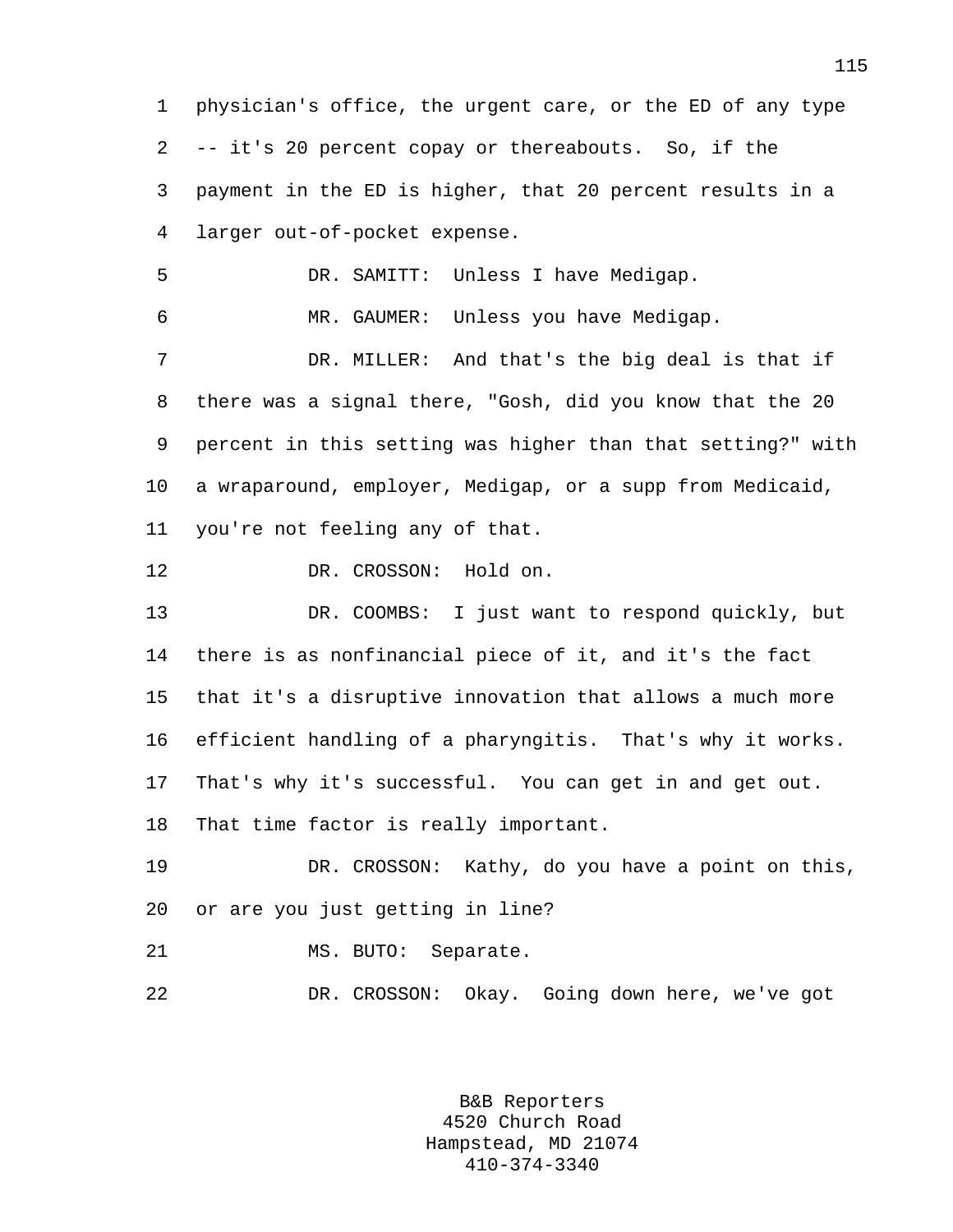1 Bill.

2 MR. GRADISON: Quickly, on the second point, if 3 these facilities -- if a given facility actually does what 4 an ED in a hospital says it does -- and does -- then the 5 incentive structure may be based either on the ability of 6 the remote ED to operator, lower cost, or perhaps that the 7 hospital-based ED has been overpaid and therefore setting a 8 basis for payment that is excessive. So I'm just saying we 9 ought to look at both sides of that question.

10 DR. CROSSON: Okay. I've got Brian, Warner, and 11 Kathy, and then that will be the end. Brian.

12 DR. DeBUSK: It seems like we keep bumping up 13 against the same issues over services and the corporate 14 structure and all these nuances around payment, and I just 15 wonder if we could explore. This may be a terrible idea, 16 so I'm going to qualify that. But what if we explore -- 17 what if they were all clinics? What if we took everything 18 back to these were clinics and we tried to address some of 19 this through the physician fee schedule?

20 Mark expressed a concern earlier about, say, 21 rural locations. Well, couldn't we do that through a site 22 of service through the physician fee schedule, and would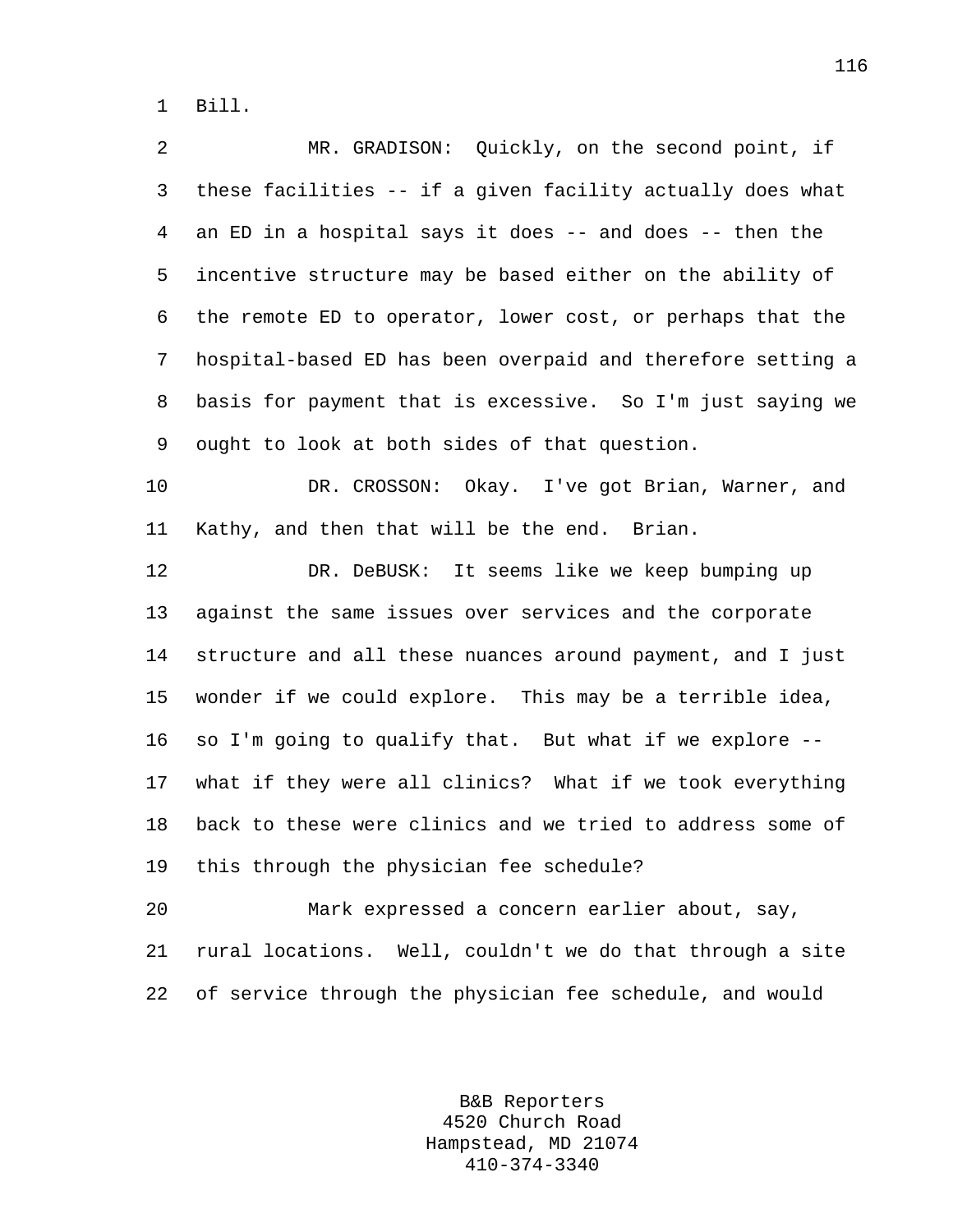1 some of these things correct themselves, then? If you had 2 a suburban -- an allegedly off-campus emergency department 3 in a suburban shopping center in the middle of an affluent 4 neighborhood handling sniffles and sneezes, it would be and 5 look and act like a clinic, irrespective of the corporate 6 structure. And I just wonder if this is one of the few 7 situations where the granularity of the physician fee 8 schedule might actually work to our advantage and be able 9 to cover a broader hose of these services and not get into 10 splitting hairs about how sick or how ill is this patient 11 coming into this facility and who owns it.

12 DR. MILLER: Well, the ones, without buying into 13 they're all clinics and they're all through the physician 14 fee schedule, just with two seconds of thought, I want to 15 think about that. But what principle I would take from 16 that and would ask you all to think about is there is a 17 couple of times people have said, well, maybe we should -- 18 I think Alice said maybe there's as moratorium. You can 19 take approaches like that, but what the Commission has 20 tried to do more traditionally in these areas is set a 21 uniform payment and then say if this is a viable model -- 22 or a more rational payment -- if this is a viable model,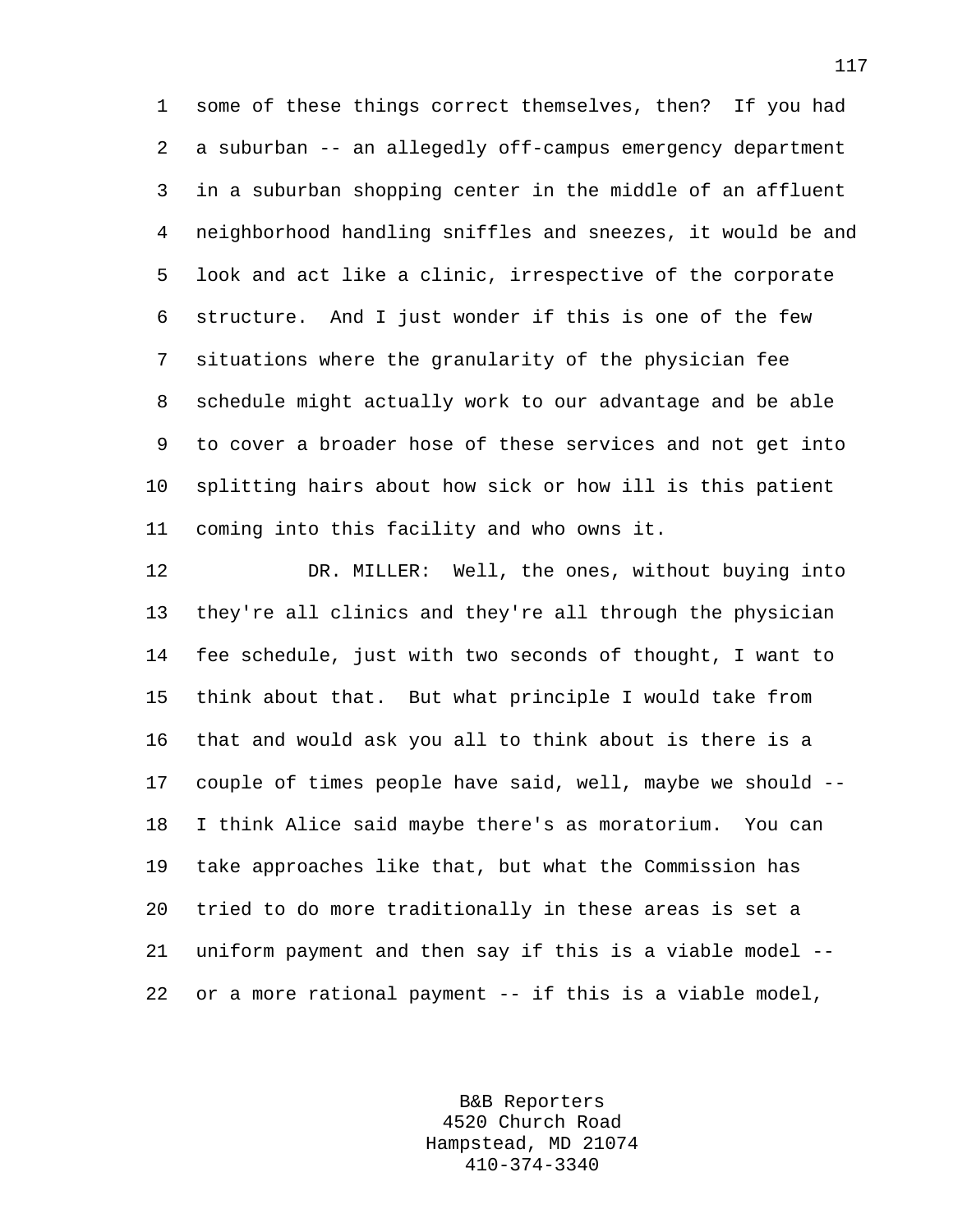1 then it will continue to deliver, so, in a sense, take out 2 the revenue-generating opportunity and say this is a fair 3 price for this, whether it comes off the fee schedule or 4 whether it comes off the OPD or wherever it comes from and 5 says now you all can play whatever structure you want, but 6 this is the payment.

7 And I just don't know -- well, I'll stop there. 8 DR. DeBUSK: Well, the comments earlier about 9 rural emergency departments were very well made. I mean, I 10 think that's a legitimate concern and a separate topic.

11 I'm thinking more along, again, these very 12 suburban, very clinic-looking -- again, it would be nice to 13 be able to peel back all that and maybe address it with 14 something that's a little more granular.

15 DR. CROSSON: I mean, that's my sense of where 16 we're going is if we're going to solve the problem we have 17 identified before, which is as Pat elucidated, giving rural 18 communities the option of moving down from a hospital to 19 something else, call it a freestanding emergency room -- 20 and that's a legitimate effort, and I think we all sensed 21 that that was -- then somehow we have to do that but not 22 have it contaminated with this other problem. And so we're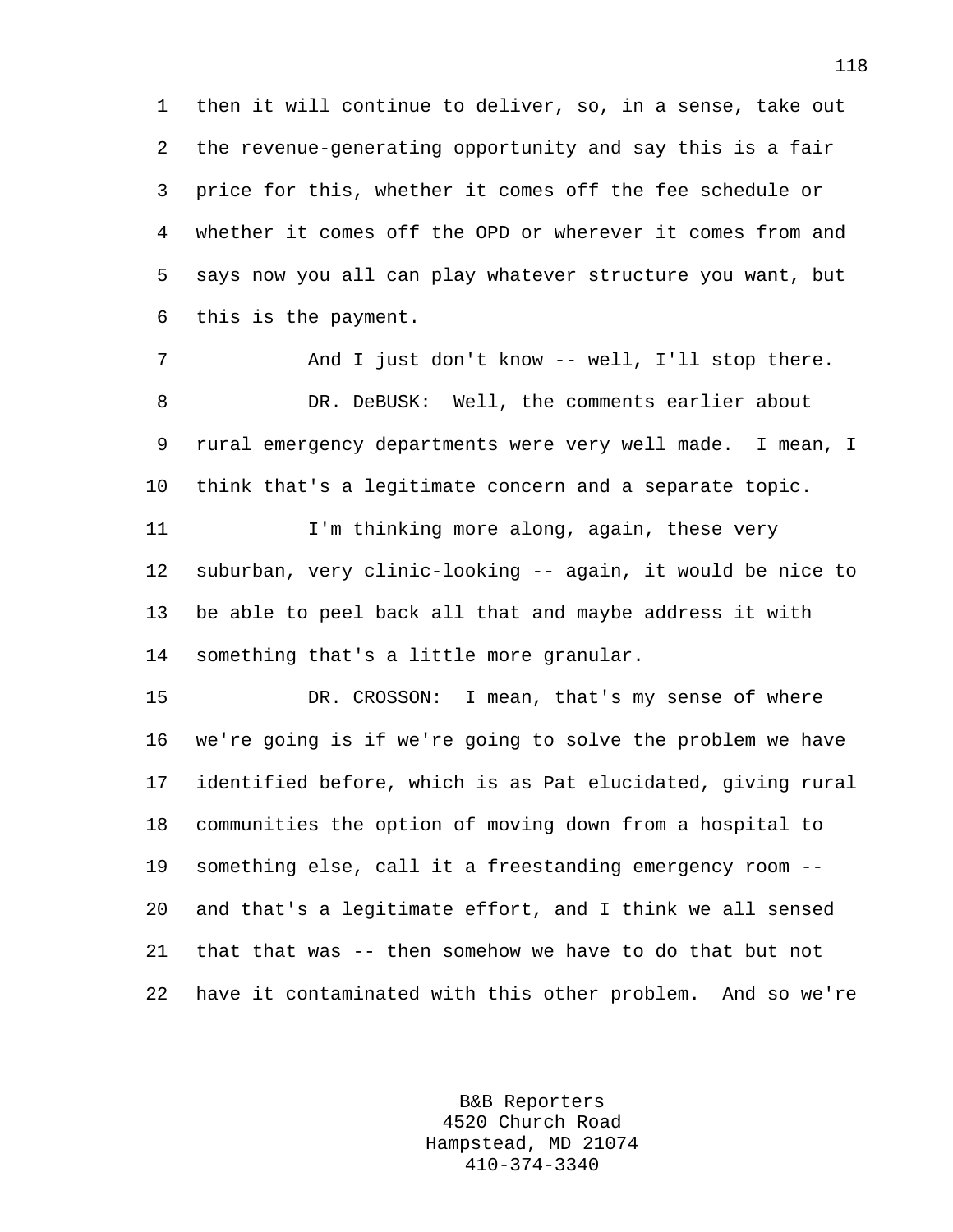1 going to have to have some sort of a nuanced approach, 2 which will be kind of hard to get it right, but that's 3 probably the direction we need to take, or we take Paul's 4 suggestion and we do it through paying differently, which 5 is another way of doing it, because then you wouldn't be 6 paying extra funds for a cold, but you wouldn't be paying 7 it in that rural setting for the legitimate purposes that 8 the thing was established for.

9 So there's a couple of, I think, ways that we 10 could split this, and hopefully, we'll come back at some 11 point with those teased out better.

12 DR. DeBUSK: Well, in theory, rural could be a 13 site of service.

14 DR. CROSSON: We could make it a separate site of 15 service. Yeah.

16 Okay. Warner.

17 MR. THOMAS: Just two quick comments. I think 18 tracking the data would be important to kind of see what is 19 the trend on this.

20 On examining the incentives, the only comment I 21 would make there is I agree with Sue and all the comments 22 on looking at the rurals because I think, certainly, being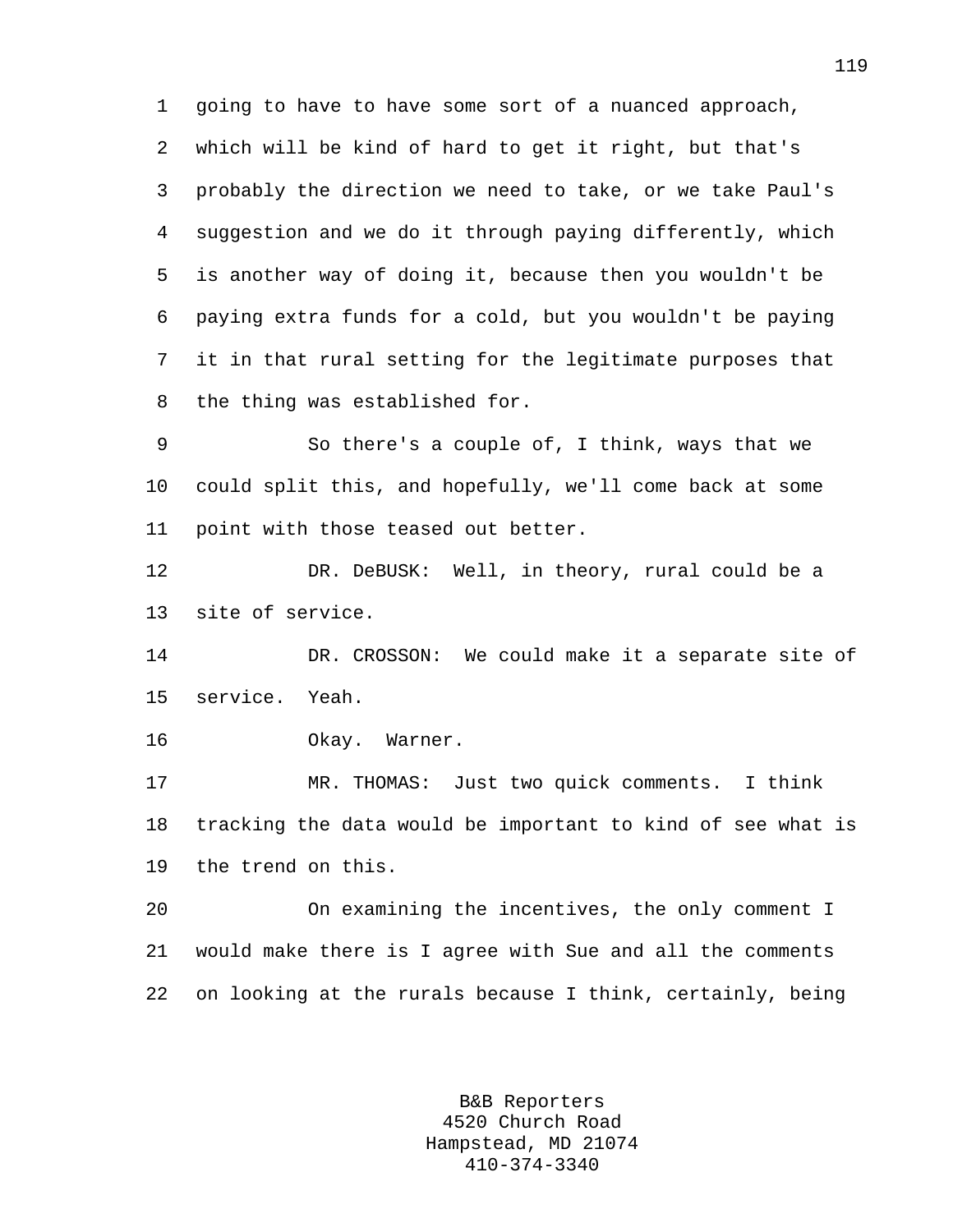1 able to provide an opportunity for hospitals to transition 2 to being a freestanding ED or an ED only with ambulatory is 3 a great opportunity.

4 On the urban setting, the only comment I would 5 have is there are areas where we see five-, six-, seven-, 6 eight-, nine-, ten-hour ED waits, and to me, that is not 7 okay from a beneficiary perspective. And in those markets, 8 perhaps some of these -- not that they've got to be 9 hundreds of them, but perhaps there should be some of these 10 as an alternative to a patient waiting five to ten hours 11 for an ED visit.

12 So I just think getting back to the incentives, 13 that's probably one of the incentives you see here, and I 14 think that ought to be studied at the same time that we're 15 just looking at visits. I think we ought to be looking at 16 how many people are getting up and walking out of EDs and 17 things like that. So I just think it's another comment to 18 consider in the paper.

19 DR. REDBERG: Just to comment on that, Warner, as 20 you know, ED patients get triaged. So, if someone is 21 waiting five to ten hours, to me that suggests they were a 22 lower acuity, and it goes back to the discussion we were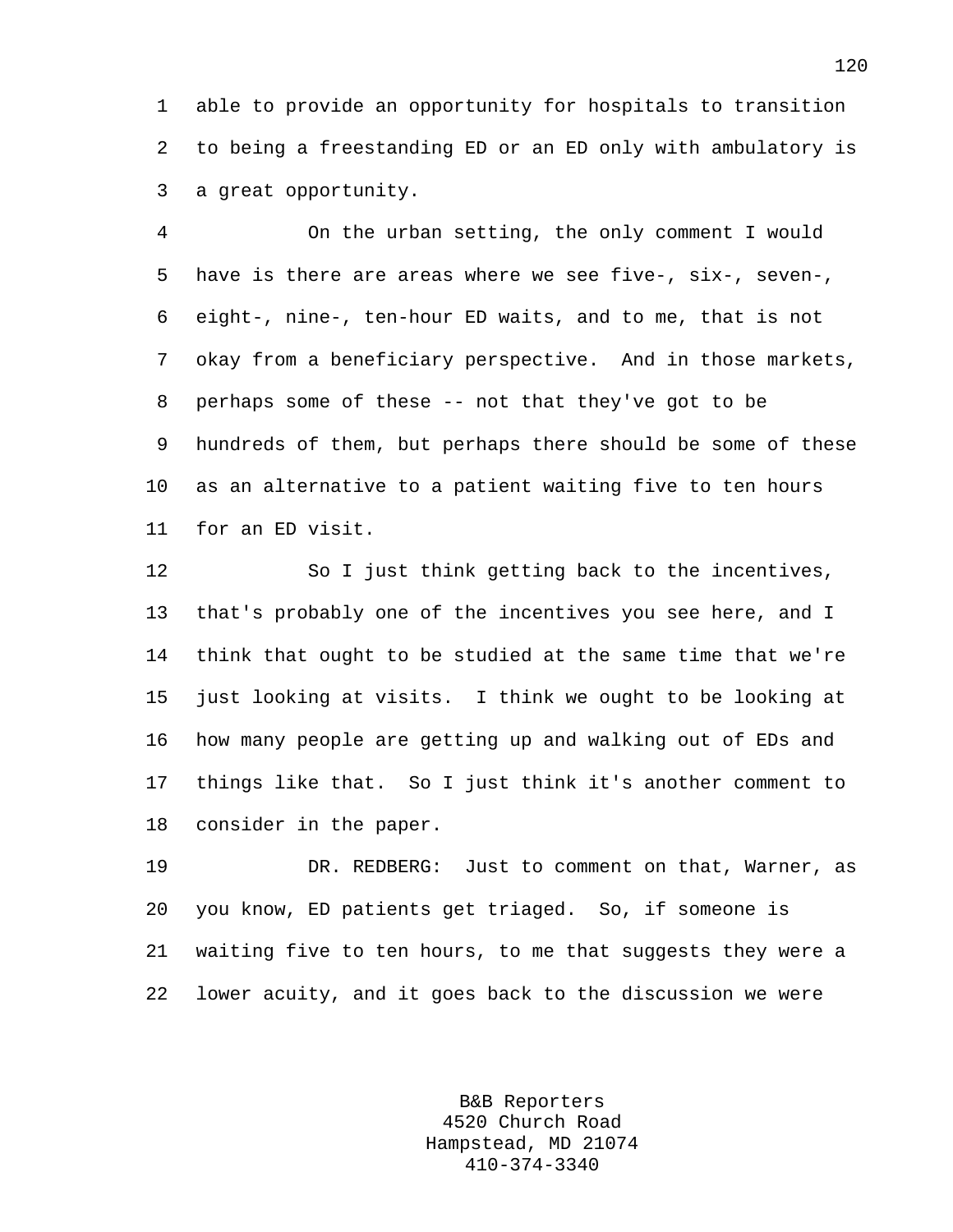1 having about perhaps they should be better treated in 2 urgent care or physician office.

3 DR. CROSSON: Pat, same point or different point? 4 MS. WANG: Yeah. It was just urgent care centers 5 have really sprung up, develop relationships with 6 hospitals, ambulances waiting outside of them to relieve 7 the bottleneck that you described. I think what we're 8 talking about here, from my perspective, keeping 9 beneficiaries out of the emergency department should be a 10 high priority, no matter what. So if there are step-down 11 kinds of settings, urgent care, primary care -- but urgent 12 care, I think, is filling a tremendous need right now for 13 the points that you just mentioned.

14 But what alarms me about this is this is an 15 urgent care center wearing a cloak of an emergency 16 department. I think you have to be really careful about 17 sort of recognizing it as that, but maintaining the urgent 18 care sort of capacity, I think is important.

19 MR. THOMAS: So I totally agree. I'm a big fan 20 of urgent care, and I think they play a very, very 21 important role. I just think as we look at the situation, 22 I think we ought to look at the wait time situation as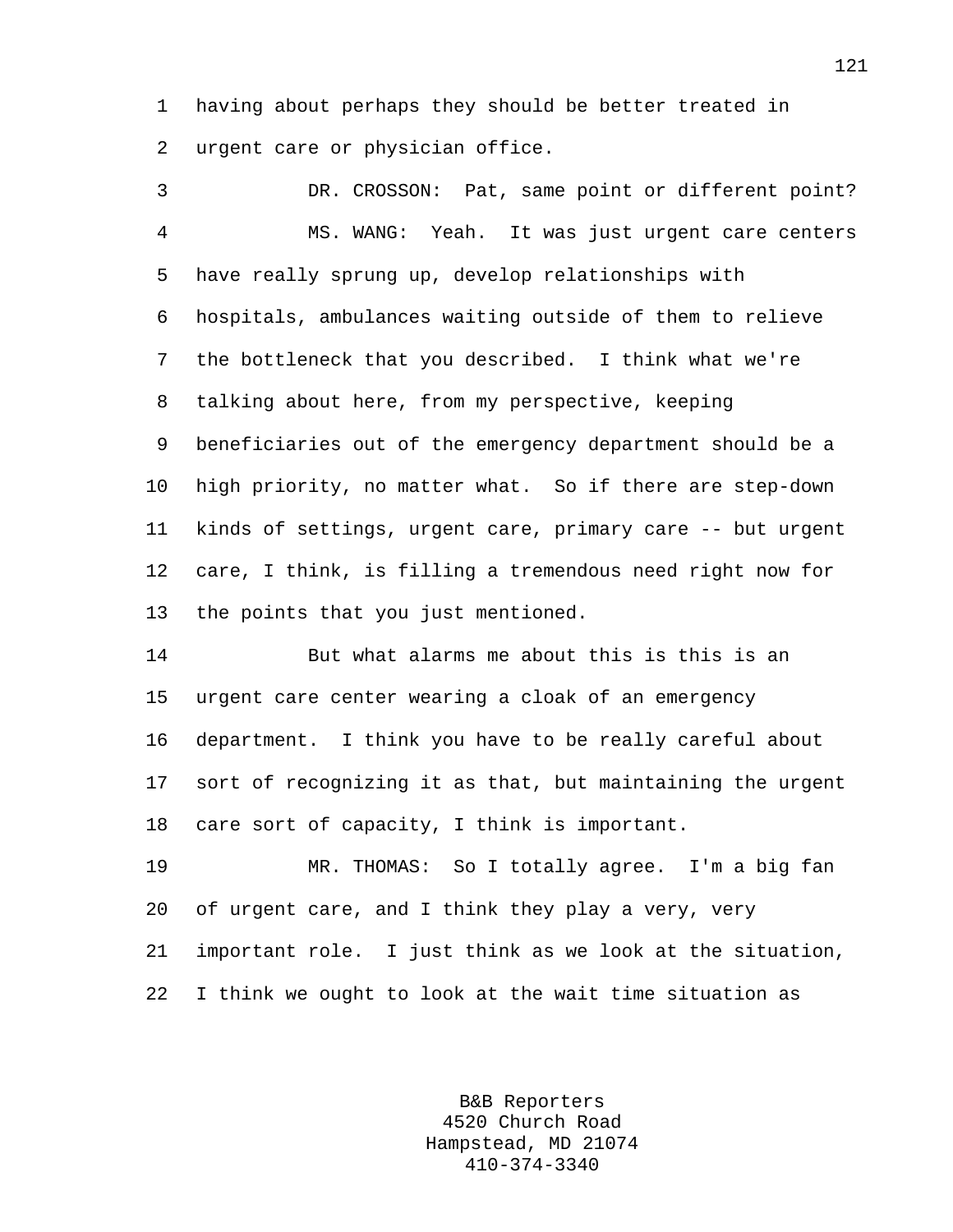1 well.

2 I mean, I get that, Rita, there's triage. I 3 think there's probably some that are better at it than 4 others, so I just think it's something that ought to be 5 thought about. That's all.

6 DR. CROSSON: Okay. Kathy, last comment. 7 MS. BUTO: Okay. So I think we have a rare 8 opportunity to be a little more proactive in this area 9 because I sense that this is -- I think you used the term 10 "edge of the wedge." This is the beginning of potential 11 big proliferation of something that's not particularly 12 needed, recognizing that it is needed in some areas.

13 So I think we might be able to -- and I don't 14 think it would take much to reframe this as more than CMS 15 tracking the claims data and looking at incentives, but 16 really taking a much more proactive role in trying to, 17 first of all, collect the data, then develop criteria and 18 use whatever approaches they have, whether it's conditions 19 of participation, conditions of coverage, site-neutral 20 payments, a number of other mechanisms at their disposal to 21 try to get a handle on this, because if they -- all of 22 these are great, but if they do this, I guarantee we're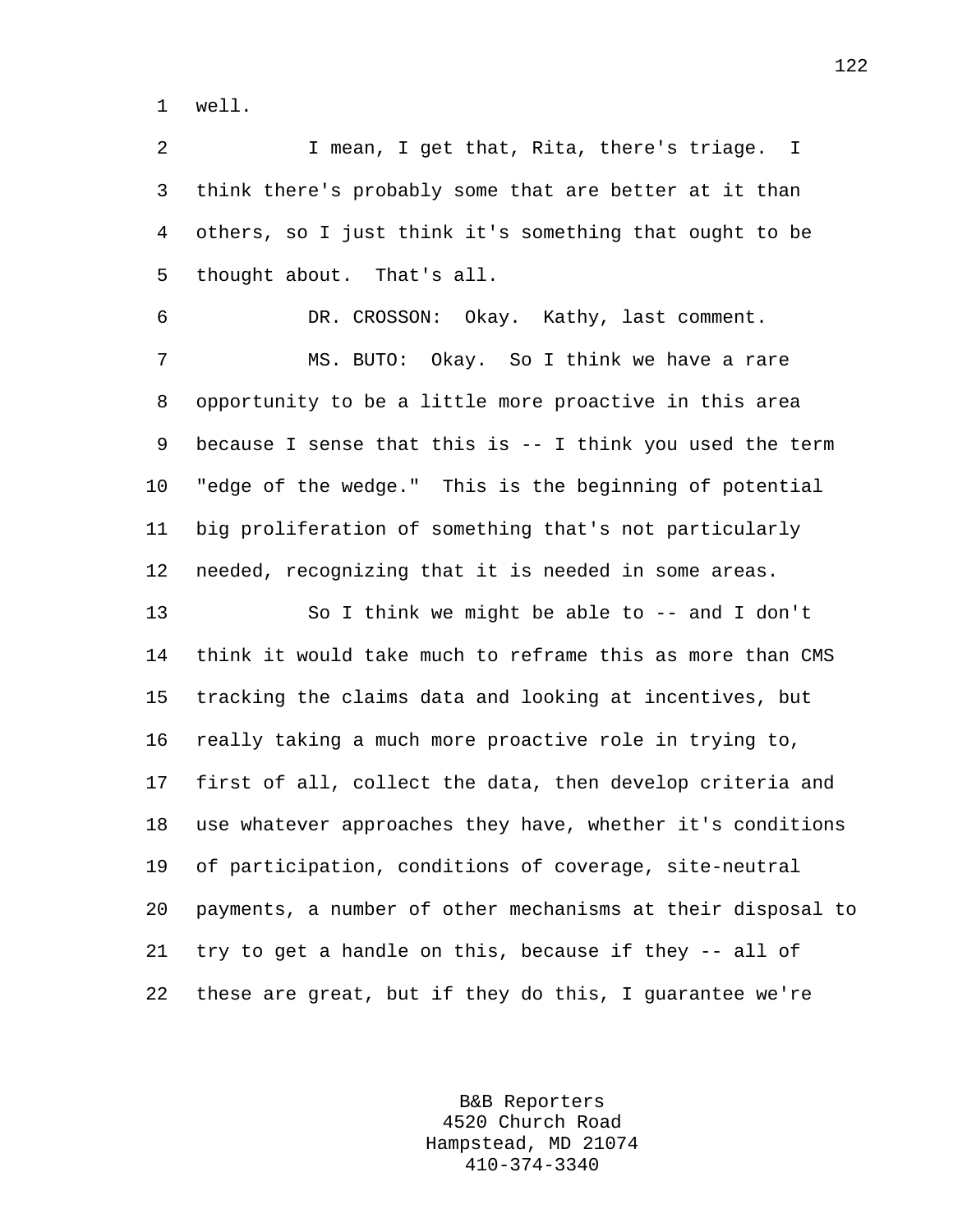1 going to see a ballooning of these facilities, and it will 2 be too late to really pull them back. So the question is, 3 Can we suggest a course of action that's a little more 4 proactive where we urge the agency to get on top of this 5 through a variety of mechanisms that we could talk about 6 later, but including incentives, criteria, conditions, even 7 some certification maybe, if necessary?

8 DR. CROSSON: Okay, Paul. Paul, last comment. 9 DR. GINSBURG: Yeah. Kathy, I also think that we 10 should be aggressive in this area, and I'm wondering if we 11 should consider going one step further, which would be 12 recommending to Congress or maybe to CMS that there be a 13 moratorium on additional hospital freestanding ED 14 facilities.

15 MS. BUTO: While they do all this other stuff. 16 DR. GINSBURG: Yeah.

17 DR. CROSSON: Okay. Good discussion. Good 18 discussion.

19 We're now at an end. Zach and Sydney, thank you 20 very much.

21 We have the opportunity for public comment. If 22 there are any individuals in the audience that wish to make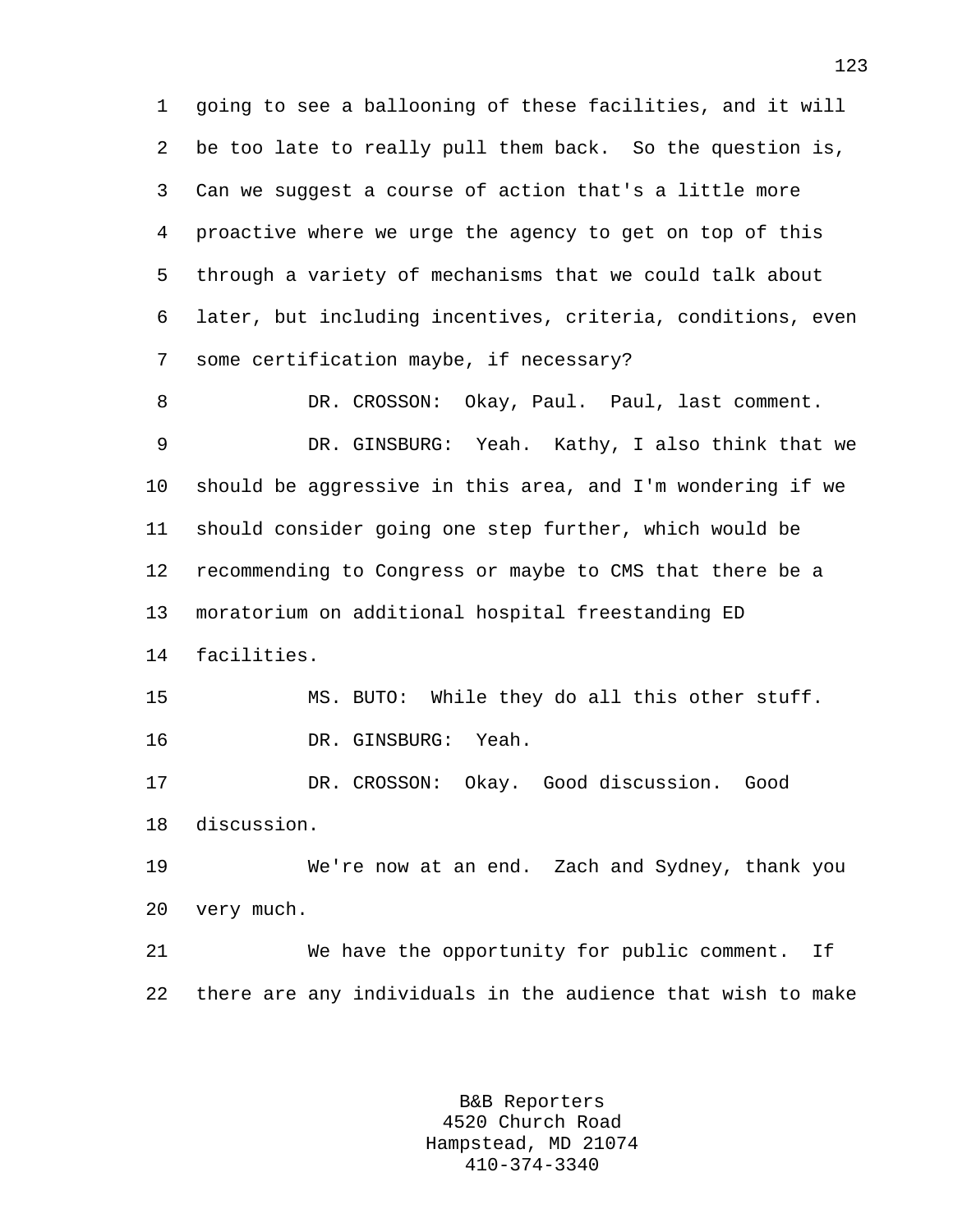1 a public comment, please come to the microphone so we can 2 see who you are. 3 [No response.] 4 DR. CROSSON: Okay. Seeing none, we are then 5 adjourned until 1:15. 6 [Whereupon, at 12:24 p.m., the meeting recessed 7 for lunch, to be reconvened at 1:15 p.m. this same day.] 8 9 10 11 12 13 14 15 16 17 18 19 20 21 22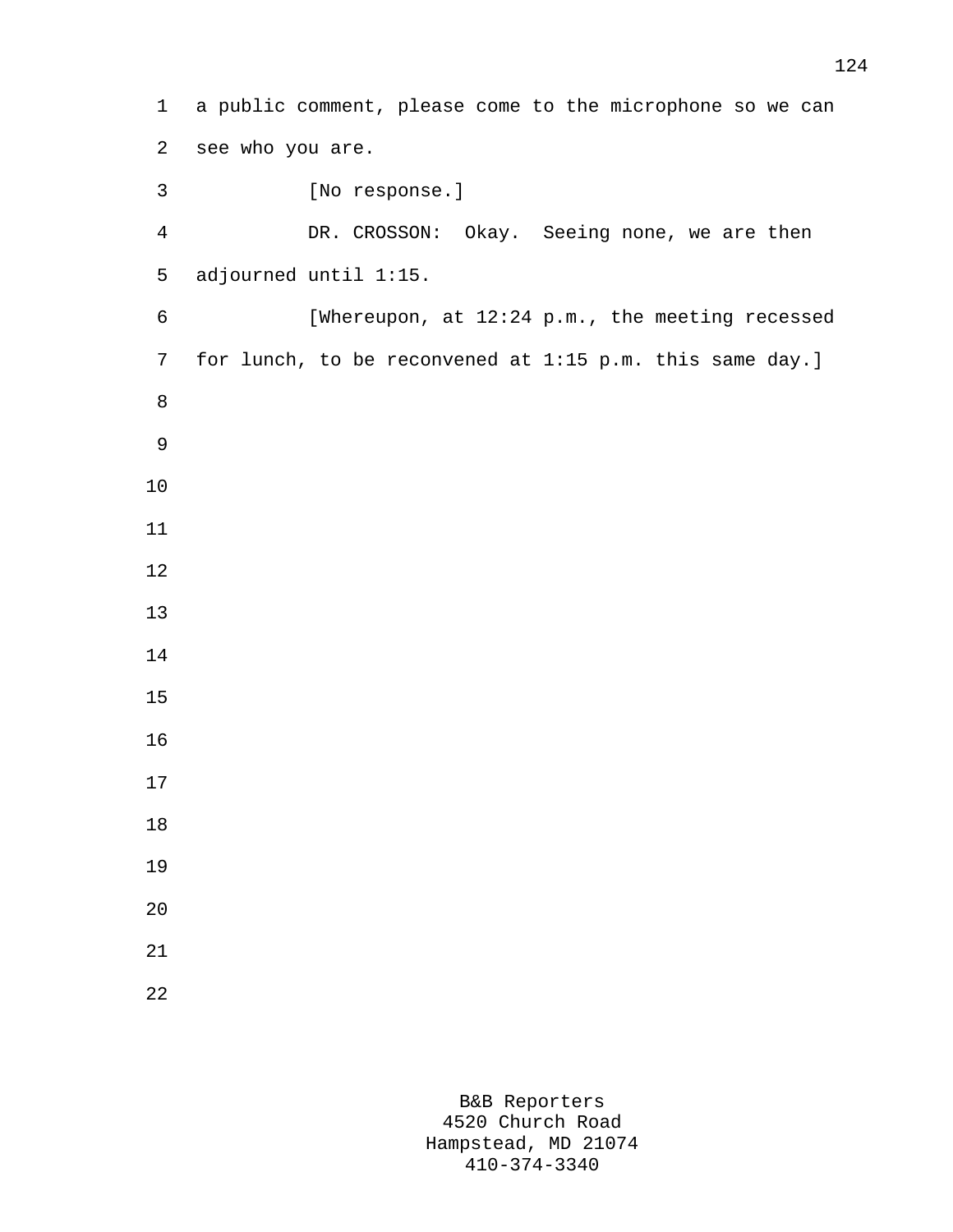1 AFTERNOON SESSION 2  $[1:19 \text{ p.m.}]$ 3 DR. CROSSON: We're actually missing a few people 4 who were fascinated with the tiramisu, so I think, 5 nevertheless, to stay on schedule we need to start. 6 Okay. So we're going to take on the question 7 again about payments from drug companies and this time also 8 device companies to physicians and teaching hospitals. And 9 we have Ariel and Amy, and it looks Ariel is going to start 10 off. 11 MR. WINTER: Good afternoon. Amy and I will be 12 discussing payments from drug and device manufacturers to 13 physicians and teaching hospitals that were reported under 14 the Open Payments program. And we intend for this work to 15 appear in an appendix to the physician update chapter in 16 the upcoming March report. 17 Before we begin, I want to thank Sydney McClendon 18 for her help with this project. 19 So here are the points we'll be covering today. 20 I'll start with some background on this issue. Then I'll 21 describe the Open Payments public reporting program. We'll 22 present results from our analysis of new data from 2015.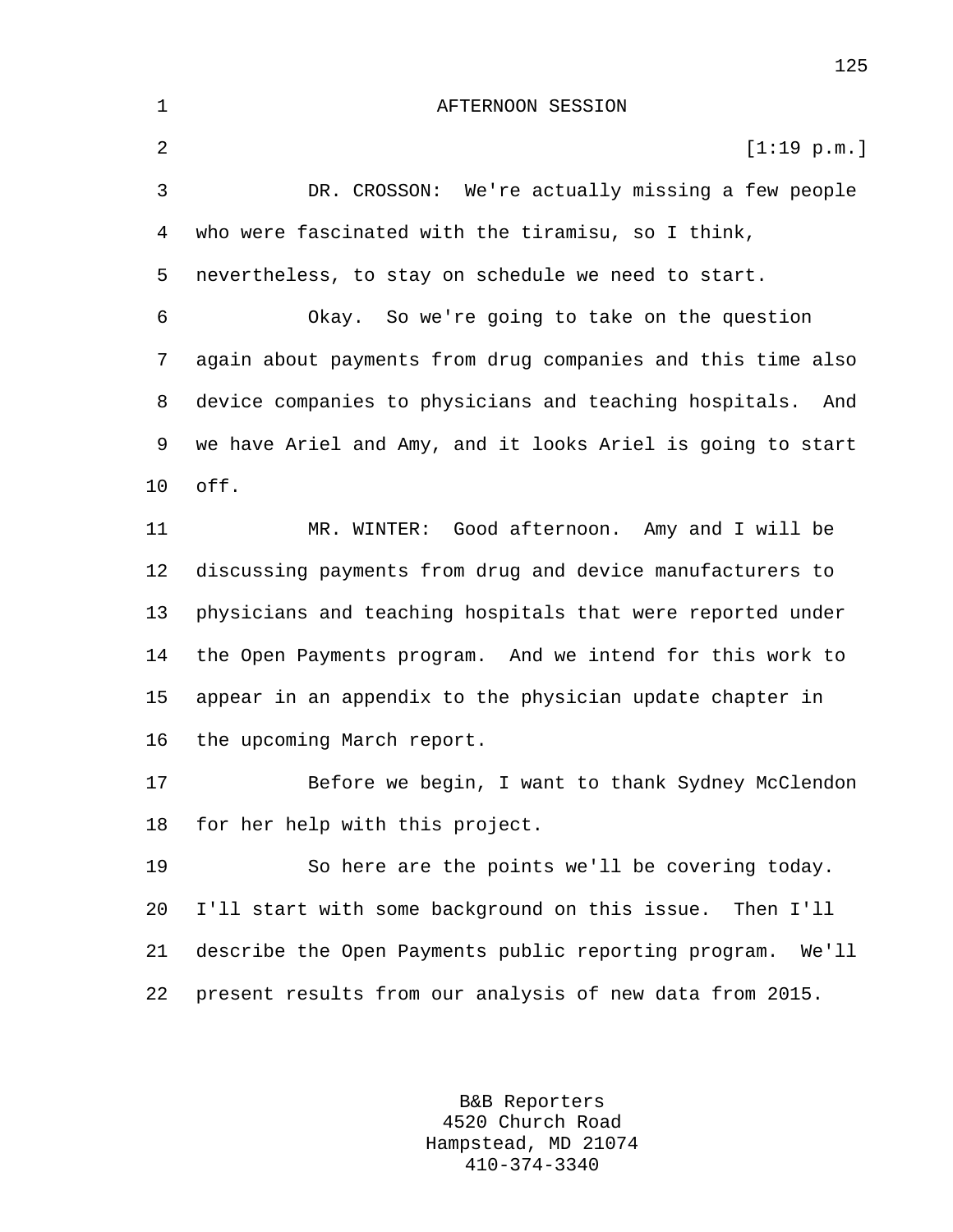1 And, finally, we'll talk about potential changes to Open 2 Payments program and future analytical work.

3 In 2009, the Commission recommended that Congress 4 mandate public reporting of financial relationships between 5 drug and device manufacturers and providers and other 6 health care organizations.

7 The goal is to help Medicare, other payers, and 8 the general public better understand the scope of these 9 financial ties and the relationship between drug and device 10 company payments and physician practice patterns.

11 In PPACA, in 2010, Congress created a public 12 reporting system. CMS implemented this program in 2013 and 13 called it Open Payments. As we expected, the media and 14 researchers have been using this database to shed light on 15 physician-industry ties.

16 There is a growing literature describing the 17 relationship between drug and device industry payments and 18 physicians' prescribing behavior.

19 For example, a recent study published in JAMA 20 Internal Medicine used data from the Open Payments program 21 on meals provided by drug companies to physicians. They 22 looked at meals that were related to brand-name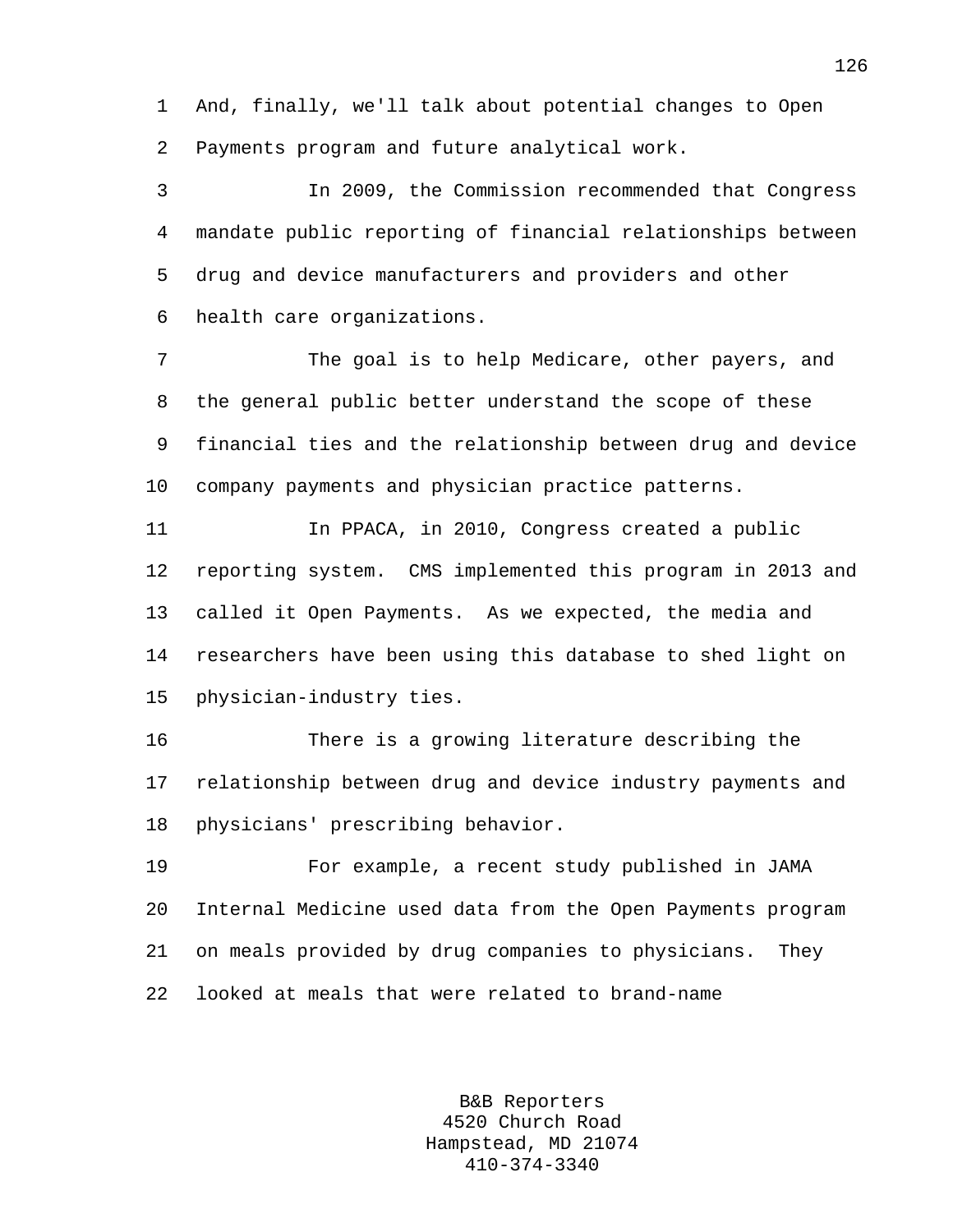1 medications, such as Crestor, in one of four drug classes.

2 The authors found that physicians who received 3 such meals prescribed brand-name drugs within each class at 4 a higher rate than other physicians.

5 Another recent article used data from the 6 Massachusetts public reporting program and found that 7 physicians who received industry payments prescribed brand-8 name statins at a higher rate than other physicians.

9 Earlier studies also found that physicians' 10 financial interactions with manufacturers are associated 11 with prescribing of newer and more expensive drugs.

12 Under the Open Payments program, manufacturers 13 and group purchasing organizations must report certain 14 payments and transfers of value to physicians and teaching 15 hospitals. The law applies to manufacturers of drugs, 16 devices, biologics, and medical supplies.

17 The category of physicians includes medical 18 doctors, osteopaths, dentists, optometrists, podiatrists, 19 and chiropractors. But the law excludes other health 20 professionals, such as advanced practice nurses and 21 physician assistants; it also excludes professional 22 organizations such as medical societies and patient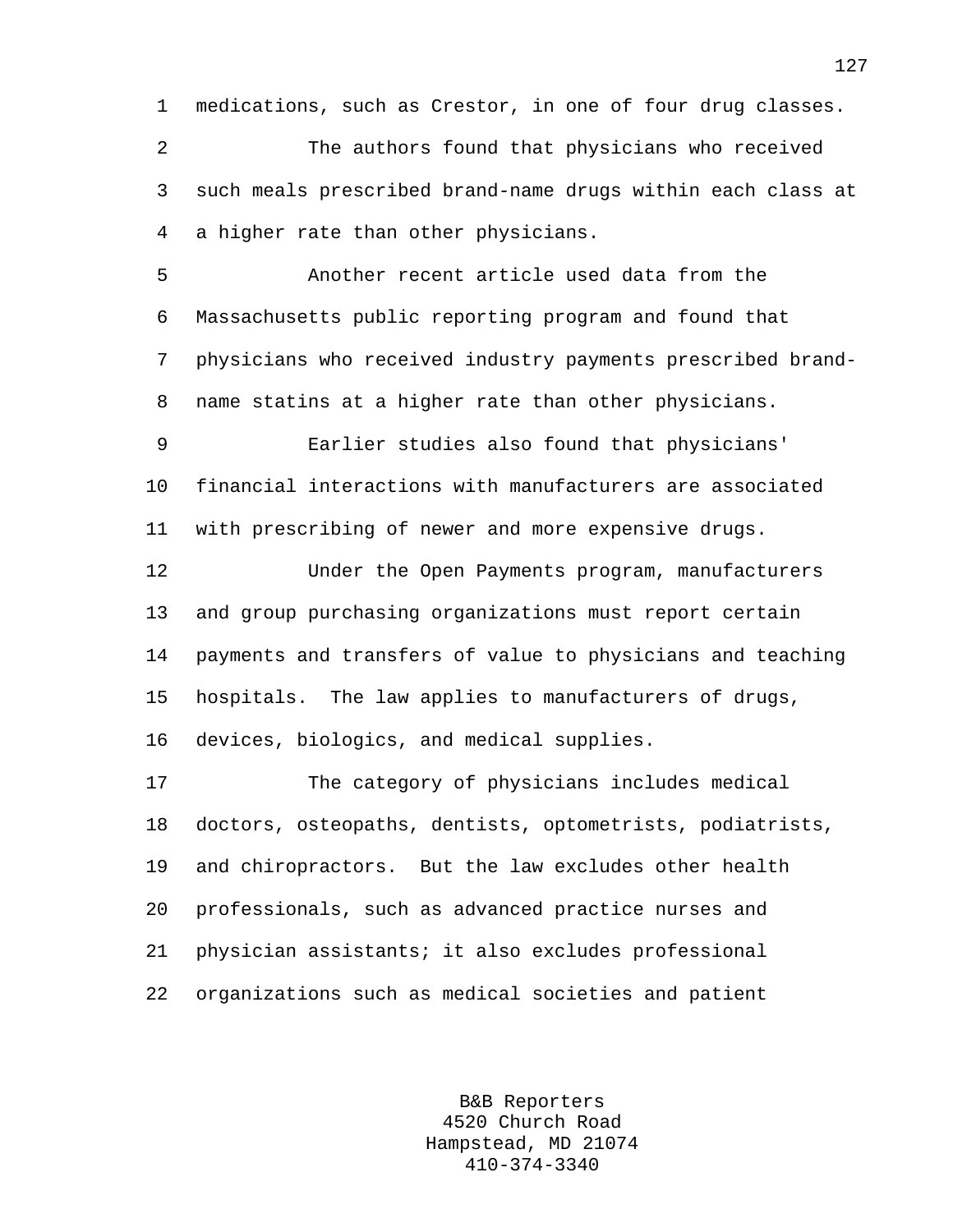1 advocacy organizations.

2 Manufacturers are required to report most 3 financial interactions, for example, speaking fees, 4 royalties, meals, research funding, and investment 5 interests.

6 Some types of payments and transfers are excluded 7 from reporting, such as drug samples, educational materials 8 for patient use, and discounts on products, such as 9 rebates.

10 In addition, manufacturers can request that CMS 11 delay publication of payments related to research or 12 development of a new product for four years or until FDA 13 approval of the product, whichever date comes first.

14 In 2014, \$1.3 billion in research payments were 15 subject to delayed publication. In other words, they were 16 reported to CMS but not published on the website. CMS has 17 not yet released the number of delayed research payments 18 for 2015.

19 So far, CMS has released Open Payments data that 20 cover the last five months of 2013, all of 2014, and all of 21 2015.

22 And now Amy will provide more detail about the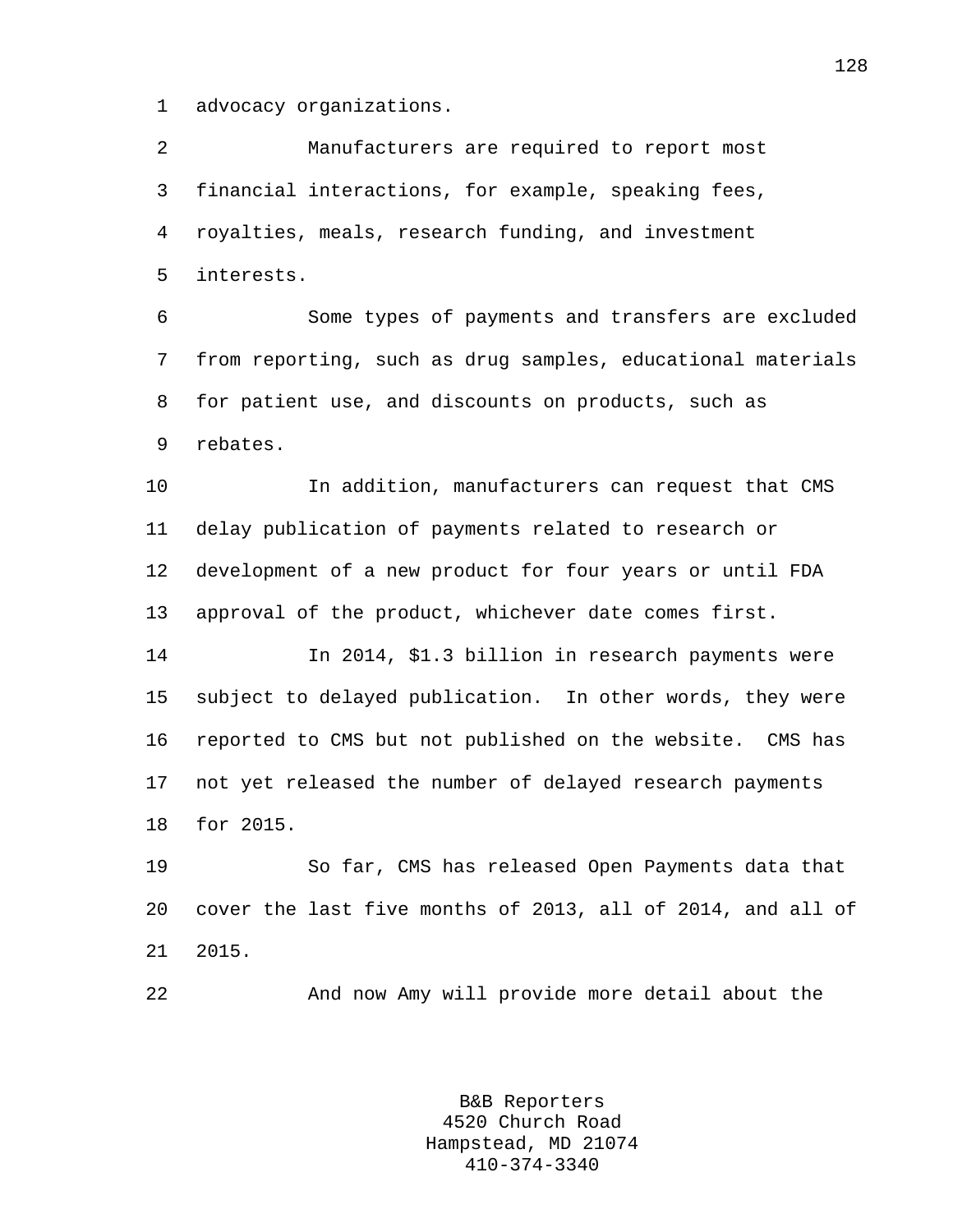1 data.

2 MS. PHILLIPS: The Open Payments database 3 contains three main files:

4 First, the research file, which contains payments 5 for basic research, applied research, and product 6 development. These payments go to teaching hospitals, 7 directly to physicians, or to research institutions that 8 list physicians as principal investigators on a project. 9 Research payments may cover costs associated with patient 10 care, time spent managing the research, or the drugs or 11 devices that are studied.

12 Second, the ownership file contains information 13 about physicians with ownership or investment interests in 14 a manufacturer or GPO. This could include information 15 about a physician's stake in his or her own company.

16 Third, the general payments file includes 17 payments that are not in the other categories, such as 18 payments for promotional speaking, royalties, and 19 consulting.

20 Last year, we analyzed 2014 data and published 21 results in our March 2016 report. After we published our 22 analysis, CMS released additional payment records for 2014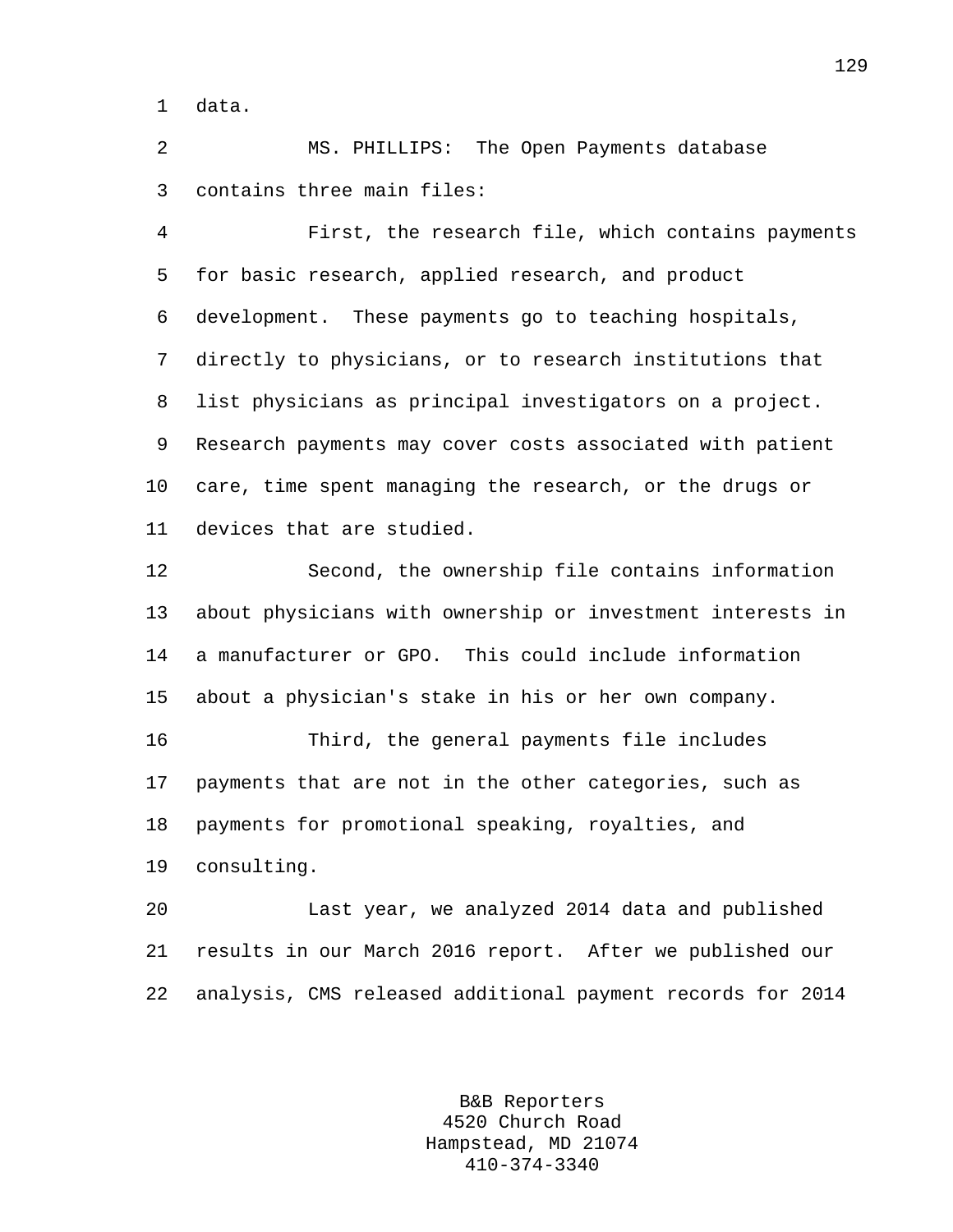1 that were worth about \$1 billion.

2 This table compares total payments from 2014, 3 including the newly released records, with 2015. Overall, 4 total payments only increased by about 0.4 percent from 5 2014 to 2015 -- the bottom row.

6 There were small decreases in general payments 7 and ownership interests and a small increase in research 8 payments. But we have not yet examined the new 2014 data 9 in detail. Today's presentation is focused on 2015 data, 10 which I will discuss next.

11 This chart shows the proportion of payments in 12 2015 that fall into each category. The total payments sum 13 to about \$7.5 billion.

14 If you look to the orange sections on the right, 15 you'll see that research payments make up about half of the 16 total value of payments. Please note that values are 17 displayed in millions. Within the research payments 18 category, \$3.2 billion went to physicians and \$724 million 19 went to teaching hospitals. It's important to note that 20 these payments exclude those that are subject to delay in 21 publication, and we do not yet know the value of those 22 payments.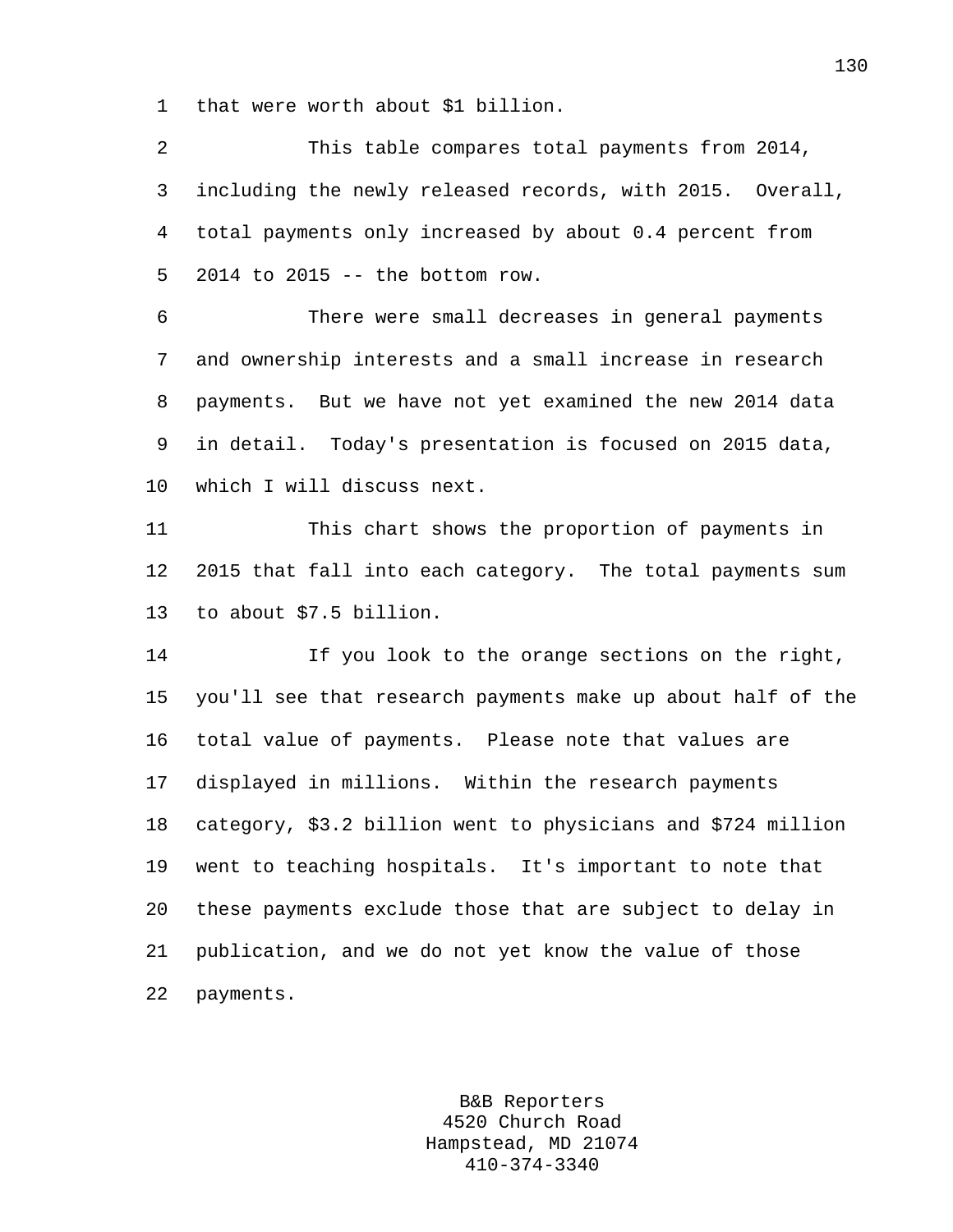1 The green sections on the left show the general 2 payments category, which makes up 40 percent of the total 3 value of payments. Among general payments, about \$2 4 billion went to physicians and \$605 million went to 5 teaching hospitals.

6 The light blue section shows physician ownership 7 or investment interests, which, at around \$1 billion, make 8 up the remaining 10 percent of the total value.

9 Around 80 percent of the payments went to 10 physicians, while the other 20 percent went to teaching 11 hospitals.

12 Across all three payment files, about 618,000 13 physicians received payments. Eighty percent of physicians 14 receiving payments were MDs and DOs, 20 percent were 15 dentists, optometrists, podiatrists, or chiropractors.

16 Of those physicians who received a general 17 payment, the average payment per physician was \$3,242 18 dollars, and the median payment was \$157. This means the 19 distribution of payments is highly skewed with a few 20 physicians receiving a high proportion of the dollars. 21 Of those physicians with ownership or investment 22 interest in a drug or device company, the average value of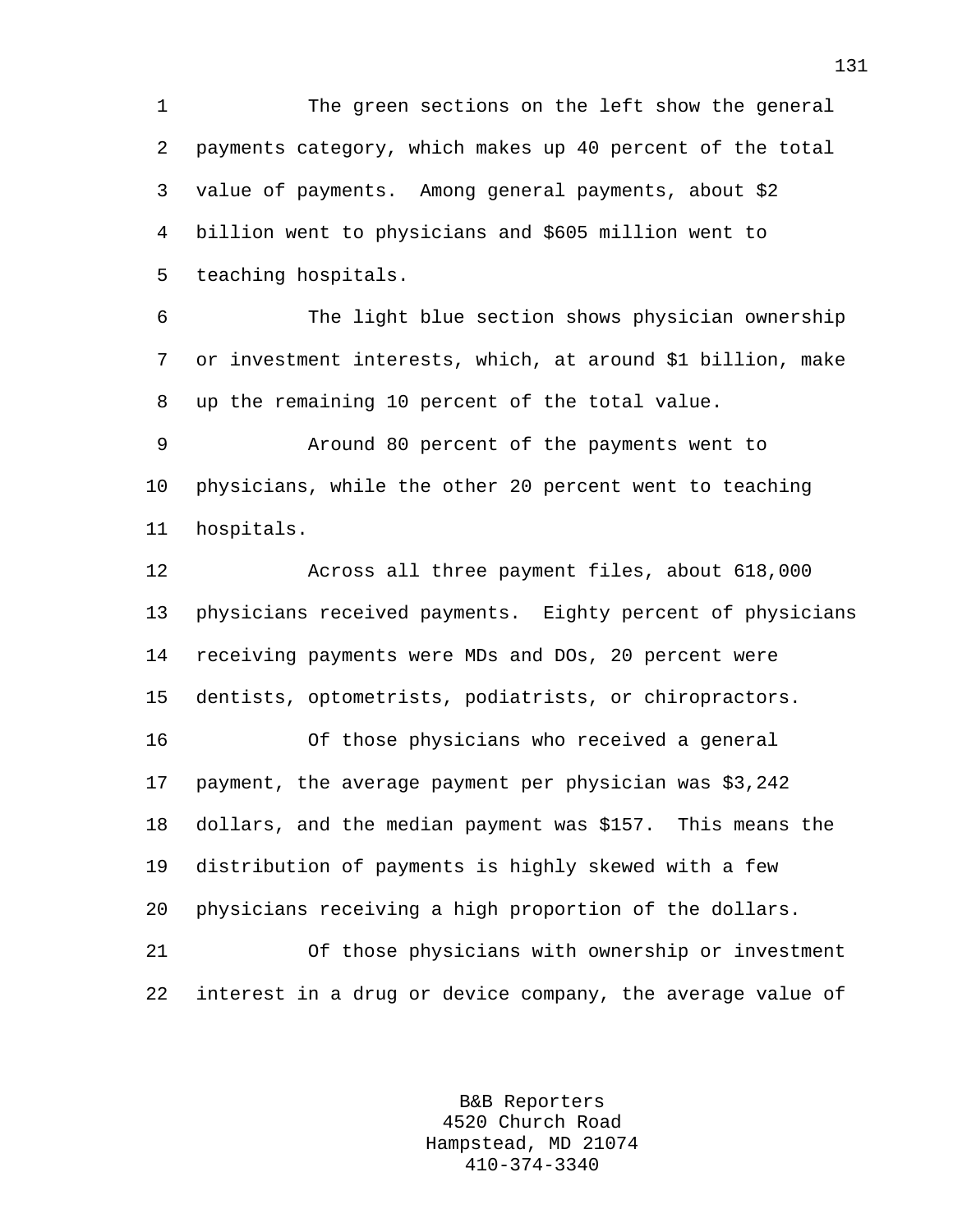1 interest per physician was about \$265,000 and the median 2 value was \$4,651.

3 We did not calculate the average research payment 4 per physician because research institutions may list 5 multiple physicians as principal investigators, so we are 6 not able to attribute these payments to specific 7 physicians.

8 In 2015, across all three payment files, 1,110 9 teaching hospitals received payments. Among the payments 10 made to teaching hospitals in the general payments file, 11 one hospital accounted for half of all payments.

12 Payments to hospitals were mostly via royalties 13 or licenses which accounted for 70 percent of general 14 payments made to hospitals.

15 Gifts were the most prevalent type of payment 16 with 78 percent of hospitals receiving them, despite only 17 accounting for 2 percent of general payments to hospitals. 18 For the next four slides, we will be focusing on 19 general payments.

20 The distribution of general payments among 21 physicians is highly concentrated at the top. The top 5 22 percent of physicians who received payments account for 86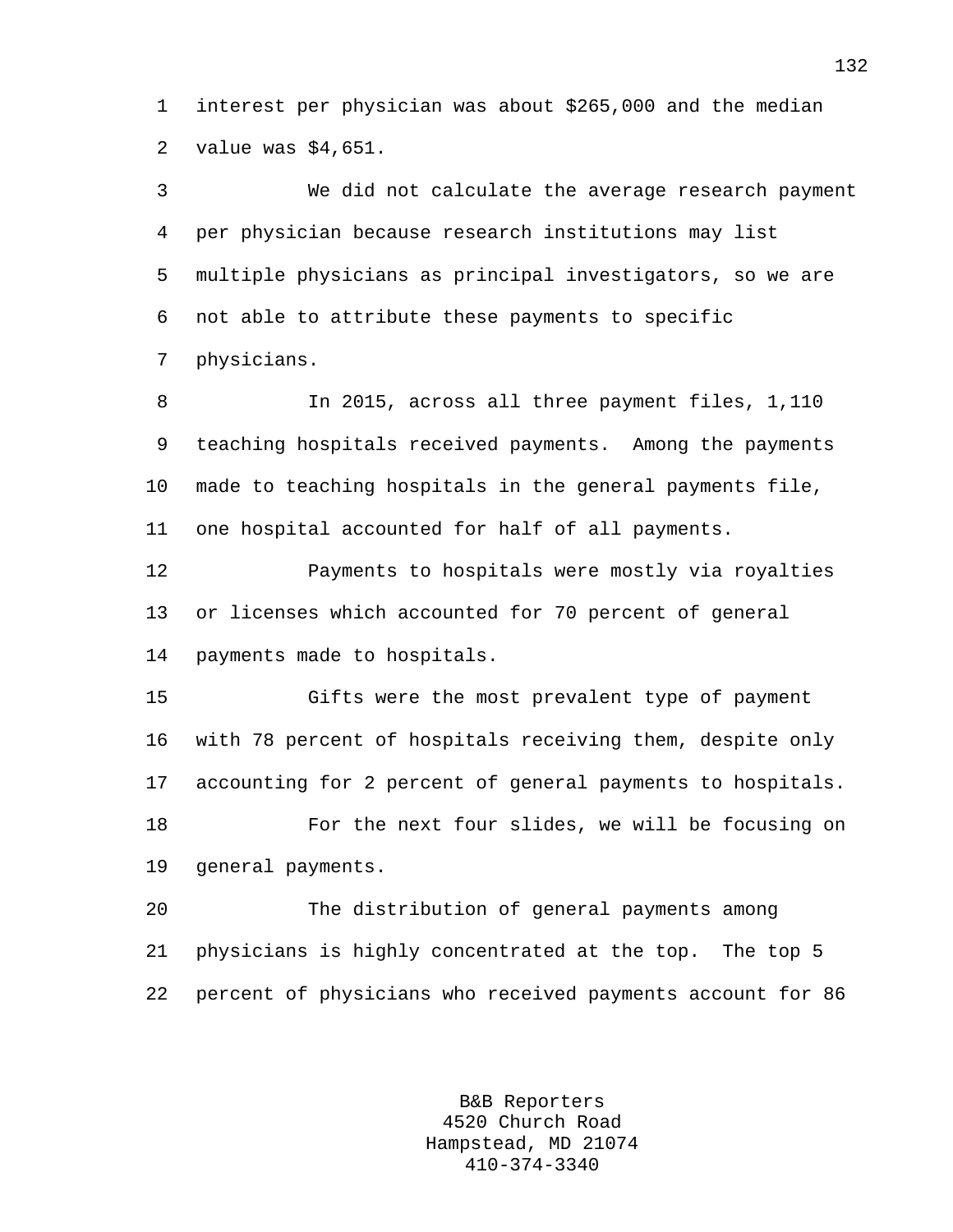1 percent of total payments.

2 Looking at the demographics of these physicians, 3 we found that five specialties -- internal medicine, 4 cardiology, orthopedic surgery, psychiatry/neurology, and 5 oncology/hematology -- account for half of the physicians 6 in the top 5 percent, and we found that 10 states account 7 for 60 percent of these physicians.

8 MR. WINTER: Okay. Next we examined general 9 payments to physicians by the type of payment. So the 10 first row shows that royalty or license payments accounted 11 for about one-quarter of general payments and had the 12 highest average amount per physician -- about \$233,000. 13 Only about 2,300 physicians received one of these payments. 14 Next, going down the list, is compensation for 15 services other than consulting -- which includes 16 promotional speaking fees. This also accounted for about 17 one-quarter of general payments to physicians.

18 About 31,000 physicians received one of these 19 payments, which is 5 percent of all physicians who received 20 at least one general payment. And the mean payment per 21 physician in this category was about \$16,000.

22 Then moving on down, we'll look at food and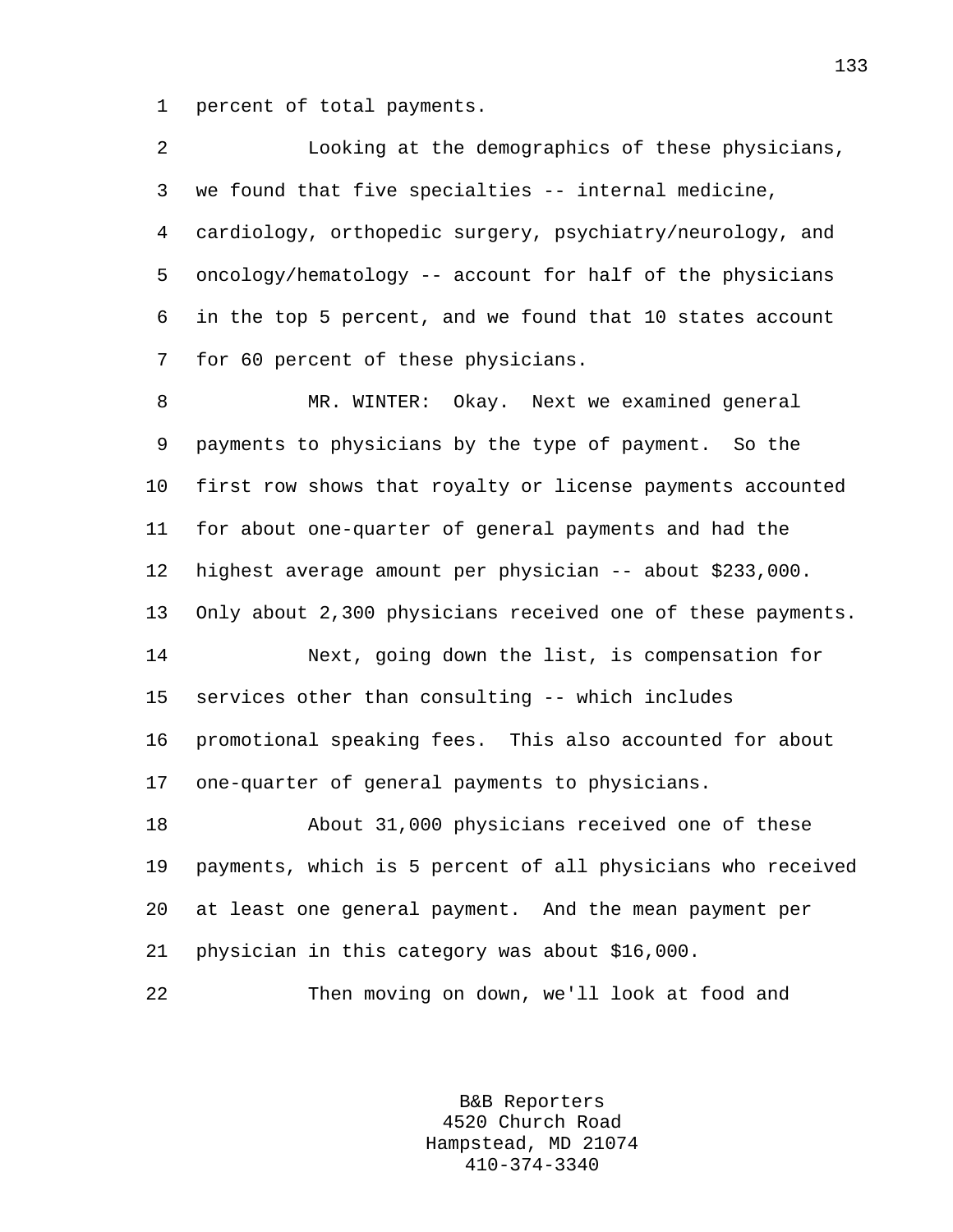1 beverage, which accounted for 12 percent of the total 2 payment amount but was received by about 589,000 3 physicians, or 96 percent of all the physicians who 4 received at least one general payment. And this reflects 5 the widespread prevalence of industry-provided meals to 6 physicians. The mean value of food and beverage per 7 physician was \$400.

8 We also examined the distribution of general 9 payments to physicians by physician specialty, and this 10 table shows the top ten specialties by total payments. 11 Since we mailed out the paper, we have refined 12 our analysis by dividing internal medicine into smaller 13 specialty categories, so this table is different than 14 what's in your paper.

15 Orthopedic surgery accounted for the highest 16 share of payments: 21 percent, or \$410 million. The 17 average payment received by orthopedic surgeons was 18 relatively high: over \$19,000, with a median of \$418.

19 The large difference between the mean and the 20 median indicates that the distribution is skewed towards 21 physicians who received very high payment amounts. 22 Internal medicine is second on the list,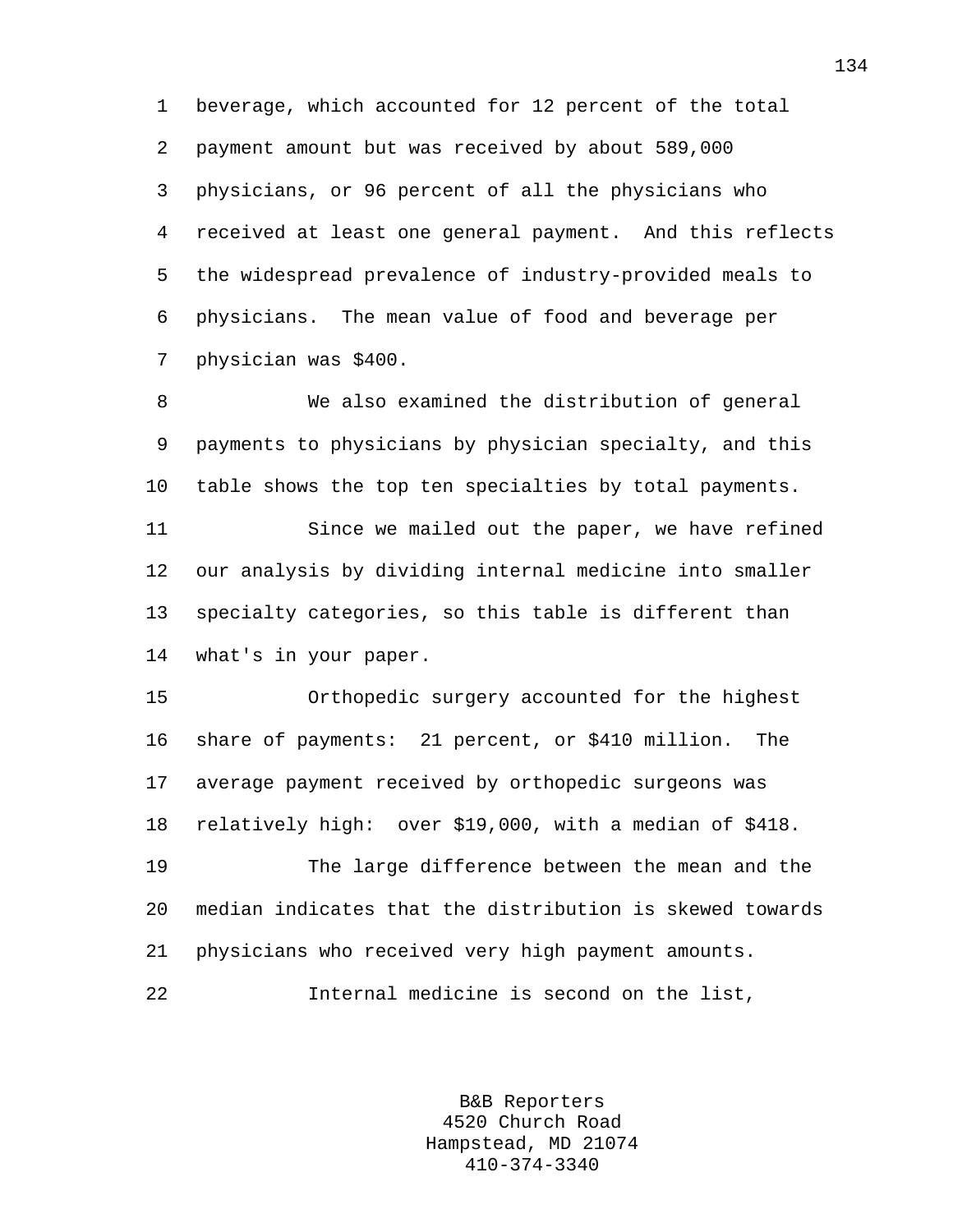1 accounting for 15 percent of the total, with a per 2 physician mean of \$2,400.

3 And cardiology was third, accounting for 8 4 percent of the total, with a per physician mean of almost 5 \$8,000.

6 Next, we look at the distribution of general 7 payments to physicians by the type of company that made the 8 payment. Because the data list the company's name but not 9 the type of company that made the payment, we had to look 10 at each company name and decide how to categorize it. To 11 do this, we used company websites and other sources.

12 We found that device manufacturers accounted for 13 48 percent of general payments to physicians and drug 14 manufacturers accounted for 46 percent. The category that 15 includes manufacturers of both drugs and devices was third, 16 accounting for 5 percent of the total.

17 So for the last four slides, we've been focusing 18 on the general payments files, but now I'm going to switch 19 gears and look at the physician ownership or investment 20 interest file.

21 This table looks at physician ownership interest 22 by type of company. Device manufacturers accounted for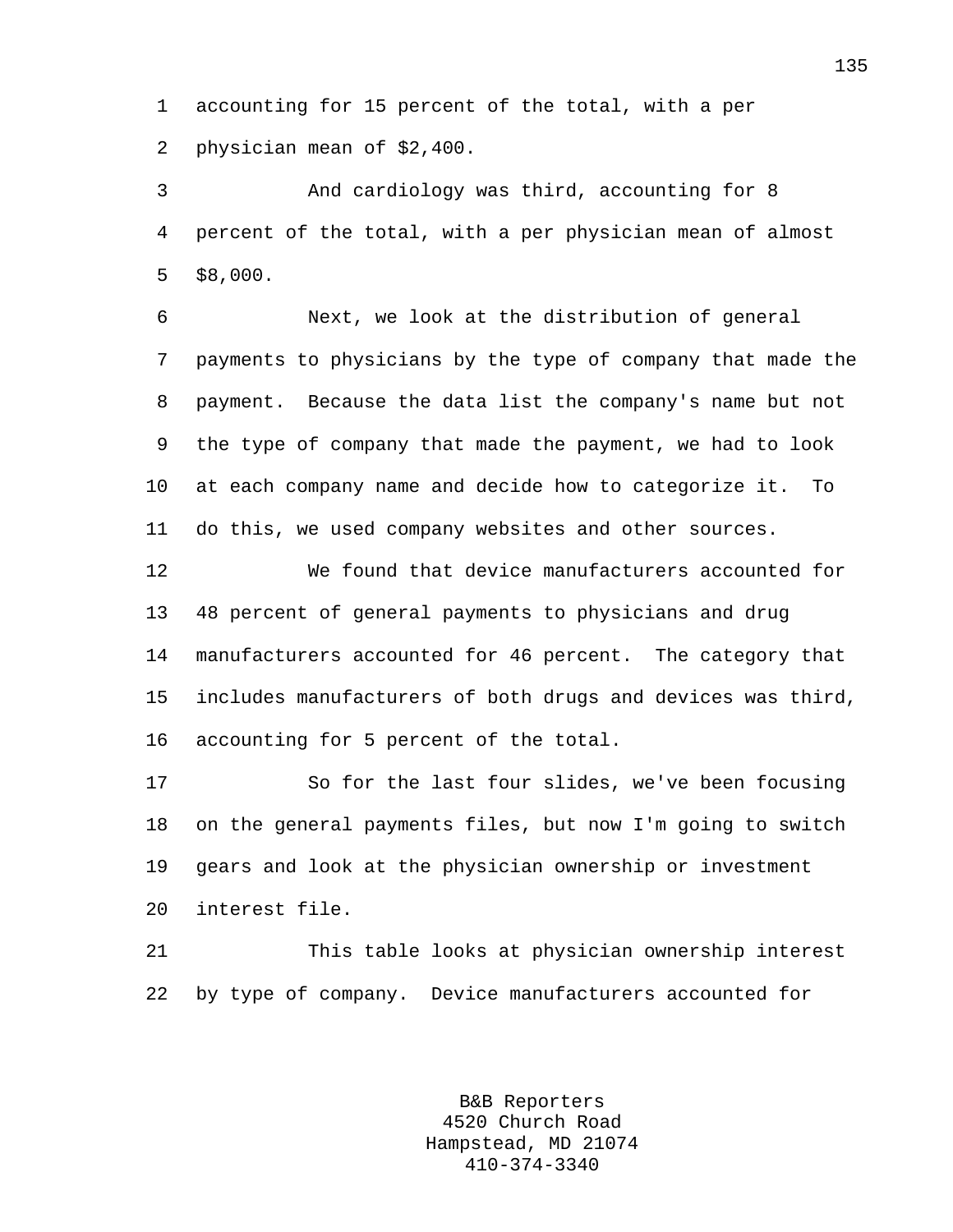1 almost \$900 million in physician ownership interests, or 86 2 percent of the total. Drug manufacturers accounted for 3 only 7 percent.

4 As noted on the slide, POD stands for physician-5 owned distributor, which is an entity owned by physicians 6 that sells implantable medical devices used by the 7 physician owners in surgeries. We broke out these 8 companies separately because they have been criticized by 9 the OIG and the Senate Finance Committee for potentially 10 creating a conflict of interest.

11 I'll conclude by discussing potential changes to 12 the Open Payments program, as well as future analytical 13 work. The potential changes listed on this slide and the 14 next were part of our March 2009 recommendations on public 15 reporting.

16 First, we could reiterate our recommendation that 17 manufacturers should be required to report payments to 18 advanced practice nurses and physician assistants.

19 Currently, the law requires reporting of payments 20 to physicians but not APNs or PAs, and this creates an 21 incentive to shift payments to these clinicians because 22 they are not subject to reporting.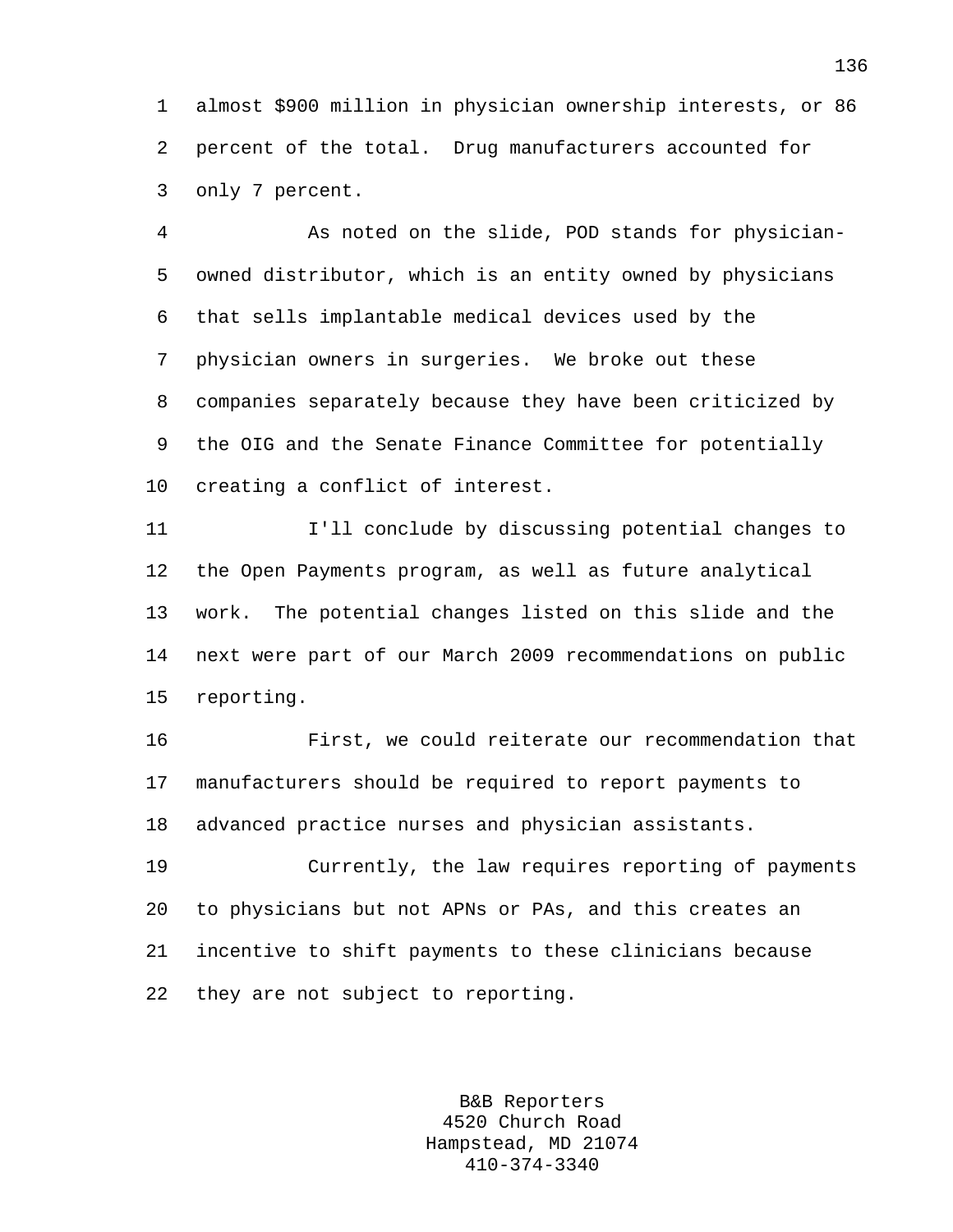1 The number of APNs and PAs billing Medicare has 2 been growing steadily. According to ProPublica, these 3 clinicians wrote about 10 percent of all Part D 4 prescriptions in 2013.

5 Second, we could reiterate our recommendation 6 that manufacturers should be required to report payments to 7 patient advocacy organizations. There was a recent news 8 story about funding from drug companies to patient advocacy 9 groups.

10 For example, the story noted that half of the top 11 donors to a large patient organization were drug companies; 12 each one contributed at least \$1 million.

13 Third, we could reiterate our recommendation from 14 2009 that manufacturers and distributors should be required 15 to report information about drug samples to the Secretary. 16 This information would include: each recipient's name and 17 address; the name, dosage, and number of units of each 18 sample; and the date of distribution.

19 The rationale for this recommendation is that the 20 drug industry provides free samples to providers worth 21 billions of dollars every year.

22 Although these samples offer benefits to many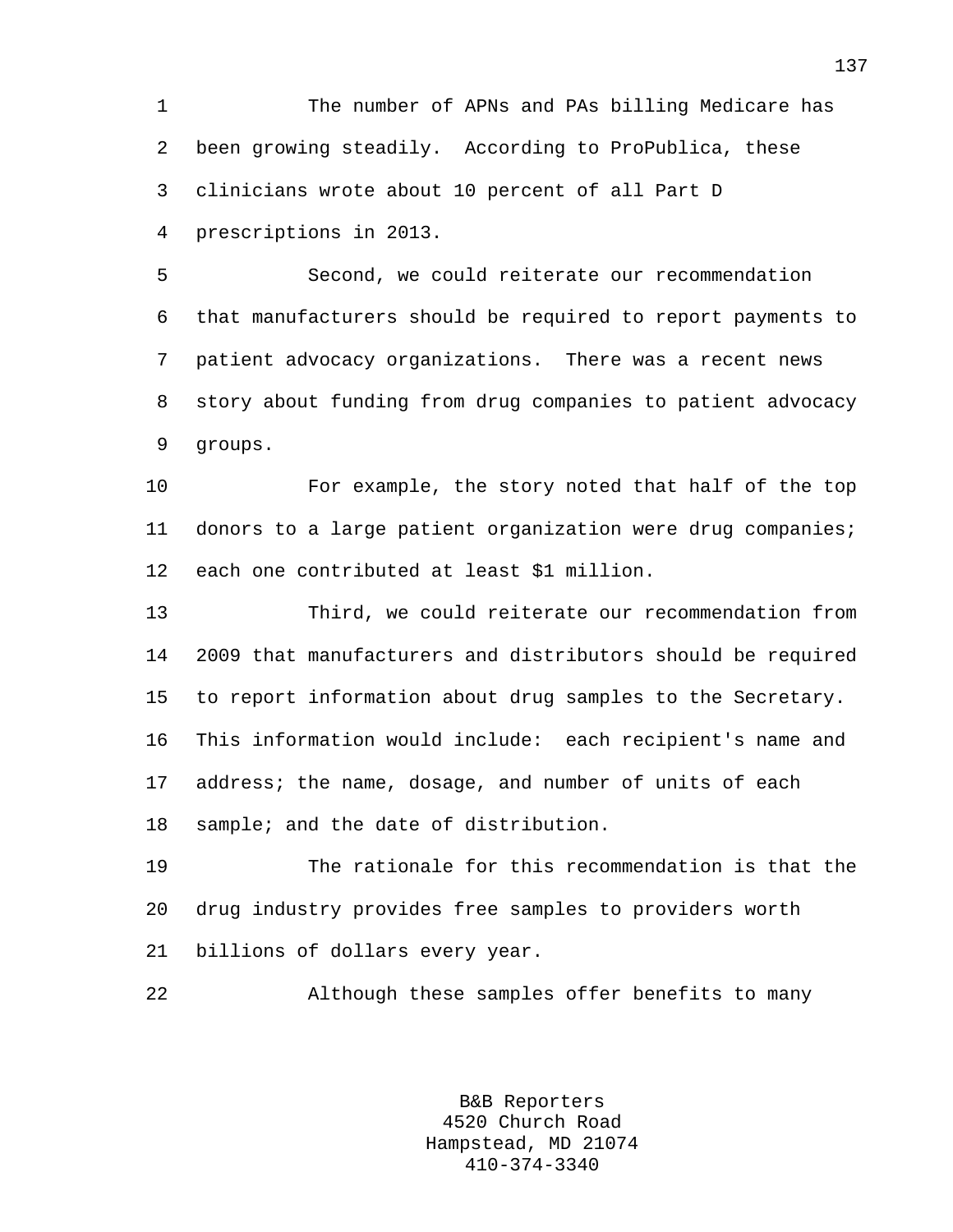1 patients, they may also lead physicians to rely on more 2 expensive drugs when cheaper drugs may be equally 3 effective.

4 Requiring manufacturers to report this 5 information would enable researchers to examine the impact 6 of samples on physicians' prescribing patterns.

7 According to this recommendation, the data on 8 samples would be available through data use agreements for 9 research purposes but would not be available on a public 10 website.

11 So here are some ideas for future work: 12 We plan to examine the relationship between 13 payments from manufacturers and physicians' use of drugs 14 and devices.

15 We plan to link Open Payments data to Part D and 16 Part B drug data.

17 One question we could explore with this is 18 whether the top prescribers of new drugs are more likely to 19 receive industry payments. We also hope to explore 20 trends in payments to physicians as more years of data are 21 released.

22 This concludes our presentation, and we'll be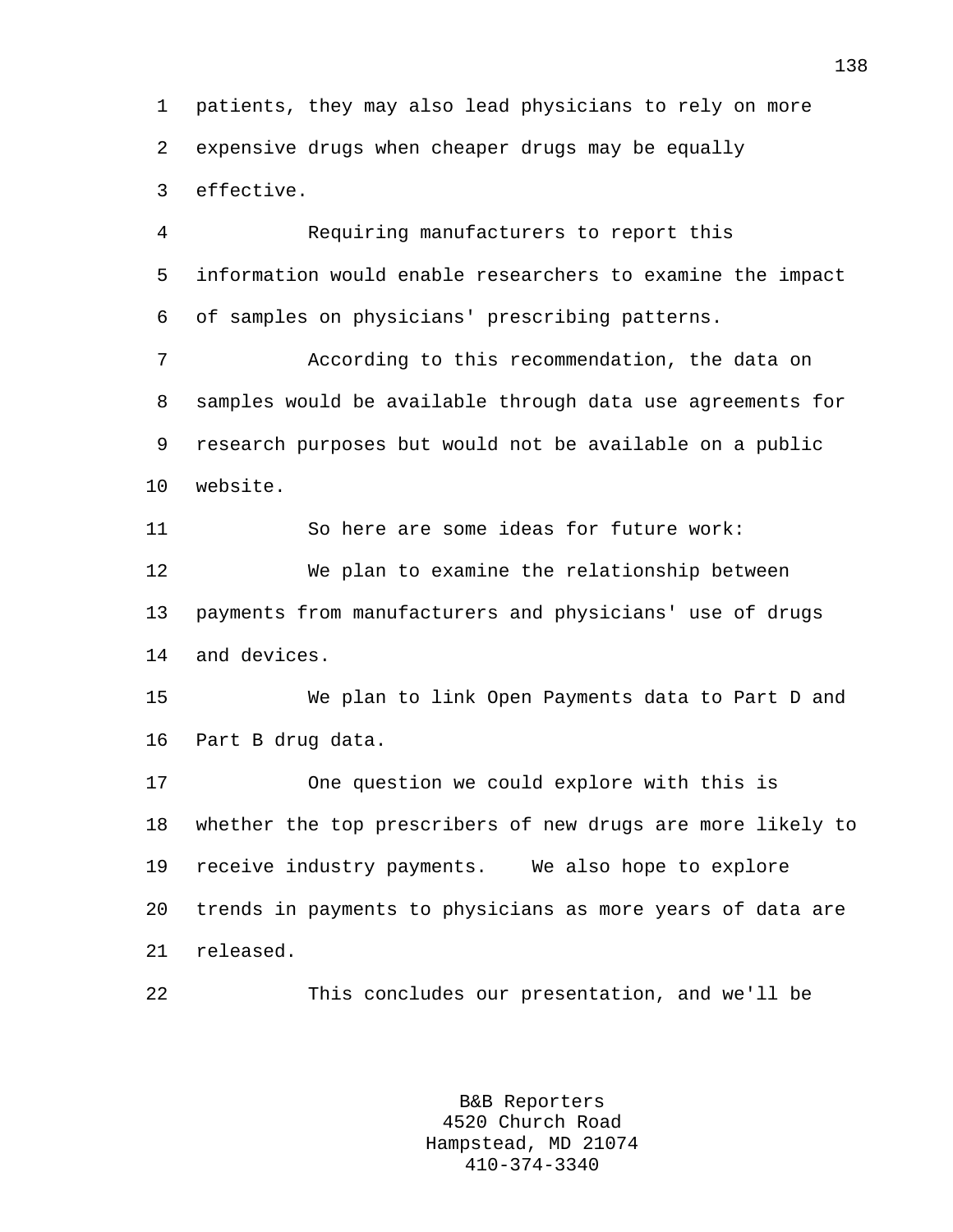1 happy to take any questions.

2 DR. CROSSON: Thank you, Ariel and Amy. 3 We're now doing clarifying questions. 4 MR. GRADISON: Okay. I noted and you pointed out 5 that after the initial disclosure of 2014 data, an 6 additional \$1 billion was reported. What was that all 7 about? It just seemed, frankly, a little bit strange that 8 they would put out something incomplete or that it would be 9 that much that they'd pick up later. What happened? 10 MR. WINTER: We're not sure 11 MR. GRADISON: Okay. 12 MR. WINTER: That's the short answer. We did our 13 analysis using data that was released in January 2016 for 14 2014, and that totaled about \$6.44 billion. And then when 15 they released the 2015 data, they also released a fuller 16 data set from 2014 that summed to \$7.5 billion. But we 17 have not been able to get into that database, the 2014 18 database, in more detail to figure out, you know, where 19 these additional -- what these additional -- we know what 20 these additional payments were for in terms of research -- 21 most of them were for research. About \$300 million were 22 physician ownership, and about \$120 million were for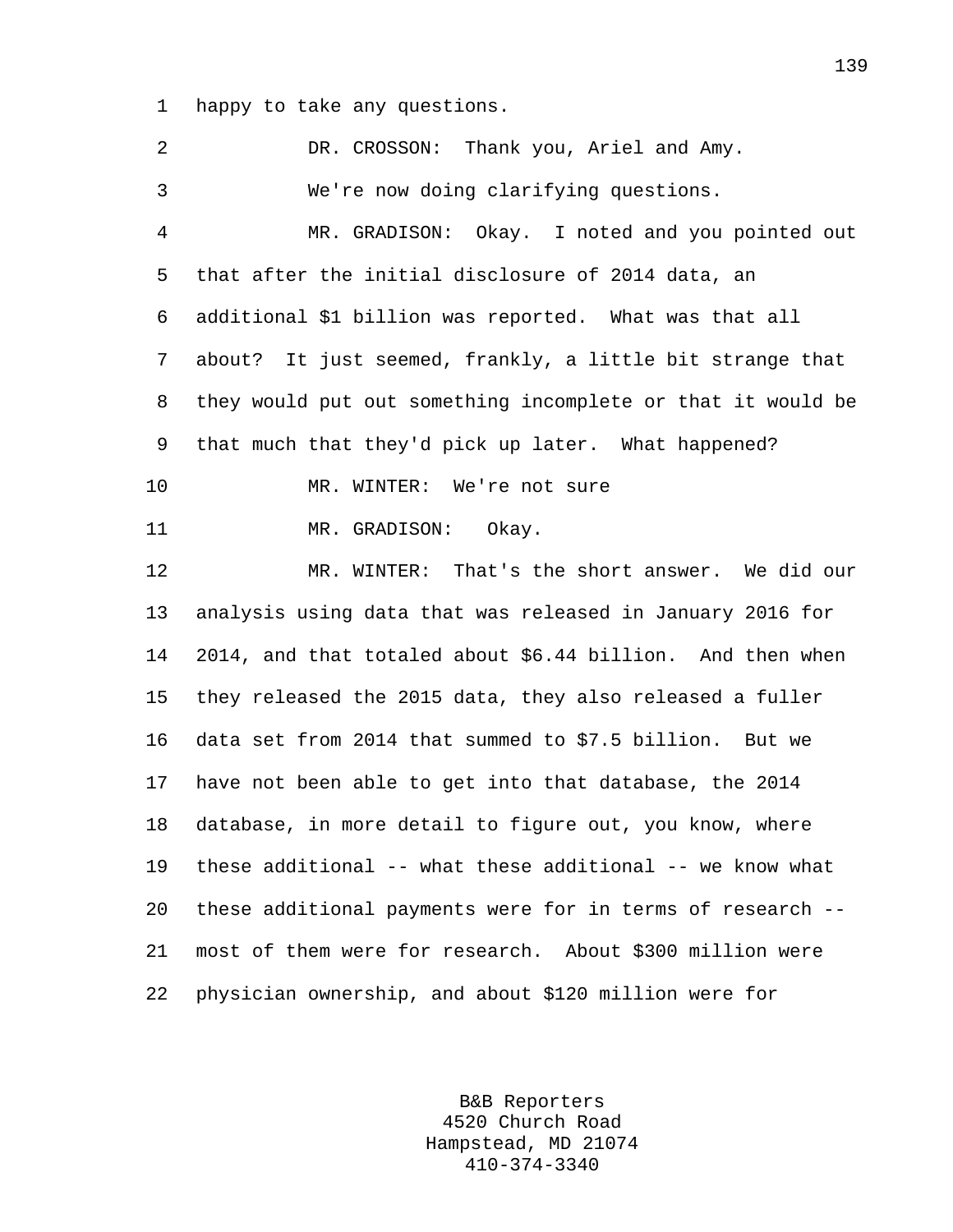1 general payments, but we don't know distribution by

2 specialty or type of general payments.

3 DR. CROSSON: It reminds me of Senator Dirksen 4 years ago saying, "A billion here, a billion there. After 5 a while it adds up to real money."

6 MR. PYENSON: Thank you very much. A great 7 report. A couple of questions.

8 It seems as though pharmacy benefit managers are 9 not required to report. Is that correct?

10 MR. WINTER: That's right. But that was part of 11 our recommendation, that they should be required to report. 12 MR. PYENSON: Okay. Thank you. And it seems as 13 though rebates being paid associated with Part B drugs are 14 also not reported. Is that right?

15 MR. WINTER: That's correct. They are excluded 16 by statute.

17 MR. PYENSON: Okay. And then the third question 18 on the stock ownership. I assume that doesn't mean a 19 physician buys common stock on the market. It means a gift 20 of common stock? 21 MR. WINTER: So the physician ownership file

22 excludes -- I believe it excludes stocks owned in publicly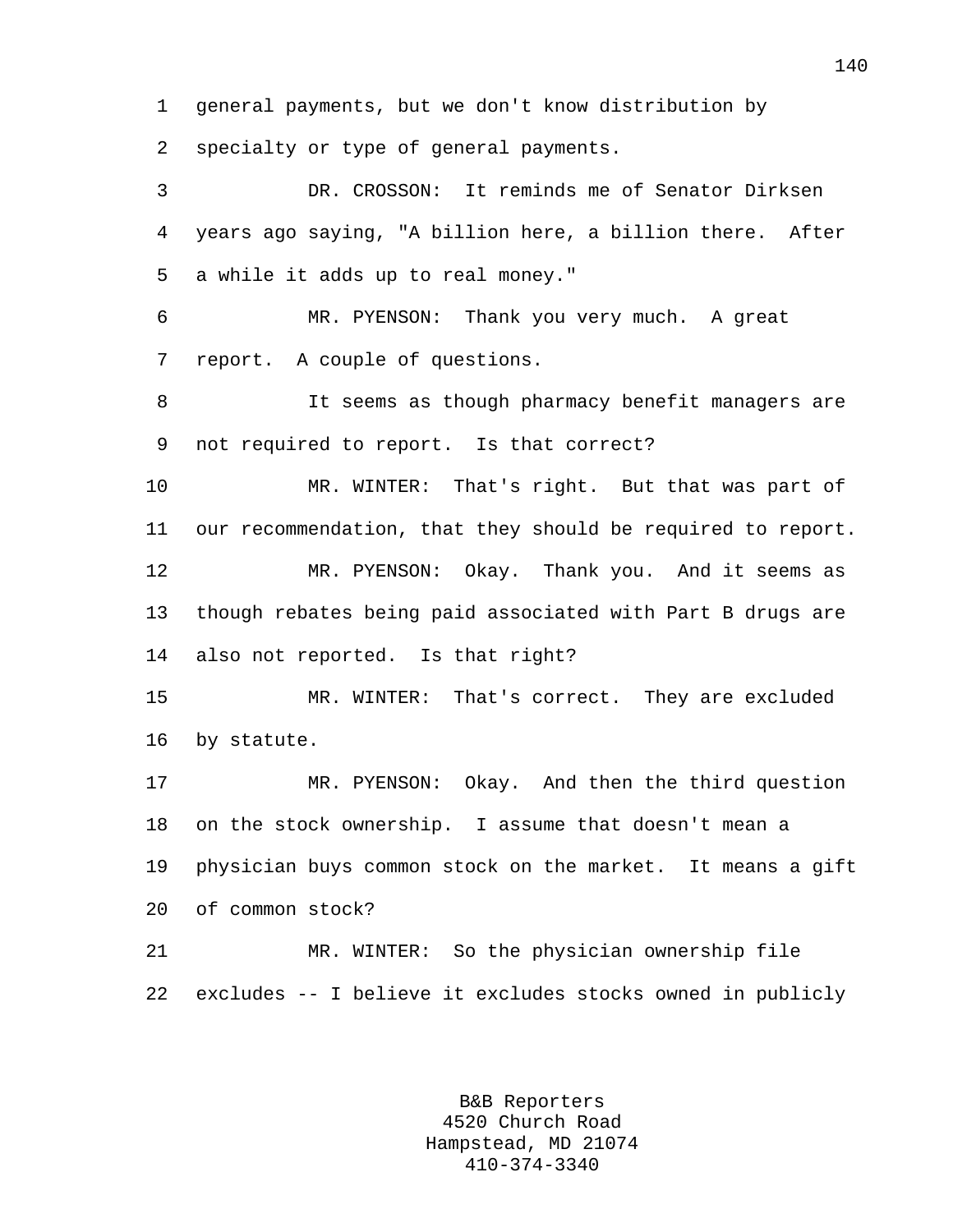1 traded companies, but not -- but it would include stock 2 ownership or other investments in privately held companies. 3 If a manufacturer gives common stock to a physician in a 4 publicly held company, that would probably appear in the 5 general payments files, and there's a category called 6 "Ownership Interests." It's about the fourth row from the 7 bottom. And that reflects when the manufacturer gives an 8 ownership interest in a company to a physician, and that 9 could include common stock, but I could look into that and 10 get back to you. 11 MR. PYENSON: Thank you. 12 DR. HOADLEY: So one follow-up on Bill's 13 question, is there any indication or any way to know if 14 additional dollars that -- the additional billion dollars 15 could reflect some of the delayed payments for research? 16 MR. WINTER: That's a good question. 17 DR. HOADLEY: Or we don't know? 18 MR. WINTER: We don't know, and I'm not sure if 19 we'd be able to figure that out because I don't think

20 there's a variable that indicates whether a payment that is 21 now being disclosed was originally subject to the late 22 publication. We can take a look at the file in more detail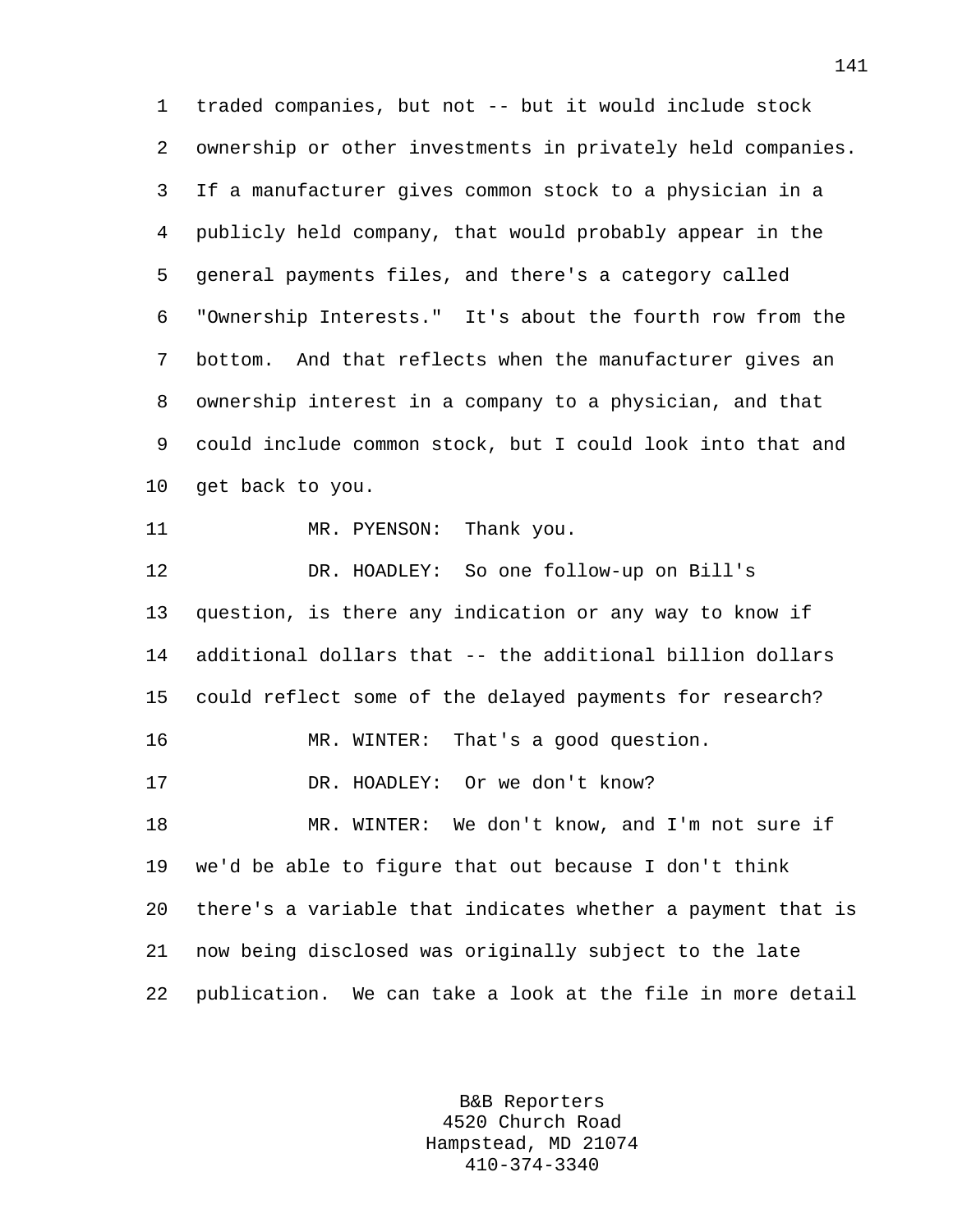1 and see, but that is certainly a possibility.

| 2  | I think what's more likely is that there were                |
|----|--------------------------------------------------------------|
| 3  | payments that were disputed or that CMS had questions        |
| 4  | about. For example, they couldn't always match the           |
| 5  | physician identifier that was reported by the manufacturer   |
| 6  | with the physician identifier in CMS's own systems, and so   |
| 7  | they had to go through the process of cleaning the data,     |
| 8  | and that could reflect some of the missing records that      |
| 9  | were eventually added. But we don't know for sure.           |
| 10 | DR. HOADLEY: It seems like those are questions               |
| 11 | that CMS ought to be willing to answer in general.           |
| 12 | My other question, my original question was about            |
| 13 | the reporting delay for the research and development.<br>Was |
| 14 | that something that we had anticipated in the Commission's   |
| 15 | recommendation?                                              |
| 16 | MR. WINTER: Yes. Our recommendation was to                   |
| 17 | allow for a delayed publication for up to two years or       |
| 18 | until the product was approved or cleared by the FDA,        |
| 19 | whichever came first, and in the statute, the statute said   |
| 20 | they could delay publication for up to four years or until   |
| 21 | the product was approved, whichever came first. So they      |
| 22 | have a longer period in the statute than we recommended.     |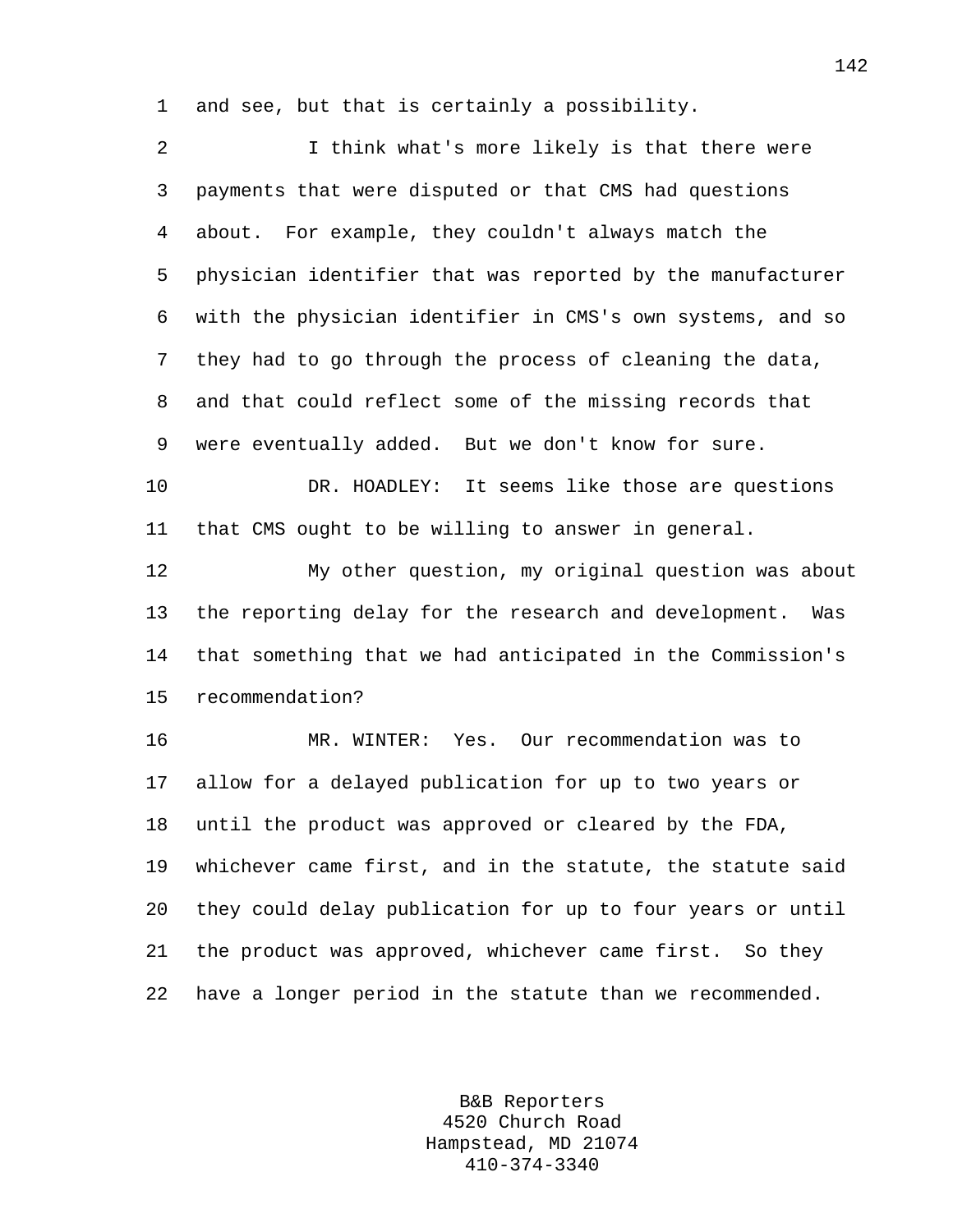1 DR. HOADLEY: I mean, I'm sort of curious about 2 the rationale because it seems like the -- it wouldn't be a 3 lot of identification of exactly what product is being 4 tested in the research. Obviously, you would know that a 5 particular cardiologist was linked to Merck or whatever 6 company, but it wouldn't be identifying that it was to 7 develop this particular new product.

8 MR. WINTER: If the payment is related to a 9 specific product, they are required to report that.

10 DR. HOADLEY: Okay.

11 MR. WINTER: But if it's sort of general research 12 and they don't have a product yet, then they can't report 13 it, and they wouldn't.

14 According to CMS, the purpose of this provision 15 was to balance the manufacturer's interest in keeping its 16 research efforts proprietary and balance that with the 17 public's interest in having access to this information, so  $18 - -$ 

19 DR. HOADLEY: And we appreciate the broad 20 rationale. It seems like you could accomplish that by 21 maybe suppressing the identity of the drug being studied 22 but not the fact that payments were made, and then there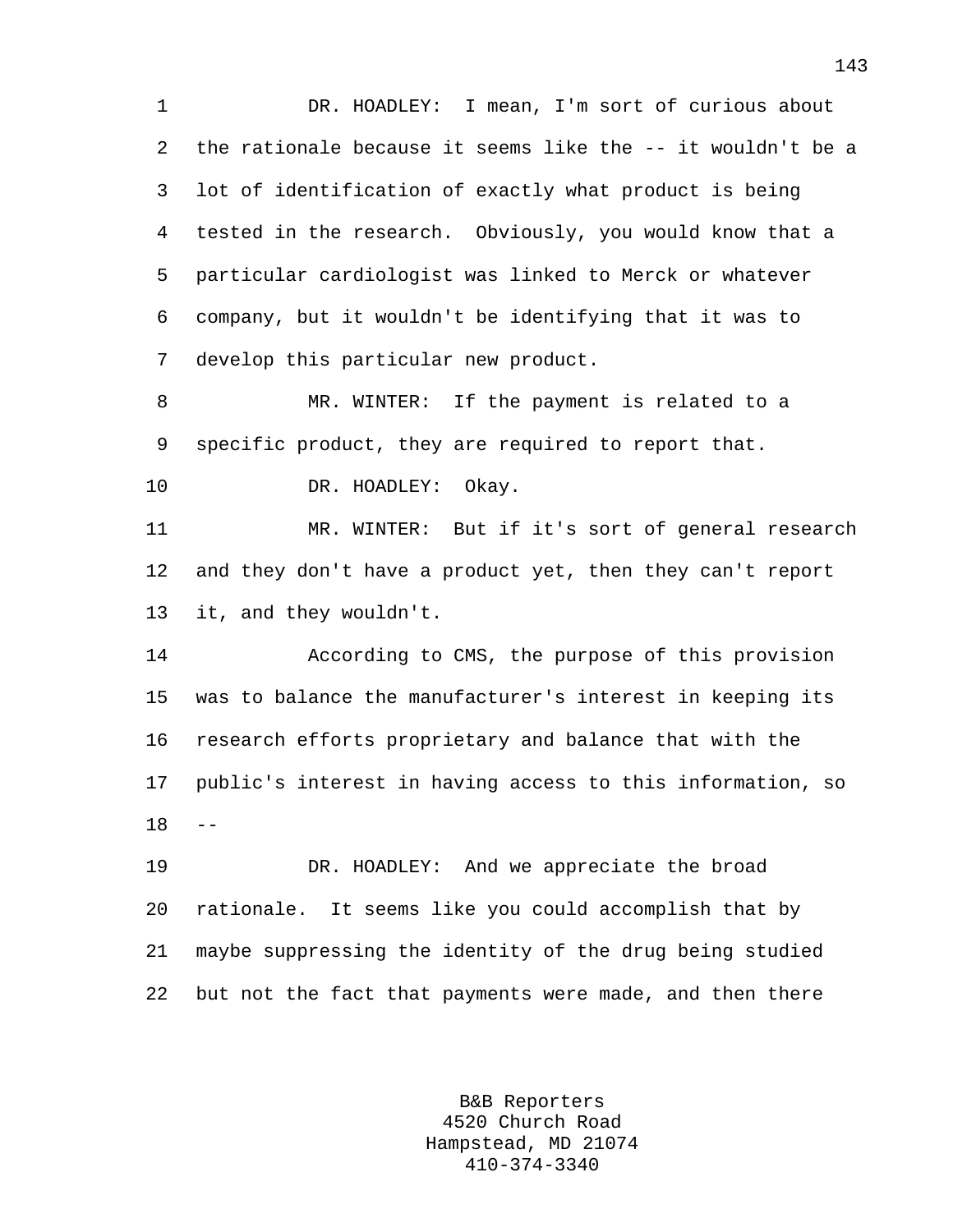1 should be a clear way, it seems like, to identify later on 2 why that was added or something like that.

3 DR. CROSSON: Brian -- 4 DR. REDBERG: Just related to that, have any of 5 those been -- the delayed been announced yet? 6 MR. WINTER: I don't know. They have not been 7 publicly announced. CMS has not said the release for 2015 8 includes X amount of dollars that were delayed for 2013. 9 We can ask them if they have this information, but I don't 10 think the file includes a variable that identifies whether  $11 - -$ 12 MS. PHILLIPS: There is a delay in publication 13 variable. 14 MR. WINTER: Okay. There is a delay in 15 publication variable, but I'm not sure if that would tell 16 you that a payment that's being reported now was originally 17 delayed for publication. We'd have to look at that some 18 more and talk to CMS. 19 DR. CROSSON: We have Brian, Bruce, Craig.

20 DR. DeBUSK: Regarding payments to academic 21 medical centers, if say an implantable medical device 22 company made a payment to do research on a very specific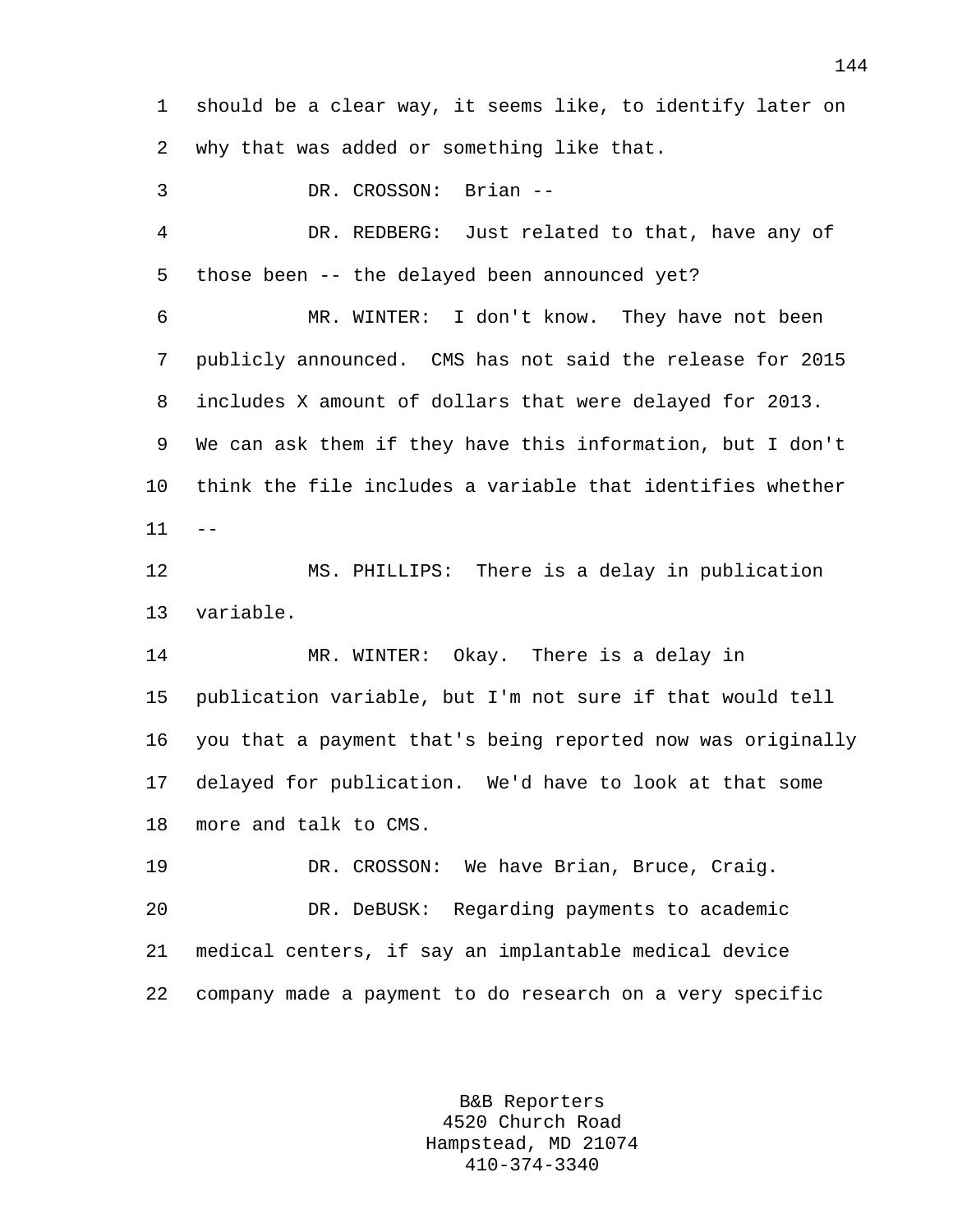1 device, obviously that would fall under open payments. 2 What if instead they funded, say, three fellowship 3 positions, didn't specify what the research was to be, but 4 basically, those three fellows chose to do research in that 5 area? For purposes of open payments, how would that be 6 treated?

7 MR. WINTER: If it's a payment to a teaching 8 hospital -- you said academic medical center, so -- 9 DR. DeBUSK: I apologize. As a teaching 10 hospital.

11 MR. WINTER: If it's a teaching hospital, right, 12 and they're often the same but not always. So, if it's an 13 teaching hospital from a drug or device manufacturer, that 14 has to be reported, even if it's not related to a specific 15 drug or device. And so if it's for a fellowship, that 16 would probably be reported under the education category, 17 and they would not report a name of a drug or device 18 because it was not linked to a specific drug or device, but 19 they would have to report the payment itself.

20 DR. DeBUSK: And then I had one other question. 21 I noticed you showed 21 PODs. Just from your own intuition 22 -- physician on distributors. I apologize. For your own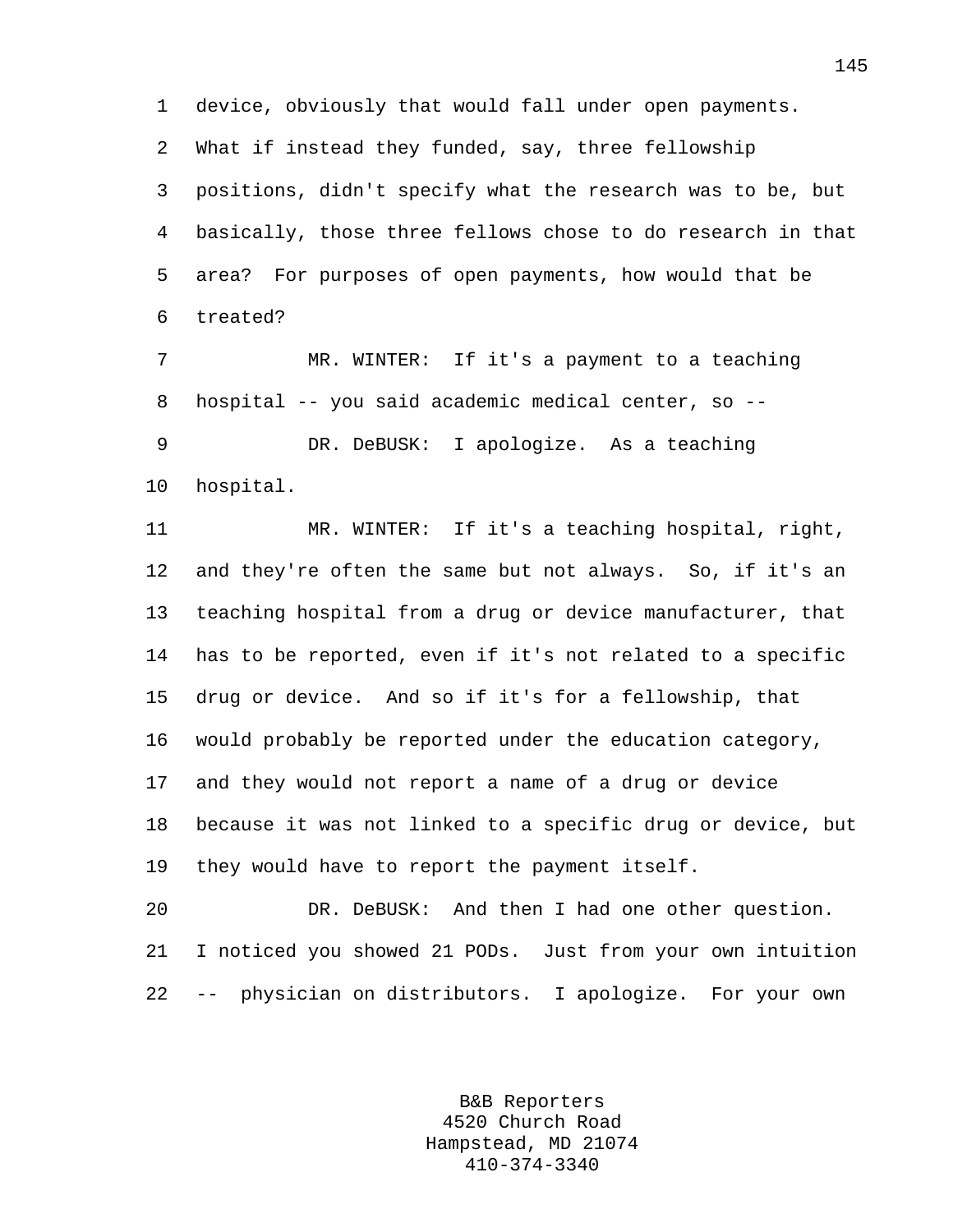1 intuition, do you sense that that number is underreported? 2 I don't feel like there are only 21 PODs in the entire 3 country.,

4 MR. WINTER: That's a very good question. So we 5 identify PODs through looking at companies' websites, which 6 were often -- and you could talk about this in more detail. 7 They were often very vague about what the company did or 8 produced or sold.

9 But we also got names of some PODs through OIG 10 report and a Senate Finance Committee report, and then Amy 11 can talk more about how they identified some of the other 12 ones.

13 But the Senate Finance Committee report did say 14 they have anecdotal evidence that these pods are 15 structuring their financial relationships with physicians 16 to obscure the relationships. So they don't have to report 17 it under open payments or report it to the physician's 18 hospital. So there's certainly a possibility of 19 underreporting.

20 DR. CROSSON: Okay. Bruce.

21 MR. PYENSON: Just a follow-up question on the 22 research funding. Much research is conducted through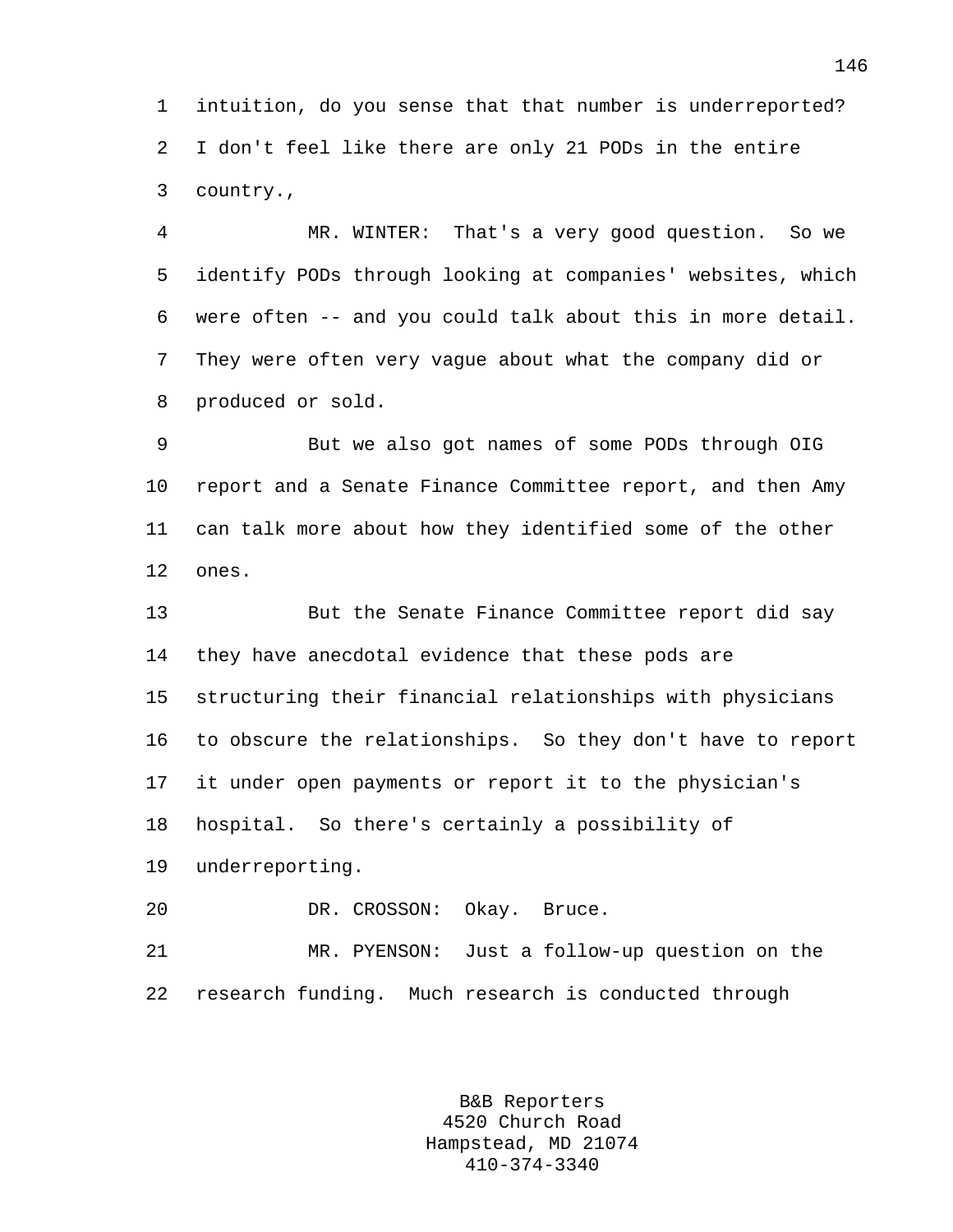1 contract research organizations, and those organizations 2 perhaps pay physicians. Is that captured through open -- 3 this process?

4 MR. WINTER: If the research agreement that's 5 being run by the CRO lists a physician as a principal 6 investigator, that has to be reported, and that would 7 appear in the research file. And the name of the 8 organization would be there. So if it's a CRO, we could 9 see the name of that organization, and we'd also see the 10 name of the physicians who are listed as PIs.

11 MR. PYENSON: So is that the entire payment? Not 12 all of the funds go to physicians, but is it the entire 13 payment?

14 MR. WINTER: It's the entire research grant or 15 funding. It's not broken down by the payment to the 16 physician for their time managing the trial. It includes 17 the cost of managing the trial. It includes the cost of 18 the drugs or devices. It includes patient care as well as 19 compensation to the physician, so it includes everything. 20 MR. PYENSON: Do you think this is a good 21 estimate of industry spending on research and development

22 or a portion of it, except for the time lag?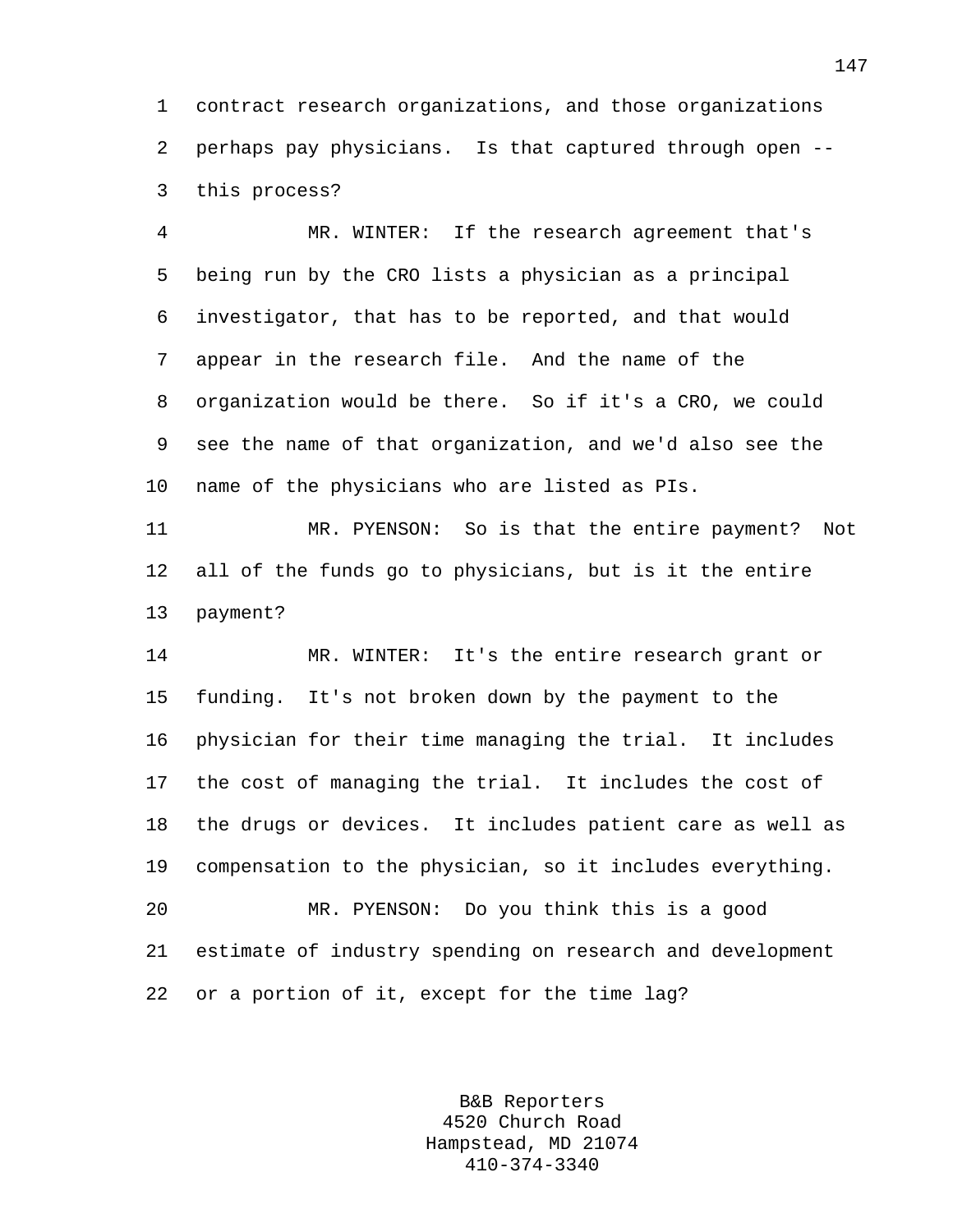1 MR. WINTER: I'm not sure I could answer that 2 immediately. I'd have to think about that some more 3 because there certainly could be research grants that don't 4 have physicians as PIs. They could be PhDs and not be MDs 5 or DOs and so they would not have to report that 6 information. So I'd have to think about that some more. 7 That's a good question. 8 DR. CROSSON: Craig. 9 DR. SAMITT: Back to Slide 13. You had talked 10 about the ownership interest category, and I think you had 11 mentioned that personally purchased stock interests are not 12 included. Why would they not be considered -- 13 MR. WINTER: This would be stock in a publicly 14 traded company. 15 DR. SAMITT: Stock in a publicly traded company. 16 MR. WINTER: Right. 17 DR. SAMITT: So why would that -- 18 MR. WINTER: I'm not sure if they were excluded 19 by statute or by regulation. I'd have to go back and 20 check. I think the notion there is that -- I'd have to 21 think. I don't know. I don't know why that might be 22 excluded, but my sense is that it is. And we can go back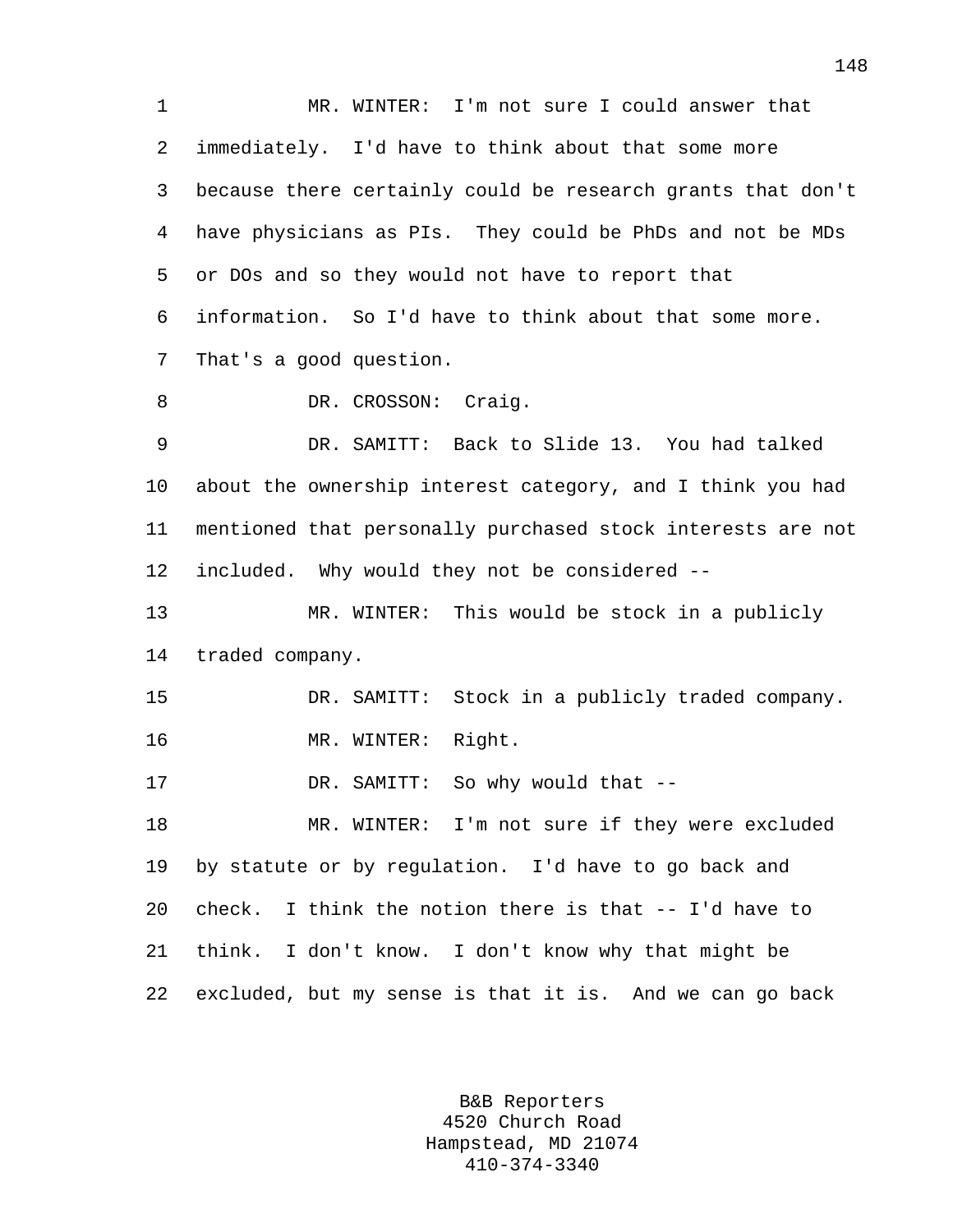1 and look into what the rationale is.

2 DR. CROSSON: Okay. I think we're ready to move 3 on to the discussion. I would just point out that we kind 4 of have two things on the table at the same time. One is a 5 proposal to --

6 Thank you. I'm just being reminded to remember 7 to call on Alice and Rita. Thank you.

8 We have got the notion here on page 17 and 18 9 that we have prior recommendations, and one is from 2009, 10 and the other two are more recent. The idea here is we're 11 looking for support because we'd like to reissue those 12 recommendations.

13 And then the second part, which is on the last 14 slide, is thoughts about future work, particularly the 15 issue of linking open payments data to Part D and Part B 16 drug data or other ideas for future work.

```
17 So, Alice, we'll start with you and then Rita. 
18 DR. COOMBS: Thank you very much.
```
19 So, for starters, for future work, I agree with 20 our former recommendations about pursuing reporting of the 21 other advance nurse practitioners and PAs, and also the 22 requirement for payments to patient advocacy organizations.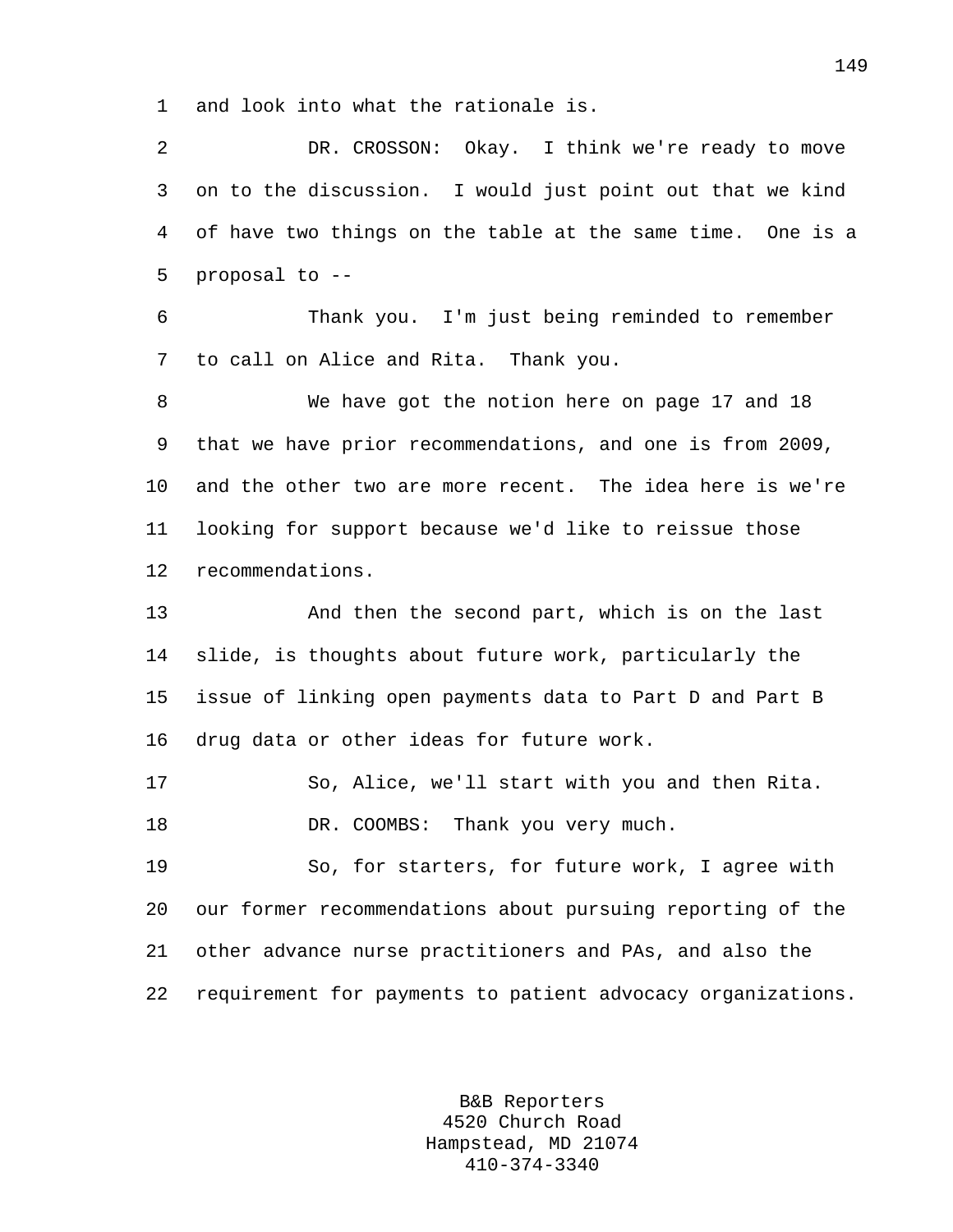1 Several areas that I am particularly interested 2 in, Ariel, based on my own personal experiences, the 3 validity of the data that's recorded. So I personally went 4 to the website. I looked up my data, and on the website, 5 way over in the corner on the right-hand side is dispute. 6 So there's an opportunity for a physician to actually 7 dispute the findings that are within the content of the 8 report, and just my personal interview with multiple 9 physicians, they're not even aware, first of all, of the 10 information on the website that's concerning them, so that 11 to actually talk about whether or not this has been 12 validated with the provider, that doesn't happen.

13 And I was thinking of what way in which MedPAC -- 14 if we're going to have these robust recommendations that 15 are on page 18, that we first should probably go through 16 some process whereby we validate those providers, and with 17 our interviewing of what we're going to do for physicians, 18 it might be an easy climb to do a pilot of, say, maybe 40 19 or 50 physicians to say, "Have you looked at the 20 website? Have you disputed what was found there? If not, 21 are you aware that you have the capacity" -- or some kind 22 of discovery where we actually look at reinforcement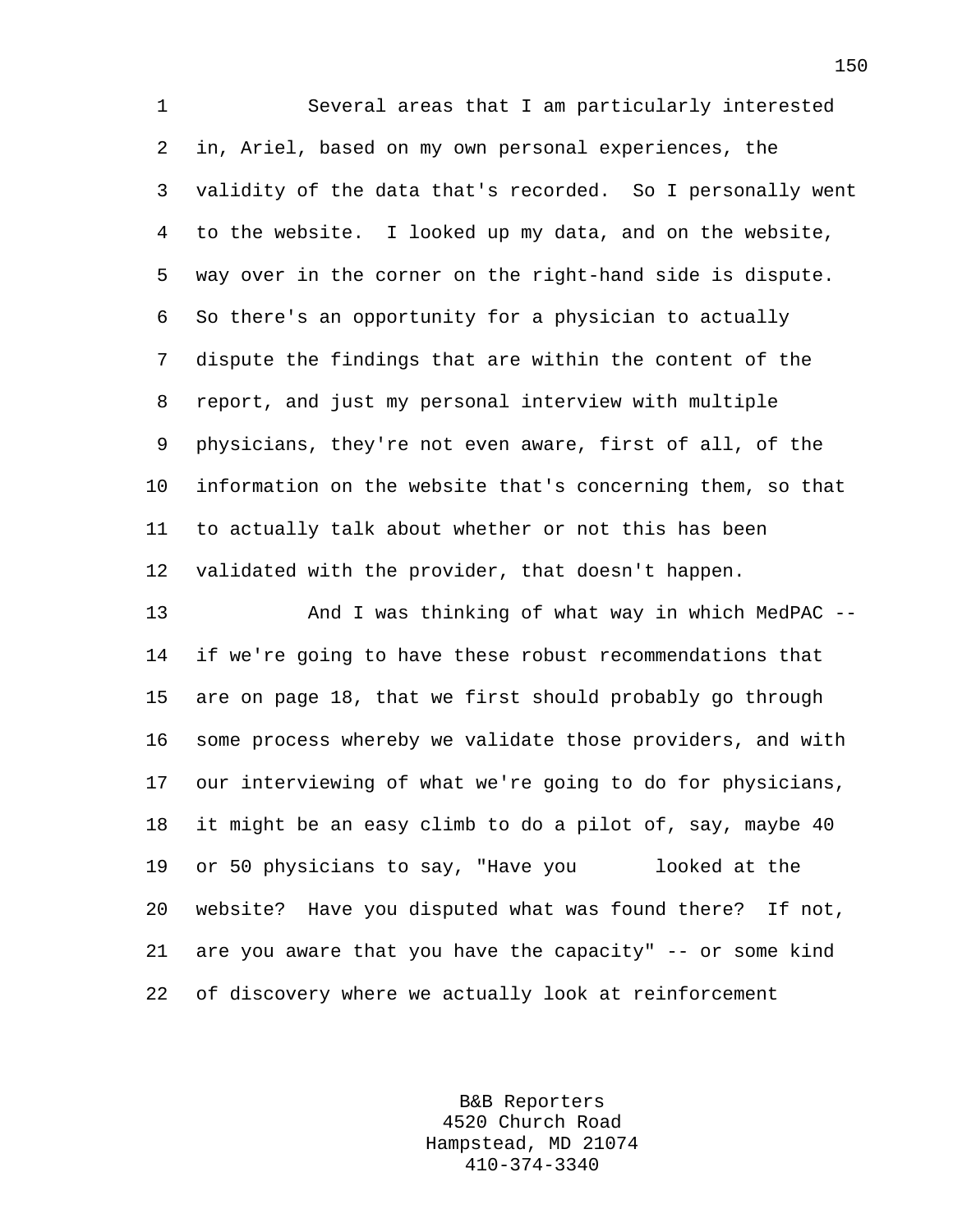1 because manufacturers are just reporting one-sided. I 2 think that if manufacturers were reporting to both the 3 physicians that they're reporting as well as to the public 4 reporting, so that there would be disputes on -- and I'm 5 sure -- this is not 100 percent -- there might be disputes 6 of what is actually seen there before we draw some of the 7 conclusions that we are.

8 And one of the issues is, for the research, do we 9 think that the research funds for patient recruitment, 10 patient participation, all of those things should be 11 attributed to physicians? And I think that's a problem for 12 me if we lump it all together, and then all of a sudden, 13 it's sitting in the house of physicians. So I don't know 14 if you've had a chance to kind of consider that in 15 particular.

16 MR. WINTER: It's not something that we have 17 thought about much in detail yet but something we can 18 certainly talk about.

19 The issue is that the statute requires reporting 20 of payments made to physicians but not other entities, and 21 in our original recommendation, it included other entities, 22 like academic medical centers, CME organizations. And if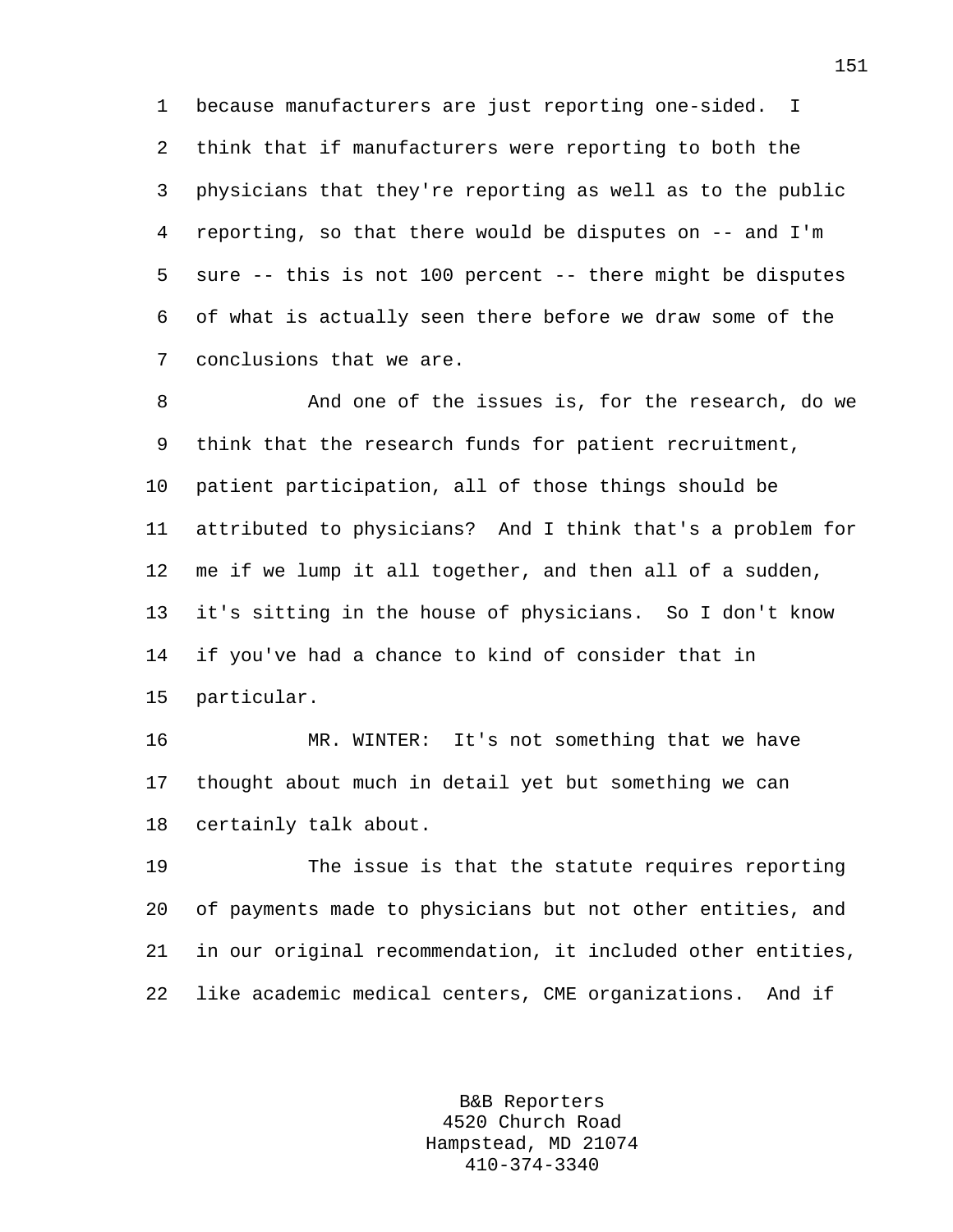1 you could report it in the name of other entities, then it 2 would not necessarily show up as the name of a physician. 3 It could show up in the name of an academic medical center 4 or the research institution or the specialty society, but I 5 think because the legislation is limited to physicians and 6 teaching hospitals that the files and the data are 7 structured around the individual physicians and individual 8 teaching hospitals. But under our original recommendation 9 and our original concept, it could have been reported under 10 the name of entities and not necessarily under the name of 11 physicians.

12 Does that help?

13 DR. COOMBS: Right. So should it be broken out 14 as to this dollar amount is attributed to physicians and 15 the rest of it is for the operation of the research 16 protocol?

17 MR. WINTER: Are you suggesting that you'd break 18 it down by the amount that is physician compensation for 19 their time managing the trial versus the amount that's 20 spent on patient care and the --

21 DR. COOMBS: Right. And patient -- 22 MR. WINTER: -- cost of the drugs and devices?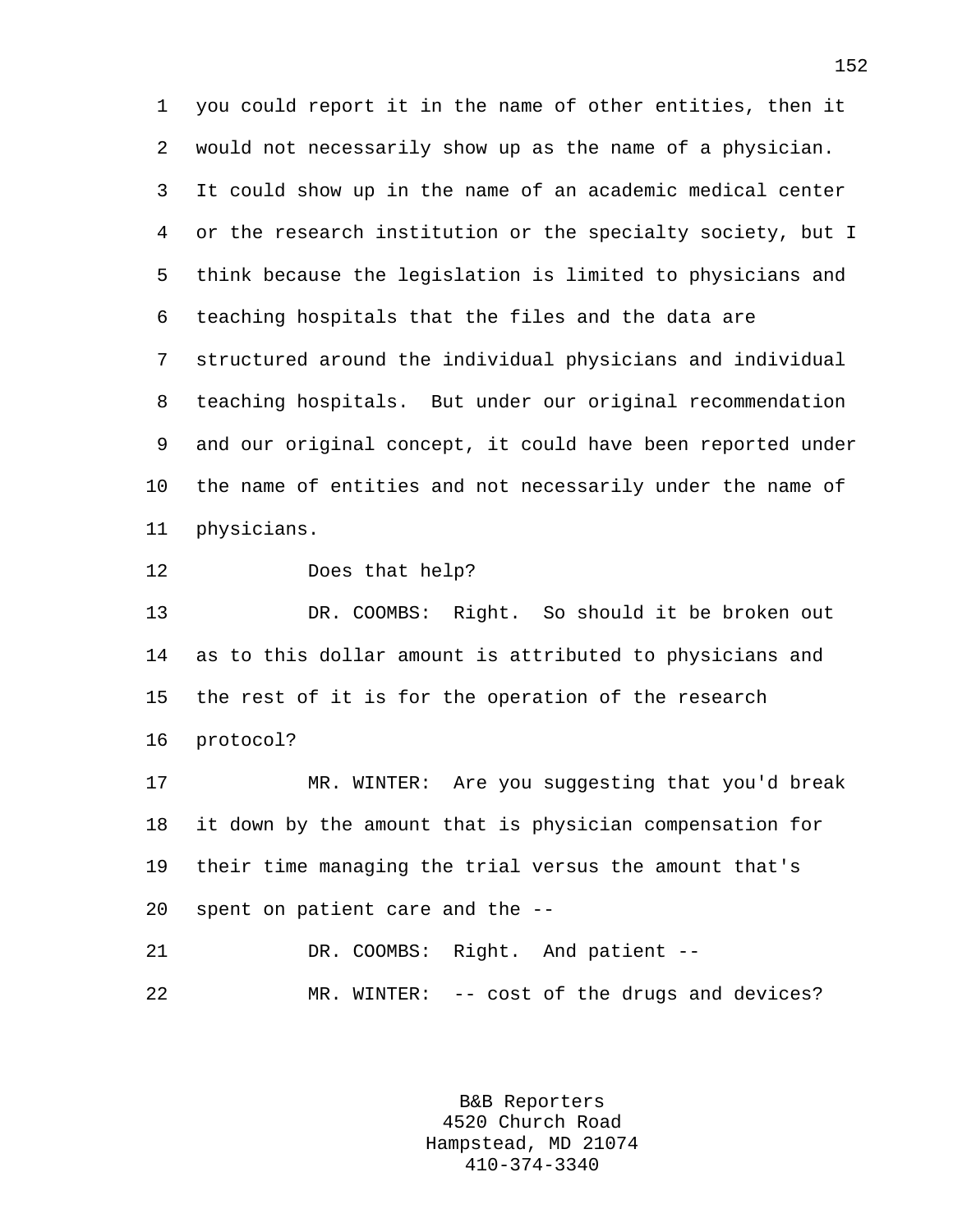1 Yeah. It's certainly something to think about.

2 DR. COOMBS: Yeah. And then lastly -- 3 MR. WINTER: We can make that suggestion to CMS. 4 DR. COOMBS: And lastly, in terms of royalties, 5 there are other industries that we look at in terms of 6 other disciplines, that royalties are kind of assessed at, 7 okay, this is an appropriate amount for, say, engineering 8 discovery, something in biomedical engineering.

9 What we see here, is that comparable to those 10 other industries? I'm thinking about how in the GIPC, we 11 considered what's a cost of doing business for -- we talked 12 about this with MEI -- for a physician versus what does is 13 the cost of doing business for an accounting. Is there a 14 way to do comparable kind of comparison of this is an 15 appropriate amount? Or it might be over. It might be 16 under what you would have expected if you compared it to 17 other professions.

18 MR. WINTER: I'm not aware of a database that 19 would -- public database that has royalty payments to other 20 professions that we could use as a benchmark, but it's 21 something we can think about.

22 One thing that complicates this is that the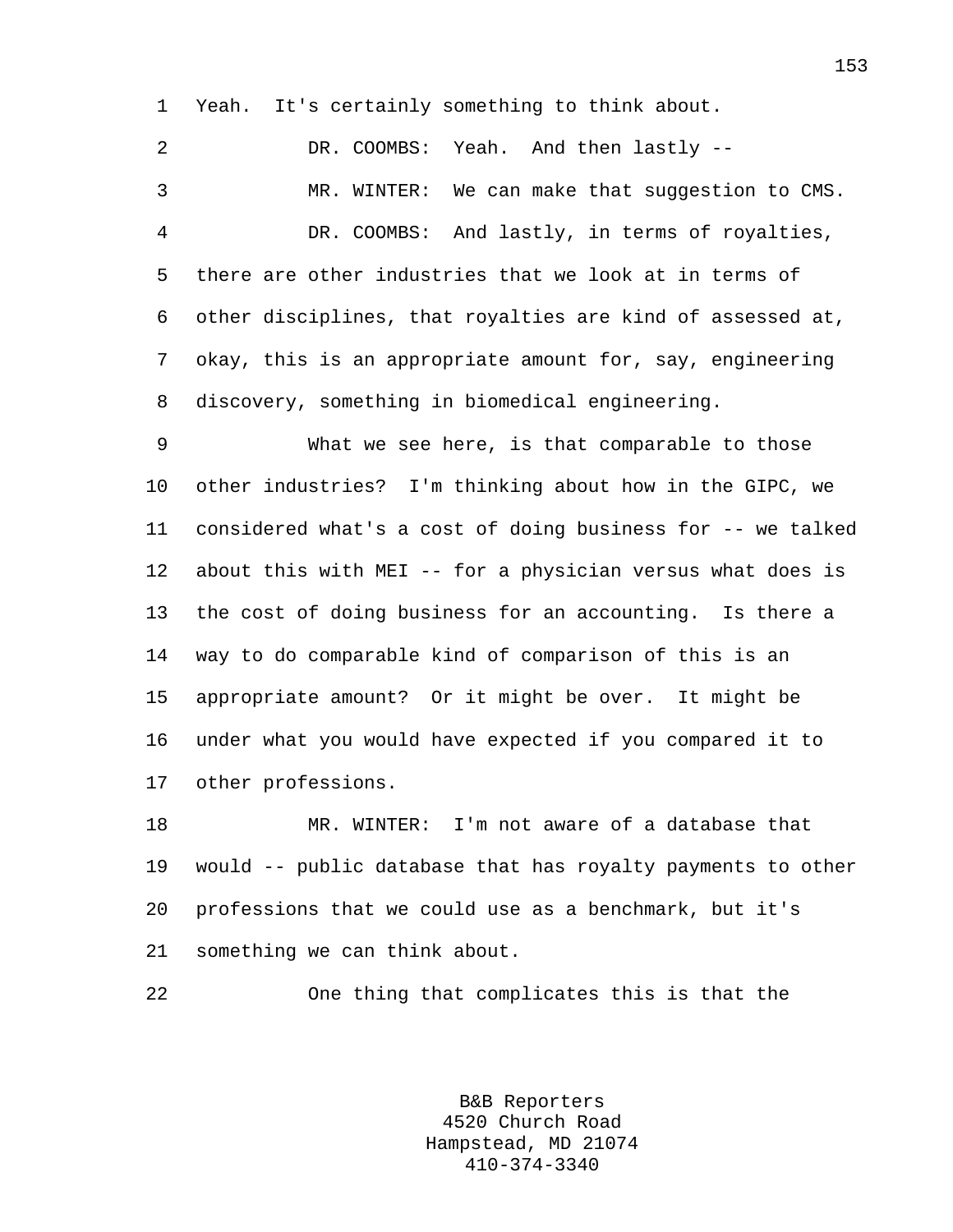1 patent -- one patent may be much more valuable than another 2 patent, and if you're comparing -- even within the drug and 3 device world, patents have vastly different values. Then 4 if you're comparing between drug and device patents and 5 other kinds of patents, I'd be concerned about whether 6 those are really comparable worlds.

7 DR. COOMBS: Right.

8 And then lastly, for samples, I think if we do 9 samples, we definitely have to have some bidirectional kind 10 of commitment on -- the manufacturers, pharma is reporting 11 that these samples were given, that there should be some 12 kind of way of attesting that physicians actually receive 13 the samples, and it shouldn't be unilateral as the website 14 appears to be currently.

15 MR. WINTER: Just one point about the role of 16 physicians and teaching hospitals and validating the data, 17 they do have an opportunity to review and validate the data 18 and dispute it if they discover there's an error.

19 Physicians and the AMA have raised lots of 20 questions and concerns about how cumbersome this process is 21 and whether physicians are aware that this process exists, 22 and so CMS has taken some steps. They have said to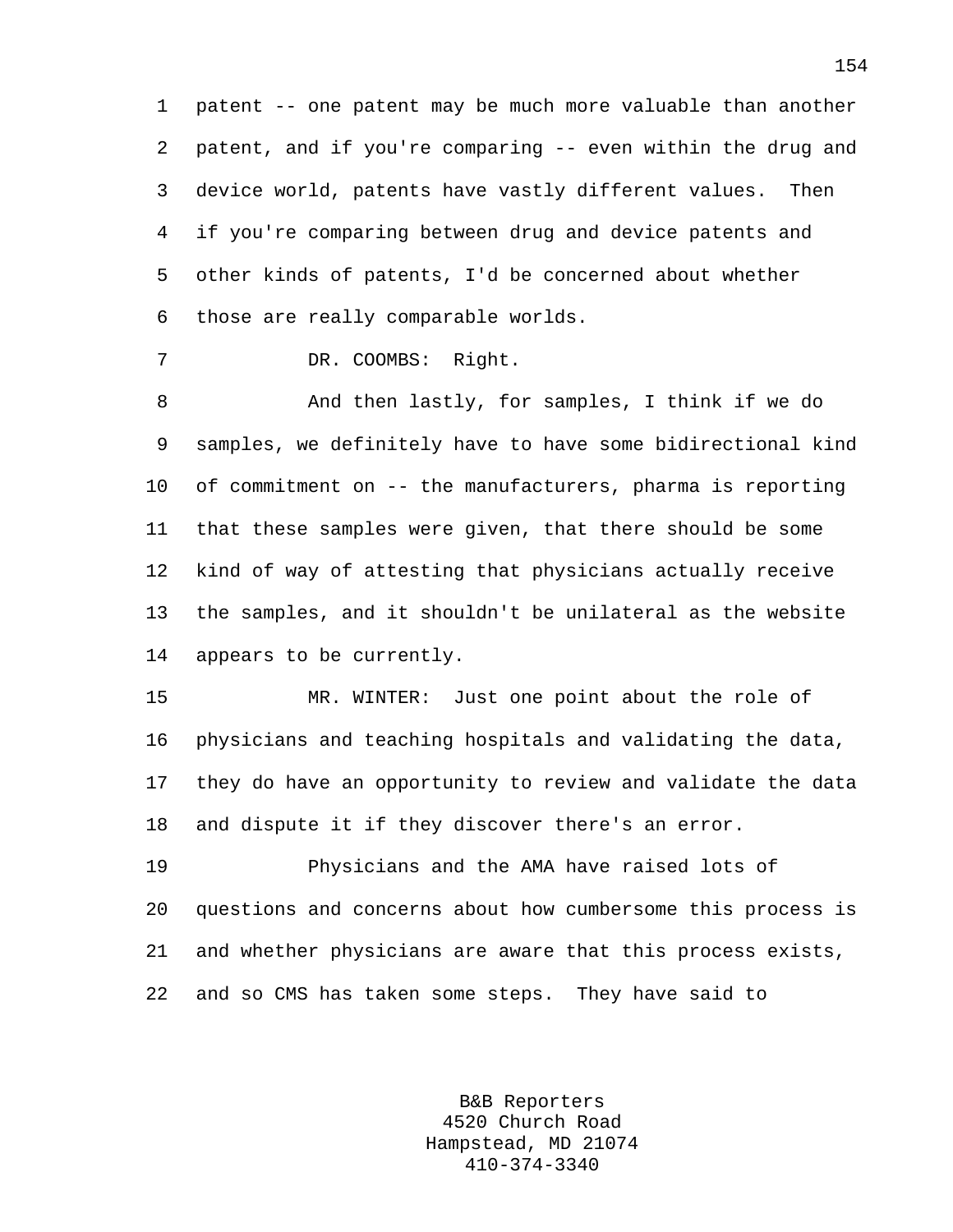1 simplify the process, make it easier for physicians to 2 review and dispute the data, and also to educate physicians 3 that the data are out there and that they should be 4 reviewed. But, certainly, this is an important area. 5 DR. COOMBS: My only thing is that you can't 6 dispute it if you don't know that you're one of those 7 618,000.

8 DR. CROSSON: So just on that point, Alice, 9 you're saying the concern is that the company might report 10 providing samples to a physician and the physician never 11 received them.

12 Ariel, I think the proposal is that this database 13 would be available to researchers and not the general 14 public. So, if that were the case, how would the physician 15 -- in the event of concern that Alice has raised, how would 16 the physician know to dispute that?

17 MR. WINTER: I think you probably want to include 18 a process as exists for open payments that would allow 19 physicians to review the data that are being reported about 20 them in terms of samples and dispute any data that they 21 disagree with or that is inaccurate.

22 DR. CROSSON: I'm sorry. I interrupted you.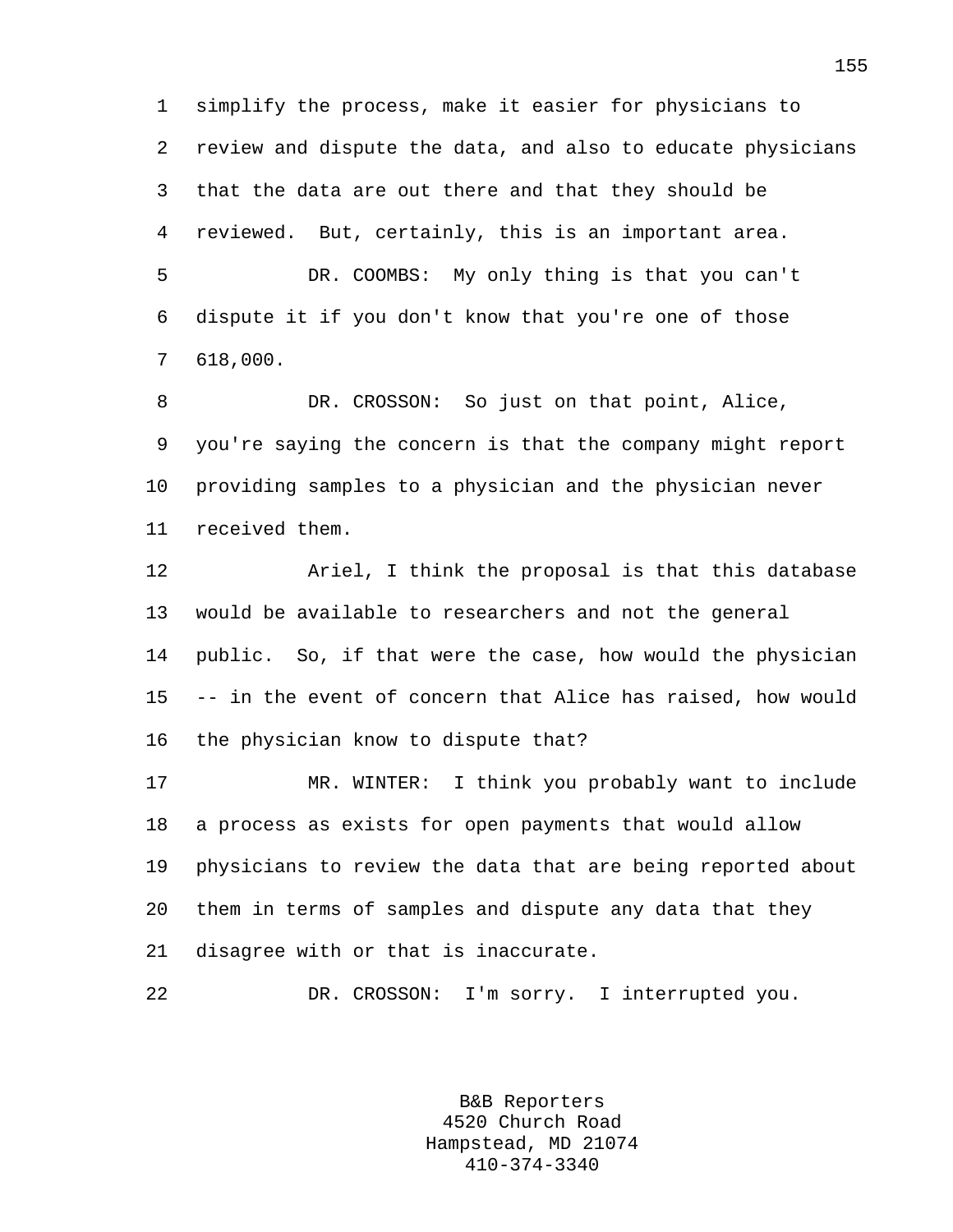1 Sorry.

2 MR. WINTER: So you may want a process where 3 whoever is administering this database, whoever in HHS is 4 administering the database, reaches out to physicians who 5 are included in the database, to alert them to the fact 6 that they've been reported as having received samples, and 7 they should go in and review the information to confirm its 8 accuracy. 9 DR. COOMBS: But that doesn't exist right now. 10 MR. WINTER: Currently, CMS does not reach out to 11 the 618,000 physicians who have been reported in open 12 payments, not individually, but as a group, they try. They 13 have efforts reach out to physicians as a profession but 14 not individual physicians. 15 DR. CROSSON: Okay. Rita is up. 16 I'm sorry. On this point? 17 DR. BAICKER: Yeah, on that point. So I do 18 believe it's quite widespread practice for pharmaceutical 19 manufacturers to collect signature form physicians as 20 they're handing out samples. So I believe the data 21 absolutely exists. I don't know about 100 percent of 22 manufacturers, but I believe their internal kind of audit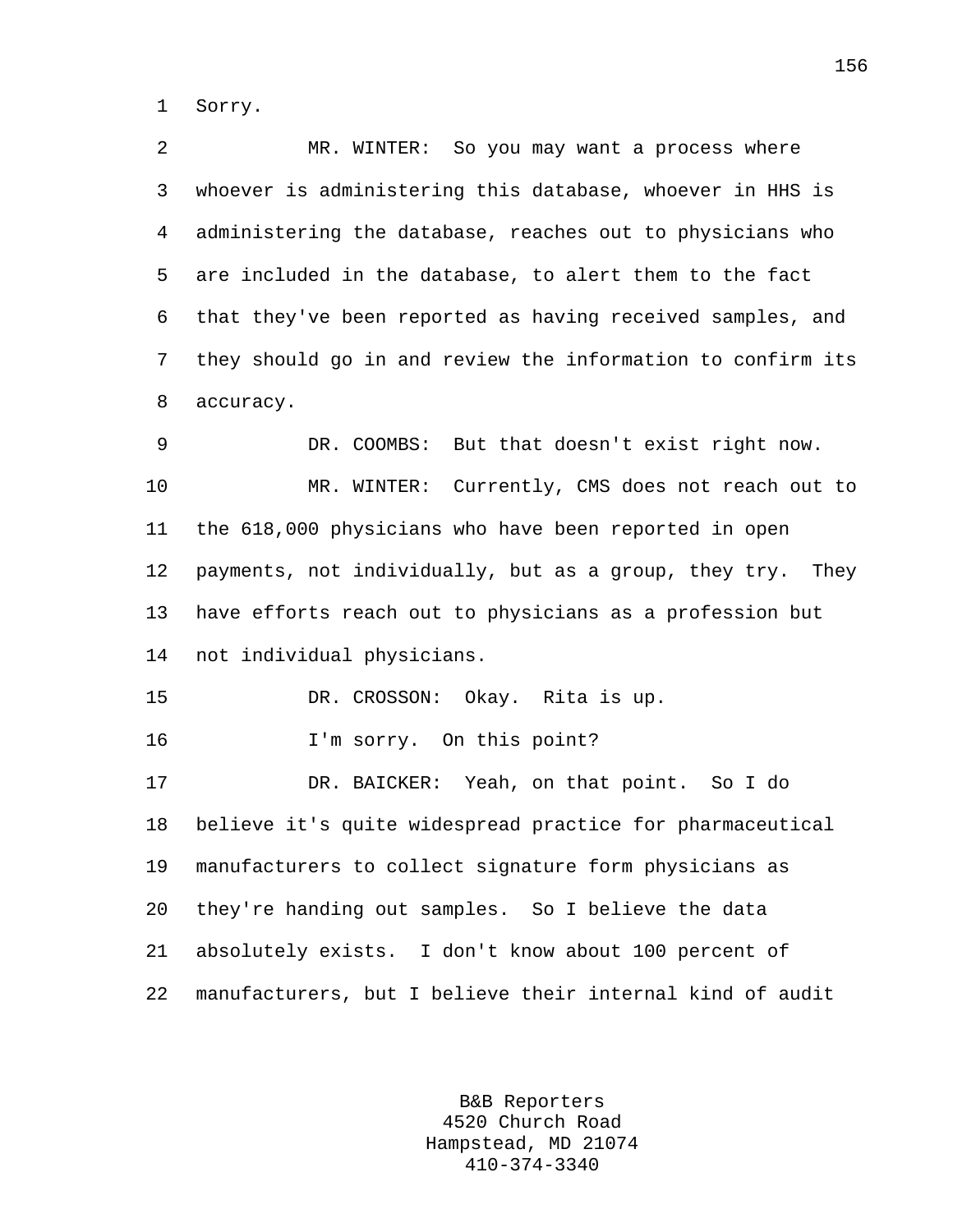1 that they track of those products, that they have all of 2 that information, so yeah.

3 DR. CROSSON: That's right. I remember that. 4 Yeah, yeah. Okay.

5 Okay, Rita.

6 DR. REDBERG: Thanks, Ariel and Amy. This was an 7 excellent chapter, and clearly you can see the work from -- 8 that's progressed in open payments. I do support the 9 recommendations to extend advanced practice nurses and 10 physicians' assistants. There was a research letter 11 published in JAMA Internal Medicine last month called 12 "Guess Who's Also Coming to Dinner," that looked at that 13 data from medical files in Australia, where they do report 14 on nurses, and they had -- and I'll send you the article -- 15 but almost 40 percent of attendees that do pharmaceutical 16 events were nurses, and they report -- 51 to 96 percent of 17 nurses report interaction with industry as part of their 18 work.

19 And I would just say, anecdotally, I've noticed 20 in the last two years, actually, before I realized about 21 this loophole for nurses, that more commonly, when I've 22 been leaving work I run into nurses that tell me they're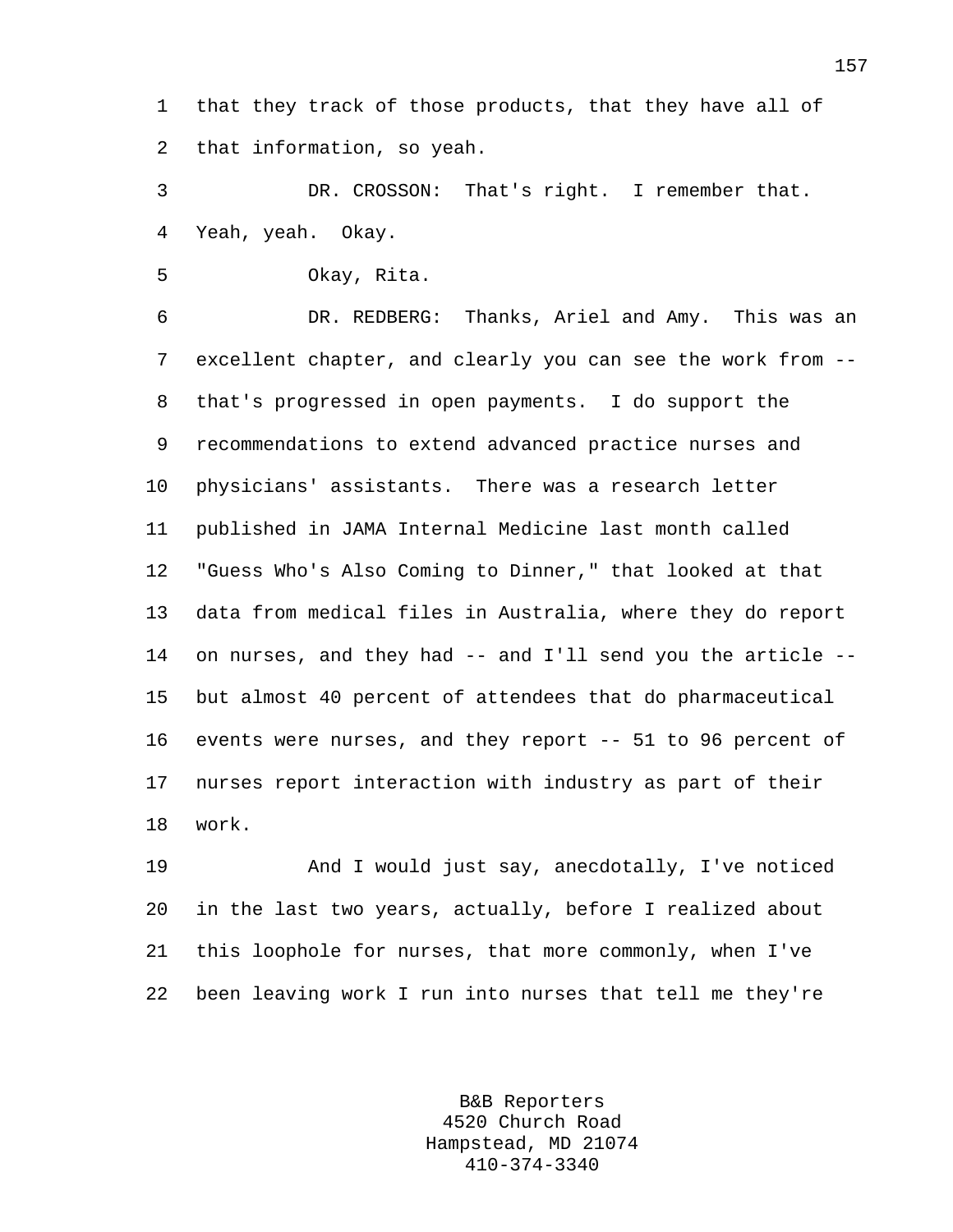1 going downtown to some nice restaurant for a pharmaceutical 2 industry-sponsored dinner, and then I kind of put that 3 together with this exclusion thing.

4 And the same with patient advocacy organizations. 5 I mean, when I worked in the Senate back in 2004, and took 6 a lot of meetings as part of that work with patient 7 advocacy organizations, you know, I was on leave from 8 medical -- from my cardiology job. So, you know, and they 9 would say things that didn't sound really quite right to 10 me, certainly not at all with the evidence, so I started 11 always asking about the funding of these advocacy, and 12 every one of them was funded by a drug company that often 13 was making whatever it was.

14 And, you know, it just changes, to me -- it's not 15 a patient advocacy. It's industry-sponsored, you know, 16 voice, and that's very different than, I think -- and it's 17 not that we're talking about it but I think relevant to 18 PCORI too, because I'm not sure that we're really hearing 19 from patients in that patient center, when -- so I 20 certainly think the reporting of funding for a patient 21 advocacy is very important.

22 I wanted to also comment on the devices and the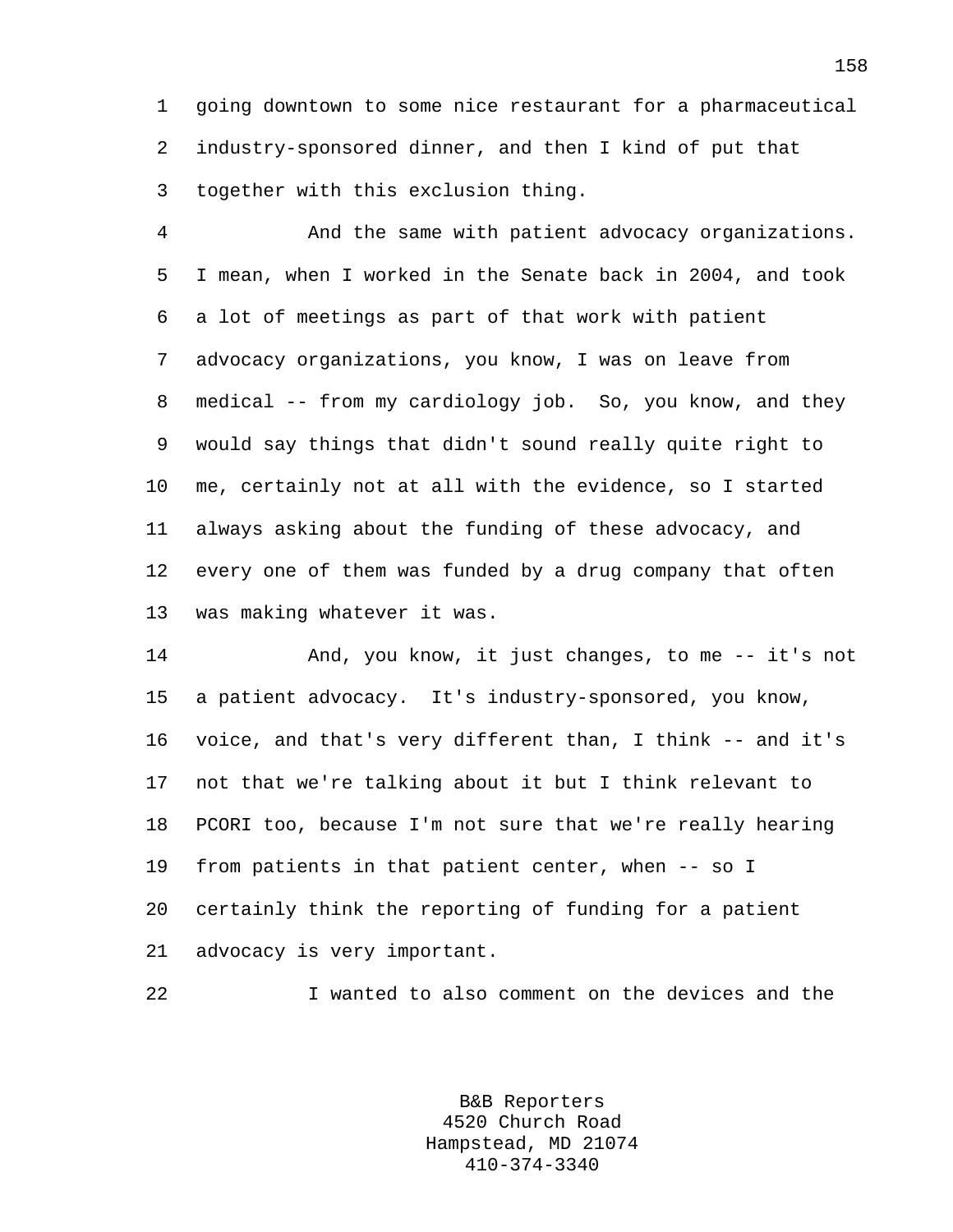1 drugs. You know, I think it's a good idea, for future 2 work, to link open payments to Part B and Part D, but as 3 you noted, a lot of the payments, even more than drugs, are 4 from device manufacturers which would not be covered by 5 Part B and Part D. I don't know if the unique device 6 identifier, which still has not been implemented, would 7 allow tracking of those payments, but I think it's 8 important to think about how to track device payments, and, 9 in particular, I think that's a lot of what I think is 10 going on in orthopedic surgery, and we saw the very 11 lucrative royalties and a lot of surgeons may develop their 12 own devices, develop their own companies, have royalty 13 agreements. And I think it's an important issue for 14 beneficiaries because I don't think there is consistent 15 disclosure when doctors are implanting a device that they 16 actually are profiting from, and I do think that should be 17 part of informed consent, which is sort of related. 18 And the last -- oh, and for drug samples, I also

19 think that's a good idea to track. I would say, at UCSF, 20 at least 5, maybe 10 years ago, we banned drug samples, and 21 it -- which, by that time, you know, I've been there 26 22 years -- when I started I didn't really question it. But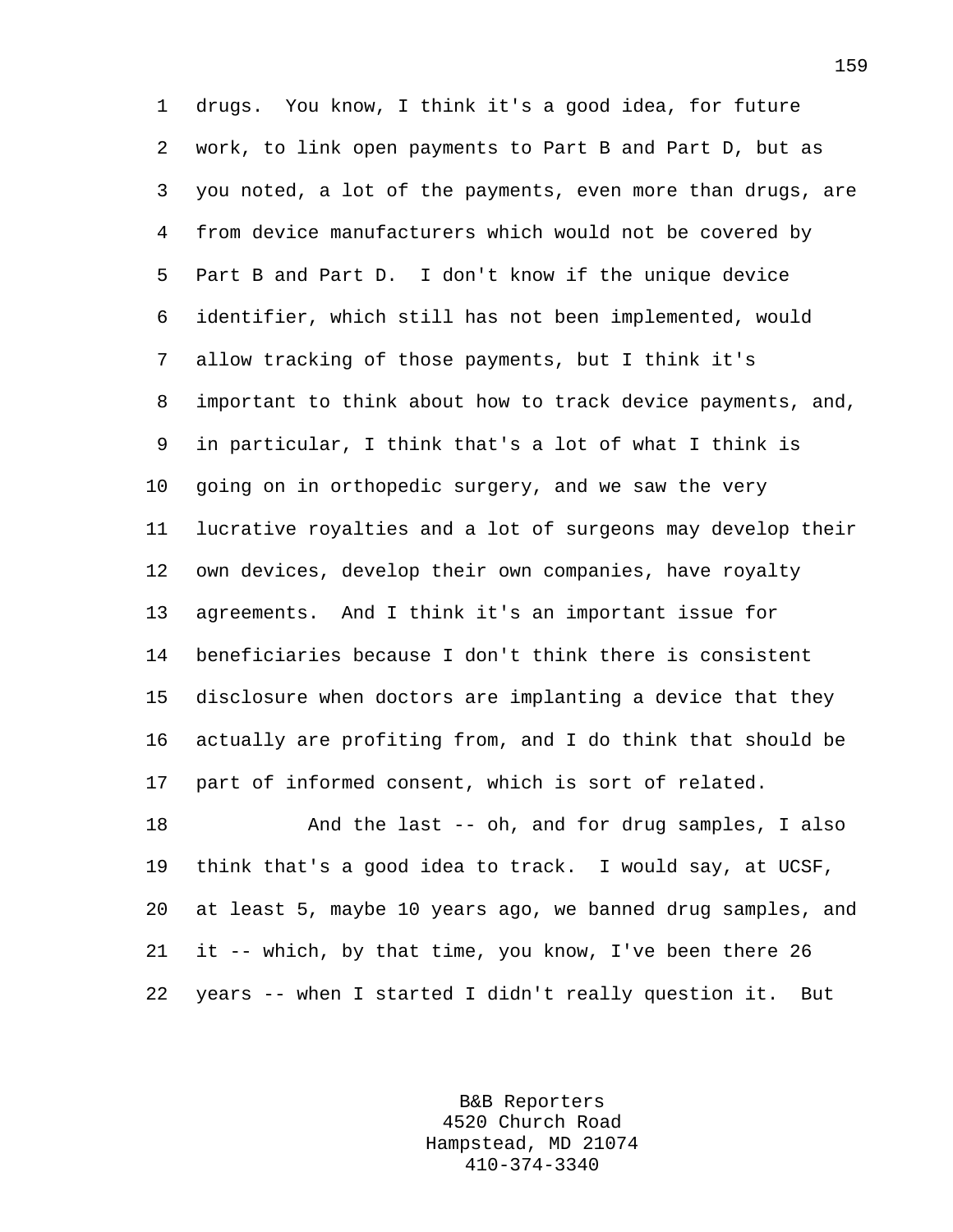1 then I started noticing that the only drug samples we ever 2 had in cardiology were the very expensive new ones, you 3 know, the sort of ones that, of course, you start your 4 patient on these new, expensive ones and then they want to 5 keep refilling it, and they were never, you know, the low-6 cost, you know, multiple drugs for every -- most cardiology 7 categories. And so I thought it was a good idea when UCSF 8 decided to ban them system-wide, because it wasn't really 9 increasing access to all medications. It was just the very 10 new and expensive ones.

11 And the last thing I was going to say, you know, 12 on the research -- because I've heard some discussion, at 13 least in medical meetings, about should research payments 14 be considered the same as general payments, and I do think, 15 you know, there's all kinds of industry-sponsored research. 16 But there certainly -- and you cited some of the data, is 17 data to suggest that industry-sponsored studies are more 18 likely to find a positive result. I mean, there's a lot of 19 ways to influence how you ask the question, how you choose 20 your inclusion and exclusion criteria. And then the other 21 problems with the failure to report negative results, which 22 we know is a big problem because then we don't learn when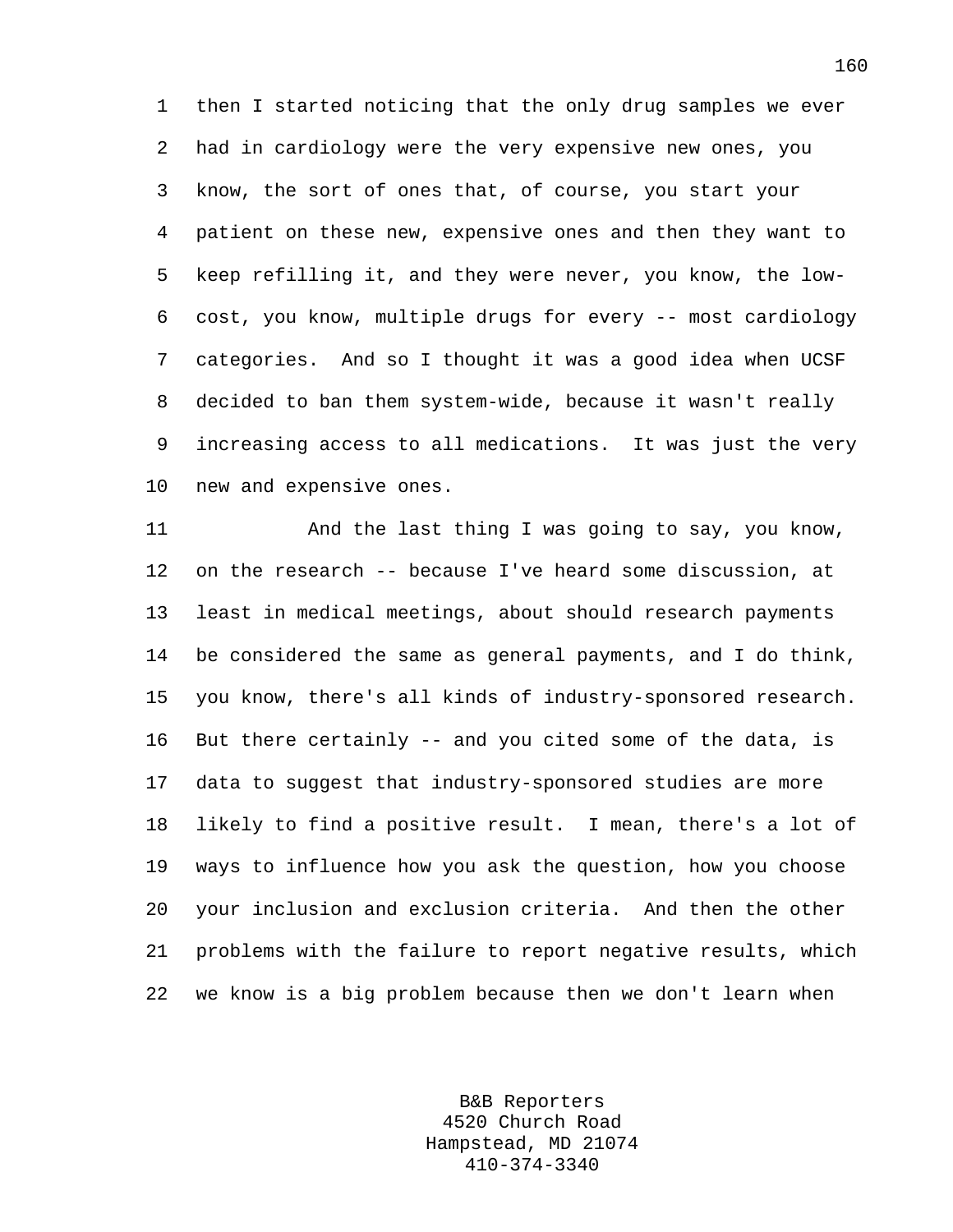1 things don't work, which are all more likely to happen with 2 a biased funding source.

3 So I think that was it. Thank you. 4 MR. WINTER: In terms of the device -- I'm sorry. 5 In terms of the device, linking devices to individual 6 physicians, device payments to individual physicians, one 7 thing you could do is look at surgeons who get payments, 8 high payments from device manufacturers that maybe make 9 implants, and look at whether there's a correlation between 10 the payments they -- those surgeons and their -- the rate 11 at which they do certain implant procedures. So even if 12 you -- you couldn't link the specific device company to a 13 specific device that was used, but you could look at it 14 more generally, in terms of physicians who received a lot 15 of device company payments.

16 DR. REDBERG: I think that would be a great area 17 for future work.

18 DR. CROSSON: Brian, on this point.

19 DR. DeBUSK: If you did -- if we did follow the 20 recommendation of including UDI information on the CMS 21 claims form, you would then be able, at the practitioner 22 level, to be able to tie individual devices and individual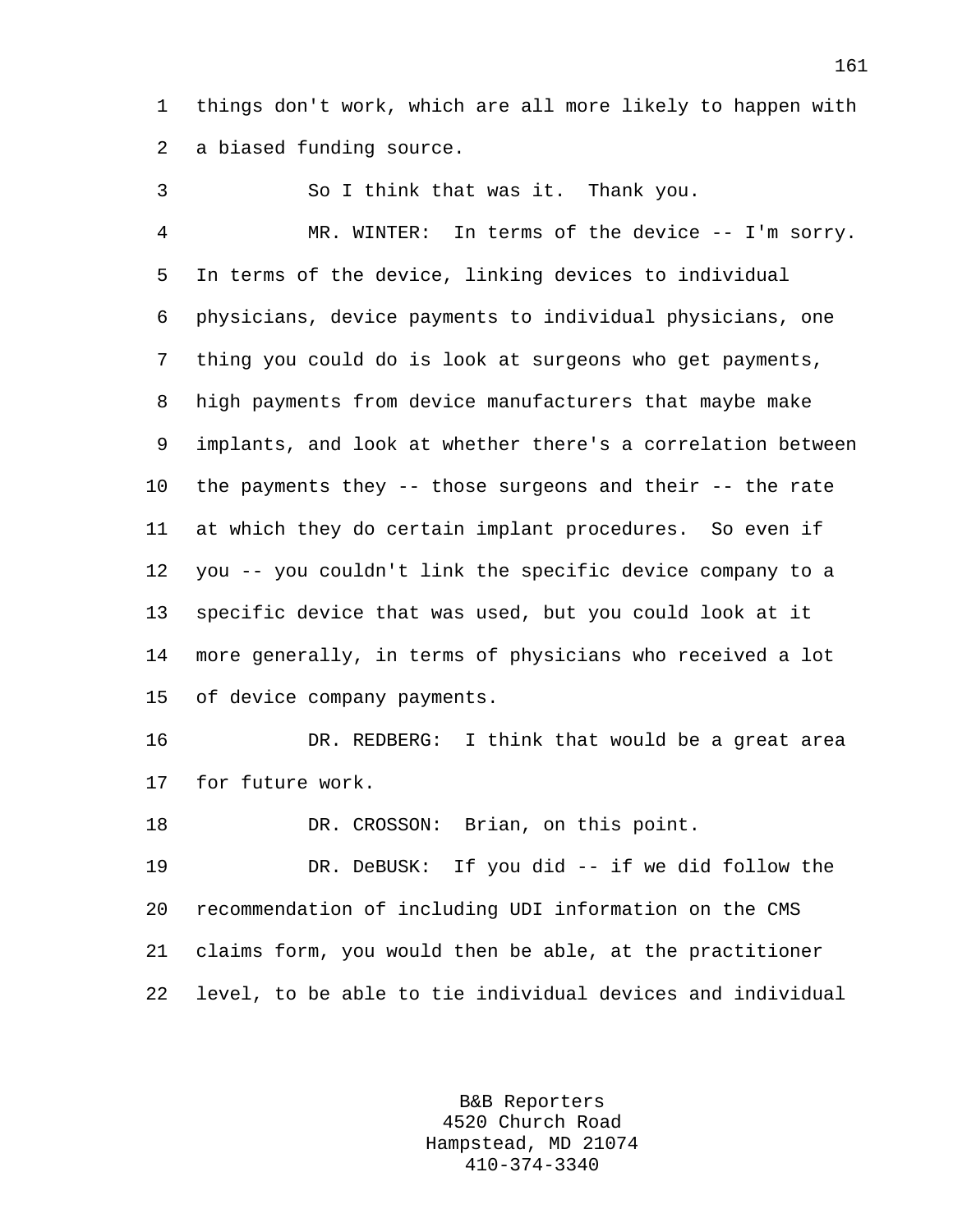1 cases. If I'm not mistaken, I believe the open payments 2 and GUI ID databases actually mesh, using the same Dun and 3 Bradstreet identifier for the manufacturer. I believe that 4 data would actually mesh right out of the box. 5 DR. CROSSON: Okay. Very helpful. 6 Okay. Can I see, roughly, hands for discussion 7 here? Okay. So we have -- let's start here with Bill Hall 8 and go this way and then come around here. 9 DR. HALL: I think this is very informative work, 10 and I just want to make sure that we have a little bit of 11 historical perspective on this. When I graduated from 12 medical school, every medical student got a fancy bag from 13 one of the companies that I think is out of existence now. 14 I don't even remember which it was. 15 DR. CROSSON: It was Lilly. 16 DR. HALL: Lilly. That's right. Thank you. 17 [Laughter.] 18 DR. HALL: You're dating yourself. 19 Also, it would have a reflex hammer which is a 20 sort of medieval device you use to test reflexes. 21 [Laughter.] 22 DR. HALL: Also good if you're mugged sometimes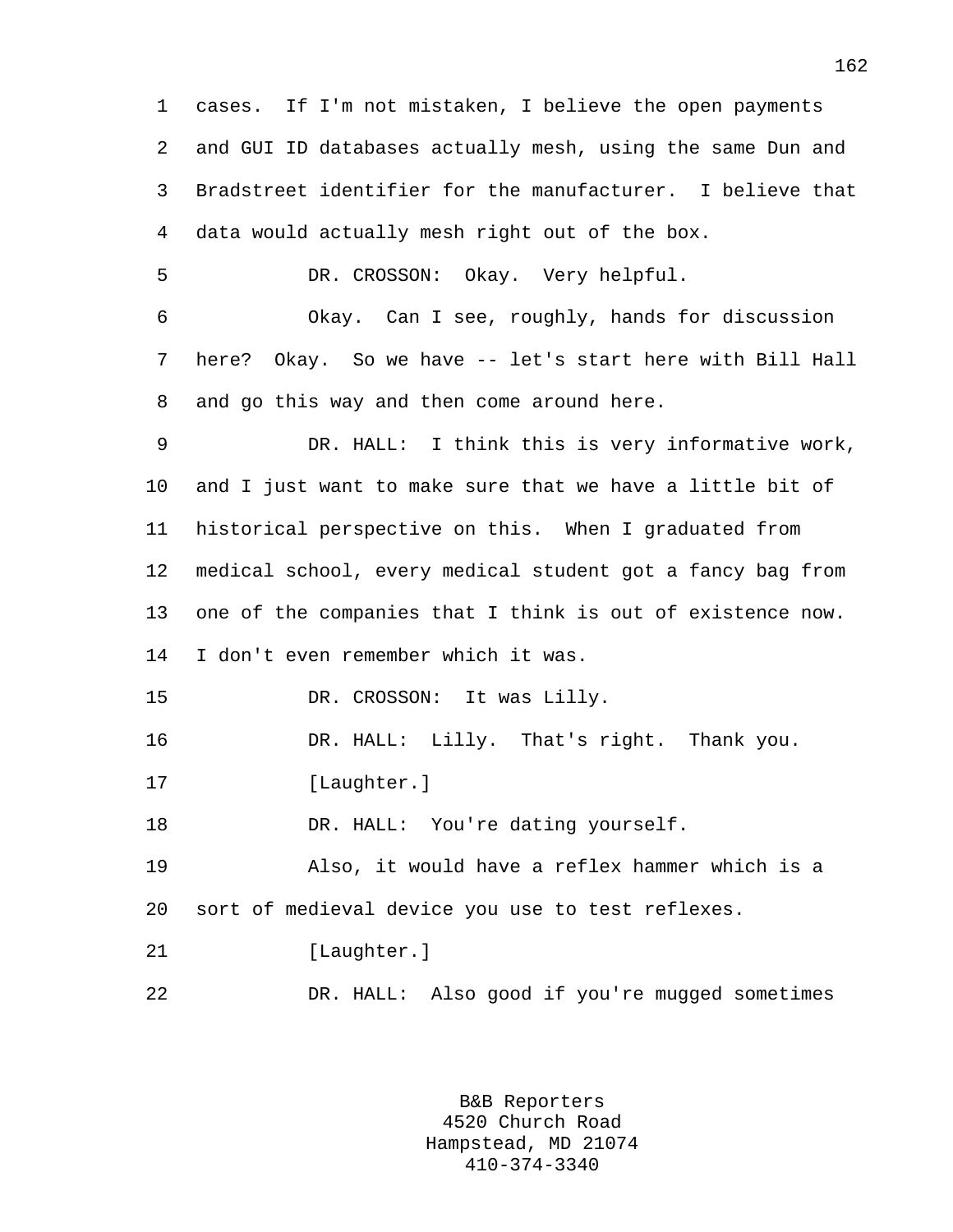1 in the street.

2 And it was assumed that you would be showered 3 with gifts at every medical meeting, including dinners, 4 silly tee-shirts, pens, pencils, candy. I mean, it was a 5 terrible situation, and study after study after study 6 showed that no matter how people denied it, it influenced 7 their patterns, sometimes for a lifetime. So the problem 8 was real.

9 That's -- it's a total difference now. It's a 10 completely different kind of system now, and I bet you that 11 if we wanted to have efficiency of inquiry it would be the 12 5 percent and 90 percent rule, and some of that data was in 13 your report, that it's probably 5 percent of the physician 14 workforce that are perhaps -- need to explain why these 15 payments are so high. So do you penalize everybody because 16 of this -- the -- what might be called the 5 percent? So I 17 think it might be helpful to do a little more analysis on 18 that and see if we pick some cutoff arbitrarily, say does 19 this kind of quote not sort of solve the problem.

20 At my own institution, which is no different than 21 many others, we have to have a declaration as part of our 22 faculty appointment. We have to list these things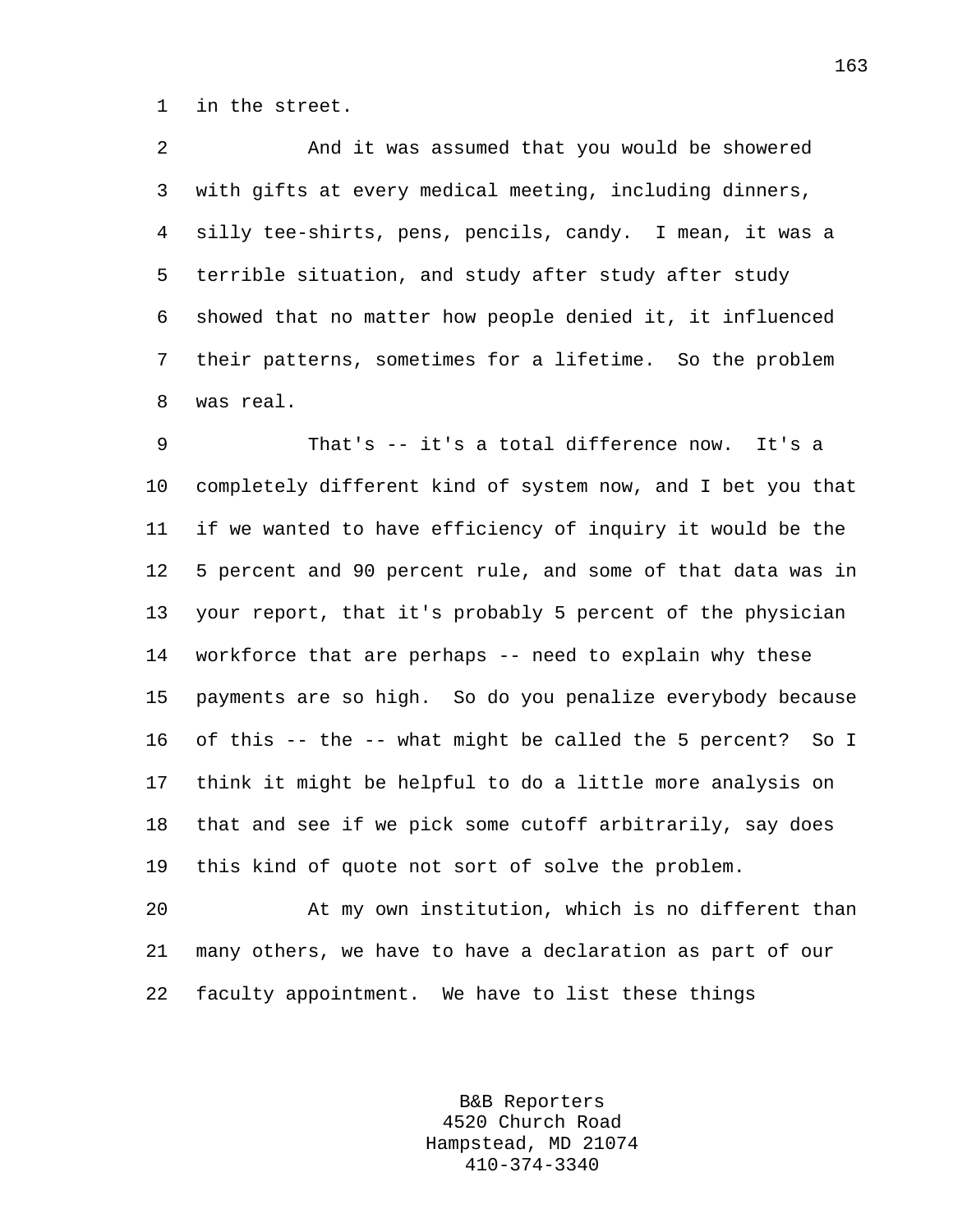1 separately. So the idea is you keep track of all of this. 2 As I'm sure Rita could speak to more informatively than I 3 can, an article -- a research article that is submitted to 4 a journal is almost automatically devalued if it looks like 5 pharmaceutical support was there. So at -- evidence-based 6 medicine says we don't know whether there was any problem 7 here but the study would not be considered quite as 8 worthwhile.

9 On the other hand, there are a lot of advances in 10 medicine, a lot of information that needs to be distributed 11 that might not otherwise be distributed. So I don't think 12 we should throw the baby out with the bath water, but we 13 took a serious look at this, was once a serious problem, 14 but -- because the implication is that if you're on that 15 list that you must be kind of crooked or something. I 16 think the vast majority of people probably -- as was 17 pointed out, probably had no clue that they were on that. 18 DR. CROSSON: Okay. Amy.

19 MS. BRICKER: So generally speaking a support the 20 recommendations for changes to the open payments that have 21 been outlined.

22 I wanted to take one of Rita's comments maybe a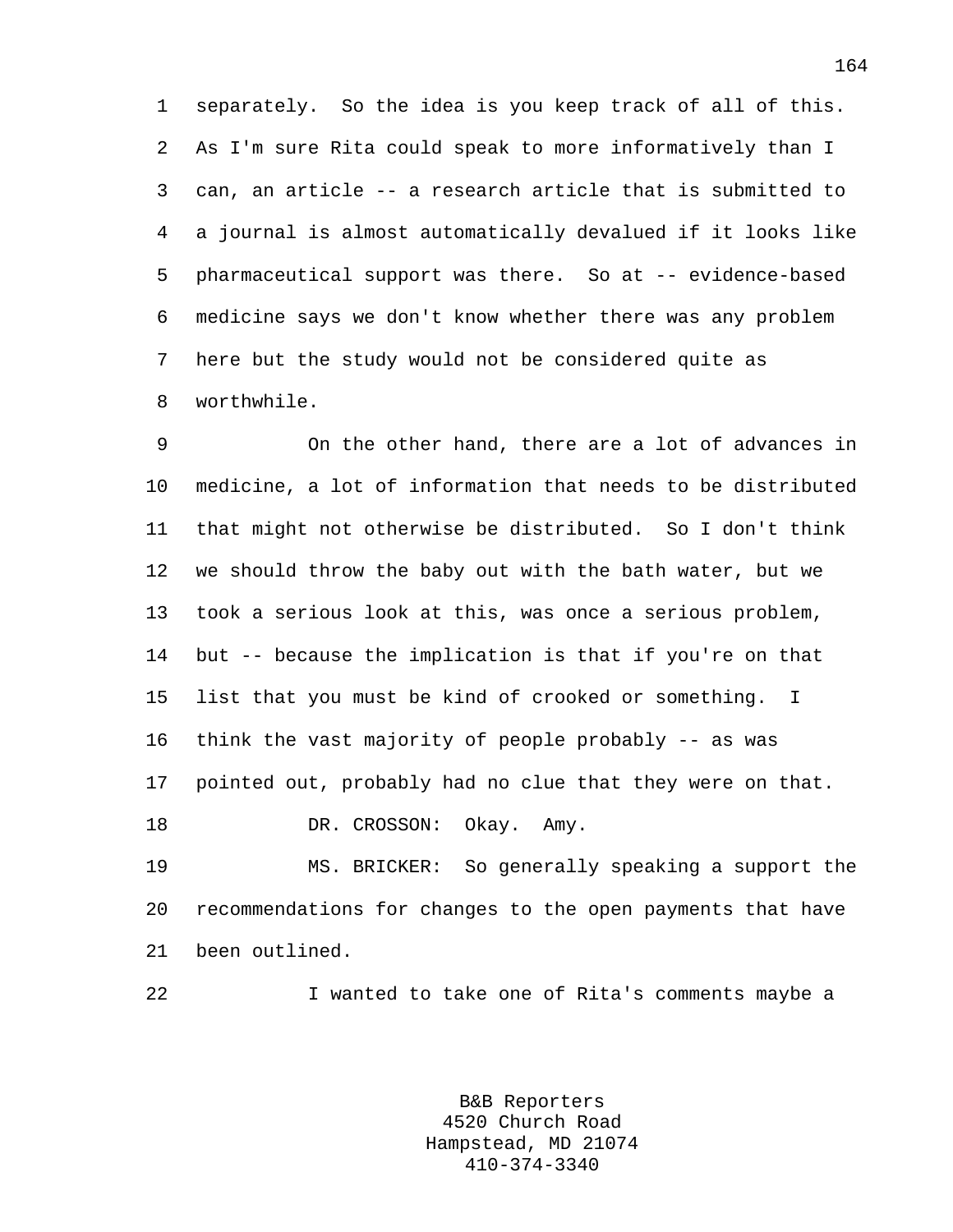1 step further, and I would be interested in further 2 discussion with my colleagues around the value of samples 3 with respect to the Medicare population. We know that 4 coupons, for example, are not permitted to be given to, you 5 know, Medicare beneficiaries, supplementing their out-of-6 pockets associated with drug expense, and should we take 7 that a step further with samples for the very reason that, 8 Rita, you pointed out? Less about helping folks afford or 9 have access to very crucial therapies but more about 10 starting people on high-expense, new products, for them to 11 just be -- you know, need to continue or really not started 12 on what is, you know, in the best interest, potentially, of 13 the patient at the time.

14 So I'm interested in maybe looking at that in the 15 future. But, yes, support of tracking of that information 16 in the least. I don't know about the recipient's name and 17 address, and how far we have to necessarily go identifying 18 the patient, but if there's a way for us to track that back 19 to a Medicare patient, at a minimum I'm in support of that. 20 DR. CROSSON: You know, I'd just like to 21 emphasize support for what you said, because -- and Rita, 22 as well -- because it's been a while now but some number of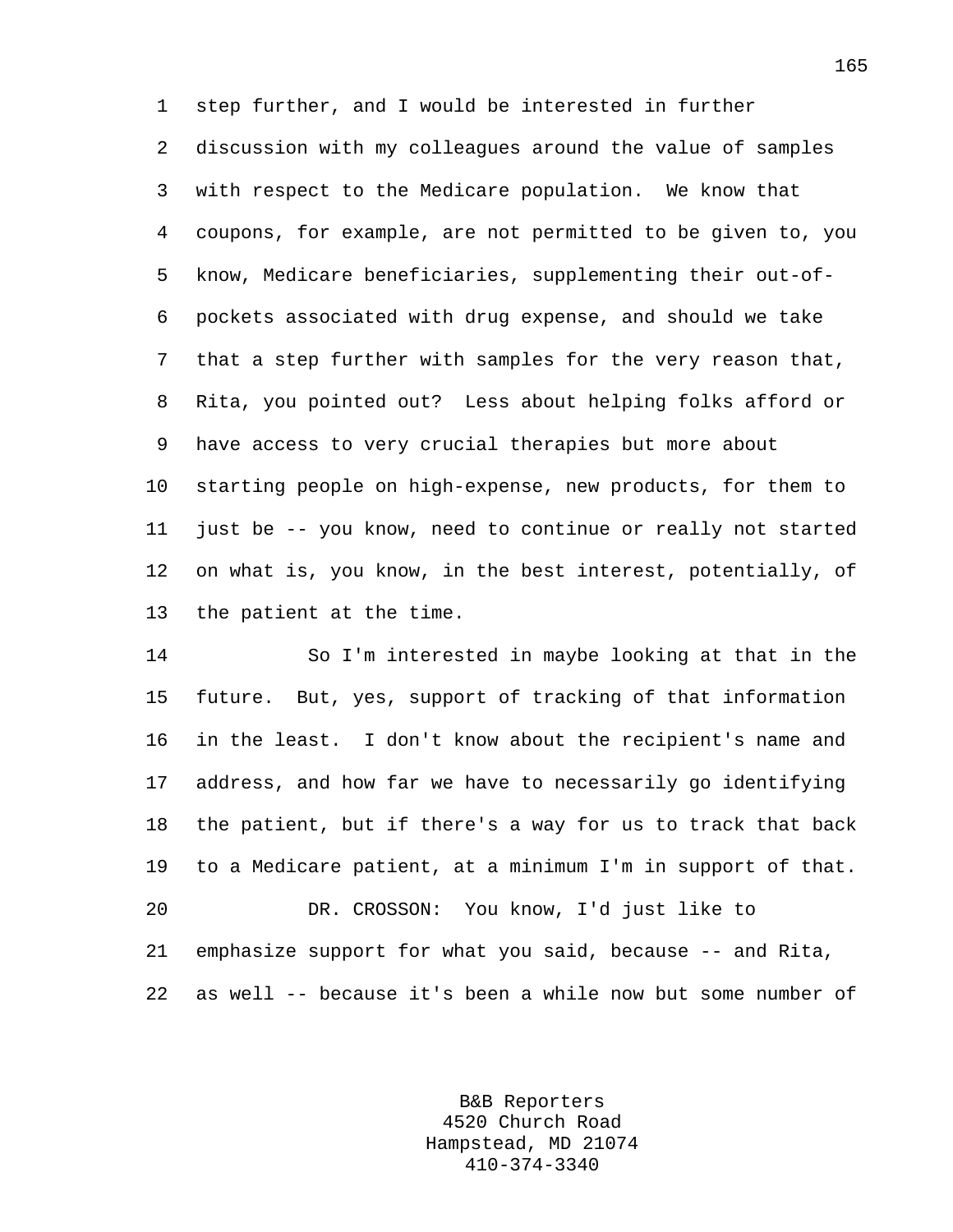1 years ago, when I was working on the issue of drug use, and 2 we looked in a very large group practice, among all the 3 things that appeared -- this is not scientific, but based 4 on discussions -- that appeared to be influencing 5 prescribing patterns, you know, it was much less the free 6 pizzas -- and we didn't have very many of them, and they 7 couldn't have any pepperoni -- but it was the provision of 8 samples, and its impact both on the physician but 9 particularly on the patient who got used to taking a brand-10 name drug when, in fact, in many cases, if not all, there 11 was a generic available.

12 It's a difficult issue because, to some degree, I 13 think it can speed up medical practice -- I mean if you can 14 just -- as a physician, if you can reach in the drawer 15 behind you and give the patient something very quickly and 16 easily, I can understand that, and I think from the 17 patient's perspective sometimes they view this as a net 18 gain. And yet I think, in the end, the Medicare program's 19 interest and the beneficiary's interest is not in this 20 direction. So I think it's -- anyway, my own experience 21 bears out what you said.

22 Going down, coming up. Jack.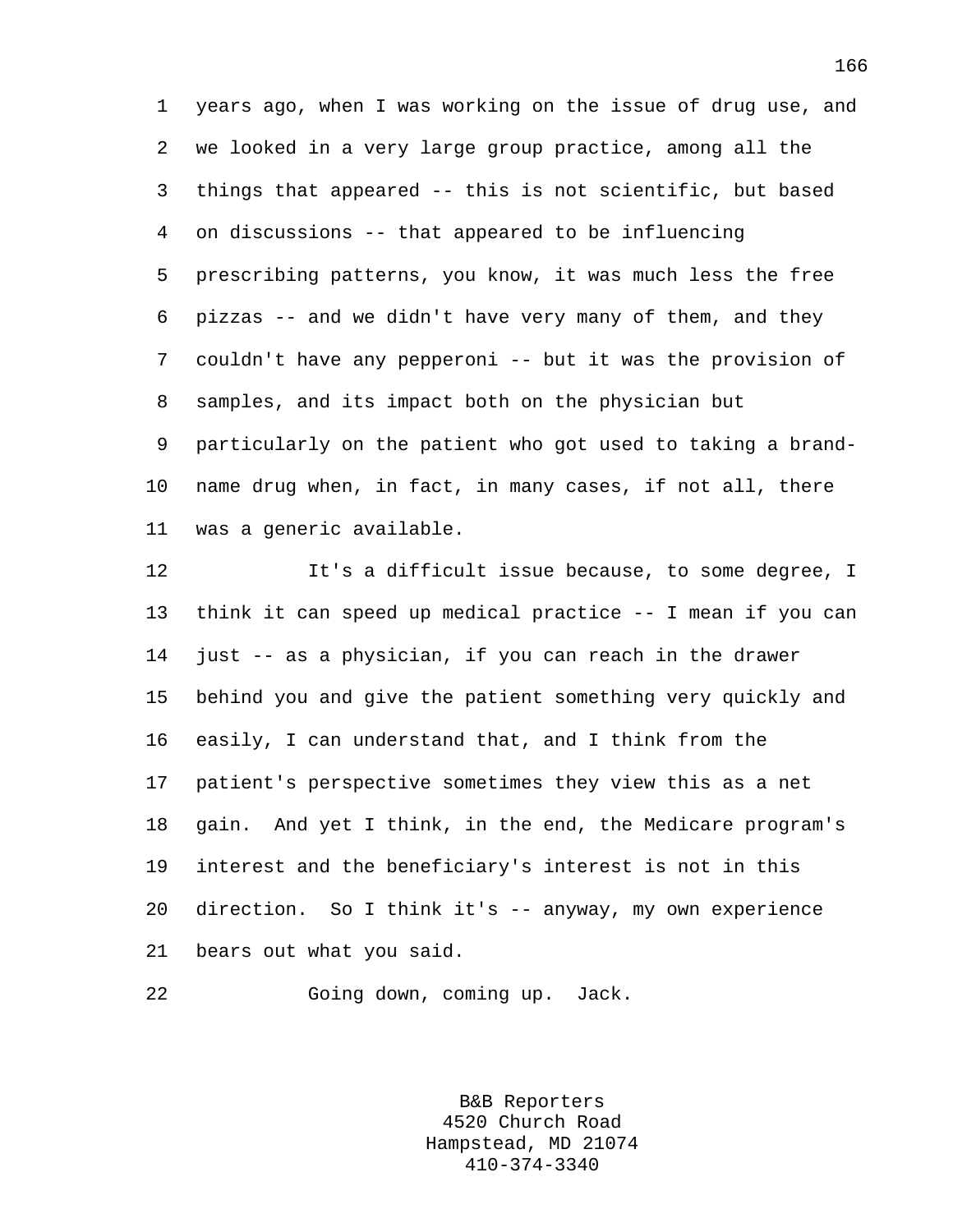1 DR. HOADLEY: So again, thank you for this paper. 2 It's really very helpful.

3 I mean, I think one of the things to keep in mind 4 as we think about this, and this goes a little bit to what 5 Alice and some others have said, is the purpose of this 6 exercise is about transparency. We're not taking any 7 action step in terms of saying, okay, based on the amount 8 of money you get, something else happens to your payments. 9 So, I mean, that's the advantage of, you know -- 10 people can go in, like you're doing, and analyze and see 11 whether there are patterns that emerge, and if, in the 12 example of the research costs, it does seem like it would 13 be worth making sure we have the appropriate breakdowns of 14 the amounts that go directly to the physician in question 15 versus the expenses of actually running the trial, they 16 could all be there and simply labeled in appropriate ways, 17 or in the scenario you said, where the institutional 18 payments could be pulled out differently. You've already 19 got the issue where there's a PI but it's a whole team of 20 people, and who do you attribute it to.

21 So the more of those details that are there it 22 allows people like yourselves, who are going in and digging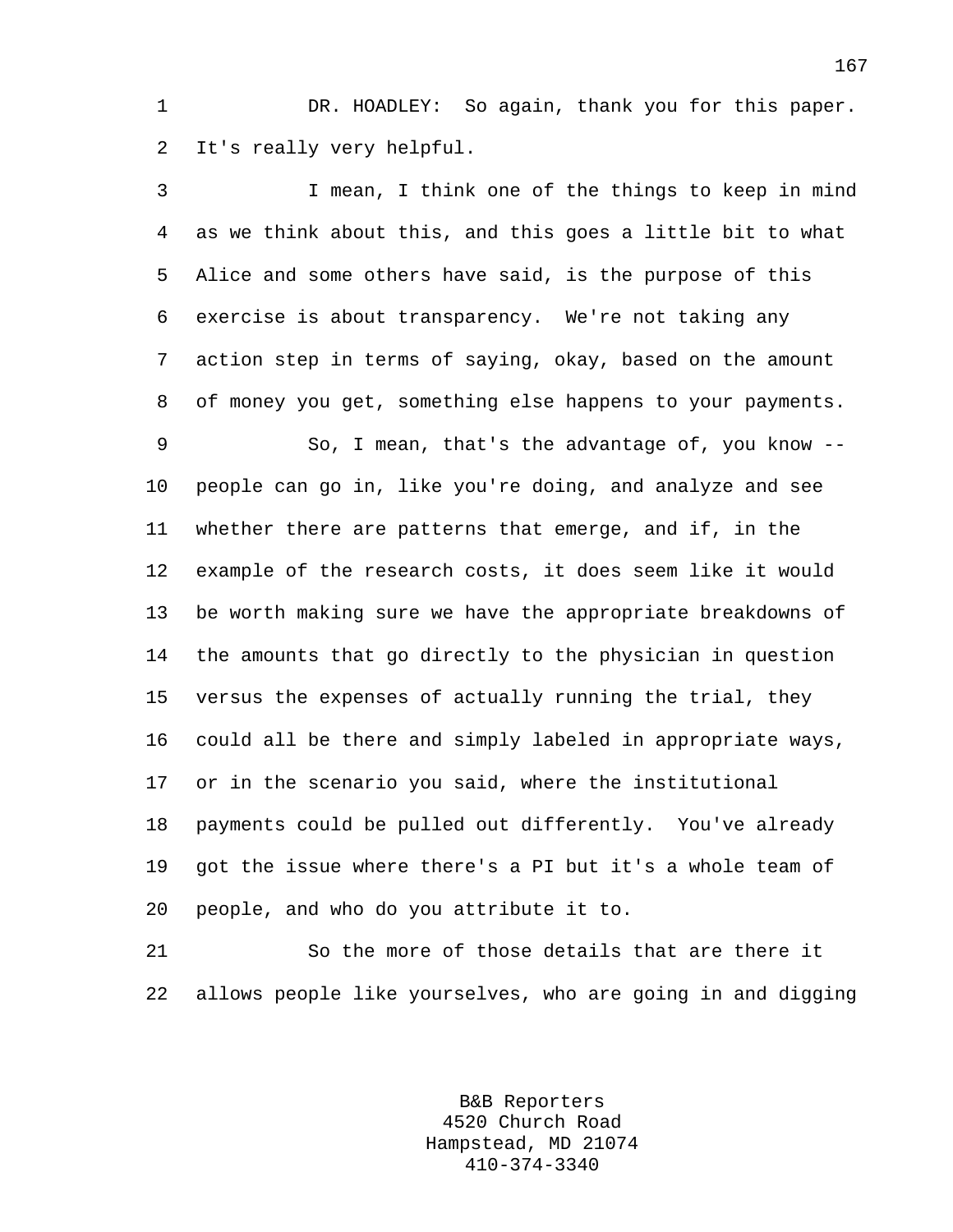1 into these data, to sort of understand. But again, the 2 point is transparency.

3 I'm supportive, I think, of the various things 4 you've identified on Slides 17 and 18, in terms of items 5 from our original recommendations. You know, we might want 6 to go back and think about payments from other entities. 7 PBMs was mentioned. I mean, you could think about health 8 plan payments. Some of those might get farther afield and 9 doesn't really belong in this box, but somewhere along the 10 line that might be worth thinking about.

11 I do think maybe there's -- worth thinking more 12 about, from the question I asked in the previous round, 13 about the delay and whether we should recommend going back 14 to just a two-year delay or a notion of reporting the 15 amounts but not the purpose of particular things. So yes, 16 it's a payment from this particular company but not what 17 it's for. I mean, I think those would be things to at 18 least consider for other refinements.

19 I think on the research area, I think, you know, 20 there's a lot of good ideas here, and I can imagine -- and 21 I'm happy to offer more thoughts offline -- but, I mean, I 22 can imagine targeted studies for certain drugs, or certain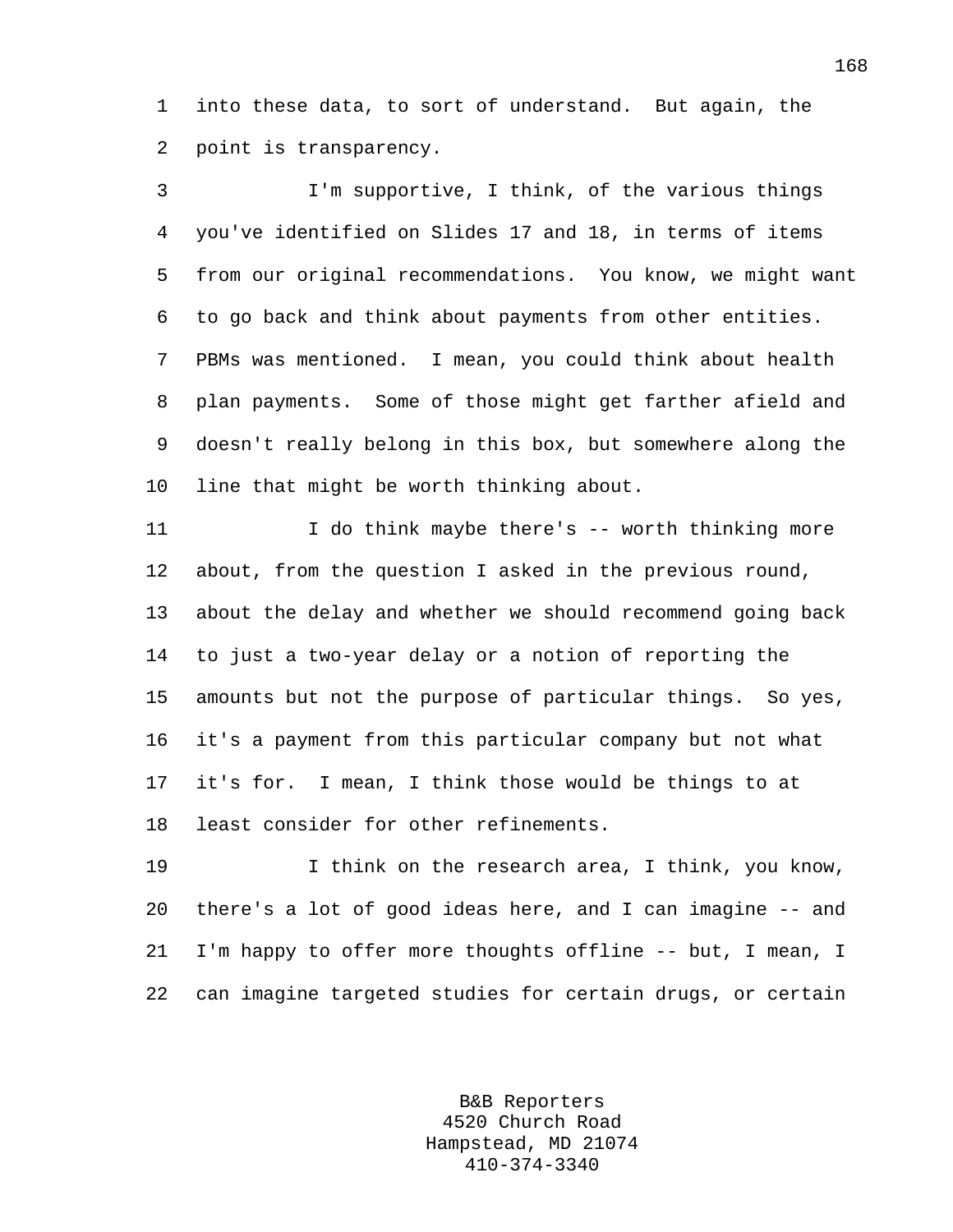1 drug classes, such as some of the studies that you've 2 referenced from the literature, where you're looking at 3 brands in a class that has a lot of generic availability, 4 or where there are several competing brands, and does it 5 influence choices on the Part B side.

6 You know, we've talked, in our other discussions 7 about classes, where there really are competing products, 8 maybe at different price points for treating a particular 9 thing, and by targeting into some of those particular 10 cases, and the previous discussion about devices, even 11 without the identifier you ought to be able to look at, as 12 Brian was suggesting, at things in that same light. And I 13 think trying to look at the high people -- the 5 percent or 14 whatever percent of people with the highest amounts, and 15 trying to figure out what's going on, it may turn out some 16 of those are because they're PIs from much larger studies 17 that go on, and it's not really money to them, that might 18 look different than somebody else who's just had a lot of 19 travel and a lot of straight-out gifts.

20 But trying to understand a little more of what's 21 going on, and in your case, in your example of one hospital 22 that had some enormous share of all the hospital payments,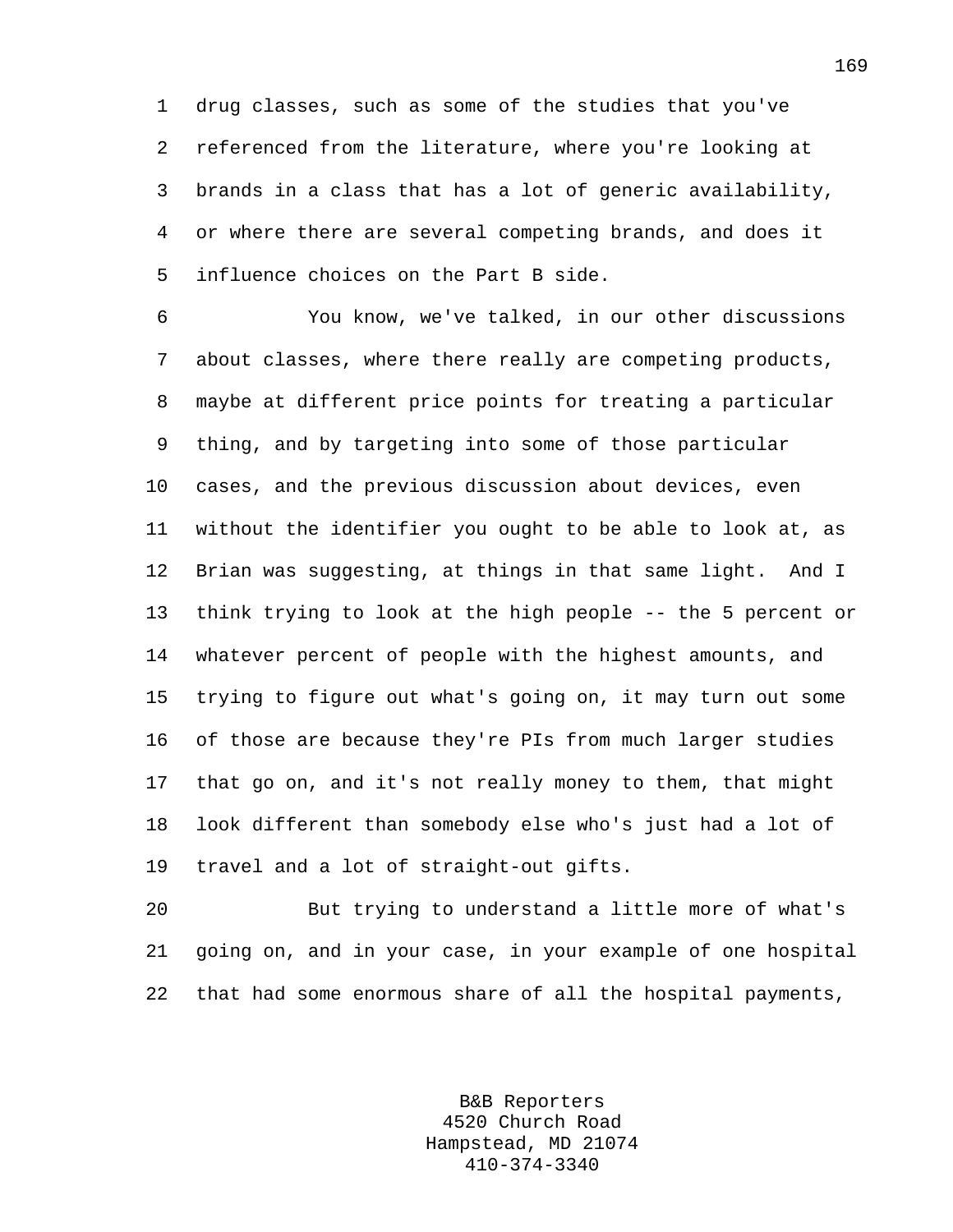1 again, there may be a perfectly legitimate story behind 2 that, or not. I think trying to understand that would be 3 useful as well.

4 And I do think -- I was going to add on the 5 question of samples and things -- I mean, there are 6 sampling -- sample kinds of programs that operate not at 7 the level of the sort of traditional way of giving samples 8 to individual docs, but there are organizations, 9 particularly working with clinics and things. Virginia has 10 a whole program where they collect samples from 11 manufacturers -- there's still some of that issue of bias 12 towards the brand products -- and then, in turn, those are 13 made available to clinics that are working with poor 14 patients, but without kind of that same, right, that same 15 sort of direct relationship. And obviously that could be 16 done in a way that encourages samples for generic products 17 as well, operating through that process, you know, that can 18 improve.

19 And then, you know, it would be also interesting 20 since copay coupons, as Amy said, are not allowed in 21 Medicare, but again, some of the aggregated programs or the 22 ones within the IG's rules -- again, I'm getting a little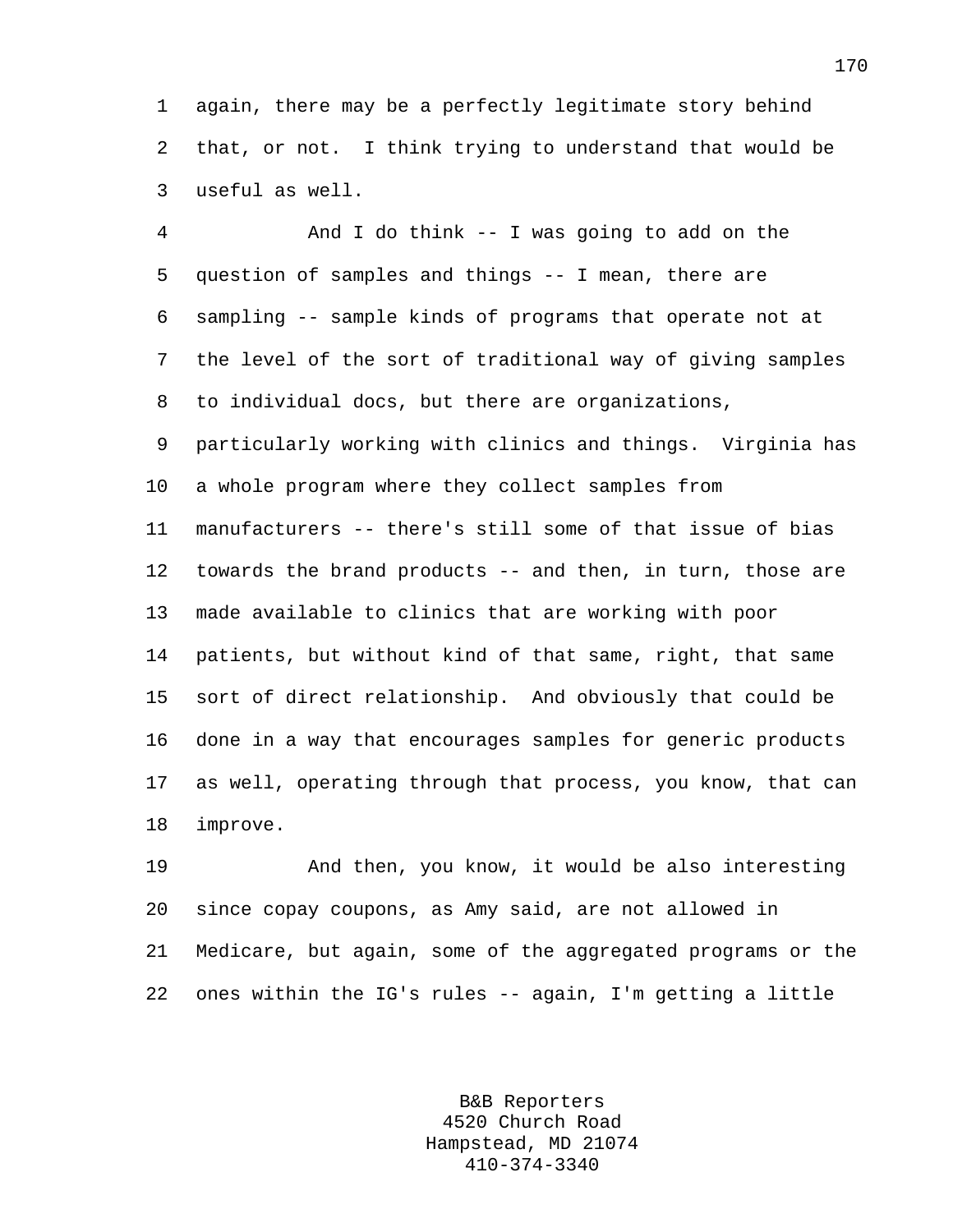1 farther afield from where we started here -- but sort of 2 looking what's going on and seeing if there's any issues in 3 those. I don't know that it's a high-priority item for us, 4 but something that we could consider looking further into.

5 MR. WINTER: Jack, can I just address two things 6 that you mentioned? I just wanted to clarify that the 7 analysis we did of the top 5 percent of physicians only 8 included the general payments. We were excluding research 9 payments. This is only things like consulting, promotional 10 speaking fees, royalties, that sort of thing. So we left 11 out research payments from that -- this analysis that's on 12 that slide.

13 And then the hospital that we referenced that 14 accounts for half of the payments to all teaching 15 hospitals, they hold patents related to three costly cancer 16 drugs, and so there's a manufacturer that's paying them for 17 the right to use that patent -- those patents.

18 DR. HOADLEY: That may be a legitimate -- but 19 again, that's where transparency --

20 MR. WINTER: Yeah.

21 DR. HOADLEY: -- if we say, okay, there's one but 22 there's a perfectly understandable reason for it.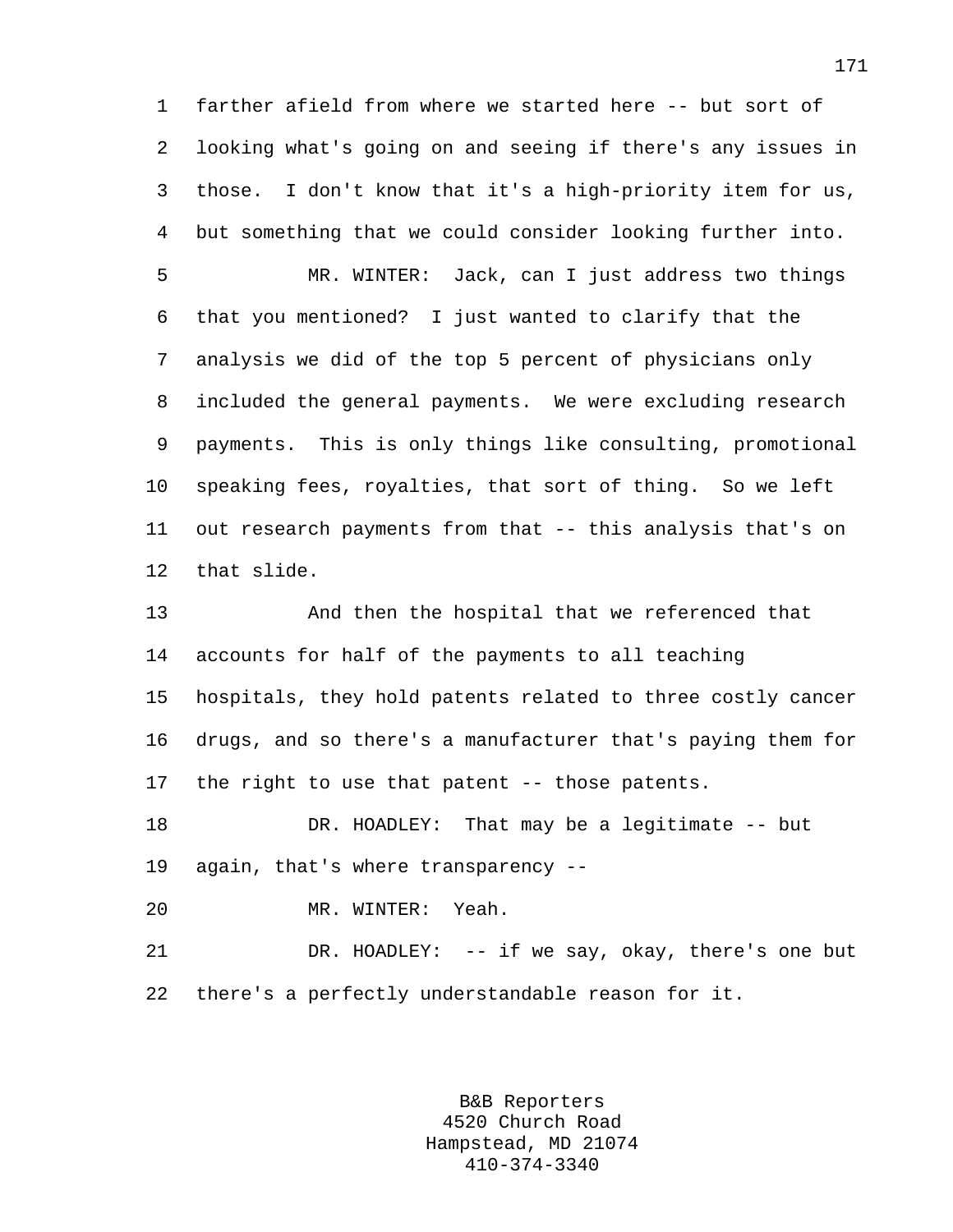1 MR. WINTER: Right.

2 DR. HOADLEY: People can judge -- you know, 3 people -- you can talk about that and people can judge if 4 that's something we should worry about or not.

5 DR. CROSSON: Kathy.

6 MS. BUTO: It just occurred to me, Ariel. I 7 don't know if you all have looked at the ACE demonstration, 8 the orthopedic demonstration. You're probably aware of 9 this. And the reason I ask is that I think underneath this 10 whole issue is the concern that physicians are obviously 11 going to be prescribing or using either devices or drugs 12 based on their relationships, and not based on an overall 13 management fee or ability to manage the care of the patient 14 over time, including how well did they do after surgery, 15 kind of thing.

16 And I guess I just wonder if one thing we can 17 think about in the next iteration of this is, you know, 18 what are -- aside from the reporting part, and getting 19 greater transparency, what are the approaches that we might 20 take as a commission to look at de-linking, or taking the 21 relationship part out of this to a greater extent, and 22 making it, whether it's a bundled payment or some kind of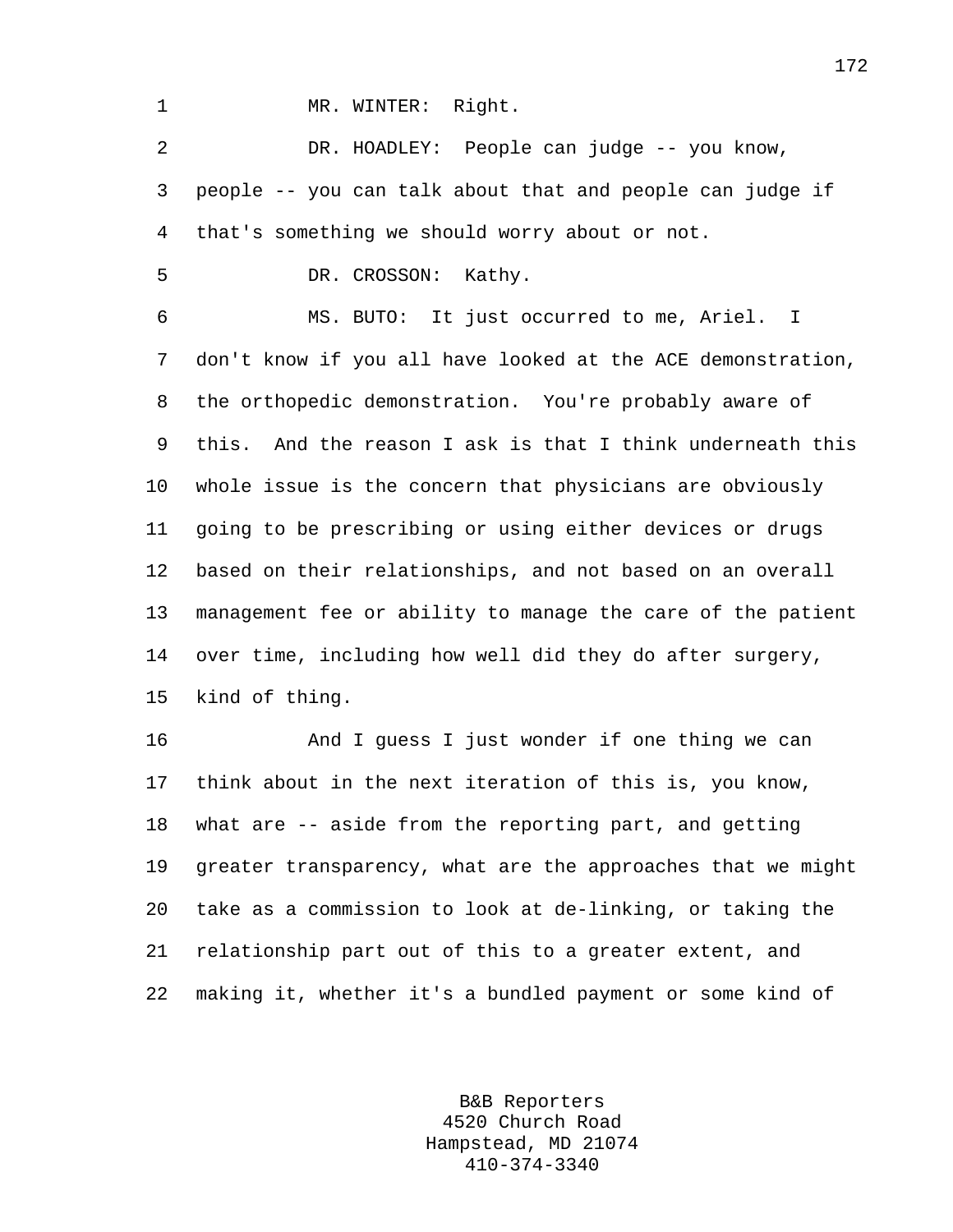1 other approach, that would give greater assurance that 2 choices are being looked at, that there isn't steering 3 going on based on personal investment or interest or 4 compensation. So let's get underneath that and figure out 5 sort of what are the kind of positive things that could be 6 done to promote that kind of behavior, as maybe our next 7 version or generation of this work.

8 Because I think, you know, the reporting always 9 feels to me like you're chasing something, and that -- will 10 you ever catch it? And my own instinct is it's really hard 11 to catch once it's gotten going, but if we could figure 12 out, to sort of get underneath that and move more toward 13 how do you break that underlying strong tie, that would be 14 useful. And I thought of the ACE demonstration because I 15 know that that was part of the underlying rationale.

16 MR. WINTER: Right. And one important element of 17 bundled payments, such as the ACE demonstration, is the 18 ability for physicians and hospitals to gain share, for 19 surgeons, other physicians to share in savings when they 20 reduce device and supply costs, as long as patient quality 21 is protected, and safety.

22 DR. CROSSON: Okay. Coming down this way. Did I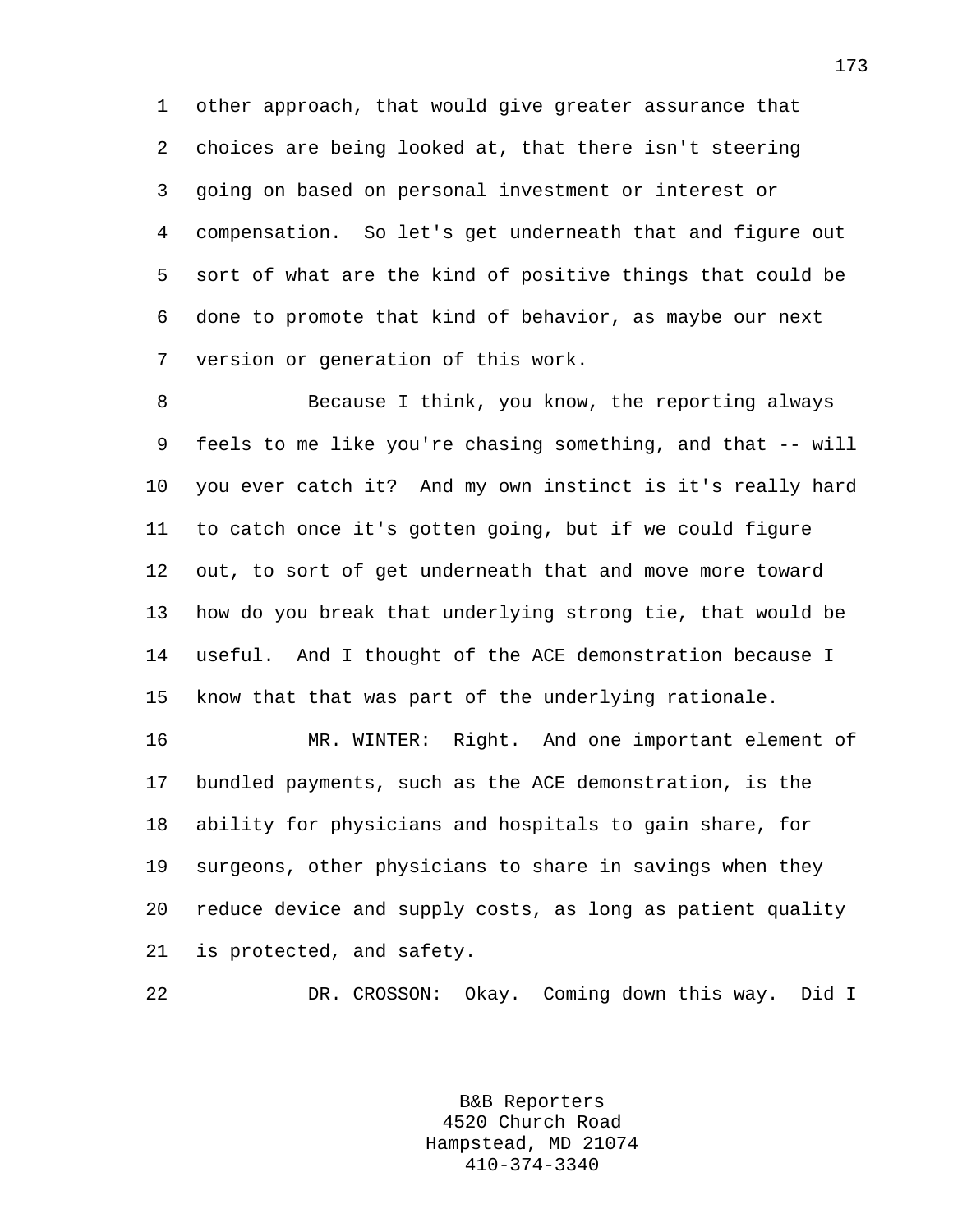1 hear something?

2 MS. BUTO: Brian. 3 DR. DeBUSK: Regarding Kathy's comment, too, 4 something like ACE or BPCI or CJR, when there is a gain-5 sharing component in place with that, you actually open 6 yourself up to both ends of that, which is now not only do 7 you have the potentially improper relationship but now you 8 have potential stinting of the device, for example, going 9 only to a low-demand hip across the board, where before 10 maybe I used 50-50. And to the point that Rita made 11 earlier, I think that's where having some of that UDI 12 information available on a CMS claims form allows us to 13 track patterns of use in both directions.

14 MS. BUTO: I wasn't -- I mean, I think you're 15 right, there can be issues on both sides of it, but I do 16 think, ultimately, what we want to do is inject more sort 17 of, I guess, objective choice based on the patient need, 18 and that's why reporting on outcomes is so important to 19 that, I think.

20 DR. DeBUSK: Well, I couldn't agree with you 21 more. Absolutely.

22 DR. CROSSON: David.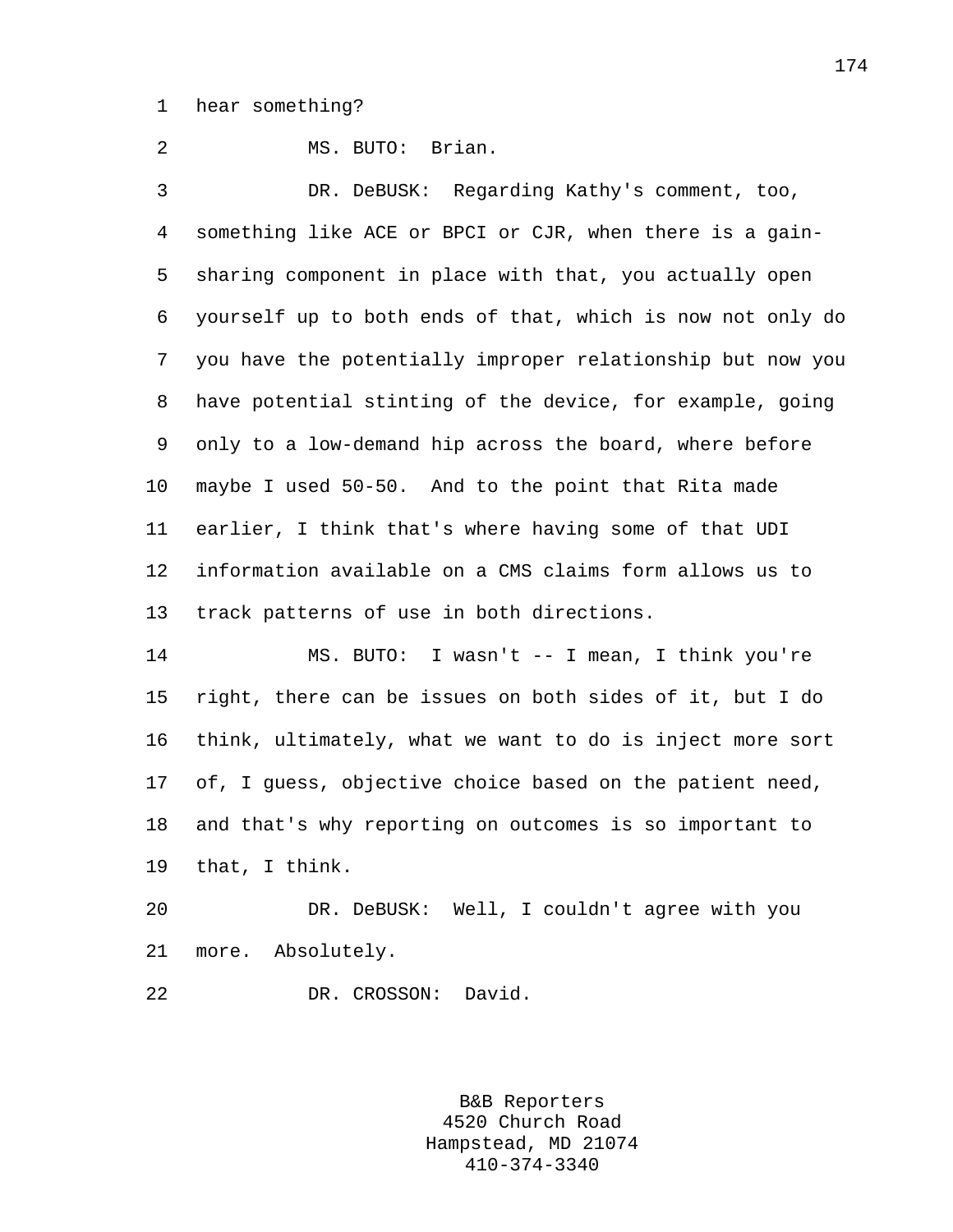1 DR. NERENZ: Just one friendly amendment point 2 with regard to everything on 17, 18, 19. I would think 3 that maybe in terms of sequencing we might focus first on 4 Slide 19, about the analysis, in order, then, to prioritize 5 the actions on 17 and 18. All the reporting things have 6 some level of cost and burden associated with them that's 7 going to be incurred by somebody, somewhere, and I think 8 that we'd want to be thoughtful about where we ask that 9 burden to be taken up, and just make sure they're aligned 10 with the greatest priorities.

11 And by priority I mean how much evil is there in 12 any of these areas? I presume it's not all the same, that 13 there's some more evil some ways and some less evil other 14 ways, and whatever burden of reporting we recommend to take 15 on is just organized in that way. I suspect there's a 16 little more we can learn through some additional analysis 17 about the relationship between any kind of payment and some 18 subsequent behavior change. So just a thought about that.

19 And then the last one is just, you know, we have 20 to be careful what we wish for, if we play this chess game 21 all the way out. And so all this reporting occurs and then 22 less payments occur, or some change in payment occurs, and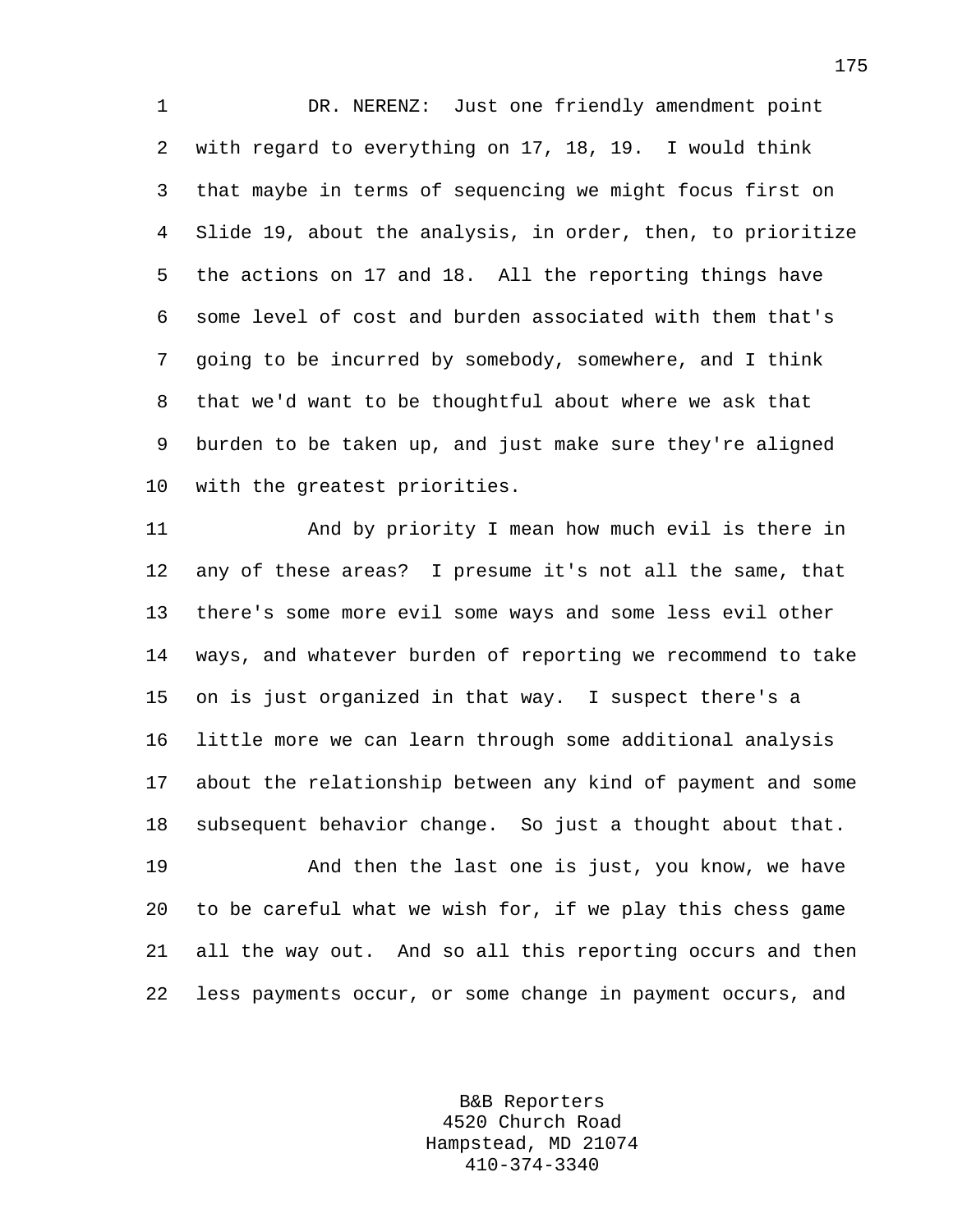1 then less bad behavior occurs. One of the consequences 2 maybe just more direct-to-consumer advertising, and that 3 has its own downside, and none of us can watch TV anymore 4 because there's nothing but ads on there that we don't want 5 to see.

6 DR. CROSSON: Is it possible for there to be more 7 drug ads?

8 DR. NERENZ: Well, maybe not, although, I don't 9 know, for those of us that watch sports, the timeouts are 10 just going to be made longer and they're going to slip more 11 ads in there, and that's where the money's going to go. So 12 that could be a really bad effect.

13 DR. CROSSON: To your first point -- yeah? 14 DR. MILLER: No, no, you go first.

15 DR. CROSSON: No, I was just going to say to the 16 first point, this is sort of a temporal issue, right? I 17 mean, because it seems to me that reiterating previous 18 recommendations is pretty easy. We can do that in short 19 order. If we wanted to -- you're saying not do that until 20 we have done the --

21 DR. NERENZ: No, or actually make it part of the 22 reiterated recommendation, say whatever agency is going to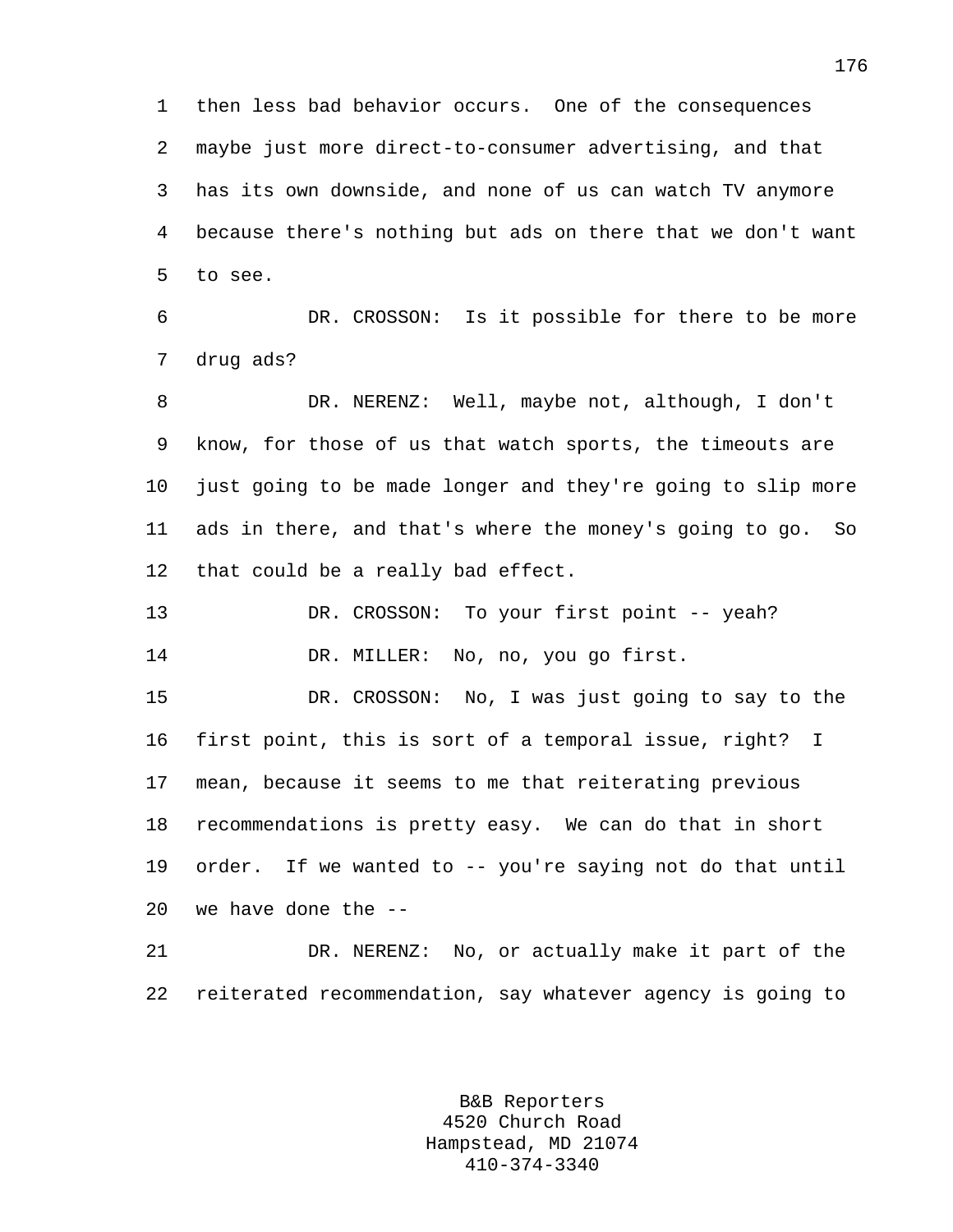1 take this up, to actually mandate the reporting, might want 2 to do that in priority order based on some things learned 3 in addition --

4 DR. CROSSON: I see. I thought you meant -- 5 okay.

6 DR. MILLER: That was one of my questions. And 7 the other was -- and I think everybody gets this, but I 8 just want to say it out loud. So the burden falls on the 9 actor who's providing the money. So in a sense, the drug 10 company and the device company have to decide that it's 11 worth giving a meal or worth giving, you know, travel or 12 something because they know they have to support it.

13 Now, that's not to say it's zero burden on the 14 physician, because the physician does have to look in and 15 say, okay, do I want to dispute this? But the large 16 burden, you know, tends to fall on the actor who has 17 decided to distribute the dollar here. I think, if I'm 18 following your point.

19 DR. NERENZ: Oh, and I don't claim to know the 20 ins and outs of corporate accounting. But then if those 21 become tax-deductible business expenses, then somebody else 22 picks it up. So it falls on us all somewhere somehow.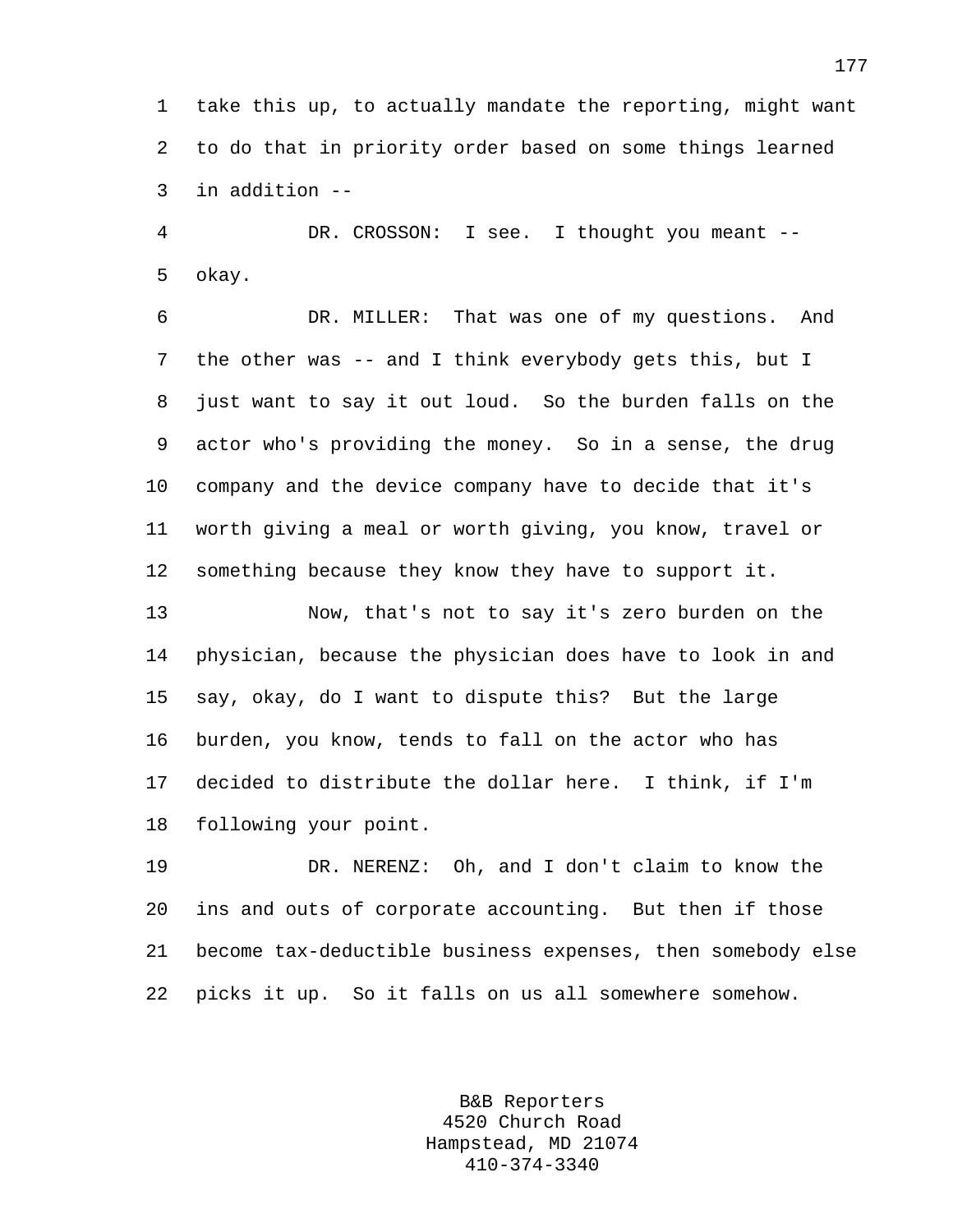1 MR. THOMAS: Just on this page 17, it doesn't 2 mention -- we mention PAs and MPs, but we don't mention 3 pharmacists. I know in the chapter it was indicating that 4 pharmacists are not part of the disclosure at this point. 5 Is that something that -- is it a change that's being 6 considered or would they still be excluded under your 7 recommendations?

8 MR. WINTER: So our original recommendation 9 included pharmacists. I think there's a full list 10 somewhere in the paper. So here we were trying to 11 highlight entities or people that were excluded that we 12 thought were high priorities to include in open payments. 13 So we're not saying we're backing -- I don't think we're 14 saying we're backing away from saying that payments to 15 pharmacists should not be reported. I don't think we're 16 saying that. But I think we're trying to highlight which 17 categories that were excluded are high priorities to be 18 included, and this is really for your discussion. So we're 19 not --

20 MR. THOMAS: Just getting back to Rita's point 21 around nurses and pharmacists, I mean, I think it's 22 important to understand if there's funding being done there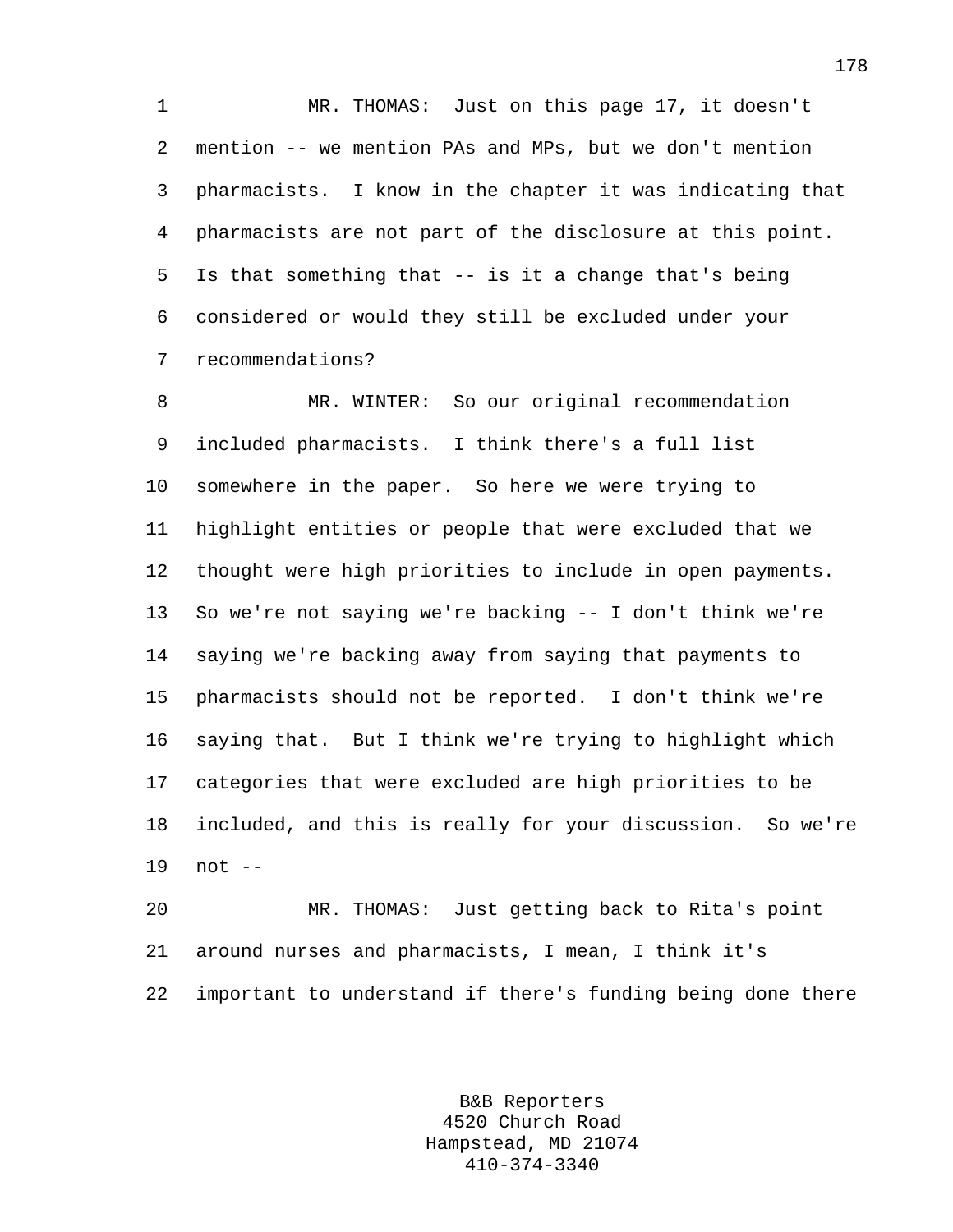1 that we understand what that looks like, just like we would 2 a physician, because they're all involved in the care 3 decisions. And so I think it's important to organizations 4 that are involved with this and also for patients. I would 5 encourage us to make sure it's a broad enough list or put 6 some materiality factor on it or whatnot. But if it's 7 above a certain materiality threshold, then I think it 8 ought to be recorded.

9 DR. CROSSON: And, Amy, on this?

10 MS. BRICKER: Just I would support that, Warner. 11 I think what we're finding is likely nurse practitioners 12 and PAs, you know, the prevalence of them was more limited 13 when this was a requirement, and while pharmacists today 14 don't have broad prescribing authority, they are advocating 15 and hoping to, you know, have that ability at some point. 16 So I think it's wise of us to, you know, require that 17 pharmacists also be included or any other practitioner, for 18 that matter, even if today it's quite limited, just so that 19 we're not back here having this discussion in five years. 20 MR. THOMAS: I think more like PharmDs or folks 21 that are involved in, you know, really helping to think 22 through what drug regimens will be, especially in the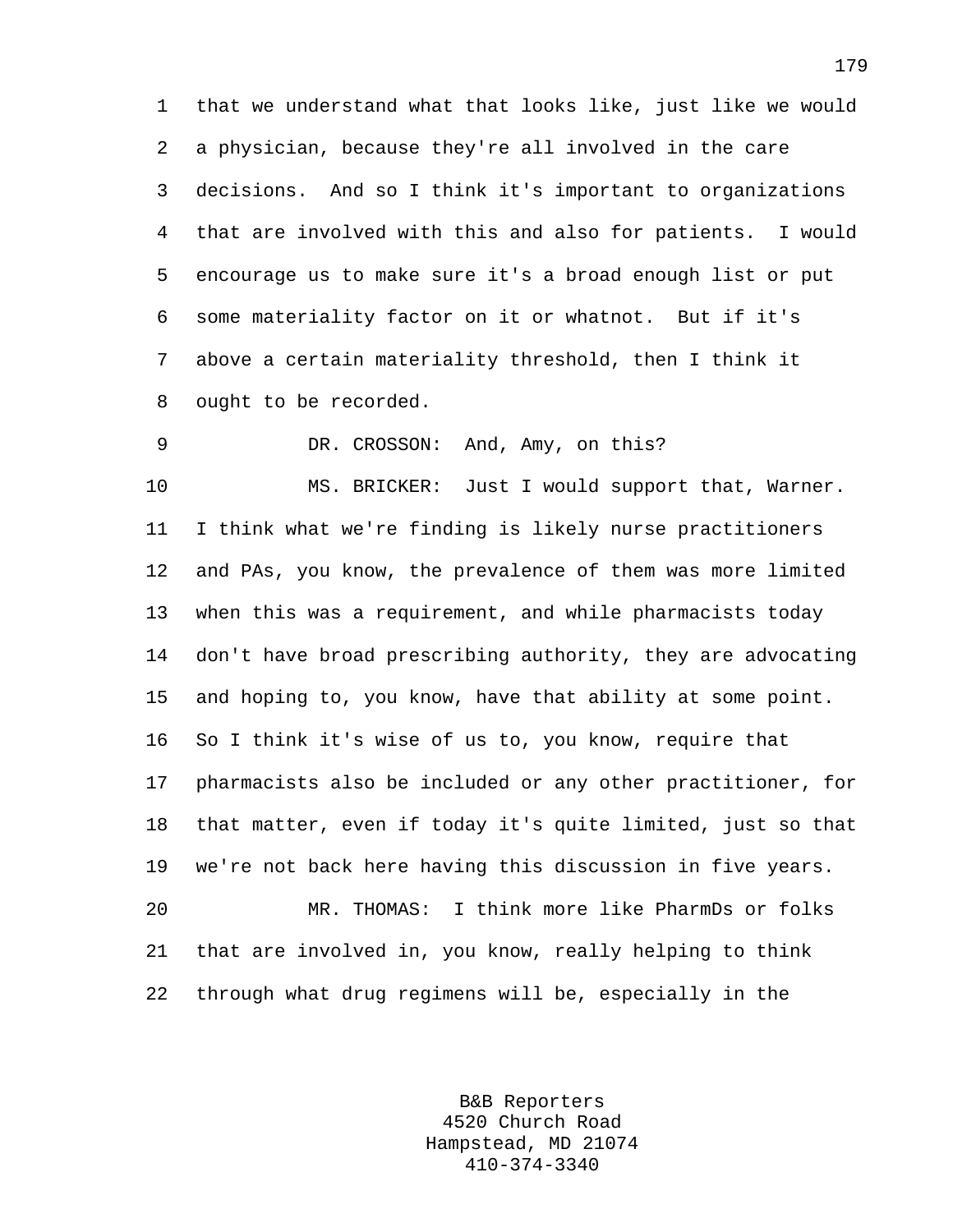1 inpatient world. I mean, they play a much, much bigger 2 role now of kind of what the drug regimens are going to be 3 in treatment.

4 DR. CROSSON: Okay. Thanks, Ariel. Thank you 5 very much, and Amy as well. Thank you for a good 6 discussion to the Commissioners, and we'll move ahead with 7 the next presentation.

8 [Pause.]

9 DR. CROSSON: Okay. We are going to come back to 10 a continuing discussion that we've had about what at the 11 moment we're using the term "premium support" for, and our 12 directive here, our goal, is to try to determine what 13 design elements we might recommend if and when the Congress 14 decided to pursue this rather substantial change in the 15 Medicare program for the future.

16 Eric is going to take us through this discussion. 17 MR. ROLLINS: Good afternoon. Today I'm going to 18 discuss how benchmarks and beneficiary premiums could be 19 determined if Medicare used a premium support model for 20 Part A and B services. This presentation is part of a 21 broader exploration of premium support that we are 22 undertaking during this meeting cycle.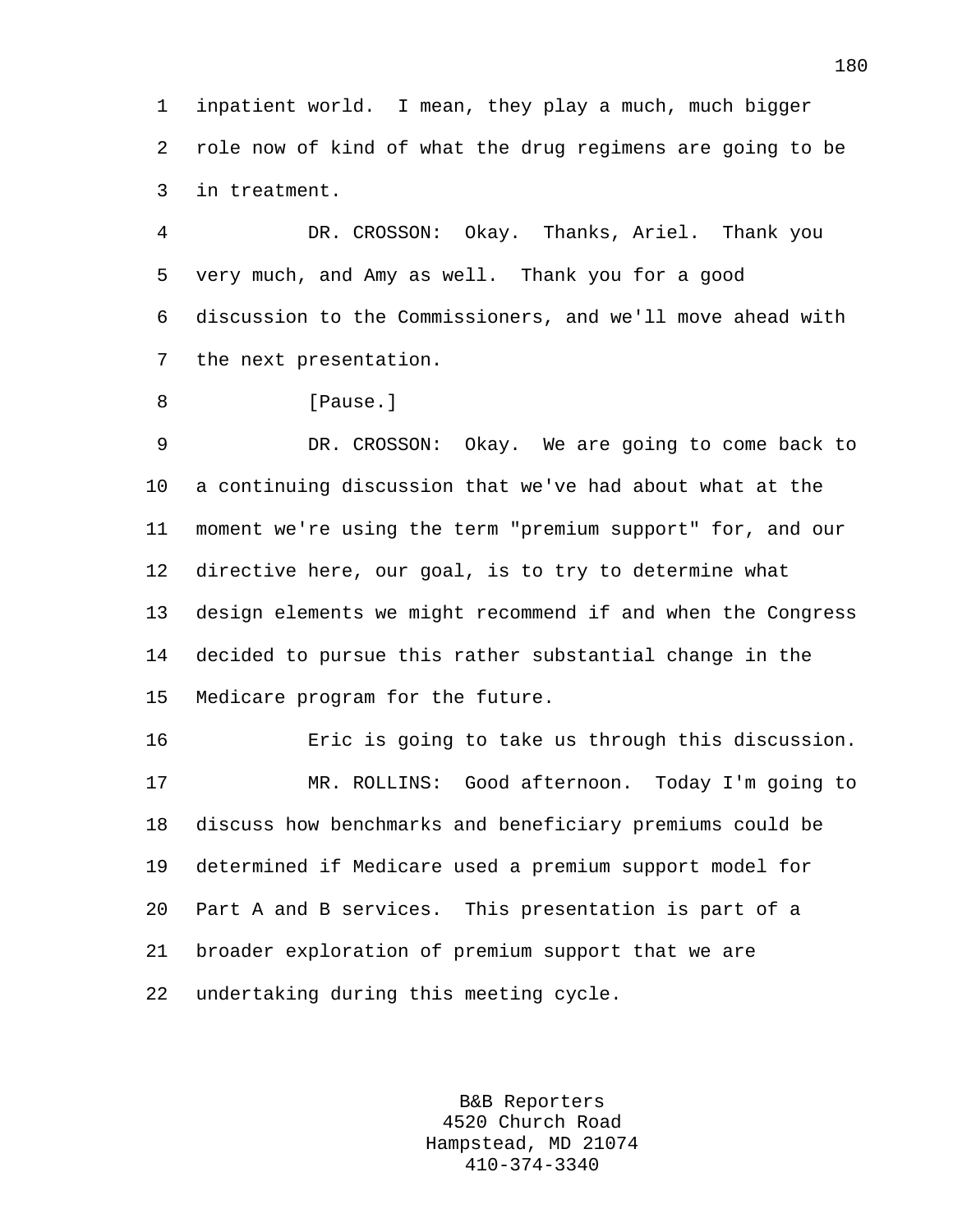1 We first discussed premium support at last 2 month's meeting, where Ledia and Carlos examined the issue 3 of rewarding high-quality care, and we anticipate 4 presenting additional topics related to premium support in 5 the spring. The Commission plans to include a chapter on 6 premium support in its June 2017 report to the Congress, 7 but this chapter will not make any recommendations. Your 8 discussion on today's presentation will be reflected in the 9 chapter.

10 I'd like to start by giving you a quick overview 11 of the presentation. I'll first provide some background on 12 the concept of premium support and then move on to discuss 13 three key issues that would need to be addressed if premium 14 support were going to be used in Medicare: the role of the 15 fee-for-service program, the use of competitive bidding to 16 determine benchmarks, and options for mitigating large 17 increases in beneficiary premiums. I'll then raise some 18 possible topics for discussion.

19 Moving now to Slide 3, the Commission has been 20 examining premium support for a number of years as a way to 21 encourage beneficiaries to use care in a more efficient 22 manner. Under premium support, beneficiaries would choose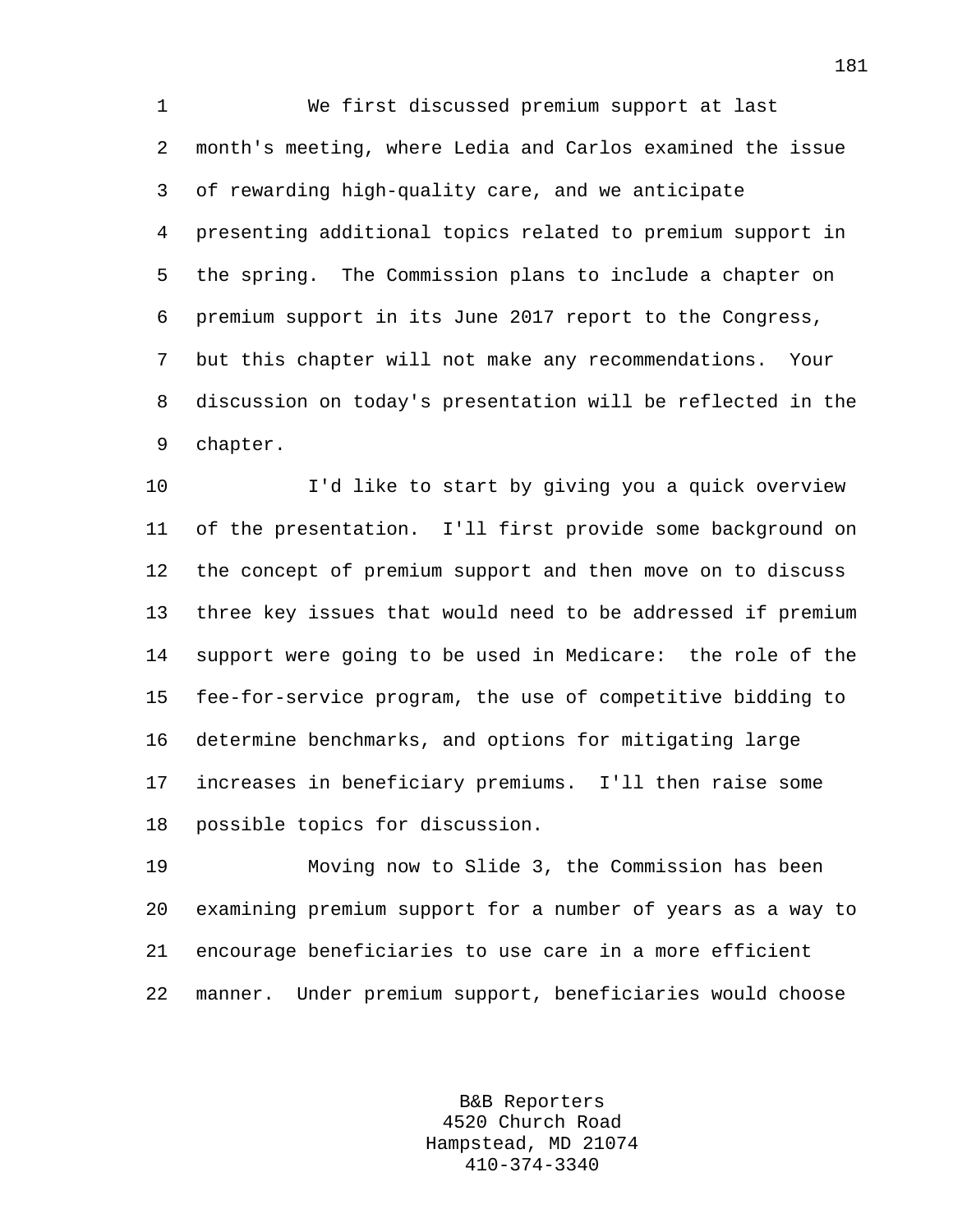1 to enroll in the fee-for-service program or a managed care 2 plan, much as they do now. However, Medicare would make a 3 fixed payment for each beneficiary's coverage, and this 4 payment would remain the same no matter which coverage 5 option the beneficiary chose. The beneficiary premium for 6 each coverage option would then equal the difference 7 between its total cost and the Medicare contribution. This 8 means that higher-cost plans would have higher premiums, 9 while lower-cost plans would have lower premiums. As a 10 result, beneficiaries would have an incentive to use a 11 lower-cost plan.

12 If policymakers decided to use premium support in 13 Medicare, the role of the fee-for-service program is a key 14 issue that would need to be addressed. Premium support 15 proposals have taken a variety of approaches on this topic. 16 Some proposals would only use premium support to change how 17 Medicare pays managed care plans and would leave the fee-18 for-service program untouched. Other proposals would treat 19 fee-for-service as a competing plan under premium support, 20 and some proposals would phase out the fee-for-service 21 program and rely entirely on managed care plans to provide 22 Medicare benefits.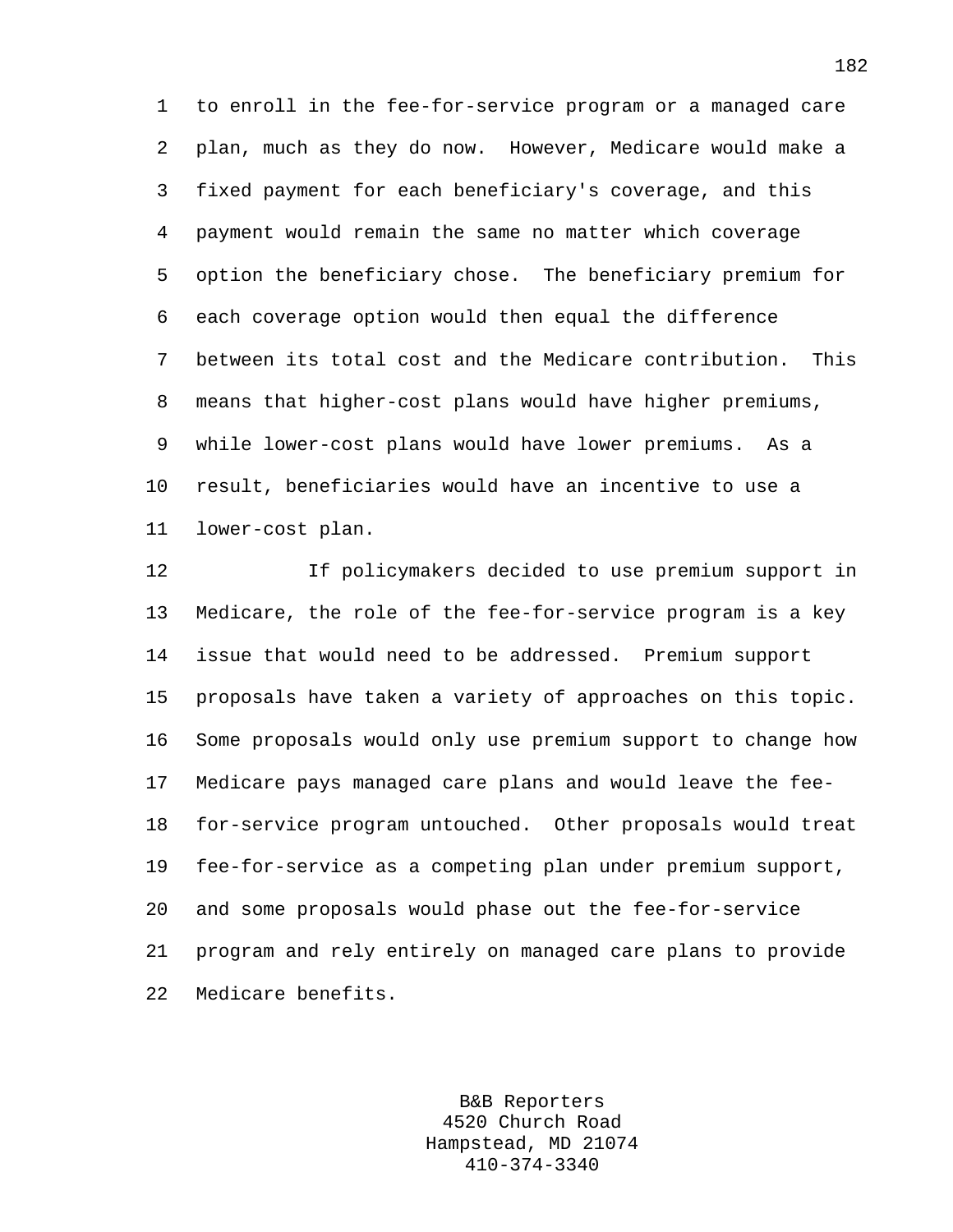1 There are strong arguments for treating the fee-2 for-service program as a competing plan in a premium 3 support environment. Under this approach, fee-for-service 4 would operate much as it does now, except that CMS would 5 prepare a bid that reflects the cost of providing coverage 6 through the fee-for-service program, and this bid would be 7 compared to bids submitted by managed care plans to 8 determine beneficiary premiums.

9 Treating the fee-for-service program as a 10 competing plan would ensure that beneficiary premiums 11 accurately reflect the difference between the cost of fee-12 for-service and managed care in an area. The fee-for-13 service program would also help limit Medicare spending 14 because it would be the low-cost option in some areas of 15 the country, and its presence would help keep the rates 16 that managed care plans use to pay providers close to fee-17 for-service levels. Fee-for-service would also provide 18 coverage in areas where no managed care plans are 19 available. Finally, some beneficiaries will continue to 20 prefer fee-for-service coverage, even if they might have to 21 pay a higher premium for it in some areas.

22 Moving on now to Slide 5, in a premium support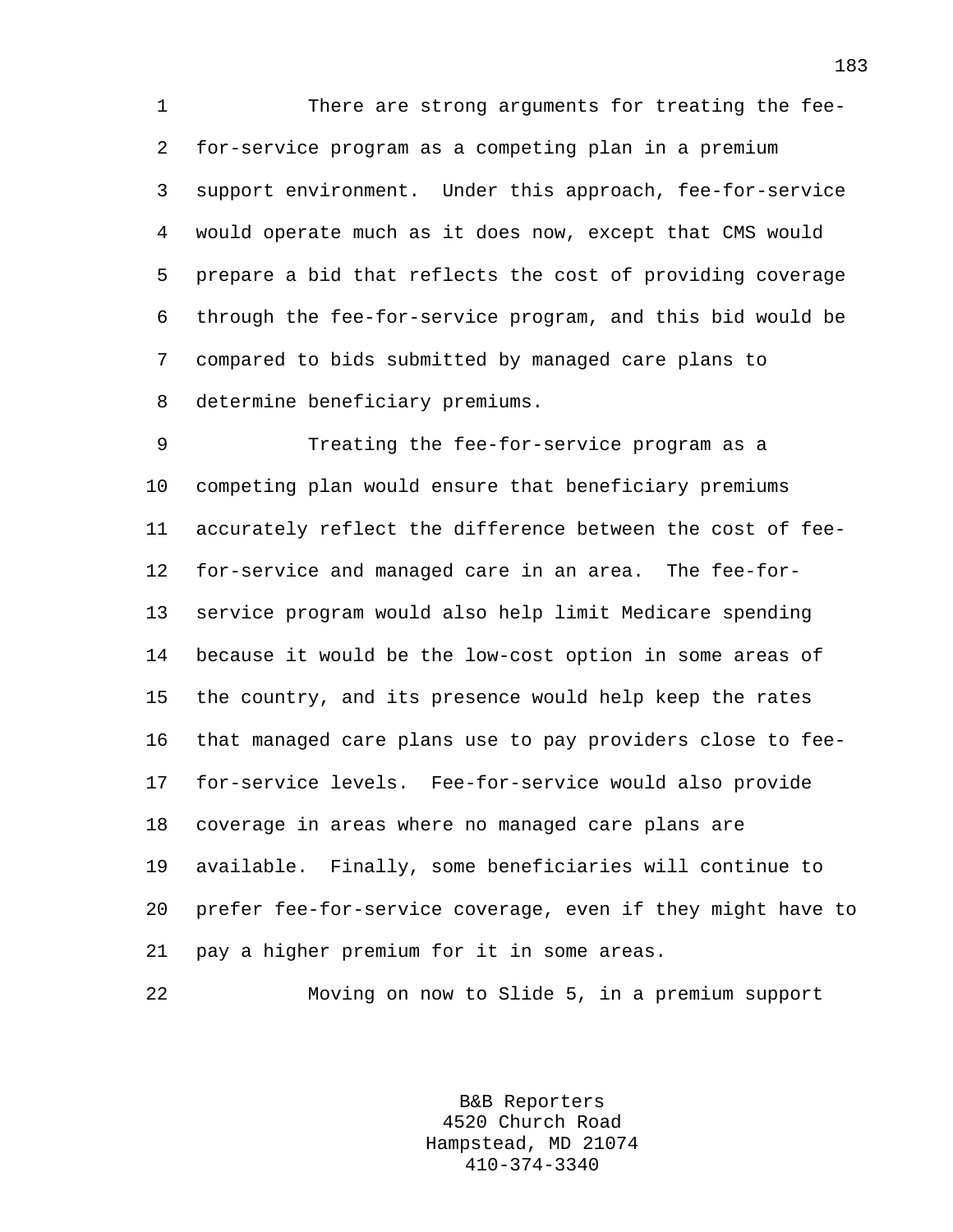1 system, Medicare would establish a benchmark that would 2 serve as a reference point for the cost of providing Part A 3 and B benefits. The method used to calculate the benchmark 4 would be very important because the benchmark would be used 5 to determine how much Medicare pays for coverage and how 6 much beneficiaries pay in premiums. Higher benchmarks 7 would lead to higher Medicare spending, as well as lower 8 beneficiary premiums, since the difference between a plan's 9 bid and the Medicare contribution would be smaller. 10 Conversely, a lower benchmark would mean lower Medicare 11 spending and higher beneficiary premiums.

12 The benchmark could be established through 13 competitive bidding, as in the Part D program, or through 14 some form of administered pricing, as in the MA program. 15 The use of competitive bidding would likely give 16 policymakers more accurate information about the relative 17 price of fee-for-service and managed care plans, and thus 18 result in beneficiary premiums that better identify the 19 lower-cost plans in an area, particularly if the fee-for-20 service program is treated as a competing plan. One way to 21 use competitive bidding would be to compare the fee-for-22 service bid to a representative measure of the managed care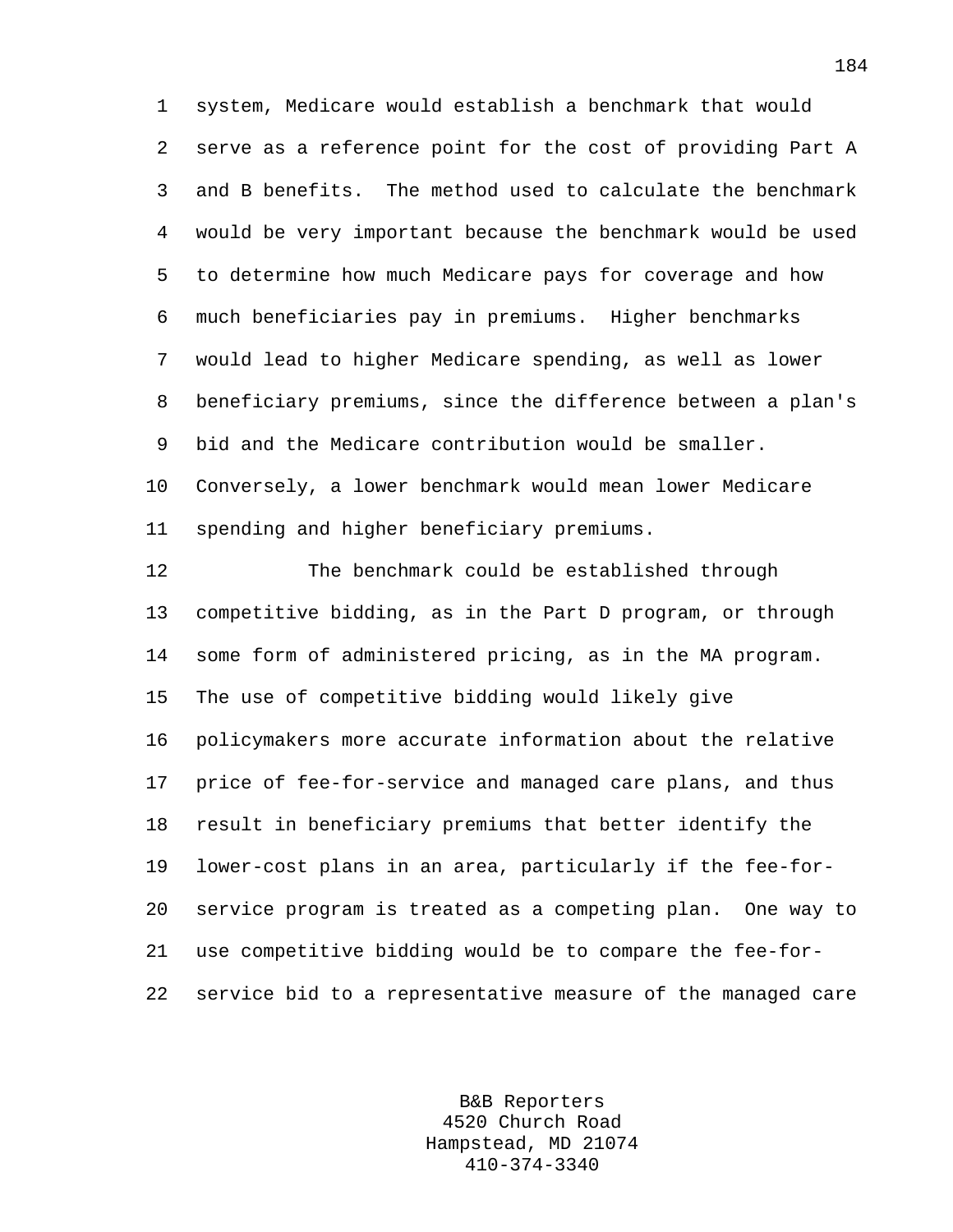1 bids in a market area, such as the median or average bid, 2 and use the lower of the two as the benchmark. This method 3 would reduce Medicare spending by basing the amount it pays 4 for coverage on the lower-cost delivery system in each 5 area.

6 As I noted a minute ago, the benchmark in a 7 premium support system would be used to determine how much 8 Medicare pays for coverage and how much beneficiaries pay 9 in premiums. This would be done by splitting the benchmark 10 into two pieces: a base premium and the Medicare 11 contribution. Once the Medicare contribution had been 12 established, it would be the same for every plan in an 13 area, including the fee-for-service program. The premium 14 for a plan would then equal the base premium, plus any 15 difference between the plan's bid and the benchmark. Plans 16 that bid below the benchmark would have premiums that are 17 lower than the base premium, while plans that bid above the 18 benchmark would have premiums that are higher than the base 19 premium.

20 Policymakers could set the base premium using one 21 of two basic approaches. They could have the base premium 22 equal a standard dollar amount that would apply throughout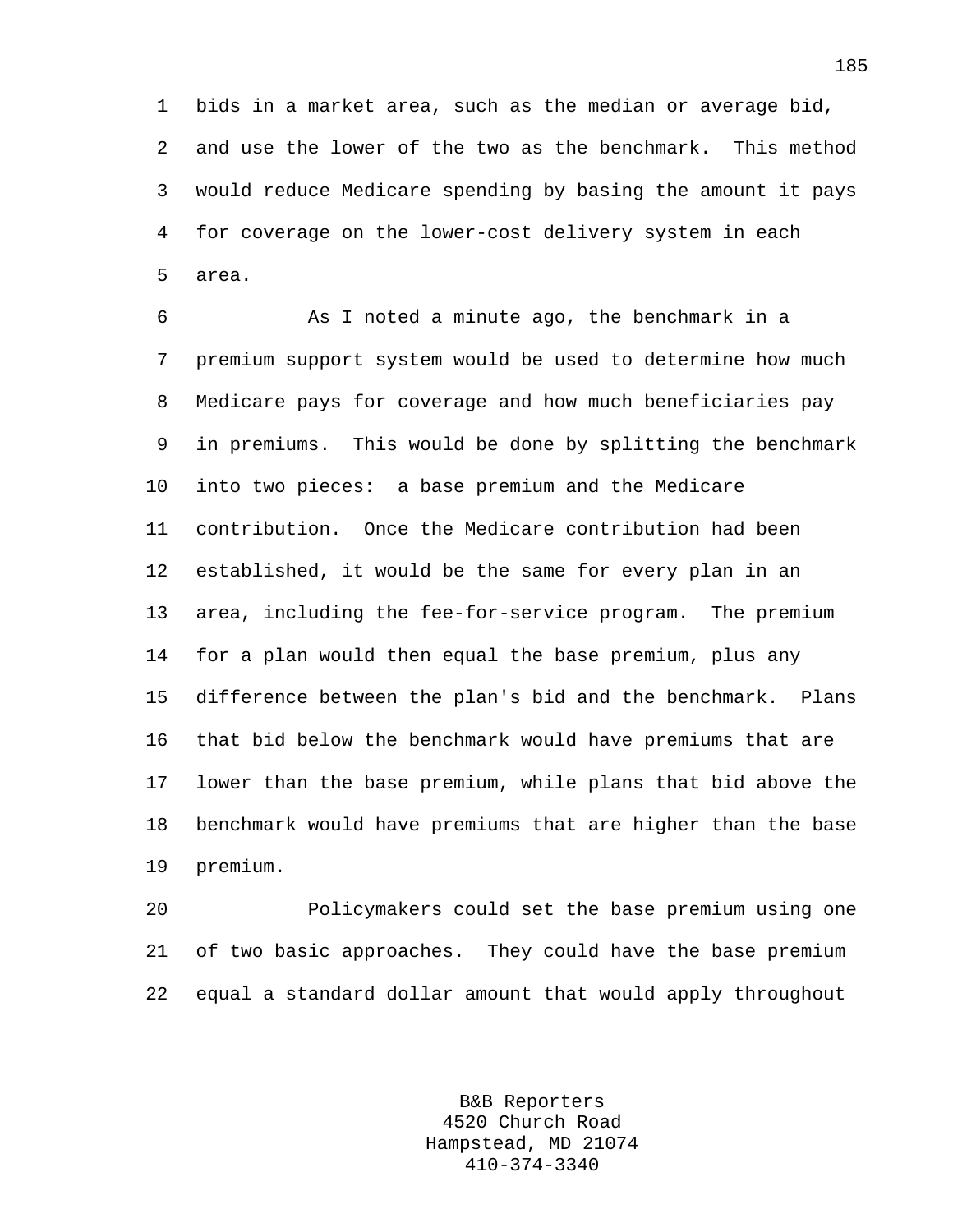1 the country, like the Part B premium. Alternatively, the 2 base premium could equal a standard percentage of the 3 benchmark. For example, in Part D, the base premium equals 4 25.5 percent of the national average bid.

5 One area of controversy in the debate over 6 premium support has been the issue of limiting the annual 7 growth of the Medicare contribution as a way to reduce 8 program spending. Some premium support proposals would 9 limit the annual growth based on a formula that is usually 10 linked in some fashion to the overall growth of the U.S. 11 economy, which historically has grown more slowly than 12 Medicare spending. If this trend continued under premium 13 support, the Medicare contribution would grow more slowly 14 than the benchmark, and the difference would be made up by 15 higher base premiums.

16 I'm now going to walk through two examples that 17 illustrate how the bidding process under premium support 18 could work. But before I do, I'd like to briefly review 19 the key steps in the bidding process.

20 Step 1 is determining the benchmark. In the 21 following examples, we assume that the benchmark would be 22 set at the lower of the fee-for-service bid or the median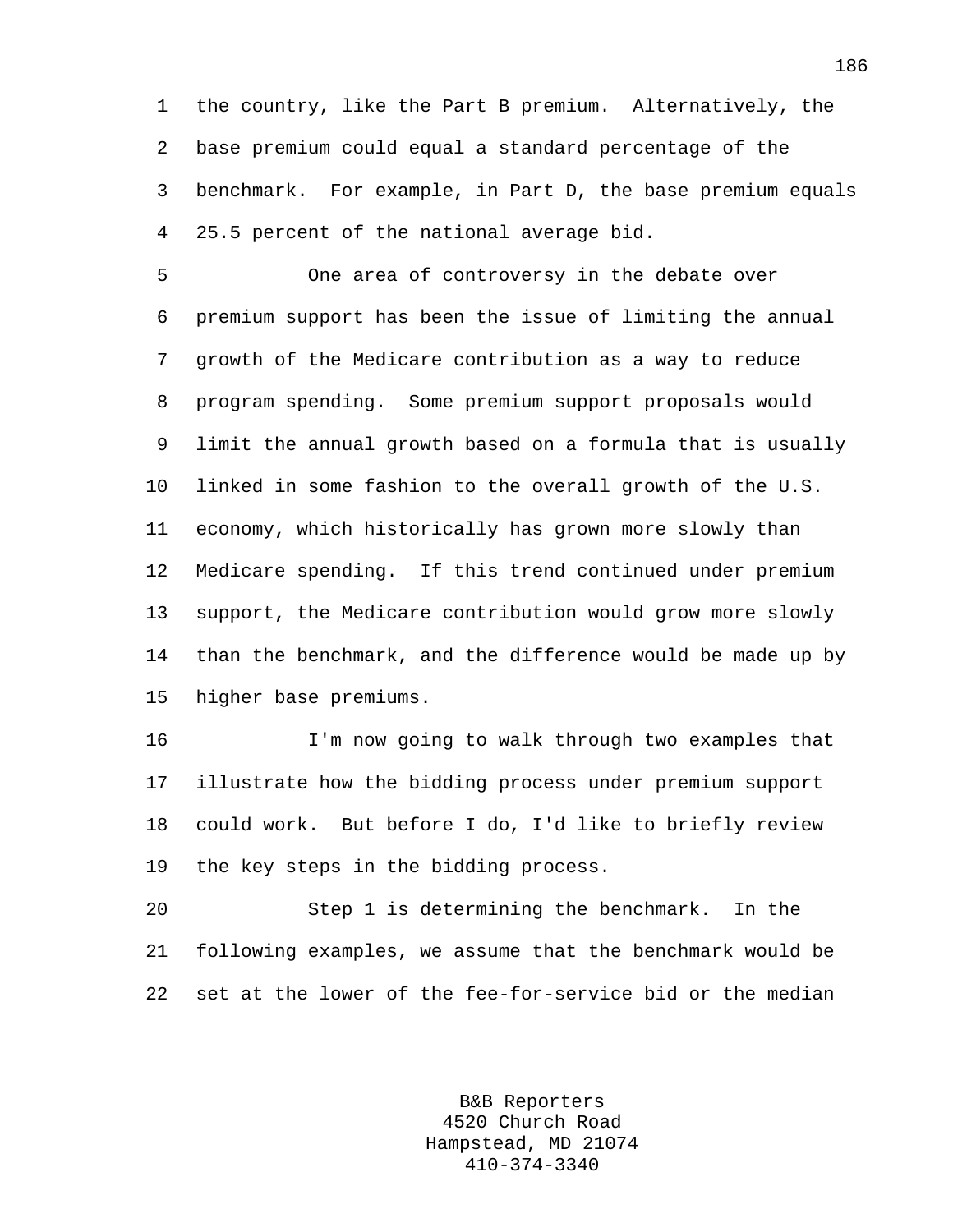1 bid from a managed care plan, but this is a policy choice. 2 Under this approach, the benchmark in some areas would 3 equal the fee-for-service bid, and in other areas would 4 equal the median plan bid.

5 Step 2 is determining the base premium. In these 6 examples, we assume that there would be a standard base 7 premium of \$125 in every area, similar to the current Part 8 B premium, but this is also a policy choice.

9 Then in Step 3, you would subtract the base 10 premium from the benchmark to determine the Medicare 11 contribution. As I mentioned earlier, the Medicare 12 contribution would be the same for every plan in an area. 13 Finally, in Step 4, you add the base premium and 14 the difference between the plan's bid and the benchmark to 15 determine the premium for each plan.

16 In the first example on Slide 8, there are a 17 total of six bids in an area: the fee-for-service bid, 18 which is the column on the left, and five bids from managed 19 care plans, which are the columns on the right. The bids 20 from the managed care plans are sorted from the low bid, 21 which is Plan A at \$680, to the high bid, which is Plan E 22 at \$800. Each bid shows the cost of providing a standard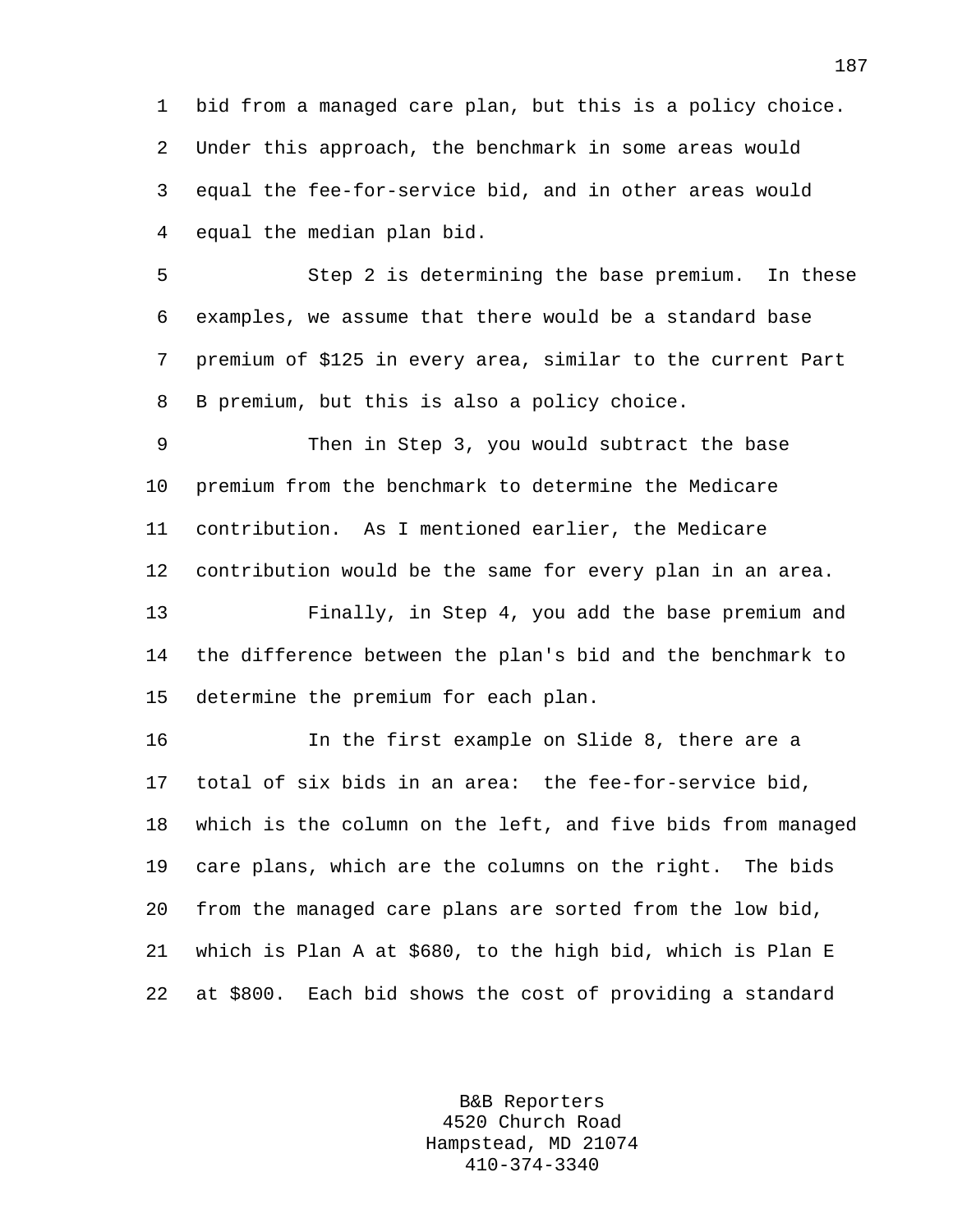1 package of Medicare benefits to a beneficiary of average 2 health, which allows bids to be compared on an apples-to-3 apples basis.

4 This example shows how premiums would be 5 determined in an area where the fee-for-service bid is 6 \$700, which is a relatively low amount. CMS would 7 determine the benchmark by comparing the fee-for-service 8 bid to the median plan bid of \$740 from Plan C. Since the 9 fee-for-service bid is lower, the benchmark in this area 10 would be \$700. The standard base premium of \$125 would 11 then be subtracted from the benchmark, resulting in a 12 Medicare contribution of \$575 for every plan in the area. 13 This is the gray portion of each column.

14 The beneficiary premiums for each plan are shown 15 in green. Since the fee-for-service bid equals the 16 benchmark, the premium for fee-for-service coverage in this 17 area equals the base premium of \$125. The bid for Plan A 18 is \$20 lower than the benchmark, so its premium would be 19 \$20 lower than the base premium. Since the bids for Plans 20 B through E are higher than the benchmark, their premiums 21 would be higher than the base premium and would range from 22 \$135 to \$225 per month. So beneficiaries in Plan E would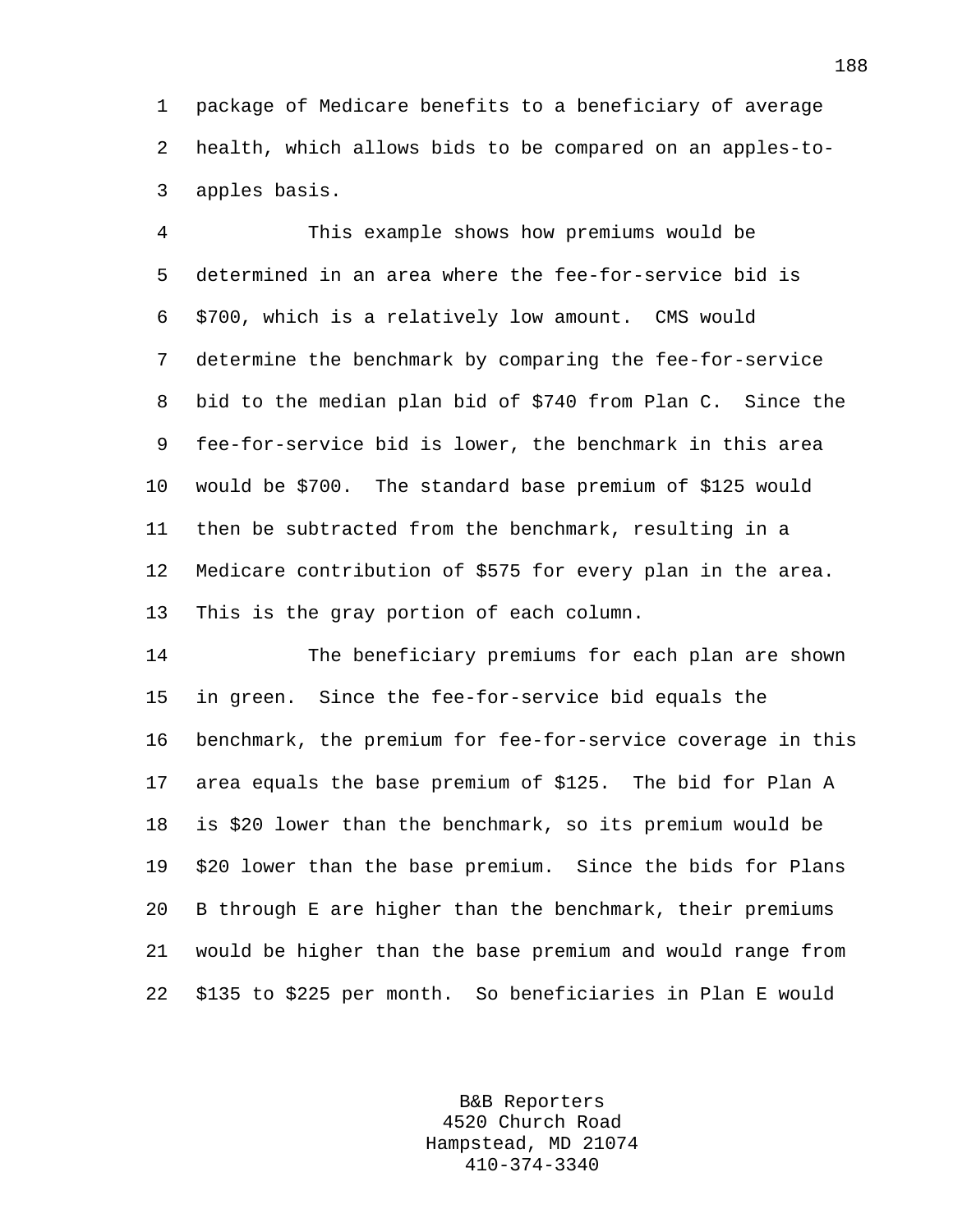1 face a premium that is \$100 higher than the premium for the 2 benchmark plan in the area. They could choose to either 3 stay in the plan and pay the higher premium or switch to a 4 lower-cost plan.

5 The second example shows how premiums would be 6 determined in an area where the managed care bids are the 7 same as in the first example, but the fee-for-service bid 8 is \$800 per month instead of \$700. Since the fee-for-9 service bid is higher than the median plan bid of \$740 from 10 Plan C, the benchmark in this area would equal the median 11 plan bid of \$740. The base premium would still be the 12 standard amount of \$125, but it would now buy coverage from 13 Plan C instead of fee-for-service. The Medicare 14 contribution for every plan in this area would be \$615, 15 which is the difference between the benchmark of \$740 and 16 the base premium. The bids from Plan A and Plan B are 17 lower than the benchmark, so their premiums would be lower 18 than the base premium. The bids for the fee-for-service 19 program, Plan D, and Plan E are all higher than the 20 benchmark, so their premiums would be higher than the base 21 premium. In this area, beneficiaries in fee-for-service 22 and Plan E would face premiums that are \$60 higher than the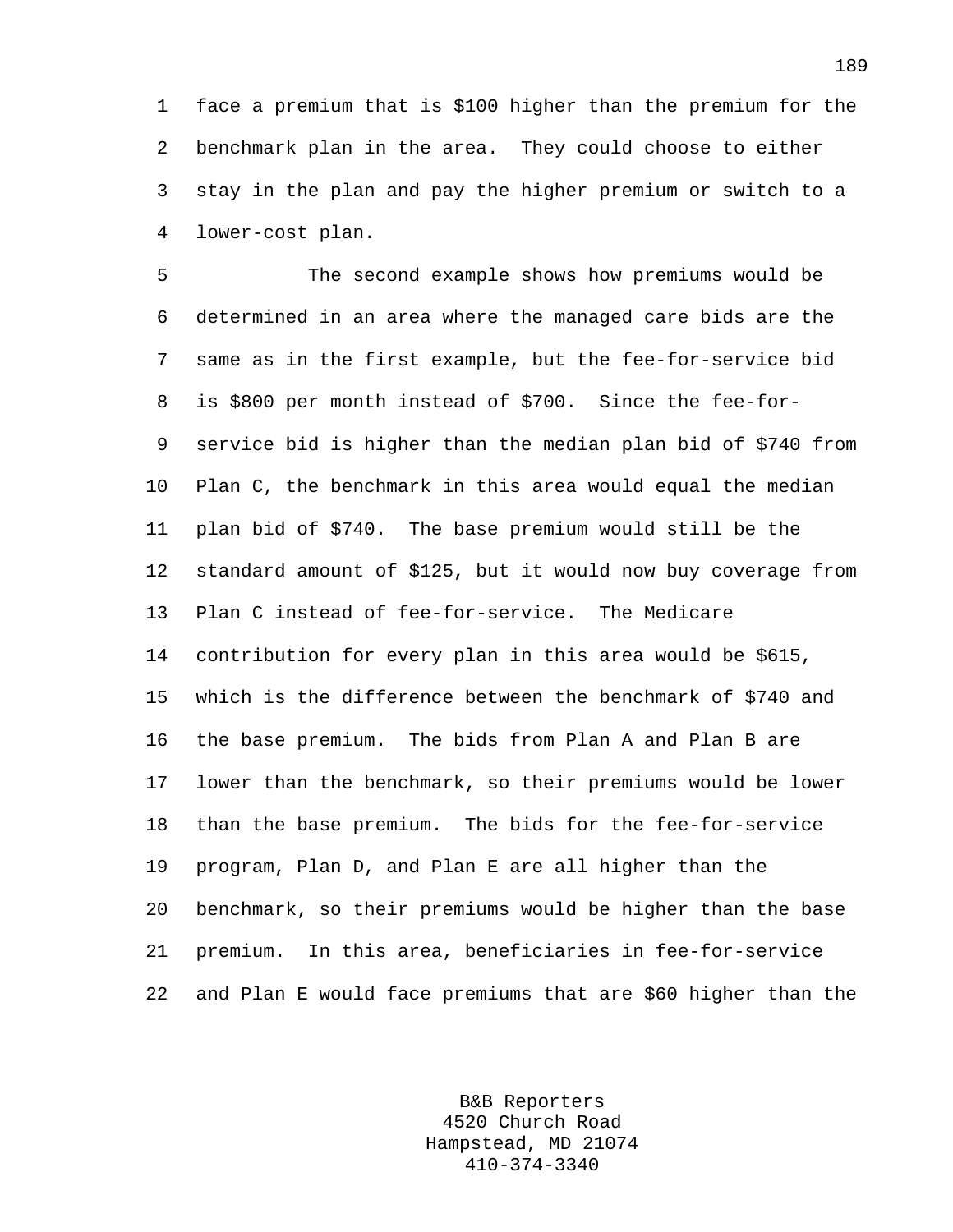1 benchmark plan in their area. As in the first example, 2 they could choose to either stay in the plan and pay the 3 higher premium or switch to a lower-cost plan.

4 Turning now to Slide 10, it is well known that 5 Medicare spending varies significantly across the country 6 due to regional differences in payment rates, 7 beneficiaries' health status, and service use. The 8 Commission has found that variation in service use accounts 9 for about half of the overall variation in spending. Some 10 variation in spending remains even after spending has been 11 risk-adjusted to account for geographic differences in 12 beneficiaries' health, and much of this remaining variation 13 appears to reflect regional differences in physician 14 practice patterns. In a premium support environment, 15 policymakers would need to decide who should pay for this 16 remaining variation. When this issue has been raised in 17 previous presentations, the discussion among the 18 Commissioners suggested that beneficiaries living in high-19 cost areas should not be expected to pay for this remaining 20 variation because there is little that they can do to 21 control it. Two components of the bidding process would be 22 particularly important in this regard: the bidding areas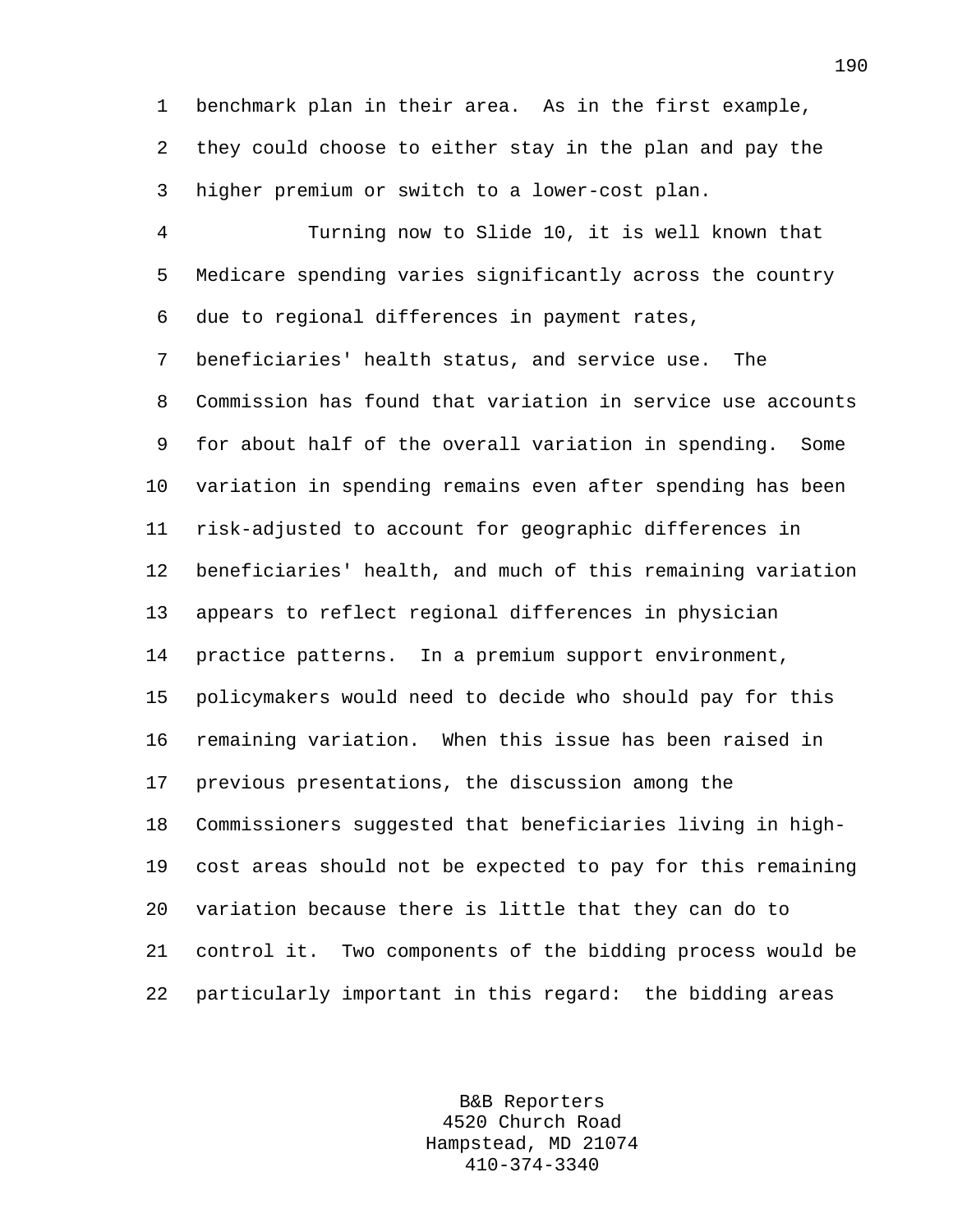1 that would be used and the method for calculating the base 2 premium.

3 This slide uses three simplified examples to 4 illustrate why the bidding areas and the method used to set 5 the base premium would be important. In these examples, 6 Area 1 has average per capita spending of \$850 per month, 7 and Area 2 has average spending of \$1,000 per month. The 8 same number of beneficiaries live in each area, so average 9 spending for the entire country just equals the average of 10 the two regional figures, or \$925. 11 These three examples show base premiums and 12 Medicare payments under three different bidding processes.

14 Medicare payments are the same in each example. The only 15 thing that changes is how premiums and Medicare payments 16 are allocated between the two areas. 17 The first and second examples show the impact of

13 Note that the sum of the premiums and the sum of the

18 using local bidding areas. In the first example, the 19 benchmark is set nationally at \$925. The Medicare 20 contribution equals 86.5 percent of that, or \$800, and is 21 the same in both areas.

22 The base premium equals the difference between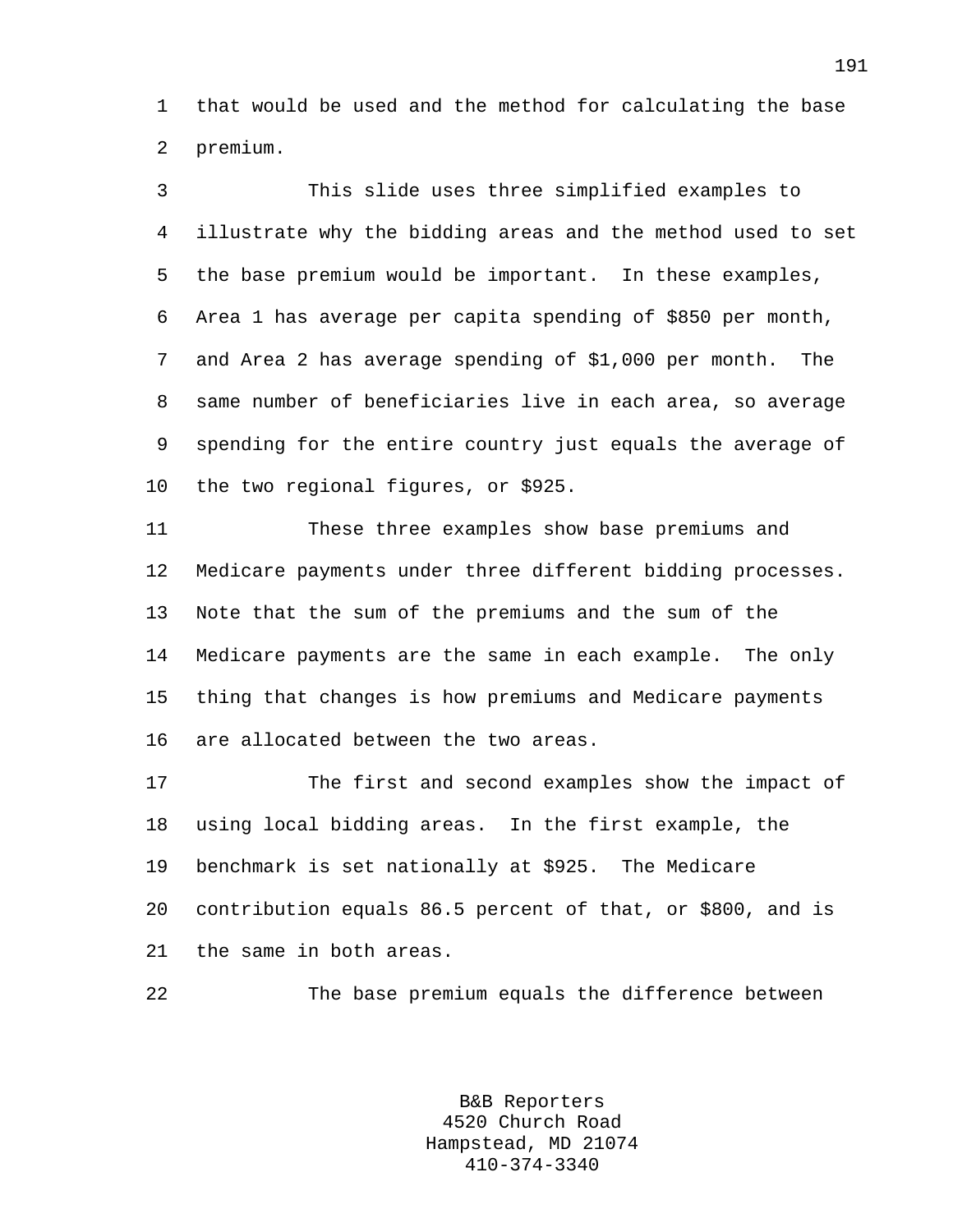1 the average cost in each area and the Medicare payment. As 2 a result, beneficiaries in Area 1 pay \$50, and those in 3 Area 2 pay \$200. Under this approach, much of the cost of 4 the additional spending in the high-cost area is borne by 5 the beneficiaries who live there, in the form of higher 6 base premiums.

7 In the second example, the Medicare contribution 8 still equals 86.5 percent of the benchmark, but there are 9 now separate benchmarks for each area. Compared to the 10 first example, the Medicare contribution in the high-cost 11 area is higher and the base premium is lower. For the low-12 cost area, the reverse is true. The use of local bidding 13 areas, thus, shifts more of the Medicare spending to high-14 cost areas.

15 The second and third examples show the impact of 16 setting the base premium as a standard percentage versus a 17 standard dollar amount.

18 In the second example, the base premium equals 19 13.5 percent of the area's benchmark, while in the third 20 example, it equals \$125 in both areas. If the base premium 21 equals a standard dollar amount, premiums in the high-cost 22 area are lower than they would be if the base premium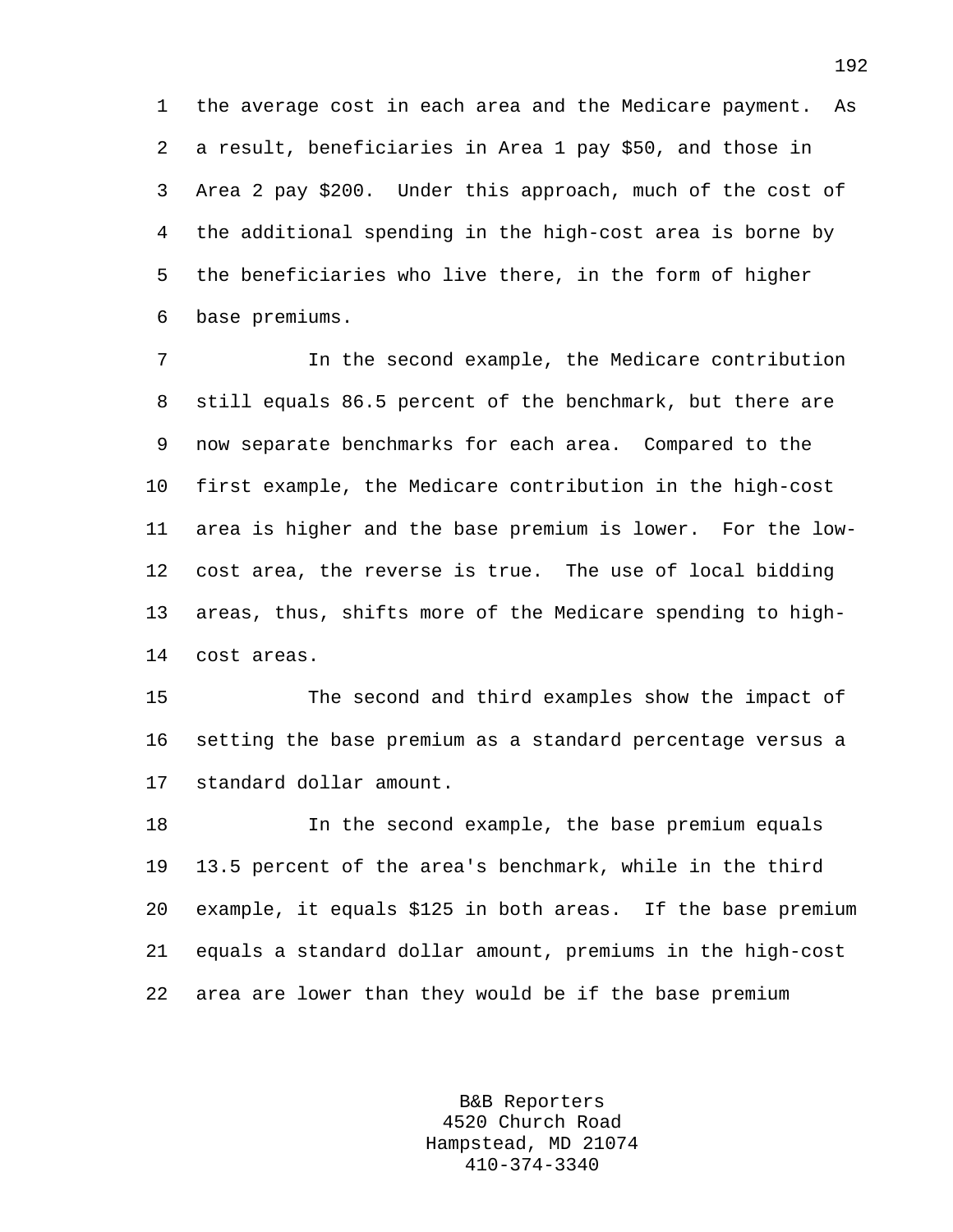1 equals a standard percentage of the benchmark. The reverse 2 is true in the low-cost area. The use of a standard base 3 premium, thus, also shifts more of the Medicare spending to 4 high-cost areas.

5 Moving now to Slide 12, the illustrative examples 6 that I discussed earlier would give beneficiaries an 7 incentive to enroll in the lower-cost delivery model. That 8 incentive would be provided through beneficiary premiums 9 that vary based on the relative costs of fee-for-service 10 and the median plan bid in each market, although I would 11 like to reiterate that those are policy choices. As a 12 result, the extent to which those two figures differ would 13 be a key factor in determining how much premiums might 14 increase or decrease.

15 This slide shows the distribution of the 16 difference between fee-for-service spending and the median 17 MA bid for 2016. The values on the horizontal axis show 18 local average fee-for-service spending minus the median MA 19 bid in each market. As you can see, there are areas where 20 MA is more expensive and areas where fee-for-service is 21 more expensive.

22 The two biggest columns in the slide indicate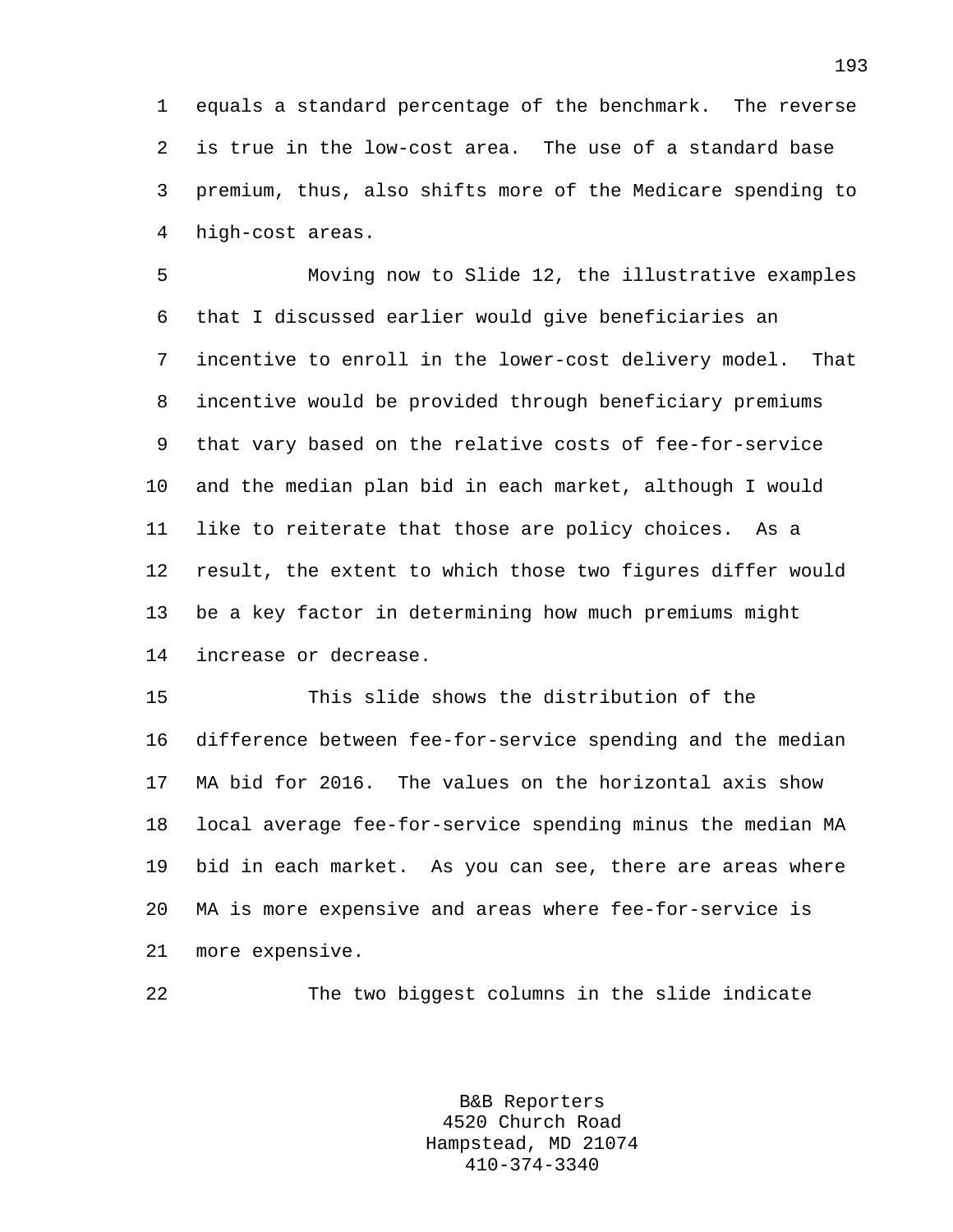1 that about 45 percent of beneficiaries live in areas where 2 local average fee-for-service spending and the median MA 3 plan bid are within \$50 of each other. Under our 4 illustrative examples, the change in premiums for these 5 beneficiaries would be relatively small.

6 On the other hand, about a third of beneficiaries 7 live in areas where local average fee-for-service spending 8 and the median MA plan bid differ by \$100 or more. Most of 9 these beneficiaries live in areas where fee-for-service is 10 much more expensive than MA. That's the right-hand tail of 11 the distribution. But there are also some beneficiaries 12 who live in areas where MA is much more expensive than fee-13 for-service. That's the left-hand tail of the 14 distribution.

15 Tables 4 and 5 in the mailing materials list the 16 biggest markets where MA and fee-for-service premiums would 17 see significant increases, if benchmarks were set at the 18 lower of fee-for-service costs or the median plan bid.

19 Given the magnitude of the potential increase in 20 premiums in some areas, many of you have expressed interest 21 in exploring how policymakers could mitigate the impact of 22 large increases on beneficiaries. We will turn to that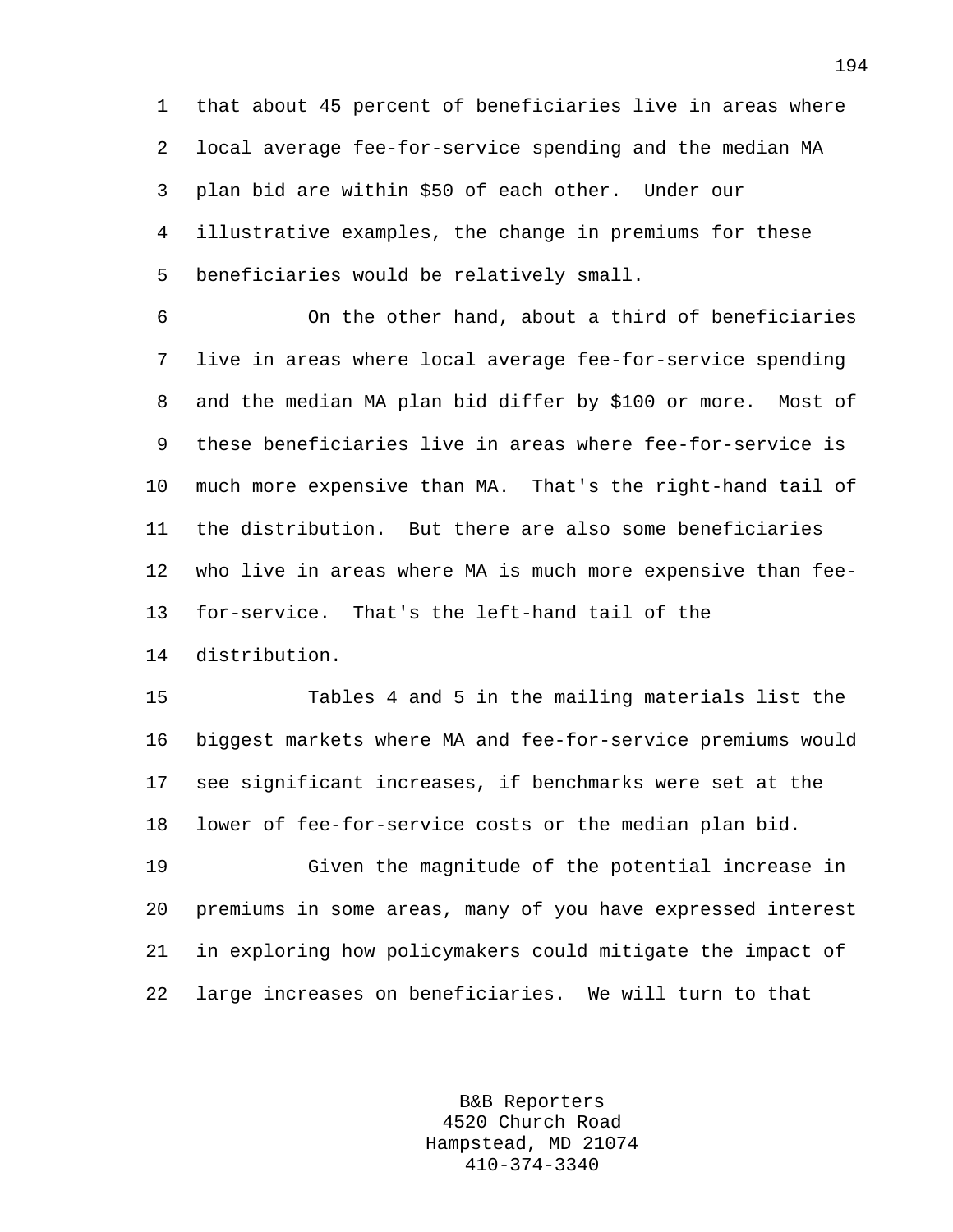1 now.

2 There are a number of ways that policymakers 3 could mitigate the impact of higher premiums, and this 4 slide lays out just some of the options. As we go through 5 these, keep in mind that premium support is meant to give 6 beneficiaries a financial incentive to use a more efficient 7 delivery model for receiving their Medicare benefits, and 8 that beneficiaries could avoid paying higher premiums by 9 switching to a lower-cost plan. Mitigating the impact of 10 higher premiums would reduce the effectiveness of that 11 incentive.

12 First, the higher premiums under the new system 13 could be phased in over time, which would give 14 beneficiaries and plans time to adjust. During the 15 transition period, premiums could be a weighted average of 16 the amount calculated under the old system and the amount 17 calculated under the new system, with the weight for the 18 new system rising over time.

19 Second, policymakers could limit how much 20 premiums increase from year to year, using either a dollar 21 or percentage limit. Under this approach, the transition 22 to the new system would take longer in areas where the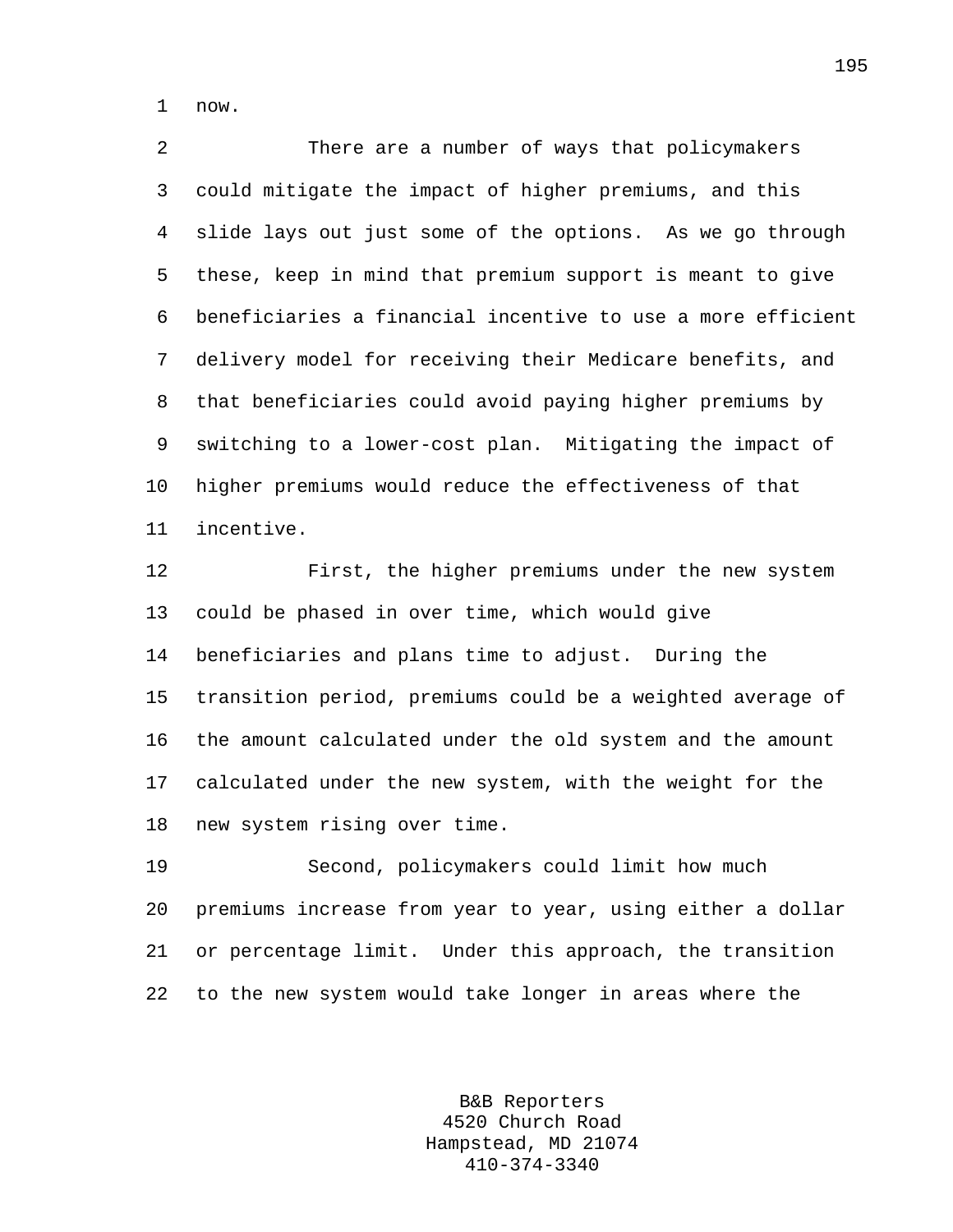1 difference between fee-for-service and the median plan bid 2 is larger.

3 Third, in areas where fee-for-service premiums 4 rose significantly, new Medicare beneficiaries who are now 5 enrolled automatically in fee-for-service could be enrolled 6 instead in lower-cost managed care plans.

7 Fourth, policymakers could provide subsidies that 8 would pay some or all of the premium for low-income 9 beneficiaries. As part of this, policymakers would need to 10 decide which beneficiaries would be eligible for a subsidy, 11 what kind of subsidy they would receive, and how the 12 subsidies would be financed by the federal government and 13 the States.

14 This next slide demonstrates how different 15 approaches could be used to mitigate premium increases. 16 The figures here are based on an analysis of MA plan bids 17 and projected fee-for-service spending for 2016.

18 Like the illustrative examples that we discussed 19 earlier, we assumed that there would be a standard base 20 premium and that the benchmark would equal the lower of the 21 fee-for-service bid or the median plan bid.

22 This time, we used the Chicago area as an example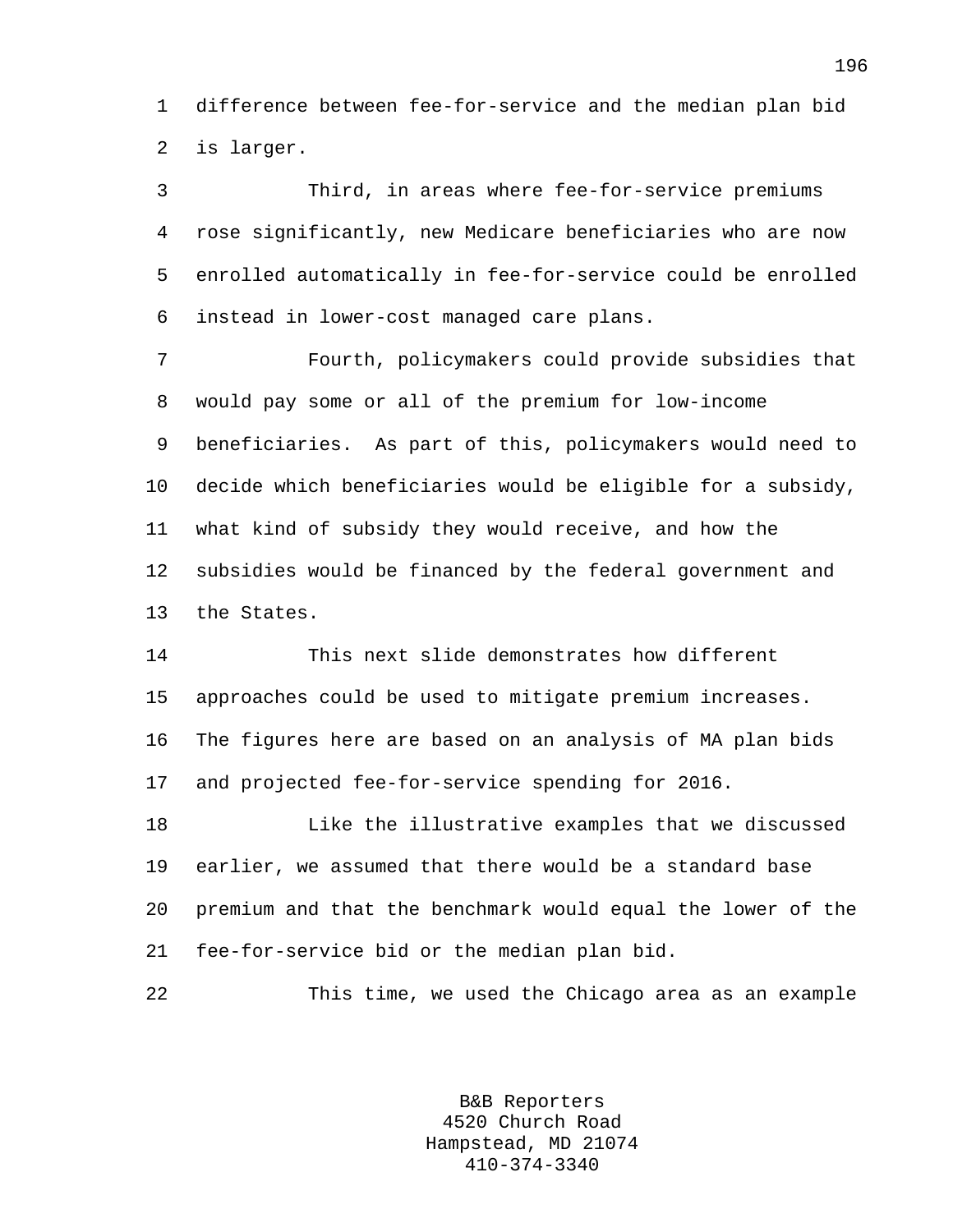1 because it is one of the largest markets where the cost of 2 fee-for-service exceeds the median MA plan bid by \$100 or 3 more. Given the data that we used for this analysis, the 4 base premium for 2016 would be \$106. Here, we roughly 5 project premiums for 2016 through 2021, using growth rates 6 from the latest Medicare Trustees' Report, and assume that 7 the transition to the new system starts in 2017.

8 The green line at the bottom of the graph, marked 9 D, shows fee-for-service premiums under current law. The 10 yellow line at the top, marked A, shows how fee-for-service 11 premiums would increase if Medicare switched immediately in 12 2017 to the new system for calculating premiums.

13 The two lines in between, marked B and C, 14 illustrate two options for mitigating the increase in 15 premiums. Under Option B, the higher premiums are phased 16 in over a five-year period and take full effect in 2021. 17 Under Option C, fee-for-service premiums could not increase 18 by more than \$20 annually during the transition to the new 19 system. Given the size of the difference between local 20 average fee-for-service spending and the median MA bid, the 21 transition to the new system would still be under way in 22 2021 and would likely take more than a decade to fully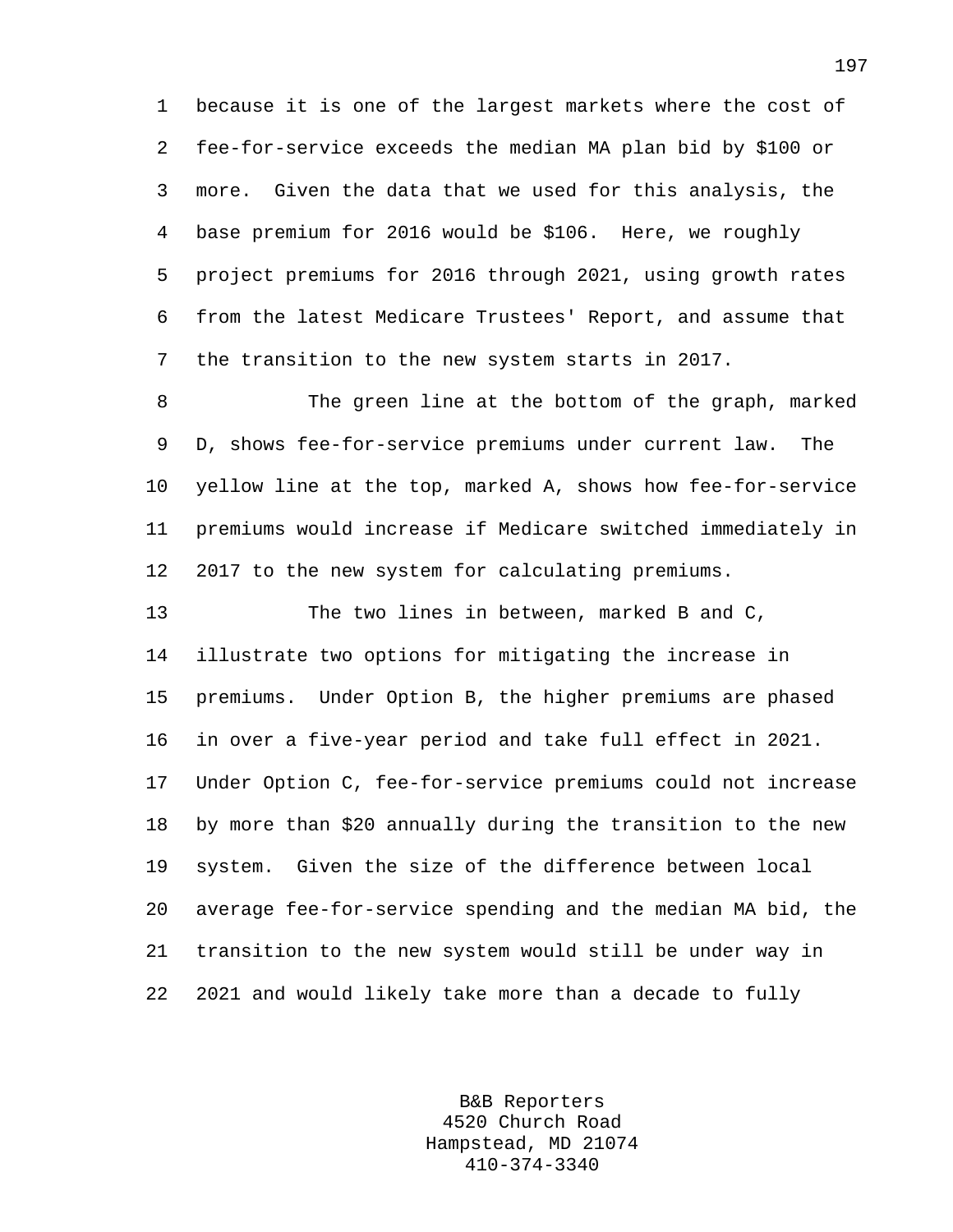1 implement.

2 Again, these options are for illustration only, 3 but they demonstrate how policymakers could substantially 4 mitigate the impact of higher premiums under a premium 5 support-type model. Obviously, though, mitigating premium 6 increases would also weaken the impact of using premium 7 support.

8 Moving now to the last slide, I'd like to close 9 with some potential topics for discussion. From our 10 earlier presentations on premium support, the discussion 11 among Commissioners has suggested that there are arguments 12 for setting benchmarks and beneficiary premiums using a 13 method that has five key elements: one, treat the fee-for-14 service program as a competing plan; two, use competitive 15 bidding to set benchmarks; three, use local health care 16 markets as bidding areas; four, set the benchmark in each 17 area at the lower of fee-for-service or managed care; and 18 five, use a standard dollar amount as the base premium. 19 We would like to hear your views on these

20 elements, keeping in mind that the chapter on premium 21 support that we are planning to include in the June 2017 22 report will not contain any recommendations.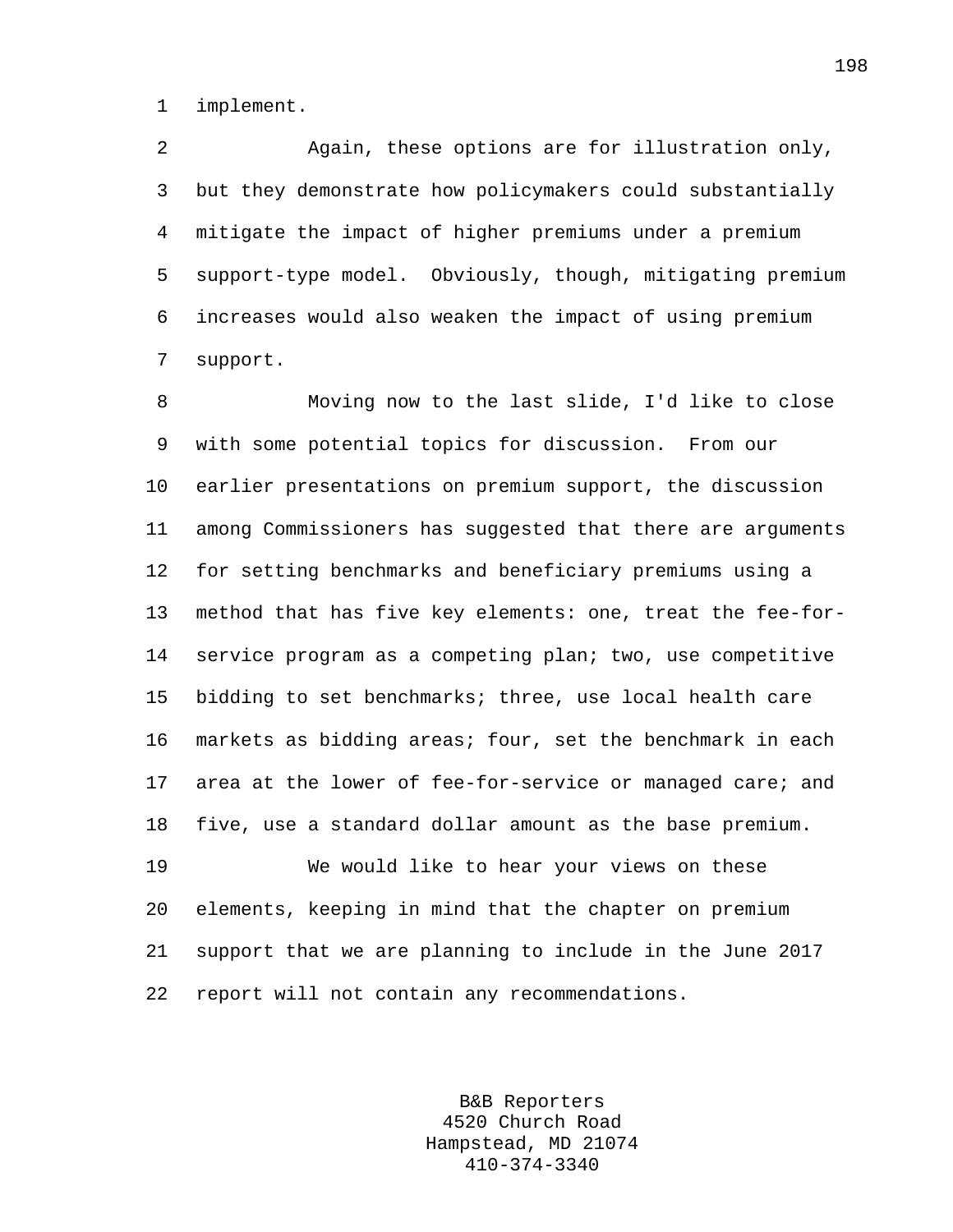1 In addition, we would also like to hear your 2 views on whether, how, and to what extent policymakers 3 should mitigate the higher premiums that some beneficiaries 4 would face under premium support, given that it is designed 5 to encourage beneficiaries to use lower-cost ways of 6 receiving their Medicare benefits.

7 That concludes my presentation. I will now be 8 happy to take your questions.

9 DR. CROSSON: Thank you, Eric. Nice, clear 10 presentation of a very complicated area.

11 So we're going to do clarifying questions. I see 12 Kathy, Paul, Bruce, Jack -- Kathy, Paul, Jack, Amy, Bruce. 13 Kathy?

14 MS. BUTO: Thanks, Eric. This was very clear on 15 a very complex issue.

16 My question is about those areas where we found 17 fee-for-service spending is high and the MA -- I guess the 18 median MA plan cost is relatively low in comparison. Did 19 you take into account in thinking about the out-years the 20 issue of managed care penetration? In other words, fee-21 for-service spending might be high, but let's say 80 22 percent or 95 percent of the population is in fee-for-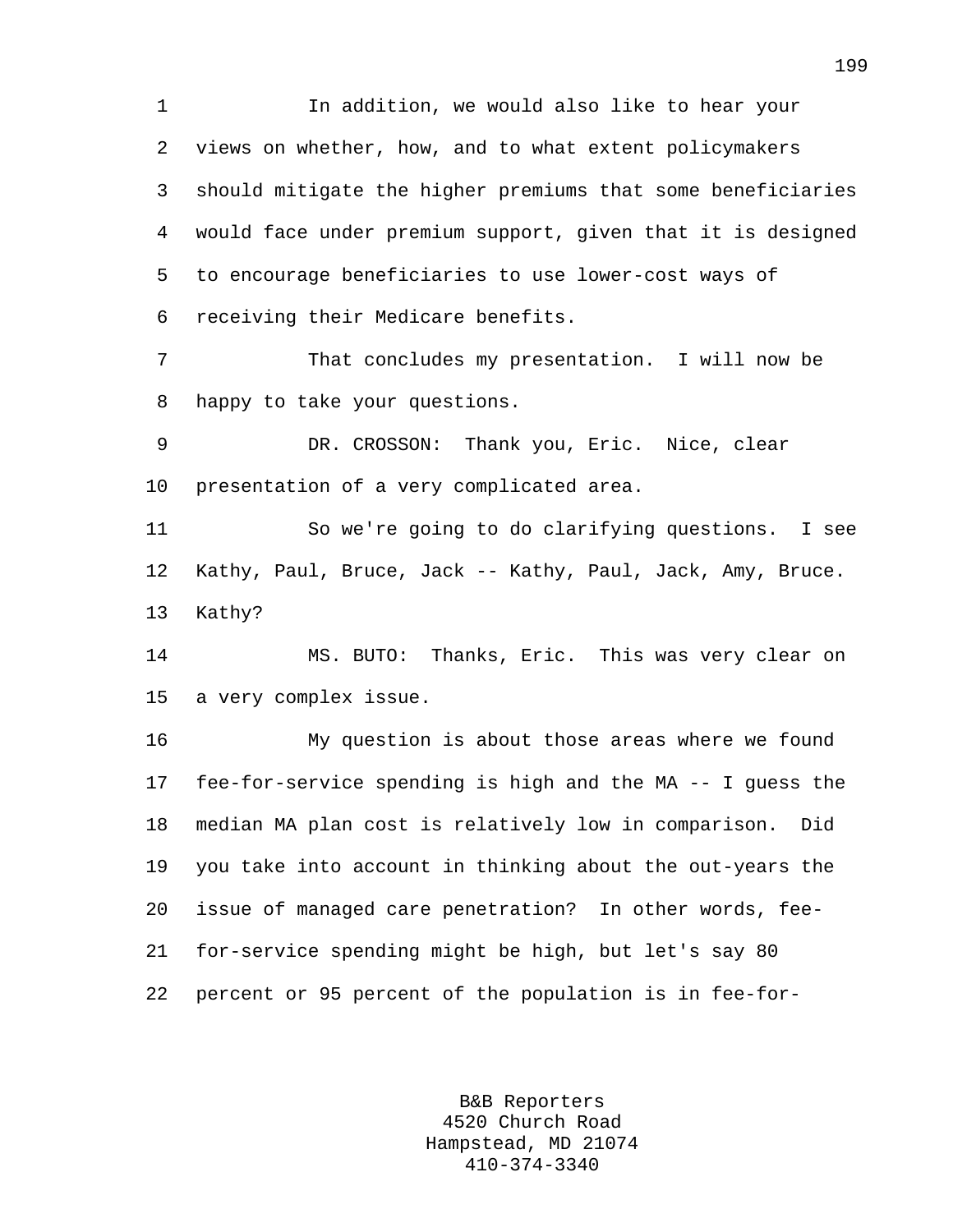1 service. So, if you then use the median cost plan, MA 2 plan, as kind of your benchmark, you're really basing it on 3 a fairly small number of beneficiaries compared to the 4 total. I didn't know if you took any of that into account. 5 MR. ROLLINS: For the purpose of this example, 6 no. It was just here's what the premium would look like. 7 MS. BUTO: So is that something we should look 8 at? Because it strikes me that we base the benchmark on 9 the lowest cost or the median low-cost plan or whether it's 10 fee-for-service or MA, but most beneficiaries in the area 11 or in the other were really then going to create some real 12 dislocation. And you can mitigate that, but I'm just 13 wondering if it's something we ought to look at. 14 MR. ROLLINS: I think that's collectively your 15 decision and something you're going to have to grapple 16 with. You can make the argument that to the extent that 17 you want to encourage or provide an incentive for people to 18 go to managed care plans, do you want to have some -- are 19 there some hurdles that need to be cleared before you can 20 say the managed care plans in this area are well 21 established and they have the capacity to serve a much 22 larger number of beneficiaries?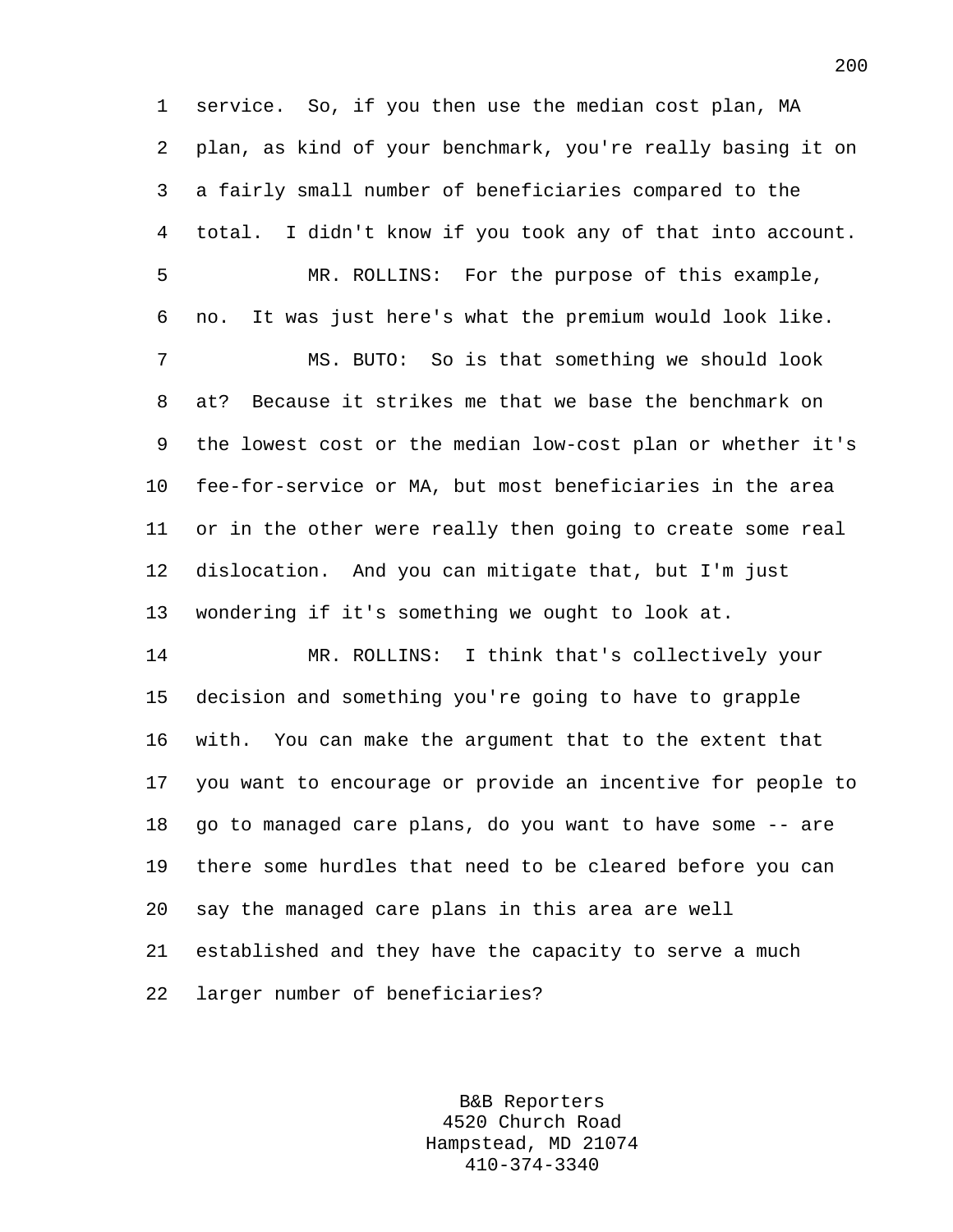1 There have been proposals from other 2 organizations where premium support would only sort of kick 3 in once managed care penetration in a particular area had 4 hit a certain threshold. That's an option you could 5 consider.

6 DR. MILLER: I hate to do these kinds of 7 conversations on the fly, but the other way, does some of 8 that get mitigated if you go to more of a straight average 9 of the premiums between fee-for-service and MA instead of 10 taking a lower of? Is that another way?

11 MR. ROLLINS: You could do that because, if you 12 did an overall weighted average across fee-for-service and 13 managed care, those benchmarks would generally be higher 14 than the example I was walking through in this 15 presentation, so that the impact on premiums would be 16 smaller.

17 DR. MILLER: [Speaking off microphone.] 18 DR. CROSSON: Okay. I have Pat, Paul, Jack, and 19 Bruce.

20 MS. WANG: You may have had this -- I have a for 21 example questions. Is it okay if I just rattle them out? 22 MR. ROLLINS: Can I take them one at a time?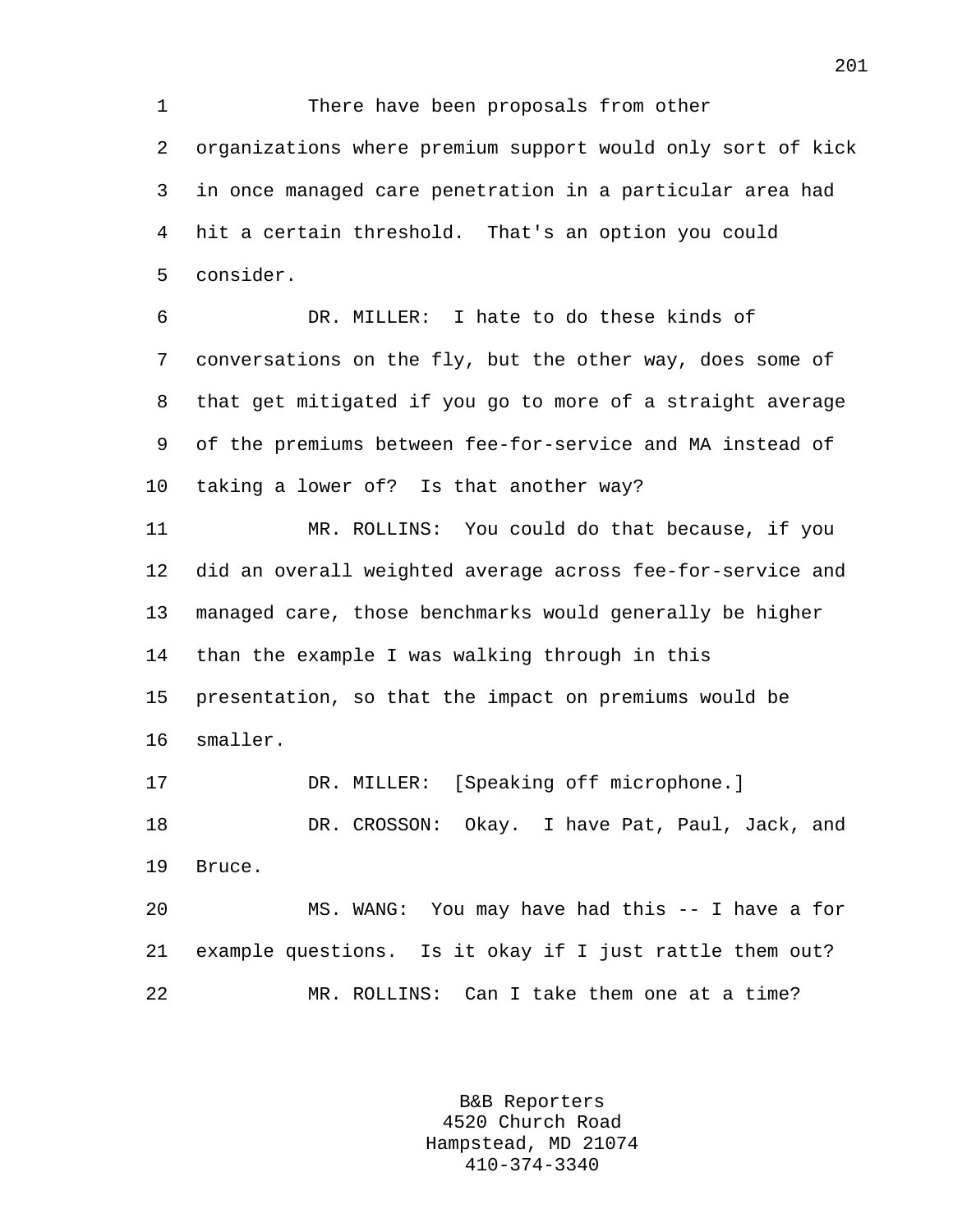|  |  | MS. WANG: One at a time. Okay. |  |  |  |
|--|--|--------------------------------|--|--|--|
|--|--|--------------------------------|--|--|--|

2 [Laughter.]

3 MS. WANG: It's probably in the paper, but can 4 you remind -- there are a lot of beneficiaries who only 5 purchase Part A and who don't pay any Part B premium today. 6 Does the premium support analysis assume that everybody 7 will have A and B? Because for somebody, obviously, who is 8 only A today and is paying no premium, this would be a big 9 change, much less like what the premium would be.

10 MR. ROLLINS: The analyses that are in the paper 11 are sort of agnostic on that question. That's definitely 12 an issue that policymakers would need to grapple with is 13 are we still going to allow people to be Part A only or to 14 be Part B only, or would this be sort of a new model where 15 sort of if you're in Medicare, you're getting A and B. 16 MS. WANG: Yeah. Okay. That's something to -- 17 DR. MILLER: That's a really good question

18 because it really does force that issue.

19 MS. WANG: Yeah, yeah.

20 MR. ROLLINS: And with the baby boomers now, the 21 number of people who are Part A only is going up pretty 22 rapidly.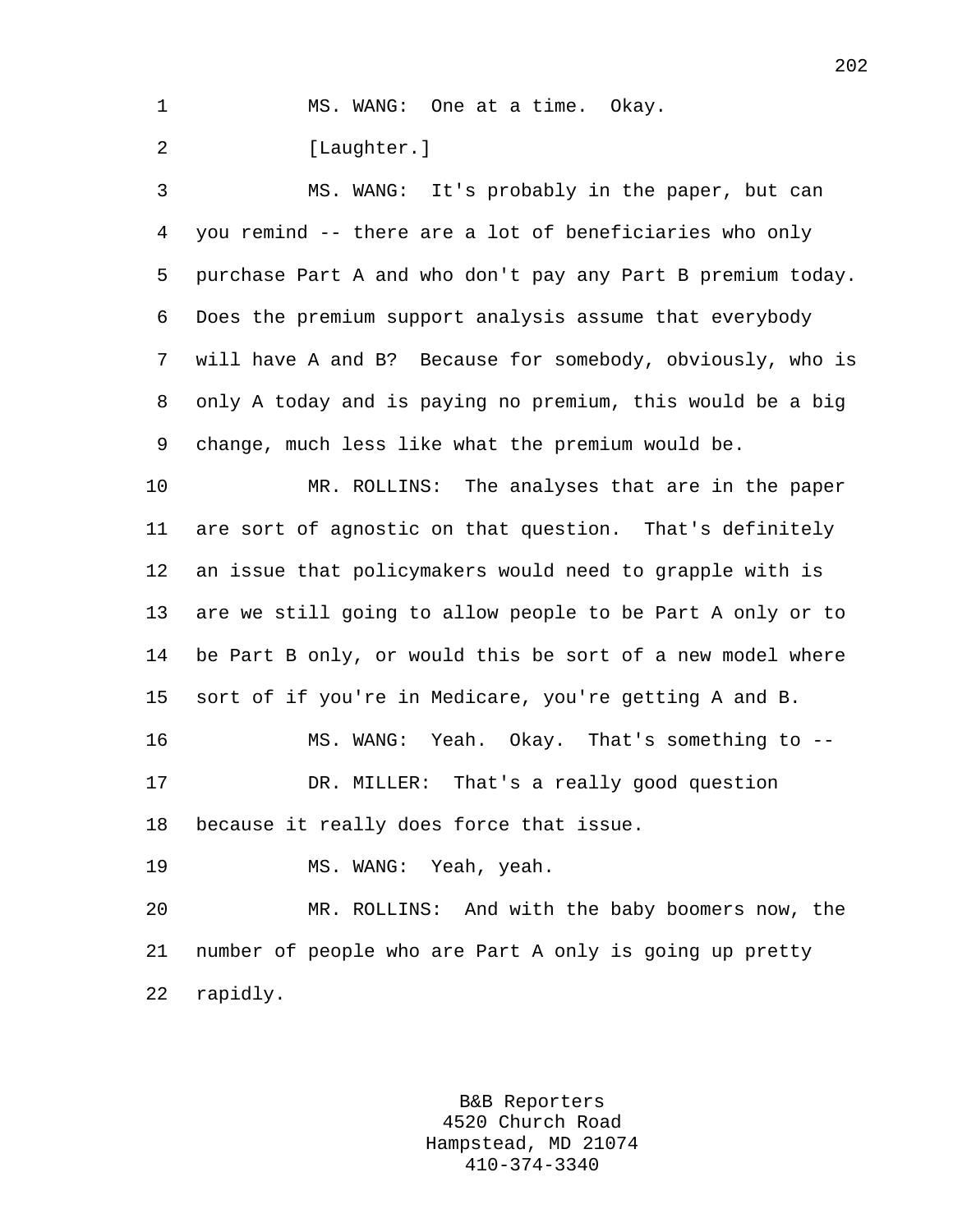1 MS. WANG: Right. Partly because the premium for 2 Part B is becoming unaffordable, so some big implications 3 here.

4 When you looked at identifying a median MA bid, 5 is there a consideration around narrow network plans that 6 really do not look comparable to fee-for-service? So, if 7 you're going to make fee-for-service compete against MA 8 plans, should there be consideration about creating a bit 9 of a level playing field about the benefit that somebody is 10 getting? I mean, narrow network products are definitely 11 cheaper, but I think consumers have to be quite educated 12 about what they're buying before they do. And if you set 13 the benchmark premium or Medicare contribution based on the 14 low-cost option, which is driven by something that is a 15 much skinnier network than fee-for-service, is that an 16 unfair competition?

17 MR. ROLLINS: I'm not going to characterize it as 18 fair or unfair.

19 Certainly, I think you would want to have some 20 sort of minimum standards, like they have now in the 21 Medicare Advantage program about network adequacy. That 22 being said, I think an environment like premium support,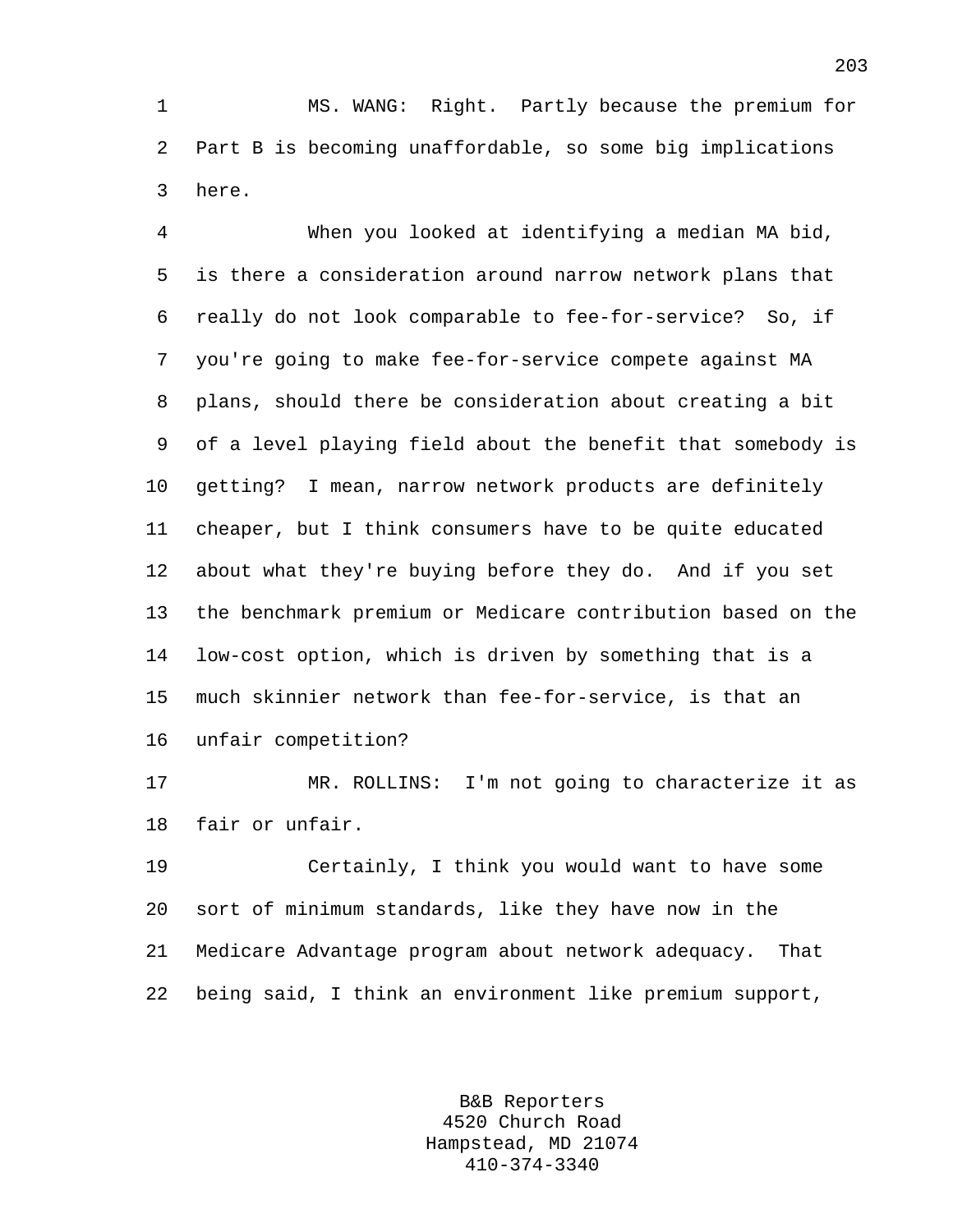1 you're not going to get away from this notion of one way 2 you can deliver the Medicare benefit package in a lower-3 cost fashion is to use a narrower network or restrictions 4 on which providers beneficiaries can use.

5 MS. WANG: I suppose you could also -- assuming 6 there were enough MA bids, you could drop the lowest and 7 the highest or something like that to maybe try to adjust 8 for something like that?

9 MR. ROLLINS: You could do that, and that's one 10 reason the examples that are in the paper sort of focus on 11 the median bid or the average bid and sort of not putting 12 too much weight on the bid from sort of one end of the 13 distribution of the managed care sector, sort of taking the 14 middle of the distribution.

15 MS. WANG: Now, this also --

16 DR. GINSBURG: Can I ask a follow-up on that 17 question?

18 DR. CROSSON: Okay. Pat, Paul would like to make 19 a point on that point; is that all right?

20 MS. WANG: Of course. Sure.

21 DR. CROSSON: Go ahead.

22 DR. MILLER: That's the one that Warner is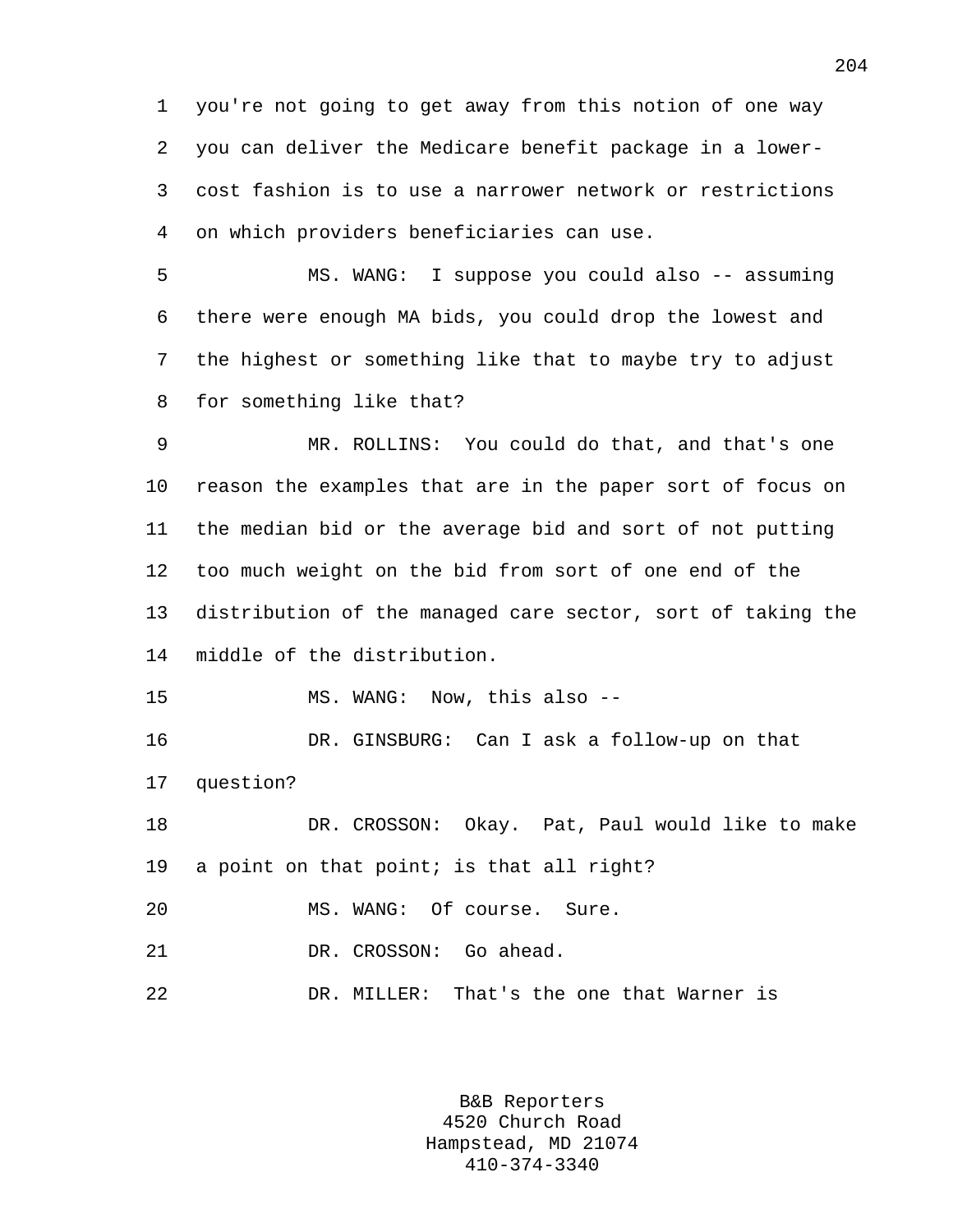1 supposed to have.

2 [Laughter.]

3 MS. WANG: Turn your mic off, Jay.

4 DR. GINSBURG: Okay. Just on the narrow network 5 plans, I don't think that we will see in Medicare Advantage 6 anything to the degree that we're seeing narrow network 7 plans and marketplace plans because of the fact that, for 8 various reasons that we don't have to go through now, what 9 Medicare Advantage plans pay hospitals and physicians are 10 very similar to Medicare rates. So, in a sense, there's 11 not the usual, let's say, privately insured reason for 12 having a narrow network to keep your enrollees away from 13 some very high-priced providers and to be able to get -- 14 restrict the networks to get lower prices.

15 So I think that to the degree that we're going to 16 see narrower networks in Medicare Advantage, it's probably 17 going to be driven by plan assessments as to which 18 providers are more efficient using some of the tools, like 19 looking at bundled payments -- not using a bundled payment, 20 but assessing cost per episode of care or this physician's 21 rate of -- to what degree do this physician's patients use 22 the emergency room. I think that's what we are more likely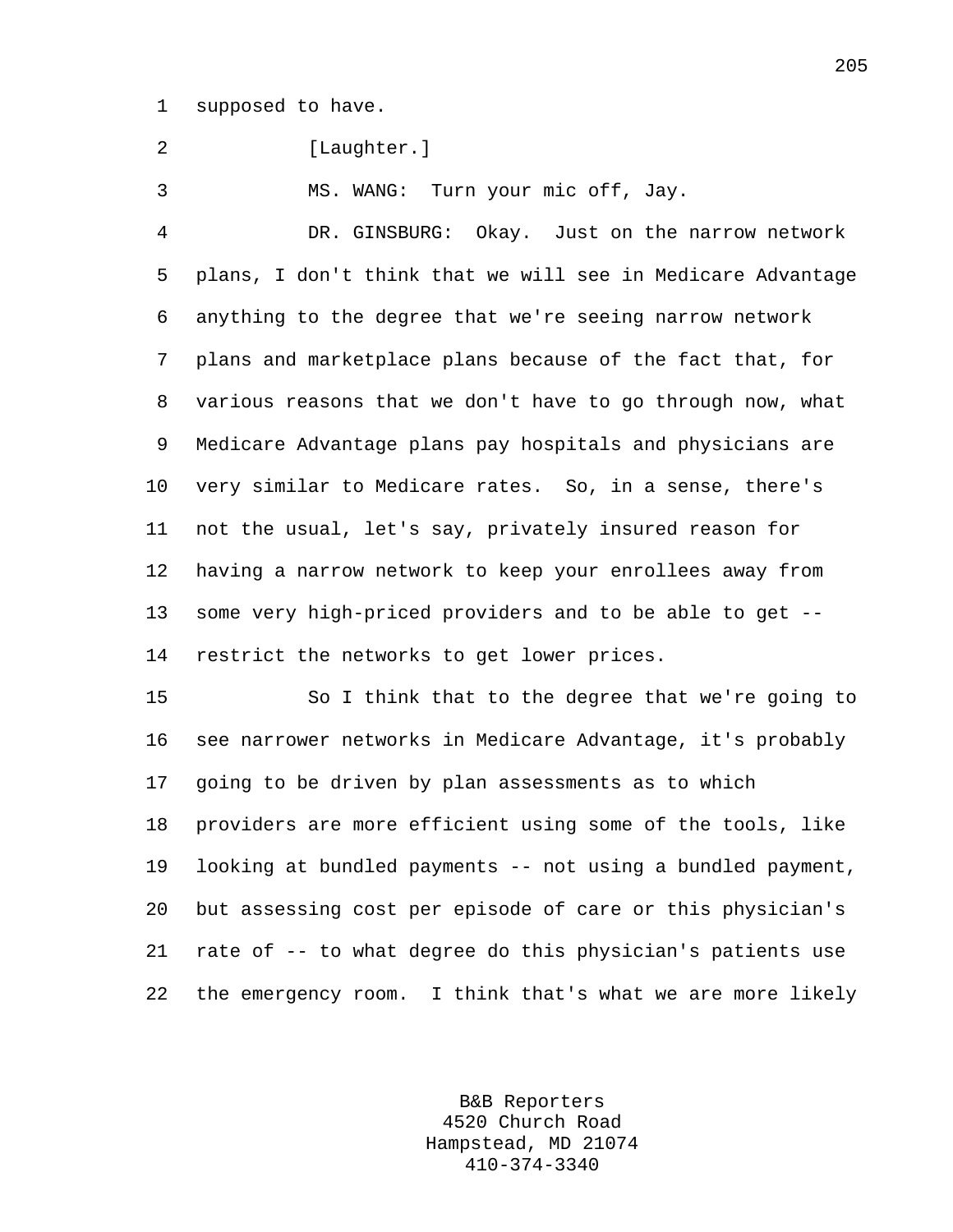1 to see in Medicare Advantage than we're seeing in the 2 marketplace.

3 DR. CROSSON: Go ahead.

4 MS. WANG: Okay. Can you explain a little bit 5 more about -- so the bids are based on the average, which 6 sort of suggest like a risk score-neutral beneficiary. Is 7 there a risk adjustment in the program after a beneficiary 8 joins and has eight chronic conditions and is polypharmacy 9 and has got all of these needs? How does that run through 10 this kind of model, and what happens to the beneficiary 11 premium in particular?

12 MR. ROLLINS: So risk adjustment would be used in 13 sort of two stages of the process and would very much be a 14 key part of it. The first would be when you are comparing 15 the bids from different plans in a particular area. You 16 would need the average risk score for each plan to then 17 adjust their scores -- use the scores to adjust their bids 18 to reflect a beneficiary of comparable health across all 19 the different options.

20 The examples that are in this presentation sort 21 of assume that the bids have already been risk-adjusted, so 22 that it's, as in the MA program, the risk score is 1.0, and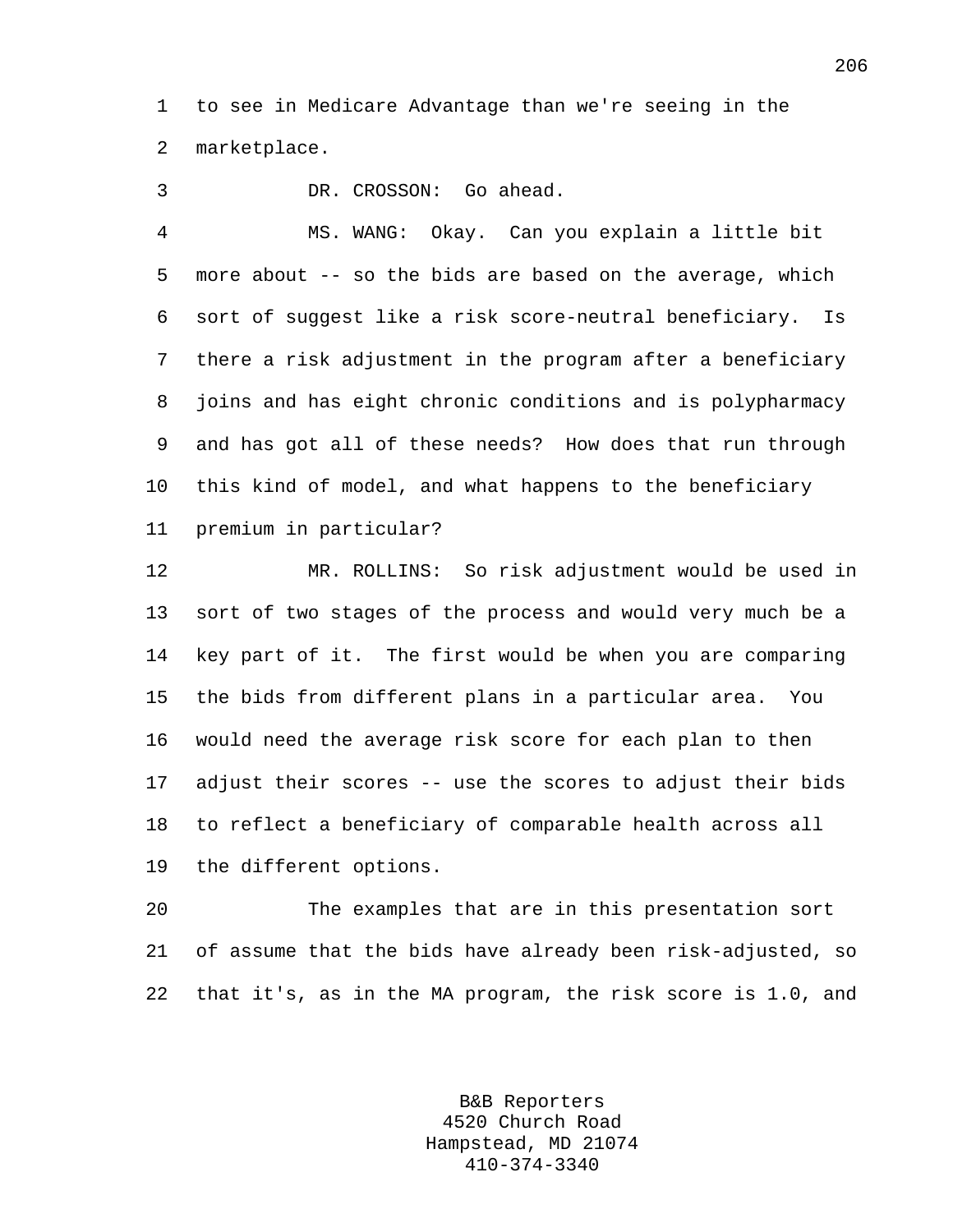1 so they can kind of be compared sort of apples to apples. 2 So that's sort of the first part.

3 The second part would be, as we do now in the MA 4 program, if you have beneficiaries who said, "I want to 5 enroll in a managed care plan," you would need to risk-6 adjust the payments that go to the plan to reflect the 7 additional costs that are due to the differences in their 8 health status, so something at least at the outset of the 9 premium support that would be fairly similar to the HCC 10 risk adjustment methodology that we now have. 11 MS. WANG: So the policy decisions around whether 12 the beneficiary contribution is a fixed-dollar amount or 13 some percentage of premium could affect the beneficiary 14 portion if it were a percentage, for example, of a higher 15 per cost?

16 MR. ROLLINS: Under these examples, the premium 17 would not vary based on the differences in your health 18 status.

19 MS. WANG: Okay.

20 MR. ROLLINS: The amount that Medicare pays to 21 your plan would vary based on your health status.

22 MS. WANG: Okay. I got it. Thank you.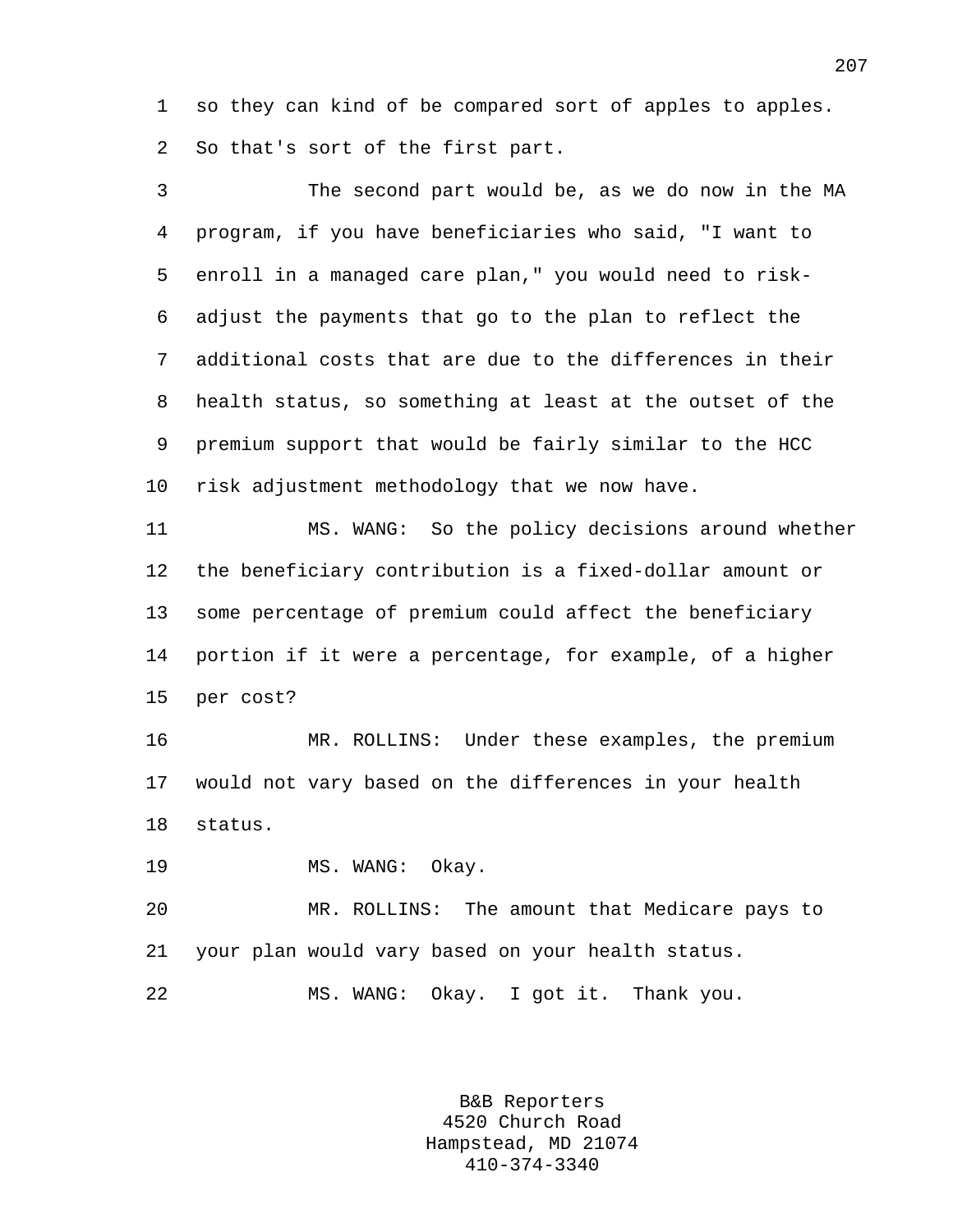1 Inside the study, there was a -- in the 2 description of local areas and local markets, there was a 3 statement based on your analysis that -- I mean, I think 4 you took plans that served at least half of beneficiaries 5 in a local market area, and a lot made the cut. Can you 6 say how many fell off? I mean, the question is about local 7 plans and what the definition of local market areas might 8 do. I think, as we talk about SNP plans and so forth, 9 which would tend to be much smaller -- the bigger the 10 market area, the more we are pushing towards plans of a 11 different model with maybe regional plans, national plans, 12 as opposed to local plans. So I was curious about that. 13 MR. ROLLINS: So a couple of things. The first 14 is you were talking specifically about special needs plans. 15 For the table in the mailing materials that talked about 16 plan availability in each area, we set aside the special 17 needs plans and the employer-sponsored plans because 18 they're not sort of broadly available to the Medicare 19 beneficiaries who live in a particular area. And that's 20 another set of issues that would need to be addressed under 21 premium support as sort of what's the role of those plans 22 under a premium support model.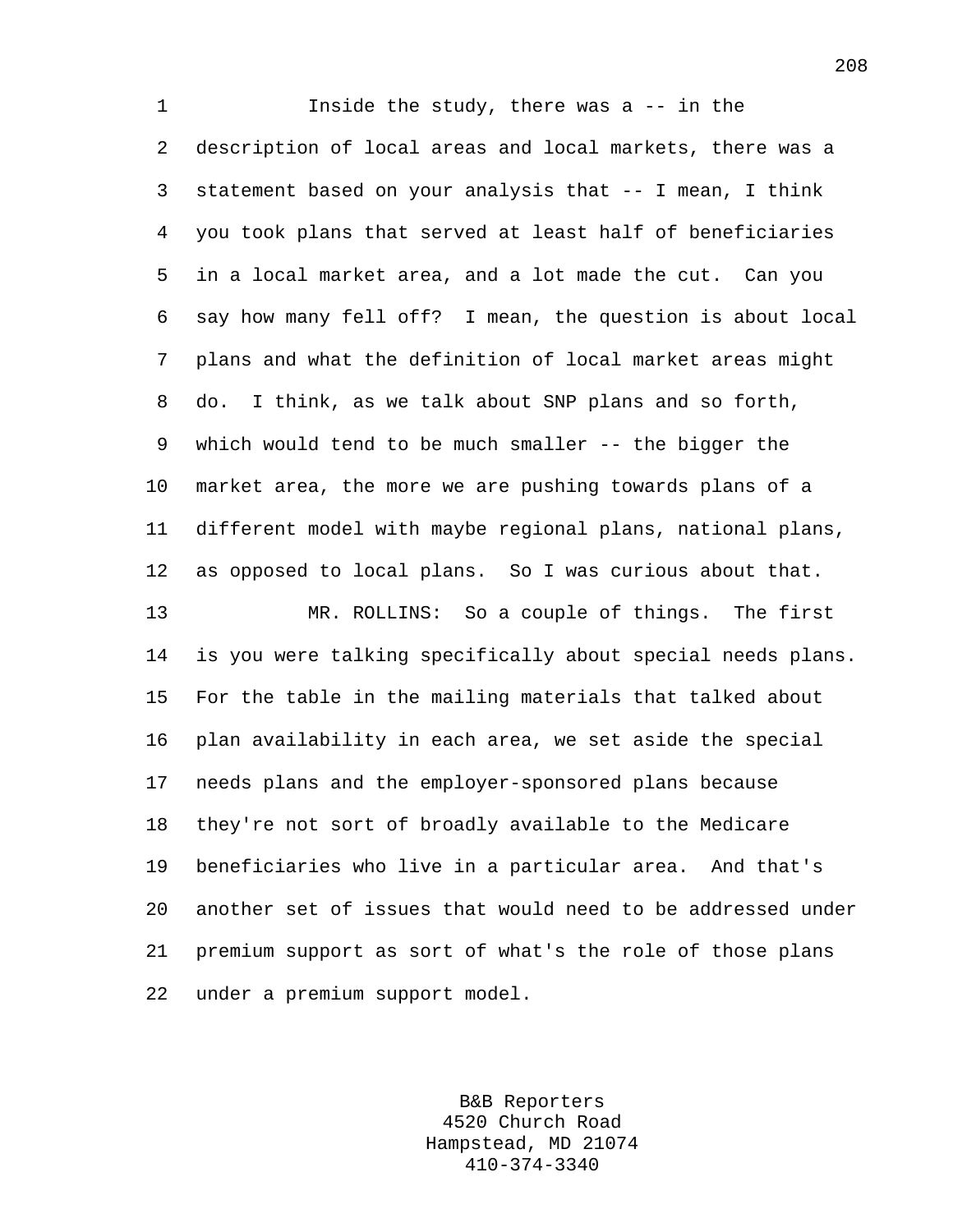1 In terms of, I think, the first part of your 2 question, how many plans did we exclude because they only 3 served a portion of the service area, I don't have that 4 sort of at my fingertips. It's knowable. My recollection 5 is it didn't make a huge impact. But as I said, we can 6 look into that.

7 MS. WANG: Thank you.

8 DR. CROSSON: Okay. Just to clarify, I've got 9 Paul, Jack, Bruce, and Bill Gradison just for clarifying 10 questions.

11 DR. GINSBURG: Yes, I wanted to clarify the role 12 of policy recommendations in the chapter in June. I mean, 13 it's clear that we are not going to recommend for or 14 against premium supports, but as we go through these 15 issues, are we going to take the stance, well, if Congress 16 decides to do premium support, it would be better if they 17 treated the fee-for-service program like a competing plan, 18 et cetera?

19 So are we just going to run through -- analyze 20 these issues, not come to a conclusion, but just have 21 Congress benefit from our analysis?

22 DR. CROSSON: Sometimes we throw the term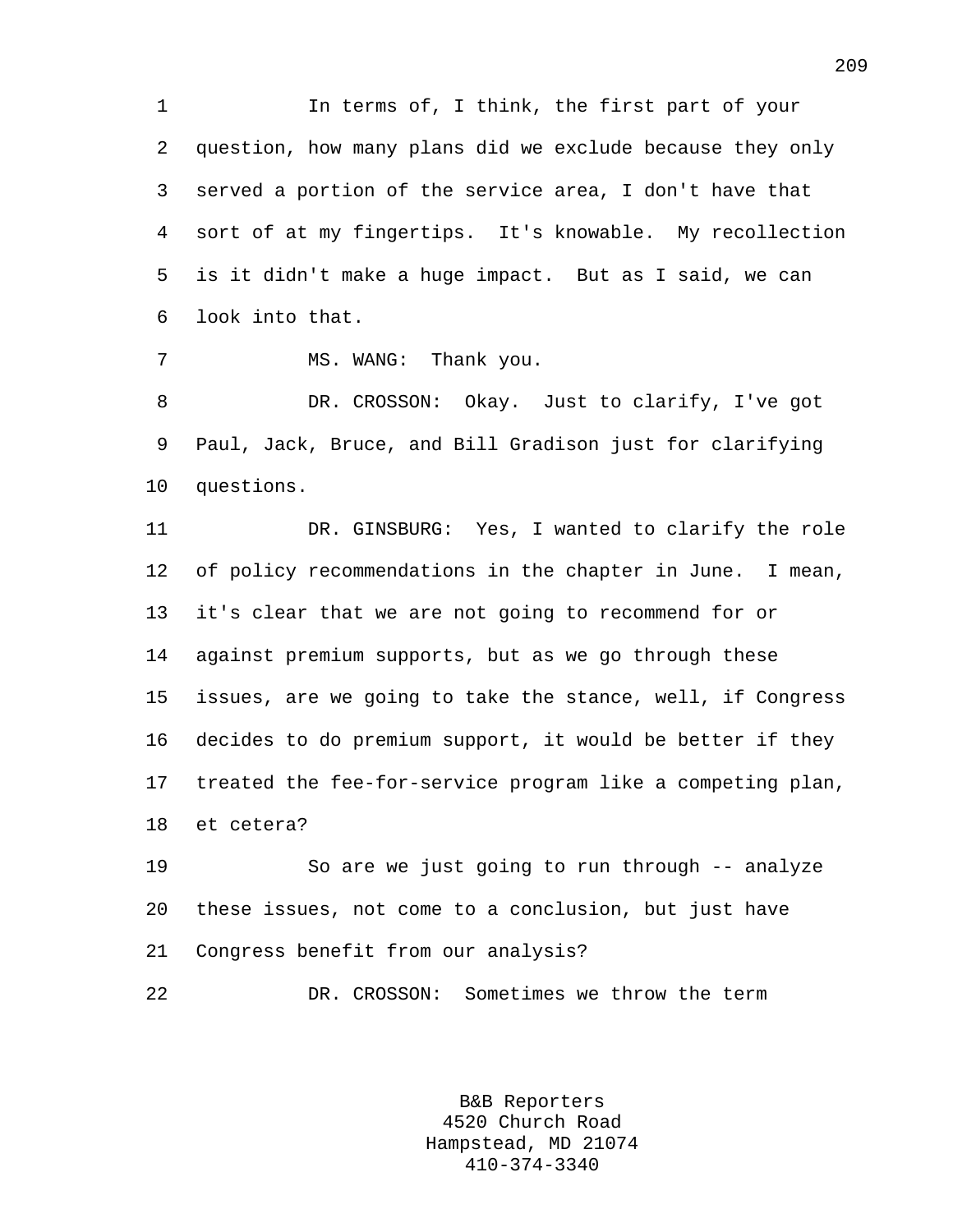1 "recommendations" around loosely, but for the most part, 2 when we make a recommendation, we vote up or down, and it's 3 in bold type and it's delivered specifically to someone, 4 usually the Secretary or Congress. We are not doing that.

5 DR. MILLER: That's right, and so the way I think 6 about is what we've tried to do in these conversations is 7 capture the drift where people tended to think about 8 things. And something that Jay said at the outset or 9 earlier, if I'm remembering right, is the Commissioners 10 tended to be concerned about, you know -- think of the 11 consolidation conversation we had this morning -- runaway 12 prices, and so that kind of drove them into the fee-for-13 service should be part of the mix argument. And then a lot 14 of the other design issues were about how much risk does 15 the beneficiary bear relative to the program, and that 16 drove a lot of the other decisions.

17 So what I was thinking -- and, you know, this is 18 to be worked out -- is there's no recommendation, but the 19 writing in the chapter would be you could do this different 20 ways, but there are strong sets of arguments for doing it 21 this way. And so that, you know, the astute reader, and 22 perhaps even the less astute reader, should be able --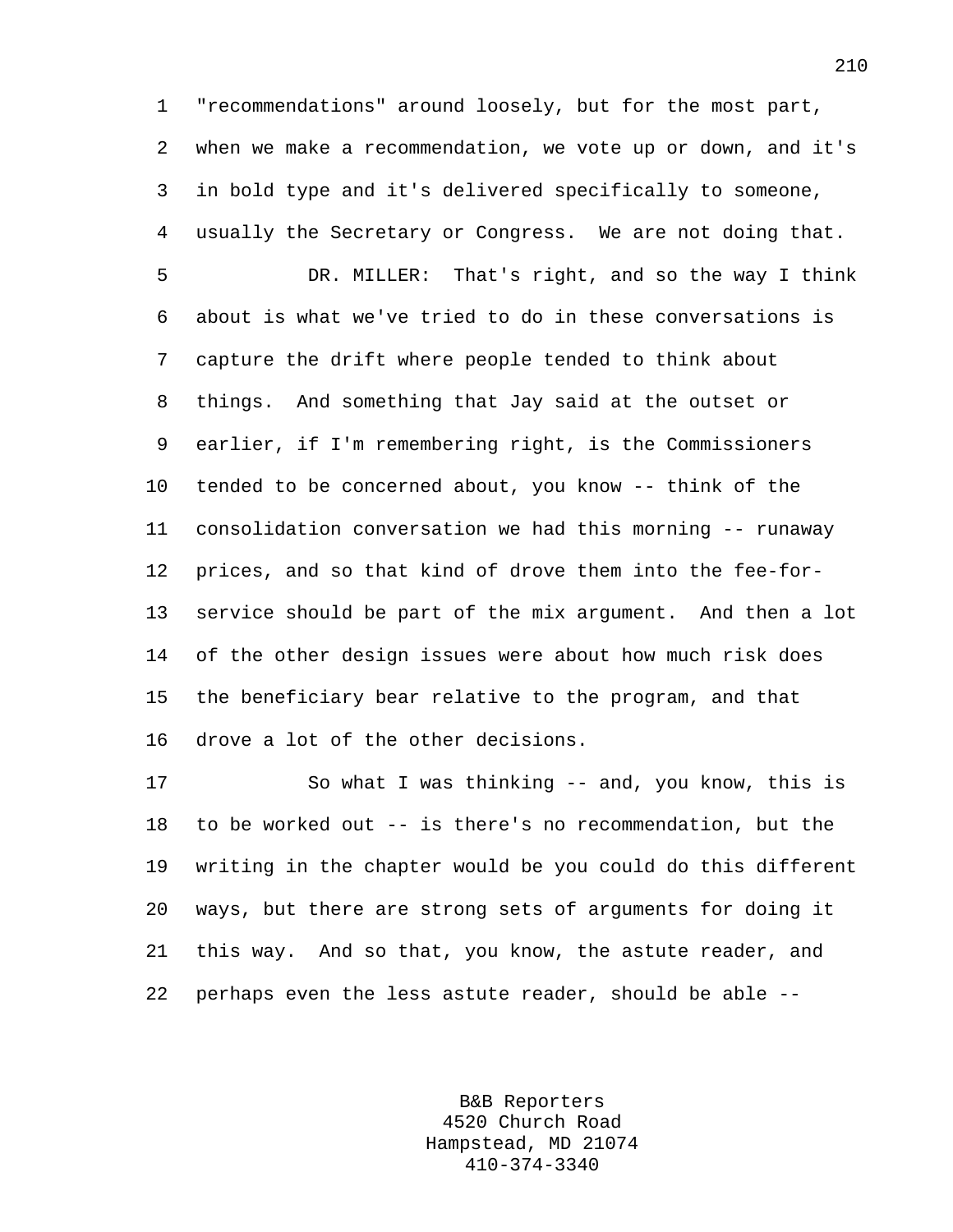1 [Laughter.]

2 DR. MILLER: -- to track through and go, "I think 3 these people would go over here first." And my thinking on 4 this is we really recognize, I swear to God, that this is 5 really complex, and that we've talked about quality last -- 6 you know, whenever we did a couple meetings ago, and now 7 we're talking benchmarks. We're going to talk about 8 standardized benefits. And we know this is complex. And 9 to ask for a set of votes on things that really are like 10 this, I'm thinking the writing is really this drift kind of 11 feel to it. And that's not a very good word, but that's 12 how I was thinking about it.

13 DR. GINSBURG: That sounds like a very good 14 approach to me. I just wanted us to be clear that we will 15 be sharing opinions about, you know, there are a lot of 16 reasons for going this particular way, and we won't vote on 17 it.

18 DR. MILLER: That's my view at the moment, unless 19 somebody goes in a different direction.

20 DR. CROSSON: On this point, Alice? Go ahead. 21 DR. COOMBS: I had a question about that, and I 22 don't know if I'm getting into Round 2. I don't think so.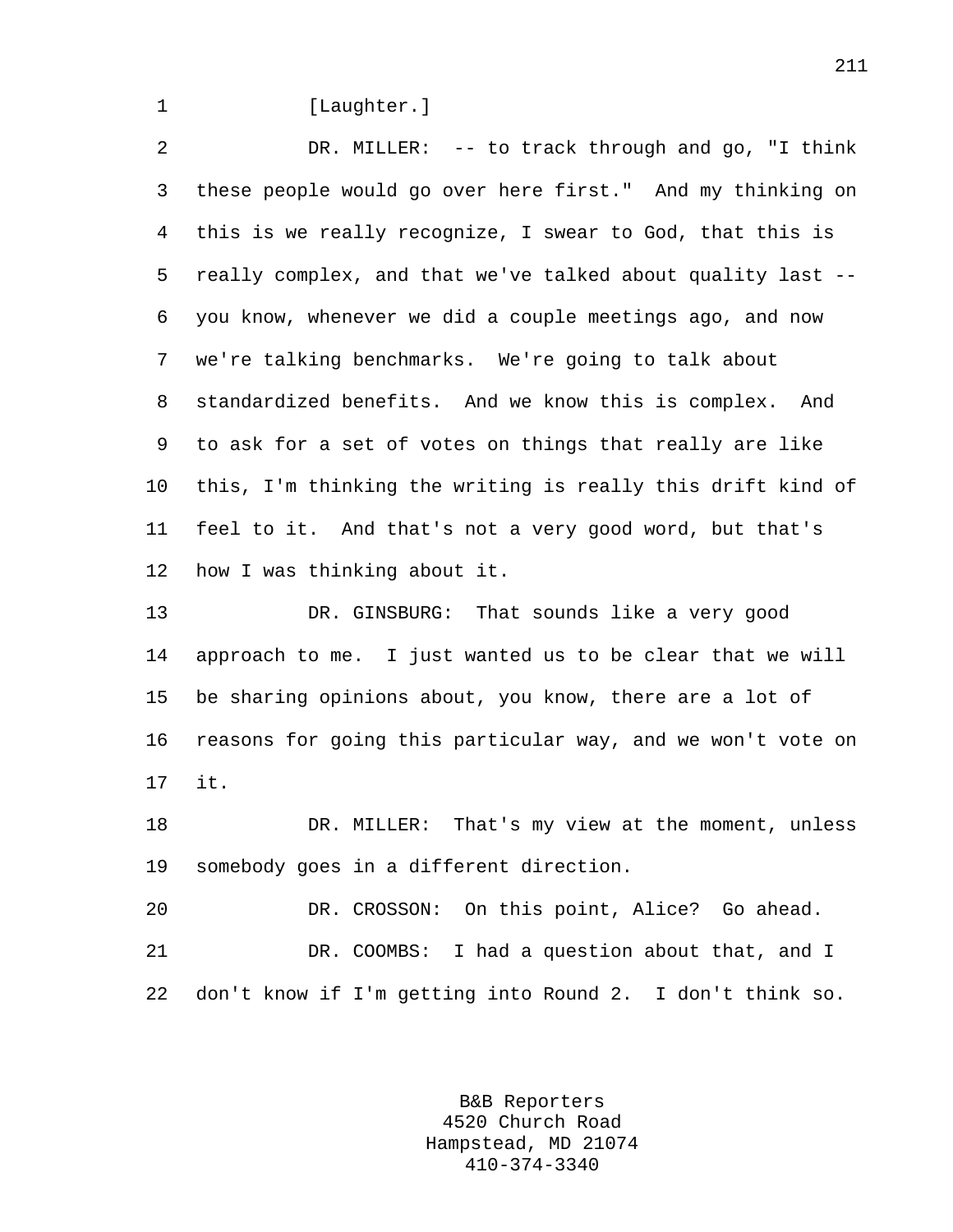1 But would there be -- as I read the chapter, a constant 2 theme was is there a role for us to be issuing some kind of 3 element of prognostication in terms of how well it would 4 work and which setting we would be concerned about certain 5 barriers for this to be a successful plan.

6 That kind of information for Congress would be 7 valuable in terms of how this thing would grow legs and 8 walk out the door and work. And so that kept being a 9 recurring theme for me, is how likely is this to work in 10 all sectors of Medicare with all of the contingencies that 11 we're dealing with today. And maybe the next round we can 12 kind of talk about that.

13 DR. CROSSON: So I might say in part, yes, to the 14 extent that these design discussions are focused in on, you 15 know, if you do it this way, you get a better competitive 16 dynamic than if you do it some other way. Now, that 17 presumably leads to long-term success as opposed to 18 failure, but it's certainly not the only other -- not the 19 only element.

20 The second element is to what degree does this 21 take into consideration and serve to protect beneficiaries, 22 you know, and I guess to line that up with long-term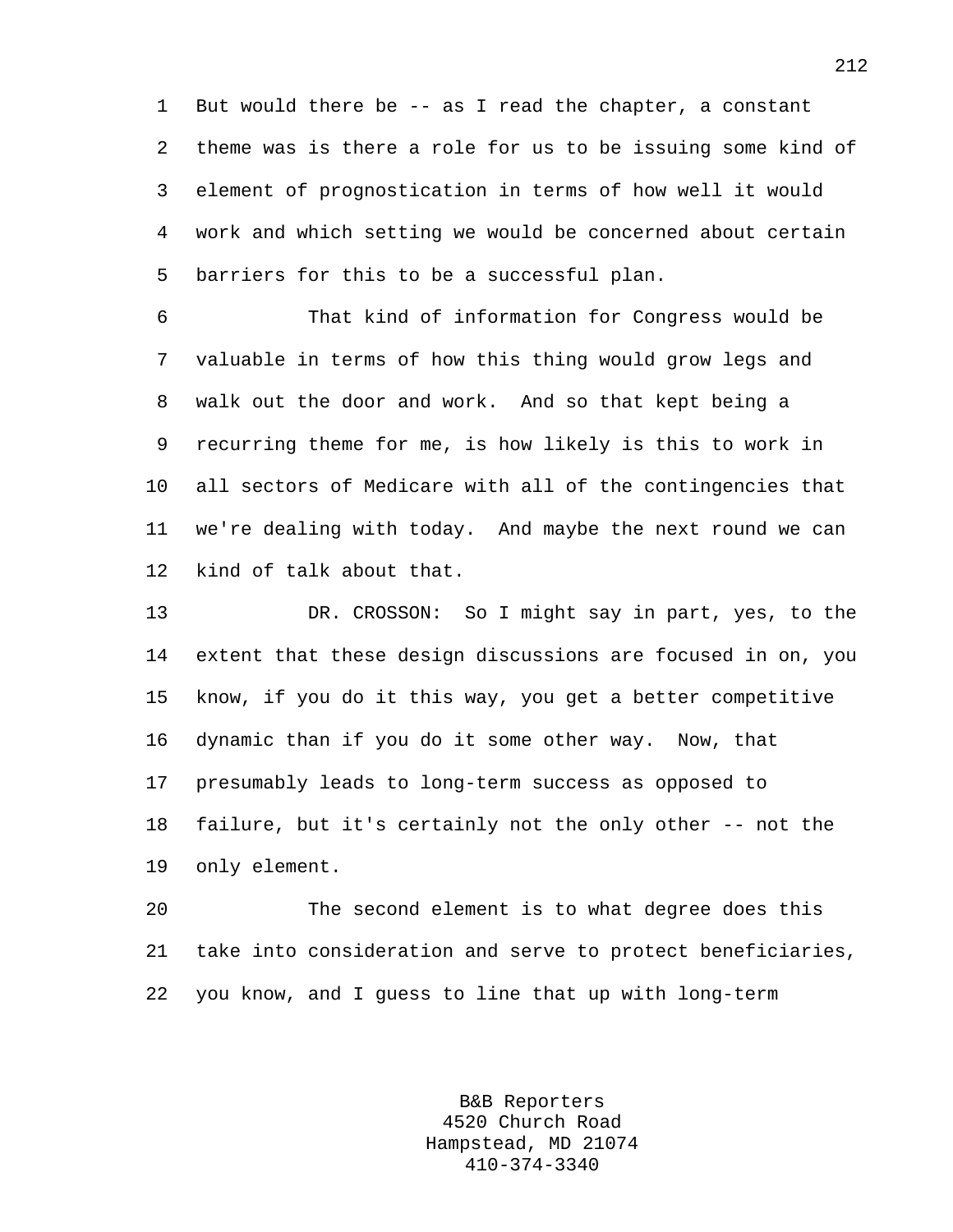1 success, we'd have to be something, you know, approaching a 2 political public policy issue as opposed to a financial or 3 operational set of parameters.

4 But I don't think -- and please correct me -- I 5 don't think we have the intention to have a discussion with 6 takes the whole range of issues, financial and, you know, 7 delivery system organization and payment methodology and 8 all the things that would potentially lead to this model 9 working. Some of these we've discussed in other papers and 10 other chapters and at different times. But this work is 11 not meant to be comprehensive in that way. Is that fair? 12 Okay. So we go to Jack.

13 DR. HOADLEY: So one comment that sort of picks 14 up on a couple of the previous questions talking about the 15 use of medians and averages, I mean, I think we should 16 think a lot about where it should be a weighted average 17 versus an unweighted average. In Part D, there was the 18 experience that some of the parameters were initially 19 implemented -- obviously, in the first year they had to be 20 unweighted because there was no enrollment weight. But 21 even after the first year, there was some use of unweighted 22 average that ended up having some unintended consequences.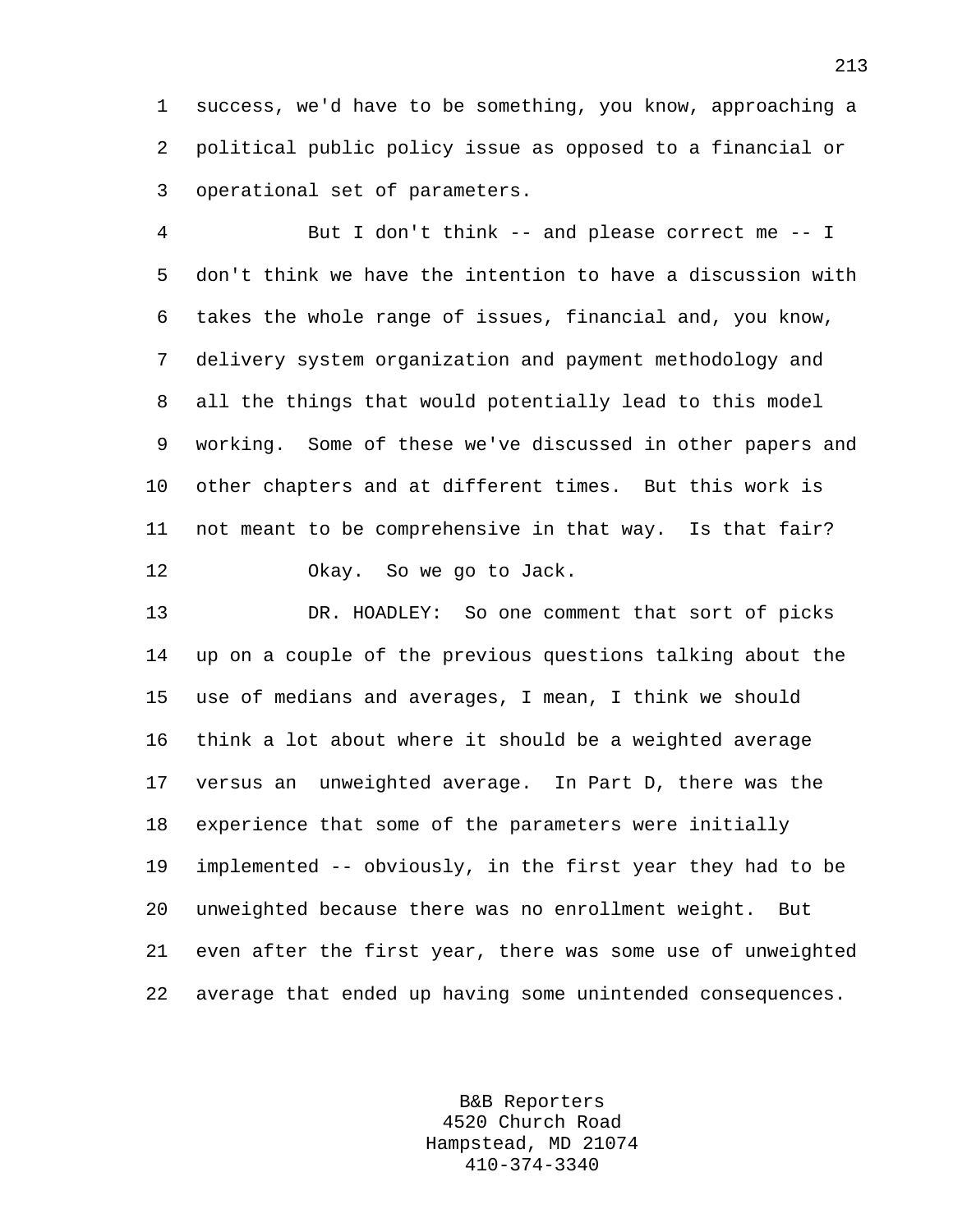1 And at least in the Part D bidding, you know, the 2 unweighted average can be a quarter to a third higher than 3 a weighted average. So I think that is one other variant 4 on parameters we should keep in mind.

5 My question is a little different. I think I've 6 asked a version of this question before, but it was sort of 7 triggered again by Slide 12 and the distribution of sort of 8 where current day bids. And, obviously, all of this is 9 using current situations to illustrate what might happen. 10 But the question really is: Have we thought about how the 11 bidding dynamics really change under a different set of 12 rules? So these are bids that come in under a system that 13 has fixed benchmarks that plans bid to, and they know -- 14 you know, they're higher in some low fee-for-service areas, 15 they're low or they're intended to sort of bring -- you 16 know, have a certain effect. And if you change the bid to 17 this kind of a more open bidding system, I don't know if 18 there's a bidding literature or something we can go to to 19 say, you know, what would -- how different might we expect 20 so we're not sort of setting up this expectation that this 21 really does reflect what the world might look like, even 22 though we write lots of caveats and say this is only what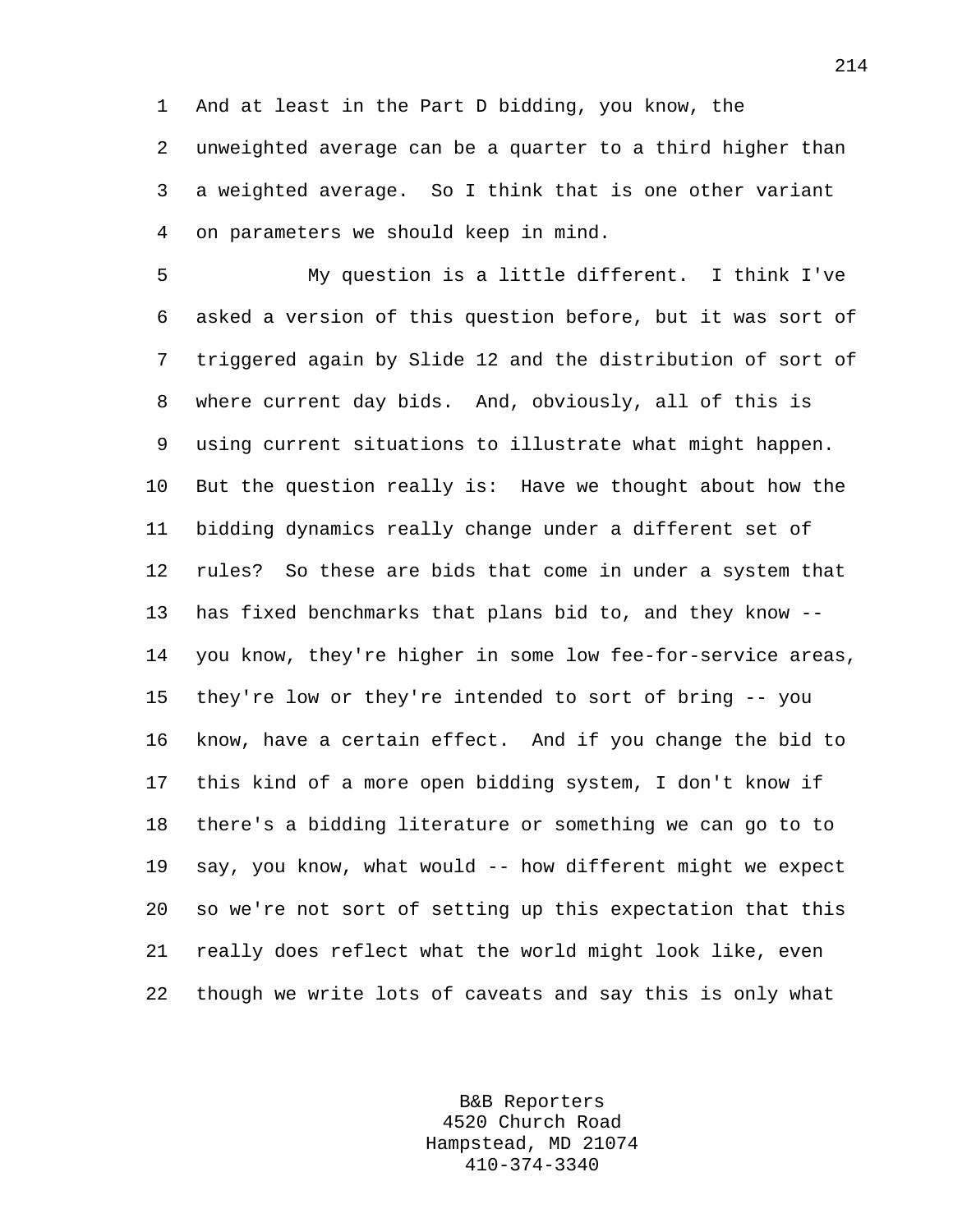1 we -- it's obviously the right starting place, but it does 2 seem like some discussion of sort of where the bidding 3 dynamics could operate differently would be helpful to sort 4 of think this through.

5 MR. ROLLINS: In terms of the literature, the one 6 thing I can think of is -- I think it was about three years 7 ago, CBO put out a study on premium support and sort of how 8 they thought it might work. And they looked at two 9 scenarios. One used a weighted average of all -- of fee-10 for-service and all the plan bids, and the other used, I 11 think, the lower of fee-for-service or the second lowest 12 bid. And their assessment for both of those was that, you 13 know, given that you're creating a system where there's 14 more competition on price than you have now, the plans 15 would tend to change their behavior and would bid slightly 16 lower than they do now.

17 That being said, the magnitude of the change in 18 the bid was, I think, 3 or 4 percent, so they didn't -- you 19 know, they thought directionally they would probably go 20 down, but they weren't willing to say that the bids would 21 necessarily change a lot. But that is, as you note, one of 22 the great sort of unanswered questions about how this would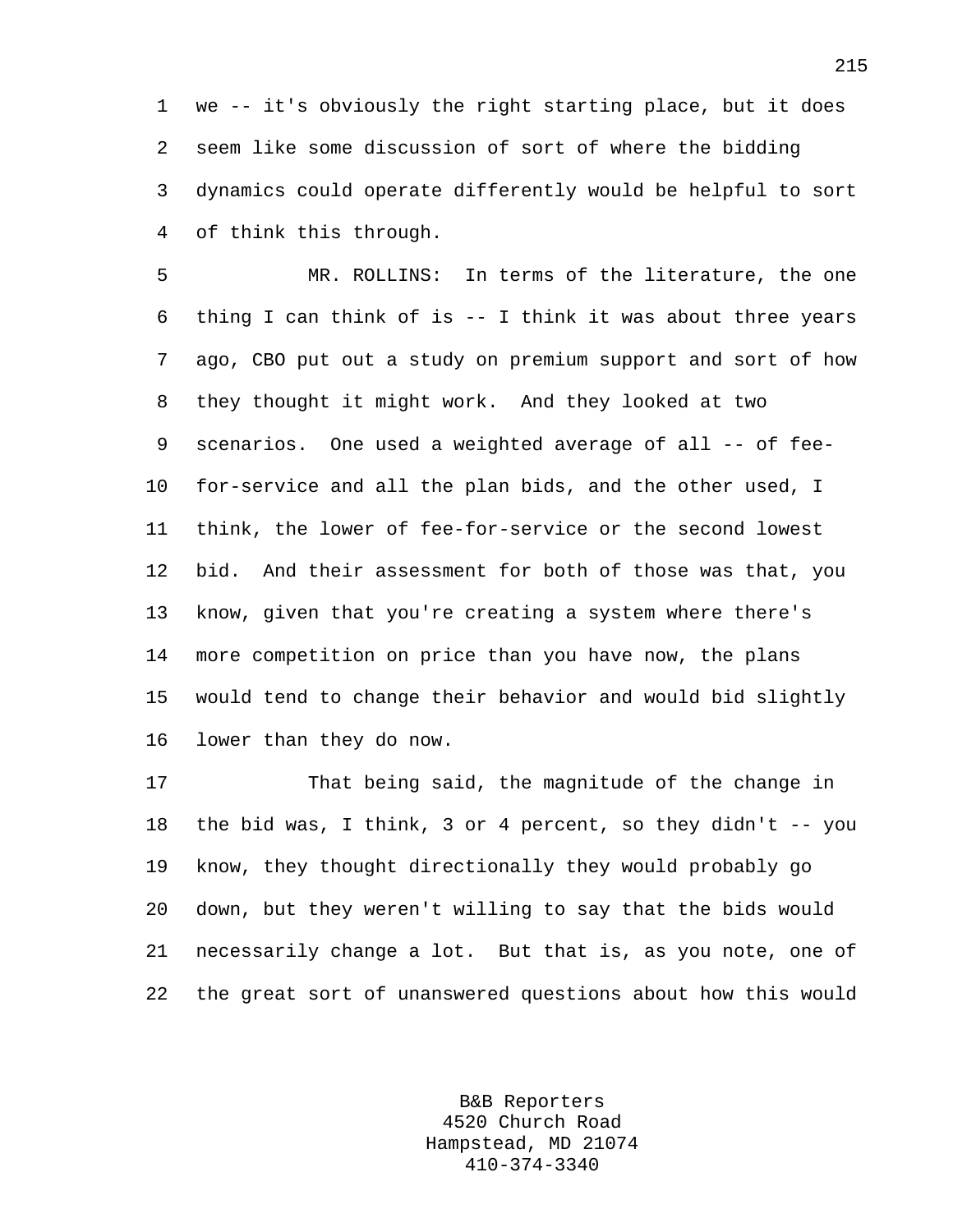1 work.

2 DR. HOADLEY: My gut -- I don't know any -- you 3 know, I'm not an economist, and I'm not an expert on 4 bidding, but my gut says that if you go from the benchmarks 5 that are, you know, 95 percent of fee-for-service or 110 6 percent or whatever and you've got something that says, 7 well, fee-for-service is just going to be in the mix, that 8 you could potentially see quite different bidding, and it 9 wouldn't always be lower. It could be higher in areas. It 10 just seems like it mixes things up a lot. And if there's 11 any way to get somebody who really knows this area to, you 12 know, help inform us on sort of what changes you might 13 expect under some of the scenarios we're envisioning, it 14 seems like that would be helpful.

15 MR. PYENSON: Just to pick up on Jack's point, I 16 think an analogy, a historical analogy might be to see 17 what's happened in Part D bids where the dynamics there are 18 heavily driven by organizations going for the low-income 19 subsidy market. But I believe some of the studies probably 20 from CMS have identified the role of the risk corridors in 21 letting plans bid lower than they otherwise would have. 22 And that might be a feature of risk corridors that -- I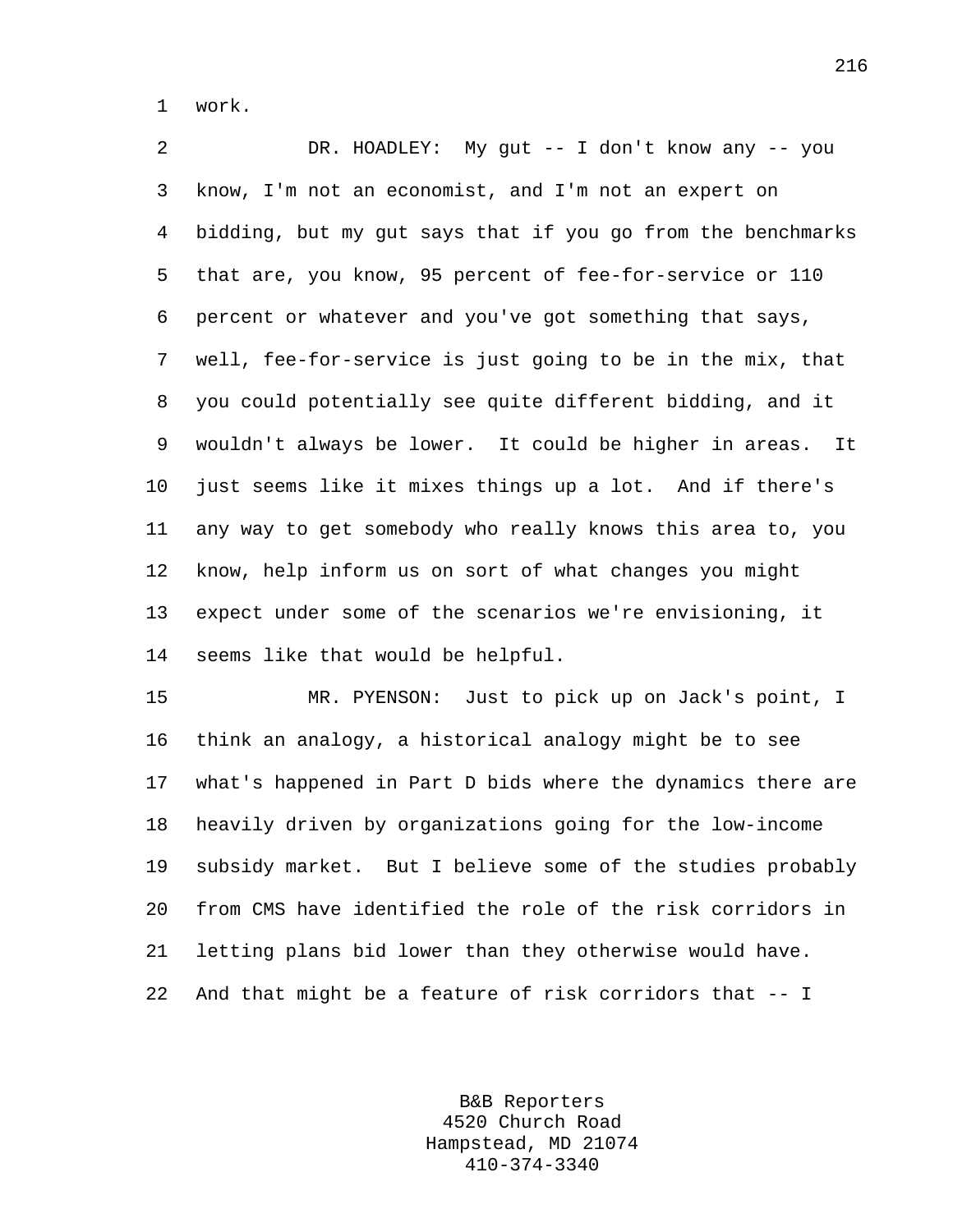1 don't know if you've examined that as a transitional 2 element or permanent element for stability?

3 MR. ROLLINS: It's not something that we've 4 looked at in great detail given that the Medicare Advantage 5 program seems to have operated fairly well for many years 6 now without using them. But as you note, that would be one 7 option that could, in theory, give plans a little more 8 leeway to bid more aggressively. How much, I do not know. 9 MR. PYENSON: Just a couple of other questions. 10 I believe the paper identified advantages of looking at 11 regional -- bids on a regional basis compared to a county 12 basis. 13 MR. ROLLINS: So based on some work we did a few 14 years ago looking at the Medicare Advantage program, we did

15 make a recommendation to use areas that are larger than the 16 county-based areas that we now have in Medicare Advantage.

17 That being said, these would be regions that are 18 still very much regions and not getting up to the level of 19 state or something like that, which you have in Part D. In 20 urban areas, this would be sort of within the same MSA and 21 within the same state. That would be a region sort of as 22 you used the term. I think in the paper we used "market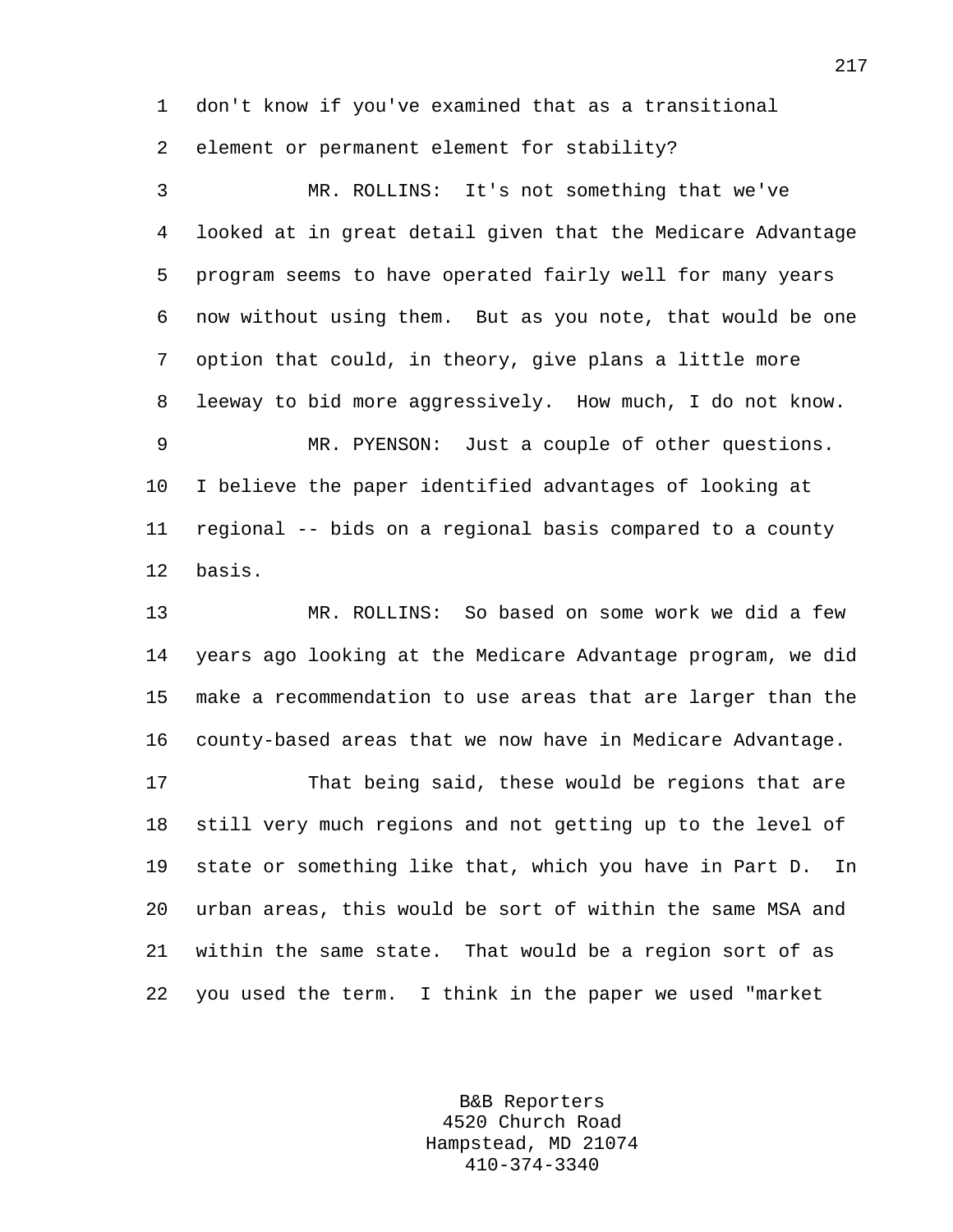1 area." And then for rural parts of a state that are not 2 part of an MSA, they'd be part of a -- I'm forgetting the 3 term. "Health service area," I think. 4 DR. MILLER: Yeah, it's basically the commuting 5 pattern [off microphone]. 6 MR. PYENSON: HRR kind of concept. 7 DR. MILLER: [off microphone]. 8 [Laughter.] 9 MR. PYENSON: I thought it was a MedPAC area, 10 MedPAC unit. But just a consideration on there. Provider-11 sponsored organizations are often more local than that, so 12 finding a way to think about the impact on provider-13 sponsored organizations, I wonder if you could do that. 14 Another question gets at Jack's question, 15 perhaps, and, you know, we've seen, as you know, in the 16 history of insurance, there always seems to be insurance 17 companies that forget and decide they're going to buy 18 market and make it up in the next year. And it never works 19 out well for them or for their competitors. 20 Now, there's a limited ability to do that under 21 the current bids for established plans, but I think that

> B&B Reporters 4520 Church Road Hampstead, MD 21074 410-374-3340

22 gets at perhaps a nuance in is it the bid or some bid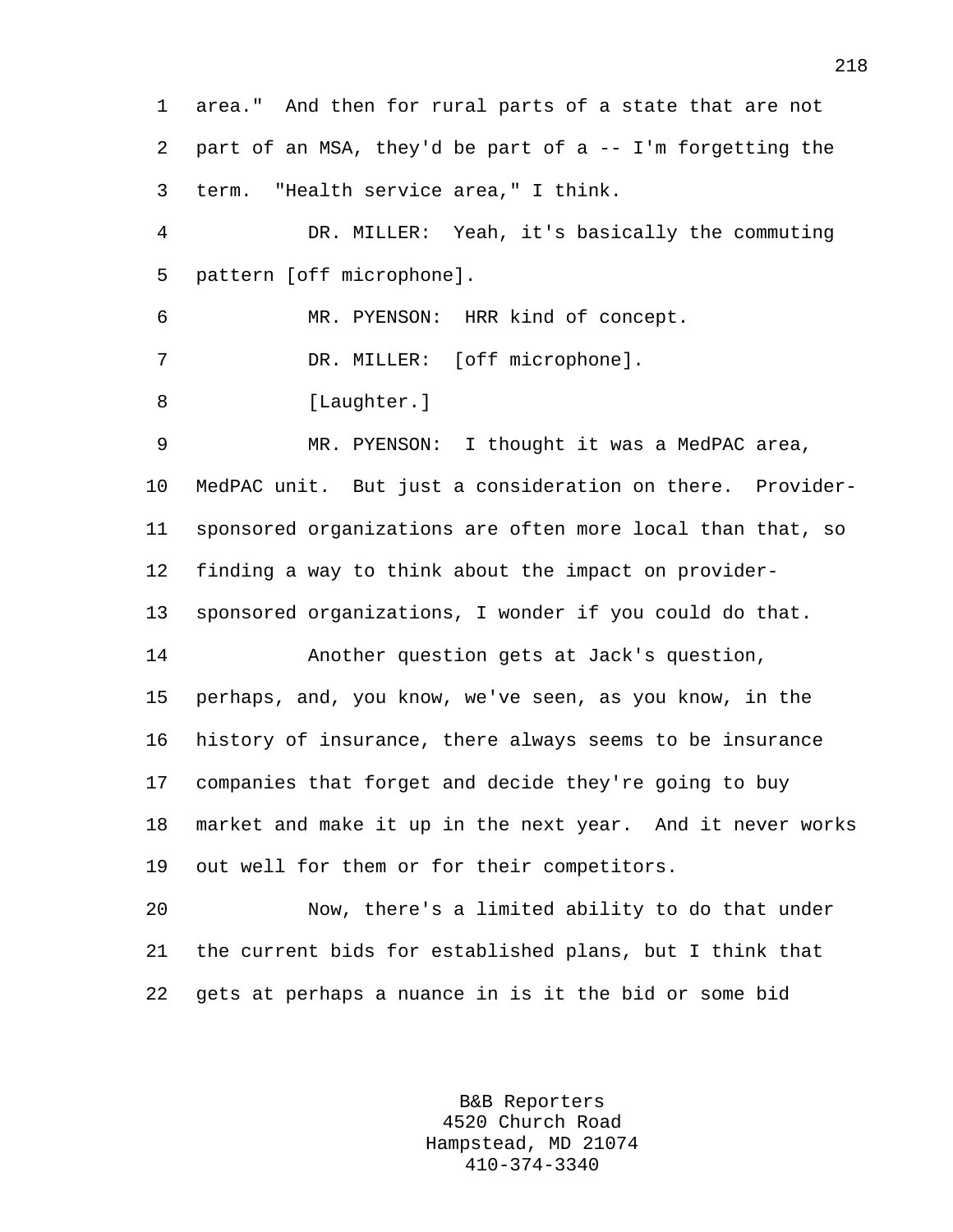1 adjusted for a standardized profitability or standard -- 2 you know, that is if a plan is bidding at a loss and they 3 have a low bid because of that, that might not be an 4 appropriate contributor to the benchmark. So I'm wondering 5 if you've got -- if that's worth getting into that kind of 6 detail.

7 MR. ROLLINS: Obviously, that's something that we 8 can discuss. My off-the-top-of-my head reaction is that 9 might be a little sort of down in the weeds and sort of 10 more kind of a CMS area. I don't know, you know, to what 11 extent that's part of their existing bid review process.

12 We did sort of have that possibility in the back 13 of our minds, again, when we were setting the benchmarks 14 that we wanted to use maybe the median bid, which more 15 technically in our example was a weighted median bid, 16 weighted by the actual enrollment or enrollment-weighted 17 average, to give more credence to the plans that are 18 actually operating in the area and actually have enrollment 19 and guard against, you know, sort of a new plan sort of 20 coming into the area and pricing really aggressively 21 without any real proof that they can make it work. 22 MR. GRADISON: Currently, about two-thirds of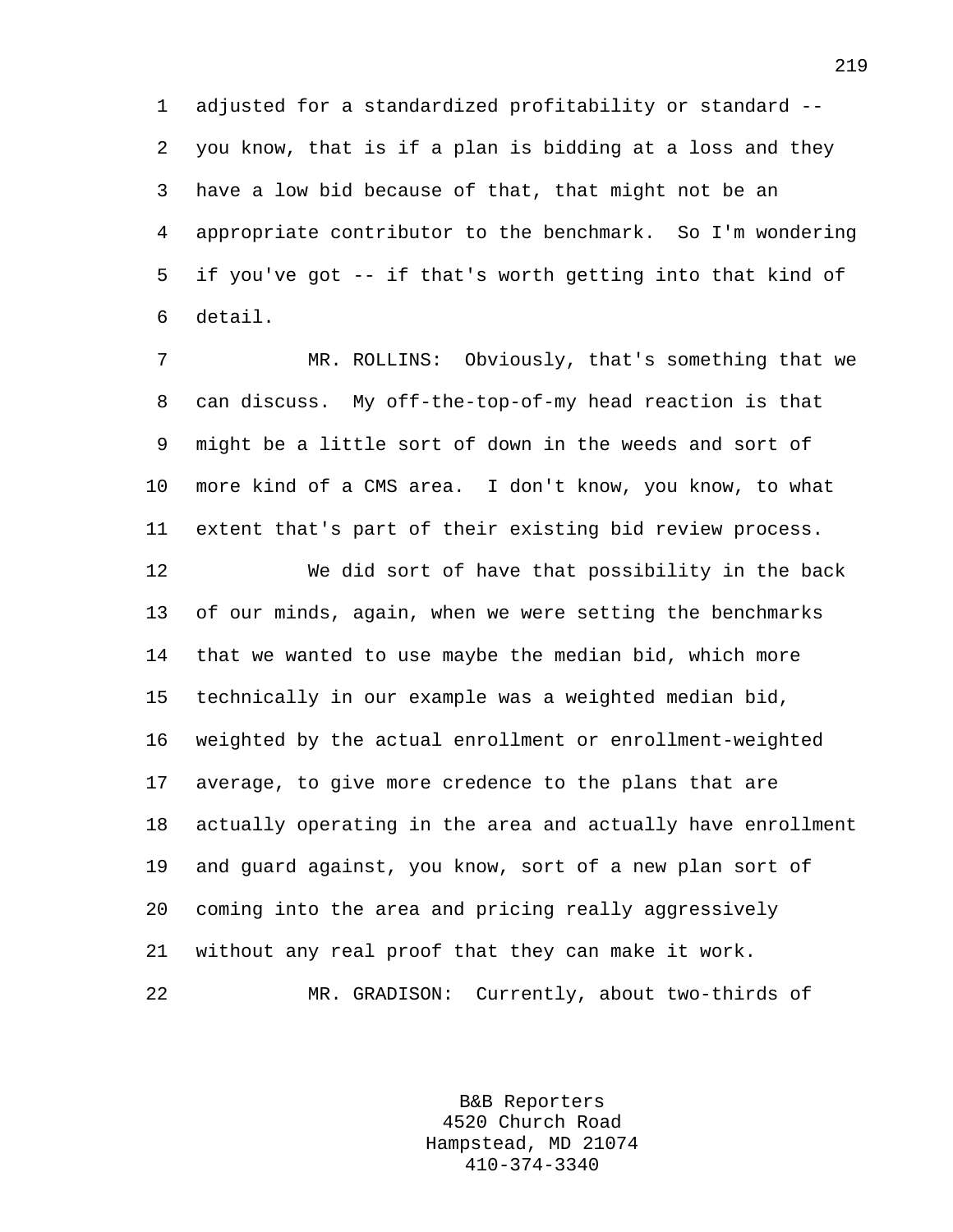1 Medicare beneficiaries are using fee-for-service. Do you 2 have any idea what percentage of those at the current 3 moment in the framework that we're discussing would be 4 required to pay more than the median MA benchmark? Or 5 could you compute that? What I'm driving at, I might as 6 well just wrap it up because I don't know if it's a Round 1 7 or Round 2. I'm trying to think through, if this is going 8 to save money overall, how much subsidy may be required to 9 make this package attractive if there are really 10 significant increases, maybe any increases at all, for 11 people who say that they want to retain the fee-for-service 12 option. And so I'm just trying to figure out how to get to 13 some numbers that would permit me to get a proportion, a 14 sense of that -- it'll change over time, but working with 15 the numbers that we have now with regard to beneficiaries 16 and they actually have the fee-for-service numbers, and you 17 have the -- presumably could get -- I'm not saying it's 18 easy, but could get an MA benchmark figure based upon what 19 we know today. So that's really my question, whether you 20 could do some work on that that we might circle back to it 21 another time.

22 I don't know. I don't mean to be pouring cold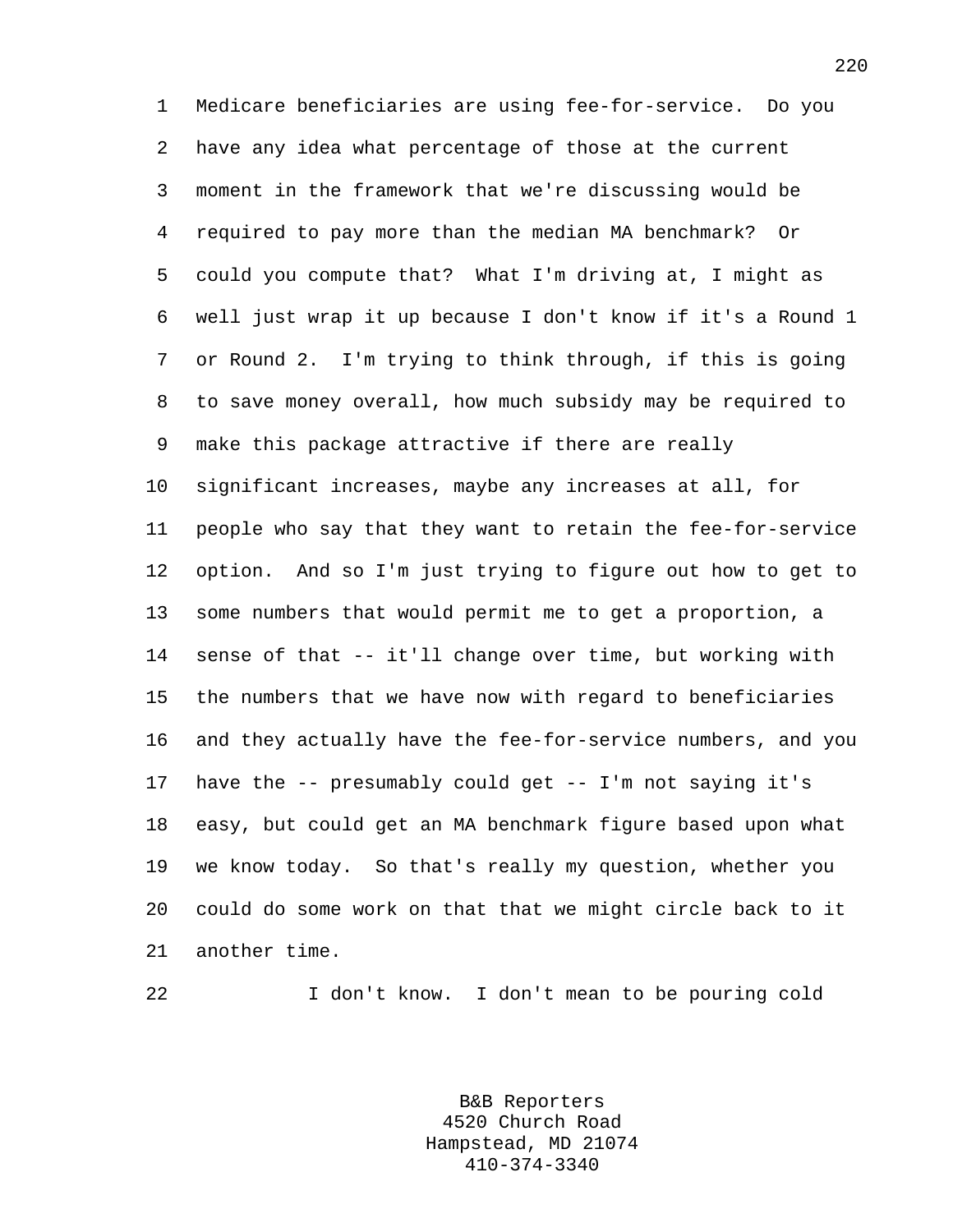1 water on this, but politically, I just don't see how you 2 get -- how are you going to get somebody from Miami, 3 Florida, to vote for this thing if it's any increase at 4 all? I mean, that's a rhetorical question, but it's worth 5 thinking about.

6 DR. MILLER: Well, there's a couple things. The 7 last thing is a rhetorical question, and, you know, we'll 8 go through the plan and the design issues and, you know, 9 this is something that you know Congress periodically comes 10 back and actively discusses, and the mechanics of them 11 getting the votes are their problem. So, you know, I just 12 want to make sure -- and I know you said it was a 13 rhetorical question for all those reasons. I just want to 14 reinforce it with them -- with everybody else.

15 But some of his answer is right here, isn't it? 16 The distribution of who potentially pays and who --

17 MR. ROLLINS: Yes, and then I was also going to 18 point out there's a table in the paper that sort of says if 19 the benchmark was based on -- if you compared fee-for-20 service to either the low bid, the median bid, or the 21 average bid, sort of which is lower in your particular 22 area? And under all three of those options, at least two-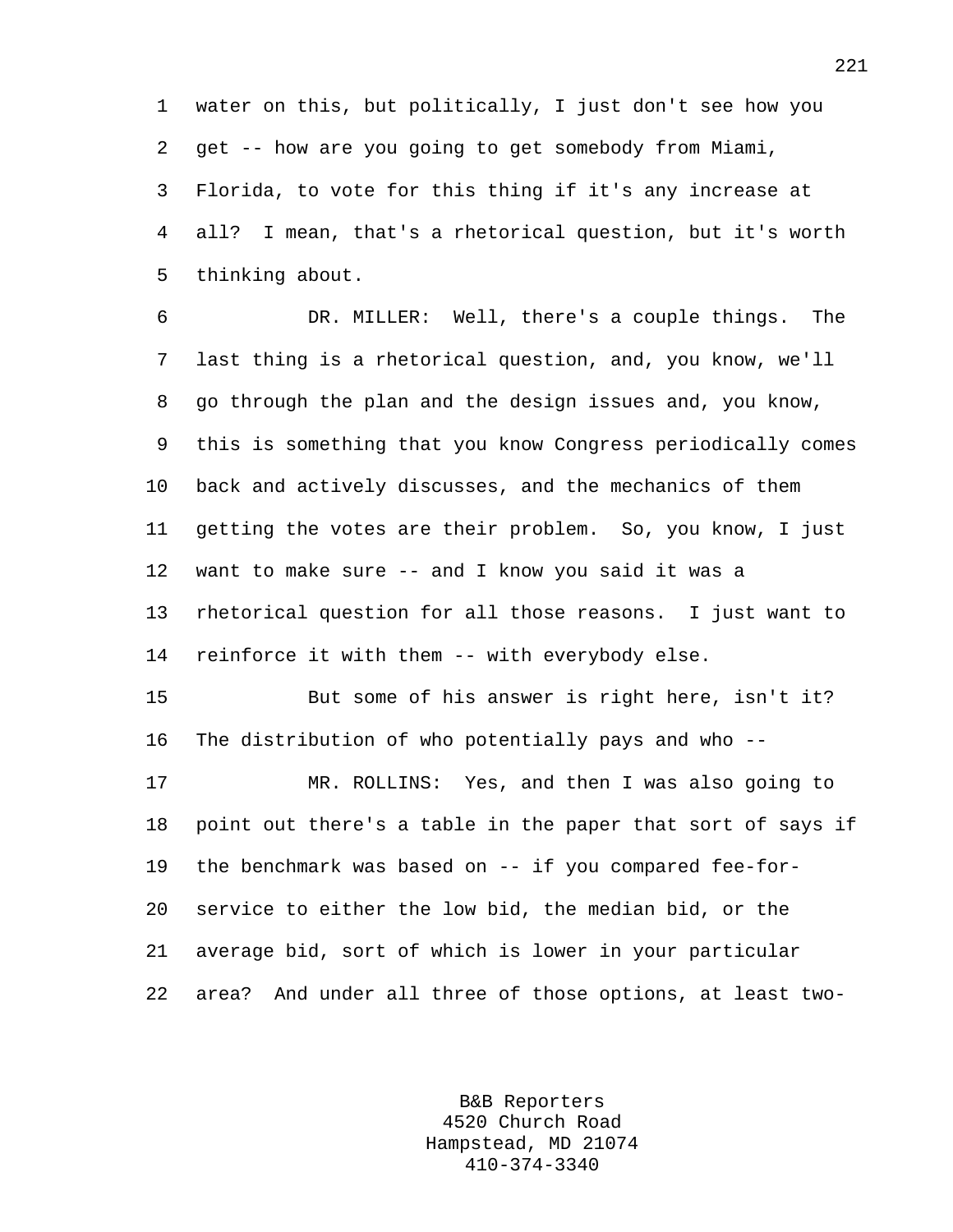1 thirds of beneficiaries were living in an area where the 2 managed care, the median bid is lower than fee-for-service. 3 MR. GRADISON: It's two-thirds of two-thirds [off 4 microphone].

5 MR. ROLLINS: Roughly --

6 MR. GRADISON: Total population under Medicare 7 [off microphone].

8 MR. ROLLINS: Very roughly although -- very 9 roughly. But, again, the magnitude of how much your fee-10 for-service premium would go up would depend on that, sort 11 of what's the gap between fee-for-service costs in your 12 area and the median bid. And as that shows, there's a lot 13 of variation.

14 DR. MILLER: And, Bill, the other point I wanted 15 to make off of your point is it's not just a fee-for-16 service consideration, because your point -- and mine often 17 starts here, too -- goes right to Miami and you sort of go, 18 well, wait a minute, how is that going to work? But, 19 remember, there's markets in other parts of the country 20 where you're going to have to pay to stay in MA.

21 So, you know, your dynamic of, like, well, who is 22 going to support this actually cuts in both of those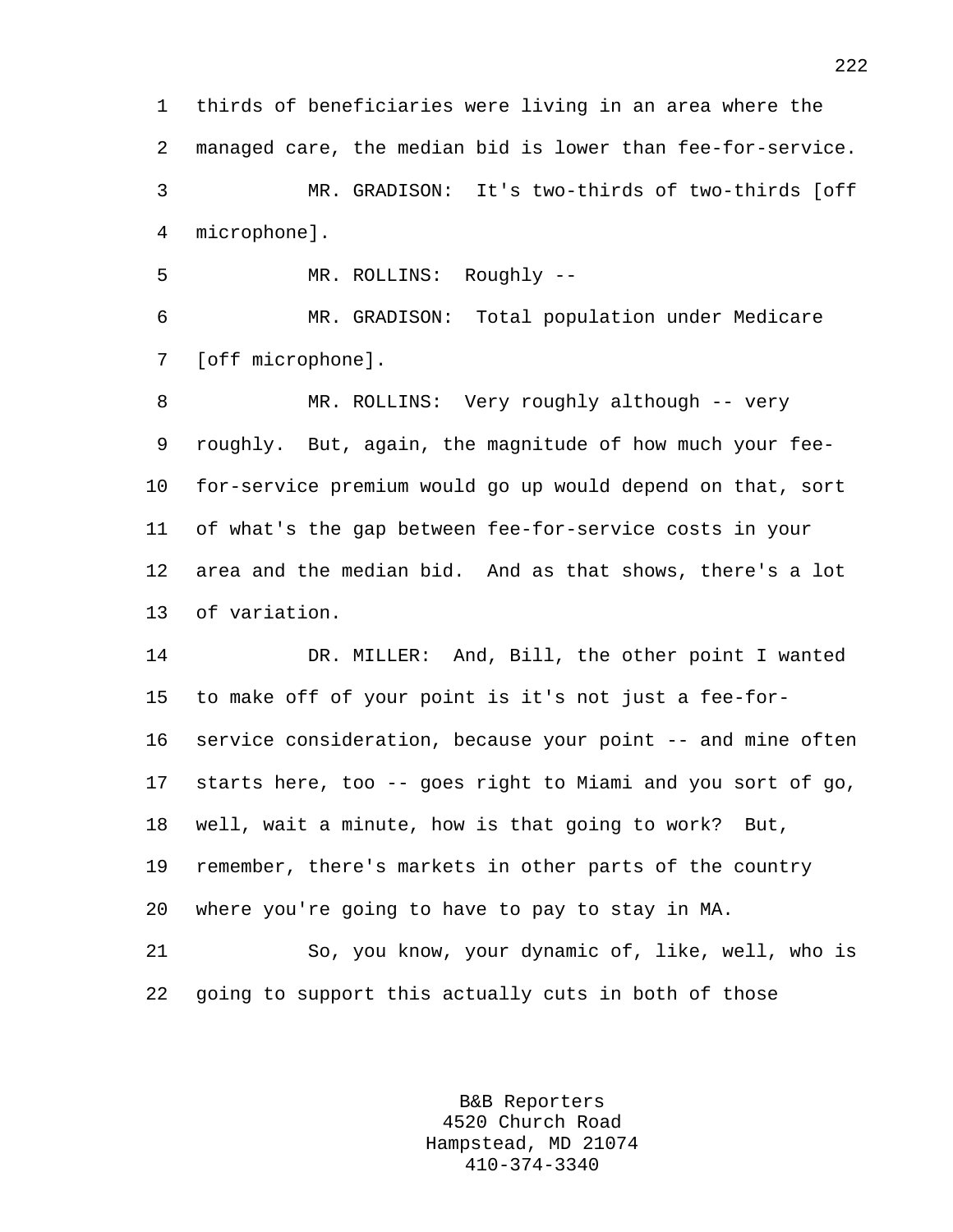1 directions. You know, like I don't want my fee-for-service 2 constituents to pay more, but in some markets it's going to 3 be, but wait a second, my MA constituents are going to pay 4 more.

5 So there are some real serious dynamics, and I 6 think what this chapter, among other things, is trying to 7 do is lay this out so that people understand what they're 8 actually constructing.

9 DR. CROSSON: Warner.

10 MR. THOMAS: Have we done this similar analysis 11 over a period of time, and do we have any idea what this 12 may look like as we kind of trend the escalation of 13 traditional Medicare costs versus MA?

14 MR. ROLLINS: We have not looked at it over time. 15 I suspect at least over, you know, comparing one year to a 16 year or so and not looking over a long period of time, I 17 suspect this distribution looks roughly similar.

18 MR. THOMAS: So you don't really think that 19 there's a -- any difference in cost control between fee-20 for-service Medicare and MA?

21 MR. ROLLINS: I will welcome input from any of my 22 colleagues. I'm not under the impression that over the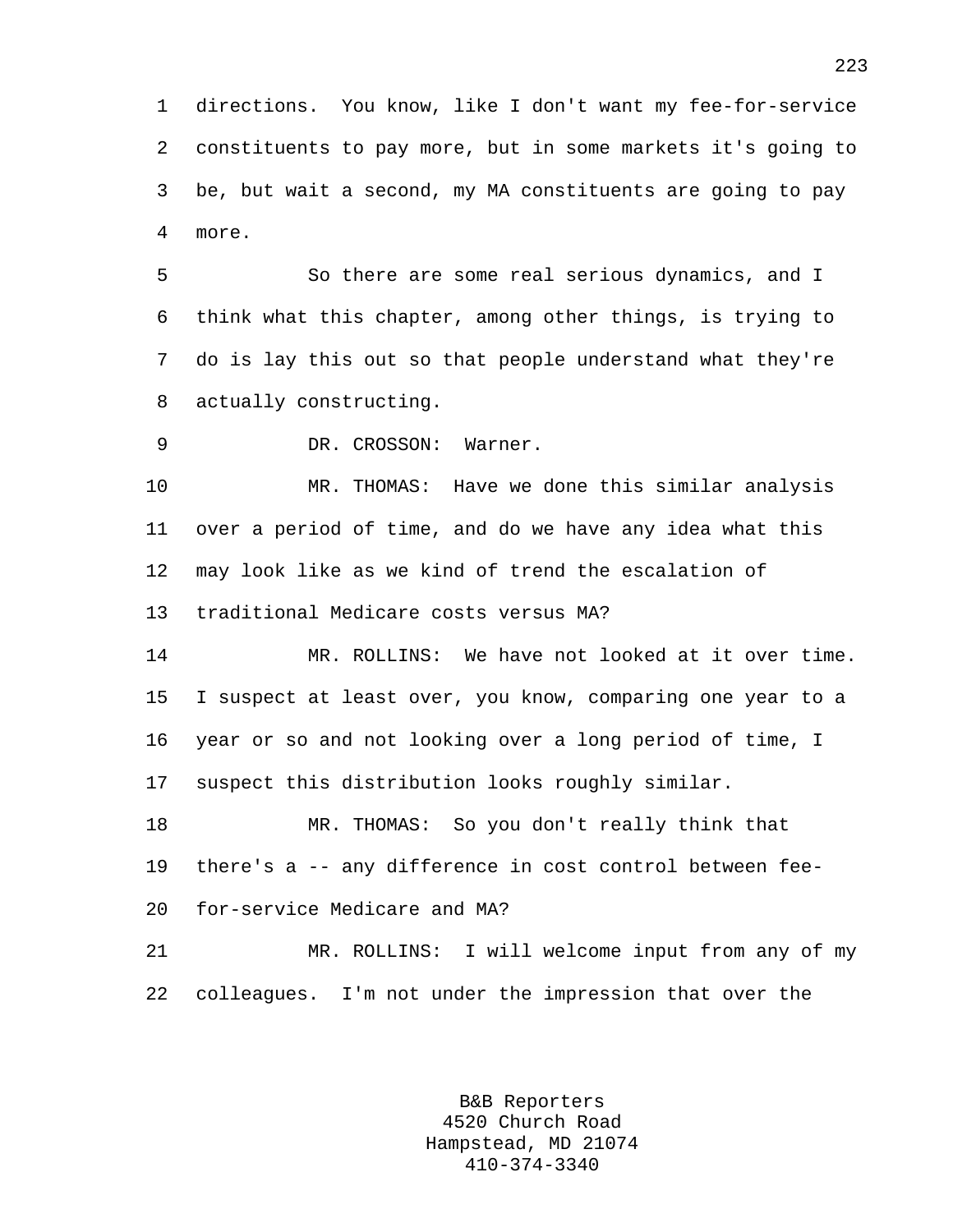1 long term, per capita cost growth would be different in 2 Medicare Advantage than it would be in fee-for-service. 3 The shift in Medicare Advantage, you might get some 4 transitional changes in utilization and things like that 5 through better management and things like that. It's very 6 unclear, over the long term, that sort of the long run cost 7 growth is different in a managed care setting than in fee-8 for-service.

9 There are some who argue, under premium support, 10 that if enough people were in managed care they might 11 collectively insert more control over that, but that is 12 obviously somewhat speculative.

13 DR. MILLER: Yeah, and I was also going to draw 14 the distinction between, you know, what you can do with 15 static data and say, well, if you could try and straight-16 line project -- you know, do some straight-line projection 17 stuff, and I think his point stands. Your point could also 18 be, but wait a minute. Doesn't the dynamic change 19 significantly under a bidding structure like that -- which 20 is Jack's point -- and that is very hard for us to estimate 21 because there's not a lot of experience with this. 22 But the other thing I think I would say is Eric,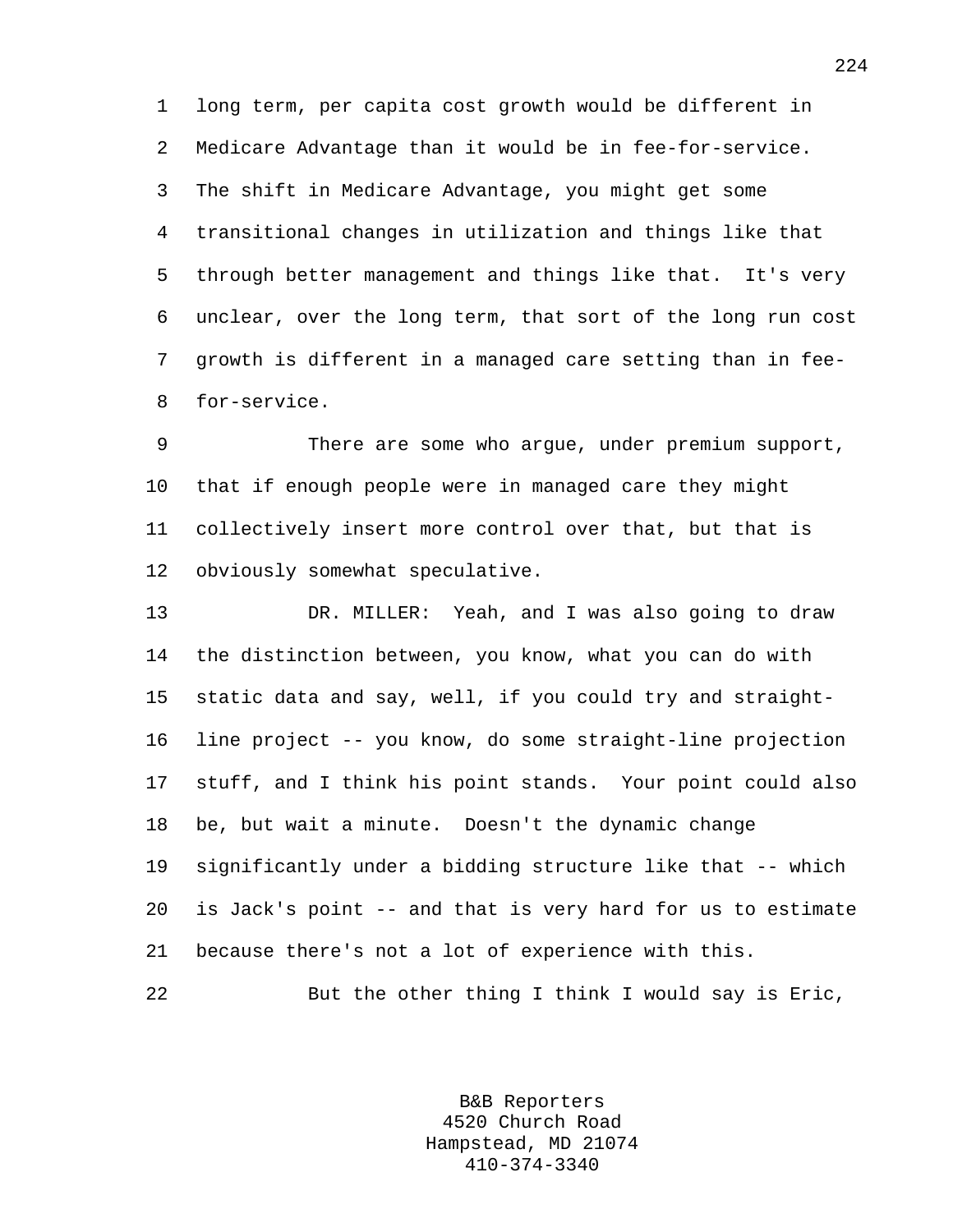1 the CBO report that you referred to a few minutes back, 2 they did make some assumption about how much they thought 3 they would get out of this, and my recollection, which is 4 very consistent with your answer, is they got a few points 5 but they didn't necessarily get a different trajectory of 6 time, was sort of what I took away from it, which is a 7 relatively aggressive group of folks who took a look at 8 this and know things like this.

9 MR. ROLLINS: [Inaudible.]

10 DR. CROSSON: Okay. I think we are ready for the 11 general discussion. Let's see if we can throw up Slide 15. 12 It's going to be the basis for the discussion.

13 So, you know, I think comments can go where they 14 go, but I particularly want to know if we have 15 Commissioners who disagree with one of those five bullets, 16 because otherwise the assumption is since this direction or 17 these design elements have been kind of accrued over a 18 period of time, that there's a general belief that these 19 are the right ones, for the purposes that we're engaged in. 20 So we've got Paul and Jack who are going to 21 start. Paul, we'll start with you.

22 DR. GINSBURG: Oh, great. I think the materials,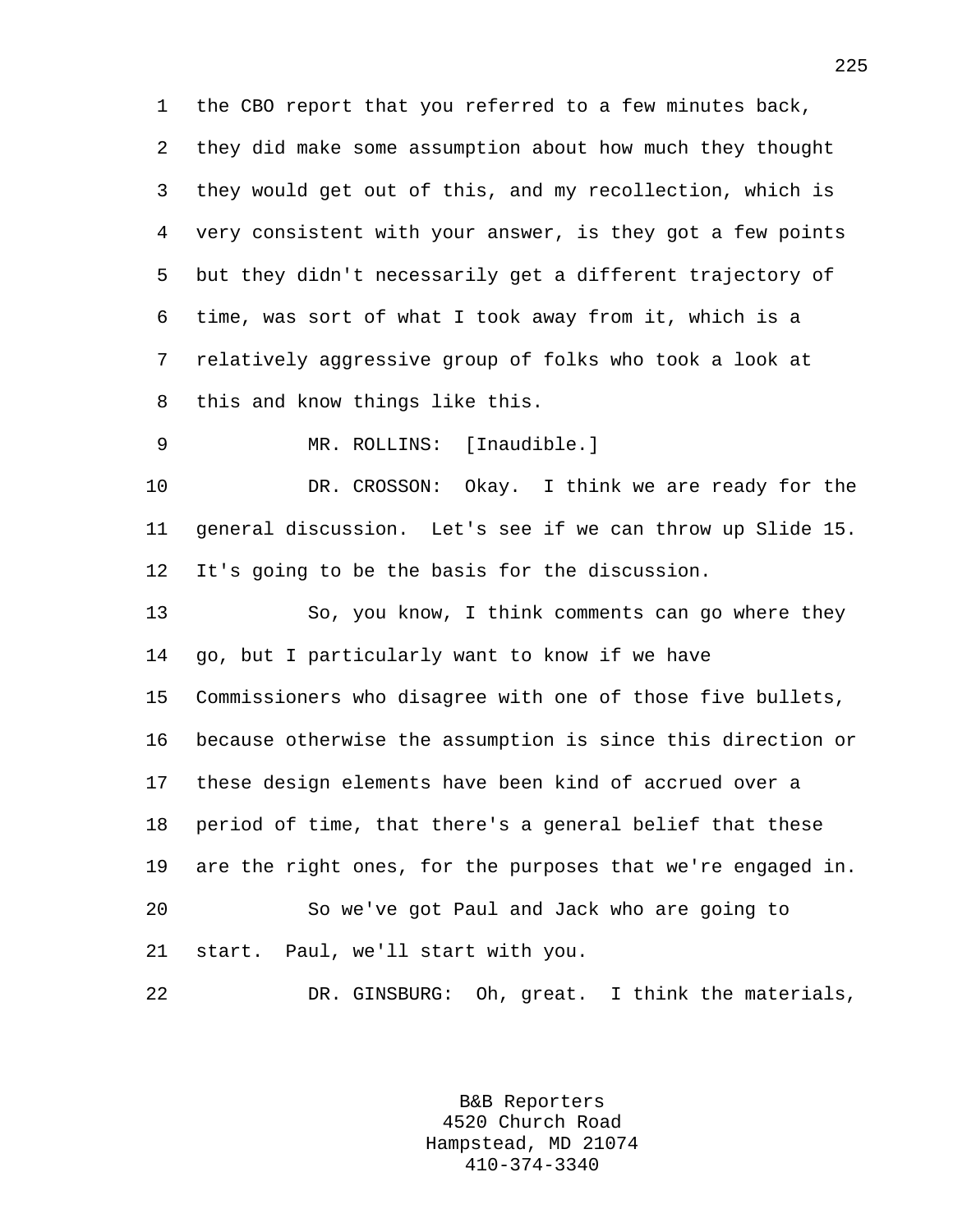1 the presentation, Eric, were really excellent, not only 2 clear but very sophisticated in their understanding of 3 these issues.

4 I'm very interested in premium support. I've 5 worked on it in the past. My sense is that the issue 6 stopped being debated in Congress after the 2012 7 presidential campaign. In the jargon, it became toxic. I 8 think premium support will be an important issue in the 9 future, and I think it's really terrific that the 10 Commission is having these discussions so that Congress 11 will be much better prepared when the political winds shift 12 and premium support is no longer toxic and something 13 they're eager to support -- to consider.

14 I'm comfortable with all five of the points, the 15 elements. I have comments on a couple of and I want to 16 propose a sixth element. One is as far as using 17 competitive bidding to set benchmarks. I think it's really 18 important to think along the lines of weighted means in MA, 19 rather than points in the distribution, like the second-20 lowest, or even the median. And the concern is about areas 21 that have a fairly small number of MA plans, and just the 22 potential for gaming, if we're, you know, really targeting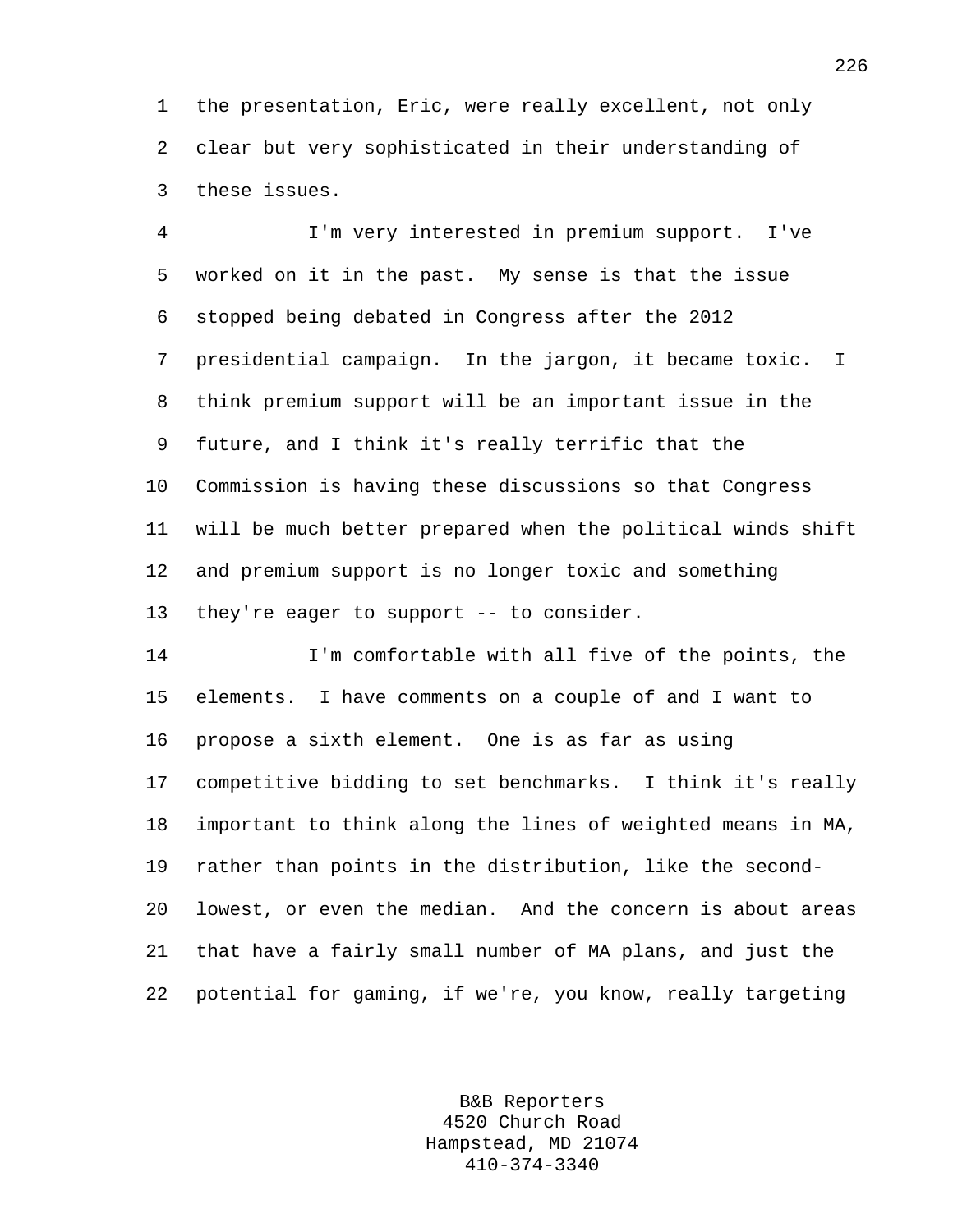1 it on one particular point in the distribution.

2 I agree with using local markets as bidding 3 areas, and the materials that were sent ahead I think 4 suggested that it should be an entire local market that's 5 the bidding area. And I just want to point out that 6 particularly as we're making the local areas larger than 7 counties, that there probably will be many considerations 8 where provider-sponsored plans, or plans that are 9 partnerships between a provider organization and an 10 insurer, may have difficulty really covering the entire 11 area.

12 I also could see reading it, how much more 13 complicated it gets when you have entities bidding for only 14 part of the local market area. So it may be that it's just 15 too complicated to do that. That's just something to 16 target.

17 And the additional elements I want to bring up is 18 that, you know, I think one thing that was an unwise 19 addition to many of the premium support proposals we saw a 20 few years ago was another element, which was -- let's call 21 it a cap, you know, that the benchmark can increase more 22 than the CPI or GDP+1 or some other index. I believe in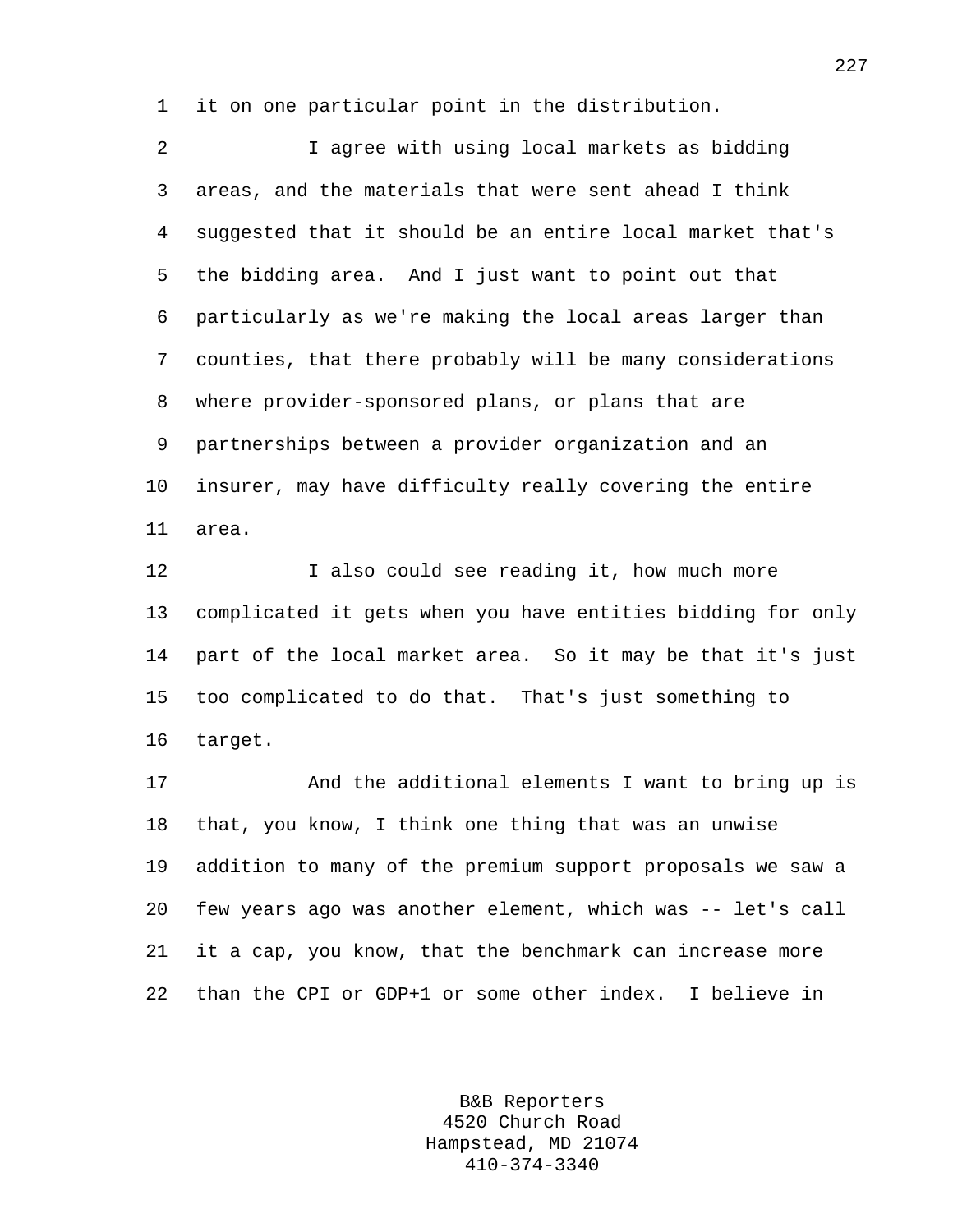1 having -- you know, certainly there is a mechanism in 2 premium support that's really harnessing beneficiary 3 choice, it's harnessing plans behaving differently as their 4 MA market becomes more competitive, and I think that's 5 where the savings should come from.

6 I think if you put in artificial limits you 7 enormously increase the uncertainty of what this means to 8 the public. In a sense, does this mean that Medicare will 9 no longer -- Medicare support will no longer rise in 10 proportion to health spending? You know, is there this 11 possibility that it will rise less than health spending and 12 I will be responsible for an increasing proportion of 13 health spending over time?

14 You could set up a premium support without that. 15 If the savings were disappointing, Congress could always 16 come back to a cap. But I think building premium support 17 with a cap, which is usually motivated to get a bigger 18 score from CBO, is really a mistake. And, you know, we're 19 racking up increasing examples that when Congress puts in 20 unrealistic targets like SGR, and, you know, has a hell of 21 a time undoing the mess it's gotten itself into.

22 DR. CROSSON: Thank you. Jack.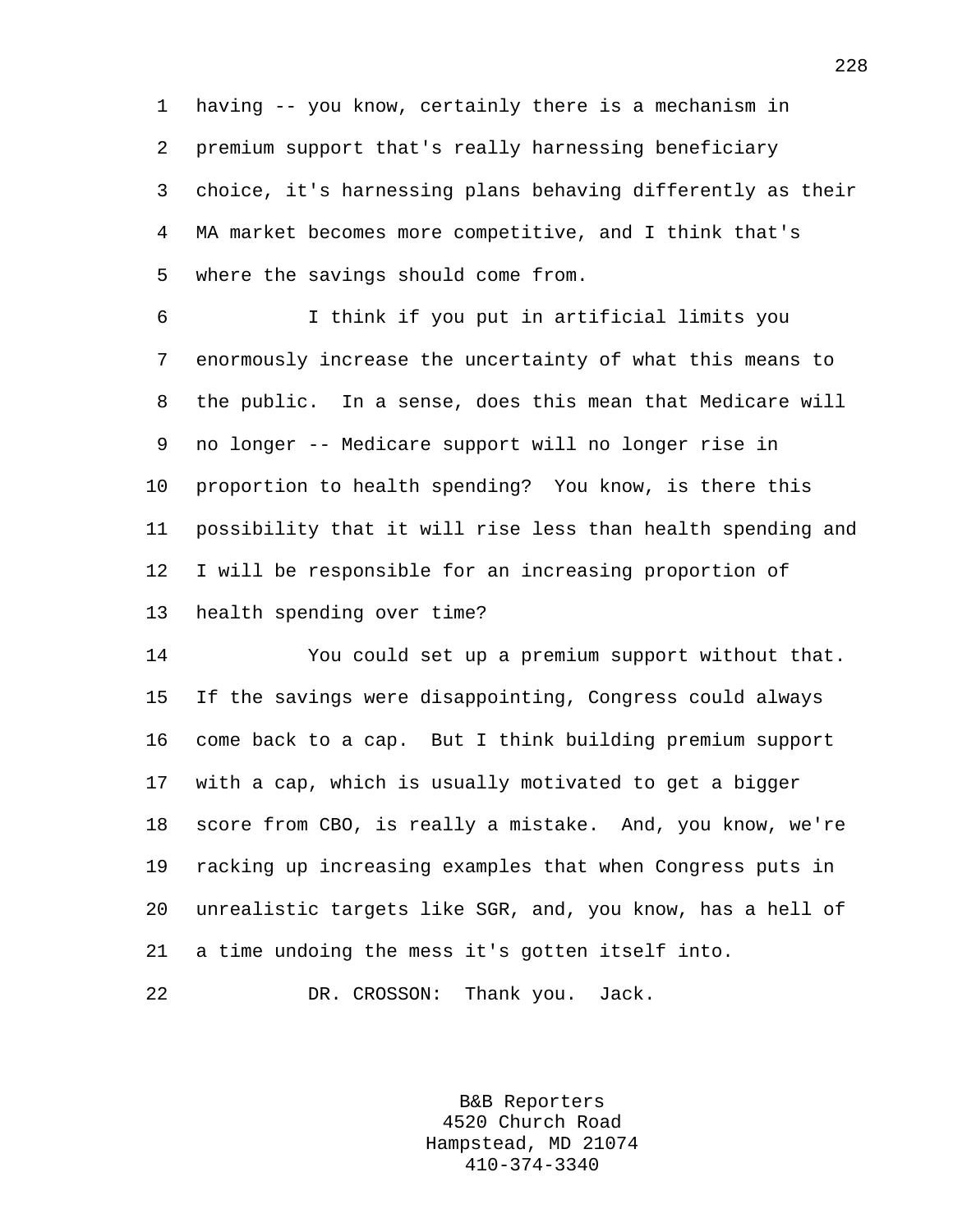1 DR. HOADLEY: So I want to go back to sort of the 2 fundamental question here of whether we think that 3 beneficiary choice can drive efficiency, which is sort of 4 what's really framed this discussion. And to the extent 5 that I answer the question no, I think -- you know, I come 6 back to the question of why risk some of the disruptions 7 that this create. And I continue to be very concerned that 8 some of the reasons we think beneficiary choice leads to 9 efficiency just don't hold up. There are challenges for 10 beneficiaries in making decisions about plans, ranging from 11 the inadequate information available.

12 There's an issue this year on Plan Finder, where 13 you can't directly look up the additional benefits that 14 Medicare Advantage plan provides, so there are problems all 15 along with Plan Finder in terms of comparing traditional 16 Medicare to fee-for-service, to looking up network -- you 17 know, whether your providers are on networks. And so 18 that's one part of it, the confusion of trying to sort out 19 choices in a very complex environment.

20 Lack of standardization, I know, we'll come back 21 to that issue in the future. We know, in the Part D world, 22 that beneficiaries do not shop regularly for plans and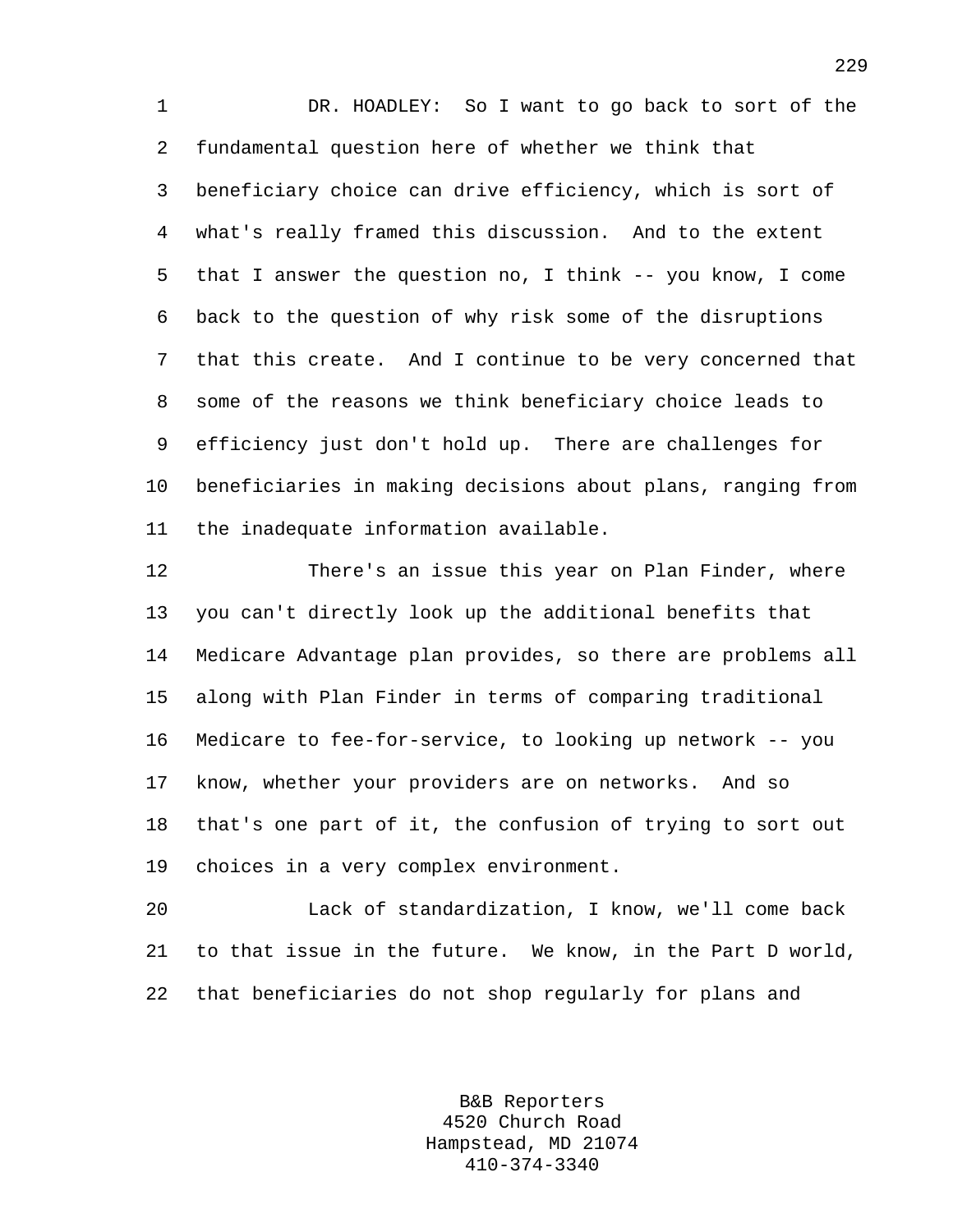1 don't switch enough to influence premiums, and one of the 2 results of that is a lot of gaming of the system from the 3 plan side, and we see companies that, you know, have 4 developed strategies of letting their older plans age and 5 the premiums go up because people don't leave the plans, 6 and then they bring in a new product to attract new 7 enrollment, at a lower premium, and, you know, this works 8 to the detriment of those who are in the old plan. 9 Obviously you can say people ought to switch, but, you 10 know, we make it hard for people to do that by some of the 11 things I just mentioned.

12 So, you know, these are the kinds of things that 13 really concern me, that, you know, that the system, as it's 14 designed, to try to let beneficiary choice drive efficiency 15 will ultimately not work and we'll get the kinds of 16 disruptions that Bill was point to, without the benefits. 17 You know, I think you go on to talk about issues 18 of sort of -- one of the arguments we made for keeping 19 traditional Medicare in as a competitor, and in a lot of 20 ways I think that's the right thing, but how are we really 21 going to do that in a high-cost area if an area like Miami 22 is going to cost people so much? And if we figure out how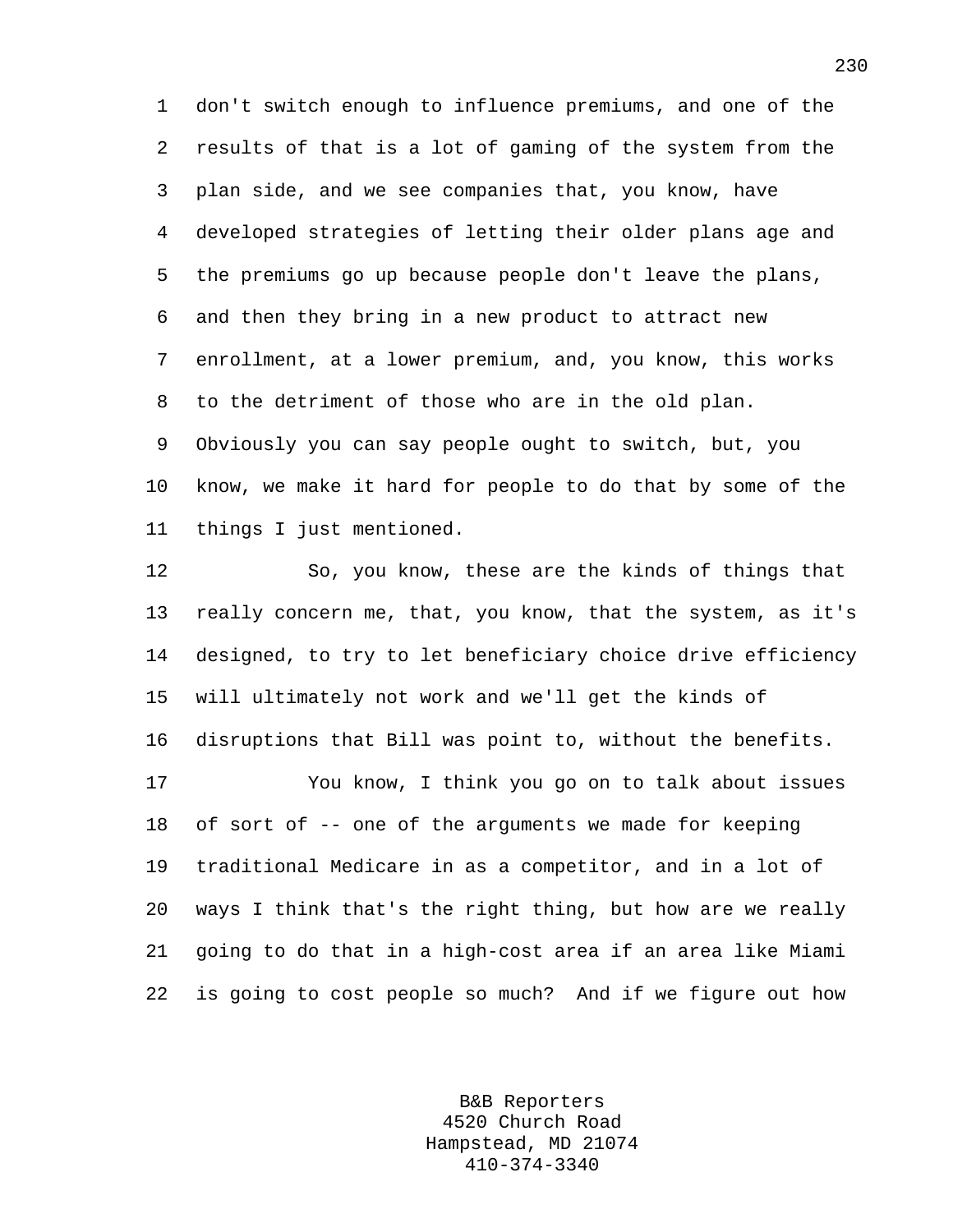1 to communicate that to people, they'll either end up paying 2 a lot or they'll switch out of it, and if enough people 3 switch out do we lose the anchoring of traditional Medicare 4 that we think is important to sort of maintain the provider 5 rates? And at some point, that notion that MA plans are 6 getting something close to Medicare rates for hospitals and 7 other providers, you know, will go away if there's not 8 enough of a piece in the market.

9 You know, the reverse is true in the low-cost 10 areas. We've gone through, over years, of trying to figure 11 out Congress trying different methods, not all of which, 12 you know, worked out very well. But it tried to figure out 13 how to keep plans in the low-cost areas. Are we 14 comfortable with the idea that if we widen the gap based on 15 current prices and current bidding, whether the MA plans in 16 those low-cost areas will simply go away because it will 17 now cost too much -- the premiums will go up substantially 18 and it will cost too much to do that.

19 So, I mean, those are some of my real concerns 20 about this path we're going down. Some of the more 21 specific things that have come up, in terms of the topics 22 here, you know, I think -- and we've kind of -- maybe we've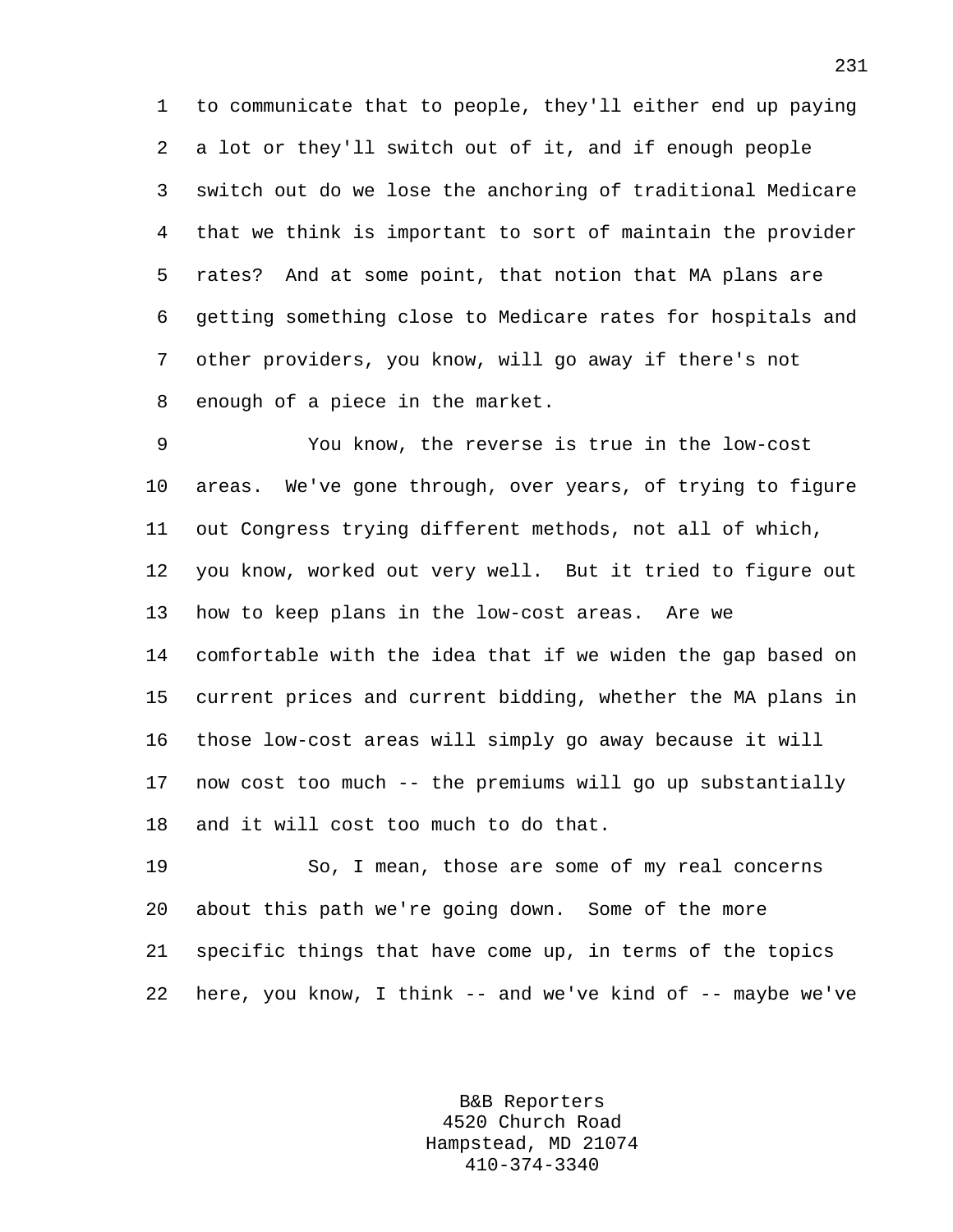1 already talked this one through, but the reliance on the 2 low-cost plans, I think, could be quite risky, and I think 3 the notion of going to some kind, as Paul was saying, an 4 enrollment-weighted average or enrollment-weighted median, 5 you know, is critical, because I think there is the 6 potential to have low-quality plans that bid low.

7 Yeah, I think narrow networks under this new kind 8 of environment could be more of a possibility. I think 9 there are lot of -- I mean, Paul's right, that under the 10 current environment that's unlikely, but I think that 11 potentially changes under these kind of incentives. And so 12 we could see a lot of sort of really not very good plans 13 entering in, and so we need to make sure that they don't 14 get to drive the price.

15 Geographic variation, I think is a big issue. I 16 know in Part D, where you don't have a geographic 17 adjustment, we're seeing people in New Jersey pay double 18 the average premium that they pay in New Mexico, and that's 19 in a world where you don't even expect the kind of 20 geographic variation that you do in other parts of health 21 care. Right now it's a two-to-one difference between New 22 Jersey and New Mexico in the kind of premiums, without that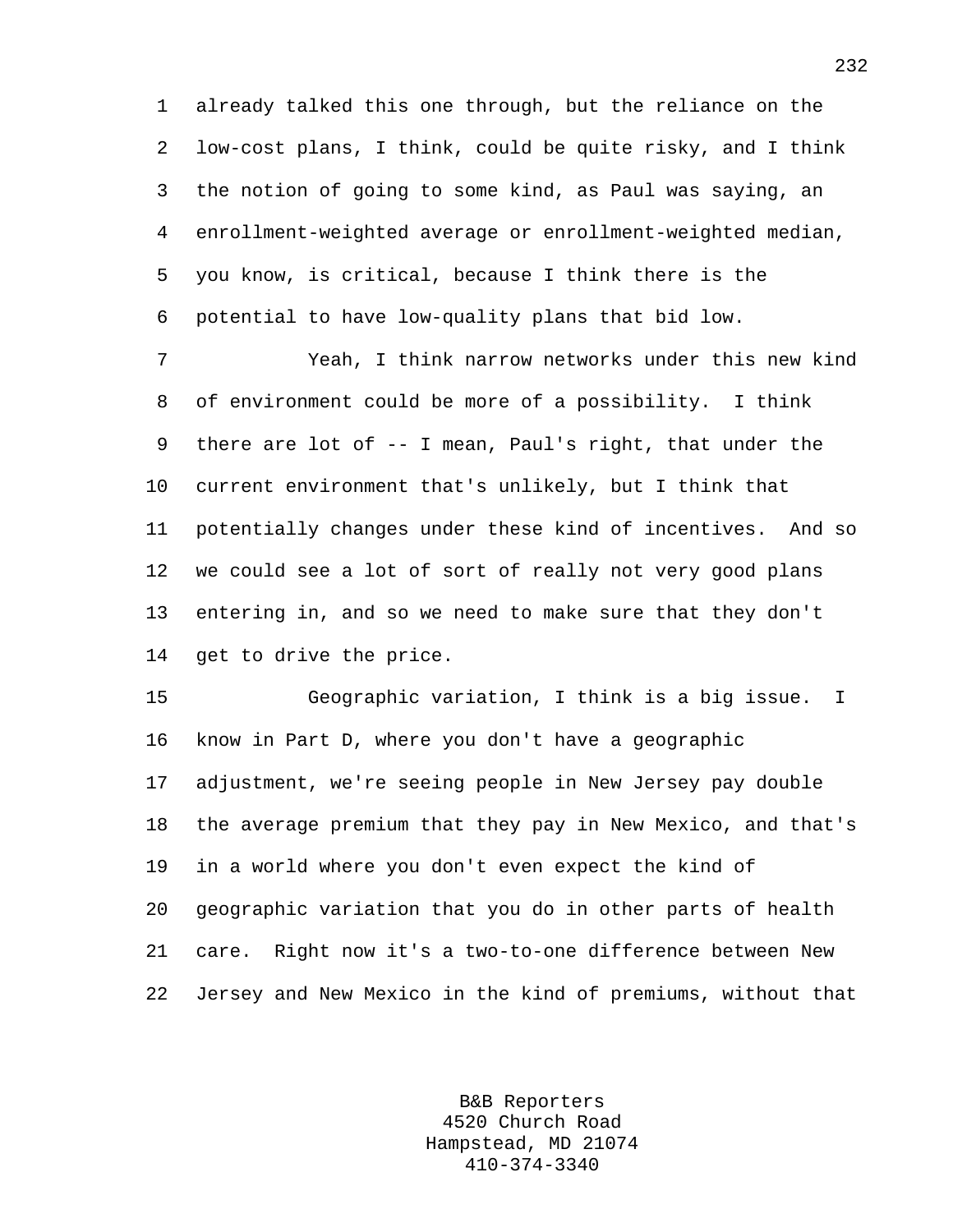1 kind of adjustment. Now people are living with that, 2 obviously, but it's kind of a -- it's a real question 3 whether that's the fair thing to do to our beneficiaries.

4 I think on some of the, what you call the 5 mitigation measures, I think, you know, a lot of them are 6 important. But I do think it's important to distinguish 7 between what are -- the way I would use the word 8 mitigation, which is to sort of reduce the effect on 9 somebody, sort of on a permanent basis, as opposed to 10 transitions or things that would delay the impact. And I 11 think we really should be careful to distinguish between 12 things that are transitioning. Transitions are -- we've 13 always said are important with new systems, versus things 14 that -- and some of the examples you have there would be 15 more what I would call mitigation, which is, you know, not 16 having a full effect go in for certain kinds of things.

17 And then picking up on one of the points Paul 18 made, I do think it's very important that we don't end up 19 basing premiums in the Medicare contribution on some kind 20 of an external measure or a cap. I think that is very 21 risky, and Paul said that point well.

22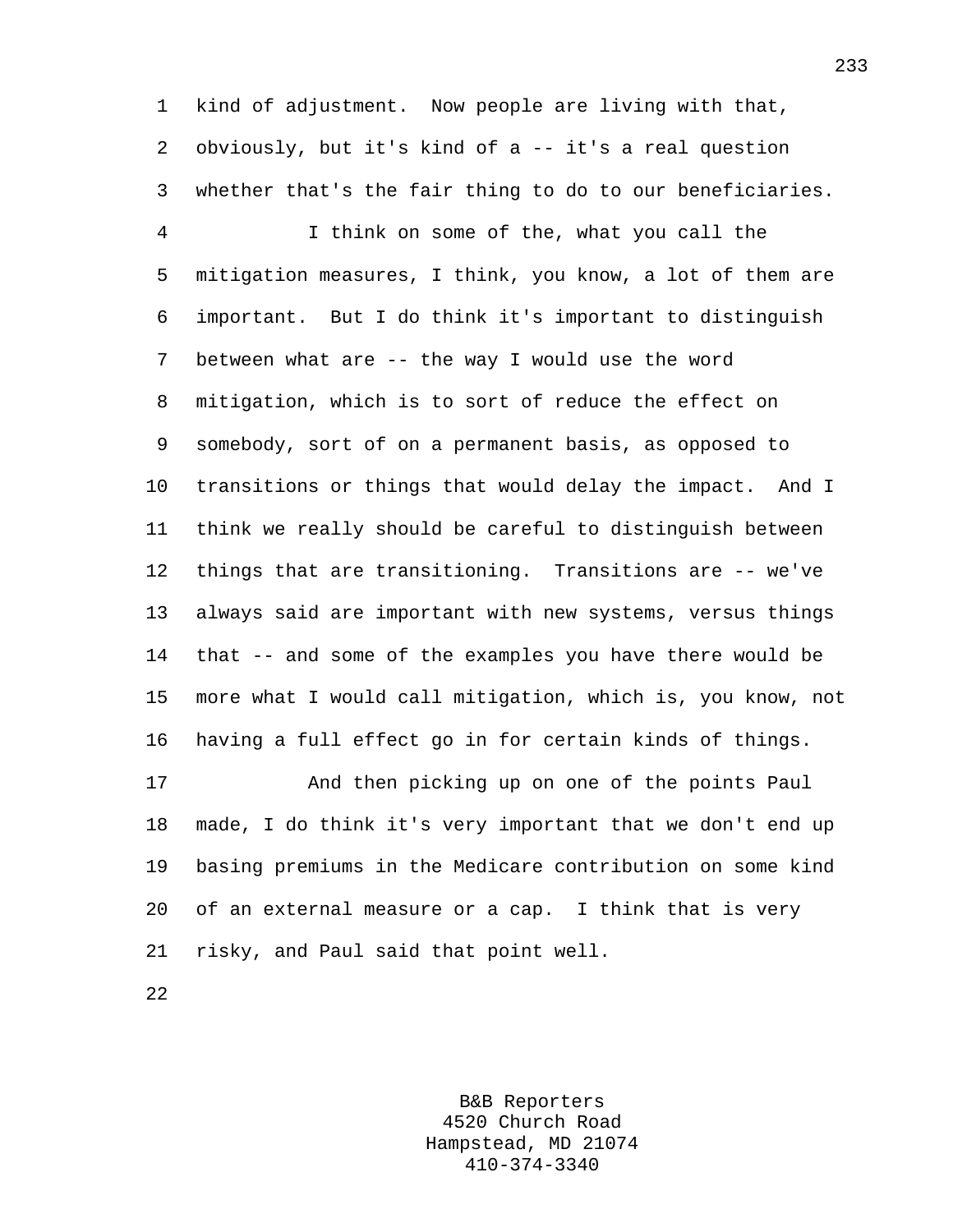1 And the last one I'll make -- oh, one more on 2 that, related to the transition, was you mentioned auto-3 enrollment as an option, and I have real serious concerns 4 about that. I think that, you know, we've seen issues 5 right now with the seamless conversion that exists for 6 people who are new to Medicare, and that CMS has put a 7 temporary stop to that program because of some of the 8 concerns that have been raised.

9 Anyway, my other last point was on whether 10 average fee-for-service spending is really the right way to 11 set a traditional Medicare premium. I look at a lot -- you 12 know, we think about Miami as, again, the poster child for 13 what's out of line, and the question is, what does that 14 higher spending really mean? We've never done a good job 15 of figuring that out.

16 To the extent that it's abuse or fraud or just 17 overuse by certain providers and the patients that see 18 certain providers, you're essentially going to attribute 19 that to everybody who lives in that area, and because, you 20 know, I live in Miami but I'm not going to those providers 21 that have driven the average up, you know, why should I end 22 up paying as a result of what's going on there? And since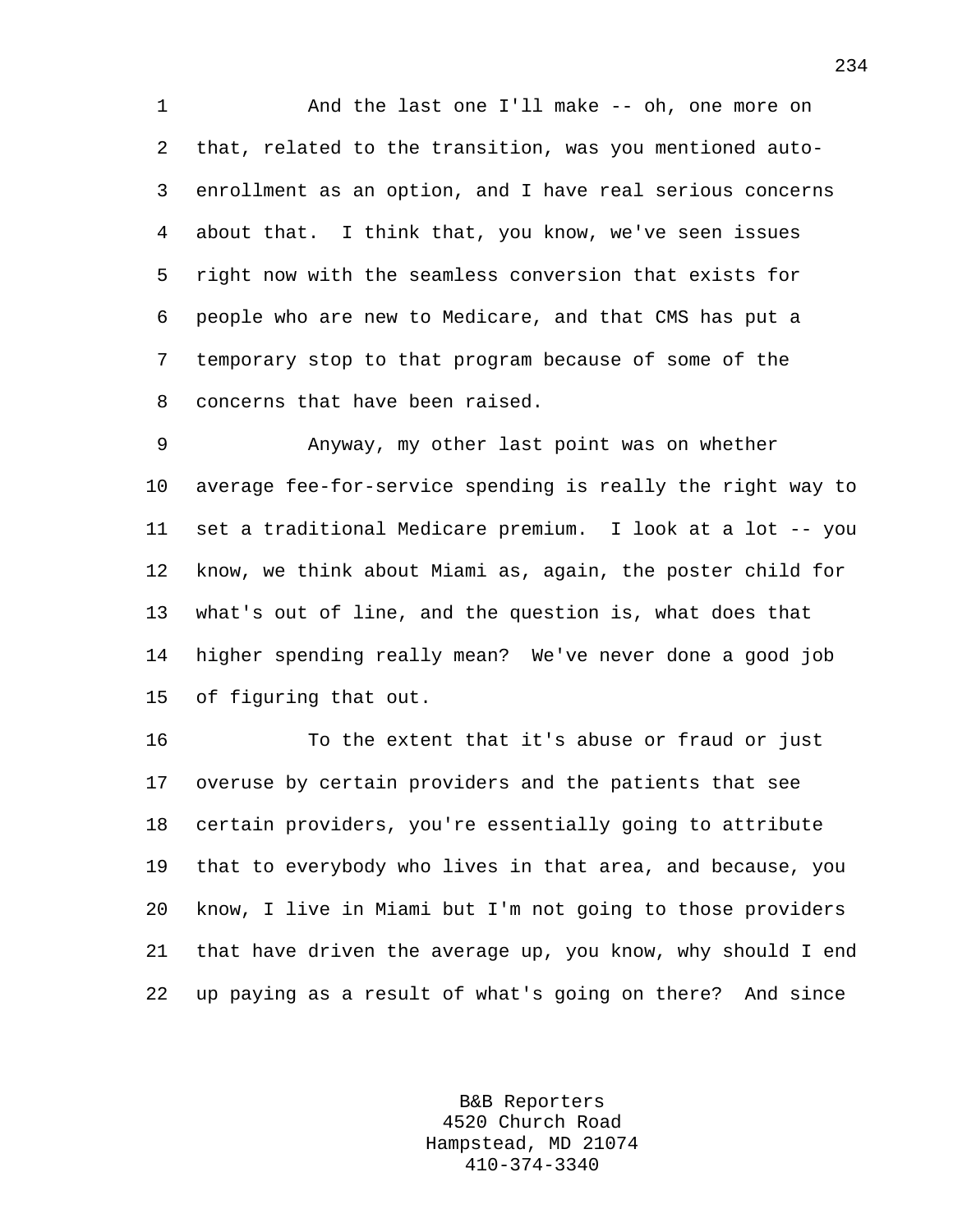1 we don't really see the path to which this changes that 2 behavior on the part of providers, I think we should think 3 hard about sort of whether there are issues in using that 4 as a measure to attribute a fee-for-service premium.

5 So I know that's a long list of things, but 6 they're ones that I wanted to put on the table.

7 DR. CROSSON: So, Jack, I just want to see if you 8 could help me square the circle on your first two comments, 9 because what I thought I heard was, the first comment was 10 beneficiaries are not going to switch. Right? Then the 11 second comment was, but if they do switch, then we have a 12 whole series of potentially untoward --

13 So what I'm thinking you're saying is something 14 like this. Tell me if it's right. Where the price -- 15 where the premium -- beneficiary premium differentials are 16 not large, it's not likely to be enough impetus for 17 beneficiaries to switch. On the other hand, where they are 18 large -- Chicago, Miami, for example, are on the other 19 side, on the MA side -- then, perhaps, they would shift but 20 they would shift to such a great degree that we could have 21 some of the problems that you've mentioned.

```
22 Is that sort of what you're saying?
```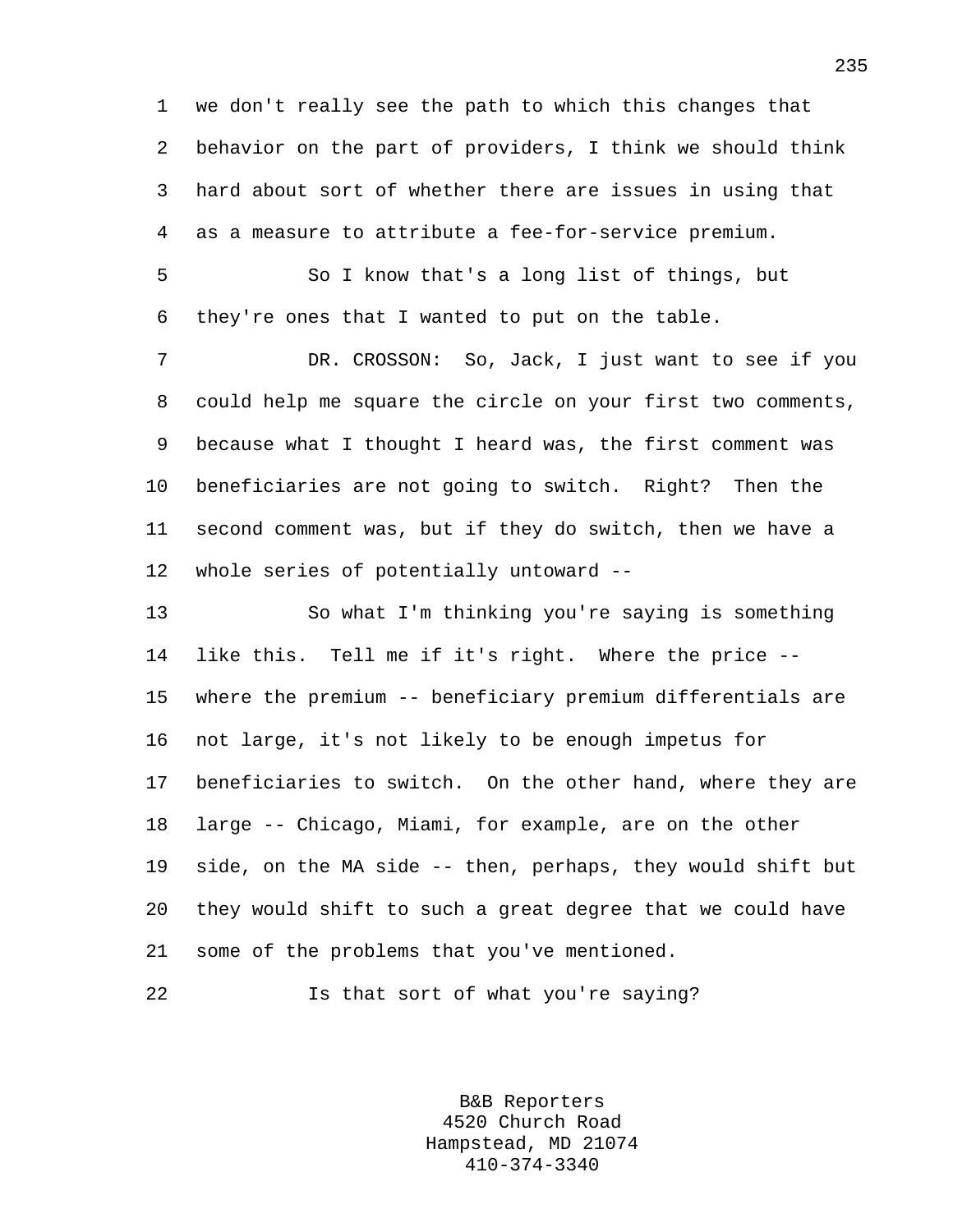1 DR. HOADLEY: I mean, in some ways what I'm doing 2 is playing out different potential scenarios. I actually 3 think that the degree of switching would be insufficiently 4 great to sort of have some of the effects that even I'm 5 making in my second point, but, you know, our switching 6 study in Part D said that as the premium differential that 7 you faced from Year 1 to Year 2, you know, as a result of a 8 new open enrollment period, got larger, yeah, eventually 9 people did start to shift.

10 Even then, we looked at -- I can't remember 11 exactly numbers, but like where there was a \$20-a-month 12 shift for their Part D benefit, we still saw less than half 13 the people make that kind of shift. But if eventually, 14 over time, you know, if we did some of the things to make 15 it easier for people to make choices -- which is part of 16 the remedy I would give to my first point -- is if we 17 really do want this to work -- and I'm not sure how much I 18 do -- but if we want this to work, if we're going to do it 19 and, therefore, I'm trying to mitigate it, one of the 20 things you would need to do is make it easier for people to 21 make choices. And then, at some point, you'll do that well 22 enough that people will move, and then I'm worried that you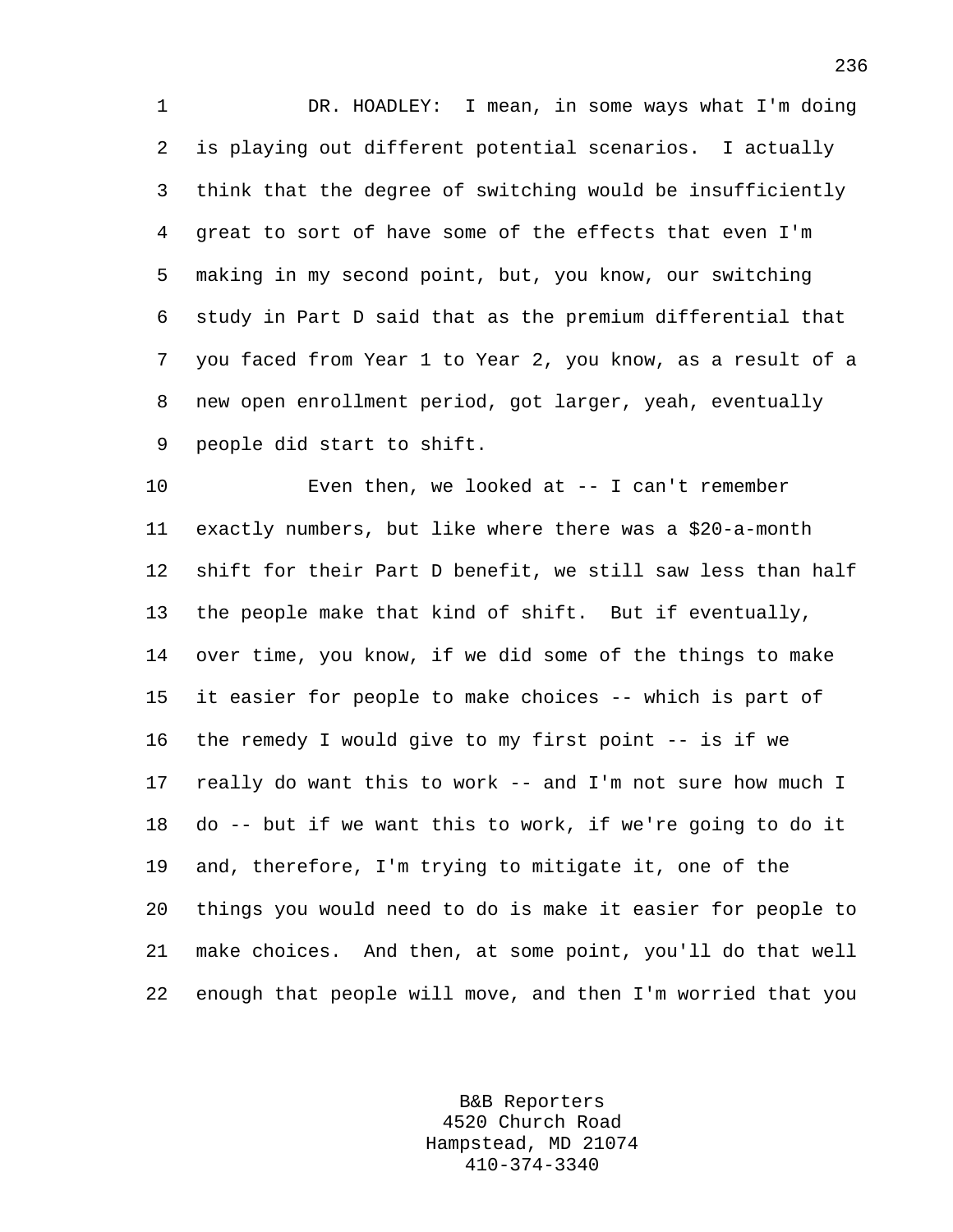1 get into a different problem.

2

4 what you think. 5 [Laughter.] 6 DR. CHRISTIANSON: [Off microphone.] 7 Paul and Jack both said it. This is a very 8 narrow thing, and it's nothing to take on any of the things 9 that you said. So they have both criticized this indexing 10 approach, you know, tying the federal contribution. 11 Everybody is clear that's not what this direction that 12 we're talking about is going in. You guys are just

3 DR. CROSSON: As always, please feel free to say

13 reinforcing that. Right. Okay.

14 DR. CROSSON: Okay. We are going to have a 15 general discussion. I see a lot of hands.

16 DR. GINSBURG: Can I just say one thing about 17 Miami?

18 DR. CROSSON: Go ahead.

19 DR. GINSBURG: It's -- you know, when Jack 20 brought up Miami, I think the way to characterize Miami, 21 which is such an outlier, is phenomenally expensive fee-22 for-service, perhaps much of it a result of fraud and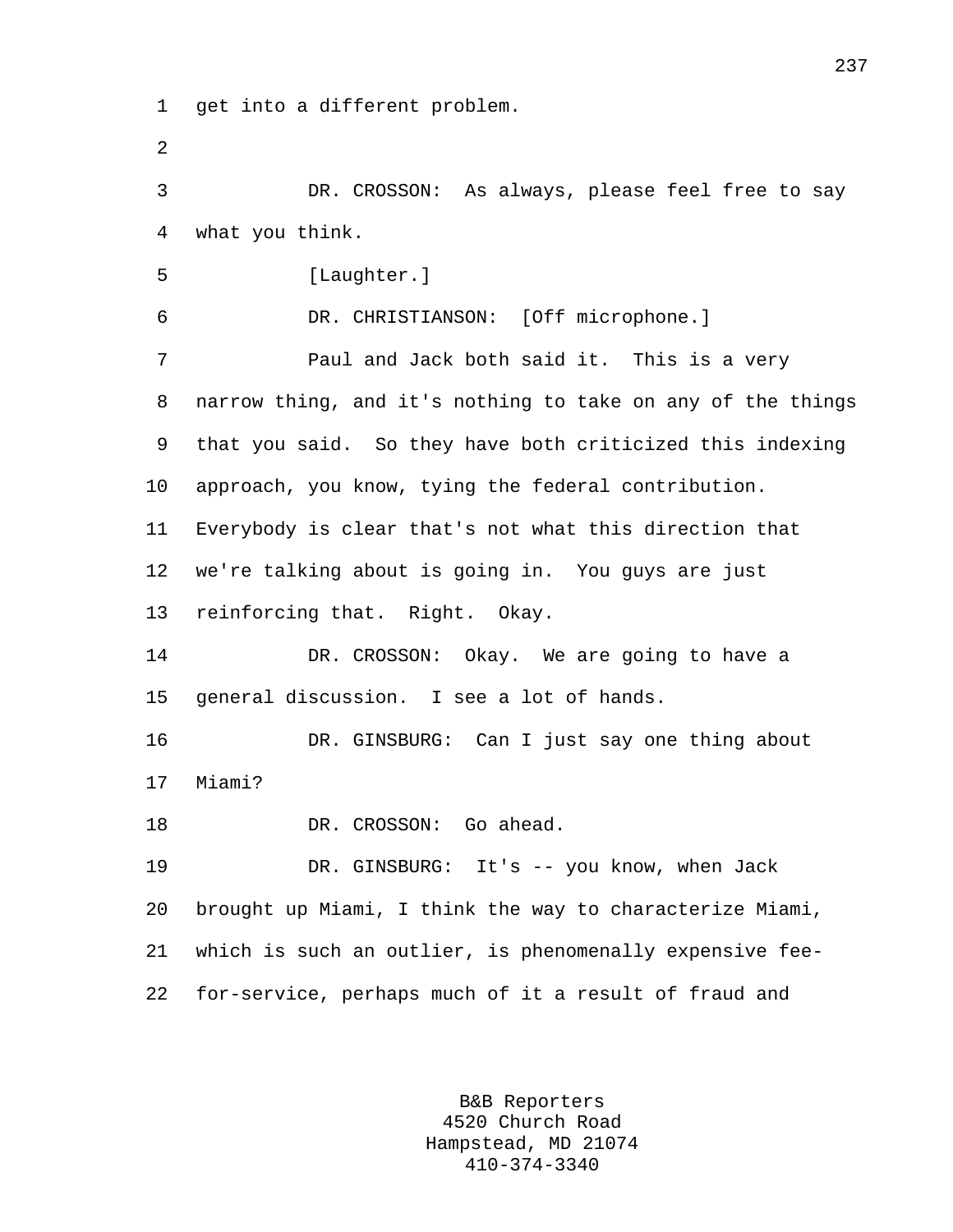1 abuse, and we have a situation where a lot of the 2 beneficiaries who live in Miami have been able to pursue a 3 bonanza of basically enrolling in a Medicare Advantage 4 plan. These plans seem to be able to avoid some of the 5 forces that make fee-for-service so expensive in Medicare. 6 And it's a bonanza to them because their benchmark is based 7 on the fee-for-service experience. So, you know, we're 8 spending -- that, actually, I don't know if it compounds 9 it, but, you know, Medicare program isn't saving a thing, 10 because Medicare Advantage being important, competitive in 11 Miami, and reducing costs, is really all going to the 12 beneficiaries and the plans.

13 DR. CROSSON: Okay. So we've got a lot of 14 discussion. I'm going to start with Jon, and this time 15 we're going to go this way.

16 DR. CHRISTIANSON: Okay. With respect to the 17 topics for discussion, I think treat the fee-for-service 18 program like a competing plan I think for sure. I don't 19 think the Medicaid program or the taxpayers could stand a 20 15 percent increase in Medicare costs, which is our current 21 estimate of what it would be.

22 Using competitive bidding to set benchmarks,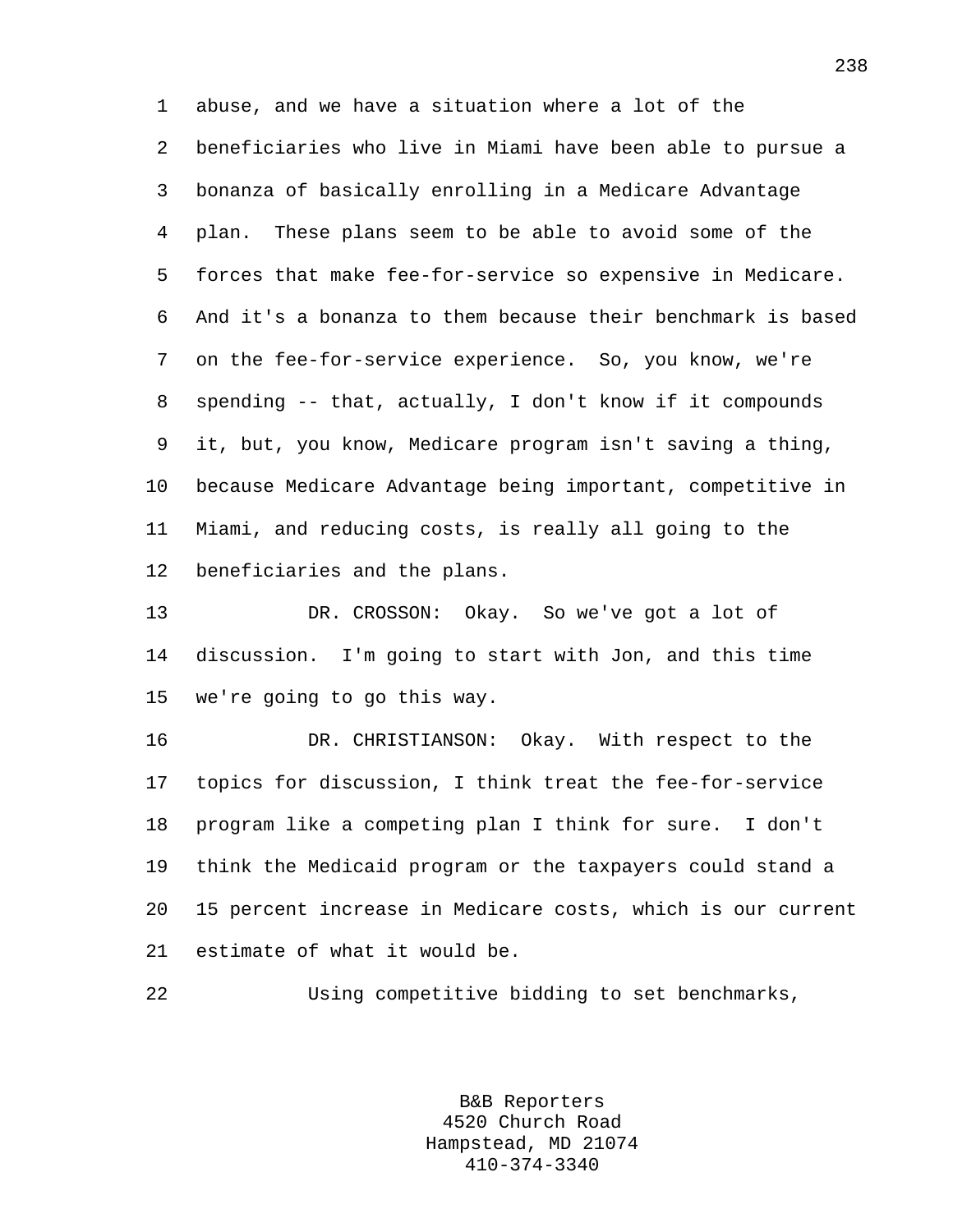1 Eric's argument for that is that will kind of reveal what 2 the costs of delivering care are. And I'm in favor of 3 using some sort of competitive bidding if we go down this 4 route, but just based on my own work here in this area, 5 there's four things that have to be in place for you to 6 really come close to figuring out whether the bids, you 7 know, relate to actual costs.

8 One is the design in terms of what's a winning 9 bid, and Paul and Jack have already argued against the 10 design that's used in the treasury bill auction and other 11 places, which is the second lowest bid being the winning 12 bid. That has the strongest incentives to try people to 13 reveal their true costs, and it doesn't sound like we're 14 interested in that.

15 Second, you have to have a lot of bidders, not 16 only actual bidders but potential bidders, for this to 17 happen.

18 Third, you have to be willing to -- or it 19 increases the incentives if you're willing to throw some 20 bids out, they're just too high. Well, we don't see a lot 21 of interest in that. I don't think we're likely to see a 22 lot of interest in, you know, throwing bids out.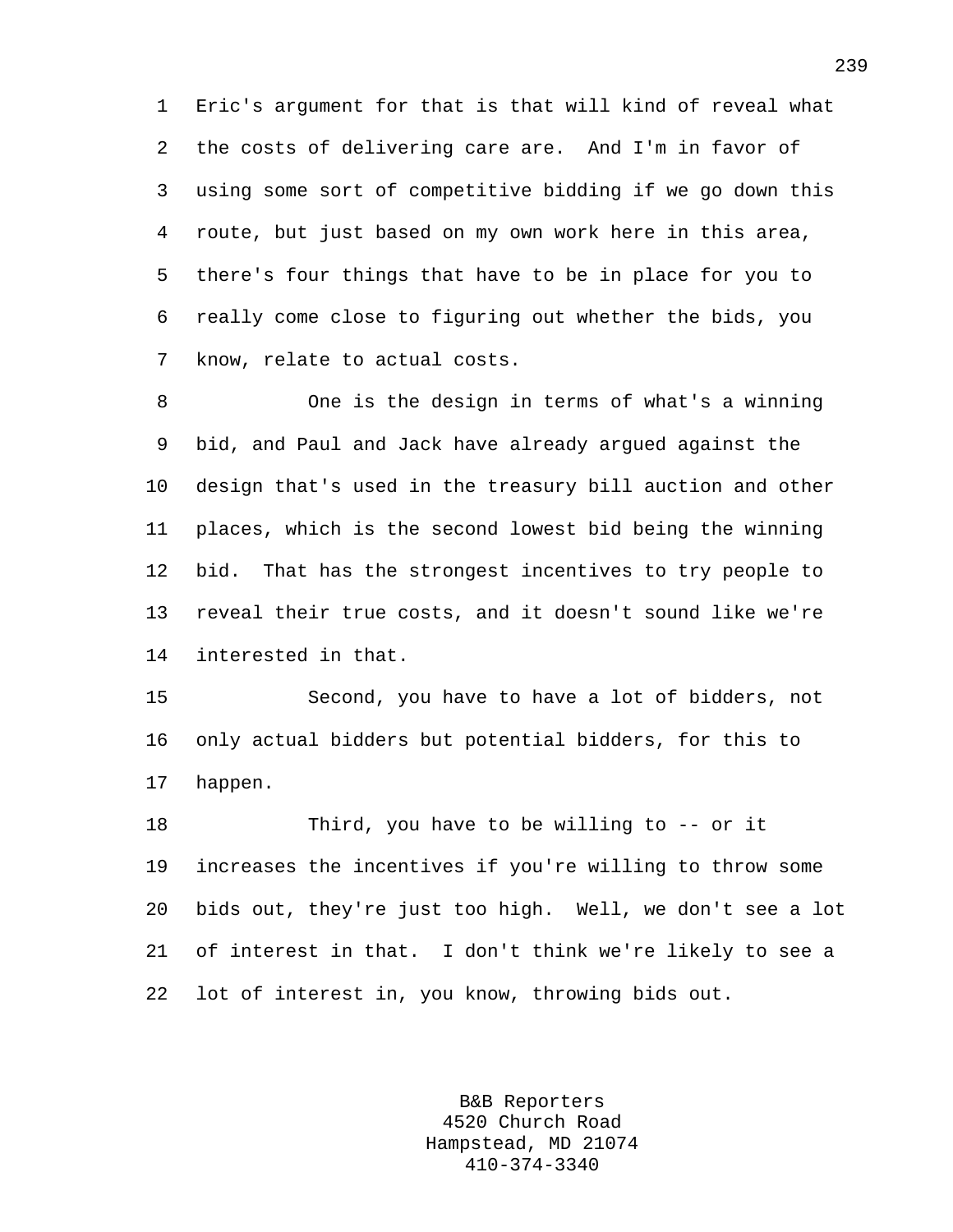1 Then the fourth thing is contract length. We 2 haven't talked about contract length. But is it a one-year 3 contract, or do we really want to have a bidding process 4 like every single year? That's different than the 5 enrollment process. So the length of the bidding process 6 really makes a big effect on how seriously people take the 7 bidding, not wanting to be out of the game for three years, 8 for instance, versus one year.

9 So all of these things play into whether or not 10 you actually get numbers that actually reveal something 11 like the cost of providing care. So the justification is 12 if you're using the bidding process to do that, then I 13 still think it's probably a good idea to some degree. I 14 don't think we want to go into it assume we're going to get 15 too much more than we're actually going to get, given the 16 way we're going to have to end up designing this bidding 17 process. A lot of these things are not going to be part of 18 it.

19 Using local areas as bidding areas, sure, I think 20 we should. Setting the benchmark at the lower of fee-for-21 service or managed care, yes, some version of that. 22 I'm not sure what I think about the fifth point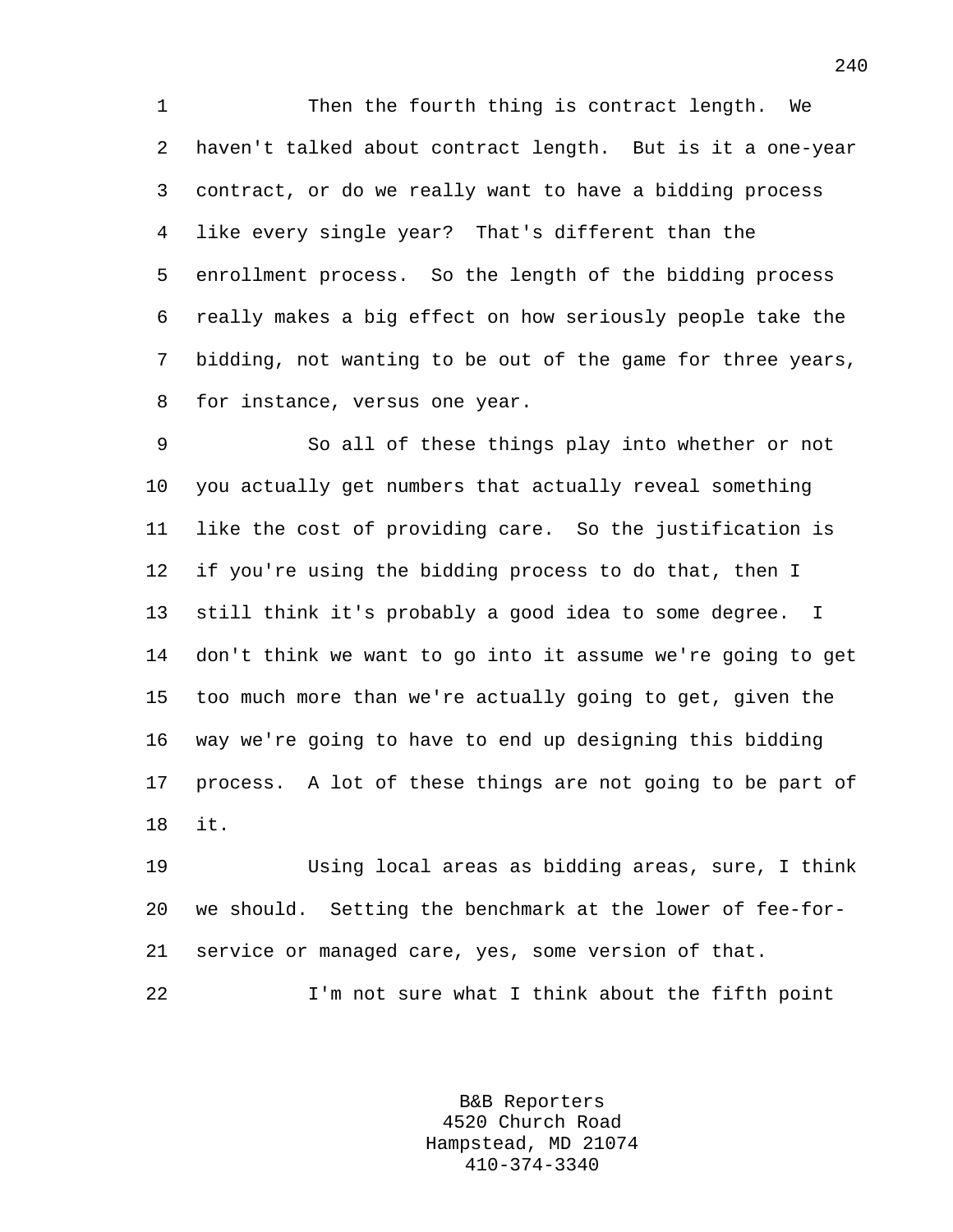1 yet, base premium should be a standard dollar amount.

2 And the last one, you know, this would be the 3 most fundamental change in the Medicare program since it 4 started, basically changing the program from a fixed set of 5 benefits to a dollar amount. That's philosophically a big 6 change. It's fundamentally a big change for the 7 beneficiaries. So we're going to say, yes, we should try 8 to mitigate things, and we should phase it in and all that. 9 The problem is that to make such a big change 10 philosophically, we're probably going to have to be in a 11 period of financial crisis for the Medicare program. And 12 given we're in a period of financial crisis, people want 13 savings right away, and so the notion that you're going to 14 mitigate things by phasing it in over ten years is probably 15 not going to fly in that kind of environment. So I think 16 we should suggest mitigating it, but I think we should be 17 realistic in terms of what we think actually would happen 18 if you implemented a program like this in the real world. 19 So those are just a few thoughts.

20 MS. WANG: Overall, I think this was, you know, 21 great and sort of like very precise and very crisp. I hope 22 that when the final chapter gets written, you know, all of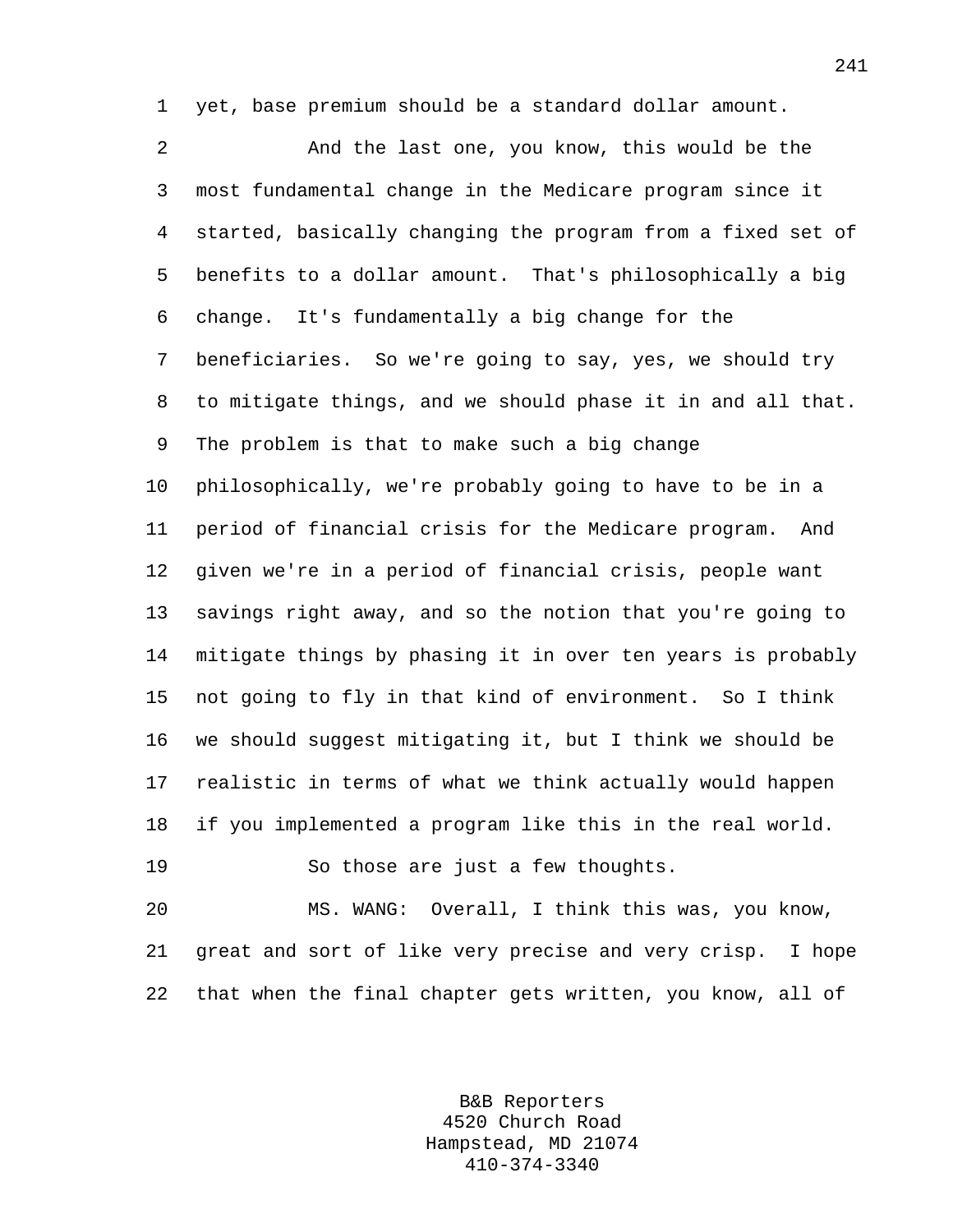1 the strands around the quality discussion, et cetera, can 2 be woven together in some way to lay out policy options to 3 design a program like this around value as opposed to -- 4 you know, because this was very precise about this is just 5 focused on cost. The other presentation was focused on 6 quality, but value has other aspects to it.

7 As far as the bullet points, treating fee-for-8 service like a competing plan, yes. Competitive bidding to 9 set benchmarks, fine, but I would be careful because I 10 think that, you know, to Jon's point, you do need multiple 11 bids, and even in some markets now, that you might have a 12 lot of sort of competing MA products. They're actually -- 13 because of consolidation on the plan side, the insurance 14 company side, they're all offered by the same carrier. 15 And, you know, it might introduce some skewing in the way a 16 bidding process would operate.

17 To that point, I am very concerned about using 18 like the local market areas that are much bigger than the 19 current county-based system for MA for a couple of reasons. 20 I think that, you know, local plans, provider-sponsored 21 plans probably have a lot of overlap. I think that there 22 are a lot of provider-sponsored plans that are doing the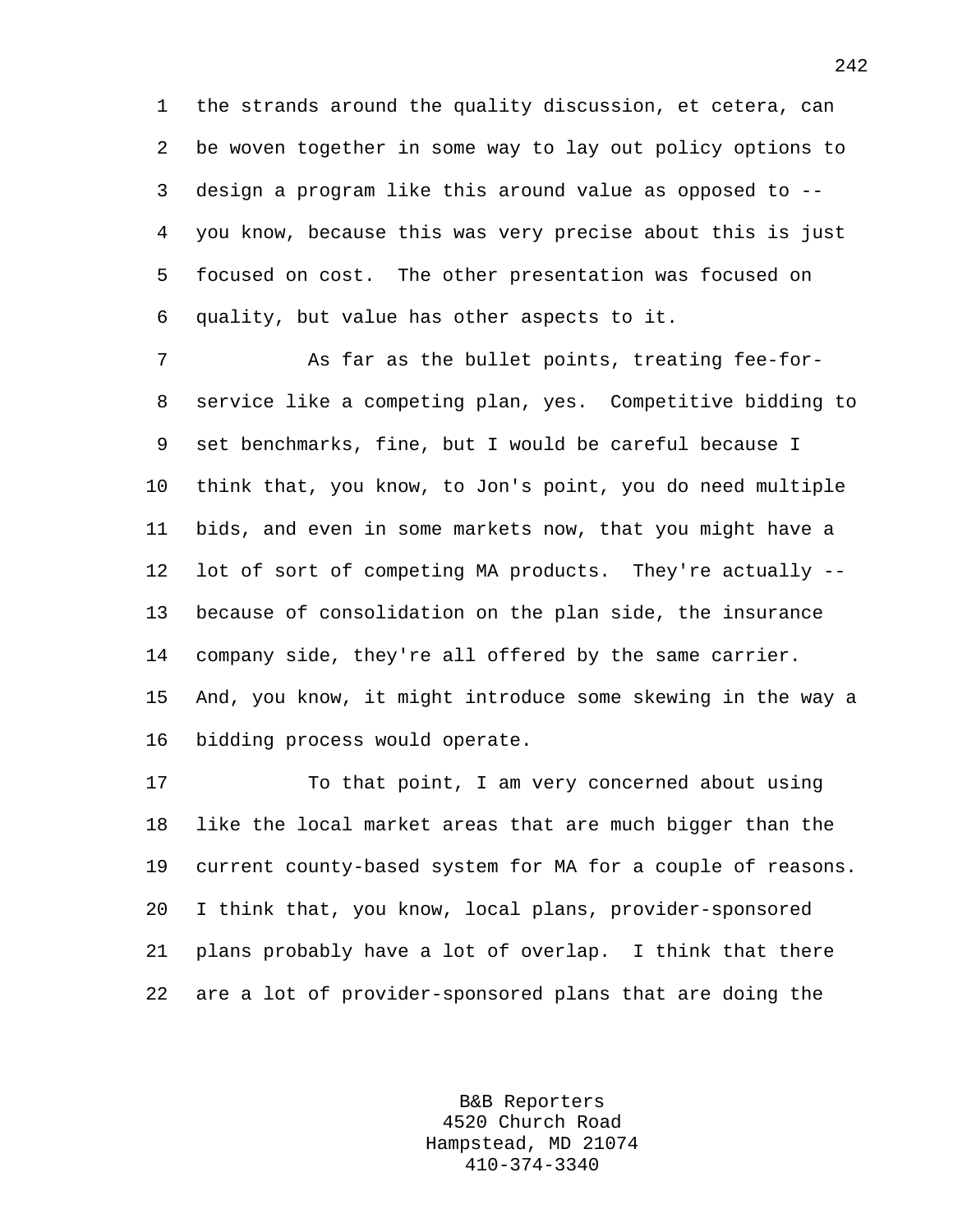1 sort of work around integration of the delivery system and 2 insurance mechanisms, value-based payment, population 3 health that are initiatives that are valued and that we 4 want to see promoted.

5 I am worried that if the local market area is 6 defined too broadly, that those plans will not be able to 7 expand and that you then further the difficulty of -- or 8 the first problem about compounding that there's more 9 consolidation and, therefore, less competition, real 10 competition in market areas. So I'd be careful about that. 11 To that point also in terms of setting benchmark 12 at lower fee-for-service or managed care, you know, from a 13 pure cost perspective, I get it. But here, again, in areas 14 where fee-for-service is lower than managed care and fee-15 for-service is the winning bid, what does that actually 16 leave in the system? Are there ACOs in those environments 17 because the fee-for-service benchmark is so, so low 18 already? And are we sort of locking that in forever? Does 19 that have some sort of ripple effect in terms of some of 20 the other population health initiatives that, you know, we 21 want to see introduced?

22 I just think these are -- I don't know the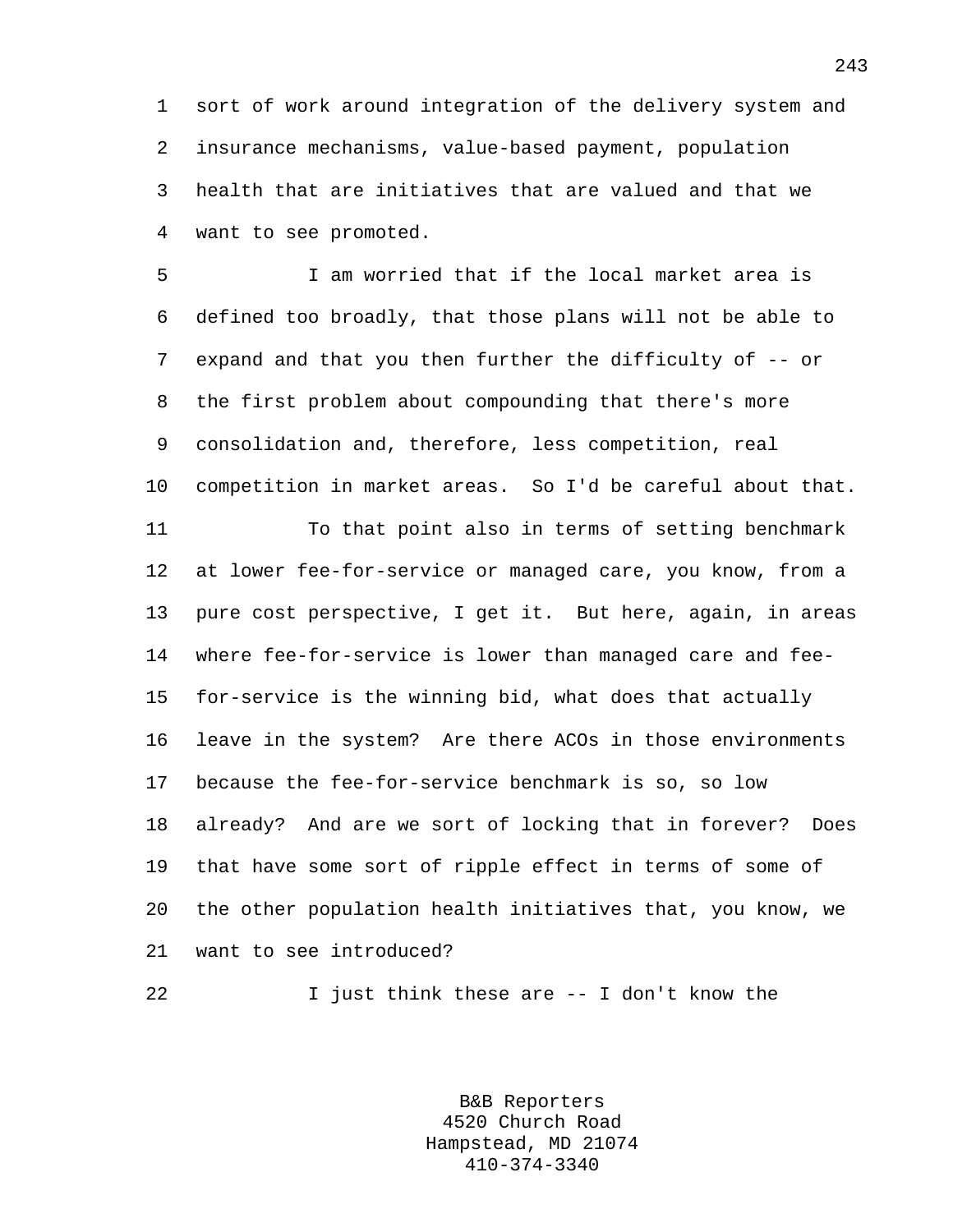1 answers, but I think that these are considerations that 2 need to be highlighted within the context of a premium 3 support model that focuses on value.

4 DR. MILLER: Just a couple of things to say in 5 reaction to that. At least in some of the conversations in 6 the past, the other concern on the side of going to a 7 larger market was a county-based market created too many 8 opportunities to pick and choose who you could avoid, if 9 you will, and that there were certain populations you 10 didn't want to go to, you didn't go to this county. So 11 some people, at least Commissioners in conversations like 12 that, were saying, no, I want you to go and you have to 13 offer in this entire market, which is Part 1 of the reasons 14 that kind of drove us into that direction.

15 And then the other thing on your -- you know, is 16 the ACO in there? I think in this conversation, when we're 17 using the words "fee-for-service," we're assuming the ACO 18 is also in the fee-for-service environment. ACOs would be 19 able to do what they do. It would just be that would be 20 part of the calculation of the fee-for-service bid.

21 MS. WANG: My only point there is that I do think 22 that in some low fee-for-service areas, given the way that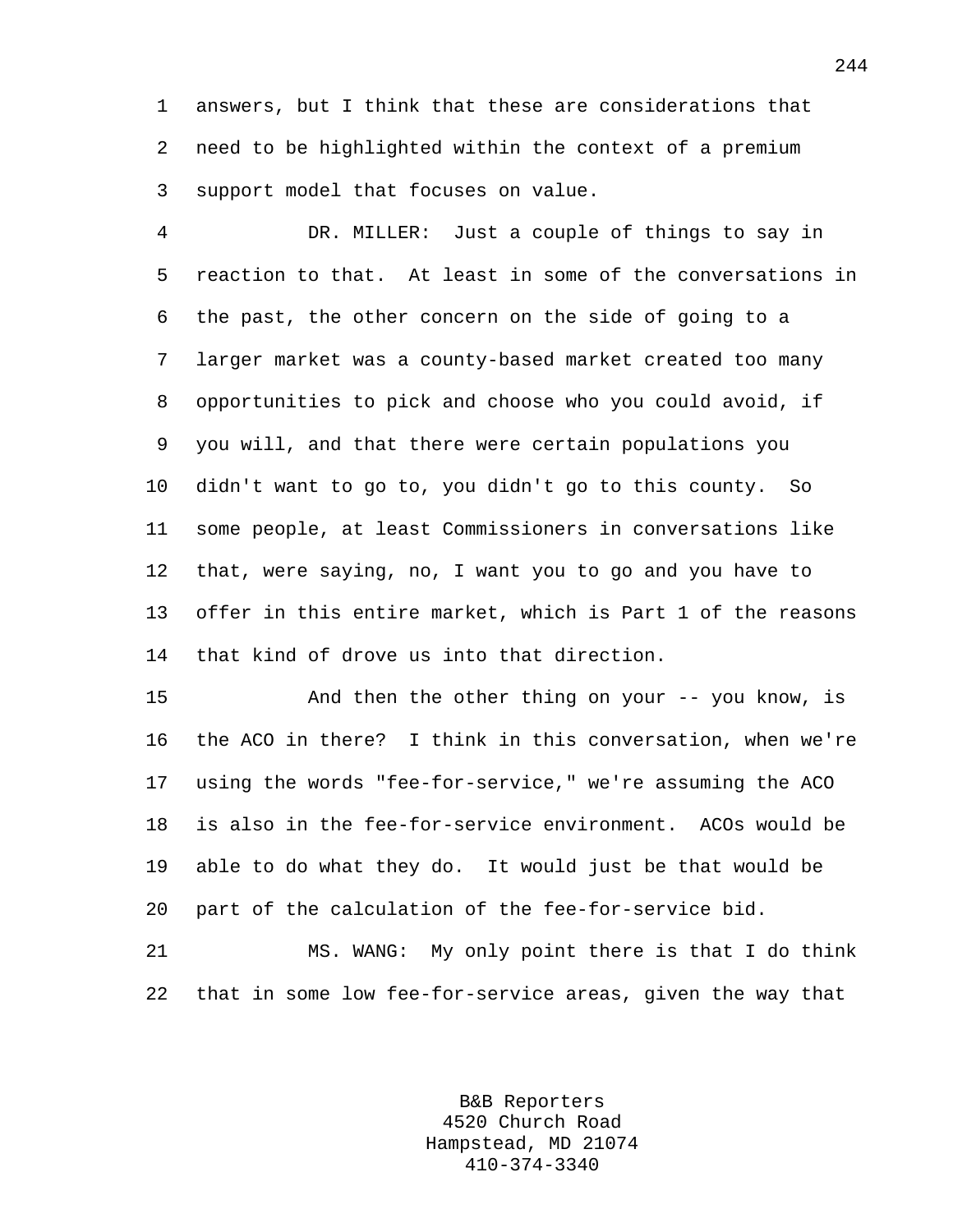1 ACOs are now constructed, it's hard for them because fee-2 for-service spending is already so low, and when they get 3 measured against their own performance and their own 4 baseline, it's like, what are they cutting, you know, if 5 they have to continually -- and so in those areas, MA plans 6 can introduce more innovation in terms of care coordination 7 in a different type of delivery system. So, you know, and 8 I realize that there's a cost consideration there, but I 9 just would be concerned about that.

10 As far as the first point, maybe it would be 11 useful to do some research around identifying local plans 12 or identifying provider-sponsored plans and understanding 13 how large their service areas are in defining what would be 14 an ideal market area, because I get your point there. But 15 if they are generally, you know, covering X number of 16 contiguous counties, maybe that can inform the definition 17 of a local market area if we think that it's valuable to 18 keep them in the game.

19 DR. MILLER: Right. I think Bruce was making the 20 same point a couple iterations back.

21 DR. NERENZ: I've just been trying to think 22 through how this plays out over multiple cycles. You know,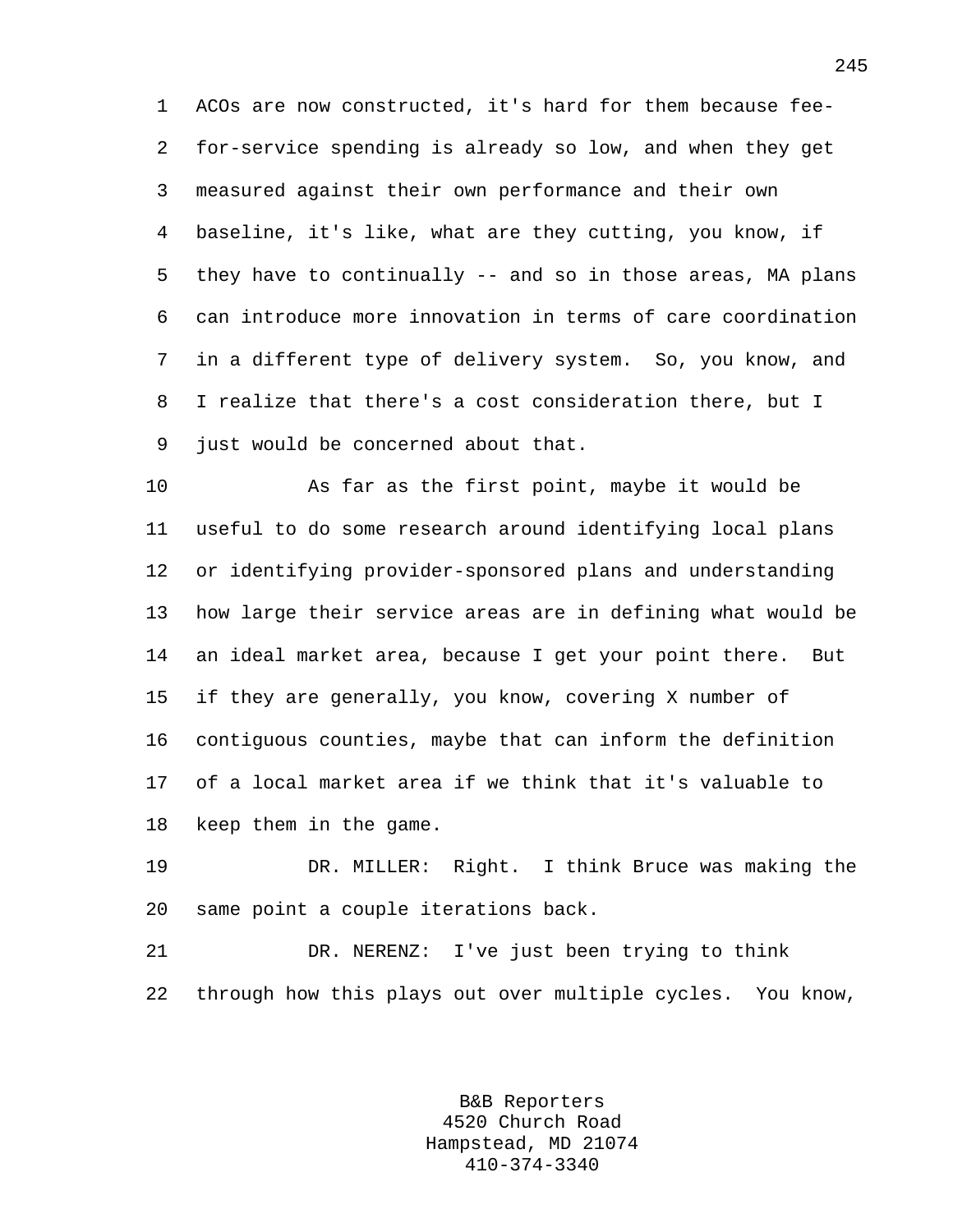1 our examples are essentially what happens in the first 2 year, and I'm just trying to think about how does it play 3 out over and over again, particularly in the situation we 4 have on Slide 9. And I'm wondering if I can just run 5 through that a little bit, if there's a problem either I'm 6 seeing that's not real or if it's real.

7 I'm thinking mainly about a premium spiral sort 8 of effect, mainly on the fee-for-service side. I am making 9 an assumption that the people likely to stay in fee-for-10 service, when this kind of thing is in place, are probably 11 a little sicker on average because they want to preserve 12 their ability to go to MD Anderson or they want to go to 13 the local academic medical center that's not in the network 14 of Plan C or something like that. So it starts with that.

15 But basically it says in Year 2, Year 3, Year 4, 16 the healthy people are gradually gravitating more than they 17 were at the beginning into the MA plans. The sicker people 18 are staying in fee-for-service. Now, the bids on the MA 19 side are not necessarily going down because, again, these 20 are pegged to the health needs of an average person. But 21 the actual mix of people is getting healthier. But the key 22 -- and that's not necessarily a problem, but on the fee-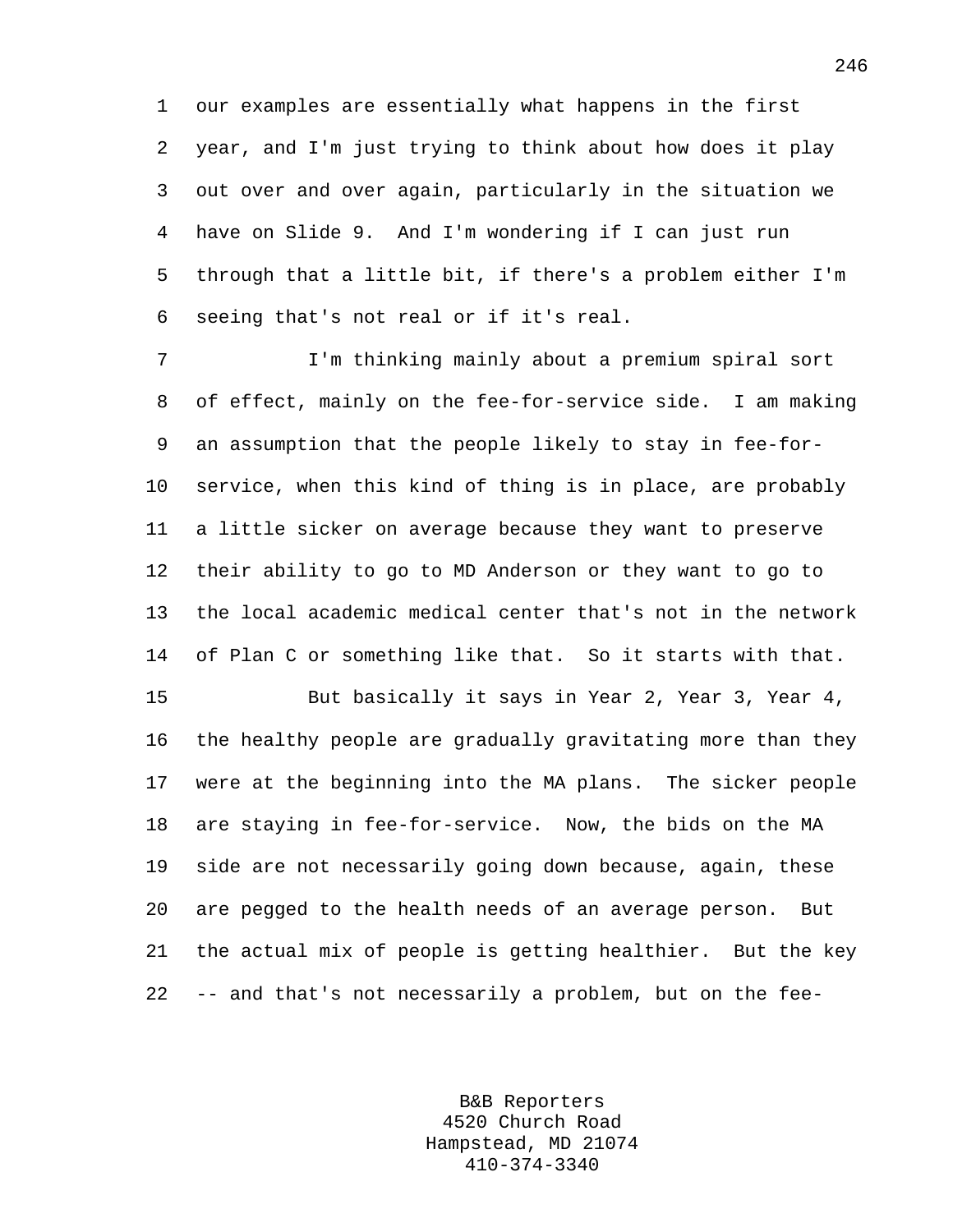1 for-service side, each year that is going up, meaning the 2 premium that we're going to charge people to be there keeps 3 going up, which then keeps multiplying the effect, because 4 eventually only the most desperate people who must, must go 5 to MD Anderson are willing to pay that higher premium. And 6 I just don't know where it ends.

7 So I know this hasn't been part of the 8 discussion, and there's probably a similar kind of multi-9 cycle dynamic over on the size where fee-for-service is 10 low. I suspect what -- and that it's even harder to figure 11 out, because one scenario I can imagine is eventually the 12 MA plans just go away and there aren't any. And then the 13 fee-for-service bid, so to speak, is just set on the 14 historical experience there.

15 So is there any way to actually model through how 16 this plays out over time and if there's a train crash 17 somewhere down the road?

18 DR. MILLER: I mean, I think what we could bring 19 -- I mean, just to try and always be as direct as possible, 20 on the modeling exercise, no.

21 [Laughter.]

22 DR. MILLER: And I'm being facetious to some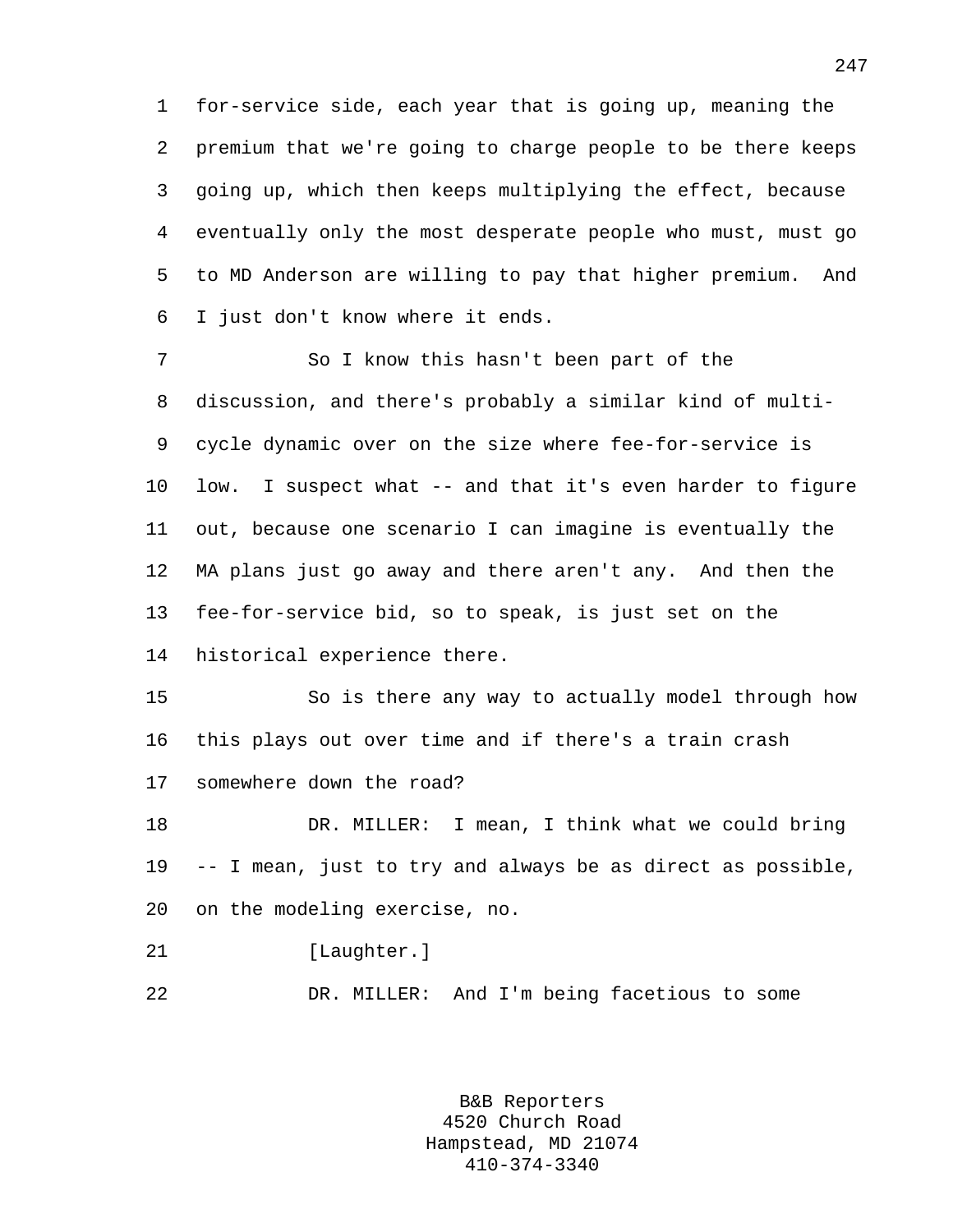1 extent. This is extremely difficult to do the behavioral 2 stuff because, in addition to what you just said, what does 3 the beneficiary do for economic reasons, what does the 4 beneficiary do for clinical reasons, what's the benefit 5 package that's offered, there's a whole other set of 6 dynamics of does the plan play, does the plan leave, which 7 plans -- that type of stuff. It's extremely complex.

8 But there have been studies and analysis where 9 other people have tried to talk about some of those 10 dynamics, and we can try and capture some of that and bring 11 it into it. But I really can't commit to do the analysis 12 directly because I just don't think there's the 13 wherewithal.

14 The other thing I want to say is the same -- I 15 think, you know, what you're expressing is a real-life 16 concern. In theory, you could be seeing some of that right 17 now in the current environment, right?

18 DR. NERENZ: Yes.

19 DR. MILLER: Because we have an MA plan and all 20 the rest of it. And so, you know, how much of that have we 21 seen? But then, of course, there's what's happening in the 22 exchanges, which -- right. And so, yes, this is decidedly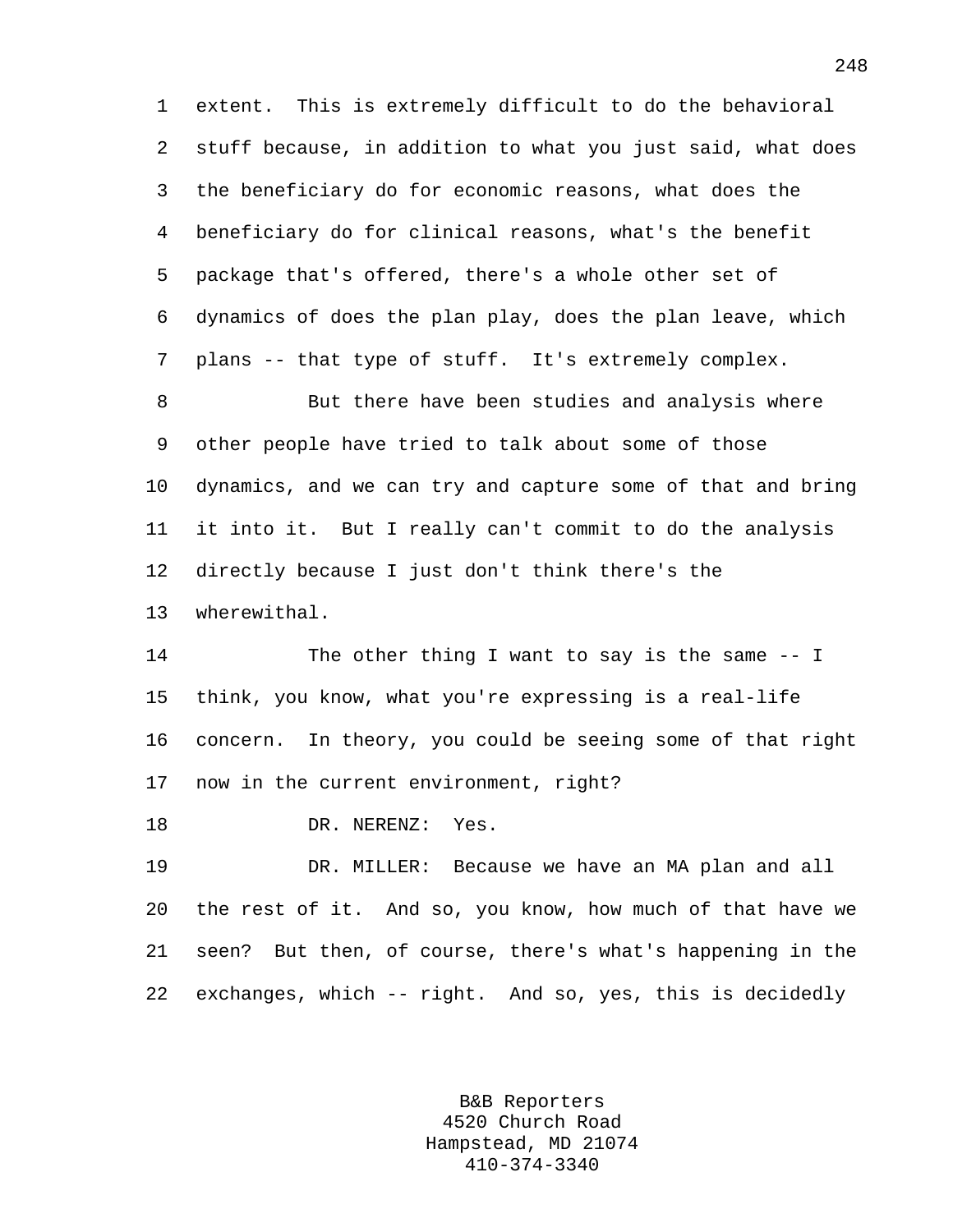1 one of the risks when you go into a direction like this. 2 Hopefully risk adjustment tries to capture that, but it's 3 imperfect, and you might have to have mitigation effects on 4 top of that if you wanted to try and control the spiral. 5 But it is decidedly a risk.

6 DR. NERENZ: And if we just say, look, it's just 7 too complicated to model out, that's probably a fair thing. 8 DR. MILLER: [off microphone] bring into this. 9 Maybe there are things we can get from other people's 10 analysis to at least inform your point.

11 DR. NERENZ: But even if we thought that some 12 general trend like the one I described could happen, aside 13 from any real formal modeling, you know, risk adjustment 14 has certain protective effects in the MA side, but there 15 isn't anything like that on the fee-for-service side, and 16 the question is: Well, could any such thing be created and 17 what would it look like? Or is maybe there some kind of a 18 cap phenomenon over on that side?

19 And, again, I don't know what the answer is. My 20 first thought is: Am I just imagining ghosts that don't 21 exist? But maybe the ghosts do exist.

22 MR. ROLLINS: Well, I think in the bidding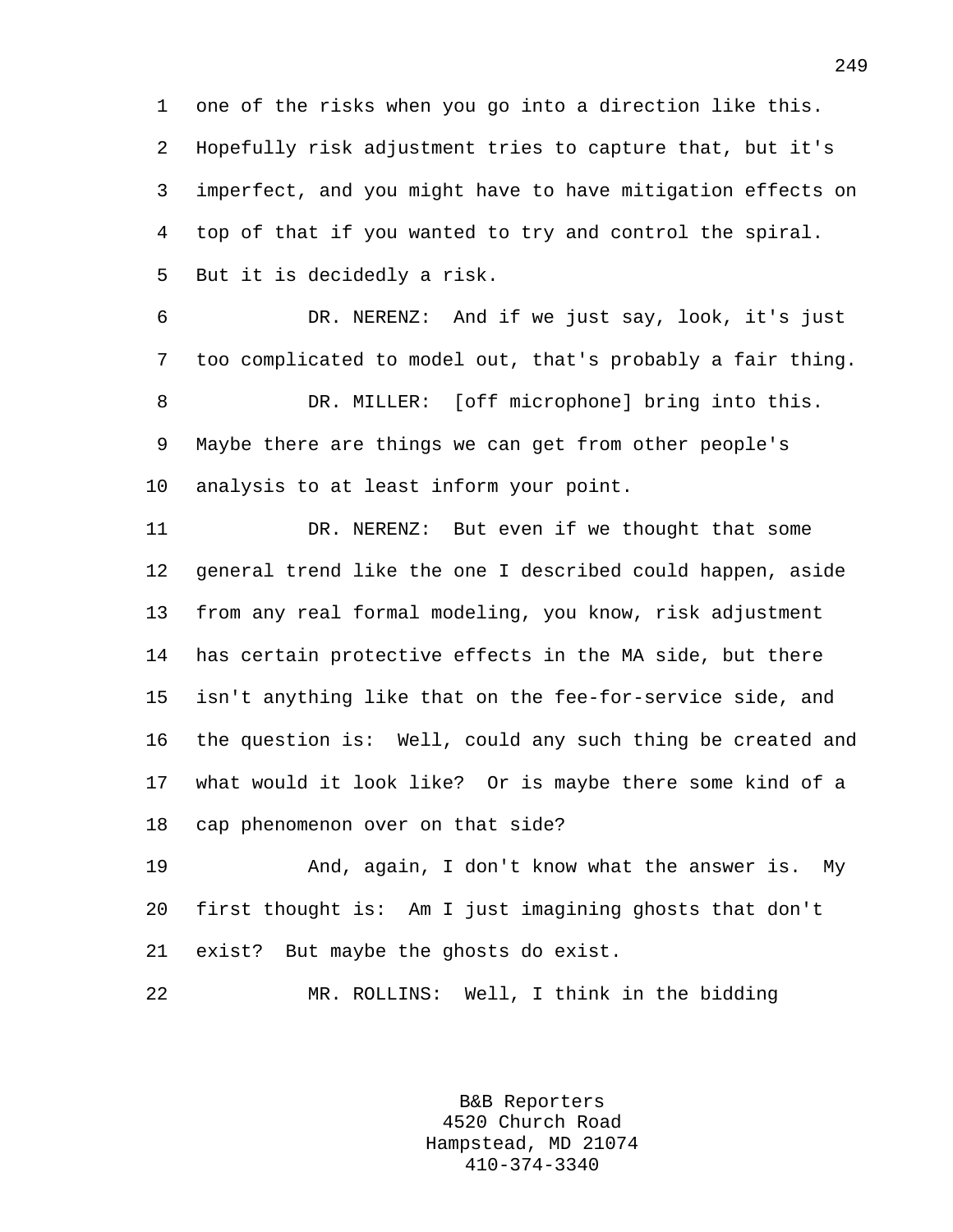1 process we sketched out here, again, reiterating Mark's 2 point that risk adjustment is imperfect, but to the extent 3 that you had a sicker group of beneficiaries who were 4 sticking around in the fee-for-service program, their risk 5 scores would go up over time, and you would be making a 6 bigger adjustment to the fee-for-service bid to try and 7 capture that.

8 Now, again, that may not be perfect, but there 9 would be at least some mechanism there to help do that. 10 DR. NERENZ: Well, but then let me just clarify 11 on that, because that might help. But I thought the bid 12 here was pegged to the services of an average-risk 13 beneficiary, so that's not really -- 14 DR. MILLER: It is [off microphone]. 15 DR. NERENZ: The bid is, but you just -- okay. 16 So the bid wouldn't change, actually. 17 MS. WANG: But then the contribution [off 18 microphone] -- 19 MR. ROLLINS: So if fee-for-service -- 20 DR. NERENZ: Okay. That's what I wanted to 21 clarify. 22 DR. GINSBURG: Yeah, I just want to say that I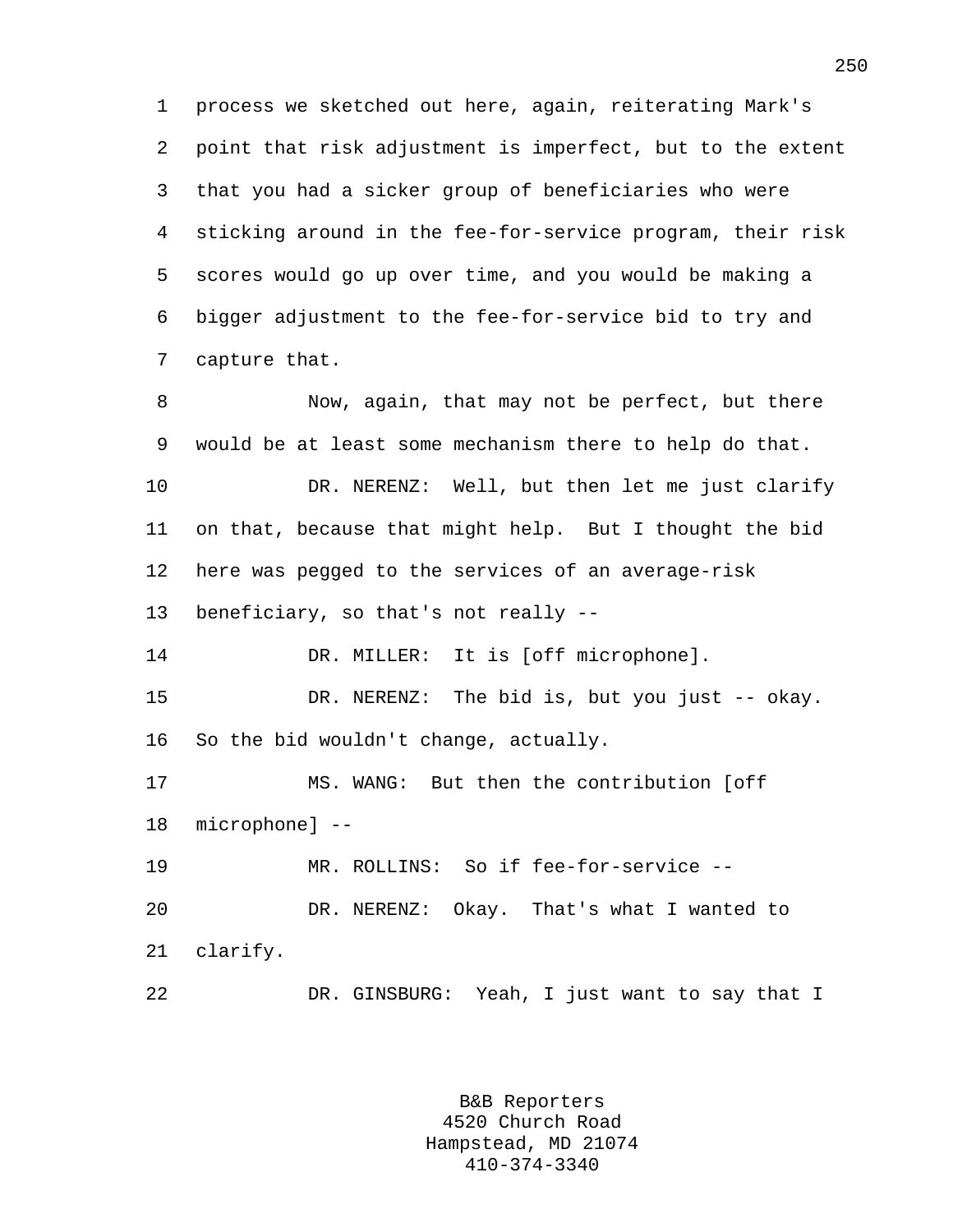1 think David's scenario is a risk for the current system. I 2 think that, you know, where we just a fee-for-service 3 benchmark without risk-adjusting it. So in the premium 4 support that Eric sketched out, we would risk-adjust the 5 fee-for-service number as well as each of the MA bids. 6 DR. NERENZ: But then -- and I'll give up on this 7 because it's a long enough time. But, yes, the fee-for-8 service system, so to speak, would be protected, but I

9 think the beneficiary part of the premium would not be 10 protected if the bid doesn't move. So that's just --

11 MR. ROLLINS: The premiums would be based for a 12 beneficiary of average health. So, again, to the extent 13 risk adjustment works, your premium in a fee-for-service 14 sector would take into account the fact that the people who 15 are still in fee-for-service are on average sicker. Now, 16 as multiple people have said, that's a real area of 17 concern.

18 DR. CROSSON: Okay. So we're going down here, 19 and I think we're arriving at Kathy.

20 MS. BUTO: Okay. My thoughts have gotten more 21 complicated as time has gone on. But so one of my 22 underlying concerns is that the structure of premium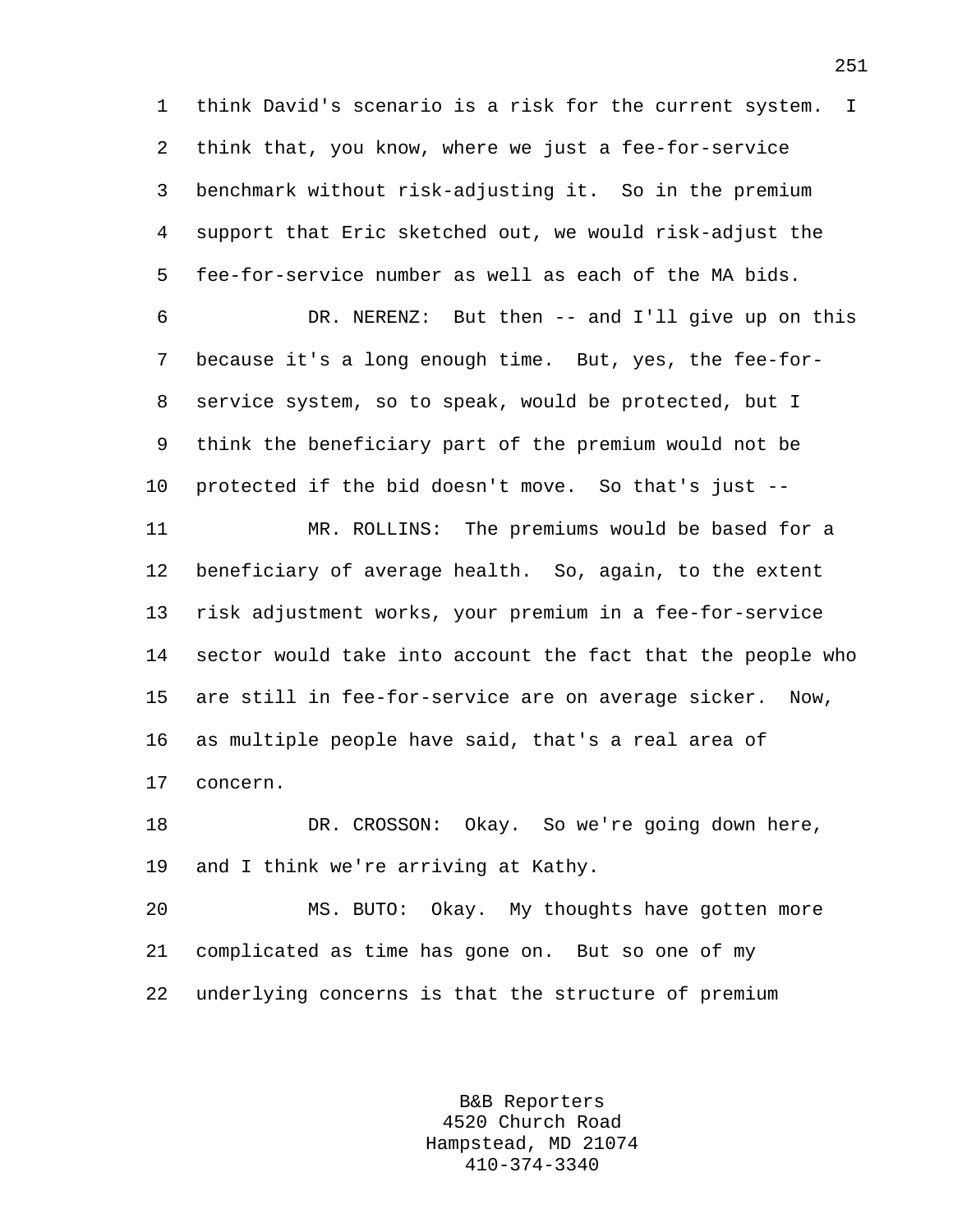1 support could actually accelerate the opting out of 2 Medicare Part B by those who might have other options, 3 because depending on how it's structured, you were 4 mentioning, Eric, that we're already seeing for some baby 5 boomers the not taking up of Part B and staying on employer 6 retiree insurance or whatever else.

7 My concern is if the costs go up and there are 8 subsidies for low income, then there are people who can't 9 afford or might have other options who will actually opt 10 out of the Medicare benefit. I'm really worried about the 11 social insurance nature of the program, fundamentally that 12 we don't kind of accelerate that movement. So I just put 13 that out there.

14 The issue of the limit that both Paul and jack 15 mentioned I know is not our preferred option, but we do 16 mention it on page 22 and talk about an alternative kind of 17 limit tied to the benchmark. Any limit we put on there I 18 think is by necessity going to shift more cost to 19 beneficiaries or to the beneficiary's share. So I'm 20 concerned about that.

21 Back to the point that David was just making, I 22 think we maybe ought to think about an escape valve. So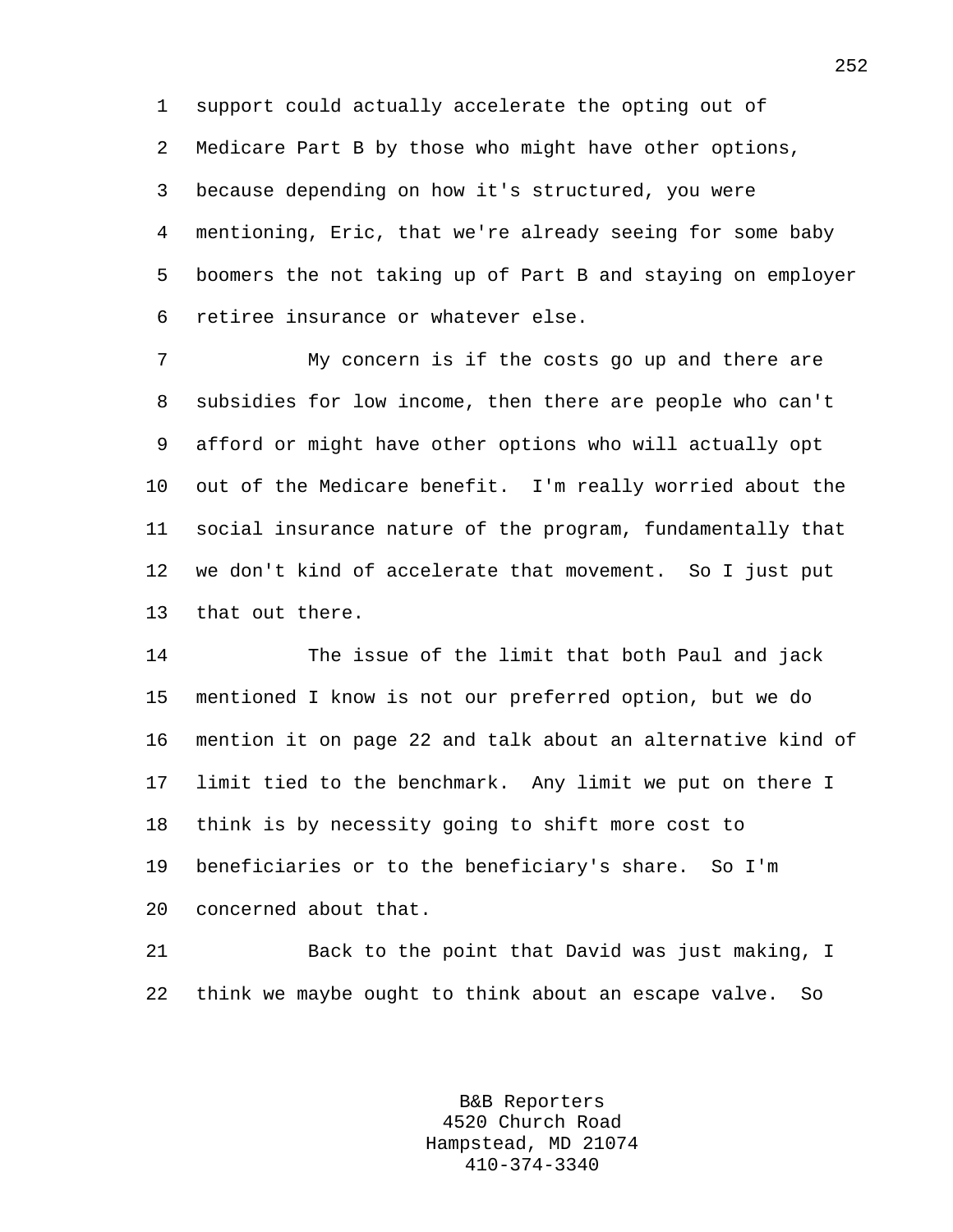1 what happens if for whatever reason Congress decides to 2 adopt this approach and we start to see some kind of a 3 spiral, whether it's more and more people leaving Medicare, 4 whether it's we're in a conundrum of fee-for-service gets 5 more and more expensive and we can't figure out how to deal 6 with that, risk adjustment isn't doing it?

7 So one concern is when you do a major change like 8 this, that if you make a mistake, there ought to be a way 9 to either adjust or to back out of it. With the SGR, we 10 couldn't figure out how to back out of it. It took us 11 forever. And so just something to think about. It might 12 be that if we think Congress is going to do this, they 13 ought to try it first, either regionally or they ought to 14 try it for a certain number of years, phase it in, 15 something. But there ought to be design issues that say 16 after so many years the authority might even expire and 17 would have to be renewed, which would give you another 18 opportunity to take the savings from anything that's done 19 and redesign parts of it.

20 So I don't know what that is. I'm just thinking 21 ahead to the fact that any dramatic change like this really 22 needs to have some ability to make adjustments, because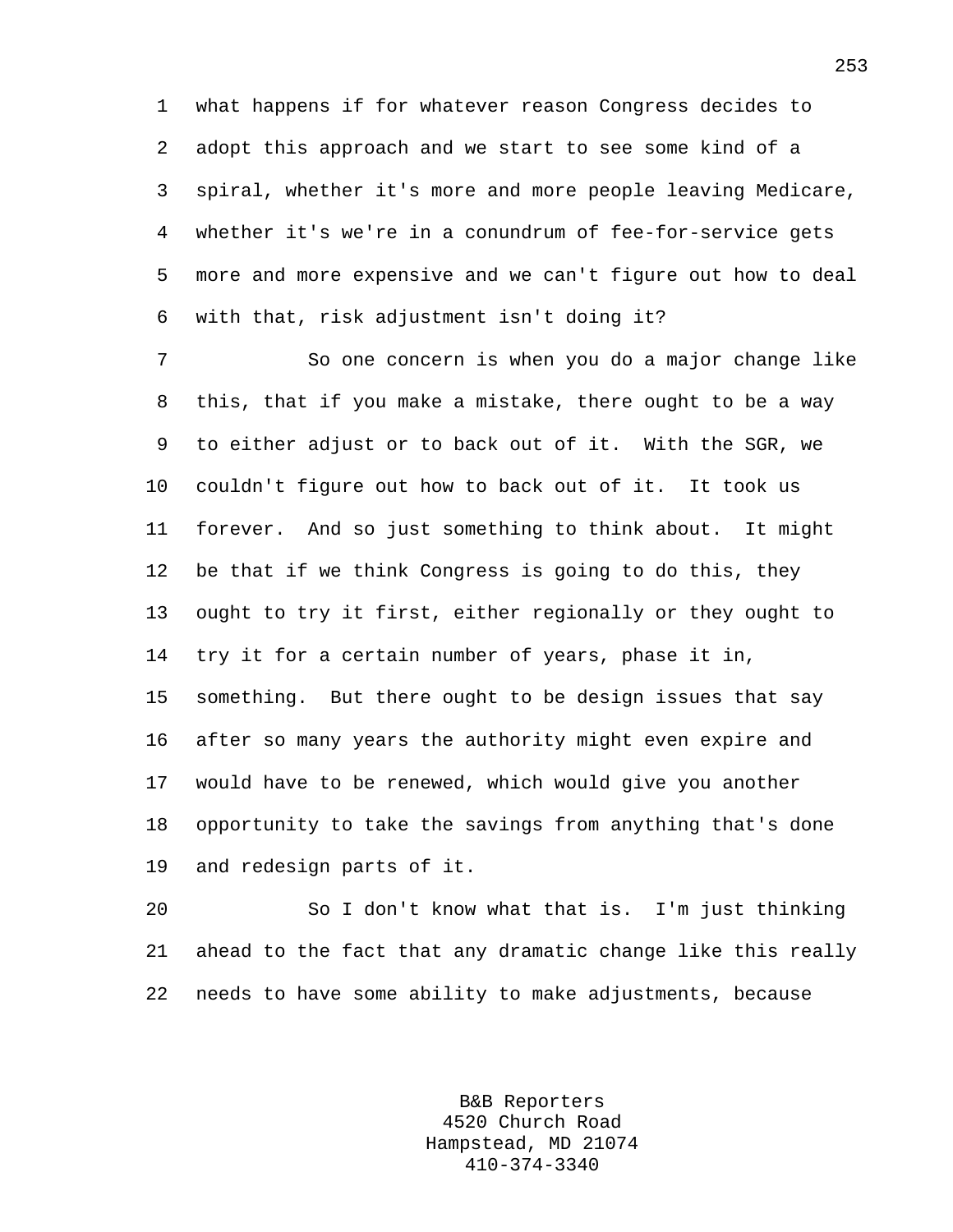1 this is not anything that really exists in Medicare now.

2 DR. CROSSON: Jack.

3 DR. HOADLEY: One quick follow-up to the question 4 that Dave started raising. I mean, obviously, as I think 5 somebody said, you know, if risk adjustment really, really 6 worked, you really just shouldn't have as much of that 7 particular kind of problem, but what we're seeing is -- I 8 think we're just putting more reliance on the risk 9 adjustment where the consequences of its failure or its 10 inadequacy gets accentuated in some of this. And again, 11 the example I used in Part D, where we see these two-to-one 12 ratios, you know, it's unlikely that a lot of that is due 13 to simple prescribing differences in a couple of different 14 states around the country.

15 It seems more likely -- although, you know, I 16 can't show it, empirically, that a lot of that has to do 17 with unmeasured risk adjustment. We do risk adjustment in 18 Part D. Differences between, you know, plans out there 19 that charge \$70 for the identical benefit that somebody 20 else charges \$20 for in the same part of the country, 21 almost has to be risk-driven.

22 So, I mean, that's just a way to kind of see how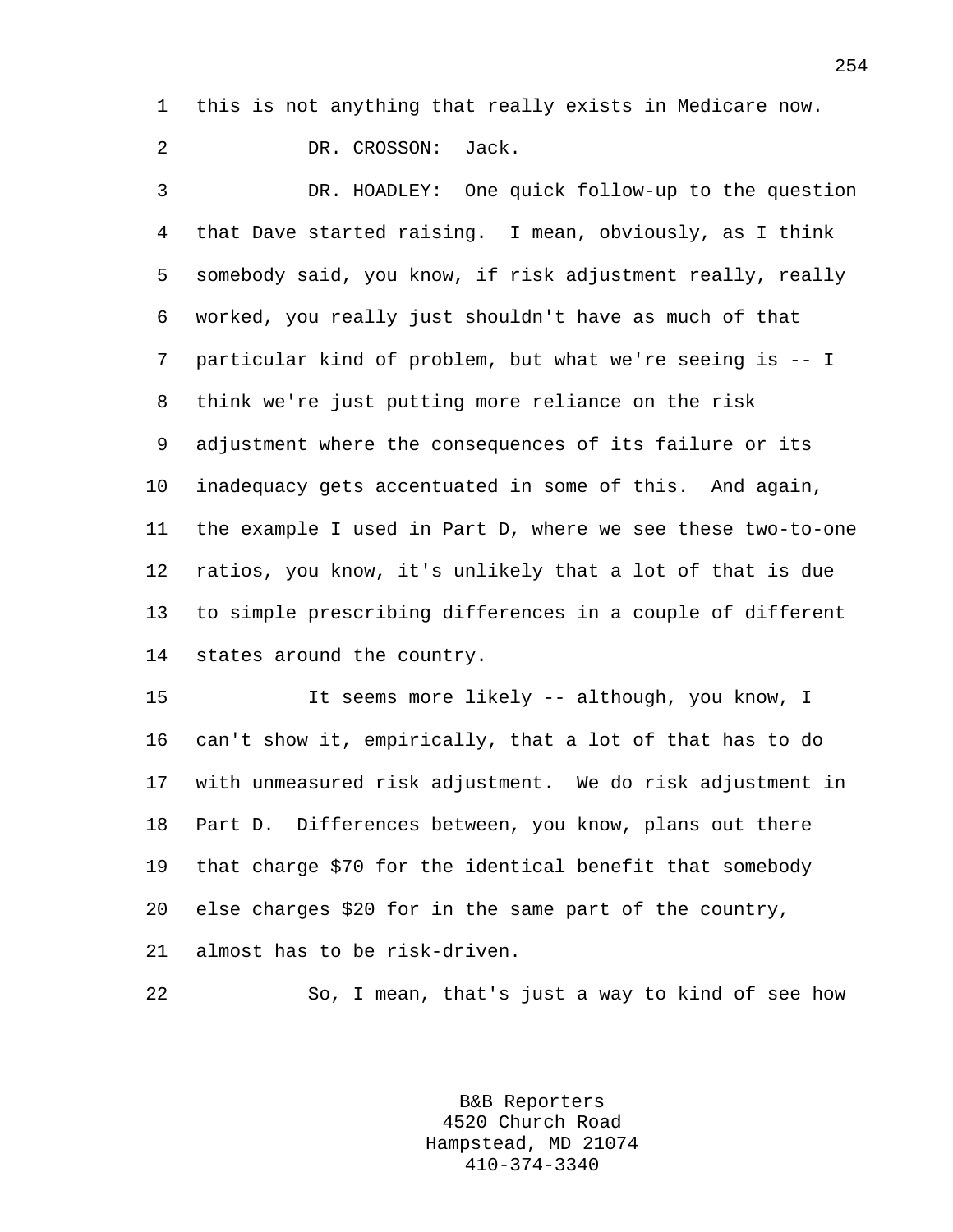1 far away you can get when risk adjustment doesn't work as 2 well as it should.

3 DR. CROSSON: Okay. Warner. 4 MR. THOMAS: So a couple of comments I had, and I 5 think going back to Jack's comment, one of my concerns on 6 this -- I don't disagree with the key elements up there, 7 really. I think -- the big concern I have is whether a 8 beneficiary can really -- or will really make the choice 9 between, you know, the best option or a cost-effective 10 option. I think we see this in fee-for-service versus MA 11 today, where we have MA program which are more cost-12 effective. They actually have, in some cases, better 13 benefits and yet people select fee-for-service 14 consistently.

15 So I just get worried that we think that the 16 market and the selection of the plans is going to play out 17 in the right fashion. So that's a concern I have. 18 I think the second piece -- and this is, I 19 believe, related, although on a slightly different topic, 20 is that on the auto-assignment, I think one of the things 21 that ought to be considered if we're going to write this

22 chapter is just the whole idea of how we auto-assign today,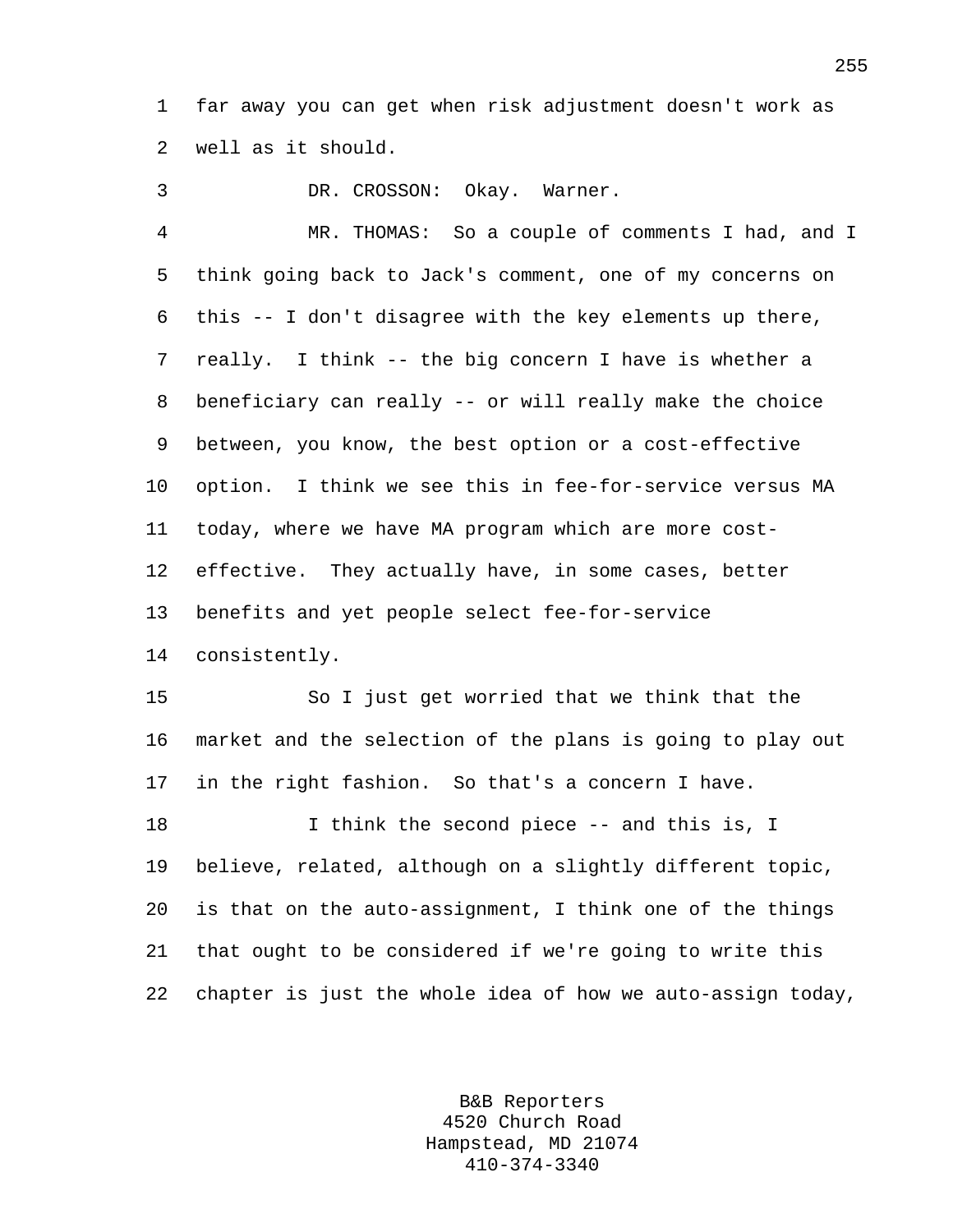1 because essentially, everybody automatically assigns in 2 fee-for-service. So we're auto-assigning people into the 3 option that in many markets is more expensive.

4 And I guess part of the question is, should 5 people be auto-assigned into the most cost-effective 6 option, with clarity around what's being done, and they 7 could opt into a different option but, in many markets, 8 especially the more expensive markets, we auto-assign 9 people into the most expensive option, and I think that's 10 something that ought to be thought about and considered.

11 The last comment I would make is around the ACOs, 12 and if folks are going to go into the fee-for-service 13 option perhaps we ought to think about how they get 14 assigned into an ACO model. And I think this is a benefit 15 to the ACOs, in areas where fee-for-service is the cheapest 16 option. You know, this would be a benefit to be in an ACO, 17 that you would potentially be able to gain more members, 18 you know, kind of selecting into your model, which I think 19 may encourage more organizations to embrace the ACO model. 20 And if ACOs work the way we would hope, which is better 21 coordination, obviously we would like folks to select into 22 models that have the ACOs.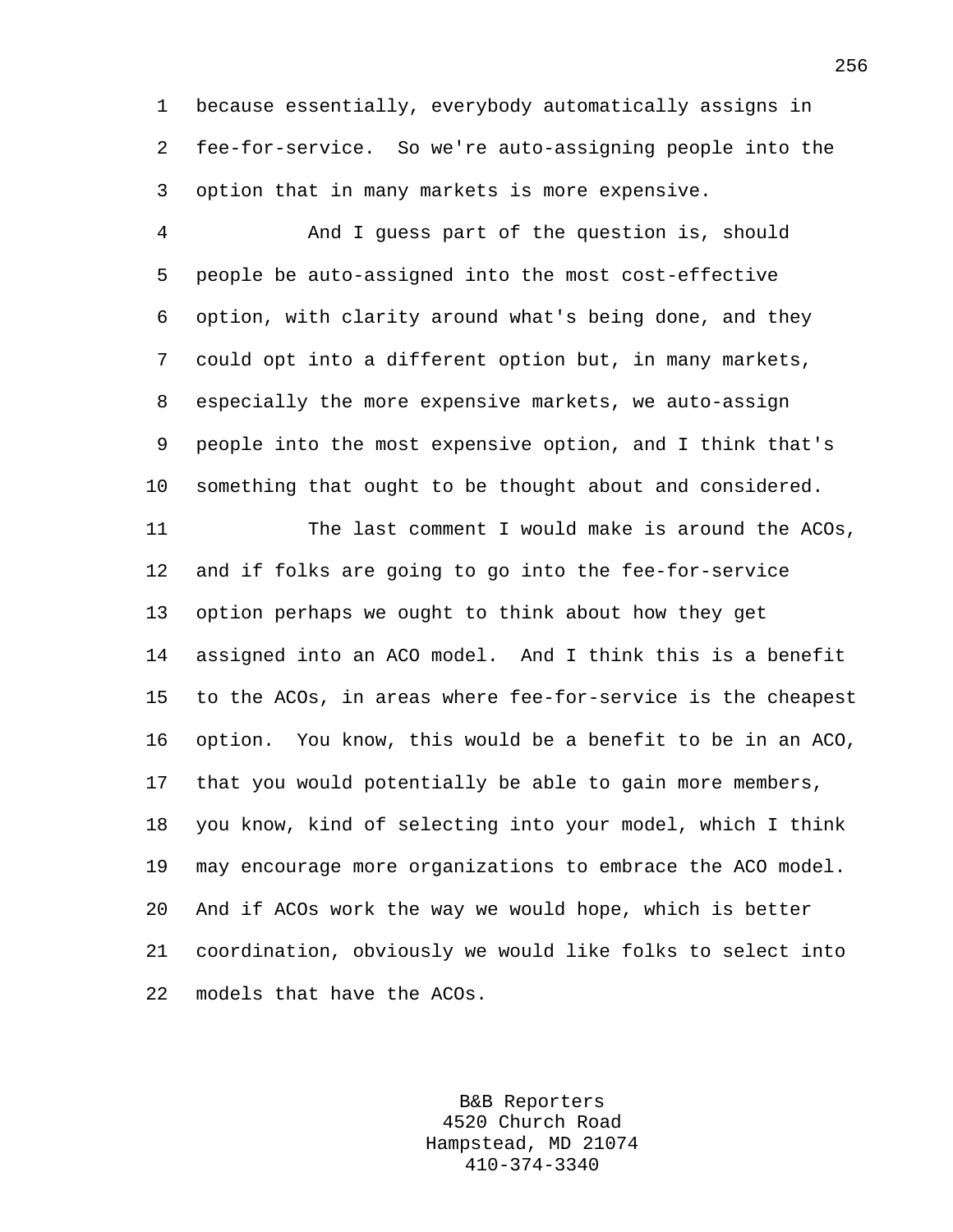1 So, you know, I know that we're not making a 2 recommendation around premium support, but if we -- if we 3 went in that direction I think these are key elements that 4 would make sense.

5 I think the other comments are just important, 6 regardless of premium support. I think they're items that 7 ought to be highlighted or brought up in the chapter, I 8 think, aside from the premium support model.

9 DR. CROSSON: Brian.

10 DR. DeBUSK: First of all, I wanted to mention 11 that the chapter is laid out as a really exciting path for 12 premium support, and I think the models and the analytics 13 that were done were very well-done. Mark, I think the word 14 we were looking for was it's a "gist" that we're going to -  $15$ 

16 DR. MILLER: Oh, not the drift.

17 DR. DeBUSK: Not the drift. It's the gist of 18 what we're trying to convey.

19 But I loved the gist of where it took us, 20 because, you know, this concept of area-specific benchmarks 21 obviously I support. As far as the competitive, or the 22 bidding model, really any competent method that does price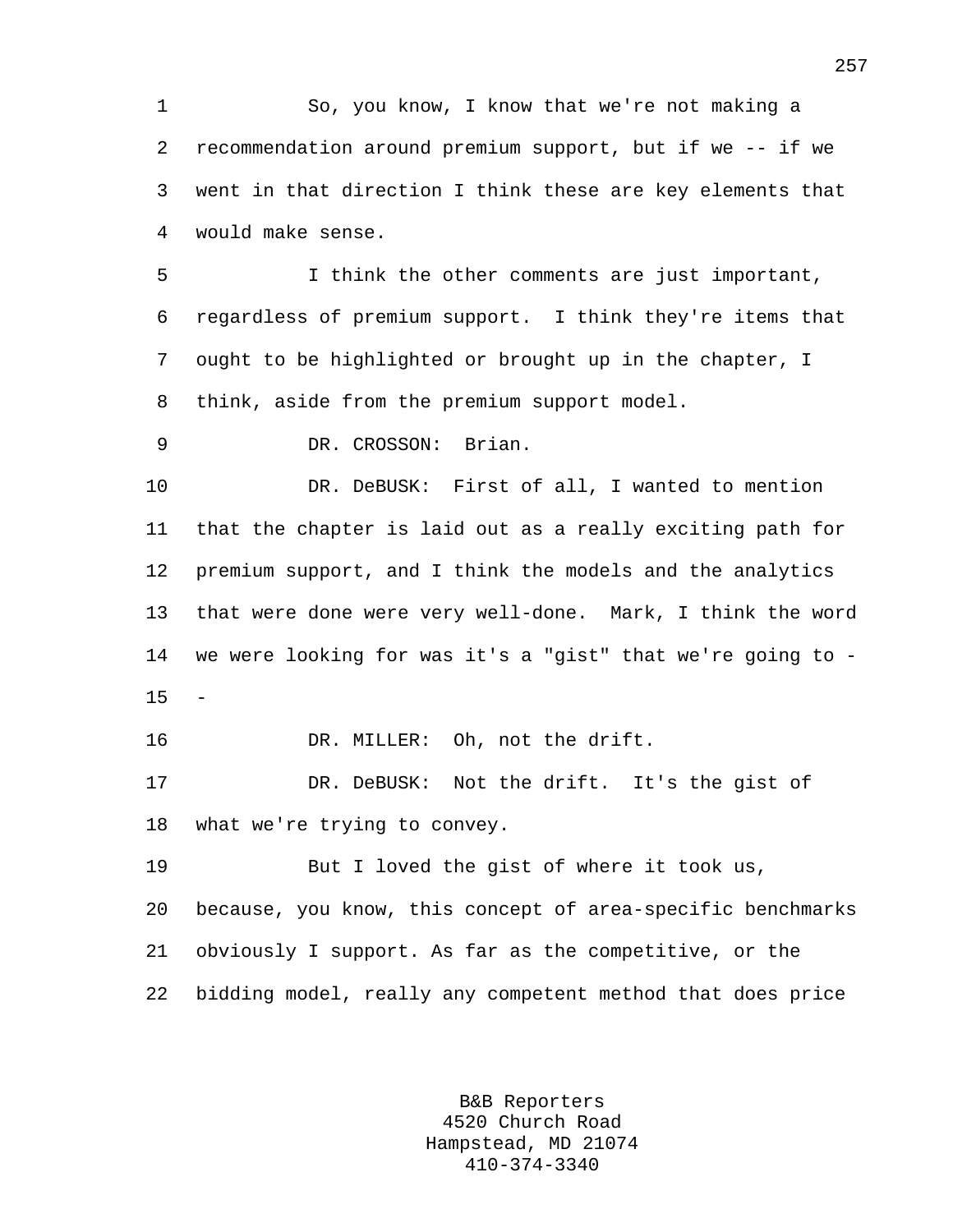1 discovery, I'm somewhat indifferent to. I mean, I 2 understand the merits of second-lowest bids and medians and 3 weighted medians. I think, really, anything that helps us 4 discover that price, I think, is going to get us there. 5 The one thing I wanted to comment on, or two 6 things in particular, though, the base contribution for 7 Medicare. I think that should be set at a fixed 8 percentage, not necessary a fixed amount. And the thinking 9 there was that that would allow -- there would be some 10 geographic variation -- well, there is going to be 11 geographic variation -- but some of that, presumably, would 12 be tied, or at least hopefully would be tied to the cost of 13 living anyway. So the thought was that some of the 14 variation you would see in premium -- because, again, 15 you're setting -- it's a percentage contribution -- would 16 be on the -- reflect the cost of living. 17 And then the final thing I wanted to mention, how

18 much should be done to mitigate those -- the potentially 19 large premium increases. Is this an opportunity to 20 introduce some type of means testing into how we do that? 21 I mean, is that the third rail? Jack is shaking his head 22 at me already. You know, I mean --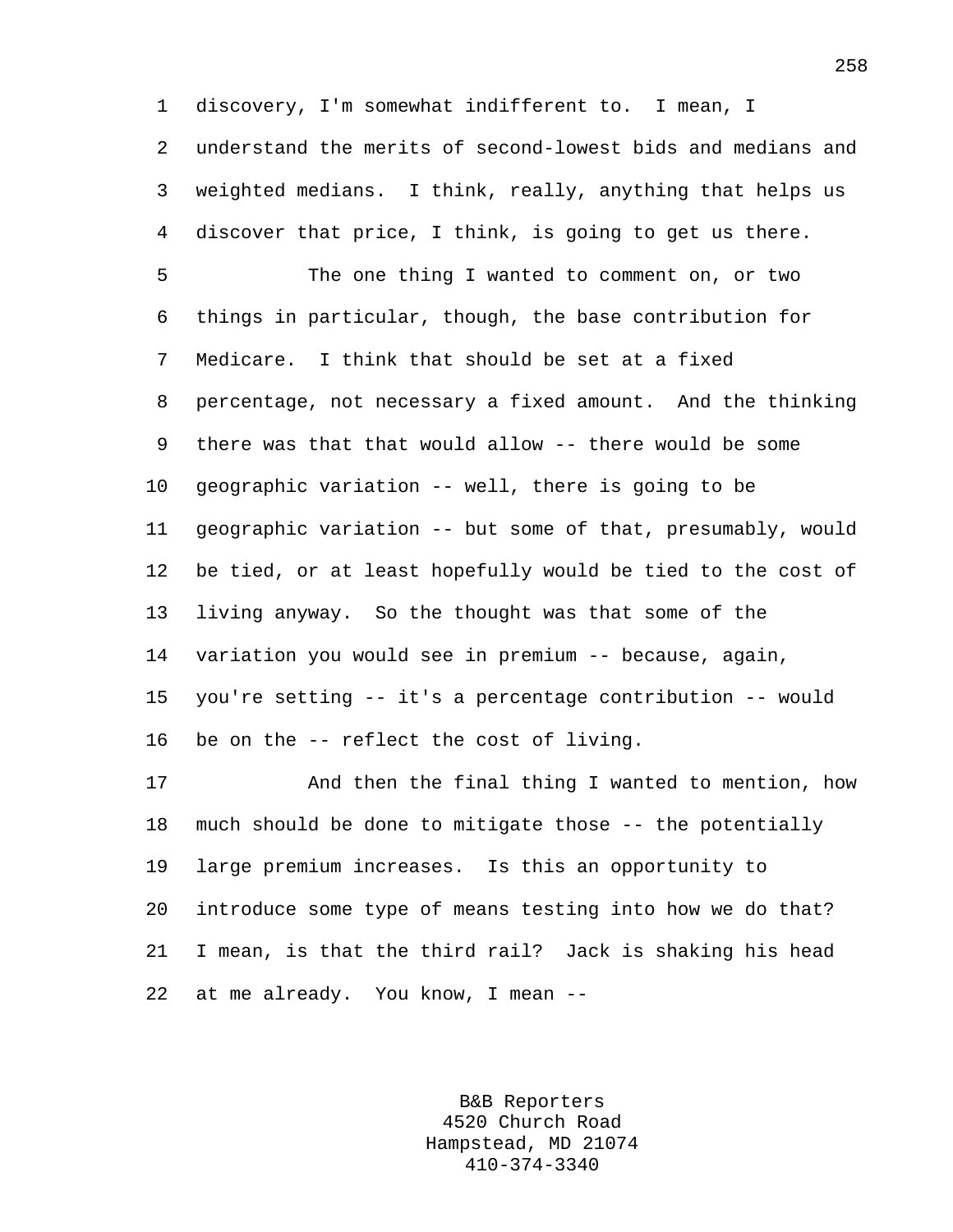1 DR. HOADLEY: It destroys Medicare, basically. 2 It's a social insurance program, and if we go to a full 3 means-tested Medicare it will become Medicaid.

4 DR. DeBUSK: I didn't use the word full. 5 DR. HOADLEY: We're already there, with the 6 income-related premiums and we're starting to see the 7 effects of people dropping out.

8 DR. DeBUSK: Well, I did notice -- in the --9 there are now some Part B -- I figure up to \$200 or \$300 10 premiums, once you hit certain income levels. So we have 11 means testing now. The question is, is this a chance to 12 refine or introduce it? And I'm seeing enough heads -- 13 well, I'm seeing enough heads shaking to know that it may 14 be a dead-on-arrival idea.

15 That's all.

16 DR. CROSSON: Okay. Bill.

17 MR. GRADISON: I think there's a connection 18 between this general package we're discussing and the idea 19 of benefit design, which we've been over before. I think 20 this kind of a program, if adopted, would work a lot better 21 if there were a change in premium design first, which is to 22 combine A and B and have a catastrophic benefit -- I mean,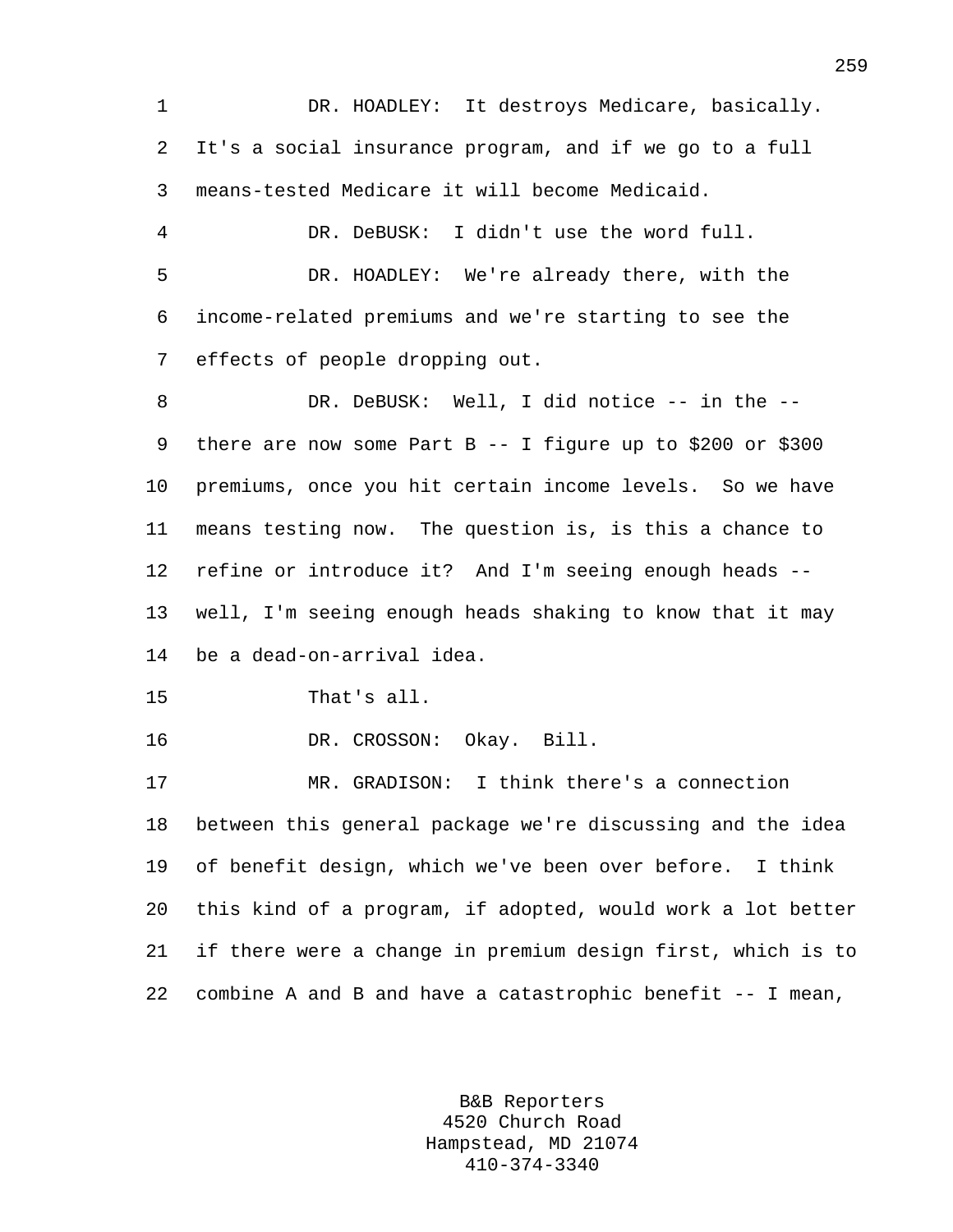1 not that that's a new idea. But in terms of -- I at least 2 want to suggest that perhaps we should be referring to that 3 in some manner, in whatever we present.

4 Most of my thinking about this is how to package 5 it. At one point I -- and I'm not sure this wouldn't work 6 -- at one point I thought of it as an actual decision tree, 7 because there are a lot of things you're going to have to 8 work through that lead to other branches. And I'm not 9 trying to be formalistic or look too far ahead. But 10 fundamentally, I think the main contribution we can make to 11 intelligent discussion of this issue, from people who like 12 it or don't like it, is to pinpoint the key decisions. I 13 may be way off on this but I think there are probably about 14 -- I can't number them all, but about a dozen, maybe. I 15 mean, it isn't that -- you can put it on one page.

16 I mean, I would think that would be an objective 17 to have a one-page. What are they decisions you've got to 18 make? And then there are subsidiary decisions, of course, 19 that are very important, because I think this could 20 contribute to -- the presentation, I think, would 21 contribute to trying to keep this on a basis that you never 22 can say it -- objective is -- nothing about this is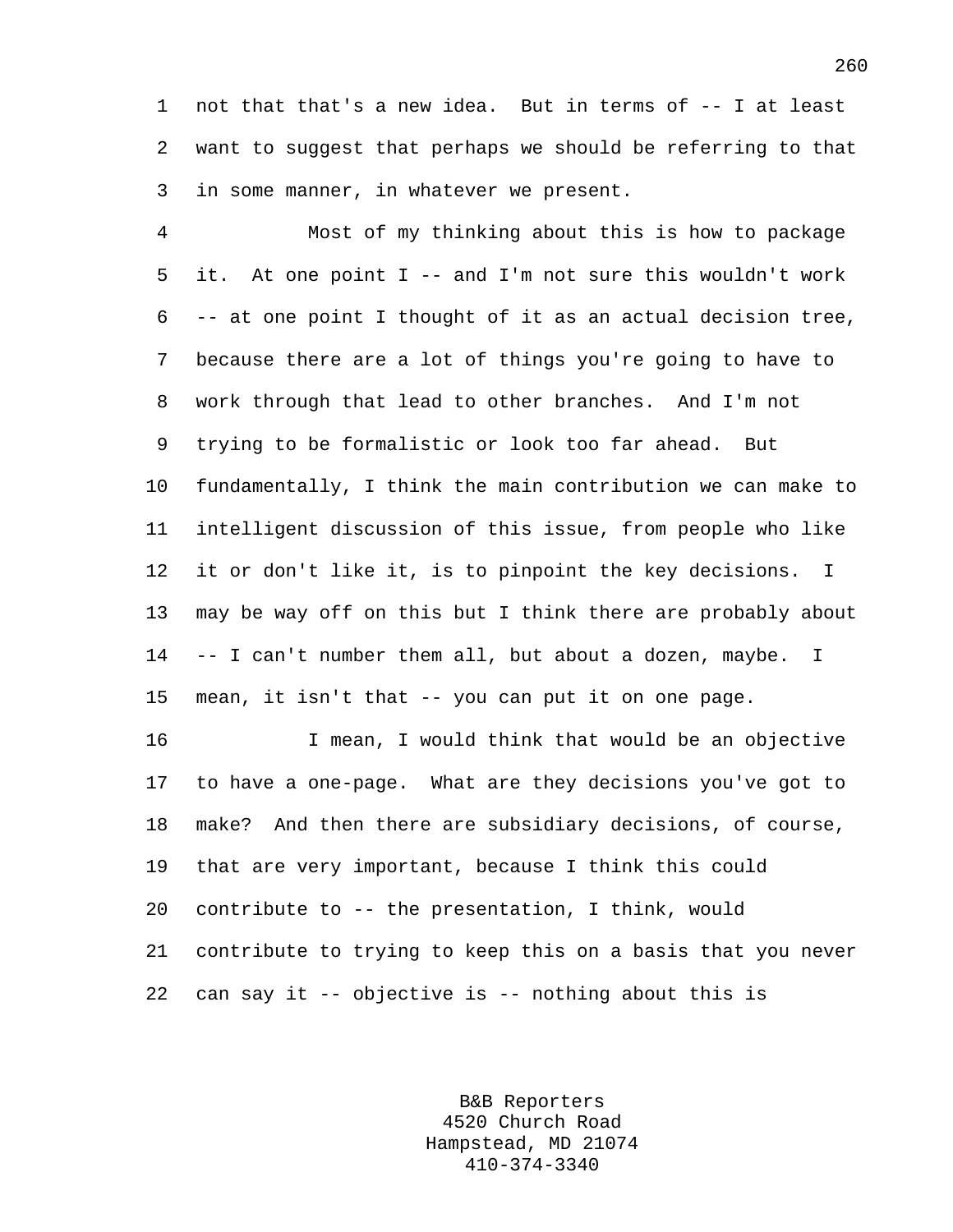1 objective. It's all subjective. But at least maybe some 2 degree of facts-based thinking.

3 DR. CROSSON: Craig.

4 DR. SAMITT: I have a macro comment and then a 5 couple of micro comments here. The macro comment really 6 stems from a comment that Pat made, that I would hope that 7 as we derive the chapter for June that we not think about 8 the pieces of premium support in isolation, that I think, 9 Pat put it, is we need to weave this together into a common 10 fabric. I think it's dangerous to talk about each part in 11 isolation without continuing to tie it back.

12 So, for example, these topics for discussion, we 13 really need to talk about the fact that the bidding and the 14 benchmarks would need to be tied to a quality metric, so 15 that this isn't about cost; it's about value. And so I 16 know that the reason we've done it this way is it's a 17 complex discussion, and so we've broken it into parts, but 18 I think at some point soon we're going to want to pull the 19 pieces back together, so it's not viewed as an either-or; 20 it's always viewed as an "and."

21 I am in support of the elements here. I'm a 22 little bit uncomfortable given some of the conversation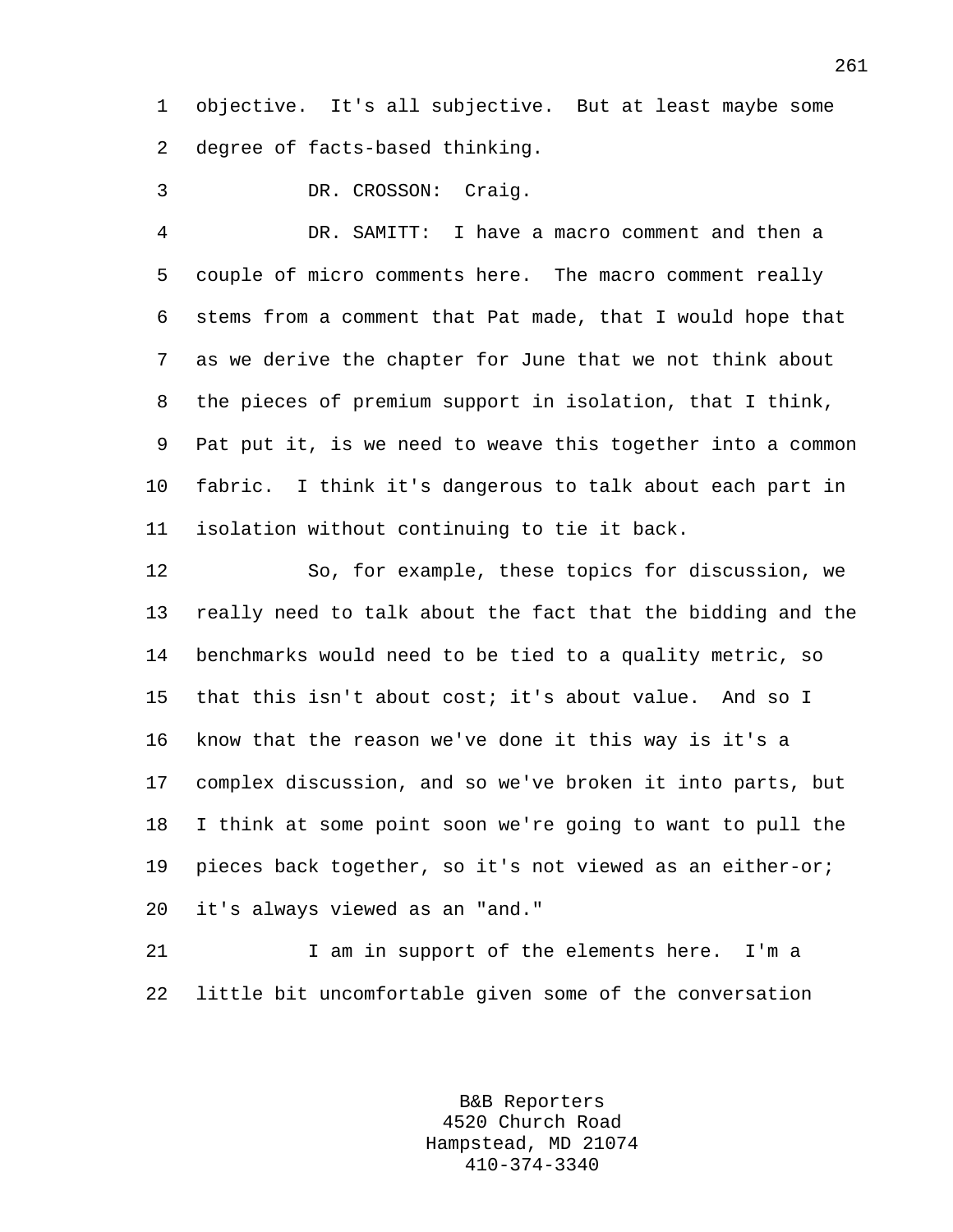1 about competitive bidding versus benchmarks and how to set 2 the benchmarks, and really would love to learn more about 3 the enrollment-weighted bidding, and whether enrollment-4 weighted bidding actually can serve as a mitigation 5 strategy in and of itself, because it would blend or smooth 6 the transition and the curve so that it wouldn't be as 7 striking if it's kind of an either-or or second-lowest or 8 what have you, that it's more of a blended approach to 9 benchmark development, which could smooth the potential 10 disruption here.

11 I also, to Warner's comment, I don't want to lose 12 sight of the -- sort of the default enrollment issues here 13 as well, that if we believe that this program will work, 14 and we work through the mechanics to align the incentives 15 to choose the highest-value options, that default should 16 also default to highest-value options as opposed to the way 17 things work today.

18 And then, finally, and you mentioned doing some 19 work on this, I would be interested in knowing and 20 understanding how duals and special needs plans kind of fit 21 into all of this, and how that will work. And I know that 22 adds another layer of complexity but it would be important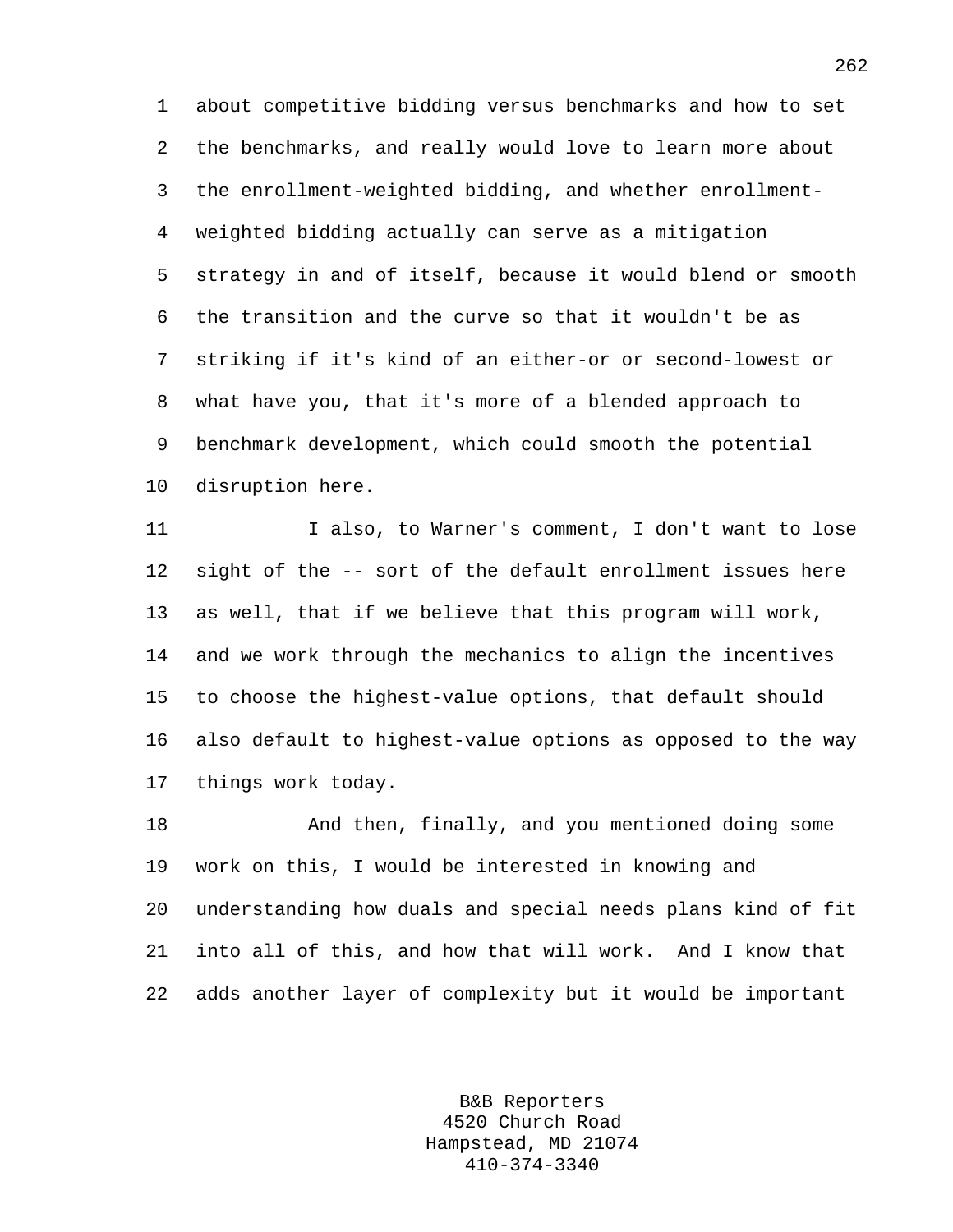1 to understand that too.

2 DR. CROSSON: Sue. 3 MS. THOMPSON: At a very macro level, I can't 4 help but reflect on conversations and previous lives where, 5 in organizations, we have been faced with problems of 6 funding pension, and the whole question of defined 7 contribution versus a defined benefit. And I'm worried 8 about the employee and whether or not they could manage 9 their own retirement planning. And in that context, I just 10 think it's important that we have an opportunity here to 11 pull the beneficiary into this discussion and make them a 12 part of the decision-making here, in terms of their 13 managing not only their health but their health plan. 14 So I think there's an opportunity here we 15 shouldn't miss. 16 DR. CROSSON: Sue, I just want to be sure. When 17 you said "in previous lives," I think you mean in previous 18 aspects in your own life program. 19 [Laughter.] 20 DR. CROSSON: We generally don't deal in the 21 supernatural here, although it might seem that way 22 sometimes.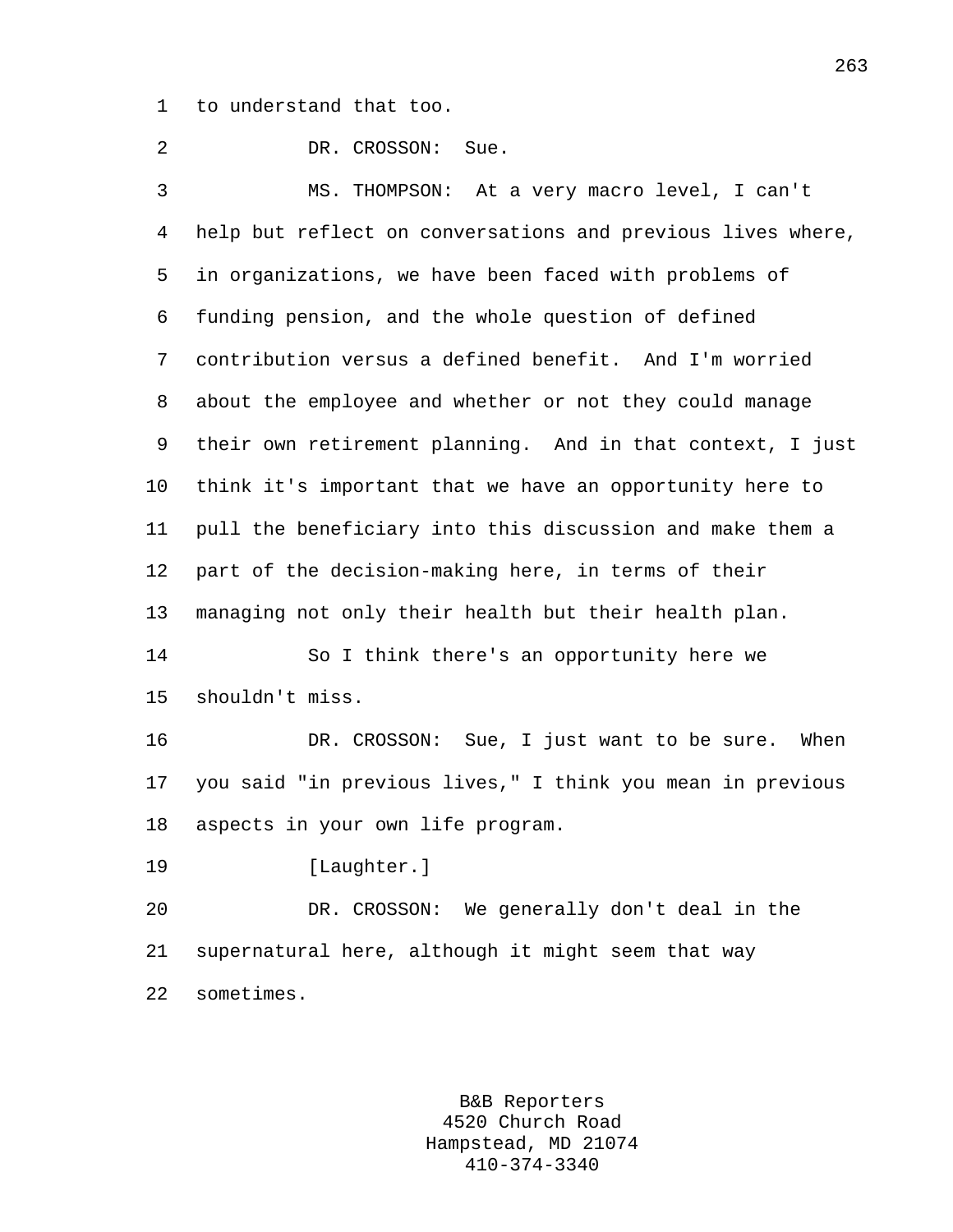1 [Overlapping speakers.]

2 [Laughter.]

3 DR. CROSSON: Bruce.

4 MR. PYENSON: Yeah. Thanks. First, my 5 compliments to Eric. The -- you know, the material 6 actually turned me from a skeptic saying, what is all this 7 stuff about, you know, this idea of premium support, to a 8 point where I am actually viewing this as a guide to 9 incremental change to the current Medicare Advantage 10 program. And this is not huge changes, anything worse than 11 what we've seen, you know, in terms of big change, to what 12 Medicare Advantage has gone through a few times, you know, 13 in Part D, or even if you think about what ACA has -- how 14 that's fundamentally changed the way insurance is sold. 15 Right? Not just individual insurance on the Exchange. 16 So what we have -- what we're going through, I 17 think, is a series of issues to fix the problem that Warner 18 addressed, to fix a series of other problems that we have 19 with, you know, the one-third, two-thirds issue -- Medicare 20 Advantage and fee-for-service -- and to do that in a

21 reasonable way, tackling a series of problems and

22 identifying ways to do that.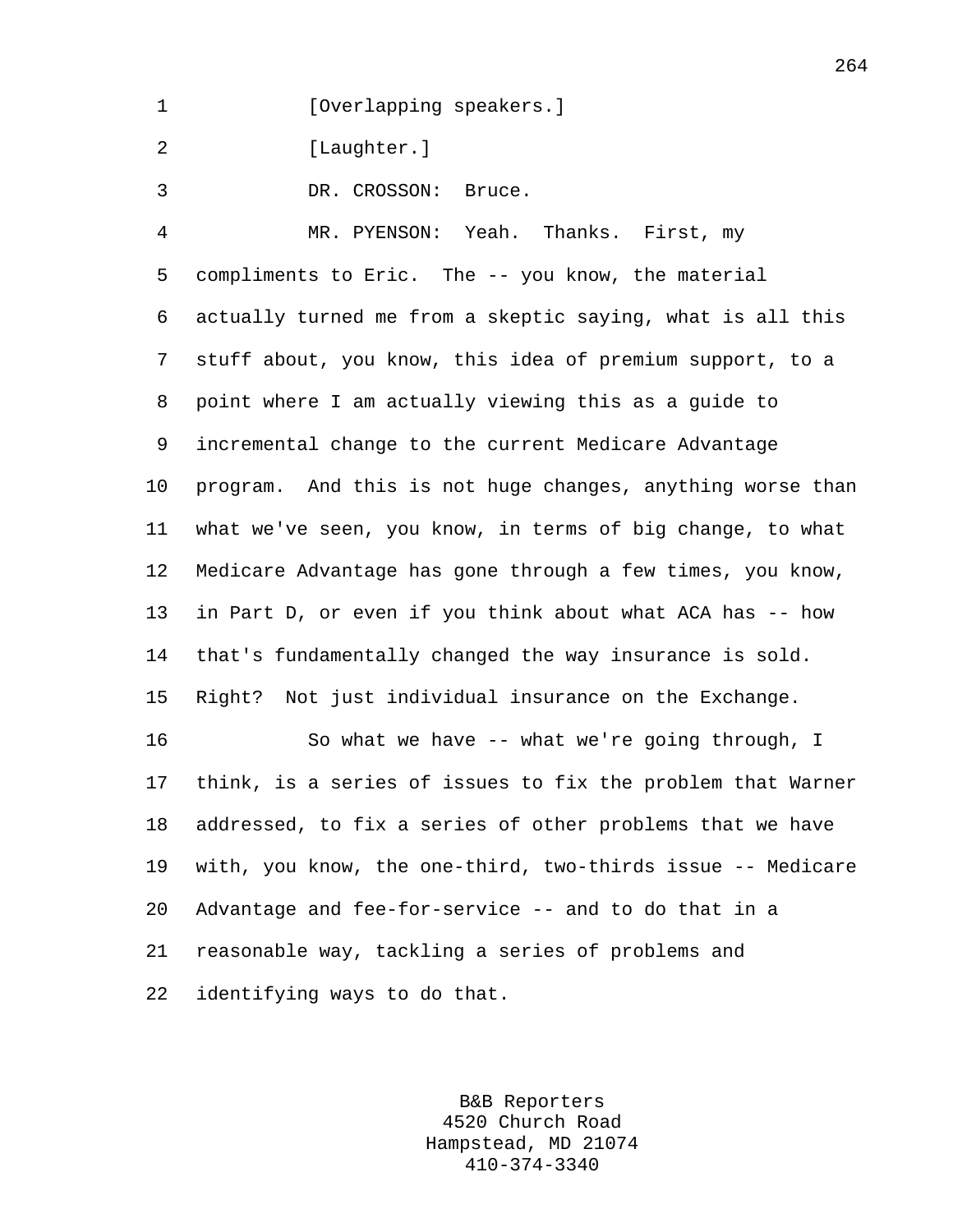1 So I don't see this as, you know, hugely dramatic 2 or, you know, might be fundamental change, but I see it as 3 a series of steps that can be taken in a reasoned way. And 4 certainly none of it is going to be perfect. You know, 5 risk adjustment is not perfect. That's -- it's not called 6 risk elimination. There's still risk. Right? And a 7 series of other kinds of issues of how the bids are 8 constructed.

9 But one element I would urge that we put into 10 this is to make the system simpler. The burden of annual 11 bids on Medicare Advantage, the other structures, 12 everything from the star system, the risk adjustment 13 system, and so forth and so on, to the extent we can, in 14 the course of our gist, identify elements that can be 15 simplified in the whole process, I think would be very 16 helpful. And in that context, what we're creating, I 17 think, is a guidebook for fixing the system, whether it's 18 called premium support or something else.

19 So that's my overall view. So I support the 20 issues, the five issues there.

21 On the last one, the sixth -- how much should be done to 22 mitigate large premium increases -- I think it's important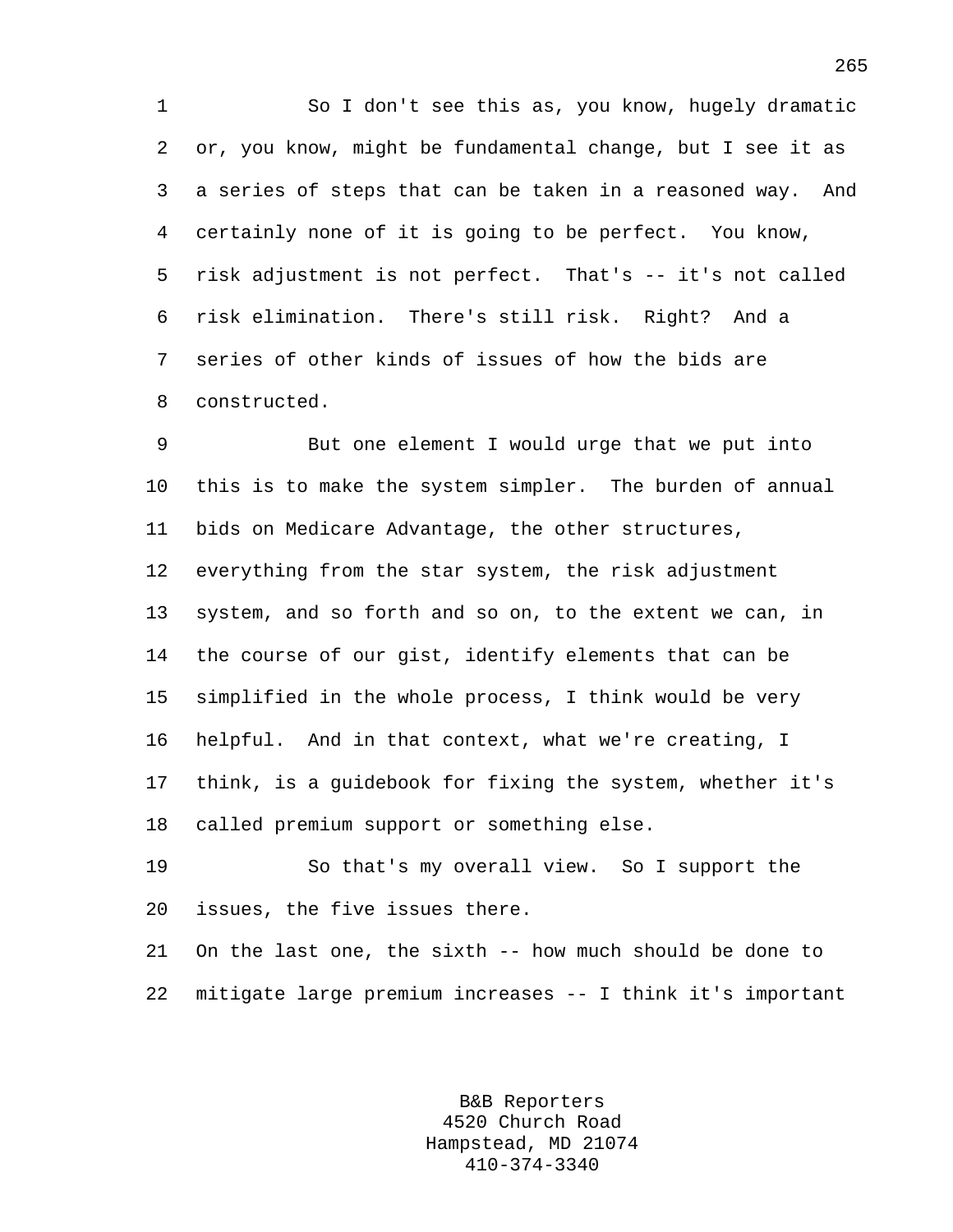1 to consider beneficiary spending on Medigap as a real 2 spending. It's not inexpensive. A lot of people buy it, 3 and often that spending is offset by the kinds of extra 4 benefits that Medicare Advantage provides. So if we're 5 concerned about the actual out-of-pocket, how much an 6 individual has to pay, it's not just the premium for Part 7 B. And I think that gets to some of Bill's comments 8 about, well, you know, in fact if we create a catastrophic 9 and some other changes like that, then maybe we would 10 address that issue. 11 So from an overall, you know, technical 12 standpoint of let's go ahead, let's figure this out, then I 13 think there will be a lot of valuable things that come out 14 of it. 15 DR. CROSSON: Thank you. Bill. 16 DR. HALL: So going around the room, I'm 17 impressed with the complexity of this issue, even if we're 18 -- some people in the room here who have tremendous life 19 experience with this, and also a little reflected by the 20 annual Medicare enrollment period, where a lot of patients 21 come in, and I don't know the right answer to some of the 22 questions.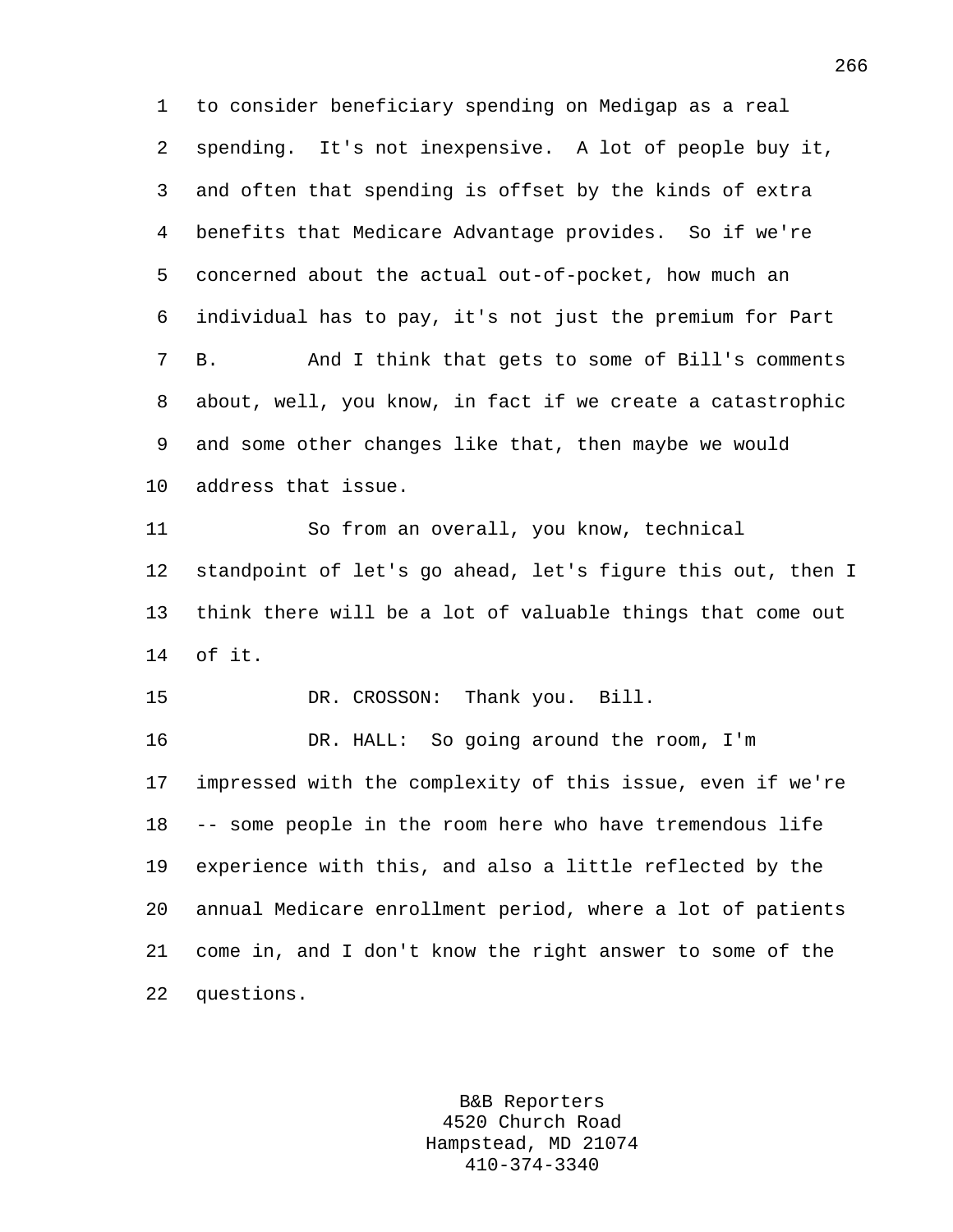1 I'm wondering about timing. This will be for the 2 June report -- is that right? So what about a scenario 3 where we find out, in a week or two, that there might be 4 some substantial changes in priorities in Washington and in 5 the states, or not? 6 [Laughter.] 7 DR. HALL: On every list that I've seen --8 DR. CROSSON: I said we don't deal in the 9 supernatural. 10 [Laughter.] 11 DR. HALL: All the lists that I've seen is that 12 the Affordable Care Act has to be eliminated, day one. I 13 think change to Medicare through the House might be 14 something that comes up. 15 So I'm wondering, do we need to do even more work 16 and emphasis on this, in some sort of very rapid fashion? 17 Where are people going to get -- the responsible people who 18 are making decisions, going to get the information? Are 19 there lots of different ways, or is this -- is the 20 Commission the major vehicle where people would look for 21 reliable information? Does that speed up or change our 22 timeline?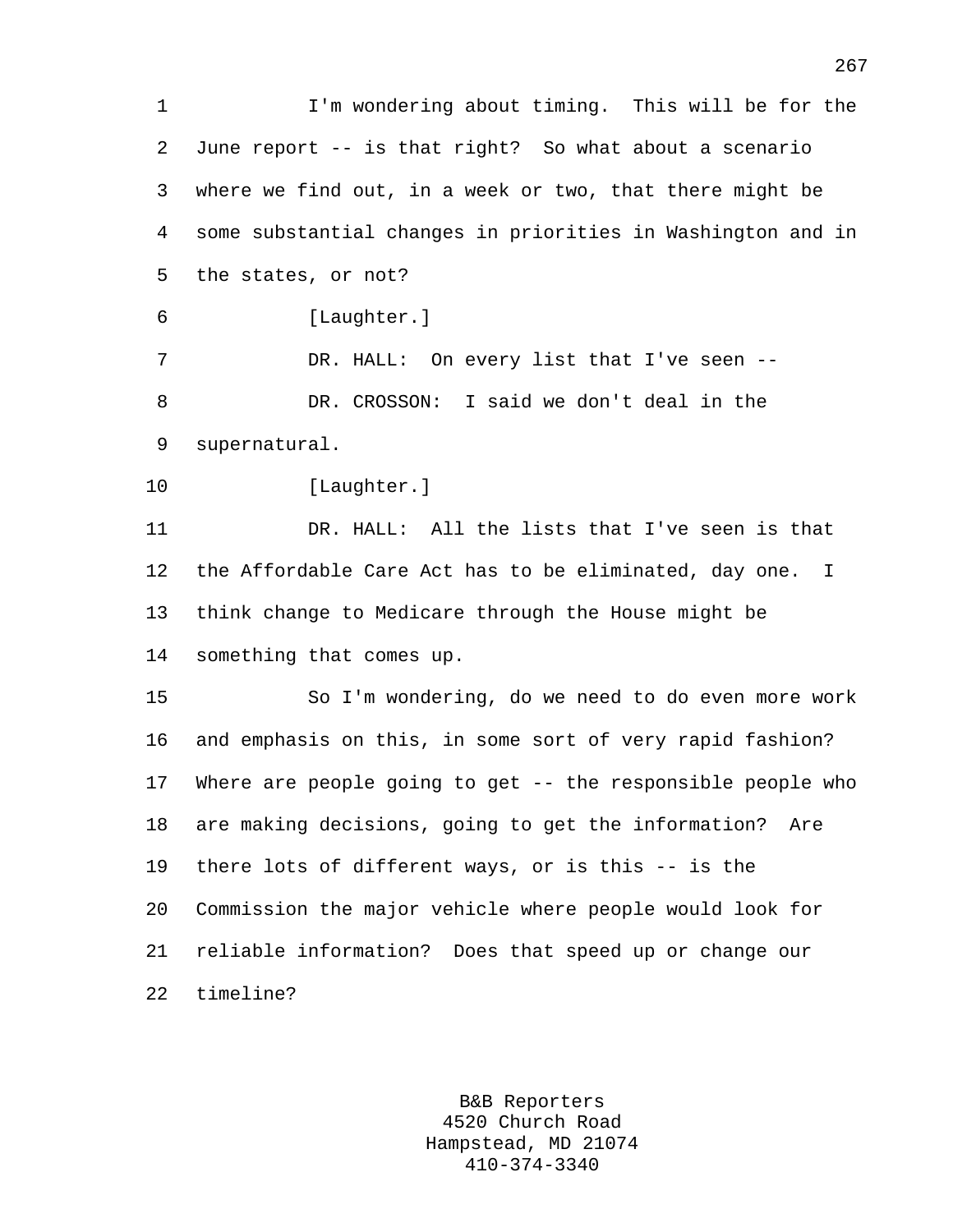1 DR. MILLER: Well, my first reaction is, you 2 know, in all honesty, I don't know how it can deliver it 3 faster than June. You know, we'll have to go through all 4 our update process stuff. All that gets into the March 5 report, by law, and, you know, and that's what's going to 6 be in the March report. Meanwhile, we'll be working with 7 this kind of information, gathering the other non-update 8 stuff into the June report. So I don't know how it can 9 move much faster than that.

10 However, the other thing I would say is as it 11 turns out we have been talking about this for a couple of 12 years, and it's kind of in bits and pieces all over the 13 place. And what we're trying to do in June is saying, this 14 is really what everyone thinks, you know, and write it 15 down. And so there is information out there and obviously, 16 if we were to get urgent calls, we can take people through 17 it in bits and pieces.

18 The thing, I think -- and I've said this a couple 19 of times but I'm just going to say it again -- is I think 20 the point of this is to have a reasonably thought-out, at 21 least at a principled and general policy direction, guide 22 to what you have to think through if you're going to take

> B&B Reporters 4520 Church Road Hampstead, MD 21074 410-374-3340

268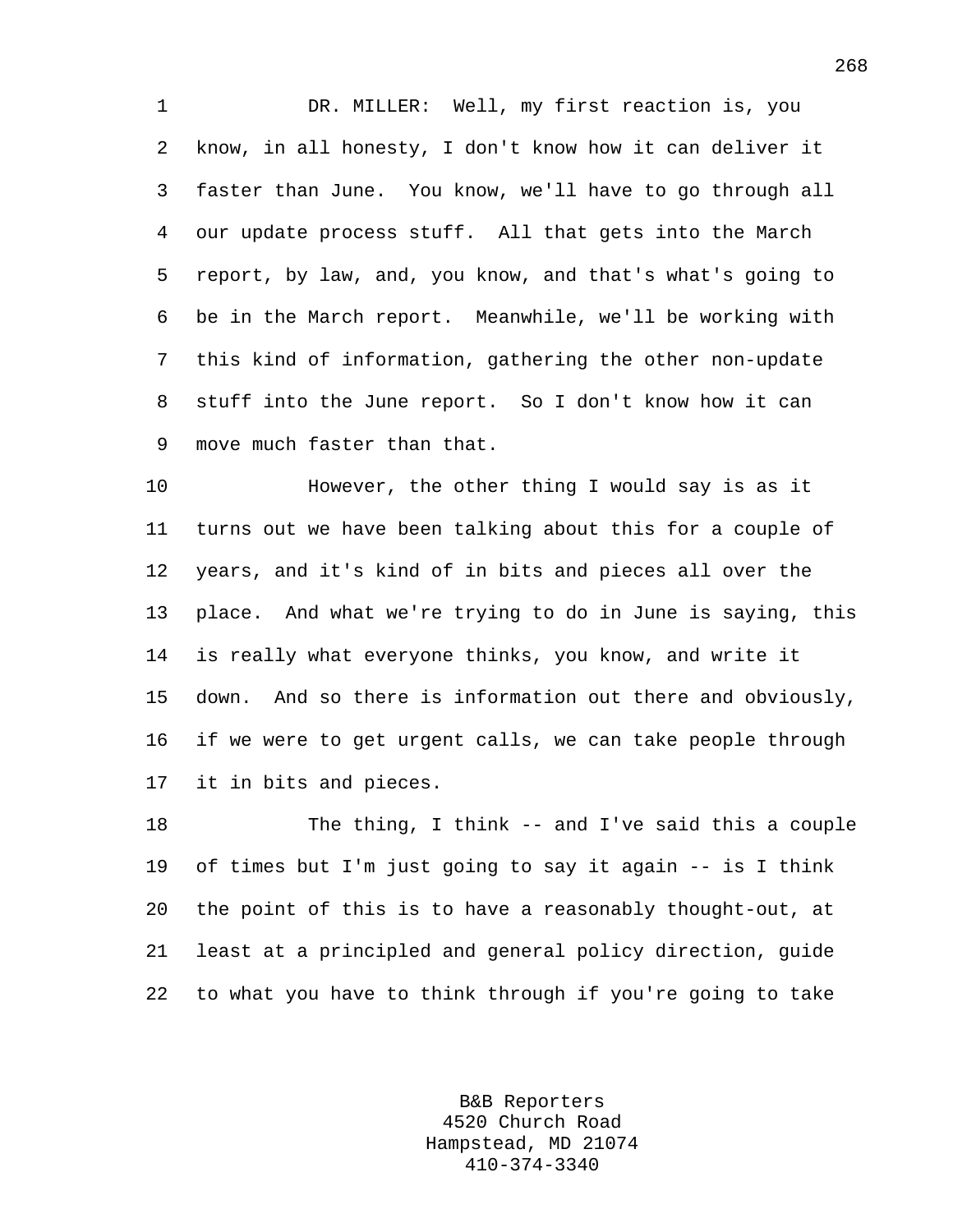1 on a policy like this. But the other objective is, I think 2 a lot of people come to this and think there is -- it's 3 simple. It's much more straightforward. And as you can 4 see, it does involve some serious issues that can cut in 5 one direction or another, and I think part of having it 6 available at the time that, you know, we have March and 7 June, is that if people want to have a serious 8 conversation, they have to be able to answer these 9 questions in how they design it.

10 So I don't think we can deliver it much faster 11 than June, but the whole intention is, is if there was a 12 shift and people were to talk about this seriously, have 13 some place where they could go for at least a first-level 14 take on what -- you know, you have to be able to answer 15 these five questions if you're going to start having this 16 conversation.

17 DR. CROSSON: Okay. Alice and John.

18 DR. COOMBS: Thank you very much. This has been 19 a learning session for me, and I think I've learned a lot. 20 One of the things I think impressed me most in 21 listening around the table was the whole notion that if we 22 provide this, we are actually functioning as choice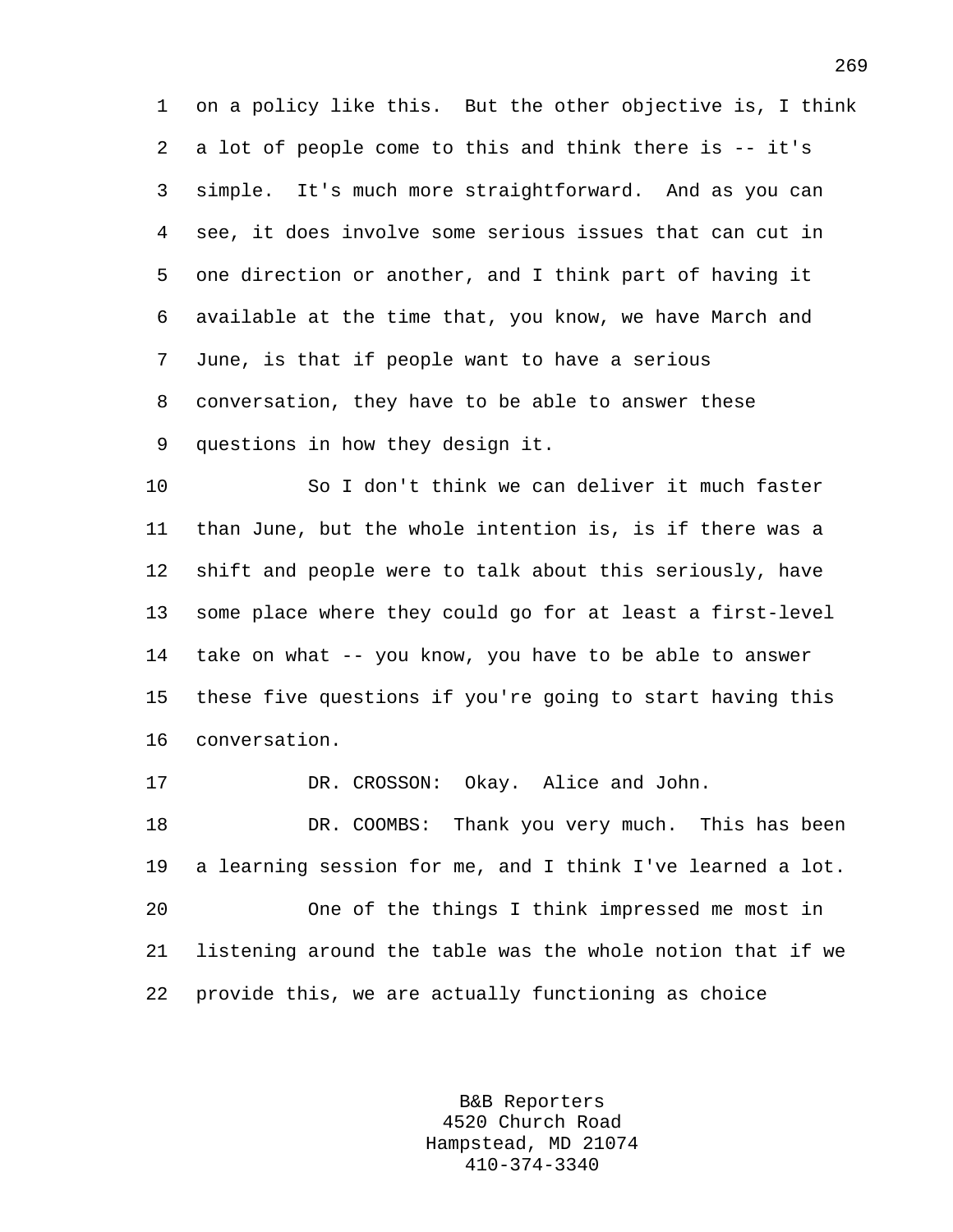1 architects for beneficiaries. And in that, I think Jack 2 pointed out some issues with beneficiary choosing for the 3 Part D plan. I think Craig something about the quality 4 piece. If you are a choice architect, you're supposed to 5 provide the patient with the ability to choose as they see 6 fit and also give them a tool set or create an environment 7 whereby they choose the right thing. And so the right 8 thing is judged by whom?

9 And so one of my issues is this whole notion of 10 setting the premium in the absence of the quality, and so 11 that you might have a patient who chooses solely based on 12 the premium, and the risk adjustment is not perfect, no 13 matter how much we say it is. There's one renal failure 14 patient that is much more advanced than another, and I 15 think that systems can kind of triage patients the way they 16 see fit, panels will fill up. There might be capacity 17 issues with different plans.

18 I would like for us to be able to say somewhere 19 along the line that the challenges in this area have to do 20 with patients' capacity to choose, and on the opposite side 21 of the spectrum is our ability to be the best choice 22 architect because we are functioning in that manner because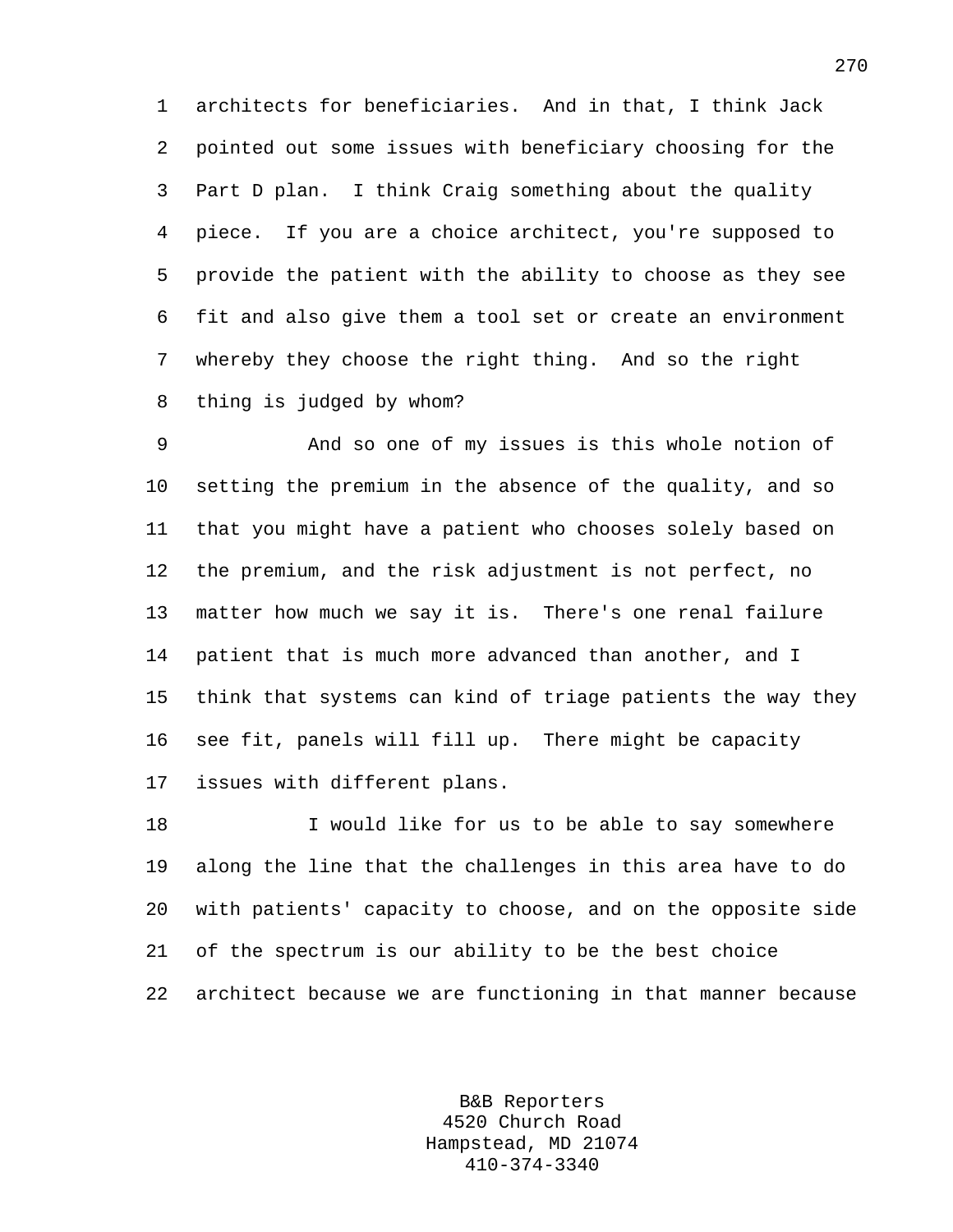1 we provide the patient with some tool sets that say this is 2 going to help you to make the right decision. Even if you 3 don't have exposure to it, there's something out there for 4 you.

5 And so the quality piece is something that's 6 going to be a harder thing to really kind of tease out, but 7 it needs to be ever present within the decisionmaking 8 environment for the patients.

9 DR. CHRISTIANSON: Having the last word is -- a 10 quick comment on what you just said. I think one way in 11 competitive bidding and other kinds of programs you deal in 12 a very crude way with quality is you have to meet some 13 quality benchmark to bid. It's either a historical 14 benchmark to bid, or your bid is thrown out if your quality 15 rating isn't, you know, satisfactory. So there's a crude 16 way of dealing with that, not perfect.

17 I was struck with the conversation here, going 18 back to what Warner said this morning, and I was often -- 19 things that we talk about feed into each other,

20 interlinked, and he was saying, well, maybe we should look 21 at consolidation that's more things than just provider. 22 Maybe we should look at health plan consolidation. Then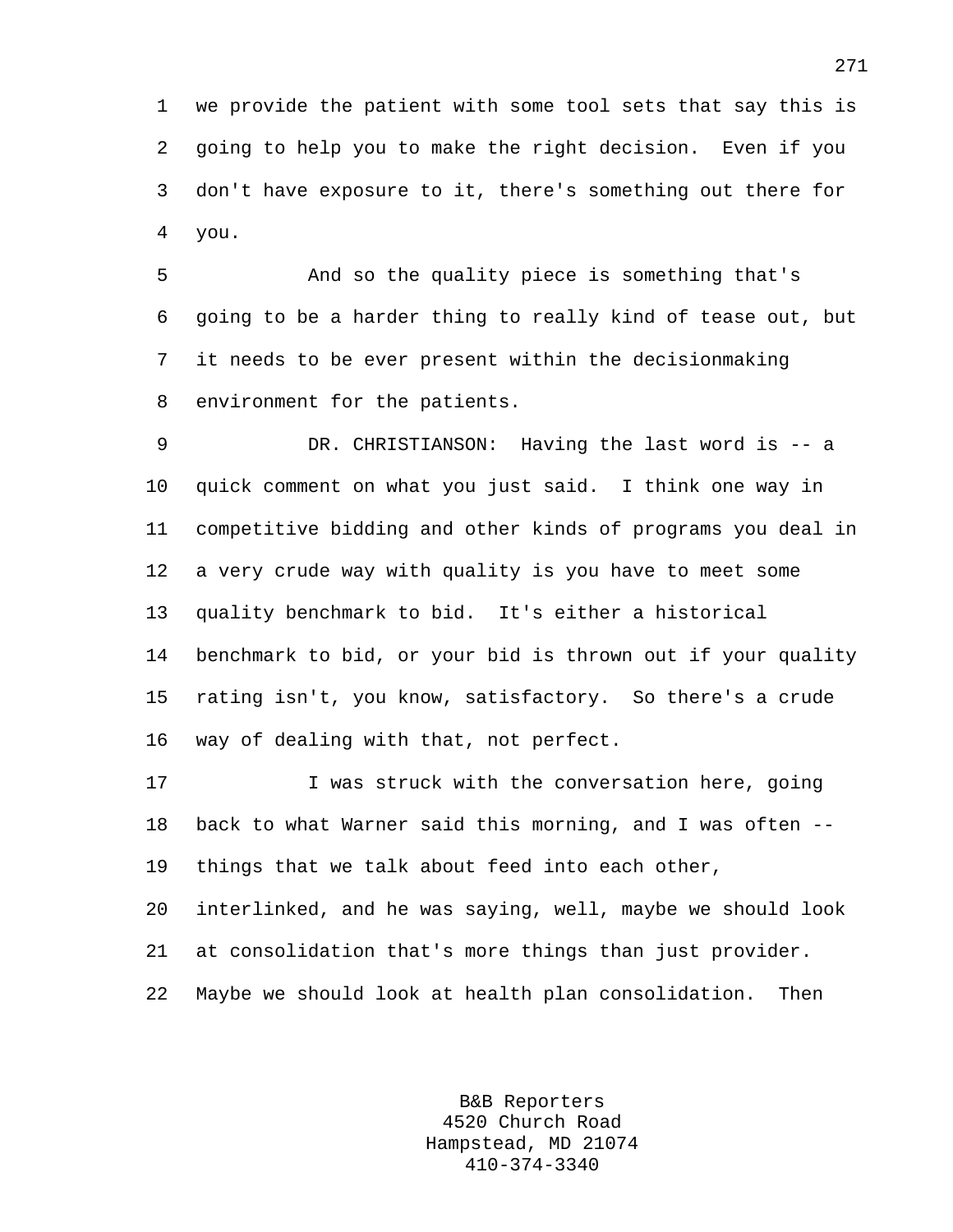1 Pat brings up, oh, are there really enough organizations 2 here? Got a lot of plans, but how many organizations? So 3 we know that work that Kaiser Family Foundation has done 4 that's very interesting, it shows a relatively small number 5 of organizations in the MA program enroll a relatively 6 large number of bidders. So that would maybe discourage us 7 from, you know, the notion of competitive bidding and how 8 that's going to work. But we do this work over with ACOs, 9 right?

10 And so it's really not number of actual 11 organizations that play now. It's that plus potential 12 number of organizations that really affect the bidding 13 process. And I know in my community already the ACOs are 14 now being offered as risk-bearing options for -- you know, 15 in private sector employer-based plans.

16 So we've been pushing ACOs, not with the thought 17 that it would help the competitive bidding process and 18 premium support, but it all kind of feeds into each other, 19 and it's interesting to sort of think about that. And I 20 was glad that Pat brought that up, and we go back and think 21 about yet another reason why we might want to do something 22 that seems a bit afield, which is look at consolidation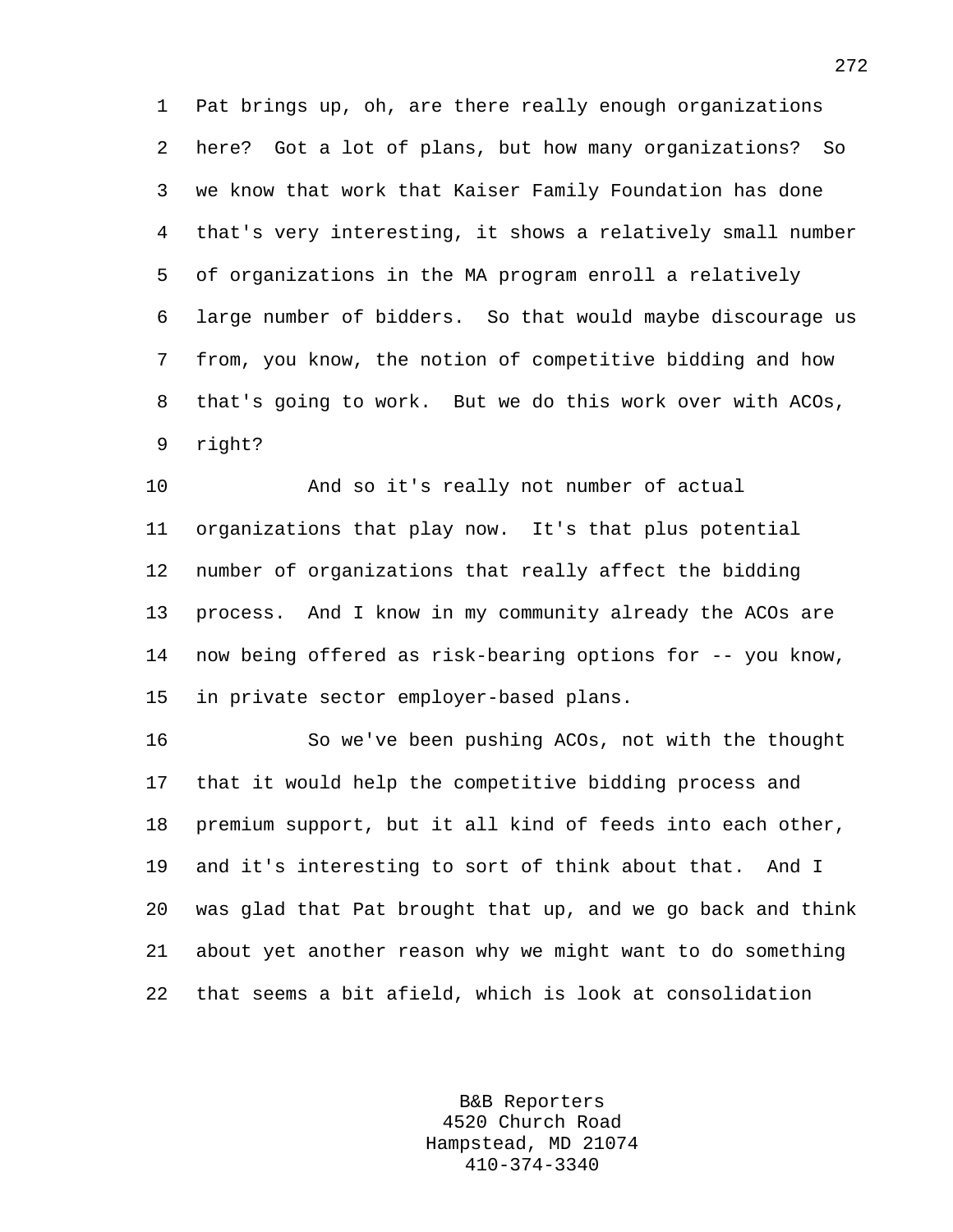1 that's going on in the health care industry.

2 DR. CROSSON: Okay. Eric, thank you so much for 3 taking on so ably such a complicated topic for us. 4 Now we turn to the last presentation and 5 discussion today, the Medicare outlier payments to 6 hospitals, and Craig and Jeff are going to -- it looks 7 like, Craig, you're starting. 8 MR. LISK: Yes, I am. All right. Good 9 afternoon. Today we are going to go to review some 10 research we have done on the relationship between Medicare 11 outlier payments and hospital charging practices. 12 I want to first discuss our motivation for this 13 analysis. 14 Going back more than a decade, well over a decade 15 ago, some hospitals were gaming the outlier payment system 16 by inflating their charges to take advantage of some 17 loopholes that were in the outlier -- with how outlier 18 payments were being -- costs were being determined for the 19 outlier payment system. But CMS, in I think 2003, made 20 some modifications to the outlier policy to close those 21 loopholes.

22 In 2013, the Office of Inspector General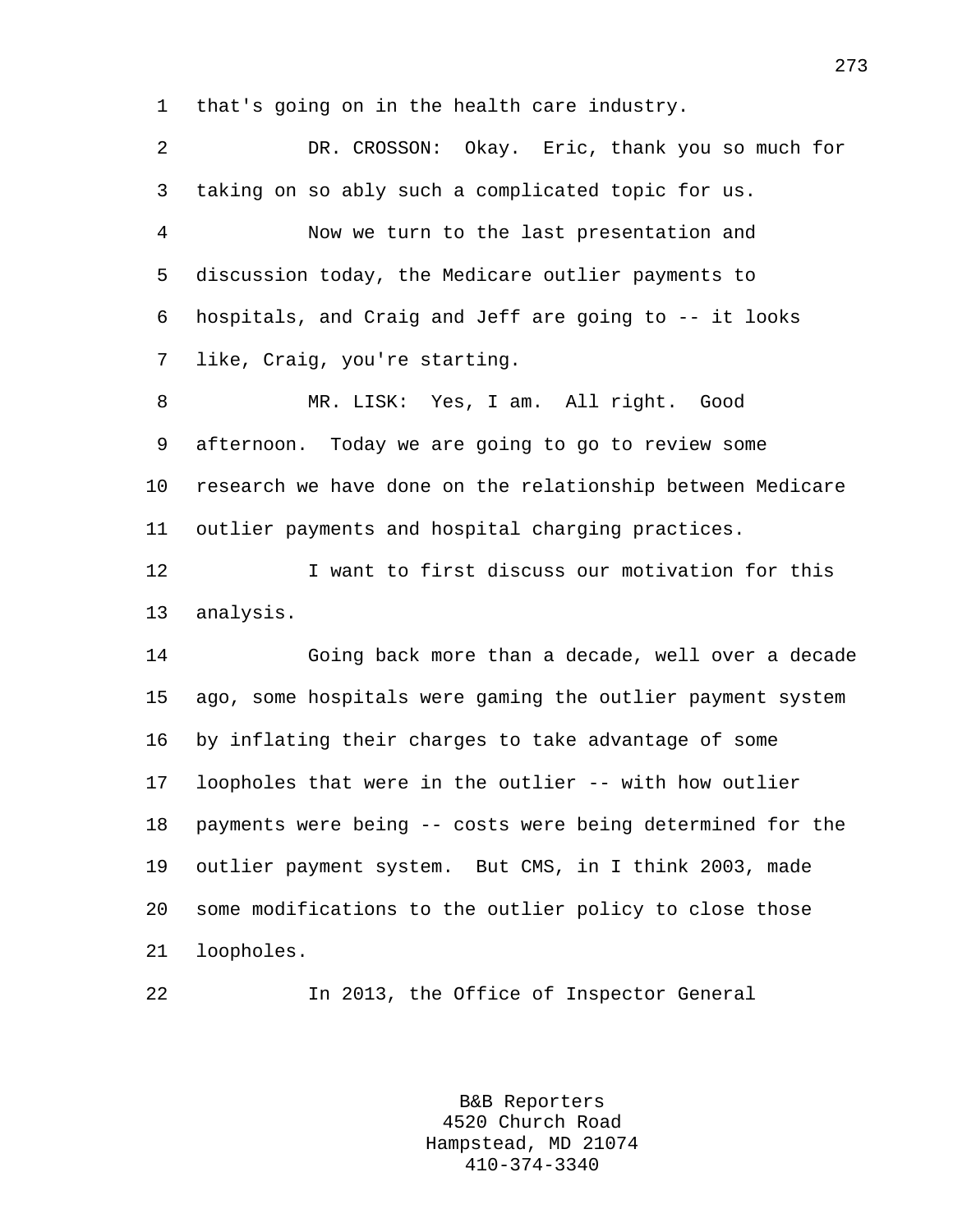1 conducted a study of Medicare outlier payments in which 2 they examined hospitals with a high share of outlier 3 payments and found that these hospitals charged 4 substantially more for services in the same MS-DRG, even 5 though the patients had similar lengths of stay, raising 6 concerns about why charges for similar cases vary 7 substantially across hospitals.

8 In addition. three recent articles in Health 9 Affairs by Ge Bai and Gerry Anderson have looked at the 10 relationship between hospitals' financial performance and 11 hospitals' charge markups, finding that hospitals appear to 12 be using the charge-master to maximize revenues, raising 13 questions as to whether hospital markup practices might 14 also be affecting Medicare outlier payments.

15 So in our presentation today, we are going to 16 review the policy rationale for outlier payments and review 17 how Medicare pays for outlier cases and examine the type of 18 cases and hospitals that receive these outliers. We'll 19 then focus on two issues in Medicare outlier policies: the 20 influence of charge markups on outlier payments and the 21 calculation of outlier costs. We'll finish with a 22 discussion of potential changes that could be made to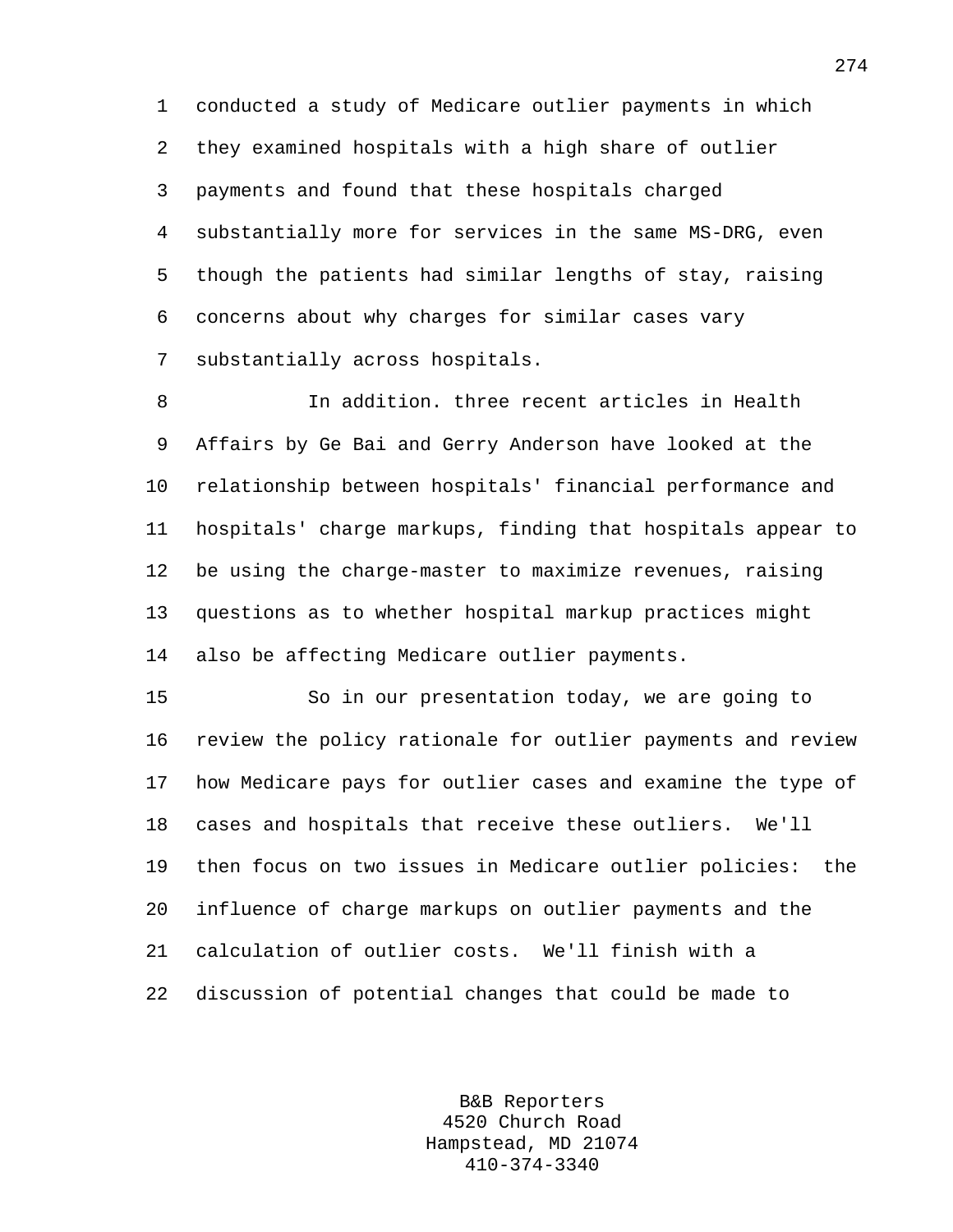1 Medicare outlier policy.

2 So, first, why have an outlier policy? 3 Well, under Medicare in the PPS, hospitals 4 receive a fixed payment for a case, giving hospitals a 5 strong incentives to provide care efficiently, as they keep 6 any gains when their costs are less than payments, but must 7 absorb losses when costs are greater than payments. 8 Some patients, however, are very high cost, 9 either because of adverse outcomes or patients are 10 extremely sick with multiple conditions; the basic DRG 11 payment was not intended to offset the losses on this set 12 of cases, particularly since outlier cases are not randomly 13 distributed across hospitals.

14 The outlier policy, therefore, acts as a stop 15 loss insurance for these high-cost cases, with a deductible 16 and coinsurance. Hospitals have to first cover a fixed 17 loss on a case before outlier payments kick in and then 18 share in the cost of the case for covered costs above that 19 amount. Thus, outlier cases are not meant to be 20 profitable. The policy is intend to limit the losses 21 hospitals incur on extraordinarily high cost cases. 22 The program sets aside a fixed amount of funds to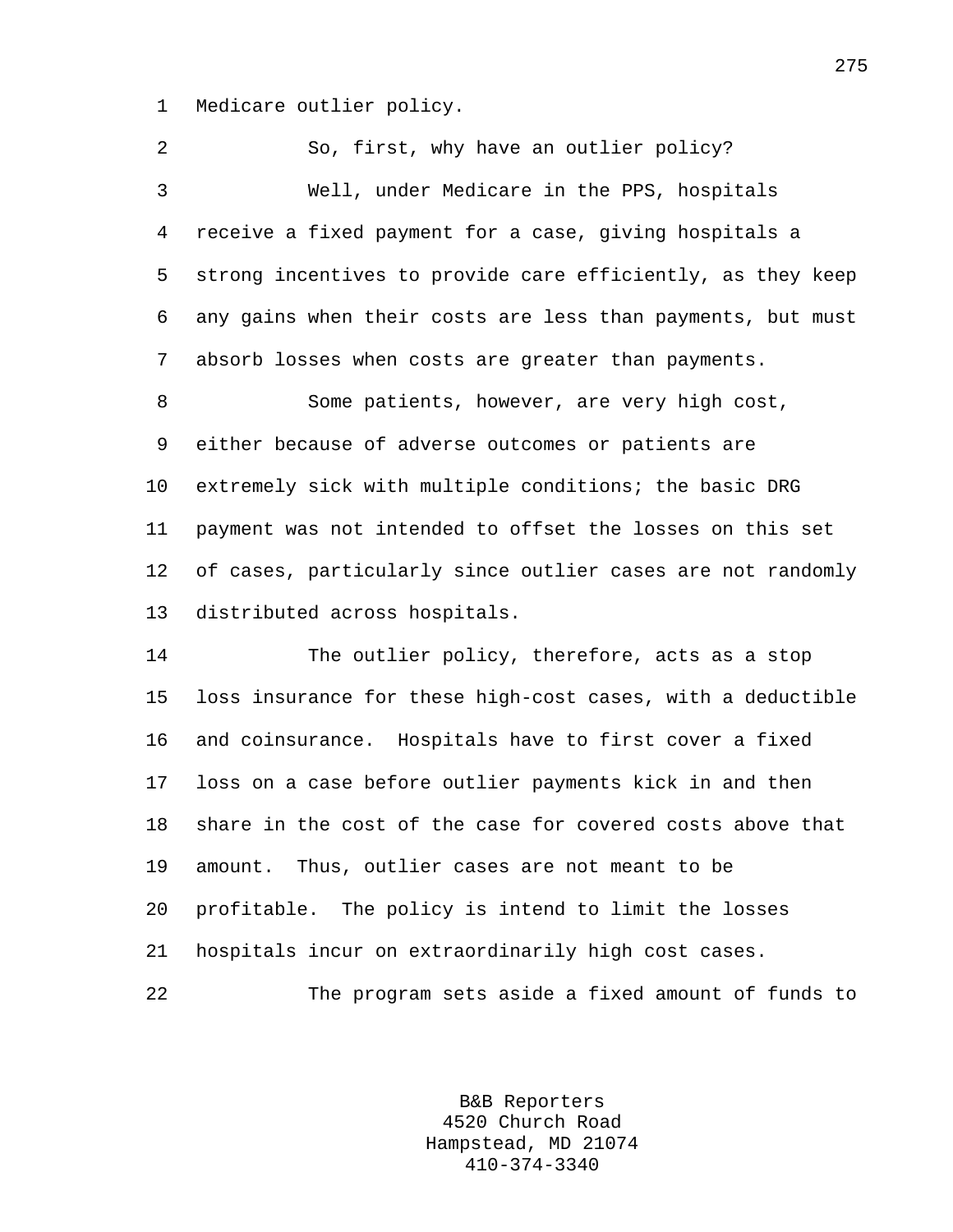1 support the outlier program by reducing all the DRG weights 2 uniformly. It's a fixed pool of dollars, so any changes in 3 the outlier program are basically done budget neutral. 4 This next slide shows the outlier payment

5 formula.

6 Hospitals can receive outlier payments once total 7 costs of a case are greater than the DRG payment plus the 8 fixed loss cost threshold of \$23,573 in 2017. Then 9 Medicare pays 80 percent of covered costs above this 10 amount.

11 To calculate costs, Medicare takes total 12 Medicare-covered charges for the case and multiplies this 13 amount by the hospital's Medicare inpatient cost-to-charge 14 ratio.

15 So please note, Medicare is using total covered 16 charges for the case and multiplying it by a single cost-17 to-charge ratio to come up with an estimate of costs.

18 So we know that outlier cases need to be high 19 cost, but how do they compare to the typical case in a 20 hospital? So we can see here in this chart they have much 21 longer inpatient stays, they have a higher average DRG 22 weight, they have higher average costs per day, and that is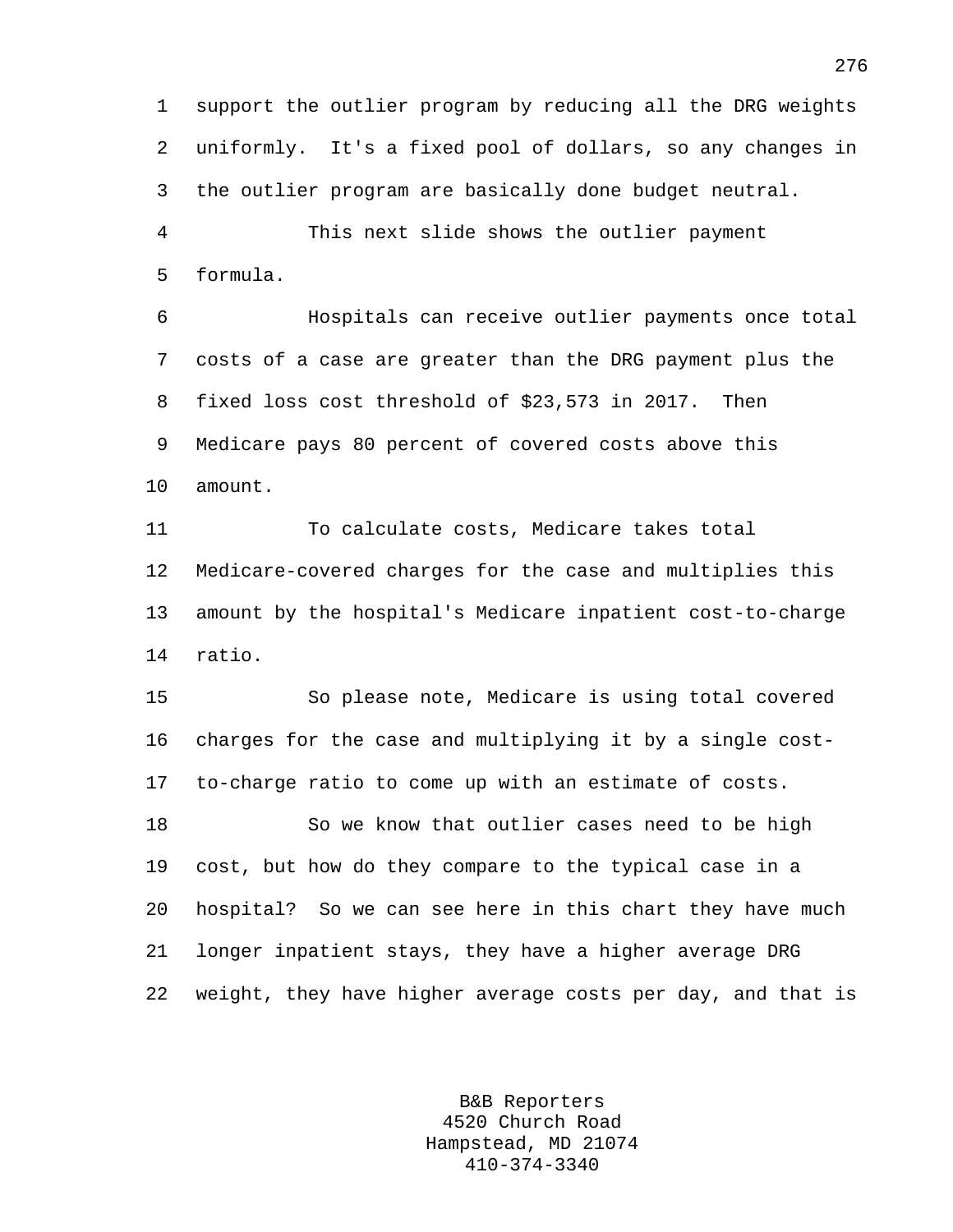1 generally from greater use of special care units, and 2 higher daily expenses for pharmaceuticals, supplies, lab 3 services, and therapy, reflecting the more complexity of 4 those cases. Altogether this leads to an average 5 case cost of over \$64,500 in 2014, more than five times the 6 average of a regular case.

7 Payments per case are also higher, but because 8 hospitals need to cover the fixed-loss cost threshold 9 before they start receiving outlier payments, payments for 10 outlier cases are generally much lower than their costs. 11 So how does the incidence of outlier cases fall

12 across MS-DRGs given that we see that outlier cases 13 generally have a higher DRG weight?

14 Well, we find that there is wide variance in the 15 distribution of outlier cases across MS-DRGs. But we do 16 find a higher incidence of outlier cases in MS-DRGs with 17 high weights, long lengths -- longer lengths of average 18 stays, and with major complication and comorbidities. So 19 the more complex higher-weighted DRGs tend to have much 20 more outlier cases. These include transplants, major 21 cardiac procedures, and major spinal procedures that are 22 some that have incidence of outliers of over 20 percent.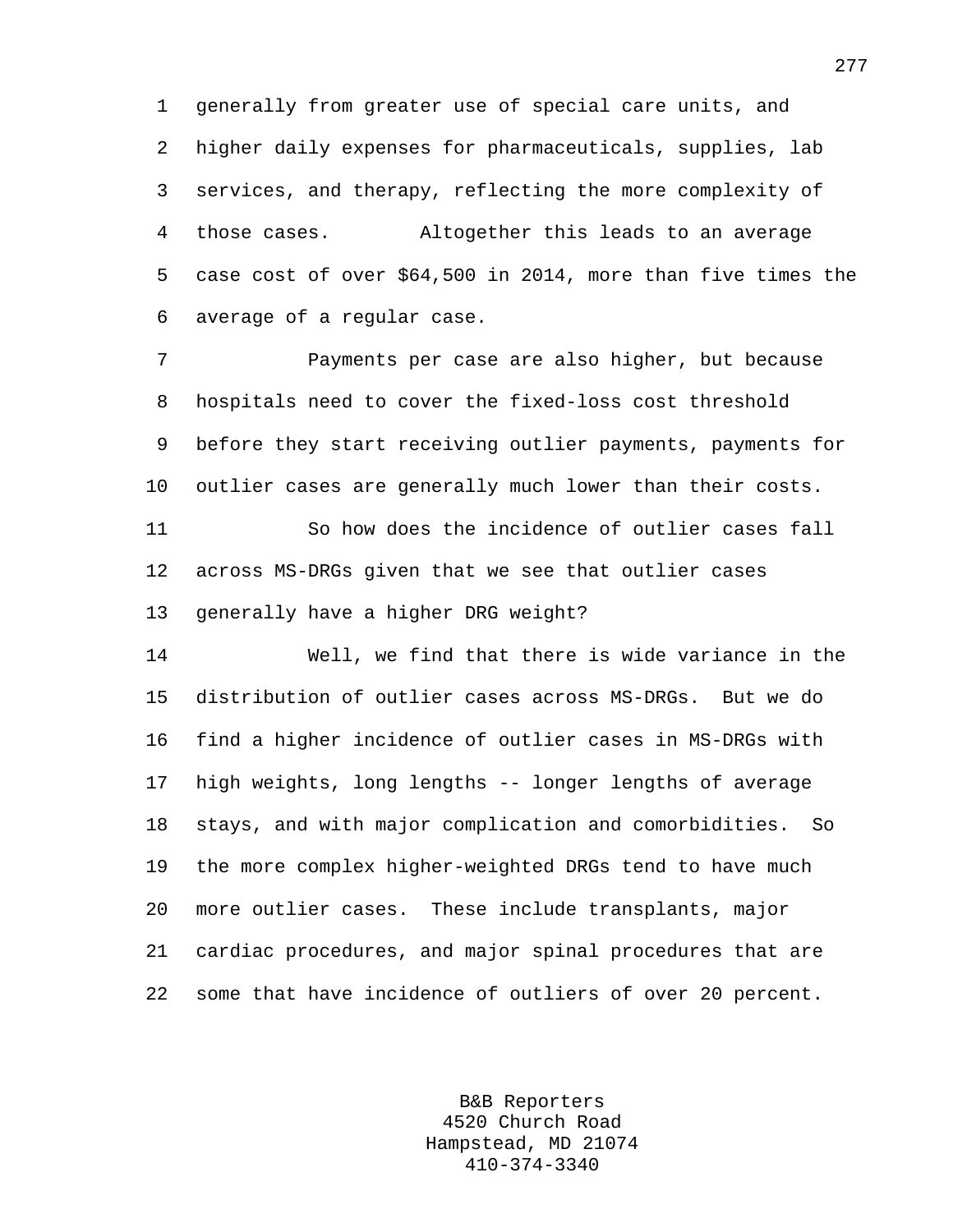1 Conversely, the low-incidence outlier DRGs are 2 the opposite -- generally in lower-weighted DRGs, with 3 relatively short lengths of stay, and no major 4 complications or comorbidities. These cases will include 5 COPD, heart failure, simple pneumonia, and major joint 6 replacements.

7 So the implication is really the mix of cases a 8 hospital has can affect its incidence of outlier cases.

9 So in the next chart we see how the incidence of 10 outlier cases varies across hospitals, and as you can see 11 here, the distribution is uneven across hospitals.

12 For over half of all hospitals, less than 2 13 percent of their cases become outliers, and 7 percent have 14 no outlier cases at all. But 13 percent have outlier 15 shares of over 5 percent. And we found that at the very 16 top distribution here, 50 hospitals were over 15 percent of 17 their cases became outliers, and this very high outlier 18 group is different from the typical hospital.

19 What we find is that a majority of these 50 20 hospitals with the highest outlier shares are small 21 surgical subspecialty hospitals. The outlier cases for 22 this group do not look like the slide I showed you just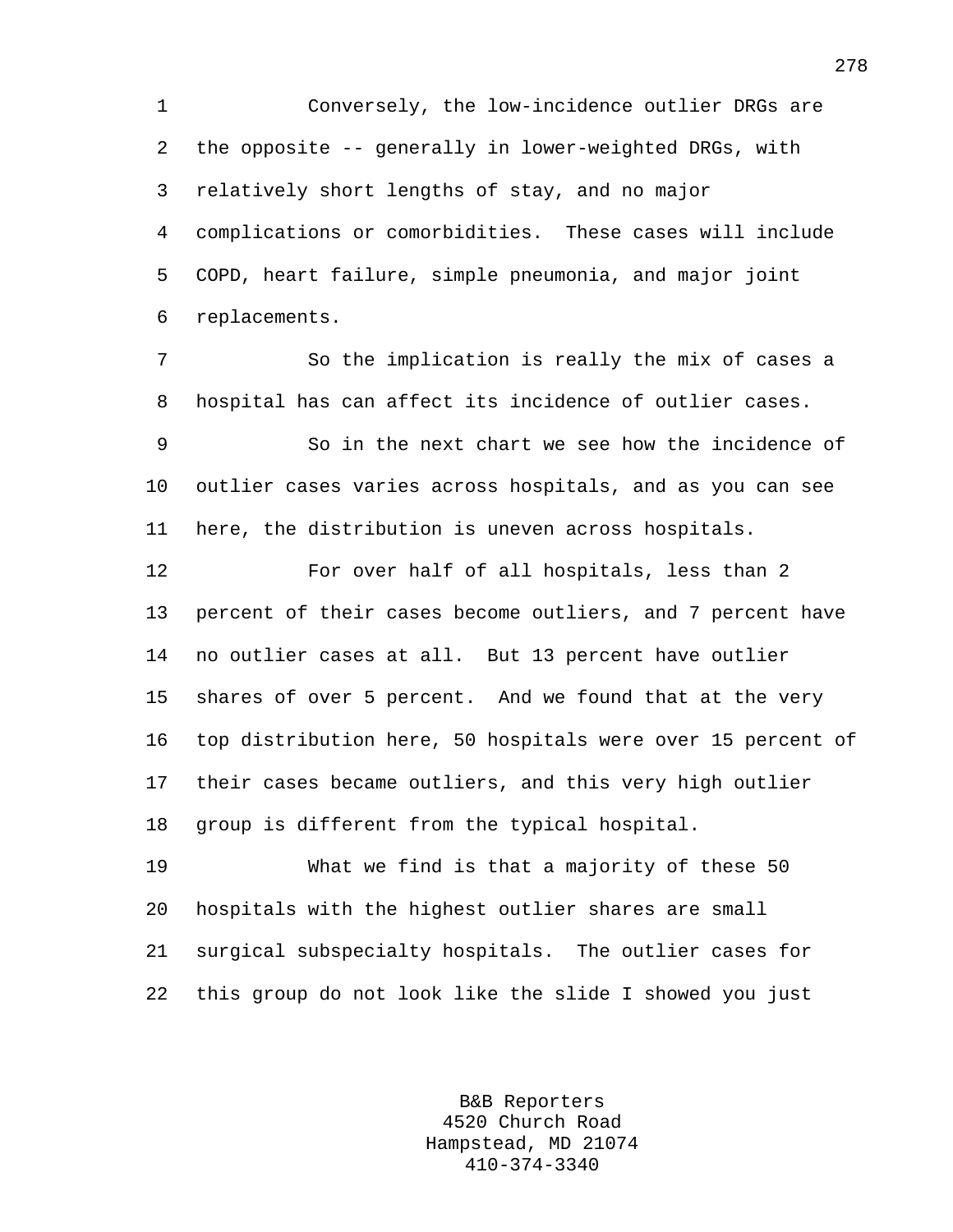1 back on Slide 5. The average length of stay for these 2 cases was much shorter than average for the typical outlier 3 cases, just 5.2 days.

4 The high incidence of outlier cases in the 5 surgical specialty hospitals appears to come from three 6 sources: high charge markups in the operating room, very 7 high charge markups in the operating room; high device 8 costs; and high per diem costs, in part probably because of 9 their small size.

10 A case becomes an outlier because of high 11 relative costs. In determining costs, Medicare uses a 12 simplified method to determine costs by multiplying total 13 covered charges for a case by the hospital's overall 14 Medicare inpatient hospital cost-to-charge ratio.

15 One of our concerns is how markups potentially 16 affect outlier payments here, and one way is through the 17 mix of services used. More service use from departments 18 with higher markups will result in higher outlier cost 19 estimates and vice versa.

20 Second is the difference in markups within a 21 department or cost center. Thus, a higher than average 22 markup for a particular service or device in a cost center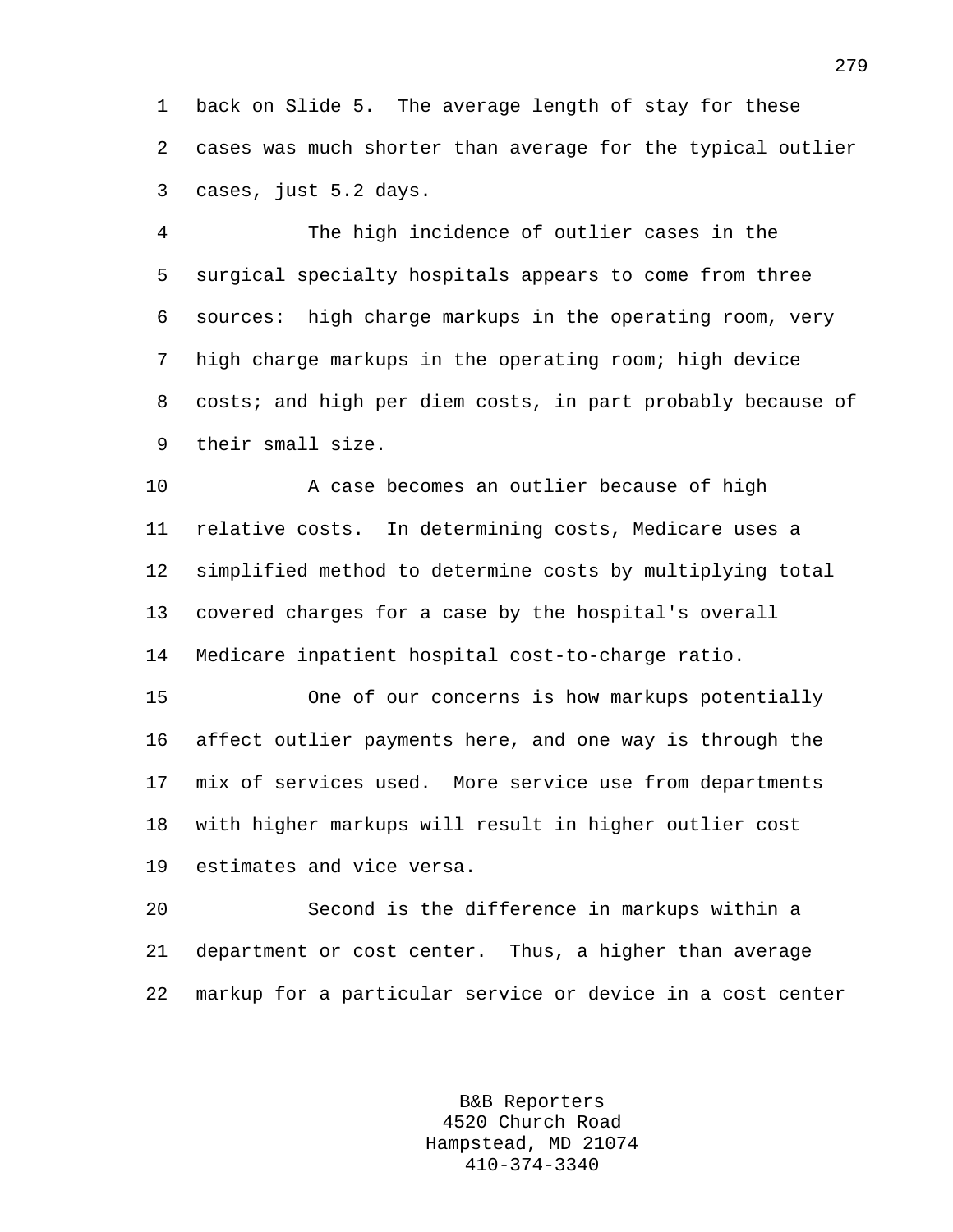1 will also increase outlier cost estimates.

2 So, remember, in determining costs for outlier 3 cases, current policy is to use Medicare's inpatient 4 overall cost-to-charge ratio to calculate cost. But as you 5 can see here in this slide, markups vary substantially 6 across hospital departments or cost centers, with routine 7 and special care services having lower than average 8 markups, but drugs, operating room, lab, and radiology 9 services having much higher markups. Please note what I'm 10 showing you here is the ratio -- when I'm talking about 11 markups, I'm talking about the ratio of charges to costs. 12 It is this difference in the mix of services used 13 for a case that potentially could affect the hospitals' 14 overall cost estimate for outlier cases. 15 If we look across hospitals, we see wide 16 variation in the overall average markups. In this chart 17 the level of the markup is shown across the bottom of the 18 chart (as the ratio of charges to costs) with the share of 19 hospitals with those markups on the left. 20 As you can see here, most hospitals' charges are 21 two to four times the cost of care, with the median being 22 3.2. But many hospitals, over 17 percent, have charge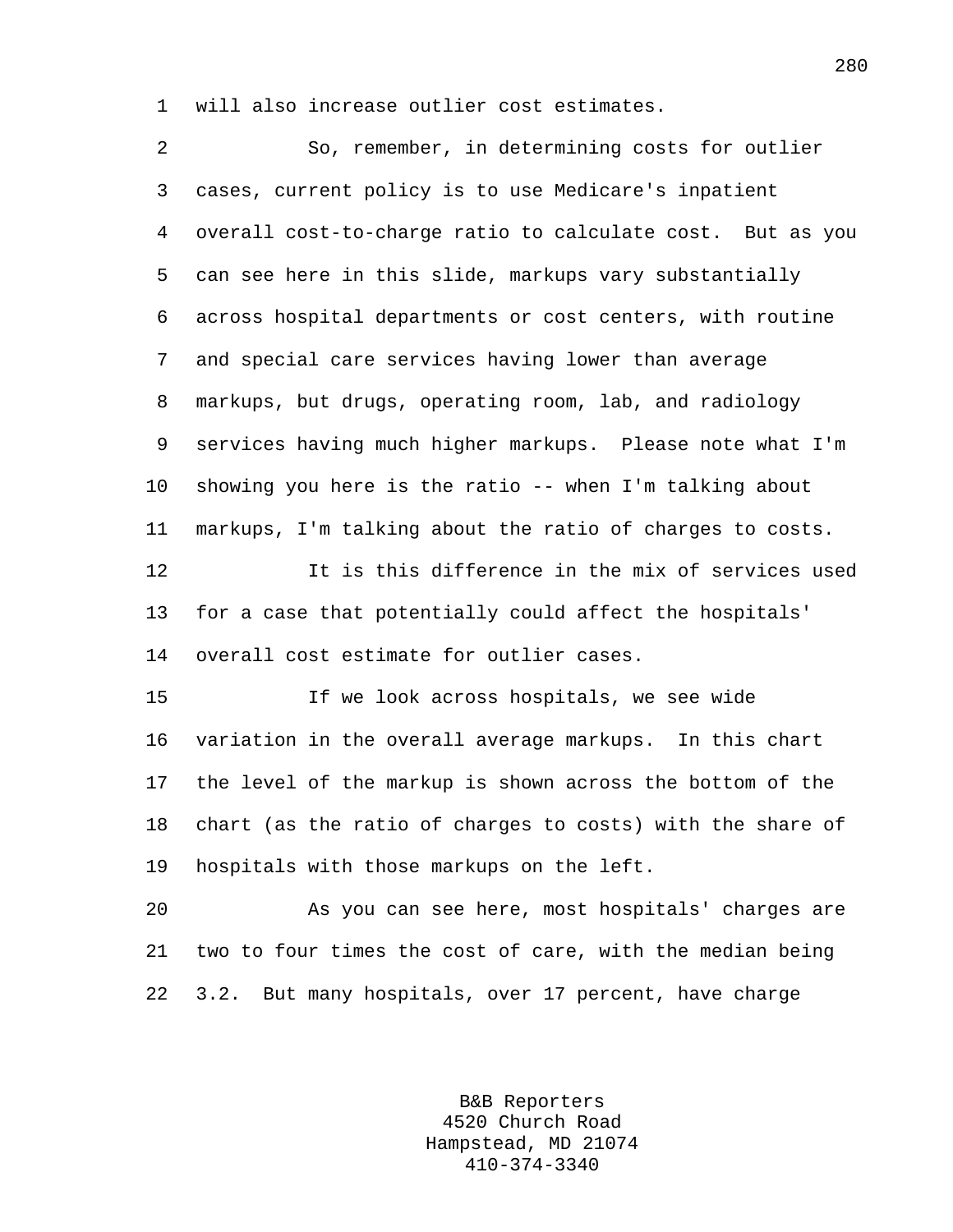1 markups over five times the cost of care, and a few even 2 have markups over ten times the cost of care.

3 So do we see any relationship between these 4 markups and the incidence of outliers?

5 Well, in this slide we do see potentially a 6 slight weak relationship if we look at the heart of the 7 distribution where outlier cases lie in terms of those 8 share from two to five -- markups of two to five times the 9 cost of care.

10 But then when we have the very high markups, the 11 incidence of outliers drops down. So we kind of have this 12 weak relationship. It's hard to say what is going on, and 13 it's a relatively small difference. There's some 14 relationship there, but it appears to be relatively weak.

15 So how well does the total CCR work in estimating

16 costs for outlier cases?

17 To examine this, we compare outlier case costs 18 using the total cost-to-charge region and departmental CCRs 19 at the individual hospital. Departmental CCRs should 20 provide a more accurate picture of hospitals' claim costs 21 as it will reflect better the mix of services used and the 22 differential markups across departments.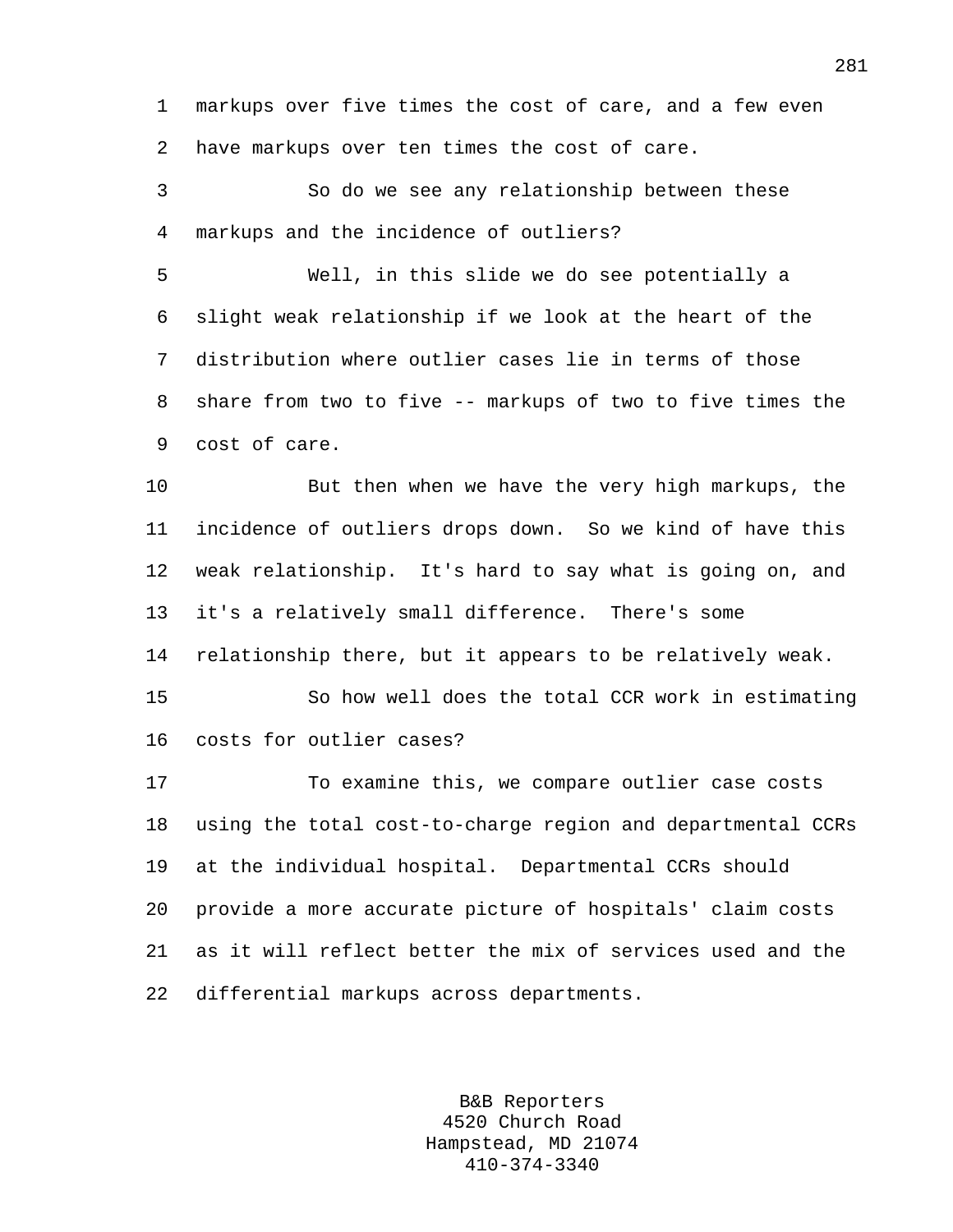1 Neither method, though, will capture differential 2 markups within a department, such as a higher markup for a 3 particular high-cost device. But in aggregate, we find 4 both the total CCR and departmental CCRs give similar 5 estimates of total outlier costs. But at the case level, 6 the mix of services used will affect the estimated cost, 7 and here we have a simplified example of how cost estimates 8 can vary between the departmental CCR and total CCR.

9 In this example we have a case that uses services 10 from three departments with different cost-to-charge ratios 11 or different markups: CCR 0.5 for routine, 0.1 for 12 operating room, and 0.3 for supplies and devices.

13 In the next line we show the total charges for 14 services in each of these three departments. We then show 15 estimated costs using the two approaches for calculating 16 outlier costs -- departmental CCR and total CCR. The total 17 CCR for this hospital is 0.32. And what we find between 18 these two calculations is a very different estimate of 19 costs?

20 If we look at the total -- and you can see the 21 differences between what happens with routine and operating 22 room for each of these services. But the total comes out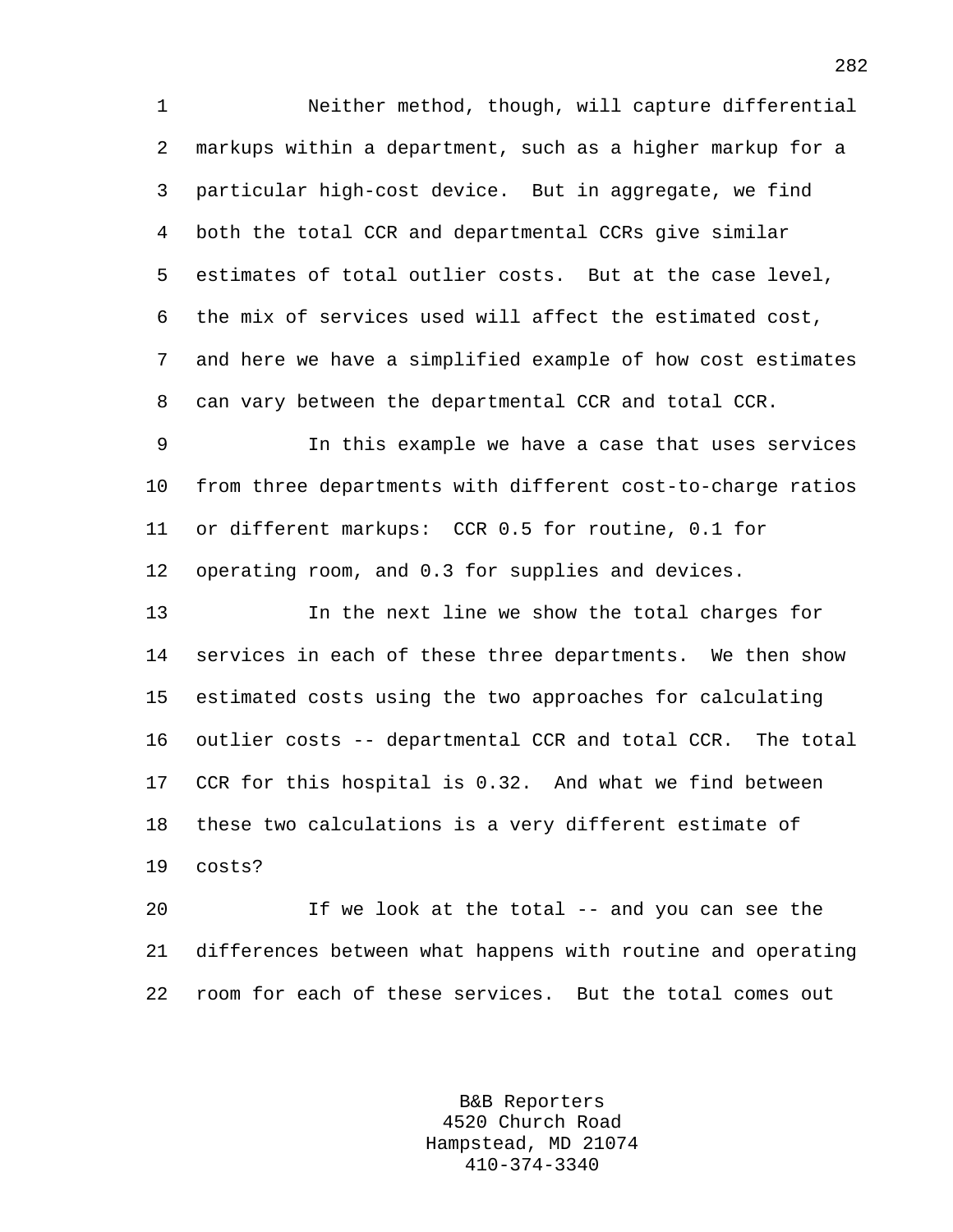1 to be \$37,000 with the departmental CCR, and the total CCR 2 produces a cost estimate of \$48,000 when a single CCR is 3 used like in the current outlier policy.

4 Thus, if the service mix is weighted to services 5 with higher markups, the total CCR will give a higher 6 estimate of costs. But if service mix is weighted to more 7 routine services -- such as for long stay patients -- the 8 total CCR potentially will underestimate costs.

9 And if we look across MS-DRGs, we see large 10 differences in the average outlier cost estimates between 11 the two approaches, reflecting the fact that the mix of 12 services used varies by DRG.

13 We find, for example, that the total CCR tends to 14 underestimate costs of outlier cases in MS-DRGs with a high 15 incidence of outlier cases and overestimate outlier costs 16 in MS-DRGs with a lower incidence of outlier cases.

17 So our findings from this analysis lead us to two 18 potential policy changes for you to discuss. These policy 19 options are not mutually exclusive.

20 As we just showed, the total CCR at the case 21 level does not provide an accurate estimate of outlier case 22 costs, tending to overstate costs for cases with more high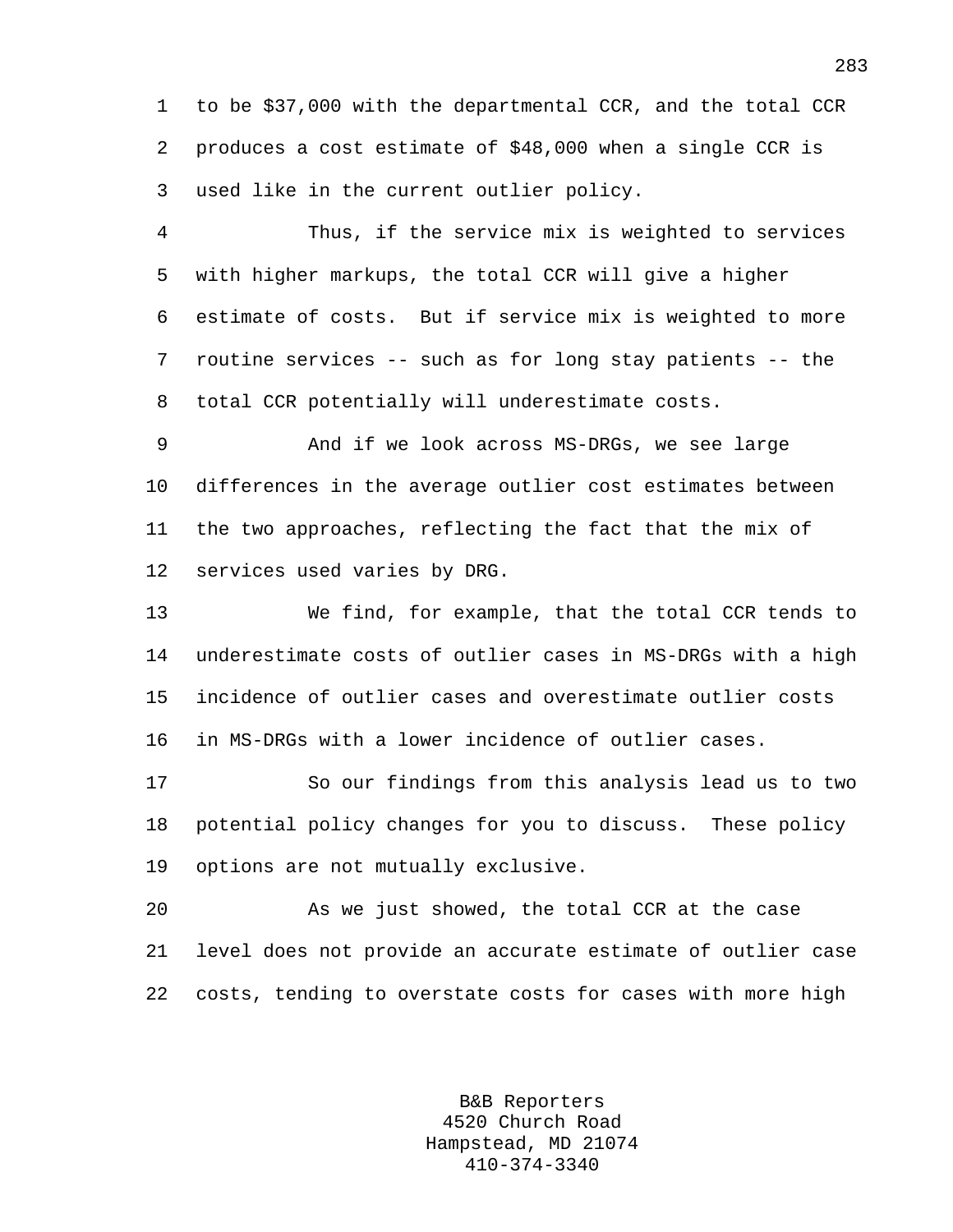1 charge markup services and understating costs for cases 2 with more routine costs that might be the result of long 3 inpatient stays.

4 So one option would be to use hospital-specific 5 CCRs to calculate cases costs for determining outlier 6 payments. This option would potentially increase the 7 complexity of calculating outlier payments since instead of 8 using a single CCR, multiple departmental CCRs would need 9 to be used to calculate costs. This potential increasing 10 complexity would need to be weighed against the improvement 11 that would be made in payment accuracy at the case and 12 hospital level to determine whether this option is worth 13 pursuing.

14 The second change would address the phenomenon of 15 the large share of outlier cases in surgical subspecialty 16 hospitals. We find that the length of stay for outlier 17 cases in these hospitals was much shorter than the typical 18 outlier case, 5 days compared to 19. so it is puzzling why 19 these hospitals should have so many outlier cases with such 20 short stays, unless they are taking advantage of the way 21 costs are determined or they are extremely inefficient or 22 it's somehow in their markup practices.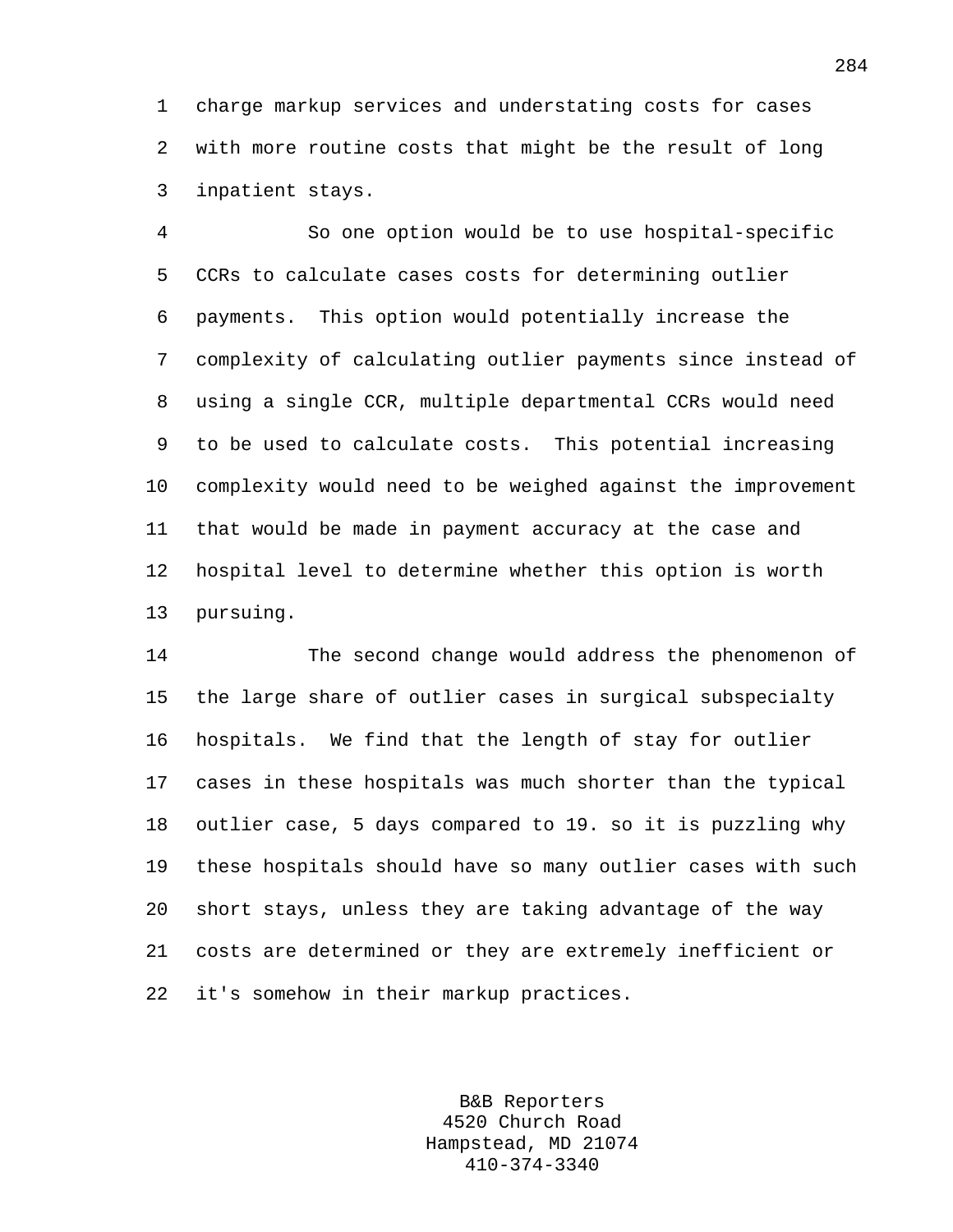1 In this policy, CMS would establish a two-part 2 test to qualify for outlier payments. First, the case must 3 stay a set number of days over the average for the DRG, 4 such as 5 days; and, second, the case must exceed a fixed 5 loss cost threshold, such as is the case with current 6 policy. If a patient died, there might be an exception to 7 the length of stay rule.

8 This option would reduce the number of cases 9 identified as outliers in many of the small surgical 10 subspecialty hospitals and other hospitals that tend to 11 have much shorter than average stays for outlier cases. It 12 will not affect the traditional longer-stay outlier cases 13 and, in fact, may result in some redistribution of outlier 14 payments as the fixed loss cost threshold potentially might 15 be reduced. This policy also should be relatively 16 straightforward to implement. Both of these policies would 17 be budget neutral. We're just redistributing outlier 18 payments to cases that have truly higher costs -- or that 19 we suspect have truly hard costs.

20 And so with that I'll be happy to answer any 21 questions you might have about our analysis or Medicare 22 outlier payment policy, and discuss the policy options we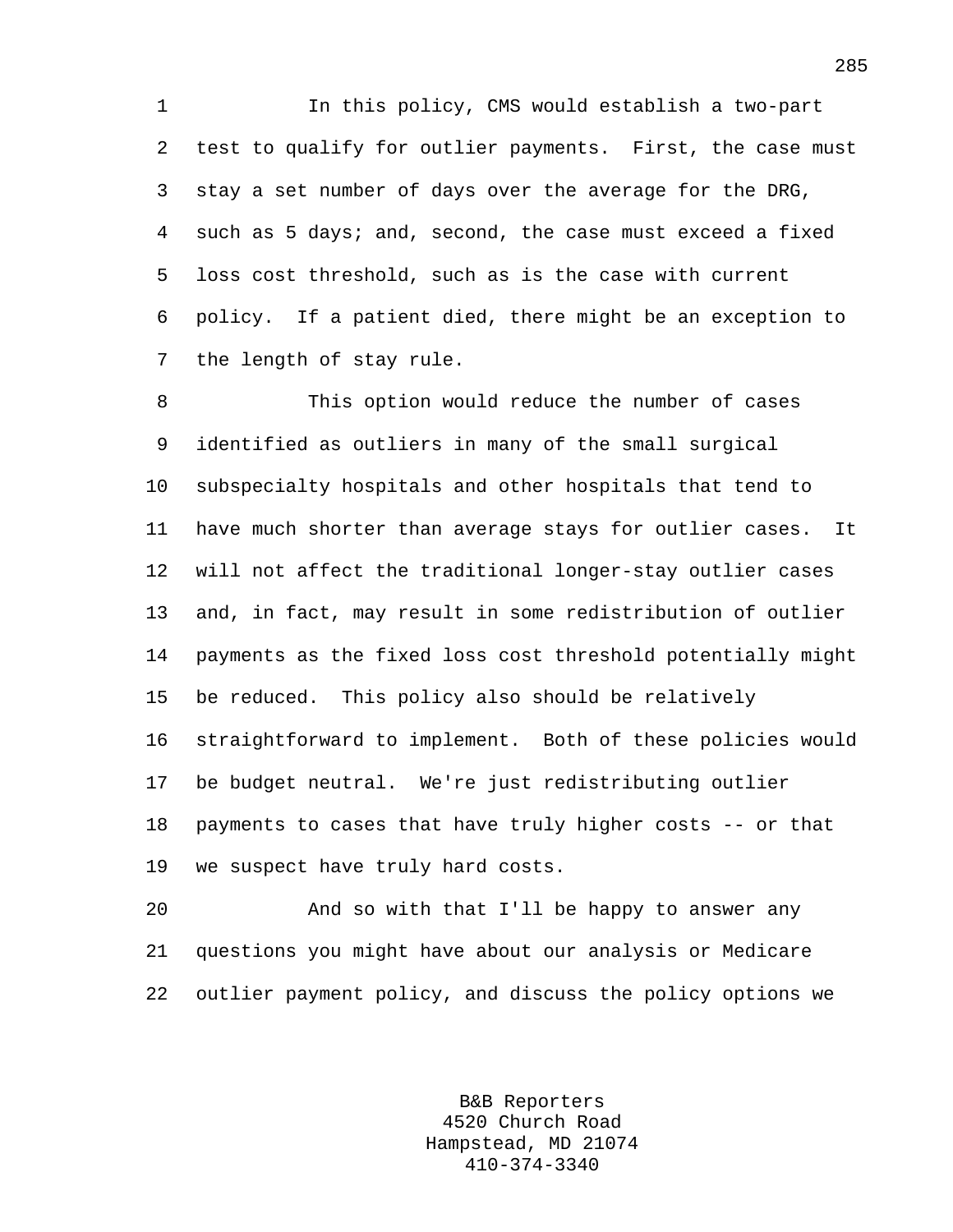1 presented.

2 DR. CROSSON: Okay. Thank you, Craig. 3 Clarifying questions. [Inaudible.] 4 DR. CHRISTIANSON: Yeah. So I guess I have one. 5 On the top of page 5 in your paper. 6 MR. LISK: In the paper? 7 DR. CHRISTIANSON: I just want to make sure I 8 understand. So, basically, there's a policy decision that 9 Medicare should spend about 5 percent of payments to 10 hospitals on outliers, or is it no more than 5 or is it 11 about 5? 12 MR. LISK: It's between 5 and 6 percent. 13 DR. CHRISTIANSON: Yeah, but that -- okay. 14 [Overlapping speakers.] 15 DR. CHRISTIANSON: So then what drives reaching 16 that is the setting of the threshold. 17 MR. LISK: Correct. 18 DR. CHRISTIANSON: So that's the manipulated 19 policy. It turns out that's the variable that makes sure  $20$  that  $-$ 21 MR. LISK: [Inaudible.] 22 DR. CHRISTIANSON: So it's a zero sum game.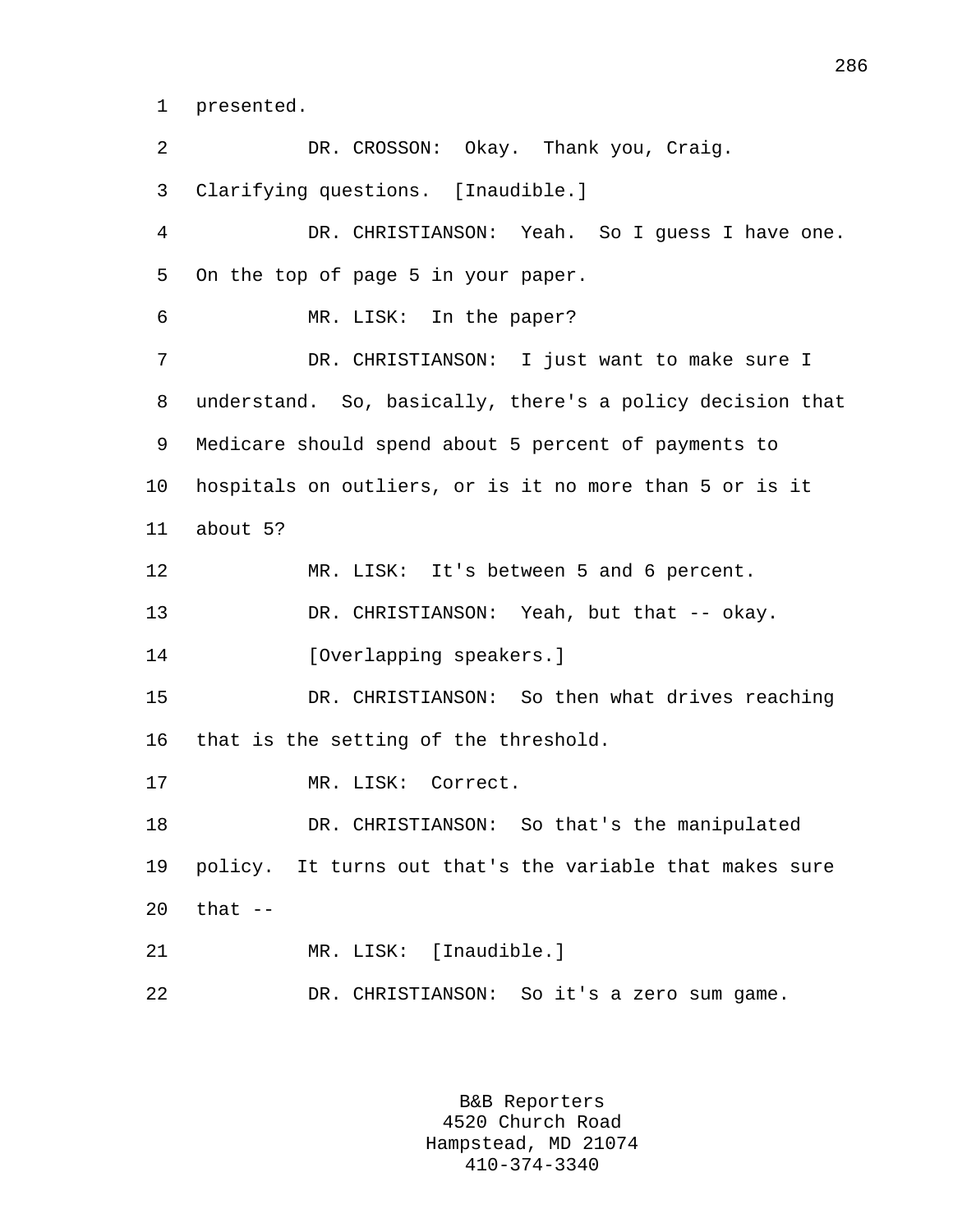1 MR. LISK: Yes. So CMS is estimating each year 2 what that cost threshold would be to get them to that 3 amount of money, and 5.1 percent is what CMS is -- 4 DR. CHRISTIANSON: And you give us two years for 5 the threshold values, this year's and last year's. 6 MR. LISK: Yes. 7 DR. CHRISTIANSON: Has there been any trend in 8 that, that is motivating our discussion of this topic, or - 9 10 MR. LISK: No. That's not really part of our 11 topic of discussion here. It has -- it increased between - 12 - it increased this past year but it's fluctuated somewhere 13 in the -- generally in the 20s -- lower to mid 20s. 14 DR. CHRISTIANSON: So that's not driving the fact 15 that we have this session. 16 MR. LISK: No. 17 DR. CHRISTIANSON: So what is driving is you guys 18 have taken a look at this and you think there's a better 19 way to do this. Is that right? 20 MR. LISK: We think there could be some 21 improvements. 22 DR. CHRISTIANSON: Yeah. Sure.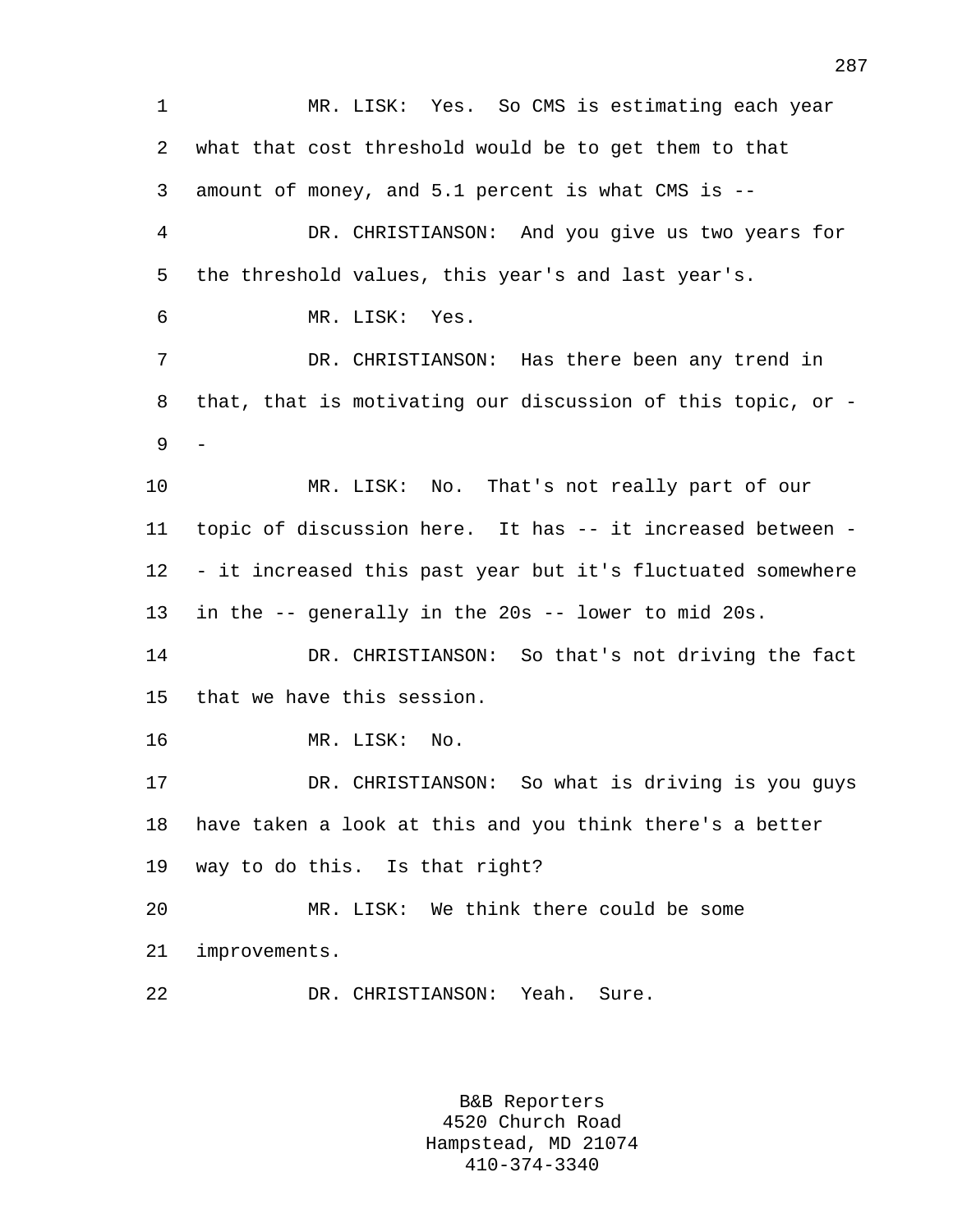1 MR. LISK: I mean, that's what we're offering you 2 to think about.

3 DR. CHRISTIANSON: Yeah. Okay. 4 DR. MILLER: There were a couple of things 5 written in the last year that were pointing to raising 6 questions about this, and we had look at outliers several 7 years back, and we hadn't looked at it recently. So we 8 thought --

9 DR. CHRISTIANSON: So the point is this isn't 10 something that's just generating lots of new expenditures 11 by Medicare.

12 MR. LISK: No. This is -- that's why we're 13 saying -- we actually mentioned budget-neutral a couple of 14 times here, so we're not at that part. I mean, the charge 15 markups have these other -- there's the -- you know, 16 there's the other issue of the charge markups and what they 17 might be doing on the private sector and stuff, but -- 18 DR. CROSSON: Can I see hands again? I'm sorry. 19 So Pat, Alice, Jack, Bruce, and Bill. Sorry. Did I miss 20 Rita? Sorry. Pat? 21 MS. WANG: But Craig, on that last point -- so

22 the outlier withhold, if you will, is set by law as being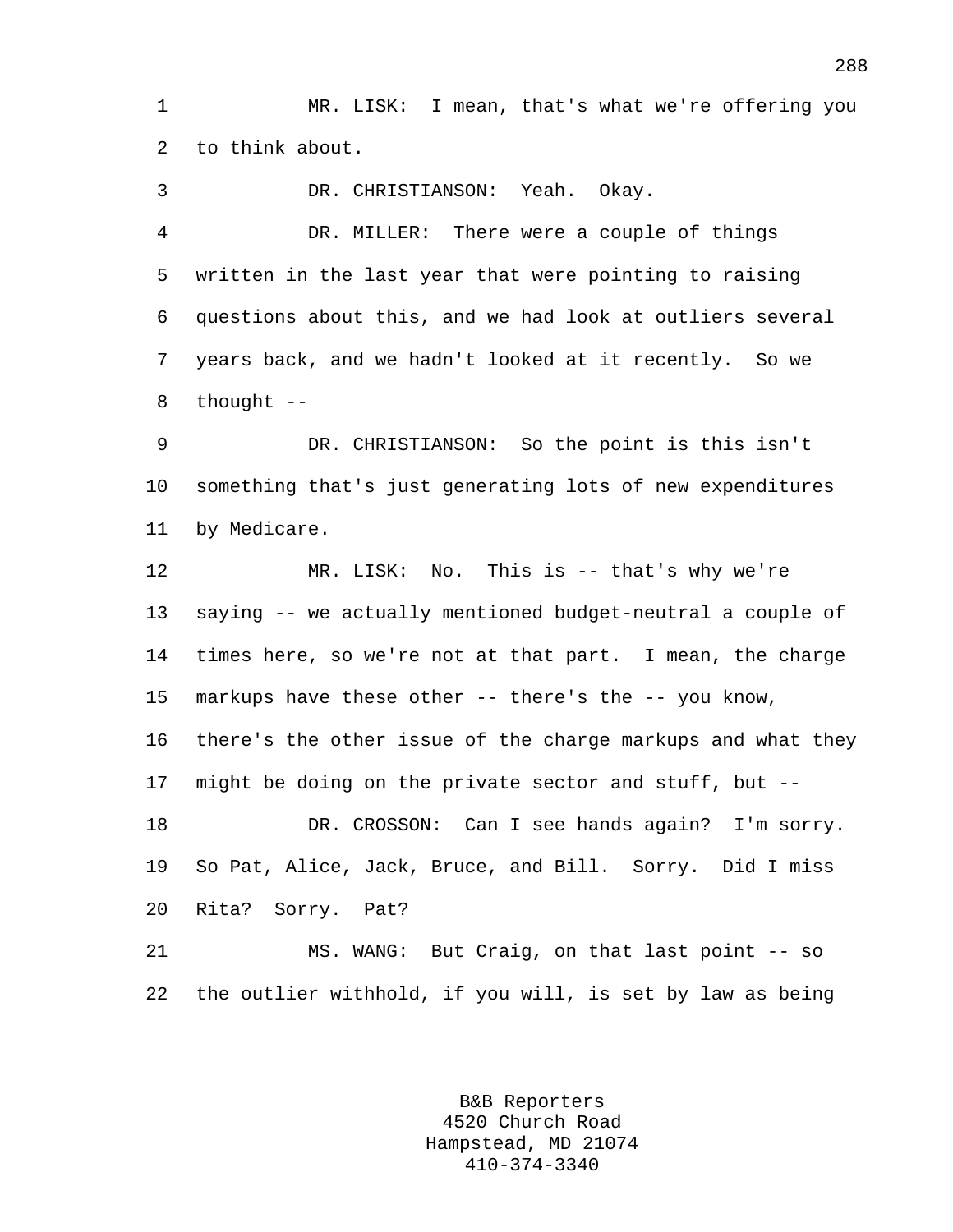1 between 5 and 6?

2 MR. LISK: Yes. 3 MS. WANG: It is? Okay. But it's theoretically 4 possible, to Jon's question about why the focus here, it's 5 possible, isn't it, that if there were more accurate 6 identification of true outlier cases, that the total 7 outlier payments would come down and perhaps it could 8 influence the amount that all hospitals are nicked in their 9 DRG payments to fund the outlier? 10 MR. LISK: No, it wouldn't. It still would be 5 11 to 6 percent. 12 MS. WANG: Okay. 13 MR. LISK: It just would be -- 14 MS. WANG: The threshold might be -- 15 MR. LISK: -- the payments themselves would be 16 more accurate. It might change the threshold some because 17 some hospitals that were getting outlier payments wouldn't 18 get them -- 19 MS. WANG: Okay. 20 MR. LISK: -- or they would get less. But it 21 probably would be a relatively small change -- 22 MS. WANG: Okay.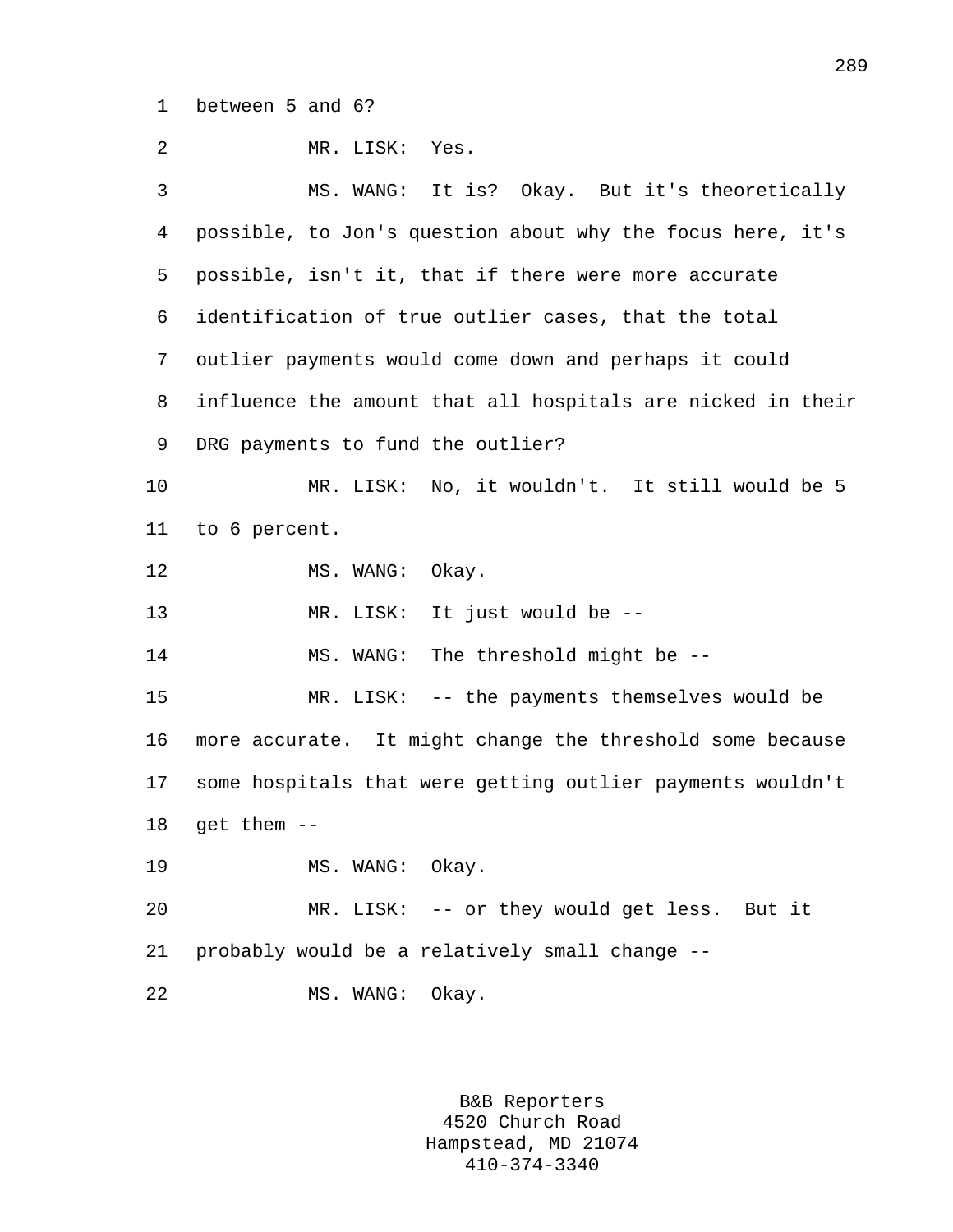1 MR. LISK: -- on that side.

2 MS. WANG: So my question is on page 15, with the 3 recommendations. Are these -- if you did number one and 4 had a more accurate estimate of case costs, would you need 5 number two?

6 MR. LISK: Well, number two -- you still might, 7 yes, but it might be less so because you'd be getting more 8 accurately at their cost, but you would never get at what 9 might be happening in some of those hospitals, because I 10 saw -- what we see in some of those hospitals is very high 11 markups on devices -- charges on devices, but not higher 12 markups on devices. So there might actually be 13 manipulation within the -- that specific device category 14 that they're marking up particular devices, taking 15 advantage of the system. We're never getting at that part 16 of it with current system. 17 DR. MILLER: [Off microphone.] 18 It won't -- I thought Warner had his kill switch 19 on.

20 [Laughter.]

21 Well played, my friend. You're going to let me 22 get going. Fair enough.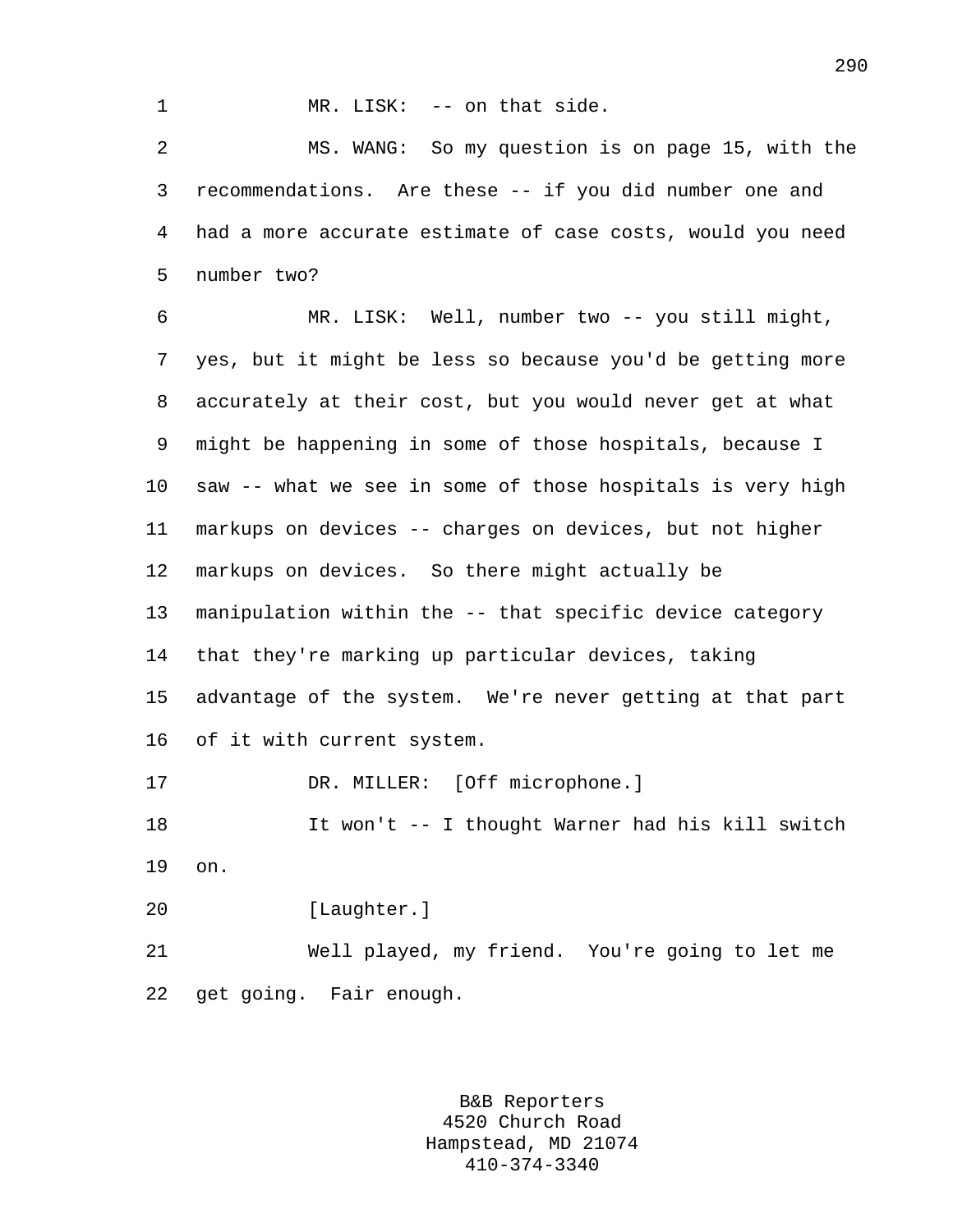1 1 I think about it two ways, in my head. So a 2 couple of articles were written over the last few years, 3 and we hadn't looked back at the outlier policy in a while, 4 and every once in a while you open it up. We found, in the 5 past, some strange things. This year we're not finding a 6 lot of odd things but there are two things that came to a 7 head. One is, we found a set of hospitals which just, in a 8 face validity kind of way, didn't make a lot of sense -- 9 for-profit, small surgical hospital, don't have a long 10 length of stay, but have gigantic costs. And it's sort of 11 like the outlier pool isn't for being inefficient. It's 12 for getting a patient who's, you know, really crashed. 13 The length of stay probably boots those hospitals 14 out of the outlier pool. Then the first one, the CCR, and 15 whether you use the average or all the revenue centers, 16 that probably just increases that equity among the

17 hospitals who are probably rightfully in the outlier pool.

18 That's the way I think about these two things.

19 DR. CROSSON: Okay. Alice.

20 DR. COOMBS: So Craig, what was the \$500,000 21 loss? Is that something that the hospital has to qualify 22 first before you get to the next step?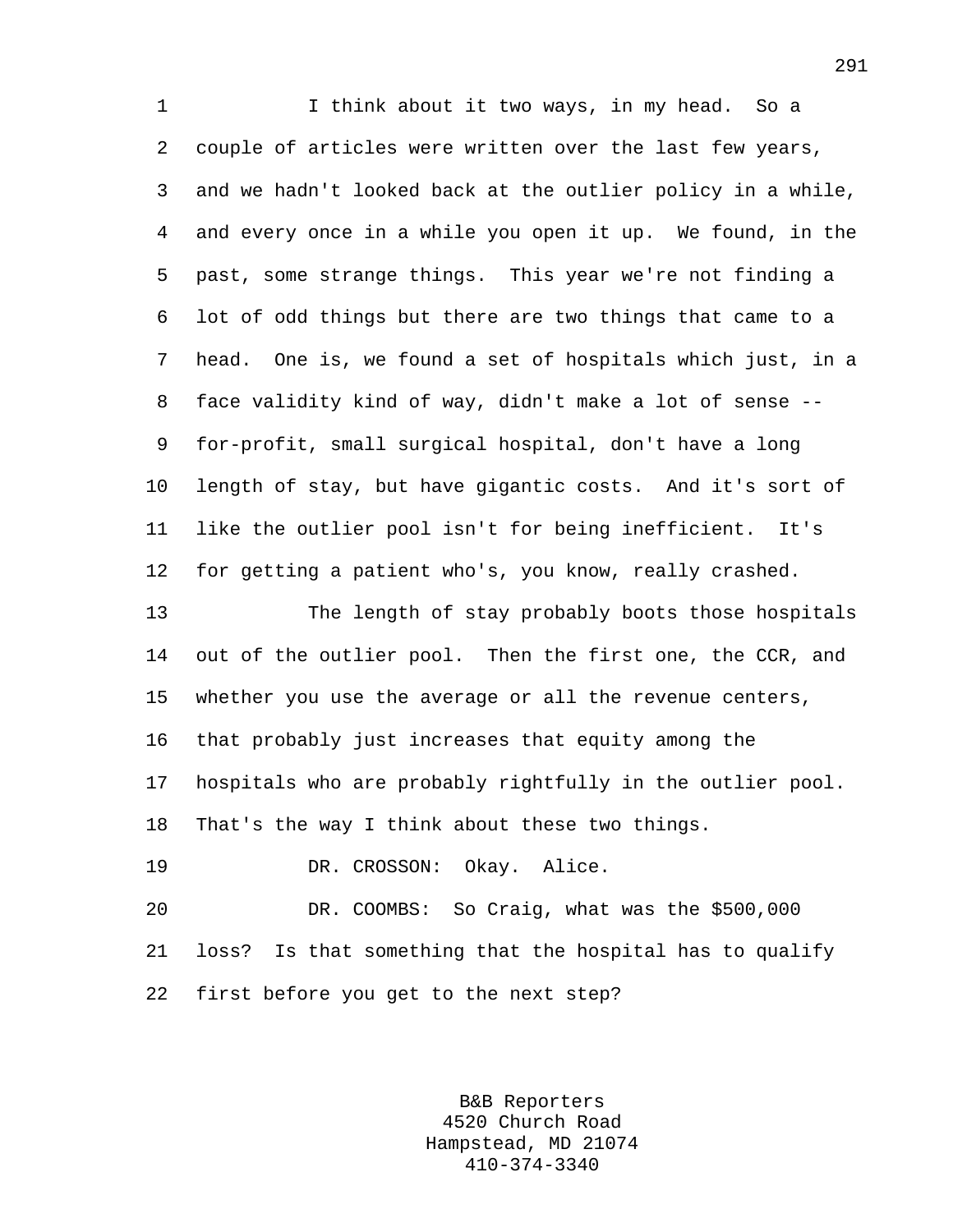1 MR. LISK: So that is -- so one part I didn't go 2 over in the discussion here is the reconciliation. So what 3 happens is that -- because we're using older cost-to-charge 4 ratios in terms of on the claims, to determine what cost 5 estimates are, and then what happens is there's a 6 reconciliation process that goes on, and there's a two-part 7 test for that reconciliation process, to use actually the 8 cost-to-charge ratios -- the cost-to-charge ratio reflects 9 that -- the claim -- the claim year costs. But it's a two-10 part test. And first you have to have outlier payments of 11 over \$500,000 and your total CCR has to change by more than 12 0.1. So it has to change from 0.3 to 0.2 or less before 13 you have reconciliation kick in.

14 DR. COOMBS: Okay.

15 MR. LISK: And we have not seen, at least on the 16 claims, seen much reconciliation go on. So I'm not sure 17 whether CMS isn't doing it -- there was no OIG study about 18 CMS was behind on doing reconciliations. But the other 19 thing is I'm not sure that this criteria that CMS has put 20 in place -- and this wasn't part of our discussion -- 21 DR. COOMBS: Right.

22 MR. LISK: -- in our paper, really -- whether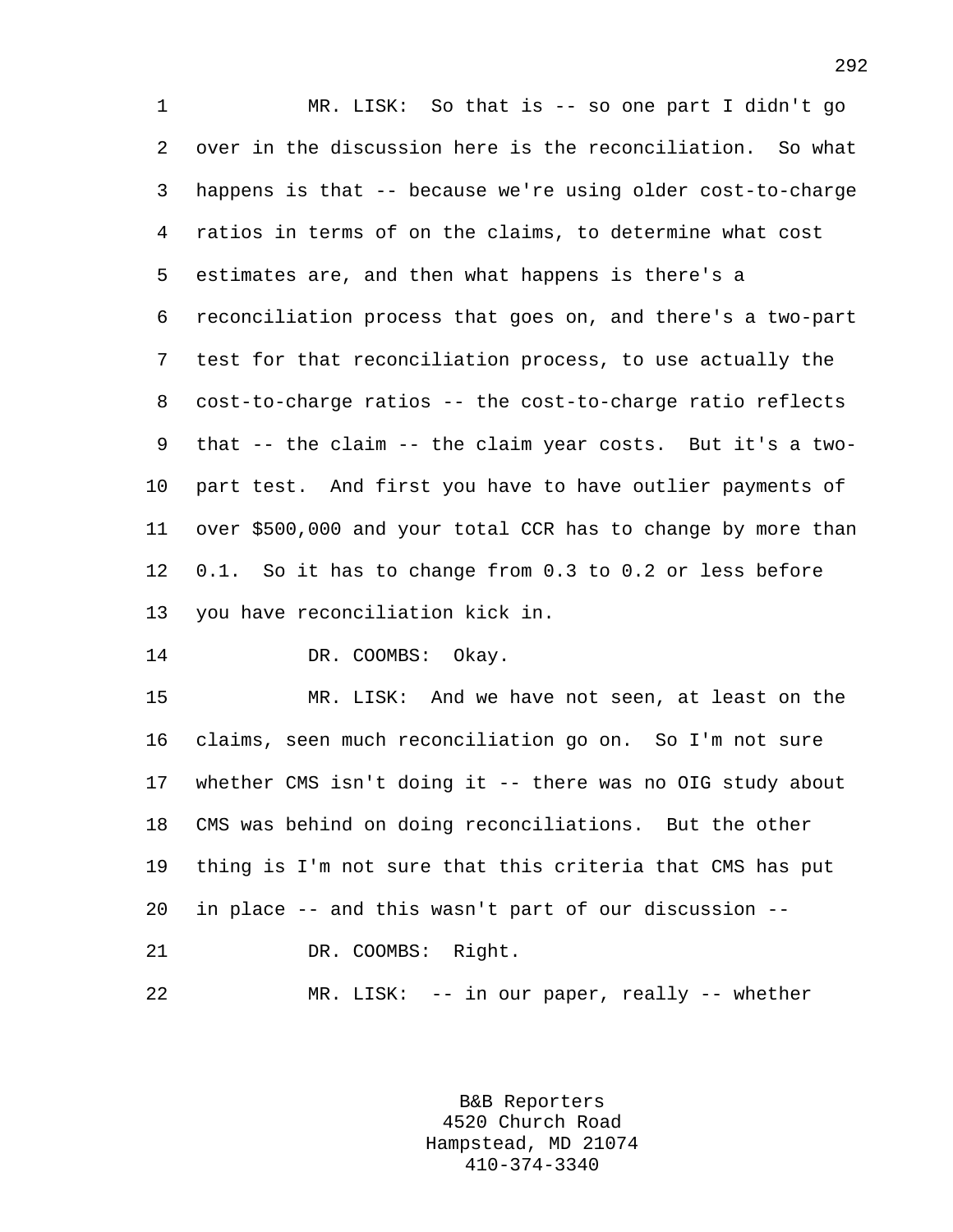1 that's actually taking -- whether it's not taking place or 2 hospitals aren't meeting that criteria because they're 3 keeping their charge growth down enough that it won't kick 4 in.

5 DR. COOMBS: So they're holding just below that. 6 MR. LISK: They could be holding just below that. 7 I did not do a longitudinal analysis to be able to take a 8 look at that, to see if that's what's happening, but that's 9 something that could be there, or another area that could 10 be discussed too, if you wanted. But we didn't bring that 11 to you.

12 DR. COOMBS: Okay.

13 MR. LISK: It's not --

14 DR. COOMBS: Appreciate it. So in the reading 15 material and the chart with the procedures -- the table -- 16 I'm sorry, Table 4 --

17 MR. LISK: Right.

18 DR. COOMBS: -- MS-DRGs with highest share of 19 outlier cases, 2014 --

20 MR. LISK: Mm-hmm.

21 DR. COOMBS: -- and I'm looking at the diagnosis, 22 pretty labor-intensive cases that come to fractions of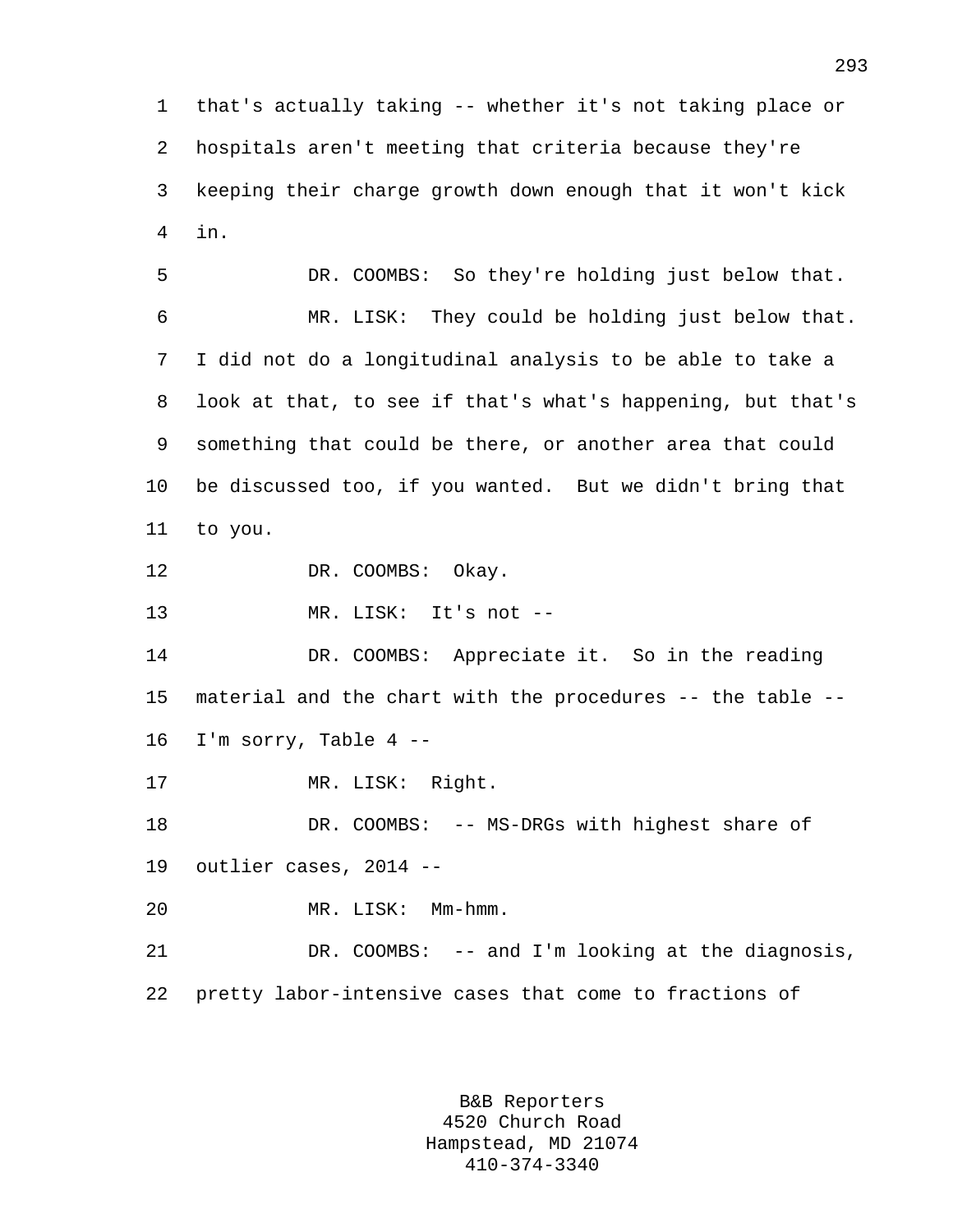1 millions of dollars for most of these cases. So it's not 2 unusual that it would be -- these would be the outliers. 3 MR. LISK: No it's not -- no, it's not surprising

 $4 - -$ 

5 DR. COOMBS: Okay.

6 MR. LISK: -- that these cases are, and there's a 7 lot of variance in terms of what ends up happening in those 8 cases, and that's why you have probably a lot more outlier 9 cases in those.

10 DR. COOMBS: So one question I would have is that 11 when we talk about centers of excellence we look at what's 12 called low-volume hospitals and high-volume hospitals for 13 some of these procedures, in that low-volume hospitals are 14 said to have a greater complication rate, have providers 15 who have less volume per year, and so that there's all 16 these criteria for reaching proficiency. You won't want -- 17 I wouldn't want someone to do a CABG on me if he only does 18 five a year.

19 And so that, in and of itself, may be a piece of 20 this, in terms of the volume of the institution. Within an 21 institution you can have high-volume providers and low-22 volume providers. But the question really is how does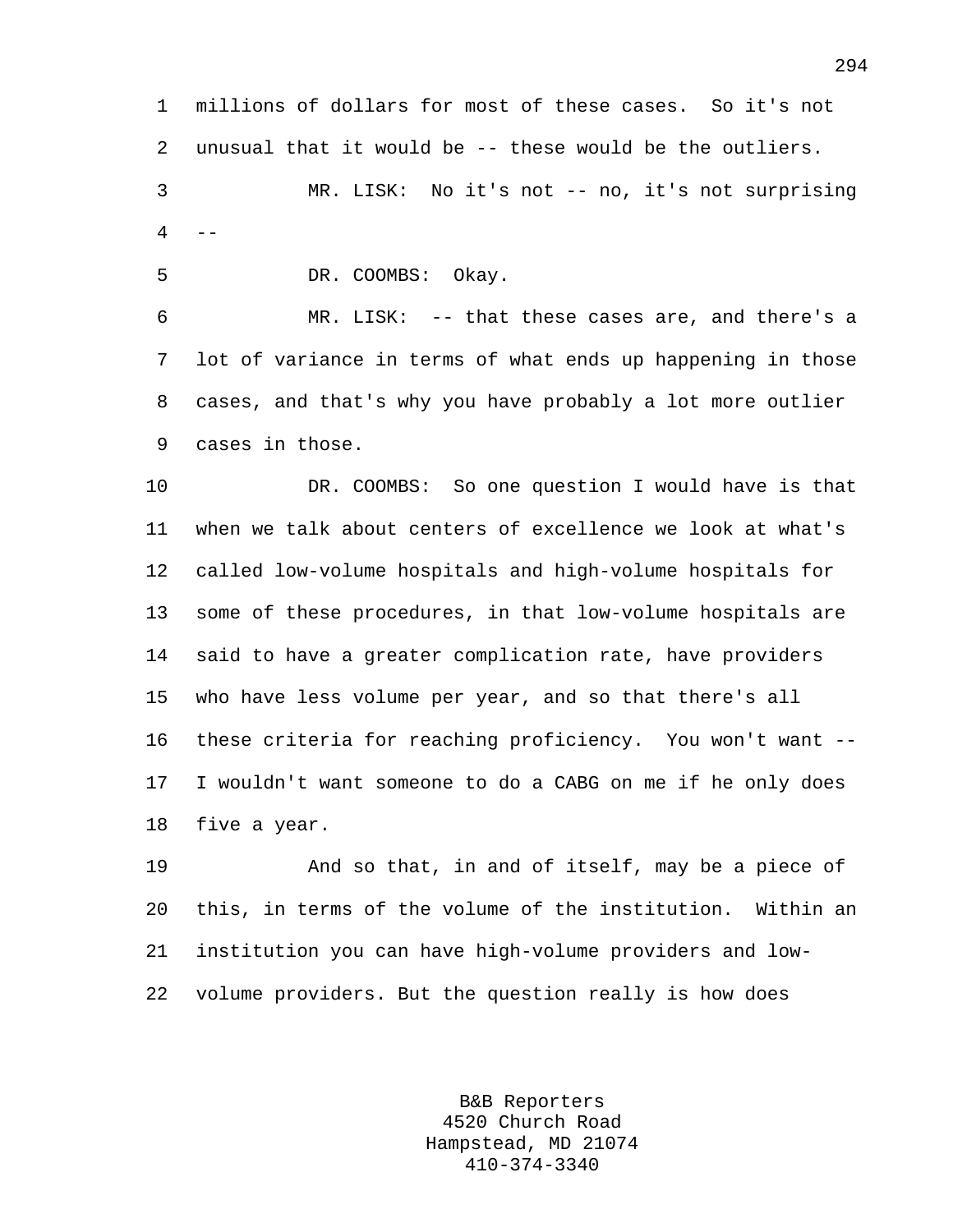1 volume relate to this, and then I have another question for 2 Round 2.

3 DR. CROSSON: Sorry. Alice, was your question 4 how does volume relate to it, or how does the proportion of 5 outlier cases that are due to complications relate to that? 6 DR. COOMBS: Right. So how does an institution 7 who has low-volume cases relate to the number of outlier -- 8 the number of times they fall into the outlier status. 9 DR. CROSSON: Right. But the middle point, the 10 implication of that is the lower volume, higher 11 complication, higher outlier. 12 DR. COOMBS: Right. 13 MR. LISK: That very well could be. We did not 14 take a specific look at that. That is getting more 15 complicated than we were trying to do initially here. 16 DR. COOMBS: So there's a lot of literature, 17 especially when you talk about transplants and CABG 18 surgery. Looking at those would be something that would be 19 of interest, because just the complications -- when you 20 have complications in those procedures, you are going to 21 meet your benchmark quite easy. 22 DR. NERENZ: But also you're going to a higher-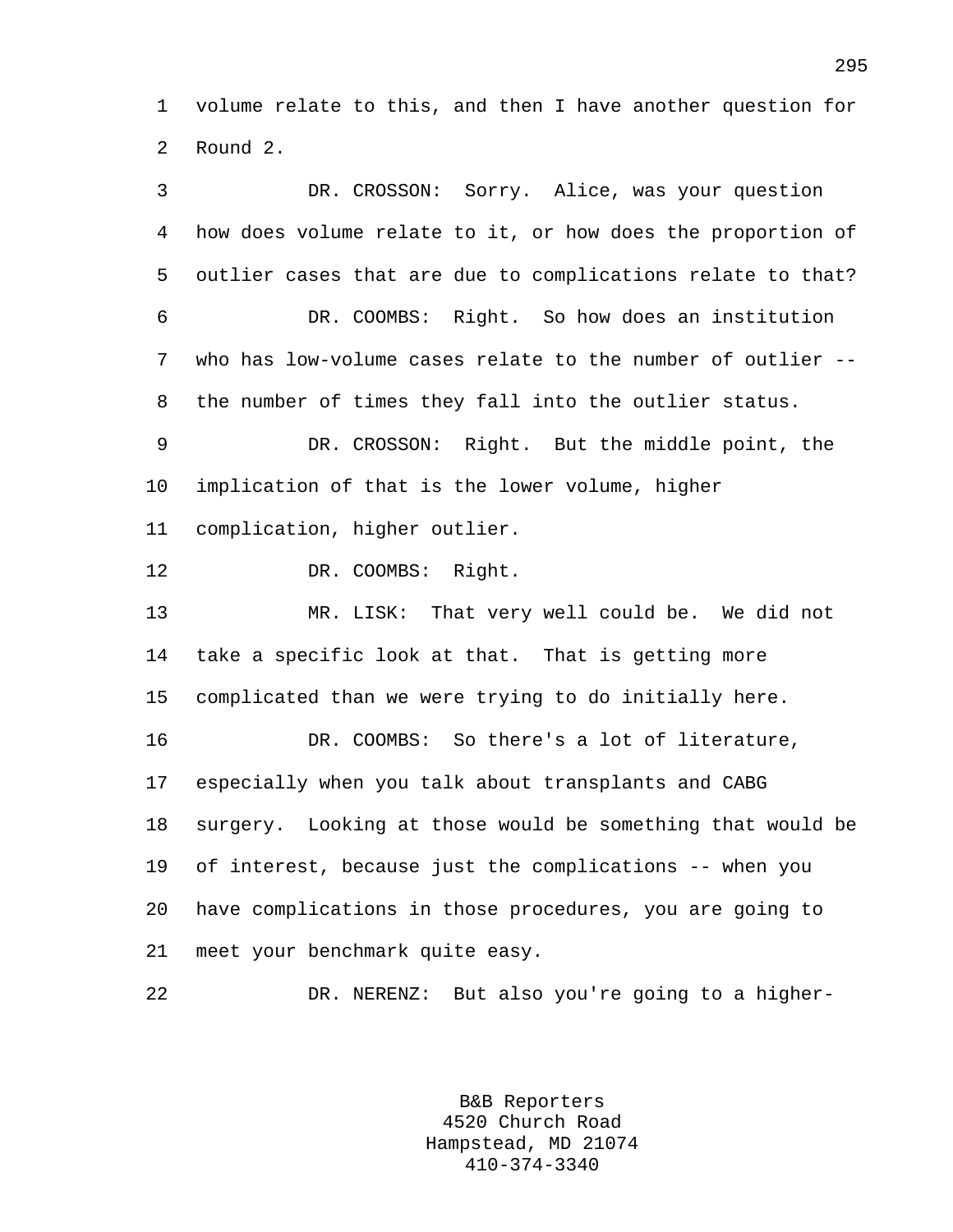1 paid DRG.

2 DR. COOMBS: Well, no. These are already high-3 paid DRGs. I mean, this set of DRGs are complicated cases 4 to begin with. It just is -- basically they're all losing 5 -- generally losing money on them anyway. It's just that 6 everyone has the same loss. Just remember, every DRG, to 7 get outliers, is actually -- has the same loss. So loss 8 doesn't vary.

9 DR. CROSSON: So maybe this is too simplistic, 10 but do we know to what degree -- what proportion of outlier 11 payments are due to potentially preventable complications? 12 DR. COOMBS: No, we don't.

13 DR. COOMBS: That's a really important piece of 14 this whole process, because when you take these highly -- 15 you know, just what's required for these procedures, at any 16 event -- at any point you can have a complication, and it 17 has a lot to do with the patient's biology and the makeup, 18 in terms of their advanced disease process.

19 DR. CROSSON: Jack.

20 DR. HOADLEY: So I was wondering if you look at 21 all at the potential impact, particularly on the first of 22 these. It's obviously budget neutral so it's a question of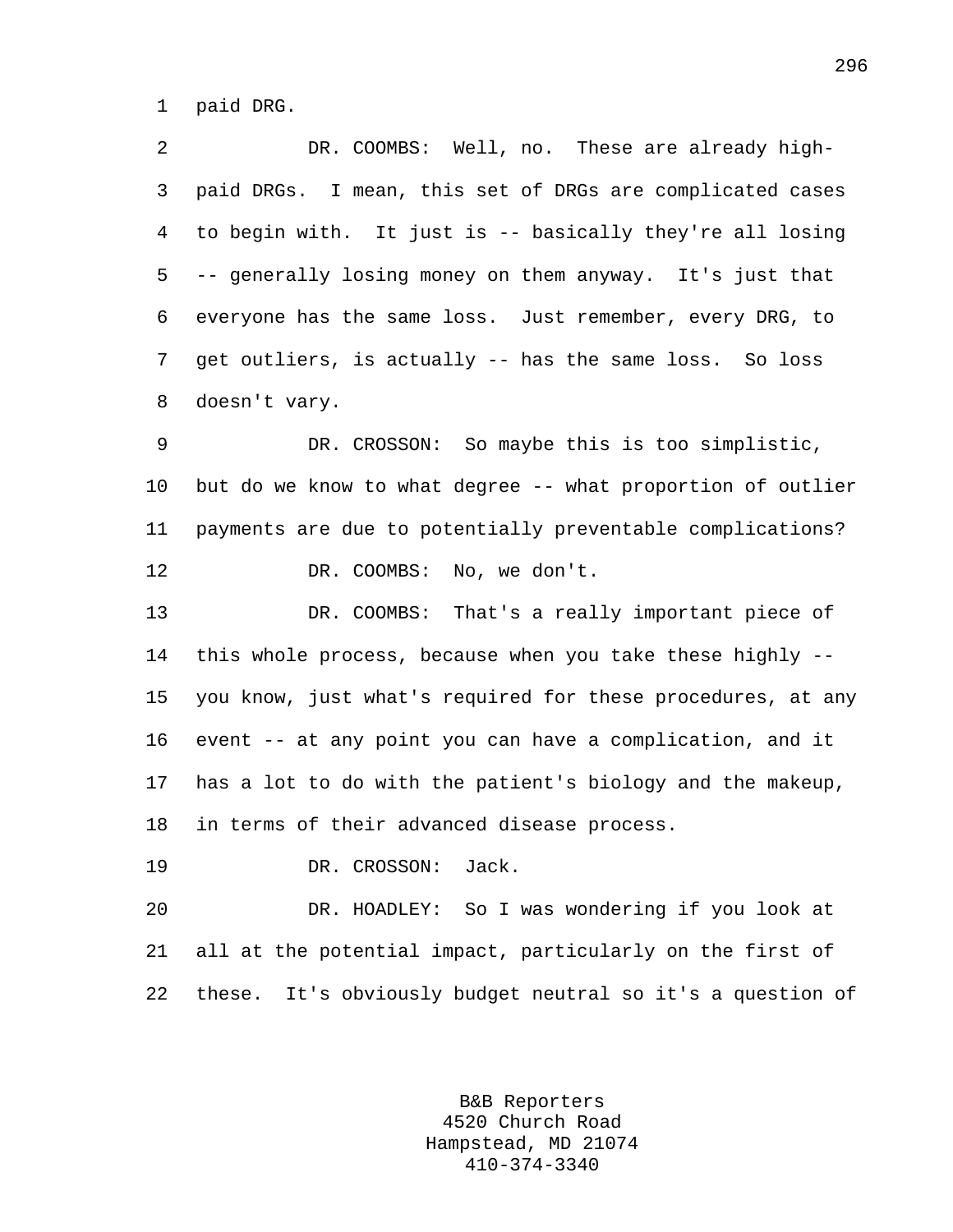1 redistribution across the hospitals that are collecting 2 outlier payments. And I assume, from what you've 3 described, it's got to be pretty small.

4 MR. LISK: So what happens is that the hospitals 5 are tending to get more outlier payments. Their outlier 6 payments would go down. So the top group is actually 7 getting overpaid by about \$2,800, on average, between -- if 8 you changed the method of calculating. And the bottom half 9 of hospitals, when they have an outlier case, they're 10 getting underpaid probably, on average, about \$1,000. Or 11 some -- I mean, that's a broad -- those are just broad 12 numbers, but that's kind of how it comes, in terms of cost 13 estimate.

14 DR. HOADLEY: Have you looked at all at the sense 15 of what's the percentage, up or down, for hospitals in --

16 MR. LISK: No.

17 DR. HOADLEY: Okay. At some point, that's 18 something we should do that, if we get any further.

19 DR. CROSSON: Rita.

20 DR. REDBERG: Thanks. I was trying to understand 21 better what was going on with these outliers, and I'm 22 wondering if we have any outcomes data on how these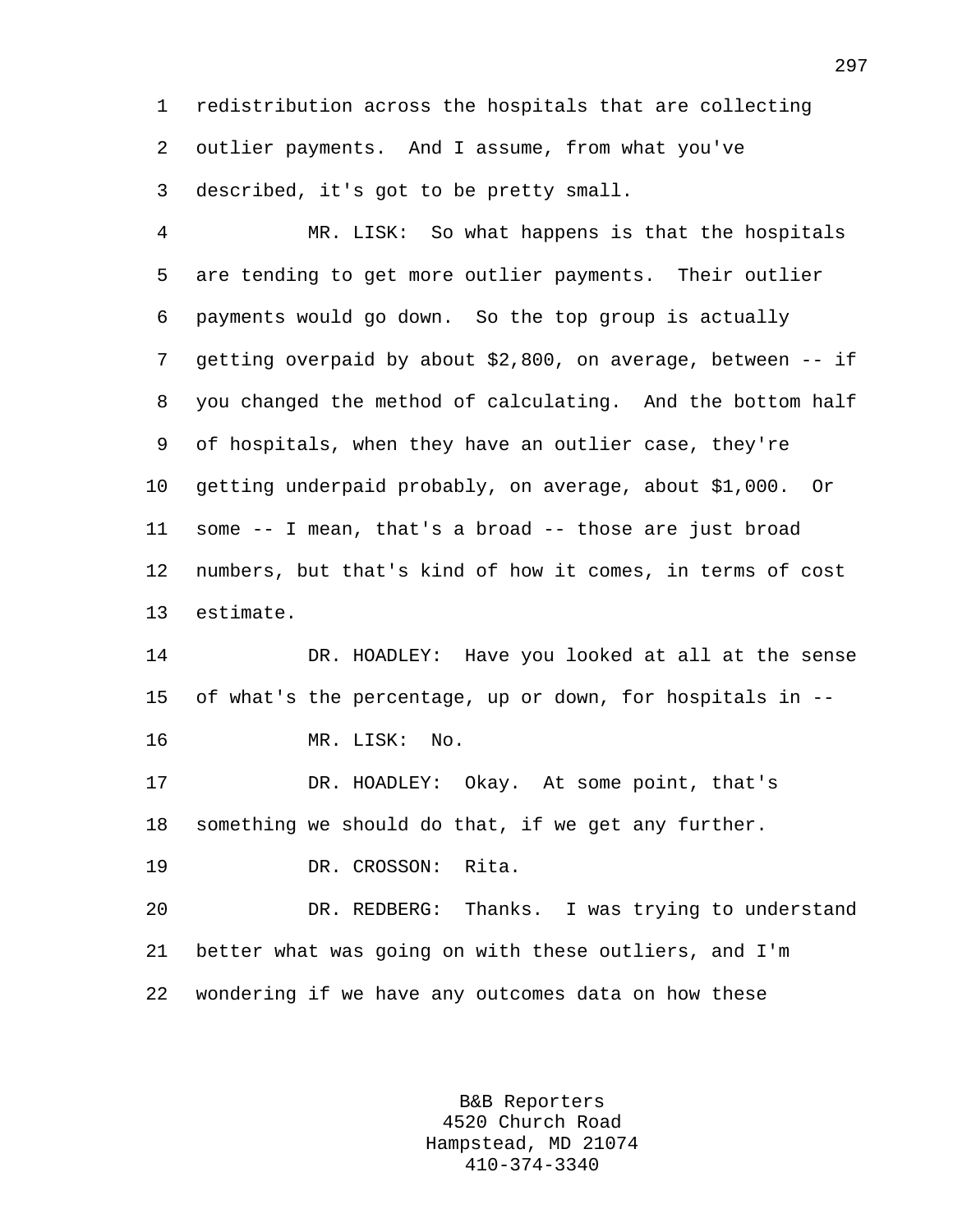1 patients do.

2 MR. LISK: A lot of outlier patients end up not 3 doing well in the end --

4 DR. REDBERG: Like dying.

5 MR. LISK: -- because they were very sick and 6 many die. And we did not take a look at that as part of 7 this. But because a lot of these patients are very sick, 8 many -- but many recover too, so it's a mix -- it's a 9 mixture, and it may be difficult to really tease out. It 10 may even be difficult to tease out who has really 11 complications or due to the source of care and stuff too, 12 in terms of just -- or were more biologically based issues 13 that happened with the patients on some cases too. So -- 14 DR. REDBERG: Like, for example, do these 15 represent any duals, or are they all just Medicare over 65 16 patients in the outlier group? 17 MR. LISK: They're all Medicare patients, so

18 there's going to be both under 65 and over 65, duals, non-19 duals. It's a mixture of patients.

20 DR. REDBERG: It looks like heart transplant is a 21 big source of outlier payments, and I'm assuming they were 22 not at the surgical -- for-profit surgical --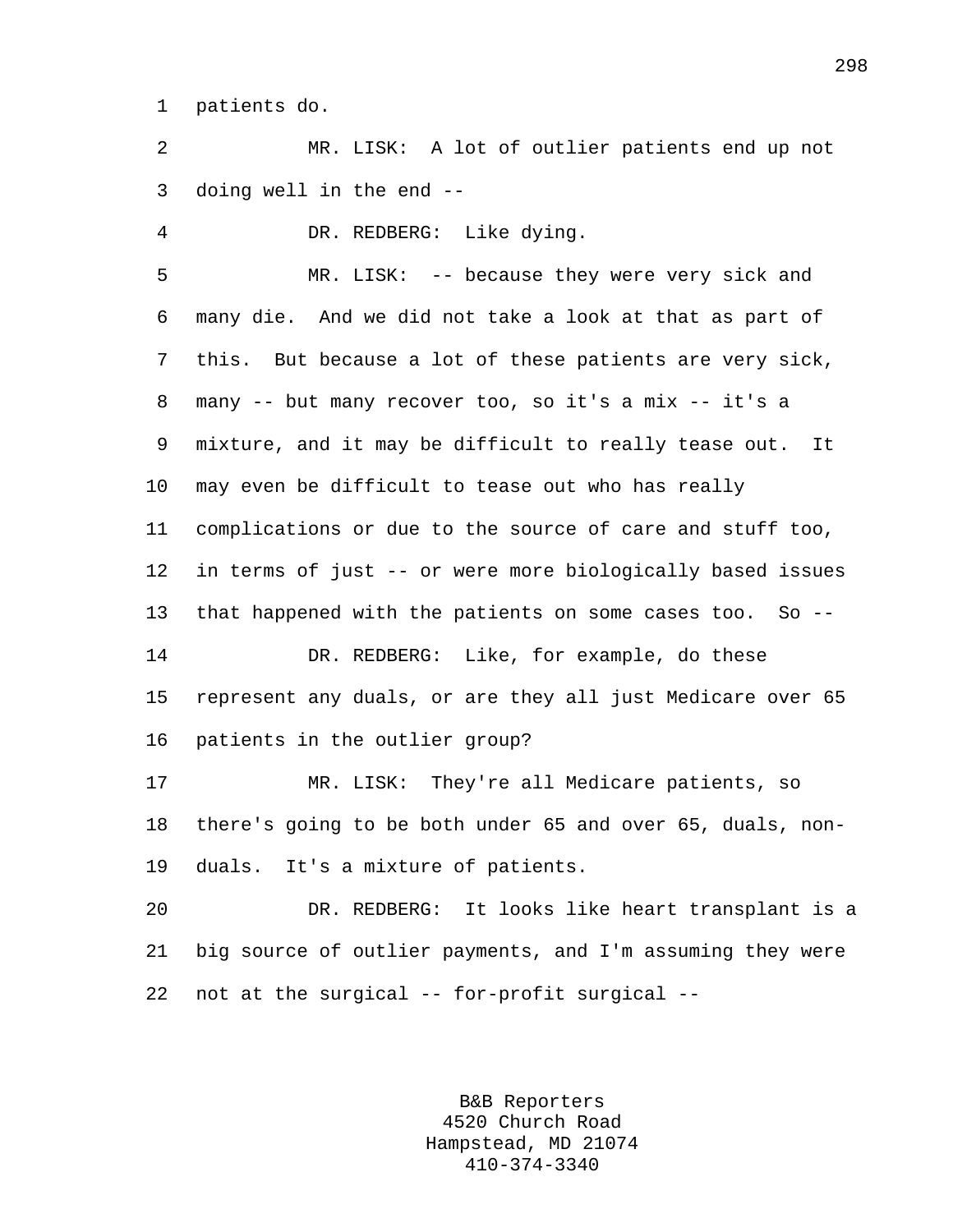1 MR. LISK: No.

2 DR. REDBERG: -- special hospital.

3 MR. LISK: No, those were not --

4 DR. REDBERG: Those are orthopedic cases.

5 MR. LISK: -- no, no.

6 DR. REDBERG: Because, you know, obviously a 7 heart transplant is a very limited resource and it's very 8 important to choose -- you know, many more people are going 9 to die on the -- you know, waiting for a donor, and having 10 all these high proportion of outliers just makes me think 11 that perhaps -- that we could be choosing recipients 12 better. What's going on here?

13 MR. LISK: Or maybe -- I mean, there's another 14 issue that could come up, is actually is a fixed payment 15 per case for some of the transplants, because -- with such 16 high variance. Because the other thing that happens is 17 that there are huge profits for the inlier cases on some of 18 these cases, and again, I didn't go over this. On the 19 caseload there's huge profits made by some of these cases, 20 for some of these cases.

21 DR. REDBERG: Is that the outlier cases? 22 MR. LISK: Huge profits. Yes -- no, the inlier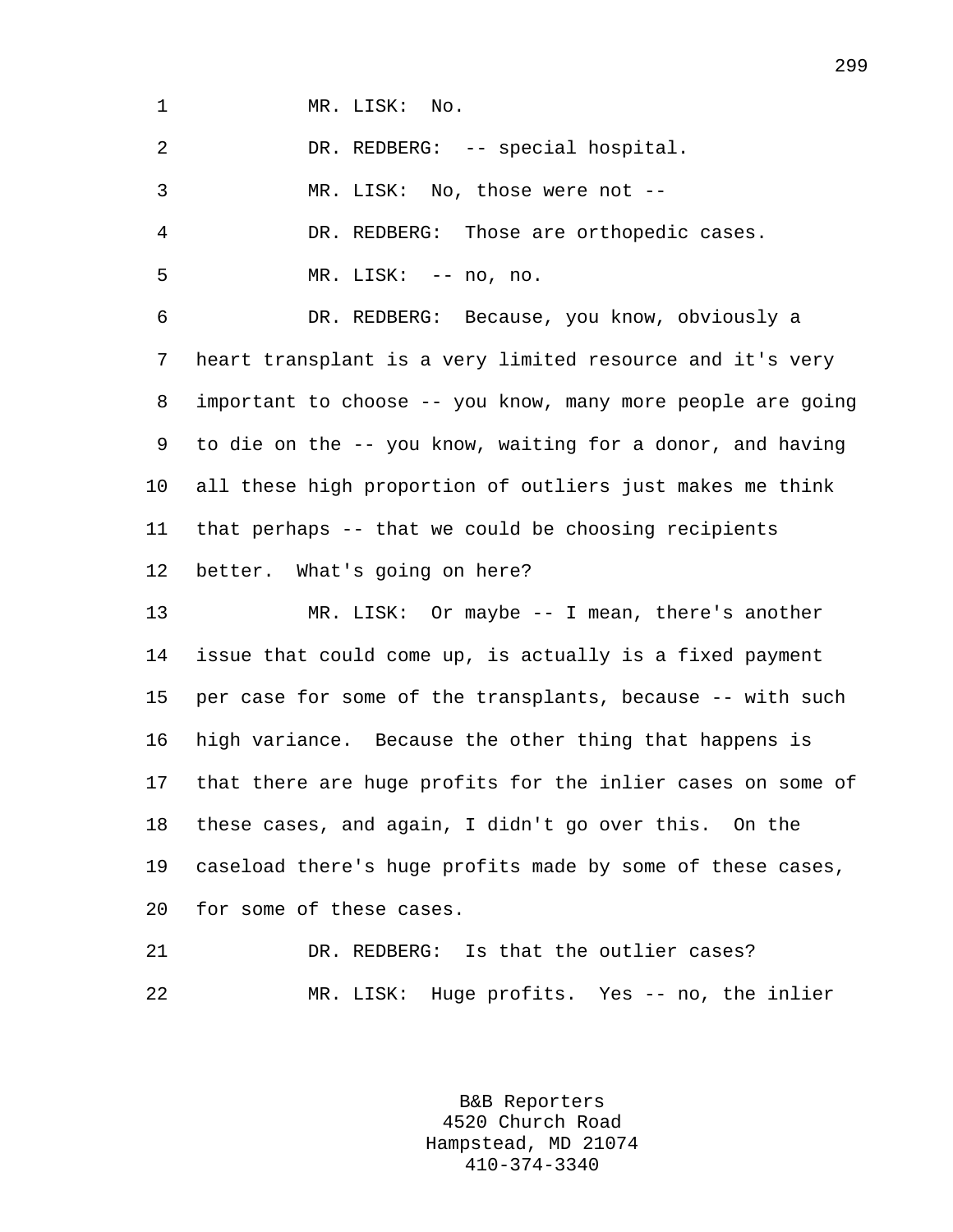1 cases.

2 DR. REDBERG: Oh, the inlier. Uh-huh. 3 MR. LISK: So the losses are -- you know, losses

4 and profits are supposed to even out, but for some of these 5 places there are very big profits on the cases that do not 6 become outliers. So that kind of raised the question of -- 7 it could raise a question of maybe this set of cases, does 8 the DRG system work for them because there's such high 9 variance in the cases.

10 But I agree with you in terms of what you're 11 talking about, in terms of saying are the -- in terms of 12 what places are doing these things.

13 DR. REDBERG: I'm just thinking, you know, the 14 point of the outlier I understand, but you don't want to 15 give people incentives to do surgeries or transplants on 16 patients that would have been better of -- that you could 17 have predicted would become outliers because they should 18 probably -- were -- you know, and you wouldn't want to 19 reward that behavior with the stop loss insurance. We need 20 more data.

21 DR. HOADLEY: I think we usually don't, because 22 these cases are generally unprofitable, because they have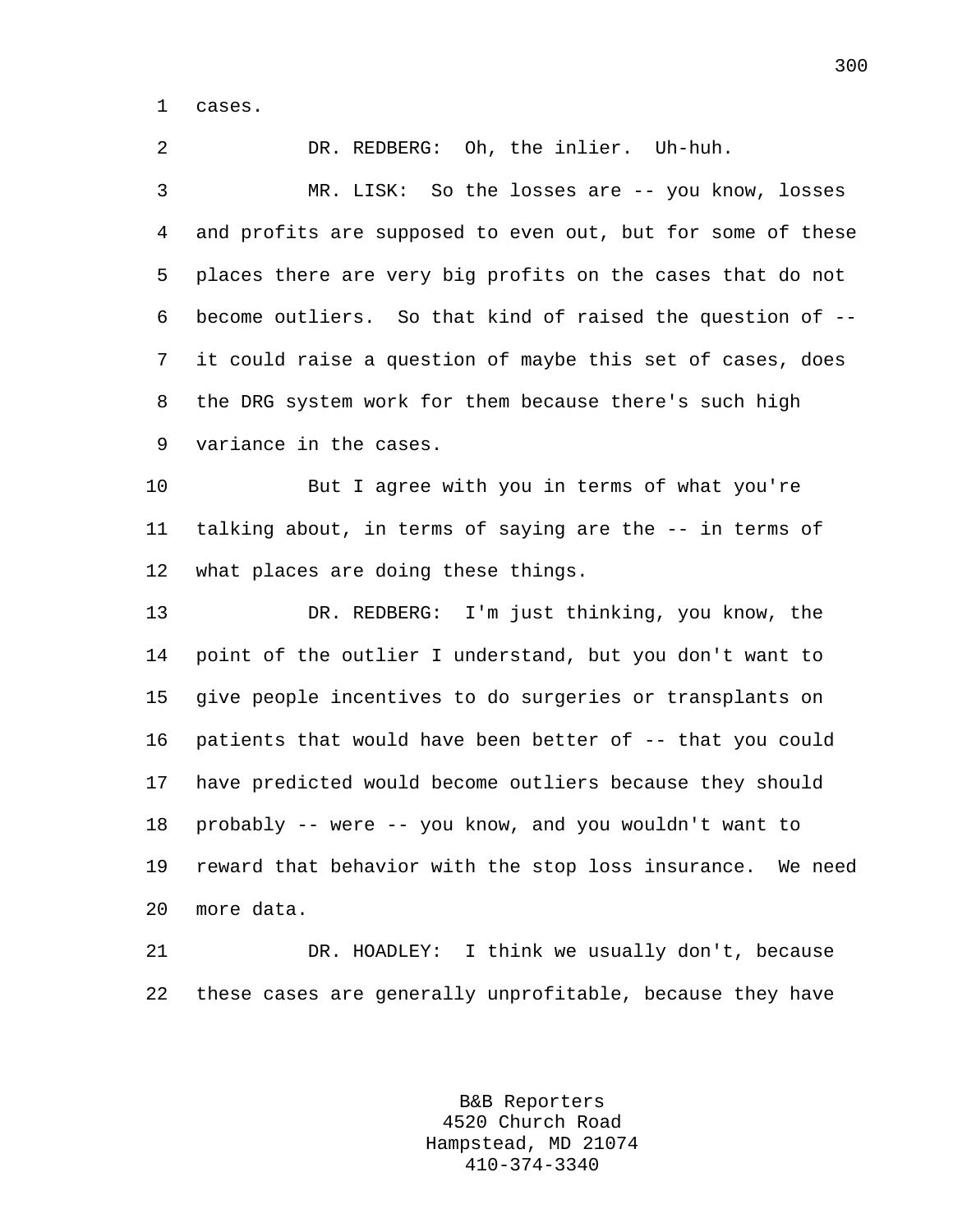1 to reach that fixed loss amount before they start getting 2 outlier cases. So if you look at -- generally, outlier 3 cases are not going to be making you money, so you don't 4 have an incentive to do it. That's why there is that fixed 5 loss amount, because we don't want people to have incentive 6 to do it. 7 DR. CROSSON: Okay. So Bruce, you have the last 8 question, and -- I'm sorry. Did I miss something? No. 9 You have the last question and you're also opening the

11 MR. PYENSON: Oh man. I don't [inaudible] my mic 12 for a while.

13 [Laughter.]

14 DR. CROSSON: There is a kill switch.

10 discussion, so you've got a twofer opportunity.

15 [Laughter.]

16 MR. PYENSON: That explains a lot of things. 17 A question on page 7. Whether it would be 18 possible to look at the stability in this from year to 19 year. That's kind of getting at the issue of whether these 20 are random from one organization to the next, that is, do 21 the organizations that have a high percentage, they 22 persistently have that?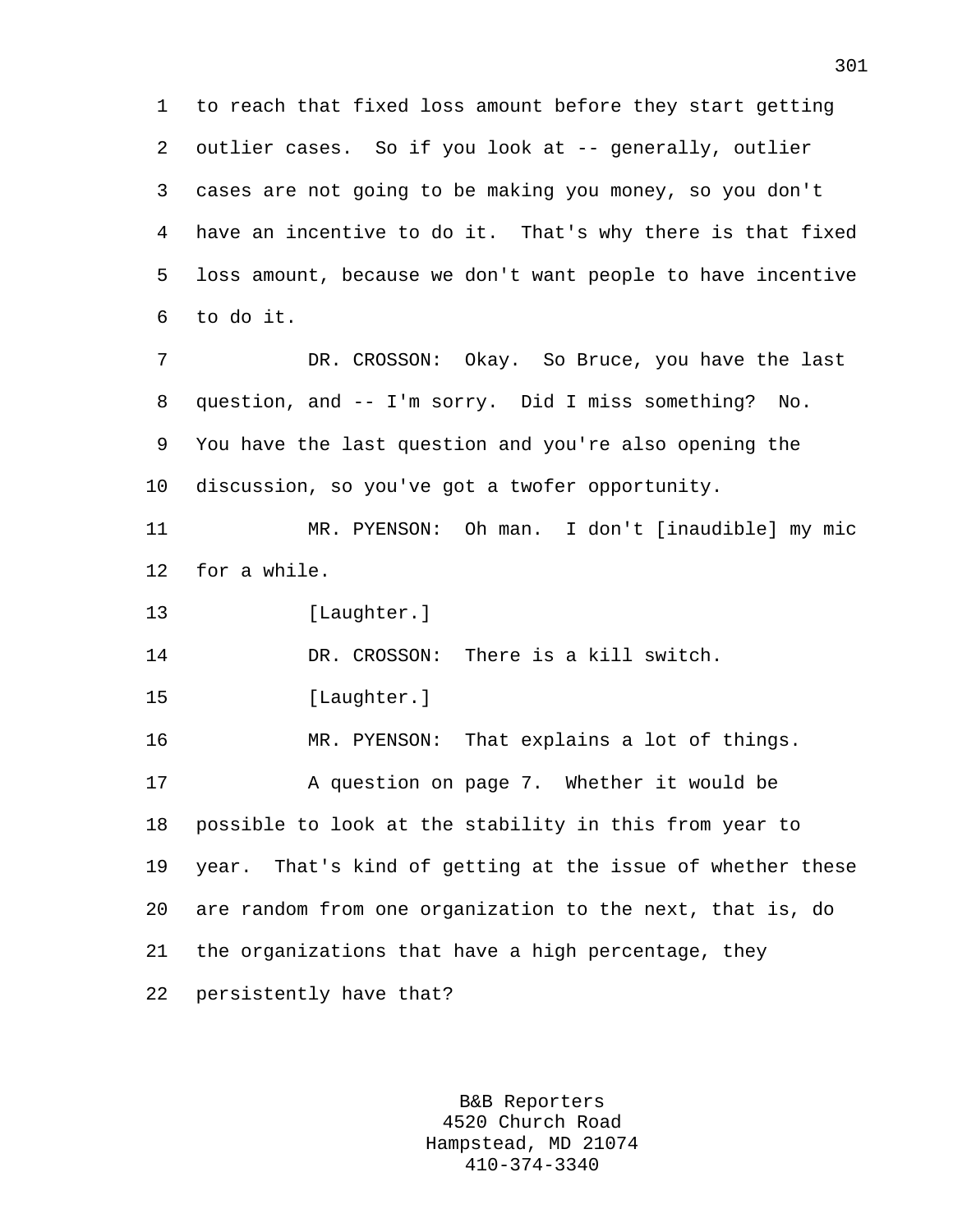1 MR. LISK: They tend to persistently have -- yes, 2 in terms of share of outlier cases they get, it's pretty 3 persistent in terms of the general areas that they are. 4 Hospitals that don't get many outliers tend to -- year by 5 year don't get many outliers, and cases tend to have above 6 average number of outliers tend to be the same hospitals. 7 So that is pretty -- relatively stable.

8 MR. PYENSON: Another question is when you look 9 down the listing, what's the biggest payment in a year 10 you've seen?

11 MR. LISK: Oh, in terms of a per-case payment? I 12 mean, it's over -- there are a couple that are over a 13 million.

14 MR. PYENSON: It's -- and I wonder if, for 15 comparison, you could look at the probabilities and sizes 16 distribution of other kinds of risks, like med mal or 17 workers' comp. And where I'm getting at is that the 18 purpose of -- from my eyes, the purpose of an outlier 19 program is a financial backstop for risks that you can't 20 sell funds, and for sure there's self -- lots of self-21 funding or an insurance market for med mal, workers' comp, 22 all sort of other liabilities. So I think those are -- the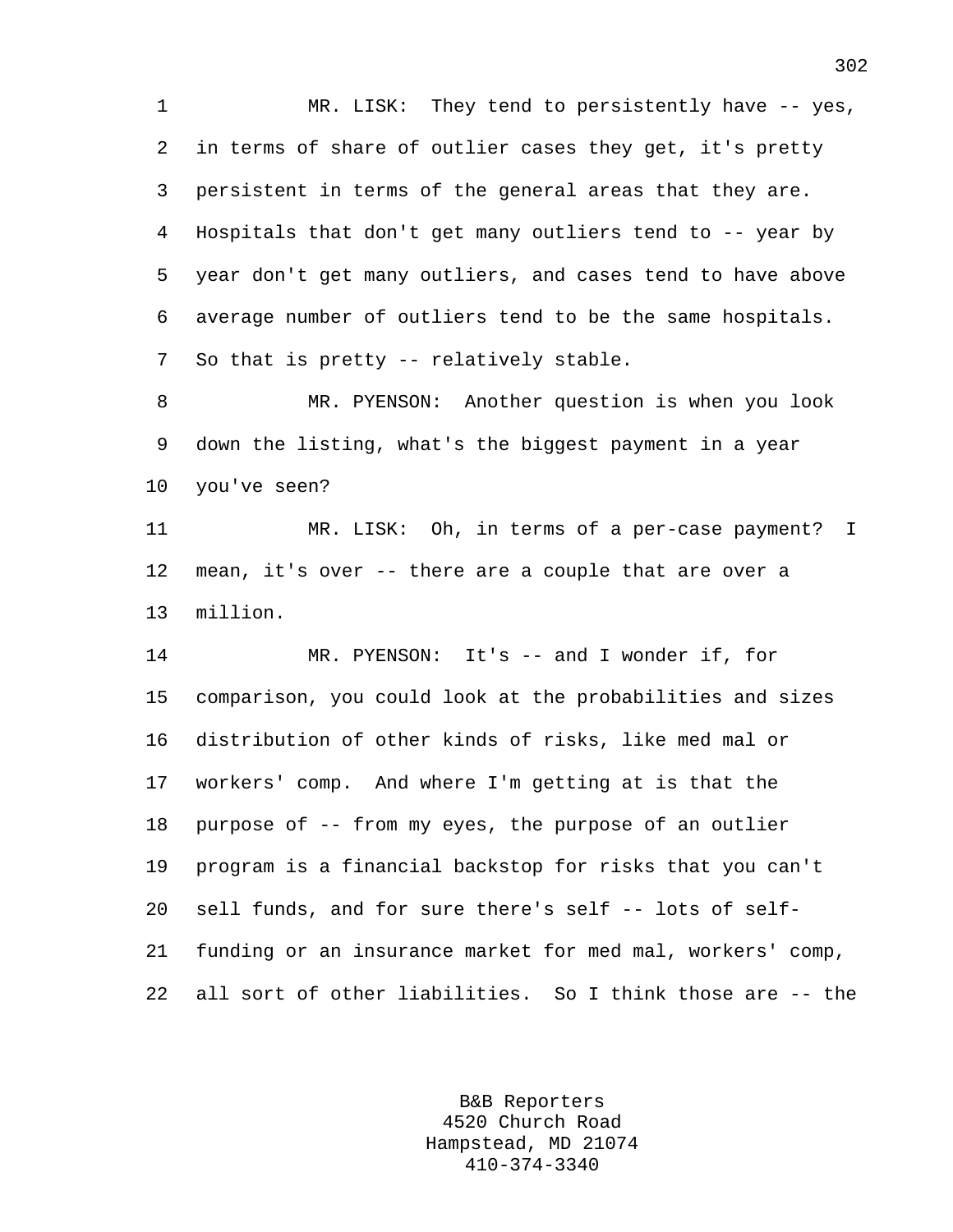1 frequency and size distribution of those are pretty well 2 known.

3 MR. LISK: Yeah. I'm not sure exactly how to 4 respond.

5 MR. PYENSON: Well, yeah. I guess to turn that 6 into a question is, can you put that together?

7 DR. MILLER: Well then, one thing I would ask 8 here is how far down this road, in hospital outlook -- is 9 that where you guys were going? I'm representing my 10 clients. How far down this road do we want to go? I mean, 11 you know, Jon asked a good question at the beginning, which 12 is why are we talking about this? We felt like other 13 people were sort of raising questions. We hadn't looked in 14 a while. We looked.

15 I wouldn't characterize what we found here as oh, 16 my God, there's a huge problem. We found a couple of nits 17 that, like, you know, these hospitals are showing up in 18 this distribution where standards civilian would go "I 19 don't think they should be here," that type of thing. So 20 you could clean this. If you want to really unpack it, I'd 21 want some more sense from, you know, the crew that this is 22 a direction that we want to go in. That's the only thing I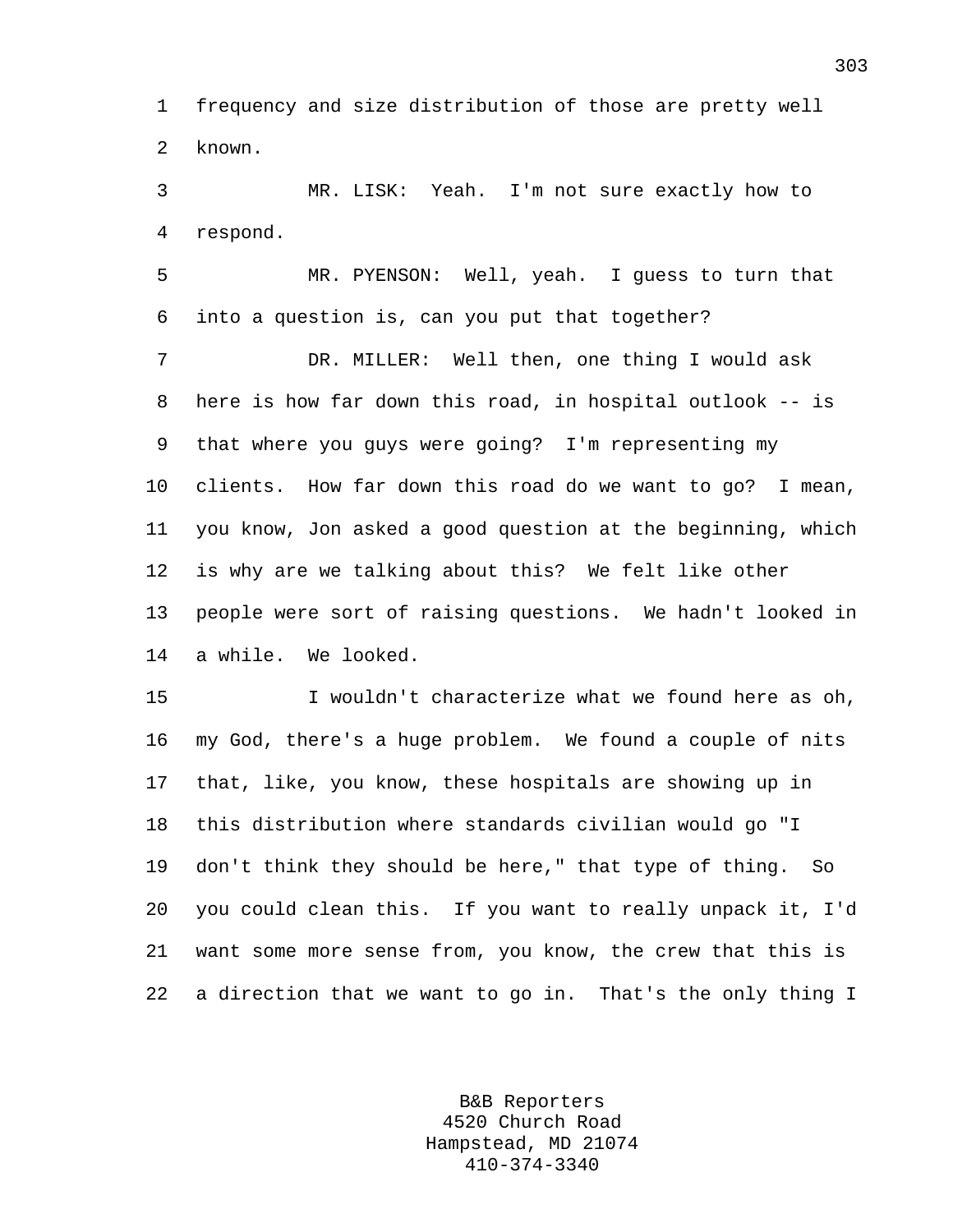1 would say there.

2 MR. PYENSON: Yeah, well, since I have the floor  $3 - -$ 

4 [Laughter.]

5 MR. PYENSON: -- I think moving to the second 6 portion of the discussion, I think the outlier issue points 7 strongly to the weakness of the cost accounting -- the lack 8 of cost accounting in the hospital industry, and that as a 9 part of recommendations, that we consider encouragement of 10 a -- move towards cost accounting. As you pointed out, 11 even within departments there could easily be manipulation 12 within the department on the particular device, I think was 13 the example you used, Craig. And, you know, cost 14 accounting is not perfect but it would have a lot of 15 advantage, I think, in this and other areas.

16 And the question I was getting at before is 17 whether it actually makes sense to let some organizations 18 self-fund this risk, and lots of hospitals have offshore 19 captives self-fund their med mal, so fund workers' comp and 20 other risks. And that involves, you know, lots of 21 discussion. But I think that could result in a net savings 22 rather than a budget-neutral that we've been discussing.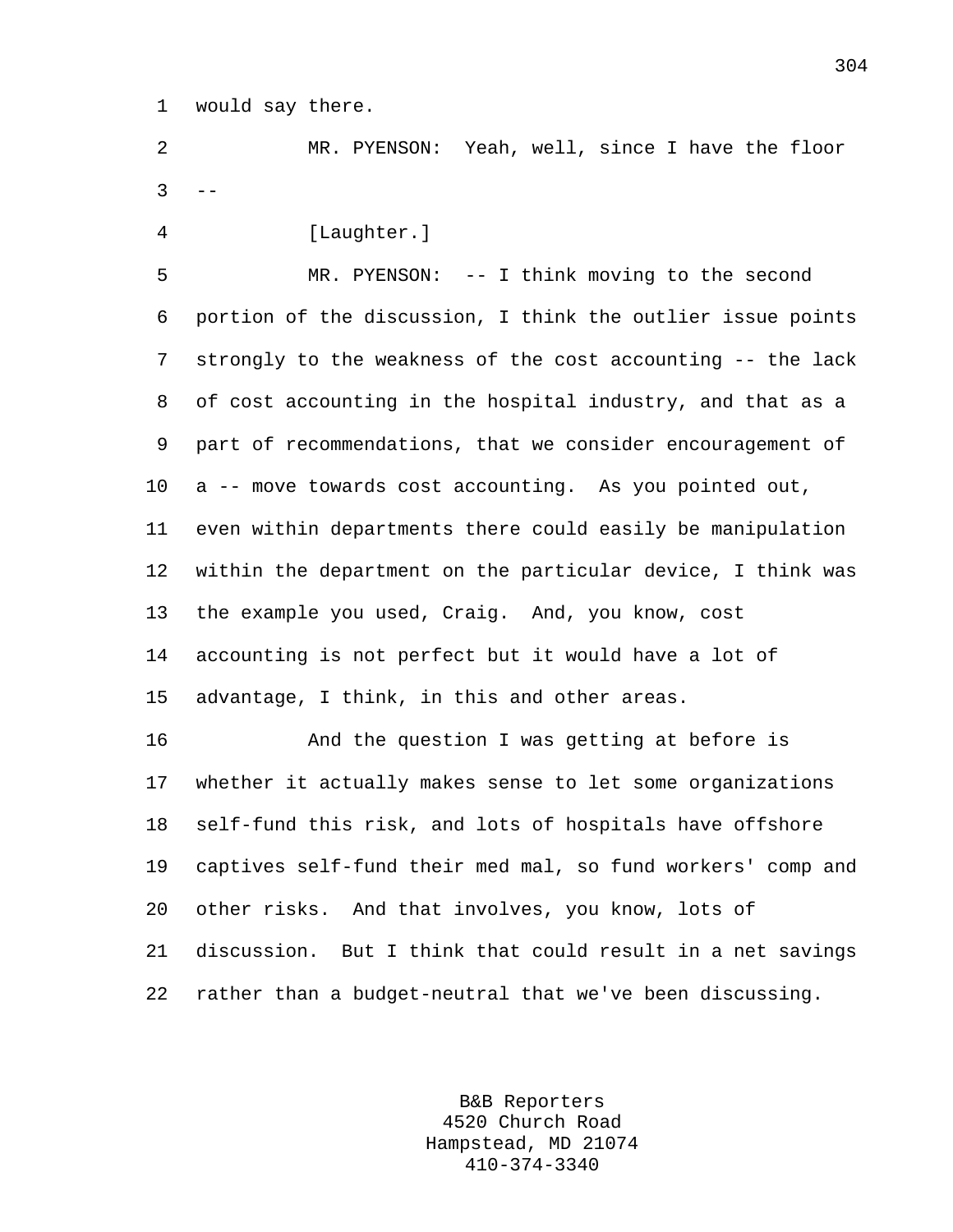1 MR. LISK: Just to explain -- sorry. 2 DR. MILLER: I'm finally starting to see -- 3 MR. LISK: Just to say one thing in terms of the 4 variance and risk. It's one thing that I did some stuff on 5 a couple of years ago, in looking at outliers, is a 6 hospital receives a transfer case. They are more than 2- 7 1/2 times likely to become outliers, for instance. So the 8 risk is not uniform, and that distribution you see, I 9 think, is reflective of the different risks of the cases 10 and mix of cases hospitals have. So the risk is not 11 uniform across hospitals. It varies by the type of cases 12 they receive and such too. 13 DR. MILLER: No. I mean, I think I've started to

14 connect the dots now, on what you were saying, an dos tell 15 me if these two sentences are so, are what you're saying.

16 So you were asking us whether there was some 17 rethinking of the cost accounting structure that underlies, 18 you know, a lot of this -- the cost report -- and I think 19 we should talk about that. I know there are feelings about 20 this around the table. But I think what you were saying is 21 if you were to convert to more of a cost accounting type of 22 approach, the program wouldn't have -- would be -- would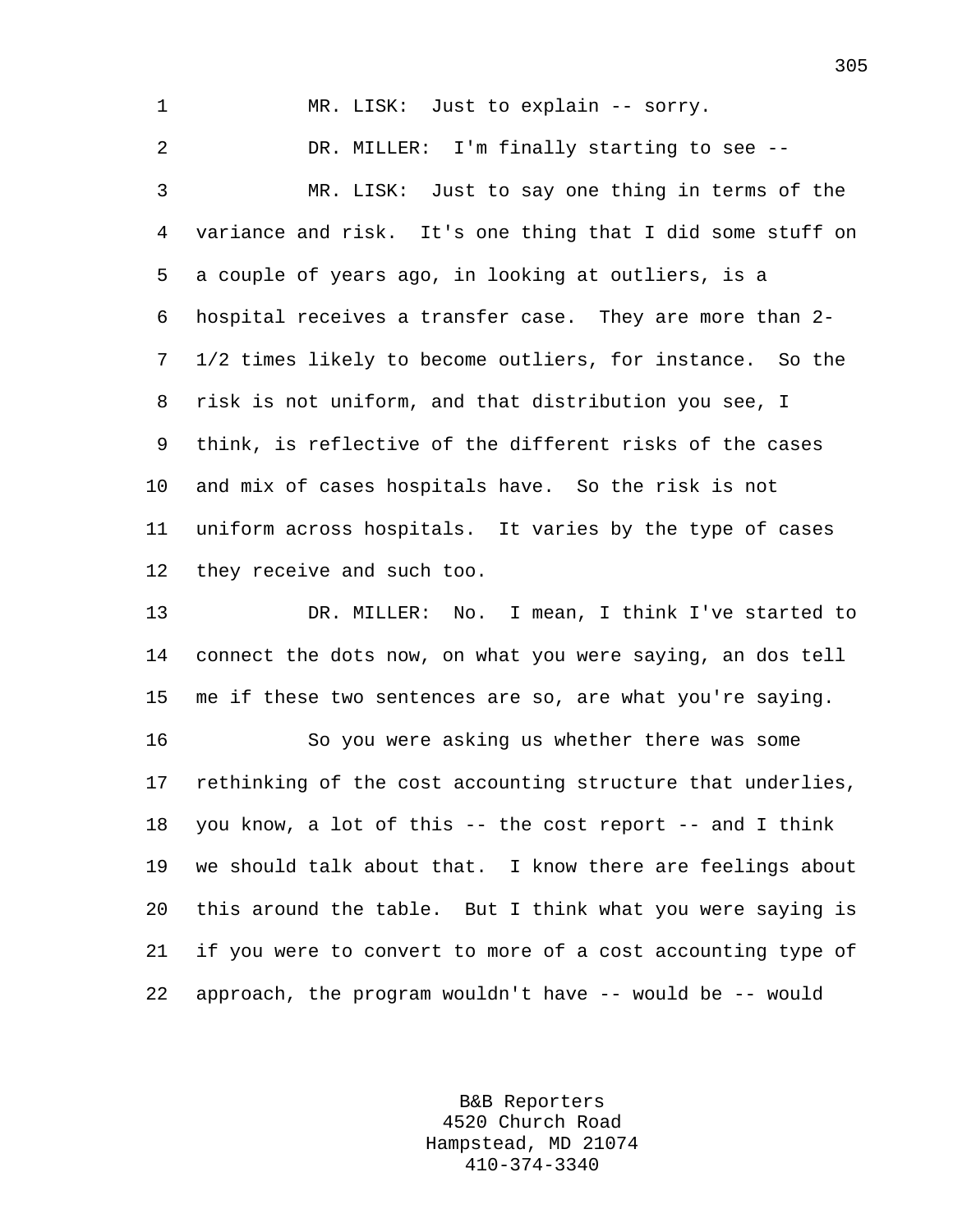1 not necessarily have to continue to provide the -- reinsure 2 the outlier, and that this would be something that 3 organizations would be better able to predict and self-4 fund. Possibly.

5 MR. PYENSON: Yeah. I'm happy to be your client. 6 In part, I mean, but even without a cost 7 accounting system, I think some organizations could look at 8 this and say, "We're getting dinged 5 percent and we're 9 maybe playing these games to collect on it, and if we just 10 self-funded this in some way we could do fine."

11 And I think, you know, there's implications, 12 redesign, and selection issues. I think Craig pointed out 13 certain hospitals are much more likely to get -- to need 14 this than others. But in the scope of things, it sounds 15 like if the biggest case in a year, across all the 16 hospitals in the U.S., is \$1 million, that doesn't strike 17 me as, you know, real dramatic compared to other kinds of 18 risks hospitals are dealing with all the time, you know, 19 med mal and things like that.

20 MS. WANG: Can I -- but Bruce, this is a self-21 insurance for a very large pool of hospitals. It's 5 22 percent of, you know, the DRG payment. And the reason that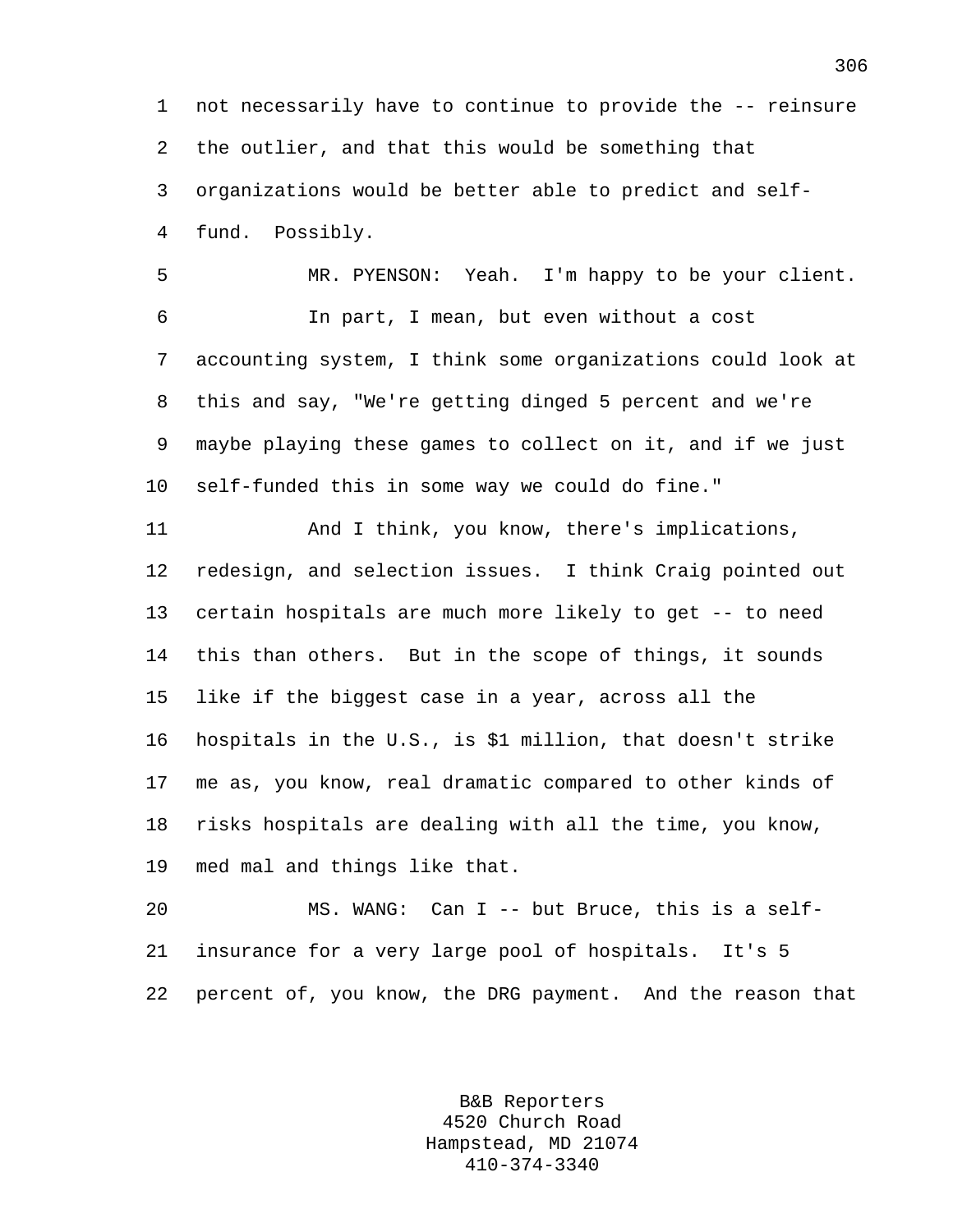1 it seems appropriate to spread it across that large a pool 2 is that there's a concentration of the cost in, you know, 3 teaching, academic, whatever hospitals. If everybody was 4 left on its own and said you got 100 percent back, the 5 folks who never had an outlier payment would say, "We don't 6 need to self-fund anything." But then the guys who 7 actually need the help -- I mean, they might need to self-8 fund at a huge level.

9 I mean, I feel like the way that it's set up now, 10 it is a kind of a self-funding mechanism, but the pool is 11 appropriately large enough.

12 MR. PYENSON: It's a form of redistribution, and 13 the question is we don't do that for what might be bigger 14 risks that hospitals are managing without redistribution. 15 So -- and perhaps this is off topic, but, I mean, that's 16 the question.

17 DR. GINSBURG: I really need to answer this. 18 Jon, can I?

19 Yeah, I mean, there are two perspectives, 20 reaction to the self-insurance. One is the fact that I 21 don't think outlier payment, historically, has been pursued 22 as an insurance mechanism. I know that Craig described it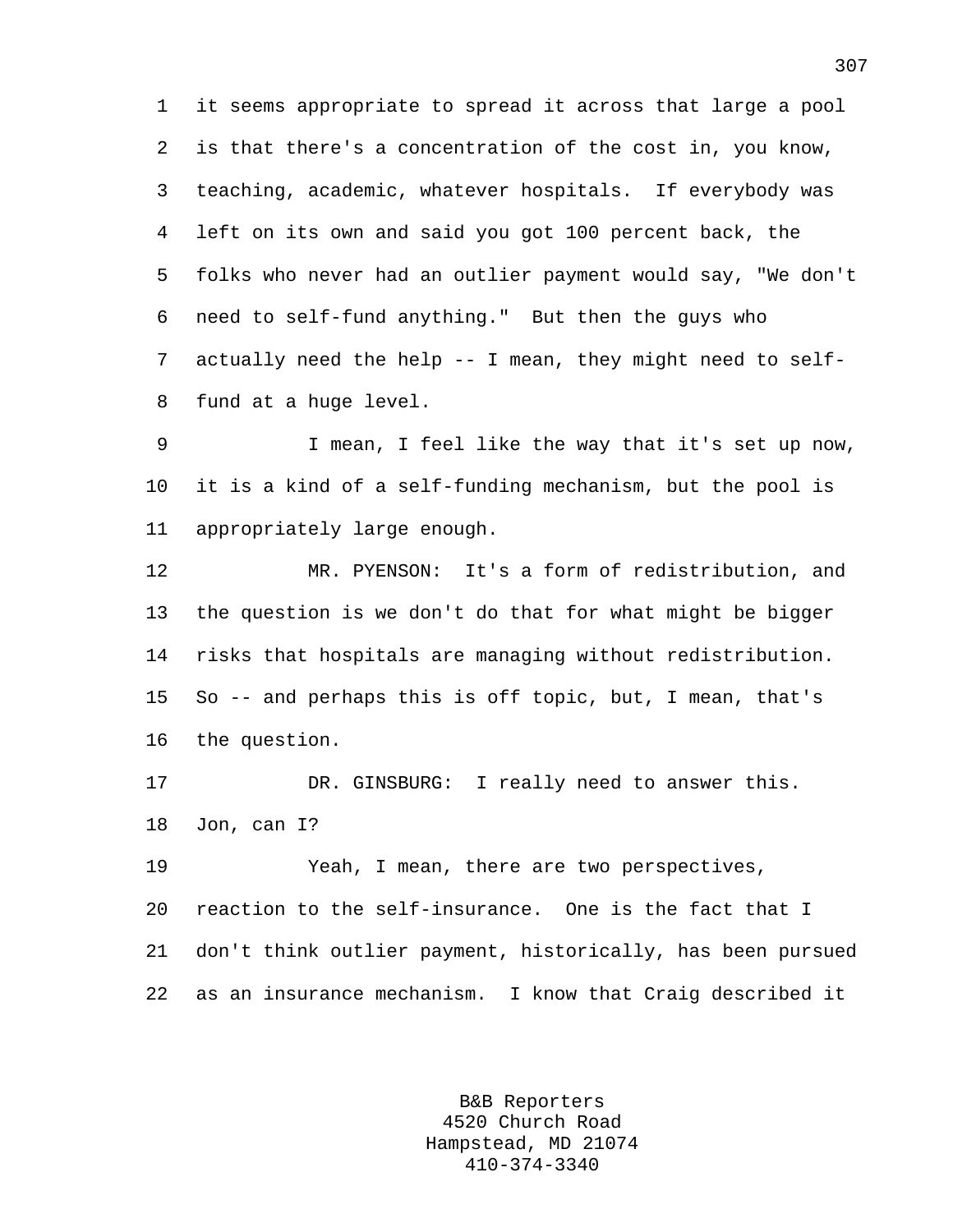1 as stop loss insurance. I think it was really always 2 envisioned as making the payment, the DRG payments as to 3 more accurate, and that was a goal in itself.

4 The other comment is that, you know, I think it 5 is extremely dangerous to have any type of voluntary opting 6 out into a self-insurance. I just don't think we could do 7 it right. I don't think it's worth the thought resources 8 to try to figure it out and monitor it, because we're not 9 talking about a system that's working particularly badly. 10 I think they're two good ideas for tweaks, but to, you 11 know, revamp it, I think there's very little return and big 12 risk.

13 DR. CROSSON: So just to be clear, were you 14 talking about essentially scrapping this program and 15 replacing it completely, or having opt-out, as Paul is 16 suggesting?

17 MR. PYENSON: Well, perhaps I was actually asking 18 that we look at the -- almost from an insurance basis, what 19 -- how this program compares with other stop loss type 20 programs, other risks that hospitals face. It's -- you 21 know, it strikes me in the scope of things this is a nice - 22 - not -- it is a relatively stable and small program within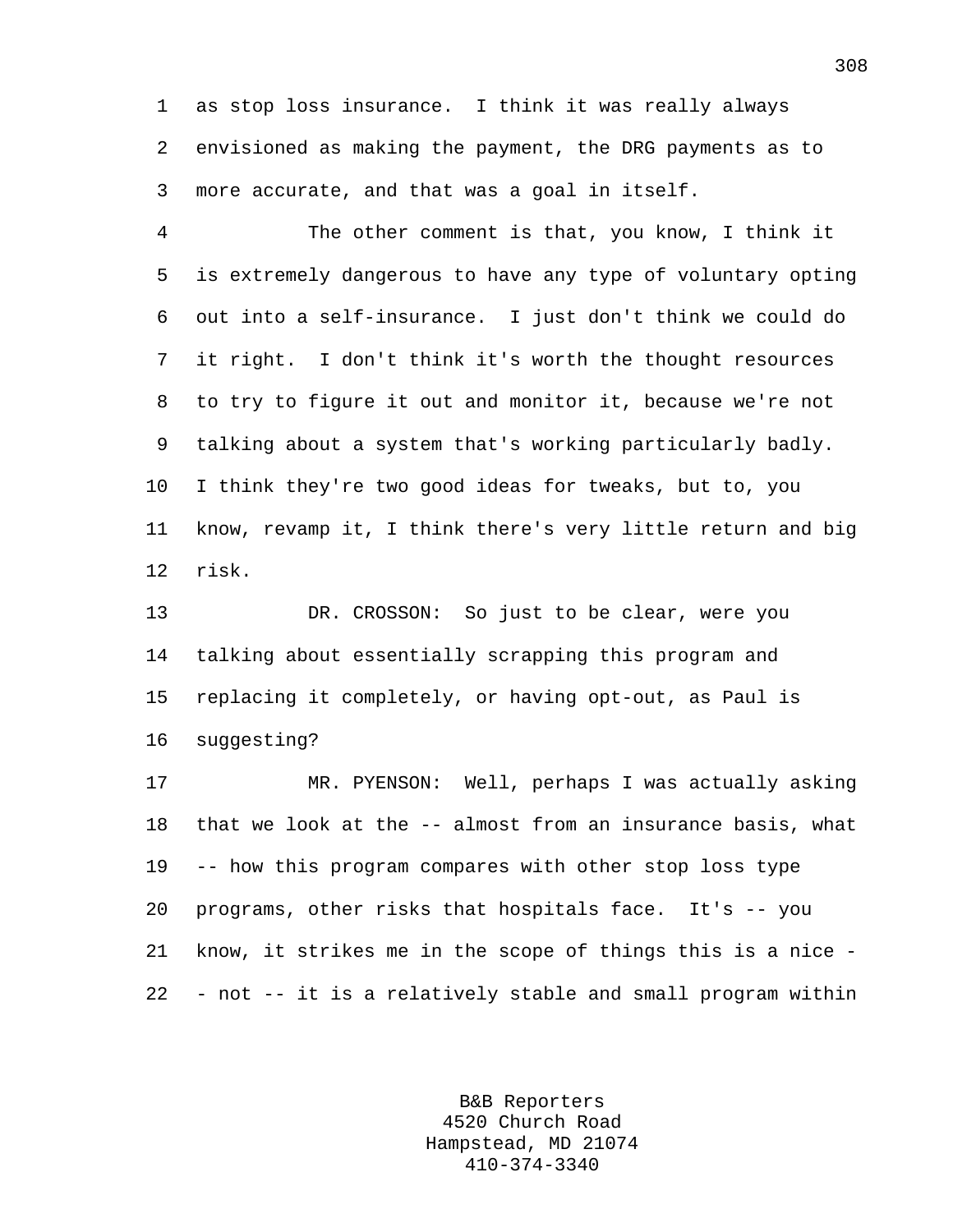1 the DRG structure, and certainly, you know, I'm not opposed 2 to tweaking it along the lines that are proposed here. But 3 I'd feel better if I understood these risks in the context 4 of other risks that hospitals seem to manage on their own. 5 DR. CROSSON: Warner did you have a point on 6 this?

7 MR. THOMAS: I was just going to make a comment. 8 I think -- I agree with Paul. I mean, to me, this -- 9 what's been identified in the chapter is that you've got 10 some organizations that have been able to adjust their 11 charge structure to benefit from this program, where it 12 appears, you know, probably inappropriately, or 13 disproportionately to others. And I think the specific 14 department CCRs, I think, probably helps to adjust that and 15 so does the length of stay.

16 So I think that to reconfigure the whole program 17 is -- it's a lot of work for -- and I think to have people 18 opt out of it, you know, it's -- to me that's just not 19 going to work. It's going to hurt the organizations that 20 actually need it, if you actually have folks that opt out, 21 because the only people who are going to opt out of it are 22 the people that don't need it. So I think it's really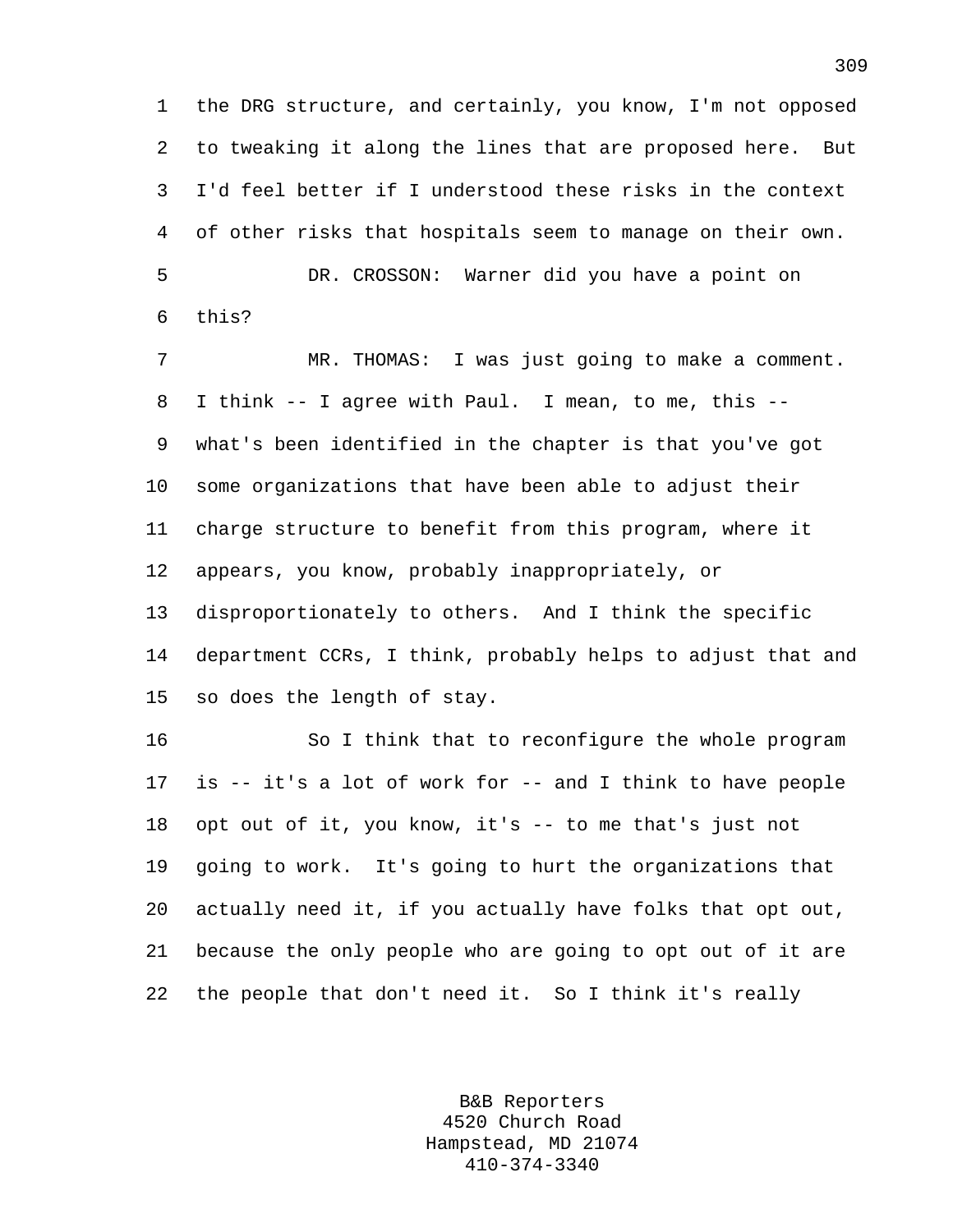1 designed to deal with those patients that have a -- you 2 know, a significant additional issue that a typical DRG 3 payment doesn't capture. So I would agree with Paul and I 4 think the recommendations that are outlined make a lot of 5 sense.

6 DR. CROSSON: Oh, did you have --

7 DR. CHRISTIANSON: I may be following on -- Mark 8 said something. It's late in the day so this may -- but he 9 said something recently that actually made sense to me.

10 [Laughter.]

11 [Overlapping speakers.]

12 DR. CHRISTIANSON: So he said, you know, the 13 system is designed to compensate hospitals that have bad 14 luck and not to reinforce the decisions of hospitals that 15 have decided to have a certain kind of cost structure, and 16 I think that's exactly right and I think that if these 17 things can deal with that problem, then I think that's 18 great. I'm in favor of them. But given the other things 19 that are on the plate of the staff and things that have to 20 be accomplished, I wouldn't spend another few minutes on 21 this topic, I don't think.

22 [Laughter.]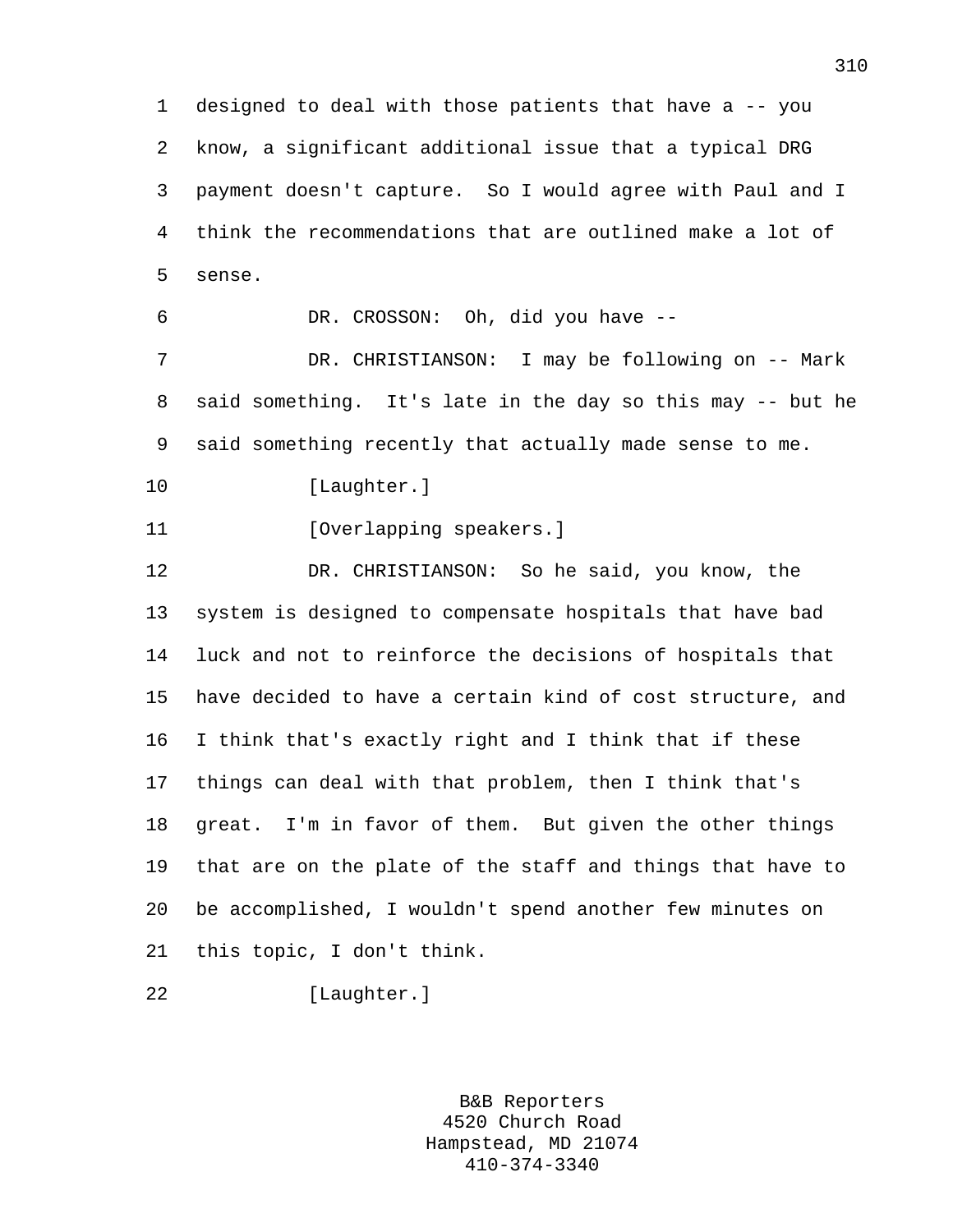B&B Reporters 1 DR. CROSSON: Yeah. Feel free to say what you 2 want. 3 Jack and then Kathy, and then I also am getting 4 ready to call it quits. 5 [Laughter.] 6 DR. HOADLEY: My question was simply -- and I 7 don't think you said this -- is this something -- are these 8 two items things that can be done administratively by the 9 secretary, or do they require statutory? 10 MR. LISK: I was trying to figure that out. 11 [Laughter.] 12 MR. LISK: I'm not quite sure, because I was 13 trying to look at what flexibility the secretary has. I'm 14 not specifically sure there yet. 15 DR. HOADLEY: Because I'm thinking in the context 16 of the way we're talking about it, if this is something 17 that's going to require a change in law, like, you know, 18 we've got a long list of those things and this isn't going 19 to get very high on that. If it's something the secretary 20 could do, then to put it out there, I mean, there's no 21 harm, obviously, if we can just say this, even if it 22 requires law. But if it's something the secretary can do,

4520 Church Road Hampstead, MD 21074 410-374-3340

311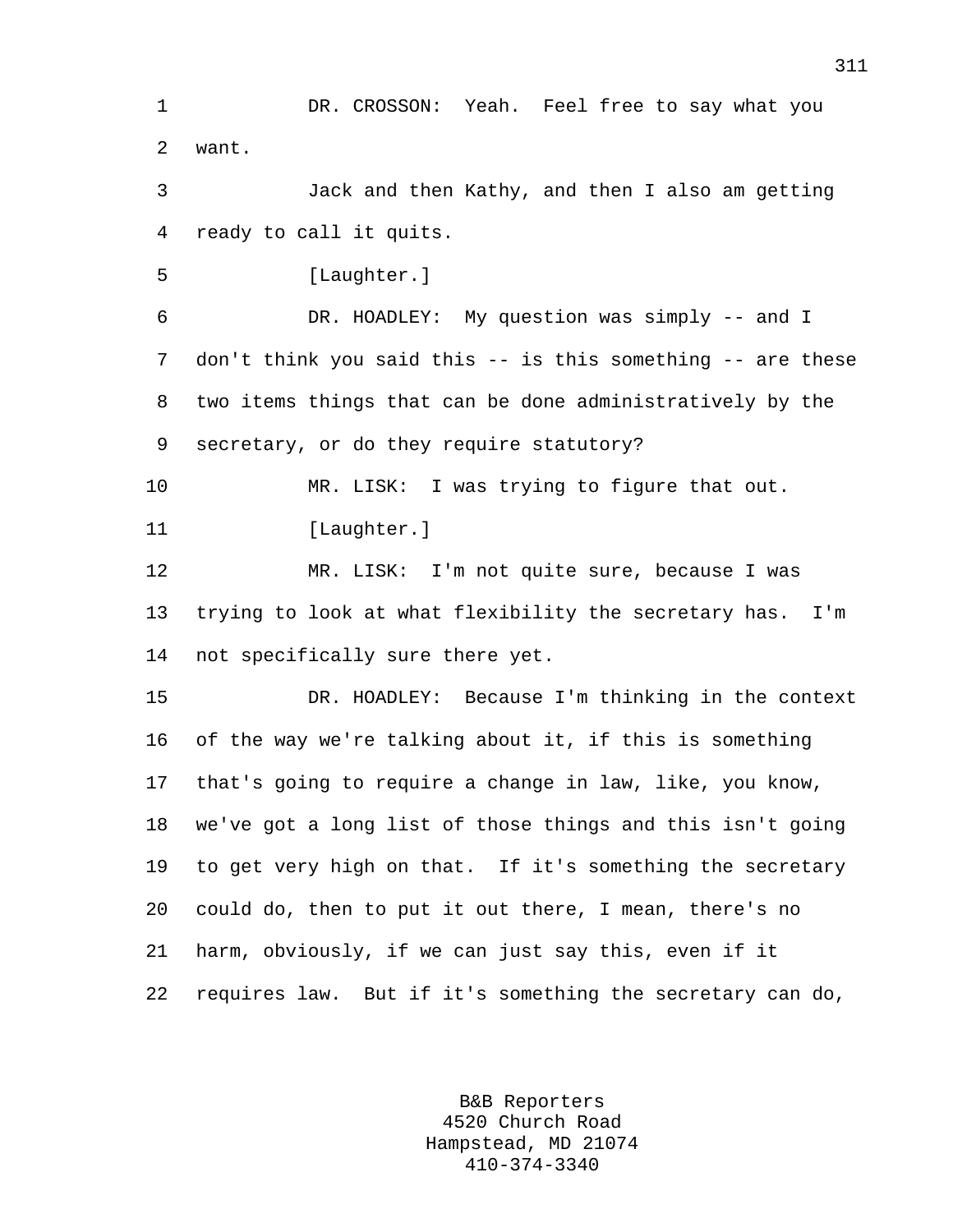1 then I think that makes it more useful to make the 2 recommendation.

3 MR. LISK: I think that the secretary has a fair 4 bit of discretion in some things, but this kind of was the 5 -- the outlier policy was phased out so I'm not sure about 6 the day requirement. I think the CCR may -- there may be 7 some flexibility there but I really need to check back or 8 have legal advice on what is or not on that one.

9 DR. CROSSON: Kathy.

10 MS. BUTO: Meanwhile, having -- I tend to agree 11 with the idea that this isn't work a lot of -- a huge 12 amount of work, but I don't think it's that difficult to 13 find out what Medicare does on malpractice. And it did 14 something, and while I was there there were a whole bunch 15 of lawsuits, and we changed what we did. So if somebody 16 could just look that up, what is it that Medicare does with 17 respect to malpractice, in terms of a policy with 18 hospitals, I think that would shed a little light to 19 Bruce's question. And I think it ended up being more 20 complicated than simple. But a change was made, and I 21 think it was actually made as a result of lawsuits, not 22 legislation.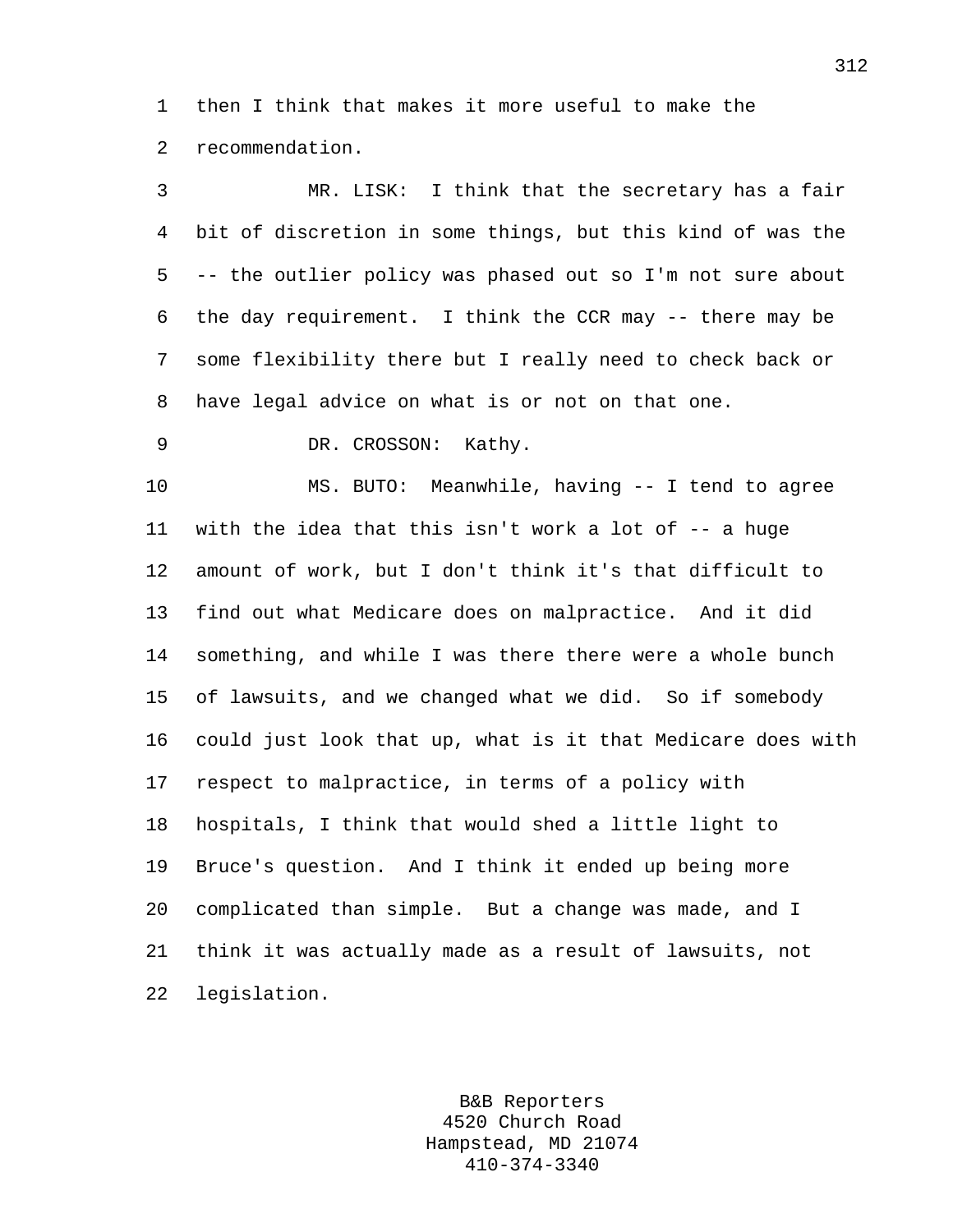1 DR. CROSSON: So that's something, Bruce, we 2 could bring back to you. But, I mean, here's what I'm sort 3 of thinking here. I haven't heard a lot of objections to 4 these two ideas. Now, there is the question of how 5 difficult they would be to accomplish, and we can 6 potentially get more information about that. But on the 7 other hand, I'm not sure that bringing this topic back for 8 another discussion is worth the squeeze, as somebody has 9 like to say.

10 So I'm going to say something here. Is there 11 anybody who disagrees with either of these two approaches? 12 Alice.

13 DR. COOMBS: Just briefly, the second one. 14 Although it may reduce gaining the -- because you look at 15 the components of that table, it may or may not be able to 16 address, because of the disease processes that are 17 occurring the procedures, I personally don't think the 18 length of stay is going to be helpful with the priority of 19 that chart that we're dealing with, in terms of transplants 20 and things of that nature.

21 And part of it has to do with the nature of 22 transplants. They are prioritized based on how sick they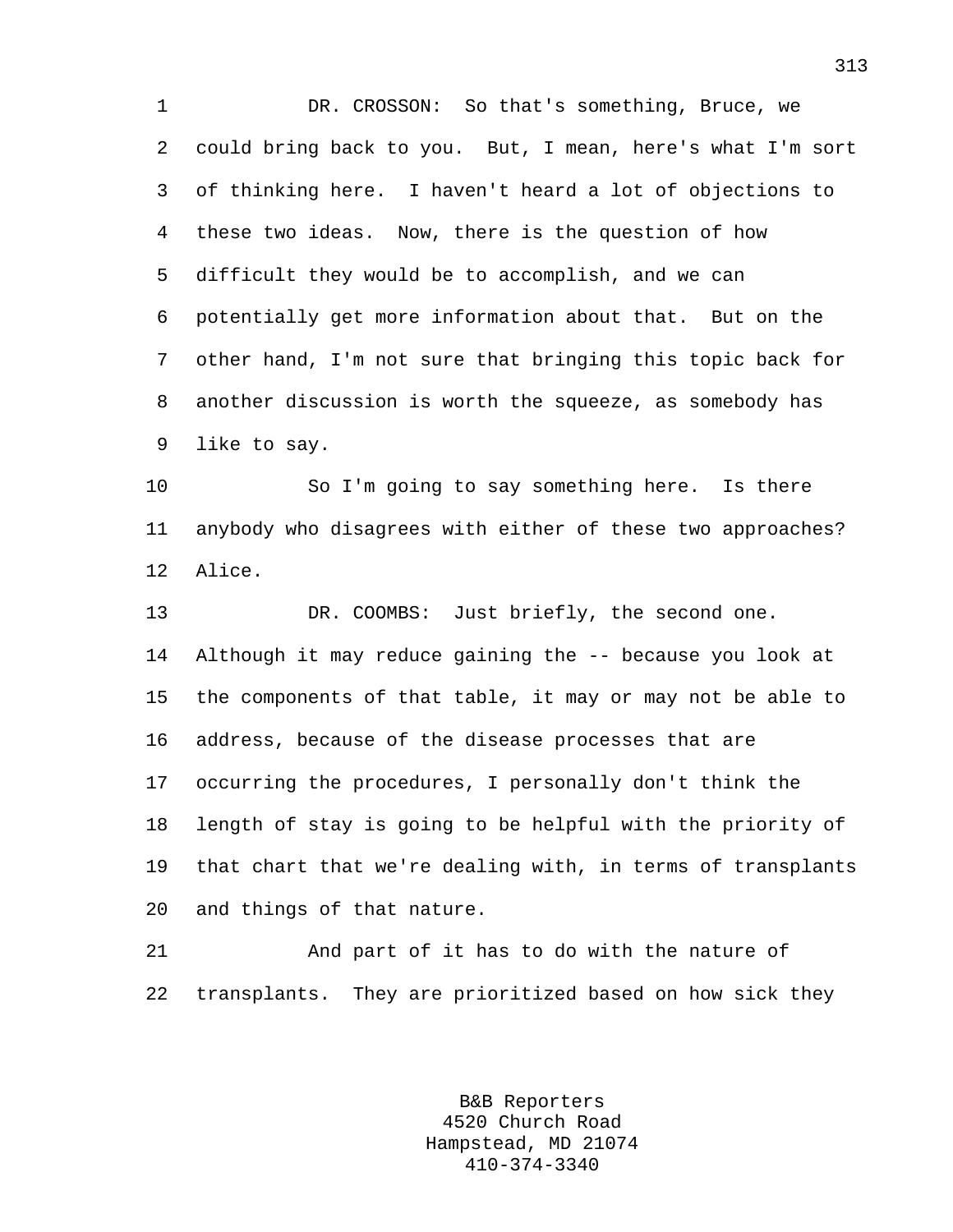1 are. So the New England Organ Bank will put someone on the 2 list and they move up the list the more sick they are. So 3 I don't know if length of stay makes a difference because 4 the mortality is very high and they may still have, you 5 know, major interventions for greater intensity, for a 6 shorter period of time, which may still result in them 7 reaching their outlier benchmark to qualify.

8 So the second part, I have a problem with. It 9 decreases gaining but because of that chart -- the chart 10 says that those diseases that are in that chart, and the 11 procedures that are being performed, are not going to lend 12 itself to length-of-stay issues because of the severity of 13 the illnesses.

14 DR. CROSSON: So I think what I hear you saying 15 is -- yeah, and I'm going to ask you in a second, Craig -- 16 is that some of this lower length of stay in the higher 17 charge ratio hospitals may be a function of the severity of 18 the DRGs and patients are dying and so they're at a higher 19 rate, so their length of stay is less. Is that what you're 20 saying?

21 So can you speak to that, Craig? 22 MR. LISK: Well, what I was going to say is what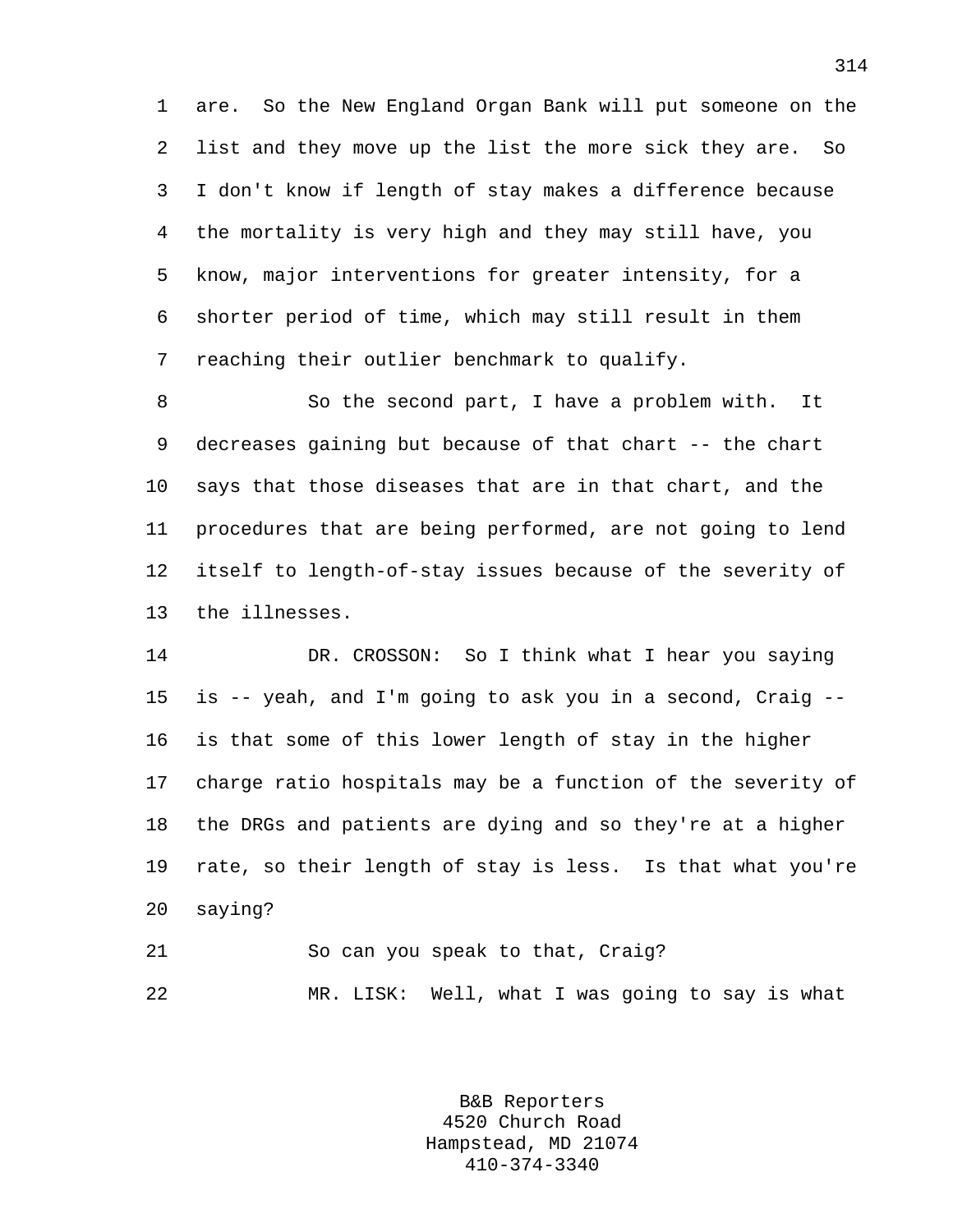1 I said in my presentation but not in the paper was that you 2 could actually have an exception for people who died, so 3 that you would not end up -- that if the people died, the 4 length of stay criteria would not apply. Because we're 5 talking about these places that are taking simple cases -- 6 and I think, in general, in terms of -- and you could -- I 7 mean, there could be a second type of length of stay 8 criteria too. There could just be -- set relative to the 9 DRG, or it could be a set length. But it would tend to be 10 still cases that are going to be -- just five days is, you 11 know, one quarter of the way to what a typical length of 12 stay is for an outlier case. So --

13 DR. COOMBS: I don't think we need to bring it 14 back, but the other issue regarding transfers -- because 15 some large institutions will do that CABG surgery and then 16 do a shuttle to that rehab, and they don't go back to the 17 primary hospital where they had the high-intensity 18 procedure. They wind up at a community hospital. And 19 right now there's no one really tracking that right now. 20 MR. LISK: So what I was going to say is another 21 thing I brought up in the paper, and did not discuss 22 extensively, and the length of stay takes care of this, is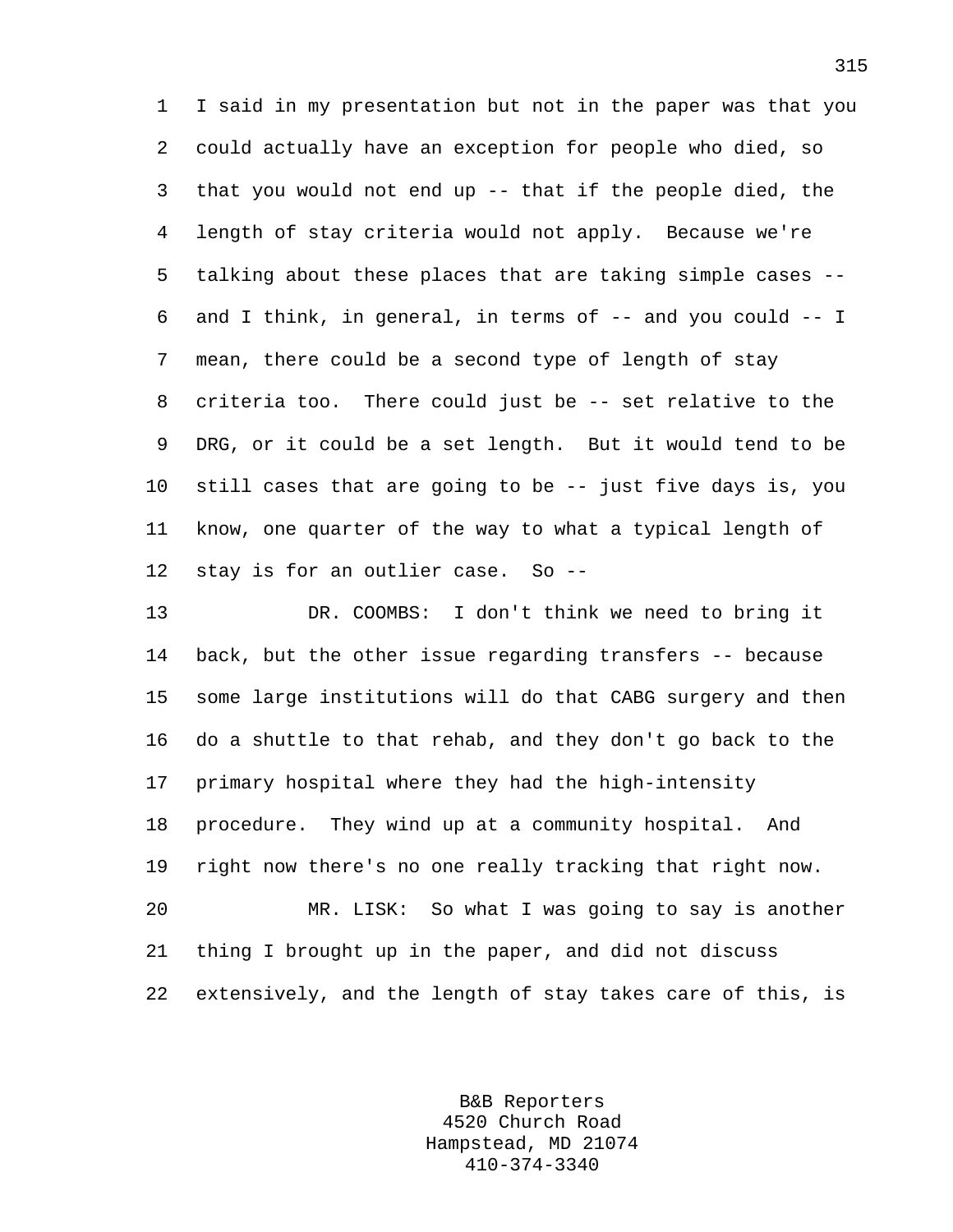1 there is a different criteria for outliers for transfer 2 cases. And transfer to post-acute care even. So they have 3 a -- they get a shorter stay and the length of stay 4 criteria would take care of that. But the transfer issue 5 is another one. Those short-stay hospitals had a lot more 6 -- a fairly higher proportion of their cases is transfers. 7 About 5 percent overall have a lower outlier criteria -- 8 outlier cost threshold criteria because they are 9 transferred to either post-acute care or to another 10 hospital. 11 DR. CROSSON: So that said, if the mortality were 12 extracted, would that go a long way to resolving -- 13 DR. MILLER: I think that would largely -- I 14 mean, I think it would largely address the issue you're 15 raising. 16 DR. COOMBS: The first part, yes, and then the 17 second part, transfers, and we have had this discussion 18 before regarding the transfers, so that would be -- 19 DR. CROSSON: Okay. So I'm not seeing any other 20 hands so I'm thinking that what we have is, as we've often 21 said, a bobble-head consensus -- 22 [Laughter.]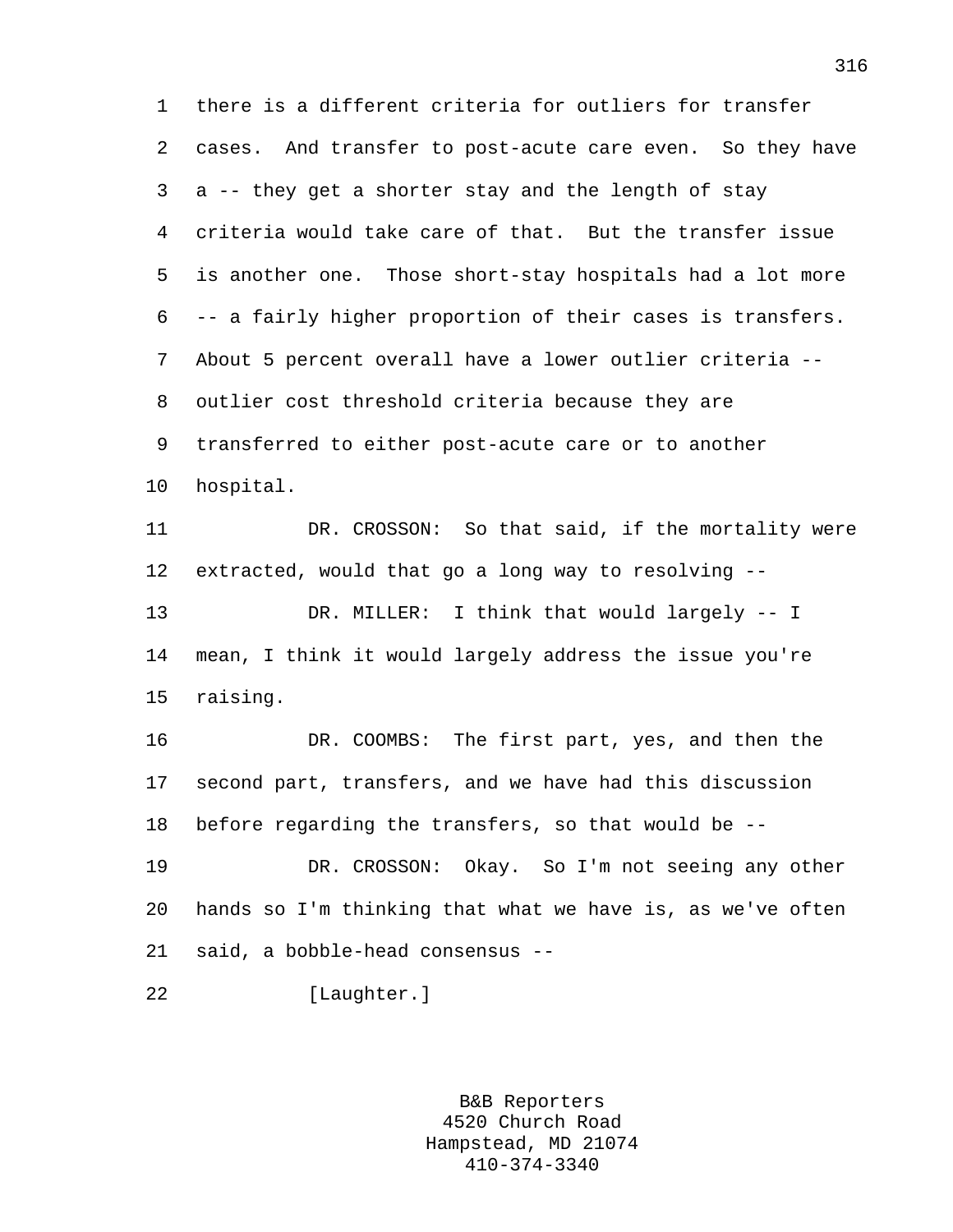1 DR. CROSSON: -- to support these two 2 recommendations. And, you know, maybe at some point in the 3 ES in the next couple of meetings we can just do a quick 4 follow-up in terms of, you know, what would be required to 5 get this to happen. How does that sound. Okay? 6 DR. CHRISTIANSON: Sounds good. 7 DR. CROSSON: Okay. So we have come to the end 8 of this discussion. Thanks to Craig and Jeff. And we are 9 now at a point where we're ready for our public discussion 10 period, public comments. 11 If there are any members still remaining in the 12 audience who would like to make a comment, please come to 13 the microphone. 14 [No response.] 15 DR. CROSSON: Not seeing anyone, we are adjourned 16 until 8:30 tomorrow. 17 [Whereupon, at 5:15 p.m., the meeting was 18 recessed, to reconvene at 8:30 a.m. on Friday, November, 4, 19 2016.] 20 21 22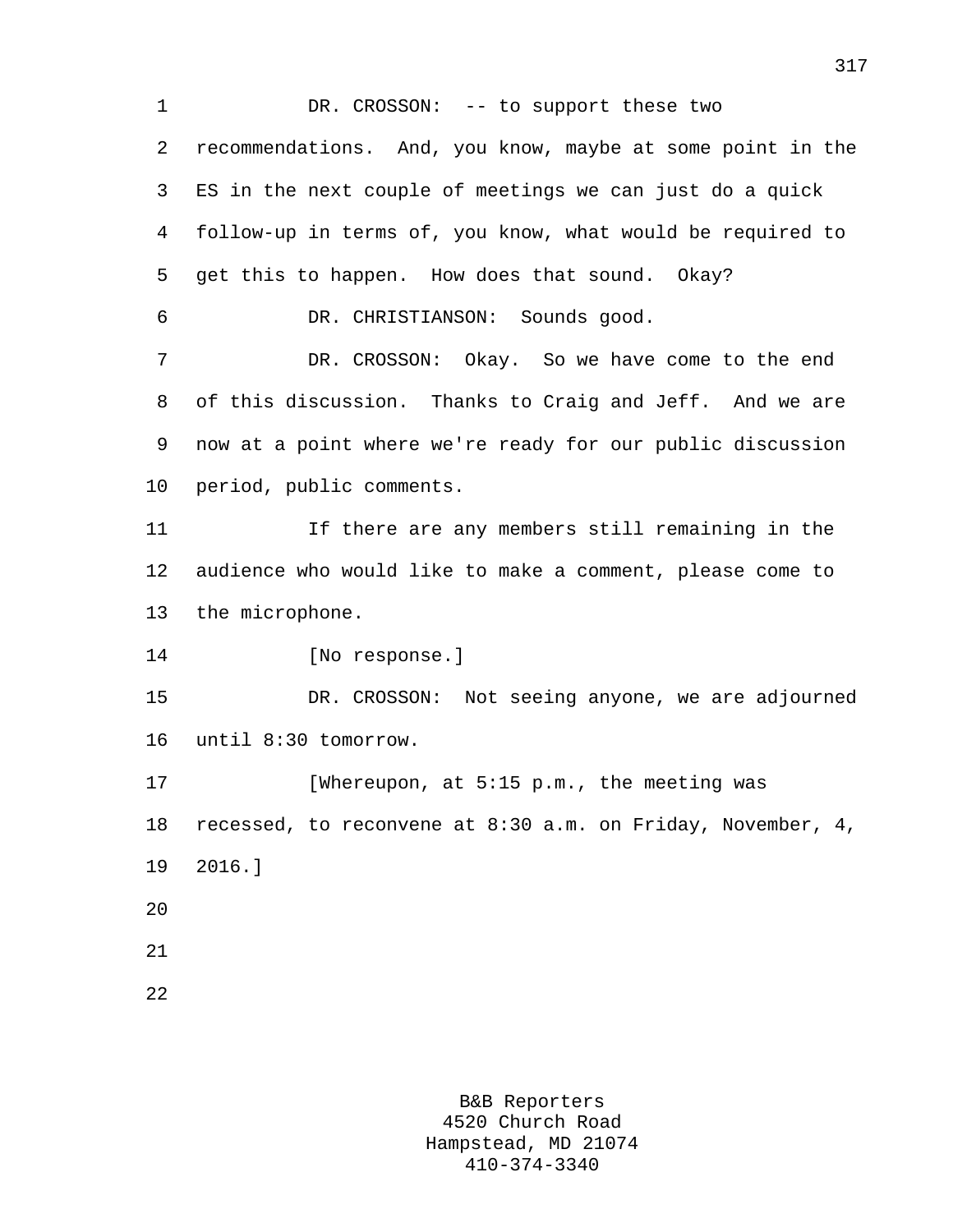## MEDICARE PAYMENT ADVISORY COMMISSION

PUBLIC MEETING

The Horizon Ballroom Ronald Reagan Building International Trade Center 1300 Pennsylvania Avenue, NW Washington, D.C. 20004

Friday, November 4, 2016 8:30 a.m.

## COMMISSIONERS PRESENT:

FRANCIS J. CROSSON, MD, Chair JON B. CHRISTIANSON, PhD, Vice Chair AMY BRICKER, RPh KATHY BUTO, MPA ALICE COOMBS, MD BRIAN DeBUSK, PhD PAUL GINSBURG, PhD WILLIS D. GRADISON, JR., MBA, DCS WILLIAM J. HALL, MD, MACP JACK HOADLEY, PhD DAVID NERENZ, PhD BRUCE PYENSON, FSA, MAAA RITA REDBERG, MD, MSc CRAIG SAMITT, MD, MBA WARNER THOMAS, MBA SUSAN THOMPSON, MS, RN PAT WANG, JD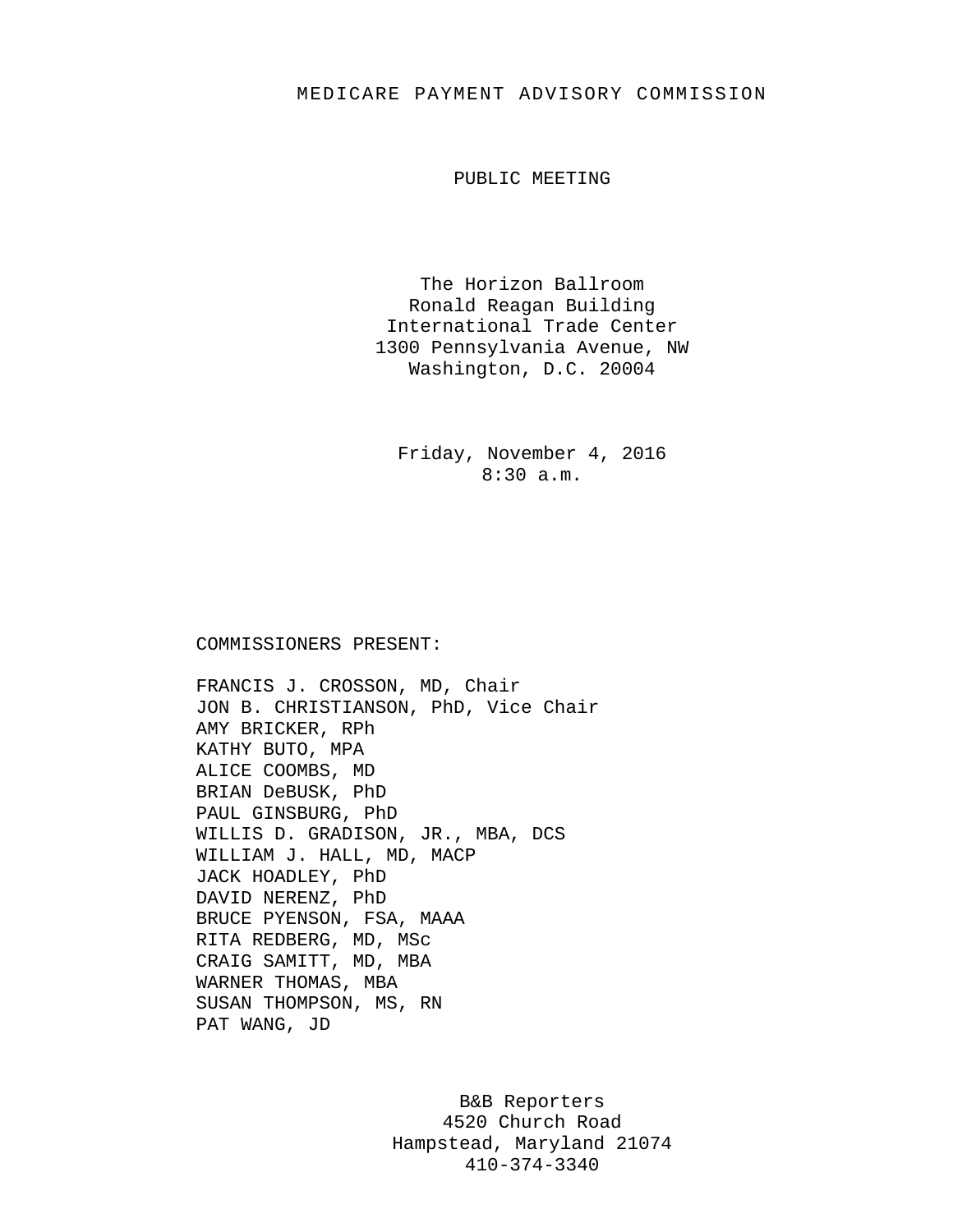## AGENDA PAGE

| Medicare Advantage: Calculating benchmarks and<br>coding intensity<br>- Scott Harrison, Andy Johnson3  |
|--------------------------------------------------------------------------------------------------------|
| Population-based outcome measures: Healthy days at<br>home, and potentially preventable admissions and |
| emergency department visits<br>- Ledia Tabor, David Glass85                                            |
|                                                                                                        |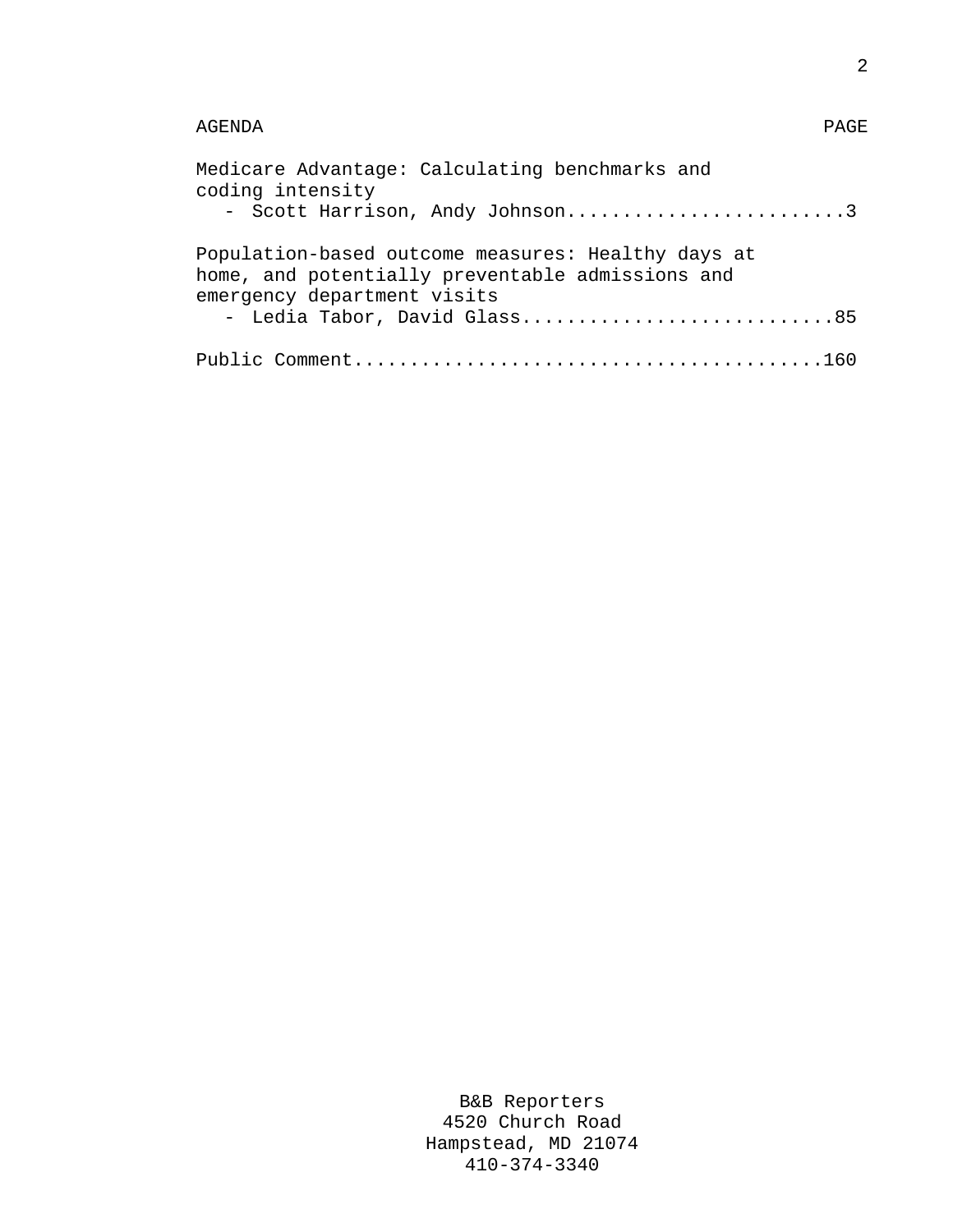| 1  | PROCEEDINGS                                                |
|----|------------------------------------------------------------|
| 2  | [8:30 a.m.]                                                |
| 3  | DR. CROSSON: Okay. Good morning. We have a                 |
| 4  | couple of Commissioners who I think have been delayed a    |
| 5  | bit. Dr. Redberg has an unavoidable conflict for a portion |
| 6  | of the meeting, so she may be here a little later.         |
| 7  | Our first presentation and discussion today is             |
| 8  | about Medicare Advantage, and we've got Andrew and Scott.  |
| 9  | Andrew, are you beginning?                                 |
| 10 | DR. JOHNSON:<br>Yes.                                       |
| 11 | DR. CROSSON: Well, take it from the top.                   |
| 12 | Thanks.                                                    |
| 13 | DR. JOHNSON: All right. Good morning. Next                 |
| 14 | month the staff will present the bulk of our annual        |
| 15 | analysis of the Medicare Advantage enrollment, bids, and   |
| 16 | quality for the coming year.                               |
| 17 | Today Scott and I will give you a head start on            |
| 18 | two issues that we discussed last year. I will begin with  |
| 19 | an overview of how risk adjustment affects payments to MA  |
| 20 | plans and will then present our updated analysis of the    |
| 21 | impact of coding differences on MA risk scores.<br>Next,   |
| 22 | Scott will present analysis on how CMS calculates the fee- |

B&B Reporters 4520 Church Road Hampstead, MD 21074 410-374-3340

3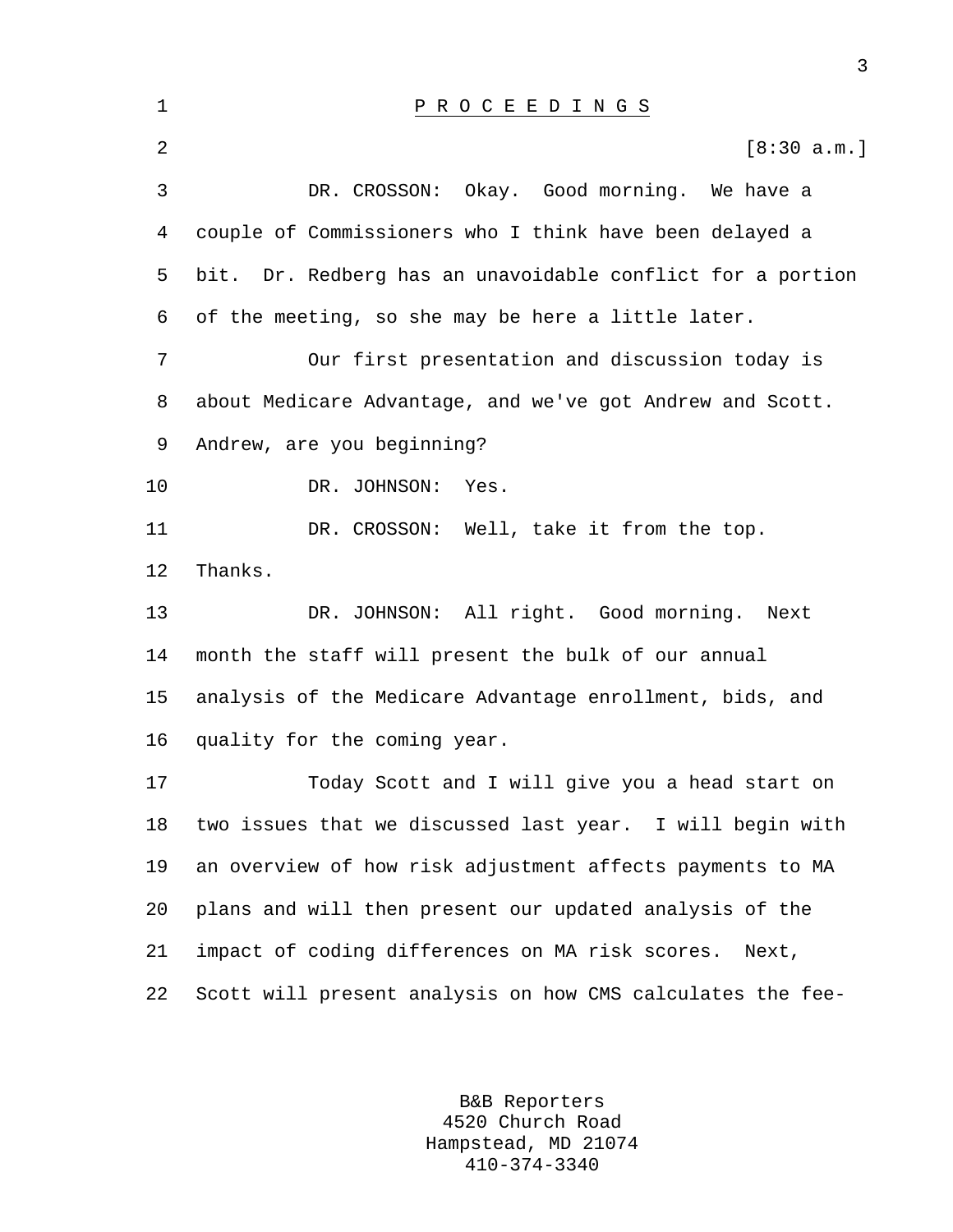1 for-service spending measure that is the basis for MA 2 benchmarks.

3 Now to begin with risk adjustment, Medicare pays 4 MA plans a monthly amount that is unique to each enrollee. 5 These payments are the product of two factors: a base rate 6 that is based on a local benchmark and a plan's bid, and a 7 beneficiary-specific risk score. The base rate represents 8 the average spending for the fee-for-service Medicare 9 beneficiaries in a given geographic area. The risk score 10 is a standardized measure of expected spending and adjusts 11 the base rate, by increasing payment for beneficiaries who 12 are sicker and more costly than average, and decreasing 13 payment for beneficiaries who are less sick and less 14 costly.

15 A risk score is calculated based on a 16 beneficiary's demographic characteristics and whether he or 17 she has certain medical conditions. In the risk adjustment 18 model, medical conditions are identified by diagnosis codes 19 and are grouped into hierarchical condition categories, or 20 HCCs. Each demographic characteristic and HCC is 21 associated with a relative expected spending amount. A 22 risk score is the sum of those relative spending amounts.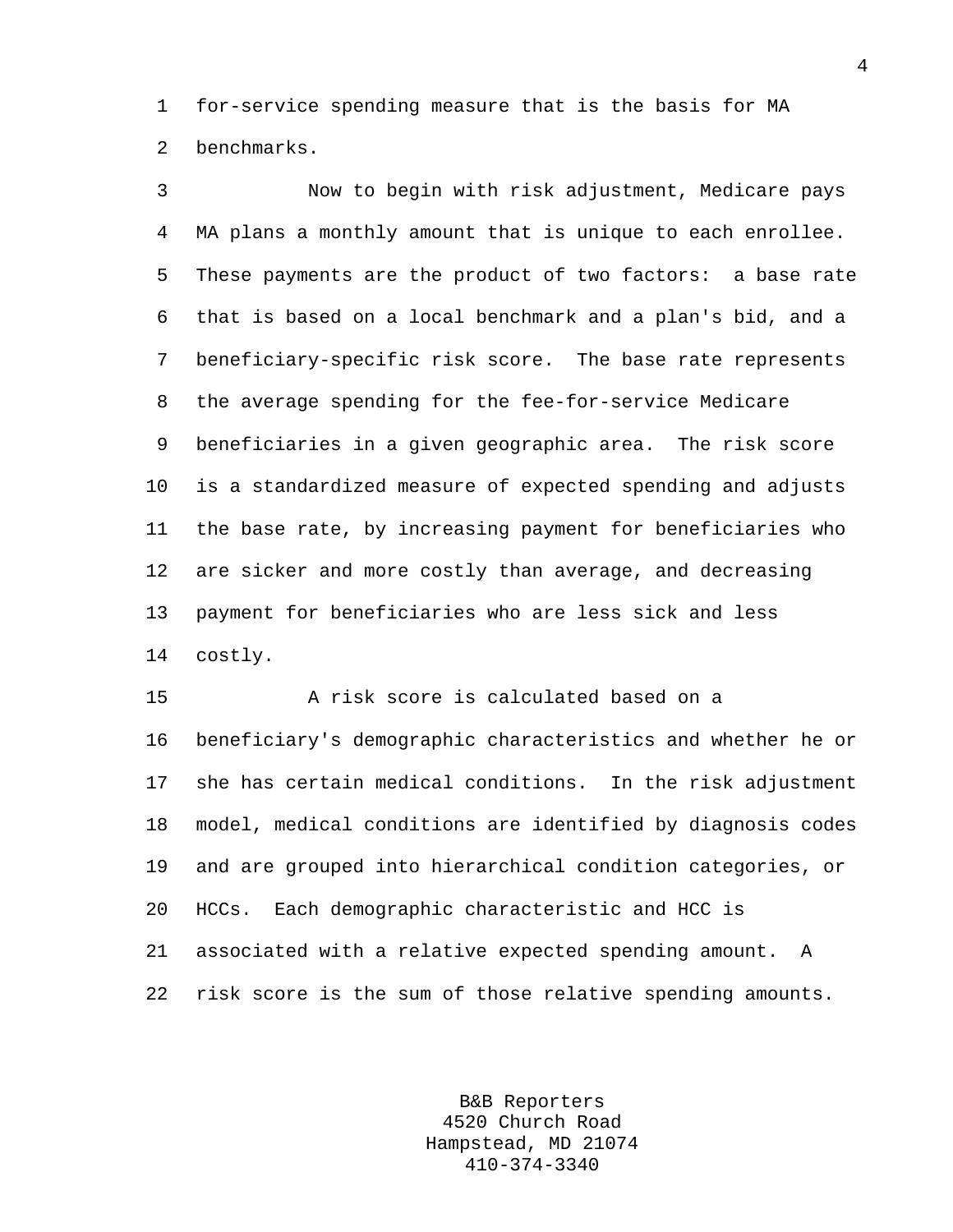1 The more HCCs that are indicated for a particular enrollee, 2 the larger the risk score and the larger the associated 3 Medicare payment will be for that enrollee.

4 The relative spending amounts in the risk 5 adjustment model are estimated using Medicare fee-for-6 service diagnostic and spending information and, therefore, 7 reflect the relationship between diagnostic coding and 8 spending that exists in fee-for-service. The vast majority 9 of HCCs are identified through physician and outpatient 10 claims, which in fee-for-service are paid based on 11 procedure codes and do not depend on diagnoses. Hence, 12 there is little incentive to document all diagnoses or 13 identify all HCCs for fee-for-service beneficiaries.

14 In MA, however, payment is tied directly to 15 identifying HCCs, so there is a significant financial 16 incentive to documenting all diagnoses. These differing 17 incentives have led to diverging rates of diagnostic coding 18 between MA and fee-for-service Medicare, such that 19 enrollees of equivalent health status have higher risk 20 scores and, therefore, generate higher payments when 21 enrolled in MA.

22 This result is shown in a prior Commission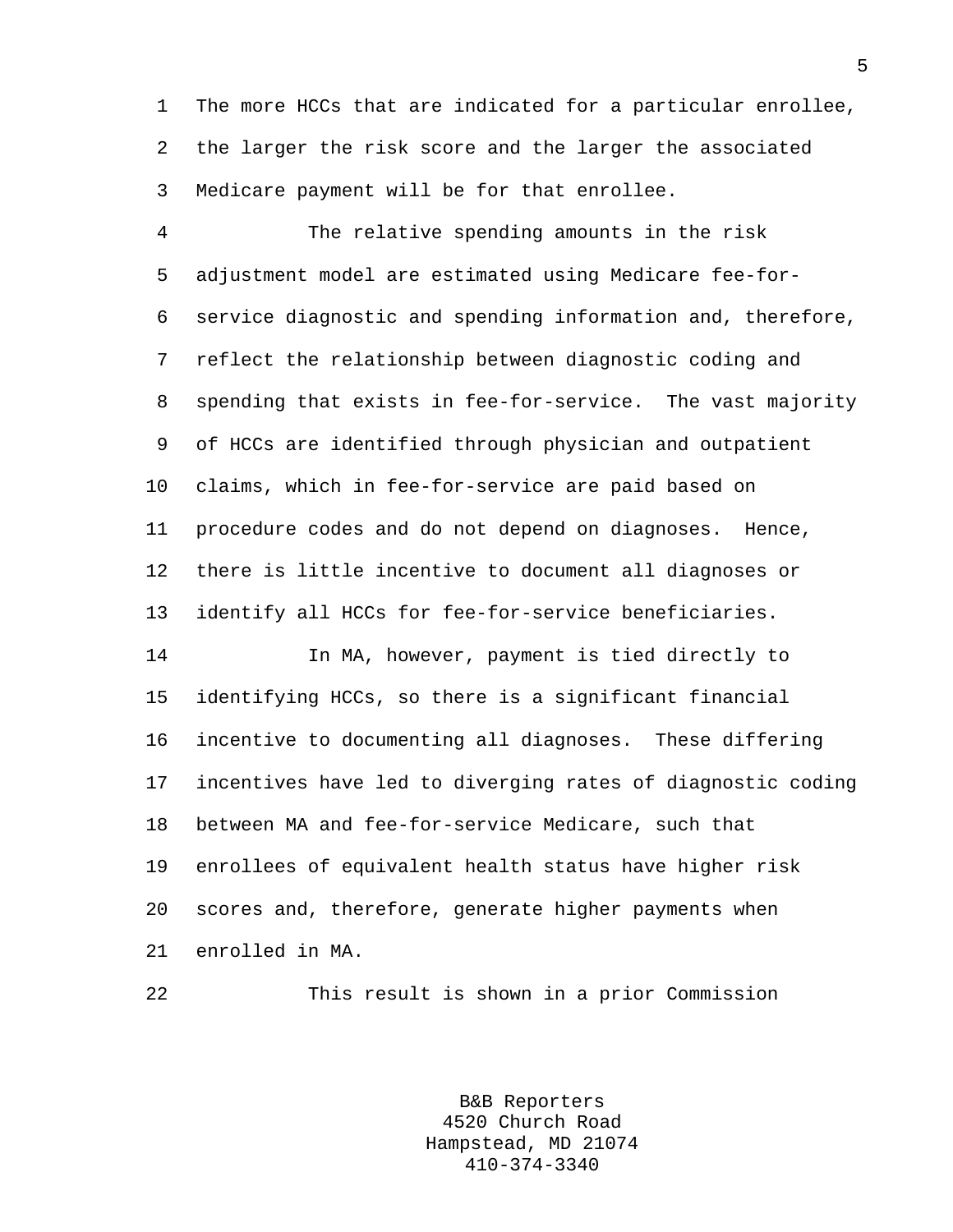1 analysis which looked at beneficiaries who spent at least 2 one year in fee-for-service and then switched to MA. 3 Compared to the beneficiaries who remained in fee-for-4 service, those who switched to MA had risk scores that 5 increased at least 6 percent faster in the first year. For 6 each subsequent year of MA enrollment, MA risk scores 7 increased by an additional 2 percent faster than fee-for-8 service.

9 For the past few years, we have also conducted an 10 analysis to estimate the overall impact of differences in 11 coding. For MA enrollees in each year, we calculated the 12 cumulative increase in their risk scores over a period of 13 past continuous MA enrollment, and then we compared these 14 estimates of growth to similar cohorts of fee-for-service 15 enrollees.

16 For 2015, we estimated that MA risk scores were 17 10 percent higher than fee-for-service. This estimate 18 includes the effect of phasing in a new risk adjustment 19 model, which excludes certain diagnosis codes that have had 20 particularly divergent coding rates between MA and fee-for-21 service. Although the new model produces a lower overall 22 impact of coding, both the old and new models exhibit a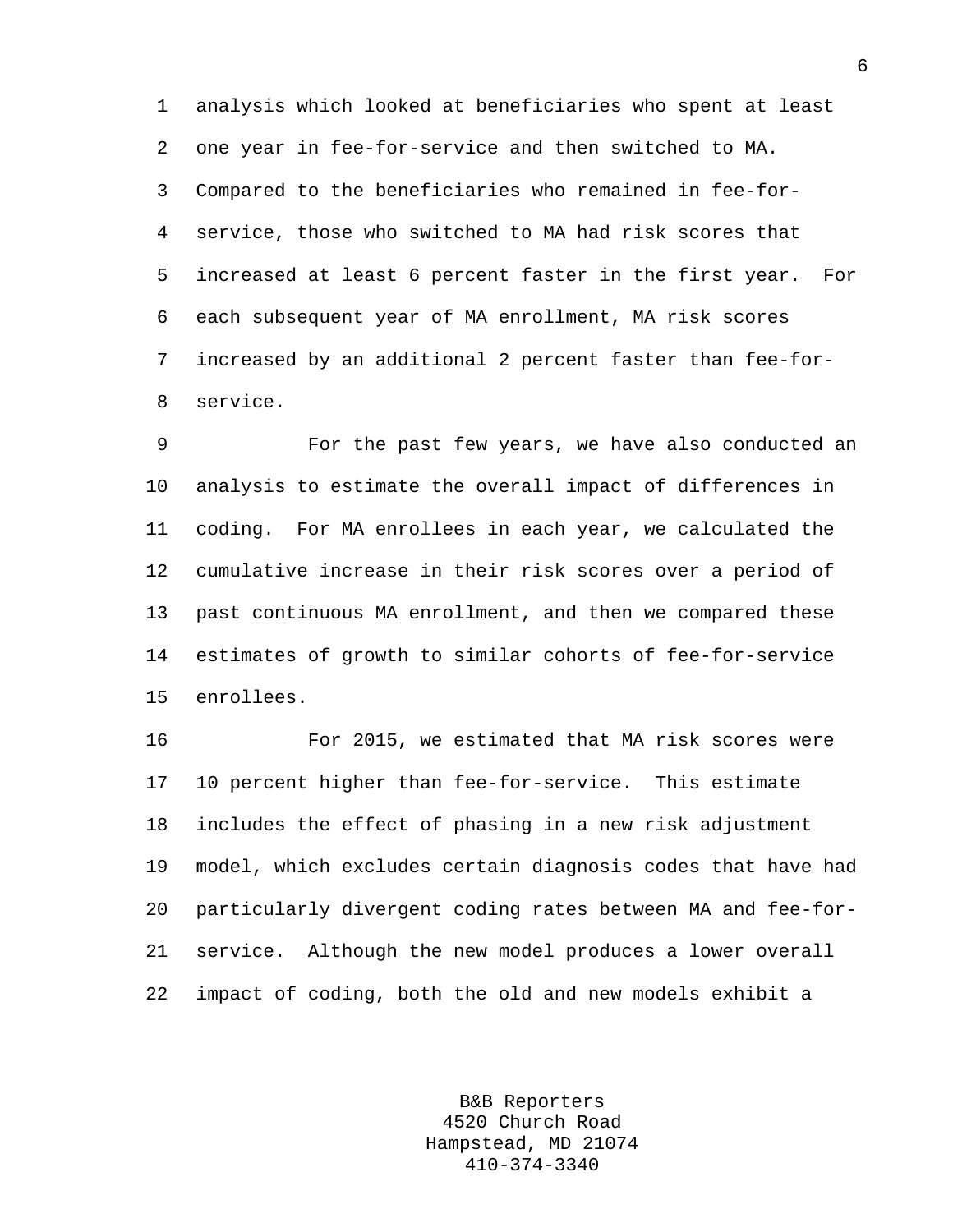1 steady divergence in MA and fee-for-service risk scores of 2 about 1 percent per year, shown in the first two rows of 3 the table.

4 By law, starting in 2010, CMS has reduced all MA 5 payments by a single factor to adjust for differences in 6 diagnostic coding. Starting in 2014, the law specified a 7 minimum adjustment amount, and in each year since then CMS 8 has applied the statutory minimum adjustment. For 2015, 9 the statutory minimum was 5.16 percent. After factoring in 10 all adjustments for coding, we found that 2015 MA risk 11 scores were 4 percent higher than fee-for-service due to 12 coding differences.

13 Given the impact of unadjusted coding differences 14 and evidence of variation in coding intensity across plans, 15 last year the Commission recommended adjusting for the full 16 effect of coding differences and emphasized equity in the 17 adjustment across MA plans. First, the Commission 18 recommended using two years of diagnostic data for risk 19 adjustment. This would reduce coding differences between 20 MA and fee-for-service and would naturally target HCCs 21 where coding is inconsistent across years. This policy 22 would reduce the impact of coding differences by about 1 to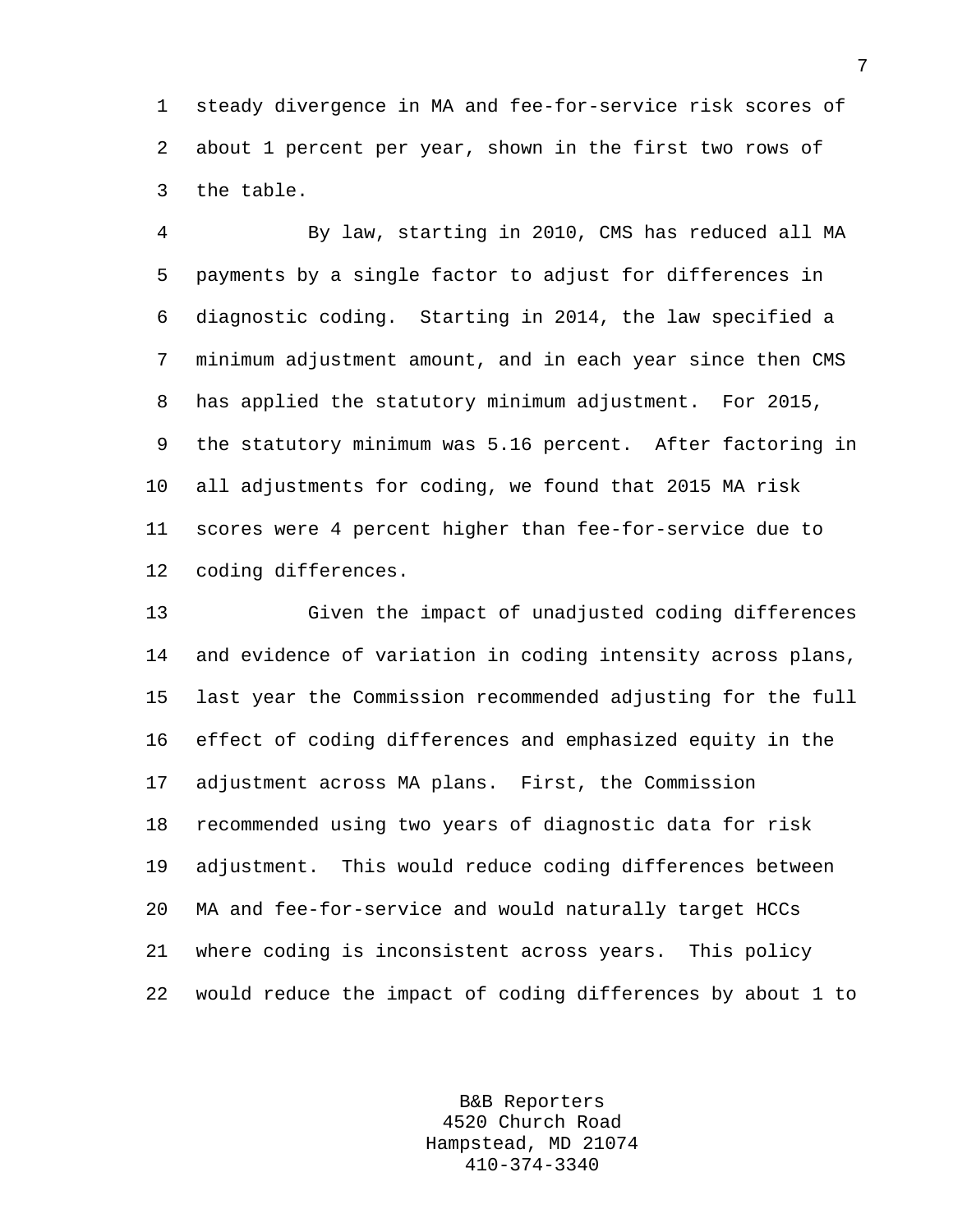1 2 percent.

2 Second, the Commission recommended excluding 3 diagnoses that are only identified through a health risk 4 assessment from risk adjustment. This policy would affect 5 MA plans in proportion to the number of assessment-based 6 diagnoses that have no follow-up care and would reduce the 7 overall impact of coding differences by about 2 to 3 8 percent.

9 Finally, after implementing these two policies, 10 the Commission recommended that the Secretary apply an 11 adjustment to account for the remaining impact of coding 12 differences, which we estimate to be about 5 to 7 percent. 13 The Commission discussed options for implementing this 14 adjustment in an equitable manner across plans.

15 This graph shows coding intensity estimates for 16 individual MA contracts and highlights the variation across 17 contracts. On the left-hand side, some contracts have 18 coding practices similar or below fee-for-service Medicare, 19 and on the right-hand side, some contracts have average 20 risk scores that have grown in excess of 30 percent over 21 fee-for-service growth. Although the graph does not 22 account for the effect of implementing the Commission's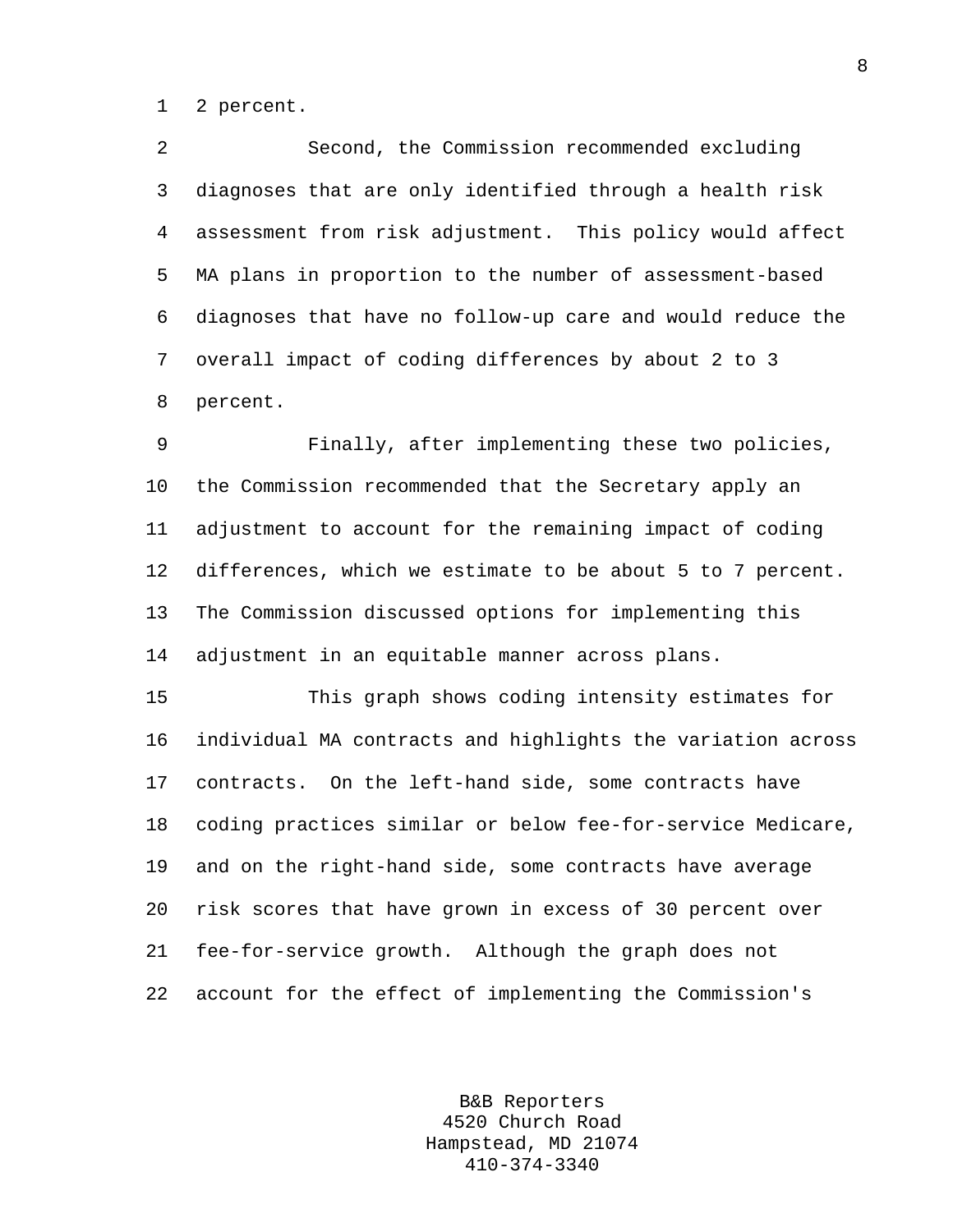1 first two recommended policies, I'll use it here to explain 2 one idea for implementing the final part of the 3 Commission's recommendation, addressing the remaining 4 impact of coding differences.

5 The solid red line represents our estimate of the 6 overall impact of coding intensity on MA risk scores. As 7 you can see, a policy that reduces all risk scores by the 8 same amount disadvantages some contracts, while allowing 9 other contracts to retain a significant amount of revenue 10 from higher coding intensity. A three-tier adjustment, 11 illustrated by the three yellow dashed lines, would group 12 contracts into low, medium, and high coding intensity 13 categories and then apply an adjustment for each category. 14 The adjustment for each category would be estimated based 15 on the coding intensity of the contracts in that category. 16 CMS has used these low, medium, and high coding intensity 17 categories previously when selecting contracts for risk 18 adjustment data validation audits.

19 Given the coding intensity recommendation you 20 made in the March 2016 report, my part of the presentation 21 requires no action. My presentation today was designed to 22 give you an update on the impact of coding differences, to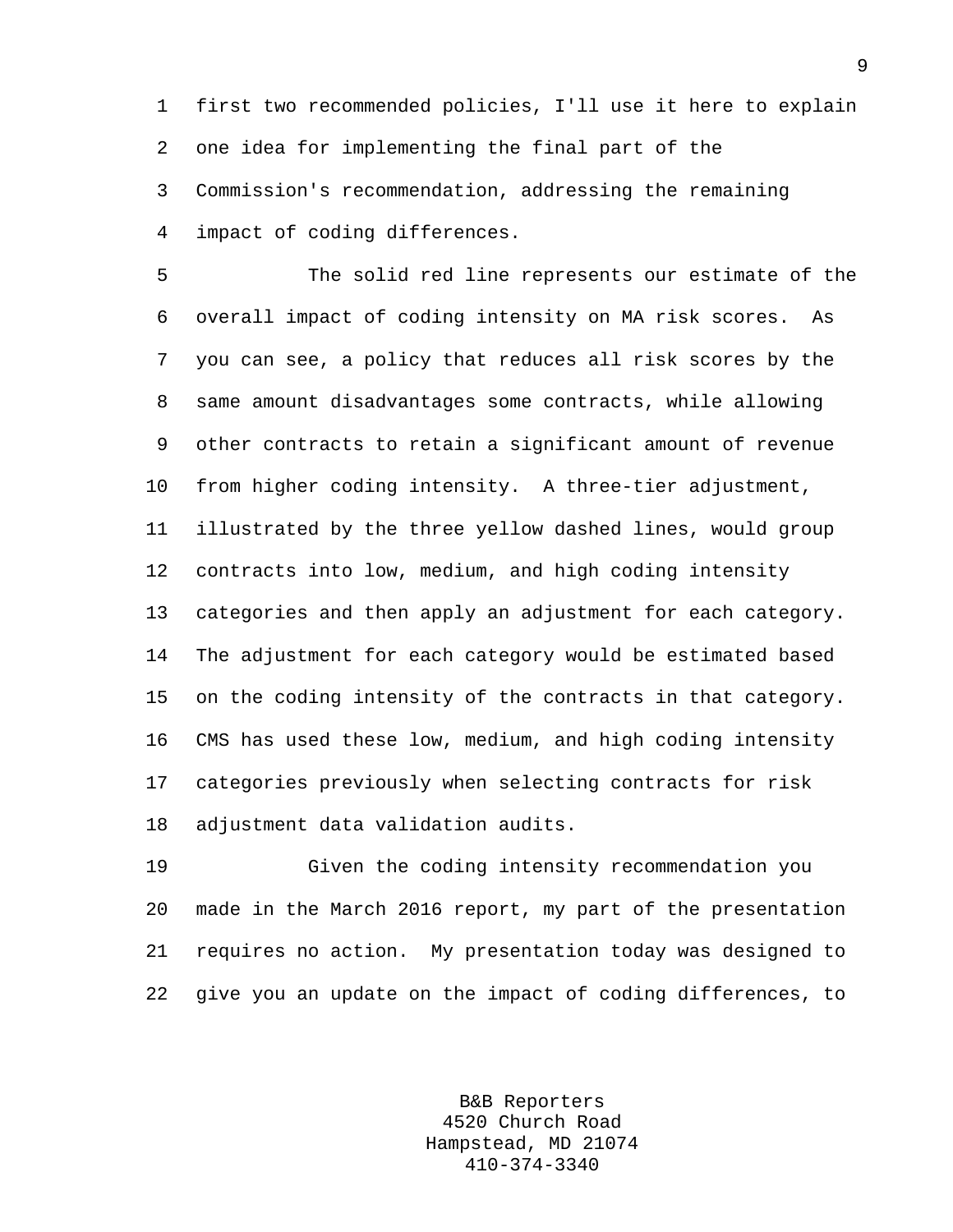1 provide some additional detail about the extent of 2 variation in coding intensity, and present an idea for the 3 Secretary to implement the Commission's recommendation that 4 offers significant equity across plans. I also want to 5 remind you that, if implemented, the recommendation would 6 result in savings to the Medicare program. 7 I will now turn the presentation over to Scott to 8 discuss MA benchmark calculations. 9 DR. HARRISON: Thank you, Andy. 10 Let me start with a little background on MA 11 benchmarks. Benchmarks are county-specific, risk-adjusted, 12 and serve as bidding targets for the MA plans. They also 13 represent the maximum payment rate for MA plans in a 14 county. 15 Each county's benchmark is determined by 16 organizing the counties into four quartiles based on their 17 per capita risk-adjusted fee-for-service spending. 18 Counties are ranked by average fee-for-service spending; 19 the lowest spending quartile of counties have base 20 benchmarks set at 115 percent of local fee-for-service 21 spending. The next quartile of county benchmarks is set at 22 107.5 percent of fee-for-service spending, followed by a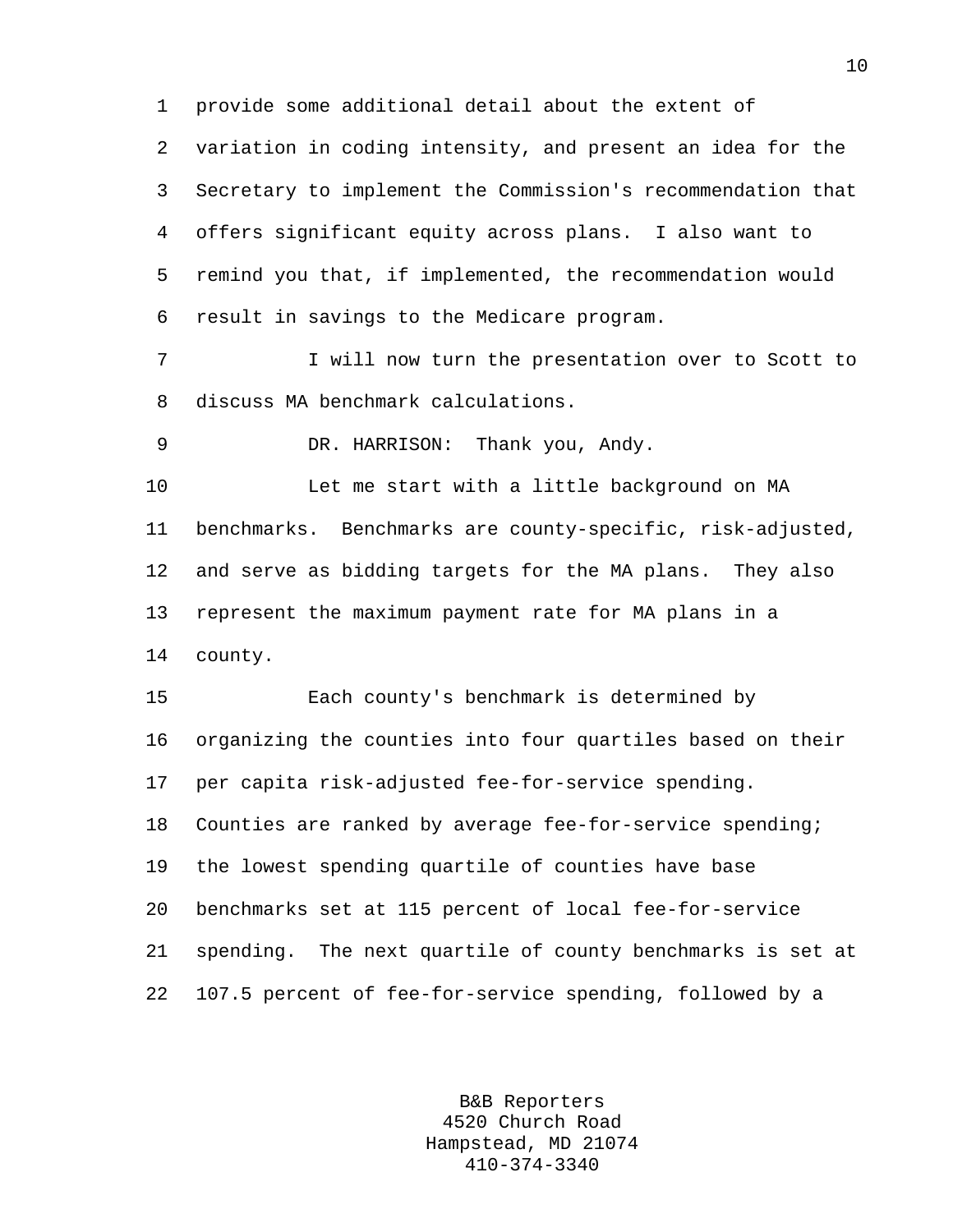1 quartile set at 100 percent of fee-for-service spending. 2 And the highest spending quartile has benchmarks set at 95 3 percent of local fee-for-service spending.

4 Conceptually, low fee-for-service spending 5 counties have benchmarks higher than fee-for-service in 6 order to help attract plans, and high fee-for-service 7 spending counties have benchmarks lower than fee-for-8 service to generate Medicare savings.

9 As I noted, the starting point for calculating a 10 county benchmark is the estimate of the county's fee-for-11 service per capita spending.

12 CMS calculates average risk-adjusted per capita 13 fee-for-service Part A and Part B spending for each county. 14 The calculation includes spending for all fee-for-service 15 beneficiaries. All are included whether they have both 16 Part A and Part B or they have Part A only or Part B only. 17 The main problem with this approach is that MA

18 enrollees must be enrolled in both Part A and Part B. And 19 our most recent data show that only 87 percent of fee-for-20 service beneficiaries are enrolled in both Part A and Part 21 B. And we have found that beneficiaries who are in both 22 Part A and B have higher average spending than other fee-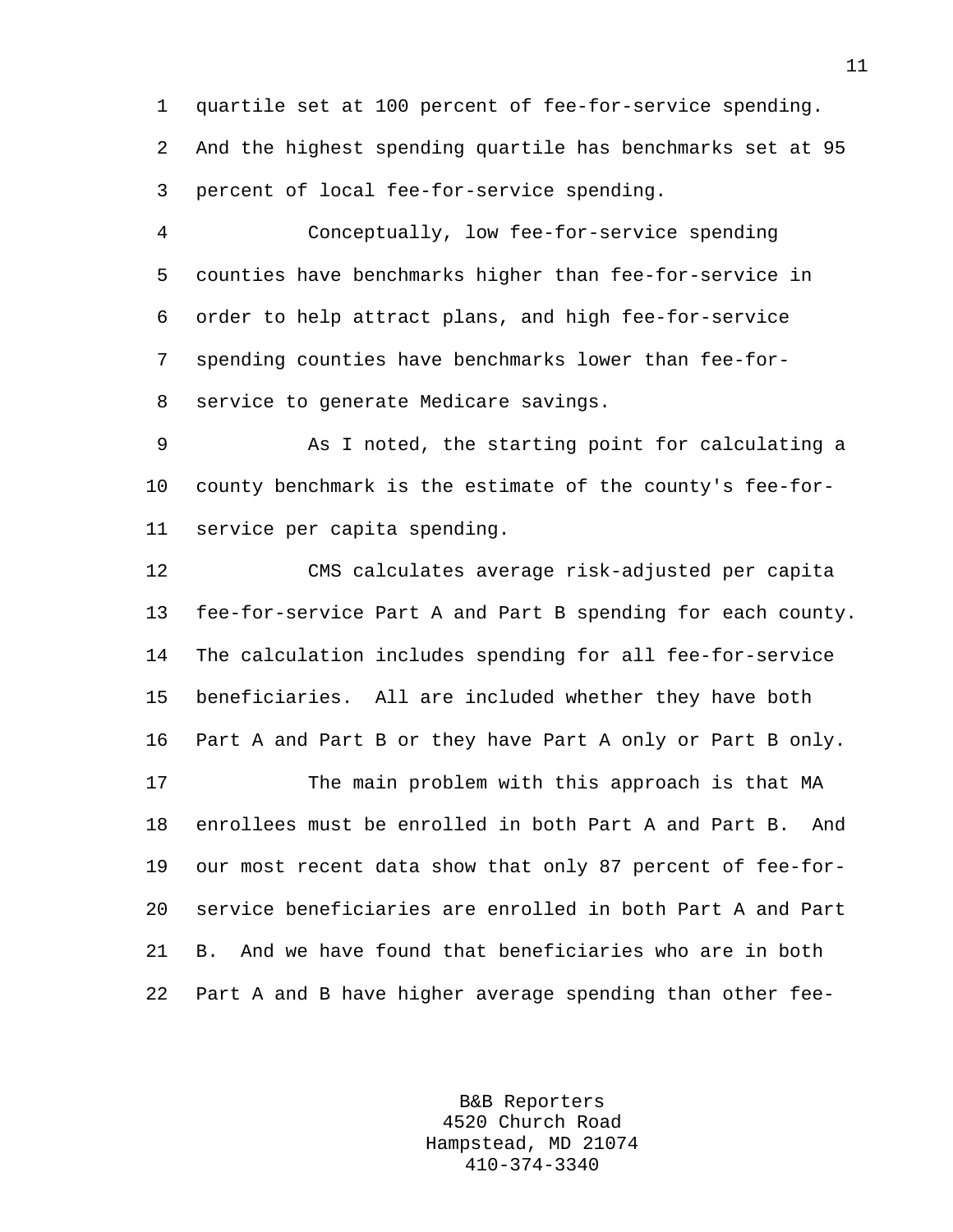1 for-service beneficiaries.

| 2       | There are several issues arising from the                   |
|---------|-------------------------------------------------------------|
| 3       | inclusion of the Part A-only beneficiaries in the fee-for-  |
| 4       | service spending calculations. The big spending difference  |
| 5       | between all fee-for-service beneficiaries and those with    |
| 6       | both A and B arises because 12 percent of all fee-for-      |
| 7       | service beneficiaries have Part A only. And their average   |
| 8       | spending is much lower than the average spending for those  |
| 9       | with both A and B. This results in an underestimate of      |
| $10 \,$ | fee-for-service spending comparable to MA spending and,     |
| 11      | thus, an underestimate of MA benchmarks.                    |
| 12      | Now, I should not here that we've found those               |
| 13      | with Part B only do not significantly affect the average    |
| 14      | spending numbers.                                           |
| 15      | The Part A-only effect on the benchmarks varies             |
| 16      | because there's a lot of variation in the percentage of     |
| 17      | Part A-only beneficiaries in the fee-for-service population |
| 18      | across the country. The share of A-only reached 25 percent  |
| 19      | of beneficiaries in some counties and as low as 3 percent   |
| 20      | in others. And as I will detail on the next slide, Part A-  |
| 21      | only beneficiaries are growing nationally as a share of     |
| 22      | fee-for-service beneficiaries.                              |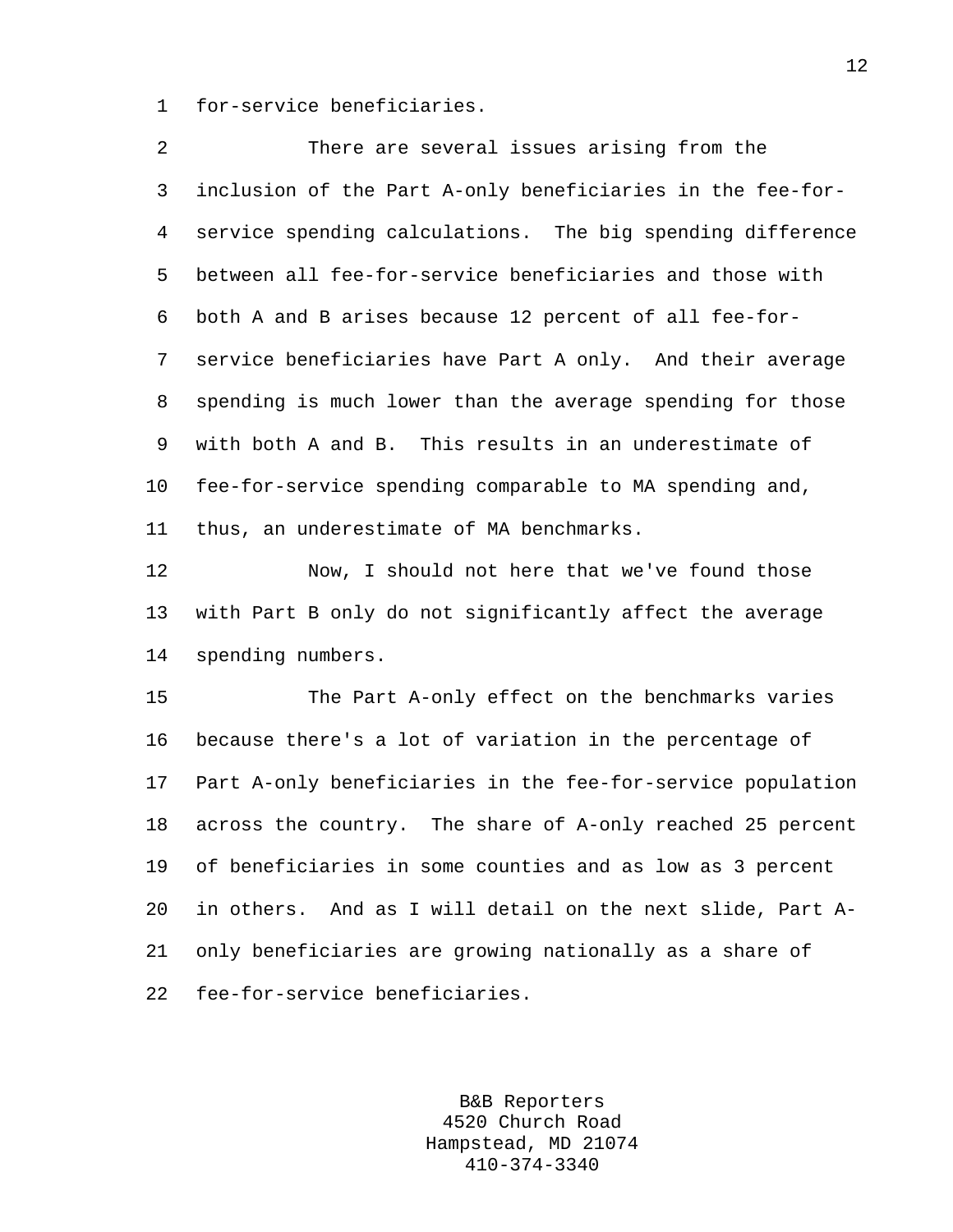1 Over the last few years, a high percentage of 2 Medicare beneficiaries have joined managed care plans, and 3 a higher percentage of those remaining in fee-for-service 4 Medicare have not enrolled in Part B, meaning they are A 5 only.

6 From July of 2009 to July 2015, the percentage of 7 beneficiaries in Medicare managed care plans rose from 24 8 percent of all Medicare beneficiaries to almost 32 percent. 9 Of those remaining in fee-for-service, the percentage of 10 beneficiaries who have both Part A and Part B has declined 11 from about 89 percent in 2009 to about 87 percent in 2015. 12 That decrease is due entirely to the increase in the share 13 of A-only fee-for-service beneficiaries, shown on the third 14 row here, from about 10 percent to about 12 percent of fee-15 for-service beneficiaries.

16 In the Medicare program as a whole, and not shown 17 on this slide, there was only a modest increase in the A-18 only share from about 8 percent in 2009 to about 8.5 19 percent in 2015. But that increase is amplified as all of 20 the increase is contained in the fee-for-service population 21 because beneficiaries who are not enrolled in Part B cannot 22 enroll in Medicare managed care plans. Thus, as more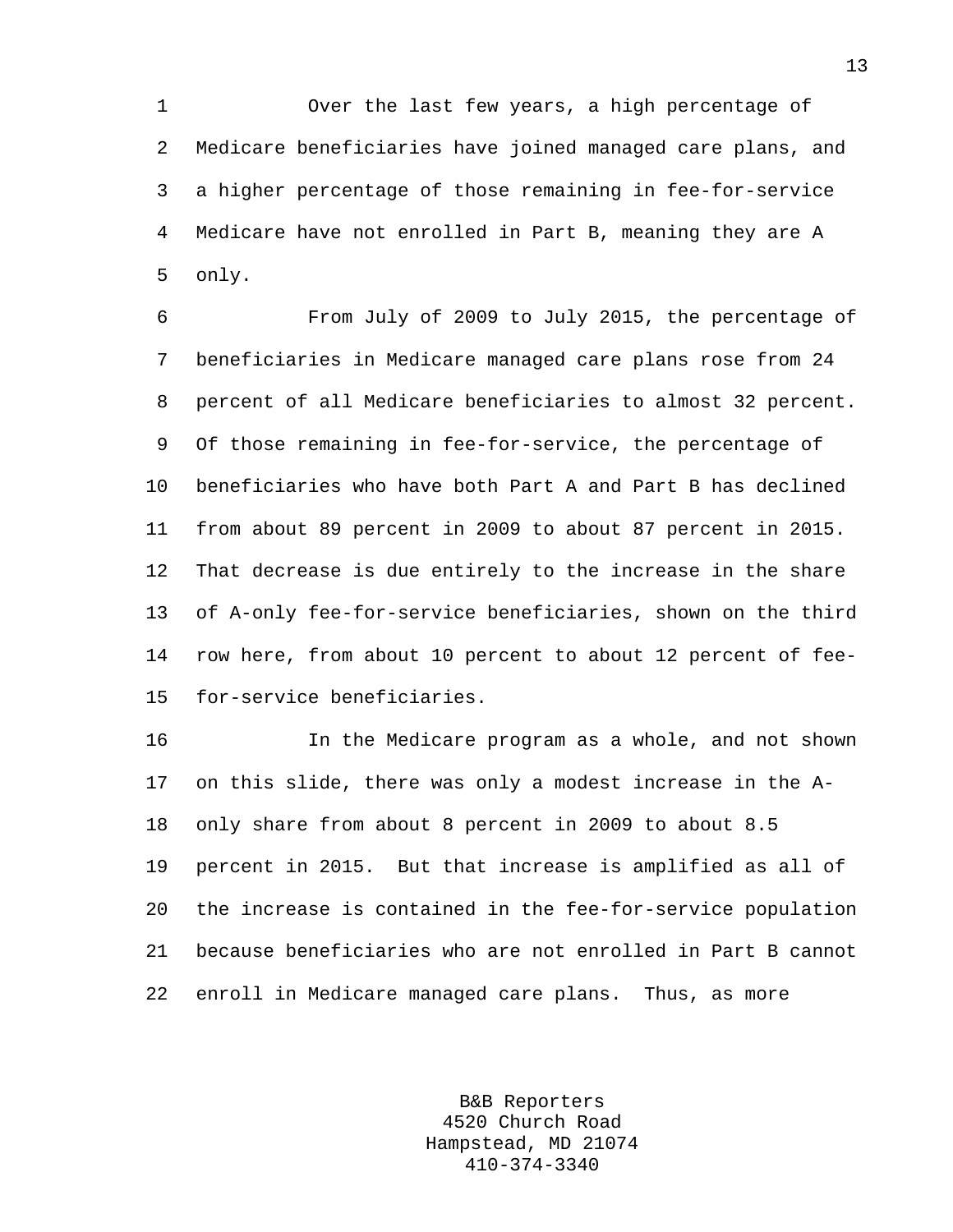1 beneficiaries enrolled in A and B join plans, those 2 beneficiaries remaining in fee-for-service are less likely 3 to be enrolled in both Part A and Part B.

4 We found total average fee-for-service risk-5 adjusted spending for beneficiaries enrolled in both Part A 6 and Part B about 1 percent higher than the average spending 7 for all fee-for-service beneficiaries. However, those 8 counties with higher proportions of Part A-only 9 beneficiaries -- say 15 to 25 percent -- are likely to have 10 had larger reductions in their fee-for-service spending 11 numbers due to the calculation being based on all fee-for-12 service beneficiaries. Alternatively, counties with 13 significantly lower shares of A-only enrollment may not 14 have been significantly affected by the current benchmark 15 calculation process.

16 As MA penetration continues to grow, we expect 17 these calculation issues to grow. Higher MA penetration 18 leaves fewer, and perhaps less representative, 19 beneficiaries on which to calculate fee-for-service 20 spending. The fee-for-service calculation could be 21 corrected to ensure that the population that is used to 22 calculate the fee-for-service spending is representative of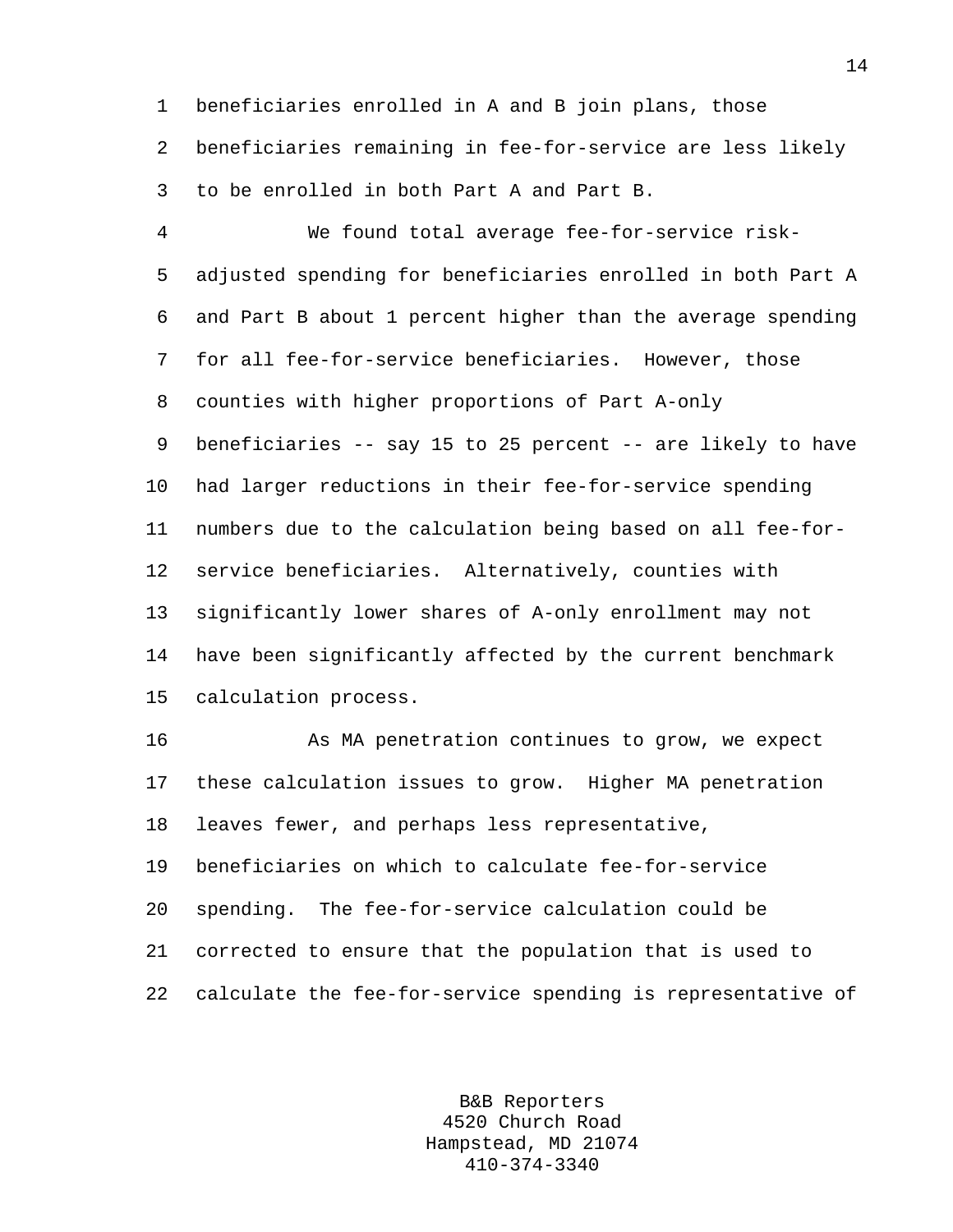1 the expected spending for MA beneficiaries.

2 Because by law beneficiaries must have both Part 3 A and Part B to enroll in MA, it might be more equitable 4 for CMS to calculate the county-level fee-for-service 5 spending on which the MA benchmarks are based using only 6 fee-for-service beneficiaries who have both Part A and Part 7 B. This way the calculations would be more reflective of 8 MA enrollment.

9 Compared with the current CMS process of 10 calculating county-level fee-for-service spending based on 11 all beneficiaries, we estimate that using the average fee-12 for-service spending of only beneficiaries with both Part A 13 and Part B in the benchmark calculations would increase 14 benchmarks by about 1 percent nationally and, thus, result 15 in an increase in payments to MA plans on the order of 16 about \$20 billion over 10 years.

17 Counties with 15 to 25 percent of their fee-for-18 service beneficiaries in Part A would likely have higher 19 increases, up to 3 percent. Areas such as Pittsburgh, 20 Denver, Albuquerque, Portland, Oregon, Hawaii, and several 21 areas in California have 20 percent or more of their fee-22 for-service beneficiaries without Part B. These areas all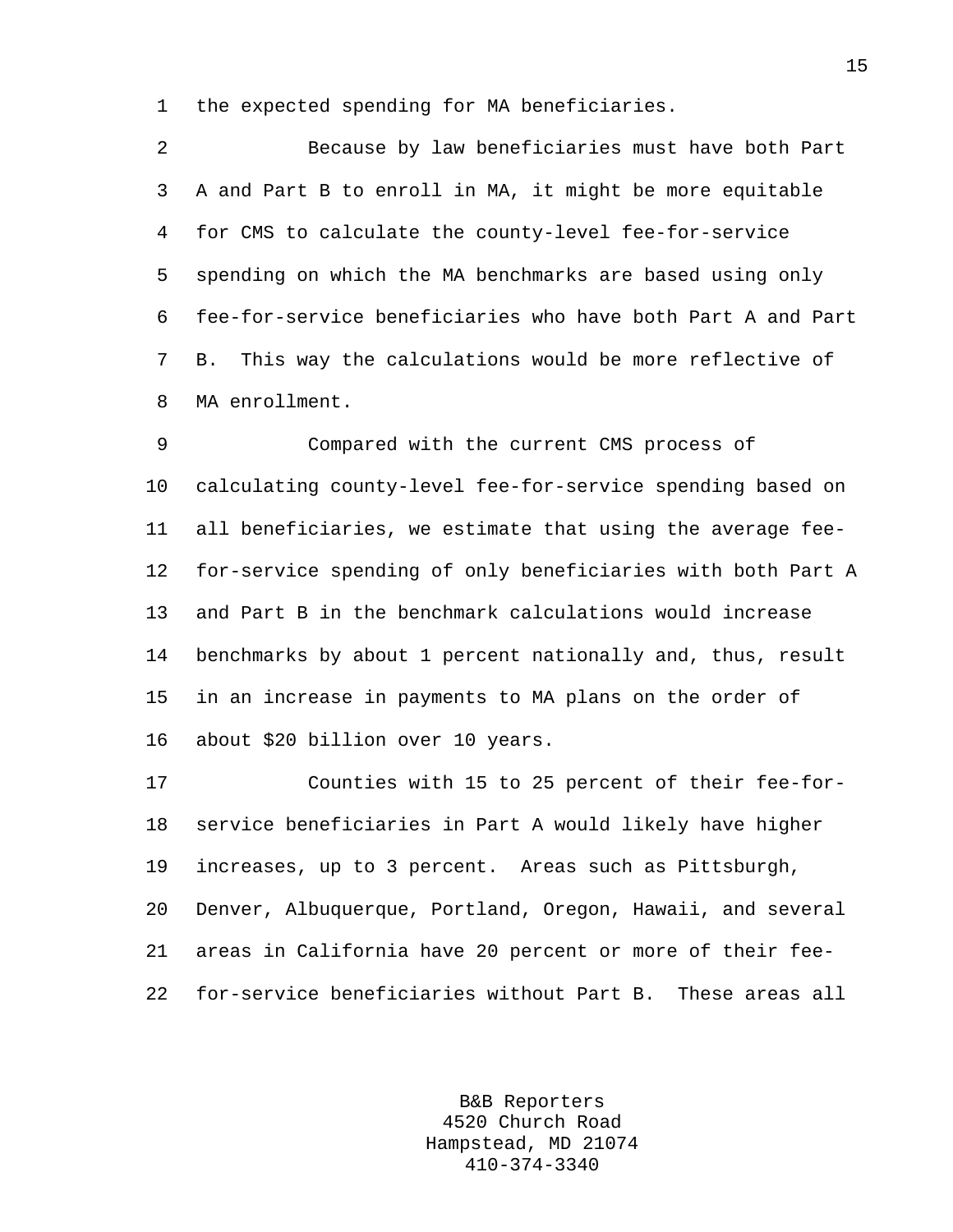1 have MA penetration rates over 47 percent, and the

2 estimated effects of using only beneficiaries with both

3 Part A and Part B on fee-for-service spending could have a 4 significant effect and result in higher benchmarks in areas 5 like these.

6 We look forward to your discussion and are 7 interested in learning whether the Commission is interested 8 in making a recommendation to change the calculation of 9 fee-for-service spending that determines the MA benchmarks. 10 DR. CROSSON: Great. Andrew, Scott, thank you 11 very much.

12 We'll now take clarifying questions.

13 DR. HOADLEY: A couple of questions. Andy, on 14 risk adjustment, the number that you show on Slide 5 that 15 overall 2015 would be 4 percent higher, what's the 16 comparison? What number were we looking at a year ago? 17 DR. JOHNSON: 3 percent. 18 DR. HOADLEY: 3 percent. So it's actually

19 getting to be a larger --

20 DR. JOHNSON: Yes.

21 DR. HOADLEY: And, Scott, I think I asked some of 22 this last year, but when you look at the Part A-only folks,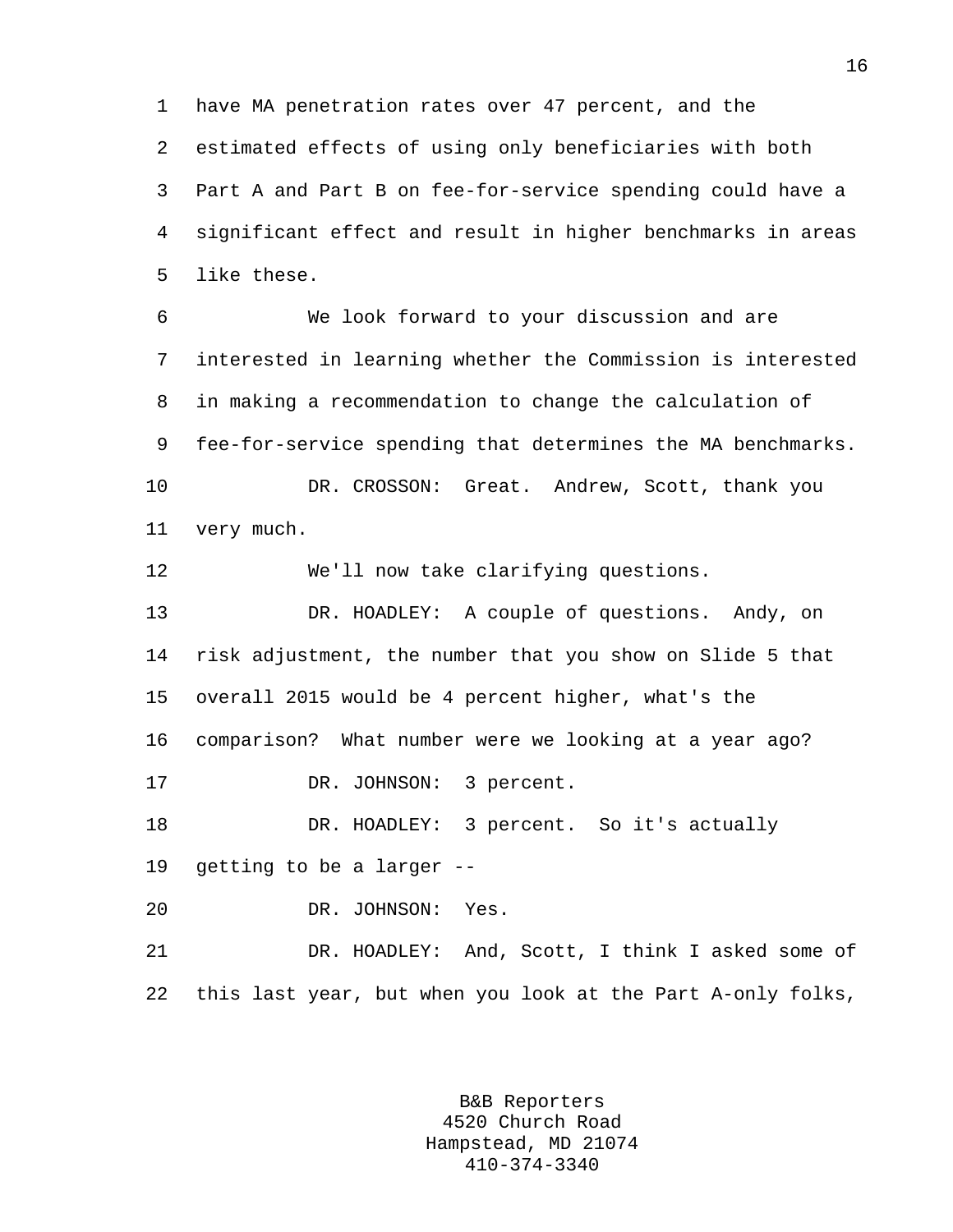1 you talk about the fact that Medicare is a secondary payer 2 for active workers, income-related premium folks maybe who 3 opt out of Part B and so forth. But we don't have any 4 numbers, is that right, from CMS on those different 5 categories? 6 DR. HARRISON: We do not have numbers on the 7 different categories. They must exist somewhere. We have 8 not found them. 9 DR. HOADLEY: Yeah. And with the Medicare 10 secondary payer, I mean, those are still part of this 11 population that you're looking at? 12 DR. HARRISON: The plans get a reduced payment 13 for people with -- a significantly reduced payment, 14 obviously, for people with -- 15 DR. HOADLEY: If they enroll in MA. 16 DR. HARRISON: Yes. 17 DR. HOADLEY: But they're still in the 18 denominator for the fee-for-service calculation. 19 DR. HARRISON: I'm not clear. To be in, I think 20 you have to have had a period where you're actually in so 21 they can measure you. I think a lot of the people that are 22 Medicare secondary payer aren't that, you know, for a long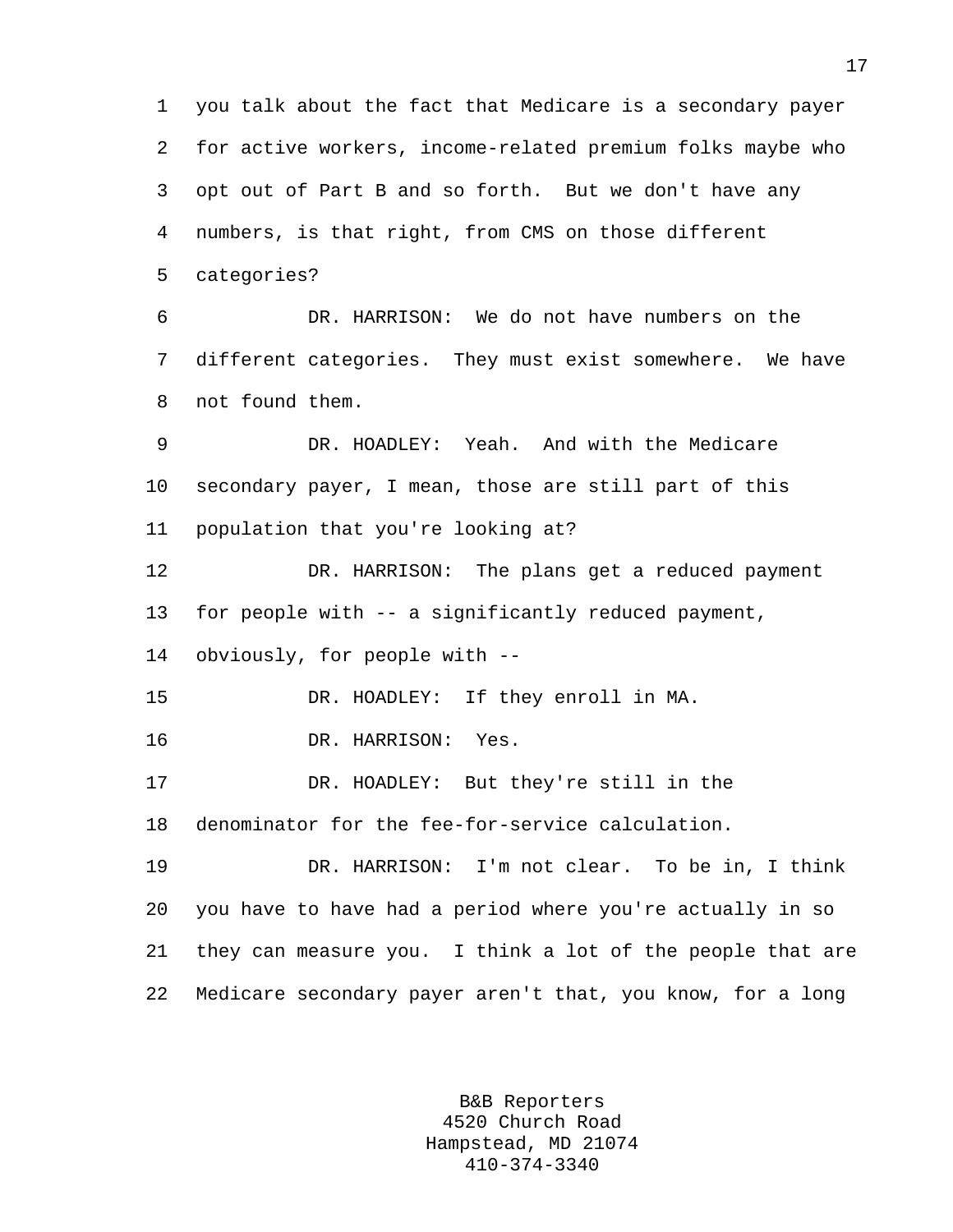1 period of time. So that gets a little dicey.

2 DR. HOADLEY: I mean, because, clearly, that 3 population is drawing -- in many cases drawing almost 4 nothing from their Medicare benefit. 5 DR. HARRISON: Right. And the other thing I want 6 to note is that this is -- for the Part A-only people, 7 we're only looking at the A spending. 8 DR. HOADLEY: Okay, right. 9 DR. HARRISON: So they're not included in the B 10 denominator. 11 DR. HOADLEY: Okay. But even there, I mean, many 12 of those -- certainly the secondary payer people are 13 unlikely probably to incur any kind of Part A cost because 14 their primary insurance is probably picking up all or most. 15 DR. HARRISON: You would hope. 16 DR. HOADLEY: Right. 17 MS. WANG: Are risk scores -- when the comparison 18 is on this A/B, A and B, or A-only phenomenon, when risk 19 scores are compared to fee-for-service, are they compared 20 to A and B enrollees, beneficiaries? 21 DR. HARRISON: No, they're much lower. So -- 22 MS. WANG: No, no. Does the comparison group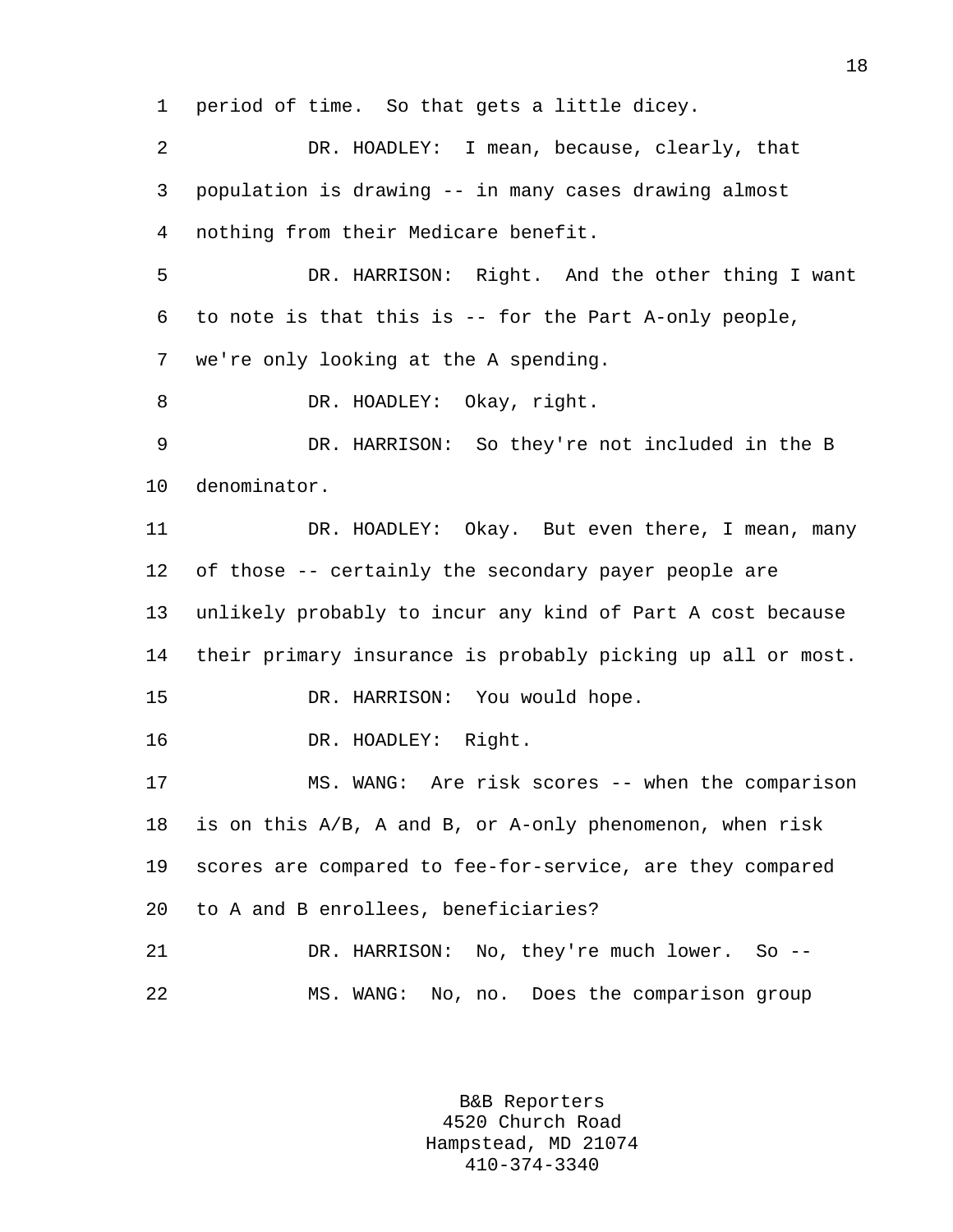1 also include Part A-only beneficiaries or is the comparison 2 -- the risk score comparison when you do these analyses -- 3 DR. HARRISON: When you do this -- on Part A 4 only, right, I would have a risk score that would be 5 calculated, but I wouldn't have any Part B diagnoses, so 6 it's usually a very low risk score. 7 MS. WANG: So is the coding intensity adjustment 8 comparison of MA plans who have only A/B compared to a 9 group that's A/B and in addition A only that -- 10 DR. HARRISON: No, they were not done that way. 11 MS. WANG: Okay. 12 DR. HARRISON: When we did the comparison, we 13 took only people with A and B. 14 MS. WANG: Got it. Okay. 15 The other question I have, I'm just curious about 16 this with the A/B phenomenon. When the ACA sent benchmarks 17 as a percentage of fee-for-service, do you know whether or 18 not the fee-for-service that they were, you know, aiming at 19 included A and B only or also this cohort of A only? I 20 mean, the question is -- 21 DR. HARRISON: Yeah, that's what we're -- right, 22 that's what we're trying to get at, that when CMS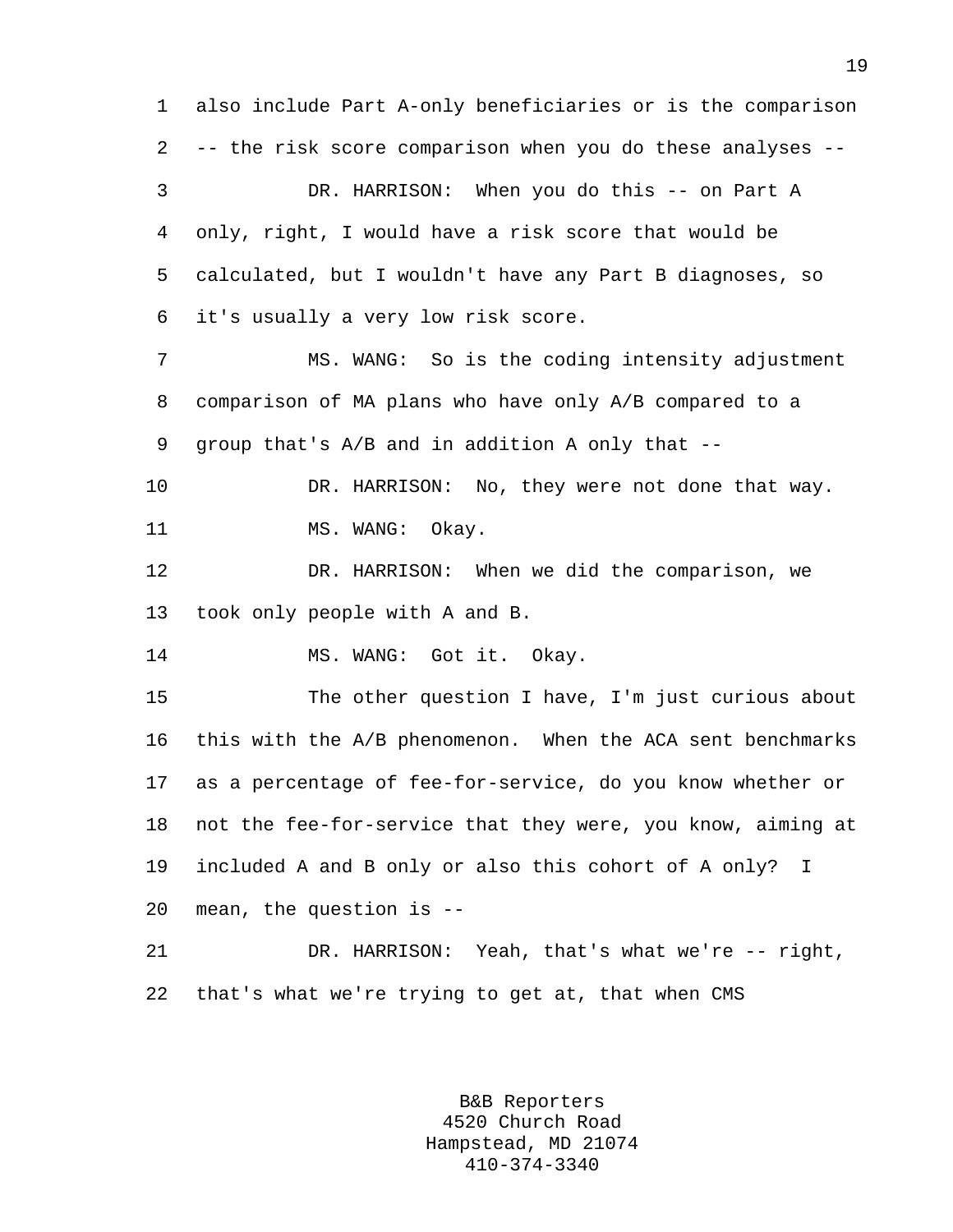1 calculates it, they include people who are A only. 2 MS. WANG: Yes, but when Congress set, you know, 3 the 115, 107, and half 100 and 95, do you know whether or 4 not in their definition of a low-cost area versus a high-5 cost -- would this possibly -- 6 DR. HARRISON: They did not take any of that into 7 account. 8 MS. WANG: Meaning that they included A-only 9 beneficiaries in their estimate or -- 10 DR. HARRISON: They just said average fee-for-11 service. 12 MS. WANG: Average fee-for-service. 13 DR. HARRISON: There's secretarial discretion on 14 how to measure it. 15 MS. WANG: I just am curious. You know, this is 16 a totally different conversation, but if this 17 recommendation or this observation about sort of limiting 18 to people with A and B only has implications for the level 19 at which the percentages against fee-for-service are set. 20 Do you know what I'm saying? If there is an area, if there  $21 - -$ 22 DR. HARRISON: That's what we're saying the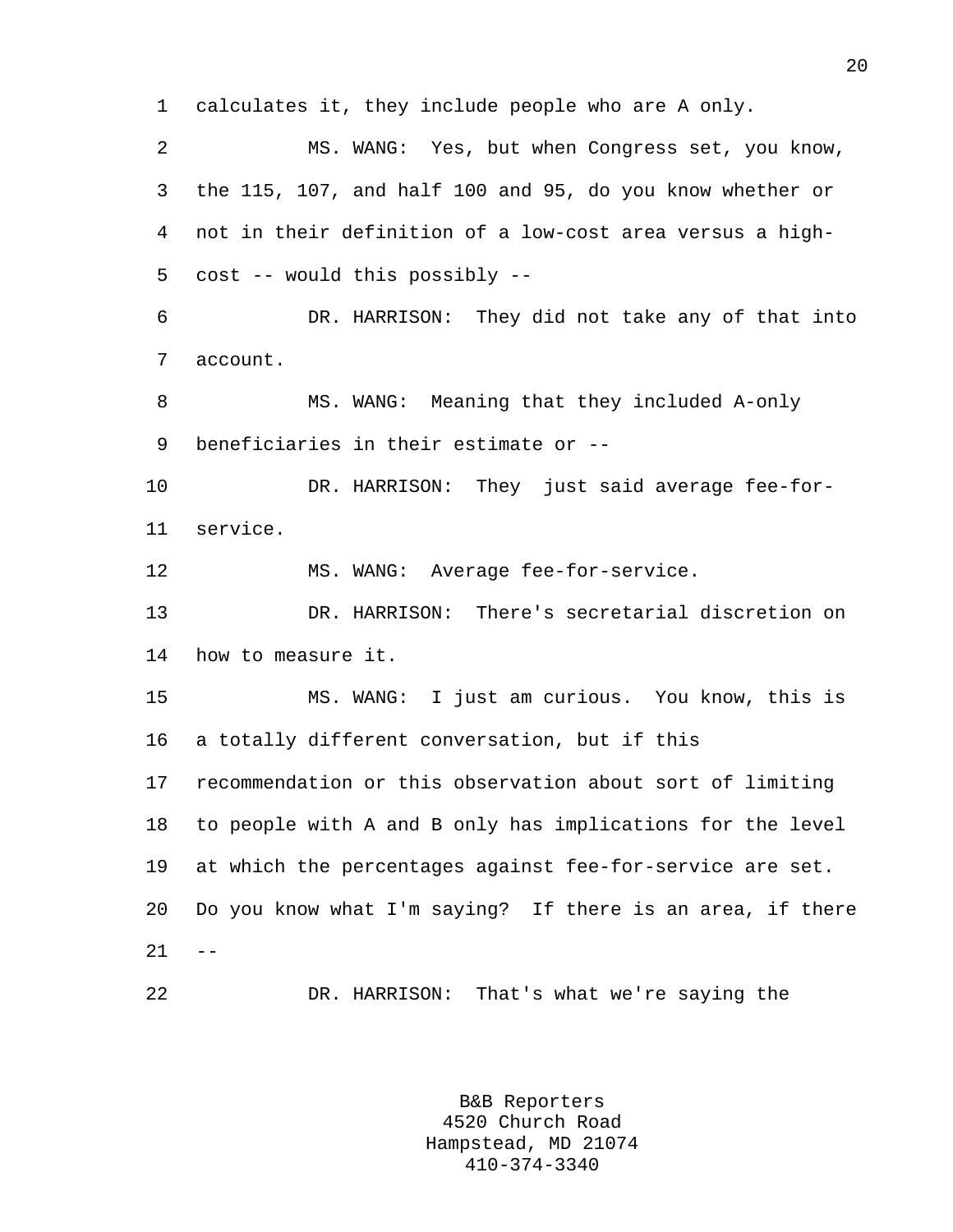1 problem is. It's that there is a mismatch.

2 DR. MILLER: Can I take a shot at this? 3 The way I would answer her question is, 4 implicitly, Congress said all of fee-for-service. A few 5 years back, depending on how far back you go, this wasn't 6 really an issue. There wasn't this big difference between, 7 just to keep it simple, the A-only population. So what 8 we're saying in this analysis is if you set the MA 9 benchmark using A plus B, it would move up. It would move 10 up a lot in certain counties, a little in some counties, or 11 maybe none in some counties, but it would move up, and so 12 on net, this is increasing the benchmark. 13 Now, here's the second thought, I would say, to 14 try and answer your question as directly as possible. 15 Implicitly, the 95 and the 115 is off of whatever that 16 baseline is. Are you okay with that? 17 MS. WANG: Right. 18 DR. MILLER: So we are talking about should we 19 make a recommendation to move that benchmark up about a 20 percent across the country, and then implicitly all of the 21 95, 115 would drive off of that new baseline. 22 MS. WANG: Right. I guess the question I have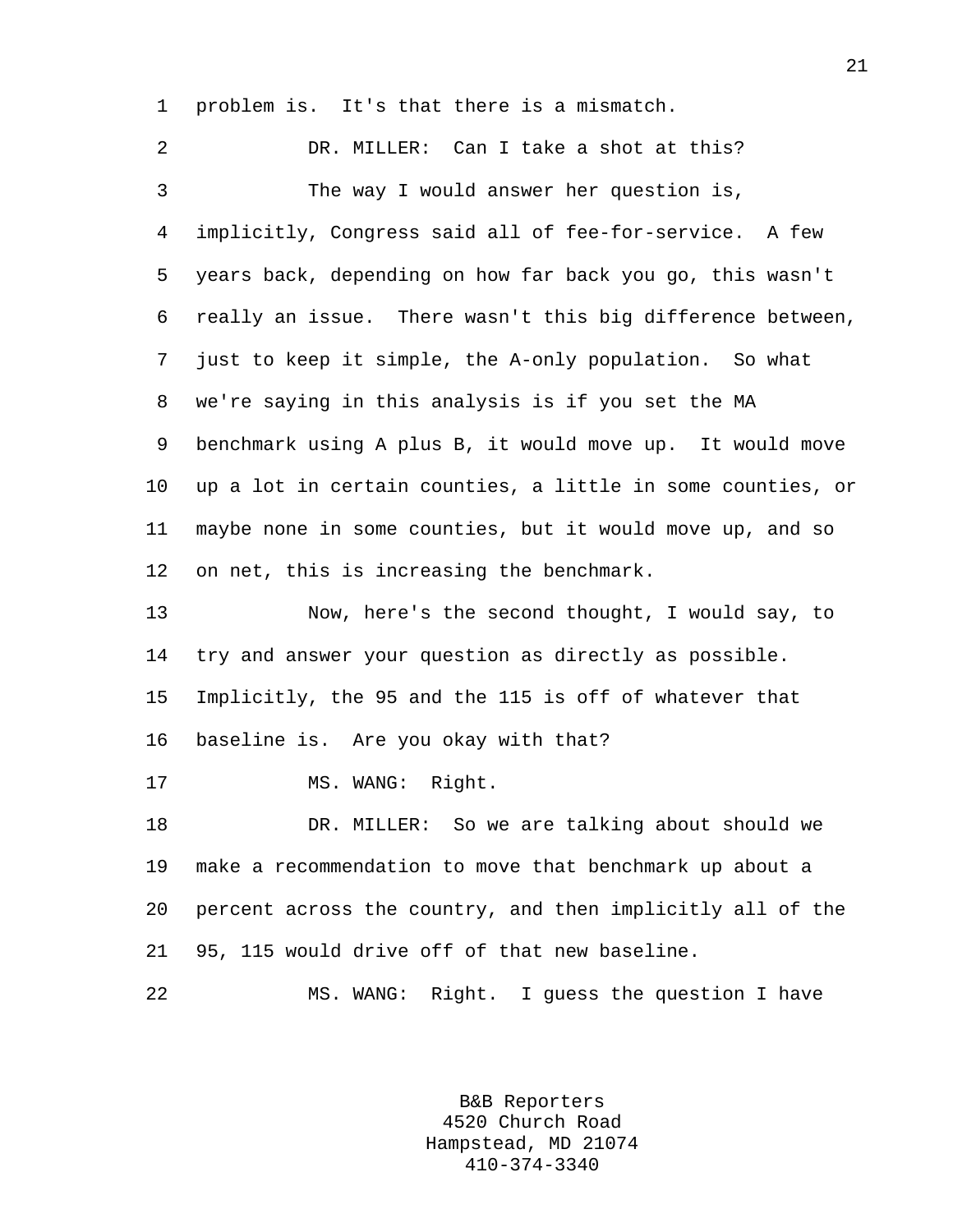1 is, Is there a further thought that the 95 and 115 would 2 need to be recalibrated if the estimate of underlying fee-3 for-service spending was higher? I don't know.

4 DR. MILLER: I feel like we might be talking past 5 each other. I'm saying it would -- and maybe we do need to 6 just talk about it in more detail. The 95 percent number 7 would change too because if it came up a percent, that 8 whatever that dollar amount would --

9 MS. WANG: It would be 95 percent of the 10 additional percent.

11 DR. MILLER: Yes, right.

12 MS. WANG: So I'm saying maybe it would be 96 13 percent of the new fee-for-service equivalent or 112 14 percent of the new fee-for-service equivalent because the 15 base you're comparing against is different. That's all.

16 I just wonder whether it extends that far in 17 implications.

18 DR. CROSSON: Right. But, I mean, from a dollar 19 point of view, you arrive at the same point, I think. 20 You're just saying, "I'm going to take 95 percent off of a 21 different number instead of making the level of variation 22 off of that number."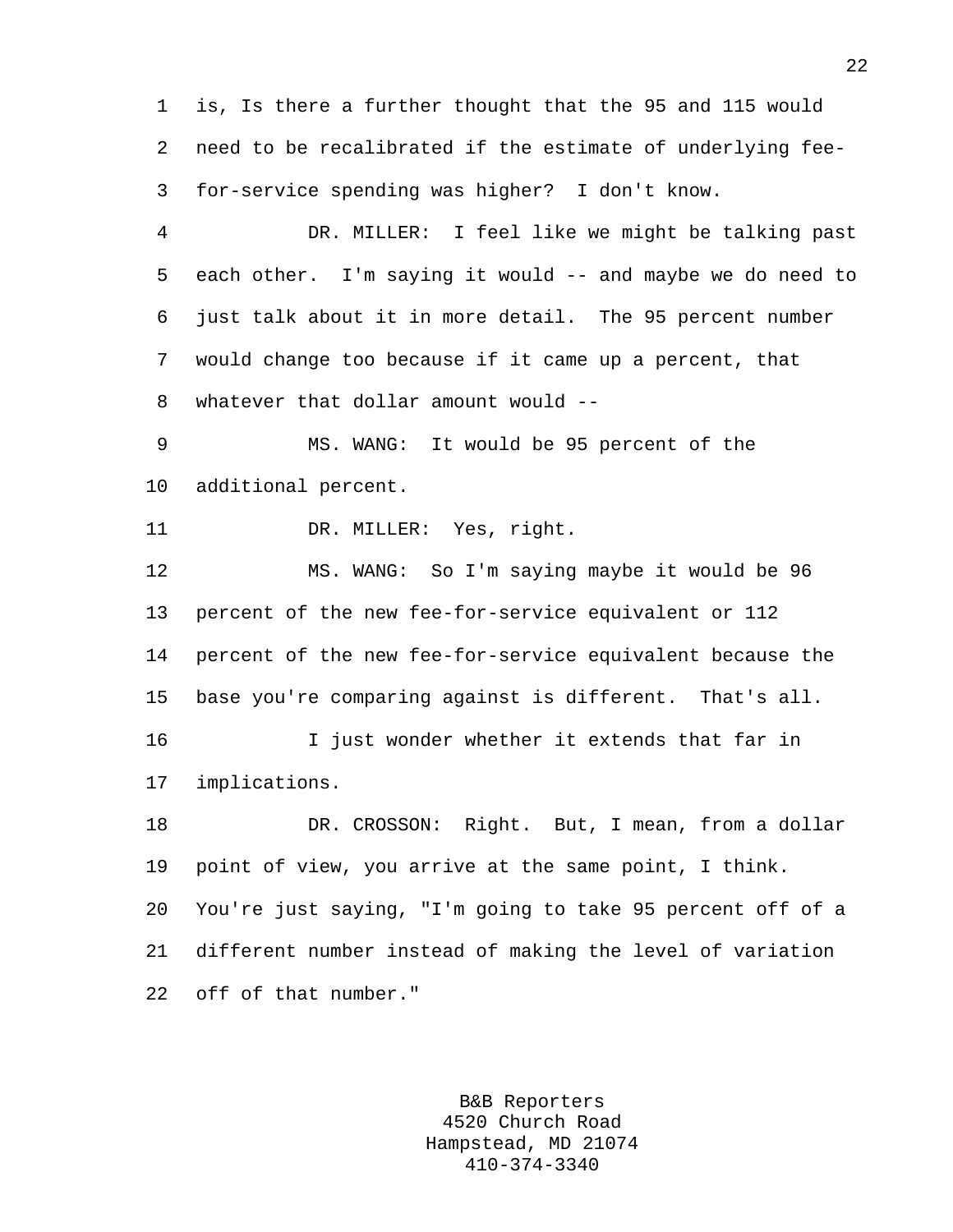1 DR. NERENZ: Well, if I can try to paraphrase, if 2 you're talking past each other, I may be in the middle.

3 [Laughter.]

4 DR. NERENZ: I think what I was hearing is that 5 if the effect of including only Part A, Part B would be to 6 raise the benchmark, you could then counter that effect by 7 changing the 115 number or the 95 number, and you could 8 bring it back to budget-neutral. Is that --

9 DR. MILLER: But our point here -- I'm surprised. 10 I am surprised by -- our point here is we think what's 11 happening right now is not fair to the managed care plans, 12 that the proper baseline is -- since I can only enroll an 13 A/B person and you're comparing me to an average, that 14 includes some people I can't even enroll. The whole point 15 of this exercise, it's not budget-neutral. We're saying 16 there's some dollars that should probably go back into the 17 baseline to benefit the plan.

18 MS. WANG: Right. And I'm actually not speaking 19 from the perspective of being in an A plan. When the 20 percentages against fee-for-service were established, there 21 was an assessment of lower cost areas that needed a higher 22 percentage and higher cost areas that it was appropriated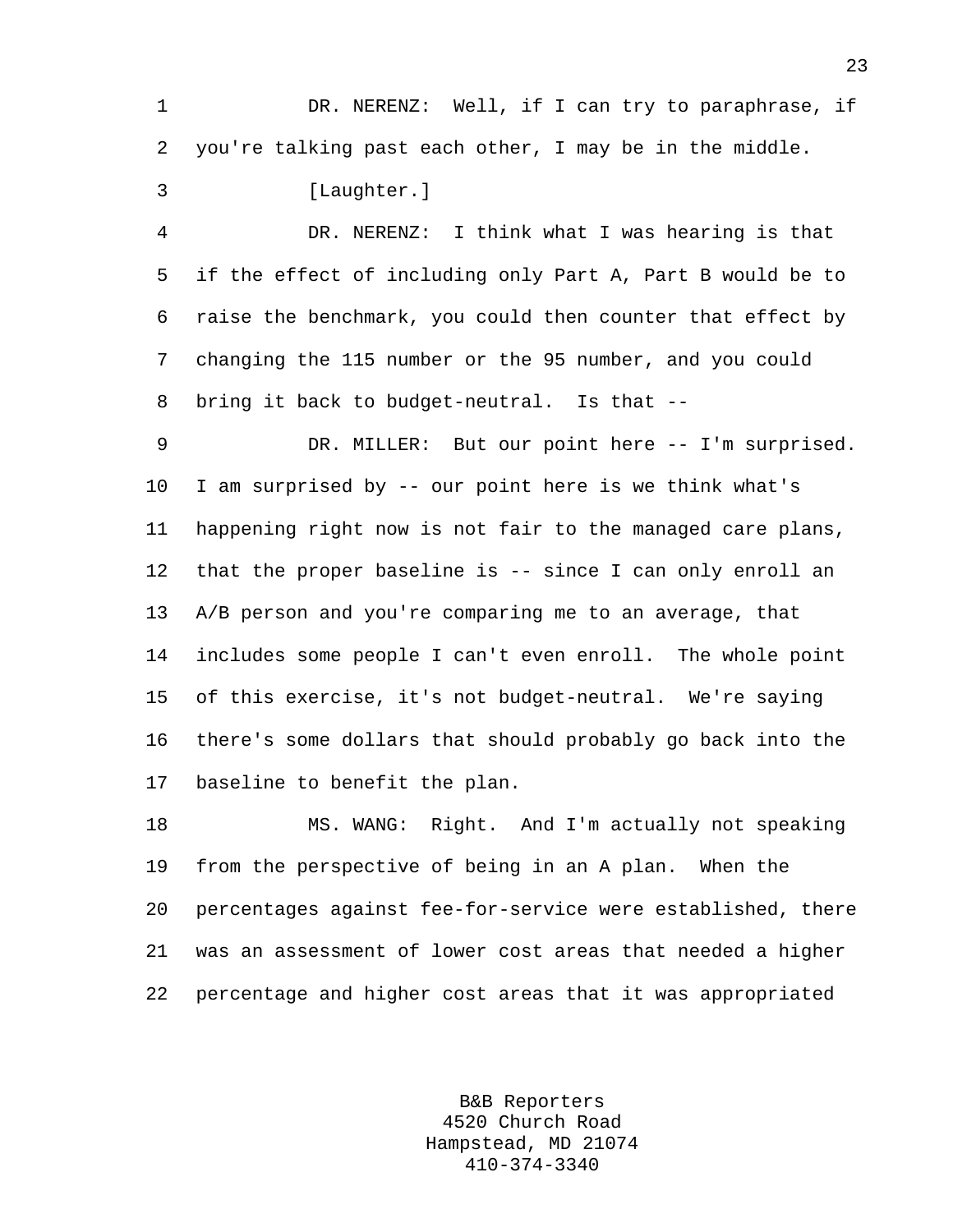1 at a lower percentage.

16 95 and 115.

| $\overline{2}$ | I am simply asking are some of the implications             |
|----------------|-------------------------------------------------------------|
| 3              | include only A/B as the fee-for-service comparator, that    |
| $\overline{4}$ | those assessments of what's high cost and low cost might    |
| 5              | change, so that in a budget-neutral scenario, there is a    |
| 6              | redistribution of the percentage because there is a new and |
| 7              | better -- so the example of the counties that were given as |
| 8              | an example, that there is a high penetration of A only,     |
| 9              | there's also a very high penetration of MA. So that's kind  |
| 10             | of interesting. This is just observational.                 |
| 11             | DR. MILLER: And I do think it's possible that               |
| 12             | given that this phenomenon doesn't occur uniformly across   |
| 13             | the country, if you went back and reset everything, you     |
| 14             | might find small differences or some differences in the     |
| 15             | percentages of here's the counties that are here, you know, |
|                |                                                             |

17 For the purposes of at least how we opened this 18 conversation, this is something that we were thinking of 19 that we wouldn't go back and recalculate it. As a 20 technical question, it could potentially have some 21 implications for that. Given the fact that these counties 22 aren't distributed uniformly across the country and where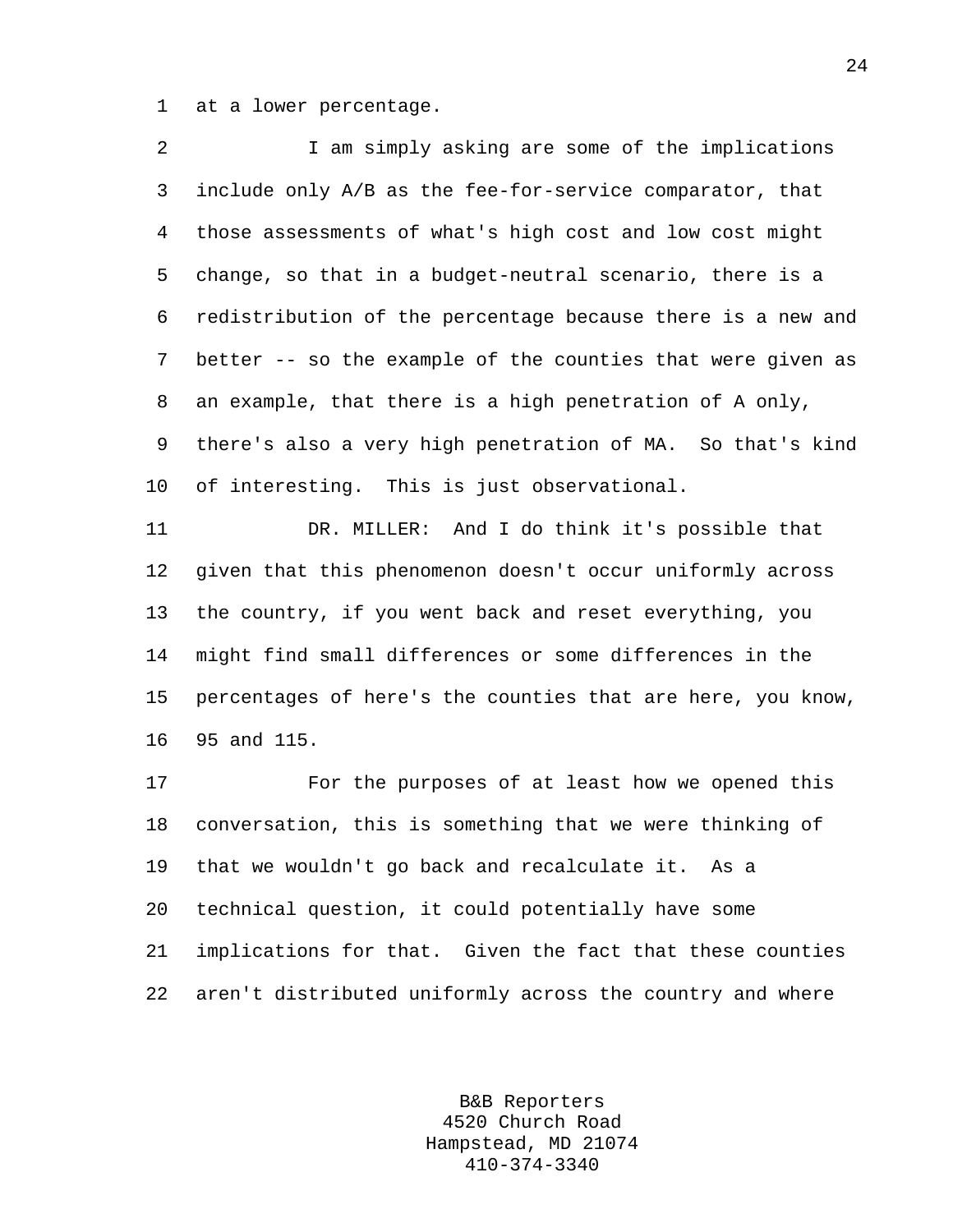1 they would fall on each of those quartiles maybe would 2 affect those percentages a bit, and maybe it's a further 3 thought. But the idea here is right.

4 DR. CROSSON: Just to be clear, as it stands, 5 this is not a budget-neutral proposal.

6 MS. BUTO: If I could just add one thing, I think 7 Pat is assuming greater precision in coming up with these 8 percentages in the legislation than probably existed at the 9 time it was written. I mean, there were some rough 10 justices, I guess, the way I would describe it and the way 11 they came up with the numbers.

12 DR. CROSSON: Okay. Craig, I think, is next. 13 DR. SAMITT: Right. Thanks.

14 Great job with the paper. It was very clear.

15 I was intrigued by Slide 7, and I was curious 16 predominantly about the outliers to the far right, but I 17 remember reading that there had been some -- one of the 18 other alternative proposals to consider was a risk 19 adjustment, risk-coding adjustment specifically for outlier 20 pools as opposed to affecting everyone, including these 21 three tranches. And I know you talked in the paper that 22 doesn't have to be just three tranches. It can be more.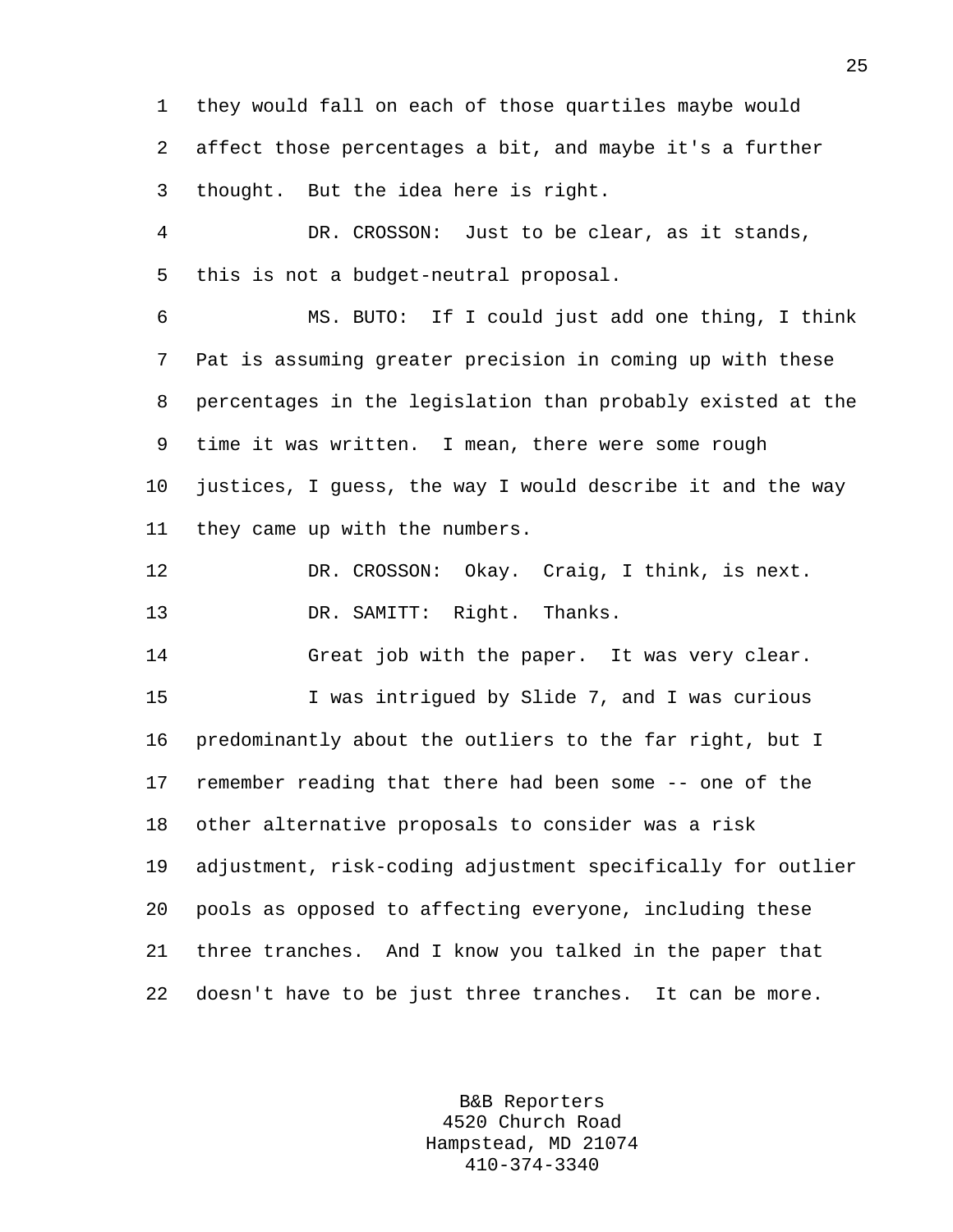1 So you can even envision to the far right. There's an even 2 higher adjustment.

3 But did you look at -- I think it may have been 4 referenced in Kronick's paper in 2014 and even prior CMS 5 proposals. Have you looked at an outlier-only adjustment 6 as opposed to either an across-the-board adjustment or a 7 triple-tiered adjustment as another alternative? 8 DR. JOHNSON: We haven't looked at an outlier 9 adjustment only, mainly because I think most of the 10 contracts have some level of coding intensity or increasing 11 risk scores above fee-for-service. So, even if it is a 12 small amount, that it is consistent over time over a couple 13 of years that we've done this analysis that it shows up 14 regularly, and I think that's the main reason for not 15 focusing on just the highest end. 16 DR. SAMITT: I'll come back to it again in Round 17 2. 18 DR. CROSSON: Bruce. 19 MR. PYENSON: I have a couple of questions for 20 Andy, and let me compliment you on the report, really a 21 terrific report. 22 The two questions are -- the first is referencing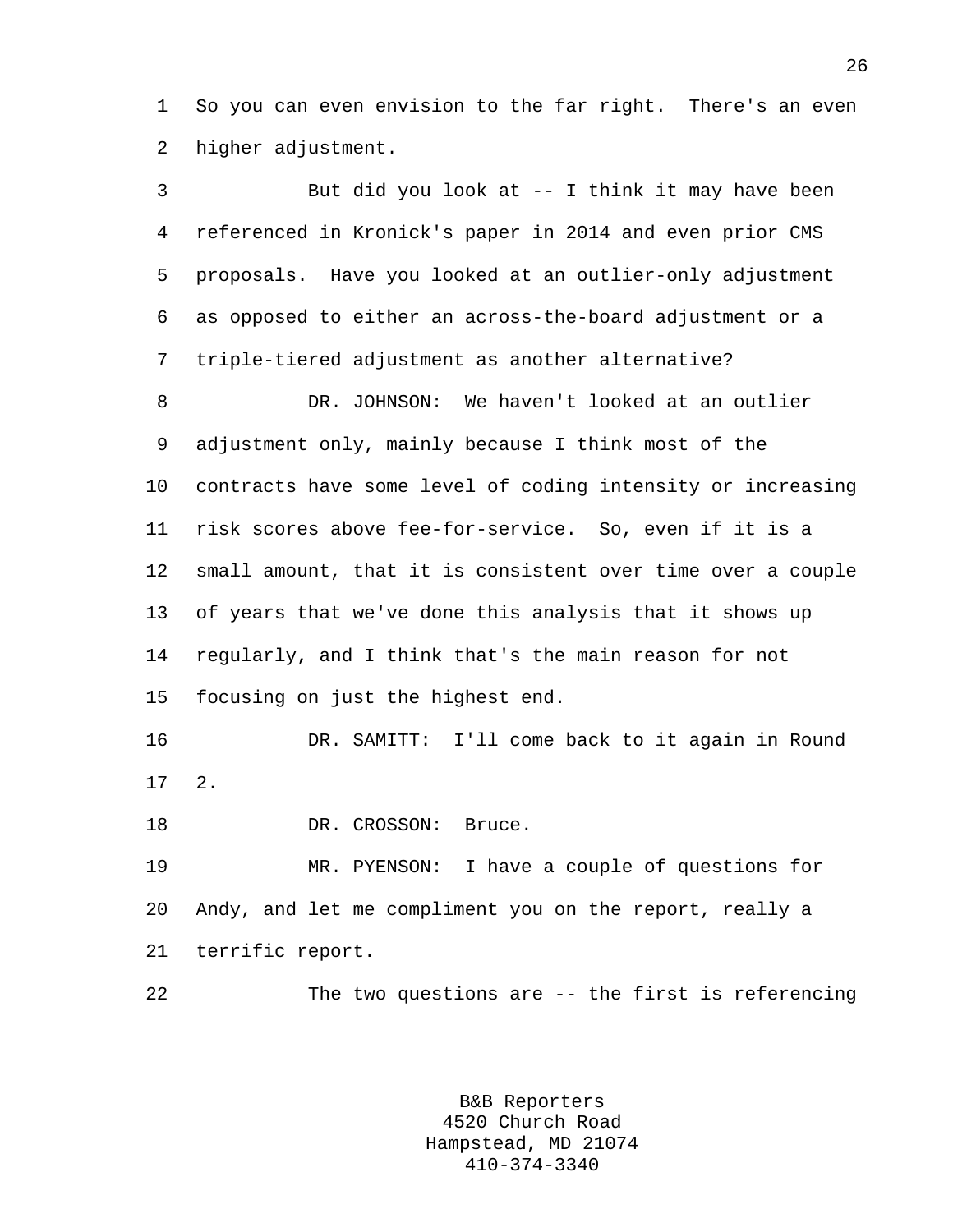1 the CCIIO March report on risk adjustment, different 2 context applies to the HHS risk adjuster, and that's 3 concurrent, not perspective, of a bunch of differences. 4 And they're recommending and going to use drugs for, I 5 think, seven or eight categories of their HHS HCCs. 6 Forgive me if this has been discussed before I 7 got here, but I would ask your thoughts on whether that 8 would be an idea in addition to the two-year span on risk 9 adjustment, what your thinking is about that. 10 DR. JOHNSON: I think CMS has been pretty 11 hesitant to include any measures of utilization in the risk 12 adjustment in order to avoid any adverse incentives. I 13 think the HHS risk adjustment uses the drug information 14 only to adjust severity of given HHCs. 15 MR. PYENSON: The biggest example is probably -- 16 it's to confirm a diagnosis, for example. There's, I 17 think, two categories where they're doing a severity. For 18 example, someone who has insulin and is not coded with 19 diabetes would be presumed to have diabetes, sort of a flag

20 mostly.

21 DR. JOHNSON: I don't know if the Commission has 22 taken a position on --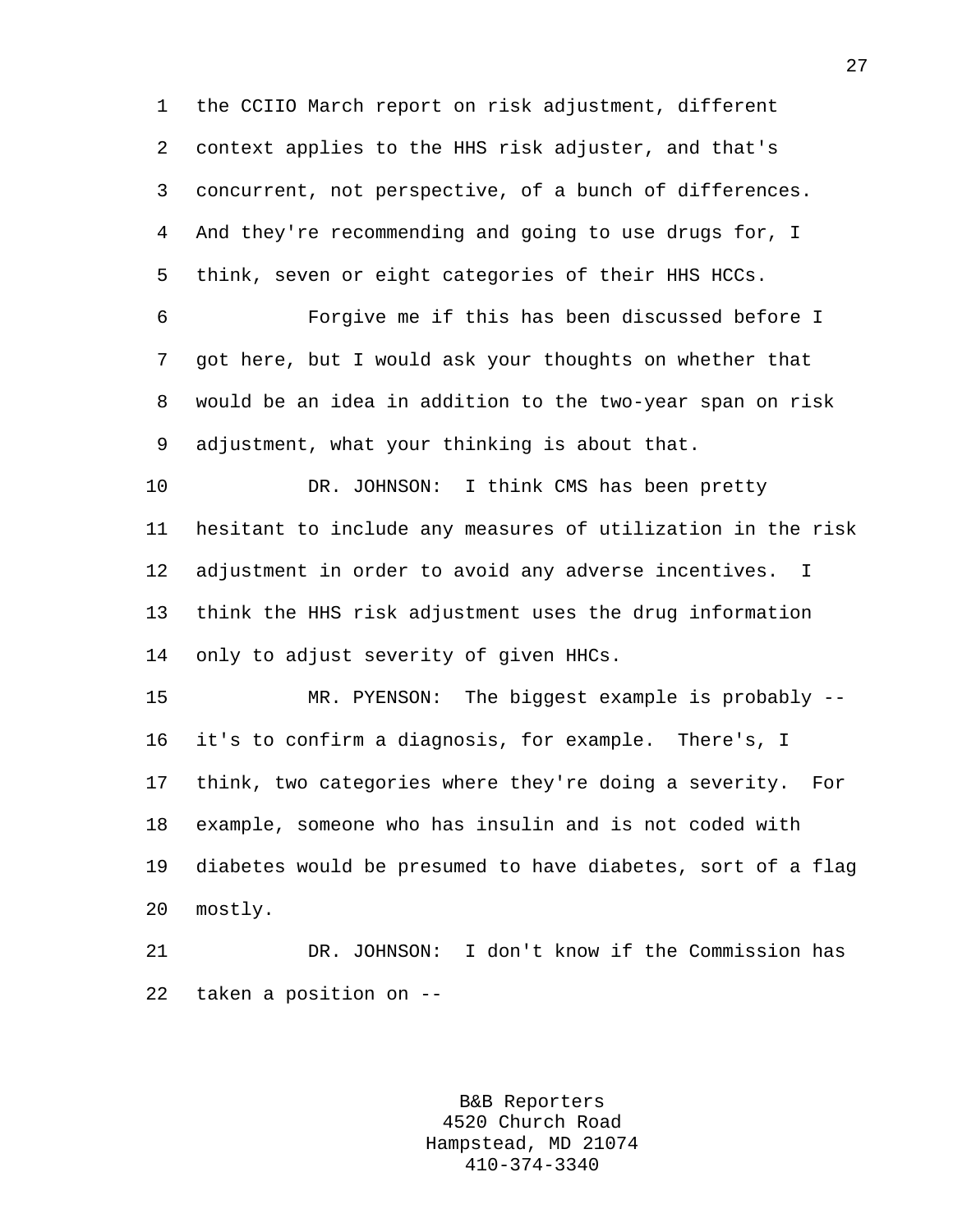1 DR. MILLER: Well, this may predate both of you, 2 if I am remembering properly.

3 So Dan did some work on risk adjustment -- I want 4 to say a few years ago -- and talked through some of these 5 different ideas.

6 Andrew is correct, and the Commission also 7 expressed these cautions that with these prospective 8 approaches, there has to be a distinction between just 9 utilization or those kinds of adjustments because you're 10 basically starting to return a prospective system to a 11 cost-based or utilization-based system. So there was real 12 caution in putting prospective types of measures in.

13 Although, as you've pointed out, there are 14 careful ways you can do it and also utilization that you 15 can pick that is less gameable. So if you say somebody 16 falls and breaks a hip and that's a prospective adjustment, 17 that's not something that's gameable, whereas if you say 18 I'm going to put in the amount of drugs that you use, then 19 obviously there's a real incentive to do it.

20 My sense on the drug world -- and, again, I think 21 you said this -- is there's markers to confirm diagnoses as 22 opposed to counting numbers of scripts or utilization, that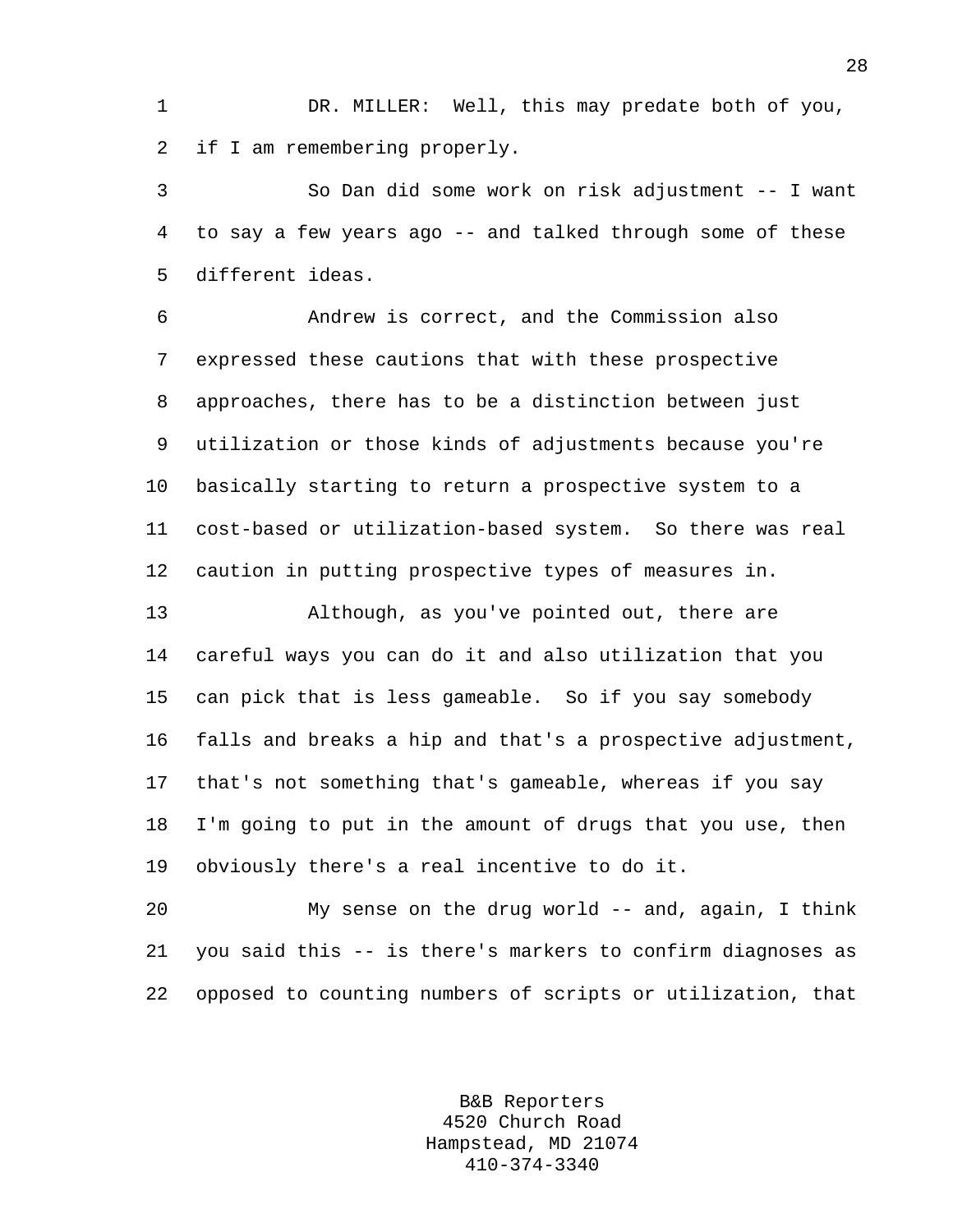1 type of thing.

2 But I also thought there was a -- and now I've 3 walked off the end of the pier of what I remember, but I 4 also thought these models are built in fee-for-service, off 5 of fee-for-service, and in fee-for-service, there's still 6 something of a disconnect of who has drug information and 7 who doesn't because not everybody is enrolled in drugs. So 8 bringing the drug stuff in would have to be thought 9 through. That's not a "hell, no," but there's a little bit 10 of a mismatch.

11 And then on the more general point on the 12 perspective would be if you went in that direction, it 13 would be picking almost sentinel events that were un-14 gameable, so that they made sense in the risk adjustment, 15 but then didn't just turn it into a cost-based -- that's 16 not quite the right word, but utilization-based adjustor. 17 And we had some of that discussion -- I don't know -- two 18 or three years ago. I'm forgetting.

19 MR. PYENSON: A second question, which is there 20 is a process for submission of risk score information and 21 transition from RAPS to EDPS. I'm not sure if it's clear 22 how that would interact with your findings. Do you have a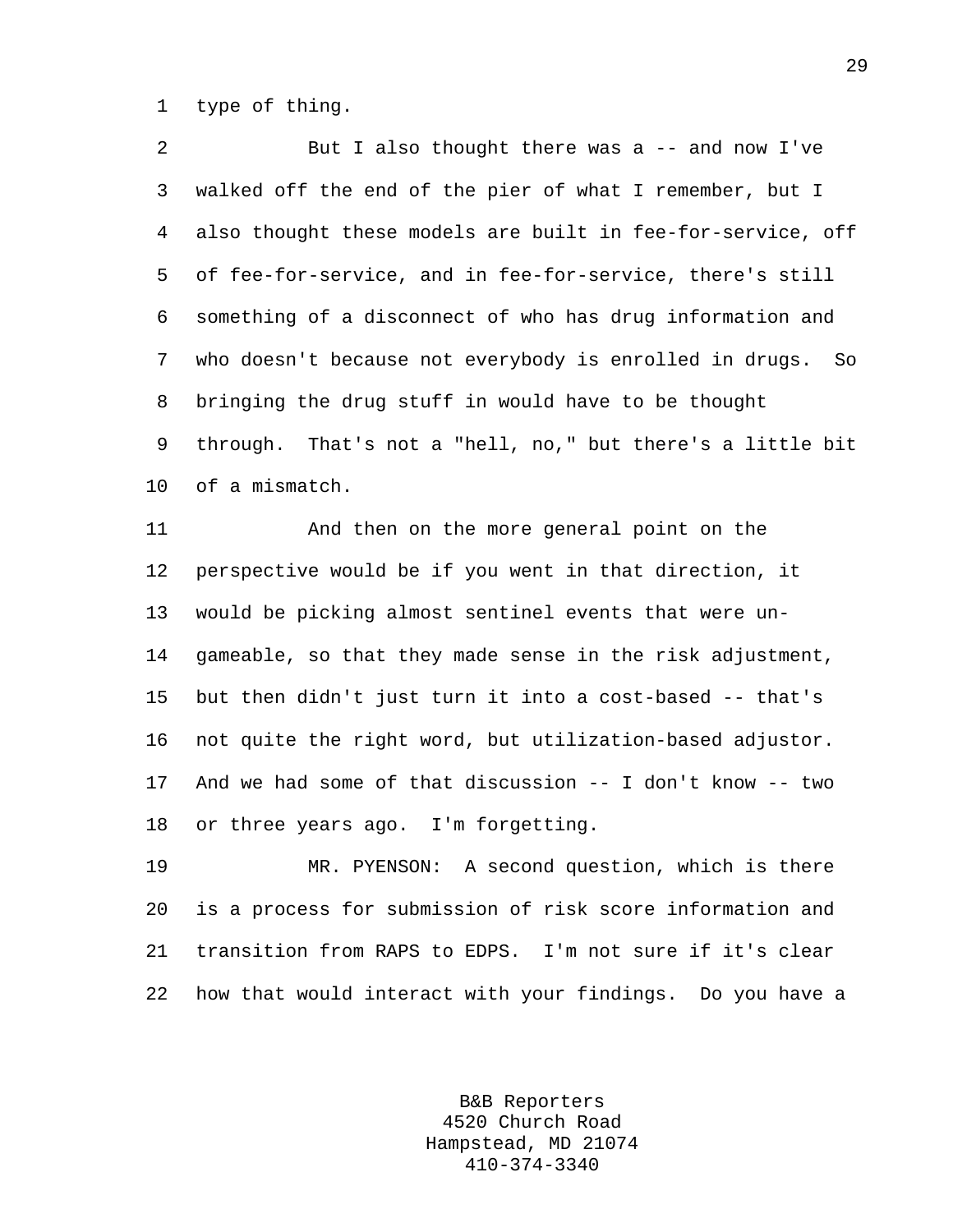1 sense of that?

2 DR. JOHNSON: Eventually, starting next year for 3 2016 risk scores, when the risk scores are based on a blend 4 of both RAPS and EDPS, we would include that information on 5 estimating the overall difference in MA risk score growth 6 compared to fee-for-service. So I think we'd have to see 7 what the analysis shows next year first before making any 8 judgment on how to further address that.

9 DR. CHRISTIANSON: So, on Jay's list, we have 10 Warner, Bill, Brian, and Kathy. So, Warner?

11 MR. THOMAS: One of my questions is on the 12 adjustment, this kind of three-tiered adjustment that 13 you're contemplating. I know there's several adjustments 14 that are being considered or are already implemented in MA. 15 I mean, do we have a full understanding of what the total 16 adjustments will be, once they're all fully implemented? 17 It seems like there's a lot of moving parts, some that are 18 already implemented, some that could be being proposed. 19 DR. JOHNSON: So the two specific adjustments to

20 address coding intensity or at least that clearly have an 21 impact on coding intensity are the phasing in of the new 22 model. So that is taken into account in the payment blend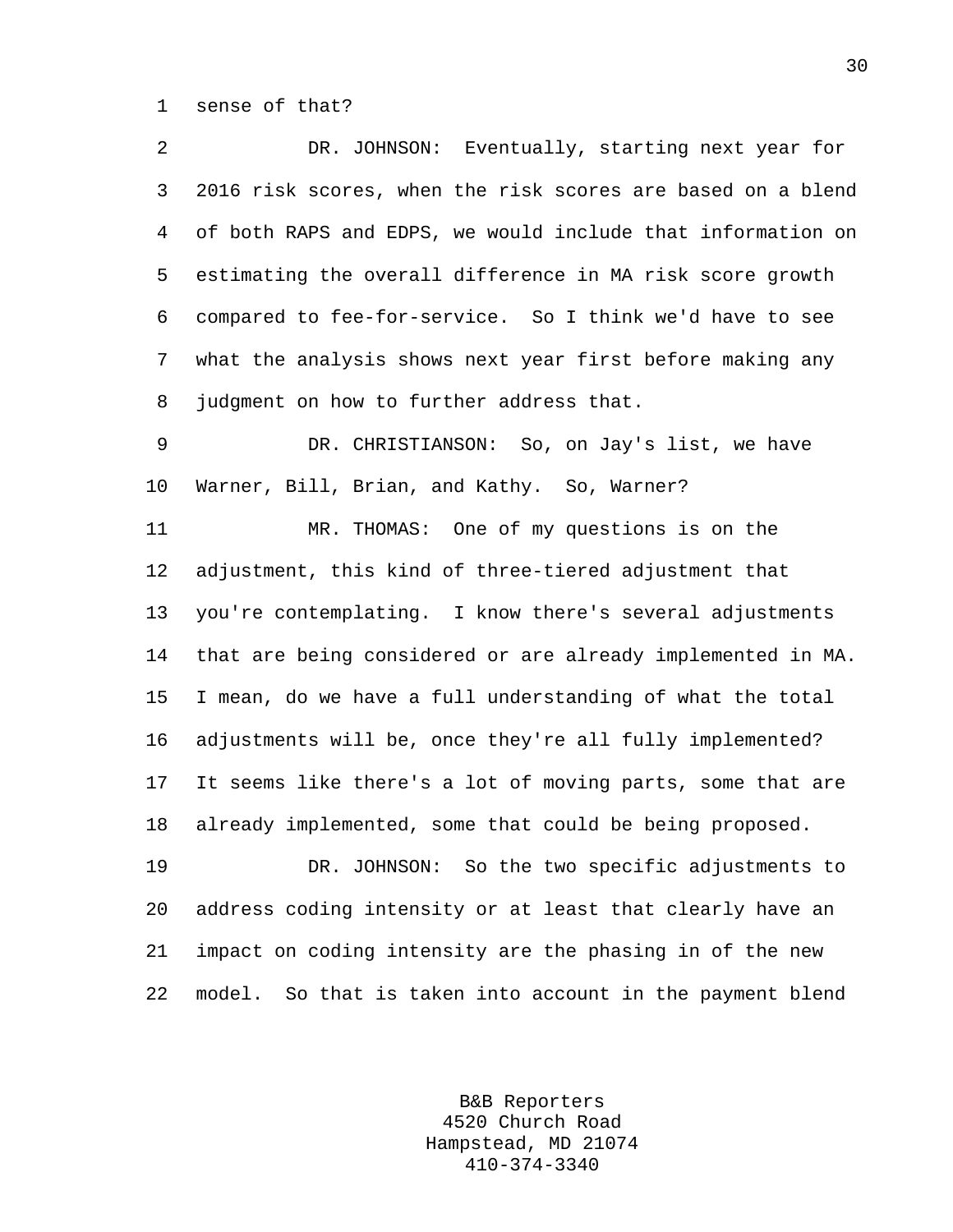1 in the bottom row here, and then subtracting from that, the 2 5.16 across-the-board adjustment that CMS implemented. 3 That's where we come up with the resulting 4 percent 4 difference, at least for 2015, and that's before, as Bruce 5 mentioned, any encounter data effect it might have. 6 MR. THOMAS: So then what would the cumulative -- 7 what's the potential cumulative adjustment? Are those 8 additive? Do you have to add those together or -- 9 DR. JOHNSON: It would be roughly the 10 percent 10 overall estimate that we have of the full difference 11 between MA and fee-for-service. 12 MR. THOMAS: So the 5 percent is included in the 13 10? 5.1? 14 DR. JOHNSON: Yes, yes. 15 MR. THOMAS: Okay. 16 DR. JOHNSON: So it's 5.16 plus 4. With rounding 17 it, it comes up to 10. 18 MR. THOMAS: So then this 10 percent that's being 19 contemplated there, is that inclusive of the new 20 recommendation as well, or is the new recommendation on -- 21 would be on top of that? 22 DR. JOHNSON: So the recommendation from last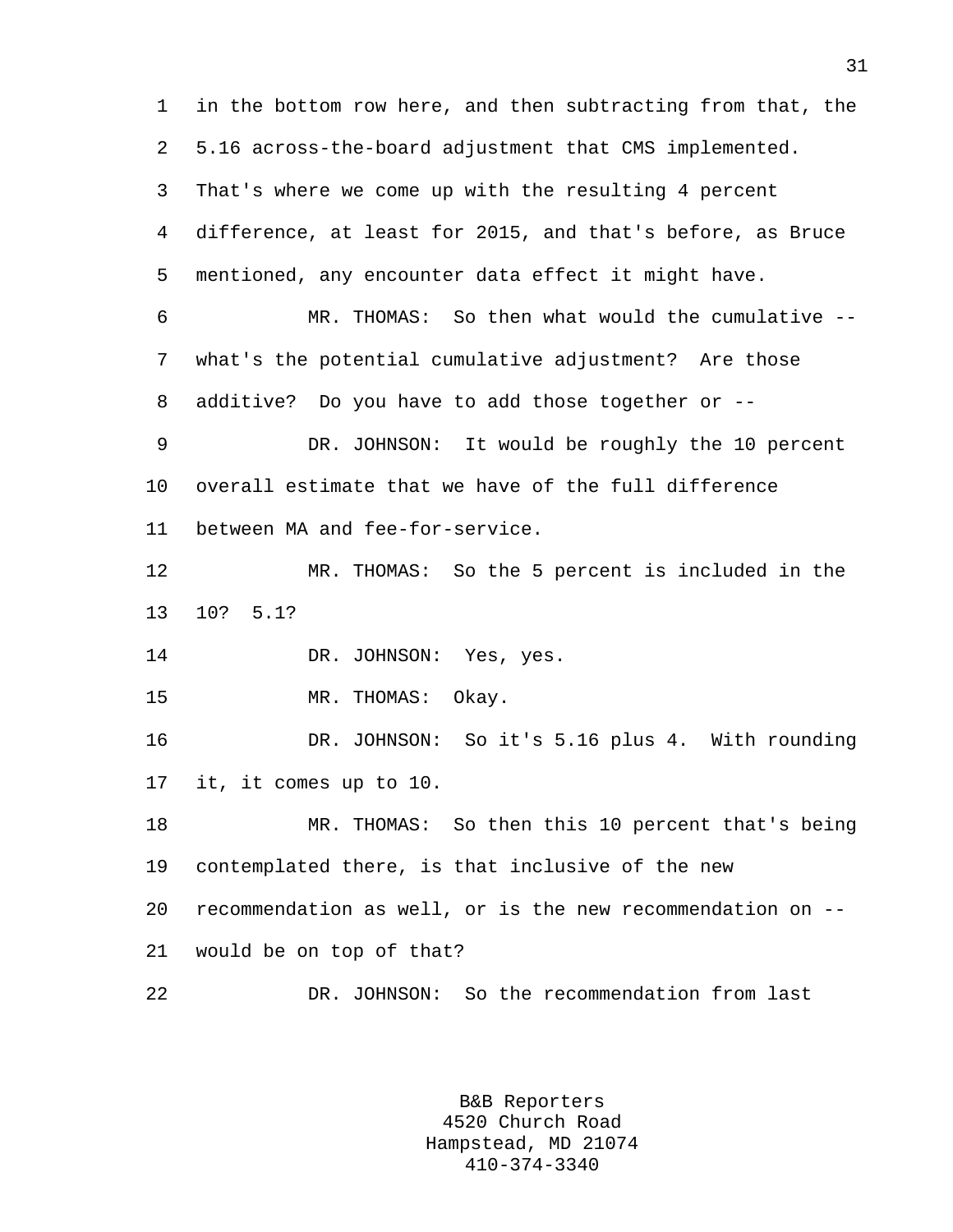1 year would get rid of the 5.16 percent and do two years of 2 data, remove health risk assessment diagnoses, and then 3 make an adjustment after those two are in place. 4 MR. THOMAS: Okay. All right. Thank you. 5 MR. GRADISON: The question has already been 6 covered. Thank you. 7 DR. DeBUSK: First of all, thank you for a great 8 chapter. It was sort of exciting to read. 9 I had a question on page 19 of the reading. As 10 you talk about doing contract-level coding intensity, you 11 speak to grouping contracts into different categories -- 12 high, medium, and low coding intensity. And I had a 13 question there about circularity. How would you tell the 14 difference between a contract that has a high degree of 15 coding intensity versus a plan that just has a higher 16 acuity patient? Because it seems like if you had the 17 information to put them in the appropriate category, you 18 would already know the adjustment. So it seems circular to 19 me. 20 DR. JOHNSON: So there is -- I mean, the way that 21 we did this analysis is looking at the enrollees in a

22 contract in 2015 and then looked at their past history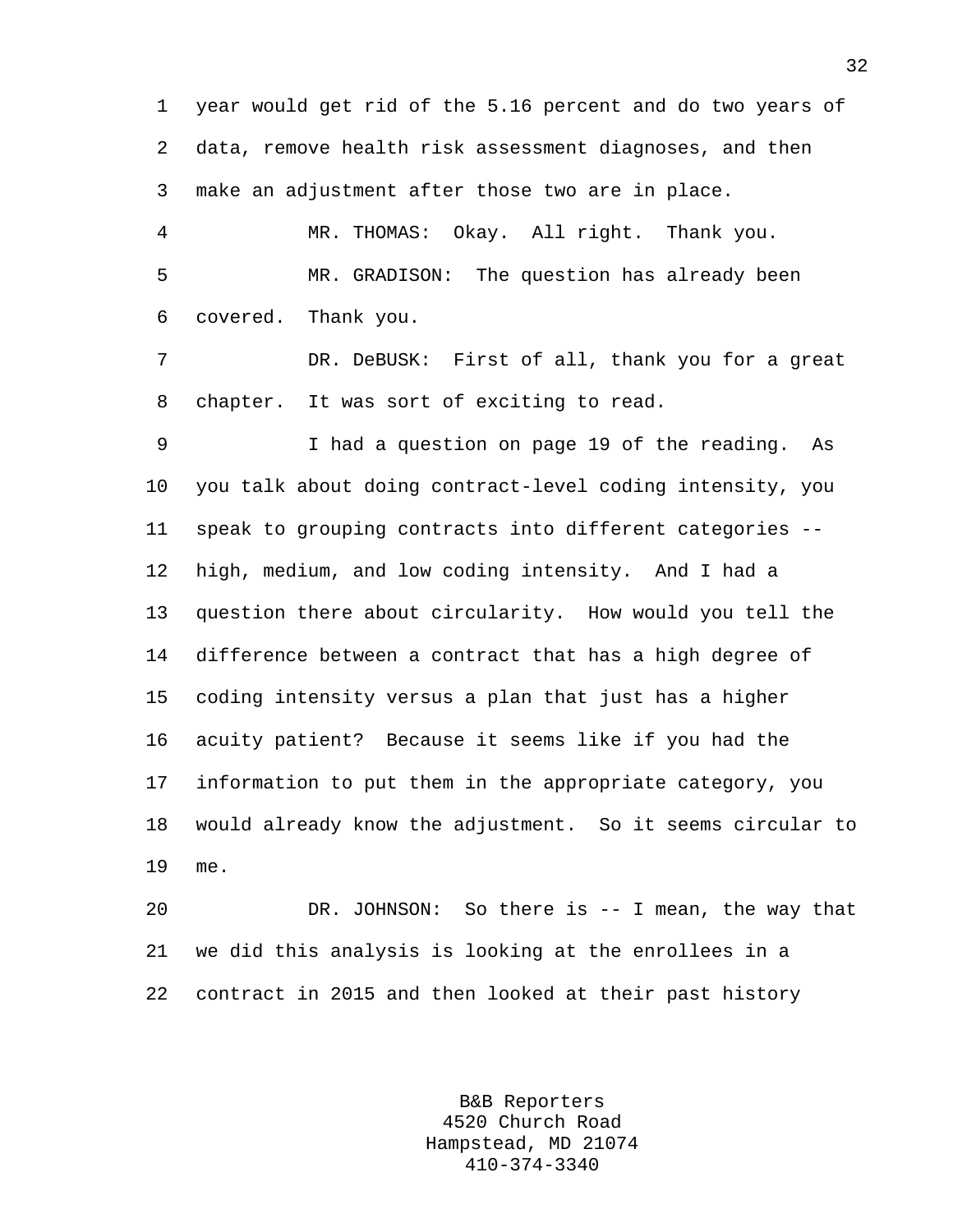1 based on how long they were continuously enrolled in MA, 2 and we compared those change estimates to the fee-for-3 service, similar cohorts of similar length of enrollment. 4 So, at the contract level, there's some 5 consistency over year, but it moved a little bit. So 6 that's why we suggested that there be a grouping of 7 contracts. Contracts did not tend to jump from the low 8 category to the higher category with the specific numbers, 9 so that this grouping was a way of sort of combining like 10 contracts into an estimate that's predictable from one year 11 to the next. 12 DR. DeBUSK: So, basically, once you learned your 13 reputation for, say, being a highly intensely coded plan, 14 you sort of stayed in that category, then? 15 DR. JOHNSON: I think that is either something

16 for the Commission to take a stance on or for CMS in 17 implementing the policies, how frequently assigning 18 contracts to a level would happen and whether or not that 19 happens prospectively or after the fact as implementation 20 issues.

21 DR. DeBUSK: Thank you. 22 DR. JOHNSON: Thank you.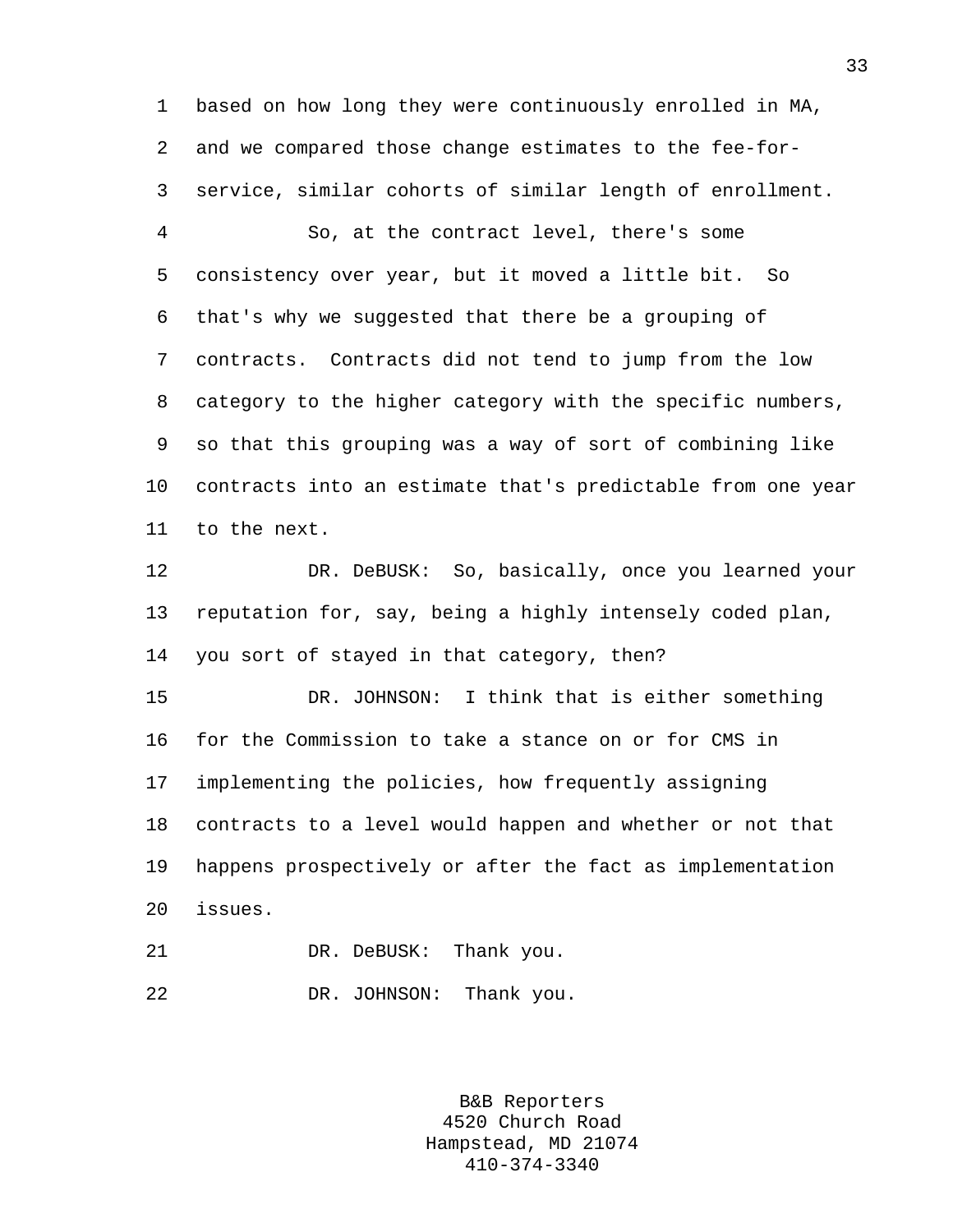1 DR. CROSSON: Kathy.

2 MS. BUTO: I think I understand this, but I 3 wondered if you could walk through again the budgetary 4 effects or the supposed budgetary effects or estimates 5 related to first addressing the coding intensity issues and 6 then taking out Part A only. So, obviously, they're moving 7 in different directions. Is the Part A only adjustment 8 which will raise the payments to MA plans much smaller, I 9 guess is the way I'm thinking about it, than taking out -- 10 or much larger, I guess is the question. Will the amount 11 go up by such a great amount that by taking the -- doing a 12 more thorough job on coding intensity, they'll still 13 benefit from the two things happening at one time? 14 DR. JOHNSON: I think all of our estimates show 15 the coding intensity adjustment to be larger than the MA 16 only. 17 MS. BUTO: Than the MA only -- or the Part A 18 only? 19 DR. JOHNSON: Part A only. Excuse me. Yes.

20 DR. HARRISON: There could bed plans who operate 21 in counties that would get, say, a 3 percent bump in the 22 benchmark, and they're low coders. It could be that they

> B&B Reporters 4520 Church Road Hampstead, MD 21074 410-374-3340

34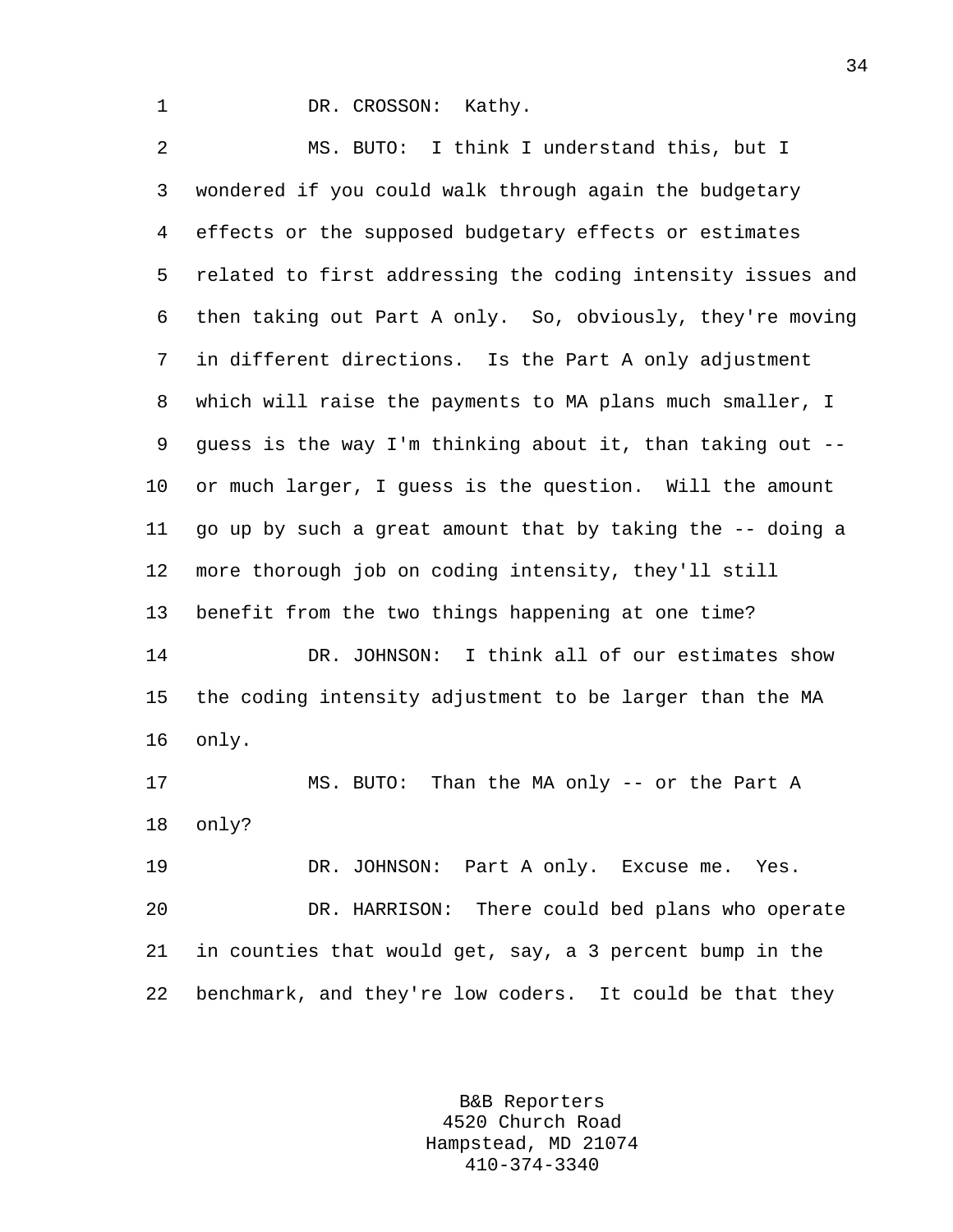1 would end up actually benefitting on that, possibly. Don't 2 know.

3 DR. CROSSON: Okay. Do we have all the 4 clarifying questions, or have we missed anyone? Alice and 5 Jon.

6 DR. COOMBS: So I had a question regarding the 7 impact of employee on the calculation going forward. Is 8 that a significant effect in terms of predicting the Part 9 A, Part B participation?

10 DR. HARRISON: So you're talking about people 11 over 65 working, whether that --

12 DR. COOMBS: Yes, yes.

13 DR. HARRISON: So, typically, they would be in 14 Part A and then not sign up for Part B until they needed 15 to. So, if they still had employer coverage, they probably 16 wouldn't sign up for B.

17 DR. COOMBS: So, as regions change based on the 18 employment in that age group, different areas -- say the 19 employment for a 70-year-old might change the dynamics 20 within certain geographies as opposed to others.

21 DR. HARRISON: It could, and CMS pays plans. 22 There's a special Medicare secondary payer adjustment that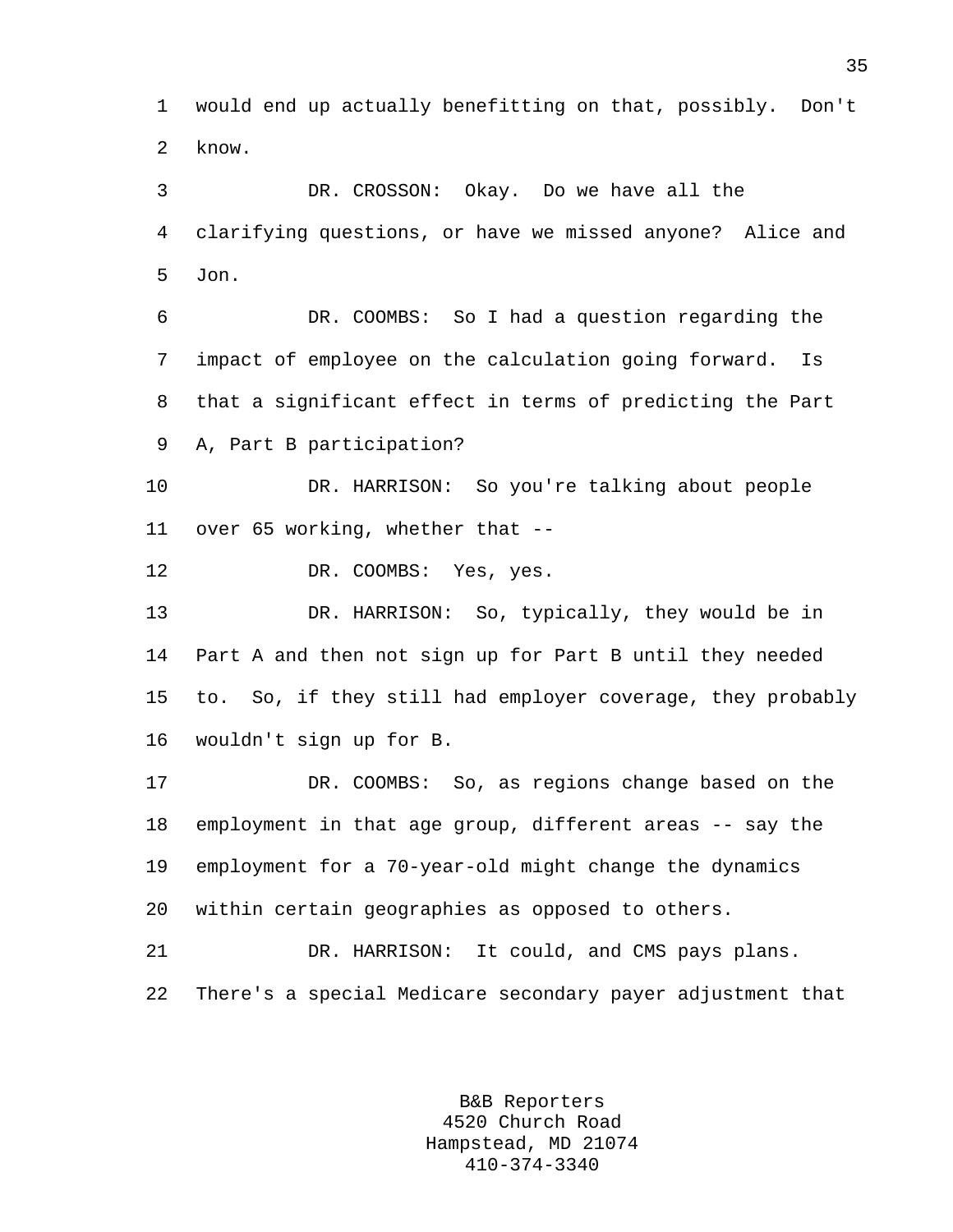1 they use when they pay plans, so they pay plans much less 2 if Medicare is --

3 DR. COOMBS: And so there is some kind of 4 knowledge about a variation, a regional variation of that, 5 or how does that work? 6 DR. HARRISON: I assume there is a regional 7 variation, and it's taken into account when the rates are 8 set. And every plan has a different Medicare secondary 9 payer adjustment. 10 DR. COOMBS: What percentage range is it? Do you 11 have a number? 12 DR. HARRISON: We don't know. It's going to be 13 less than -- it's going to be less than 12 percent, but we 14 don't know. 15 DR. COOMBS: Okay, okay. 16 DR. CROSSON: Jon, and then I saw -- sorry. 17 DR. CHRISTIANSON: Paul said maybe he can jump 18 in. 19 DR. CROSSON: Oh, you're jumping in on that. 20 DR. GINSBURG: So sorry about the geographic 21 variation in the Part A only.

22 You mentioned the cities that have the highest.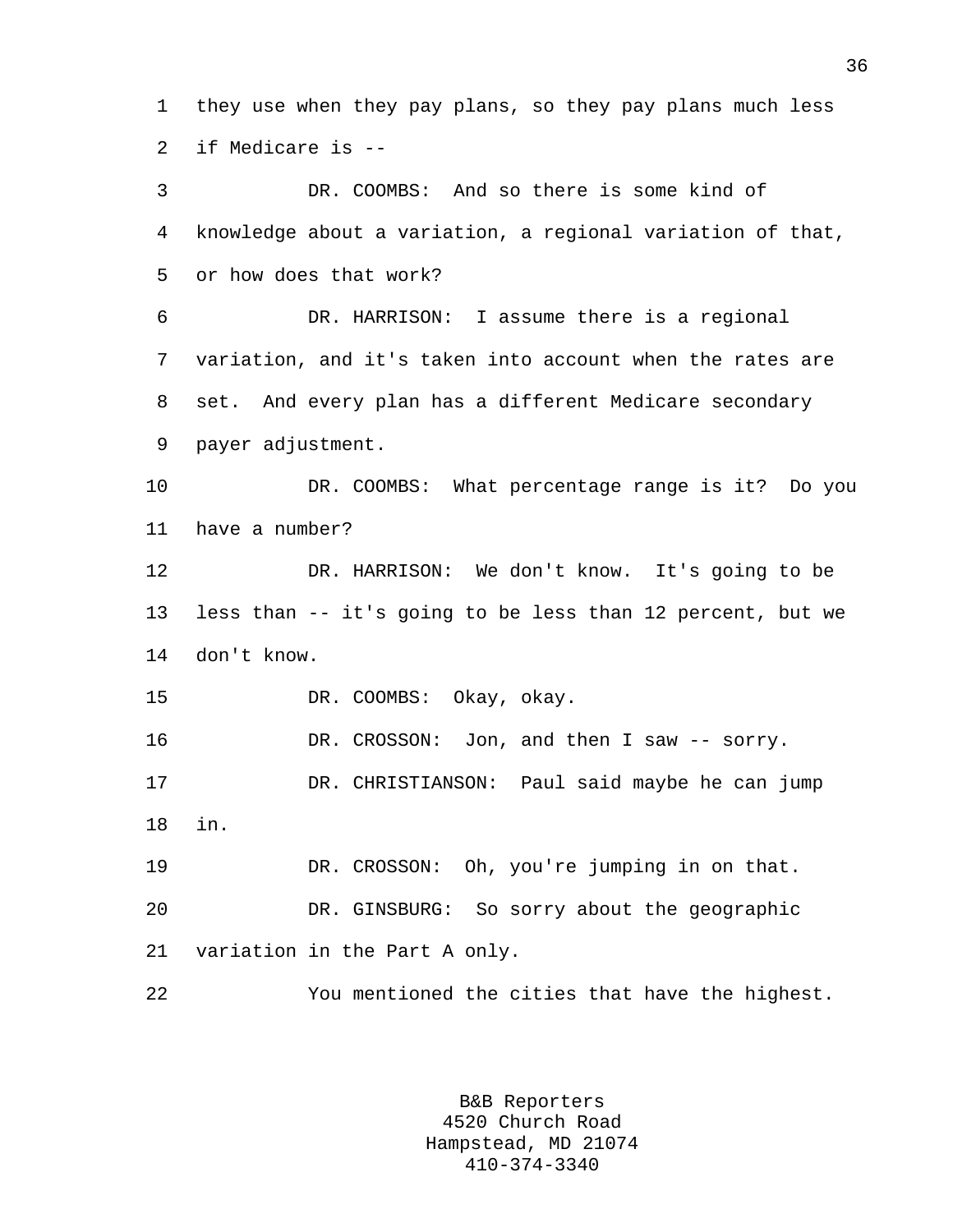1 It sounds like all knowledge economies -- Denver, Portland, 2 California. That's probably where we'd expect the highest 3 rate of labor force participation over 65, so I suspect  $4$  that's  $-$ 5 DR. HARRISON: Does Portland have any people over 6 65? 7 [Laughter.]

8 DR. CROSSON: Look around the table, please. 9 DR. MILLER: You can see Scott is very pleased. 10 [Laughter.]

11 DR. CHRISTIANSON: You started off by, I think, 12 correctly saying that the fee-for-service sector doesn't 13 have an incentive to completely code, and the MA sector has 14 an incentive to -- I think the words you used -- generally 15 aggressively code. So I thought it might be useful to 16 review for the Commission the evidence for why Congress has 17 taken the position, it seems like implied, that the problem 18 is in the MA sector. The MA plans would say, "We're 19 accurately coding," and yet Congress had said we need to 20 reduce -- you know, basically reduce payment to account for 21 the fact that there's this more aggressive coding. 22 Can you review for us the evidence that would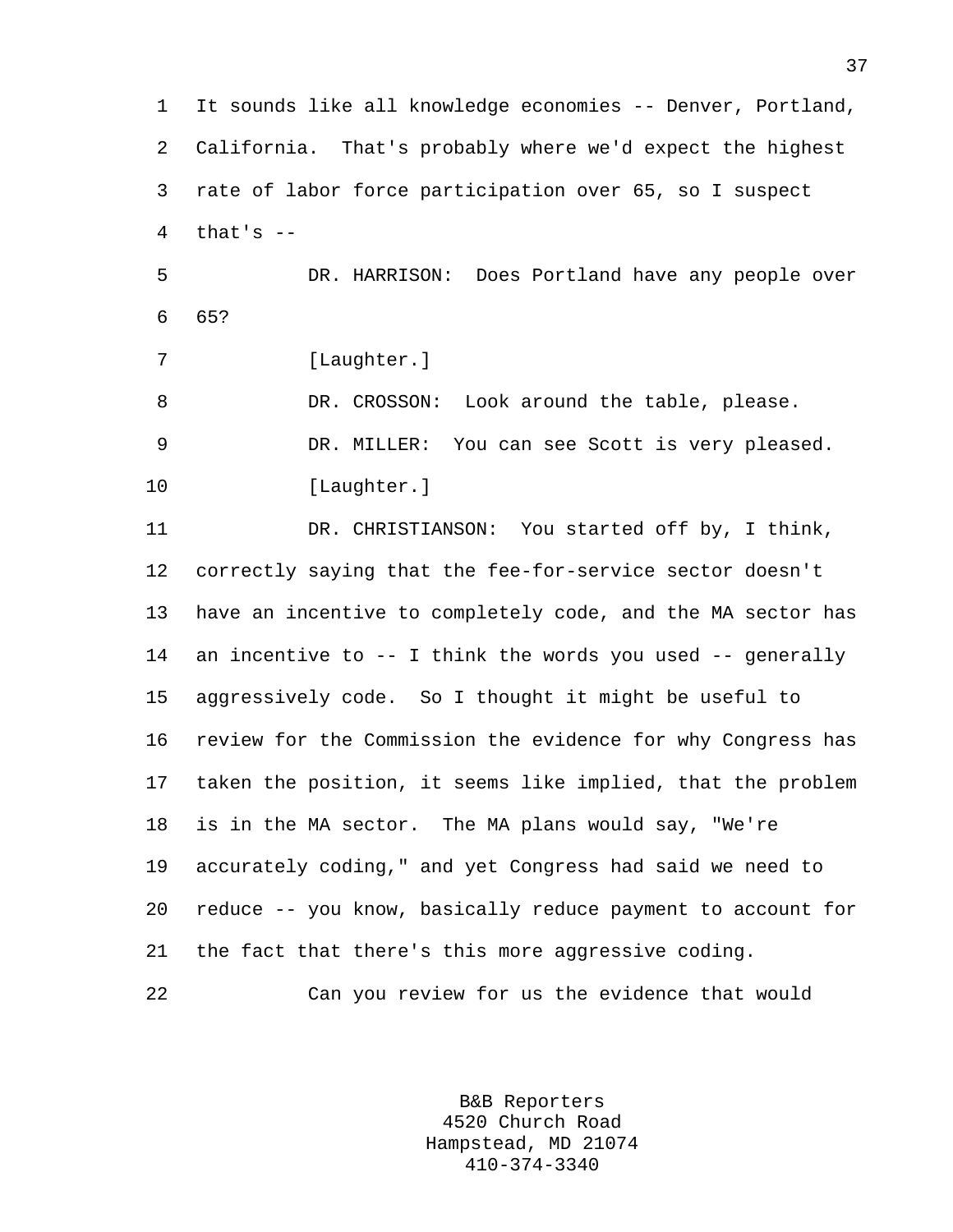1 lead us to assume that the problem is overappropriate 2 coding in the MA sector that needs to be reduced or whacked 3 down by 5 percent every year?

4 DR. JOHNSON: I see it as sort of a conceptual 5 framework issue in that the payment policy is based on fee-6 for-service, diagnostic, and spending information because 7 that's currently the only data set available to make the 8 link between those two sets of information and to estimate 9 the set of risk score coefficients.

10 So in order to produce accurate payments to MA 11 plans, there is a necessary adjustment to ensure that 12 there's similar levels of coding in both MA and fee-for-13 service, and to make sure that when the numbers of HCCs 14 identified for a particular enrollee are different, that 15 the dollar amounts get adjusted at the end through this 16 coding adjustment.

17 DR. MILLER: Can I also take a shot at it? 18 DR. CROSSON: Yeah.

19 DR. MILLER: So I'm kind of making this up and 20 trying to put it in, you know, civilian terms -- well, for 21 everybody. I know Jon has a deeper understanding of this. 22 So in a sense, what you do is you go into fee-

> B&B Reporters 4520 Church Road Hampstead, MD 21074 410-374-3340

38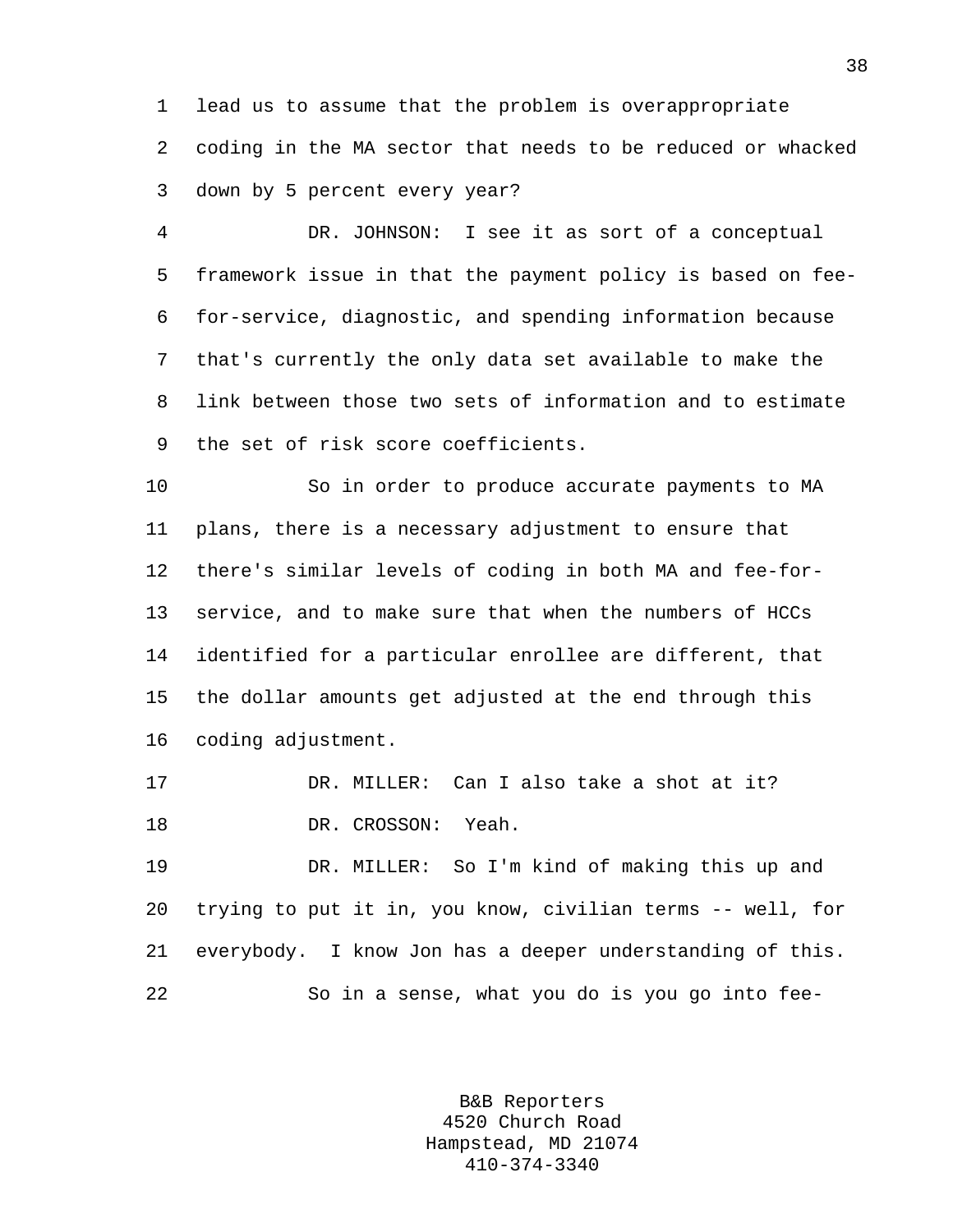1 for-service. That's the complete database. That is what 2 the benchmark is based on. And you go through, and you say 3 there's a set of -- you know, there's a set of 4 relationships, and you build the relative relationships in 5 the risk model using that. And in a sense, you're 6 implicitly saying there's a block of dollars and you have 7 distributed them across people and said this is how it 8 would work or this is the relationship of those dollars.

9 Then there's a second step. So you've built this 10 model, and it sits out there, and you say each time you 11 code on this, there's a dollar increment in your payment. 12 And so if that was built using three codes per person -- 13 just pretend that that's what happened -- and then somebody 14 had an incentive to more -- and this isn't incorrect, but 15 an incentive to go find each and every code that that 16 person could possibly be coded on, they could come up with 17 five codes or six codes. Okay? Because your dollar amount 18 just follows how many codes you are, you are not 19 necessarily back at that implied total spend that you built 20 the model out of. So if you built the model out of \$100 21 and said on-net there's \$100 in a population that looks 22 like this, and then said, okay, now, tell me your codes,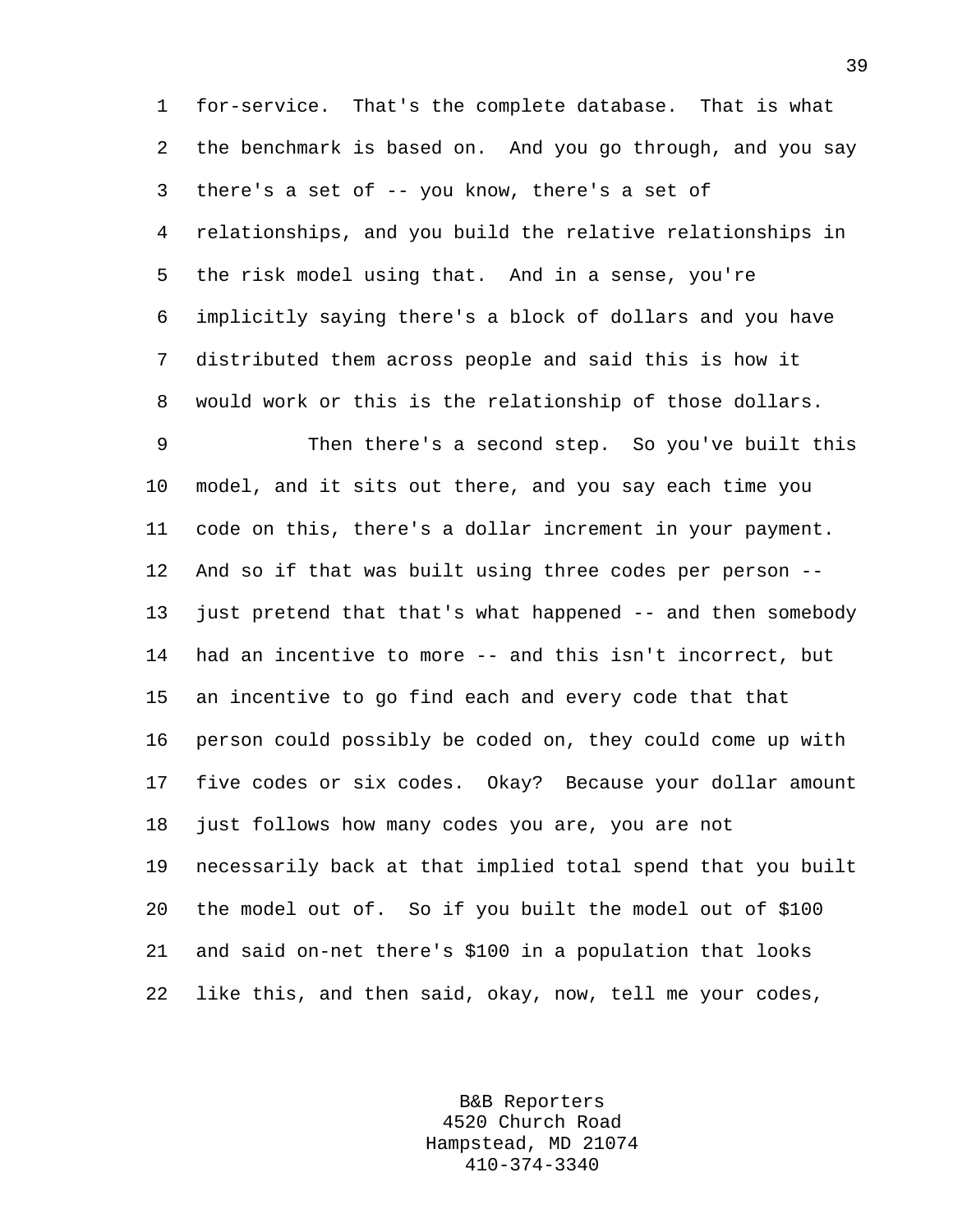1 and I came up with, instead of three, six codes for each 2 person, you end up spending more than \$100.

3 And what you're seeing over time is that fee-for-4 service coding grows like this and MA coding grows like 5 this [indicating], and the difference is what they're 6 spending above what they would have spent if it was the 7 same sets of codes that came out of what the model was 8 built on.

9 As I listen to myself, I realize that's not 10 clear.

11 [Laughter.]

12 DR. CHRISTIANSON: What you're saying is it's not 13 an issue -- if I understand what you said, it's not an 14 issue of accuracy of coding; it's an issue of trying to 15 make everything fit within a given dollar amount?

16 DR. MILLER: Yeah, and that's -- thank you, Jon, 17 and I think you were just being nice, and I appreciate 18 that. Yeah, that is what I was trying to say. It doesn't 19 necessarily mean that the plans have coded inaccurately. 20 It may truly be that the person has, you know, multiple 21 conditions that in the fee-for-service world it wasn't 22 worth an extra dollar to code. But now when you step out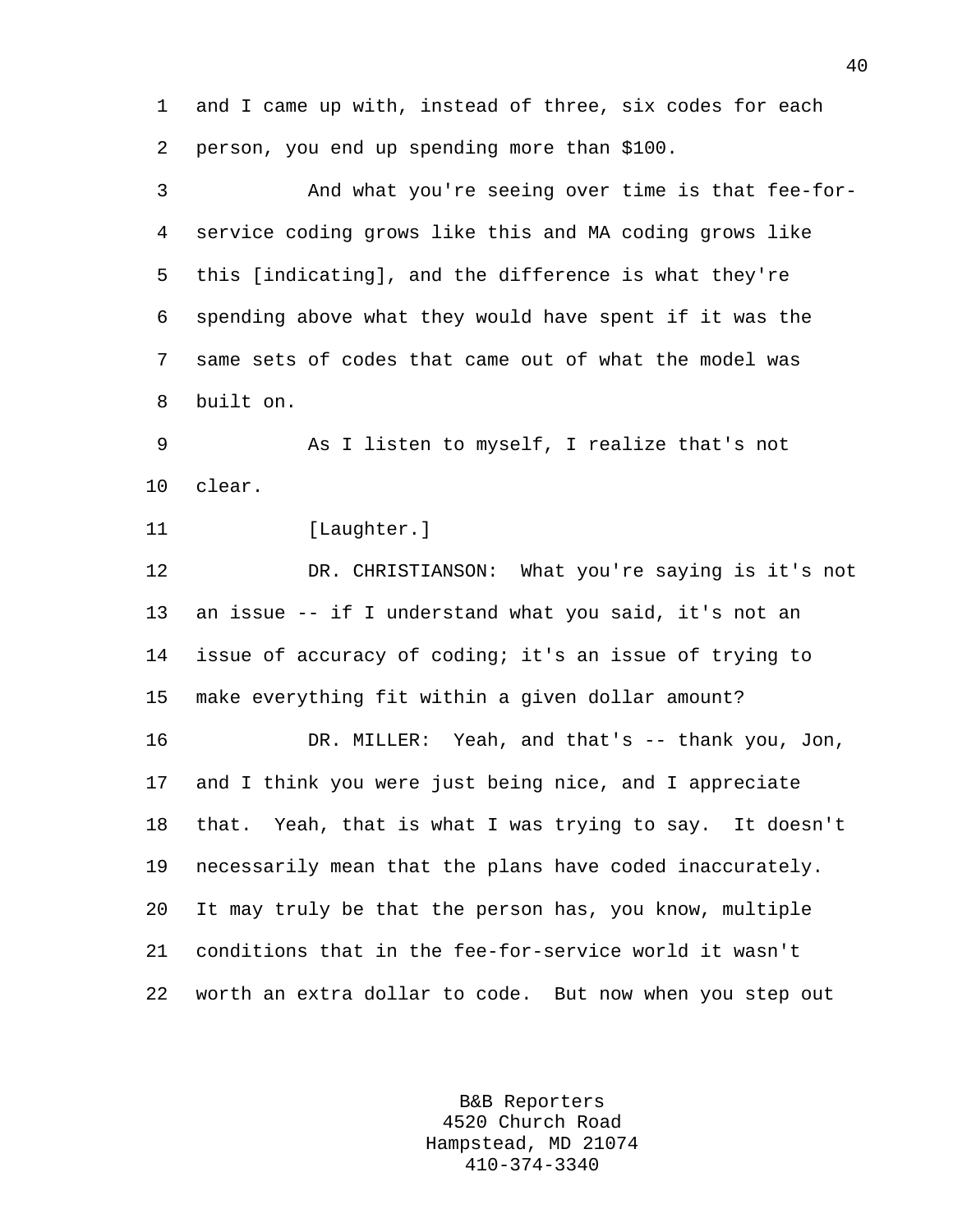1 of the fee-for-service framework and get your payment on 2 the managed care side, it is definitely worth the trouble 3 to go find that code, and you just don't end up back to a 4 budget-neutral dollar, like Jon said.

5 MS. WANG: So that's very clear. There is sort 6 of a brute force kind of like get back into the original 7 pot of dollars that we started with. You know, I think 8 that the coding intensity discussion is very confused -- 9 not confused, but complicated by a lot of incoming. You 10 know, you have this chart on page 7 that shows this extreme 11 coding behavior among some plans that drives risk scores up 12 and leads people to believe there's kind of gaming or 13 people are just doing this to get money. And then there 14 are plans that think they're doing their job by identifying 15 previously unidentified conditions so they can work on 16 them, and that shows up in what's called coding intensity 17 because fee-for-service didn't catch them.

18 I do wonder what the implications are, though, 19 because my understanding is that within ACOs, ACOs also are 20 gathering risk scores -- is that true -- when they compute 21 against their baseline? There is a risk score adjustment 22 there. So I think that there's a bigger implication here

> B&B Reporters 4520 Church Road Hampstead, MD 21074 410-374-3340

41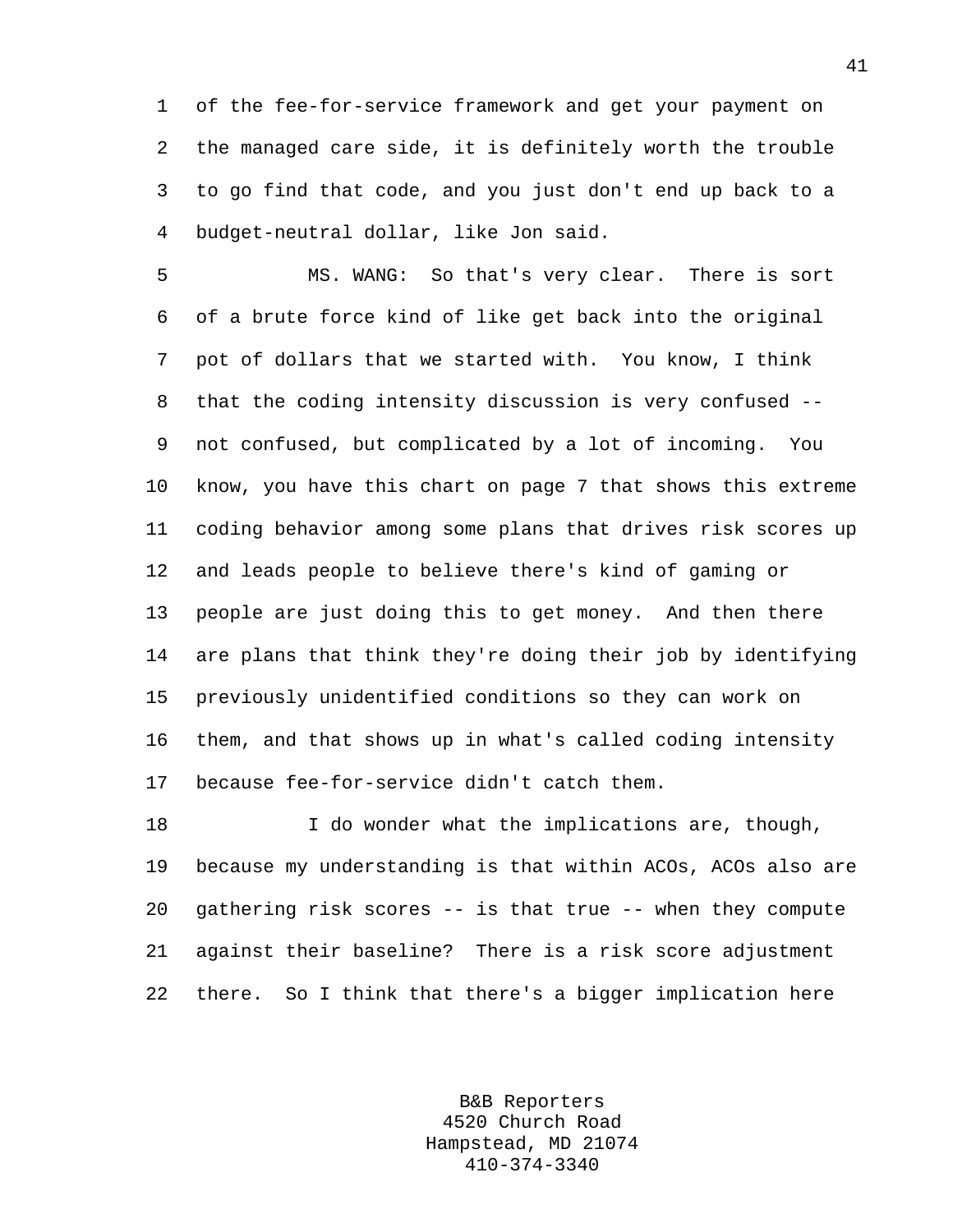1 that any -- if we're saying that any change in the capture 2 of HCCs and conditions that somebody is identifying because 3 they're working on them must be by brute force returned to 4 zero, to the fee-for-service -- I think we've got a 5 problem.

6 So, you know, I do -- I think that the focus on 7 eliminating the worst effects of sort of the revenue 8 maximization from coding activities is very, very 9 legitimate and needed to be addressed. But I'm a little 10 bit worried about the underlying philosophy that says, 11 whether it's an MA plan or an ACO or any kind of value 12 base, we have to return by brute force back to net neutral 13 to fee-for-service.

14 DR. MILLER: But there are a couple things in 15 there, and just to be, you know, very direct about this, 16 I've had my own travels among managed care plans, and there 17 are lots of managed care plans that are pointing fingers at 18 each other and saying actually they aren't -- that there 19 are people who are aggressively engaged in revenue -- and 20 you've acknowledged that. And so even among managed care 21 plans, there's a lot of finger pointing of like this is 22 going on, they've hired these consultants, and they're just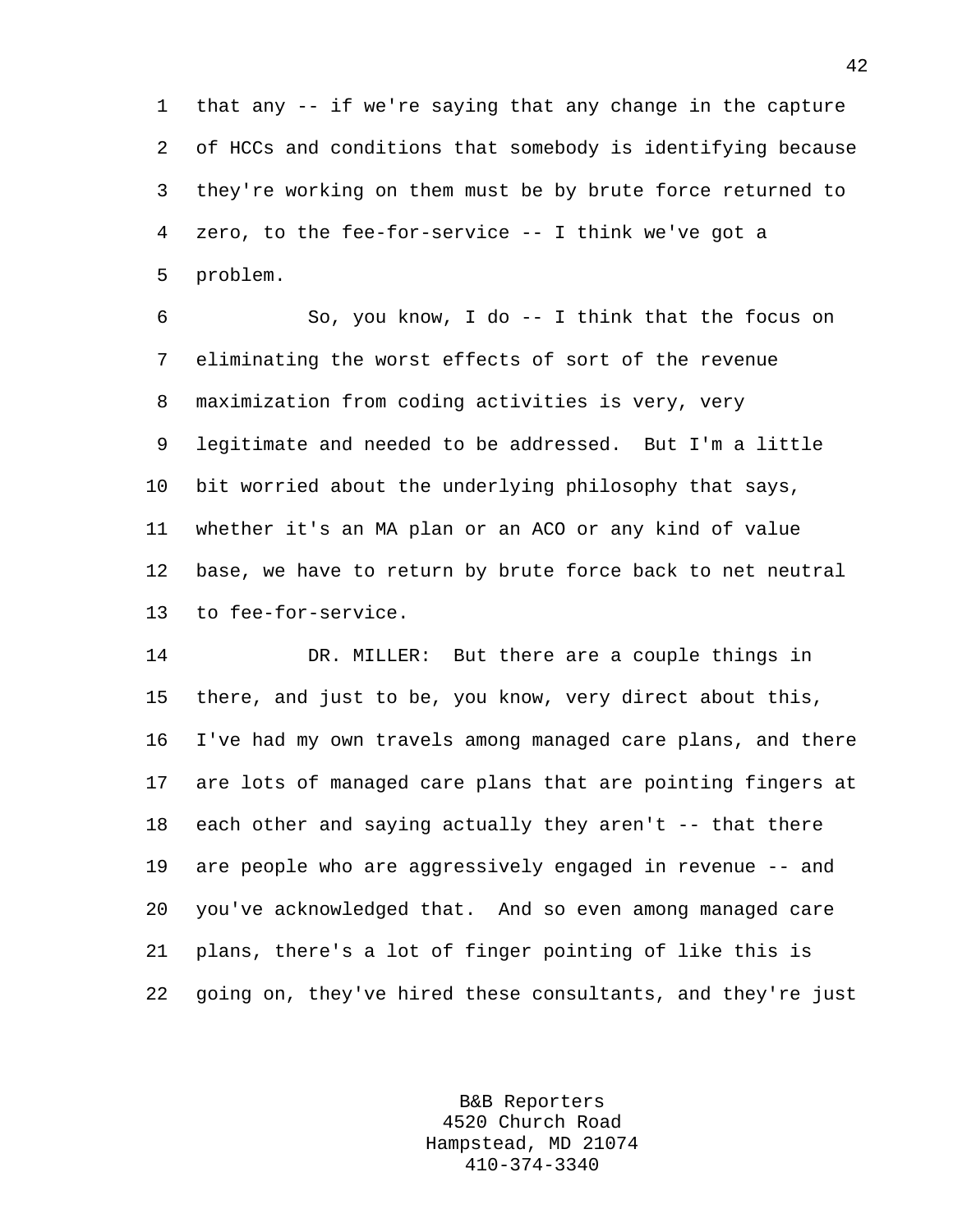1 maximizing.

2 The second thing I would say about the ACO -- and 3 this is, you know, with two seconds of thought, and so I 4 don't feel real confident in it. If it's happening and 5 there is some coding that results in fee-for-service, more 6 coding that results in fee-for-service as a result of the 7 ACO, then the comparison baseline off of fee-for-service 8 should go up. And so, you know, in theory, whatever these 9 calculations are should catch that.

10 The other thing I would say is some people in the 11 managed care industry say, well, you know, if we would just 12 move to an encounter-based risk model, we wouldn't have to 13 worry about this scoring -- or I mean this adjustment. And 14 there's some truth to that because you'd be kind of 15 renormalizing to the behavior of the plans. But even 16 there, keep in mind that if another plan codes a lot more 17 than your plan, then they're going to -- of that revenue, 18 they're also going to draw more out of it there.

19 So I think even if this problem were to switch 20 and say it should be more of a managed care phenomenon, I 21 still think among the plans there would be finger pointing 22 and questions about, well, shouldn't you be going after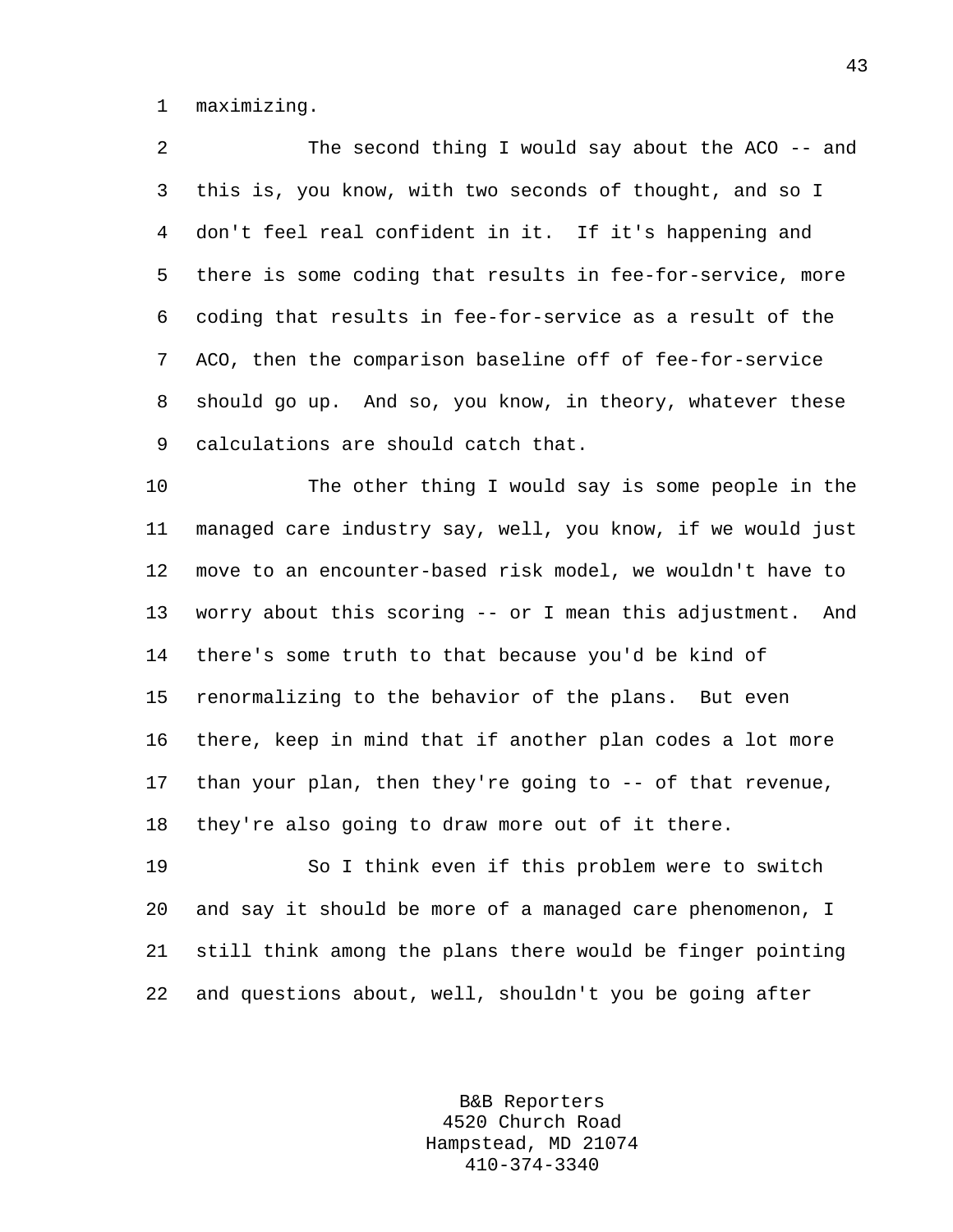1 certain types of plans? I don't know that the problem goes 2 away entirely --

3 DR. CROSSON: All right --

4 DR. MILLER: -- even if you move off of fee-for-5 service. I'm sorry.

6 DR. CROSSON: We've moved away from clarifying 7 questions into content here, so let me ask, are there 8 actually clarifying questions? If not -- Warner, and then 9 we're going to move to Craig and go into the content.

10 MR. THOMAS: Just real quick. I had asked 11 earlier about the aggregate change, which you've indicated 12 here. Do you have a range of -- you know, because I 13 understand this is an average across all -- across the 14 country. Do you have a regional or a market look at what 15 these variations look like or a plan look at what the range 16 of -- I mean, I see this, but I guess at the end of the 17 day, what would be the calculated impact of -- or the 18 estimated impact of all these changes kind of on plans kind 19 of across a broader spectrum, you know, a range of change? 20 DR. JOHNSON: I think the -- I mean, the way that 21 we have described and estimated the impact of the 22 Commission's recommendation is that using two years of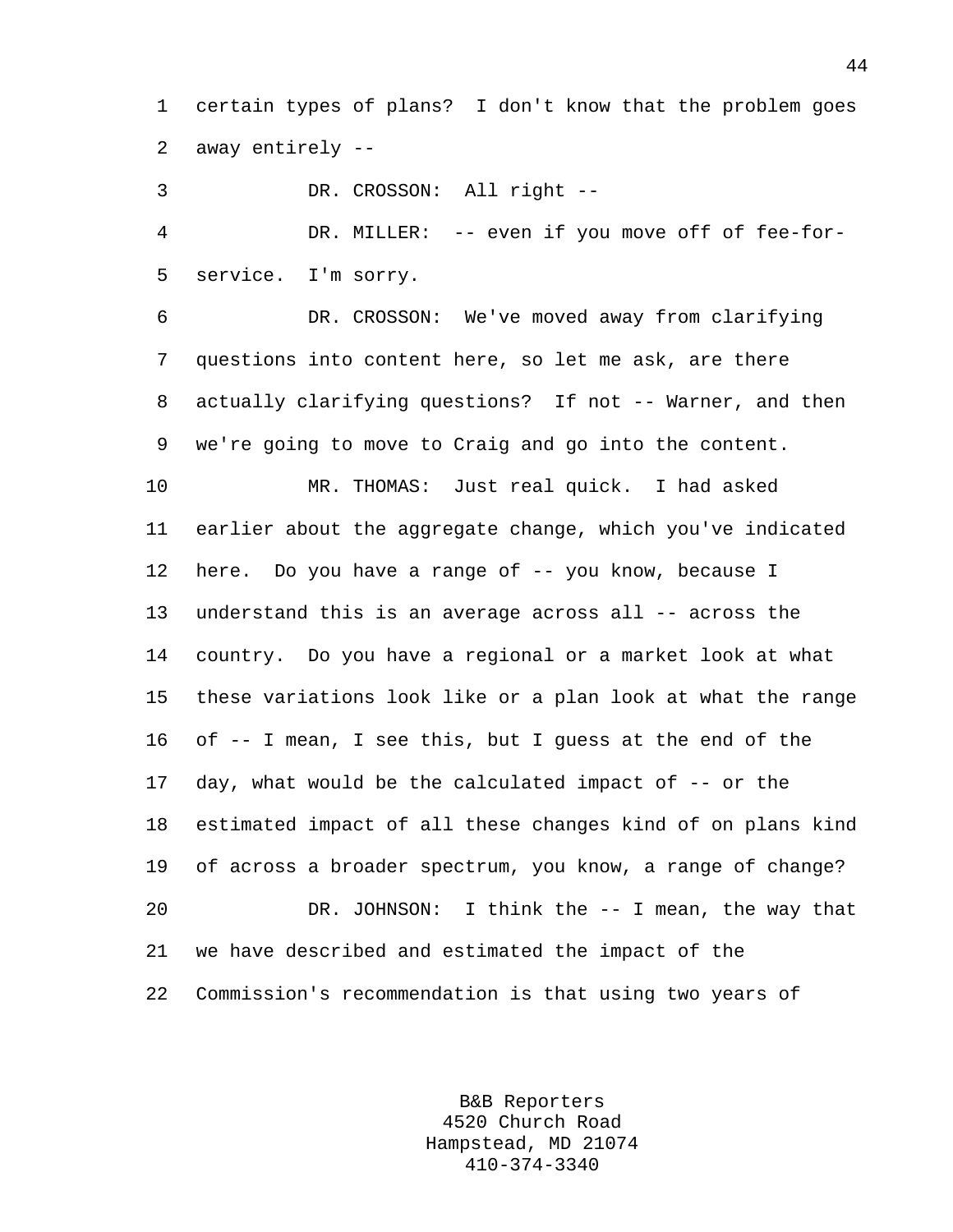1 diagnostic data would have somewhat of a broader effect 2 across plans, but might affect certain HCCs where fee-for-3 service coding is more inconsistent across years. So that 4 might have a differential effect across plans. Using 5 health risk assessments would also have a differential 6 effect across plans. And then when you -- so 1 to 2 7 percent and 2 to 3 percent is the aggregate numbers. I 8 don't think we've done an analysis to figure out exactly 9 how much the first policy would do. Last year, we did put 10 up some graphs about the impact of health risk assessments 11 across plans, and the graph looked similar to this one 12 where there was a big right tail. But then the remaining 13 portion is this 5 to 7 percent, which we estimated would be 14 -- you know, introduce some inequity across the contract.

15 So I don't know that we've put an estimate 16 together for specific contracts of how each of the three 17 policies would work together, but there is evidence that 18 we'd be tending in the right direction so that there would 19 be larger adjustments for plans that have higher coding 20 intensity and smaller for plans at lower coding intensity. 21 MS. BUTO: Very quick, and this sort of goes back 22 to my question that's related to what Warner was just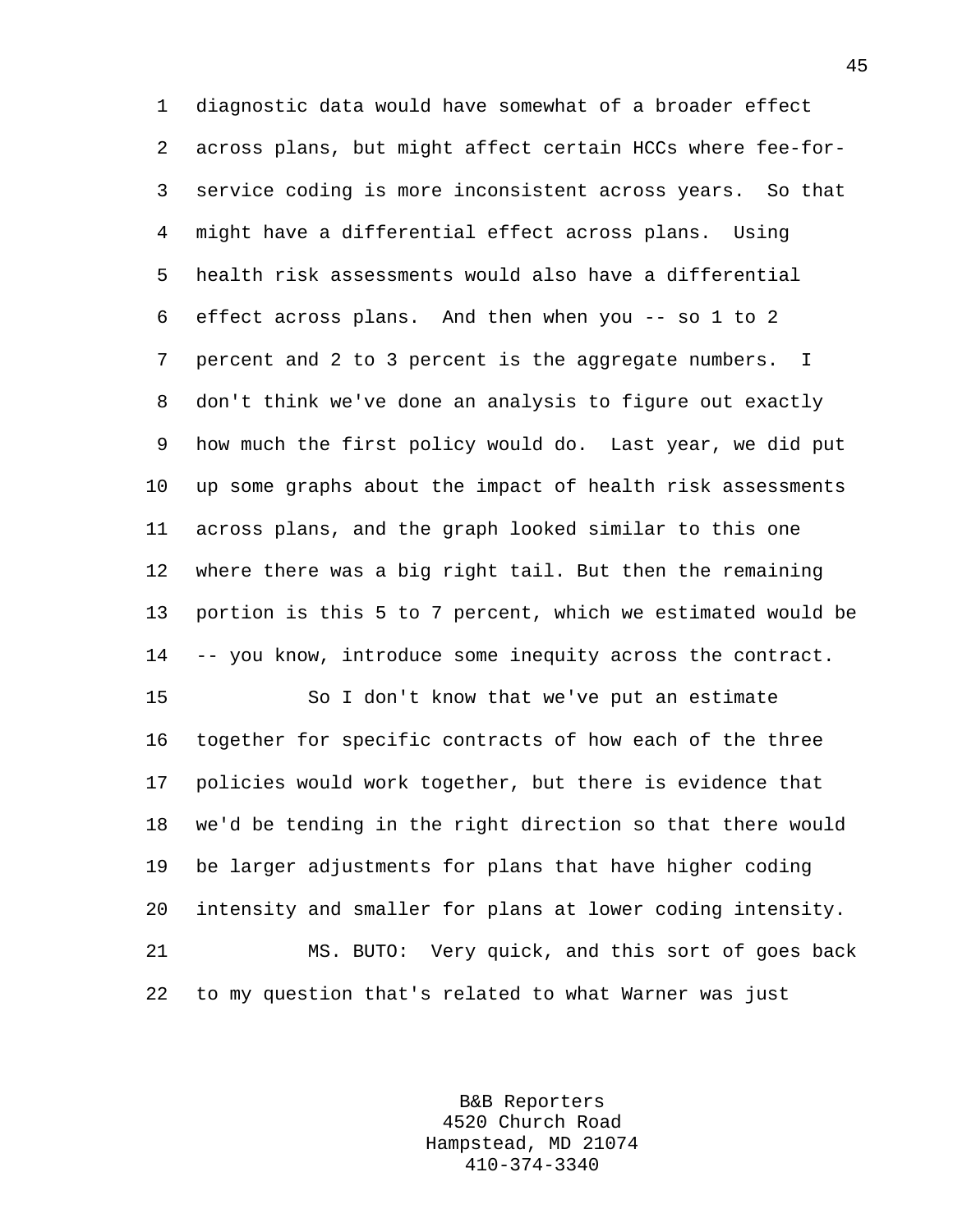1 asking. So the only number we have in the paper is the \$20 2 billion over 10 years increase in the benchmarks. And I 3 think what's helpful to know is what is the cumulative 10- 4 year number roughly for the adjustment that we're talking 5 about making, because that feels like it's going to be a 6 lot bigger. But I don't know -- I don't have a sense of 7 what those two are. So the number that we see is the \$20 8 billion, but my sense is that overall this is going to be a 9 fairly significant hit.

10 DR. JOHNSON: So the \$20 billion estimate over 10 11 years from using A and B beneficiaries to calculate the 12 benchmark matches up against what we say is a 4 percent 13 increase in coding in one year. Scott's estimate comes up 14 to about 1 percent per year, so there is a differential in 15 each year, and that would be expected to continue forward, 16 you know, in parallel. There would continue to be higher 17 impact from coding recommendation than using A and B. 18 MS. BUTO: Right, but you don't have a rough 19 number of what that impact is? 20 DR. MILLER: That's something we can work through

21 and come back to [off microphone]. The way I think about 22 it is that the Commission made some recommendations on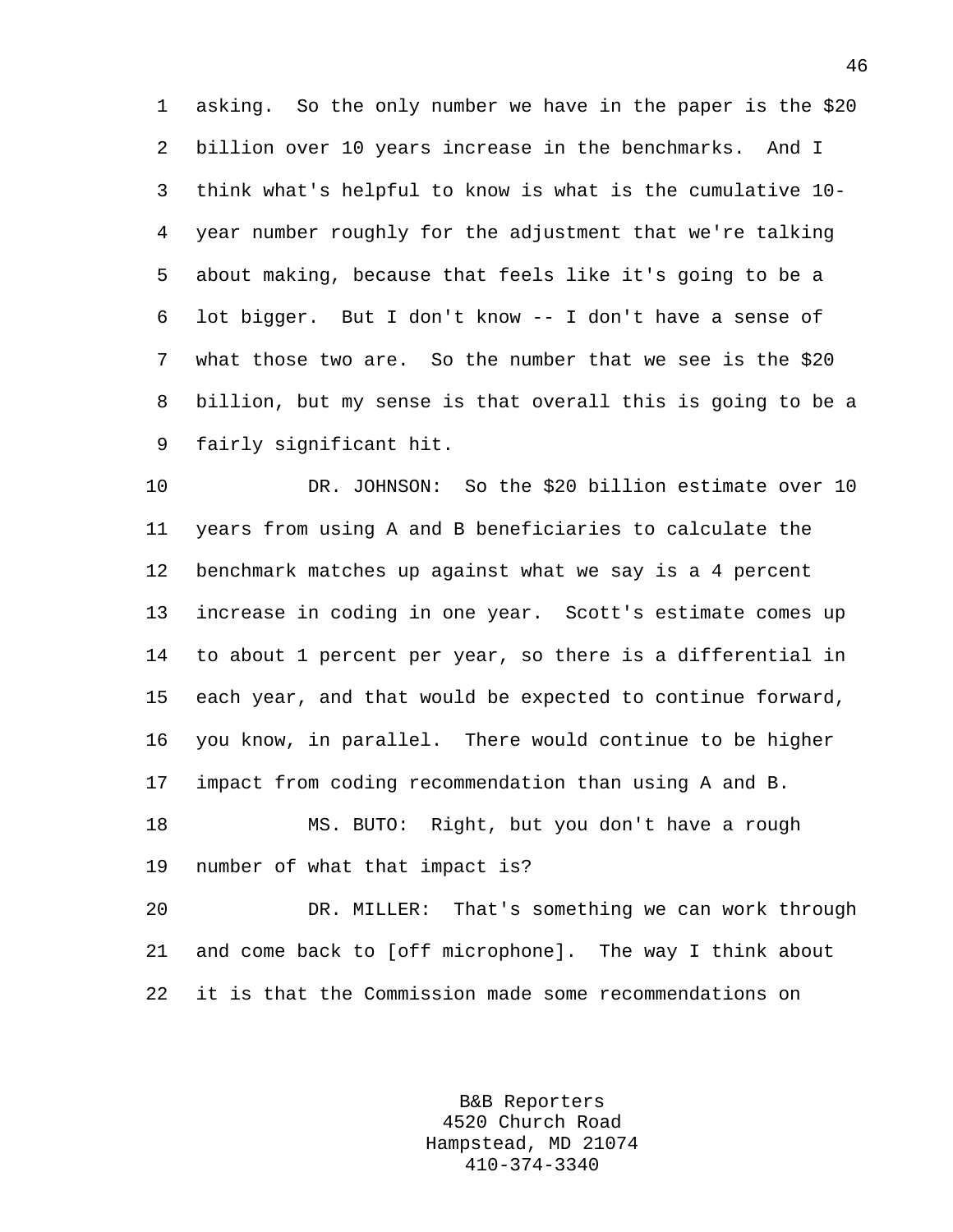1 coding, and a lot of those recommendations were driven by 2 the equity issue that you see here in a couple, two, three 3 ways, and some savings come out of that. And the point I 4 wanted to put across to you guys and get you to understand 5 is if you want to go after the A/B issue, which is sort of 6 a different, you know, equity issue, there's probably 7 something of -- you don't have to worry about the fact that 8 you're spending the \$20 billion because you've already made 9 recommendations on savings, is kind of the thought process. 10 DR. CROSSON: Okay. So let's go into the 11 discussion. Could you throw up Slide 14 just to remember 12 we have a question on the table as well? Craig, you're 13 going to start off.

14 DR. SAMITT: Thanks very much, Jay.

15 I'd start with sort of the context that I've 16 practiced in and led provider organizations in both the 17 fee-for-service Medicare and the managed MA world, and I'm 18 going to focus most of my remarks around the risk intensity 19 adjustment, because this isn't just a coding issue. This 20 is a clinical management issue that the practice patterns 21 and the clinical models are different and distinct in many 22 respects in the practices and the fee-for-service world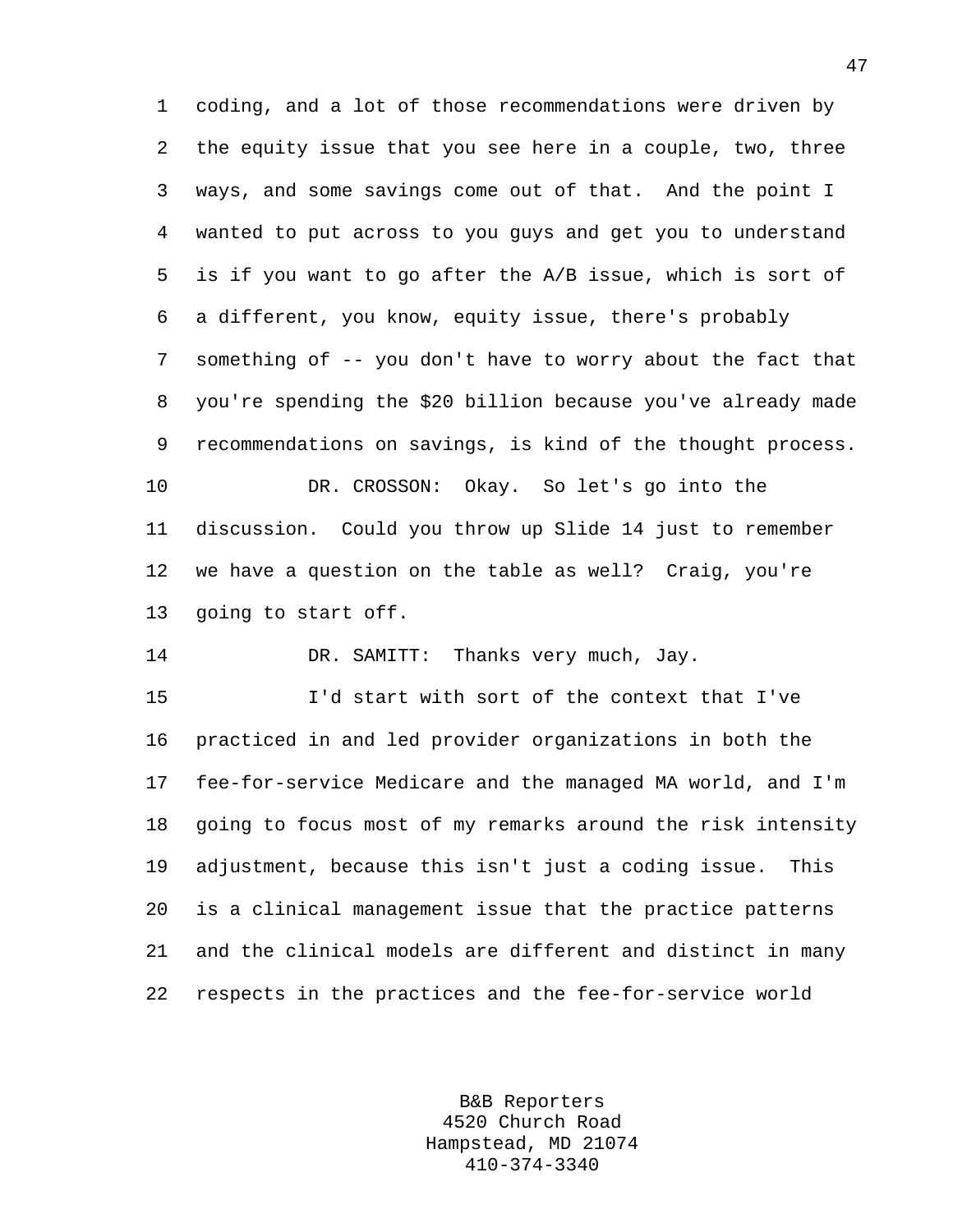1 than the practices in the MA world. And so in many

2 respects, I echo Pat's concerns that we're painting a risk 3 intensity adjustment with a broad brush when in all reality 4 you've got good performers and you've got bad actors.

5 And while certainly a three-tiered approach, or I 6 would even argue it should be four or five tiers, is better 7 than a single tier, I'm concerned, when you look at Slide 8 7, that you can't tell which contracts are good actors and 9 which contracts are bad actors. And in many respects, 10 we're penalizing everyone.

11 What I'm most concerned about is you've got 12 complex Medicare populations that are being served by 13 organizations that need accurate risk adjustment coding to 14 support the resources needed to manage their care. And the 15 intensity adjustments may very well dismantle or diminish 16 the ability for those practices to do that.

17 It may just suggest that the risk adjustment 18 methodology overall, to Mark's point earlier about is there 19 an alternative, is just generally flawed because we can't 20 easily tease apart what is a risk adjustment for the sake 21 of coding only and what is true intensity, because these 22 practices are investing greater resources to support that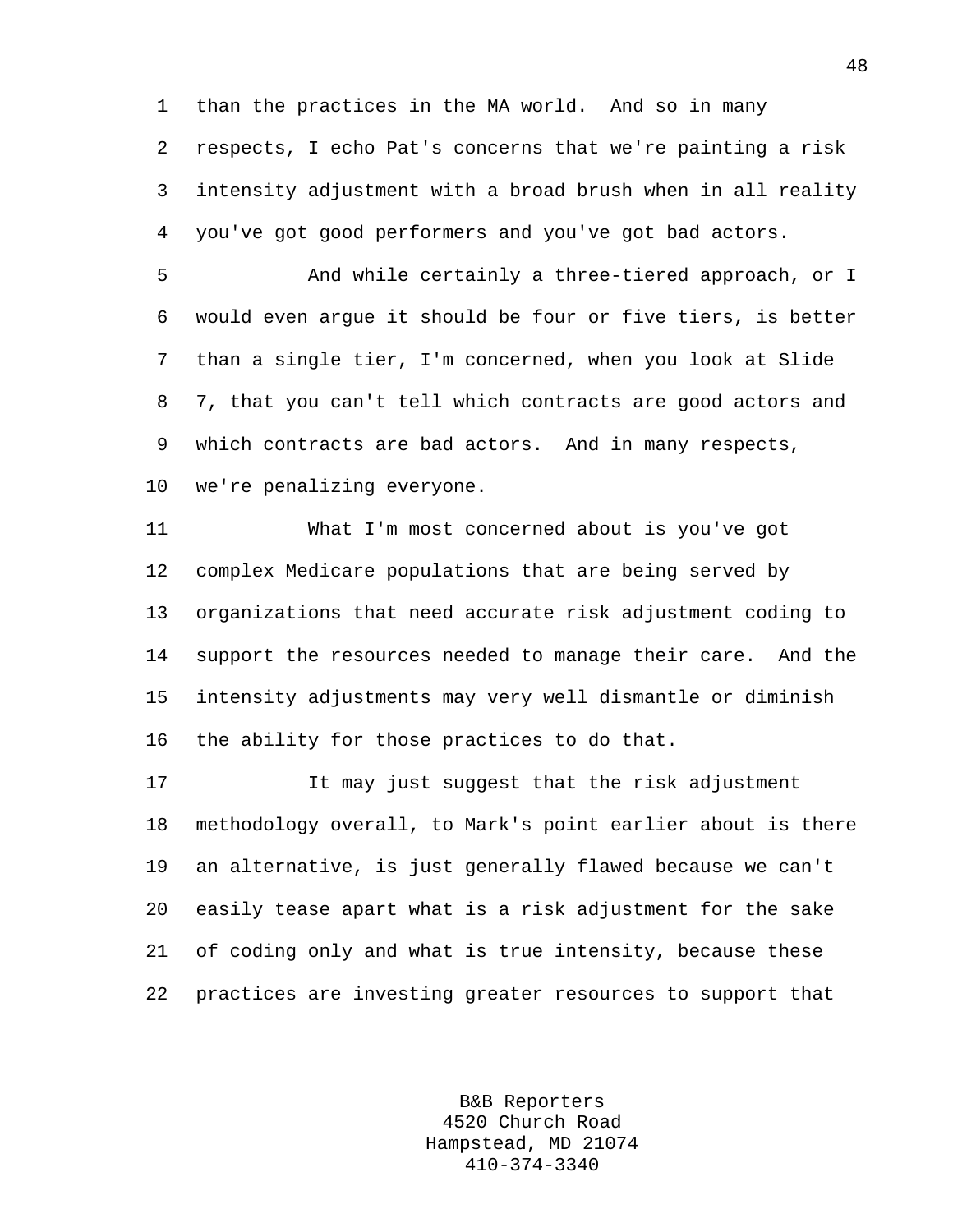1 care. So I have concerns about the adjustment overall. 2 Certainly, again, the tiering is better, but it still feels 3 to me as if it's inadequate.

4 I also would tag onto Jon's comment. You know, 5 we talk about the MA part of the risk intensity adjustment 6 as kind of the flawed part, but I'm concerned about the 7 fee-for-service side. So, you know, what do we do to 8 encourage not just appropriate coding but appropriate 9 management and appropriate identification of disease state 10 in fee-for-service as much as may exist in Medicare 11 Advantage? And so it's not referenced much in the paper. 12 I think it's underappreciated. But to what degree does the 13 MACRA legislation move this needle? Should we think about 14 a requirement for more accurate coding and diagnosis in 15 fee-for-service through MACRA? And, you know, it's 16 mentioned in the paper that ACOs do focus on coding, but 17 maybe it's a significant both undercoding and 18 undermanagement issue in fee-for-service that needs 19 attention. And I guess I'd be interested if MACRA would 20 advance that.

21 We didn't talk about this in the clarifying, but 22 I do agree kind of with the removal of special needs plans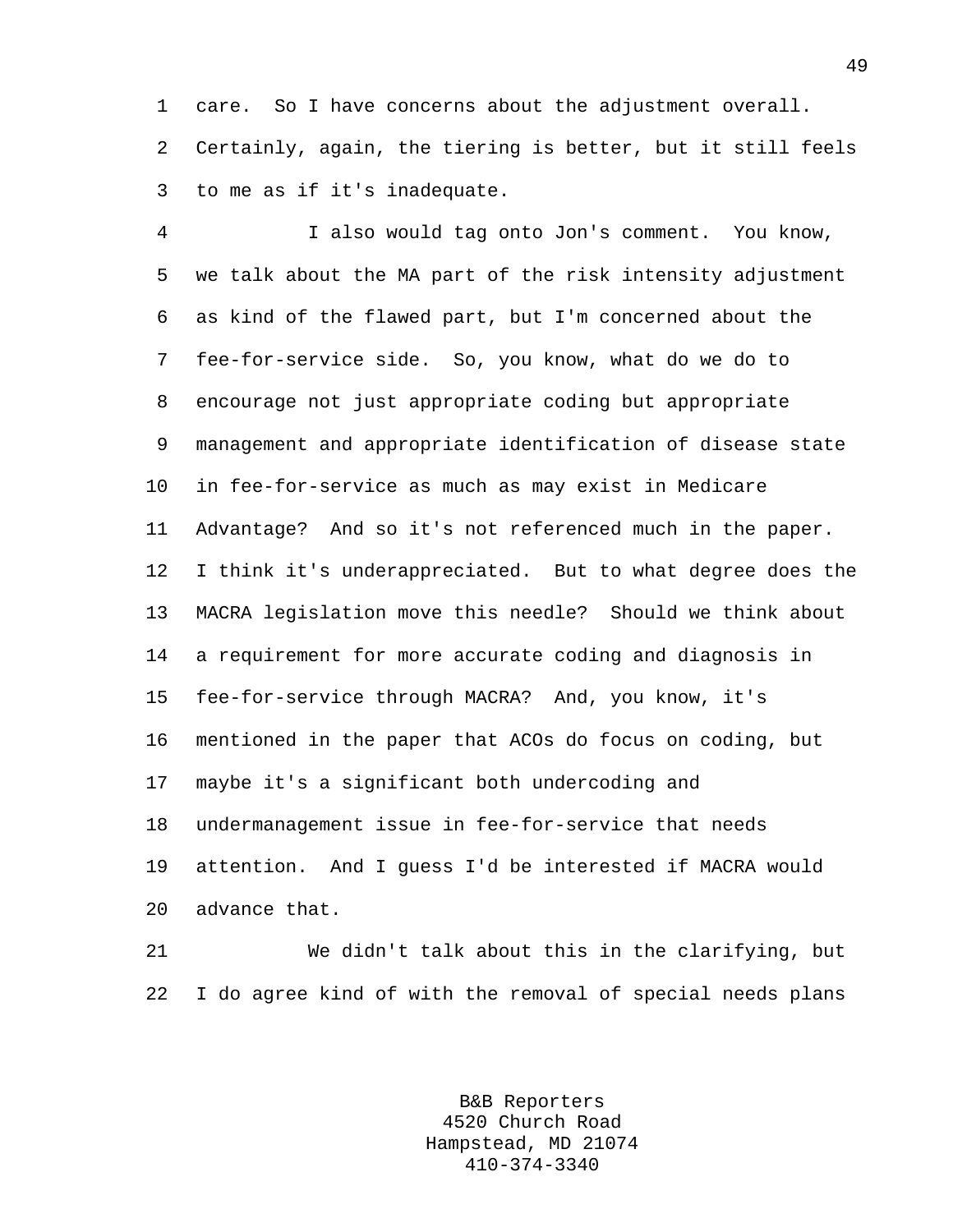1 from this analysis, and it wasn't clear to me in the paper 2 how we would think about risk intensity adjustment at all 3 in the SNP population. But you could argue that SNP 4 selection is true intensity selection, that these complex 5 patients would choose to be part of SNP plans. So I would 6 imagine that if we do remove SNP, it would be done in a 7 non-budget-neutral manner in that SNP truly is excluded, 8 and if we think about intensity adjustment, if we must, 9 that it's the balance of MA versus fee-for-service as 10 opposed to siphoning off resources from risk intensity 11 adjustment in MA because we're pulling out SNP. 12 And then, finally, just a comment about the 13 benchmark A/B. I am in support of this recommendation. It 14 seems rational. It doesn't seem appropriate that 15 benchmarks would be set for A or B as opposed to A and B. 16 And I would be in favor of that recommended change. 17 DR. CROSSON: Thank you, Craig. 18 Scott, Andrew, let me just ask a question in 19 follow-up to what Craig said. So the type of coding 20 process or diagnostic identification that is inherent in 21 the ACO payment system, is that different from or the same 22 as what exists in ma?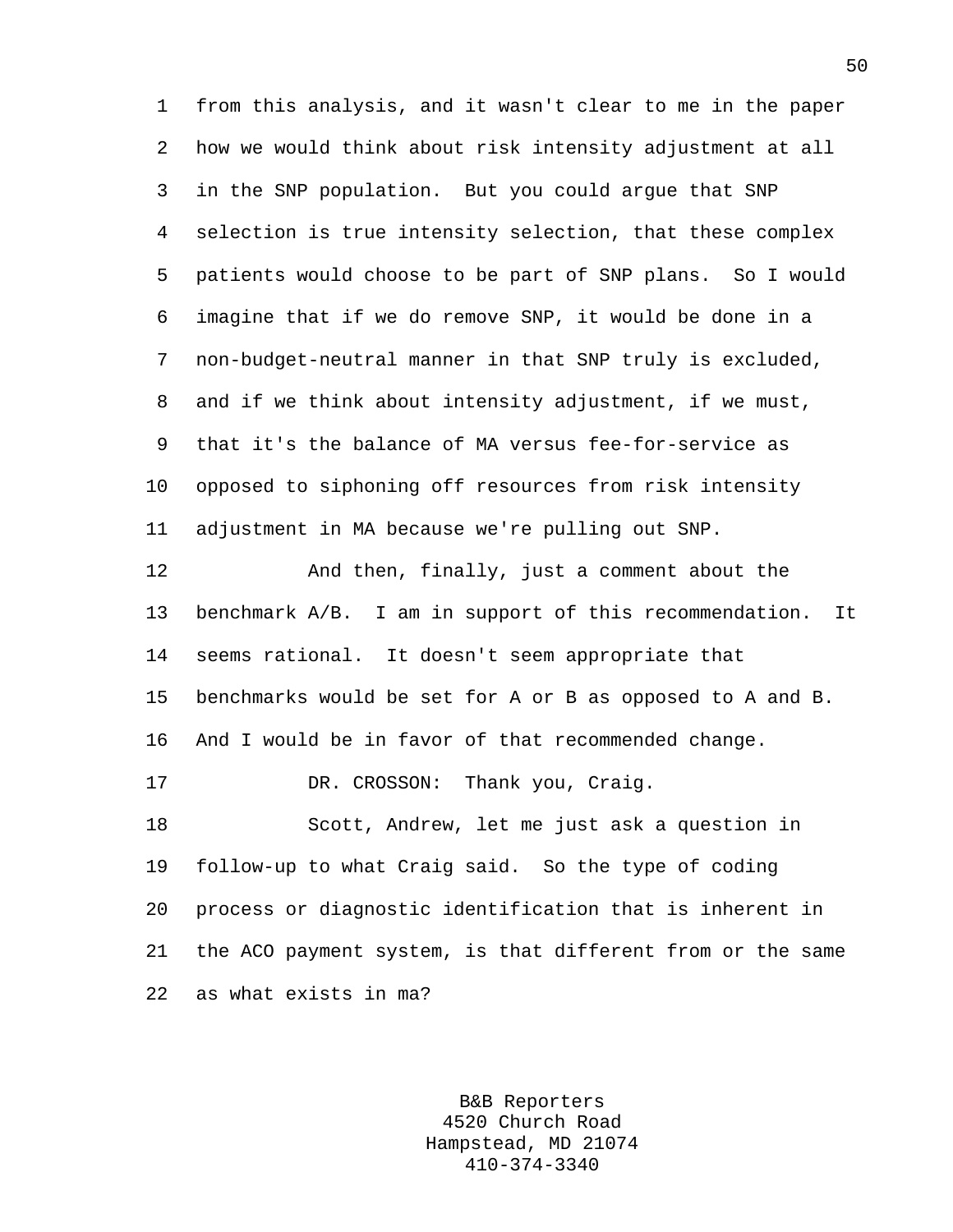1 DR. JOHNSON: I don't know if I know for sure, 2 but I think that to the extent that there are incentives in 3 ACOs to code more completely, that those efforts would be 4 captured in our comparison fee-for-service group. 5 DR. MILLER: And, also, David wrote me a note 6 that there is actually an adjustment that is done in the 7 ACOs if they see that the coding is exceeding -- 8 MR. GLASS: There are limits on [off microphone]. 9 DR. MILLER: Right. So some of the same behavior 10 that's being applied on the MA side is applied on the ACO - 11 - 12 DR. CROSSON: I'm sorry. So CMS makes an 13 adjustment? 14 MR. GLASS: Yes [off microphone]. 15 MR. PYENSON: Under MSSP Model 1, risk scores for 16 existing patients can't go up by more than -- 17 MR. GLASS: The demographic [off microphone]. 18 MR. PYENSON: I'm sorry? 19 MR. GLASS: The demographic [off microphone]. 20 MR. PYENSON: Yeah, just the demographic, people 21 get older. But they can go down. 22 Now, one of the dynamics here, the reason why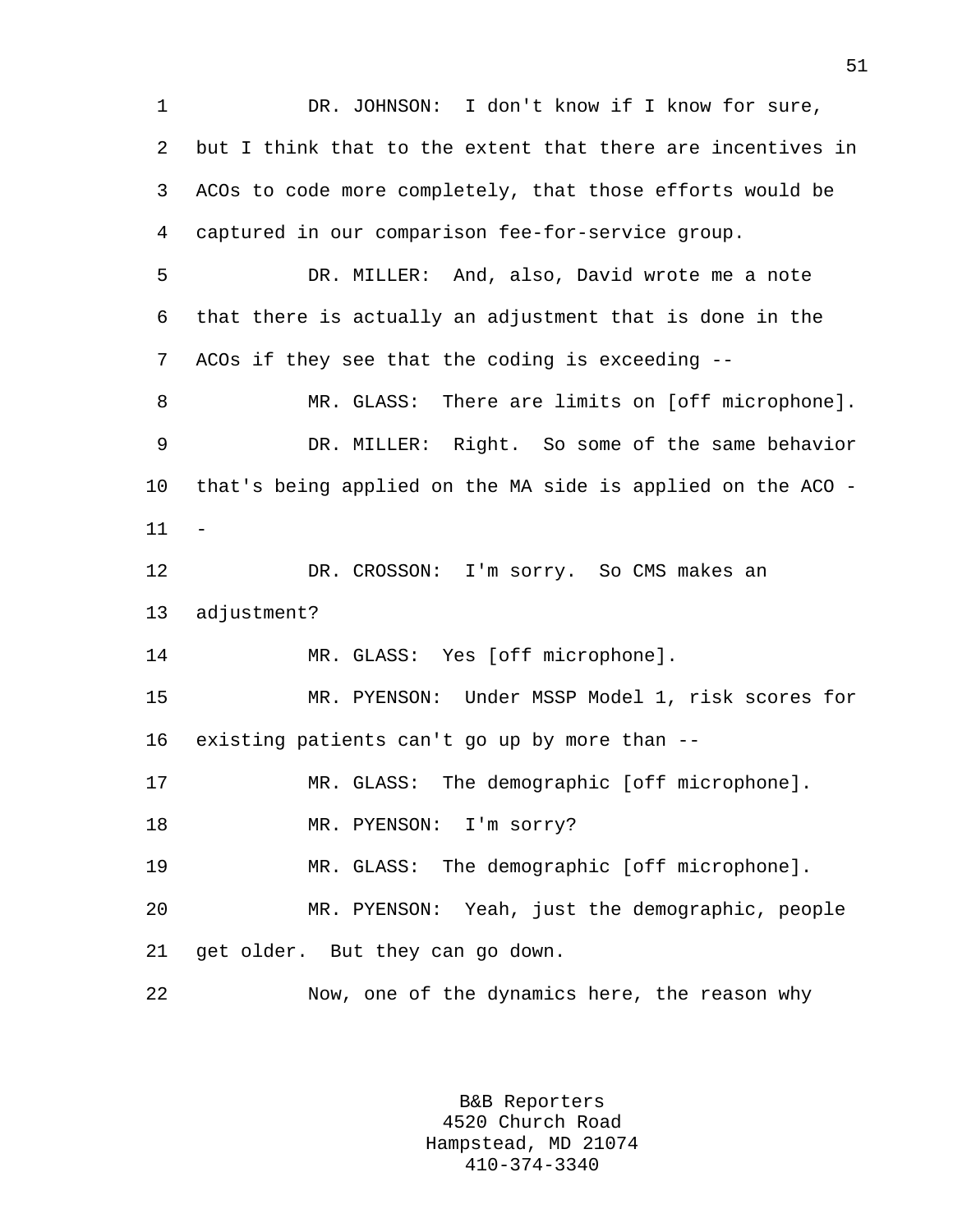1 using two years of data is such an important thing is that 2 codes disappear, right? You see something like, I don't 3 know, 20 percent of HIV/AIDS patients where we know there's 4 no cure not being coded in the next year, and that's been a 5 challenge for MSSPs until they figured out they have to do 6 a better job of coding, because risk scores are allowed to 7 go down for Model 1. So it's a very different incentive 8 for the ACOs than for the MAs.

9 DR. CROSSON: Thank you for that.

10 Okay. So let's go to continue the discussion. 11 Can I see hands for people who want to -- so let's start 12 with Jack and move this way.

13 DR. HOADLEY: So I agree with some of Craig's 14 comments in terms of the need to think more about getting 15 things right on the fee-for-service side, but I kind of 16 look at the exercise we're in here as more of sort of a 17 math and mechanics issue. So the mechanics is the sense 18 that a couple of the references has been to, that if you 19 don't happen to have an encounter in a given year in the 20 fee-for-service system, there just may be no mechanical way 21 that that diagnosis shows up. And that's part of why we 22 have the two-year recommendation is to say, well, if that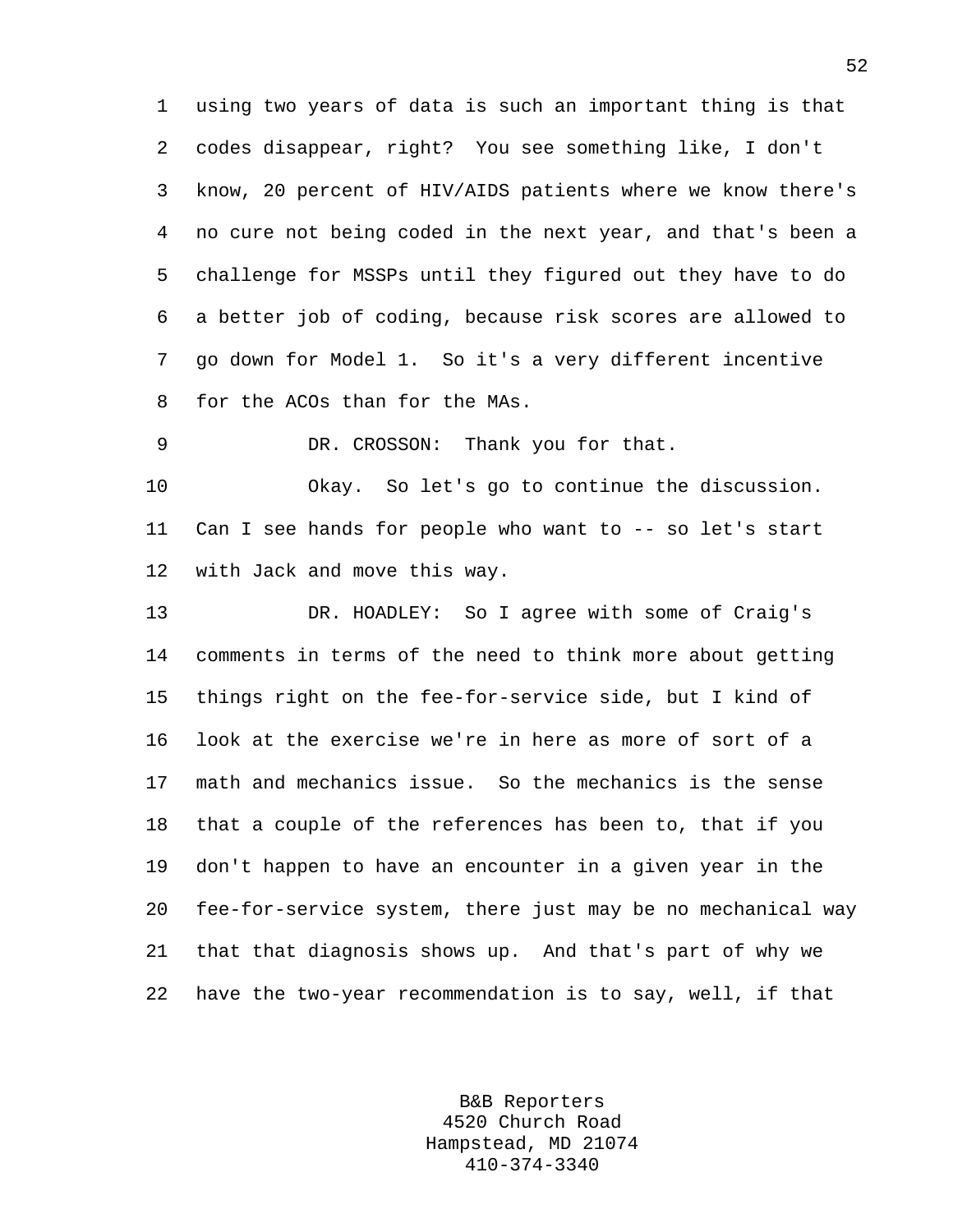1 encounter about your HIV, you didn't happen to see any 2 physician because things are stable, and maybe you had an 3 encounter where you broke an arm, and the orthopedist has 4 no particular reason to put an HIV diagnosis code on, 5 that's no longer in the data set. So it's those kinds of 6 mechanical things.

7 And, sure, it would be better if each physician 8 sort of recorded more of the full history because, 9 obviously, that orthopedist wants to know if the person has 10 HIV or diabetes or whatever as part of treating the 11 orthopedic issue, but mechanically, that's not just the way 12 it happens. So it seems like that's part of our -- we're 13 just sort of trying then to correct the math, that when we 14 do a calculation with fee-for-service data and then the MA 15 world is just doing things differently, mechanically, that 16 we're just trying to get the math to line up. And I think 17 sometimes the rhetoric becomes "Oh, we're correcting the 18 incorrect coding intensity on the MA," and some of it, in 19 particular, things we've illustrated on the nonmedical 20 encounters may be about that. And that's, again, one of 21 our other recommendations.

22 But to the extent that it's just in the system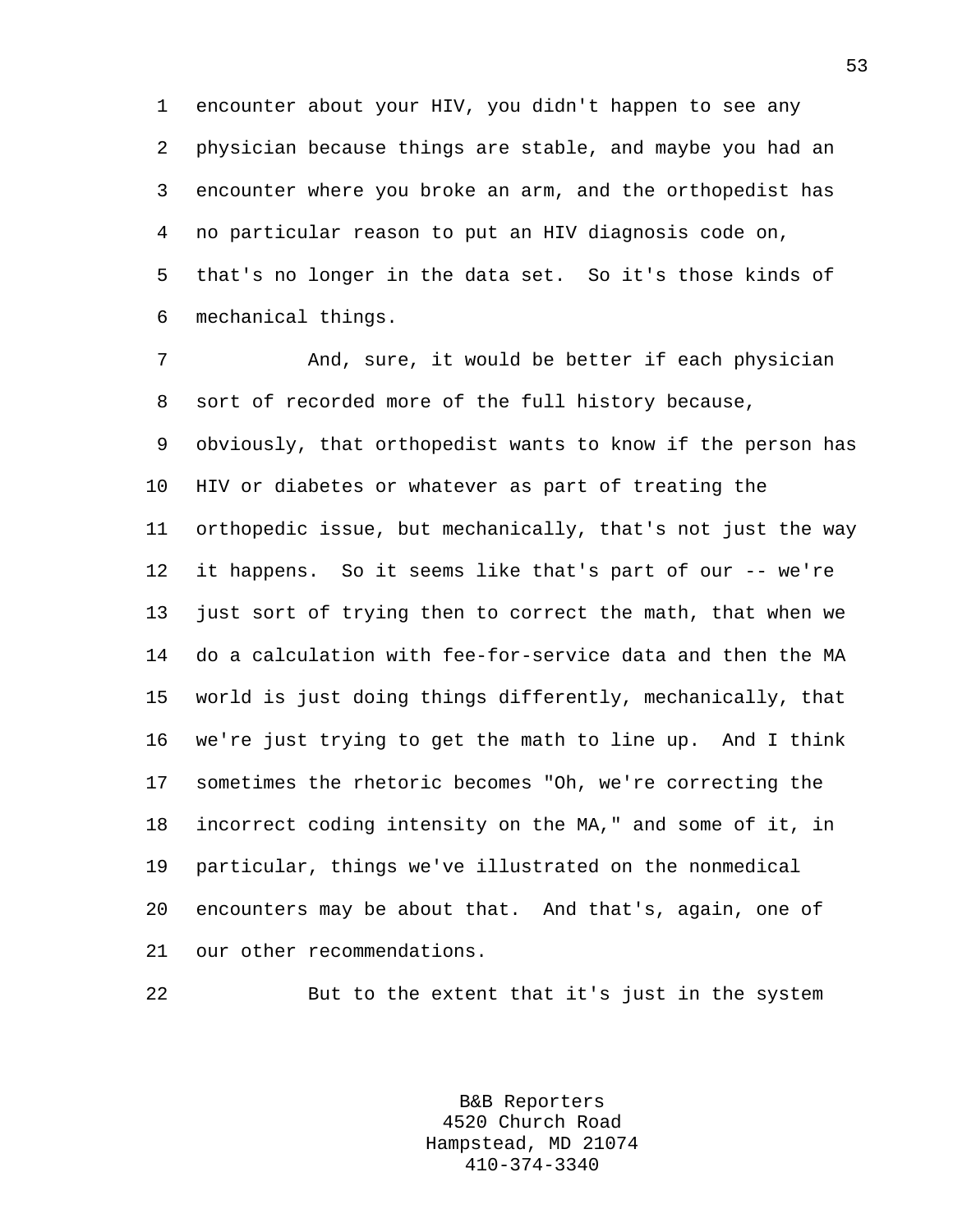1 differently, it seems to me like we're just kind of 2 correcting the math, and we should maybe be careful not to 3 -- I don't know that we have done this wrong in our reports 4 or anything, but just in general, when people are talking 5 about it, talk less about, oh, well, the MA plans over-6 code. They just code differently, and so we're trying to 7 reconcile it. And that's kind of the way I think about it.

8 And I think the suggested alternative goes in 9 that direction to try to get the math even further right 10 among the MA plans, and that goes to the equity. And that 11 comes back on the other issue where I think I also agree 12 with the recommendation, and I think it's partly that when 13 we started doing this or when CMS started doing this, the 14 amount of people in this box of Part A only was smaller, so 15 it didn't matter so much. And you made this point. It's 16 growing, but it's also growing unevenly, and those are 17 reasons to say it creates some inequity. So there's a 18 logic to fixing it, just like the inequity in the graph 19 that you showed on the risk scores builds the case to make 20 the kinds of corrections we see there. So I think we're 21 going in the right direction on both of these issues. 22 DR. CROSSON: Kathy.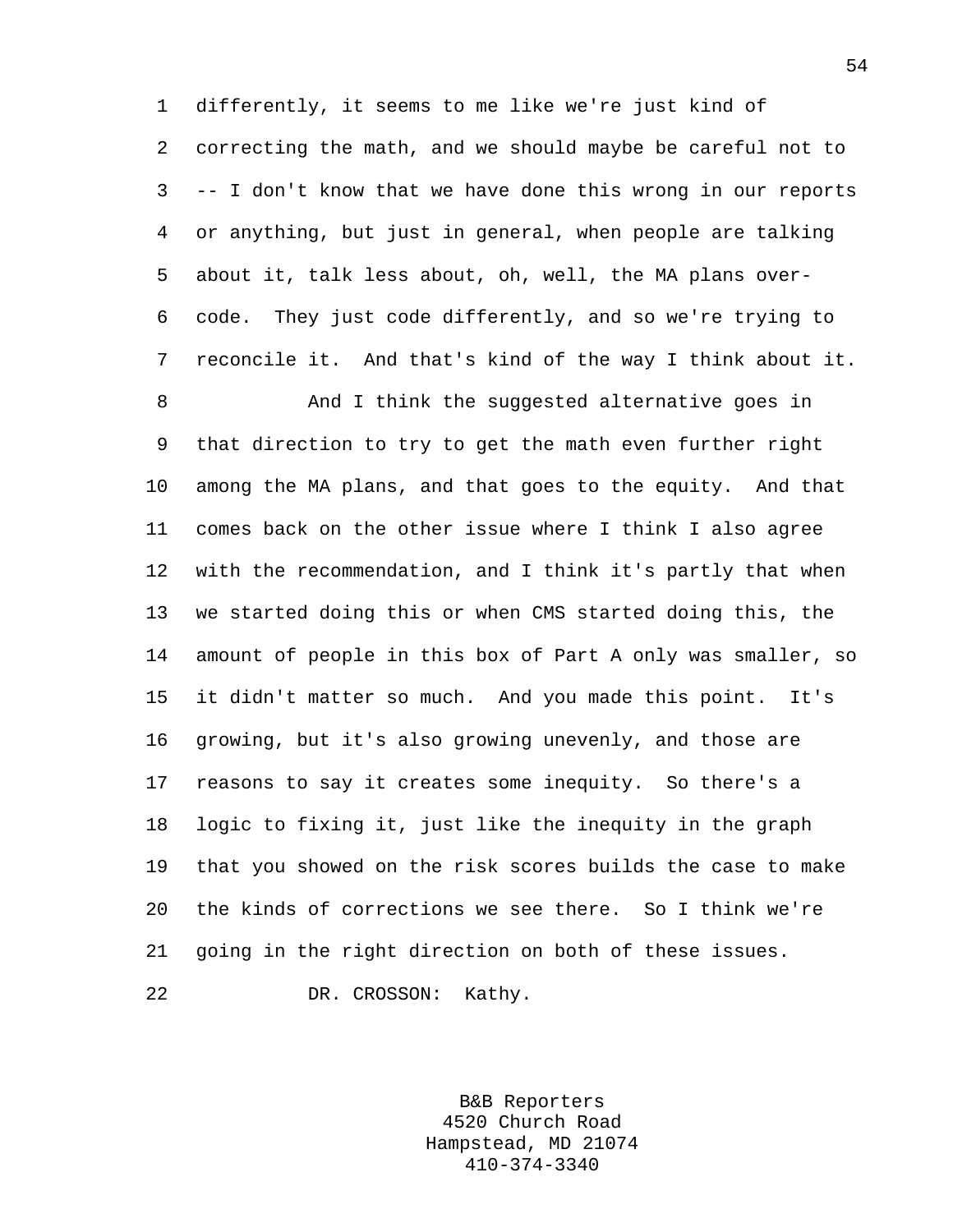1 MS. BUTO: So I really like two of the 2 adjustments that you're recommending for dealing with 3 intensity, the two years of data, and then excluding the 4 diagnosis, which diagnoses only documented through health 5 risk assessments. I think those are pretty solid.

6 I also like the tiers, the fact that we made an 7 effort -- and I think this was your design -- to group 8 plans by coding behavior. I think that's really a good 9 direction to go.

10 I'm queasy, though, about this whole notion of 11 just taking the residual, and it goes back to, I think, 12 what Craig and Pat were saying, which is I'm not totally 13 sure that we should take all the residual back. My sense 14 is some of it. Not knowing any other way to do it, I guess 15 what I'd prefer to see is for CMS -- or for there to be 16 some way to audit or look at this issue of coding intensity 17 on a sample of plans, maybe in the tiers, in such a way 18 that you could actually develop at least another data point 19 to test our assumption that the whole residual needs to be 20 adjusted for.

21 So that's the only part that really gives me 22 pause. I don't know that there's a good way to do that

> B&B Reporters 4520 Church Road Hampstead, MD 21074 410-374-3340

55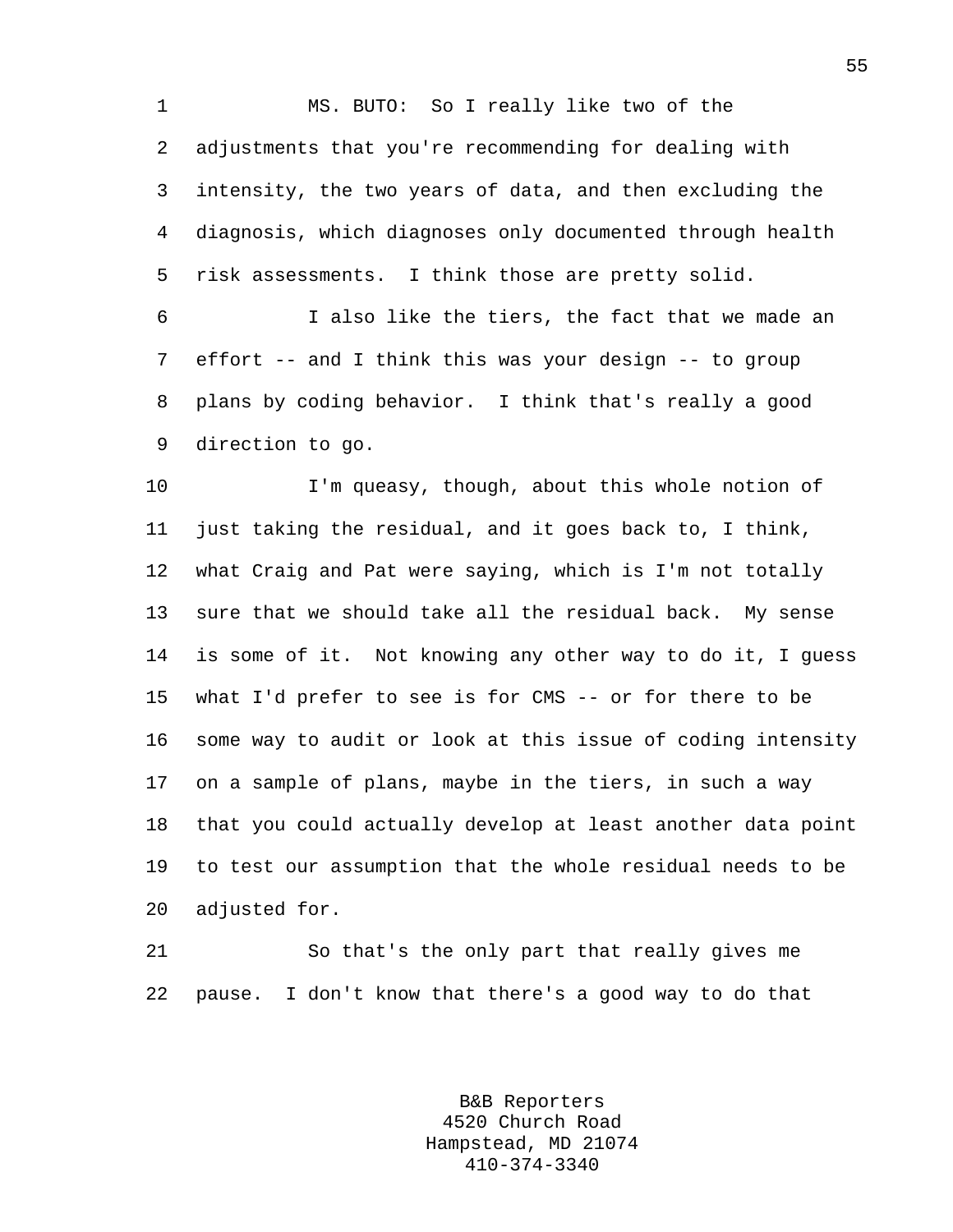1 without spending a lot of money to do an audit like that, 2 but it just strikes me that at some point, we need to know 3 whether that assumption is totally correct, that the whole 4 residual needs to be adjusted for. So that's my only 5 concern. 6 DR. CROSSON: Paul and then David. 7 DR. GINSBURG: Yeah. Well, I think the 8 recommendations on Part A only are very good. 9 I was particularly struck when you showed how 10 certain metropolitan areas, this is a big deal for, and so 11 I think that could be --

12 12 I think Craig's comment about looking into ways 13 to get better coding in fee-for-service is very intriguing. 14 One thought I had, the degree to which areas with higher MA 15 penetration or higher ACO penetration would actually 16 influence coding and fee-for-service in the way that 17 management often does have spillover effects and influences 18 practice patterns in the fee-for-service sector.

19 I presume you could just look at the fee-for-20 service trends in those areas with high MA penetration and 21 see if they're different from others, and so I'm not sure 22 what you do with it. Other than have influence go from MA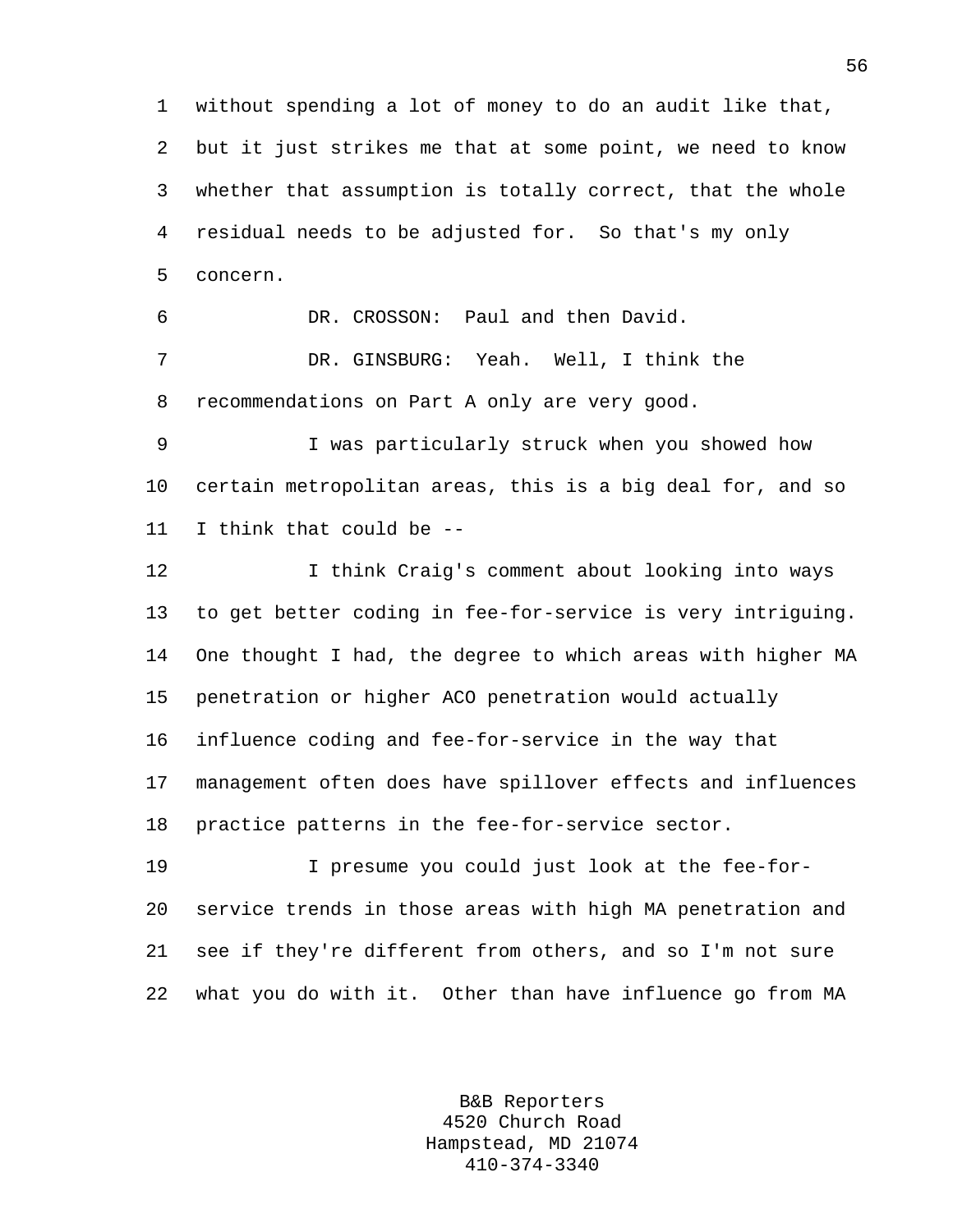1 and ACOs to fee-for-service, I don't know of any other way 2 to actually influence fee-for-service coding because the 3 incentives are fee-for-service incentives.

4 So I think I'll stop there.

5 DR. JOHNSON: Can I add to that point? That we 6 did look at the comparison of MA contract-specific coding 7 to national fee-for-service and then a separate comparison 8 to local fee-for-service areas based on the service area of 9 the MA contracts, and it did make some difference for 10 individual contracts. We did not look at whether or not it 11 aligned with MA penetration rates, but overall, there was a 12 little bit of change, and it seemed to be fairly random.

13 DR. GINSBURG: I have one more comment that I 14 forgot about. Kind of an overlay to this whole discussion, 15 thinking back to our premium support discussion is that one 16 of the major issues about going forward with premium has 17 always been is the risk adjustment good enough in the sense 18 we're dealing today with risk adjustment which -- I mean 19 risk coding which has a threat to the trust funds that's 20 going to cost the program more than it should, whereas 21 under premium support, it can drive up the prices of the 22 fee-for-service plans, in a sense, lead to a situation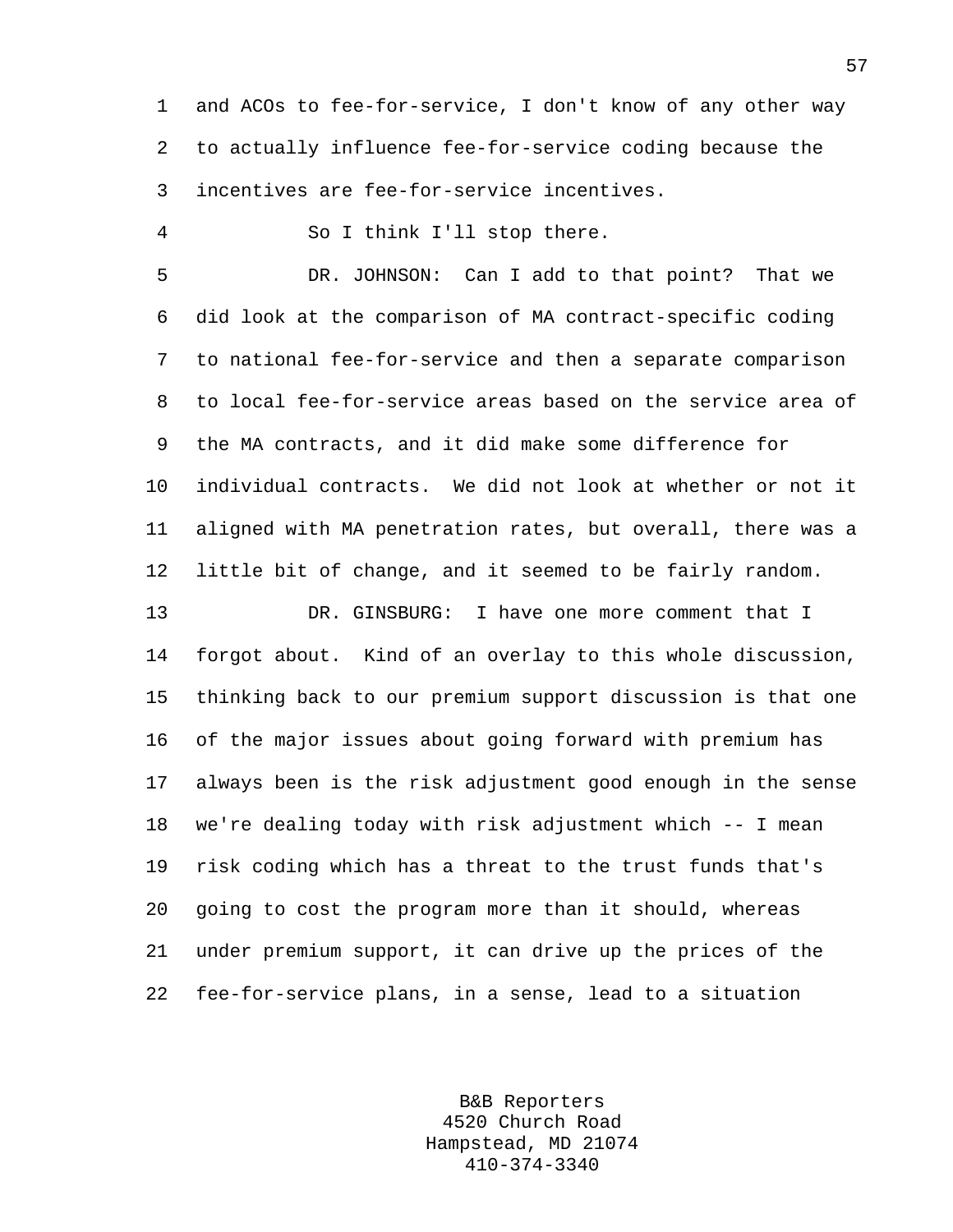1 where there's a bigger share of MA than what the 2 beneficiaries would really like because it's distorted the 3 price signal. I don't think we want to get into that 4 today, but I just wanted to point it out for context.

5 Frankly, after reading your paper, I was actually 6 much more optimistic about the ability to do premium 7 support and not have it be really impaired by risk-coding 8 issues.

9 DR. CROSSON: David.

10 DR. NERENZ: This is going to be an arithmetic 11 question, but I want to walk through a little exercise. I 12 am particularly thinking about the effect of this change on 13 movement of counties among the quartiles, so just walk with 14 me a little bit. And let's use Portland as the example, 15 even though there aren't any over-65 people there. We'll 16 use it anyway, whatever county that is. I don't know that. 17 But they would be an example, I guess, of this 18 problem, if it's a problem, that they have a lot of folks 19 there who are Part A only. So, therefore, that depresses 20 the estimate of fee-for-service spending. That is a 21 starting point.

22 Now, it seems like, then, the immediate effect,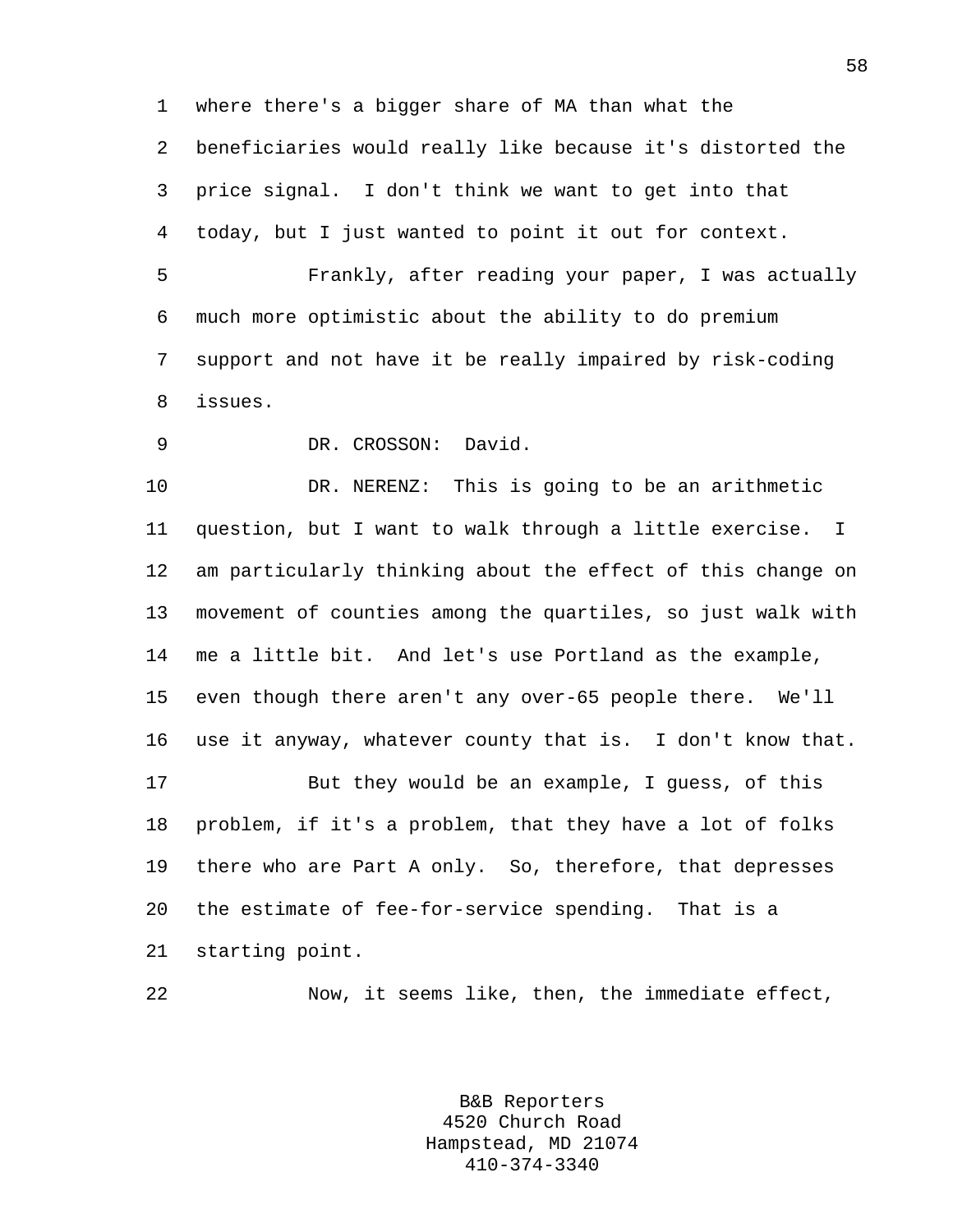1 all else equal, is it puts them in either the 107 percent 2 or even the 115 percent because they're a low per-capita 3 thing artificially.

4 Now, I guess one thought is that part of the 5 relief is present in the model already, then, because they 6 get to bid against the 115 percent of that artificially low 7 estimate. So part of the problem, I would say, is perhaps 8 already solved, but let's keep going, if I'm good so far.

9 Then if we do this, the effect is we're going to 10 now peg that county's estimate to Part A/B only, and it's 11 going to go up. Okay. But that's not automatically a 12 benefit because what it might do is drop them from the 115 13 quartile to the 107 quartile, and it may be that it's a 14 wash, then, maybe, or they drop to the 100 quartile. I 15 don't know. But that will happen, right, if this occurs? 16 DR. HARRISON: Yes. Counties could go both ways. 17 That's right. Yes.

18 DR. NERENZ: Well, but in this example, the 19 counties presumably that this would help, in some cases, 20 wherever they sit at the margin, they may drop into a lower 21 quartile and may lose whatever benefit they were going to 22 get. And we haven't modeled that.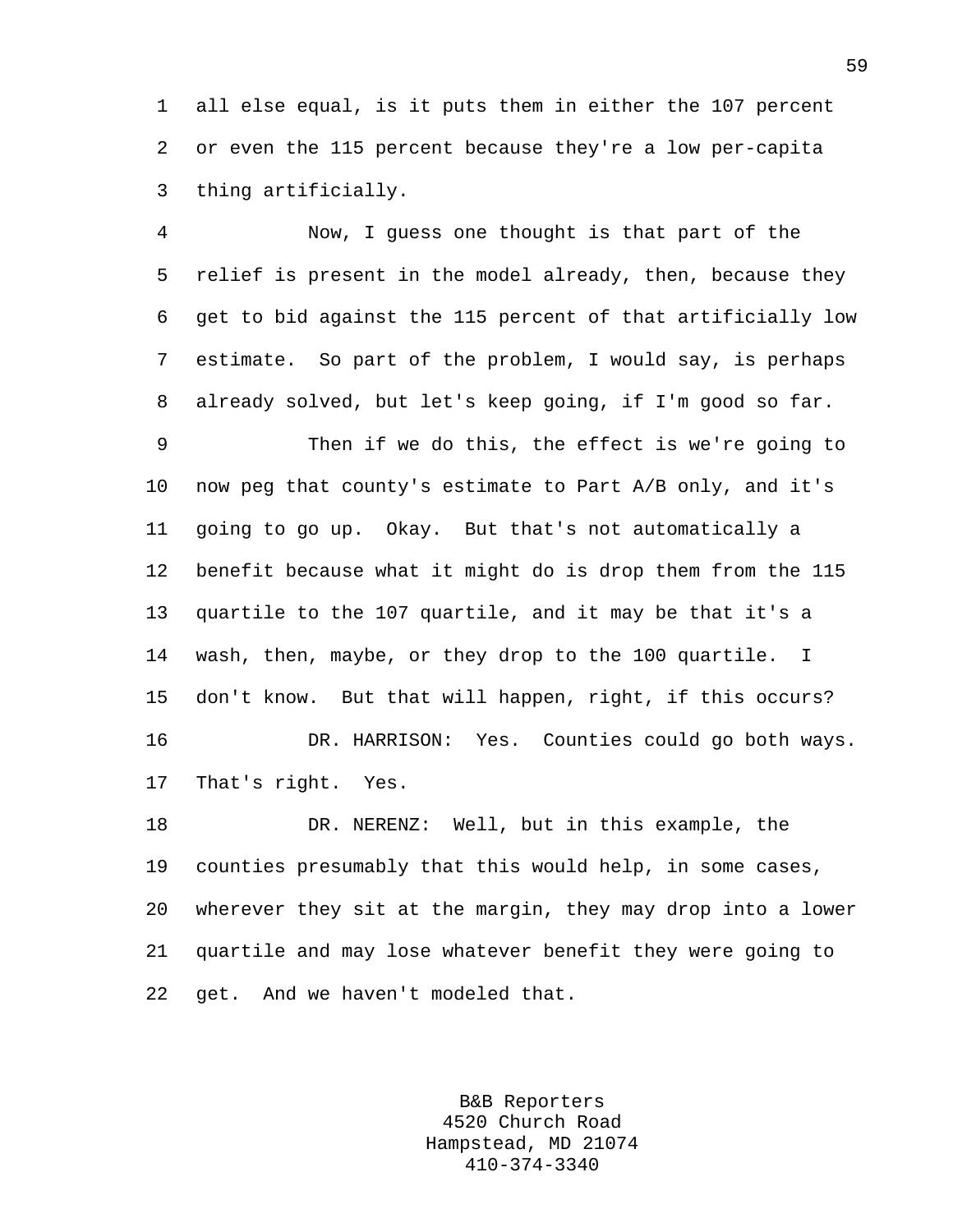1 So I understand that across all MA plans, doing 2 this might kick payments up 1 percent or so, but I'm just 3 trying to make sure that we all understand that some of the 4 relief to this Part A-only problem is already baked into 5 the formula, I think, in the sense that they will -- all 6 else equal, more likely fall into these 107 and 115 7 quartiles. 8 DR. HARRISON: Yeah. It's distributional. I 9 mean, no county would see more than a 3 percent raise, but 10 it could cross over. 11 DR. NERENZ: No, but it's quartile. I mean, 12 somebody is at the margin -- 13 DR. HARRISON: Yeah. 14 DR. NERENZ: -- and some of them are going to 15 fall. Okay. All right. So there's that. 16 Then I guess if that's so -- I guess, now to 17 follow on Craig's -- just simply to be more accurate and 18 fair, I guess this still might be okay, but only if it's 19 easy to implement because I just think the effects finally 20 on the ground may be small relative to whatever 21 administrative hassle there might be. So if it's easy to 22 implement, I'd say go ahead.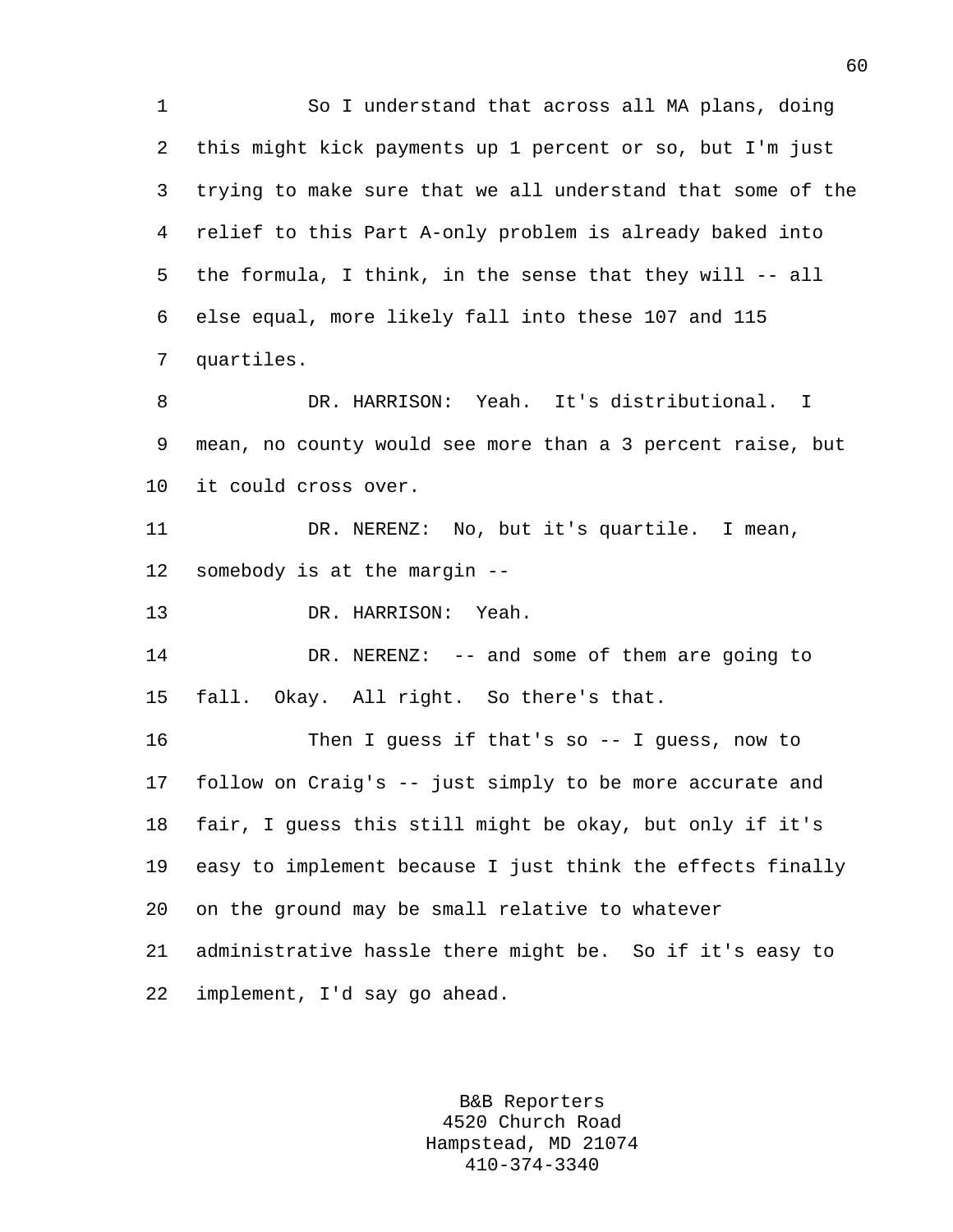1 Then I guess the last thing, it seemed like in 2 other areas of our discussion, we have made the point one 3 way or the other that, in general, MA plans are not 4 underpaid, and that seems to be part of our premium support 5 discussion. And it's popped up other places. Now, if 6 that's so, I guess I'd say I'd probably figure out better 7 ways to use \$20 billion over 10 years than here. 8 DR. CROSSON: I missed one thing in what you 9 said, David, when you said if it's simple to implement. 10 Are you talking about that adjustment, or are you talking 11 about somehow fixing the quartile, the fall from one 12 quartile to the other? 13 DR. NERENZ: No, it would be this specifically. 14 DR. CROSSON: That, that, that. 15 DR. NERENZ: I assume if you leave the quartile 16 things in place, if you leave the specific 100, 107 -- 17 DR. CROSSON: Right, right. 18 DR. NERENZ: -- if it's just simply 19 administratively really easy to implement this, then, yeah, 20 okay. Go ahead. But I don't think the effects will be 21 profound. 22 DR. CROSSON: I thought where you were going was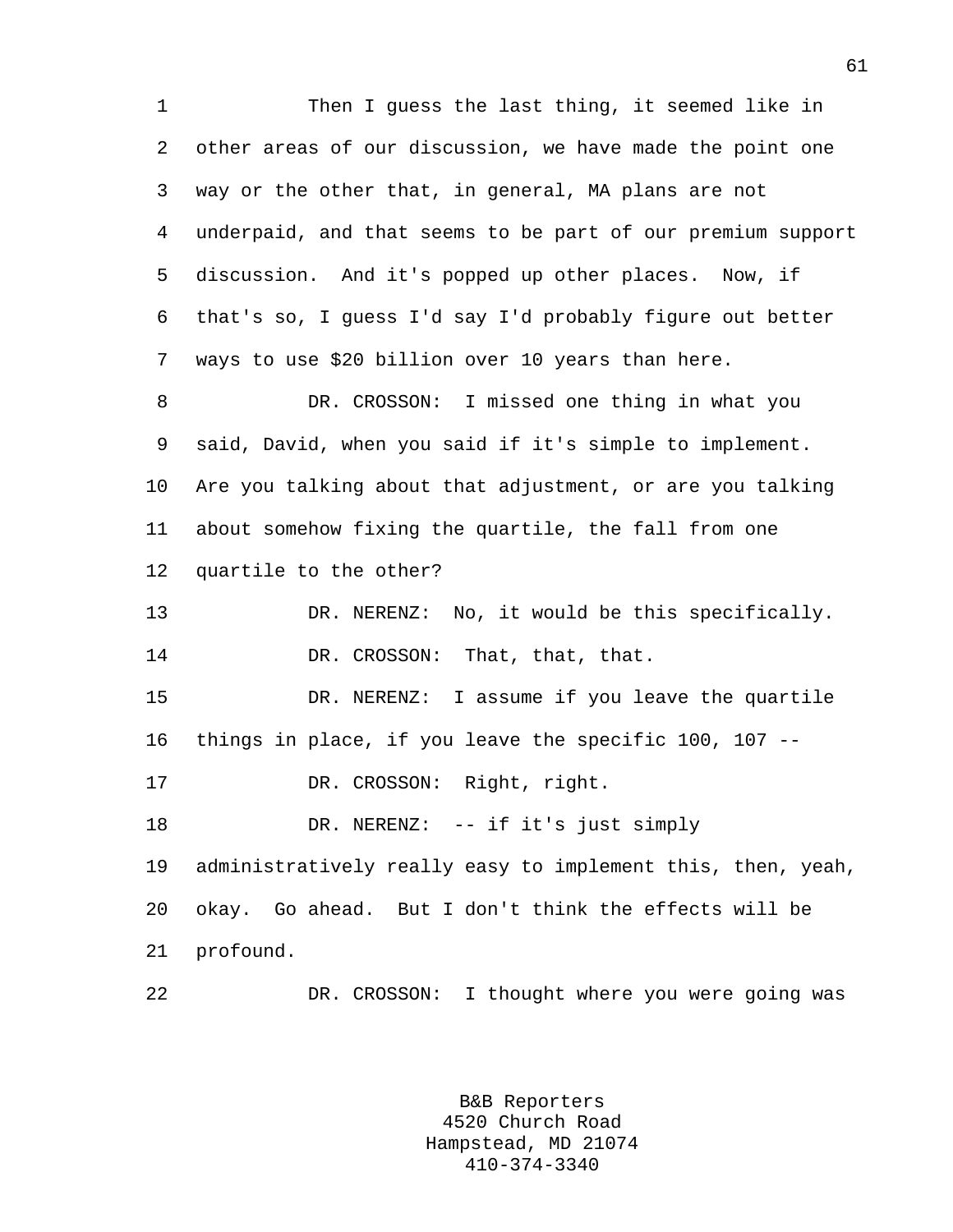1 saying hold harmless, counties, which would fall -- 2 DR. NERENZ: No, no, no. 3 DR. CROSSON: Okay. All right. 4 DR. NERENZ: How many man-hours or women-hours 5 does it take to make this change happen? 6 DR. CROSSON: Yeah, yeah. 7 DR. NERENZ: Some things are easy; some things 8 are hard. 9 DR. CROSSON: Do you want to respond? 10 DR. MILLER: The only thing I -- I was going to 11 respond to a different point, and my take, Scot, would be 12 to respond to the point that you two just had. My take on 13 this would be it wouldn't be terribly difficult to 14 implement. We would expect CMS to come up with their own 15 estimate and see where they ended up, and then they would 16 start publishing county benchmarks that were A/B instead of 17 total fee-for-service. That's my sense. 18 And I don't mean to discount. They have to think 19 through it. They have to get the risk adjustment right. 20 They have to do all that, but this isn't a thousand moving 21 parts. 22 You did also say something else in the midst of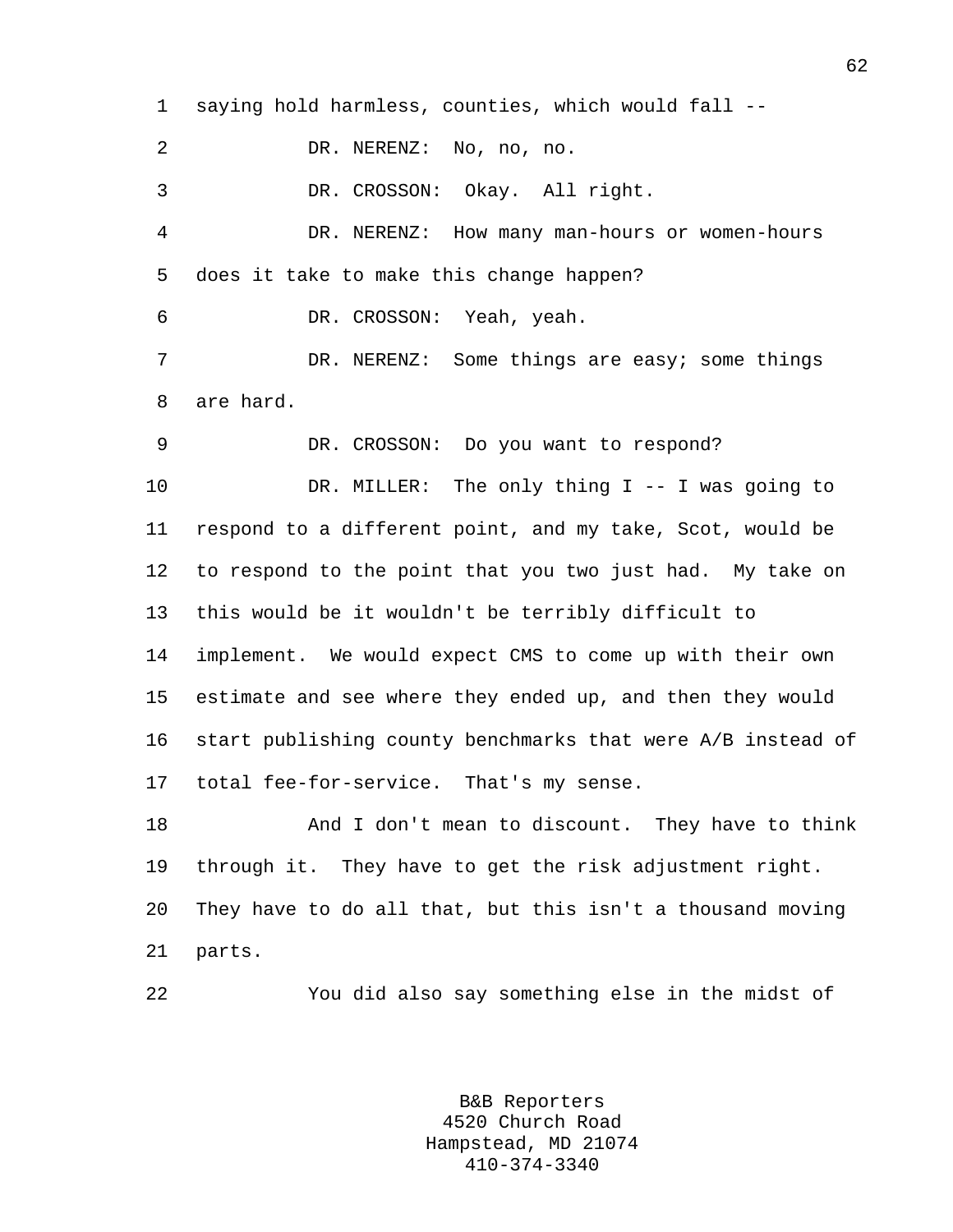1 all of that. We don't think managed care plans are 2 underpaid, I think was your construction. There's two 3 things I wanted to say in response to a couple of comments.

4 One is you may recall from yesterday, Jeff hit 5 this point really quickly. We're about 105 percent of fee-6 for-service, and part of that is because of the coding 7 effect. The Congress is going to continue to pay attention 8 to that, and one way to look at the coding recommendation 9 we've already made is if you do anything here, at least do 10 it more equitably. So, at a minimum, kind of keep that in 11 mind.

12 Then I'm going to say this. I think everybody 13 understands this, but sometimes the tenor of the comments 14 are not entirely -- I'm not entirely sure. Looking at you 15 two, make sure this sentence is correct. If fee-for-16 service coded exactly the way MA plans coded, it's not that 17 there would be 10 percent more dollars. There would be 10 18 percent less. Everybody gets that. Because sometimes I 19 feel like I'm in rooms with managed care plans and they're 20 sort of saying, you know, fee-for-service -- and this whole 21 bit about fee-for-service is wrong, MA is wrong, whatever, 22 and I think Jack's points are on point, and our vocabulary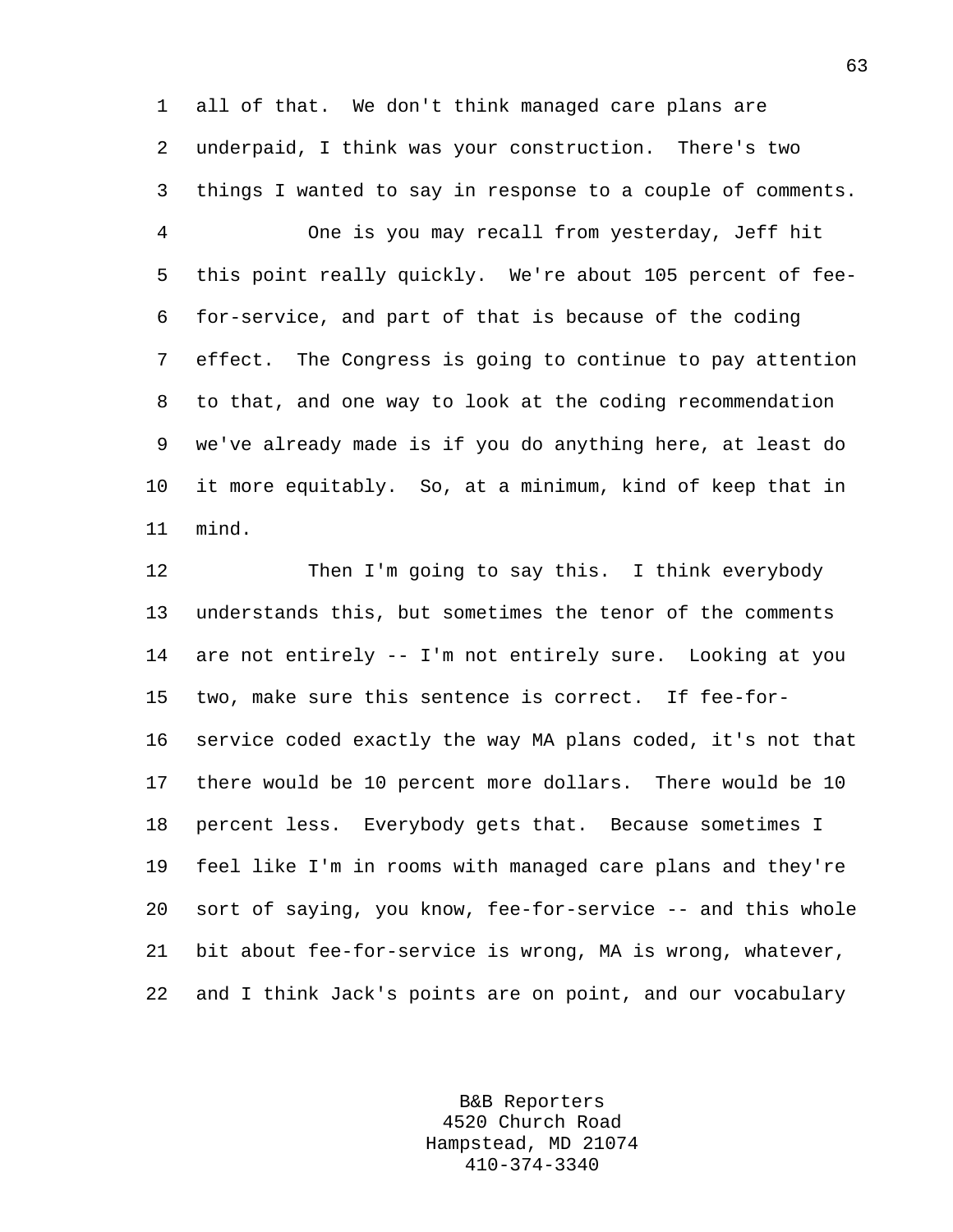1 should be.

2 But if they coded the same, there would be no 3 additional dollars in the system. I just want to make sure 4 that everybody gets that. 5 DR. CROSSON: Bill. 6 DR. HALL: Going around now? 7 DR. CROSSON: Yeah. 8 Sorry. Did I miss you? I'm sorry. 9 MS. WANG: Okay. Very interesting conversation. 10 I want to go back because Craig and Kathy's 11 comments about the risk score intensity in particular, I 12 think, are very important to consider. 13 While we are trying to figure out the perfect 14 system, though, to capture this, I want to go back and ask 15 people to stare at Slide 7 again to understand really what 16 it means to tier the impact of any kind of coding intensity 17 adjustment. In the current system, the solid line is -- 18 again, I call this "brute force" -- is a way for Medicare 19 to recover the amount of money that they deem they need to 20 recover, rightly or wrongly. Plans below the solid line 21 are getting the same cut, so that their risk scores may 22 actually fall below one because they're just getting that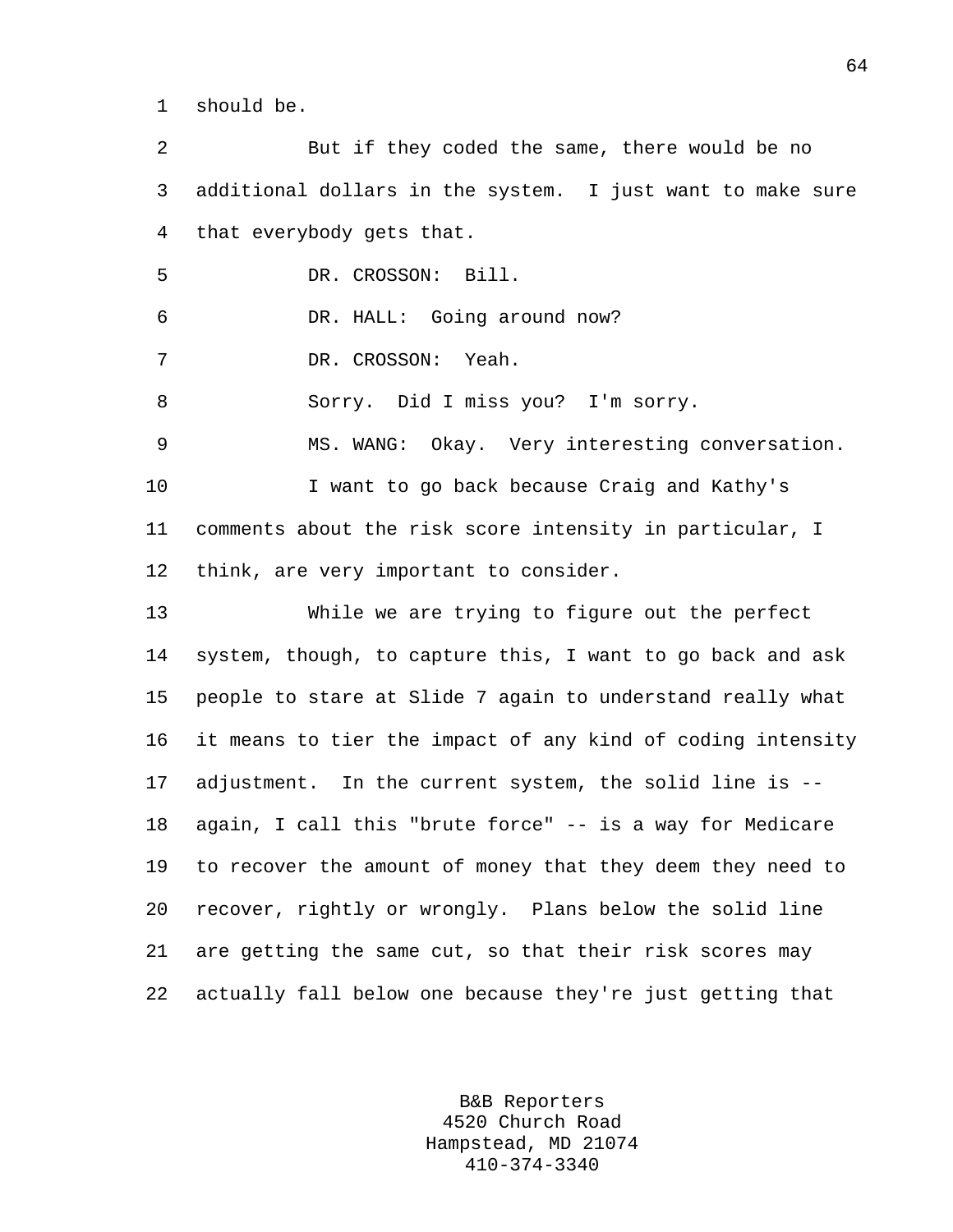1 10 percent cut. Even if their coding intensity is 2 2 percent, they're getting a 10 percent reduction in the risk 3 score, and the dotted-line tier above the solid line is 4 being subsidized by that because that 10 percent dollar 5 amount is being recovered.

6 I think that not only is this an incredibly 7 important sort of advancement to ensure equity in the way 8 that the current coding intensity adjustment is applied, it 9 also -- I realize that we don't know kind of the sort of 10 composition of what's driving this distribution of risk 11 score increases, but to the extent -- to the extent that 12 organizations are investing a lot of dollars and collecting 13 risk scores, this creates a really perverse incentive to 14 just keep doing that and driving that up because you're 15 never going to get cut more than the across-the-aboard 16 amount.

17 So I think it is extremely important. It's in 18 the slide deck, and I appreciate that it has been raised 19 again as something to ensure more equitable distribution of 20 the coding intensity adjustment, while we are grappling 21 with what that adjustment should be and whether it should 22 be and what the composition is. So this is an incredibly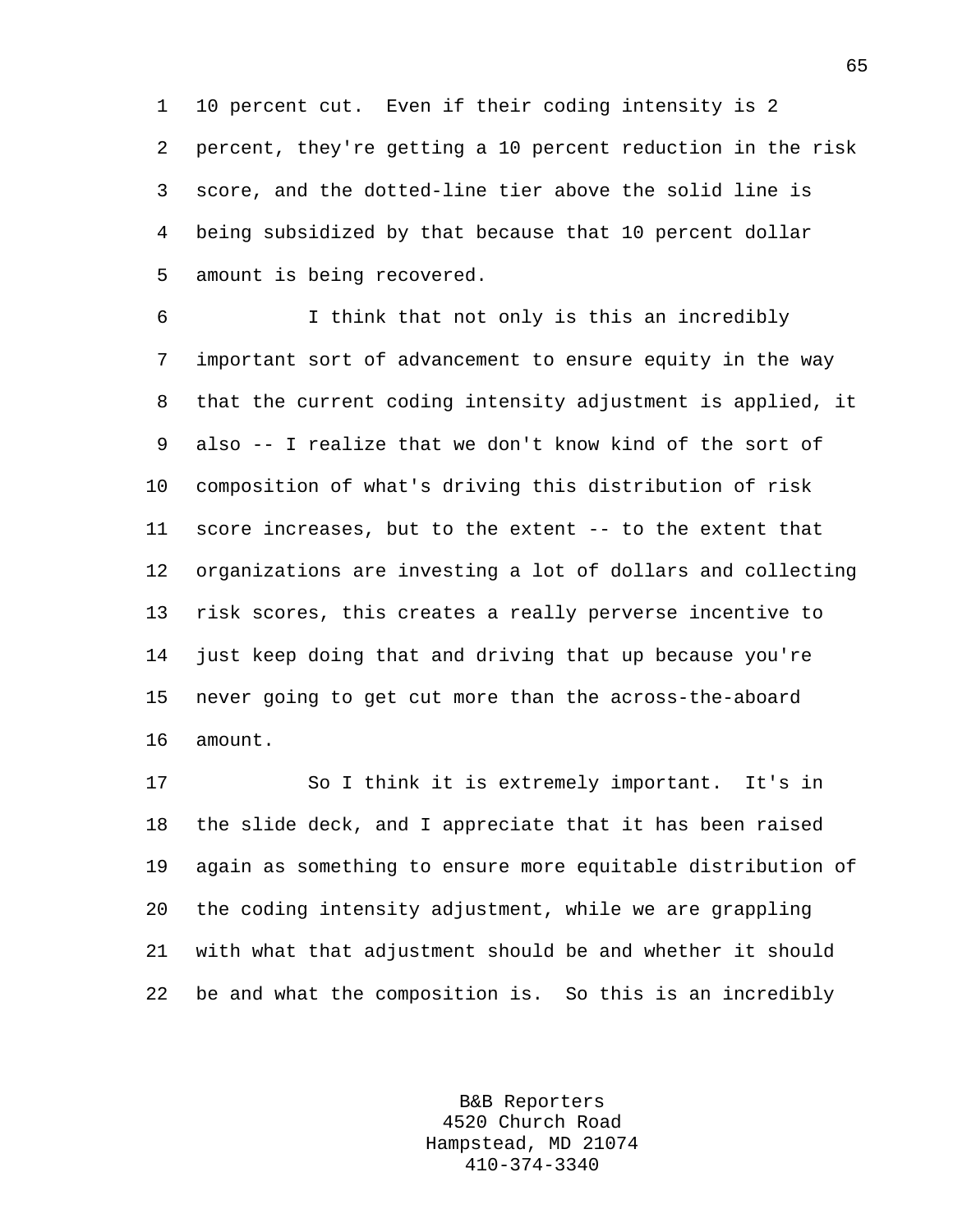1 important element of ensuring equity.

| 2  | As far as the A/B issue is concerned, also, it             |
|----|------------------------------------------------------------|
| 3  | has to make sense, right? You have to sort of have an      |
| 4  | apples-to-apples comparison. I thin David's comments about |
| 5  | sort of maybe noodling over the implications of that to    |
| 6  | overall -- the quartiles of the benchmarks is important to |
| 7  | note. I don't know if it's an automatic thing that happens |
| 8  | or if that's by statute. Who's in which quartile, I        |
| 9  | honestly don't know.                                       |
| 10 | But I also would observe that despite the flaws,           |
| 11 | managed care, MA penetration in those counties is          |
| 12 | extraordinarily high. So maybe the problem is getting      |
| 13 | worse, and what we're anticipating is that the fee-for-    |
| 14 | service equivalent calculation is going to sort of degrade |
| 15 | and be more of a problem in the future. But at least from  |
| 16 | the establishment of that methodology to the present, it   |
| 17 | doesn't really seem to have affected the attractiveness of |
| 18 | MA plans. It's just interesting.                           |
| 19 | DR. HOADLEY: Can I follow up on that?                      |
| 20 | DR. CROSSON:<br>Jack.                                      |
|    |                                                            |

21 DR. HOADLEY: In looking at that Slide 7 -- and I 22 think you said this in the presentation -- this does not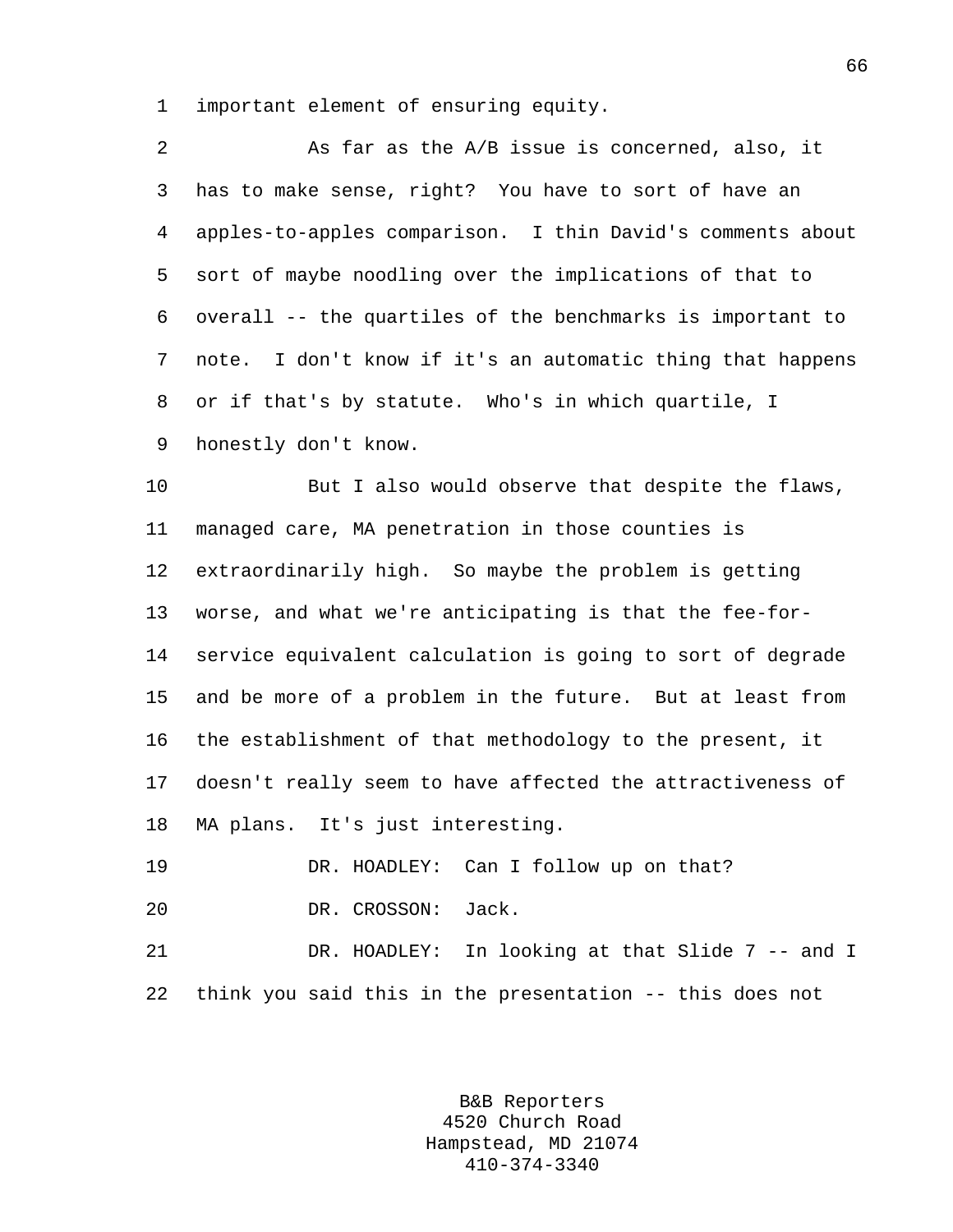1 also incorporate what might be the impact of our second 2 recommendation on excluding the diagnoses. If that 3 recommendation works as it's been designed, that would also 4 deal with that right-hand tail, we would speculate. I 5 mean, maybe we don't quite -- can't document that. Is that 6 right?

7 DR. JOHNSON: That's correct. This is just an 8 illustrative example, and we expect that the first two 9 policies will dampen the significant increase on the right-10 hand side.

11 DR. HOADLEY: And that would mean that the three 12 dashed lines might even do a better job of approximating 13 the adjustment.

14 DR. GINSBURG: I think what we're really talking 15 about is that the more we can do proposals like the two we 16 have about the two-year and the risk assessment thing, the 17 less residual we have to be faced with. So, clearly, 18 unless the ideas are erroneous, it seems like a big win 19 just to get that residual down.

20 DR. CROSSON: Bill.

21 DR. HALL: So it seems to me that a lot of what 22 we're talking about depends on our faith that the coding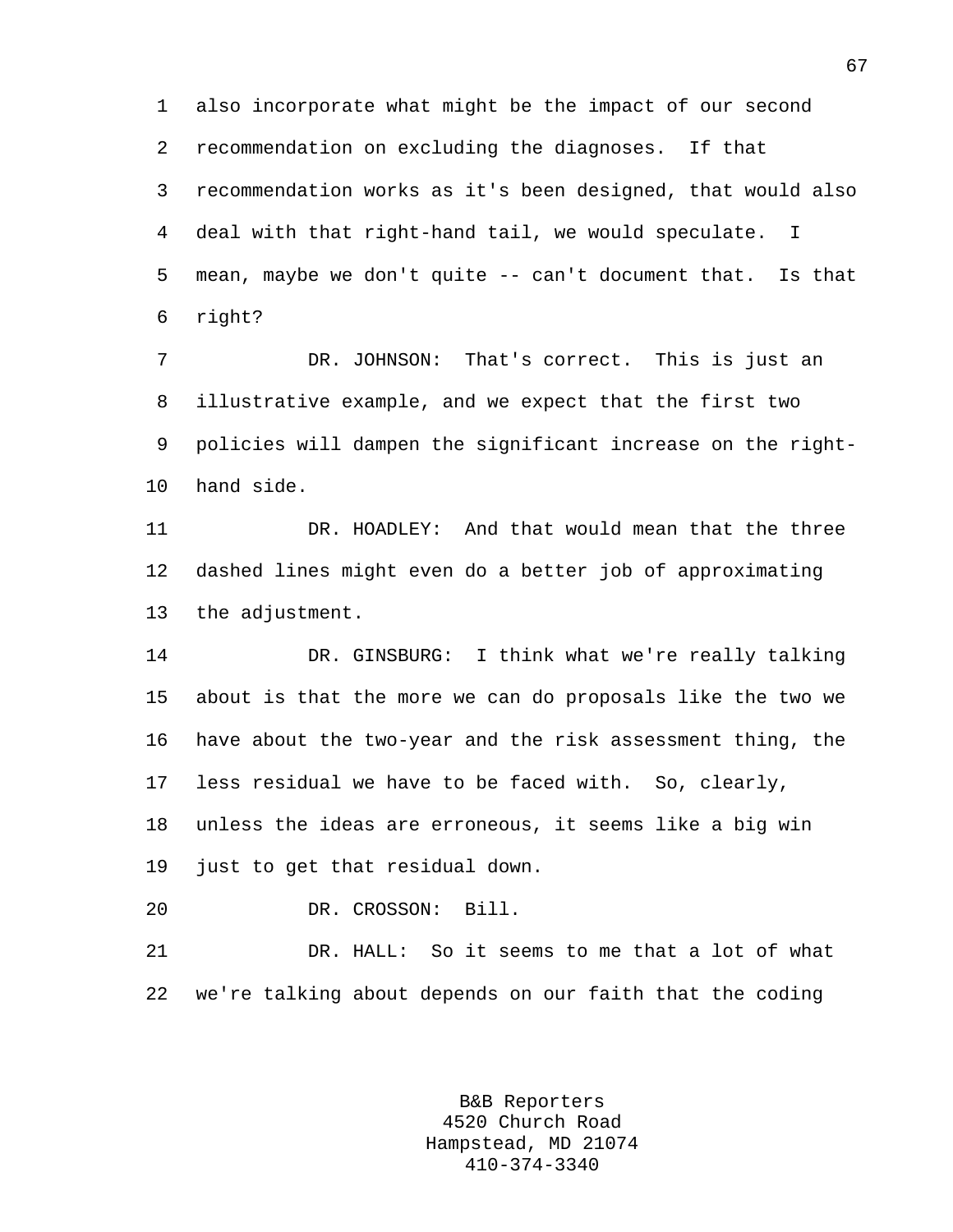1 around the country is uniform, that it represents, as I 2 think Craig alluded to, the quality of medical care or the 3 value of medical care that's being distributed.

4 I like the fact that you used bad actors and good 5 actors, Craig, in your description. This may have serious 6 implications.

7 The community that I work in has very high 8 Medicare penetrants -- MA penetrants, some of the highest 9 in the country, and the practical sequelae is that when I'm 10 active on our clinical services in the hospital, that 11 there's such intensity and interest in coding that the 12 diagnostic sheet that I'm asked to sign off for, let's say, 13 after a hospital admission, it doesn't necessarily reflect 14 what I think are the clinical factors that lead to 15 intensity and, therefore, more resource utilization.

16 Let me give you an example. Bruce, you mentioned 17 that HIV doesn't get coded sometimes, even though we know 18 it's there. So 20 years ago, HIV was a 100 percent fatal 19 disease, so that's pretty serious. Today, it's not. The 20 majority of Americans with HIV right now are over age 50, 21 and that will be true for the next 20 or 30 years. They're 22 leading normal lives.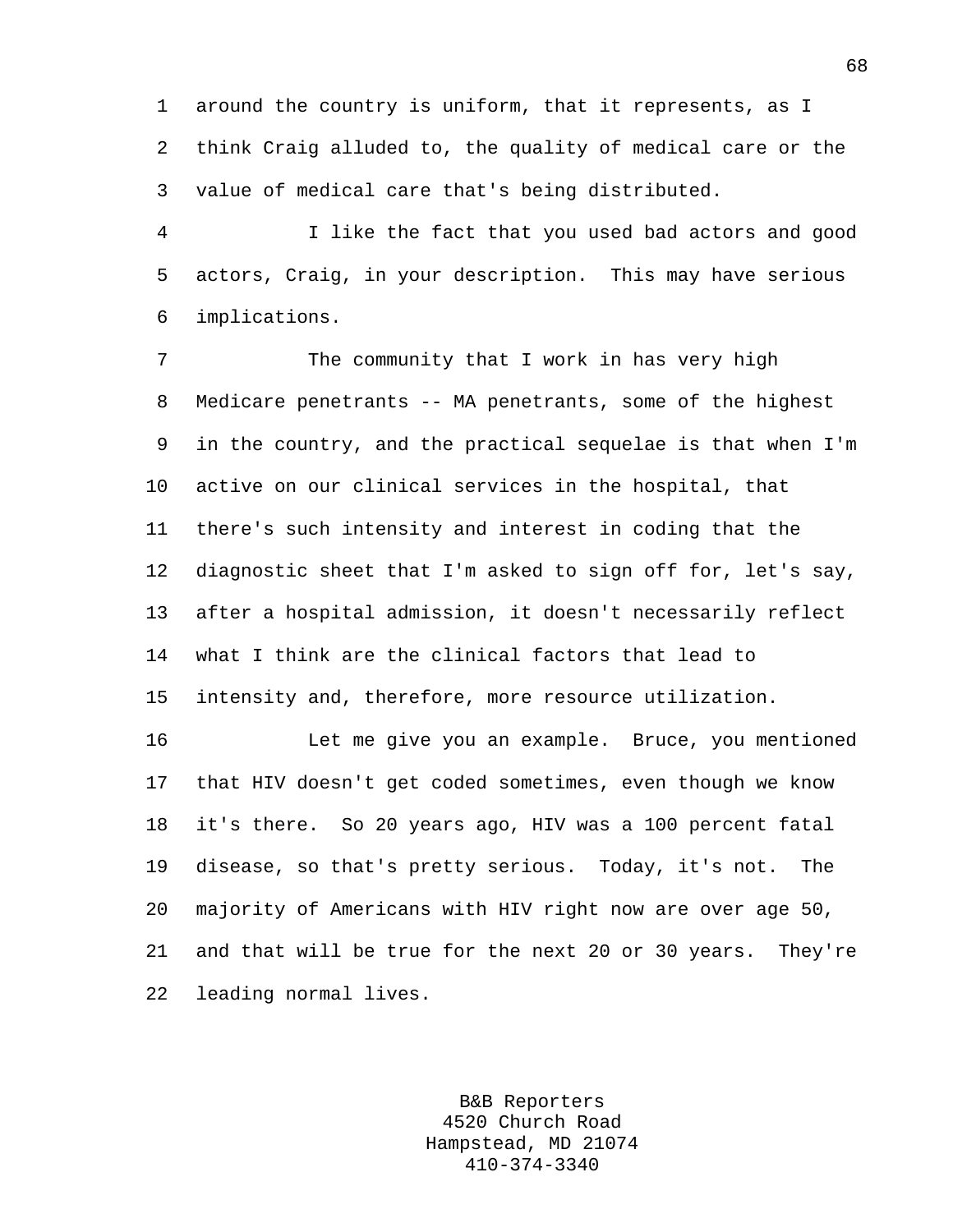1 So the fact that if I miss that diagnosis when 2 I'm filling out a diagnosis sheet, the coders will come in 3 and they say, "Dr. Hall, how could you possibly have missed 4 HIV in this patient? What kind of doctor are you?" Well, 5 I suppose I should have remembered that, and I will try to 6 remember that in the future, but it has almost no bearing 7 on the quality of care and the intensity of resource 8 utilization.

9 So from my standpoint, I think coding at the 10 local level is still pretty much of a black box, and to the 11 extent that we're assuming that that's a really reliable 12 indicator or as reliable as we would like it to be, I think 13 we may be going in kind of a wrong direction here. But 14 that's just, I guess, my personal clinical opinion on this. 15 So do we really believe that coding is that

16 accurate and that consistent across the country that we can 17 really use this as the data from that to make very sweeping 18 decisions here?

19 DR. CROSSON: Okay. Amy.

20 MS. BRICKER: I need some help really shoring up 21 something that I'm struggling with. On Slide 11 -- and 22 maybe this was a Round 1, but it's haunting me, so help.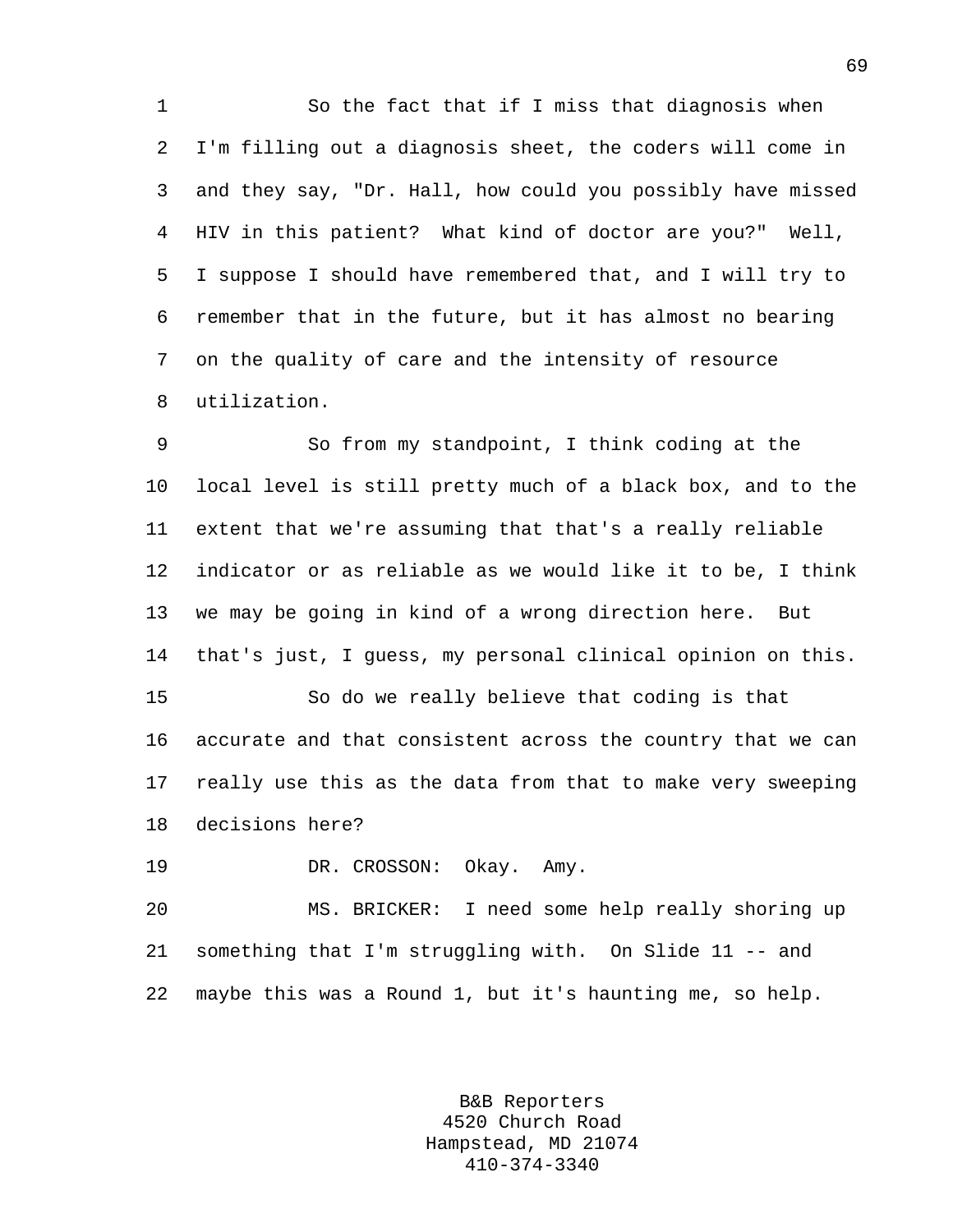1 Part A, not Part B. So the 12 percent from 2015 that are 2 in Part A not Part B is because, we gathered, they're 3 offered insurance or some plan through their employer? 4 DR. HARRISON: No. There are reasons why people 5 might not buy Part B. They may not be able to afford it 6 just outright. You know, it's a hundred-and-some-odd 7 dollars a month. There can also be high-income -- income-8 related premium. So some people are actually paying close 9 to \$400 a month for it, and they may just decide, "That's 10 not worth it for me," and so they don't sign up for B. And 11 we think there's more of that going on the last few years. 12 And so while there may be some Medicare secondary

13 payer in there, we think most of it is people choosing not 14 to buy Part B either because they just can't afford it or 15 they don't think it's a good deal.

16 MS. BRICKER: So they're uninsured.

17 DR. HARRISON: For the B portion.

18 MS. BRICKER: Okay. So where I was headed may 19 not actually be relevant. The question I had really was: 20 Do we have the ability to gather the claims information 21 from those employers? Not that we don't believe there 22 isn't, quote, Part B spending done elsewhere. It's just --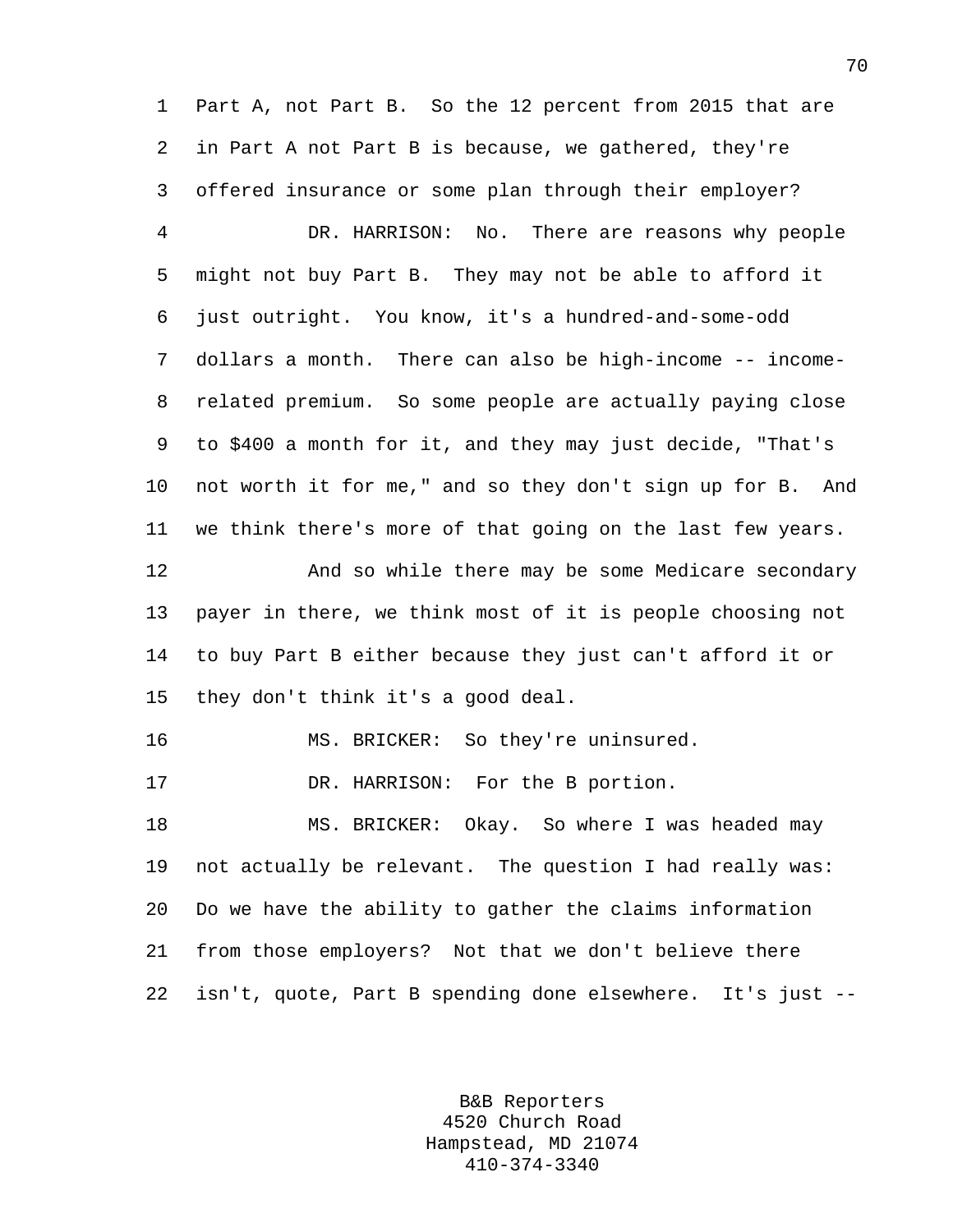1 yes?

2 DR. HARRISON: So the other thing is we aren't 3 looking at the Part B spending for these people. It's just 4 that their Part A spending is lower. So, in other words, 5 you're not going to a doctor, maybe you don't get sent to 6 the hospital, so you're not using the Part A. It's the 7 Part A spending that's lower. So the Part B people -- the 8 people -- if you don't have Part B, they don't calculate 9 your Part B spending for those people, right? 10 MS. BRICKER: Right. 11 DR. HARRISON: They don't include them. But they 12 do include them on the A. And what we think is that if 13 you're less likely to buy B, you may be a lot healthier, 14 and you don't use services. And so not only are you not 15 using any B, you're also using less A, and you're using 16 dramatically less A. 17 MS. BRICKER: Okay. So just to finish my 18 thought, it was-- 19 DR. HARRISON: Go ahead. 20 MS. BRICKER: If there was, quote, Part B 21 spending but paid for by someone else, are we able to 22 actually see that, require that, include that, versus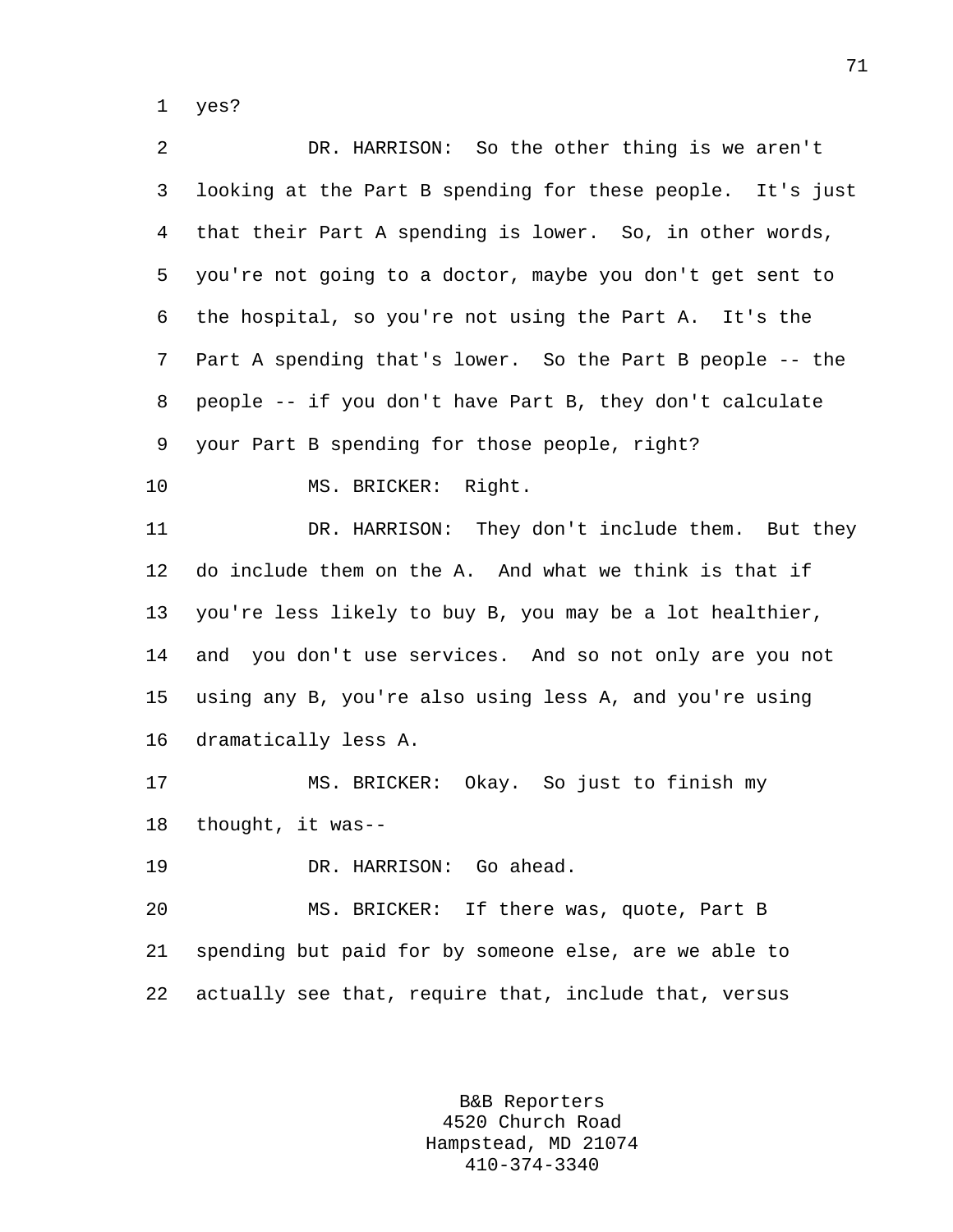1 reducing our subset to just those that have A and B fee-2 for-service?

3 DR. HARRISON: No, we're not. Now, if you were 4 Medicare secondary payer, though, I think you would still 5 kick in A claim. So I think we would still see -- 6 MS. BRICKER: We see that, yes. 7 DR. HARRISON: -- their A. 8 MS. BRICKER: Because they've enrolled in Part A 9 because it's an entitlement or -- 10 DR. HARRISON: Right. 11 MS. BRICKER: --versus -- okay. So I was just 12 hoping that we could, in fact, broaden the base versus 13 reduce the base. We're talking today about just including 14 A and B as the comparator and, in fact, could you expand 15 the base to include employer-offered Part B coverage as a 16 greater subset. 17 DR. HARRISON: Yeah, we don't have that data. 18 MR. PYENSON: I'm very supportive of the 19 recommendations, and just a couple of reasons why that may 20 not have come out in the discussion. But I think the

21 recommendations, especially on risk adjustment, tend to 22 level the playing field among MA plans, and in actually a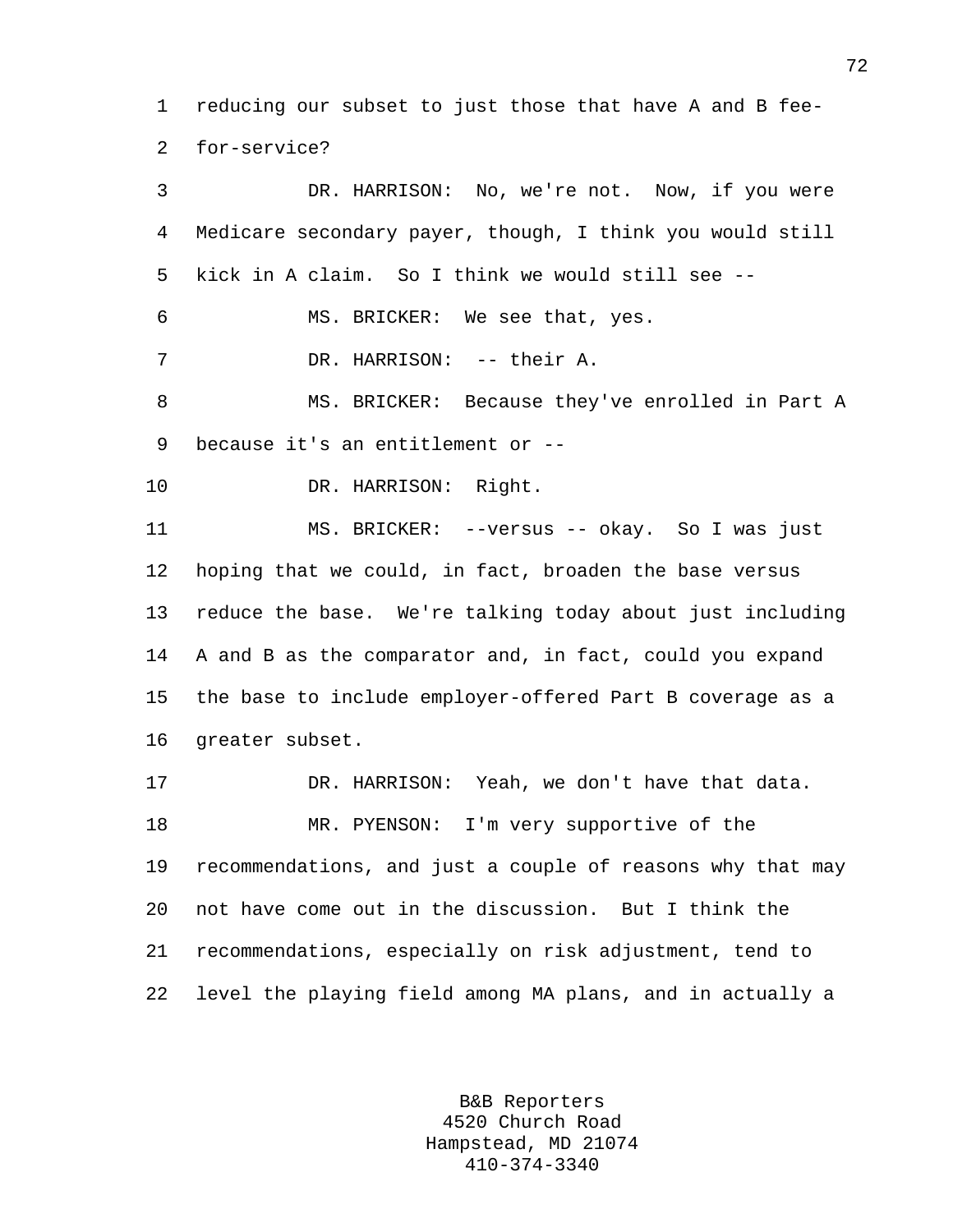1 positive way. I know we have an interest in the stability 2 of the MA program as well as the fee-for-service program. 3 But I see the recommendations as likely reducing the 4 spending on vendors to optimize coding and perhaps also 5 reduce spending by the MA plans on home assessments, which 6 are a cost item for the MA plans.

7 So I think these recommendations will tend to 8 level the playing field and reduce what are perhaps 9 administrative but might also fall into medical management 10 spending by the plans.

11 I noticed an interesting almost counterpoint 12 between Craig and Bill on the role of coding in medical 13 management, and I think that's whether coding is good for 14 medical management or bad for medical management. And I'm 15 not -- I don't want to take sides on that issue, but I 16 think it's a -- I know within the world of coding geeks, 17 there's a -- and sort of risk adjustment geeks, there is a 18 concern that inefficient systems tend to have higher coding 19 in the fee-for-service world, that is, the more that you do 20 to patients, the more codes you generate, whether they need 21 it or not. I don't know that anyone is looking at that in 22 the managed care world, and I think that would be something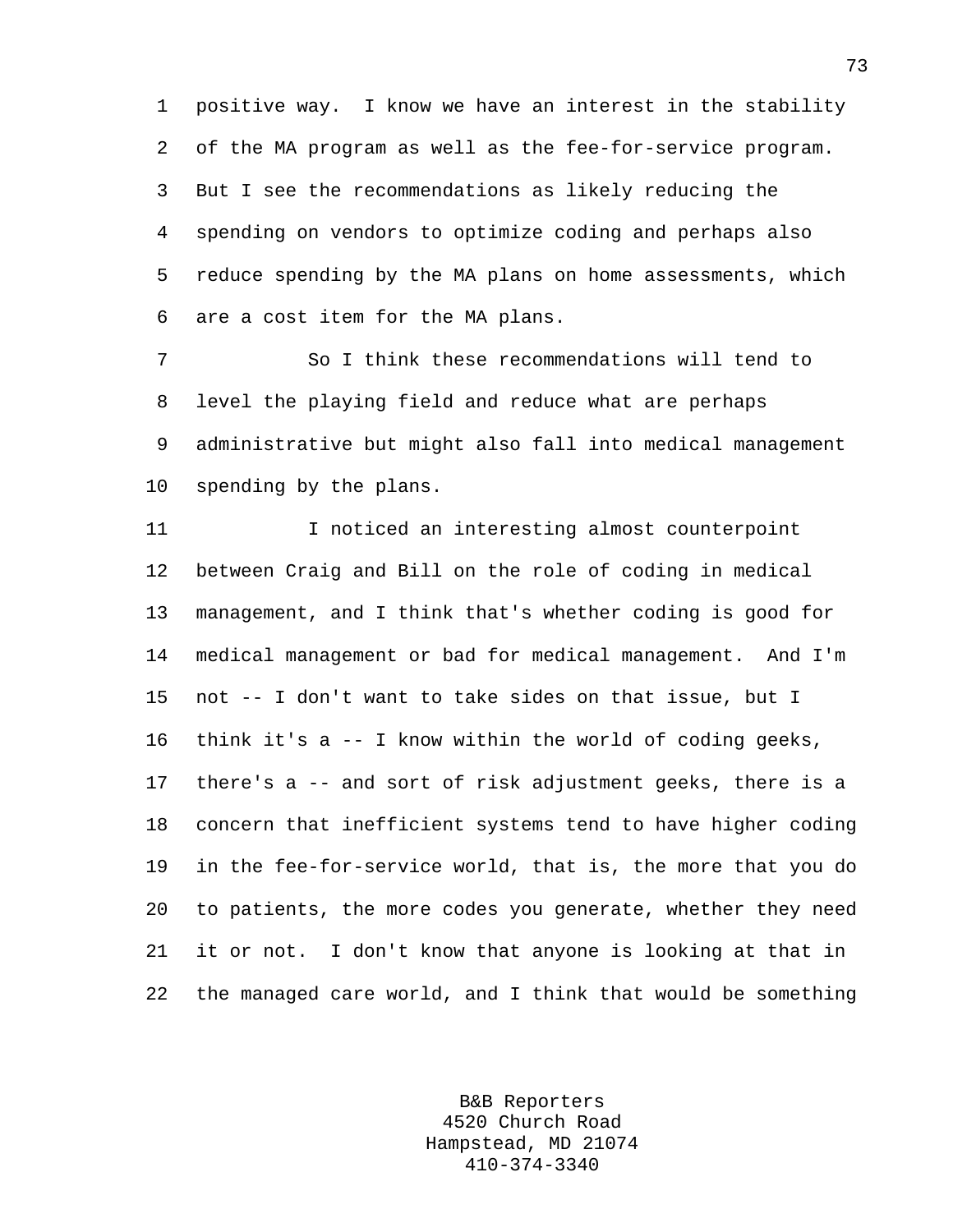1 -- you know, since risk adjustment is not going to go away 2 and it's going to be with us for a long time, to understand 3 that sort of issue I think would be helpful.

4 That's it. Thank you.

5 DR. HALL: I'm not sure we're very far apart at 6 all on this whole thing. I was just struck by Craig's 7 suggestion that coding can represent a number of things. 8 It can represent true resource utilization, or it could 9 represent gaming. And to what extent do we know which is 10 which unless we know what the clinical sequelae are in some 11 of these things, Craig?

12 DR. SAMITT: And my remarks were purely based on 13 the fact that coding is really a side effect to some degree 14 of identification and documentation, and that's kind of the 15 way I see it, and that's why this is so important, that if 16 plans are truly identifying diagnoses that should be 17 managed effectively and, you know, resources deployed to 18 manage those, then, yes, they're going to get coded. My 19 concern is that those may not be identified in fee-for-20 service. They're being identified appropriately in the MA 21 plans, and so getting better care, getting more managed 22 care.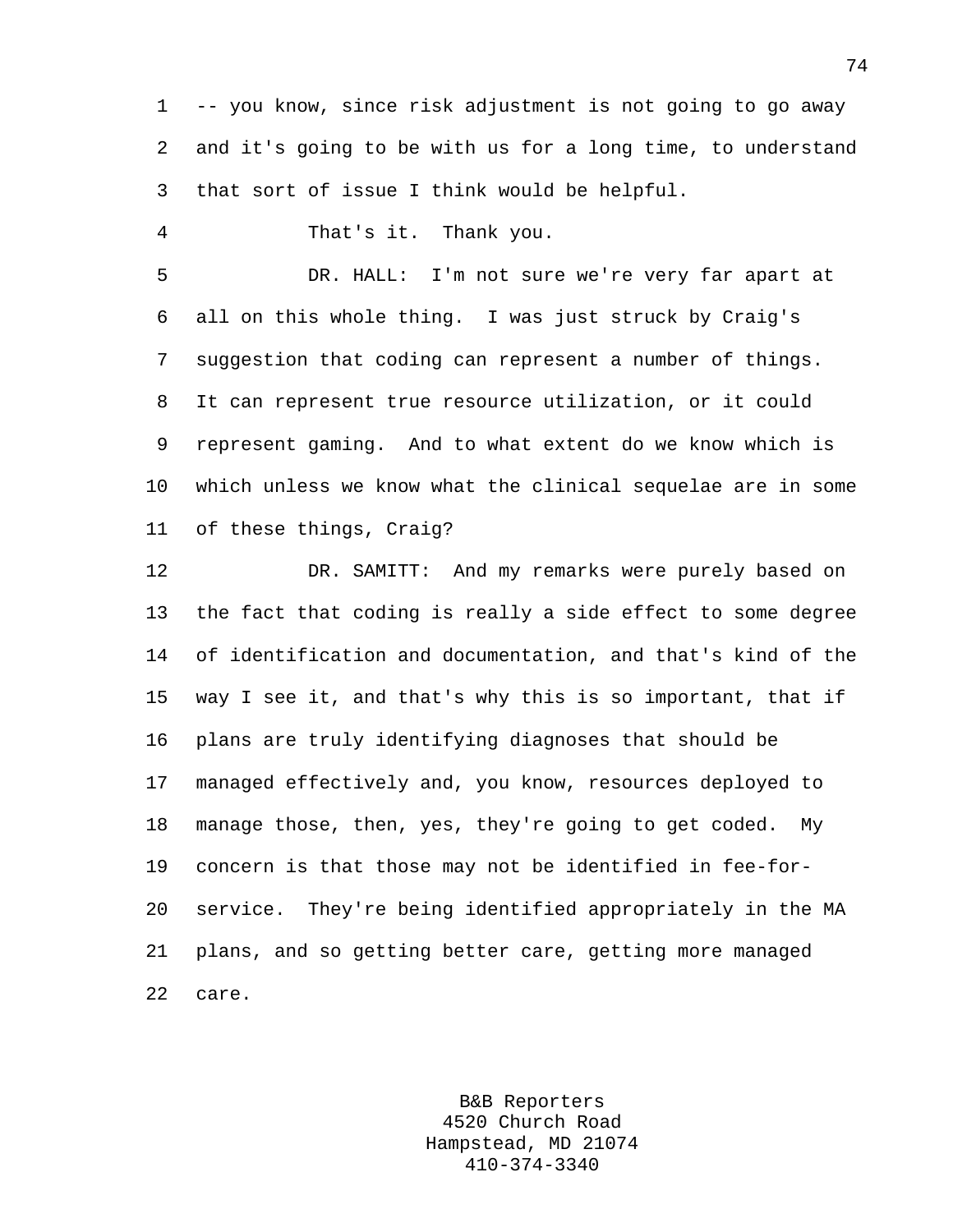1 MS. THOMPSON: Just a comment on coding. Having 2 come from a fee-for-service environment with very little 3 managed care and learning this in a very painful way, there 4 are other reasons to code and to accurately document than 5 just for reimbursement purposes, and that's around 6 communication to clinicians. So with the patients who are 7 going to a number of different providers, to communicate 8 clearly and accurately, again, is an important side benefit 9 to accurate coding, whether in fee-for-service or a managed 10 care program.

11 DR. DeBUSK: I support the benchmark being based 12 obviously on A plus B spending -- I think there's a lot of 13 merit there -- as well as the previous recommendations 14 regarding using two years' worth of data and getting away 15 from the risk assessments.

16 But then you're left with that residual. I know 17 everyone keeps bringing you back to Chart 7. And right 18 now, you know, the idea is this one size fits all -- I 19 mean, to Pat's point, you're using sort of the same club on 20 everyone. You find yourself in this -- I was mentioning 21 circularity earlier. You find yourself in this argument 22 of, well, how do I know -- maybe these patients just have a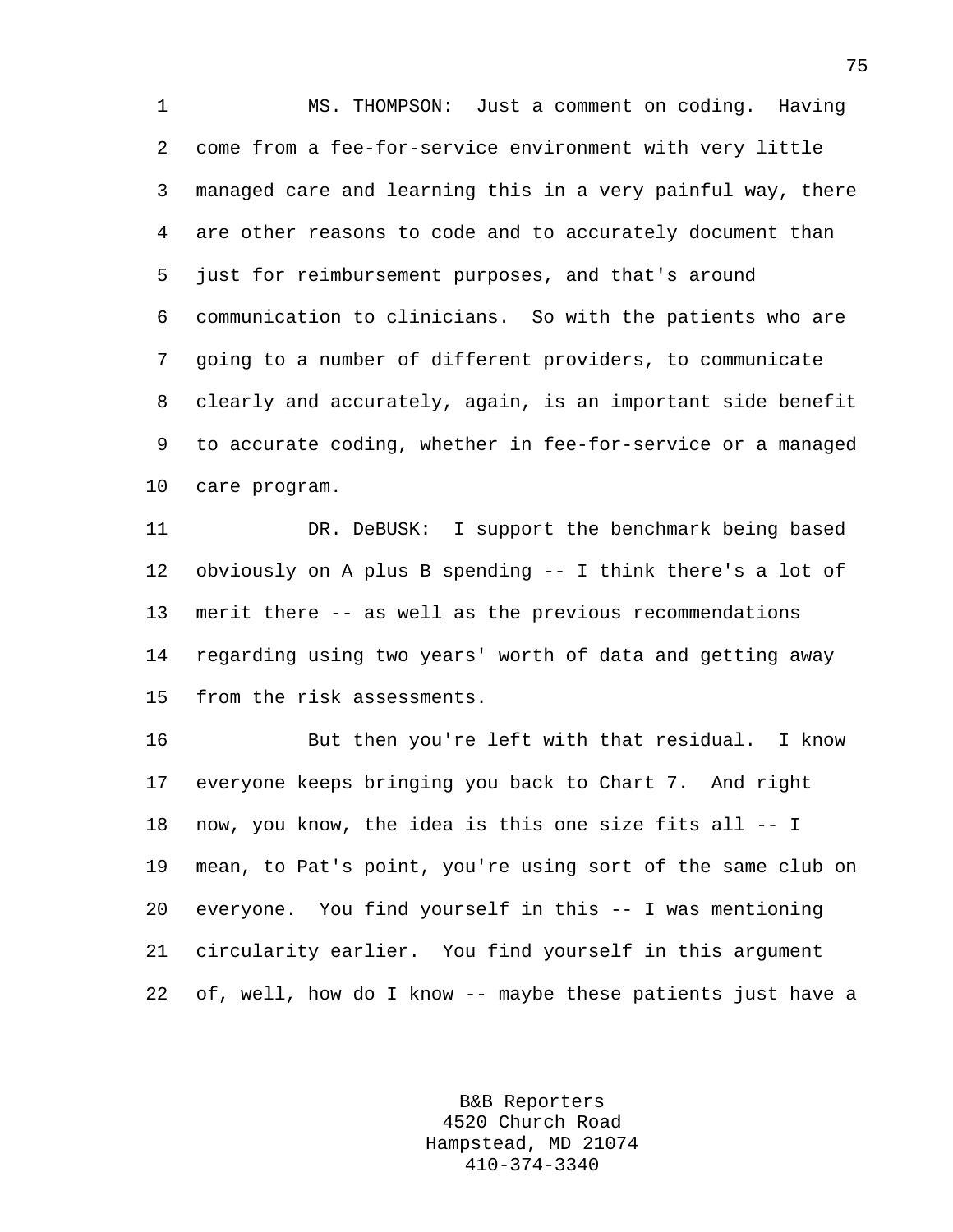1 higher acuity or is this plan aggressively coding or coding 2 more aggressively? To the extent that you try to stratify 3 that more and more -- let's say we go from three categories 4 to six categories, well, we just made that differentiation 5 much, much harder.

6 One idea that I wanted to place out there is 7 could we as a first cut just simply try to bifurcate the 8 populations, just to divide and conquer? Could we have a 9 good actor -- basically an adjustment that's applied to a 10 good actor and an adjustment that's applied to a bad actor 11 and just see if we could analytically split the pool in a 12 more automated way? Because what I worry about is, as we 13 go to more and more granular tiers, it devolves into a 14 situation where basically you'd have to audit everyone. 15 And I just don't see that -- I mean, that's not practical, 16 it's expensive. Could we go from a very blunt instrument 17 to a slightly less blunt instrument and see if that moves 18 us in the right direction and if we can do some of that in 19 an automated way?

20 I also wonder if there would be a spillover 21 effect if people knew you could get in the coding intensity 22 doghouse, if that alone would have a beneficial effect in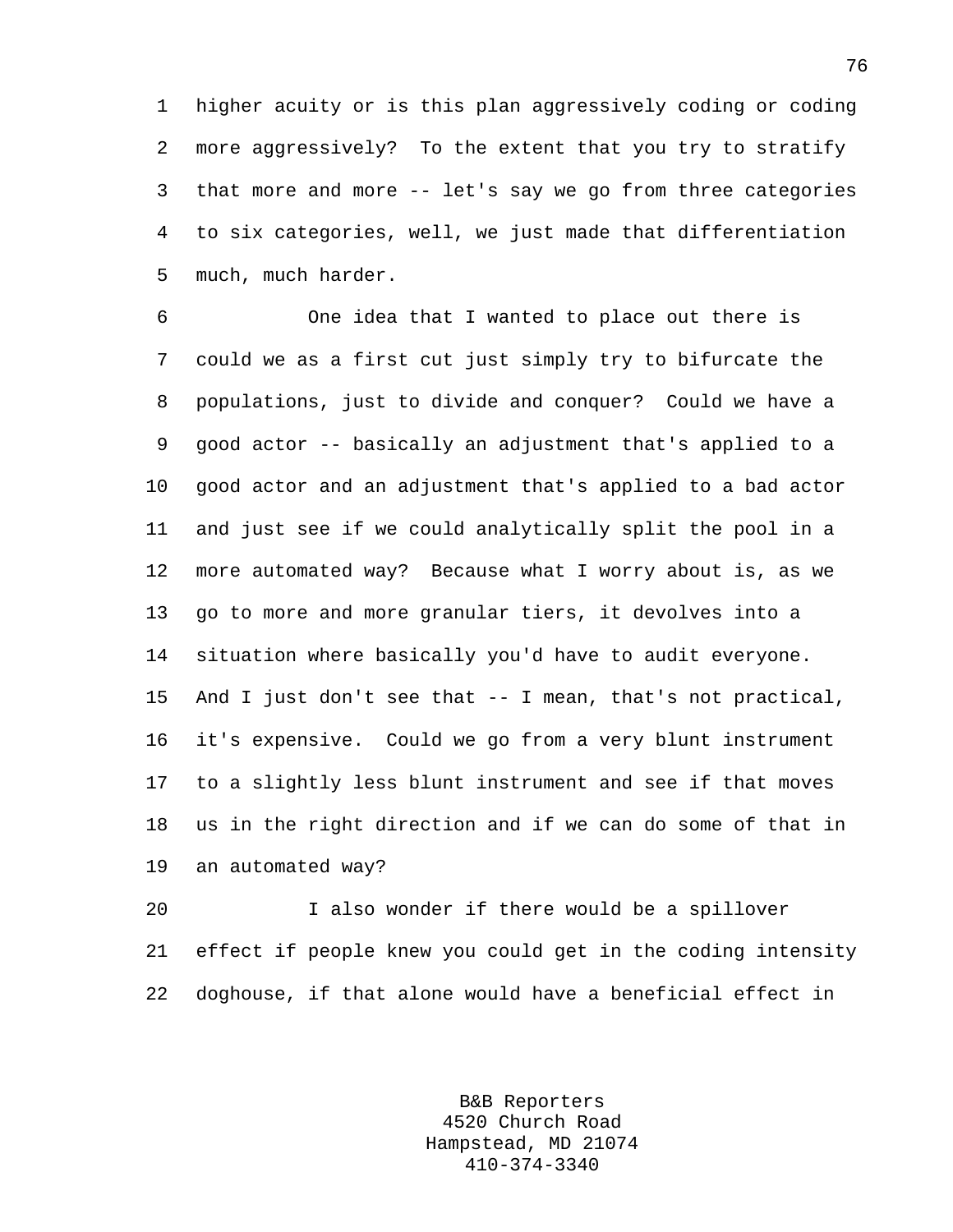1 trying to move people into proper coding but not

2 necessarily, you know, negative coding behaviors.

3 DR. CROSSON: Brian, I'm just not quite clear, so 4 help me. I thought for a minute you were saying let's use, 5 you know, two segments as opposed to three, but now I think 6 what you're saying is something like why don't we just 7 change it for like the 90th percentile. Because I'm not 8 sure how you differentiate between the good and the bad, as 9 you call it.

10 DR. DeBUSK: My thought was that right now I see 11 that single line -- well, in the graph it's around 10 12 percent. The thought would be: Could you split that into 13 two populations and have a coding intensity adjustment 14 basically for the two populations?

15 Now, how would you base that? You know, you were 16 talking earlier, I believe, about the methodology that you 17 used -- which, by the way, I thought was very clever in the 18 article about how you looked at people who were in fee-for-19 service and then transitioned in and looked at their 20 trajectory from there. I think some of the automated 21 methods that were referred to in the reading, I think the 22 larger the buckets you're willing to use, the more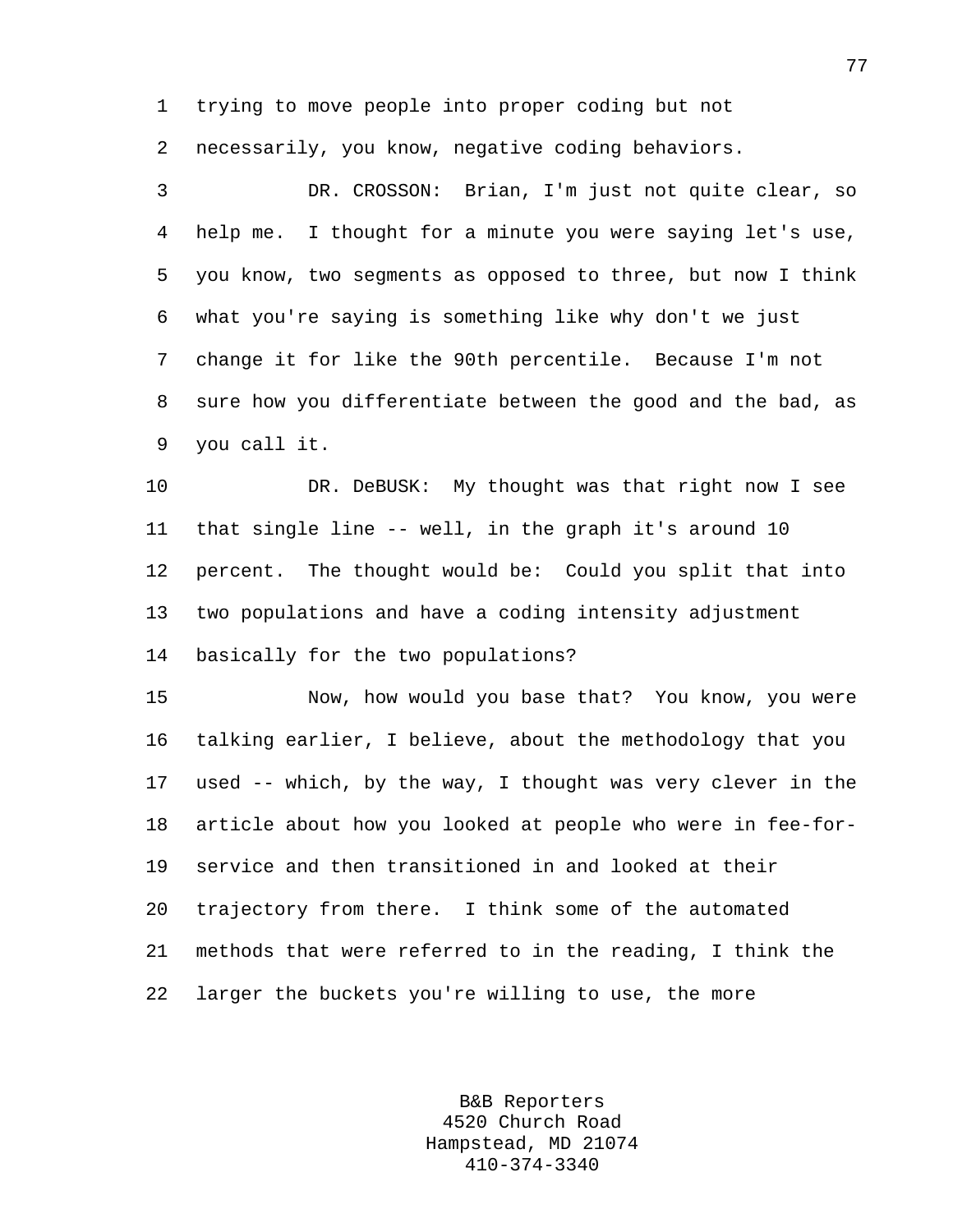1 effective or accurate those methods are going to be.

2 You know, just as a thought experiment, let's try 3 to go to 12 tiers. I think at 12 tiers the technique that 4 you are using here where you were following the trajectory 5 of the beneficiaries as they transition from fee-for-6 service into MA, I think you would lose a lot of resolution 7 there. But I think if you use that same technique just to 8 simply establish two buckets and maybe an appeals process 9 or some way to get out of the coding intensity doghouse 10 should the analytics put you there, I think then you might 11 be able to take a first step toward applying the 12 appropriate adjustment to the appropriate population.

13 Did that help at all? I'm not going to set the 14 number at 90 versus 10 percent or 50/50. I'd love to see 15 what their analytics -- you know, if their analytics could 16 come back and say we know with 99 percent accuracy that 17 this 10 percent are the people who are aggressively coding 18 or adhering to some type of improper coding practice, maybe 19 they get the larger adjustment. And I just don't know 20 where that population would fall yet.

21 DR. CROSSON: Right. So I'm still unclear as to 22 how the segmentation would be created. I thought for a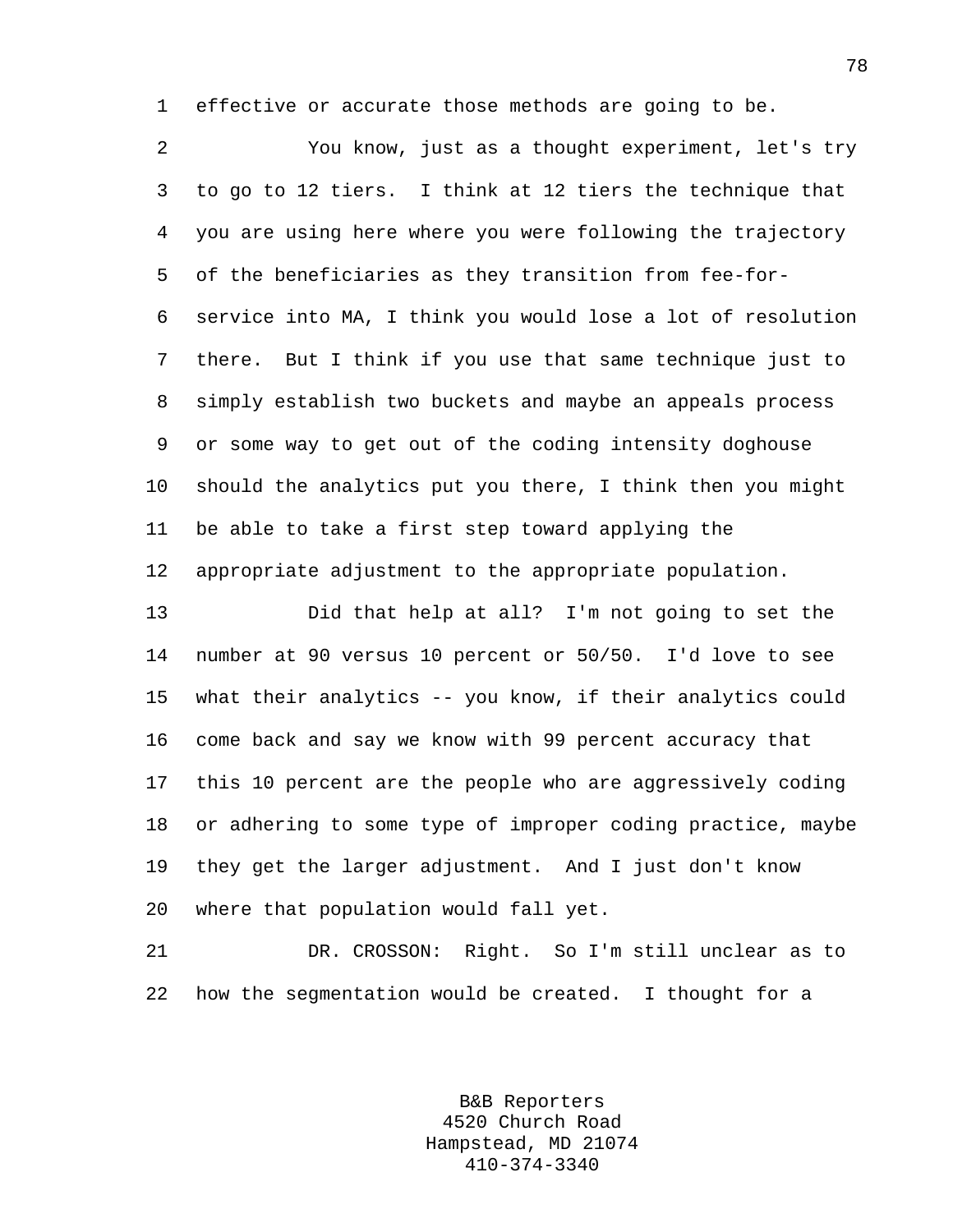1 minute I heard you say something like we would track plans 2 where there was a significant acceleration from the 3 presumed level of --

4 DR. DeBUSK: Like in the reading, the way they 5 did the cohorts -- and, again, please correct me as we go, 6 but I think you were looking at specific groups of people 7 that maybe started in fee-for-service and then some of them 8 stayed in fee-for-service, others transitioned into MA, and 9 you could see those diverging trajectories. And I would 10 assume that we could identify individual plans where those 11 trajectories were more aggressive.

12 I could appreciate the fact that different plans 13 have people who start at different places. To me it seems 14 like it would be easier to spot plans where patients 15 suddenly get much, much sicker over three years or five 16 years as opposed to other plans where they have a more 17 steady course.

18 DR. CROSSON: Right, so that's what I thought you 19 were saying, looking at those plans with acceleration of 20 apparent diagnoses. So I guess -- sorry?

21 DR. DeBUSK: I'm trying to avoid -- every time I 22 want to stratify -- you know, I love the three levels, and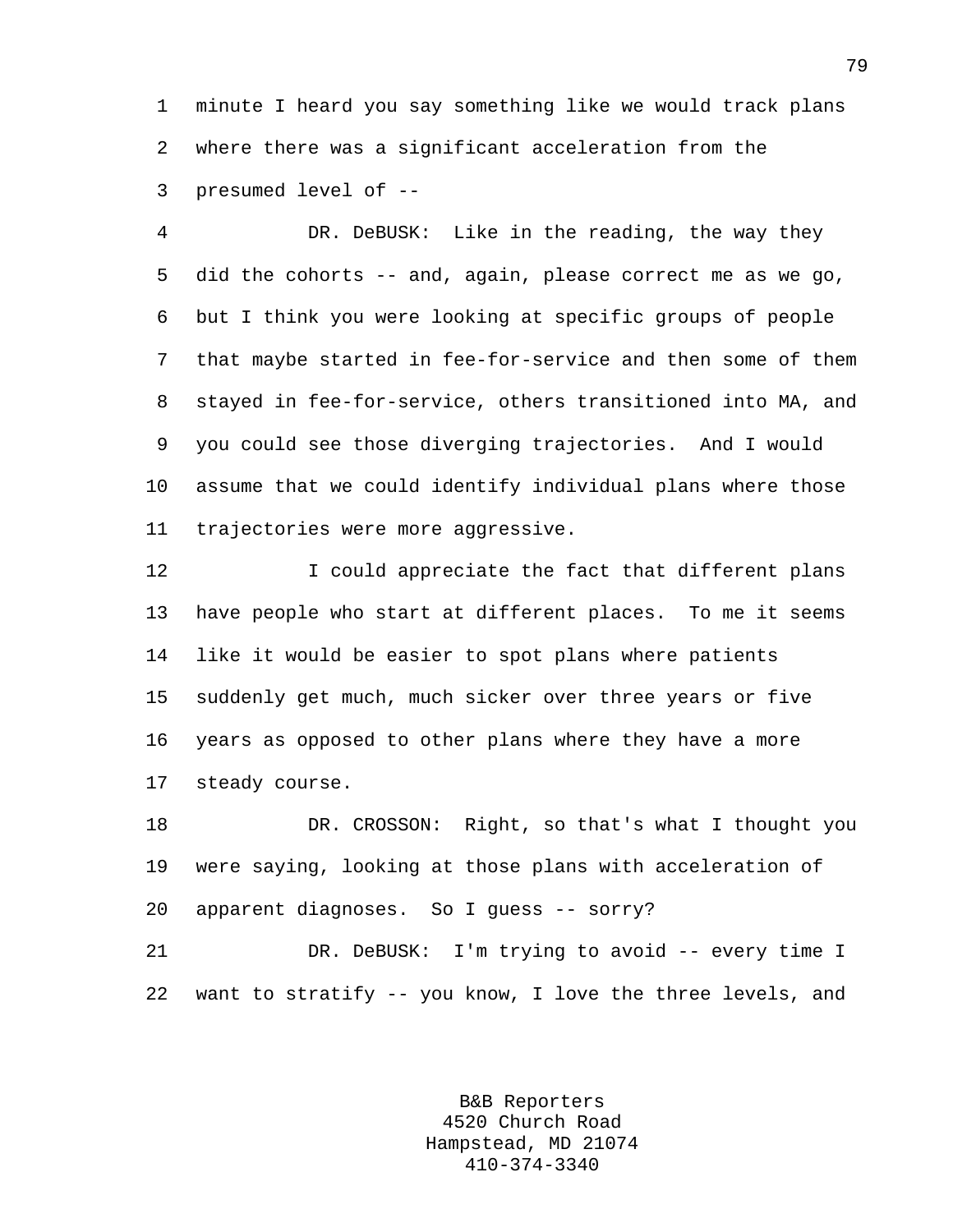1 you wonder, well, could there be five levels? Could there 2 be six levels? How close could we get? I keep slipping 3 into that argument, though, that you're going to have to 4 fall back on audits. And I keep thinking that individual 5 audits or plan-level audits is just an expensive, 6 impractical idea.

7 So it makes me bounce back into the analytics 8 realm, and I'm thinking, is there an automated way to group 9 these populations?

10 DR. CROSSON: So I guess one question is -- maybe 11 for Scott and Andrew -- if we were to take a look at that, 12 if we were to say let's just take a look at some subset of 13 plans where we have this differential acceleration from the 14 time that the beneficiary joins the MA plan and what their 15 assumed risk is at that point, to what it becomes after, 16 say, three years, would that differ -- and I know you can't 17 answer this accurately, but would that differ substantially 18 from what is present on that slide? In other words, those 19 plans would be perhaps the same that are depicted on the 20 right side.

21 DR. JOHNSON: That's essentially what we have on 22 this slide, and I like the idea. I think our first cut at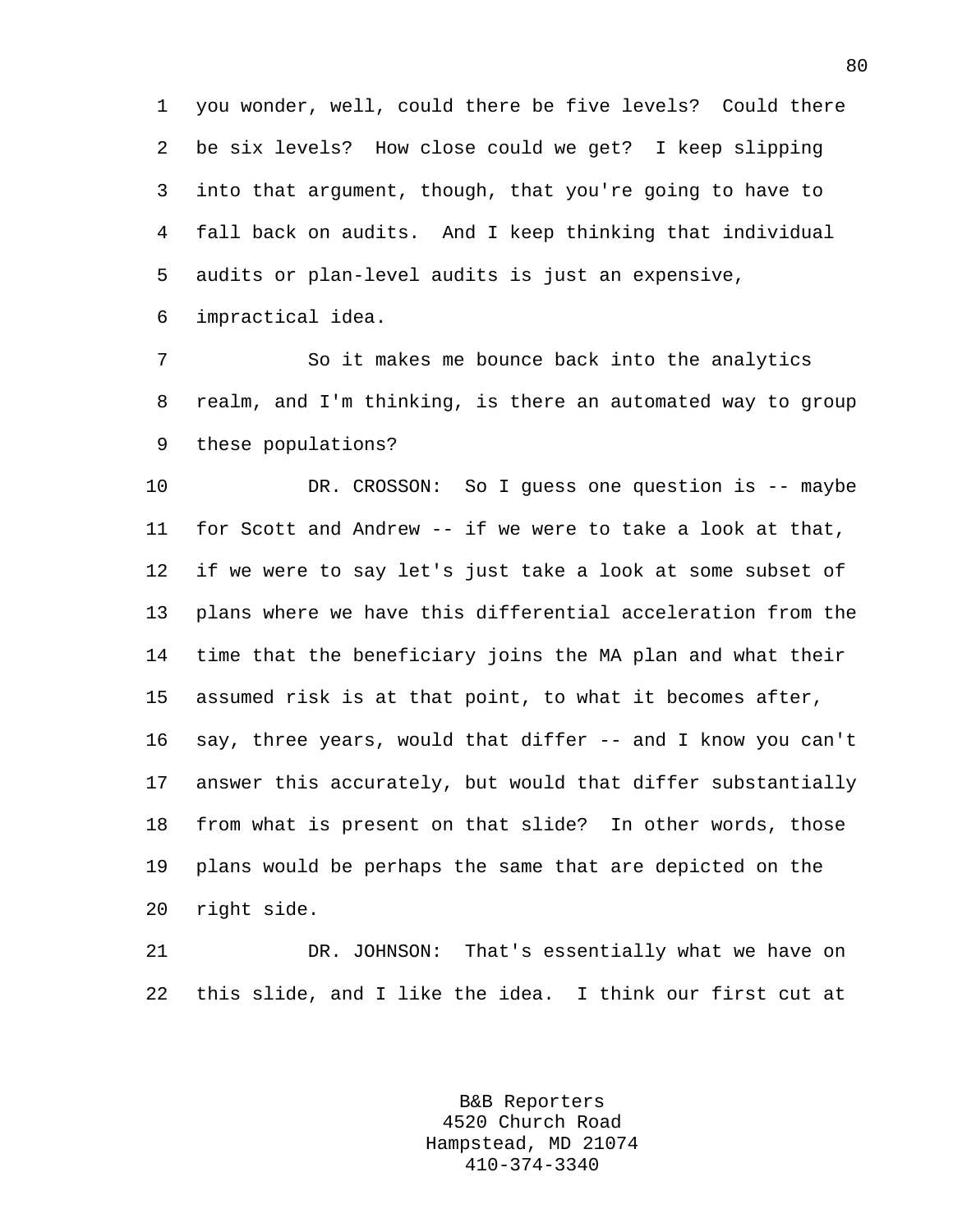1 the analysis would say that some plans, you know, like on 2 the right-hand side, tend to be obviously more aggressive. 3 But then there is a gradient of mixture between, you know, 4 normal increases due to better coding, and maybe then a few 5 with more aggressive coding. So I think our first cut 6 would say that it doesn't quite break down by contract in 7 the same way that there are good and bad contracts that we 8 could apply an adjustment to. I think that's what led us 9 more towards a few more categories than good and bad.

10 DR. CROSSON: Okay.

11 MR. THOMAS: I'll be brief because I know we've 12 been on this for a while.

13 First, I agree with the recommendation on making 14 sure we compare to folks that are in A and B. I think that 15 makes a lot of sense.

16 Just my comment on this, and I would echo Craig's 17 comments, that, you know, I think there are -- there's a 18 lot of difference, frankly, between the proactivity of 19 providers in MA, especially if there's risk involved, 20 versus fee-for-service. And I think, unfortunately, you 21 know, in that graph there you've got a lot of folks that 22 are probably doing things very right and are very proactive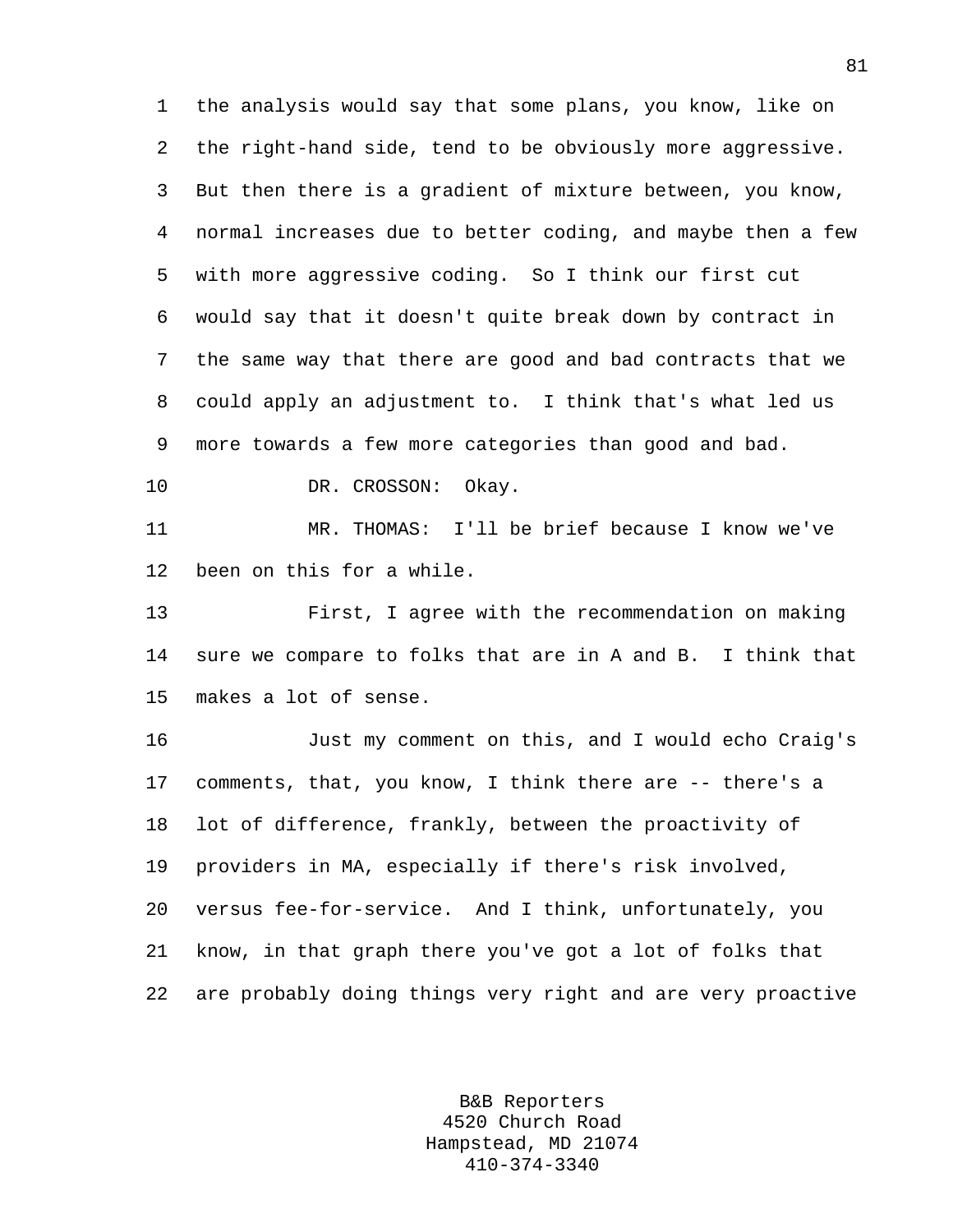1 and are identifying HCCs and diagnoses and whatnot that are 2 very appropriate that are not identified in fee-for-3 service. And I'm sure you have folks in there that are not 4 doing that. And, unfortunately, they're all in this case 5 going to be treated the same. And I just think that that 6 is -- that to me is a concern. I'm not saying I have the 7 answer to how that gets dealt with. But that is definitely 8 a concern. And, you know, I would say that, you know, 9 frankly, there's probably better -- in many cases, there is 10 better identification of the appropriate diagnosis in MA 11 than there is in fee-for-service, especially given many of 12 the arrangements with the provider side of the delivery 13 system.

14 The second piece is I continue to be concerned 15 about the multiple changes we have going on in the risk 16 adjusters and the coding adjustments and what the aggregate 17 changes will be -- not on average but when it comes down to 18 specific geographies or specific plans. And it seems to me 19 that there probably ought to be some more work done to 20 understand the specificity of that and really what the 21 range is going to be, because you can look at this, you can 22 say -- you could have a range from a couple of percent to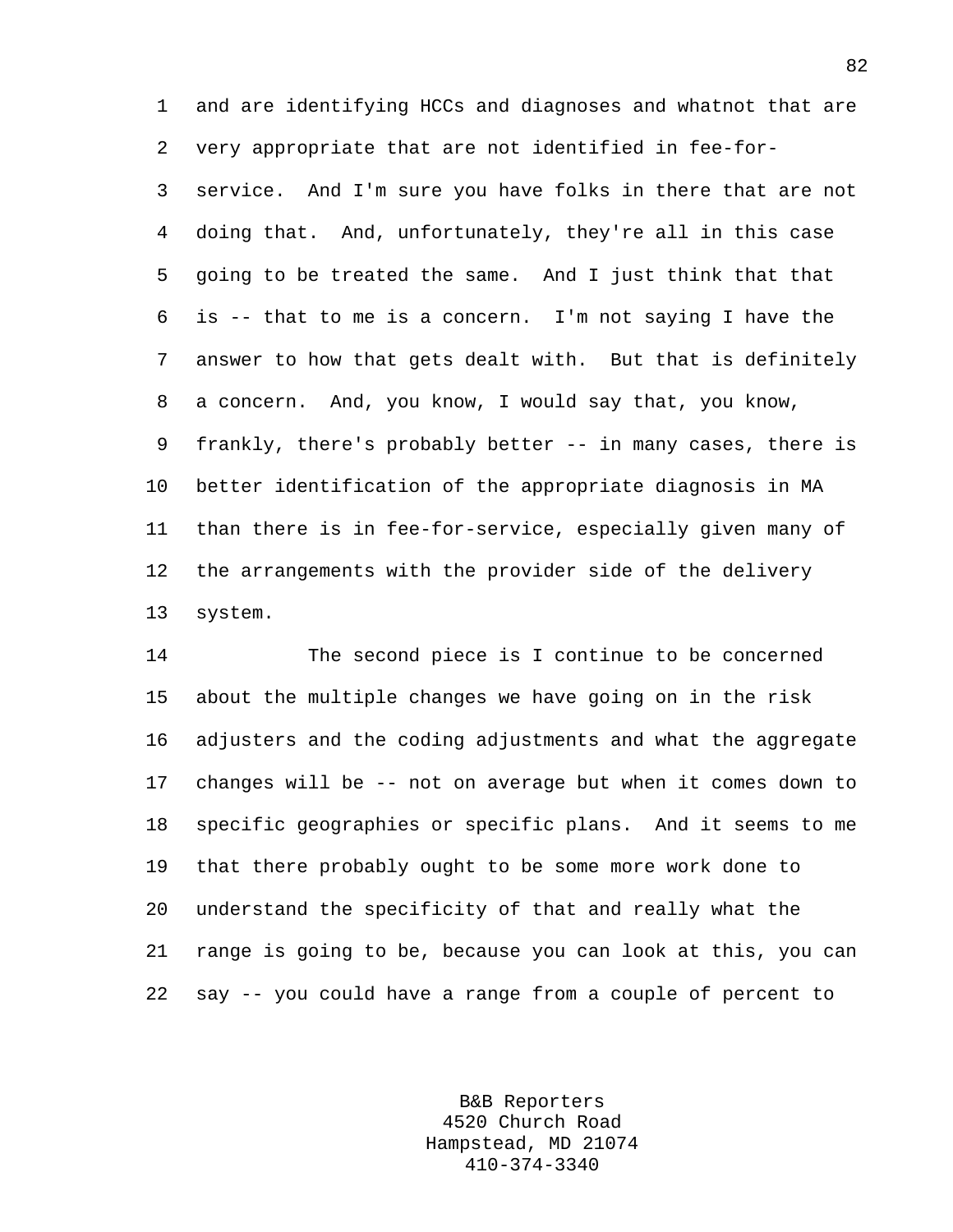1 it could be, you know, high teens potentially. And I think 2 it would be helpful to understand the materiality of that 3 range, and once again, maybe breaking it into three tiers 4 is the right way to do it because you have such differences 5 here.

6 But I just would like to understand more the 7 aggregate of many of these changes -- you know, many that 8 have just been put in, and we really don't know what the 9 impact is going to be of some of these changes that have 10 been already instituted, because we haven't had enough run 11 at what the impact's going to be on the risk scores.

12 So that's just the concern I have of layering 13 additional changes on top of things that have happened that 14 we really don't understand the impact that they've had on 15 the plans in the different regions. But, overall, the 16 recommendation I agree with. I just am concerned about 17 layering other changes on where we don't understand the 18 impact of what's been put in place already.

19 DR. CROSSON: Yeah, very good points, Warren. 20 I'd just make a couple of comments, because I think I heard 21 the same frustration that I heard from Brian a few minutes 22 ago, which is, you know, that, unfortunately, we don't have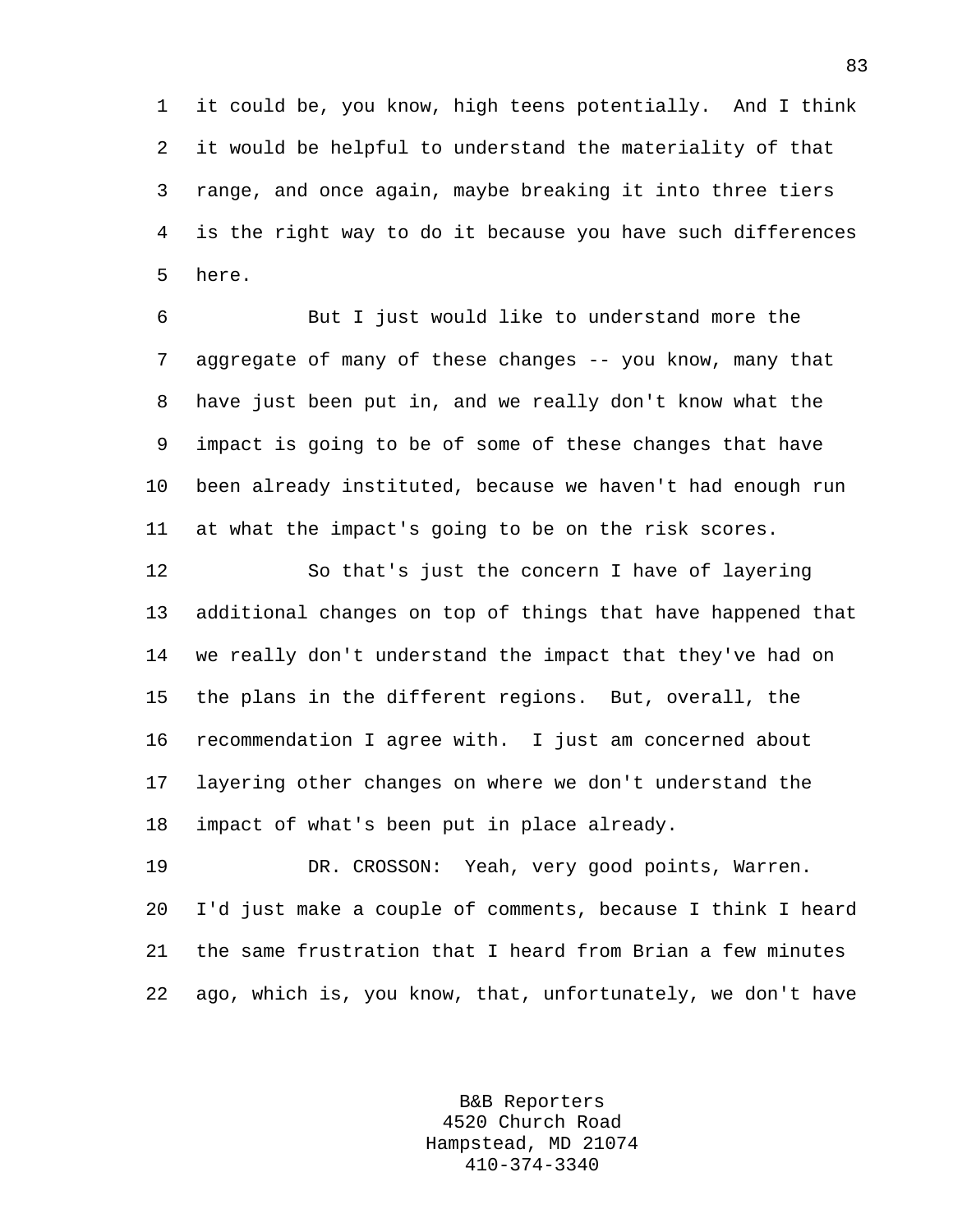1 a way -- with the current measurement process, we don't 2 have a way of differentiating at a given level of coding on 3 the part of a plan, whether, in fact, that is simply 4 recording more diagnoses for individuals, and that 5 individual, if in fee-for-service, would have less 6 diagnoses recorded as opposed to the situation I think that 7 Craig and others have referred to where, in fact, the plan 8 providers in this case for the most part are, in fact, 9 identifying and then appropriately managing conditions 10 which are being missed in fee-for-service. And I suspect 11 that both situations exist, and I think we're somewhat 12 hamstrung right now by the fact that we can't do that, we 13 can't make that differentiation.

14 The other point I'd make is in terms of your last 15 comment about sort of, you know, overall what's happening 16 with MA. We are going to have an MA report at the next 17 meeting, as I understand it, that will update sort of the 18 situation with respect to the difference in payment between 19 fee-for-service and MA and, among MA, different types of MA 20 plans. So we'll have a better look next month, at least at 21 this point, at the aggregate impact of these changes.

22 MR. THOMAS: And I can appreciate that. I think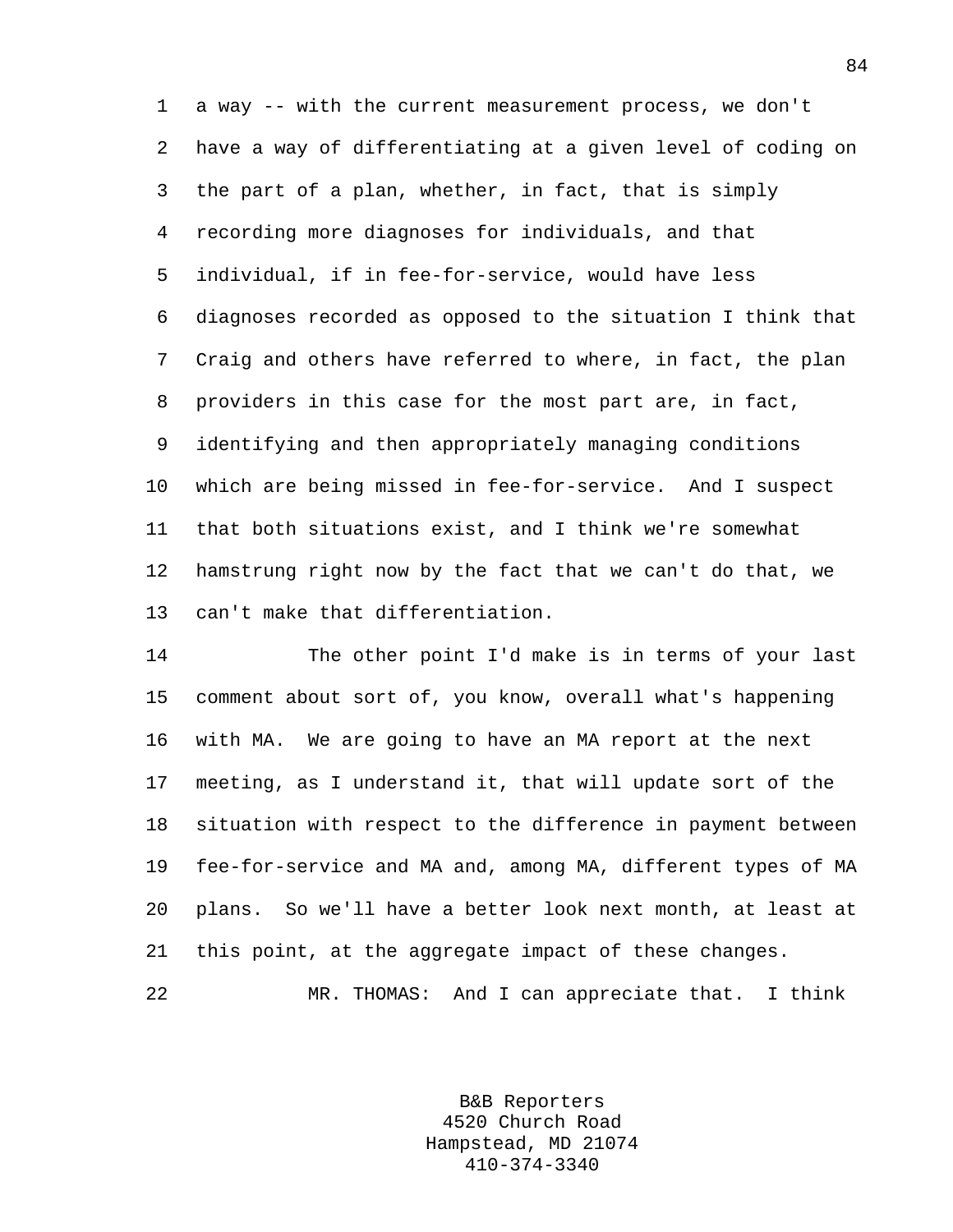1 it's just important that we understand that -- because I 2 think sometimes the tenor is that, gee, these are all just 3 bad actors and there's just, you know, inappropriate 4 coding. And, once again, I'm sure in that graph there is 5 some of that. But at the same time, I think there are some 6 folks that are doing exactly the right thing, and I can 7 appreciate that. It will be helpful to look at the overall 8 report to see if we understand more about what these other 9 changes are driving and then have that understanding as we 10 look to make any additional changes in risk adjusters going 11 forward.

12 DR. CROSSON: Okay. Scott, Andrew, thank you 13 very much. We'll move on now to the last presentation and 14 discussion.

15 **[Pause.]** 

16 DR. CROSSON: Okay. Now we're going to have a 17 presentation in our continuing work on trying to simplify, 18 clarify, elevate, and in other ways improve quality 19 measurements, and we have a few ideas on the table. Ledia 20 and David, take it away.

21 MS. TABOR: Great. Good morning. Today, we'll 22 provide an updated analysis on three population-based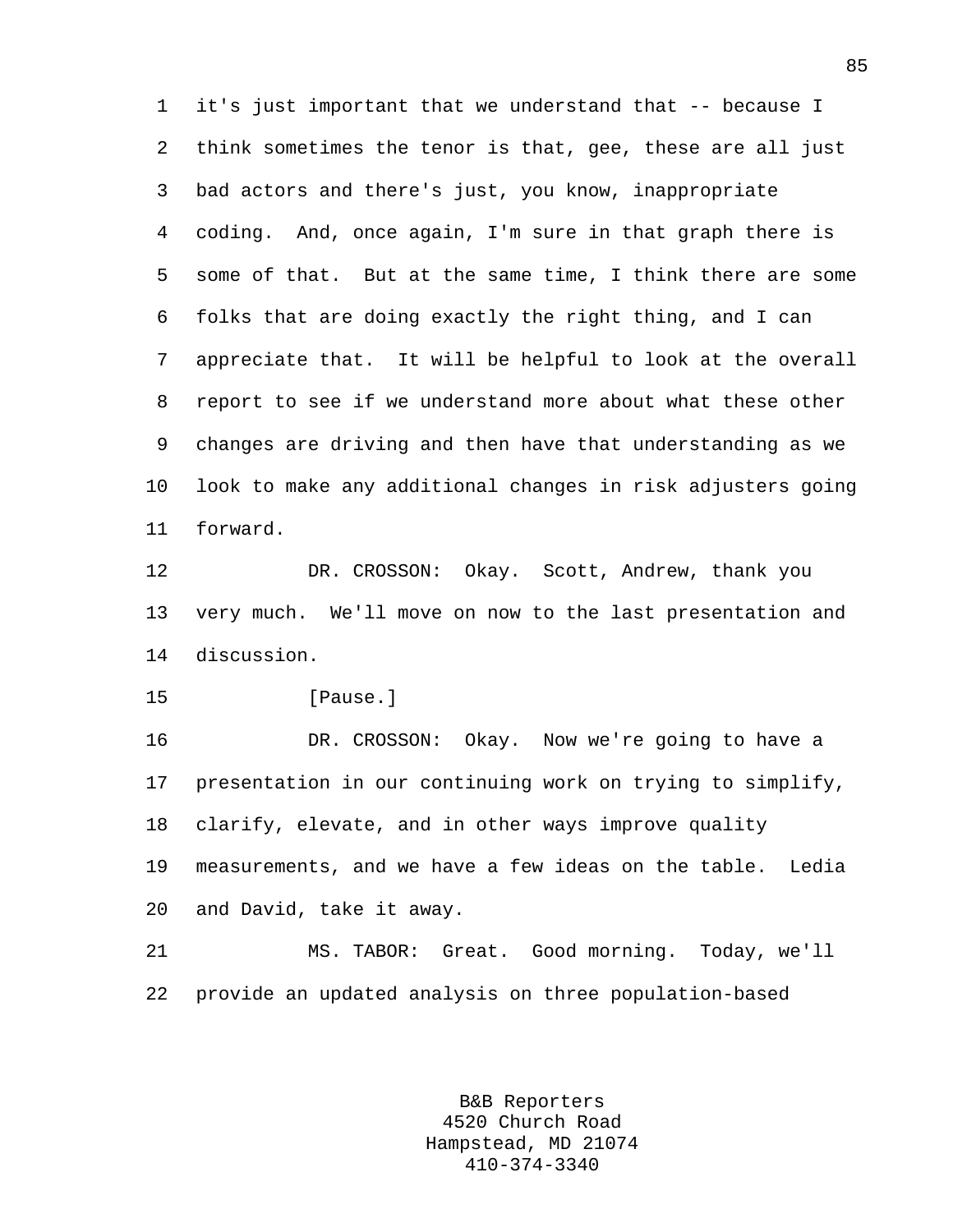1 outcome measures that the Commission has discussed using to 2 measure Medicare quality. Following the presentation, we 3 would like your input on the measure results and next steps 4 for our analysis of these measures.

5 First, we will review the Commission's direction 6 to simplify quality measurement in Medicare using a small 7 set of population-based outcome measures.

8 Next, we'll provide an update on the prototype, 9 healthy days at home measure, we have been developing.

10 Then we'll discuss updated analysis using PPA and 11 PPV measures in Medicare.

12 Finally, we'll lay out ideas for future research 13 for your discussion.

14 The Commission has become increasingly concerned 15 that Medicare's current quality measurement programs are 16 too complex, burdensome for providers, and rely on too many 17 clinical process measures that are, at best, weakly 18 correlated with health outcomes.

19 The Commission has discussed a direction that 20 would simplify current Medicare quality measurement by 21 using a common, small set of outcome measures across 22 providers. Medicare would measure quality in a local area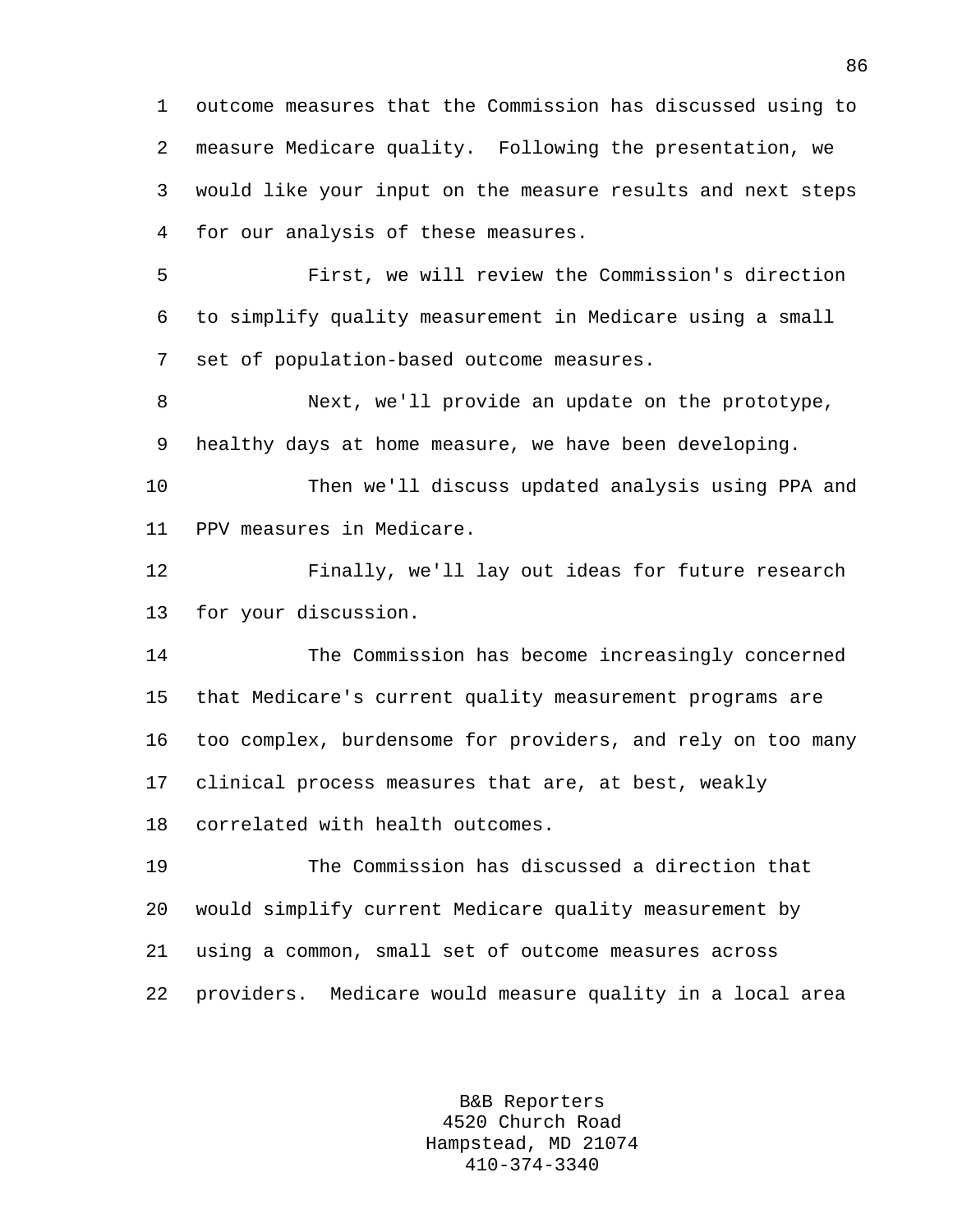1 using population-level outcome, patient experience, and 2 low-value care measures for each of Medicare's three 3 payment models.

4 The quality measures could be publicly reported 5 to beneficiaries, providers, and policymakers to allow 6 comparison across models and organizations nationally and 7 within market areas. The results could also be used to 8 reward high-quality MA plans and accountable care 9 organizations in a market area.

10 Many have pointed out the complexity and burden 11 of the new Merit-based Incentive Program, or MIPS. As a 12 simpler alternative to MIPs, we could explore applying the 13 population-based measures to fee-for-service clinicians in 14 a market area.

15 I will now discuss the healthy days at home 16 measure, which measures the number of days per year that 17 beneficiaries are alive and out of health care 18 institutions, like skilled nursing facilities. This 19 measure takes a comprehensive view of a population's health 20 in a way that is easy to understand.

21 The Commission discussed the measure concepts 22 last year and thought that the measure could be used to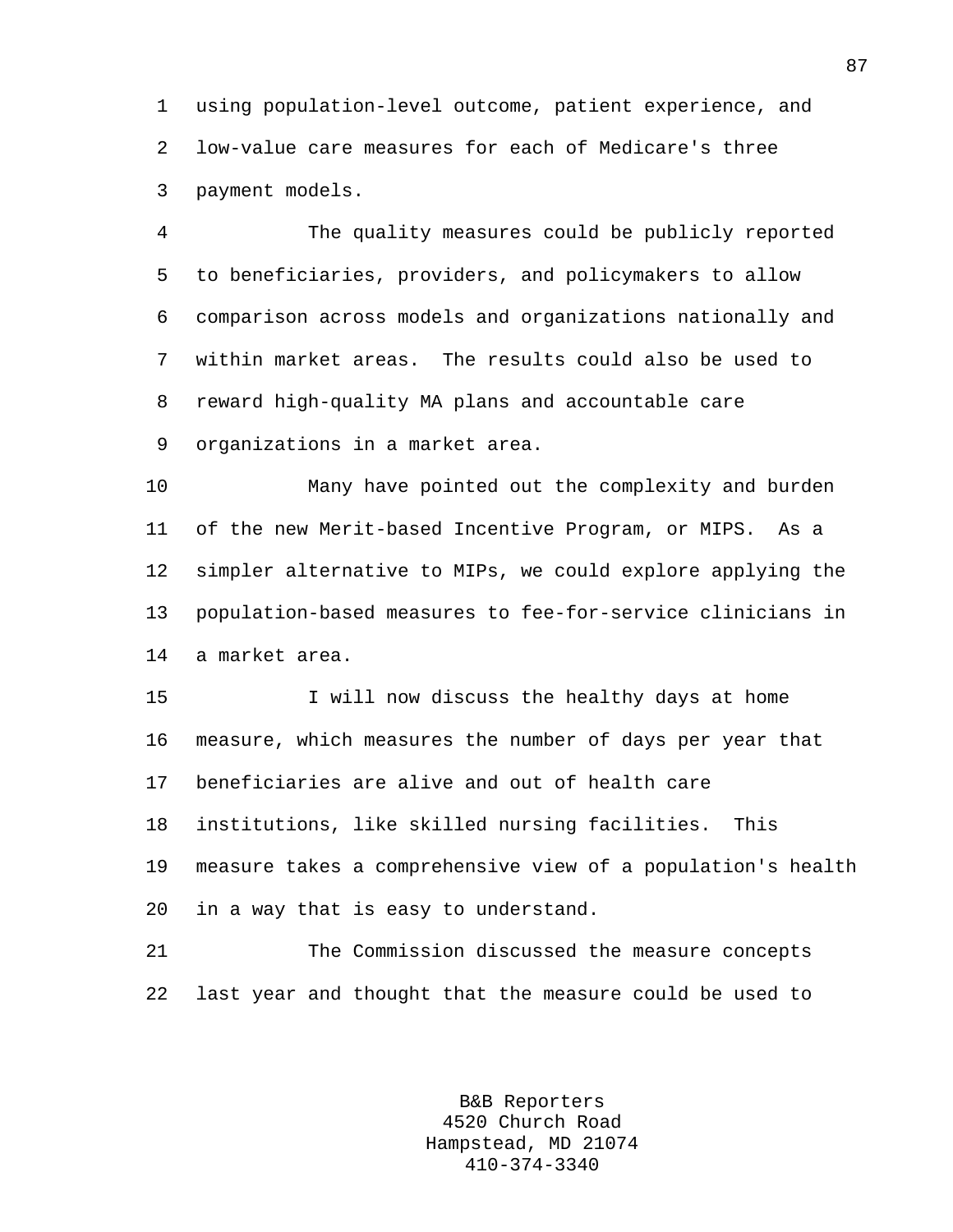1 compare performance across payment models.

2 Healthy days at home is not triggered by any 3 event in particular. Beneficiaries are followed for the 4 entire calendar year. Healthy days at home is calculated 5 by subtracting from 365 days, the days in which 6 beneficiaries' claims data suggest they were in less than 7 optimal health or unhealthy, such as days in acute care 8 facilities or acute care hospitals, post-acute care, and 9 mortality days.

10 The Commission has been working with a team from 11 the Harvard School of Public Health to test our prototype 12 "healthy days at home" measure. A critical step in the 13 development of the measure is to develop a risk-adjustment 14 model to make sure the measure reflects an organization's 15 quality of care rather than underlying patient severity.

16 Using linear regression, we developed a model 17 that included age, sex, and disease burden, since those are 18 common patient severity variables. We also included market 19 effects in the model to control for market-specific 20 practice patterns that may mask the effects of the other 21 variables.

22 The Commission has discussed the importance of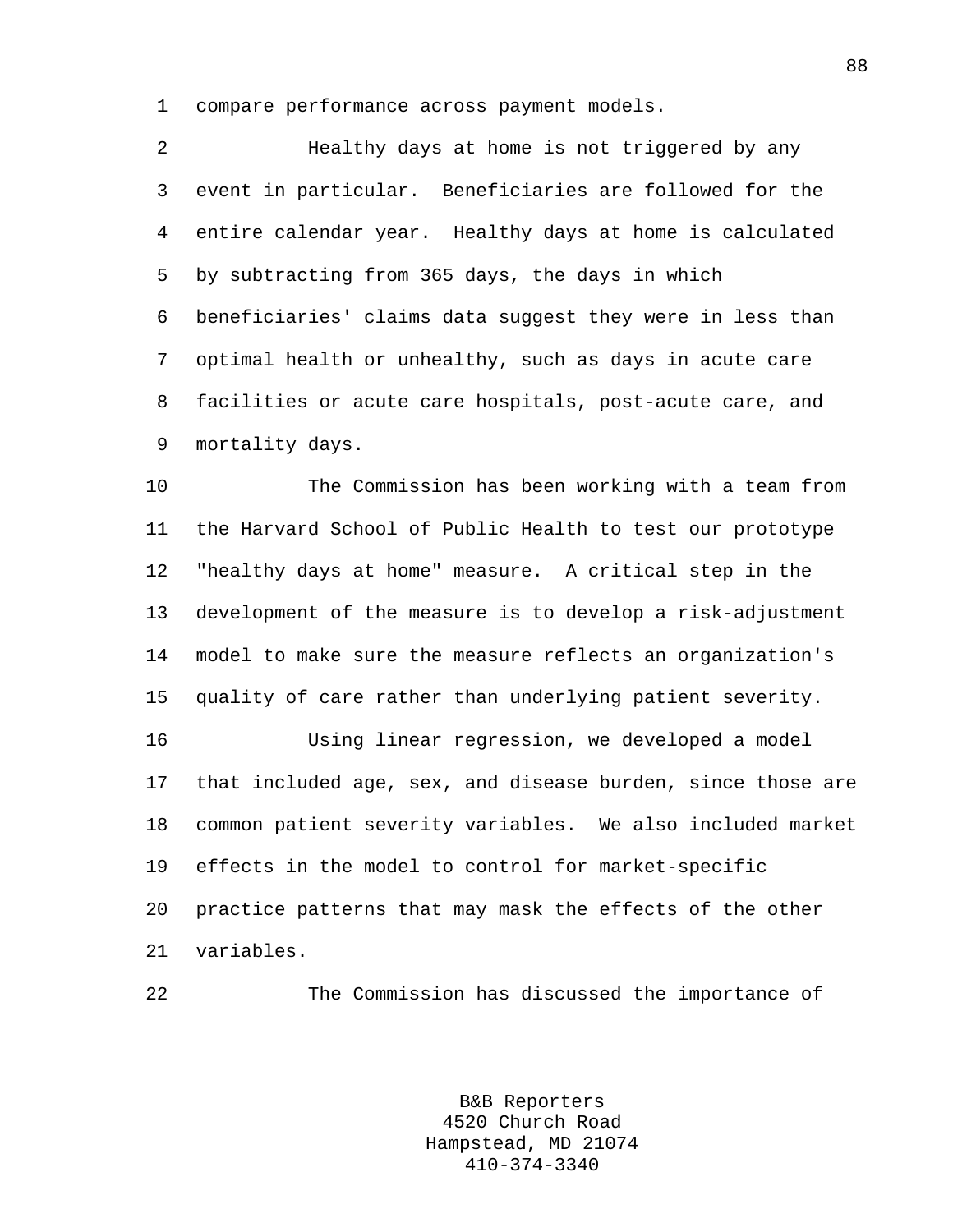1 accounting for socioeconomic status in quality measures, so 2 we also included race, ethnicity, and Medicaid status, 3 which can be proxies for income or State health policy.

4 We found that disease burden had the greatest 5 impact on healthy days at home. Age and sex had about the 6 same impact. Medicaid status had some effects, but adding 7 Medicaid did not increase the explanatory power of the 8 model. Race and ethnicity had no significant impact.

9 We did some further analysis to understand the 10 effect of Medicaid status on healthy days at home, but how 11 to deal with the possible effects is still an open question 12 as we wait for more clarity on accounting for SES in 13 quality measurement.

14 To better understand the Medicaid effect, we 15 considered whether the effect of Medicaid status varied by 16 market. We divided market areas into quartiles based on 17 the proportion of Medicare beneficiaries with Medicaid in 18 the area, the rows. We also divided markets into quartiles 19 based on health day at home performance, the columns. If 20 the proportion of Medicaid beneficiaries in a market area 21 had no effect on healthy day at home rates, then we would 22 expect that each quartile of healthy day at home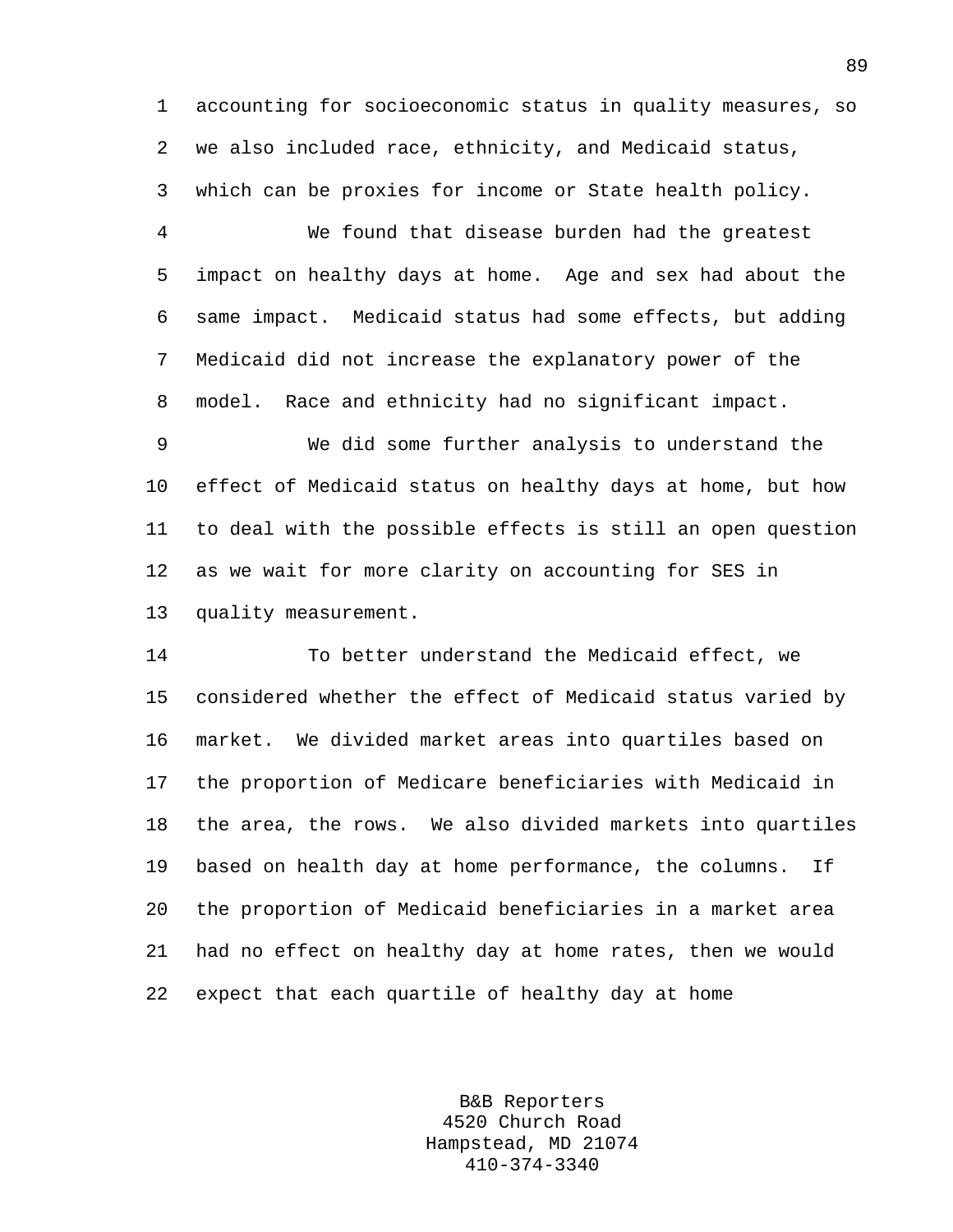1 performance would be about 25 percent.

2 In the markets with the highest proportion of 3 Medicaid, 32.2 percent of market areas were among the 4 lowest-performing quartile on adjusted healthy days at 5 home.

6 In the markets with the lowest proportion of 7 Medicaid, 37 percent of market areas were among the 8 highest-performing quartile on adjusted healthy days at 9 home.

10 It appears that the proportion of beneficiaries 11 eligible for Medicaid in a market may have some market-12 level effect on healthy days at home, which emerges at the 13 highest and lowest concentration of Medicaid status. 14 Medicaid status, representing State health policy, may play 15 a role in healthy day at home rates. We could continue to 16 explore healthy day at home rates among peers in markets 17 with a similar share of Medicaid beneficiaries, as we have 18 done for hospital readmissions and MA stars.

19 We calculated healthy day at home rates adjusted 20 for age, sex, disease burden, and market-fixed effects.

21 The mean adjusted healthy day at home for all 22 populations in all market areas is 346.2 days healthy and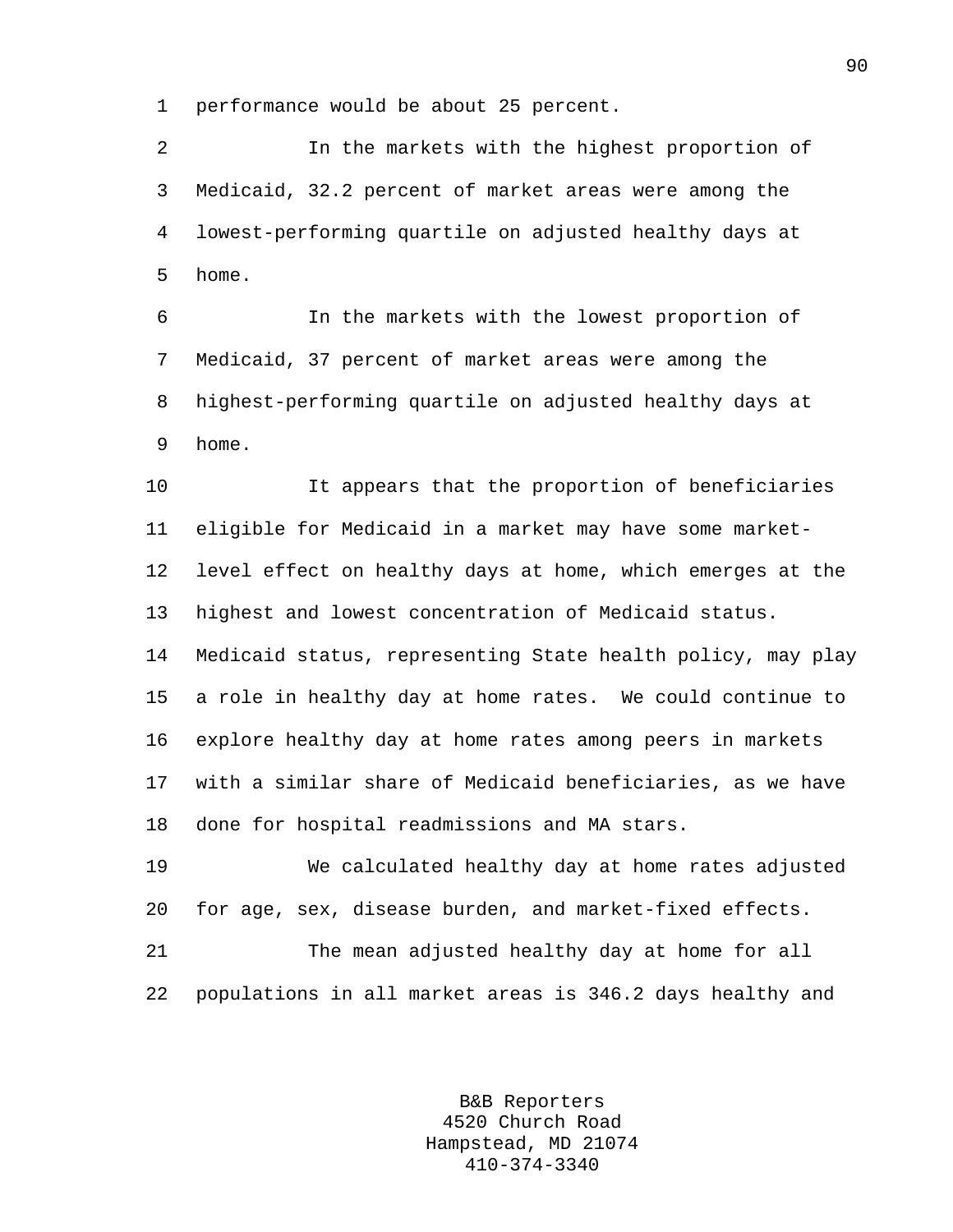1 at home.

2 To assess the face validity of the measure, we 3 also calculated healthy days at home rates by different 4 population segments. We would expect that older 5 beneficiaries with multiple chronic conditions and severe 6 chronic conditions like congestive heart failure to have 7 fewer healthy days. We did find that that older age and a 8 chronic conditions burden was associated with fewer healthy 9 days at home and more variation in older populations with 10 congestive heart failure.

11 The Commission is interested in monitoring the 12 progress of ACOs, so we calculated adjusted healthy day at 13 home results for beneficiaries attributed to ACOs in 2013. 14 We found small differences between ACOs and non-ACO fee-15 for-service across all the population segments, with ACOs 16 having slightly better healthy days at home.

17 This was a proof of concept analysis to see if we 18 could calculate healthy day at home results for ACOs and 19 compare payment models in market areas. We hope to 20 continue to refine the ACO calculations.

21 Now we are going to move on from healthy days at 22 home and discuss our analysis of the potentially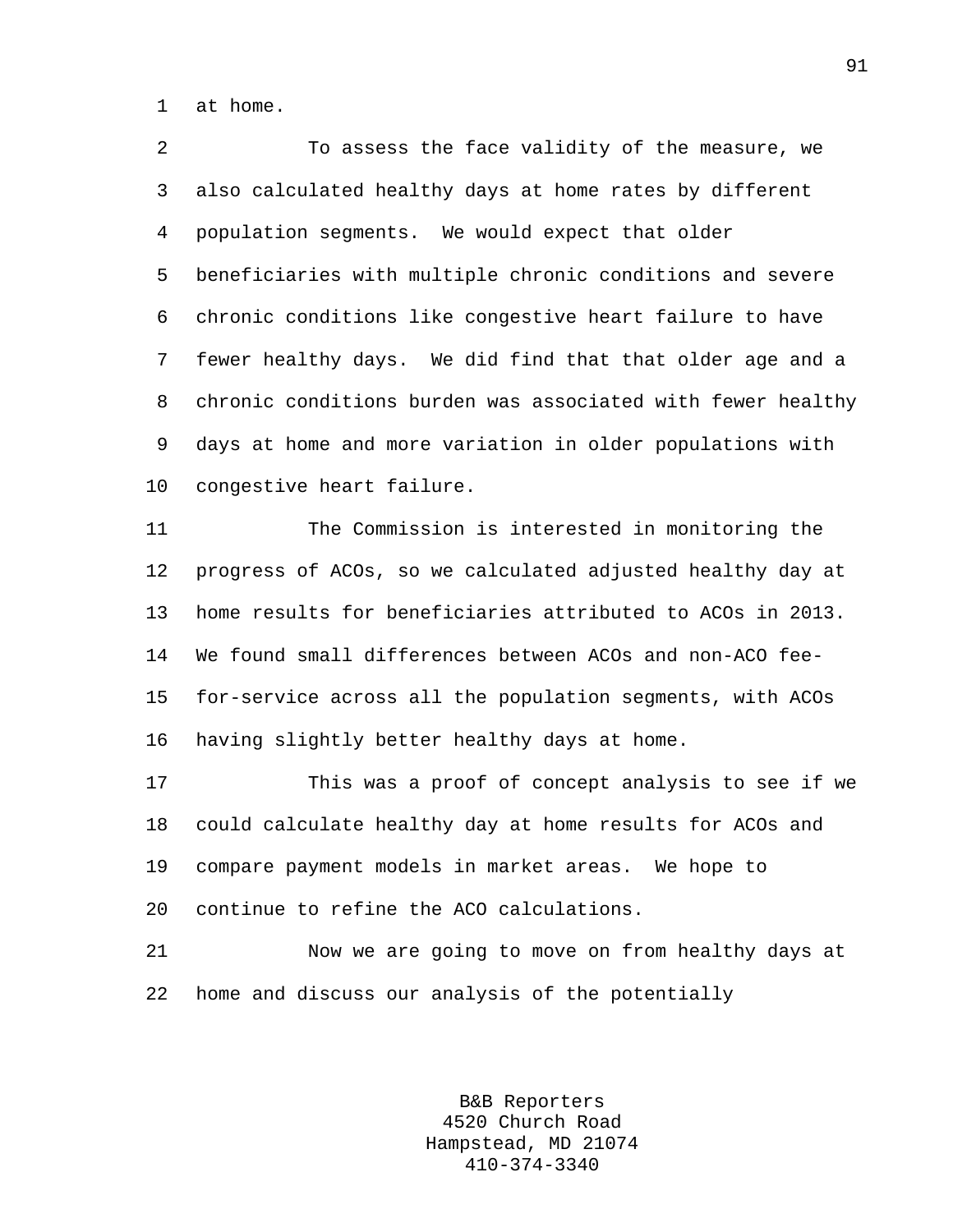1 preventable admissions and potentially preventable ED visit 2 measures.

3 PPAs and PPVs are population-based measures 4 designed to examine the ambulatory care system in a defined 5 area like the market areas that we used for the healthy day 6 at home analysis. It is not a measure of individual 7 hospital quality. PPAs and PPVs are based on the premise 8 while not every PPA and PPV can be averted, comparatively 9 high rates of these events points to markets where 10 beneficiaries may be admitted to the hospital or getting 11 the treatment in an ED unnecessarily. There is likely a 12 need for improved care coordination and access to care in 13 those areas with high rates.

14 In the past, MedPAC has contracted with 3M Health 15 Information Systems to use its definitions of PPAs and PPVs 16 and their software.

17 Hospital stays can pose risks to patients, 18 particularly the elderly. Adverse events represent a 19 prominent risk, including hospital-associated infections, 20 medication errors, device failures, and pressure injuries. 21 PPAs include admissions for conditions that might 22 have been prevented by using coordinated care; for example,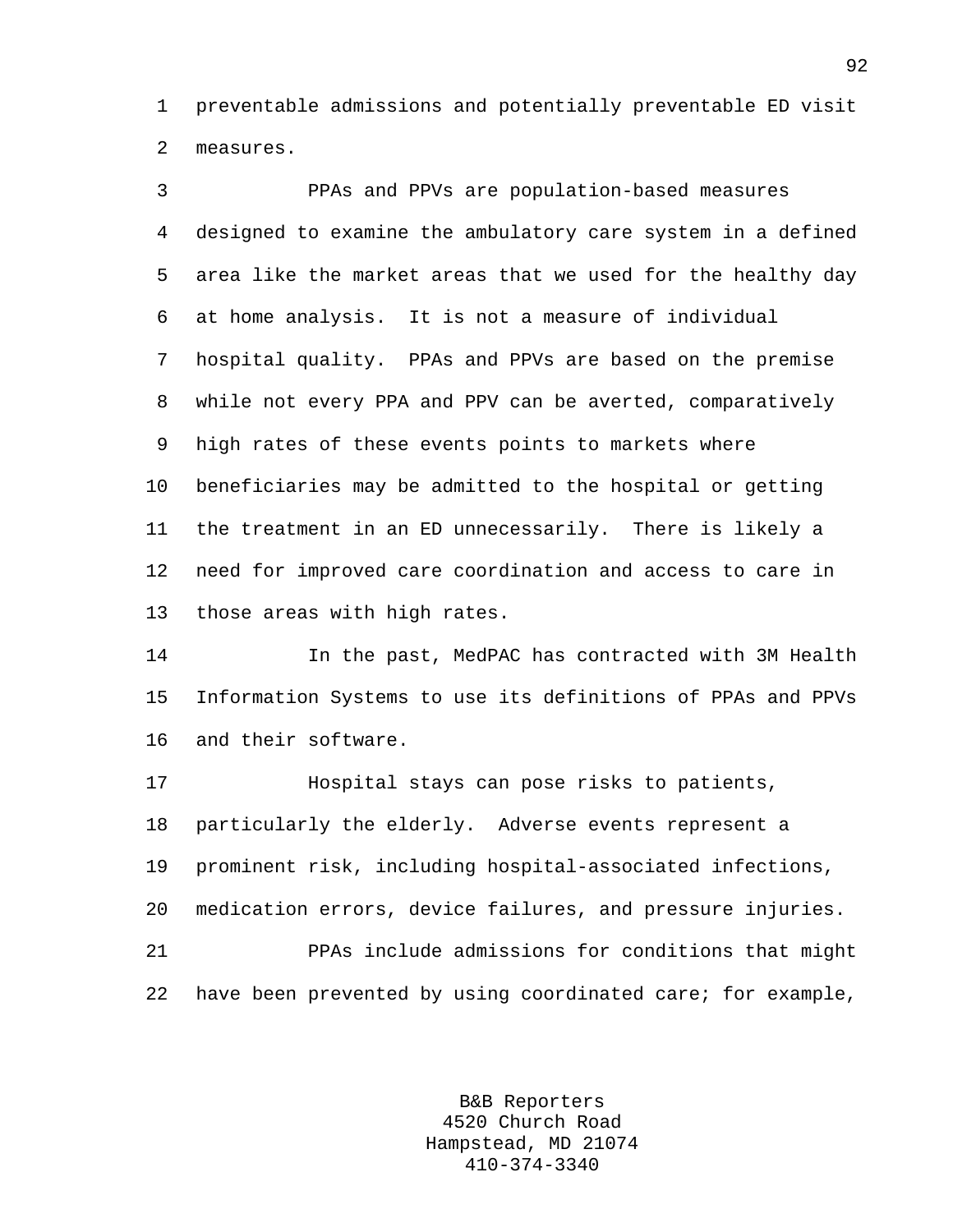1 short-term complications of diabetes, asthma, and

2 migraines; and second, procedures whose appropriateness has 3 been questioned by clinical experts or might have been 4 avoided with medical treatment, such as back procedures and 5 spinal fusion.

6 This analysis excludes hospital readmissions 7 within 30 days of the index admission because readmissions 8 is a separate concept measured in another population-based 9 outcome measure. Also, in a previous analysis, we found 10 that PPA results are comparable, whether including or 11 excluding readmissions.

12 Hospital EDs are not the ideal venue for 13 treatment of non-urgent acute conditions and management of 14 chronic conditions and can encourage overtreatment, since 15 ED providers who do not know a patient's medical history 16 may err on the side of providing too much care.

17 PPVs include ED visits for medical conditions 18 that might have been prevented by coordinated care -- for 19 example, asthma attacks and migraines -- and, second, 20 conditions that could have been addressed through other 21 sites of care, like primary care or urgent care centers for 22 conditions like upper respiratory tract infections or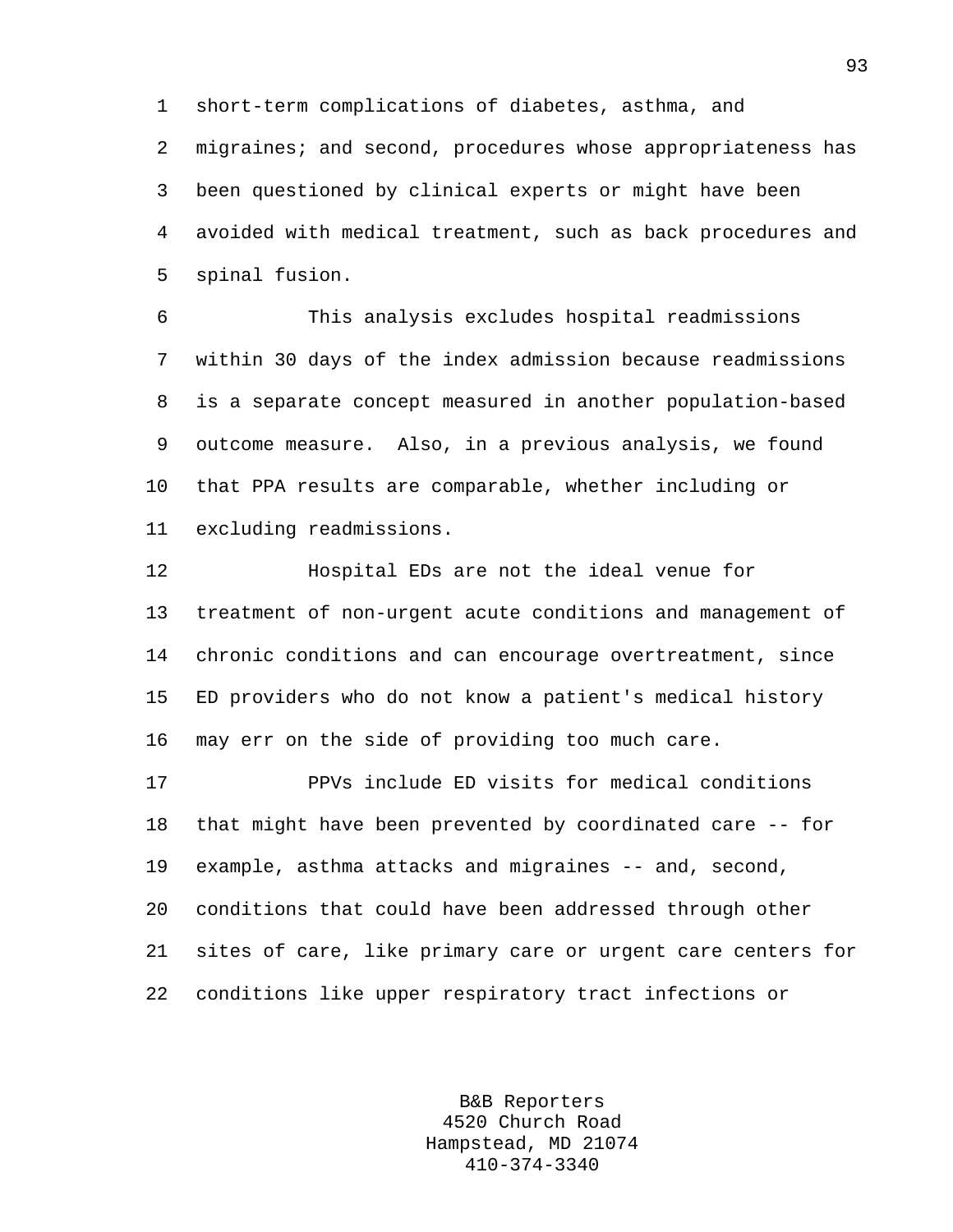1 gastrointestinal diagnoses.

2 The measure of PPVs excludes the ED visits that 3 resulted in an inpatient admission because those visits are 4 captured by the PPA measure.

5 To compare performance between areas, the 3M 6 methodology makes two types of adjustments. First, the 7 number of preventable events is weighted by the type of 8 services and relative resource intensity of the events to 9 reflect the relative burden of different events on the 10 health care system. For example, a PPV for a migraine 11 that results in an MRI and administration of a costly drug 12 consumes more resources than a PPV for a respiratory 13 infection that results in a general antibiotic.

14 The second adjustment attempts to control for 15 differences in the underlying health status of the 16 population, using age and burden of chronic illness, as you 17 would expect.

18 Since, again, the Commission has discussed the 19 importance of accounting for SES in quality measures, we 20 also performed a linear regression of the PPA and PPV rates 21 using race, ethnicity, and Medicaid status as proxy 22 variables for SES.

> B&B Reporters 4520 Church Road Hampstead, MD 21074 410-374-3340

94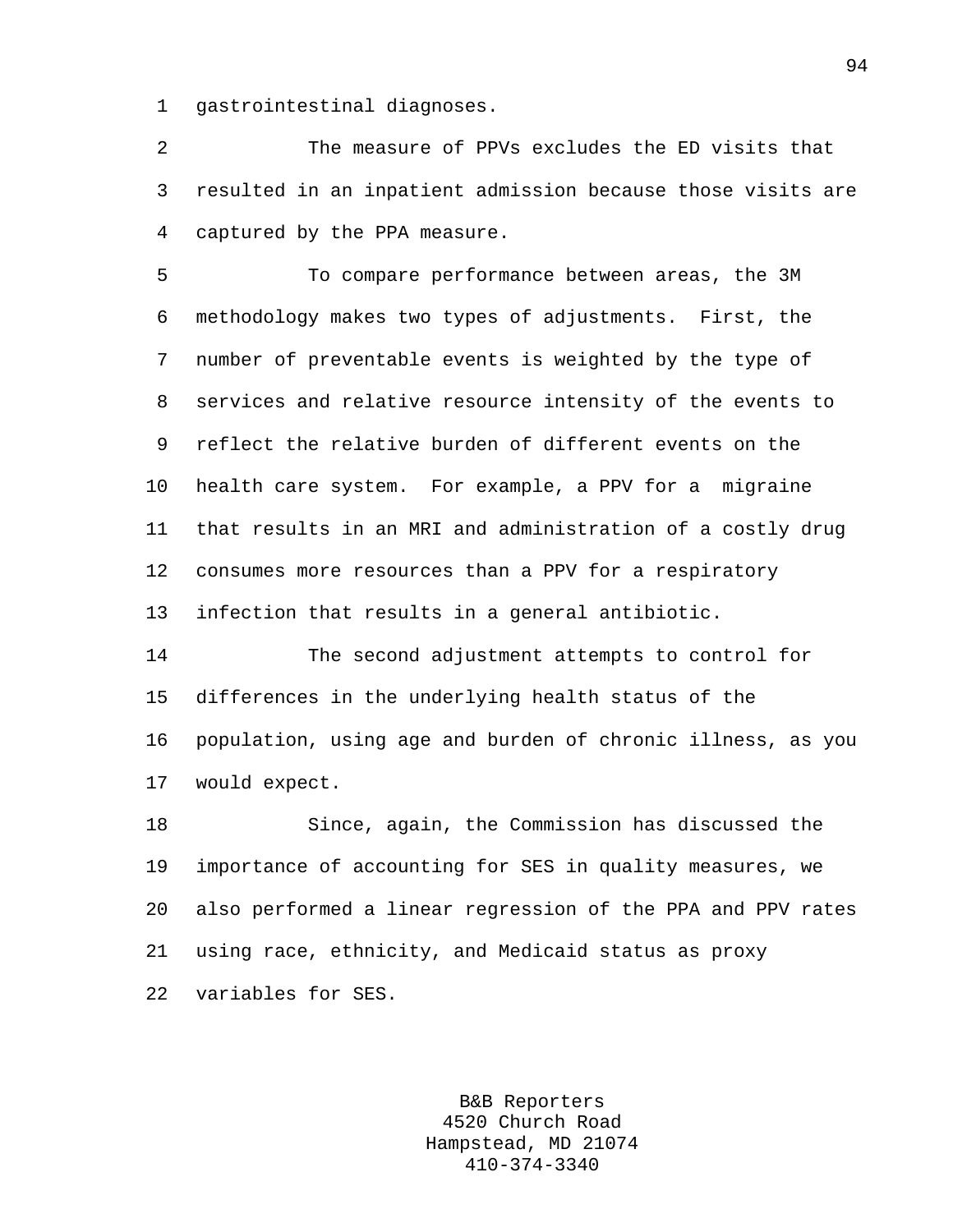1 We found that the regression coefficients were 2 all very small. So it appears adjusting for age and 3 disease burden accounts for nearly all patient-level 4 effects, so we did not include any additional variables in 5 the adjustment methodology. However, if this preliminary 6 work progresses and the Commission wishes to pursue, we 7 will sort markets by relevant SES variables to determine 8 whether these effects are present across market areas.

9 In 2014, PPAs accounted for about 15 percent of 10 all fee-for-service Medicare hospital admission claims, 11 excluding readmissions, with a national average of about 41 12 PPAs per 1,000 beneficiaries.

13 PPVs accounted for about 75 percent of all fee-14 for-service Medicare non-admission ED visit claims, with a 15 national average of approximately 291 per 1,000

16 beneficiaries.

17 The 75 percent PPV rate may be surprising, so I 18 would like to point out three things when interpreting 19 these national numbers. First, the denominator, or total 20 ED visits, is for a subset of the Medicare fee-for-service 21 population. For example, we excluded beneficiaries who 22 died in 2013 or 2014 or who had Part A or Part B only at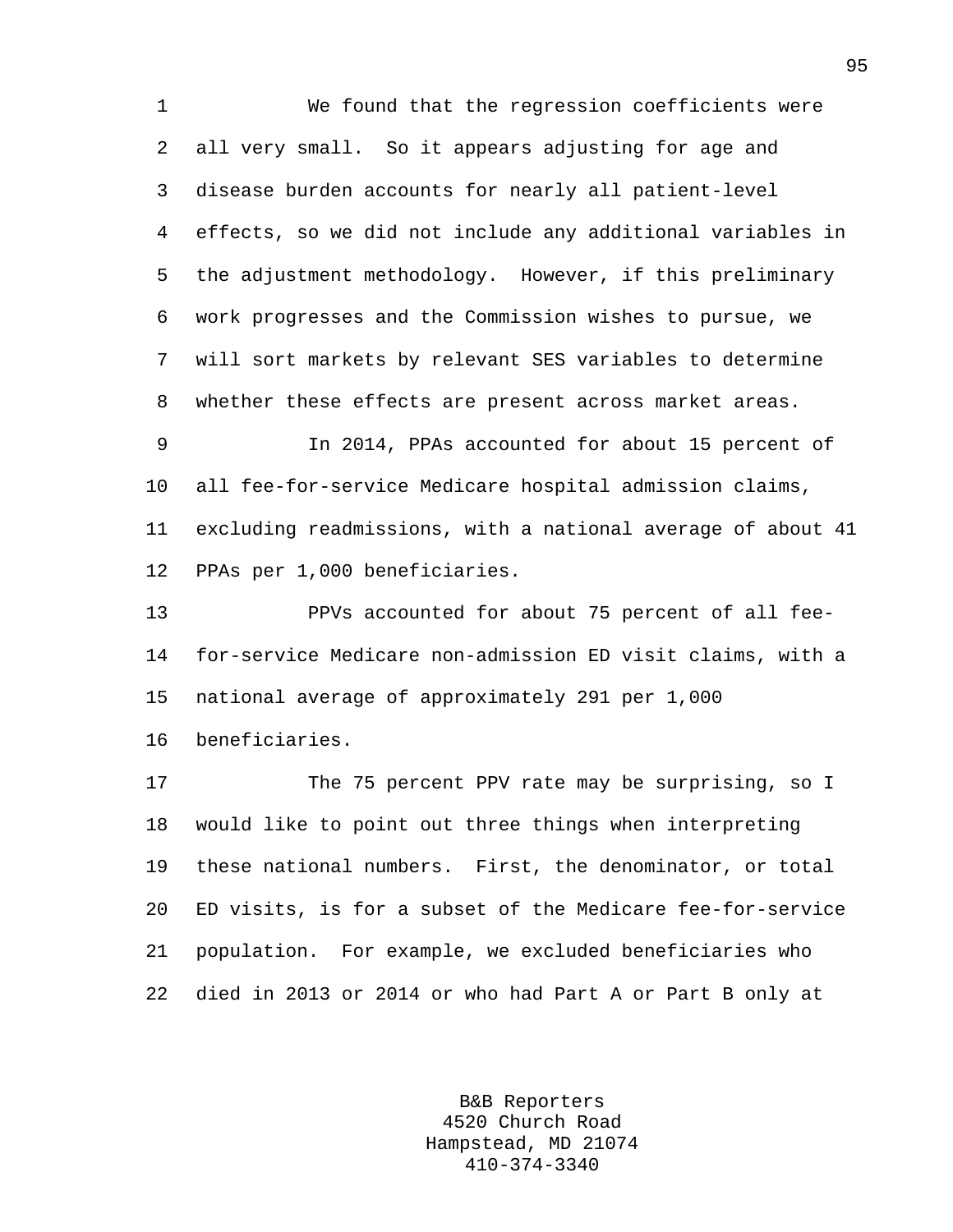1 any point during those two years. Second, PPV excludes 2 admissions. Third, these numbers are broad estimates; for 3 example, the PPV calculation errs on the side that most 4 non-emergent procedures and diagnosis could have been 5 handled in another site of care.

6 Even with these broad interpretations, these 7 numbers demonstrate opportunities to improve the quality of 8 care received by Medicare beneficiaries.

9 We calculated PPA and PPV rates at the local 10 market area level, as we did for the healthy days at home. 11 The rates are presented as a ratio of the actual rate to 12 the rate that would have been expected, given the 13 population's age and burden of chronic illness. A rate 14 below 1 is better because the market area has less than 15 expected PPAs or PPVs.

16 We found that PPV and PPA rates varied by market 17 area.

18 PPV rates showed about double the variation, 19 between the 9th and 10th percentile, than the rate of PPAs. 20 We also analyzed PPA and PPV rates for ACOs and 21 fee-for-service-only beneficiaries in five different local 22 market areas to compare relative quality within a market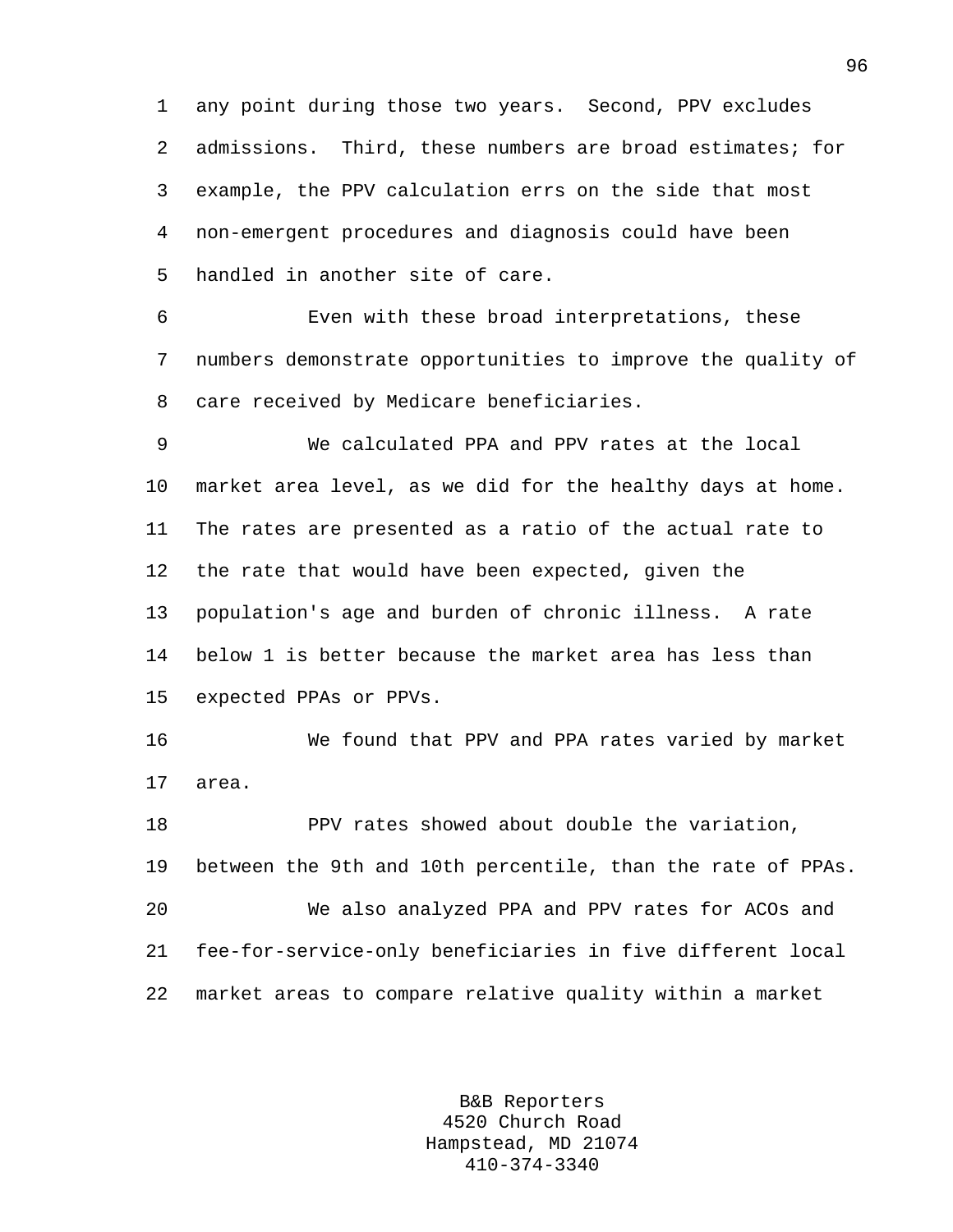1 area for different payment models, as envisioned in the 2 Commission's alternative quality concept.

3 We chose five market areas that had a high number 4 of ACO beneficiaries and for geographic variation. Across 5 the markets, the percentage of fee-for-service 6 beneficiaries in ACOs ranged from about a quarter to a 7 half. The number of ACOs in the areas ranged from about 5 8 to 11. 9 The reference point for each measure is 1.

10 Overall, ACOs tended to have slightly better PPA and PPV 11 rates than fee-for-service only.

12 ACO PPAs were better in three of the market areas 13 -- Houston, Minneapolis, and Orlando -- with rates less 14 than or close to 1.

15 ACO PPVs were better than fee-for-service in all 16 of the markets.

17 Looking at PPA and PPV rates within a market 18 area, across markets, and nationally may allow policymakers 19 and providers to understand opportunities to improve care 20 within those markets.

21 As discussed in the beginning of the 22 presentation, we could explore applying the population-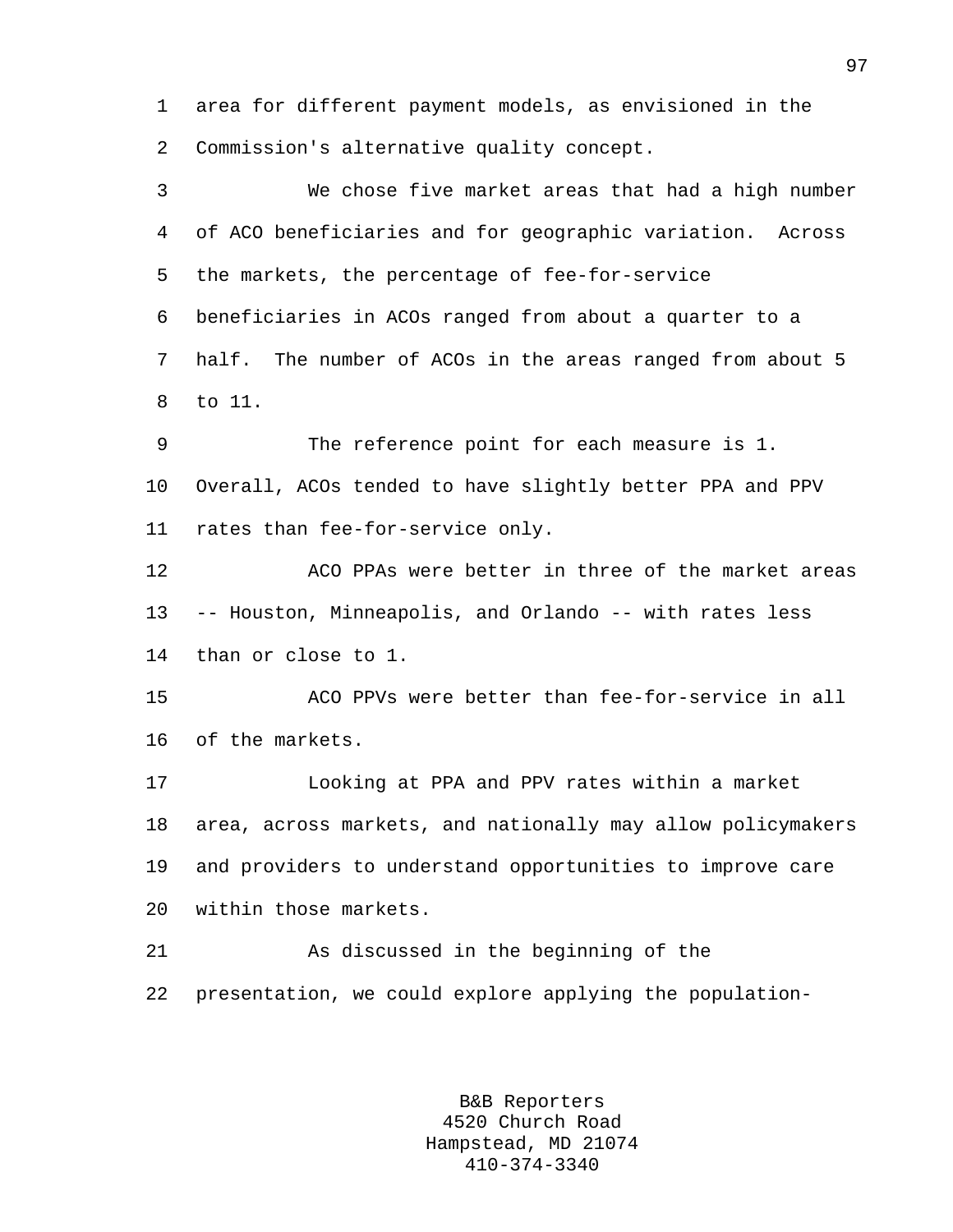1 based measures to fee-for-service clinicians in a market 2 area.

3 Some of the market areas we used in this analysis 4 are large, so using them to represent fee-for-service 5 clinician quality may not be appropriate. Within a local 6 market area, we could measure PPA and PPV rates at the 7 hospital service area level, or HSA, which is a smaller 8 geographic unit that is more similar to the ambulatory care 9 environment clinicians affect.

10 We explored this concept by identifying which 11 HSAs were tied to one local market area, then calculating 12 PPA and PPV rates for each HSA, and comparing those rates 13 across those HSAs.

14 In the market area that we looked at, the mean 15 PPA rate was .98 and for PPV was 1.17. We identified 13 16 HSAs that had a range of market of PPA and PPV rates, .55 17 to 1.26 for PPAs and 1.15 to 1.64 PPVs.

18 If these measures are statistically reliable, the 19 range of HSA rates supports the concept of measuring a 20 smaller geographic unit within market areas and perhaps 21 holding fee-for-service clinicians accountable to their HSA 22 rates.

> B&B Reporters 4520 Church Road Hampstead, MD 21074 410-374-3340

98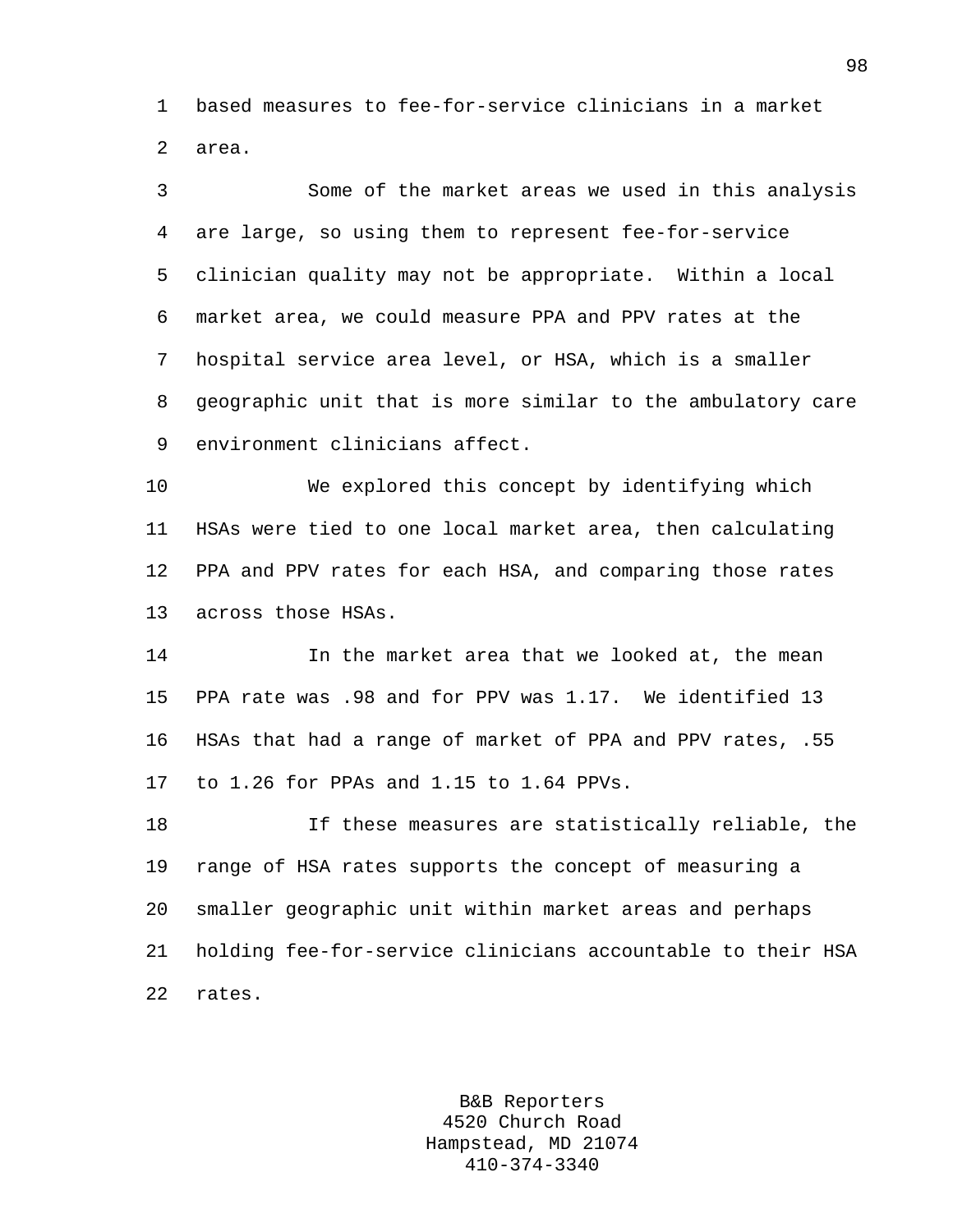1 If the Commission would like, we will continue to 2 evaluate the measures and their potential to compare the 3 quality of care for Medicare beneficiaries. After 4 answering any clarifying questions, we would like to 5 discuss your reactions to the measure results and these 6 ideas for future analytic work on all three measures. 7 Thank you. 8 DR. CROSSON: Okay. Thank you very much, Ledia, 9 and David as well. 10 Who has clarifying questions? We'll start with 11 Brian, Bruce -- I'm going to do this more slowly so I don't 12 screw it up -- Bruce, Brian, Amy, Bill H., John, Pat, 13 Alice, Paul, Kathy, Jack. Gotcha. 14 DR. MILLER: Yeah. It's all you all. 15 DR. CROSSON: Yeah. 16 [Laughter.] 17 DR. CROSSON: Right. Let's start with Bruce -- 18 I'm sorry. Brian, Brian, Brian. 19 DR. DeBUSK: First of all, I'm so wildly 20 supportive of what you guys do and like this work so much, 21 I was almost afraid to ask a question. But as you can see, 22 I got past it.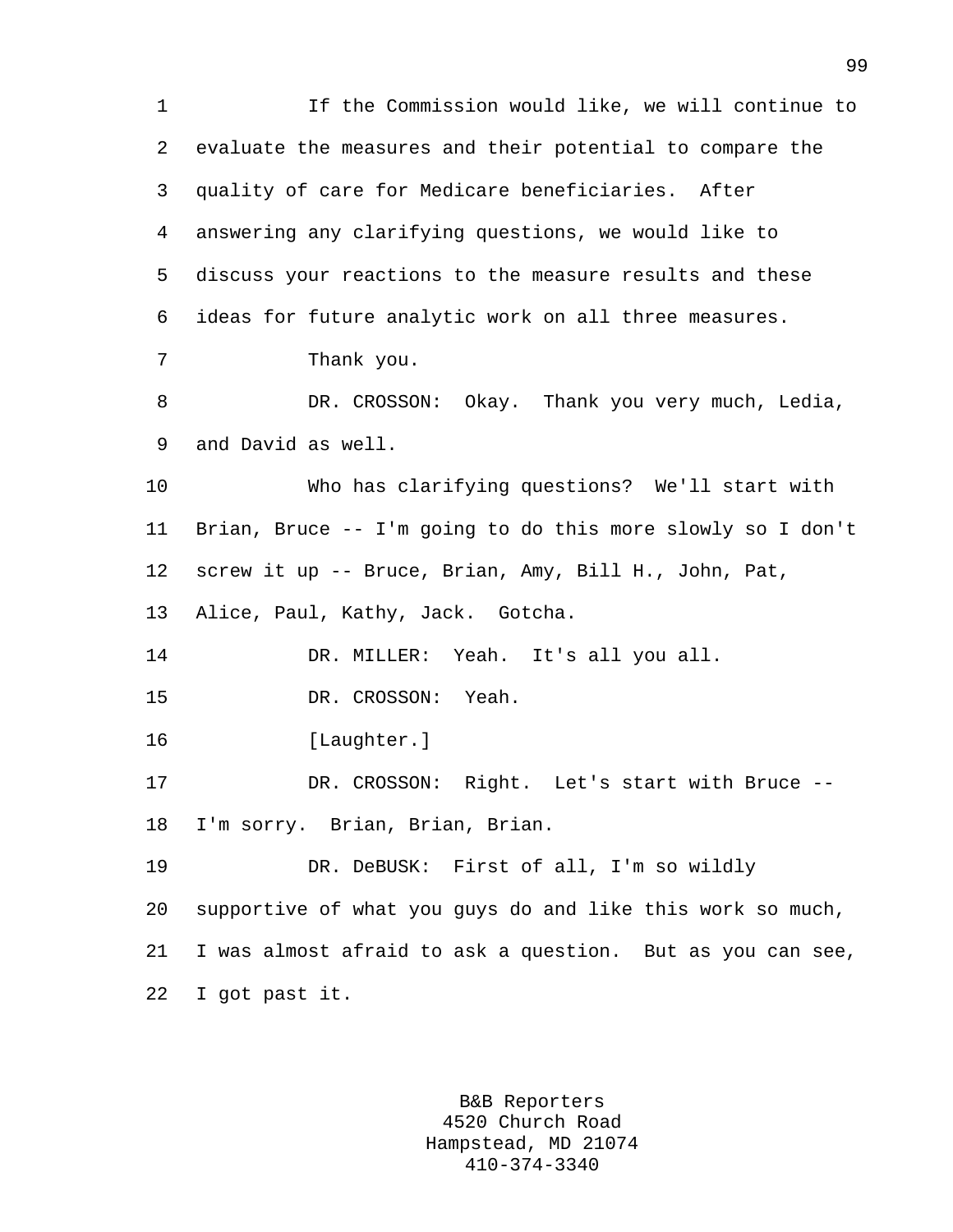1 [Laughter.]

2 DR. DeBUSK: First of all, on page 18 of the 3 reading, I noticed that for the healthy days at home you 4 used the -- to assist disease severity, you used HCCs. And 5 then I noticed as we moved over to the 3M methodology for 6 the PPAs and the PPVs, you moved to these clinical risk 7 groups, the CRGs.

8 So my first question is: Could you speak to 9 shifting the methodology and also speak to how feasible it 10 would be to use a standard methodology, say all HCCs, for 11 doing disease severity?

12 And then the second question I had was the 13 healthy days at home measure by its definition saturates at 14 365 days. I mean, it tops out. Have you looked at the 15 engineering equivalent, say a mean time between failures? 16 And did that go into your calculation of maybe doing MTBF 17 versus a measure that would top out? And did that factor 18 into any of your analysis?

19 MR. GLASS: I must say I never thought I'd get to 20 use the term "mean time between failure" again.

- 21 [Laughter.]
- 22 MR. GLASS: Because I used to have to actually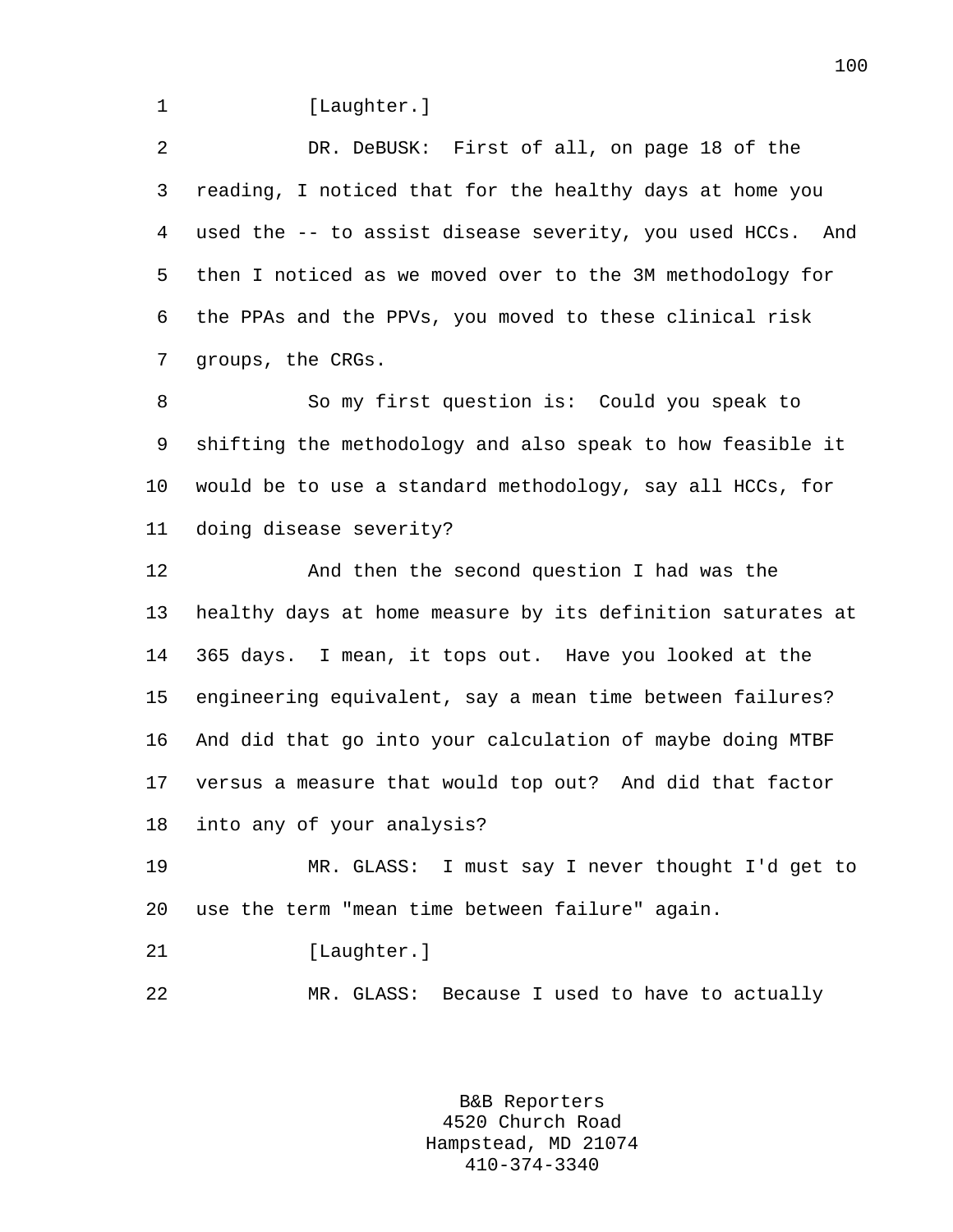1 deal with that all the time in maintenance. But, no, we 2 didn't think about using that. We wanted something that 3 would be really easy to understand for a beneficiary who 4 could say, "Hey, look, this ACO looks like a better chance 5 of keeping me healthy and at home than the one over there." 6 So, no, we didn't think about that, though we could explore 7 it, but I think it might be hard to -- you know, for many 8 people to comprehend.

9 DR. MILLER: Does anybody want to tell us what 10 that means?

11 MR. GLASS: Oh, mean time between failure? So if 12 you had a jet engine, you'd like to know what the mean time 13 between failure is

14 DR. CROSSON: You would like to know it a lot. 15 MR. GLASS: Yeah.

16 [Laughter.]

17 MR. GLASS: So you could figure out how to do 18 maintenance on it.

19 DR. DeBUSK: The other issue, too, is that 20 there's a whole host of engineering tools that you could 21 then bring into play for the analytics around mean time 22 between failures because you'd inherit all that as well.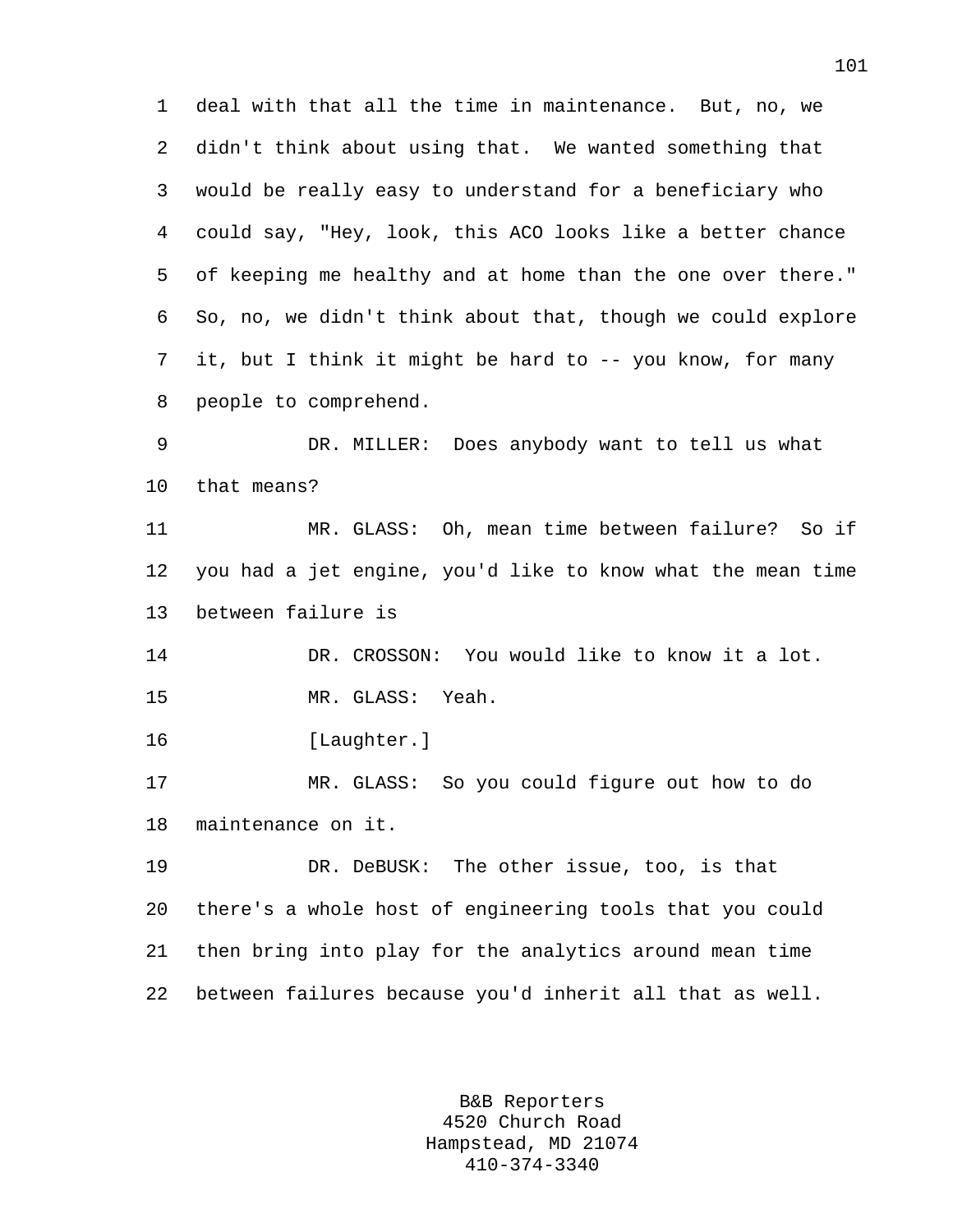1 DR. MILLER: Here we would be talking about mean 2 time until somebody dies or somebody --

3 MR. GLASS: Or has one of these events. 4 DR. MILLER: Or has one of the events okay. 5 DR. CROSSON: I think David's point is that while 6 one may be more accurate and perhaps, as Brian suggests, 7 you know, allow for greater differences because the time 8 would extend infinitely, the optics of it, the 9 marketability of it sounds different to the -- could sound 10 very different to the average beneficiary, or something 11 like that.

12 MS. TABOR: For the first question, we used for 13 healthy days at home the HCC model just because it's 14 available, it's known, it's commonly used when risk-15 adjusting outcome measures. And the clinical related 16 groups is a 3M methodology. It kind of came with the 17 package of using their prototype, which, again, was just a 18 prototype. We're just testing the concept, not saying that 19 the 3M methodology is the way to go. But I think in theory 20 we could use HCCs across all the measures. And I think 21 we've heard before from the Commissioners the importance of 22 having common risk adjustment across the measures, so we'll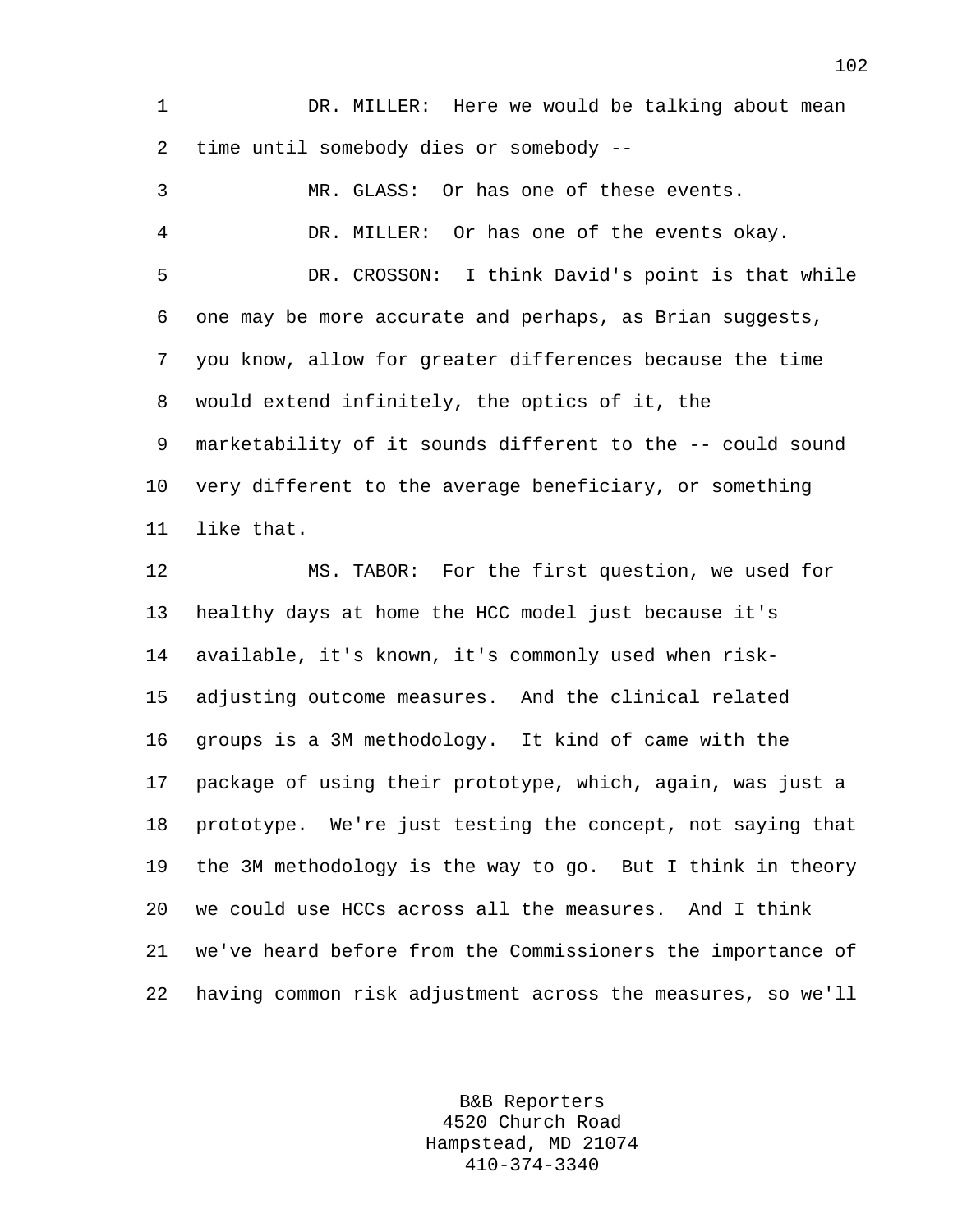1 keep that in mind.

2 MR. PYENSON: I want to echo Brian's comment. 3 I'm real hesitant to ask any questions because this is 4 really great. But one technical question: The midyear -- 5 how do you handle midyear entries in the healthy days at 6 home? 7 MS. TABOR: They had to be enrolled for 365 days. 8 That was one of the conditions to be included in the 9 denominator. 10 MR. PYENSON: So midyear enrollees are excluded. 11 MS. TABOR: Exactly. 12 MR. PYENSON: Another question related to the 3M 13 methodology and HCCs. I think AHRQ, Agency for Healthcare 14 Research and Quality, has similar metrics that are open 15 source, ambulatory care, sensitive admissions, and I think 16 they've developed ER metrics that are similar. And, you 17 know, part of my question is there's a real virtue in open 18 source, which is, yeah, there's private sector risk 19 adjusters that claim to be better than HCCs and so forth. 20 But there's really a virtue in having open source, and I 21 wonder if you looked at how well they compare. 22 MS. TABOR: We did look at the AHRQ measures. We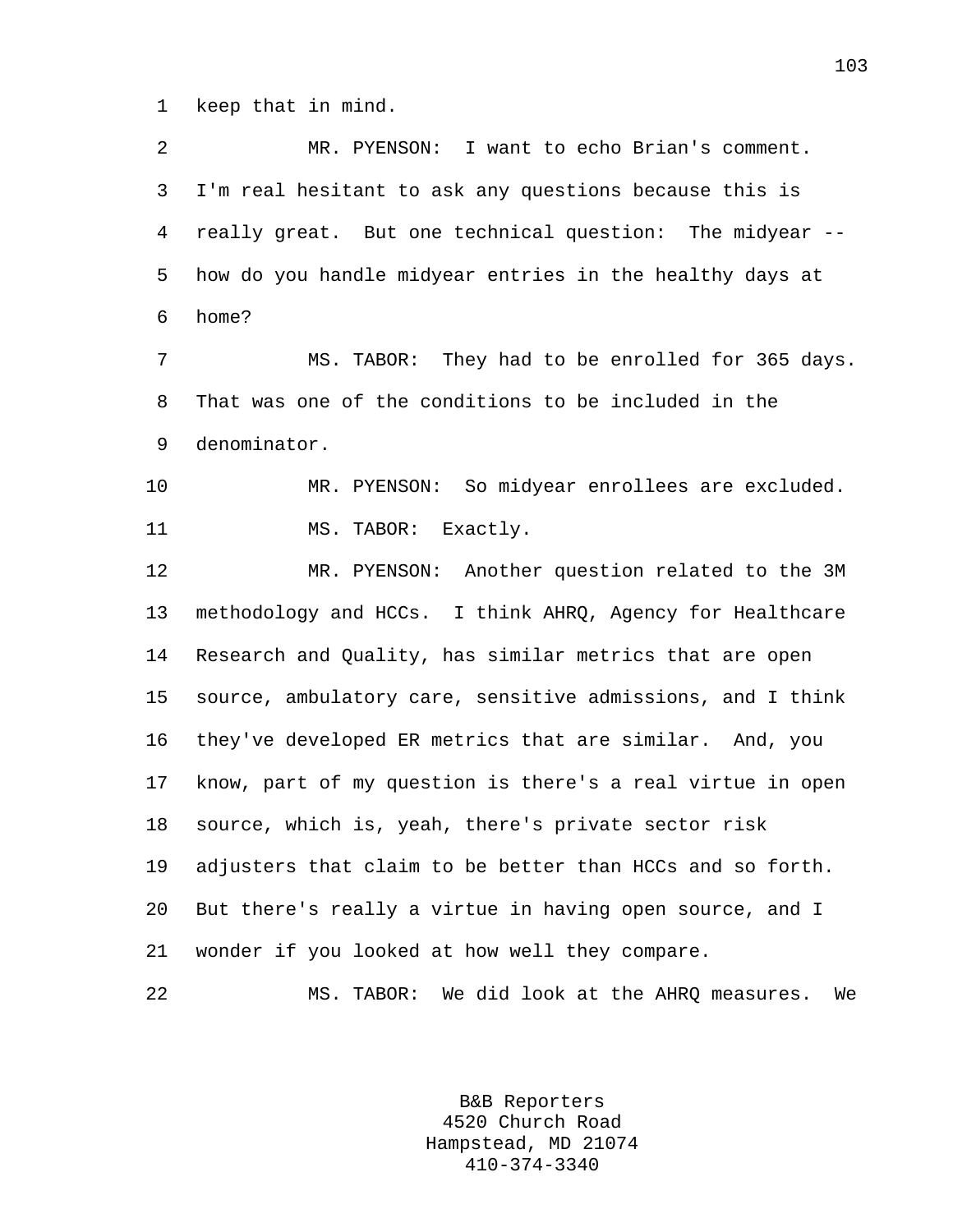1 didn't do any kind of sophisticated analysis, but one 2 reason we wanted to use these 3M measures was because 3 they're comprehensive, they cover all conditions; whereas, 4 the AHRQ prevention quality indicators, PQI measures, are 5 condition specific. They look at diabetes versus heart 6 failure versus pneumonia. So we wanted to kind of test 7 this concept of a comprehensive -- and, actually, the 8 Commission does track those PQI measures in our March 9 report.

10 And then as far as the PPV, the last I look, the 11 AHRQ measures were a little -- they were not fully 12 developed yet, but we can continue to track those because 13 we know the open source is a good point to --

14 DR. MILLER: And, traditionally, you know, we're 15 way back at proof of concept stage here. We're just 16 talking about a measure and all that. If for some reason 17 CMS were to take up something like this, they would go to 18 an open source type of approach, go through rulemaking and 19 comment to sort of say this is how we're doing it. And 20 sometimes the way that works, either they develop a 21 methodology just completely new, or they might go to, say, 22 a 3M or whoever has developed this and contract with them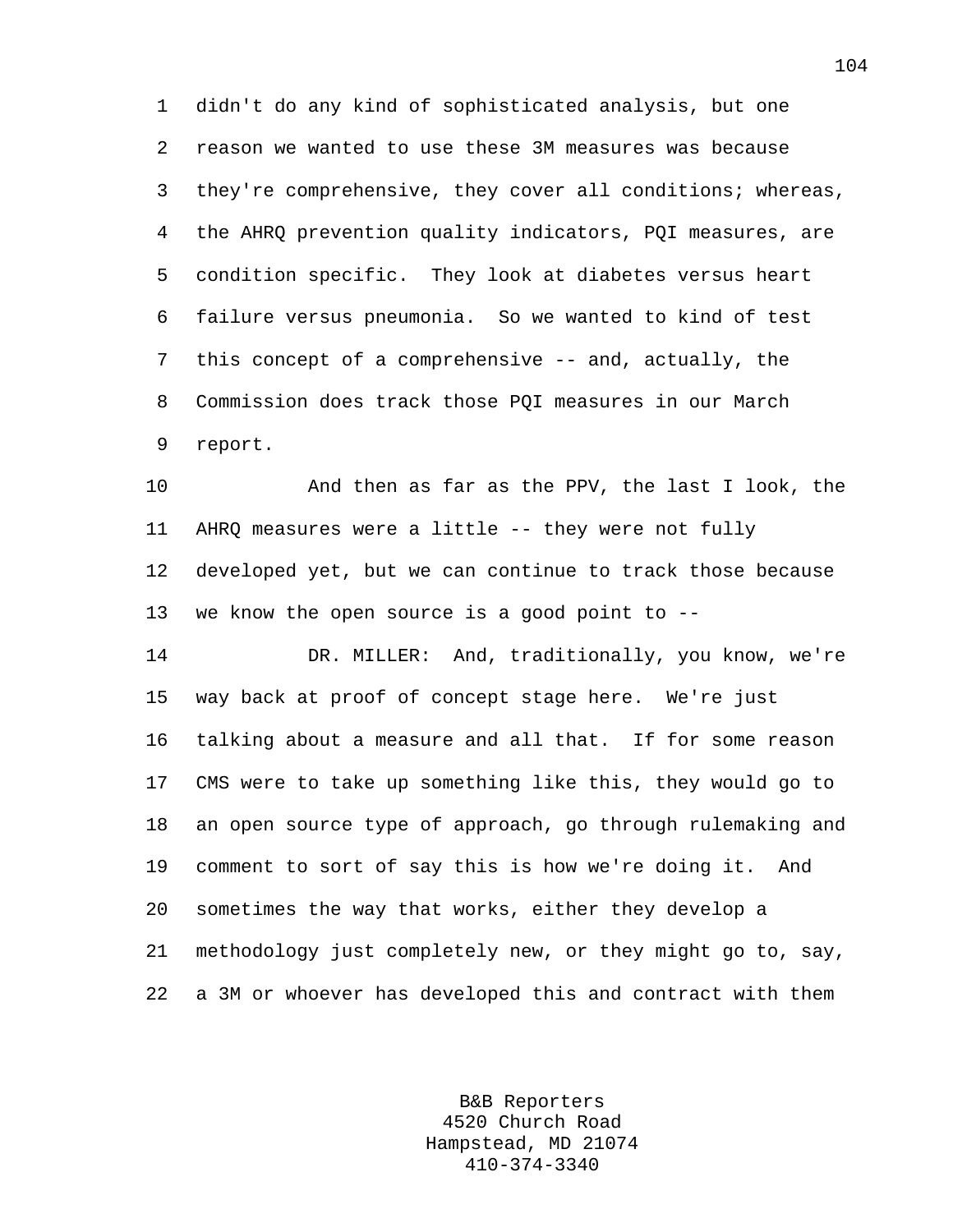1 to develop an open source owned by the program type of 2 thing. The notion that this would go forward as policy, 3 which we're way, way away from, using a proprietary group 4 or whatever the case, would not be the case.

5 MS. BRICKER: I can't help but be reminded of the 6 discussion we had yesterday around stand-alone EDs, and 7 Slide 16, Houston looks like it's performing quite well 8 with respect to preventable ED visits. This data, though, 9 is from '13 and '14, and yet Houston is leading the pack 10 for stand-alone EDs based on '16 data. And I'm curious if 11 we're able to actually bring those two together, if we 12 think there's value in that to see how Houston actually 13 would be impacted, to refresh this data, you know, with 14 something that's more current when that's available to us, 15 to see if that, in fact, just having more access to stand-16 alone EDs because I don't feel well versus it truly being, 17 you know, because I feel like I need to be hospitalized, of 18 course, just because of an access, it's just across the 19 street, it's easy, I see it, they're everywhere, if there 20 actually could be some correlation there to just additional 21 access of stand-alone EDs.

22 MR. GLASS: That will be fun to keep track of. I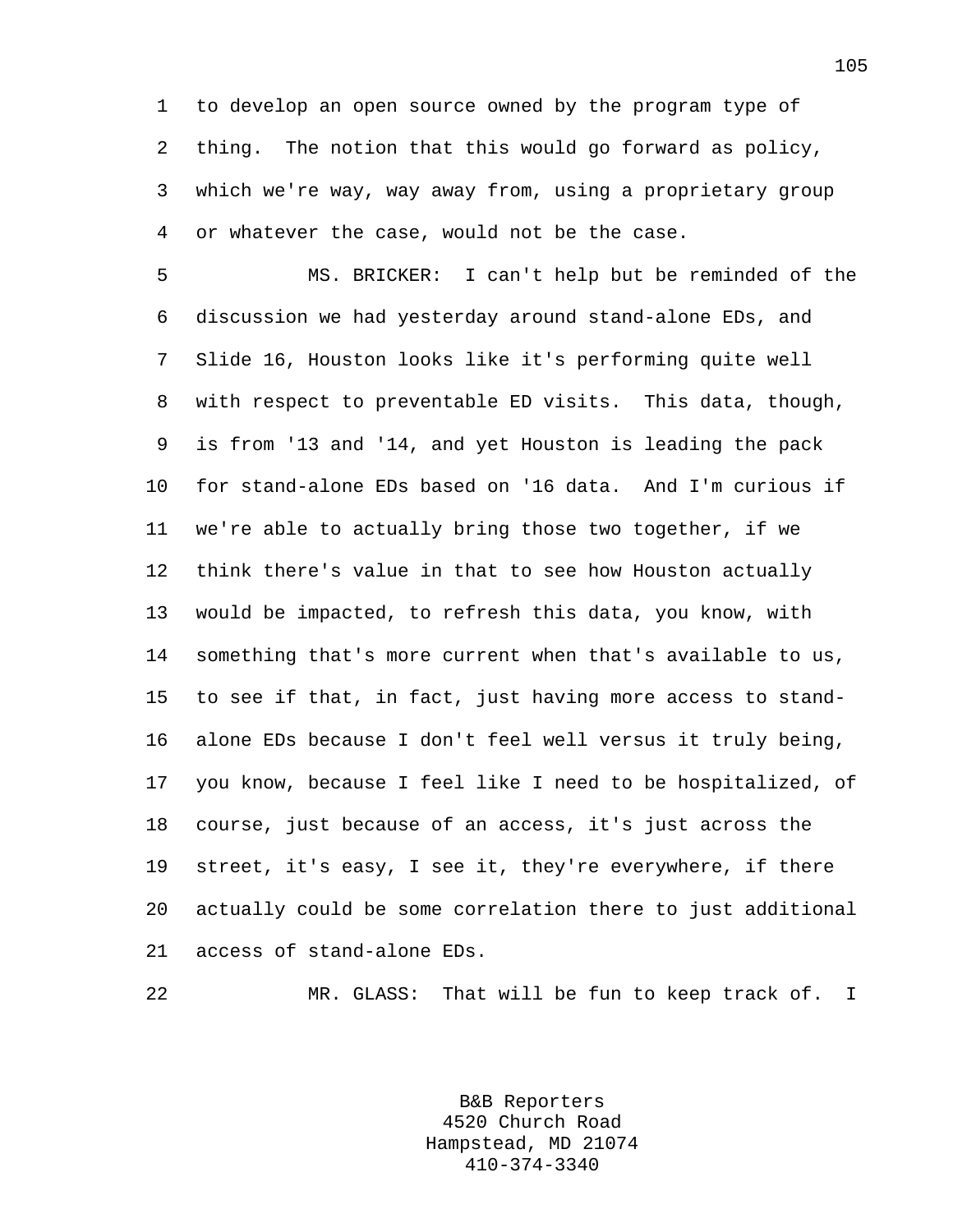1 think we're going to update one more year?

2 MS. TABOR: Yes. 3 MR. GLASS: Yes, so that will still be '14, not - 4 - that will probably be before that phenomenon. 5 MS. TABOR: It's an interesting concept, though. 6 DR. CROSSON: Good. Thank you. 7 DR. CHRISTIANSON: Did you want [off microphone]? 8 MR. GAUMER: I was thinking the same thing that 9 Amy was, and I think this is probably a year issue. So, 10 you know, the phenomenon is probably going to show up in 11 '14 and '15. They were certainly around in '13 and doing 12 their thing, but to a lesser degree. So I imagine that the 13 '14 data may show different numbers. Not sure it would 14 jump above one. There might be something else going on 15 here, too, but I'm unclear what that is. 16 DR. CHRISTIANSON: Okay. So two things. One is 17 I just continue to be really annoyed by the name of this 18 metric. I mean, if you have somebody who is, as an 19 example, experiencing really severe arthritis, taking their 20 medication, is in severe pain, and then telling them that 21 they're having a healthy day at home is just tone deaf.

22 And I don't think we can drop off "healthy" because as part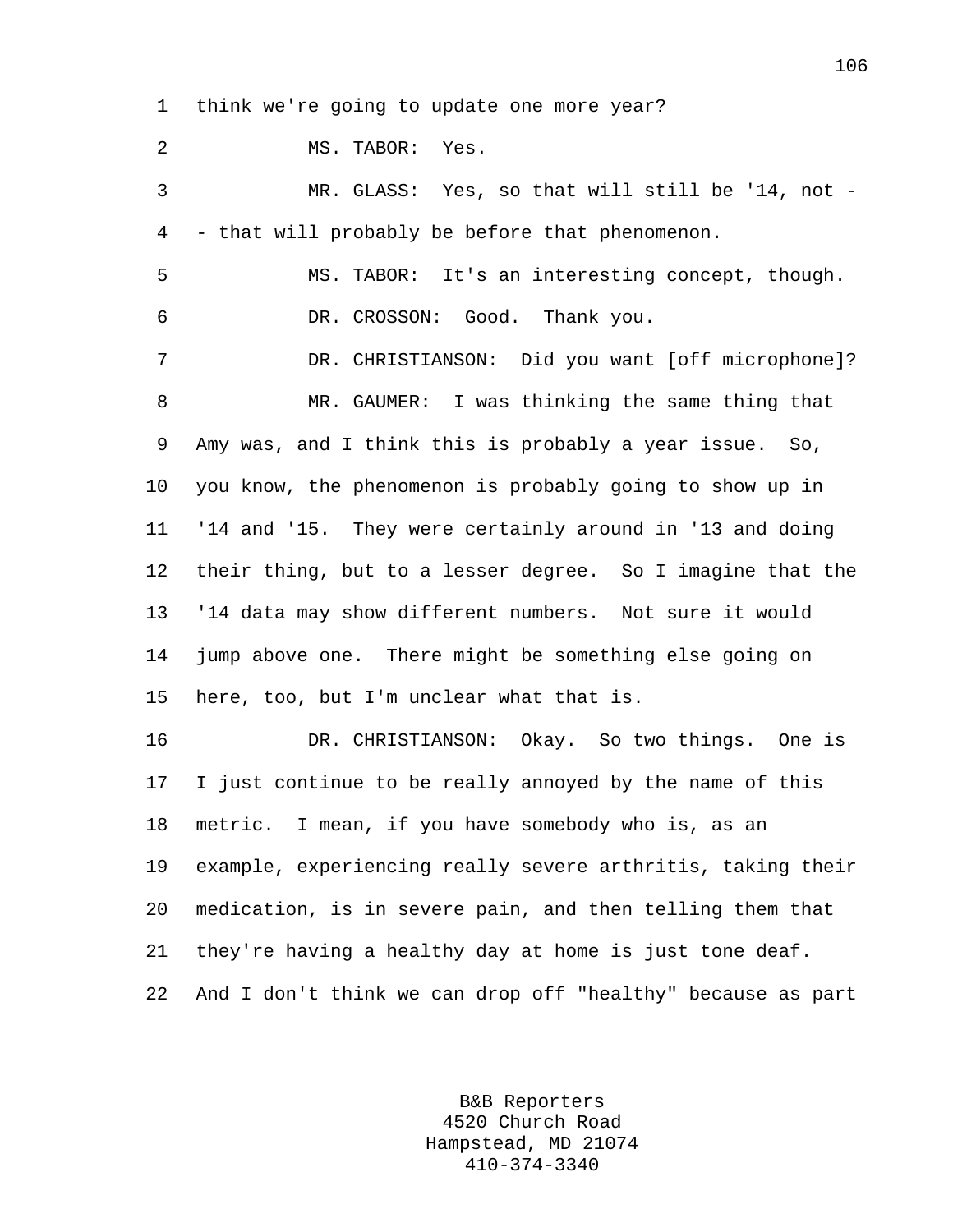1 of the metric, we have home health visits, which presumably 2 you get at home, and that raises the other question of 3 whether you guys have looked at this metric not using home 4 health visits as part of it. It strikes me that doing that 5 penalizes ACOs and MA plans that are trying to manage 6 chronic illness aggressively, keep people out of the 7 hospital, keep them out of the emergency room, and have a 8 program that involves home health visits, and you get 9 penalized for that program under this metric, which doesn't 10 make a lot of sense to me.

11 So one way to think about this is what happens -- 12 I mean, maybe they've already done the analysis without 13 including home health, and I understand why it's there. 14 But I don't think it's the right incentives for the way 15 we're trying to compare outcomes across different delivery 16 systems which are going to use different ways of trying to 17 manage care.

18 MR. GLASS: Well, if you're using home -- we 19 switched to home health visits, by the way, rather than the 20 length of the home health episode or time between first and 21 last visit to de-weight it some from last time. But if 22 it's successful in keeping people out of hospitals, et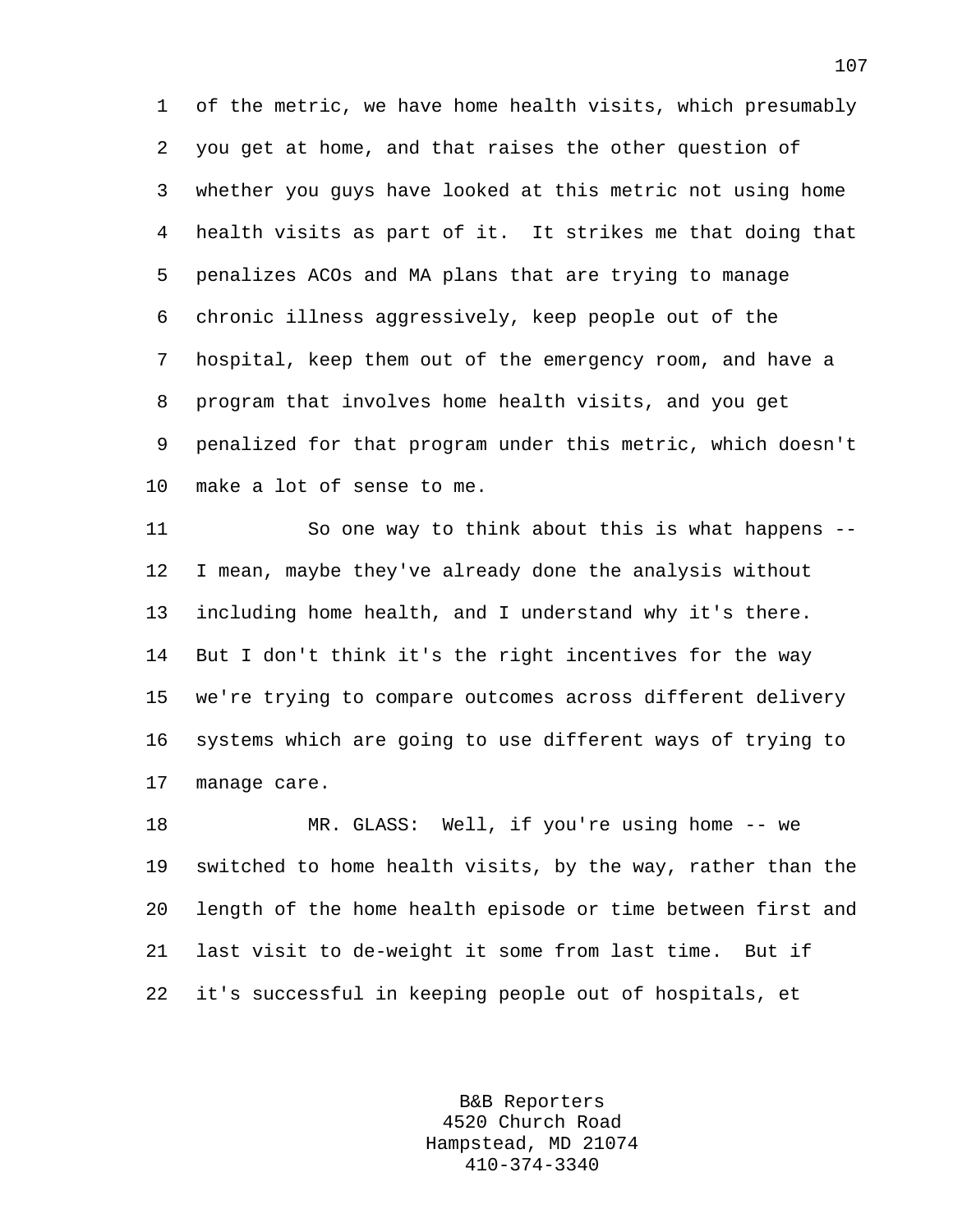1 cetera, then I don't see why we'd be penalizing you. Yeah, 2 you'd get --

3 DR. CHRISTIANSON: Because you're subtracting 4 days that --

5 MR. GLASS: But presumably you're not having the 6 other days in there --

7 DR. CHRISTIANSON: That doesn't mean you're not 8 penalized --

9 MR. GLASS: -- so it would outweigh --

10 DR. CHRISTIANSON: You might get an offset down 11 the line, but it doesn't mean you're not penalizing for an 12 aggressive in-home program.

13 DR. MILLER: Can I also just say one thing? I 14 think conceptually I see your point, but there has been -- 15 we've looked at home health utilization and sort of 16 bouncing from home health agency and hospitalization rates 17 related to home health use, and there has, at least at a 18 national level, been very little relationship between that. 19 I believe there can be one, but --

20 DR. CHRISTIANSON: And that's what we're talking 21 about going forward. We're trying to get people incentives 22 to manage care effectively. If that involves home visits,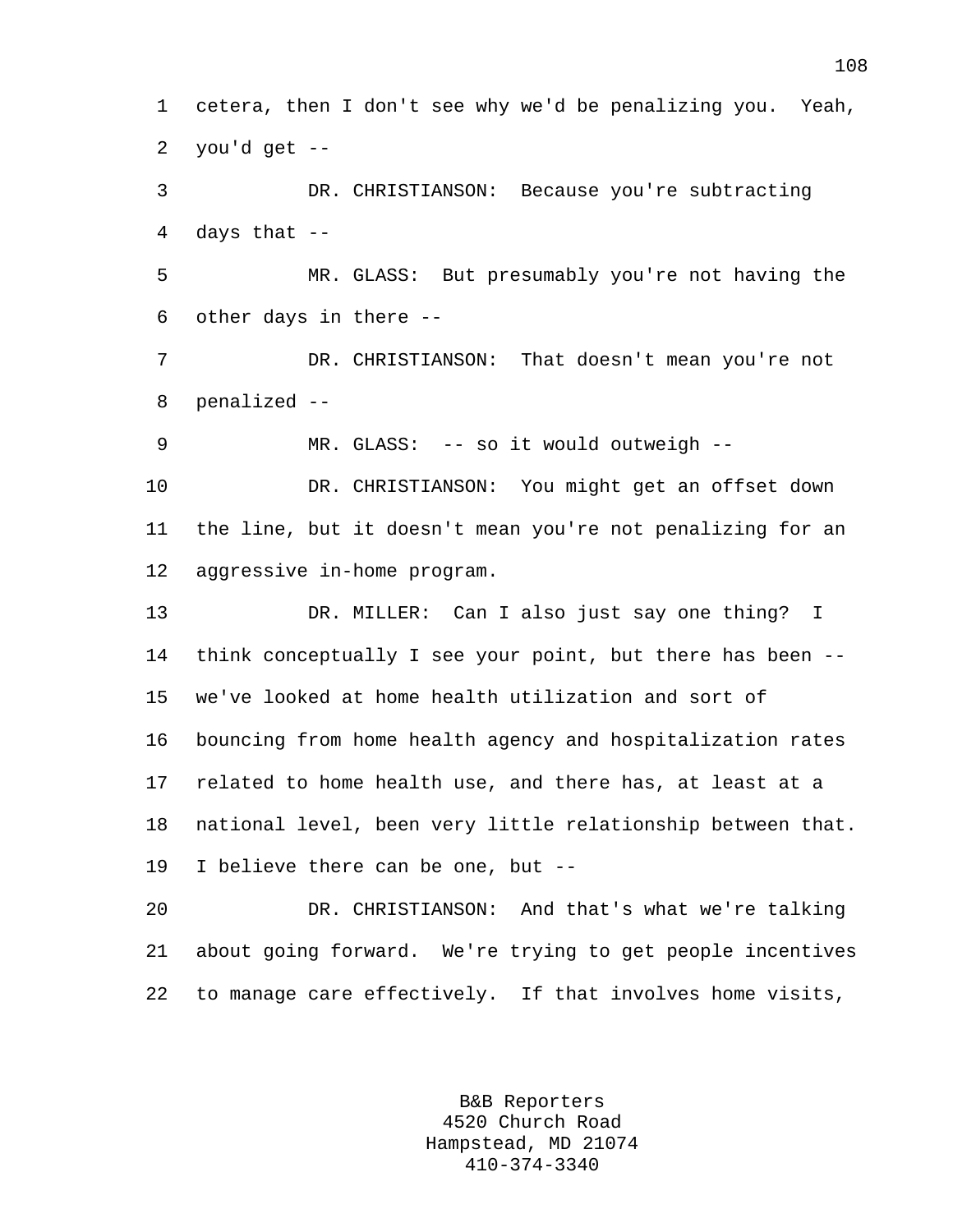1 fine. No, my question was more have you looked at this 2 measure eliminating that, and do you get real different 3 results in terms of your analysis when you don't include 4 that? Then you could change it to "days at home."

5 MR. GLASS: Yeah, we did it with and without last 6 year. I don't think we did it this year. We could look at 7 it again. It is one of the bigger ones. It's like three 8 days, you know, on average.

9 DR. CROSSON: This is going to be an odd comment, 10 but I have to say my own personal experience is that the 11 term "healthy" changes over the decades. I'll leave it at 12 that.

13 [Laughter.]

14 MS. WANG: Actually, I think this is great work, 15 but I think the questions that Amy and Jon asked are 16 questions that I also have. First of all, I think it's a 17 great clarification on the 3M and the PPV, so that's just 18 to clarify. That is just for purposes of proof of concept 19 and analysis, because the fact is I think most people are 20 using HEDIS measures. But this does not presuppose that 21 the 3M, you know, measures are better. It just introduces 22 more complexity because I think people are orienting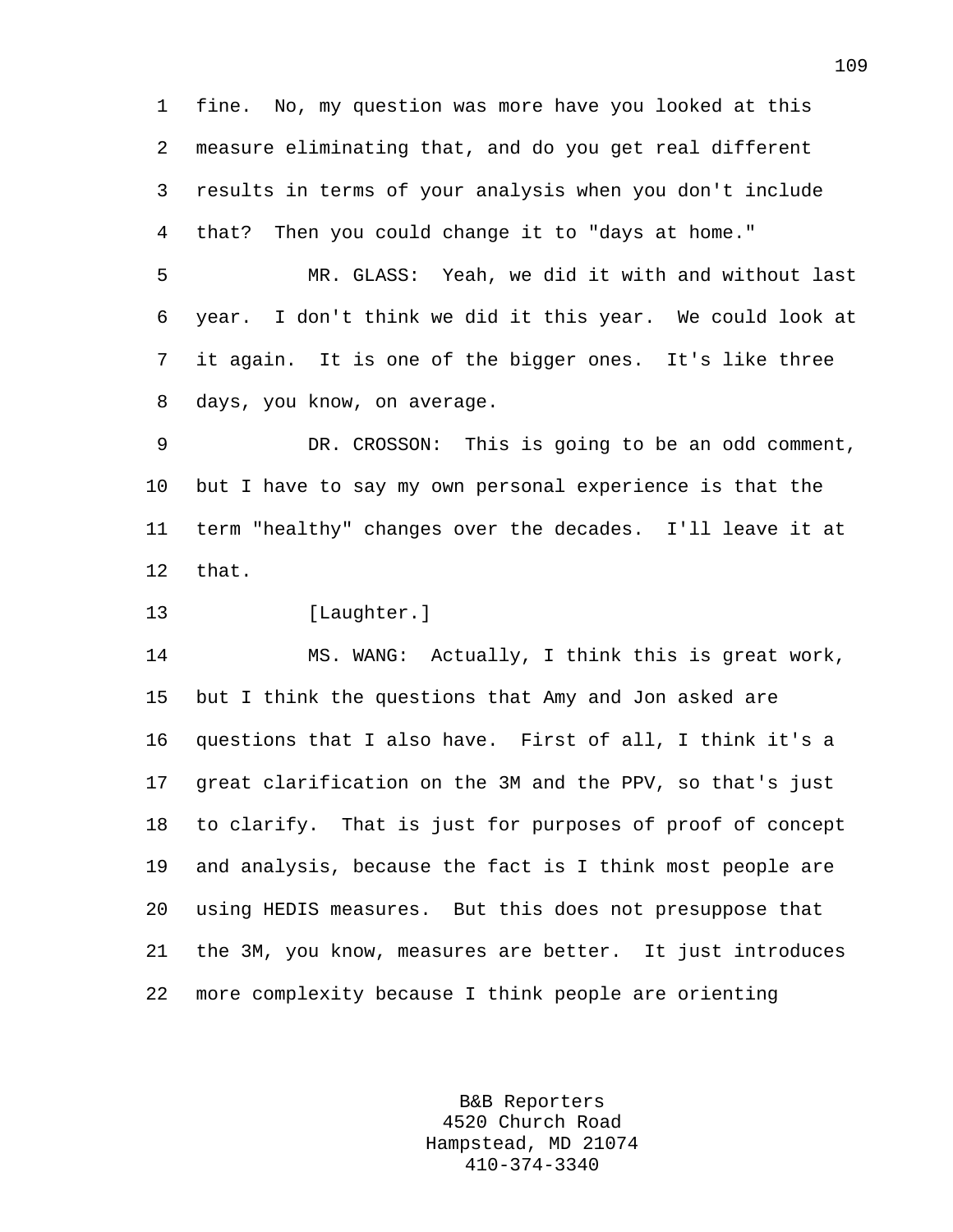1 towards the HEDIS measures.

2 MS. TABOR: That's correct, and this is just a 3 prototype.

4 MS. WANG: So it's just an analytical exercise. 5 MS. TABOR: And there is no HEDIS measure, 6 unfortunately, for these two concepts yet.

7 MS. WANG: Well, there's a new HEDIS measure for 8 the prevention, for the potentially avoidable that plans 9 actually are going to be subject to in 2017, and I can't 10 remember the acronym, but yeah, there is. Okay. In any 11 case, okay, this is just an analytical exercise. Do you 12 have -- so I think that the concept is really interesting, 13 whether you call it "healthy" or "days at home" or 14 whatever, and it involves a lot of value judgments about 15 the tradeoff between home health, for example, is better 16 than inpatient or are they all equally, you know, counted 17 against you.

18 Putting it in the other extreme, to Amy's 19 question, do you have any concern that this measure would 20 look good, for example, in a rural area that does not have 21 a good health care delivery infrastructure? It doesn't 22 mean that people are healthier, but it does mean they're at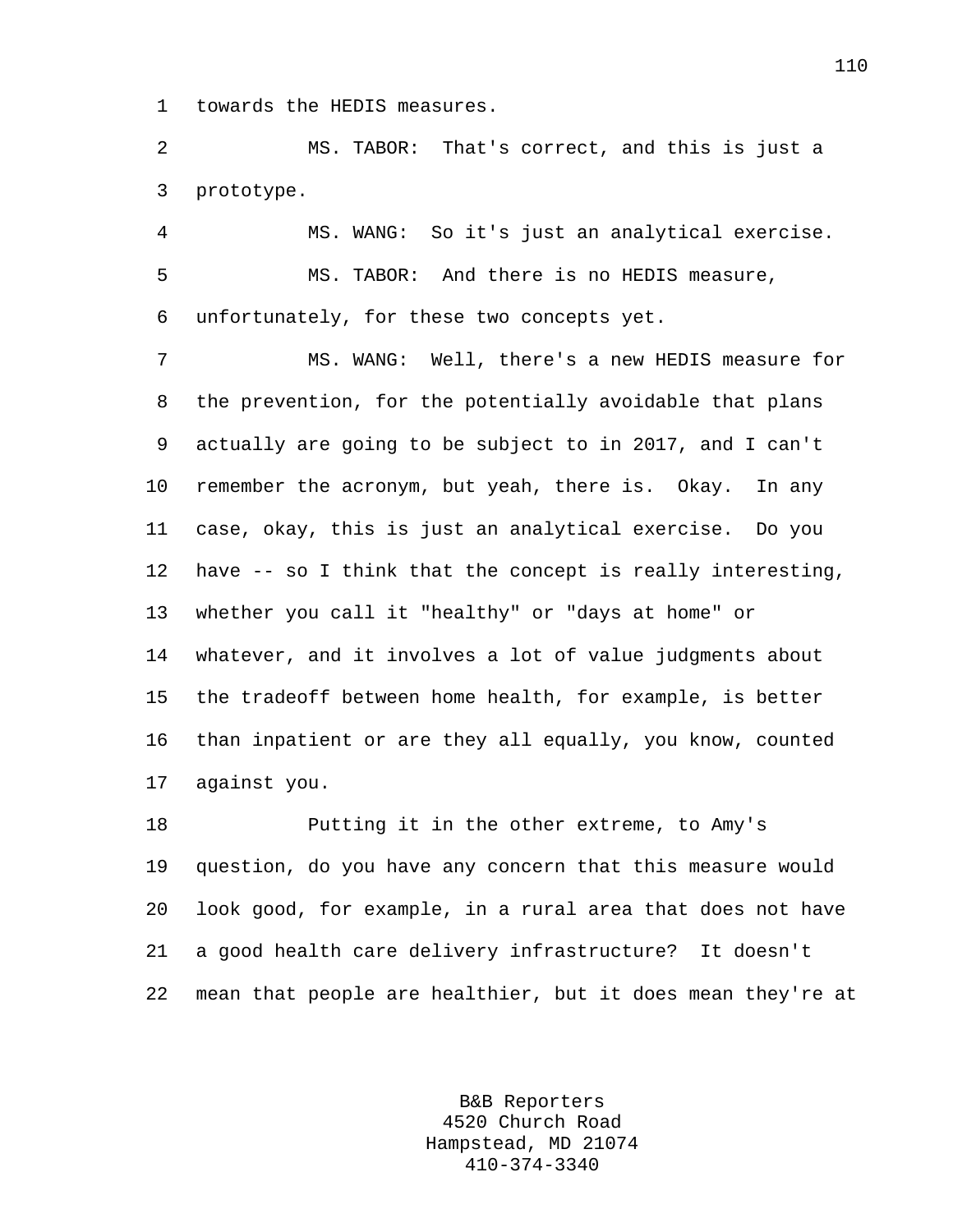1 home more because, you know, the nearest hospital is far 2 away, there are no home health services in the community, 3 there are no IRFs, there are no -- I mean, does this adjust 4 for those kinds of access issues?

5 The other thing I wanted to ask you about was 6 whether you were considering looking at -- if we go to 7 uniform measures, the risk adjustment and the adjustment 8 for, for want of a better word, socioeconomic status 9 becomes critically important. And one of the things that I 10 noticed was that there really wasn't anything yet 11 considered around sort of community resource 12 characteristics in the SES, and that is, there's been a 13 fair amount of work around that, you know, access to 14 primary care, do you reside in a health profession shortage 15 area? I think there's been some correlations to sort of 16 the rate of homeownership in communities and correlation to 17 health status, poverty levels in local communities, things 18 of that nature. I just wondered if that was kind of going 19 to be on your list at some point to examine.

20 But, you know, going back maybe to the first 21 question, I'm sorry, I jumbled them all together, but is it 22 possible that healthy days at home could look good, meaning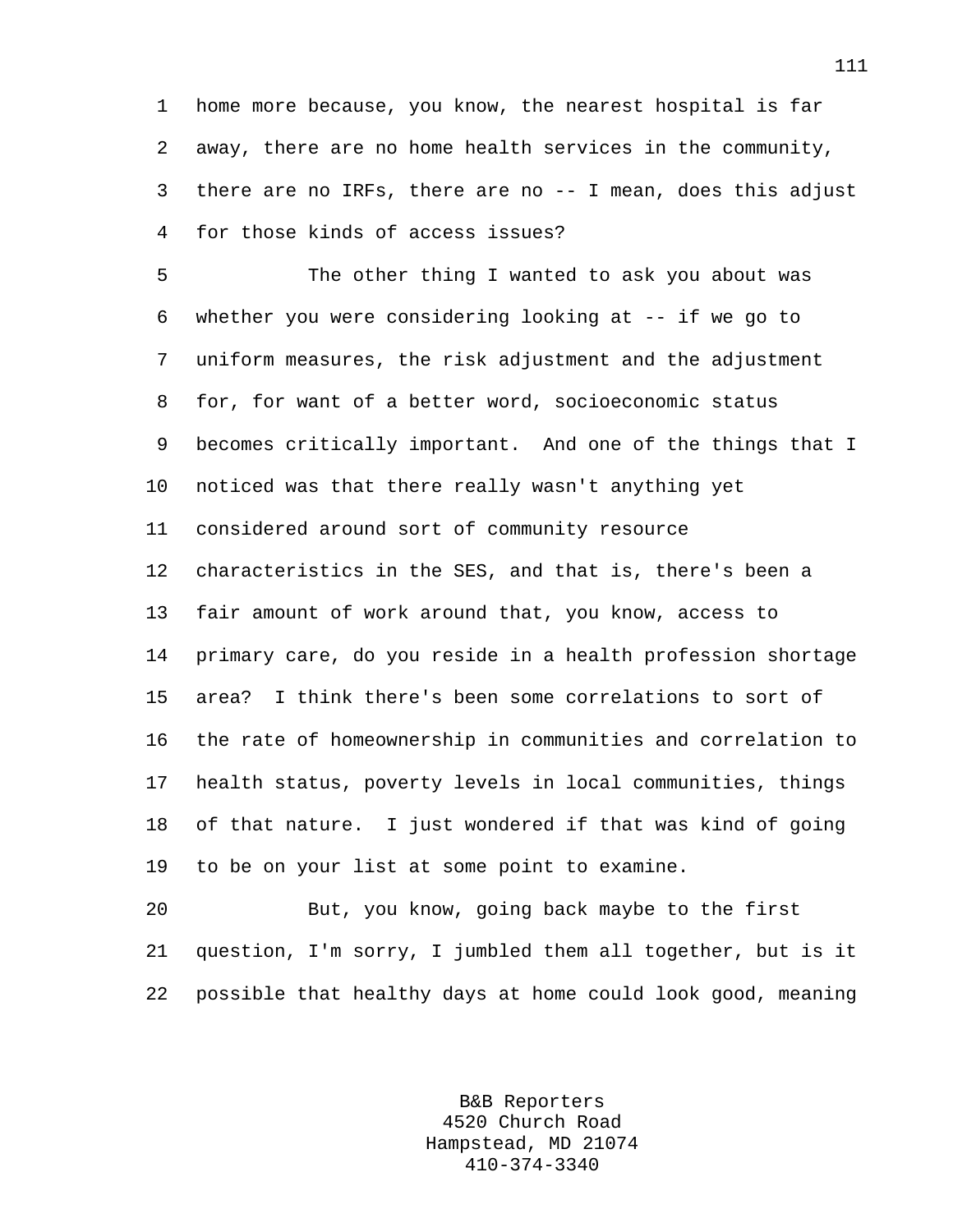1 you have more days at home, simply because there's no -- 2 the delivery system infrastructure is different from place 3 to place?

4 MS. TABOR: One way we did try to account for 5 that is by adjusting for market effects, so taking into 6 account the practice patterns within each individual market 7 area and adjusting to each beneficiary for that.

8 MS. WANG: Could you explain a little bit more 9 about what that means, market effects and local market? 10 What is that exactly?

11 MS. TABOR: It's a very complicated statistical 12 methodology that our very smart contractors used, but the 13 best way I can kind of explain it is that it is taking into 14 account that the different market areas do have kind of 15 different healthy days at home because of practice patterns 16 and kind of the delivery system within each market. So 17 they did an adjustment to allow comparison across the 18 market areas.

19 MR. GLASS: And so --

20 DR. MILLER: It's like coming through and, you 21 know, you do your standard -- we're talking about healthy 22 days at home, right? So I'm trying to visualize what I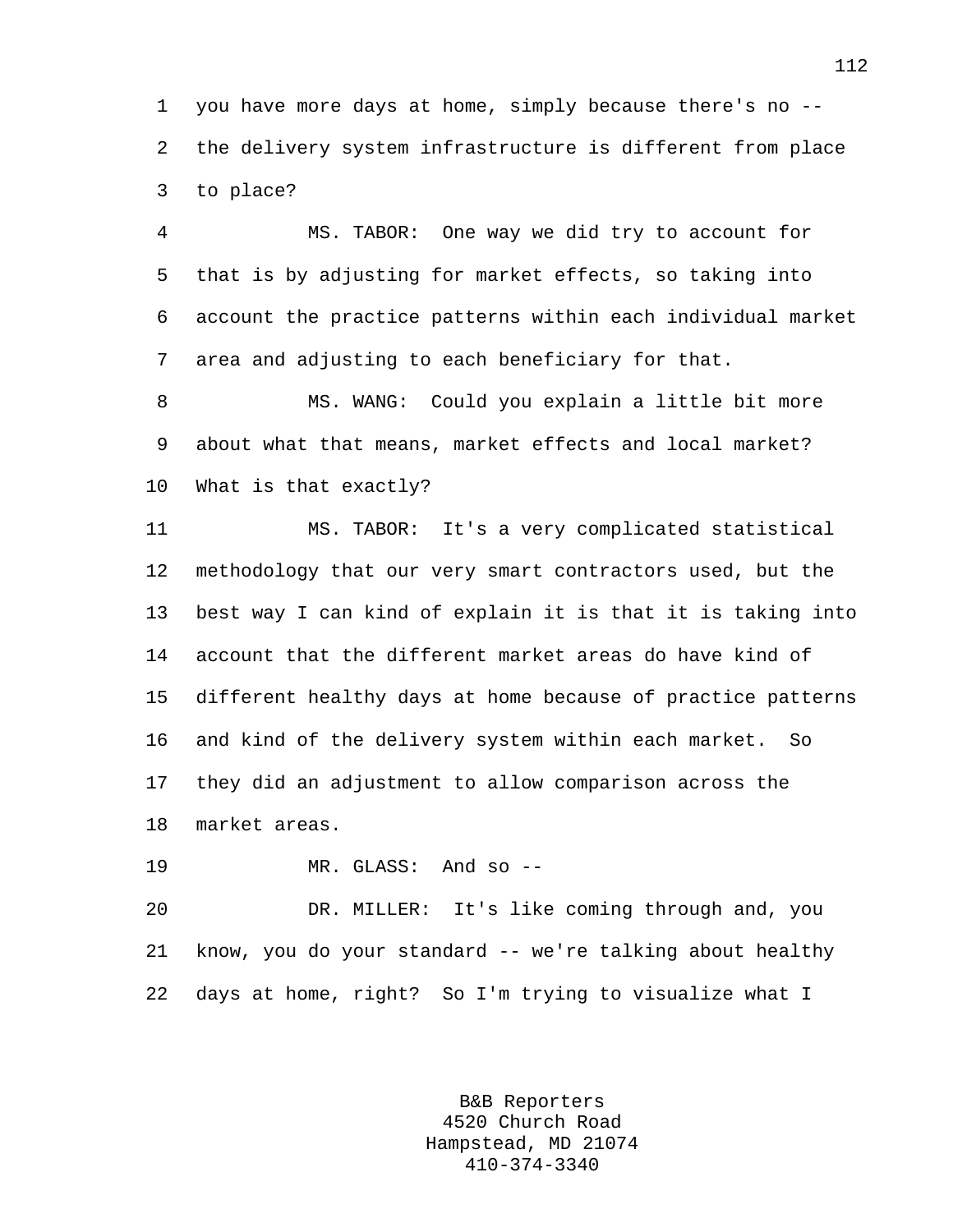1 read. So, you know, think of you have a regression 2 equation, you have your healthy days at home. But before 3 you report out, you adjust for the demographics, you adjust 4 for their conditions. Then you put in dummy variables for 5 the different markets that they're in to try and take into 6 account the very two things you're saying -- supply 7 differences, practice differences. We tested out some SES; 8 you know, either it washed out or had some odd effects. 9 And then what you're basically saying is the 10 variation that you see here left would be over and above 11 what happened to be present from market to market on supply 12 and utilization, is kind of the way -- which is what you 13 said just a few more sentences. 14 MS. TABOR: Much better. 15 DR. CROSSON: On this point? 16 DR. NERENZ: Yes, on this point. Thank you. If 17 we look at Slide 7 then, again, to clarify, the analysis 18 here is looking at numbers that are not adjusted for market 19 characteristics the way you just described? Would that be 20 true? 21 MS. TABOR: They are adjusted for market fixed 22 effects.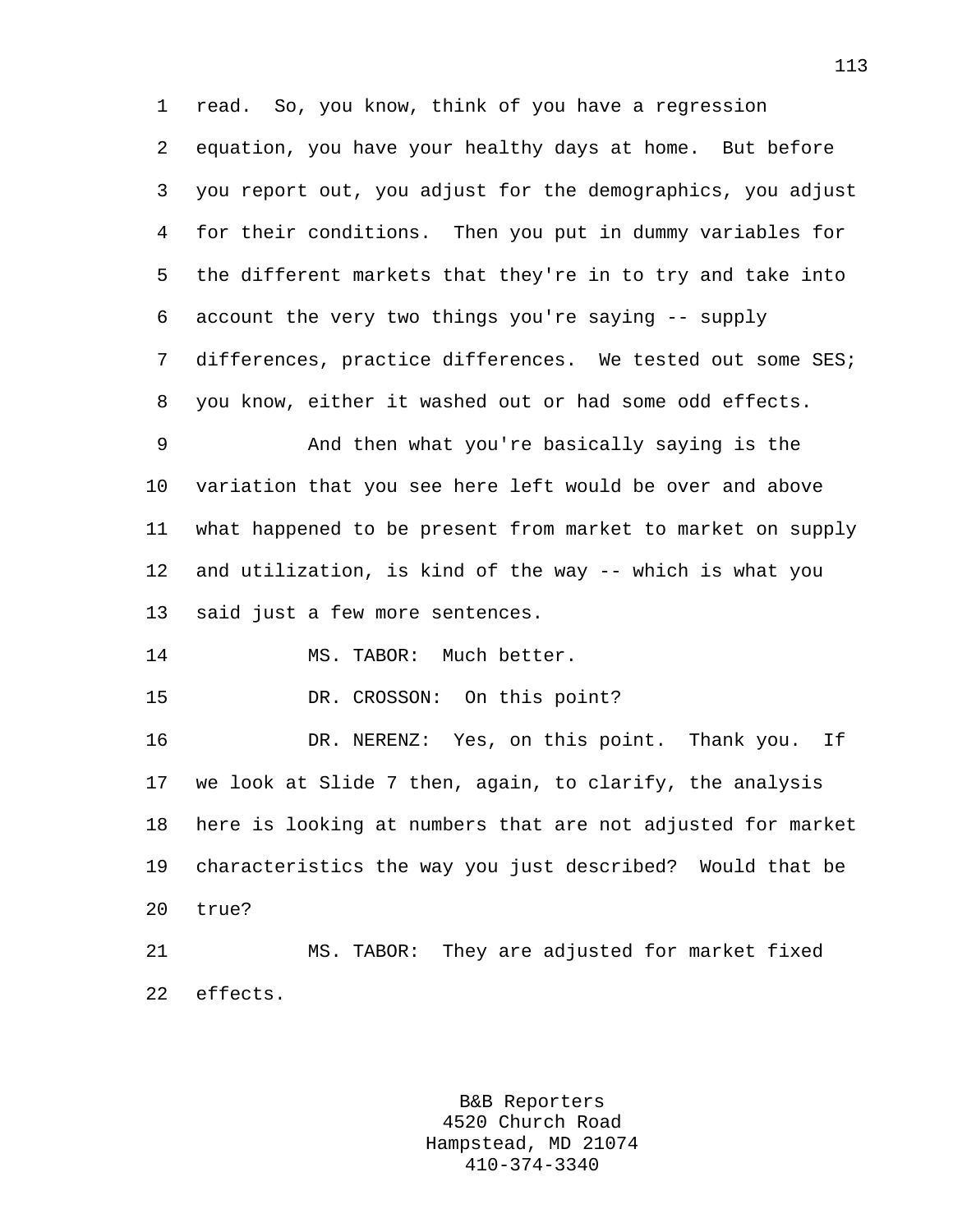1 DR. NERENZ: Okay. Because then I'm trying to -- 2 because then this is looking at the effect of Medicaid 3 above and beyond a market factor? Because it would seem to 4 me that the market-level adjustment brings with it all 5 kinds of SES and infrastructure effects and all sorts of 6 things. It just captures it without identifying it and 7 pulls it out statistically. So when we're looking at 7, 8 we're looking at the effect of percent Medicaid with a 9 market factor already pulled out -- 10 DR. MILLER: You keep saying Medicaid, but you 11 mean Medicare [off microphone]. 12 DR. NERENZ: Well, Medicaid. 13 PARTICIPANT: No. Medicaid [off microphone]. 14 MR. GLASS: No, but the market fixed effect, I 15 think, if I may say this -- and tell me if this is correct 16 -- that's being put in when you're doing the risk 17 adjustment modeling to understand the true effects of, say, 18 patient severity. And it's kind of taking into account 19 that healthy days at home may differ from one area to 20 another. Say one area tends to use lots of home health, 21 the market fixed effect would be able to adjust for that 22 when you're trying to figure out the parameters on the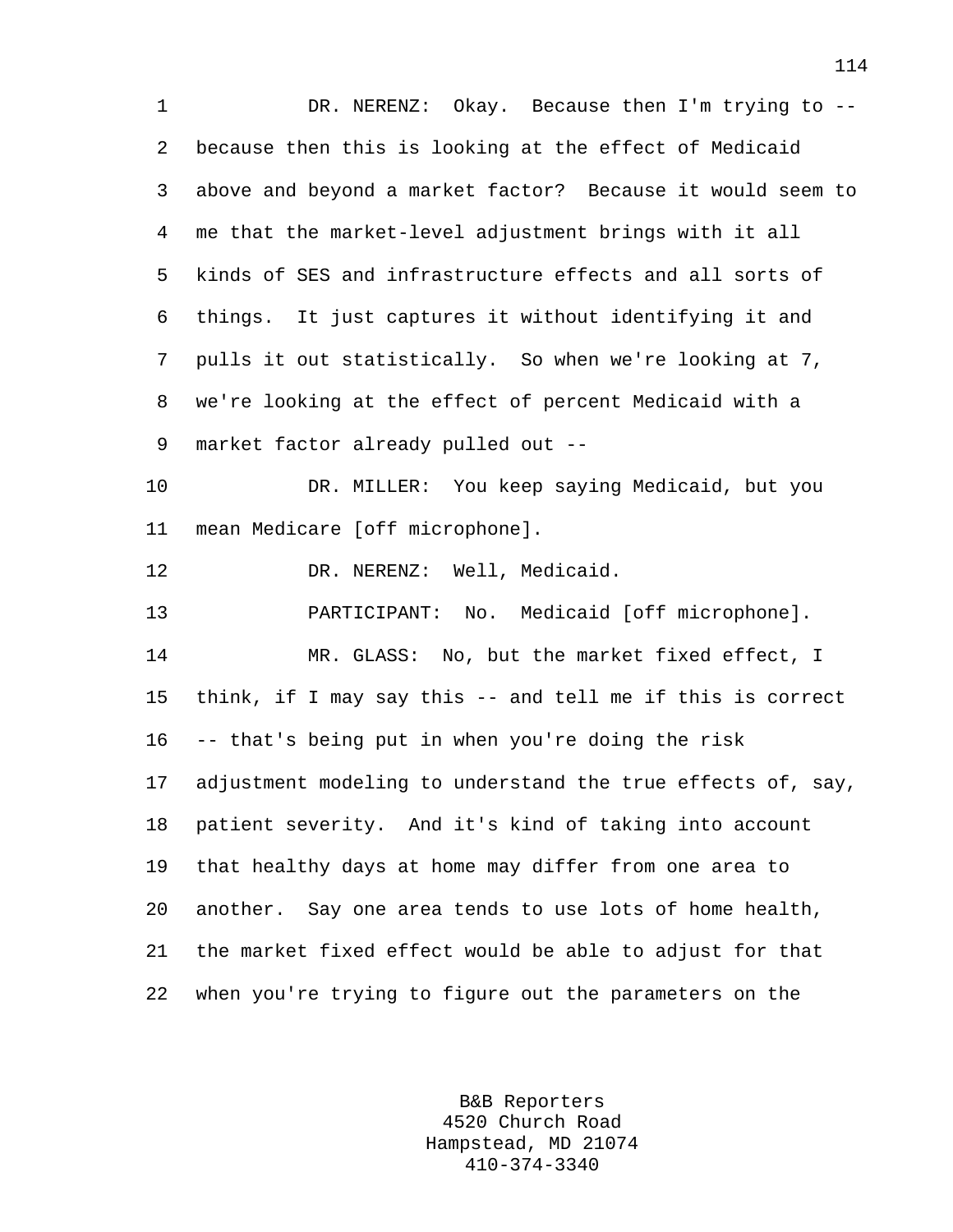1 other -- on the other things like severity.

| 2      | DR. NERENZ: Yeah, but it would be -- just for an          |
|--------|-----------------------------------------------------------|
| 3      | example, I'm envisioning some enormous set of dummy       |
| 4      | variables, for example, where, you know, Detroit's a      |
| 5      | market, Topeka's a market, northern Minnesota's a market, |
| 6      | however you define a market. And just having that yes-no  |
| 7      | variable for market just brings with it every possible    |
| 8      | characteristic of that market -- practice patterns,       |
| 9      | infrastructure, SES, poverty. It's all in there. It just  |
| $10\,$ | all gets pulled out at once, right?                       |
| 11     | MR. GLASS: Well, when you're figuring out the             |
| 12     | correct parameters for the other variables, but then when |
| 13     | you report healthy days at home for that market, it's not |
| 14     | like you're dividing, you know, beneficiaries in that     |
| 15     | market by that amount.                                    |
| 16     | DR. NERENZ: No, no, and I'm not saying that's             |
| 17     | wrong necessarily. I'm just trying to understand when we  |
| 18     | look at the effect of Medicaid --                         |
| 19     | MR. GLASS: Yeah, so I think --                            |
| 20     | DR. NERENZ: -- it's above and beyond and all              |
| 21     | that.                                                     |
| 22     | MR. GLASS: Right. So, I mean, the -- yeah, so             |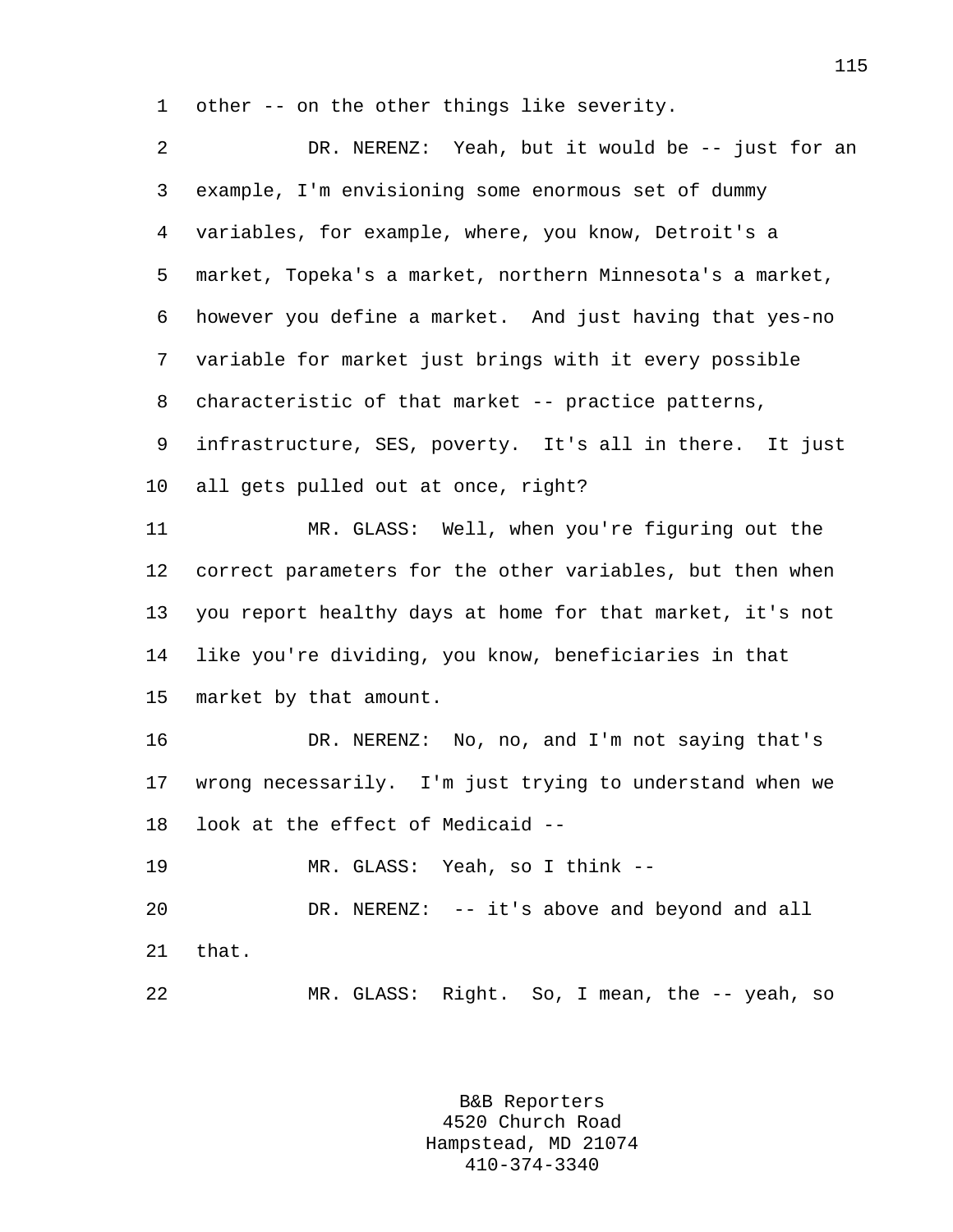1 the earlier results show that as a beneficiary-level 2 adjustment. It doesn't seem to add to the explanatory 3 power. But when you look later, after you've done all 4 that, it does seem to have this change at the market level, 5 which is I think what Pat was talking about. This may be a 6 proxy for all sorts of other things.

7 DR. MILLER: But you are referring to Medicaid 8 [off microphone].

9 MR. GLASS: Medicaid. So I think this is where 10 it shows that it seems to be a proxy for lots of other 11 things that might be happening.

12 DR. NERENZ: Yeah, well, people often interpret 13 it as an income effect, and within states it is indeed 14 that. But then if you've also got income picked up as a 15 market -- part of that market variable, that -- I'm just 16 trying to understand what's moving when here.

17 DR. MILLER: You're going to go back to your 18 questions, right? Well, because I -- well, I don't want to 19 forget you. I didn't want to move on and forget your 20 question.

21 The other thing I'm trying to remember from our 22 urban and rural analysis, Jeff -- and I just need a nod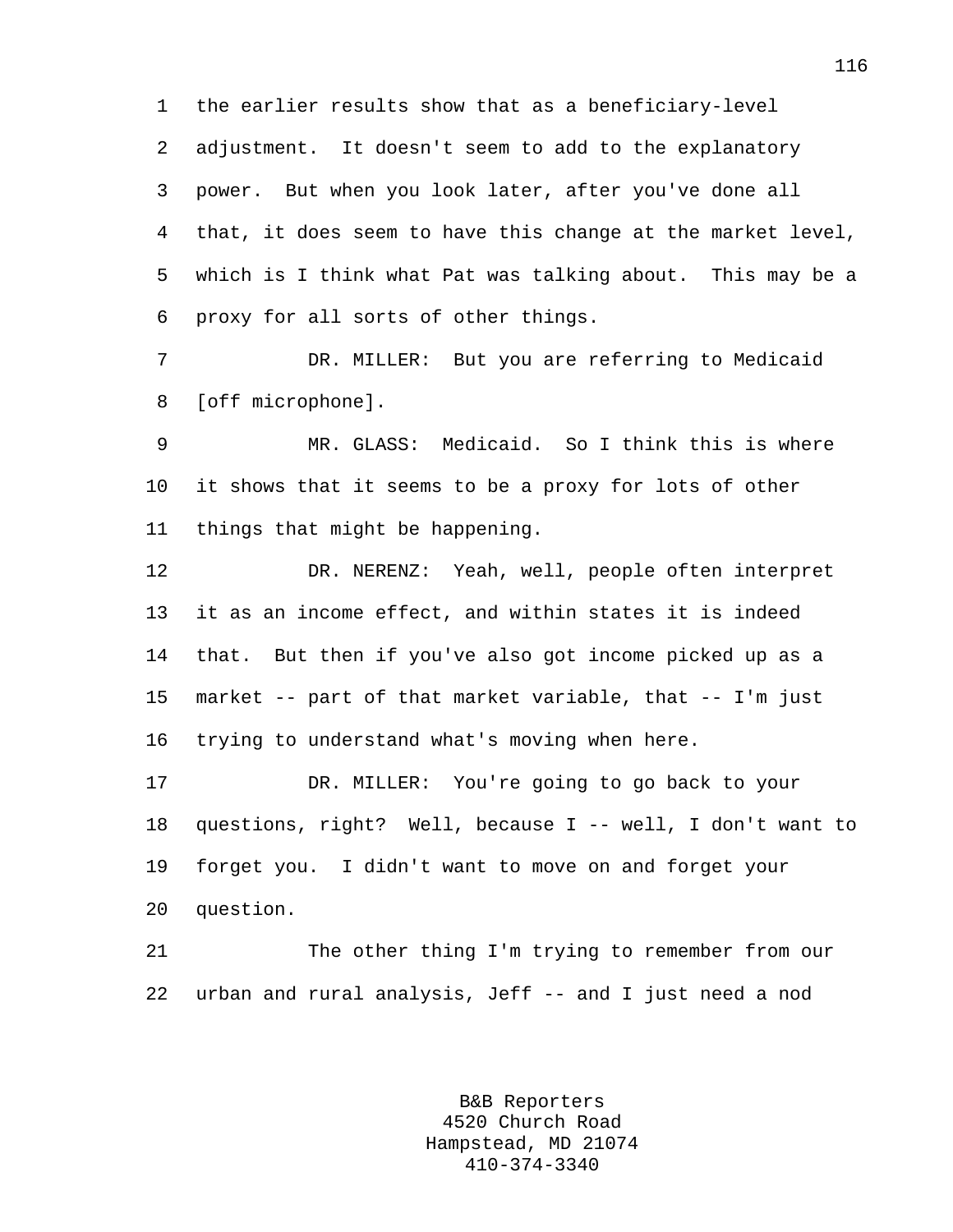1 here; I think you know what I'm about to say -- we didn't 2 see tremendous differences in levels of utilization. 3 DR. STENSLAND: Almost exactly the same -- 4 [speaking off microphone]. 5 DR. CROSSON: Can you repeat that for the record? 6 DR. STENSLAND: [Speaking off microphone.] 7 So we looked at things like how many physician 8 visits did they get, how many home health days did they 9 have, how many SNF visits, how many admissions, how many 10 prescription fills did they have, and it was almost exactly 11 the same for urban, for rural, and even for frontier areas 12 of rural, so really sparsely populated areas. And, 13 essentially, they were getting the same volume of care. 14 They might be just traveling further for it. 15 DR. MILLER: It is a surprise, which is why I 16 wanted to work it out. 17 MS. WANG: It's very interesting, because what 18 does that do to regional variation? 19 DR. MILLER: Well, you see, what's really 20 interesting -- because a lot of people walk around with 21 this in their head and which is why I think it's worth the 22 opportunity to pull it out, even though it's off point and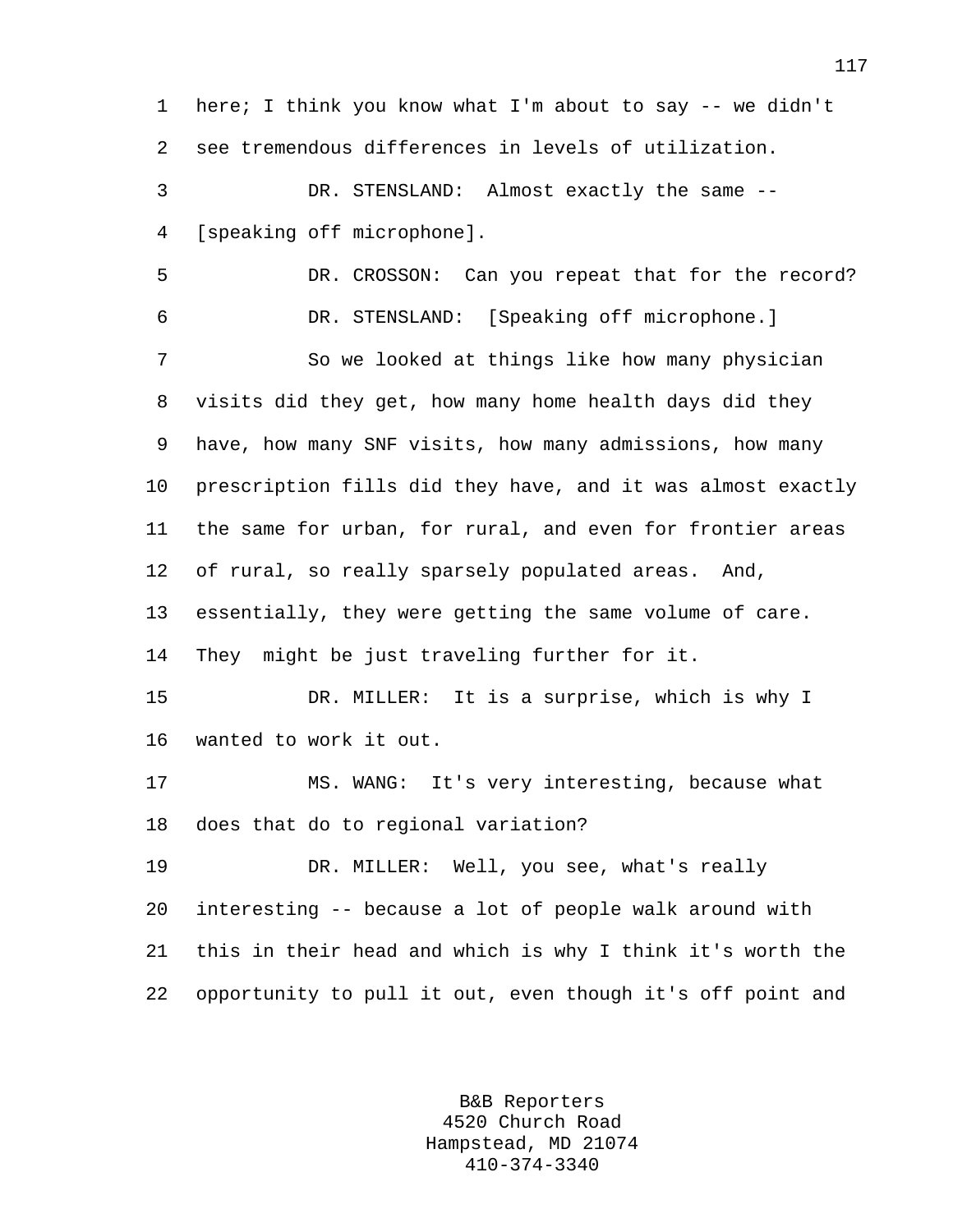1 Jay is going to kill me.

2 MS. WANG: He'll kill me too.

3 DR. MILLER: But I'm going to go down for a good 4 cause.

5 The geographic variation a lot of people carry in 6 their head is urban, rural, but that's really not how 7 geographic variation works in the country. You can think 8 of the country as a big rectangle. There's kind of a 9 diagonal. The Southeast has really high utilization, urban 10 and rural. The Northeast has low utilization, middle, 11 central, that kind of stuff, low utilization, urban and 12 rural. And it really expressed that way, and people tend 13 to think they're seeing rural effects, depending on how 14 they look at the data, when really what you're doing is 15 catching the geographic effect that's more urban and rural 16 in different parts of the country.

18 Did that include all of these facility-based 19 services -- inpatient, rehab, psych, skilled nursing -- at 20 long-term care hospital? Because the availability of some 21 of those facilities in some of these other regions -- 22 Frontier, for example -- it would be hard to imagine you'd

17 MS. BUTO: But could I just ask Jeff?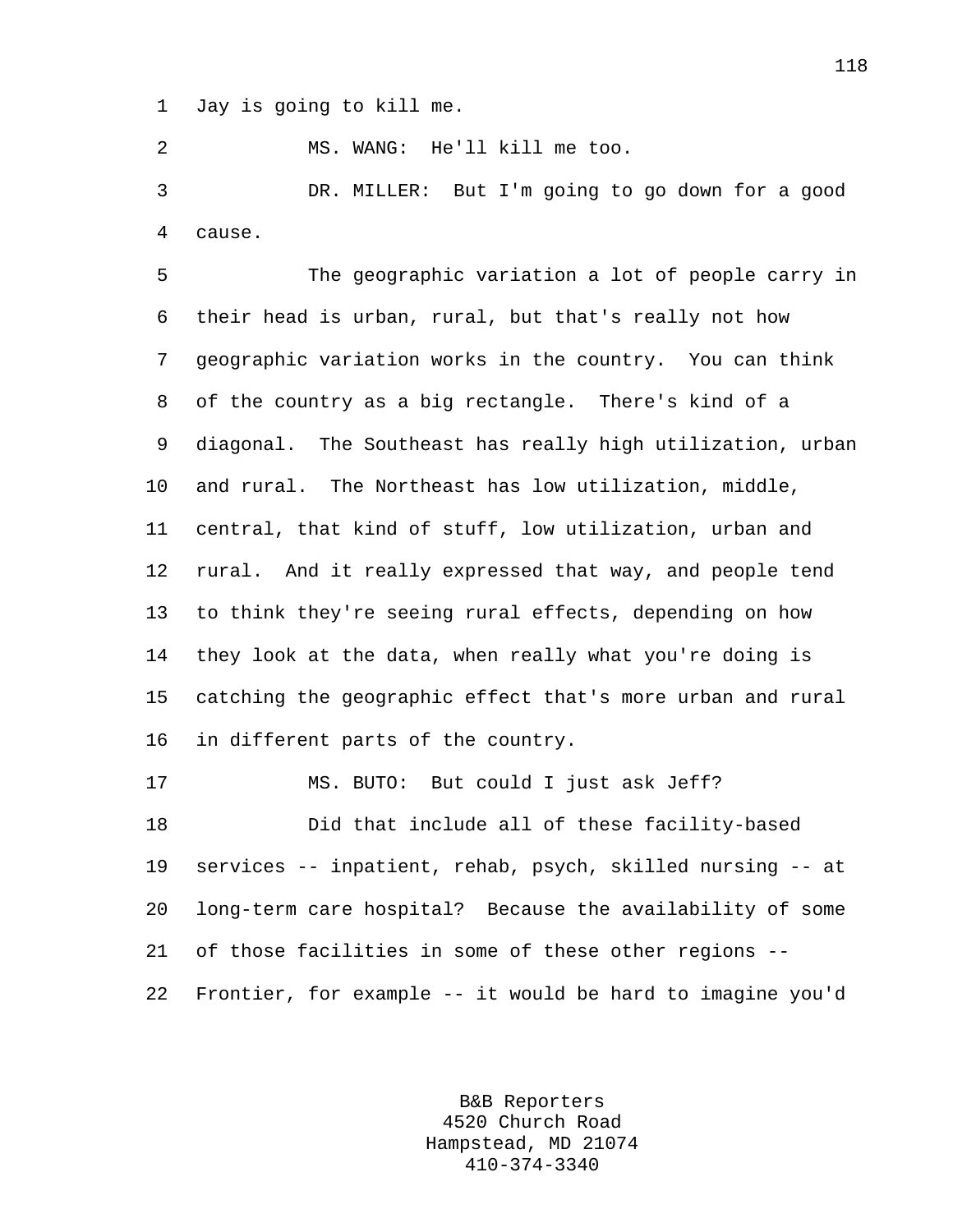1 have similar access to these kinds of specialty providers. 2 DR. STENSLAND: Not things like long-term care 3 hospitals. You're not going to get a lot of LTCH use in 4 rural Montana, but you would have similar things on 5 inpatient days, SNF days, visits, home health use, 6 prescriptions, those things, and then when you aggregate 7 all of it together on average, the amount of service use 8 adjusted, kind of allowing some substitution like across 9 from SNFs and LTCHs, then it was really very similar within 10 a State. You're going to see some urban areas in Louisiana 11 really high, but you also see rural Louisiana as equally 12 high, or you'll see someplace like Wisconsin, you have some 13 urban areas that are really low. But you'll see rural 14 areas low also. 15 DR. HOADLEY: Is ED use one of the measures you 16 looked at in that? 17 DR. STENSLAND: I don't remember. 18 DR. HOADLEY: Okay. 19 DR. CROSSON: Okay. Let's come back. Pat, are 20 you still on? Pat, are you done?

21 MS. WANG: No. I don't know if you wanted to 22 have the opportunity on the SES, whether you're considering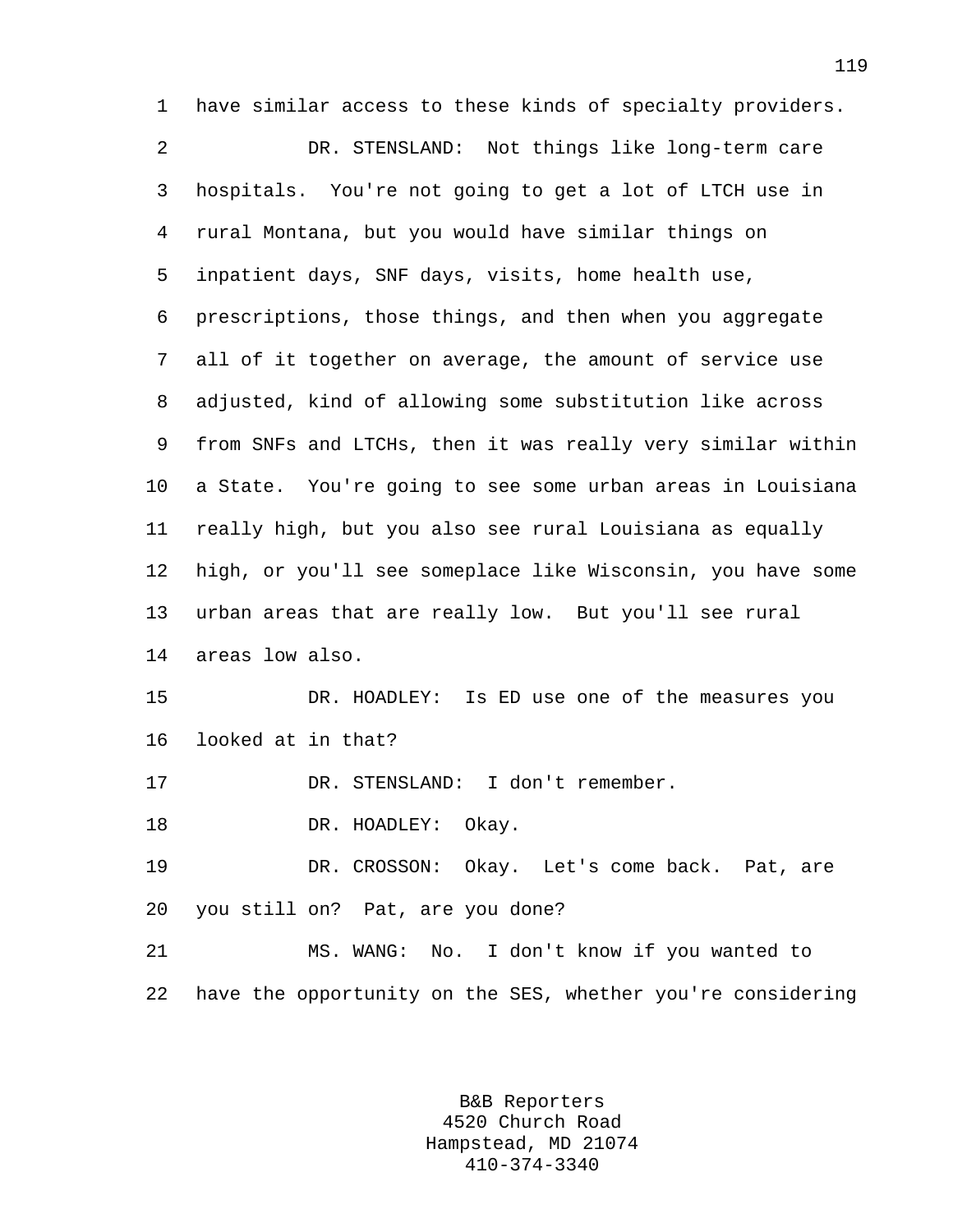1 using -- looking at additional variables. Especially, what 2 I think is kind of missing is the community resource kind 3 of whole element, bucket, whatever.

4 MS. TABOR: I will say the National Academy of 5 Medicine has been doing a series of reports on using -- 6 adjusting SES for Medicare quality measurement, and they 7 did recently release a report about data availability and 8 looking at these different SES factors, and it was kind of 9 after we had done all this work. So they did sort 10 variables into data that's available now versus data that 11 we wish was available. So we can plan, if the Commission 12 would like, to keep looking at those variables and kind of 13 taking into account that perhaps not everything is 14 available now, but as data gets available, the SES 15 adjustment -- or how to handle SES could get better. 16 DR. CROSSON: Okay. Alice. 17 DR. COOMBS: Thank you very much. 18 I thought -- my thinking was just like Jon about 19 the health days at home, and we brought this up before. I 20 think we actually discussed this before. 21 So the question I have is, What about combining

> B&B Reporters 4520 Church Road Hampstead, MD 21074 410-374-3340

22 your linear regression with the PPV and the PPA, having the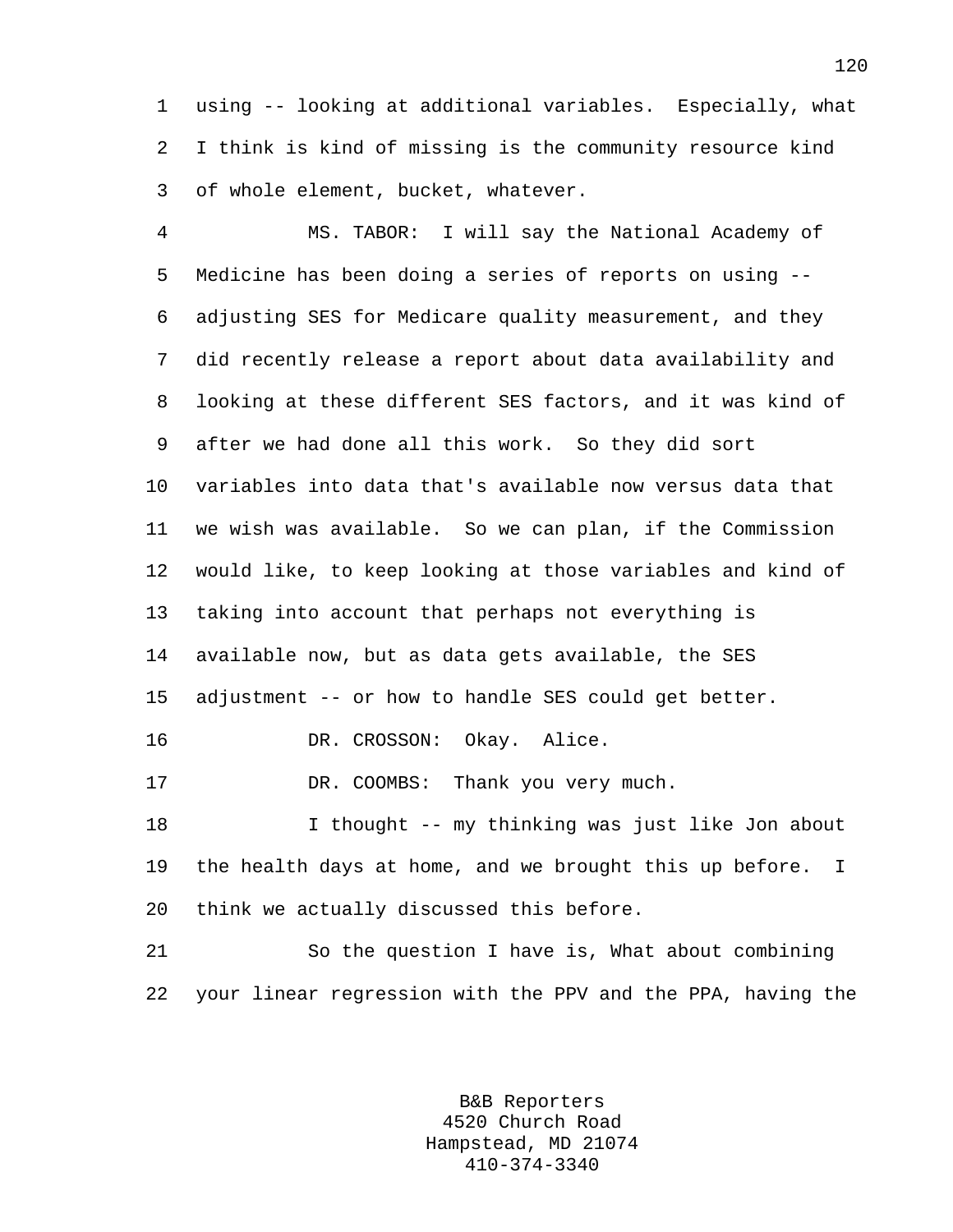1 whole notion of the healthy days at home with the home 2 health, to see if there's an effect for those two 3 indicators? Because I think it would be a great place for 4 MedPAC to be in the position of simplifying a population 5 measure, if you could bring those two together, that 6 challenges the MIPS and as on a population scale, to look 7 at the population health outcome. It would be incredible 8 if those things could kind of fit together.

9 DR. CROSSON: Okay. Paul.

10 DR. GINSBURG: Yeah. I wanted to raise the 11 question about how mortality fits in with your other 12 measures, and my concern is that someone dies in January, 13 and they have this enormous impact, mortality. It's going 14 to wipe out everything else, and I'm really thinking that 15 there may just not be a good way to have mortality be part 16 of this and whether we just have to have it as a separate 17 measure. Mortality is very important, but I think it just 18 blows away all the other things you're looking at.

19 I don't know if you've examined when you've been 20 crunching numbers that agree to it. A lot is really driven 21 by mortality rates.

22 DR. CROSSON: I had the same concern. I think --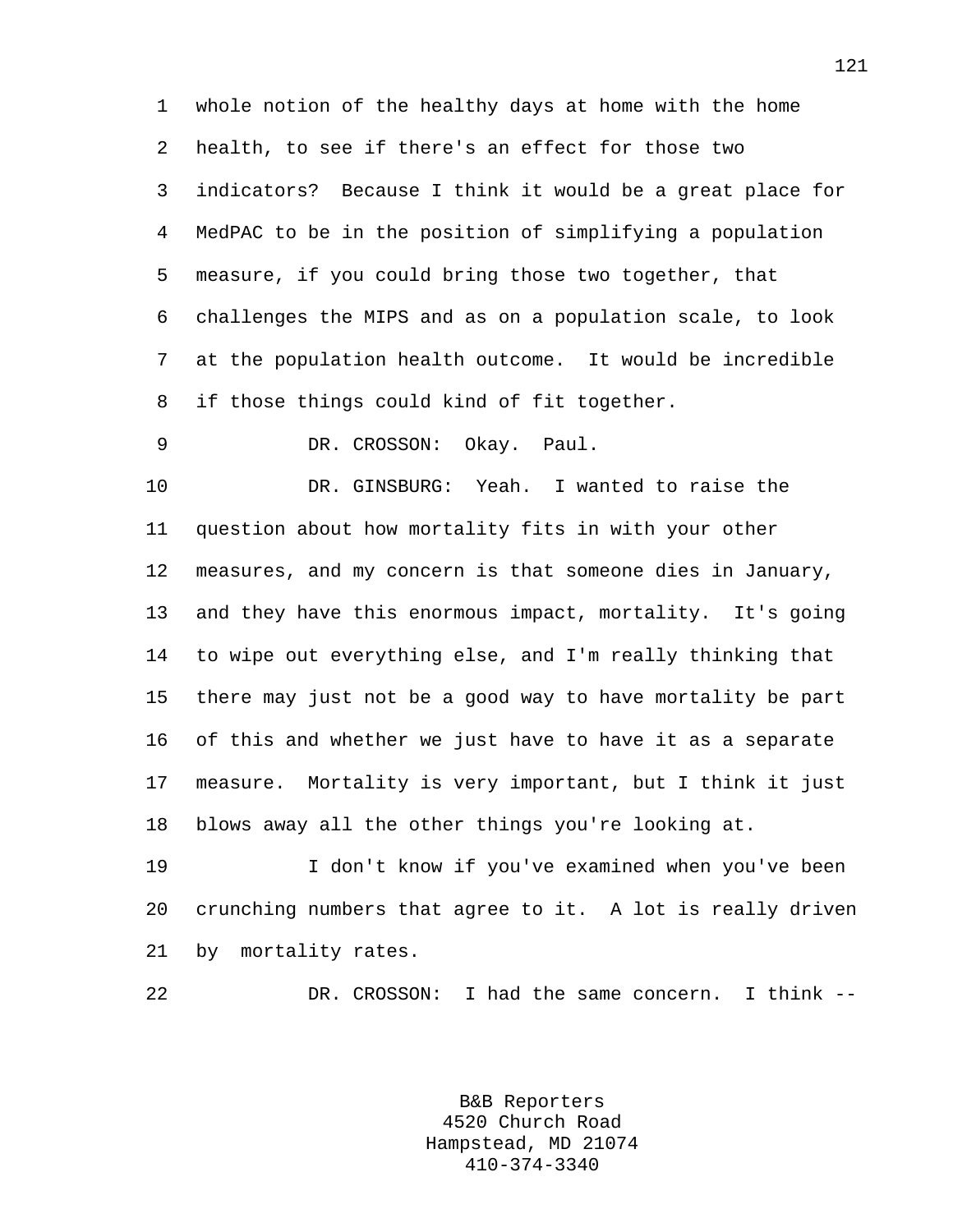1 correct me if this is not correct, but since overall, on 2 average, people die roughly, equivalently -- I know there 3 are peaks in the winter with flu and all that, but more or 4 less, isn't this problem, because it could be a problem, a 5 function of an end, the number of observations that you're 6 using for the measurement pool that you're using? And if 7 it's, in fact, very large, it would wash out, but in some 8 circumstances -- for example, if you were applying this 9 measure to ACOs and it includes ACOs with small 10 populations, you could have that effect. Is that right? 11 DR. GINSBURG: Actually, that is not what I was 12 concerned about. 13 DR. CROSSON: Oh. Sorry. 14 DR. GINSBURG: I mean, I think that this overall 15 approach of looking at large populations is a great 16 contrast with MIPS, which is looking at too small units to 17 be meaningful. But I think it's really a matter of whether 18 the mortality measure just inadvertently dominates the rest 19 of it. 20 In a sense, I remember Brian's first comment

21 about time between failures, and that that way of thinking 22 might actually be a way to help resolve this. But I think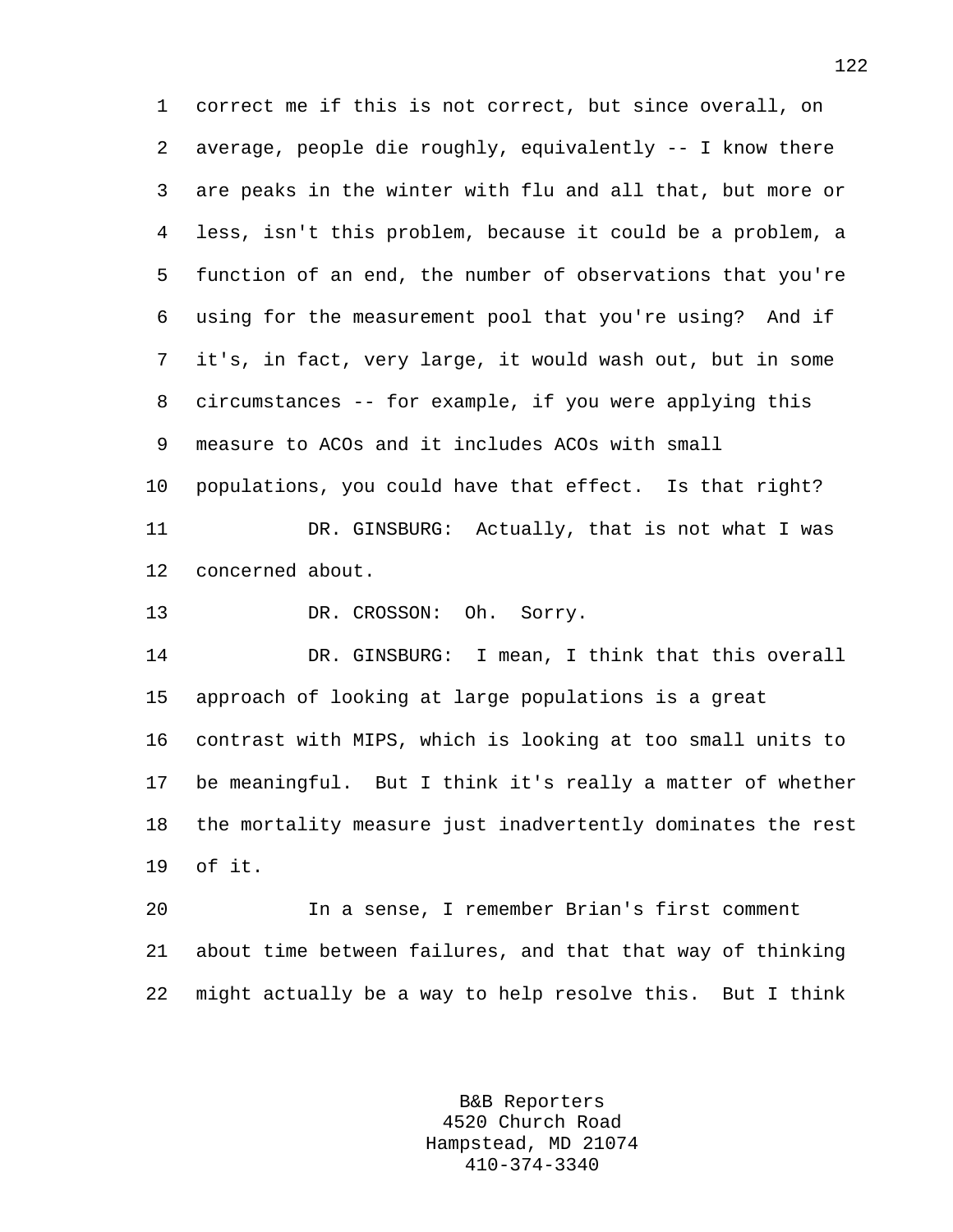1 at the moment, I'm really concerned about that our healthy 2 days at home is really mostly a mortality measure.

3 DR. CROSSON: Sorry to persist, and then Brian. 4 But it would only dominate if all the individuals happen to 5 die in January, but you're going to have people who die in 6 December as well. And then it would be a very minor 7 impact, right?

8 DR. GINSBURG: But I think just the -- I think 9 the -- just areas with higher mortality rates are going to 10 have much lower healthy days at home. That's the concern 11 as opposed to what --

12 DR. CROSSON: I see. Okay. So geographically as 13 opposed to --

14 DR. GINSBURG: Yeah, because that's how we're 15 using this, for geographic areas.

16 MR. GLASS: We can look at that distribution. 17 So, on average, it's like 8 days, I think. It's mortality 18 days, which is the biggest, I think, but we could look at 19 how that's distributed and see if there's a big meaningful 20 difference among areas.

21 DR. CROSSON: I'm sorry. Brian, you -- 22 DR. DeBUSK: I remember you had addressed that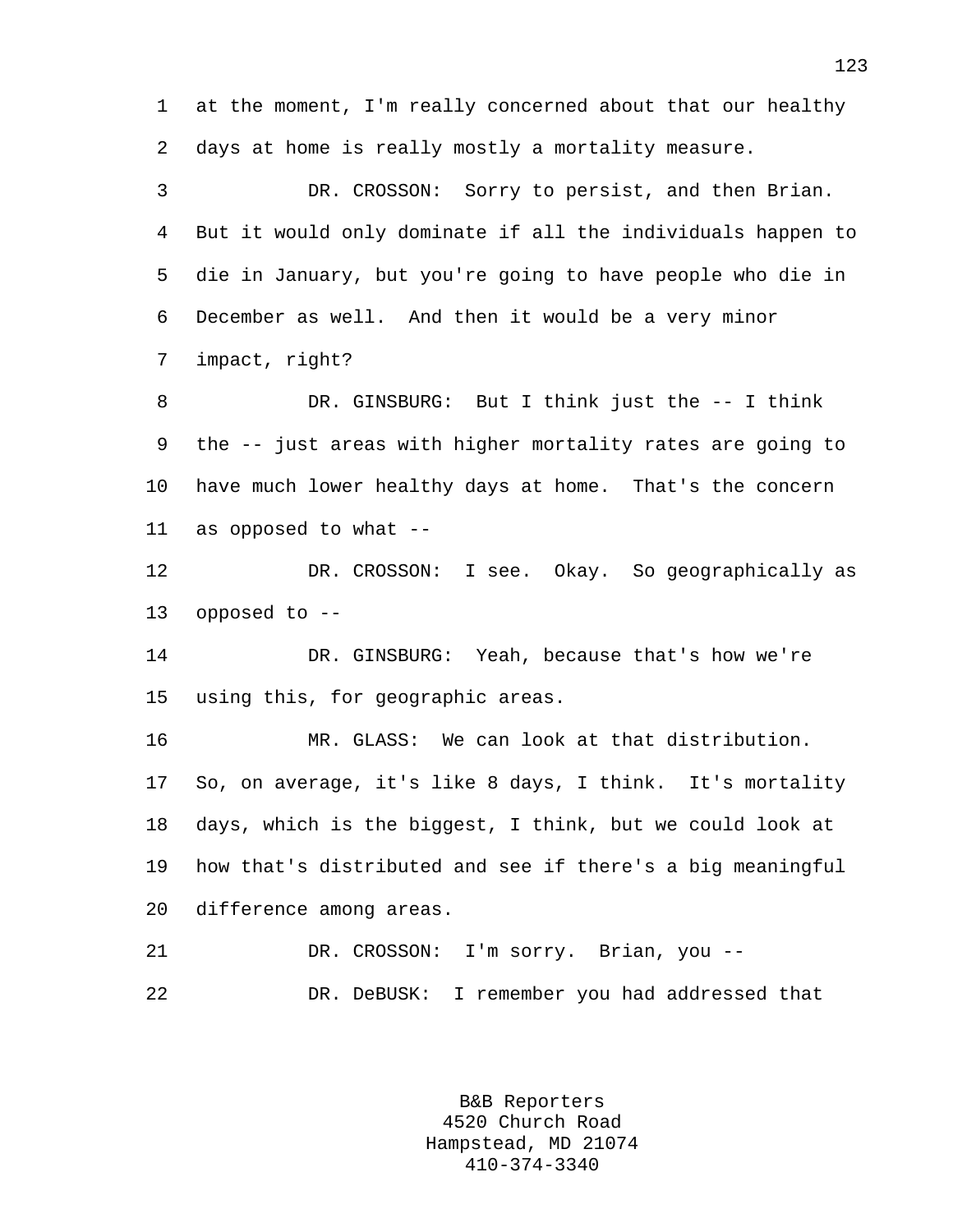1 concern. You and I had a chance to talk about that 2 earlier, too, about this issue about mortality. Not to 3 push a specific point of view too far, but in a mean time 4 between failure mentality, you know, that mortality would 5 simply be one of many failures. Being admitted into a 6 hospital, being admitted into an inpatient psychiatric 7 facility, that would just be another point of failure along 8 the way. The nice thing is then the mortality wouldn't 9 contaminate -- you wouldn't have that issue of did you pass 10 in January, did you pass on December 30th, because that 11 would just be one failure in the meantime between failure 12 calculation.

13 We might need a better marketing term for it 14 because no one is going to want to look up their MTBF.

15 But the idea, I think some of the issues that we 16 faced in the PQRS with these top-down measures -- I mean, 17 imagine someone trying to pick an ACO to join, and they 18 say, well, someone who meets your category, here's one ACO 19 that averages 362 days, and here's one that averages 365 20 days -- well, 6, leap year -- 365 days, you'd be separating 21 such small delineations.

22 One of the things I was going to ask you to do,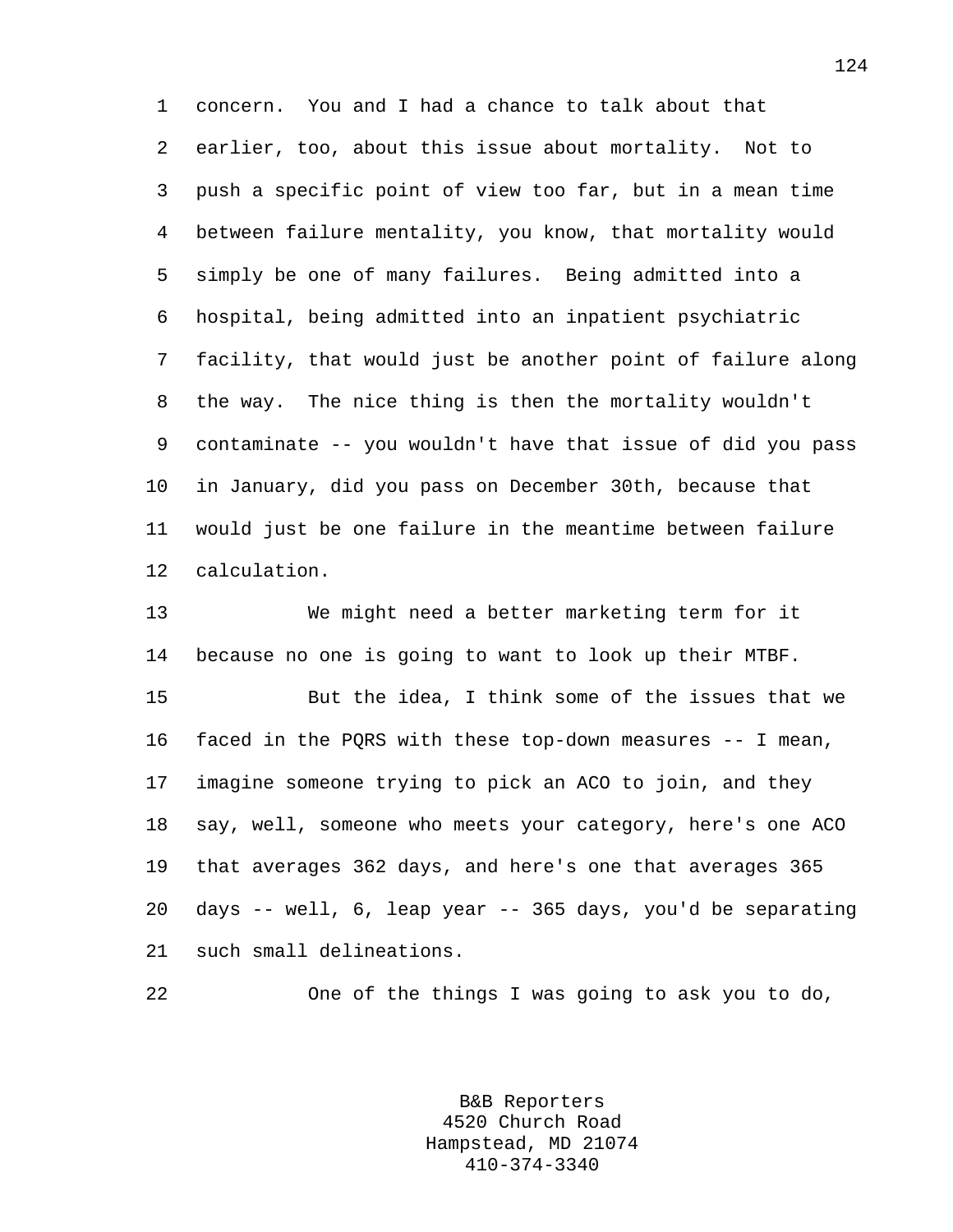1 but I wasn't in a particularly snarky mood, was the -- 2 [Laughter.] 3 DR. NERENZ: -- was your chart on page 9 -- on 4 Chart 9. Replot that with the y-axis as zero, and look at 5 what that graph looks like. It looks like a PQRS measure 6 at that point. 7 MR. GLASS: Yeah. But don't get attached to 8 these numbers because -- 9 DR. DeBUSK: Oh, I know. 10 MR. GLASS: -- it's very preliminary, and the 11 comparison population isn't quite right. 12 DR. DeBUSK: But the good news is a lot of the 13 things that Paul was raising about issues like timing of 14 mortality and all that, engineers solved those problems 15 with calculations like MTBF, but the really good news is 16 I'm not going to bring that up again. 17 18 [Laughter.] 19 DR. DeBUSK: So thank you. 20 DR. MILLER: Sort of like a time between, you 21 know, when-he-brings-that-up measure. 22 [Laughter.]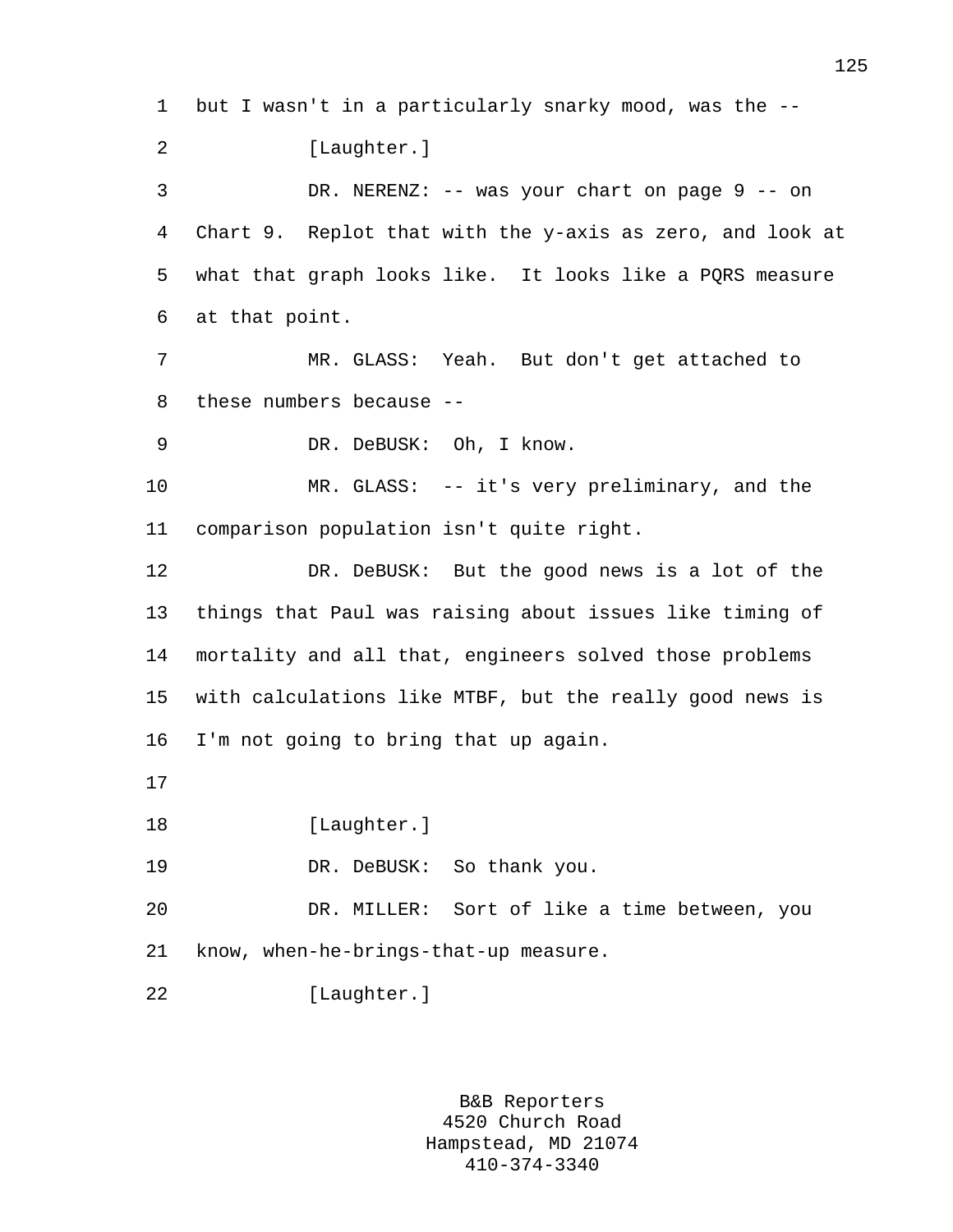1 DR. CROSSON: Right. Median time. Never mind. 2 [Laughter.]

3 DR. CROSSON: Kathy.

4 MS. BUTO: My question, I think, is pretty 5 simple, I think, how soon we'll be able to do a healthy 6 days at home calculation for MA. In other words, when are 7 we going to have enough encounter data to do something like 8 that? I mean, going back to the real purpose of this, it 9 was to simplify, come up with simplified measures of 10 quality across fee-for-service MA and ACOs, right? So it 11 would be good to know what that MA number is.

12 DR. MILLER: We feel that, and I think there is - 13 - I don't want to promise anything soon. We have slow 14 churning through that data. We found issues, some of which 15 we've put in front of you, and so there's a slow march 16 there. I wouldn't expect this to come up quickly that we 17 could say, "Oh, and here's the MA version of this." I 18 think we're still a bit out on that. So I wouldn't expect 19 to see it this cycle, and I'm hoping either late this cycle 20 or early next cycle to try and bring some encounter data 21 into the discussion, where I wouldn't even be using it in 22 this context, just some basic -- "This is what we find.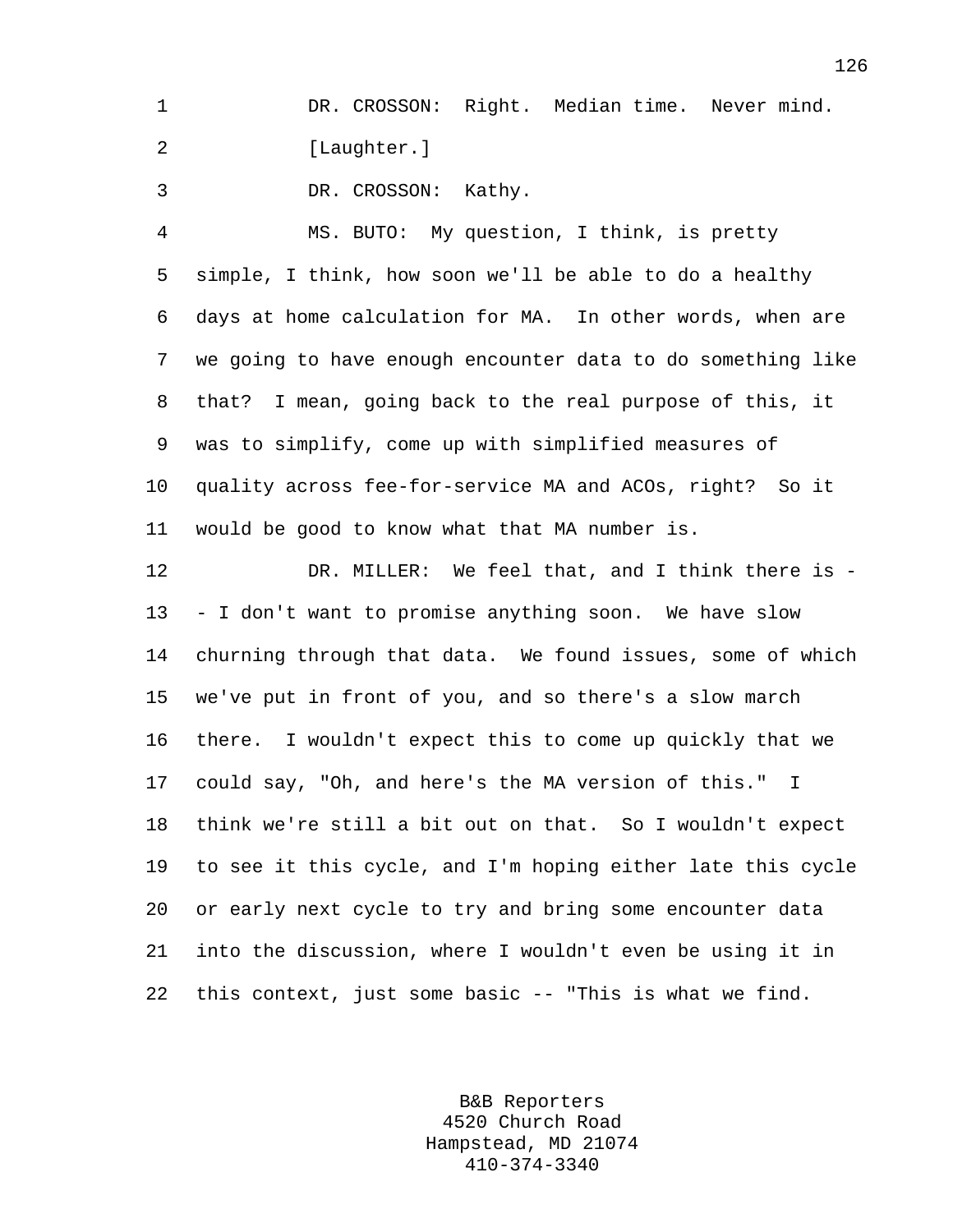1 Here's the errors and the problems and the missing 2 whatever. And we have it. It's slow-going." 3 MR. GLASS: I mean, theoretically, if we had it 4 and it was cleaned up and all that sort of thing, I would 5 think you could do the same calculation. 6 DR. MILLER: Yeah. Conceptually, it should fit 7 the framework. Your question is right on point. 8 DR. CROSSON: Jack. 9 DR. HOADLEY: I have a couple, I think are 10 straightforward questions. First is, How did you, in fact, 11 define your Medicaid measure? I don't think you talked 12 specifically about it today. 13 MS. TABOR: It's the number of partial or all 14 duals, really, is what it was as a measure of -- 15 DR. HOADLEY: Okay. Similar measure of whether 16 somebody got dual eligibility. 17 MS. TABOR: Yeah. Well, they're partial or full. 18 DR. HOADLEY: And then on Slide 9, this is 19 nationally all ACOs aggregated, all non-ACO individuals 20 aggregated? 21 MS. TABOR: So it's actually by market area -- 22 DR. HOADLEY: Okay.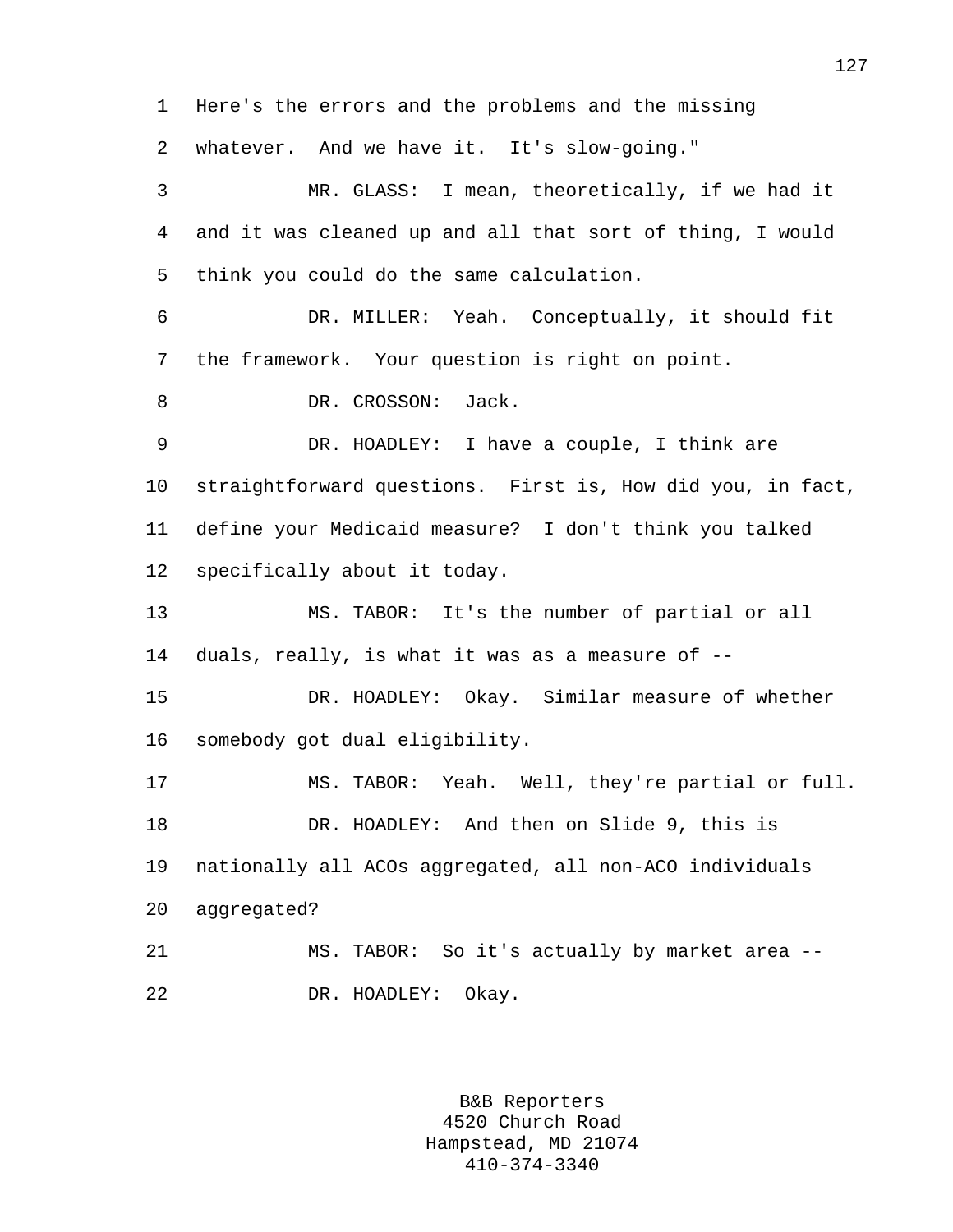1 MS. TABOR: -- and then aggregated by market 2 area.

3 DR. HOADLEY: So if there is a market that has no 4 ACOs in it, that doesn't show up in this?

5 MS. TABOR: Exactly, yeah.

6 DR. HOADLEY: And then, third, on the healthy 7 days at home measure, have you looked at any -- you've got 8 some nice ways to look at comparisons across chronic 9 conditions and some of those things. Is there any way to 10 look at some kind of a correlation to health status, 11 perceived health status, if there's stuff you could pull 12 off of CAHPS or somewhere to test that? Because, I mean, 13 getting into this question some others have raised about 14 what does it mean to be healthy, measuring the chronic 15 conditions is obviously a good way to do that, but maybe it 16 would be interesting to see how it lined up as well or not 17 as well with self-perceived.

18 MS. TABOR: That is interesting. That's a good 19 idea, so we'll look into that.

20 DR. CROSSON: Clarifying questions. Bruce. 21 MR. PYENSON: Ledia, I'm curious about how to 22 handle custodial care. It looks like you're tabulating SNF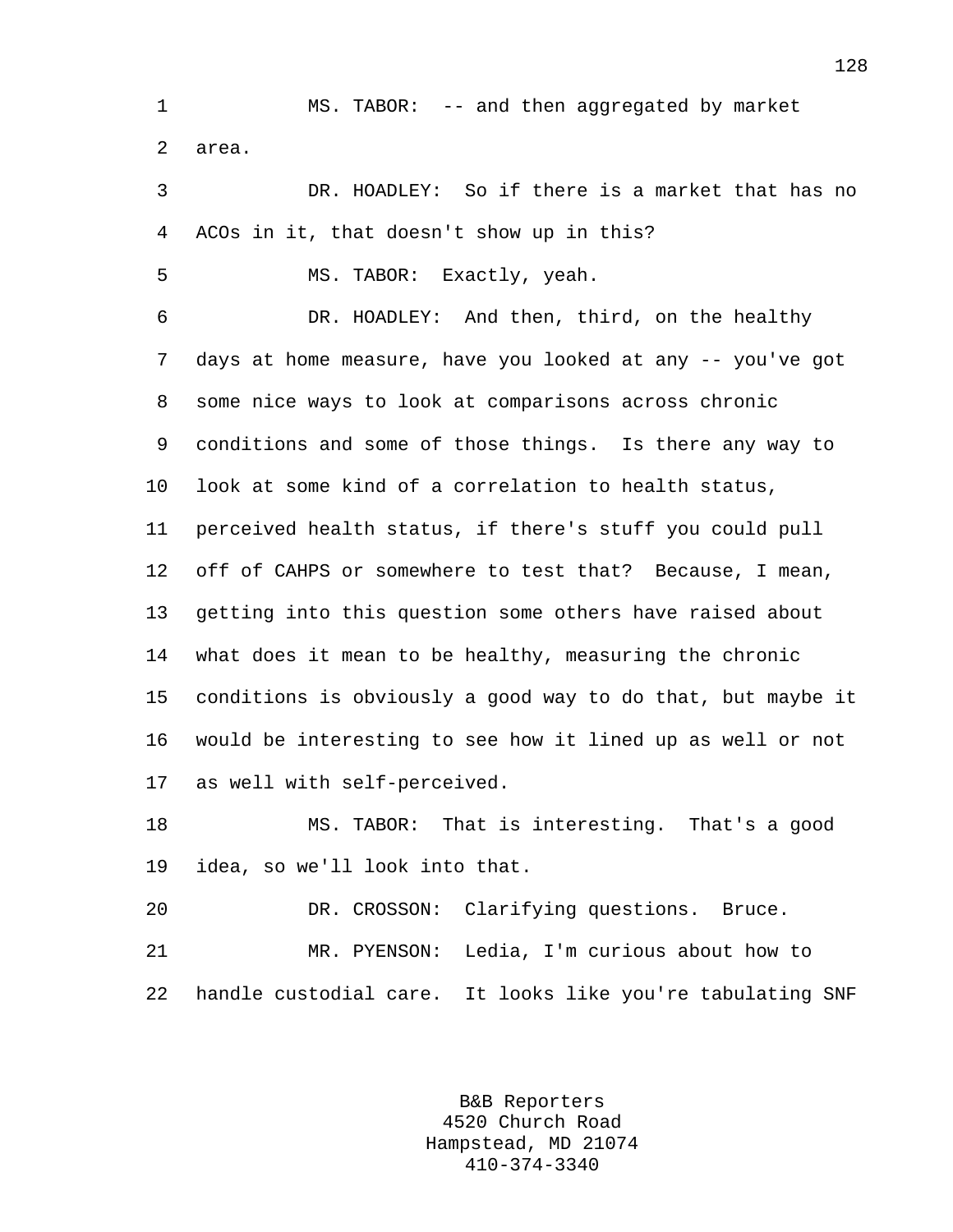1 days, which are paid by Medicare, but if a person is 2 institutionalized, being paid by Medicaid, that's 3 considered at home.

4 I think through some data manipulation, you can 5 attribute people who are institutionalized through the 6 Medicare data, and how that might work in this model from a 7 policy standpoint, I think having a measure that connects 8 big area of Medicaid expense to Medicare and integrates the 9 two has appeal to me because it talks to Medicare and 10 Medicaid integration.

11 But from a technical standpoint, what do you 12 think about that?

13 MR. GLASS: Well, this came up, I guess, last 14 year when we discussed this measure, and I guess the 15 thinking was, A, that's they're home. So you can't just 16 say days in a nursing facility because outsourced 17 everything, and so we didn't include that. If you include 18 it, okay, someone is living in a nursing home 365 days a 19 year. What would you do? You can't say --

20 MR. PYENSON: Well, but on a population average 21 trait, there's huge variability among regional variation. 22 MR. GLASS: You mean put it in as a risk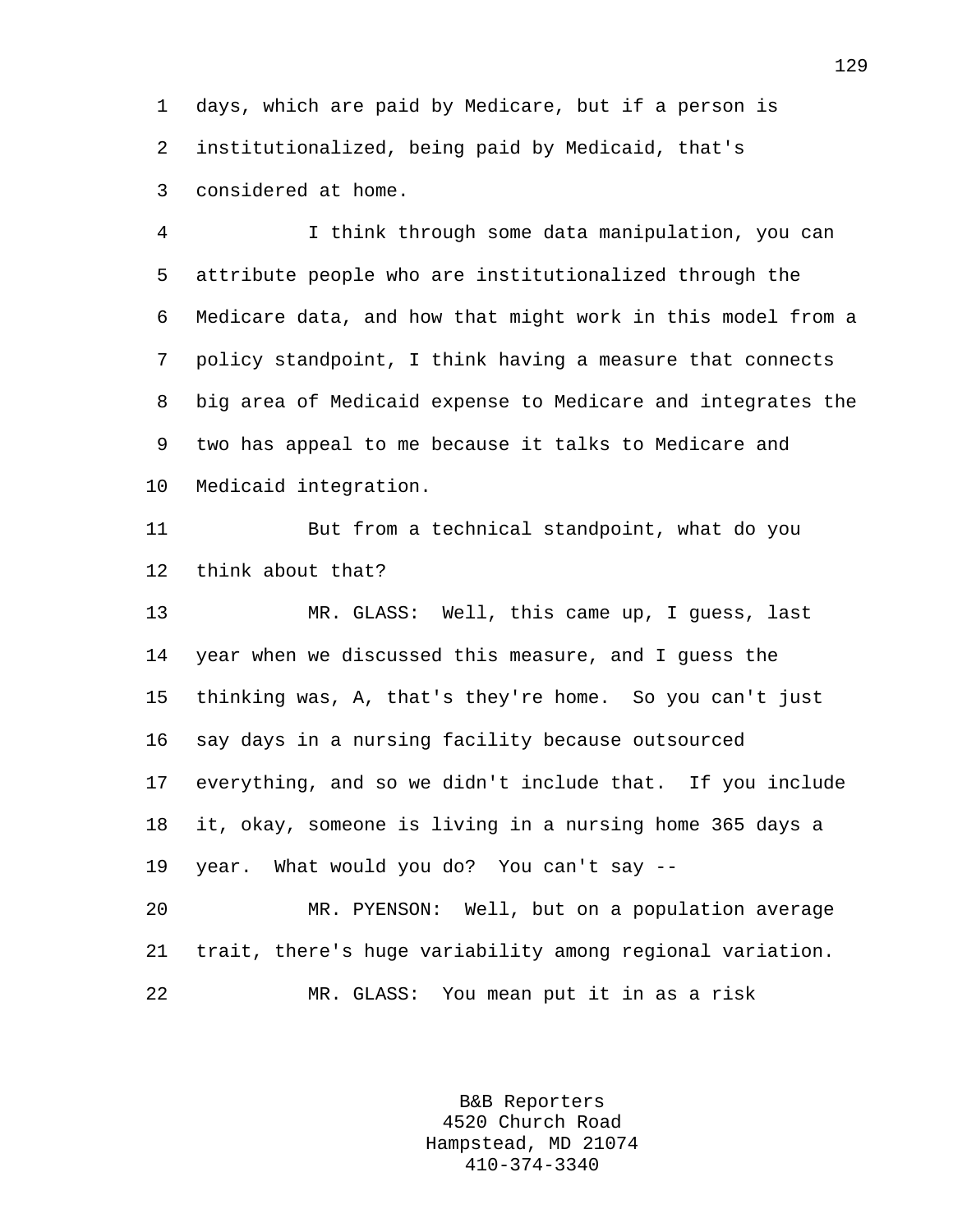1 adjustor?

2 MR. PYENSON: No. As an actual measure that some 3 places keep people in home better than others, not their 4 nursing home home, but their real home.

5 MR. GLASS: Yeah.

6 MR. PYENSON: That's, as you know, a huge cost 7 issue for Medicaid.

8 MR. GLASS: Sure. But I guess -- yeah. As I 9 remember the conversation from last year, I think the 10 problem was, A, it could swamp the thing. But, also, could 11 an MA plan or an ACO have a big effect on whether someone 12 was in a nursing home or not? And I guess there are 13 programs and things, but --

14 DR. MILLER: And that's what my recollection of 15 this is too. So that was my recollection of this too.

16 I think part of the reason, to David's point is - 17 - and David's point is -- and Ledia's point is the market 18 effects variable was trying to get in there in a very broad 19 way, try and capture differences, and if your point is 20 geographically people end up in the nursing home 21 differently -- and I mean the maintenance-level nursing 22 home -- there's something in there to try and adjust for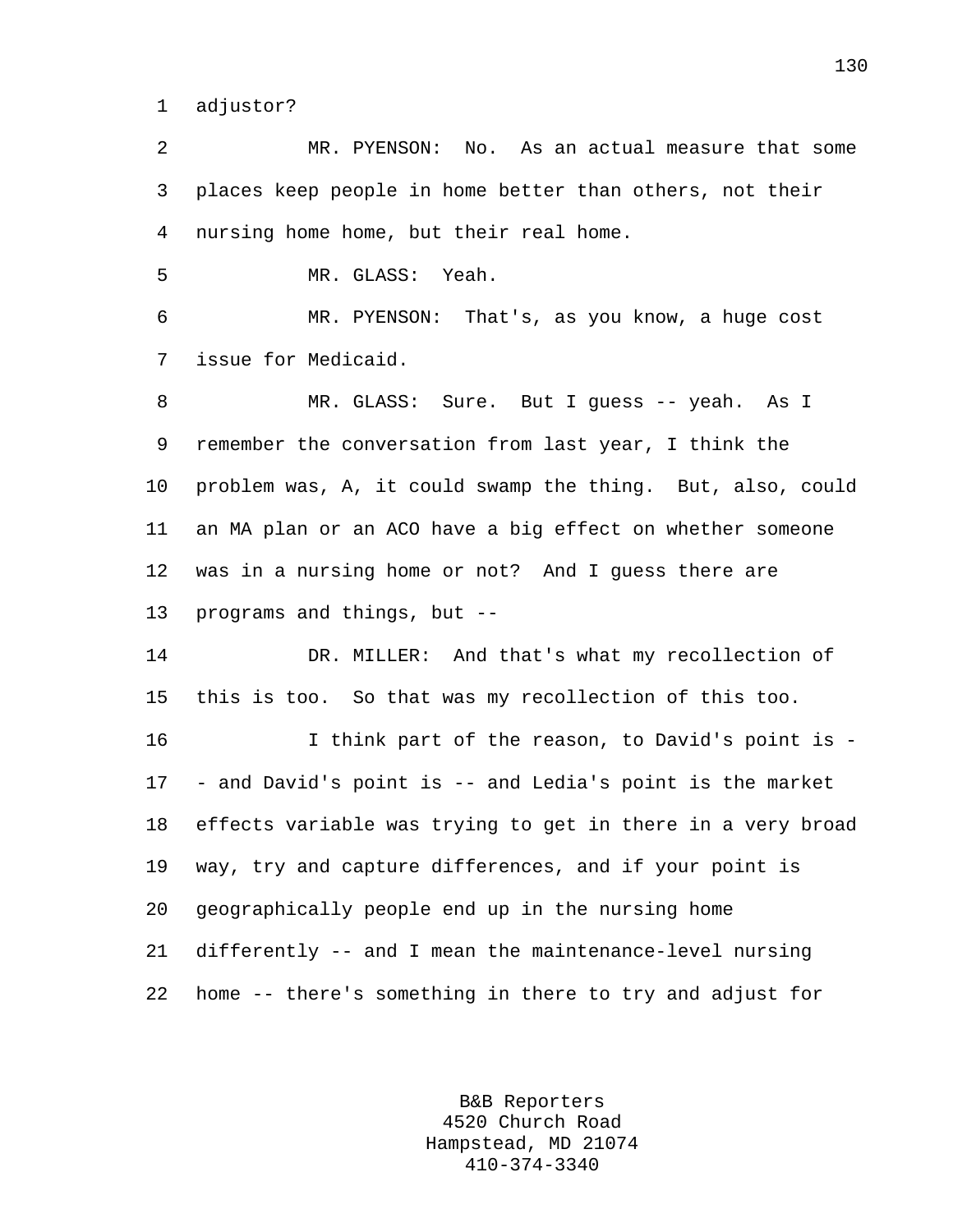1 that.

2 But I recall the conversation the way David does. 3 It's also the measures that end up in this are supposed to 4 be ideally things that the actions of the MA plan, the ACO, 5 or the fee-for-service environment can actually -- would be 6 held responsible for -- or influence it, actually. Maybe 7 that's a better word.

8 MR. PYENSON: I can appreciate that, but that's 9 Medicare-centric. So if you had an integrated program, 10 that would be a very budget important kind of measure. 11 Another clarifying question, I have observed in 12 the data that home health is very strongly negatively 13 correlated with chiropractor use. I don't know if others 14 have -- 15 DR. CROSSON: What?

16 MR. PYENSON: Chiropractic. I'm not sure why -- 17 or physical therapy. I don't know if you've seen that in 18 the regional data.

19 MR. GLASS: I don't think we've looked at that. 20 MR. PYENSON: Okay.

21 DR. CROSSON: I'm sorry. Bruce, just to clarify, 22 the more chiropractic use that is being enjoyed, the less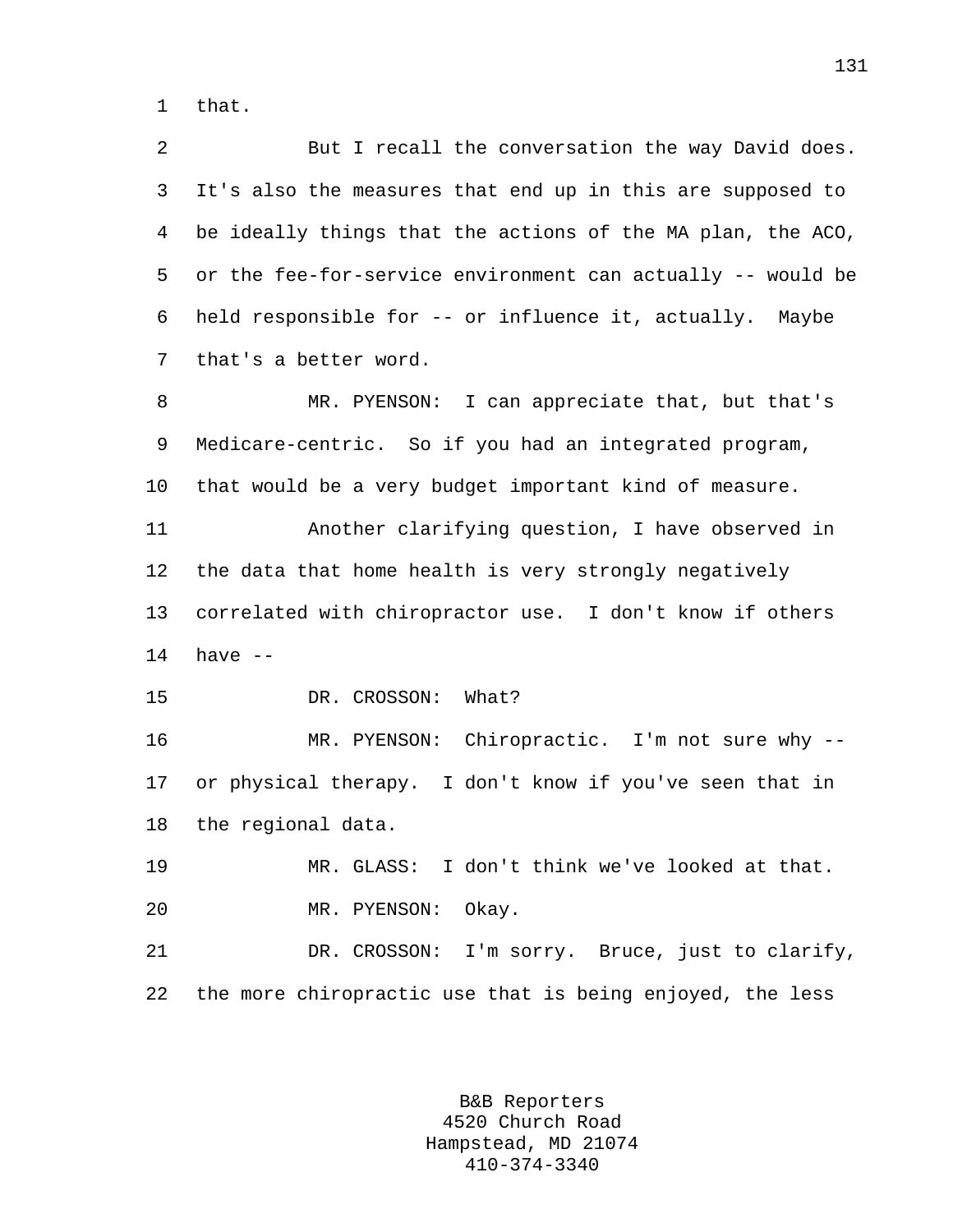1 home health?

2 MR. PYENSON: The more chiropractor and physical 3 therapy, the less home health, and perhaps because a lot of 4 home health is rehab-oriented. If you combine the two of 5 those as swappable services, that might have a different -- 6 a better fit.

7 MS. TABOR: We could take a look at that. 8 DR. CROSSON: Okay. Seeing no more clarifying 9 questions, we'll move to the general discussion. Let's put 10 up the last slide again, just to remind folks to go back to 11 the engineering analogy for a minute. We're still in R&D 12 with respect to these measures, so suggestions to Ledia and 13 David about support for or other suggestions about future 14 directions are in order as well as other comments, and, 15 David, you're going to start.

16 DR. NERENZ: Yeah, thanks. I'm generally 17 supportive of this line, and I made that same comment last 18 month when this was in front of us. The intent of the 19 comments last month was sort of cautionary on technical 20 details, but generally a good direction, and thank you for 21 taking us down this path. And I think that's still the 22 spirit of the points I'd like to make this morning.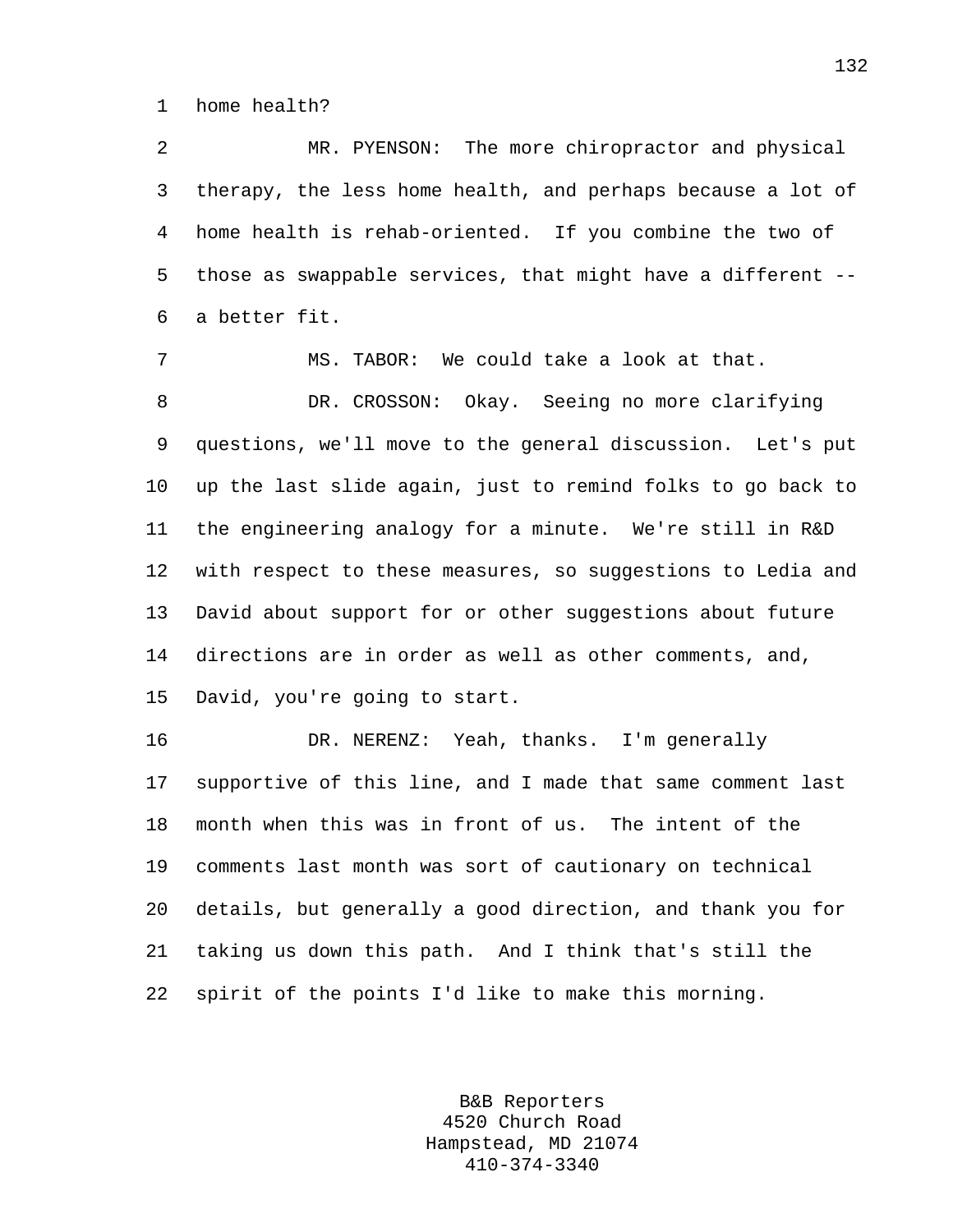1 First of all, just to play off a comment Mark 2 made, clearly we are not measure developers; we're measure 3 stewards in the NQF sense. And there's only so much we can 4 do before it has to get passed on in the form of a chapter 5 or recommendations, and I recognize that's so. So there's 6 only so much we're going to be able to do with this model 7 and that model, and that's fine.

8 And I'm trying to think of what ground should be 9 covered sort of between here and the pass-off point. One 10 specific thing -- and this then relates to the last bullet 11 there -- I just wanted to confirm. I thought part of what 12 we were trying to do here was look at measures that would 13 be and could be used for comparison of individual ACOs 14 within an area, individual MA plans within an area. So I 15 guess that's something I'd like to see, that to the extent 16 we have data that would seem to be the next thing we'd want 17 to look at before we then passed this on and said these are 18 measures that could be used in that context. So I'm seeing 19 you nod. That's good. I certainly would like to see that. 20 I do commend and thank you for the attention to 21 race, ethnicity, and the Medicaid effects, and as Pat has 22 pointed out, you know, there are many other SES-type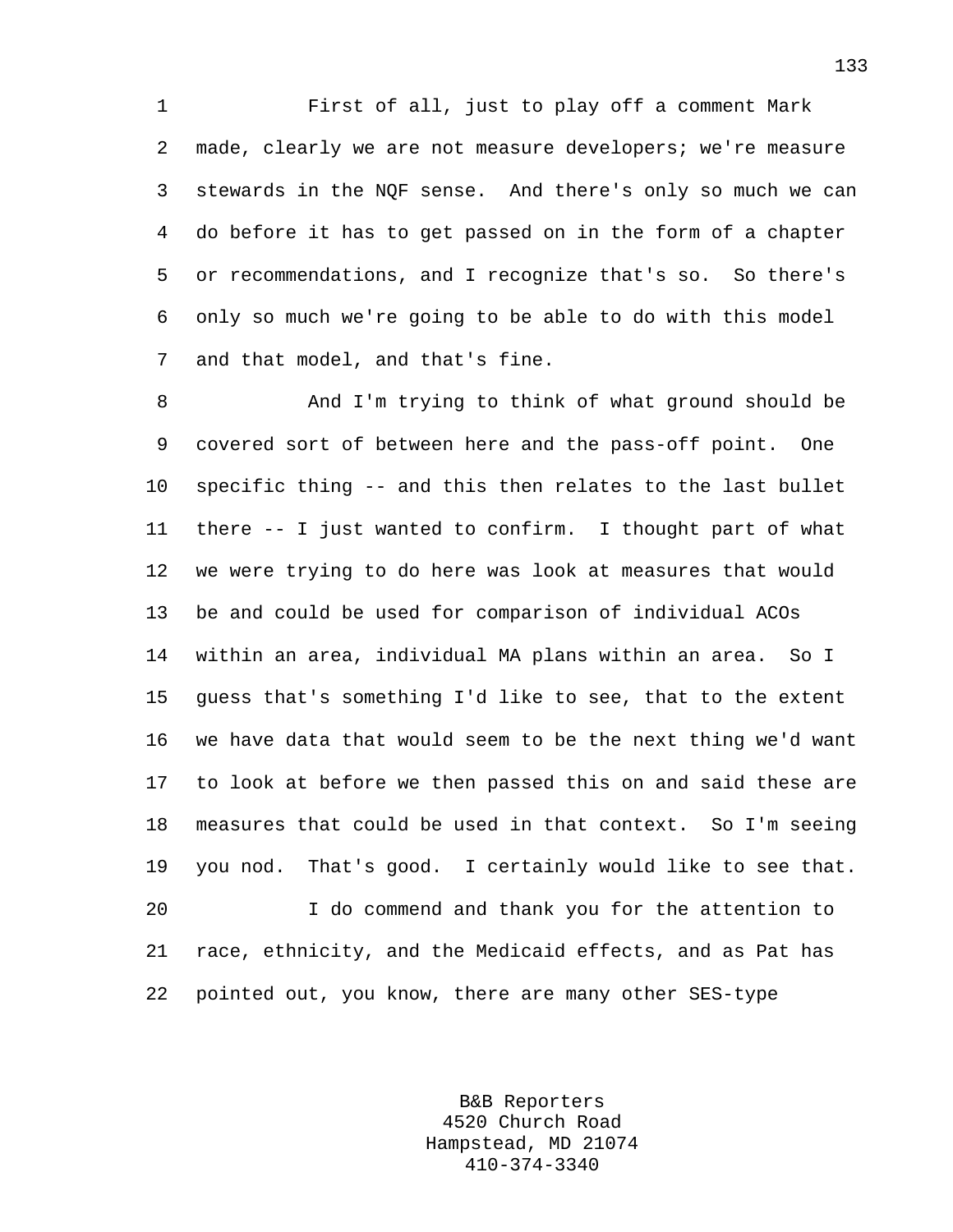1 variables that could be brought in if what we're doing is 2 basically characterizing market areas or community, because 3 there's a rich set of variables drawn from census, drawn 4 from area resource file, drawn from a number of places. 5 There are some indexes now of community deprivation. There 6 are all sorts of things. And I was curious about the 7 extent to which a whole lot of that had already been folded 8 into this market variable. But I think probably it's 9 better to have them explicitly tested in the model for 10 transparency and just see how many of these things matter 11 and then people know that they're adjusted. So there's 12 more you can look at, but, again, you can't do everything, 13 and at some point a measure developer has to pick it up and 14 go.

15 On Slide 9, if we could just have that -- and 16 there are other examples, many of -- page 13, 14 in the 17 chapter. And I'm going to play off Brian's point here. 18 You know, these are really going to be tight distributions, 19 at least on the healthy days measure, and maybe on the 20 others as well. We're going to be looking at differences 21 of one or two points out of a total range of -- you know, 22 total topped at 365 on the one measure. And I'm just going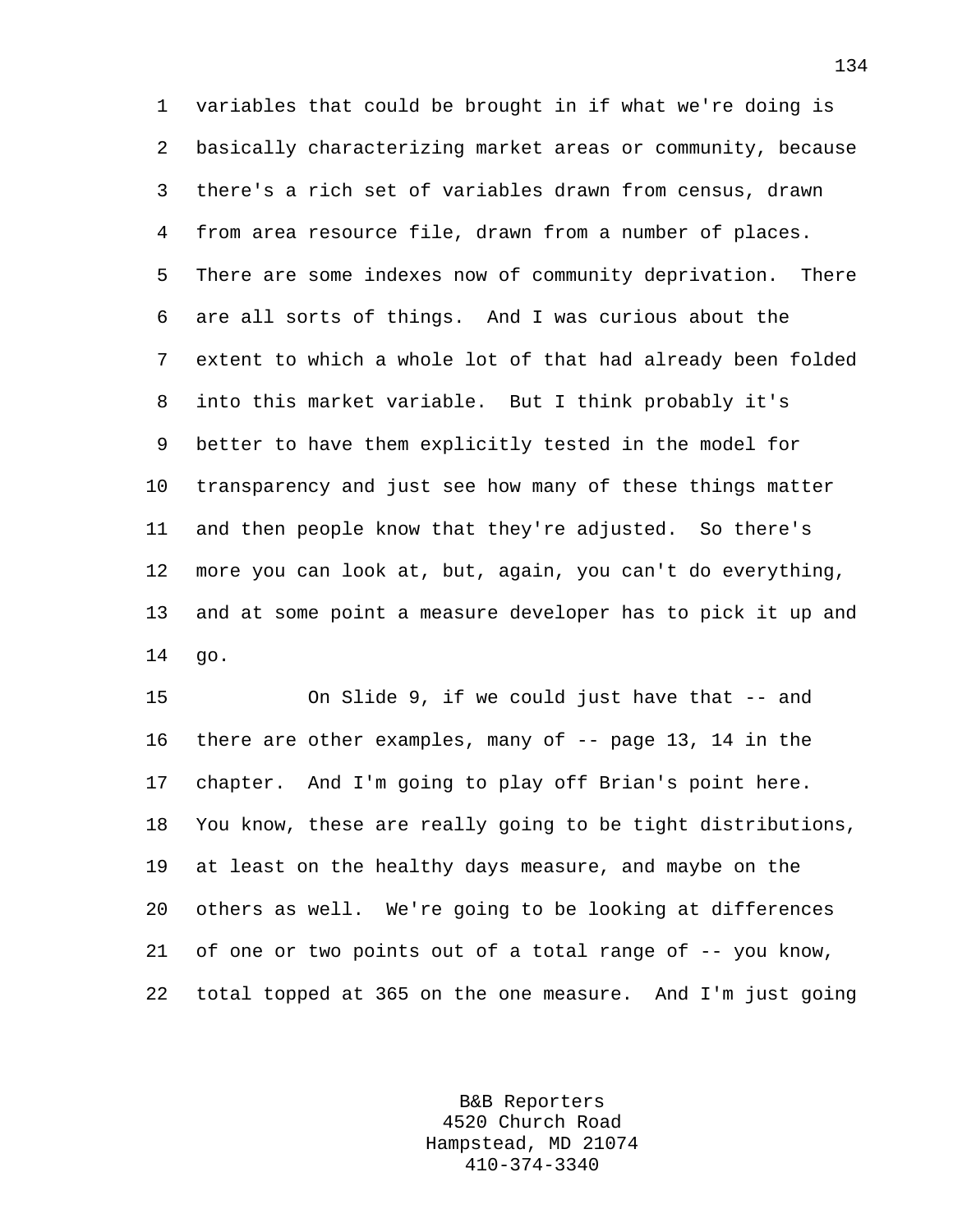1 to guess, but we don't know yet, that if we start looking 2 at charts of individual MA plans or ACOs, we're going to 3 see charts that look a lot like this. And as Brian pointed 4 out, if you actually set the Y-axis base at zero, they're 5 going to look the same.

6 Where I was going to go with this is in the 7 domain of clinical outcome measures, particularly the self-8 reported measures, there's the concept of minimum 9 clinically important difference, or MCID, measures like SF-10 36, measures like EQ-5D. The concept is a lot of 11 psychometric work goes into deciding how big a difference 12 or how big a change do you need to see for it to matter to 13 patients. And then you can use it to say how big a 14 difference between treatment A and treatment B is actually 15 worthwhile, or how much -- you know, if a person was 16 considering a surgical procedure, how much benefit would 17 you need to say it's worthwhile doing it? The concept 18 exists. There's a literature on it. I use it in things 19 that I do with spine surgery. Other people do things. 20 It's out there.

21 We don't really have that here, and I know we 22 can't do the psychometric work, but I'm wondering if we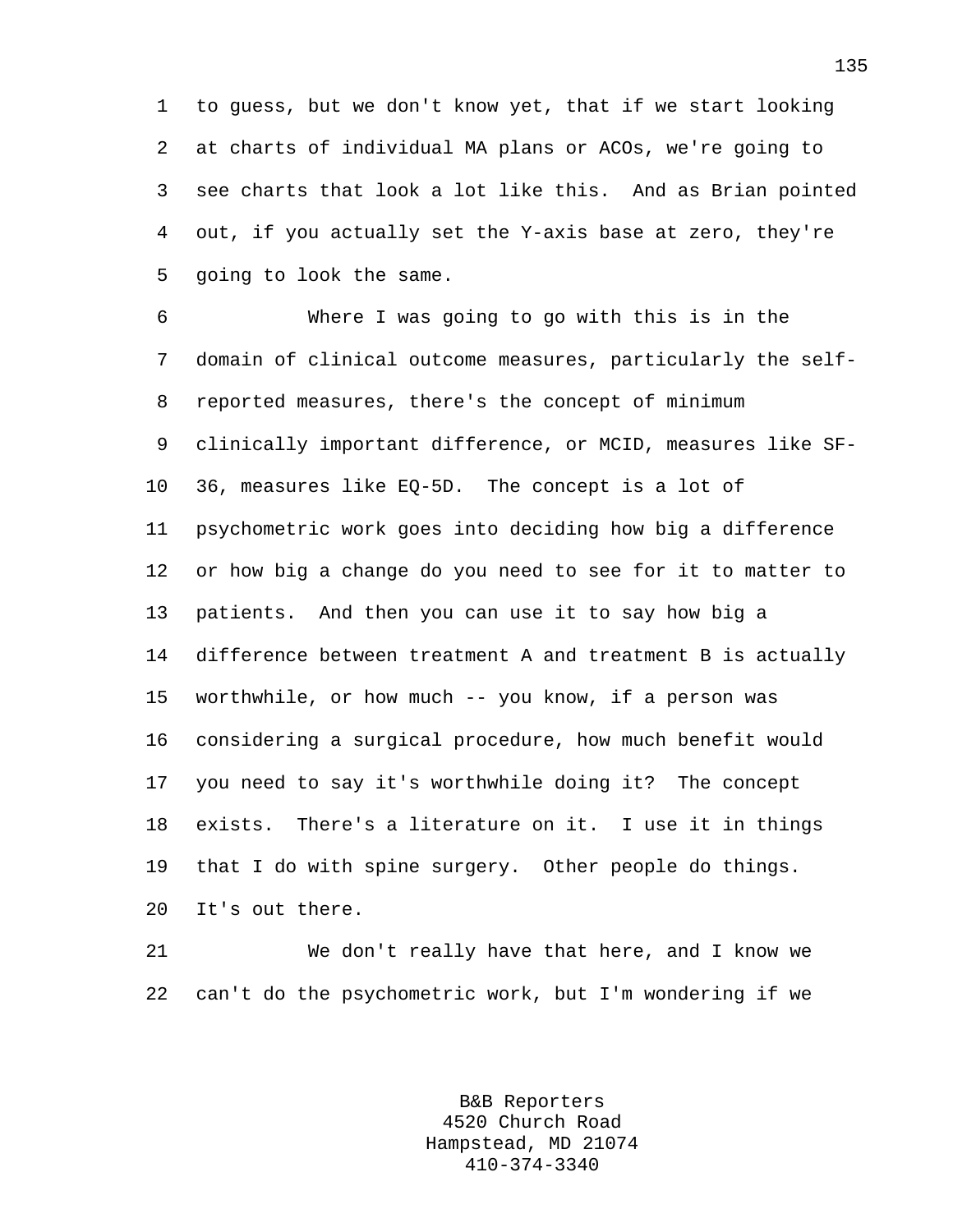1 could at least put a toe in the water or, you know, bring 2 it up in a report and say as this works its way out, 3 somewhere or other we're going to have to decide or at 4 least have somebody think about how big a difference 5 matters. And, you know, Brian already gave the example. 6 If I'm looking at two ACOs and one's 355 and one's 357, do 7 I care? Should I care? And particularly in comments I 8 made last month about signal and noise, until somebody has 9 risk adjustment down really tightly, that 355 to 357 may be 10 noise and no signal.

11 So there are some things, I guess, we can bring 12 all the way to ground, but at least I think could be 13 discussed in a report and make sure people know these are 14 concerns.

15 Now, with that in mind, it was interesting -- can 16 we get -- oops. Don't have it back yet. Right side of 17 Slide 9, one of the -- and the corresponding distribution 18 chapter in the report, when we only look at the people with 19 CHF, the measure is not so much topped out. And the 20 measure actually has a broader range, and it may suggest 21 that as this moves into implementation, it may be more 22 informative if it's set in a denominator population like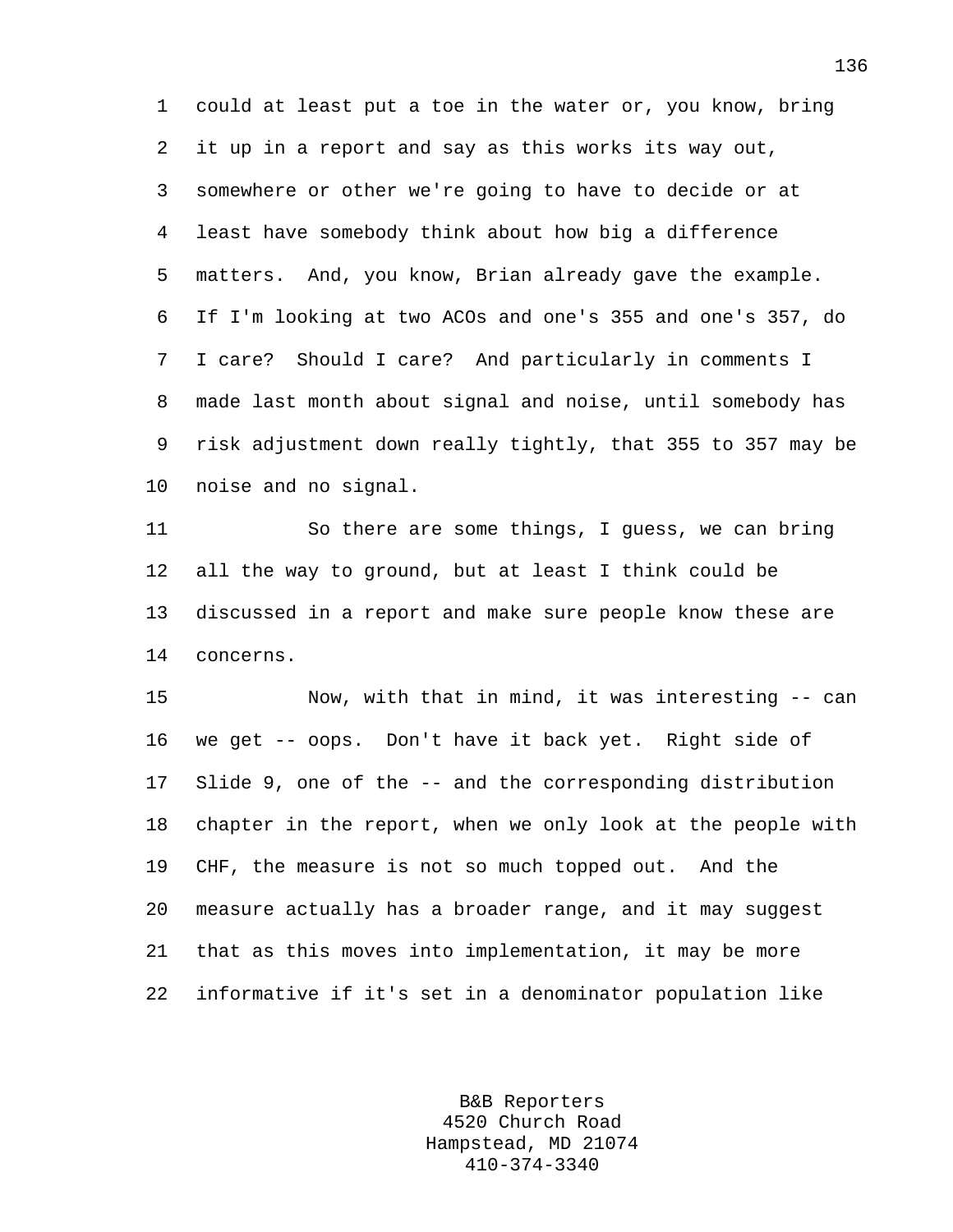1 that where actions by an ACO or actions by a plan could 2 actually move the needle on this more than in just an 3 unselected population, many of whom are perfectly healthy 4 and they're sitting at 365 right now.

5 Okay, last thing. Everything I like about this, 6 except one thing. On page 24-24 -- and it's mentioned in 7 one of the bullet points here -- there's discussion of 8 using these measures to replace existing physician measures 9 and essentially hold physicians accountable for these 10 measures in their area.

11 Now, I'm willing to listen to input from my 12 clinicians colleagues here, but that just strikes me -- and 13 I'll say it -- as just a bad, bad idea, and I don't know 14 how I could possibly support it. I think that's actually 15 tangential to what's going on here, and I was a little 16 surprised to see it.

17 All of the historical precedents I can think of 18 that are bad -- but, again, others may see it differently - 19 - SGR being the more prominent example, I just don't think 20 we go ahead by holding individuals or groups accountable 21 for the collective behavior of something over which they 22 have no control. Everything else about this I like. I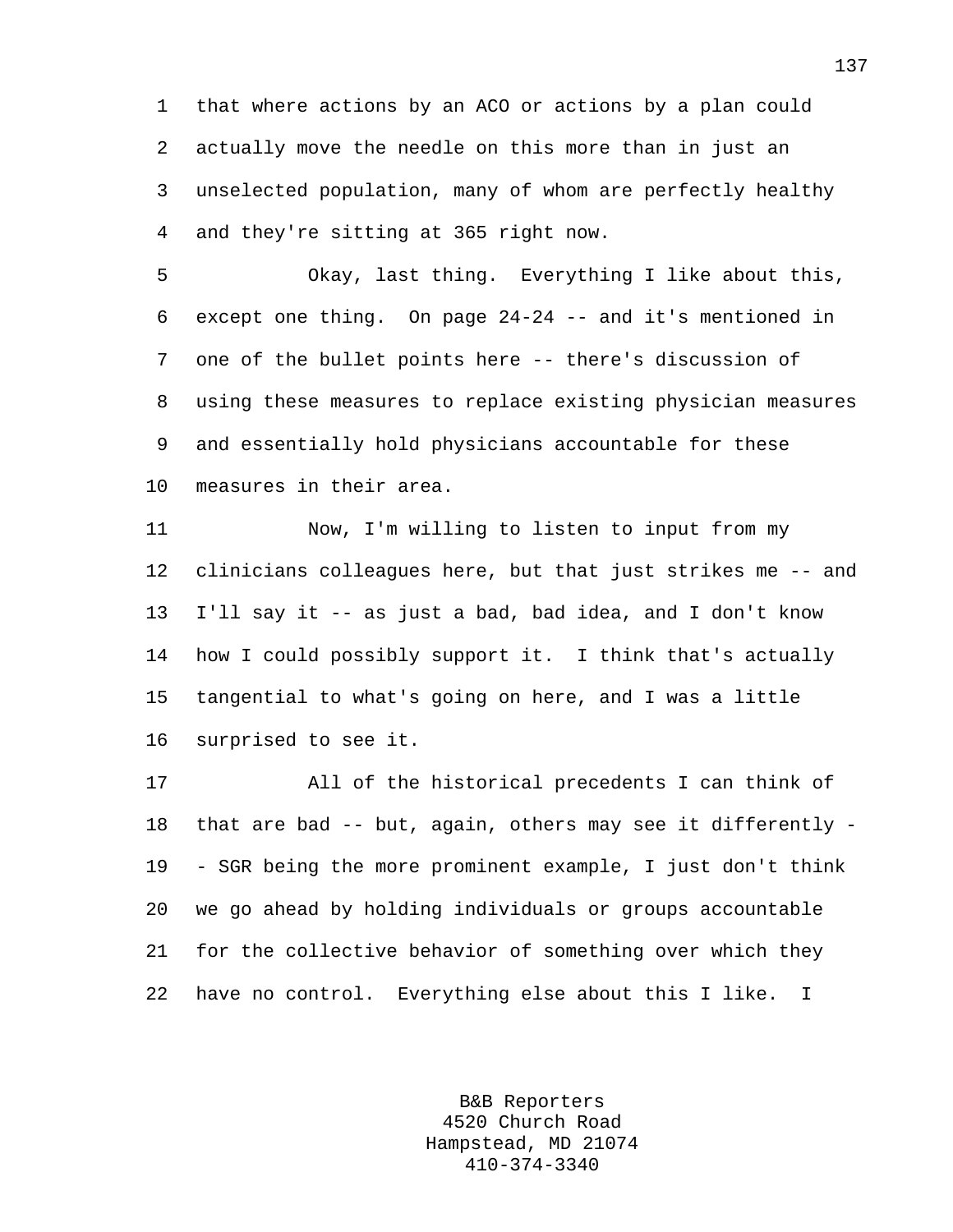1 think we're fine. It's a nice direction. I really have 2 trouble with that.

3 DR. MILLER: It is about trying to go into a 4 market area -- and this is something that the Commission 5 talked about in some other settings -- and being able to 6 walk into D.C. and say, How does MA, how does ACO -- and 7 you didn't finish the sentence, but I think you see it -- 8 how does fee-for-service as a system -- you know, we've 9 talked. I knew you knew that. But I also wanted to make 10 sure everybody else got it, so that on something of a 11 comparable basis you could see how these different delivery 12 systems are doing.

13 The second thing is, as you said, there's very 14 small -- the topped out point, Brian made the point as well 15 on healthy days at home, definitely an issue. And I think 16 you nicely zeroed in -- and I would get everybody else to 17 track on this. Part of the reason we're parsing it out by 18 populations and multiple chronic conditions is precisely 19 for that reason.

20 But I would also say -- and I think I'm right 21 about this -- the PPVs and the PPAs have a lot more 22 variation than this measure has, healthy days at home.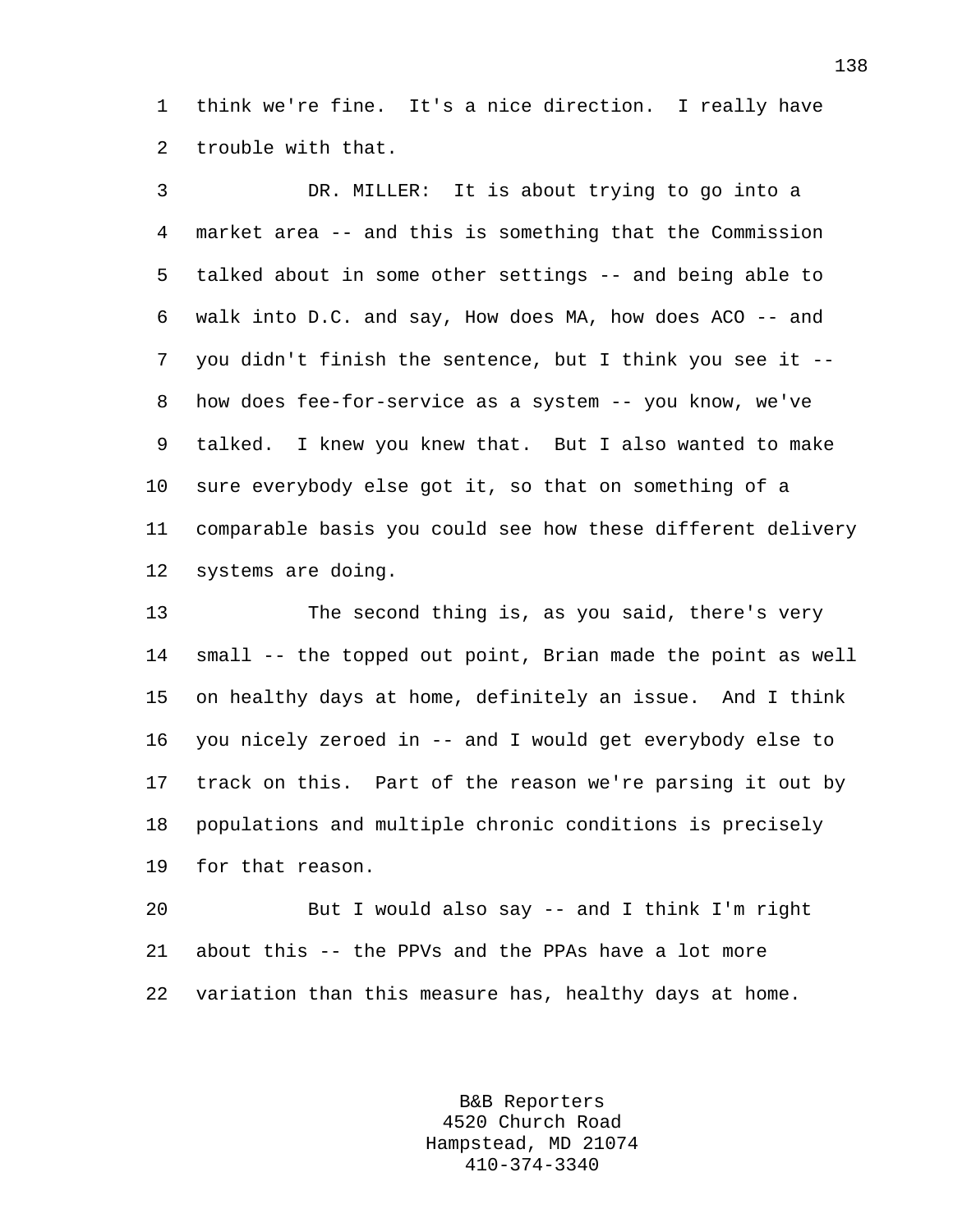1 MS. TABOR: They do, yes, especially if -- 2 DR. MILLER: Right. So there's three -- 3 everybody's kind of talked about healthy days at home, I 4 think mostly because the title of it is really catchy, Jon. 5 [Laughter.] 6 DR. CHRISTIANSON: Yeah, we want MedPAC to be 7 telling Medicare beneficiaries that when they're at home, 8 they're healthy [off microphone]. 9 DR. MILLER: Right. Everybody's focused on that 10 one. It does draw a lot of attention. But the other two 11 have a lot more variation to them, so keep them -- just 12 keep that straight. 13 The MIPS thing, you know, I expected that to kind 14 of set you off potentially, and -- well, I don't mean that 15 in a -- we've had enough conversation, yeah, I know, but I 16 think there is a dilemma, a policy dilemma, and the reason 17 I want you guys to think about this as you go through it is 18 there's also a lot of consternation around MIPS, you know, 19 the burden of collecting the measures, the fact that you 20 don't have comparability because people can kind of pick 21 their own measures, the fact that, you know, depending on 22 how the arithmetic is done, the effects could be quite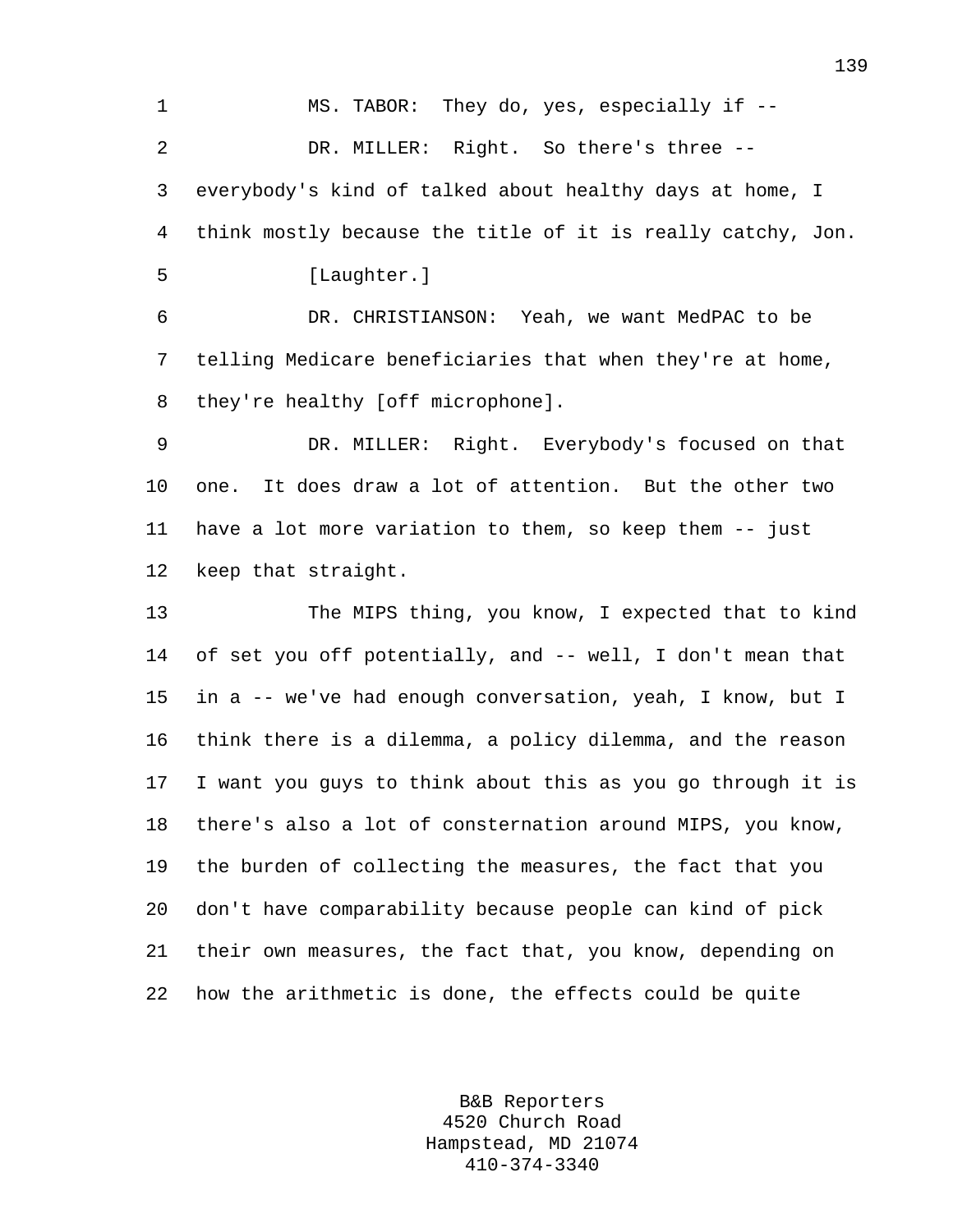1 dramatic. And sometimes, some Commissioners have said, 2 well, maybe you go to more of an aggregate measure and say 3 I know this isn't about your individual and specific 4 performance, but, you know, it's how the delivery system 5 does in general. And to the extent that a physician or a 6 provider says I don't want to be measured this way, it 7 creates an incentive to move into more of an ACO-type of 8 environment. Those kinds of conversations have been made.

9 But I think your point is well taken. It is the 10 difference between whether you measure what this individual 11 person does or whether you measure the outcome for a 12 population that that provider touches, and that's a huge 13 philosophical question.

14 DR. NERENZ: Mark, just to sharpen my point, I 15 worry about asking clinicians to be responsible for members 16 of populations who they do not touch, and I think that's 17 where this regional things strikes me -- ACO, okay, MA 18 plan, okay, region for individual fee-for-service docs -- 19 DR. MILLER: And fair enough, and I think what

20 Ledia was trying to say is she'd have to drive it down to a 21 smaller unit if you were to use it that way, and she used 22 hospital referral region as an example, but it may be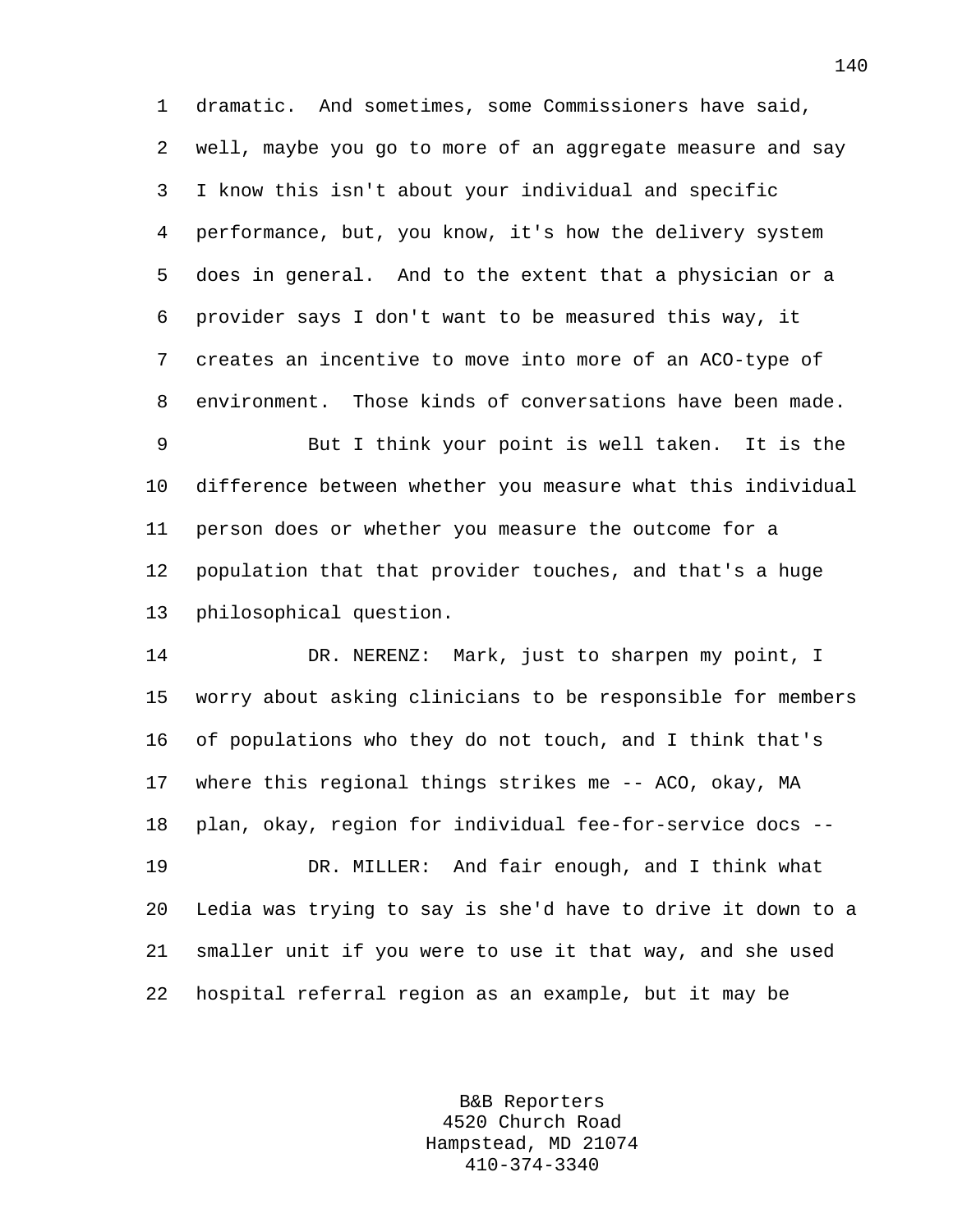1 incomplete.

2 And the only last thing I want to say -- and this 3 is going to be touchy, too, but we've had enough 4 conversations. I think your point about how much 5 difference does it make -- and you had a term for it, and 6 then Brian's bringing his terms in, it's killing me. So I 7 think that's a really fair comment. I also think you guys 8 should keep that in mind for SES, because once you control 9 for demographics and conditions and take other 10 characteristics into effect, what often happens in these 11 models is they're present but their effects are very small. 12 And that's what we keep running into here. So that I think 13 also is something to keep in mind. 14 DR. NERENZ: That's fair [off microphone]. 15 DR. CROSSON: You know, having said that, I have 16 to say for myself if I have one year and I'm not in the 17 hospital and I have another year and I'm in the hospital 18 for three days, it may be only -- and those were 19 preventable -- it may be only three days out of 365, but 20 with respect to my subjective sense of health and quality 21 of life, it's a big difference. 22 DR. HALL: I think this was a great report and a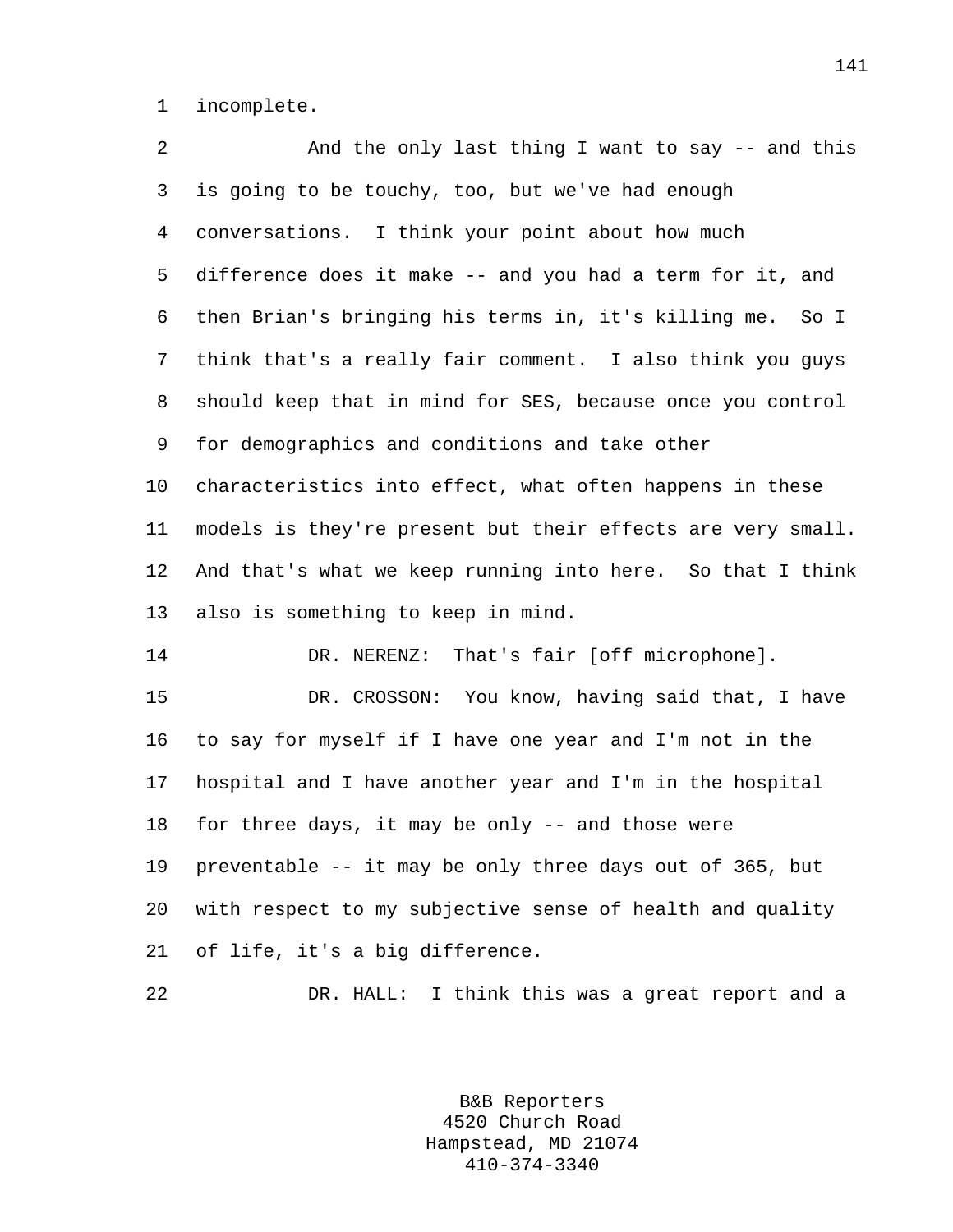1 really important study. And we've kind of tried to pick 2 out the flaws rather than say that, you know, this is a 3 really good start. I know many of us consider that the 4 pursuit of perfection is always the enemy of the good, so I 5 think we've made a lot of very important points here.

6 What I took away from this in a general sort of 7 way is that however we define HDAH, there is variability 8 and, not surprisingly, a lot of that variability has to do 9 with socioeconomic status, to the extent that Medicaid is a 10 surrogate measure of SES.

11 On the other hand, the PPA and PPV variances 12 don't seem to be directly related to Medicaid status or 13 SES, and so that there might be some widget in there that 14 we can work with.

15 And we've pointed out some flaws or warts in the 16 system, what do we mean by health? And I think that's a 17 valid concern, not really a criticism.

18 So it seems to me that at the 30,000-foot level, 19 the next steps we might want to consider would -- I sort of 20 hear the voice of a former Commissioner here, Mary Naylor, 21 who at this point would be bouncing up and down and hitting 22 the table, and when you called on her, she said, "It's all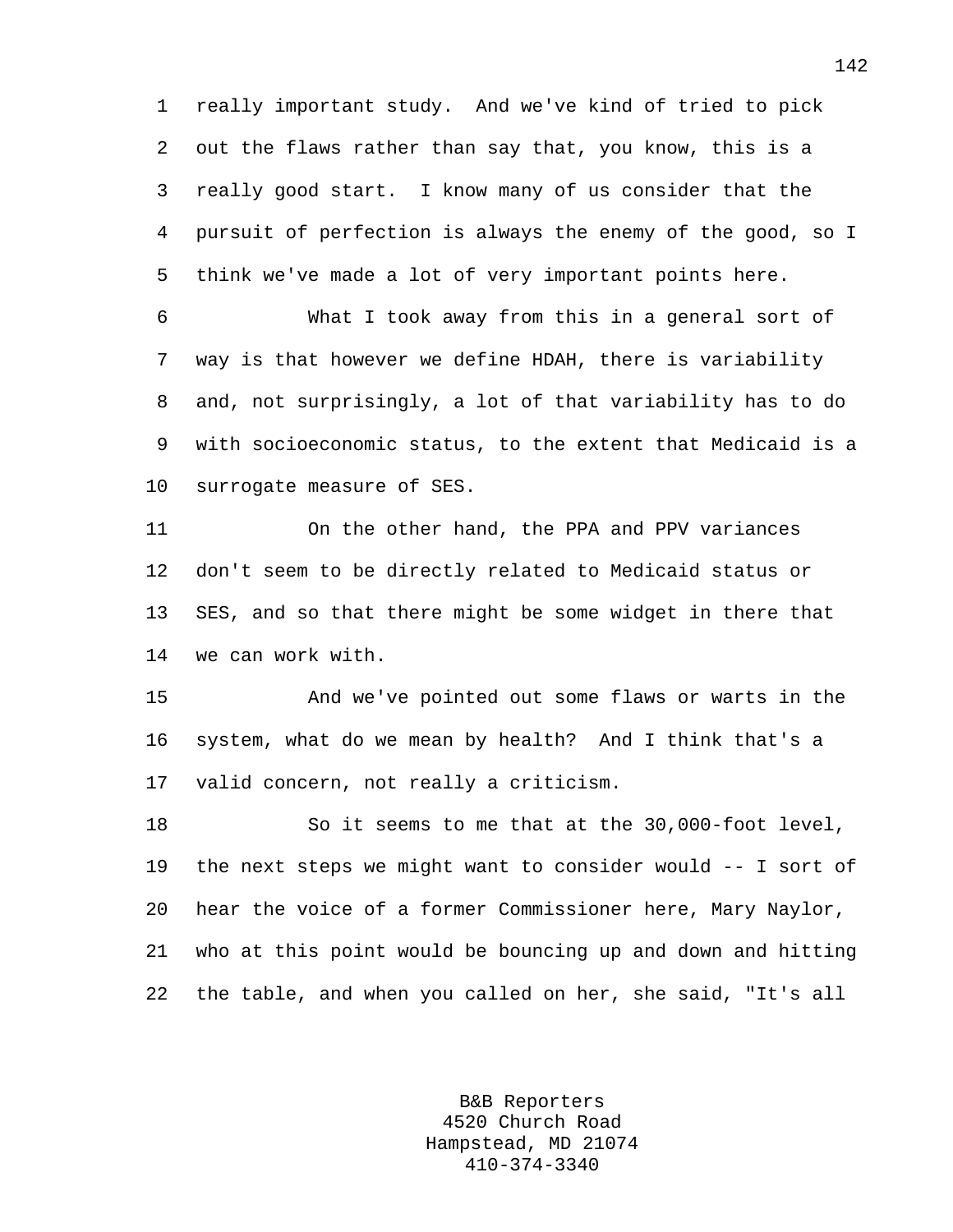1 about function, stupid." So I think in honor of Mary, I 2 need to bring that into our discussion.

3 So I think the next steps on this would be 4 particularly if we're going to look at HDAH as a stretch 5 goal, then some of the comments that have been made here 6 are interesting. For instance, you mentioned that it's 7 associated with chiropractic here. And I think it probably 8 is, but that's also a surrogate measure for paying 9 attention to functional status of patients, which is not a 10 stretch goal. We're getting much better at that. And I 11 think that's really what we'll probably end up going to be 12 saying, is can people do things that are necessary to stay 13 independent at home if we tweak the system in some way. 14 That's how I would define healthy days at home. And 15 there's already an abundant literature that suggests that, 16 and it might lead us to say that within an ACO environment, 17 such things as a simple measurement of can people do the 18 things that allow them to be at home, which generally means 19 taking care of your personal needs, a certain degree of 20 ambulation, et cetera, Mary would say that the model that 21 she's popularized around the country which uses usually 22 nurses in a different sort of observational status in the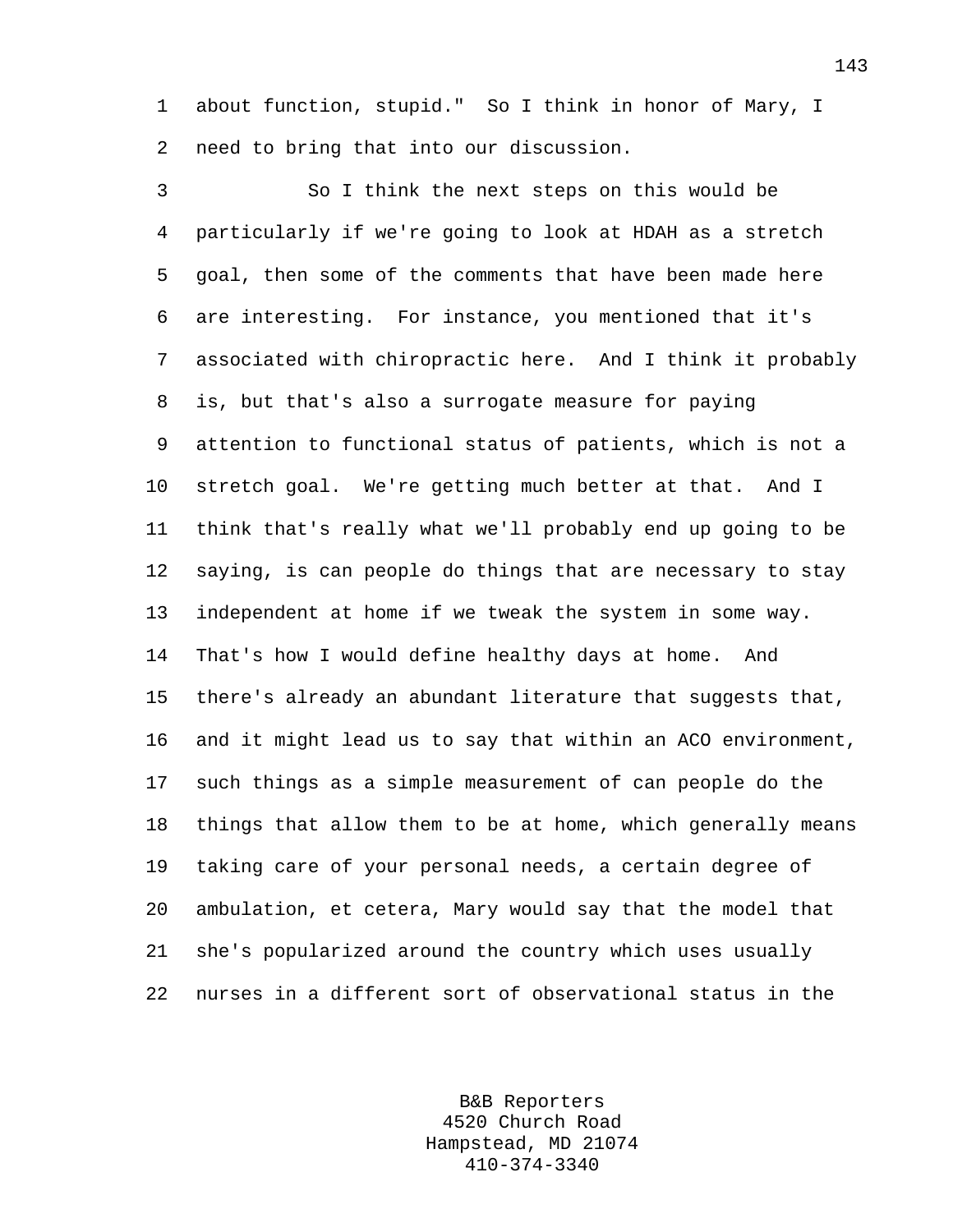1 home could make a huge difference. That might be another 2 next step in this.

3 Also, this may be a perfect example to look at 4 other things the Commission has been looking at, such as 5 the utility of telemedicine. It seems to me that so far 6 that's a tool that's desperately seeking justification or 7 existing. But we now know that we can make many of these 8 measurements of quality of life at home very, very easily 9 and very inexpensively through that, and that may be a next 10 step.

11 So I think we really are doing something here 12 that's very important, particularly in a world where we're 13 going to be talking about payment for bundles of care, 14 looking at a much more comprehensive look at how 15 populations are doing. So I'm really encouraged by this, 16 and perhaps we're better at picking flaws than imagining 17 how we can take these initial observations and working them 18 forward. So I think we're on the right track.

19 DR. CROSSON: Thank you.

20 DR. SAMITT: This was an awesome chapter, a great 21 presentation. Thank you.

22 I'm in support of moving forward in all the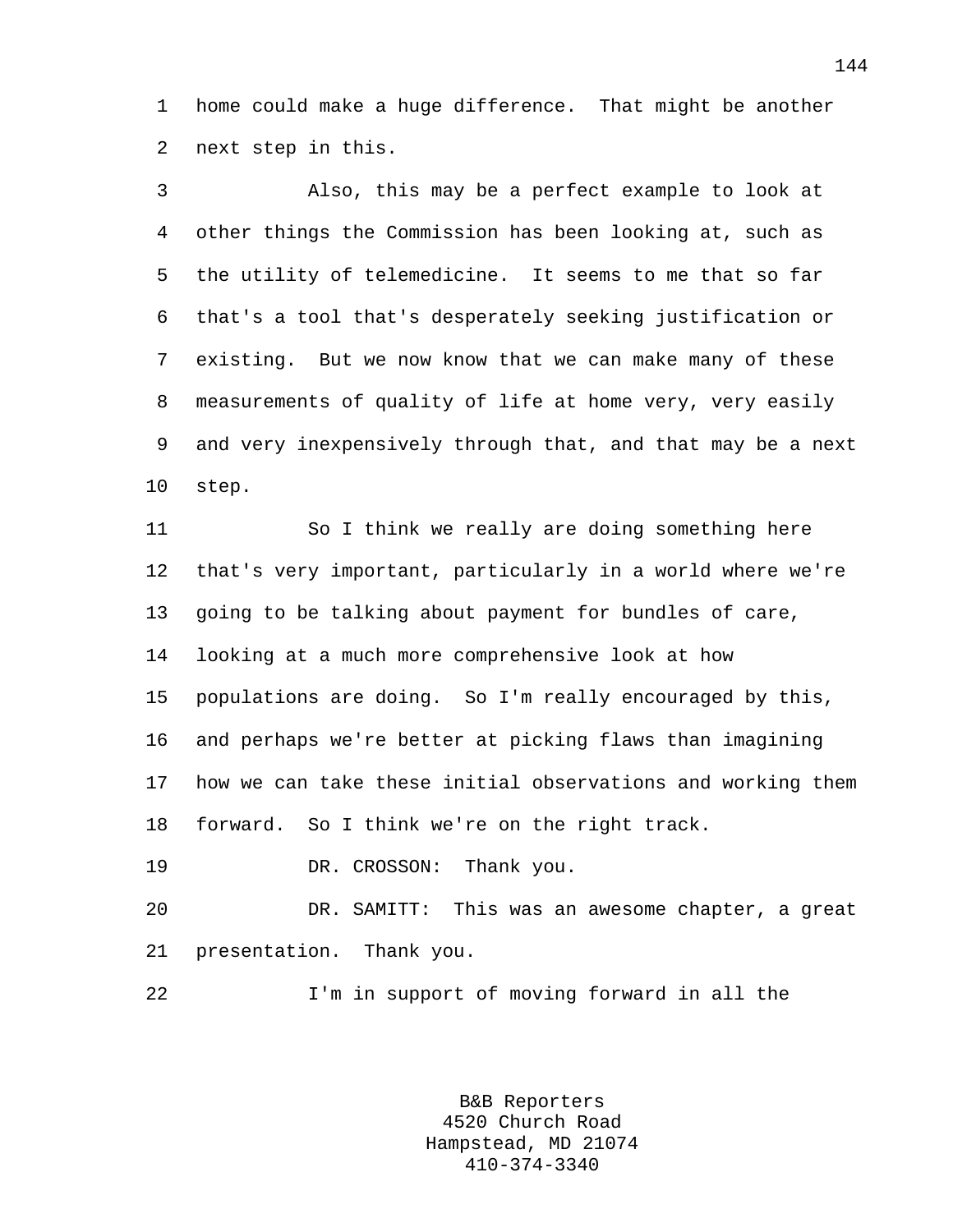1 dimensions that you describe. To jump onto Bill's 2 comments, I think we should be careful for us to not be 3 overly critical, especially this early, of innovative new 4 ways to measure quality. And the comment we should not let 5 perfection be the enemy of good I think is very relevant 6 here, to Bill's point.

7 You know, we venture in this direction because, 8 as I remember it, we wanted to accomplish a few things from 9 a quality measurement standpoint. We wanted to try to move 10 more toward outcomes focused as opposed to process focused. 11 We wanted to minimize complexity and maximize understanding 12 in quality. And we wanted to hold providers accountable 13 for things that they can control. And it feels to me that 14 these measures hit on all of those cylinders. They're not 15 perfect, but I think these are the types of exact things 16 that we should be considering that will now allow us to 17 compare performance between MA and ACO and fee-for-service. 18 I empathize with David's concerns about, well, 19 what do we do with fee-for-service since fee-for-service is 20 not an organized unit like MA and ACO? And I'm confident 21 that we can sort that out, but I do endorse future research 22 in this realm.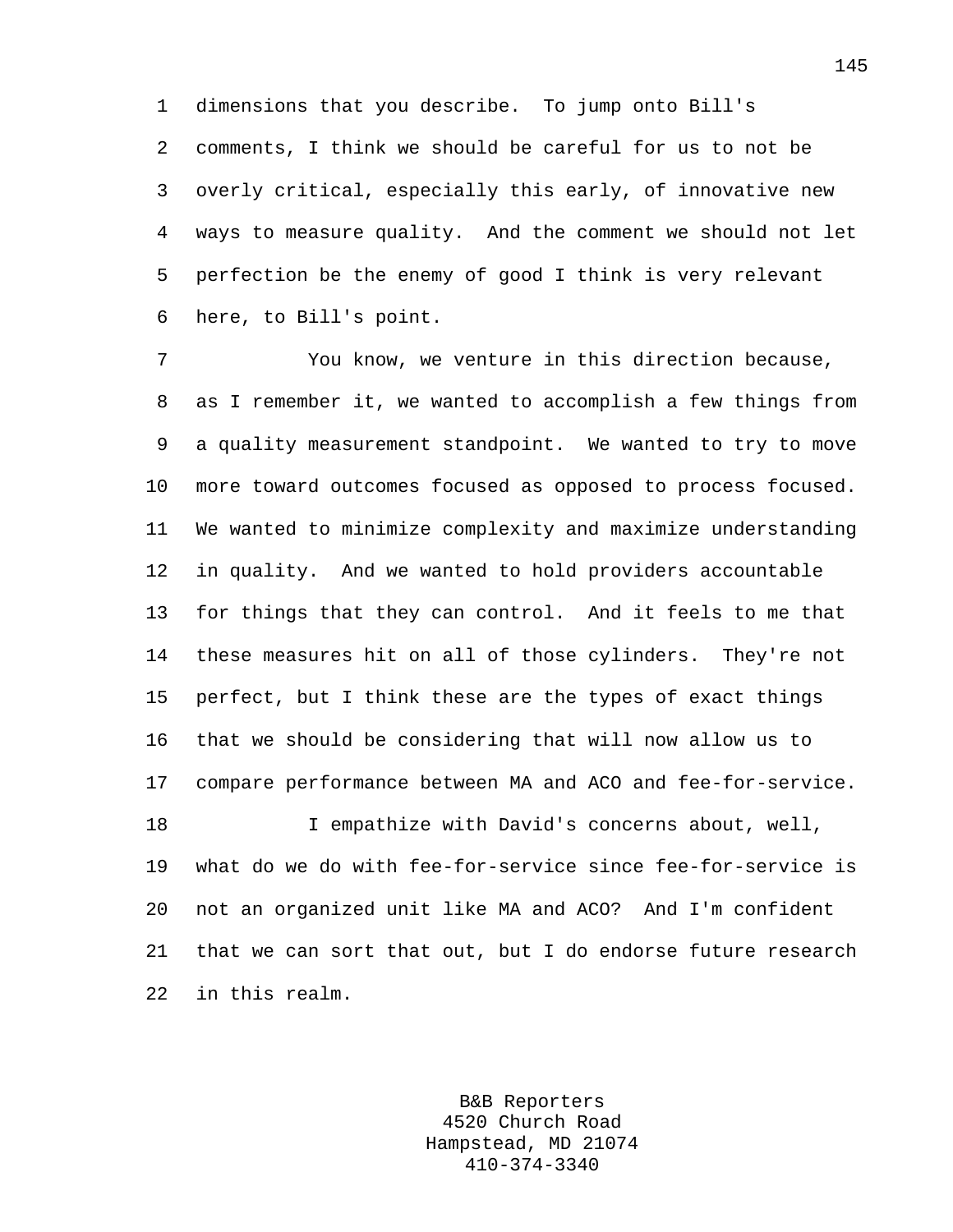1 DR. REDBERG: I just wanted to briefly agree with 2 my physician colleagues. I think it's a really important 3 measure. The chapter was really well done, and whatever we 4 end up calling it, certainly the idea of healthy days at 5 home is really important to our beneficiaries. So I would 6 favor moving forward with it and working out the details.

7 DR. HOADLEY: Yeah, I think this also represents 8 some really good work in moving us forward, and I keep 9 trying to use sort of a face validity test on this. And I 10 think what you've given us is, you know, a number of good 11 signs that your measures are meeting a face validity test, 12 and then some of the discussion has said some questions of 13 where there are other things you could test. I think the 14 ADL idea, again, like my earlier suggestion, my health 15 status, if there's a way to capture that at the right sort 16 of measurement level, it would be really interesting to see 17 how those line up. And, you know, if nothing else, it will 18 teach us what this measure does and doesn't do.

19 You know, when I see the PPV measure, I look at 20 that 75 percent that you highlighted, and that makes my 21 face validity, you know, alarms kind of start to ring a 22 little bit. And I think trying to figure out whether that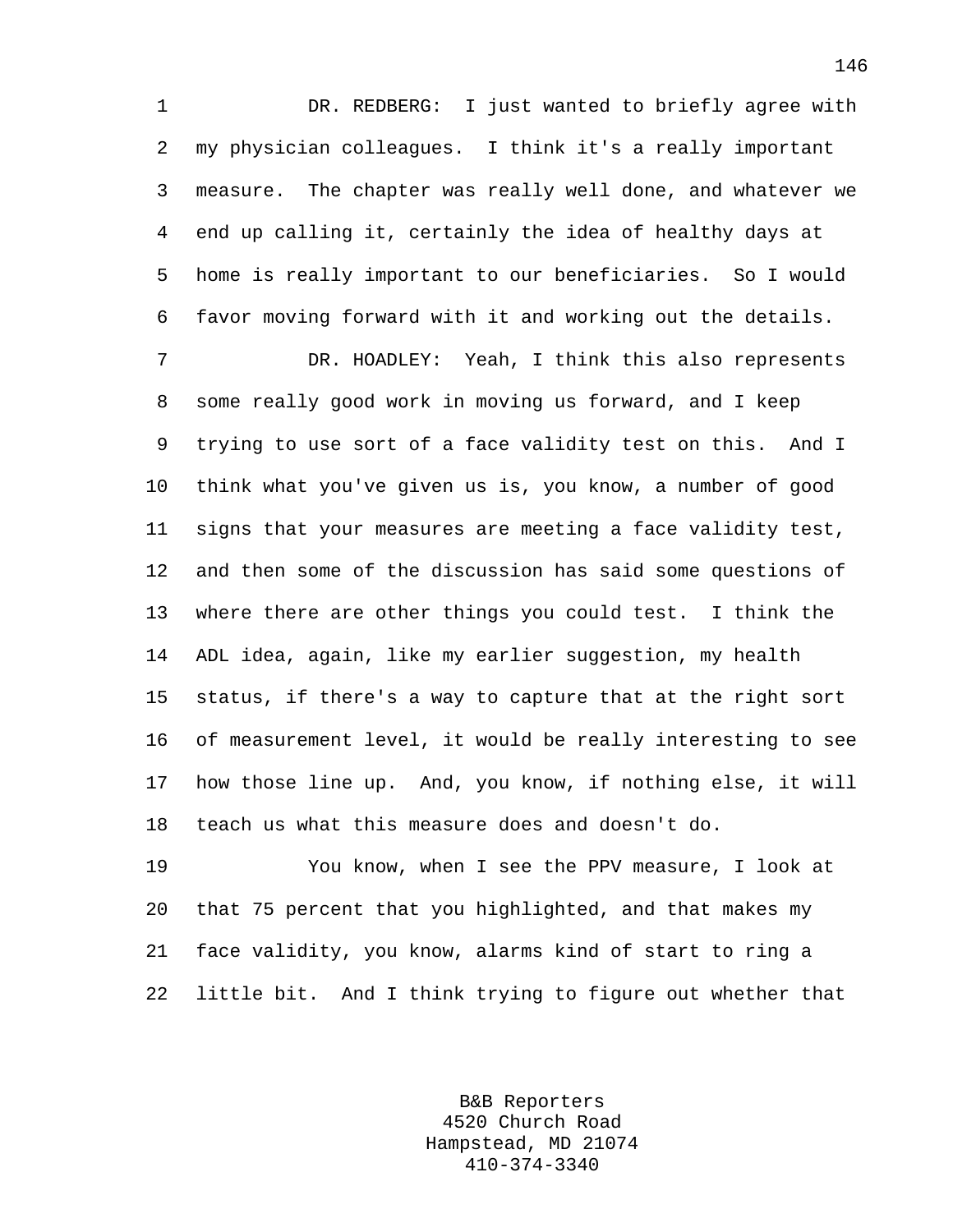1 means it's just -- and you said there's some data issues 2 and so forth, but whether that means we need to go back and 3 think further about what that is or whether there's a 4 reason to think that, in fact, there is a whole lot of 5 misuse or potentially preventable use of emergency rooms, 6 and maybe that high number actually reflects something 7 about how our health system goes. But it seems like -- and 8 then your goals for further research, you know, you don't 9 say explicitly there, but implicitly it's continue to make 10 sure these measures are working. And I think what you've 11 captured -- and we saw it in whichever slide it was that 12 showed the ACO versus the fee-for-service comparison, it's 13 a process of doing those kinds of things to both look for a 14 hint at results -- and you were very careful to keep 15 caveating, "Don't go very far with these numbers yet." But 16 as we do each of the things you say here, hopefully the 17 amount of these are worth looking at versus, well, these 18 illustrate but let's be careful about them, that balance 19 will change as we begin to figure out ways to either gain 20 confidence in the validity of the measures or to refine the 21 measures to make them better. And I think that's going to 22 be the challenge, is we're going to want to start looking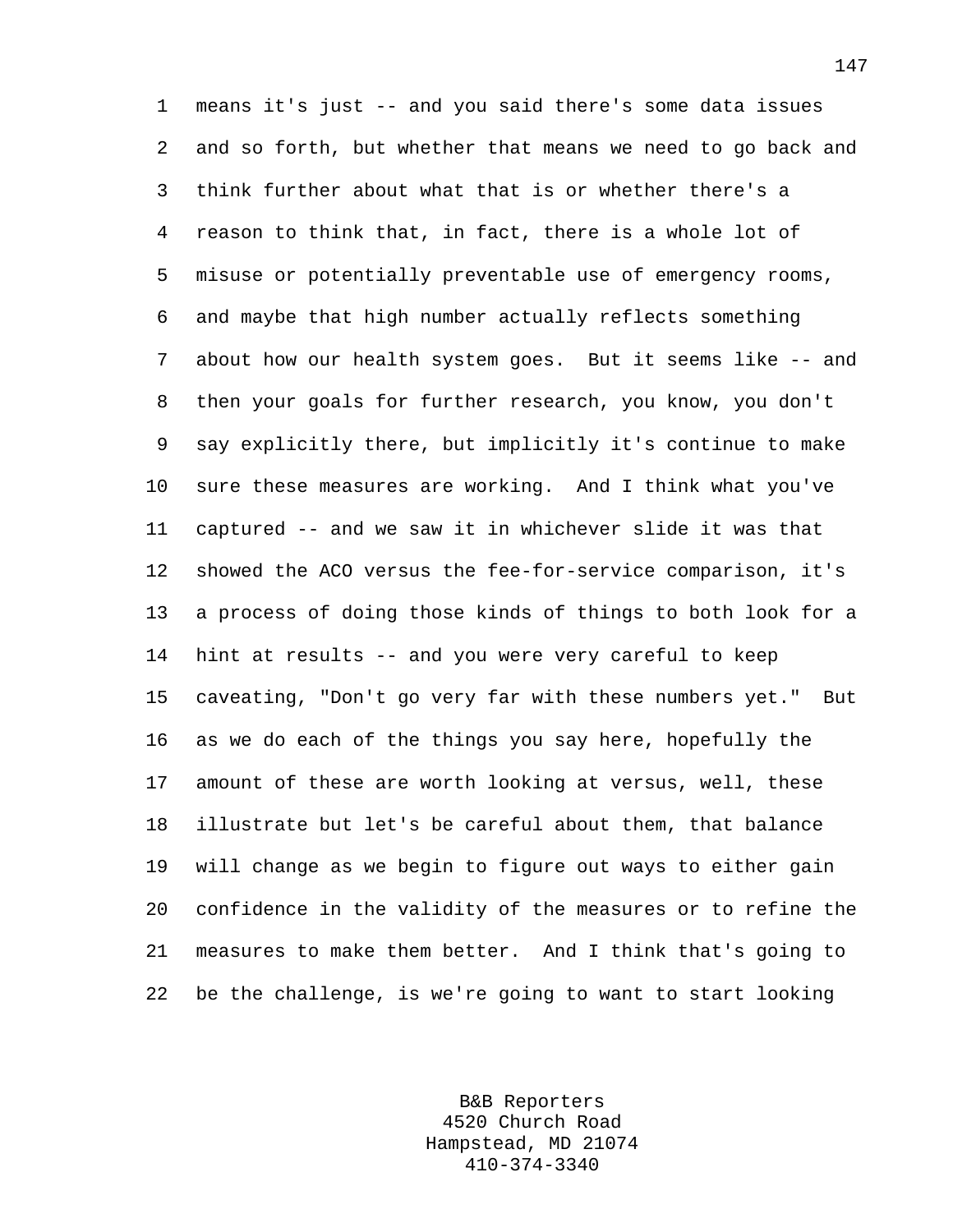1 at the results as results, and we've got to keep testing 2 them against the validity, and yet this is a good way to do 3 it, so trying these things and each of those results will 4 give us a sense of is that what I would have expected. 5 Sometimes it's not what I expected, and there's a good 6 reason for it, like the rural stuff we were talking about. 7 Sometimes it's okay, yeah, we seem to be capturing that. 8 So I think that's going to be the tension for both you guys 9 doing the analysis and for us reading the analysis.

10 DR. CROSSON: Kathy.

11 MS. BUTO: I think this is really important work, 12 and I want to commend you on getting a good start.

13 I would support the slide, all the points on 14 future research, but I would also make sure that you don't 15 lose sight of the MA analysis. And I'm wondering if there 16 might be a way for you to at least take a look at PPA for 17 MA, maybe not the whole healthy days at home thing, but one 18 of the measures to see how it's beginning to stack up, just 19 so we begin to bring that into the mix.

20 I want to agree with Dave that I think for a 21 consumer, patient, or beneficiary, having something by 22 major condition, diabetes or COPD or something like that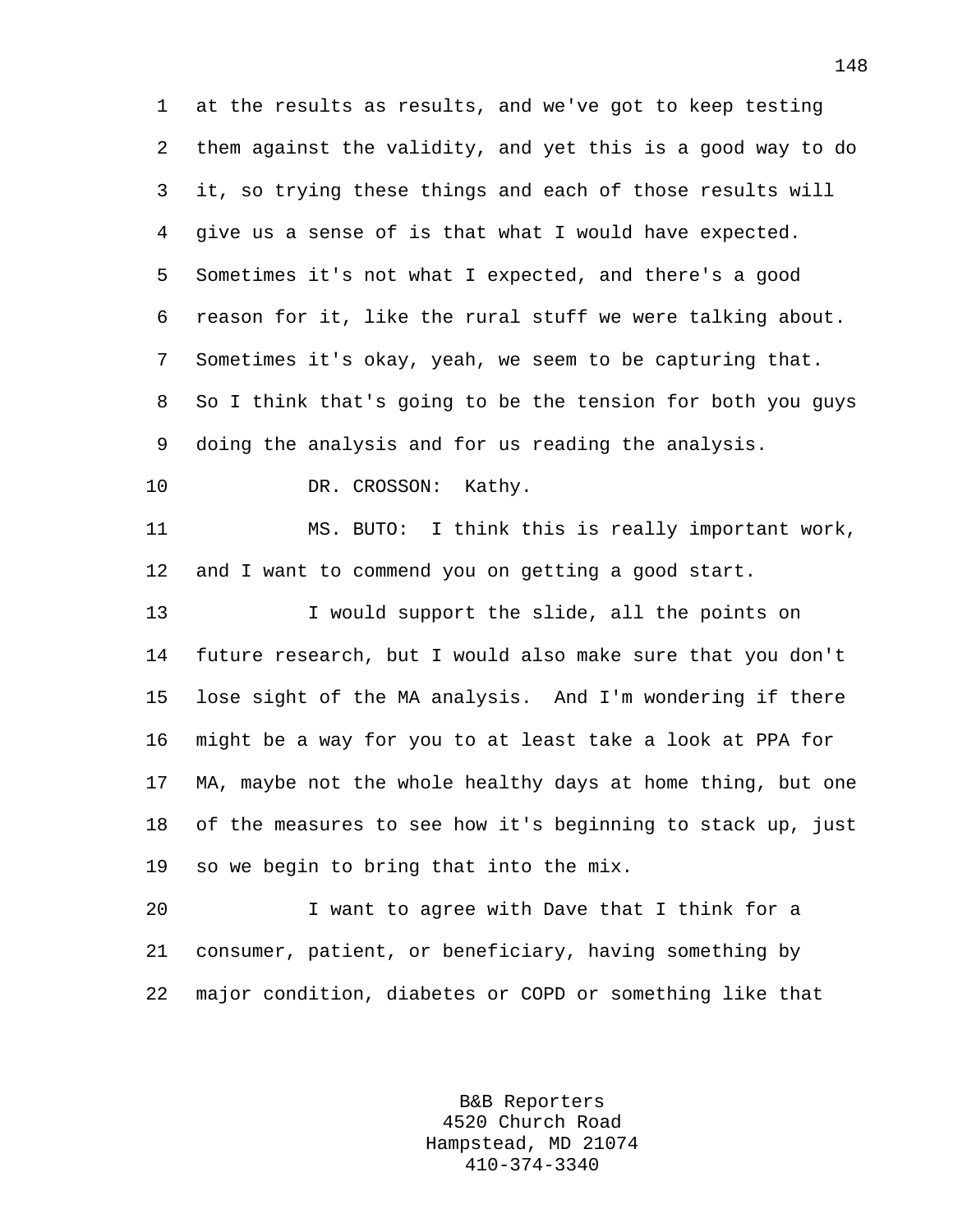1 would be probably more helpful, even back pain.

2 And, thirdly, I've been struggling thinking about 3 fee-for-service and how this would apply in a comparison, 4 just like Dave, only not from the standpoint of how do you 5 hold everybody accountable when nobody is accountable, but 6 more, is there a way we can think about this in relation to 7 our increasing the role of the primary care physician? So 8 maybe there is some intersection there that doesn't look 9 like a penalty because I don't think we want to just 10 penalize primary care physicians, but is there a way to 11 increase their role in relation to monitoring and 12 overseeing and creating more accountability within fee-for-13 service, since I think we want to raise the level or see 14 the level go up in all three sectors? 15 DR. CROSSON: Thank you. 16 Paul. 17 DR. GINSBURG: Yes. I also support moving 18 forward. I think this is very promising work. I regret 19 that we didn't talk more about PPA and PPV, which I think 20 are understandable, and I like the variation and I think 21 focus on important things.

22 I think HDAH, healthy days at home, is worth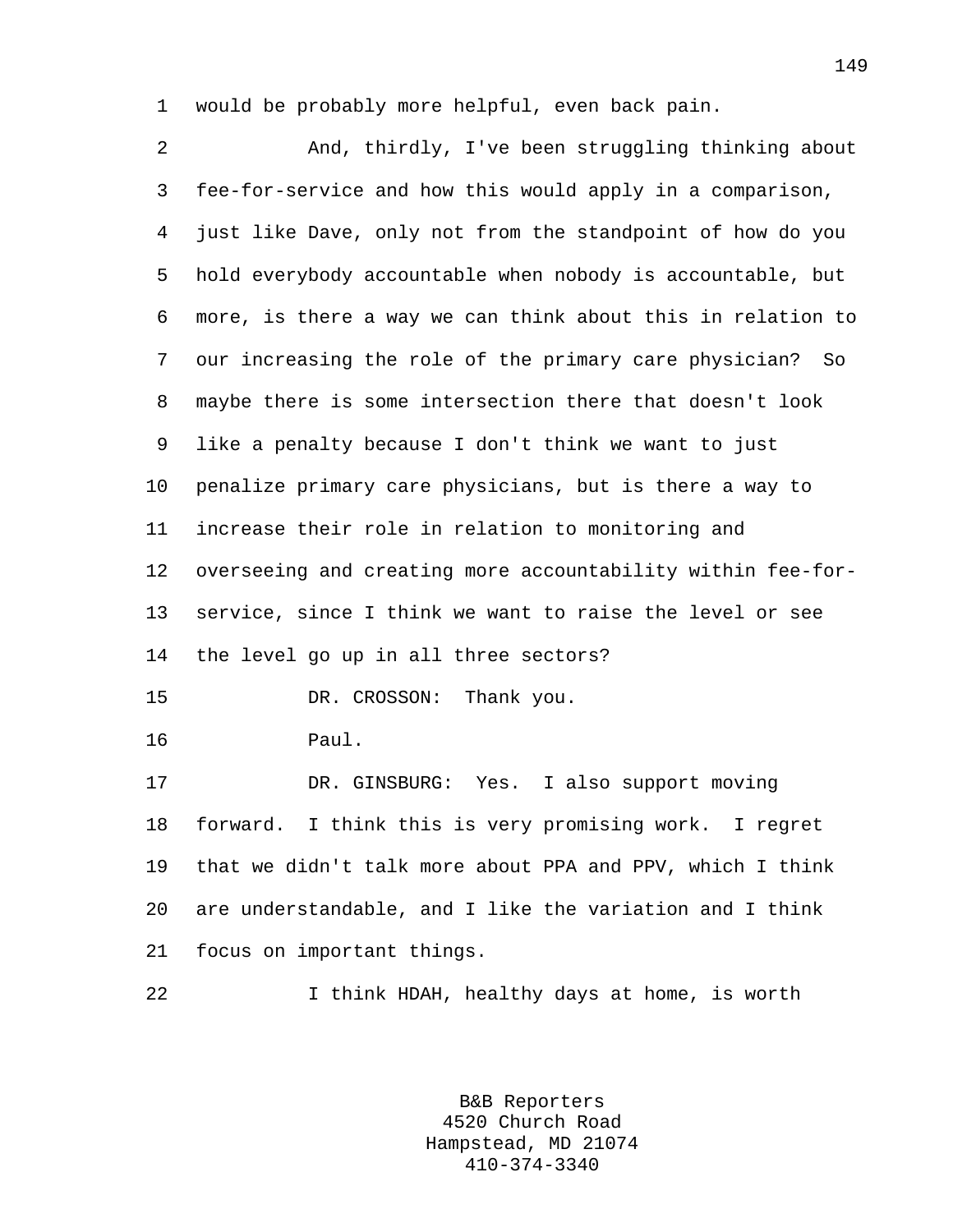1 pursuing. Maybe another potential refinement is to start 2 thinking about weighting the different components. I'm 3 just really uncomfortable when people take many disparate 4 things together and weight them equally, particularly if 5 there are some tradeoffs, like using more home health 6 visits to avoid hospitalization.

7 But I also think that we shouldn't strive for 8 just coming up with one measure of a health system or MA 9 plans. Since I don't think we're going to make some of 10 these calls on weighting, particularly weighting mortality 11 against some other measures, we may really think that the 12 goal should be, well, maybe five meaningful measures that 13 can be put in front of people and they make their own 14 judgments, just do their own weighting as to what's 15 important to them. 16 DR. CROSSON: Very good. Thank you. 17 Alice? 18 DR. COOMBS: So I, too, am very impressed with 19 the chapter. Thank you very much, Ledia and David. 20 A couple things came across my mind in that we're

22 at MIPS on one side and looking at population health

21 looking at a spectrum of quality metrics, and I'm looking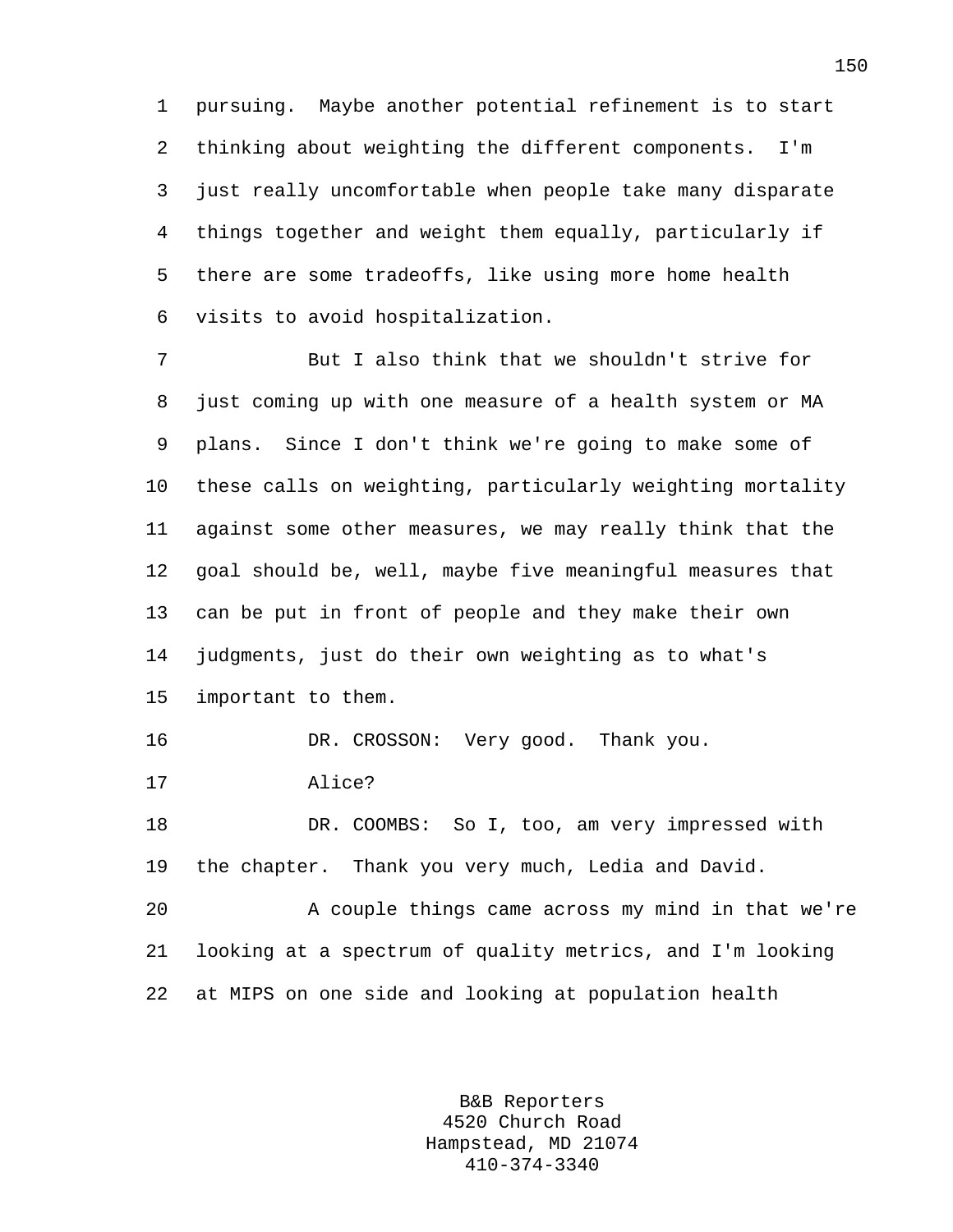1 indicator on the other side. And I was just sitting here 2 thinking, well, if I were to put Jay asleep under 3 anesthesia for his gall bladder, there will be some things 4 as an anesthesiologist that I would have to -- according to 5 my MIPS, we check off like eight to ten things on a sheet - 6 - would want to make sure that I put you to sleep and I 7 woke you up, first of all.

8 DR. CROSSON: That would be good. That would be 9 good.

10 [Laughter.]

11 DR. COOMBS: That you went to the recovery room, 12 and you didn't have a cardiac arrest, and that you didn't 13 have an infection from the IV and a series of things that 14 we check off on our little MIPS sheet.

15 But then in the big picture, when I go to the PHO 16 meeting, having an indicator like this would be something 17 very important, not just for patients, but also for the 18 various entities that we contract with and we discuss, 19 because they're going to want to know how good are you. 20 And so this is another way to say how good are we doing for 21 the population that I'm responsible for in South Weymouth, 22 and so I think that this does that.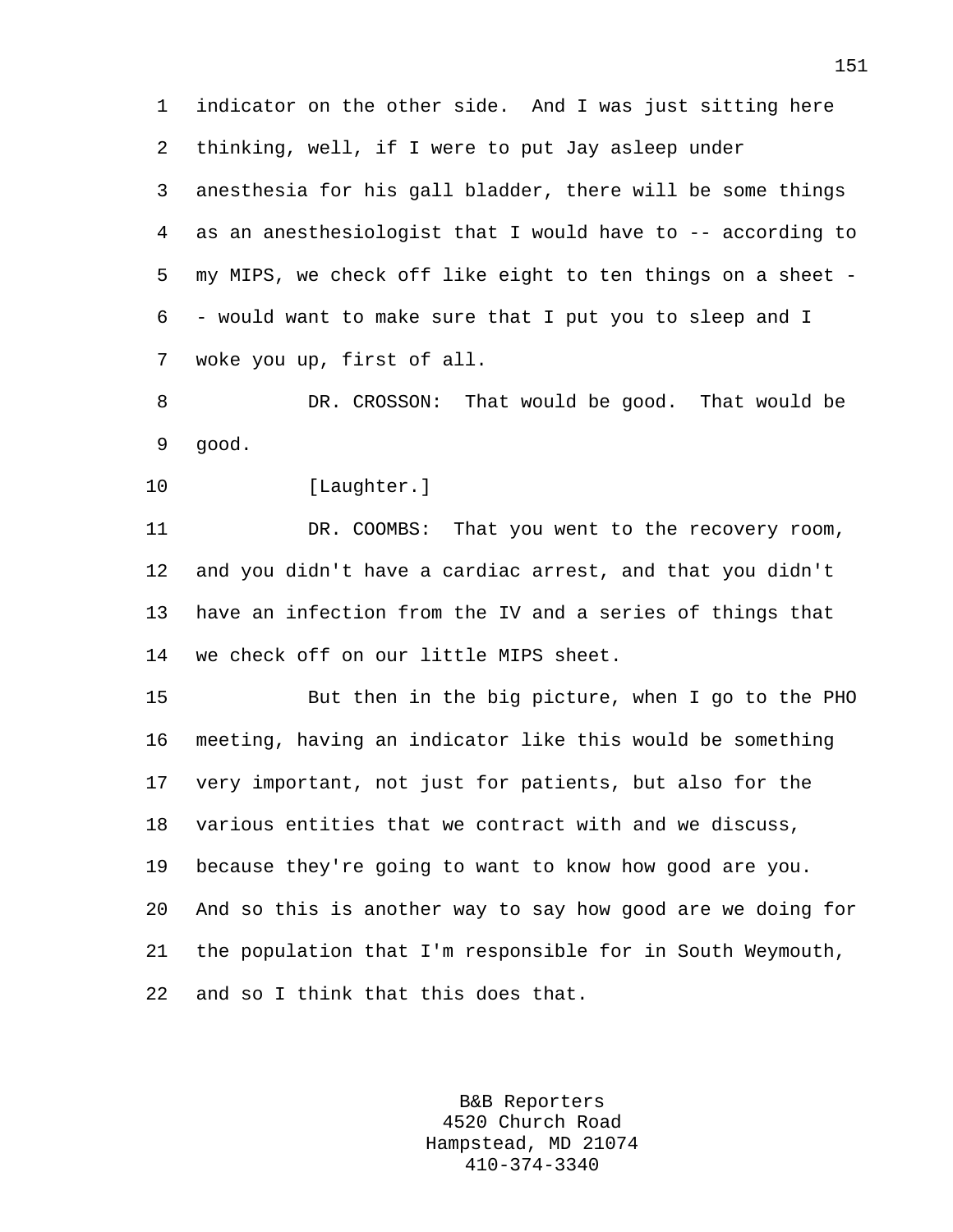1 I would love to see something even more 2 simplistic as a provider. I know this will resonate with 3 Bill. It's that if you could put -- and I said independent 4 living index. Does that sound better than healthy days at 5 home, because you're living independent? If you could put 6 the independent living index as a part of the healthy days 7 at home, combine the PPA and the PPV, and have a single 8 something or another for patients, you give a patient too 9 many choices about variables, and that's not good. They 10 always tell us that too many choices are not good, but if 11 you give them something to interpret that's relatively 12 simplistic, you could break it out and say the components 13 of this next look like this.

14 So I think those are things that we can do on the 15 patient side, but also we need to do things for the 16 marketplace in terms of how we engage with the various 17 plans that are there that say that, "You know what? We 18 like what you're doing. We're impressed by your outcome, 19 and we think that the thing that you're doing is very good, 20 and we want to incentivize it in whatever means there is." 21 So the fee-for-service issue that David brought 22 up, I think, is a concern, but I think we have some other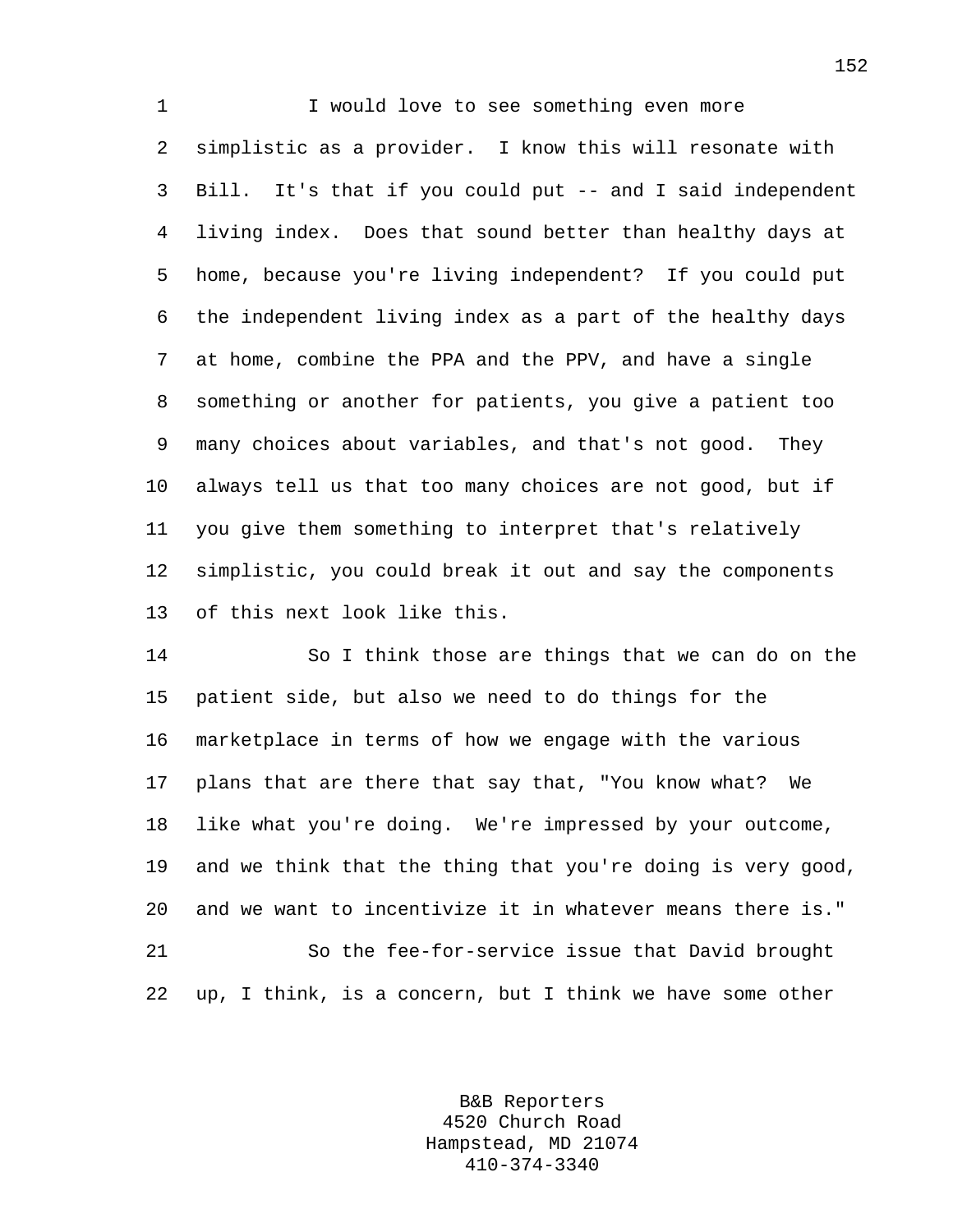1 things that we should be basing the fee-for-service on in 2 terms of me as a physician for specialty.

3 At the population health level, I think that's 4 very different in terms of how you contract. So I think 5 we're looking at some tiered kind of engagement.

6 One is Jay is going to wake up, and he's going to 7 go home, and that's really important. The other is how 8 well do we do with the group as a whole, and I think each 9 clinician cannot deny that they do play a role, but the 10 role that they play is aggregated with all of the doctors 11 together. So I think that's really important.

12 In terms of the mortality, I'm wondering if we 13 could take out the mortality altogether and just kind of 14 use it as an independent living index and say that's just 15 what we're doing; we're doing an independent living index. 16 If you're living, then this is what you're going to be 17 reading about.

18 For patients, I think that might be more 19 valuable, and you explain it, you're going to explain it as 20 these are the components of the independent living index, 21 or you can call it whatever you like.

22 DR. CROSSON: Thank you.

B&B Reporters 4520 Church Road Hampstead, MD 21074 410-374-3340

153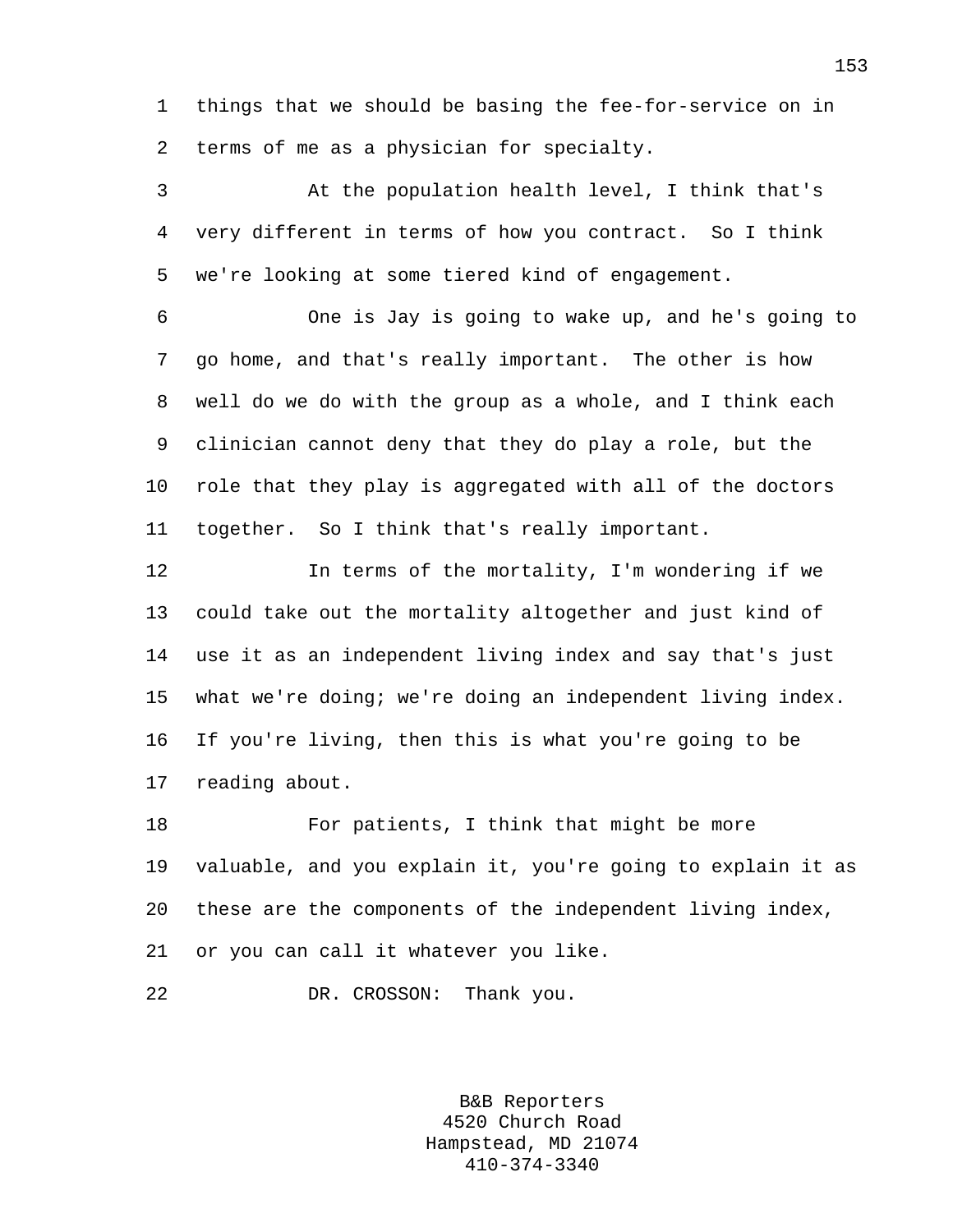1 Pat.

2 MS. WANG: So thank you for the chapter. I think 3 it's important to continue the work on this, and maybe I'm 4 in a slightly different place on the days at home metric 5 than my colleagues here.

6 First of all -- and I appreciate the alternative 7 names. It sounds like we're landing on different names. 8 I'm not sure it's really -- I think, at least in my 9 experience, many Medicare beneficiaries are never going to 10 really live independently. It's a matter of functional 11 status, as somebody raised before, so maybe it's functional 12 days at home, but we're moving our sights down from healthy 13 to independent to something that I think might reflect -- 14 DR. CROSSON: Alive. 15 [Laughter.] 16 MS. WANG: Alive. 17 I'm still not convinced -- and I am very happy to 18 engage in more conversation -- that the measure 19 distinguishes between appropriate utilization and

20 inappropriate utilization, because for many beneficiaries 21 who have multiple chronic conditions, there is going to be 22 utilization. And so, I mean, the tradeoffs, I think that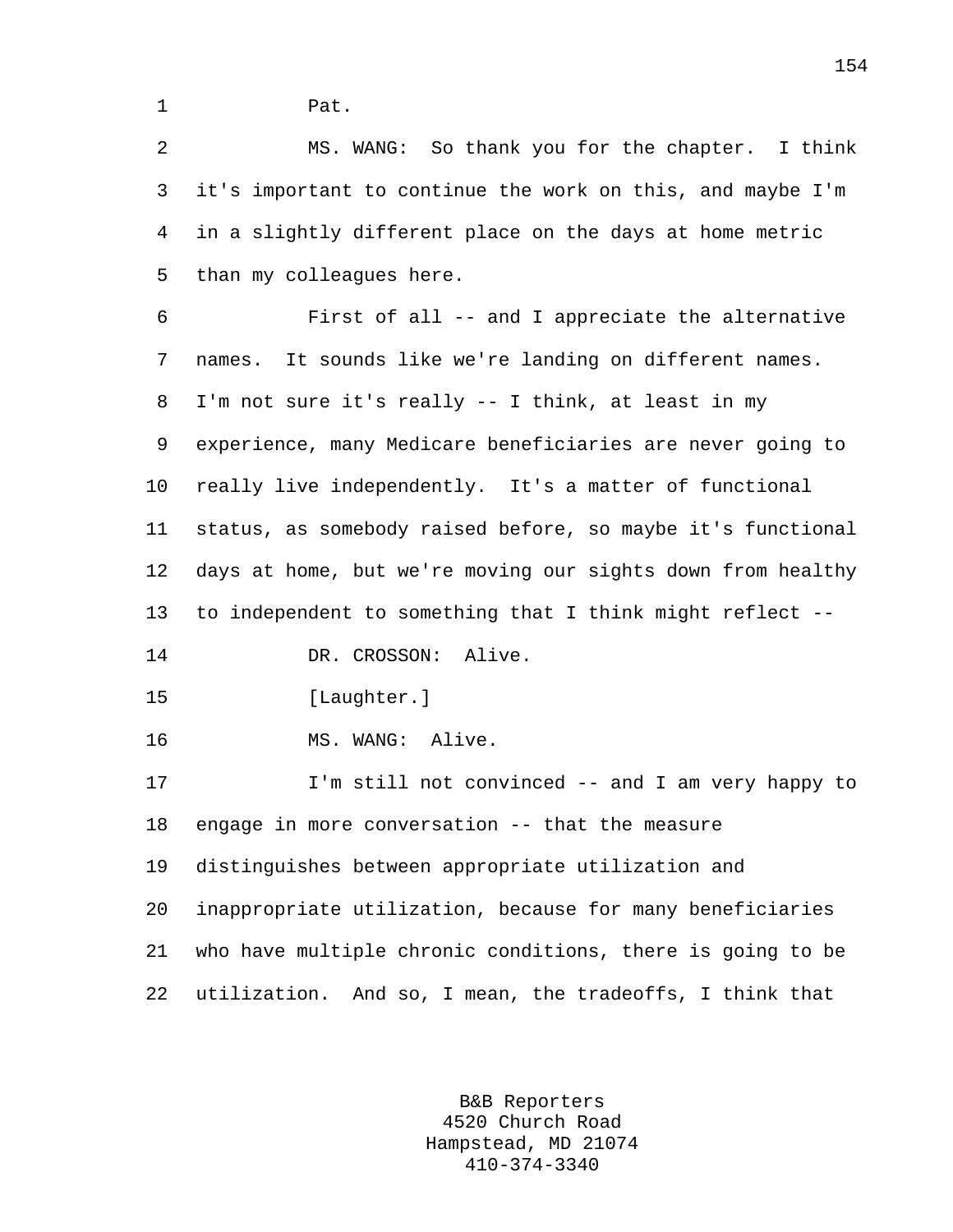1 part of what care management or population health is trying 2 to find the right mixture of services for a beneficiary as 3 opposed to they're not going to receive any services, so 4 they can be at home more, more days out of the year. So 5 I'm not really persuaded by that because it seems to weight 6 everything equally.

7 I appreciate Mark's explanation about the meaning 8 of regional variation, and I have a deeper appreciation for 9 that. I still am not persuaded, though, that the rural 10 area in Miami does not look very different from the rural 11 area in Wyoming, and that the infrastructure there is not 12 so different that it doesn't skew the results of what 13 looked like days at home versus not at home, just because 14 of infrastructure issues. I'm still struggling with that.

15 I do think that it is important to continue the 16 work on this. The discussion about function and everything 17 reminds me of the Health Outcome Survey, because the data 18 to find out about functional status is difficult. Right 19 now, that is collected through survey kind of instruments - 20 - the uniform assessment instrument for folks who receive 21 long-term care at home. In the MA world, the Health 22 Outcome Survey asks beneficiaries to rate: Do you feel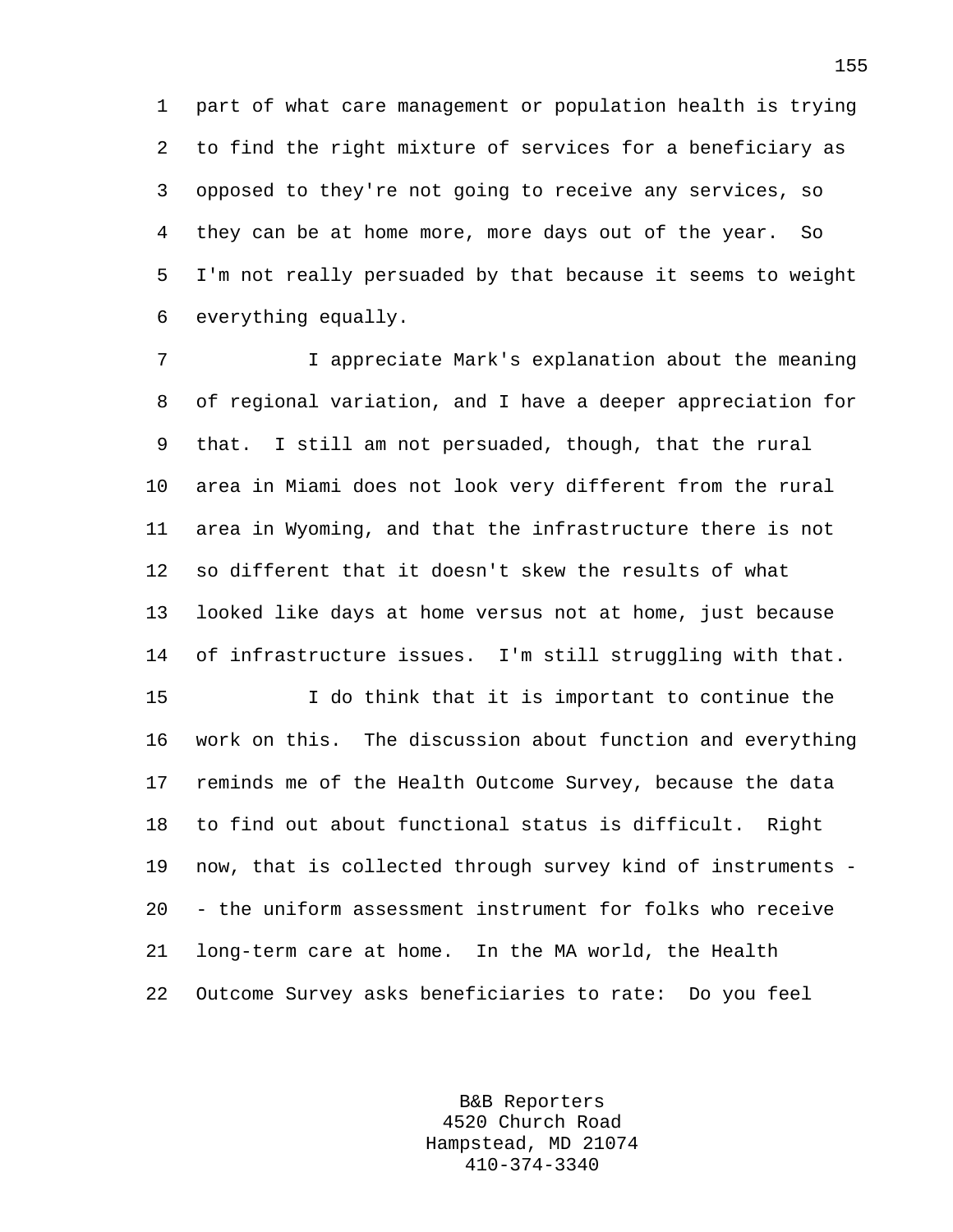1 that your health is better this year than at this time last 2 year? Are you more or less depressed this year than last 3 year this time. So there are elements like that that we 4 should be aware of. There's no encounter claim kind of 5 system to assess that sort of functional status. So some 6 of those might be interesting to bring in.

7 As the thing gets refined, though, I wonder 8 whether the other sort of gut feeling I have about this is 9 that this might be appropriate more at the larger level of 10 analysis than as you get it finer and finer, and the reason 11 that I say that is I think that it is very important for 12 quality metrics to measure outcomes, so that you can have 13 some kind of objective assessment on how the system or the 14 actor is doing, but also to provide clear enough 15 information to the actor, whether it's a provider, a 16 physician, a hospital system, an ACO, or an MA plan of how 17 you get to that outcome. And I don't see that yet in the 18 way that this thing is constructed.

19 I'm not sure that an individual physician -- I'm 20 listening to Alice's comments really carefully here because 21 the fact that she thinks that this would be a good thing is 22 meaningful and is making me pause in this comment, but I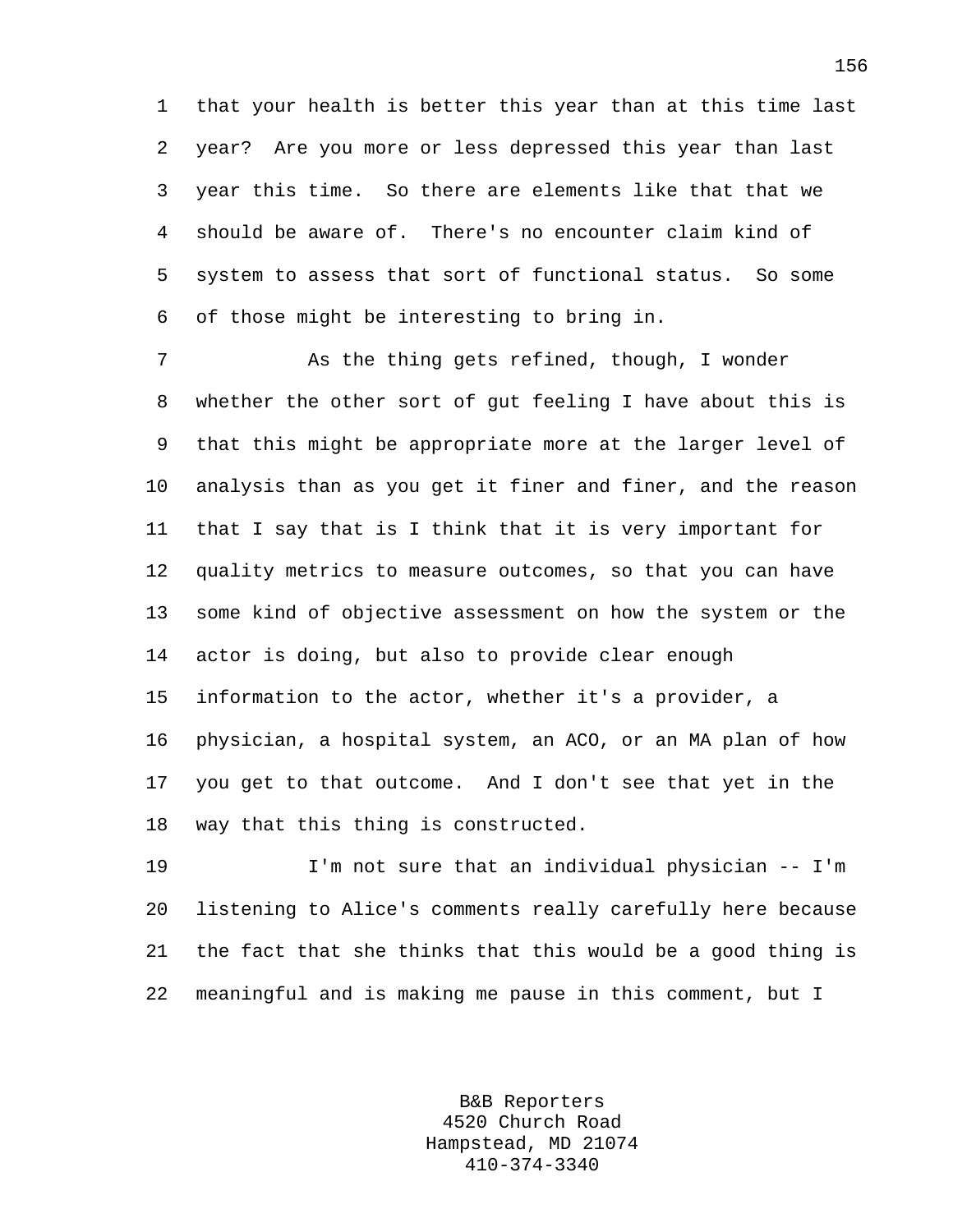1 don't know whether a hospital system, an ACO, or even MA 2 plan knows exactly how you -- what are the component parts 3 to produce this result? So I'll just leave that there.

4 When it comes to PPVs and PPAs, those are very 5 important metrics. I think, Bill, the report itself 6 acknowledged that the SES adjustment that was attempted was 7 pretty limited compared to -- maybe you didn't say that, 8 but I think that the SES factors that you tried to adjust 9 for are sort of the smallest set of the SES adjustment 10 factors that are being written about today. So some of 11 those community resource issues, those are critical. If 12 you are living in an area that has a grave shortage of 13 primary care, you are going to go to the emergency room 14 more often. That is not reflected in this, and I 15 understand that there's no data source, but I think I would 16 encourage us to continue to talk to the folks who are 17 actively doing research in this area because they are 18 finding very important correlations.

19 And the final thing on that point, because 20 whatever -- so the idea of going to a smaller number of 21 uniform, more outcomes-driven measures is really, really 22 important and really good, but it ups the ante on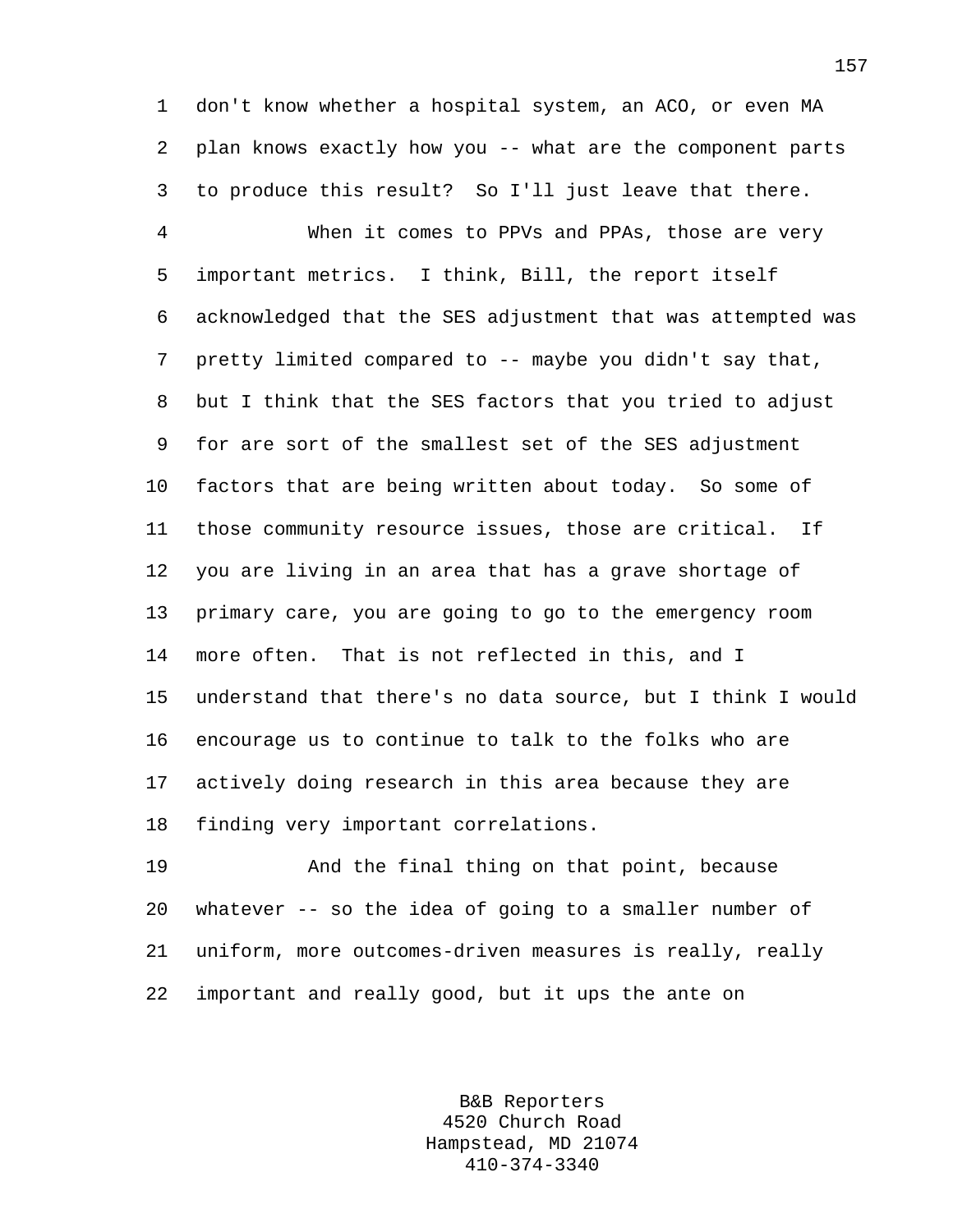1 appropriate risk adjustment and adjustment for SES. That 2 becomes critically, critically important.

3 I do wonder whether -- to your point about you're 4 kind of limited and stuck by the data sources that are 5 available -- whether MedPAC should consider recommending or 6 doing work in the area of uniform data collection or data 7 sets around SES factors, whatever they may be, because 8 these systems in the future are going to have to use them 9 to make these adjustments, and it's not a tomorrow thing. 10 But, at some point, there does need to be some sort of 11 uniform way of collecting this information so that it can 12 be the basis of fair and consistent adjustment. 13 DR. CROSSON: Okay. Thank you, Pat. 14 Warner, last comment. 15 MR. THOMAS: I just have one quick question and 16 then a comment.

17 The question is, How are we handling hospice 18 days? I didn't see it in the calculation.

19 MS. TABOR: We didn't actually include it in the 20 model, which is a question that we have for the Commission 21 is whether to include it or not.

22 MR. THOMAS: Okay. I'm not sure whether we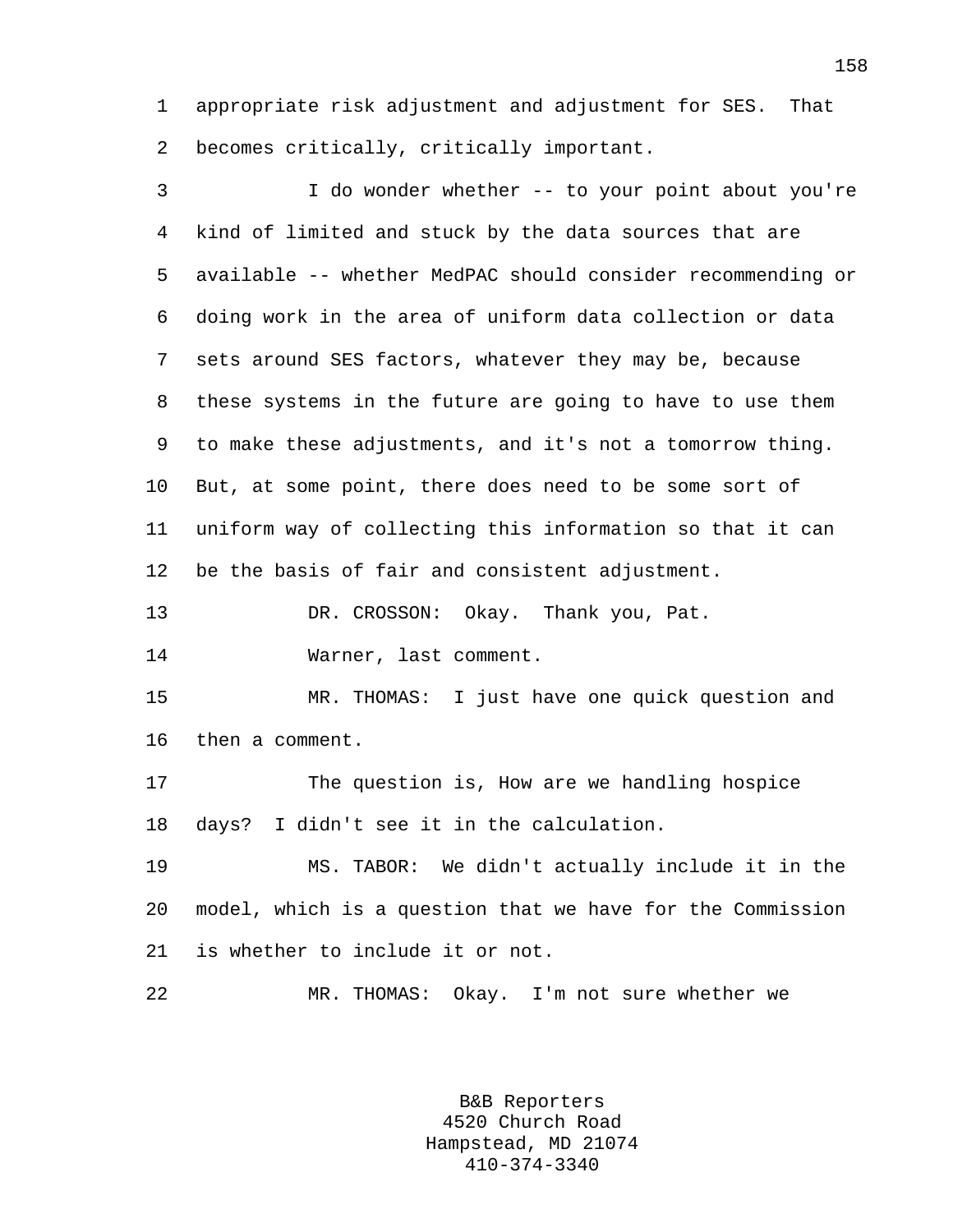1 should include it or not. I just was curious how it was 2 handled, so it's just not considered.

3 MS. TABOR: We didn't --

4 MR. GLASS: We did think about it and talked 5 about it last year.

6 MR. THOMAS: Okay.

7 I guess I have a little bit of a different view. 8 As I look at the data and I look at the chapter, I'm just 9 trying to figure what is actionable when I look at this, 10 and maybe we need to look at it with more specificity by 11 ACO or by region or whatnot, but I just have trouble 12 figuring out, okay, if I have this information, now what 13 would I do? Where would I go with it? And so I just throw 14 that out as something else to think about.

15 I know we're going to move forward with the work, 16 but I just would ask us to really challenge ourself. If we 17 get this data and we're 350 versus 348, what does that 18 mean? And is that a statistically significant variation? 19 Where would we go with this? So I just throw that out as 20 something to think about as you do your additional work. 21 DR. CROSSON: Okay. Good discussion. Ledia, 22 thank you. David, thank you.